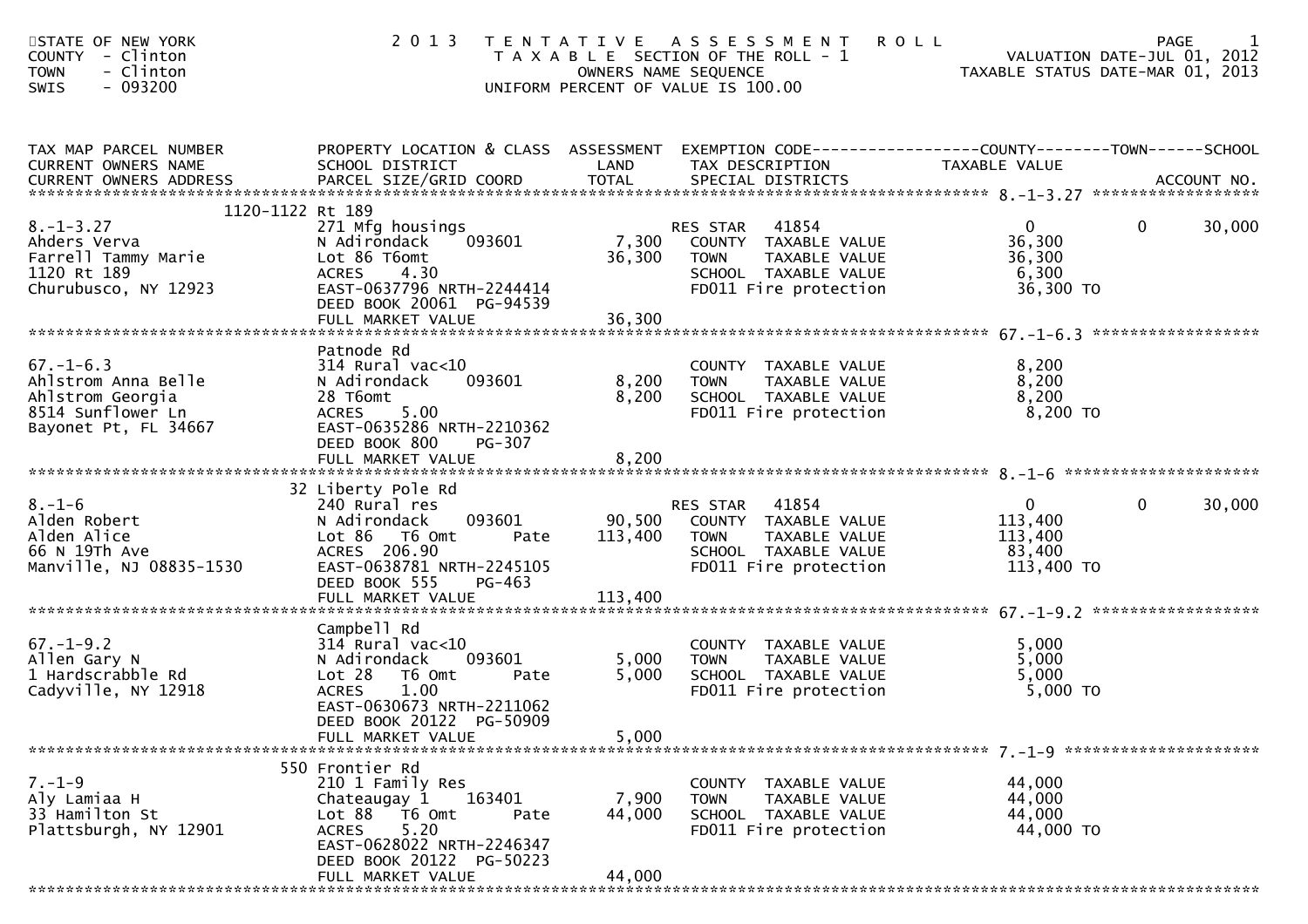| STATE OF NEW YORK<br>COUNTY - Clinton<br><b>TOWN</b><br>- Clinton<br>$-093200$<br>SWIS                                      | 2 0 1 3                                                                                                                                                                          | OWNERS NAME SEQUENCE       | TENTATIVE ASSESSMENT<br>T A X A B L E SECTION OF THE ROLL - 1<br>UNIFORM PERCENT OF VALUE IS 100.00   | <b>ROLL</b><br>2<br>PAGE<br>VALUATION DATE-JUL 01, 2012<br>TAXABLE STATUS DATE-MAR 01, 2013                       |
|-----------------------------------------------------------------------------------------------------------------------------|----------------------------------------------------------------------------------------------------------------------------------------------------------------------------------|----------------------------|-------------------------------------------------------------------------------------------------------|-------------------------------------------------------------------------------------------------------------------|
| TAX MAP PARCEL NUMBER<br>CURRENT OWNERS NAME                                                                                | SCHOOL DISTRICT                                                                                                                                                                  | LAND                       | TAX DESCRIPTION                                                                                       | PROPERTY LOCATION & CLASS ASSESSMENT EXEMPTION CODE----------------COUNTY-------TOWN------SCHOOL<br>TAXABLE VALUE |
| $82. -2 - 1.382$<br>Ambrosio Martin V Jr<br>PO Box 131<br>Bristol, CT 06011-0131                                            | Number 5 Rd<br>$314$ Rural vac< $10$<br>163401<br>Chateaugay 1<br>Lot $29$ T6omt<br>ACRES 10.00<br>EAST-0626243 NRTH-2207138<br>DEED BOOK 618<br>PG-131                          | 12,200<br>12,200           | COUNTY TAXABLE VALUE<br>TAXABLE VALUE<br>TOWN<br>SCHOOL TAXABLE VALUE<br>FD011 Fire protection        | 12,200<br>12,200<br>12,200<br>12,200 TO                                                                           |
|                                                                                                                             |                                                                                                                                                                                  |                            |                                                                                                       |                                                                                                                   |
| $23 - 1 - 9$<br>Anavil Trustee Apichit<br>Anavil Living Trust Apichit & Lot 66 T6 Omt<br>2 Lark St<br>Pearl River, NY 10965 | Rt 189<br>321 Abandoned ag<br>093601<br>N Adirondack<br>Pate<br>ACRES 324.50<br>EAST-0642050 NRTH-2233826<br>DEED BOOK 20092 PG-25862<br>FULL MARKET VALUE                       | 99,700<br>99,700<br>99,700 | COUNTY TAXABLE VALUE<br><b>TOWN</b><br>TAXABLE VALUE<br>SCHOOL TAXABLE VALUE<br>FD011 Fire protection | 99,700<br>99,700<br>99,700<br>99,700 TO                                                                           |
| $7. - 1 - 20. - 2$<br>Apostles Of Infinite Love Inc N Adirondack<br>113 Frontier Rd<br>Churubusco, NY 12923                 | Frontier Rd<br>321 Abandoned ag<br>093601<br>Lot 87 T6 Omt<br>ACRES 186.10<br>EAST-0635865 NRTH-2242234<br>DEED BOOK 558<br>PG-00964                                             | 75,000<br>75,000           | COUNTY TAXABLE VALUE<br>TAXABLE VALUE<br>TOWN<br>SCHOOL TAXABLE VALUE<br>FD011 Fire protection        | 75,000<br>75,000<br>75,000<br>75,000 TO                                                                           |
| $38.1 - 2 - 2$<br>Argobast Edward<br>12 Juniper Ave<br>Patchogue, NY 11772                                                  | Broad St<br>311 Res vac land<br>093601<br>N Adirondack<br>Lot 66 T6omt<br>FRNT 82.50 DPTH 260.00<br>EAST-0639699 NRTH-2232220<br>DEED BOOK 20061 PG-97805<br>FULL MARKET VALUE   | 4,100<br>4,100<br>4,100    | COUNTY TAXABLE VALUE<br><b>TOWN</b><br>TAXABLE VALUE<br>SCHOOL TAXABLE VALUE<br>FD011 Fire protection | 4,100<br>4,100<br>4,100<br>4,100 TO                                                                               |
| $7. - 1 - 2.2$<br>Arnaud Cecil<br>Arnaud Norma<br>800 Rue Gagne Apt 302<br>LaSalle QC, Canada H8P3W3                        | Frontier Rd<br>321 Abandoned ag<br>Chateaugay 1<br>163401<br>Lot 89 T6omt<br>21.00<br><b>ACRES</b><br>EAST-0625073 NRTH-2245415<br>DEED BOOK 604<br>$PG-35$<br>FULL MARKET VALUE | 18,000<br>18,000<br>18,000 | COUNTY TAXABLE VALUE<br><b>TOWN</b><br>TAXABLE VALUE<br>SCHOOL TAXABLE VALUE<br>FD011 Fire protection | 18,000<br>18,000<br>18,000<br>18,000 TO                                                                           |
| STATE OF NEW YORK                                                                                                           | 2 0 1 3<br>T E N T A T I V E                                                                                                                                                     |                            | A S S E S S M E N T                                                                                   | <b>PAGE</b><br>3.<br><b>ROLL</b>                                                                                  |
|                                                                                                                             |                                                                                                                                                                                  |                            |                                                                                                       |                                                                                                                   |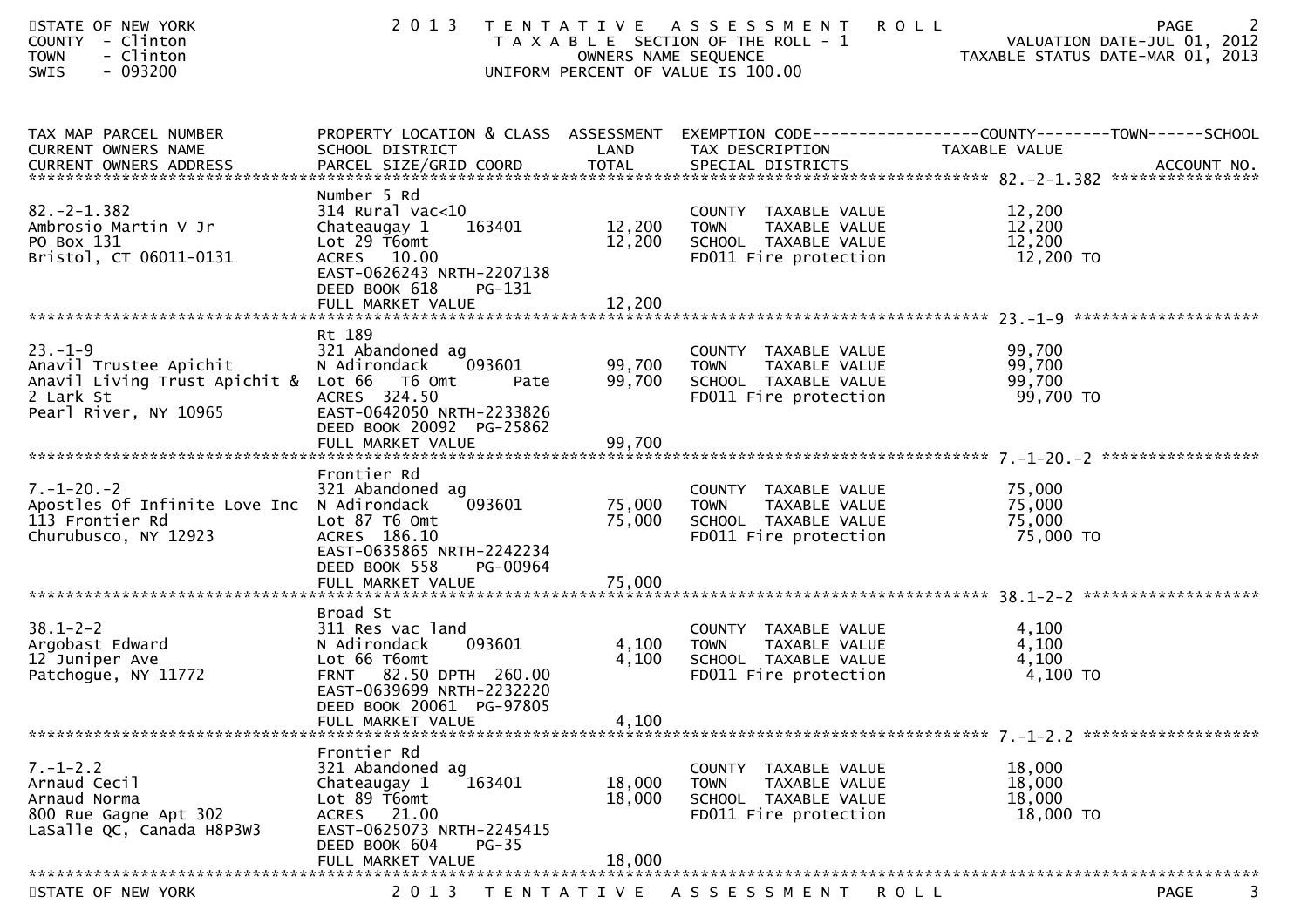| <b>COUNTY</b> | Clinton |
|---------------|---------|
| <b>TOWN</b>   | Clinton |
| <b>SWTS</b>   | 093200  |

| TAX MAP PARCEL NUMBER      | PROPERTY LOCATION & CLASS ASSESSMENT              |        | EXEMPTION        CODE-----------------COUNTY-------TOWN------SCHOOL |                |                        |
|----------------------------|---------------------------------------------------|--------|---------------------------------------------------------------------|----------------|------------------------|
| CURRENT OWNERS NAME        | SCHOOL DISTRICT                                   | LAND   | TAX DESCRIPTION                                                     | TAXABLE VALUE  |                        |
|                            |                                                   |        |                                                                     |                |                        |
|                            |                                                   |        |                                                                     |                |                        |
| $7. - 1 - 30$              | 351 Frontier Rd<br>210 1 Family Res               |        | COUNTY TAXABLE VALUE                                                | 56,100         |                        |
| Aschettino Franklin        | 163401<br>Chateaugay 1                            | 9,500  | <b>TOWN</b><br>TAXABLE VALUE                                        | 56.100         |                        |
| Aschettino Pamela          | Lot 88 T6 Omt<br>Pate                             | 56,100 | SCHOOL TAXABLE VALUE                                                | 56,100         |                        |
| 29 North Locust Ave        | FRNT 120.00 DPTH 102.00                           |        | FD011 Fire protection                                               | 56,100 TO      |                        |
| West Long Beach, NJ 07764  | 7.40<br><b>ACRES</b><br>EAST-0629436 NRTH-2242604 |        |                                                                     |                |                        |
|                            | DEED BOOK 20112 PG-44985                          |        |                                                                     |                |                        |
|                            | FULL MARKET VALUE                                 | 56.100 |                                                                     |                |                        |
|                            |                                                   |        |                                                                     |                |                        |
|                            | Mcnierney Rd                                      |        |                                                                     |                |                        |
| $21.-1-1.1$                | 321 Abandoned ag                                  |        | COUNTY TAXABLE VALUE                                                | 13,200         |                        |
| Bachand Andrew             | 163401<br>Chateaugay 1                            | 13,200 | <b>TOWN</b><br>TAXABLE VALUE                                        | 13,200         |                        |
| Bachand Kristen            | Lot 90  T6 0mt<br>Pate                            | 13,200 | SCHOOL TAXABLE VALUE                                                | 13,200         |                        |
| PO Box 49                  | ACRES 11.30                                       |        | FD011 Fire protection                                               | 13,200 TO      |                        |
| St Albans Bay, VT 05481    | EAST-0616881 NRTH-2240017                         |        |                                                                     |                |                        |
|                            | DEED BOOK 20021 PG-50306                          |        |                                                                     |                |                        |
|                            | FULL MARKET VALUE                                 | 13,200 |                                                                     |                |                        |
|                            |                                                   |        |                                                                     |                | ******************     |
|                            | County Line Rd                                    |        |                                                                     |                |                        |
| $21. - 1 - 1.2$            | 260 Seasonal res                                  |        | COUNTY TAXABLE VALUE                                                | 70,500         |                        |
| Bachand Andrew             | Chateaugay 1 163401                               | 60,300 | <b>TOWN</b><br>TAXABLE VALUE                                        | 70,500         |                        |
| Bachand Kristen            | Lot 71 & 90 T6omt                                 | 70,500 | SCHOOL TAXABLE VALUE                                                | 70,500         |                        |
| PO Box 49                  | ACRES 112.28                                      |        | FD011 Fire protection                                               | 70,500 TO      |                        |
| St Albans Bay, VT 05481    | EAST-0616561 NRTH-2238150                         |        |                                                                     |                |                        |
|                            | DEED BOOK 20021 PG-50306                          |        |                                                                     |                |                        |
|                            | FULL MARKET VALUE                                 | 70,500 |                                                                     |                |                        |
|                            |                                                   |        |                                                                     |                |                        |
|                            | 508 Brandy Brook Rd                               |        |                                                                     |                |                        |
| $69. - 1 - 13.11$          | 270 Mfg housing                                   |        | 41854<br><b>RES STAR</b>                                            | $\Omega$       | 30,000<br>$\Omega$     |
| Backus Michael             | 093601<br>N Adirondack                            | 4,900  | COUNTY TAXABLE VALUE                                                | 32,700         |                        |
| 508 Brandy Brook Rd        | $Lot 25$ T6 Omt<br>Pate                           | 32,700 | TAXABLE VALUE<br><b>TOWN</b>                                        | 32,700         |                        |
| Ellenburg Center, NY 12935 | FRNT 208.00 DPTH 183.00                           |        | SCHOOL TAXABLE VALUE                                                | 2,700          |                        |
|                            | EAST-0647586 NRTH-2210555                         |        | FD011 Fire protection                                               | 32,700 TO      |                        |
|                            | DEED BOOK 728<br>PG-178                           |        |                                                                     |                |                        |
|                            |                                                   |        |                                                                     |                |                        |
|                            |                                                   |        |                                                                     |                |                        |
|                            | 524 Brandy Brook Rd                               |        |                                                                     |                |                        |
| $69. - 1 - 14.4$           | 210 1 Family Res                                  |        | 41854<br><b>RES STAR</b>                                            | $\overline{0}$ | $\mathbf{0}$<br>30,000 |
| Baker Allan J              | N Adirondack<br>093601                            | 5,600  | COUNTY TAXABLE VALUE                                                | 87,500         |                        |
| Baker Kathy E              | Lot 25 T6 Omt                                     | 87,500 | <b>TOWN</b><br>TAXABLE VALUE                                        | 87,500         |                        |
| 524 Brandy Brook Rd        | 850<br><b>ACRES</b><br>1.70 BANK                  |        | SCHOOL TAXABLE VALUE                                                | 57,500         |                        |
| Ellenburg Center, NY 12934 | EAST-0647621 NRTH-2210959                         |        | FD011 Fire protection                                               | 87,500 TO      |                        |
|                            | DEED BOOK 853<br>$PG-51$                          |        |                                                                     |                |                        |
|                            | FULL MARKET VALUE                                 | 87,500 |                                                                     |                |                        |
|                            |                                                   |        |                                                                     |                |                        |
| STATE OF NEW YORK          | 2 0 1 3<br>T E N T A T I V E                      |        | A S S E S S M E N T                                                 | <b>ROLL</b>    | <b>PAGE</b><br>4       |
|                            |                                                   |        |                                                                     |                |                        |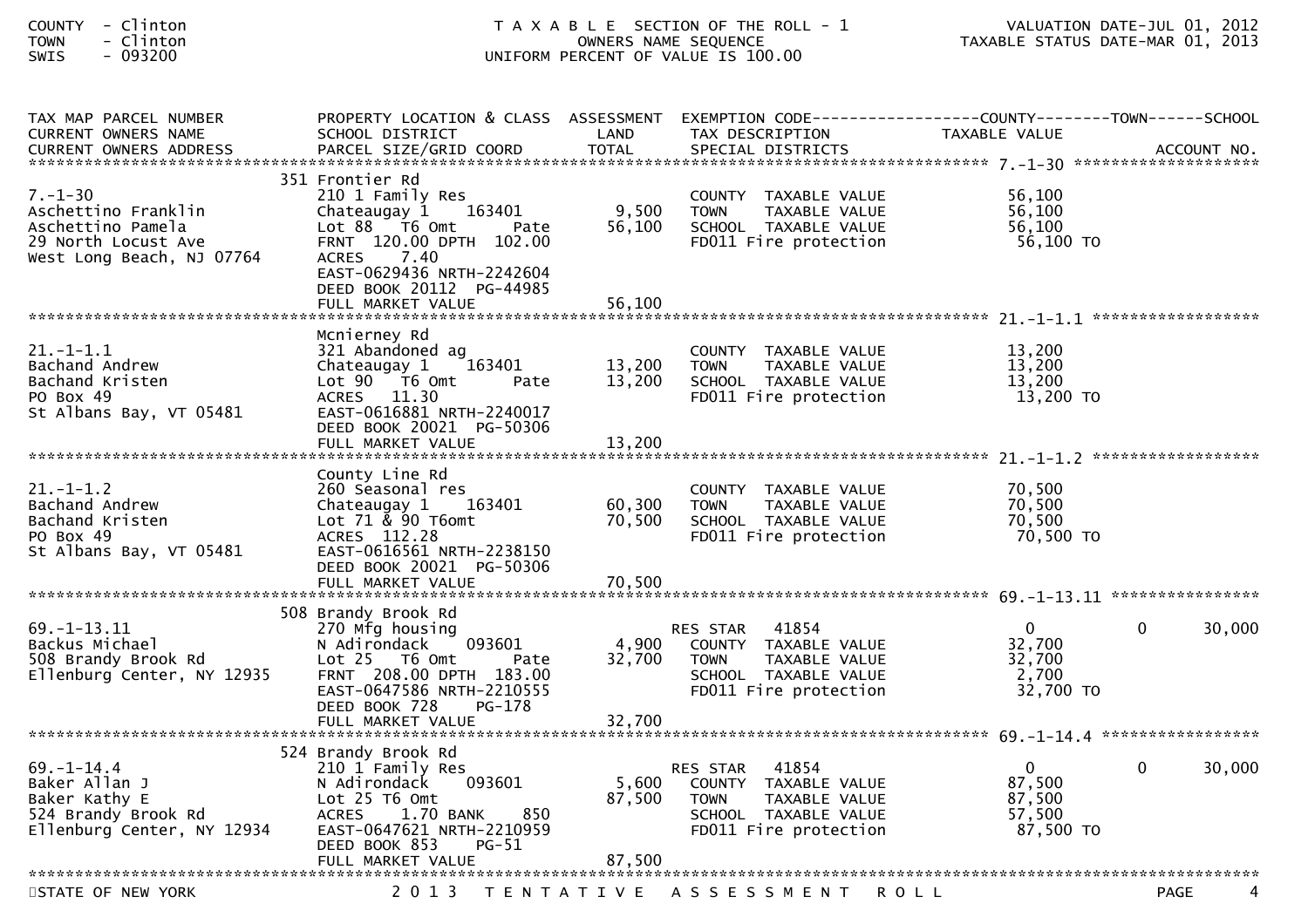| COUNTY - Clinton<br>TOWN<br>- Clinton<br>SWIS<br>$-093200$                                                 | T A X A B L E SECTION OF THE ROLL - 1<br>OWNERS NAME SEQUENCE<br>UNIFORM PERCENT OF VALUE IS 100.00                                                                             |                            |                                                                                                                            | VALUATION DATE-JUL 01, 2012<br>TAXABLE STATUS DATE-MAR 01, 2013                                                   |        |  |
|------------------------------------------------------------------------------------------------------------|---------------------------------------------------------------------------------------------------------------------------------------------------------------------------------|----------------------------|----------------------------------------------------------------------------------------------------------------------------|-------------------------------------------------------------------------------------------------------------------|--------|--|
| TAX MAP PARCEL NUMBER<br>CURRENT OWNERS NAME                                                               | SCHOOL DISTRICT                                                                                                                                                                 | LAND                       | TAX DESCRIPTION                                                                                                            | PROPERTY LOCATION & CLASS ASSESSMENT EXEMPTION CODE----------------COUNTY-------TOWN------SCHOOL<br>TAXABLE VALUE |        |  |
| 22.-1-20.1<br>Baker Edward<br>Baker Janice<br>6 Baker Rd<br>Morrisonville, NY 12962                        | 464 whalen Rd<br>321 Abandoned ag<br>093601<br>N Adirondack<br>Lot 72 T6 Omt<br>ACRES 76.00<br>EAST-0625653 NRTH-2237380<br>DEED BOOK 796<br>$PG-19$                            | 54,500<br>54,500           | COUNTY TAXABLE VALUE<br>TAXABLE VALUE<br><b>TOWN</b><br>SCHOOL TAXABLE VALUE<br>FD011 Fire protection                      | 54,500<br>54,500<br>54,500<br>54,500 TO                                                                           |        |  |
| $38.1 - 2 - 1$<br>Baker Edward J Jr<br>6 Baker Rd<br>Morrisonville, NY 12962                               | North St<br>311 Res vac land<br>N Adirondack<br>093601<br>Lot 66 T6 Omt<br>FRNT 82.50 DPTH 260.00<br>EAST-0639945 NRTH-2232262<br>DEED BOOK 20011 PG-35519                      | 4,100<br>4,100             | COUNTY TAXABLE VALUE<br>TAXABLE VALUE<br><b>TOWN</b><br>SCHOOL TAXABLE VALUE<br>FD011 Fire protection                      | 4,100<br>4,100<br>4,100<br>4,100 TO                                                                               |        |  |
| $69. - 1 - 14.3$<br>Baker Kevin J<br>Baker Penelope A<br>516 Brandy Brook Rd<br>Ellenburg Center, NY 12934 | 516 Brandy Brook Rd<br>210 1 Family Res<br>N Adirondack<br>093601<br>Lot 25 T6 Omt<br>ACRES 1.70 BANK<br>- 080<br>EAST-0647649 NRTH-2210767<br>DEED BOOK 20041 PG-78111         | 5,600<br>68,200            | 41854<br>RES STAR<br>COUNTY TAXABLE VALUE<br>TAXABLE VALUE<br><b>TOWN</b><br>SCHOOL TAXABLE VALUE<br>FD011 Fire protection | $\mathbf{0}$<br>$\Omega$<br>68,200<br>68,200<br>38,200<br>68,200 TO                                               | 30,000 |  |
| 22.-1-1.2<br>Barnes Life Use Lillian<br>Barnes Johanna C<br>995 Kinsington Ave<br>Plainfield, NJ 07060     | 478 whalen Rd<br>260 Seasonal res<br>093601<br>N Adirondack<br>89 T6omt<br>ACRES 10.00<br>EAST-0624732 NRTH-2238026<br>DEED BOOK 20001 PG-23935<br>FULL MARKET VALUE            | 12,200<br>23,100<br>23,100 | COUNTY TAXABLE VALUE<br><b>TOWN</b><br>TAXABLE VALUE<br>SCHOOL TAXABLE VALUE<br>FD011 Fire protection                      | 23,100<br>23,100<br>23,100<br>23,100 TO                                                                           |        |  |
| $8. - 1 - 5$<br>Barney Craig M<br>Weissman Elizabeth<br>1048 Rt 189<br>Churubusco, NY 12923                | 1048 Rt 189<br>210 1 Family Res<br>093601<br>N Adirondack<br>Lot 86 T6 Omt<br>Pate<br>2.10<br>ACRES<br>EAST-0637946 NRTH-2242715<br>DEED BOOK 962<br>PG-68<br>FULL MARKET VALUE | 5,800<br>53,100<br>53,100  | RES STAR 41854<br>COUNTY TAXABLE VALUE<br><b>TOWN</b><br>TAXABLE VALUE<br>SCHOOL TAXABLE VALUE<br>FD011 Fire protection    | $\mathbf{0}$<br>$\mathbf 0$<br>53,100<br>53,100<br>23,100<br>53,100 TO                                            | 30,000 |  |
| STATE OF NEW YORK                                                                                          | 2 0 1 3                                                                                                                                                                         | T E N T A T I V E          | A S S E S S M E N T<br><b>ROLL</b>                                                                                         | PAGE<br><b>DATE JULIOS 1010</b>                                                                                   |        |  |

COUNTY - Clinton T A X A B L E SECTION OF THE ROLL - 1 VALUATION DATE-JUL 01, 2012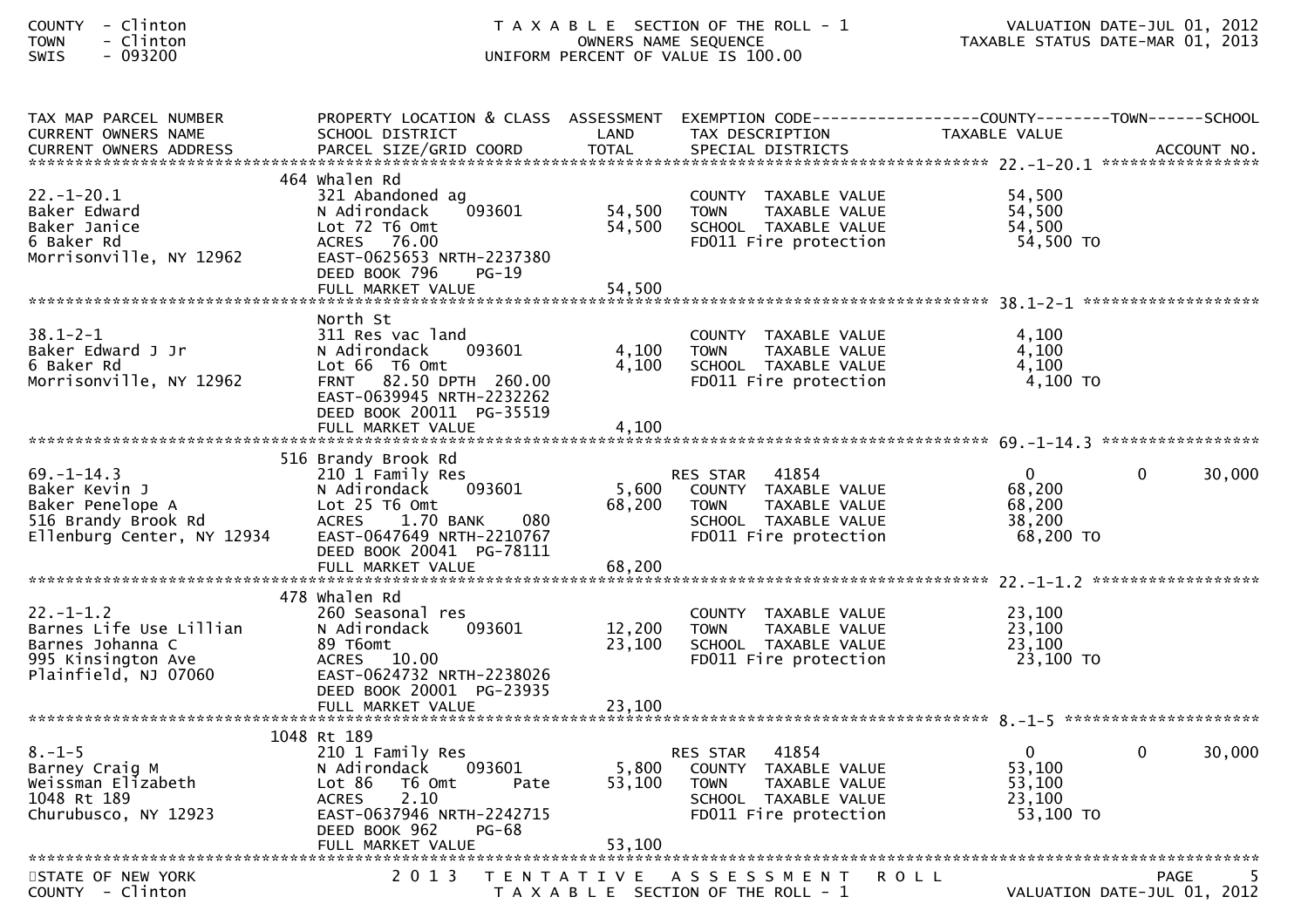| TAX MAP PARCEL NUMBER<br>CURRENT OWNERS NAME<br>CURRENT OWNERS ADDRESS                       | SCHOOL DISTRICT                                                                                                                                                                          | LAND                       | TAX DESCRIPTION                                                                                       | PROPERTY LOCATION & CLASS ASSESSMENT EXEMPTION CODE----------------COUNTY-------TOWN------SCHOOL<br>TAXABLE VALUE<br>-CURRENT OWNERS ADDRESS FARCEL SIZE/GRID COORD TOTAL SPECIAL DISTRICTS AND MONERS ADDRESS FARCEL SIZE/GRID COORD TOTAL SPECIAL DISTRICTS AND MONERS ACCOUNT NO. |
|----------------------------------------------------------------------------------------------|------------------------------------------------------------------------------------------------------------------------------------------------------------------------------------------|----------------------------|-------------------------------------------------------------------------------------------------------|--------------------------------------------------------------------------------------------------------------------------------------------------------------------------------------------------------------------------------------------------------------------------------------|
| $52. - 1 - 9.34$<br>Barwis Jesse<br>264 Woodlawn Dr<br>Landsdale, PA 19446                   | Campbell Rd<br>$314$ Rural vac<10<br>163401<br>Chateaugay 1<br>Lot 49 T6omt<br>ACRES 5.50<br>EAST-0628134 NRTH-2223537<br>DEED BOOK 20082 PG-16242<br>FULL MARKET VALUE                  | 8,600<br>8,600<br>8,600    | COUNTY TAXABLE VALUE<br><b>TOWN</b><br>TAXABLE VALUE<br>SCHOOL TAXABLE VALUE<br>FD011 Fire protection | 8,600<br>8,600<br>8,600<br>$8,600$ TO                                                                                                                                                                                                                                                |
|                                                                                              |                                                                                                                                                                                          |                            |                                                                                                       |                                                                                                                                                                                                                                                                                      |
| $82 - 2 - 1.2$<br>Barwis Jesse<br>264 Woodlawn Dr<br>Lansdale, PA 19446                      | 216 Number 5 Rd<br>312 Vac w/imprv<br>163401<br>Chateaugay 1<br>Lot 29 T6omt<br>ACRES 8.16<br>EAST-0625700 NRTH-2206780<br>DEED BOOK 20092 PG-28088<br>FULL MARKET VALUE                 | 10,700<br>25,000<br>25,000 | COUNTY TAXABLE VALUE<br><b>TOWN</b><br>TAXABLE VALUE<br>SCHOOL TAXABLE VALUE<br>FD011 Fire protection | 25,000<br>25,000<br>25,000<br>25,000 TO                                                                                                                                                                                                                                              |
|                                                                                              |                                                                                                                                                                                          |                            |                                                                                                       |                                                                                                                                                                                                                                                                                      |
| $54. - 2 - 18$<br>Barwis Jesse Lee<br>264 Woodlawn Dr<br>Lansdale, PA 19446                  | Lafrancis Rd<br>321 Abandoned ag<br>093601<br>N Adirondack<br>Lot 44 T6 Omt<br>Survey Map 20061/99069 Lo<br>ACRES 51.87<br>EAST-0654263 NRTH-2221939<br>DEED BOOK 20062 PG-1044          | 33,400<br>33,400           | COUNTY TAXABLE VALUE<br><b>TOWN</b><br>TAXABLE VALUE<br>SCHOOL TAXABLE VALUE<br>FD011 Fire protection | 33,400<br>33,400<br>33,400<br>33,400 TO                                                                                                                                                                                                                                              |
|                                                                                              |                                                                                                                                                                                          |                            |                                                                                                       |                                                                                                                                                                                                                                                                                      |
| $21. - 1 - 18$<br>Baughn Albert W Jr<br>232 Bradford Rd<br>Plattsburgh, NY 12901             | County Line Rd<br>321 Abandoned ag<br>Chateaugay $1 \qquad 163401$<br>Lot 71  T6 0mt<br>Pate<br>ACRES 40.00<br>EAST-0617139 NRTH-2235193<br>DEED BOOK 959<br>$PG-4$<br>FULL MARKET VALUE | 27,500<br>27,500<br>27,500 | COUNTY TAXABLE VALUE<br><b>TOWN</b><br>TAXABLE VALUE<br>SCHOOL TAXABLE VALUE<br>FD011 Fire protection | 27,500<br>27,500<br>27,500<br>27,500 TO                                                                                                                                                                                                                                              |
|                                                                                              |                                                                                                                                                                                          |                            |                                                                                                       |                                                                                                                                                                                                                                                                                      |
| $52. - 1 - 21.2$<br>Baus Richard<br>Hunnewell Donna M<br>3170 State Rd<br>Bensalem, PA 19020 | 621 Patnode Rd<br>312 Vac w/imprv<br>093601<br>N Adirondack<br>Lots 33 & 48 T6omt<br>ACRES 107.10<br>EAST-0634141 NRTH-2218701<br>DEED BOOK 20061 PG-92526<br>FULL MARKET VALUE          | 61,700<br>74,500<br>74,500 | COUNTY TAXABLE VALUE<br><b>TOWN</b><br>TAXABLE VALUE<br>SCHOOL TAXABLE VALUE<br>FD011 Fire protection | 74,500<br>74,500<br>74,500<br>74,500 TO                                                                                                                                                                                                                                              |
| STATE OF NEW YORK                                                                            | 2 0 1 3<br>T E N T A T I V E                                                                                                                                                             |                            | A S S E S S M E N T                                                                                   | PAGE<br>ROLL                                                                                                                                                                                                                                                                         |
| COUNTY - Clinton                                                                             |                                                                                                                                                                                          |                            | T A X A B L E SECTION OF THE ROLL - 1                                                                 | VALUATION DATE-JUL 01, 2012                                                                                                                                                                                                                                                          |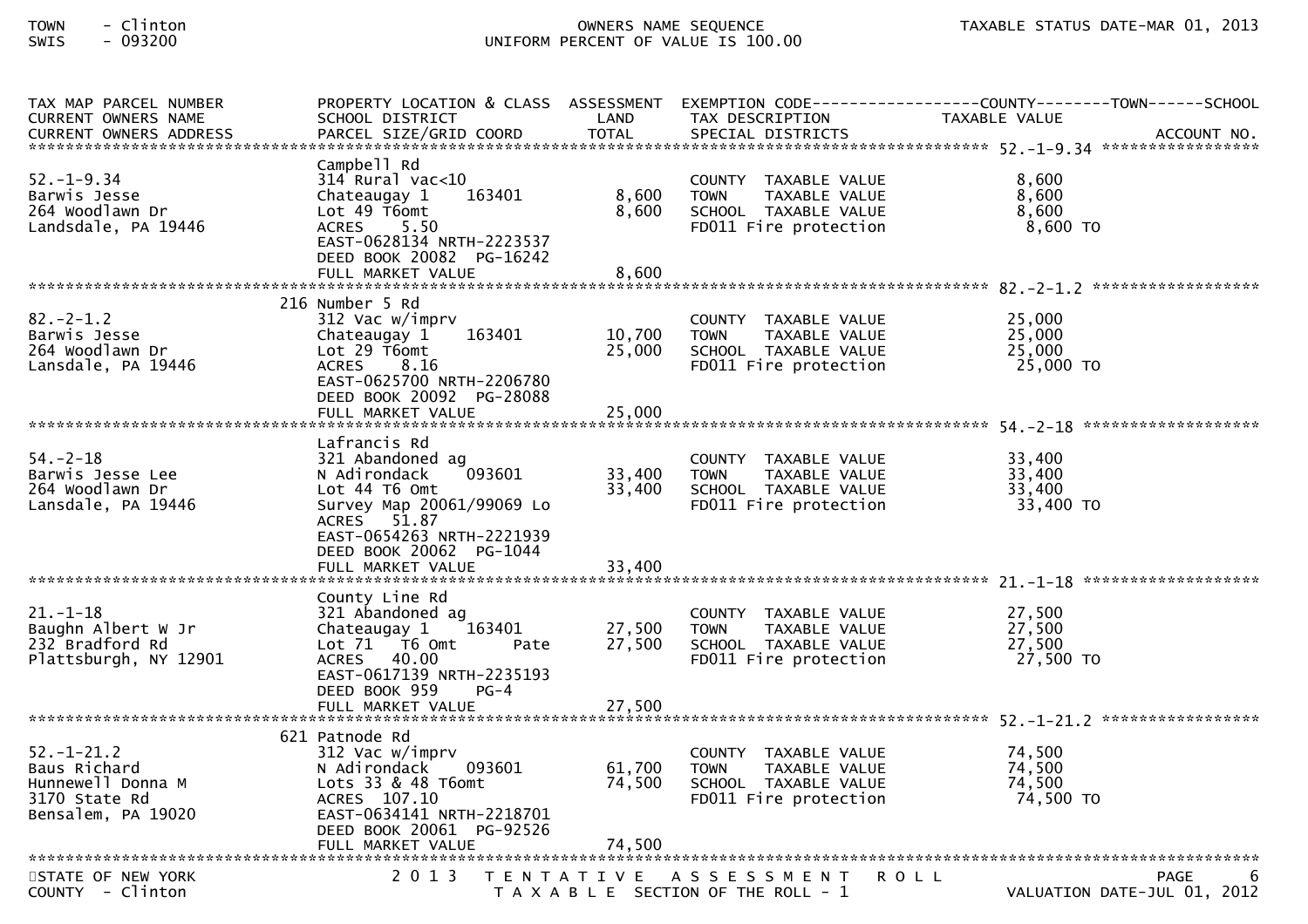| TAX MAP PARCEL NUMBER<br>CURRENT OWNERS NAME                                                          | SCHOOL DISTRICT                                                                                                                                                                 | LAND                       | TAX DESCRIPTION                                                                                                  | PROPERTY LOCATION & CLASS ASSESSMENT EXEMPTION CODE----------------COUNTY-------TOWN------SCHOOL<br>TAXABLE VALUE |             |
|-------------------------------------------------------------------------------------------------------|---------------------------------------------------------------------------------------------------------------------------------------------------------------------------------|----------------------------|------------------------------------------------------------------------------------------------------------------|-------------------------------------------------------------------------------------------------------------------|-------------|
| $22 - 1 - 14$<br>Beach Brian<br>Parmeter Dale<br>630 Cassidy Rd<br>Chateaugay, NY 12920               | Merchia Rd<br>321 Abandoned ag<br>093601<br>N Adirondack<br>Lot 73  T6 Omt<br>Pate<br>ACRES 93.00<br>EAST-0628404 NRTH-2235887<br>DEED BOOK 936<br>PG-345<br>FULL MARKET VALUE  | 41,800<br>41,800<br>41,800 | COUNTY TAXABLE VALUE<br><b>TOWN</b><br>TAXABLE VALUE<br>SCHOOL TAXABLE VALUE<br>FD011 Fire protection            | 41,800<br>41,800<br>41,800<br>41,800 TO                                                                           |             |
|                                                                                                       |                                                                                                                                                                                 |                            |                                                                                                                  |                                                                                                                   |             |
| $21. - 1 - 15.22$<br>Bennett Richard M Jr<br>505 Lost Nation Rd<br>Churubusco, NY 12923               | 501/505 Lost Nation Rd<br>270 Mfg housing<br>093601<br>N Adirondack<br>Lot 71 T6omt<br>ACRES 21.50<br>EAST-0619864 NRTH-2235460<br>DEED BOOK 20072 PG-5187<br>FULL MARKET VALUE | 20,100<br>35,100<br>35,100 | RES STAR 41854<br>COUNTY TAXABLE VALUE<br>TAXABLE VALUE<br>TOWN<br>SCHOOL TAXABLE VALUE<br>FD011 Fire protection | $\mathbf{0}$<br>0<br>35,100<br>35,100<br>5,100<br>35,100 TO                                                       | 30,000      |
|                                                                                                       | Lafrancis Rd                                                                                                                                                                    |                            |                                                                                                                  |                                                                                                                   |             |
| $54. - 2 - 15$<br>Benway Walter L<br>Benway Marie L<br>121 Missing Link Rd<br>Bellows Falls, VT 05101 | 321 Abandoned ag<br>093601<br>N Adirondack<br>Lot 44 T6 Omt<br>Survey Map 20061/99069 Lo<br>ACRES 21.12<br>EAST-0651769 NRTH-2223927<br>DEED BOOK 20061 PG-99985                | 18,100<br>18,100           | COUNTY TAXABLE VALUE<br><b>TOWN</b><br>TAXABLE VALUE<br>SCHOOL TAXABLE VALUE<br>FD011 Fire protection            | 18,100<br>18,100<br>18,100<br>18,100 TO                                                                           |             |
|                                                                                                       |                                                                                                                                                                                 |                            |                                                                                                                  |                                                                                                                   |             |
| $38. - 1 - 7$<br>Berberoglu Tayfun<br>Berberoglu Susanne<br>127 Sharon Valley Rd<br>Sharon, CT 06069  | 632 Rt 189<br>311 Res vac land<br>093601<br>N Adirondack<br>Lot 66 T6 Omt<br>Pate<br>FRNT 100.00 DPTH 132.00<br>EAST-0639040 NRTH-2232667<br>DEED BOOK 775<br>PG-280            | 3,900<br>3,900             | COUNTY TAXABLE VALUE<br>TAXABLE VALUE<br><b>TOWN</b><br>SCHOOL TAXABLE VALUE<br>FD011 Fire protection            | 3,900<br>3,900<br>3,900<br>$3,900$ TO                                                                             |             |
|                                                                                                       | FULL MARKET VALUE                                                                                                                                                               | 3,900                      |                                                                                                                  |                                                                                                                   |             |
| $53. - 1 - 19.1$<br>Besaw William<br>Besaw James<br>68 Pond Meadow Rd<br>Killingworth, CT 06419       | Rt 11<br>321 Abandoned ag<br>N Adirondack<br>093601<br>Lot 47 T6 Omt<br>ACRES 73.20<br>EAST-0635834 NRTH-2223034<br>DEED BOOK 739<br>PG-114<br>FULL MARKET VALUE                | 46,100<br>46,100<br>46,100 | COUNTY TAXABLE VALUE<br><b>TOWN</b><br>TAXABLE VALUE<br>SCHOOL TAXABLE VALUE<br>FD011 Fire protection            | 46,100<br>46,100<br>46,100<br>46,100 TO                                                                           |             |
|                                                                                                       |                                                                                                                                                                                 |                            |                                                                                                                  |                                                                                                                   |             |
| STATE OF NEW YORK<br>COUNTY - Clinton                                                                 | 2 0 1 3                                                                                                                                                                         | T E N T A T I V E          | A S S E S S M E N T<br>T A X A B L E SECTION OF THE ROLL - 1                                                     | <b>ROLL</b><br>VALUATION DATE-JUL 01, 2012                                                                        | <b>PAGE</b> |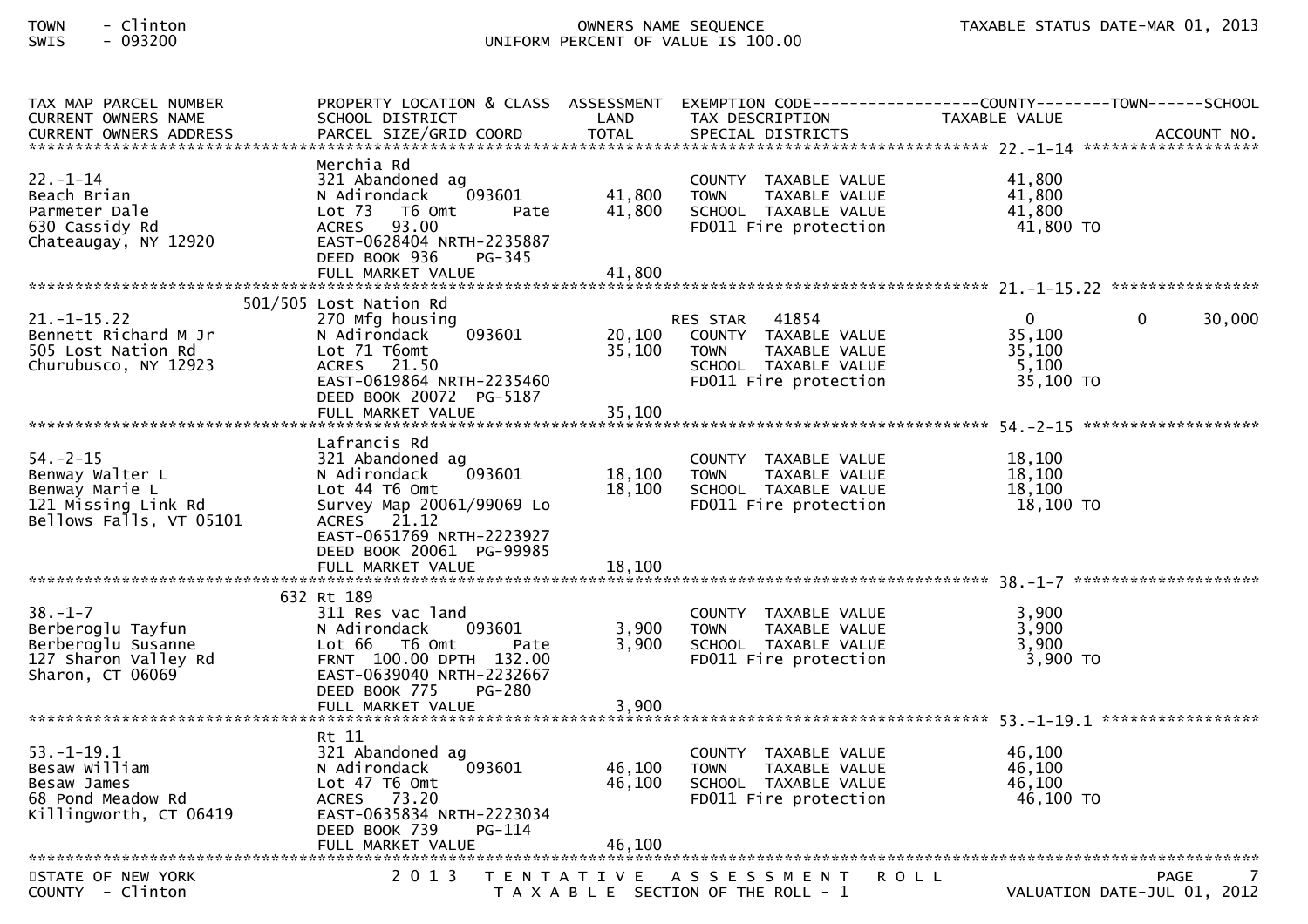| TAX MAP PARCEL NUMBER<br>CURRENT OWNERS NAME<br><b>CURRENT OWNERS ADDRESS</b>                    | SCHOOL DISTRICT<br>PARCEL SIZE/GRID COORD                                                                                                                                                             | LAND<br><b>TOTAL</b>       | TAX DESCRIPTION<br>SPECIAL DISTRICTS                                                                                      | PROPERTY LOCATION & CLASS ASSESSMENT EXEMPTION CODE----------------COUNTY-------TOWN------SCHOOL<br>TAXABLE VALUE<br>ACCOUNT NO. |
|--------------------------------------------------------------------------------------------------|-------------------------------------------------------------------------------------------------------------------------------------------------------------------------------------------------------|----------------------------|---------------------------------------------------------------------------------------------------------------------------|----------------------------------------------------------------------------------------------------------------------------------|
|                                                                                                  |                                                                                                                                                                                                       |                            |                                                                                                                           |                                                                                                                                  |
| $54. - 2 - 10$<br>Bevvino Theresa R<br>67-11 Balance Rock<br>Seymour, CT 06483                   | Lafrancis Rd<br>321 Abandoned ag<br>093601<br>N Adirondack<br>Lot 37 T6 Omt<br>Survey Map 20061/99069 Lo<br>ACRES 22.94<br>EAST-0652380 NRTH-2220539<br>DEED BOOK 20061 PG-99535<br>FULL MARKET VALUE | 19,000<br>19,000<br>19,000 | COUNTY TAXABLE VALUE<br><b>TOWN</b><br>TAXABLE VALUE<br>SCHOOL TAXABLE VALUE<br>FD011 Fire protection                     | 19,000<br>19,000<br>19,000<br>19,000 TO                                                                                          |
|                                                                                                  |                                                                                                                                                                                                       |                            |                                                                                                                           |                                                                                                                                  |
| $7. - 1 - 4.2$<br>Bezio James T<br>455 Calkins Rd<br>Peru, NY 12972                              | Frontier Rd<br>321 Abandoned ag<br>163401<br>Chateaugay 1<br>lot 89 T6omt<br>ACRES 14.00<br>EAST-0625335 NRTH-2243656<br>DEED BOOK 20011 PG-34723                                                     | 14,500<br>14,500           | COUNTY TAXABLE VALUE<br><b>TOWN</b><br>TAXABLE VALUE<br>SCHOOL TAXABLE VALUE<br>FD011 Fire protection                     | 14,500<br>14,500<br>14.500<br>14,500 TO                                                                                          |
|                                                                                                  |                                                                                                                                                                                                       |                            |                                                                                                                           |                                                                                                                                  |
| $54. - 2 - 11$<br>Bhagraj Sukhdea<br>Sookhoo Azard<br>40 NE 207th St<br>Miami, FL 33179          | Lafrancis Rd<br>321 Abandoned ag<br>N Adirondack<br>093601<br>Lot 37 & 44 T6 Omt<br>Survey Map 20061/99069 Lo<br>ACRES 22.06<br>EAST-0652272 NRTH-2221178<br>DEED BOOK 20062 PG-1675                  | 18,500<br>18,500           | COUNTY TAXABLE VALUE<br>TAXABLE VALUE<br><b>TOWN</b><br>SCHOOL TAXABLE VALUE<br>FD011 Fire protection                     | 18,500<br>18,500<br>18.500<br>18,500 TO                                                                                          |
|                                                                                                  | Lafrancis Rd                                                                                                                                                                                          |                            |                                                                                                                           |                                                                                                                                  |
| $54. - 2 - 6$<br>Bhagraj Sukhdeo<br>Sookhoo Azard<br>40 NE 207th St<br>Miami, FL 33179           | 321 Abandoned ag<br>093601<br>N Adirondack<br>Lot 37 T6 Omt<br>Survey Map 20061/99069 Lo<br>ACRES 25.67<br>EAST-0651098 NRTH-2219119                                                                  | 20,300<br>20,300           | COUNTY TAXABLE VALUE<br><b>TOWN</b><br>TAXABLE VALUE<br>SCHOOL TAXABLE VALUE<br>FD011 Fire protection                     | 20,300<br>20,300<br>20,300<br>20,300 TO                                                                                          |
|                                                                                                  | DEED BOOK 20062 PG-1675<br>FULL MARKET VALUE                                                                                                                                                          | 20,300                     |                                                                                                                           |                                                                                                                                  |
|                                                                                                  | Rt 11                                                                                                                                                                                                 |                            |                                                                                                                           |                                                                                                                                  |
| $52 - 1 - 5.4$<br>Bilow Darlene R<br>Bilow Darla D<br>2035 Plank Rd<br>Ellenburg Depot, NY 12935 | 321 Abandoned ag<br>163401<br>Chateaugay 1<br>Lot 52 T6omt<br>ACRES 73.10<br>EAST-0626810 NRTH-2225411                                                                                                | 49,300<br>49,300           | OS AG DIST 41730<br>COUNTY TAXABLE VALUE<br><b>TOWN</b><br>TAXABLE VALUE<br>SCHOOL TAXABLE VALUE<br>FD011 Fire protection | 18,721<br>18,721<br>18,721<br>30,579<br>30,579<br>30,579<br>49,300 TO                                                            |
|                                                                                                  | DEED BOOK 99001 PG-14405                                                                                                                                                                              |                            |                                                                                                                           |                                                                                                                                  |
| MAY BE SUBJECT TO PAYMENT<br>UNDER AGDIST LAW TIL 2020                                           | FULL MARKET VALUE                                                                                                                                                                                     | 49,300                     |                                                                                                                           |                                                                                                                                  |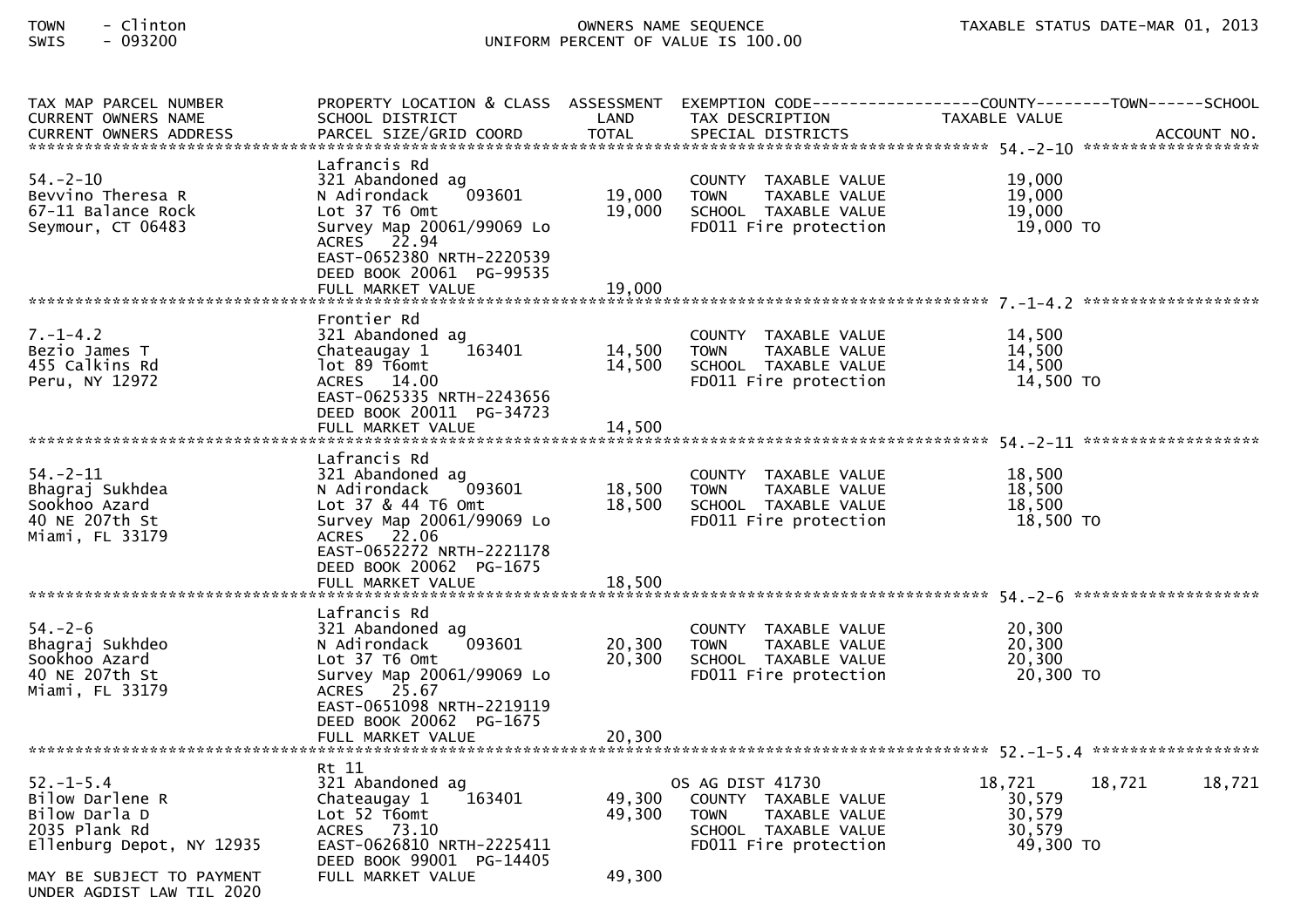| STATE OF NEW YORK<br>COUNTY<br>- Clinton<br>- Clinton<br><b>TOWN</b><br>$-093200$<br><b>SWIS</b>                                                                | 2 0 1 3                                                                                                                                                                                |                            | TENTATIVE ASSESSMENT ROLL<br>T A X A B L E SECTION OF THE ROLL - 1<br>OWNERS NAME SEQUENCE<br>UNIFORM PERCENT OF VALUE IS 100.00                     |                                                                 | <b>PAGE</b><br>8<br>VALUATION DATE-JUL 01, 2012<br>TAXABLE STATUS DATE-MAR 01, 2013 |
|-----------------------------------------------------------------------------------------------------------------------------------------------------------------|----------------------------------------------------------------------------------------------------------------------------------------------------------------------------------------|----------------------------|------------------------------------------------------------------------------------------------------------------------------------------------------|-----------------------------------------------------------------|-------------------------------------------------------------------------------------|
| TAX MAP PARCEL NUMBER<br>CURRENT OWNERS NAME<br>.CURRENT OWNERS ADDRESS PARCEL SIZE/GRID COORD TOTAL SPECIAL DISTRICTS ACCOUNT NO ACCOUNT NO ACCOUNT NO ACCOUNT | PROPERTY LOCATION & CLASS ASSESSMENT<br>SCHOOL DISTRICT                                                                                                                                | LAND                       | EXEMPTION CODE-----------------COUNTY-------TOWN------SCHOOL<br>TAX DESCRIPTION                                                                      | TAXABLE VALUE                                                   |                                                                                     |
| $21.-1-16.1$<br>Bilow John<br>8 Grace Ave<br>Plattsburgh, NY 12901                                                                                              | County Line Rd<br>321 Abandoned ag<br>163401<br>Chateaugay 1<br>Lot 71  T6 0mt<br>Pate<br>ACRES 44.60<br>EAST-0616868 NRTH-2233061<br>DEED BOOK 20051 PG-85535                         | 27,500<br>27,500           | COUNTY TAXABLE VALUE<br>TAXABLE VALUE<br><b>TOWN</b><br>SCHOOL TAXABLE VALUE<br>FD011 Fire protection                                                | 27,500<br>27,500<br>27,500<br>27,500 TO                         |                                                                                     |
|                                                                                                                                                                 |                                                                                                                                                                                        |                            |                                                                                                                                                      |                                                                 | ******************                                                                  |
| $8. - 1 - 10.2$<br>Blair Tracy<br>Hendrie Thomas<br>178 Liberty Pole Rd<br>Churubusco, NY 12923                                                                 | 178 Liberty Pole Rd<br>271 Mfg housings<br>093601<br>N Adirondack<br>Lot 86 T6omt<br>ACRES 3.80<br>EAST-0642271 NRTH-2244107<br>DEED BOOK 20102 PG-31839<br>FULL MARKET VALUE          | 7,200<br>20,000<br>20,000  | RES STAR<br>41854<br>COUNTY<br>TAXABLE VALUE<br><b>TOWN</b><br>TAXABLE VALUE<br>SCHOOL TAXABLE VALUE<br>FD011 Fire protection                        | $\overline{0}$<br>20,000<br>20,000<br>$\mathbf{0}$<br>20,000 TO | $\mathbf{0}$<br>20,000                                                              |
|                                                                                                                                                                 |                                                                                                                                                                                        |                            |                                                                                                                                                      |                                                                 |                                                                                     |
| $24. - 1 - 6$<br>Blau Family Ltd Partnership<br>16 Royal Park Ter<br>Hillsdale, NY 07642                                                                        | Clinton Mills Rd<br>323 Vacant rural<br>093601<br>N Adirondack<br>Lot 64  T6 Omt<br>Pate<br>ACRES 241.00<br>EAST-0653958 NRTH-2235797<br>DEED BOOK 1019<br>PG-329<br>FULL MARKET VALUE | 86,000<br>86,000<br>86,000 | COUNTY TAXABLE VALUE<br>TAXABLE VALUE<br><b>TOWN</b><br>SCHOOL TAXABLE VALUE<br>FD011 Fire protection                                                | 86,000<br>86,000<br>86,000<br>86,000 TO                         |                                                                                     |
|                                                                                                                                                                 |                                                                                                                                                                                        |                            |                                                                                                                                                      |                                                                 |                                                                                     |
| $81. - 1 - 2.2$<br>Boadway Donald A<br>Boadway Gary D<br>379 No 5 Rd<br>Chateaugay, NY 12920                                                                    | 368 Number 5 Rd<br>105 Vac farmland<br>163401<br>Chateaugay 1<br>Lot 30 T6omt<br>ACRES 113.90<br>EAST-0622193 NRTH-2207723<br>DEED BOOK 20031 PG-52433                                 |                            | 10 YR AGR 41700<br>73,500 10 YR AGR 41700<br>91,000 AGRI DISTR 41720<br>COUNTY TAXABLE VALUE<br><b>TOWN</b><br>TAXABLE VALUE<br>SCHOOL TAXABLE VALUE | 2,900<br>15,000<br>16,224<br>56,876<br>56,876<br>56,876         | 2,900<br>2,900<br>15,000<br>15,000<br>16,224<br>16,224                              |
| MAY BE SUBJECT TO PAYMENT<br>UNDER AGDIST LAW TIL 2018                                                                                                          | FULL MARKET VALUE                                                                                                                                                                      | 91,000                     | FD011 Fire protection                                                                                                                                | 91,000 TO                                                       |                                                                                     |
|                                                                                                                                                                 |                                                                                                                                                                                        |                            |                                                                                                                                                      |                                                                 |                                                                                     |
| $81. - 1 - 3$<br>Boadway Joseph S<br>Boadway Bonnie<br>603 Seymour Rd<br>Chateaugay, NY 12920                                                                   | 340 Number 5 Rd<br>311 Res vac land<br>163401<br>Chateaugay 1<br>Lot 30 T6omt<br>FRNT 165.00 DPTH 148.50<br>EAST-0622678 NRTH-2206130<br>DEED BOOK 20031 PG-51070                      | 4,400<br>4,400             | COUNTY TAXABLE VALUE<br>TAXABLE VALUE<br><b>TOWN</b><br>SCHOOL TAXABLE VALUE<br>FD011 Fire protection                                                | 4,400<br>4,400<br>4,400<br>4,400 TO                             |                                                                                     |
|                                                                                                                                                                 | FULL MARKET VALUE                                                                                                                                                                      | 4,400                      |                                                                                                                                                      |                                                                 |                                                                                     |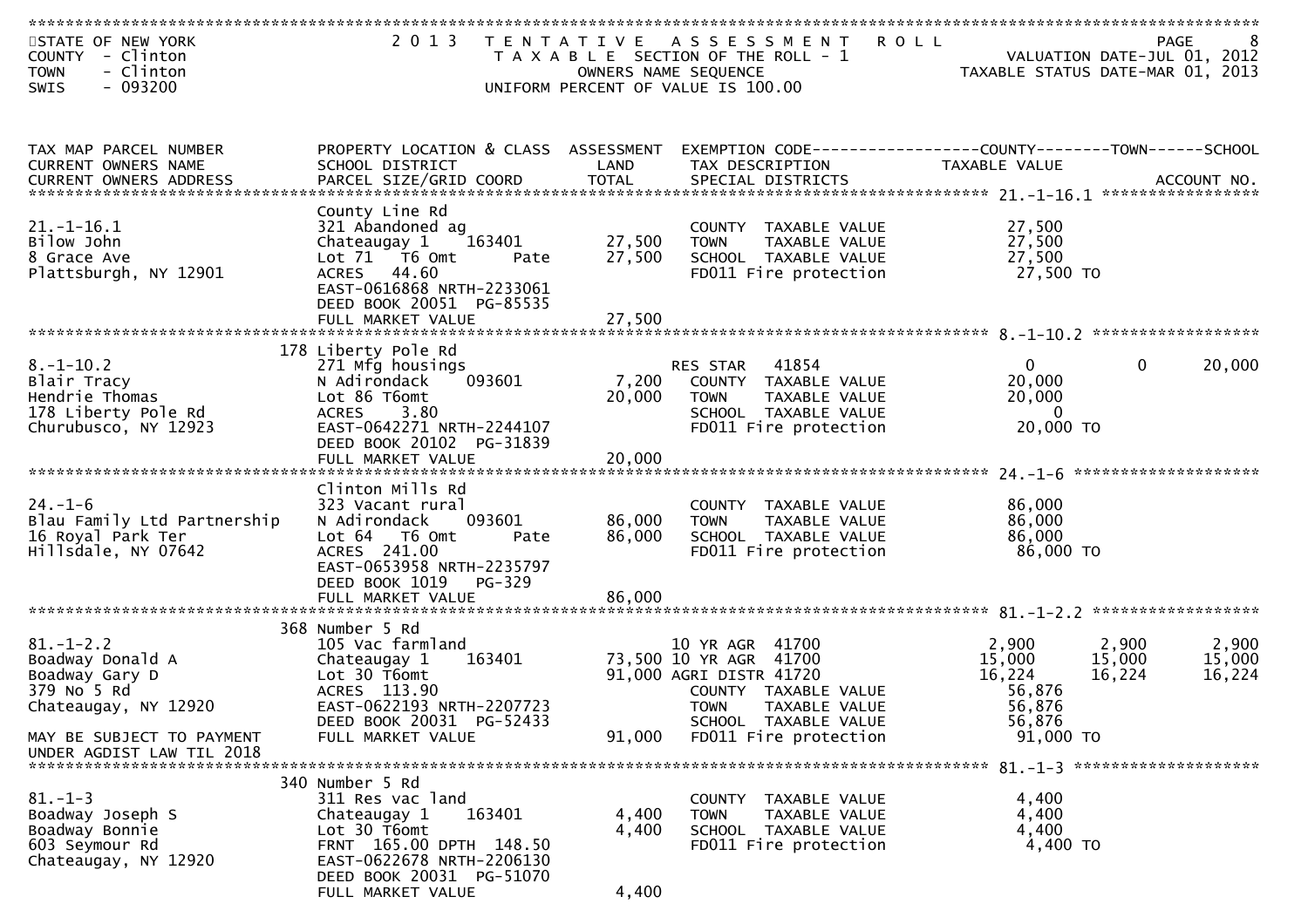| STATE OF NEW YORK<br>COUNTY - Clinton<br>- Clinton<br><b>TOWN</b><br>$-093200$<br>SWIS               |                                                                                                                                                                                  | OWNERS NAME SEQUENCE       | 2013 TENTATIVE ASSESSMENT ROLL<br>T A X A B L E SECTION OF THE ROLL - 1<br>UNIFORM PERCENT OF VALUE IS 100.00              | PAGE<br>VALUATION DATE-JUL 01, 2012<br>TAXABLE STATUS DATE-MAR 01, 2013       |
|------------------------------------------------------------------------------------------------------|----------------------------------------------------------------------------------------------------------------------------------------------------------------------------------|----------------------------|----------------------------------------------------------------------------------------------------------------------------|-------------------------------------------------------------------------------|
|                                                                                                      |                                                                                                                                                                                  |                            |                                                                                                                            |                                                                               |
| TAX MAP PARCEL NUMBER<br>CURRENT OWNERS NAME<br>CURRENT OWNERS ADDRESS                               | PROPERTY LOCATION & CLASS ASSESSMENT<br>SCHOOL DISTRICT                                                                                                                          | LAND                       | TAX DESCRIPTION                                                                                                            | EXEMPTION CODE-----------------COUNTY-------TOWN------SCHOOL<br>TAXABLE VALUE |
| $67. - 1 - 6.5$<br>Boadway Lyn<br>322 Ryan Rd<br>Chateaugay, NY 12920                                | 291 Patnode Rd<br>260 Seasonal res<br>093601<br>N Adirondack<br>28 T6omt<br>5.00<br><b>ACRES</b><br>EAST-0635342 NRTH-2209694<br>DEED BOOK 947<br>$PG-129$                       | 8,200<br>14,000            | COUNTY TAXABLE VALUE<br>TAXABLE VALUE<br><b>TOWN</b><br>SCHOOL TAXABLE VALUE<br>FD011 Fire protection                      | 14,000<br>14,000<br>14,000<br>14,000 TO                                       |
| $54. - 1 - 4$<br>Bombard Donald<br>Bombard Judith A<br>4525 Rt 11<br>Ellenburg Depot, NY 12935       | Bombard Rd<br>323 Vacant rural<br>N Adirondack<br>093601<br>Lot 2438 T6 Omt<br>Pate<br>ACRES 295.00<br>EAST-0658959 NRTH-2218238<br>DEED BOOK 633<br>PG-470<br>FULL MARKET VALUE | 94,500<br>94,500<br>94,500 | COUNTY TAXABLE VALUE<br><b>TOWN</b><br>TAXABLE VALUE<br>SCHOOL TAXABLE VALUE<br>FD011 Fire protection                      | 94,500<br>94,500<br>94,500<br>94,500 TO                                       |
|                                                                                                      |                                                                                                                                                                                  |                            |                                                                                                                            |                                                                               |
| $70. - 2 - 6$<br>Bombard Donald<br>Bombard Judith A<br>4525 Rt 11<br>Ellenburg Depot, NY 12935       | 253 Bombard Rd<br>312 Vac w/imprv<br>093601<br>N Adirondack<br>Lot 23 T6omt<br>ACRES 282.30<br>EAST-0661054 NRTH-2216390<br>DEED BOOK 647<br>PG-1043                             | 105,100<br>109,800         | COUNTY TAXABLE VALUE<br><b>TOWN</b><br>TAXABLE VALUE<br>SCHOOL TAXABLE VALUE<br>FD011 Fire protection                      | 109,800<br>109,800<br>109,800<br>109,800 то                                   |
|                                                                                                      | FULL MARKET VALUE                                                                                                                                                                | 109,800                    |                                                                                                                            |                                                                               |
| $70. - 2 - 5$<br>Bombard Gary W Sr<br>Bombard Brenda M<br>2 Bombard Rd<br>Ellenburg Center, NY 12934 | 221 Bombard Rd<br>260 Seasonal res<br>093601<br>N Adirondack<br>Lot 23 T6omt<br>ACRES 50.00<br>EAST-0662241 NRTH-2214417<br>PG-1040<br>DEED BOOK 647                             | 36,500<br>38,500           | COUNTY TAXABLE VALUE<br>TAXABLE VALUE<br><b>TOWN</b><br>SCHOOL TAXABLE VALUE<br>FD011 Fire protection                      | 38,500<br>38,500<br>38,500<br>38,500 TO                                       |
|                                                                                                      | FULL MARKET VALUE                                                                                                                                                                | 38,500                     |                                                                                                                            |                                                                               |
|                                                                                                      | 41 Whalen Rd                                                                                                                                                                     |                            |                                                                                                                            |                                                                               |
| $37. - 1 - 20$<br>Bordeau Carroll A<br>41 Whalen Rd<br>Churubusco, NY 12923                          | 210 1 Family Res<br>093601<br>N Adirondack<br>Lot 53<br>T6 Omt<br>Pate<br>7.70<br><b>ACRES</b><br>EAST-0630026 NRTH-2229006<br>DEED BOOK 20062 PG-157                            | 10,400<br>35,700           | 41854<br>RES STAR<br>COUNTY TAXABLE VALUE<br><b>TOWN</b><br>TAXABLE VALUE<br>SCHOOL TAXABLE VALUE<br>FD011 Fire protection | $\mathbf{0}$<br>30,000<br>0<br>35,700<br>35,700<br>5,700<br>35,700 TO         |
|                                                                                                      | FULL MARKET VALUE                                                                                                                                                                | 35,700                     |                                                                                                                            |                                                                               |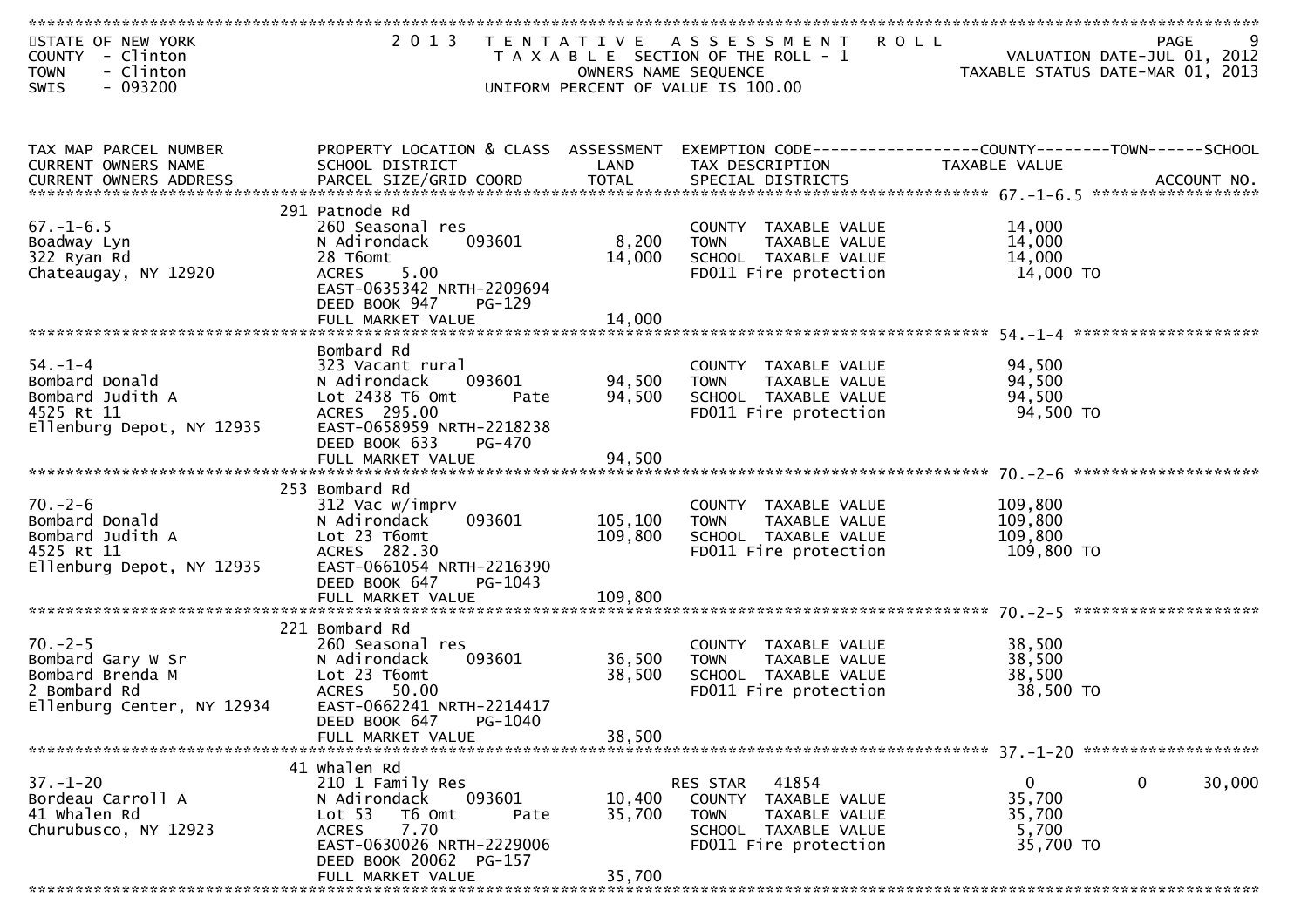| STATE OF NEW YORK<br>COUNTY - Clinton<br>- Clinton<br><b>TOWN</b><br>$-093200$<br>SWIS               | 2 0 1 3                                                                                                                                                                         |                           | TENTATIVE ASSESSMENT<br>T A X A B L E SECTION OF THE ROLL - 1<br>OWNERS NAME SEQUENCE<br>UNIFORM PERCENT OF VALUE IS 100.00 | 10<br><b>ROLL</b><br>PAGE<br>VALUATION DATE-JUL 01, 2012<br>TAXABLE STATUS DATE-MAR 01, 2013                      |
|------------------------------------------------------------------------------------------------------|---------------------------------------------------------------------------------------------------------------------------------------------------------------------------------|---------------------------|-----------------------------------------------------------------------------------------------------------------------------|-------------------------------------------------------------------------------------------------------------------|
| TAX MAP PARCEL NUMBER<br>CURRENT OWNERS NAME                                                         | SCHOOL DISTRICT                                                                                                                                                                 | LAND                      | TAX DESCRIPTION                                                                                                             | PROPERTY LOCATION & CLASS ASSESSMENT EXEMPTION CODE----------------COUNTY-------TOWN------SCHOOL<br>TAXABLE VALUE |
| $6. - 1 - 1.2$<br>Bouchard Anthony S<br>Bouchard Jean N<br>852 Mason St<br>Morrisonville, NY 12962   | Mcnierney Rd<br>260 Seasonal res<br>163401<br>Chateaugay 1<br>Lot 90 T6 Omt<br>ACRES 247.60<br>EAST-0615743 NRTH-2242993<br>DEED BOOK 20072 PG-10982                            | 117,600<br>147,600        | COUNTY TAXABLE VALUE<br>TAXABLE VALUE<br>TOWN<br>SCHOOL TAXABLE VALUE<br>FD011 Fire protection                              | 147,600<br>147,600<br>147,600<br>147,600 TO                                                                       |
| $67. - 1 - 17$<br>Bouchard Anthony S<br>Bouchard Jean N<br>852 Mason St<br>Morrisonville, NY 12962   | Ryan Rd<br>920 Priv Hunt/Fi<br>Chateaugay 1 163401<br>Lot 29  T6 Omt<br>Pate<br>Also Title Bk 886 Pg 85<br>ACRES 275.00<br>EAST-0626295 NRTH-2209698<br>DEED BOOK 886<br>PG-131 | 101,700<br>112,100        | COUNTY TAXABLE VALUE<br><b>TOWN</b><br>TAXABLE VALUE<br>SCHOOL TAXABLE VALUE<br>FD011 Fire protection                       | 112,100<br>112,100<br>112,100<br>112,100 TO                                                                       |
|                                                                                                      | 7504 Rt 11                                                                                                                                                                      |                           |                                                                                                                             |                                                                                                                   |
| $51. - 1 - 8$<br>Bouchard Jay W<br>Clark Herbert<br>80 S Allen St<br>Albany, NY 12208                | 210 1 Family Res<br>Chateaugay 1<br>163401<br>Lot $51$ T6 Omt<br>Pate<br>9.70<br><b>ACRES</b><br>EAST-0620681 NRTH-2223372<br>DEED BOOK 685<br>PG-166                           | 12,000<br>77,600          | COUNTY TAXABLE VALUE<br>TAXABLE VALUE<br><b>TOWN</b><br>FD011 Fire protection                                               | 77,600<br>77,600<br>77,600<br>77,600 TO                                                                           |
|                                                                                                      | FULL MARKET VALUE                                                                                                                                                               | 77,600                    |                                                                                                                             |                                                                                                                   |
| $23 - 1 - 17$<br>Boulanger Raymond E<br>6621 Rt 374<br>Chateaugay, NY 12920                          | Rt 189<br>$314$ Rural vac<10<br>093601<br>N Adirondack<br>Lot 67 76 0mt<br>Pate<br><b>ACRES</b><br>5.00<br>EAST-0638366 NRTH-2235378<br>DEED BOOK 20021 PG-47111                | 7,800<br>7,800            | COUNTY TAXABLE VALUE<br><b>TOWN</b><br>TAXABLE VALUE<br>SCHOOL TAXABLE VALUE<br>FD011 Fire protection                       | 7,800<br>7,800<br>7,800<br>7,800 TO                                                                               |
| *******************************                                                                      | FULL MARKET VALUE                                                                                                                                                               | 7,800                     |                                                                                                                             |                                                                                                                   |
| $52. - 1 - 10.2$<br>Boulerice David P<br>Boulerice Mary<br>7395 S Auto Cluck Pt<br>Lecanto, FL 34461 | Rt 11<br>312 Vac w/imprv<br>093601<br>N Adirondack<br>Lot 48 T6omt<br>1.71<br><b>ACRES</b><br>EAST-0629162 NRTH-2224127<br>DEED BOOK 98001 PG-02736<br>FULL MARKET VALUE        | 5,600<br>23,200<br>23,200 | COUNTY TAXABLE VALUE<br><b>TOWN</b><br>TAXABLE VALUE<br>SCHOOL TAXABLE VALUE<br>FD011 Fire protection                       | 23,200<br>23,200<br>23,200<br>23,200 TO                                                                           |
|                                                                                                      |                                                                                                                                                                                 |                           |                                                                                                                             |                                                                                                                   |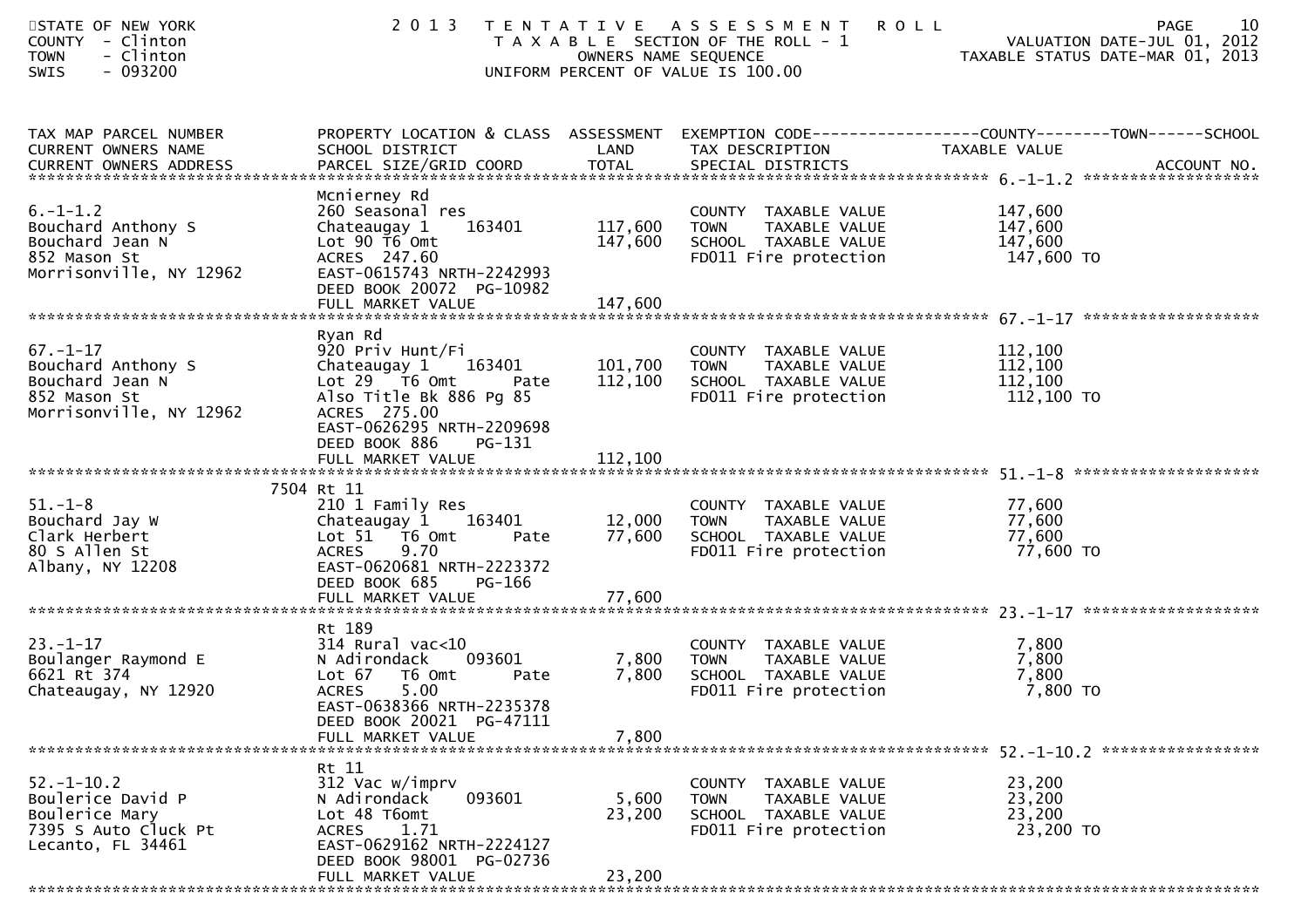| STATE OF NEW YORK<br>COUNTY - Clinton<br><b>TOWN</b><br>- Clinton<br>$-093200$<br><b>SWIS</b>      | 2 0 1 3                                                                                                                                                                        | OWNERS NAME SEQUENCE | TENTATIVE ASSESSMENT<br>T A X A B L E SECTION OF THE ROLL - 1<br>UNIFORM PERCENT OF VALUE IS 100.00                            | <b>ROLL</b><br>VALUATION DATE-JUL 01, 2012<br>TAXABLE STATUS DATE-MAR 01, 2013 | 11<br>PAGE |
|----------------------------------------------------------------------------------------------------|--------------------------------------------------------------------------------------------------------------------------------------------------------------------------------|----------------------|--------------------------------------------------------------------------------------------------------------------------------|--------------------------------------------------------------------------------|------------|
| TAX MAP PARCEL NUMBER<br>CURRENT OWNERS NAME                                                       | PROPERTY LOCATION & CLASS ASSESSMENT EXEMPTION CODE----------------COUNTY-------TOWN------SCHOOL<br>SCHOOL DISTRICT                                                            | LAND                 | TAX DESCRIPTION                                                                                                                | TAXABLE VALUE                                                                  |            |
| $53. - 1 - 16$<br>Bownath Tamara<br>702 Clark Cir<br>Flemington, NJ 08822                          | Rt 11<br>323 Vacant rural<br>093601<br>N Adirondack<br>Lot 35 T6 Omt<br>Pate<br>ACRES 25.00<br>EAST-0644077 NRTH-2219587<br>DEED BOOK 20092 PG-21774                           | 9,800<br>9,800       | COUNTY TAXABLE VALUE<br>TAXABLE VALUE<br><b>TOWN</b><br>SCHOOL TAXABLE VALUE<br>FD011 Fire protection                          | 9,800<br>9,800<br>9,800<br>9,800 TO                                            |            |
|                                                                                                    |                                                                                                                                                                                |                      |                                                                                                                                |                                                                                |            |
| $23 - 1 - 13$<br>Boyd Wilson E<br>Boyd Peggy S<br>1501 Fords Way<br>Muscle Shoals, AL 35661        | 844 Rt 189<br>321 Abandoned ag<br>N Adirondack 093601<br>Lot <sub>75</sub><br>T6 Omt<br>Pate<br><b>ACRES</b><br>32.00<br>EAST-0639724 NRTH-2237788<br>DEED BOOK 20001 PG-23115 | 25,500<br>25,500     | COUNTY TAXABLE VALUE<br>TAXABLE VALUE<br>TOWN<br>SCHOOL TAXABLE VALUE<br>FD011 Fire protection                                 | 25,500<br>25,500<br>25,500<br>25,500 TO                                        |            |
|                                                                                                    | FULL MARKET VALUE                                                                                                                                                              | 25,500               |                                                                                                                                |                                                                                |            |
|                                                                                                    | 6151 Rt 11                                                                                                                                                                     |                      |                                                                                                                                |                                                                                |            |
| $69. - 1 - 11.3$<br>Boyea Michael B<br>Boyea Sheilah A<br>6151 Rt 11<br>Ellenburg Center, NY 12934 | 240 Rural res<br>093601<br>N Adirondack<br>Lot 25 T6omt<br>ACRES 12.80<br>EAST-0649292 NRTH-2211178<br>DEED BOOK 841<br>PG-215                                                 | 52,200               | RES STAR 41854<br>13,900 COUNTY TAXABLE VALUE<br><b>TOWN</b><br>TAXABLE VALUE<br>SCHOOL TAXABLE VALUE<br>FD011 Fire protection | $\overline{0}$<br>$\mathbf 0$<br>52,200<br>52,200<br>22,200<br>52,200 TO       | 30,000     |
|                                                                                                    |                                                                                                                                                                                |                      |                                                                                                                                |                                                                                |            |
| $82 - 2 - 1.37$<br>Boyland William<br>206 Vischers Ferry Rd<br>Rexford, NY 12148                   | Number 5 Rd<br>321 Abandoned ag<br>163401<br>Chateaugay 1<br>Lot 29 T6omt<br>ACRES 20.00<br>EAST-0626716 NRTH-2207187<br>DEED BOOK 847<br>$PG-243$                             | 17,500<br>17,500     | COUNTY TAXABLE VALUE<br><b>TOWN</b><br>TAXABLE VALUE<br>SCHOOL TAXABLE VALUE<br>FD011 Fire protection                          | 17,500<br>17,500<br>17,500<br>17,500 TO                                        |            |
|                                                                                                    | FULL MARKET VALUE                                                                                                                                                              | 17,500               |                                                                                                                                |                                                                                |            |
| $7. - 1 - 10.3$<br>Brady Donald<br>549 Frontier Rd<br>Churubusco, NY 12923                         | 549 Frontier Rd<br>210 1 Family Res<br>Chateaugay 1<br>163401<br>Lot 88<br>T6 Omt<br>Pate<br>6.00<br><b>ACRES</b><br>EAST-0628375 NRTH-2244345<br>DEED BOOK 457<br>PG-143      | 8,600<br>53,000      | COUNTY TAXABLE VALUE<br>TAXABLE VALUE<br><b>TOWN</b><br>SCHOOL TAXABLE VALUE<br>FD011 Fire protection                          | 53,000<br>53,000<br>53,000<br>53,000 TO                                        |            |
|                                                                                                    | FULL MARKET VALUE                                                                                                                                                              | 53,000               |                                                                                                                                |                                                                                |            |
| STATE OF NEW YORK                                                                                  | 2 0 1 3                                                                                                                                                                        |                      | TENTATIVE ASSESSMENT                                                                                                           | R O L L                                                                        | 12<br>PAGE |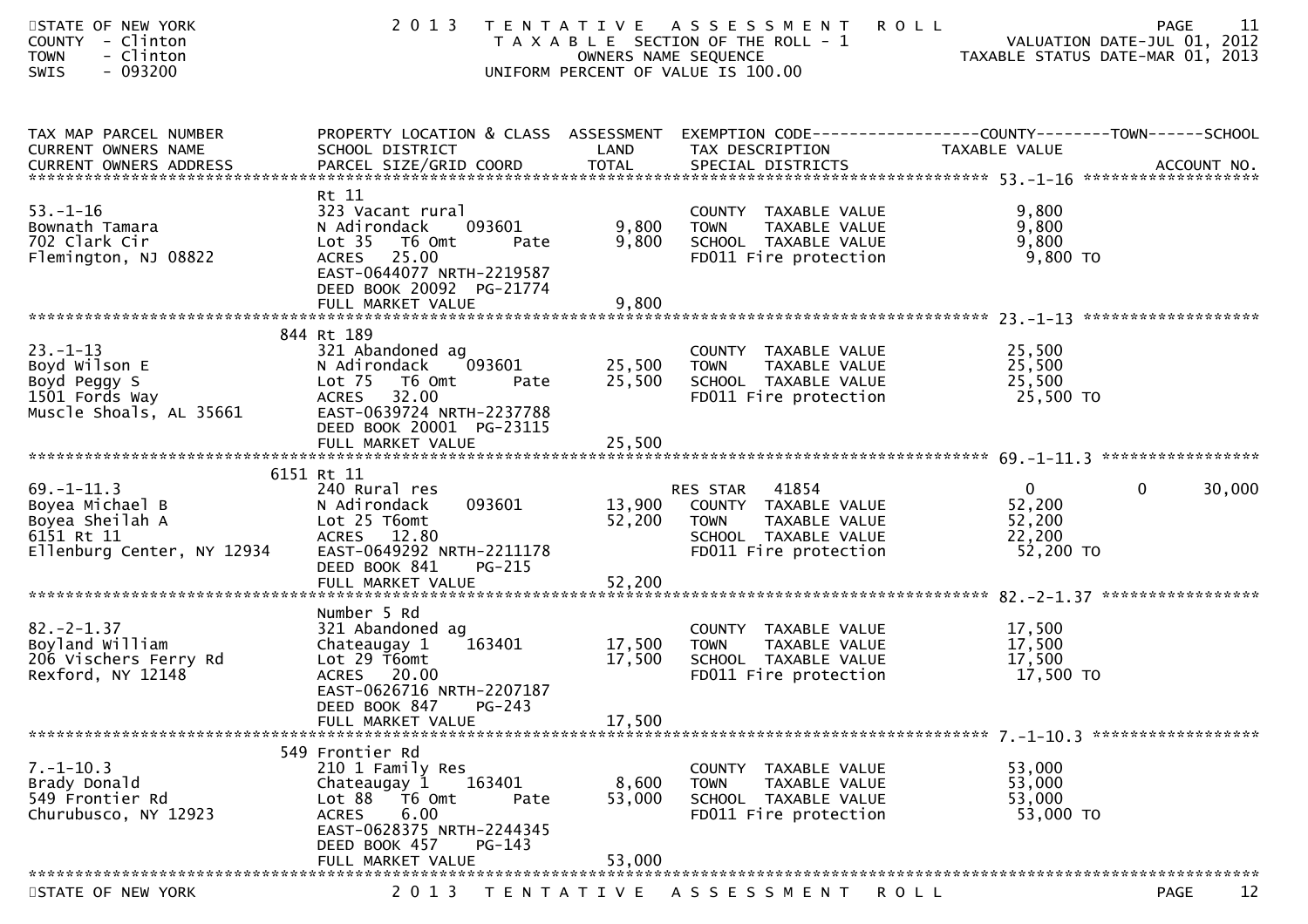| <b>COUNTY</b> |   | Clinton |
|---------------|---|---------|
| <b>TOWN</b>   | - | Clinton |
| <b>CINTC</b>  |   | nazzna  |

| TAX MAP PARCEL NUMBER      | PROPERTY LOCATION & CLASS ASSESSMENT |                   | EXEMPTION CODE--             | ----------------COUNTY--------TOWN------SCHOOL |             |
|----------------------------|--------------------------------------|-------------------|------------------------------|------------------------------------------------|-------------|
| <b>CURRENT OWNERS NAME</b> | SCHOOL DISTRICT                      | LAND              | TAX DESCRIPTION              | TAXABLE VALUE                                  |             |
|                            |                                      |                   |                              |                                                |             |
|                            |                                      |                   |                              |                                                |             |
|                            | Frontier Rd                          |                   |                              |                                                |             |
| $7. - 1 - 5$               | 314 Rural vac<10                     |                   | COUNTY TAXABLE VALUE         | 5,000                                          |             |
| Brady Francis              | Chateaugay 1<br>163401               | 5,000             | <b>TOWN</b><br>TAXABLE VALUE | 5,000                                          |             |
| 860 Frontier Rd            | $Lot 89$ T6 Omt<br>Pate              | 5,000             | SCHOOL TAXABLE VALUE         | 5,000                                          |             |
| Churubusco, NY 12923       | 1.00<br><b>ACRES</b>                 |                   | FD011 Fire protection        | 5,000 TO                                       |             |
|                            | EAST-0625647 NRTH-2244479            |                   |                              |                                                |             |
|                            | DEED BOOK 618<br>PG-269              |                   |                              |                                                |             |
|                            | FULL MARKET VALUE                    | 5,000             |                              |                                                |             |
|                            |                                      |                   |                              |                                                |             |
|                            | 845/851 Frontier Rd                  |                   |                              |                                                |             |
| $6. - 1 - 10$              | 112 Dairy farm                       |                   | 41854<br><b>RES STAR</b>     | $\mathbf 0$                                    | 30,000<br>0 |
| Brady John                 | 163401<br>Chateaugay 1               |                   | 80,800 483A EX<br>42100      | 3,700<br>3,700                                 | 3,700       |
| Brady Francis              | 89 T6 Omt                            | 136,100           | COUNTY TAXABLE VALUE         | 132,400                                        |             |
| 860 Frontier Rd            | ACRES 117.50                         |                   | <b>TOWN</b><br>TAXABLE VALUE | 132,400                                        |             |
| Churubusco, NY 12923       | EAST-0622005 NRTH-2240805            |                   | SCHOOL TAXABLE VALUE         | 102,400                                        |             |
|                            | DEED BOOK 453<br>PG-295              |                   | FD011 Fire protection        | 132,400 TO                                     |             |
|                            | FULL MARKET VALUE                    | 136,100           | 3,700 EX                     |                                                |             |
|                            |                                      |                   |                              |                                                |             |
|                            | Frontier Rd                          |                   |                              |                                                |             |
| $7. - 1 - 8.1$             | 312 Vac w/imprv                      |                   | COUNTY TAXABLE VALUE         | 24,000                                         |             |
| Brady John                 | 163401<br>Chateaugay 1               | 22,800            | <b>TOWN</b><br>TAXABLE VALUE | 24,000                                         |             |
| 860 Frontier Rd            | Lot 88 T6 Omt<br>Pate                | 24,000            | SCHOOL TAXABLE VALUE         | 24,000                                         |             |
| Churubusco, NY 12923       | 26.00<br>ACRES                       |                   | FD011 Fire protection        | 24,000 TO                                      |             |
|                            | EAST-0626795 NRTH-2245964            |                   |                              |                                                |             |
|                            | DEED BOOK 571<br>PG-397              |                   |                              |                                                |             |
|                            | FULL MARKET VALUE                    | 24,000            |                              |                                                |             |
|                            |                                      |                   |                              |                                                |             |
|                            | 860 Frontier Rd                      |                   |                              |                                                |             |
| $6. - 1 - 7.1$             | 321 Abandoned ag                     |                   | COUNTY TAXABLE VALUE         | 39,400                                         |             |
| Brady Kevin                | 163401<br>Chateaugay 1               | 39,400            | <b>TOWN</b><br>TAXABLE VALUE | 39,400                                         |             |
| Brady David                | Lot 89 T6omt                         | 39,400            | SCHOOL TAXABLE VALUE         | 39,400                                         |             |
| RR#1 Box 549               | will                                 |                   | FD011 Fire protection        | 39,400 TO                                      |             |
| Churubusco, NY 12923       | <b>ACRES</b><br>51.70                |                   |                              |                                                |             |
|                            | EAST-0621264 NRTH-2242516            |                   |                              |                                                |             |
|                            | DEED BOOK 99001 PG-10341             |                   |                              |                                                |             |
|                            | FULL MARKET VALUE                    | 39,400            |                              |                                                |             |
|                            |                                      |                   |                              |                                                |             |
|                            | Campbell Rd                          |                   |                              |                                                |             |
| $82 - 2 - 2.3$             | 920 Priv Hunt/Fi                     |                   | COUNTY TAXABLE VALUE         | 79,900                                         |             |
| Breen John P               | N Adirondack<br>093601               | 66,500            | <b>TOWN</b><br>TAXABLE VALUE | 79,900                                         |             |
| Breen Sue S                | Lot 29 T6 Omt                        | 79.900            | SCHOOL TAXABLE VALUE         | 79,900                                         |             |
| 139 Northwind Dr           | ACRES 143.40                         |                   | FD011 Fire protection        | 79,900 TO                                      |             |
| Stamford, CT 06903         | EAST-0629089 NRTH-2209219            |                   |                              |                                                |             |
|                            | DEED BOOK 922<br>$PG-24$             |                   |                              |                                                |             |
|                            | FULL MARKET VALUE                    | 79,900            |                              |                                                |             |
|                            |                                      |                   |                              |                                                |             |
| STATE OF NEW YORK          | 2 0 1 3                              | T E N T A T I V E | A S S E S S M E N T          | <b>ROLL</b>                                    | 13<br>PAGE  |
|                            |                                      |                   |                              |                                                |             |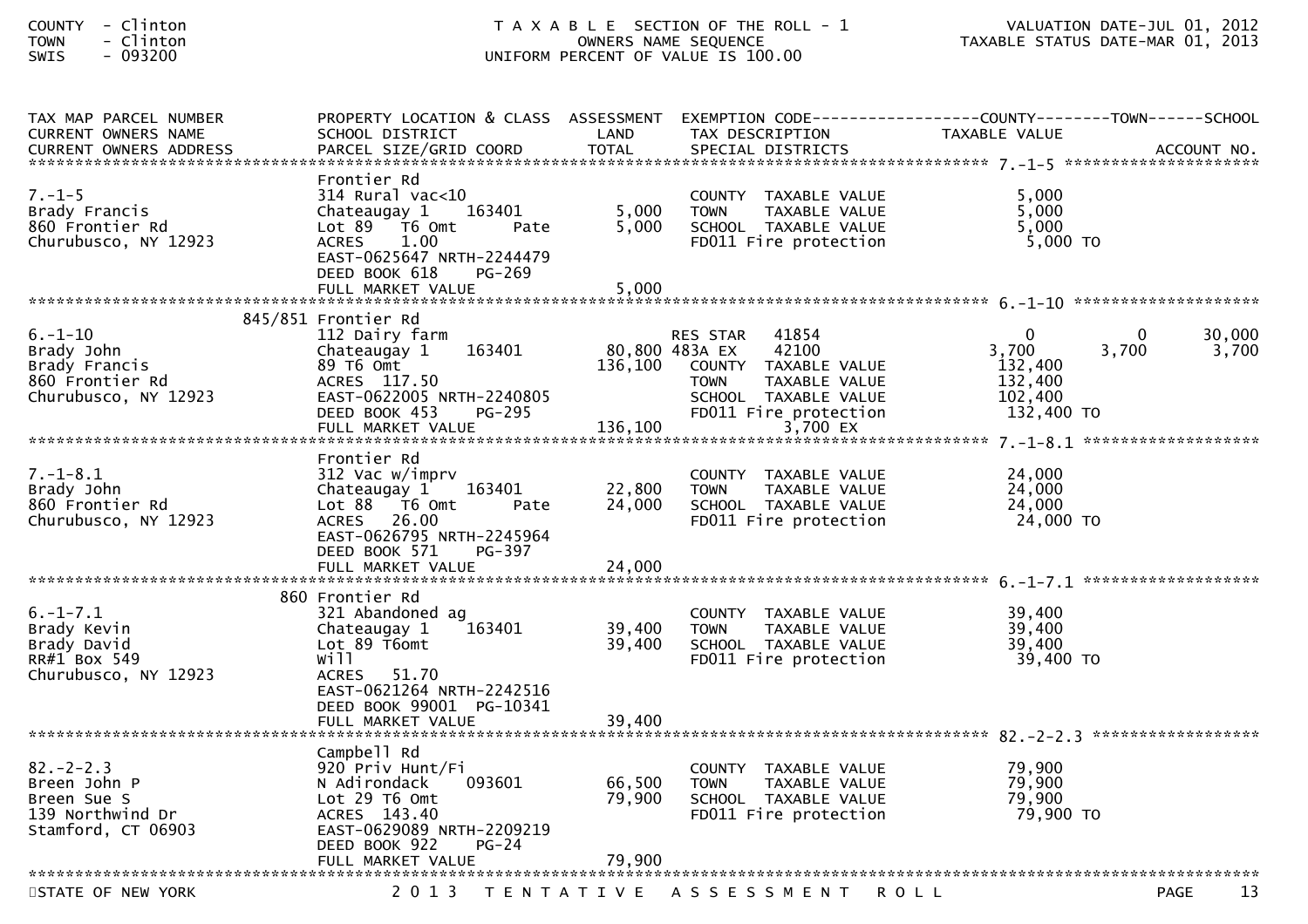| - Clinton<br><b>COUNTY</b><br>- Clinton<br><b>TOWN</b><br>$-093200$<br>SWIS |                                                                                                                                                                                                | T A X A B L E SECTION OF THE ROLL - 1<br>OWNERS NAME SEQUENCE<br>UNIFORM PERCENT OF VALUE IS 100.00 |                                                                                                          |                                                                                                                   |
|-----------------------------------------------------------------------------|------------------------------------------------------------------------------------------------------------------------------------------------------------------------------------------------|-----------------------------------------------------------------------------------------------------|----------------------------------------------------------------------------------------------------------|-------------------------------------------------------------------------------------------------------------------|
| TAX MAP PARCEL NUMBER<br>CURRENT OWNERS NAME                                | SCHOOL DISTRICT                                                                                                                                                                                | LAND                                                                                                | TAX DESCRIPTION                                                                                          | PROPERTY LOCATION & CLASS ASSESSMENT EXEMPTION CODE----------------COUNTY-------TOWN------SCHOOL<br>TAXABLE VALUE |
| $66. - 1 - 2.2$<br>Broadie Thomas<br>793 Ryan Rd<br>Churubusco, NY 12923    | 793-789 Ryan Rd<br>270 Mfg housing<br>163401<br>Chateaugay 1<br>Lot $31$ T6omt<br>FRNT 120.00 DPTH 120.00<br>EAST-0623589 NRTH-2217438<br>DEED BOOK 20051 PG-78772                             | 3,800<br>29,600                                                                                     | COUNTY TAXABLE VALUE<br><b>TOWN</b><br>TAXABLE VALUE<br>SCHOOL TAXABLE VALUE<br>FD011 Fire protection    | 29,600<br>29,600<br>29,600<br>29,600 TO                                                                           |
| $37. - 1 - 25$<br>Brown Barry<br>916 Tiffany Ln<br>N Myrtle Beach, SC 29582 | 160 Lost Nation Rd<br>241 Rural res&ag<br>163401<br>Chateaugay 1<br>Lot $52$ $\overline{76}$ Omt<br>Pate<br>ACRES 145.00<br>EAST-0623779 NRTH-2227729<br>DEED BOOK 444<br>$PG-19$              | 66,800<br>121,000                                                                                   | COUNTY TAXABLE VALUE<br><b>TOWN</b><br>TAXABLE VALUE<br>SCHOOL TAXABLE VALUE<br>FD011 Fire protection    | 121,000<br>121,000<br>121,000<br>121,000 TO                                                                       |
| $24. - 1 - 1.11$<br>Brown Kevin F<br>PO Box 84<br>Ellenburg Depot, NY 12935 | Soucia Rd<br>321 Abandoned ag<br>093601<br>N Adirondack<br>Lot 63 T6omt<br>ACRES 22.50<br>EAST-0658745 NRTH-2238301<br>DEED BOOK 20051 PG-82952                                                | 16,500<br>16,500                                                                                    | COUNTY<br>TAXABLE VALUE<br>TAXABLE VALUE<br><b>TOWN</b><br>SCHOOL TAXABLE VALUE<br>FD011 Fire protection | 16,500<br>16,500<br>16,500<br>16,500 TO                                                                           |
| $24. - 1 - 2$<br>Brown Kevin F<br>PO Box 84<br>Ellenburg Depot, NY 12935    | 187 Soucia Rd<br>920 Priv Hunt/Fi<br>093601<br>N Adirondack<br>Lot 78<br>T6 Omt<br>Pate<br>22.50<br><b>ACRES</b><br>EAST-0658786 NRTH-2237884<br>DEED BOOK 20082 PG-12809<br>FULL MARKET VALUE | 18,800<br>30,300<br>30,300                                                                          | COUNTY TAXABLE VALUE<br>TAXABLE VALUE<br><b>TOWN</b><br>SCHOOL TAXABLE VALUE<br>FD011 Fire protection    | 30,300<br>30,300<br>30,300<br>30,300 TO                                                                           |
| $52. - 1 - 2$<br>Brown Ryan J<br>78 E Cedar St<br>Poughkeepsie, NY 12601    | 984 Ryan Rd<br>241 Rural res&ag<br>163401<br>Chateaugay 1<br>Lot 49 T6 Omt<br>Pate<br>ACRES 249.40<br>EAST-0624291 NRTH-2221395<br>DEED BOOK 216<br>PG-193<br>FULL MARKET VALUE                | 116,300<br>129,900<br>129,900                                                                       | COUNTY TAXABLE VALUE<br>TAXABLE VALUE<br><b>TOWN</b><br>SCHOOL TAXABLE VALUE<br>FD011 Fire protection    | 129,900<br>129,900<br>129,900<br>129,900 TO                                                                       |
| STATE OF NEW YORK                                                           | 2 0 1 3                                                                                                                                                                                        | T E N T A T I V E                                                                                   | A S S E S S M E N T                                                                                      | <b>PAGE</b><br>ROLL<br>14<br>71110001<br>ר רחר                                                                    |

COUNTY - Clinton T A X A B L E SECTION OF THE ROLL - 1 VALUATION DATE-JUL 01, 2012

VALUATION DATE-JUL 01, 2012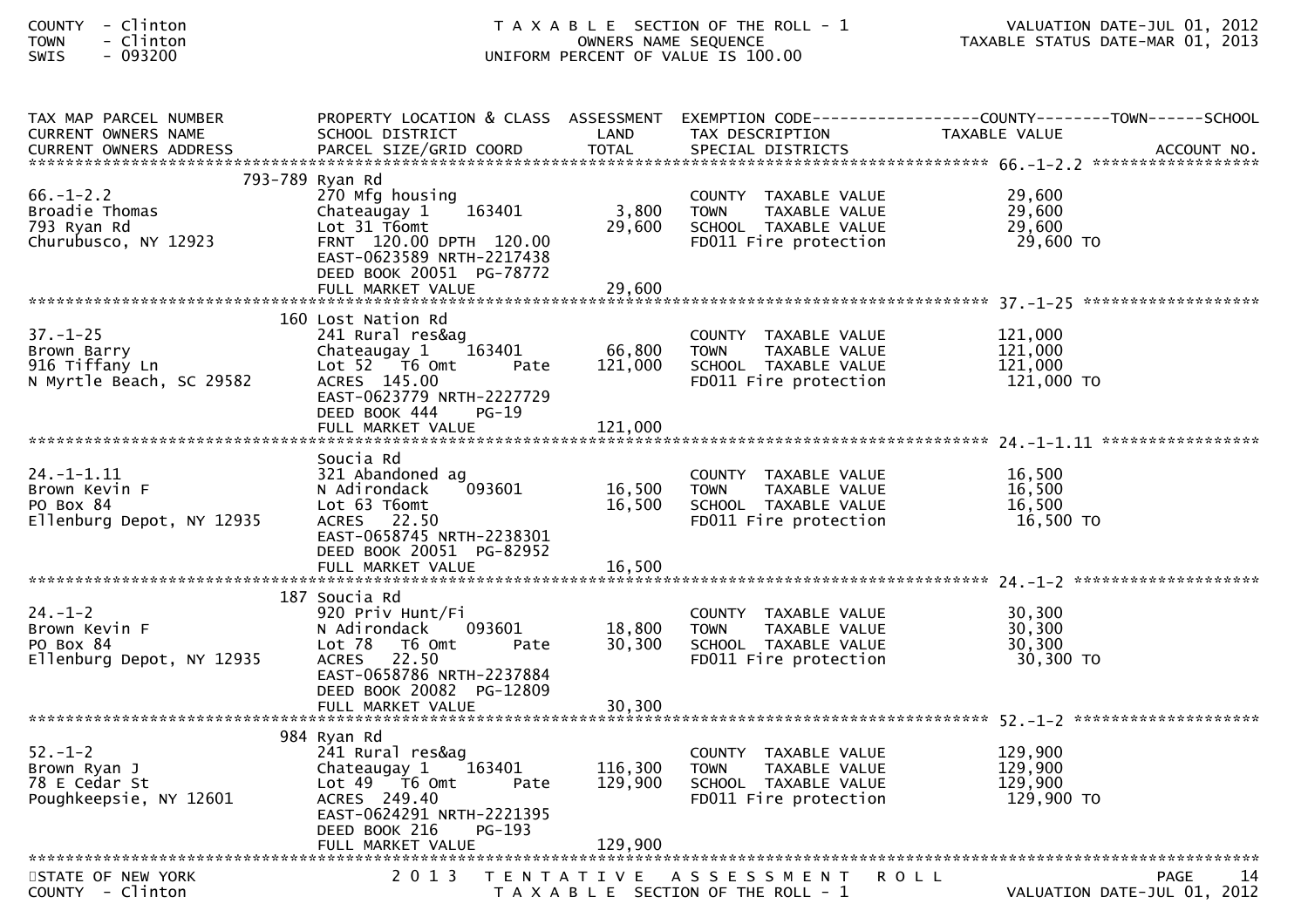| TAX MAP PARCEL NUMBER<br><b>CURRENT OWNERS NAME</b><br><b>CURRENT OWNERS ADDRESS</b>                                                                                       | PROPERTY LOCATION & CLASS ASSESSMENT<br>SCHOOL DISTRICT<br>PARCEL SIZE/GRID COORD                                                                                                                                             | LAND<br>TAX DESCRIPTION<br><b>TOTAL</b><br>SPECIAL DISTRICTS                                                                                                                                                            | <b>TAXABLE VALUE</b><br>ACCOUNT NO.                                                                           |
|----------------------------------------------------------------------------------------------------------------------------------------------------------------------------|-------------------------------------------------------------------------------------------------------------------------------------------------------------------------------------------------------------------------------|-------------------------------------------------------------------------------------------------------------------------------------------------------------------------------------------------------------------------|---------------------------------------------------------------------------------------------------------------|
| $66. - 1 - 8.1$<br>Brown William J<br>Brown Debra L<br>538 County Line Rd<br>Chateaugay, NY 12920                                                                          | 538 County Line Rd<br>240 Rural res<br>Chateaugay 1<br>163401<br>Lot 31 T6 Omt Patent<br>ACRES 74.40 BANK<br>080<br>EAST-0620326 NRTH-2214262<br>DEED BOOK 956<br>$PG-39$<br>FULL MARKET VALUE                                | 61 PCT OF VALUE USED FOR EXEMPTION PURPOSES<br>WARNONALL 41121<br>37,500 RES STAR<br>41854<br>83,200<br>COUNTY TAXABLE VALUE<br><b>TOWN</b><br>TAXABLE VALUE<br>SCHOOL TAXABLE VALUE<br>FD011 Fire protection<br>83,200 | 7,613<br>7,613<br>$\Omega$<br>30,000<br>$\overline{0}$<br>$\Omega$<br>75,587<br>75,587<br>53,200<br>83,200 TO |
| $67. - 1 - 18.1$<br>Brudvig Poupore Christine<br>Morrison Poupore Barbara<br>18 Independence Dr<br>Plattsburgh, NY 12901                                                   | Campbell Rd<br>321 Abandoned ag<br>093601<br>N Adirondack<br>Lot 32 76 0mt<br>Pate<br>ACRES 150.80<br>EAST-0626925 NRTH-2213925<br>DEED BOOK 20061 PG-93367<br>FULL MARKET VALUE                                              | COUNTY TAXABLE VALUE<br>73,000<br>TAXABLE VALUE<br><b>TOWN</b><br>73,000<br>SCHOOL TAXABLE VALUE<br>FD011 Fire protection<br>73,000                                                                                     | 73,000<br>73,000<br>73,000<br>73,000 TO                                                                       |
| $39. - 1 - 6.2$<br>Bruno Michael D<br>193 Salmon River Rd<br>Plattsburgh, NY 12901                                                                                         | 617 Lafrancis Rd<br>270 Mfg housing<br>093601<br>N Adirondack<br>Lot 45 T6omt<br>Rural Haven Sub Bk7 Pq13<br>Lots 91 & 92<br>ACRES 11.30<br>EAST-0650293 NRTH-2225165<br>DEED BOOK 1028<br><b>PG-298</b><br>FULL MARKET VALUE | COUNTY TAXABLE VALUE<br>13,200<br><b>TOWN</b><br>TAXABLE VALUE<br>20,100<br>SCHOOL TAXABLE VALUE<br>FD011 Fire protection<br>20,100                                                                                     | 20,100<br>20,100<br>20,100<br>20,100 TO                                                                       |
| $52. - 1 - 21.3$<br>Buettner Family Living Partner N Adirondack<br>1626 Meadow Branch Ave<br>Winchester, VA 22601<br>MAY BE SUBJECT TO PAYMENT                             | Patnode Rd<br>321 Abandoned ag<br>093601<br>Lot 33 T6omt<br>ACRES 43.10<br>EAST-0634127 NRTH-2217085<br>DEED BOOK 20082 PG-20773                                                                                              | AGRI DISTR 41720<br>34,600<br>COUNTY TAXABLE VALUE<br>34,600<br><b>TOWN</b><br>TAXABLE VALUE<br>SCHOOL TAXABLE VALUE<br>FD011 Fire protection                                                                           | 14,895<br>14,895<br>14,895<br>19,705<br>19,705<br>19,705<br>34,600 TO                                         |
| $67. - 1 - 2.5$<br>Buettner Family Living Partner N Adirondack<br>1626 Meadow Branch Ave<br>Winchester, VA 22601<br>MAY BE SUBJECT TO PAYMENT<br>UNDER AGDIST LAW TIL 2017 | 362 Campbell Rd<br>112 Dairy farm<br>093601<br>Lot 33 T6omt<br>ACRES 241.60<br>EAST-0631836 NRTH-2215734<br>DEED BOOK 20082 PG-20773<br>FULL MARKET VALUE                                                                     | AGRI DISTR 41720<br>135,000<br>COUNTY TAXABLE VALUE<br>193,100<br><b>TOWN</b><br>TAXABLE VALUE<br>SCHOOL TAXABLE VALUE<br>FD011 Fire protection<br>193,100                                                              | 3,510<br>3,510<br>3,510<br>189,590<br>189,590<br>189,590<br>193,100 TO                                        |
| STATE OF NEW YORK                                                                                                                                                          | 2 0 1 3                                                                                                                                                                                                                       | TENTATIVE ASSESSMENT                                                                                                                                                                                                    | 15<br><b>PAGE</b><br><b>ROLL</b>                                                                              |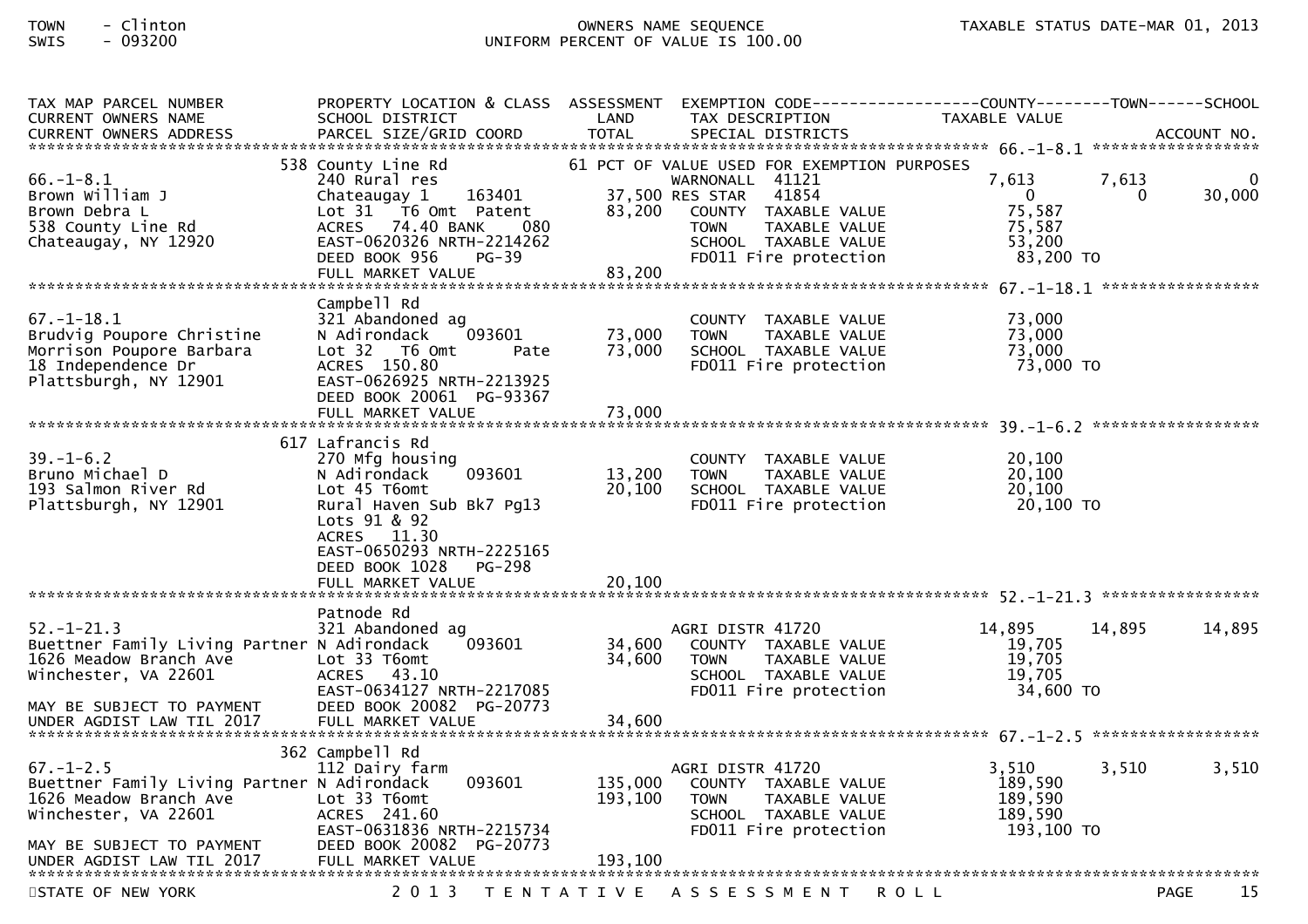| COUNTY       | Clinton |
|--------------|---------|
| TOWN         | Clinton |
| $C \cup T C$ | ______  |

| TAX MAP PARCEL NUMBER                       | PROPERTY LOCATION & CLASS ASSESSMENT EXEMPTION CODE----------------COUNTY--------TOWN------SCHOOL |                   |                              |                |        |        |
|---------------------------------------------|---------------------------------------------------------------------------------------------------|-------------------|------------------------------|----------------|--------|--------|
| <b>CURRENT OWNERS NAME</b>                  | SCHOOL DISTRICT                                                                                   | LAND              | TAX DESCRIPTION              | TAXABLE VALUE  |        |        |
|                                             |                                                                                                   |                   |                              |                |        |        |
|                                             |                                                                                                   |                   |                              |                |        |        |
|                                             | 230-293 Gagnier Rd                                                                                |                   |                              |                |        |        |
| $68. - 1 - 18.3$                            | 140 Truck crops                                                                                   |                   | AGRI DISTR 41720             | 12,687         | 12,687 | 12,687 |
| Buettner Family Living Partner N Adirondack | 093601                                                                                            | 273,300           | COUNTY TAXABLE VALUE         | 346,513        |        |        |
| 1626 Meadow Branch Ave                      | Lots 27 28 33 & 34 T6omt                                                                          | 359,200           | TAXABLE VALUE<br><b>TOWN</b> | 346,513        |        |        |
| Winchester, VA 22601                        | ACRES 588.40                                                                                      |                   | SCHOOL TAXABLE VALUE         | 346,513        |        |        |
|                                             | EAST-0634670 NRTH-2215267                                                                         |                   | FD011 Fire protection        | 359,200 TO     |        |        |
| MAY BE SUBJECT TO PAYMENT                   | DEED BOOK 20082 PG-20516                                                                          |                   |                              |                |        |        |
| UNDER AGDIST LAW TIL 2017                   | FULL MARKET VALUE                                                                                 | 359.200           |                              |                |        |        |
|                                             |                                                                                                   |                   |                              |                |        |        |
|                                             | 100 Santamore Rd                                                                                  |                   |                              |                |        |        |
| $7. - 1 - 31.3$                             | 312 Vac w/imprv                                                                                   |                   | COUNTY TAXABLE VALUE         | 4,900          |        |        |
| Burgoyne Kathryn Leclair                    | 163401<br>Chateaugay 1                                                                            | 3,400             | TAXABLE VALUE<br><b>TOWN</b> | 4,900          |        |        |
| 101 Santamore Rd                            | Lot 88 T6omt                                                                                      | 4,900             | SCHOOL TAXABLE VALUE         | 4,900          |        |        |
| Churubusco, NY 12923                        | FRNT 250.00 DPTH 75.00                                                                            |                   | FD011 Fire protection        | 4,900 TO       |        |        |
|                                             | EAST-0627339 NRTH-2241968                                                                         |                   |                              |                |        |        |
|                                             | DEED BOOK 599<br><b>PG-296</b>                                                                    |                   |                              |                |        |        |
|                                             | FULL MARKET VALUE                                                                                 | 4,900             |                              |                |        |        |
|                                             |                                                                                                   |                   |                              |                |        |        |
|                                             | Santamore Rd                                                                                      |                   |                              |                |        |        |
| $7. - 1 - 31.5$                             | 314 Rural vac<10                                                                                  |                   | COUNTY TAXABLE VALUE         | 8,400          |        |        |
| Burgoyne Stephen                            | Chateaugay 1<br>163401                                                                            | 8,400             | <b>TOWN</b><br>TAXABLE VALUE | 8,400          |        |        |
| Burgoyne Kathryn                            | Lot 88 T6omt                                                                                      | 8,400             | SCHOOL TAXABLE VALUE         | 8,400          |        |        |
| 101 Santamore Rd                            | 5.90<br><b>ACRES</b>                                                                              |                   | FD011 Fire protection        | $8,400$ TO     |        |        |
| Churubusco, NY 12923                        | EAST-0627110 NRTH-2242167                                                                         |                   |                              |                |        |        |
|                                             | DEED BOOK 99001 PG-08141                                                                          |                   |                              |                |        |        |
|                                             |                                                                                                   |                   |                              |                |        |        |
|                                             |                                                                                                   |                   |                              |                |        |        |
|                                             | 99 Santamore Rd                                                                                   |                   |                              |                |        |        |
| 7. –1–31.121                                | 117 Horse farm                                                                                    |                   | 10 YR AGR 41700              | 10.000         | 10,000 | 10,000 |
| Burgoyne Stephen J                          | 163401<br>Chateaugay 1                                                                            | 15,900            | COUNTY TAXABLE VALUE         | 15,900         |        |        |
| Burgoyne Kathryn R                          | Lot 88 T6 OMT                                                                                     | 25,900            | <b>TOWN</b><br>TAXABLE VALUE | 15,900         |        |        |
| 101 Santamore Rd                            | ACRES 16.80                                                                                       |                   | SCHOOL TAXABLE VALUE         | 15,900         |        |        |
| Churubusco, NY 12923                        | EAST-0627286 NRTH-2241264                                                                         |                   | FD011 Fire protection        | 25,900 TO      |        |        |
|                                             | DEED BOOK 20051 PG-85321                                                                          |                   |                              |                |        |        |
| MAY BE SUBJECT TO PAYMENT                   | FULL MARKET VALUE                                                                                 | 25,900            |                              |                |        |        |
| UNDER RPTL483 UNTIL 2019                    |                                                                                                   |                   |                              |                |        |        |
|                                             |                                                                                                   |                   |                              |                |        |        |
|                                             | 498 Campbell Rd                                                                                   |                   |                              |                |        |        |
| $52. - 1 - 15.33$                           | 210 1 Family Res                                                                                  |                   | 41854<br><b>RES STAR</b>     | $\overline{0}$ | 0      | 30,000 |
| Burl Jason                                  | 093601<br>N Adirondack                                                                            | 5,800             | COUNTY TAXABLE VALUE         | 75,000         |        |        |
| LaClair Cassandra                           | Lot 48 T6omt                                                                                      | 75,000            | <b>TOWN</b><br>TAXABLE VALUE | 75,000         |        |        |
| 498 Campbell Rd                             | <b>ACRES</b><br>2.00                                                                              |                   | SCHOOL TAXABLE VALUE         | 45,000         |        |        |
| Churubusco, NY 12923                        | EAST-0629693 NRTH-2219108                                                                         |                   | FD011 Fire protection        | 75,000 TO      |        |        |
|                                             | DEED BOOK 1021<br>PG-137                                                                          |                   |                              |                |        |        |
|                                             | FULL MARKET VALUE                                                                                 | 75,000            |                              |                |        |        |
|                                             |                                                                                                   |                   |                              |                |        |        |
| STATE OF NEW YORK                           | 2 0 1 3                                                                                           | T E N T A T I V E | A S S E S S M E N T          | R O L L        | PAGE   | 16     |
|                                             |                                                                                                   |                   |                              |                |        |        |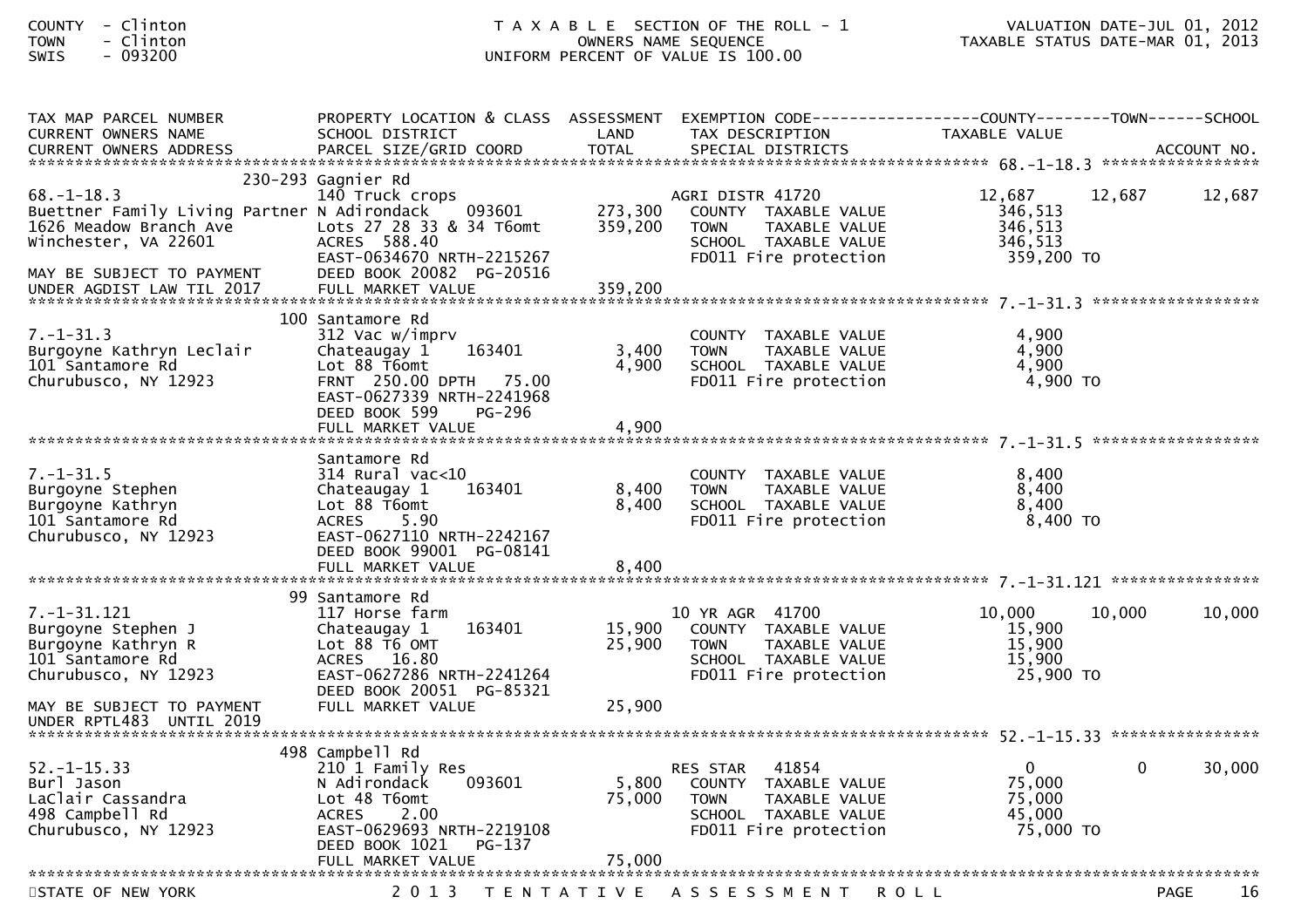| <b>COUNTY</b>  | - | Clintor |
|----------------|---|---------|
| <b>TOWN</b>    |   | Clintor |
| <b>CIAIT C</b> |   | nazznn  |

| TAX MAP PARCEL NUMBER                      | PROPERTY LOCATION & CLASS ASSESSMENT EXEMPTION CODE----------------COUNTY-------TOWN------SCHOOL |                   |                              |               |                    |
|--------------------------------------------|--------------------------------------------------------------------------------------------------|-------------------|------------------------------|---------------|--------------------|
| <b>CURRENT OWNERS NAME</b>                 | SCHOOL DISTRICT                                                                                  | LAND              | TAX DESCRIPTION              | TAXABLE VALUE |                    |
| <b>CURRENT OWNERS ADDRESS</b>              | PARCEL SIZE/GRID COORD                                                                           | <b>TOTAL</b>      | SPECIAL DISTRICTS            |               | ACCOUNT NO.        |
|                                            |                                                                                                  |                   |                              |               |                    |
|                                            | Lost Nation Rd                                                                                   |                   |                              |               |                    |
| $21. - 1 - 4$                              | 321 Abandoned ag                                                                                 |                   | COUNTY TAXABLE VALUE         | 43,100        |                    |
| Bush Aaron D                               | Chateaugay 1<br>163401                                                                           | 43,100            | TAXABLE VALUE<br><b>TOWN</b> | 43,100        |                    |
| Bush April M                               | Lot 71  T6 0mt<br>Pate                                                                           | 43,100            | SCHOOL TAXABLE VALUE         | 43,100        |                    |
| 3106 Miner Farm Rd                         | ACRES 65.20                                                                                      |                   | FD011 Fire protection        | 43,100 TO     |                    |
| PO Box 153                                 | EAST-0619074 NRTH-2236867                                                                        |                   |                              |               |                    |
| Altona, NY 12910                           | DEED BOOK 20082 PG-20633                                                                         |                   |                              |               |                    |
|                                            | FULL MARKET VALUE                                                                                | 43,100            |                              |               |                    |
|                                            |                                                                                                  |                   |                              |               |                    |
|                                            | 574 Ryan Rd                                                                                      |                   |                              |               |                    |
| $67. - 1 - 2.11$                           | 240 Rural res                                                                                    |                   | 41854<br><b>RES STAR</b>     | $\mathbf 0$   | 30,000<br>$\Omega$ |
| Bush Kelly J                               | N Adirondack<br>093601                                                                           | 35,300            | COUNTY TAXABLE VALUE         | 100,000       |                    |
| 1 Looby Rd Apt 8                           | Lot 29 & 32 T6 Omt                                                                               | 100,000           | <b>TOWN</b><br>TAXABLE VALUE | 100,000       |                    |
| Churubusco, NY 12923                       | ACRES 78.00 BANK<br>080                                                                          |                   | SCHOOL TAXABLE VALUE         | 70,000        |                    |
|                                            | EAST-0625869 NRTH-2212382                                                                        |                   | FD011 Fire protection        | 100,000 TO    |                    |
|                                            | DEED BOOK 20062 PG-1677                                                                          |                   |                              |               |                    |
|                                            | FULL MARKET VALUE                                                                                | 100,000           |                              |               |                    |
|                                            |                                                                                                  |                   |                              |               |                    |
|                                            | Clinton Mills Rd                                                                                 |                   |                              |               |                    |
| $25. - 1 - 8$                              | 920 Priv Hunt/Fi                                                                                 |                   | COUNTY TAXABLE VALUE         | 58,000        |                    |
| Bush Wade                                  | 093601<br>N Adirondack                                                                           | 40,300            | <b>TOWN</b><br>TAXABLE VALUE | 58,000        |                    |
| 1826 Rt 191                                | Lot 61 76 0mt<br>Pate                                                                            | 58,000            | SCHOOL TAXABLE VALUE         | 58,000        |                    |
| West Chazy, NY 12992                       | 80.20<br>ACRES                                                                                   |                   | FD011 Fire protection        | 58,000 TO     |                    |
|                                            | EAST-0667841 NRTH-2237120                                                                        |                   |                              |               |                    |
|                                            | DEED BOOK 20021 PG-45060                                                                         |                   |                              |               |                    |
|                                            |                                                                                                  |                   |                              |               |                    |
|                                            | FULL MARKET VALUE                                                                                | 58,000            |                              |               |                    |
|                                            |                                                                                                  |                   |                              |               |                    |
|                                            | 422 County Line Rd                                                                               |                   |                              |               |                    |
| $66. - 1 - 6.2$                            | 260 Seasonal res                                                                                 |                   | COUNTY TAXABLE VALUE         | 21,000        |                    |
| Bushey 50% ownership Ethel                 | 163401<br>Chateaugay 1                                                                           | 8,300             | <b>TOWN</b><br>TAXABLE VALUE | 21,000        |                    |
| Sorrell 50% life estate Abbie Lot 30 T6omt |                                                                                                  | 21,000            | SCHOOL TAXABLE VALUE         | 21,000        |                    |
| 10 Williams St                             | <b>ACRES</b><br>5.10                                                                             |                   | FD011 Fire protection        | 21,000 TO     |                    |
| Lyon Mountain, NY 12952                    | EAST-0620232 NRTH-2211112                                                                        |                   |                              |               |                    |
|                                            | DEED BOOK 20061 PG-97490                                                                         |                   |                              |               |                    |
|                                            | FULL MARKET VALUE                                                                                | 21,000            |                              |               |                    |
|                                            |                                                                                                  |                   |                              |               |                    |
|                                            | Broad St                                                                                         |                   |                              |               |                    |
| $38.1 - 1 - 56$                            | 314 Rural vac<10                                                                                 |                   | COUNTY TAXABLE VALUE         | 5,800         |                    |
| Bushey Deborah                             | N Adirondack<br>093601                                                                           | 5,800             | <b>TOWN</b><br>TAXABLE VALUE | 5,800         |                    |
| Rabideau Mary                              | Lot 66 T6omt                                                                                     | 5,800             | SCHOOL TAXABLE VALUE         | 5.800         |                    |
| 9 Summit Dr                                | Old Railroad Bed                                                                                 |                   | FD011 Fire protection        | 5,800 TO      |                    |
| Churubusco, NY 12923                       | <b>ACRES</b><br>2.20                                                                             |                   |                              |               |                    |
|                                            | EAST-0639604 NRTH-2231649                                                                        |                   |                              |               |                    |
|                                            | DEED BOOK 20102 PG-31949                                                                         |                   |                              |               |                    |
|                                            | FULL MARKET VALUE                                                                                | 5,800             |                              |               |                    |
|                                            |                                                                                                  |                   |                              |               |                    |
| STATE OF NEW YORK                          | 2 0 1 3                                                                                          | T E N T A T I V E | A S S E S S M E N T R O L L  |               | 17<br>PAGE         |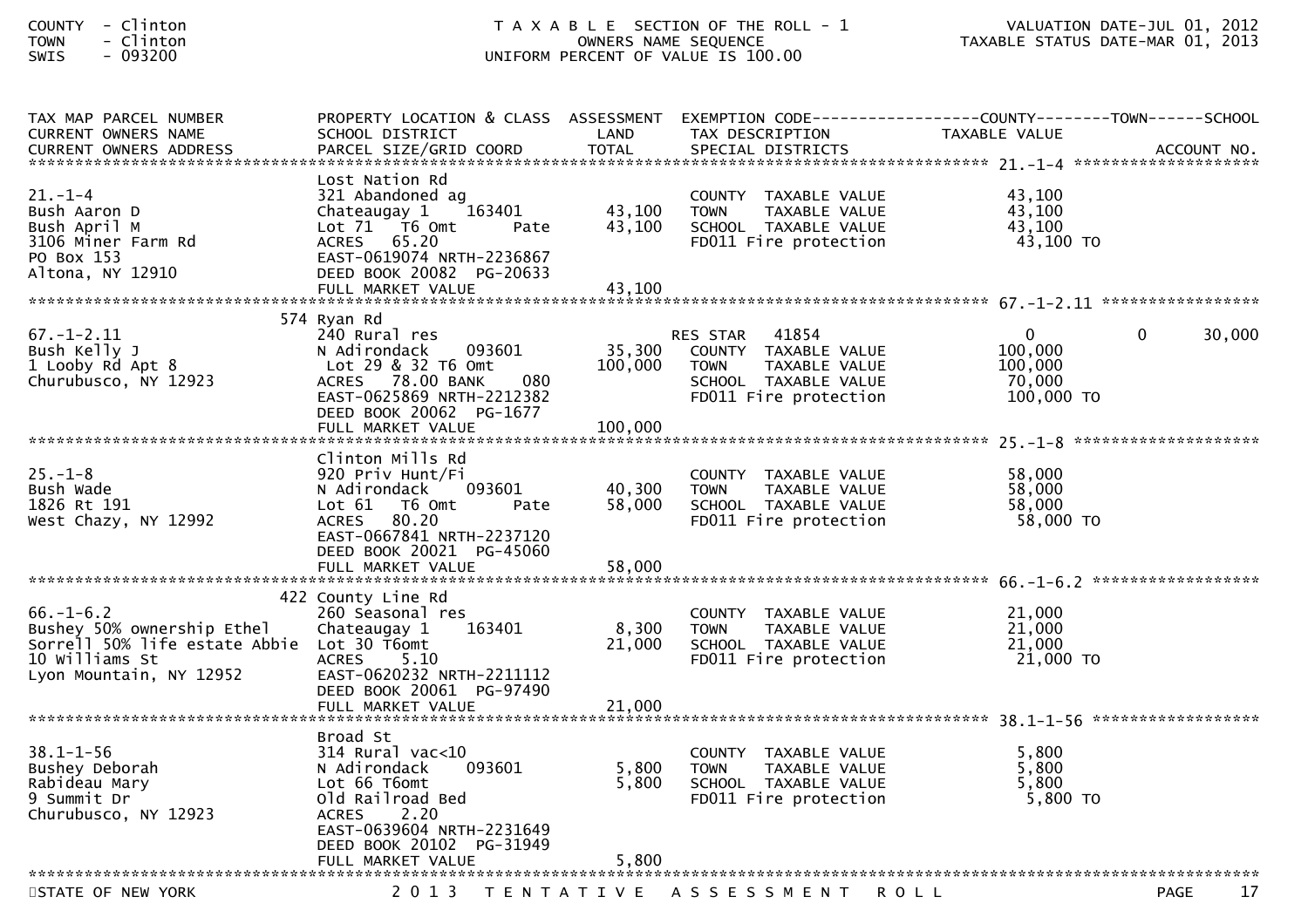| <b>COUNTY</b><br>- Clinton<br><b>TOWN</b><br>- Clinton<br>$-093200$<br>SWIS                                                                                                                                                    |                                                                                                                                                                             |                            | T A X A B L E SECTION OF THE ROLL - 1<br>OWNERS NAME SEQUENCE<br>UNIFORM PERCENT OF VALUE IS 100.00                               | VALUATION DATE-JUL 01, 2012<br>TAXABLE STATUS DATE-MAR 01, 2013 |              |                   |
|--------------------------------------------------------------------------------------------------------------------------------------------------------------------------------------------------------------------------------|-----------------------------------------------------------------------------------------------------------------------------------------------------------------------------|----------------------------|-----------------------------------------------------------------------------------------------------------------------------------|-----------------------------------------------------------------|--------------|-------------------|
| TAX MAP PARCEL NUMBER<br><b>CURRENT OWNERS NAME</b>                                                                                                                                                                            | PROPERTY LOCATION & CLASS ASSESSMENT<br>SCHOOL DISTRICT                                                                                                                     | LAND                       | EXEMPTION CODE-----------------COUNTY-------TOWN------SCHOOL<br>TAX DESCRIPTION                                                   | TAXABLE VALUE                                                   |              |                   |
| CURRENT OWNERS ADDRESS PARCEL SIZE/GRID COORD TOTAL SPECIAL DISTRICTS AND MOLE ACCOUNT NOLE AND MOLE TO A SERVER A SERVER AND TO A SERVER A SERVER AND TO A SERVER A SERVER AND TO A SERVER AND TO A SERVER AND THE SERVER AND |                                                                                                                                                                             |                            |                                                                                                                                   |                                                                 |              |                   |
| $8. - 1 - 4$<br>Bushnoe Lloyd P<br>1067 Rt 189<br>Churubusco, NY 12923-2320                                                                                                                                                    | 1067 Rt 189<br>270 Mfg housing<br>N Adirondack<br>093601<br>Lot 87 76 0mt<br>Pate<br>FRNT 235.00 DPTH 180.00<br>EAST-0637645 NRTH-2243263<br>DEED BOOK 20041 PG-70202       | 4,600<br>30,700            | 41854<br>RES STAR<br>COUNTY TAXABLE VALUE<br><b>TOWN</b><br>TAXABLE VALUE<br>SCHOOL TAXABLE VALUE<br>FD011 Fire protection        | $\mathbf{0}$<br>30,700<br>30,700<br>700<br>30,700 TO            | $\mathbf{0}$ | 30,000            |
|                                                                                                                                                                                                                                |                                                                                                                                                                             |                            |                                                                                                                                   |                                                                 |              |                   |
| $67. - 1 - 9.3$<br>Caivattone Ressieris<br>Attn: Anthony M & Susan Buttar Lot 28 T6omt<br>146 Campbell Rd<br>Churubusco, NY 12923                                                                                              | 148-146 Campbell Rd<br>240 Rural res<br>093601<br>N Adirondack<br>ACRES 12.40<br>EAST-0632144 NRTH-2210733<br>DEED BOOK 20021 PG-43057                                      | 16,000<br>119,800          | 41854<br><b>RES STAR</b><br>COUNTY TAXABLE VALUE<br><b>TOWN</b><br>TAXABLE VALUE<br>SCHOOL TAXABLE VALUE<br>FD011 Fire protection | $\overline{0}$<br>119,800<br>119,800<br>89,800<br>119,800 TO    | $\mathbf{0}$ | 30,000            |
|                                                                                                                                                                                                                                |                                                                                                                                                                             | 119,800                    |                                                                                                                                   |                                                                 |              |                   |
| $82 - 2 - 7$<br>Caldwell Robert<br>Maloney Joseph<br>62 Rick Ln<br>Cortlandt Manor, NY 10567                                                                                                                                   | Patnode Rd<br>321 Abandoned ag<br>093601<br>N Adirondack<br>Lot 28 T6 Omt<br>ACRES 38.00<br>EAST-0634700 NRTH-2208973<br>DEED BOOK 549<br>PG-585                            | 26,500<br>26,500           | COUNTY TAXABLE VALUE<br>TAXABLE VALUE<br>TOWN<br>SCHOOL TAXABLE VALUE<br>FD011 Fire protection                                    | 26,500<br>26,500<br>26,500<br>26,500 TO                         |              |                   |
|                                                                                                                                                                                                                                | FULL MARKET VALUE                                                                                                                                                           | 26,500                     |                                                                                                                                   |                                                                 |              | ***************** |
| $66. - 1 - 8.23$<br>Camp Acres LLC<br>PO Box 117<br>Milton, VT 05468                                                                                                                                                           | County Line Rd<br>321 Abandoned ag<br>163401<br>Chateaugay 1<br>Lot 31 T6 Omt<br>ACRES 123.00<br>EAST-0620609 NRTH-2212862<br>DEED BOOK 20051 PG-84956<br>FULL MARKET VALUE | 62,400<br>62,400<br>62,400 | COUNTY<br>TAXABLE VALUE<br><b>TOWN</b><br>TAXABLE VALUE<br>SCHOOL TAXABLE VALUE<br>FD011 Fire protection                          | 62,400<br>62,400<br>62,400<br>62,400 TO                         |              |                   |
|                                                                                                                                                                                                                                |                                                                                                                                                                             |                            |                                                                                                                                   | 82. - 2 - 1.33 *******************                              |              |                   |
| $82 - 2 - 1.33$<br>Camp William G<br>Camp Mary Loue<br>17 W Forest Dr<br>Enfield, CT 06082                                                                                                                                     | Town Line Rd<br>321 Abandoned ag<br>163401<br>Chateaugay 1<br>Lot 29 T6omt<br>ACRES 12.00<br>EAST-0627527 NRTH-2207275<br>DEED BOOK 608<br><b>PG-504</b>                    | 13,500<br>13,500           | COUNTY TAXABLE VALUE<br><b>TOWN</b><br>TAXABLE VALUE<br>SCHOOL TAXABLE VALUE<br>FD011 Fire protection                             | 13,500<br>13,500<br>13,500<br>13,500 TO                         |              |                   |
|                                                                                                                                                                                                                                | FULL MARKET VALUE                                                                                                                                                           | 13,500                     |                                                                                                                                   |                                                                 |              |                   |

STATE OF NEW YORK 2013 TENTATIVE ASSESSMENT ROLL PAGE 18<br>COUNTY Clinton COUNTY - Clinton T A X A B L E SECTION OF THE ROLL - 1 VALUATION DATE-JUL 01, 2012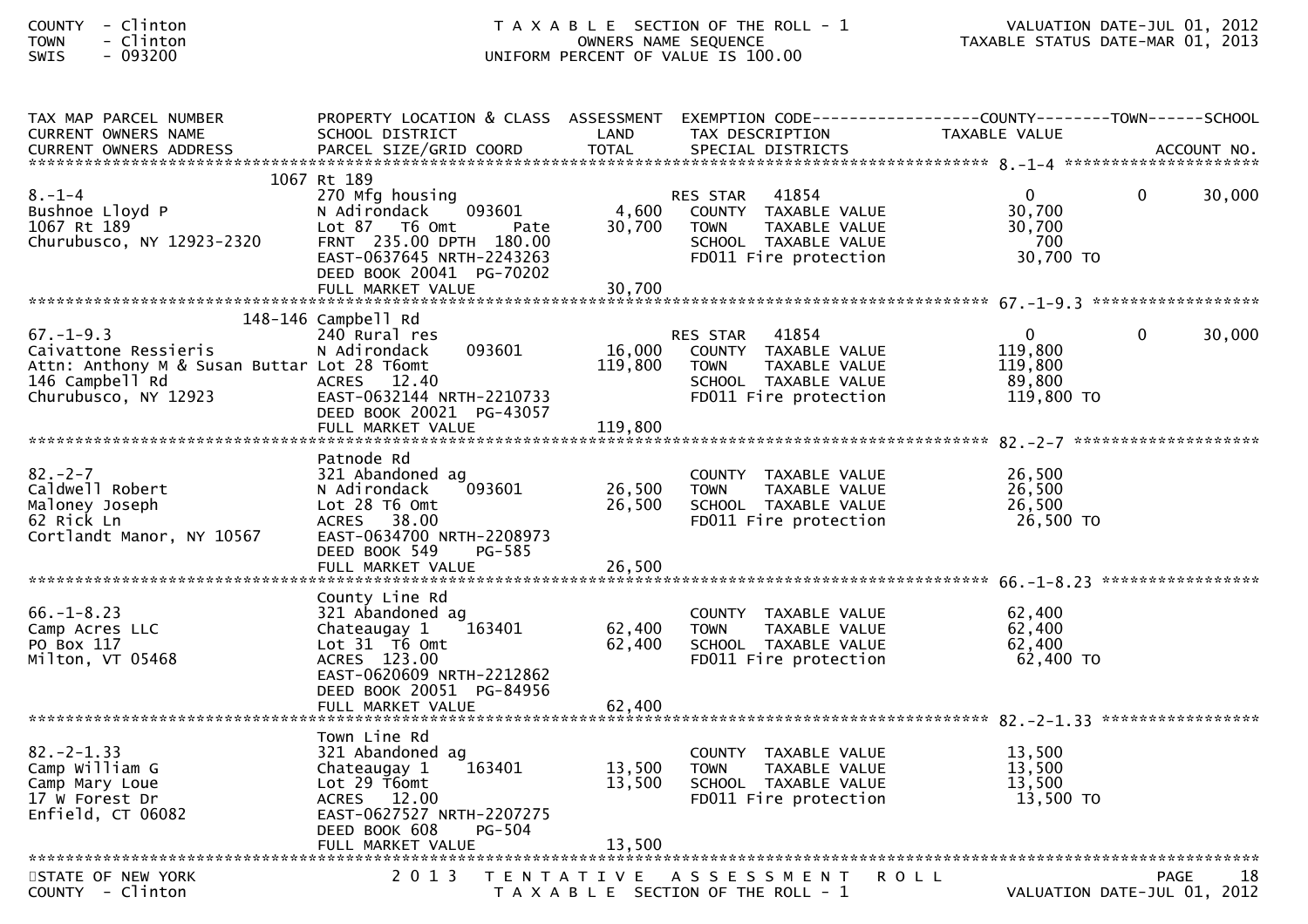| TAX MAP PARCEL NUMBER<br><b>CURRENT OWNERS NAME</b>                                                                | PROPERTY LOCATION & CLASS ASSESSMENT EXEMPTION CODE----------------COUNTY--------TOWN------SCHOOL<br>SCHOOL DISTRICT                                                                                                       | LAND                      | TAX DESCRIPTION                                                                                                                                     | TAXABLE VALUE                                                        |                             |                        |
|--------------------------------------------------------------------------------------------------------------------|----------------------------------------------------------------------------------------------------------------------------------------------------------------------------------------------------------------------------|---------------------------|-----------------------------------------------------------------------------------------------------------------------------------------------------|----------------------------------------------------------------------|-----------------------------|------------------------|
|                                                                                                                    |                                                                                                                                                                                                                            |                           |                                                                                                                                                     |                                                                      |                             |                        |
| $38.1 - 1 - 4$<br>Campbell Amy B<br>PO Box 24<br>Churubusco, NY 12923                                              | 26 Broad St<br>210 1 Family Res<br>093601<br>N Adirondack<br>Lot 66 T6 Omt<br>Pate<br><b>FRNT</b><br>82.50 DPTH 260.00<br>080<br><b>BANK</b><br>EAST-0639488 NRTH-2231870<br>DEED BOOK 20031 PG-64550<br>FULL MARKET VALUE | 4,100<br>65,300<br>65,300 | 41854<br><b>RES STAR</b><br>COUNTY TAXABLE VALUE<br>TAXABLE VALUE<br><b>TOWN</b><br>SCHOOL TAXABLE VALUE<br>FD011 Fire protection                   | $\mathbf{0}$<br>65,300<br>65,300<br>35,300<br>65,300 TO              | $\Omega$                    | 30,000                 |
|                                                                                                                    |                                                                                                                                                                                                                            |                           |                                                                                                                                                     |                                                                      |                             |                        |
| $67. - 1 - 4$<br>Campbell Jane E<br>PO Box 56<br>Churubusco, NY 12923                                              | 327 Gagnier Rd<br>240 Rural res<br>093601<br>N Adirondack<br>Lot 28<br>T6 Omt<br>Pate<br>25.00<br><b>ACRES</b><br>EAST-0634787 NRTH-2212165<br>DEED BOOK 888<br>PG-248                                                     | 18,700<br>134,700         | 41854<br><b>RES STAR</b><br>COUNTY TAXABLE VALUE<br><b>TOWN</b><br>TAXABLE VALUE<br>SCHOOL TAXABLE VALUE<br>FD011 Fire protection                   | $\mathbf{0}$<br>134,700<br>134,700<br>104,700<br>134,700 TO          | $\Omega$                    | 30,000                 |
|                                                                                                                    |                                                                                                                                                                                                                            |                           |                                                                                                                                                     |                                                                      |                             |                        |
| $67. - 1 - 2.6$<br>Campbell John<br>Campbell Annabelle<br>444 Gagnier Rd<br>Churubusco, NY 12923                   | 444 Gagnier Rd<br>210 1 Family Res<br>093601<br>N Adirondack<br>Lot 33 T6omt<br><b>ACRES</b><br>1.10<br>EAST-0631874 NRTH-2213483<br>DEED BOOK 907<br><b>PG-78</b><br>FULL MARKET VALUE                                    | 66.000<br>66,000          | AGED COUN 41802<br>5,000 SR STAR<br>41834<br>COUNTY TAXABLE VALUE<br>TAXABLE VALUE<br><b>TOWN</b><br>SCHOOL TAXABLE VALUE<br>FD011 Fire protection  | 19,800<br>$\overline{0}$<br>46,200<br>66,000<br>2,700<br>$66,000$ TO | $\mathbf{0}$<br>$\Omega$    | $\mathbf{0}$<br>63,300 |
|                                                                                                                    | 332 Campbell Rd                                                                                                                                                                                                            |                           |                                                                                                                                                     |                                                                      |                             |                        |
| $67. - 1 - 2.111$<br>Campbell Life Use Irene<br>Campbell Nichols Jane E<br>332 Campbell Rd<br>Churubusco, NY 12923 | 210 1 Family Res<br>093601<br>N Adirondack<br>Lot 33 T6omt<br>FRNT 175.00 DPTH 225.00<br>EAST-0630155 NRTH-2215024<br>DEED BOOK 20112 PG-39822<br>FULL MARKET VALUE                                                        | 73,900<br>73,900          | AGED - ALL 41800<br>4,900 SR STAR<br>41834<br>COUNTY TAXABLE VALUE<br>TAXABLE VALUE<br><b>TOWN</b><br>SCHOOL TAXABLE VALUE<br>FD011 Fire protection | 36,950<br>- 0<br>36,950<br>36,950<br>$\Omega$<br>73,900 TO           | 36,950<br>$\Omega$          | 36,950<br>36,950       |
|                                                                                                                    | Rt 189                                                                                                                                                                                                                     |                           |                                                                                                                                                     |                                                                      |                             |                        |
| $8. - 1 - 3.23$<br>Canton Patrick<br>4627 Chateau Pierrefonds<br>Pierrefonds QC, Canada<br><b>H9K 1L9</b>          | $314$ Rural vac< $10$<br>093601<br>N Adirondack<br>Lot 86 T6omt<br><b>ACRES</b><br>5.40<br>EAST-0637258 NRTH-2244861<br>DEED BOOK 633<br>PG-817                                                                            | 8,500<br>8,500            | COUNTY TAXABLE VALUE<br><b>TOWN</b><br>TAXABLE VALUE<br>SCHOOL TAXABLE VALUE<br>FD011 Fire protection                                               | 8,500<br>8,500<br>8,500<br>$8,500$ TO                                |                             |                        |
| STATE OF NEW YORK                                                                                                  | 2 0 1 3                                                                                                                                                                                                                    |                           | TENTATIVE ASSESSMENT                                                                                                                                | <b>ROLL</b>                                                          |                             | 19<br><b>PAGE</b>      |
| COUNTY - Clinton                                                                                                   |                                                                                                                                                                                                                            |                           | T A X A B L E SECTION OF THE ROLL - 1                                                                                                               |                                                                      | VALUATION DATE-JUL 01, 2012 |                        |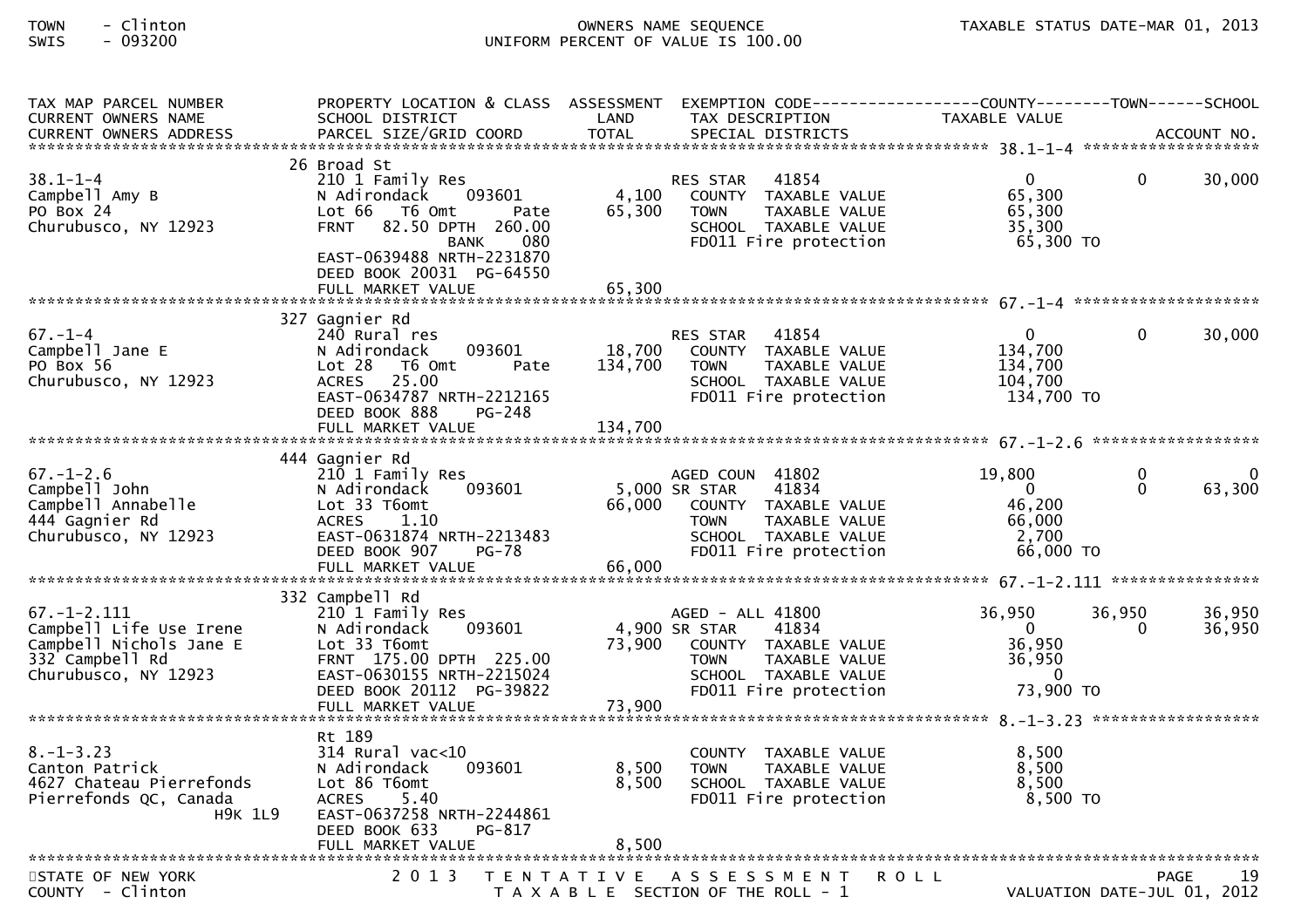| TAX MAP PARCEL NUMBER<br>CURRENT OWNERS NAME                                                    | PROPERTY LOCATION & CLASS ASSESSMENT EXEMPTION CODE----------------COUNTY--------TOWN------SCHOOL<br>SCHOOL DISTRICT                                                                                                    | LAND                         | TAX DESCRIPTION                                                                                                            | <b>TAXABLE VALUE</b>                                      |              |             |
|-------------------------------------------------------------------------------------------------|-------------------------------------------------------------------------------------------------------------------------------------------------------------------------------------------------------------------------|------------------------------|----------------------------------------------------------------------------------------------------------------------------|-----------------------------------------------------------|--------------|-------------|
| <b>CURRENT OWNERS ADDRESS</b>                                                                   | PARCEL SIZE/GRID COORD                                                                                                                                                                                                  | <b>TOTAL</b>                 | SPECIAL DISTRICTS                                                                                                          |                                                           |              | ACCOUNT NO. |
|                                                                                                 |                                                                                                                                                                                                                         |                              |                                                                                                                            |                                                           |              |             |
| $21. - 1 - 6.1$<br>Carlisto Michael<br>528 Lost Nation Rd<br>Churubusco, NY 12923               | 528 Lost Nation Rd<br>210 1 Family Res<br>Chateaugay 1 163401<br>Lot $72$ $\overline{76}$ Omt<br>Pate<br>3.70 BANK<br>080<br><b>ACRES</b><br>EAST-0621390 NRTH-2236331<br>DEED BOOK 20011 PG-36572<br>FULL MARKET VALUE | 7,200<br>43,400<br>43,400    | 41854<br>RES STAR<br>COUNTY TAXABLE VALUE<br>TAXABLE VALUE<br><b>TOWN</b><br>SCHOOL TAXABLE VALUE<br>FD011 Fire protection | $\overline{0}$<br>43,400<br>43,400<br>13,400<br>43,400 TO | $\mathbf{0}$ | 30,000      |
|                                                                                                 |                                                                                                                                                                                                                         |                              |                                                                                                                            |                                                           |              |             |
| $68. - 1 - 8.3$<br>Carr John William<br>Carr Donna W<br>PO Box 74<br>Ellenburg Center, NY 12934 | Rt 11<br>312 Vac w/imprv<br>N Adirondack<br>093601<br>$Lot 26$ T6 Omt<br>Pate<br>FRNT 313.70 DPTH 76.49<br>EAST-0644330 NRTH-2213800<br>DEED BOOK 20072 PG-6530                                                         | 3,400<br>7,400               | COUNTY TAXABLE VALUE<br><b>TOWN</b><br>TAXABLE VALUE<br>SCHOOL TAXABLE VALUE<br>FD011 Fire protection                      | 7,400<br>7,400<br>7,400<br>7,400 TO                       |              |             |
|                                                                                                 | Lafrancis Rd                                                                                                                                                                                                            |                              |                                                                                                                            |                                                           |              |             |
| $69. - 1 - 6$<br>Carter Richard<br>Yasment Michael<br>32 Village Dr<br>Plattsburgh, NY 12901    | 321 Abandoned ag<br>093601<br>N Adirondack<br>Lot 24 76 0mt<br>Pate<br>ACRES 127.00<br>EAST-0657211 NRTH-2213783                                                                                                        | 25,400<br>25,400             | COUNTY TAXABLE VALUE<br>TAXABLE VALUE<br><b>TOWN</b><br>SCHOOL TAXABLE VALUE<br>FD011 Fire protection                      | 25,400<br>25,400<br>25,400<br>25,400 TO                   |              |             |
| PRIOR OWNER ON 3/01/2013<br>Carter Richard                                                      | DEED BOOK 20132 PG-54270<br>FULL MARKET VALUE                                                                                                                                                                           | 25,400                       |                                                                                                                            |                                                           |              |             |
|                                                                                                 | Lafrancis Rd                                                                                                                                                                                                            |                              |                                                                                                                            |                                                           |              |             |
| $69. - 1 - 8.4$<br>Carter Richard<br>Yasment Michael<br>32 Village Dr<br>Plattsburgh, NY 12901  | 920 Priv Hunt/Fi<br>093601<br>N Adirondack<br>Lot 24 T6omt<br>ACRES 158.20<br>EAST-0656060 NRTH-2215171<br>DEED BOOK 20132 PG-54270                                                                                     | 71,400<br>71,400             | COUNTY TAXABLE VALUE<br><b>TOWN</b><br>TAXABLE VALUE<br>SCHOOL TAXABLE VALUE<br>FD011 Fire protection                      | 71,400<br>71,400<br>71,400<br>71,400 TO                   |              |             |
| PRIOR OWNER ON 3/01/2013<br>Carter Richard                                                      | FULL MARKET VALUE                                                                                                                                                                                                       | 71,400                       |                                                                                                                            |                                                           |              |             |
|                                                                                                 |                                                                                                                                                                                                                         |                              |                                                                                                                            |                                                           |              |             |
| $68. - 1 - 2.22$<br>Cassani Anthony<br>Cassani Jean<br>424 Sierra Lavin Rd<br>Barre, VT 05641   | 6601 Rt 11<br>260 Seasonal res<br>093601<br>N Adirondack<br>Lot 34 T6omt<br>ACRES 179.00<br>EAST-0638603 NRTH-2216986<br>DEED BOOK 20021 PG-44003<br>FULL MARKET VALUE                                                  | 75,200<br>111,300<br>111,300 | COUNTY TAXABLE VALUE<br><b>TOWN</b><br>TAXABLE VALUE<br>SCHOOL TAXABLE VALUE<br>FD011 Fire protection                      | 111,300<br>111,300<br>111,300<br>111,300 TO               |              |             |
|                                                                                                 |                                                                                                                                                                                                                         |                              |                                                                                                                            |                                                           |              |             |
| STATE OF NEW YORK                                                                               |                                                                                                                                                                                                                         |                              | 2013 TENTATIVE ASSESSMENT                                                                                                  | <b>ROLL</b>                                               | <b>PAGE</b>  | 20          |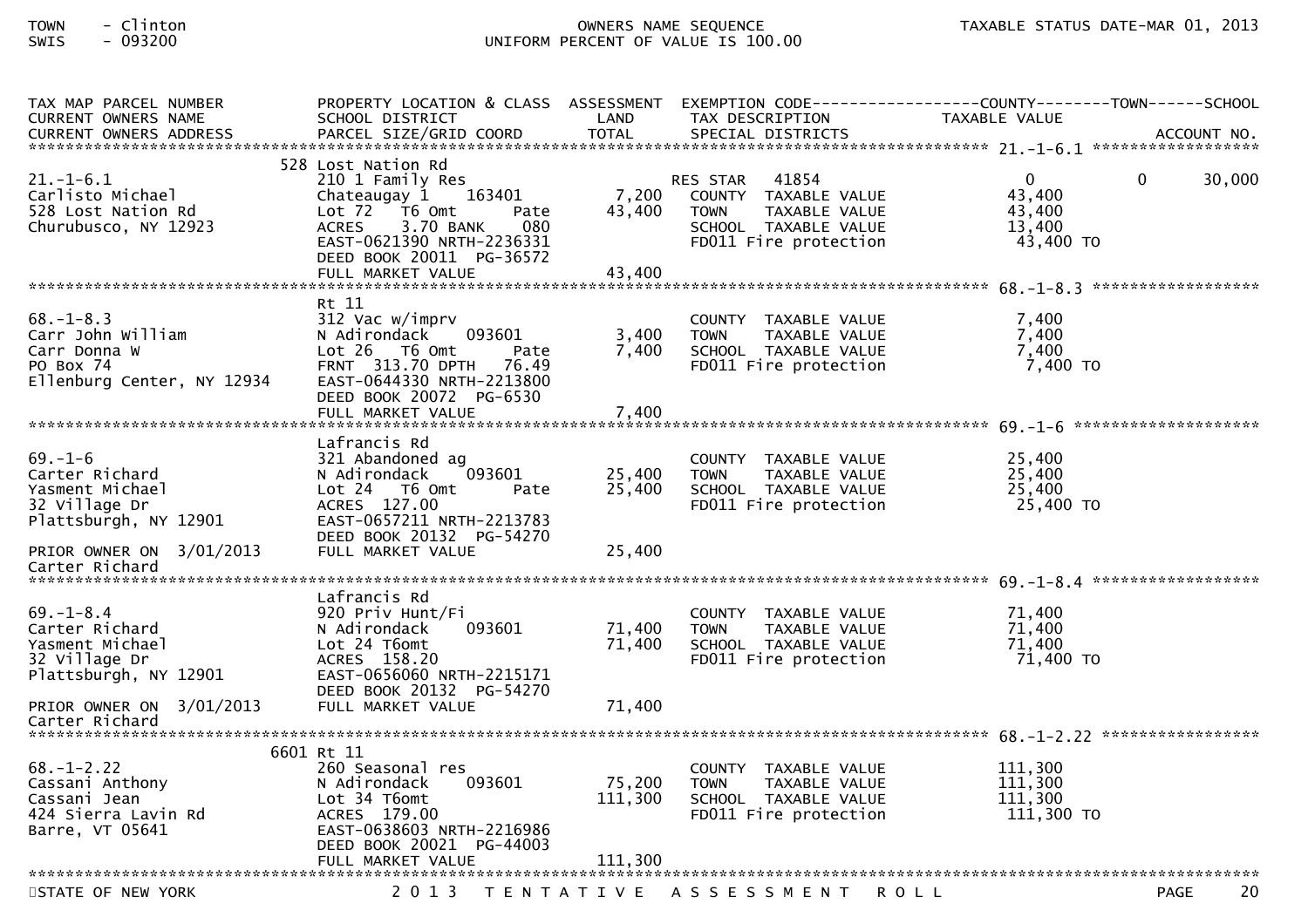| COUNTY         | Clinton   |
|----------------|-----------|
| <b>TOWN</b>    | - Clinton |
| <b>CIAIT C</b> | nazznn    |

| TAX MAP PARCEL NUMBER                                       | PROPERTY LOCATION & CLASS ASSESSMENT                          |                      |                                                      | EXEMPTION CODE-----------------COUNTY--------TOWN------SCHOOL |                    |
|-------------------------------------------------------------|---------------------------------------------------------------|----------------------|------------------------------------------------------|---------------------------------------------------------------|--------------------|
| <b>CURRENT OWNERS NAME</b><br><b>CURRENT OWNERS ADDRESS</b> | SCHOOL DISTRICT<br>PARCEL SIZE/GRID COORD                     | LAND<br><b>TOTAL</b> | TAX DESCRIPTION<br>SPECIAL DISTRICTS                 | TAXABLE VALUE                                                 | ACCOUNT NO.        |
|                                                             |                                                               |                      |                                                      |                                                               |                    |
| $7. - 1 - 10.2$                                             | 559 Frontier Rd<br>311 Res vac land                           |                      |                                                      |                                                               |                    |
| Casselman Mary Lynn                                         | Chateaugay 1<br>163401                                        | 4,300                | COUNTY TAXABLE VALUE<br>TAXABLE VALUE<br><b>TOWN</b> | 4,300<br>4,300                                                |                    |
| 559 Frontier Rd                                             | Lot 88 T6omt                                                  | 4,300                | SCHOOL TAXABLE VALUE                                 | 4,300                                                         |                    |
| Churubusco, NY 12923                                        | FRNT 150.00 DPTH 162.00                                       |                      | FD011 Fire protection                                | 4,300 TO                                                      |                    |
|                                                             | EAST-0628112 NRTH-2246027                                     |                      |                                                      |                                                               |                    |
|                                                             | DEED BOOK 923<br>PG-241                                       |                      |                                                      |                                                               |                    |
|                                                             | FULL MARKET VALUE                                             | 4,300                |                                                      |                                                               |                    |
|                                                             | 338/340 Ryan Rd                                               |                      | 86 PCT OF VALUE USED FOR EXEMPTION PURPOSES          |                                                               |                    |
| $82 - 2 - 1.34$                                             | 210 1 Family Res                                              |                      | WARNONALL 41121                                      | 17,054<br>12,000                                              | $\Omega$           |
| Caswell Casey A                                             | Chateaugay 1<br>163401                                        |                      | 41854<br>23,700 RES STAR                             | $\mathbf{0}$<br>0                                             | 30,000             |
| Caswell Kathleen I<br>PO Box 753                            | Lot 29 T6omt<br>ACRES 14.10                                   | 132,200              | COUNTY TAXABLE VALUE<br><b>TOWN</b><br>TAXABLE VALUE | 115,146<br>120,200                                            |                    |
| Chateaugay, NY 12920                                        | EAST-0625602 NRTH-2207270                                     |                      | SCHOOL TAXABLE VALUE                                 | 102,200                                                       |                    |
|                                                             | DEED BOOK 20122 PG-51043                                      |                      | FD011 Fire protection                                | 132,200 TO                                                    |                    |
|                                                             | FULL MARKET VALUE                                             | 132,200              |                                                      |                                                               |                    |
|                                                             |                                                               |                      |                                                      |                                                               |                    |
| $21. - 1 - 13$                                              | Lost Nation Rd<br>321 Abandoned ag                            |                      | COUNTY TAXABLE VALUE                                 | 25,000                                                        |                    |
| Cavaleri Gerald G                                           | 093601<br>N Adirondack                                        | 25,000               | <b>TOWN</b><br>TAXABLE VALUE                         | 25,000                                                        |                    |
| Cavaleri Frank                                              | Lot 69<br>T6 Omt<br>Pate                                      | 25,000               | SCHOOL TAXABLE VALUE                                 | 25,000                                                        |                    |
| 23 Ch. Edgehill                                             | 35.00<br><b>ACRES</b>                                         |                      | FD011 Fire protection                                | 25,000 TO                                                     |                    |
| Westmount QC, Canada                                        | EAST-0623323 NRTH-2233047                                     |                      |                                                      |                                                               |                    |
| H3Y1E8                                                      | DEED BOOK 613<br>PG-276                                       |                      |                                                      |                                                               |                    |
|                                                             |                                                               |                      |                                                      |                                                               |                    |
|                                                             | 6111 Rt 11                                                    |                      | 77 PCT OF VALUE USED FOR EXEMPTION PURPOSES          |                                                               |                    |
| $69. - 1 - 10$                                              | 240 Rural res                                                 |                      | WARCOMALL 41131                                      | 11,608<br>11,608                                              | $\Omega$           |
| Cayea Terry A<br>Cayea Margaret                             | 093601<br>N Adirondack<br>Lot <sub>25</sub><br>T6 Omt<br>Pate |                      | 18,700 WARDISALL 41141<br>60,300 RES STAR<br>41854   | 2,322<br>2,322<br>$\mathbf{0}$<br>$\mathbf{0}$                | $\Omega$<br>30,000 |
| 6111 Rt 11                                                  | 21.20<br><b>ACRES</b>                                         |                      | COUNTY TAXABLE VALUE                                 | 46,370                                                        |                    |
| Ellenburg Center, NY 12934                                  | EAST-0649786 NRTH-2210323                                     |                      | <b>TOWN</b><br>TAXABLE VALUE                         | 46,370                                                        |                    |
|                                                             | DEED BOOK 565<br>PG-647                                       |                      | SCHOOL TAXABLE VALUE                                 | 30.300                                                        |                    |
|                                                             | FULL MARKET VALUE                                             | 60,300               | FD011 Fire protection                                | 60,300 TO                                                     |                    |
|                                                             | Rt 11                                                         |                      |                                                      |                                                               |                    |
| $69. - 1 - 12$                                              | 321 Abandoned ag                                              |                      | COUNTY TAXABLE VALUE                                 | 12,000                                                        |                    |
| Cayea Terry A                                               | N Adirondack<br>093601                                        | 12,000               | <b>TOWN</b><br>TAXABLE VALUE                         | 12,000                                                        |                    |
| Cayea Margaret                                              | Lot 25<br>T6 Omt<br>Pate                                      | 12,000               | SCHOOL TAXABLE VALUE                                 | 12,000                                                        |                    |
| 6111 Rt 11<br>Ellenburg Center, NY 12934                    | <b>ACRES</b><br>11.80<br>EAST-0648882 NRTH-2211030            |                      | FD011 Fire protection                                | 12,000 TO                                                     |                    |
|                                                             | DEED BOOK 565<br>PG-647                                       |                      |                                                      |                                                               |                    |
|                                                             |                                                               |                      |                                                      |                                                               |                    |
|                                                             |                                                               |                      |                                                      |                                                               |                    |
| STATE OF NEW YORK                                           | 2 0 1 3                                                       | T E N T A T I V E    | A S S E S S M E N T                                  | <b>ROLL</b>                                                   | PAGE<br>21         |
| COUNTY - Clinton                                            |                                                               |                      | T A X A B L E SECTION OF THE ROLL - 1                | VALUATION DATE-JUL 01, 2012                                   |                    |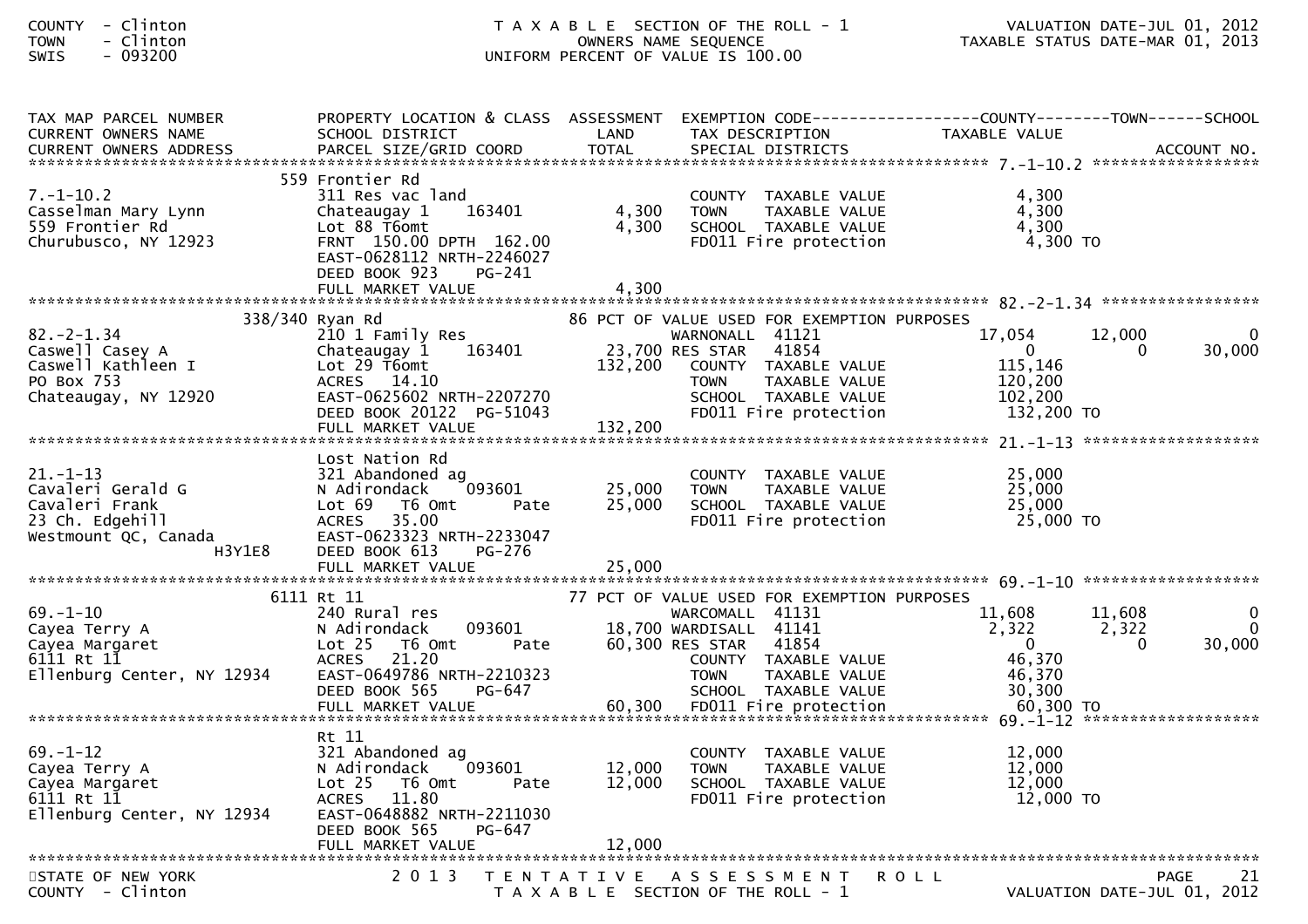| TAX MAP PARCEL NUMBER<br>CURRENT OWNERS NAME<br>CURRENT OWNERS ADDRESS PARCEL SIZE/GRID COORD TOTAL SPECIAL DISTRICTS (1.1999) ACCOUNT NO. | PROPERTY LOCATION & CLASS ASSESSMENT<br>SCHOOL DISTRICT                                                                                                                          | LAND                    | EXEMPTION        CODE------------------COUNTY-------TOWN------SCHOOL<br>TAX DESCRIPTION                                 | TAXABLE VALUE                                             |                                            |        |
|--------------------------------------------------------------------------------------------------------------------------------------------|----------------------------------------------------------------------------------------------------------------------------------------------------------------------------------|-------------------------|-------------------------------------------------------------------------------------------------------------------------|-----------------------------------------------------------|--------------------------------------------|--------|
| $54. - 2 - 9$<br>Cerbone Joseph A<br>Cerbone Rose R<br>107 Tocco Pl Apt B<br>Yonkers, NY 10704                                             | Lafrancis Rd<br>321 Abandoned ag<br>093601<br>N Adirondack<br>$Lot$ 37 T6 Omt<br>Survey Map 20061/99069 Lo<br>ACRES 40.00<br>EAST-0652778 NRTH-2220096<br>DEED BOOK 20062 PG-519 | 27,500<br>27,500        | COUNTY TAXABLE VALUE<br><b>TOWN</b><br>TAXABLE VALUE<br>SCHOOL TAXABLE VALUE<br>FD011 Fire protection                   | 27,500<br>27,500<br>27,500<br>27,500 TO                   |                                            |        |
| $82 - 2 - 1.8$<br>Chapman Bryan S<br>443 Ryan Rd<br>Churubusco, NY 12923                                                                   | 443 Ryan Rd<br>240 Rural res<br>163401<br>Chateaugay 1<br>Lot 30 T6omt<br>ACRES 10.00 BANK<br>020<br>EAST-0624155 NRTH-2208706<br>DEED BOOK 99001 PG-09316                       | 9,500<br>90,500         | RES STAR 41854<br>COUNTY TAXABLE VALUE<br>TAXABLE VALUE<br><b>TOWN</b><br>SCHOOL TAXABLE VALUE<br>FD011 Fire protection | $\mathbf{0}$<br>90,500<br>90,500<br>60,500<br>90,500 TO   | $\Omega$                                   | 30,000 |
| $38.1 - 1 - 12$<br>Charette Arthur<br>Charette Ann T<br>Main St Box 55<br>Churubusco, NY 12923                                             | 34 Smith St<br>210 1 Family Res<br>093601<br>N Adirondack<br>Lot 66  T6 0mt<br>Pate<br>FRNT 102.00 DPTH 284.40<br>EAST-0640340 NRTH-2231674<br>DEED BOOK 709<br>PG-316           | 4,600<br>58,500         | RES STAR 41854<br>COUNTY TAXABLE VALUE<br>TAXABLE VALUE<br><b>TOWN</b><br>SCHOOL TAXABLE VALUE<br>FD011 Fire protection | $\overline{0}$<br>58,500<br>58,500<br>28,500<br>58,500 TO | $\mathbf{0}$                               | 30,000 |
| $22. - 1 - 21$<br>Cheney Shawn<br>10 Broadway St<br>Swanton, VT 05488                                                                      | Santamore Rd<br>321 Abandoned ag<br>163401<br>Chateaugay 1<br>Lot 88 T6 Omt<br>ACRES 25.00<br>EAST-0628075 NRTH-2238214<br>DEED BOOK 20092 PG-24984<br>FULL MARKET VALUE         | 9,800<br>9,800<br>9,800 | COUNTY TAXABLE VALUE<br>TAXABLE VALUE<br><b>TOWN</b><br>SCHOOL TAXABLE VALUE<br>FD011 Fire protection                   | 9,800<br>9,800<br>9,800<br>$9,800$ TO                     |                                            |        |
| $82 - 2 - 1.11$<br>Cheng Kee Shun<br>302 No 5 Rd<br>Chateaugay, NY 12920                                                                   | 302 Number 5 Rd<br>270 Mfg housing<br>163401<br>Chateaugay 1<br>Lot 30 T6omt<br><b>ACRES</b><br>7.80<br>EAST-0623463 NRTH-2206510<br>DEED BOOK 20082 PG-14586                    | 9,800<br>45,000         | COUNTY TAXABLE VALUE<br><b>TOWN</b><br>TAXABLE VALUE<br>SCHOOL TAXABLE VALUE<br>FD011 Fire protection                   | 45,000<br>45,000<br>45,000<br>45,000 TO                   |                                            |        |
| STATE OF NEW YORK<br>COUNTY - Clinton                                                                                                      | 2 0 1 3                                                                                                                                                                          |                         | TENTATIVE ASSESSMENT<br>T A X A B L E SECTION OF THE ROLL - 1                                                           | <b>ROLL</b>                                               | <b>PAGE</b><br>VALUATION DATE-JUL 01, 2012 | 22     |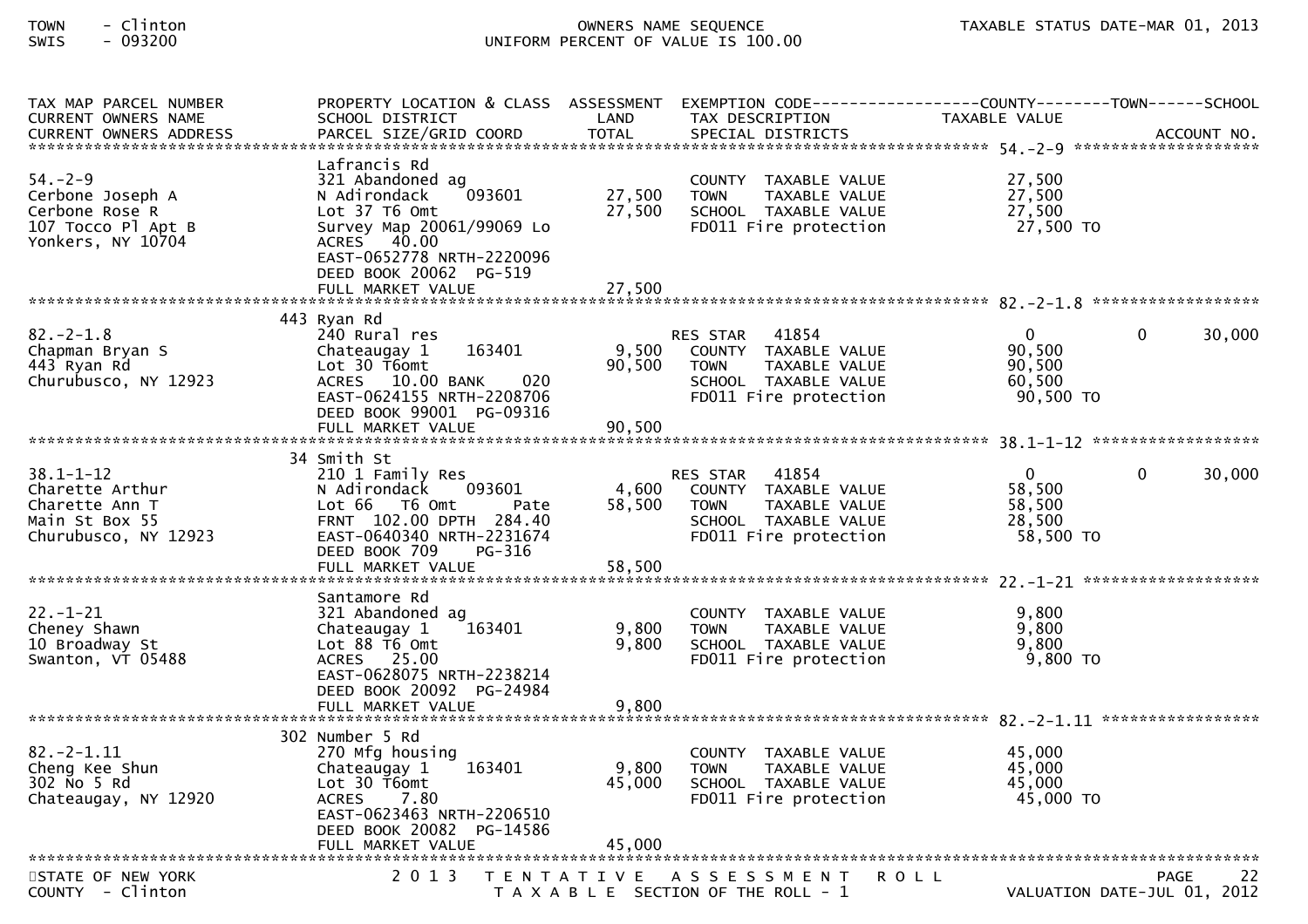| TAX MAP PARCEL NUMBER<br>CURRENT OWNERS NAME<br>. CURRENT OWNERS ADDRESS PARCEL SIZE/GRID COORD TOTAL SPECIAL DISTRICTS ACCOUNT NO ACCOUNT NO AND MANUSCRIPT OWNERS ADDRESS | PROPERTY LOCATION & CLASS ASSESSMENT<br>SCHOOL DISTRICT                                                                                                                                              | LAND                          | EXEMPTION CODE------------------COUNTY--------TOWN------SCHOOL<br>TAX DESCRIPTION                                                                                                                                                      | TAXABLE VALUE                                                                     |                                     |
|-----------------------------------------------------------------------------------------------------------------------------------------------------------------------------|------------------------------------------------------------------------------------------------------------------------------------------------------------------------------------------------------|-------------------------------|----------------------------------------------------------------------------------------------------------------------------------------------------------------------------------------------------------------------------------------|-----------------------------------------------------------------------------------|-------------------------------------|
| $10.-1-1.1$<br>Churubusco Lodge Inc<br>Attn: Mortgage Services Inc<br>350 Main St Apt 100<br>Burlington, VT 05401-3413                                                      | Soucia Rd<br>321 Abandoned ag<br>093601<br>N Adirondack<br>Lot 79-80-81-82 T6omt<br>ACRES 1110.00<br>EAST-0665727 NRTH-2244708<br>DEED BOOK 1002<br>PG-78<br>FULL MARKET VALUE                       | 239,700<br>239,700<br>239,700 | COUNTY TAXABLE VALUE<br><b>TOWN</b><br>TAXABLE VALUE<br>SCHOOL TAXABLE VALUE<br>FD011 Fire protection                                                                                                                                  | 239,700<br>239,700<br>239,700<br>239,700 TO                                       |                                     |
|                                                                                                                                                                             | 6825 Rt 11                                                                                                                                                                                           |                               |                                                                                                                                                                                                                                        |                                                                                   |                                     |
| $53. - 1 - 19.25$<br>Ciavattone Joseph N<br>15689 Gaucher<br>Pierre Fonds QC, Canada<br>H9H4C2                                                                              | 270 Mfg housing<br>093601<br>N Adirondack<br>Lot 47 T6omt<br><b>ACRES</b><br>5.00<br>EAST-0635993 NRTH-2220630<br>DEED BOOK 20021 PG-43013<br>FULL MARKET VALUE                                      | 7,800<br>36,400<br>36,400     | COUNTY TAXABLE VALUE<br><b>TOWN</b><br>TAXABLE VALUE<br>SCHOOL TAXABLE VALUE<br>FD011 Fire protection                                                                                                                                  | 36,400<br>36,400<br>36,400<br>36,400 TO                                           |                                     |
|                                                                                                                                                                             |                                                                                                                                                                                                      |                               |                                                                                                                                                                                                                                        |                                                                                   |                                     |
| $38.1 - 1 - 45$<br>Clark William<br>Clark Bertha<br>c/o Heather Miller<br>PO Box 58<br>Churubusco, NY 12923                                                                 | 11 Smith St<br>220 2 Family Res<br>N Adirondack<br>093601<br>Lot 66<br>T6 Omt<br>Pate<br>1.00<br><b>ACRES</b><br>EAST-0640034 NRTH-2231068<br>DEED BOOK 20061 PG-91439                               | 58,600                        | WARCOMALL 41131<br>5,000 SR STAR<br>41834<br>COUNTY TAXABLE VALUE<br>TAXABLE VALUE<br>TOWN<br>SCHOOL TAXABLE VALUE<br>FD011 Fire protection                                                                                            | 14,650<br>14,650<br>$\Omega$<br>43,950<br>43,950<br>$\overline{0}$<br>58,600 TO   | 58,600<br>0                         |
|                                                                                                                                                                             | 478 Clinton Mills Rd                                                                                                                                                                                 |                               |                                                                                                                                                                                                                                        |                                                                                   |                                     |
| $25. - 1 - 13.1$<br>Cole Dennis H<br>Cole Patricia<br>478 Clinton Mills Rd<br>Ellenburg Depot, NY 12935                                                                     | 270 Mfg housing<br>093601<br>N Adirondack<br>Lot 63 T6 Omt<br>Pate<br>FRNT 289.00 DPTH 144.00<br>EAST-0660246 NRTH-2233615<br>DEED BOOK 658<br>PG-328                                                | 4,600<br>20,000               | RES STAR 41854<br>COUNTY TAXABLE VALUE<br><b>TOWN</b><br>TAXABLE VALUE<br>SCHOOL TAXABLE VALUE<br>FD011 Fire protection                                                                                                                | $\mathbf{0}$<br>20,000<br>20,000<br>$\Omega$<br>20,000 TO                         | 20,000<br>$\mathbf{0}$              |
|                                                                                                                                                                             | FULL MARKET VALUE                                                                                                                                                                                    | 20,000                        |                                                                                                                                                                                                                                        |                                                                                   |                                     |
| $24. - 1 - 4$<br>Cole Life Use Florence<br>Cole Richard A<br>822 Hayford Rd<br>Champlain, NY 12919                                                                          | 584 Clinton Mills Rd<br>210 1 Family Res<br>093601<br>N Adirondack<br>Lot 63<br>T6 Omt<br>Pate<br><b>ACRES</b><br>4.00<br>EAST-0657819 NRTH-2233459<br>DEED BOOK 889<br>$PG-50$<br>FULL MARKET VALUE | 71,300                        | 97 PCT OF VALUE USED FOR EXEMPTION PURPOSES<br><b>VETERANS</b><br>41101<br>41801<br>7,400 AGED C&T<br>41834<br>71,300 SR STAR<br>COUNTY TAXABLE VALUE<br><b>TOWN</b><br>TAXABLE VALUE<br>SCHOOL TAXABLE VALUE<br>FD011 Fire protection | 1,600<br>1,600<br>33,805<br>33,805<br>0<br>35,895<br>35,895<br>8,000<br>71,300 TO | 0<br>$\Omega$<br>63,300<br>$\Omega$ |
| STATE OF NEW YORK<br>COUNTY - Clinton<br>- Clinton<br><b>TOWN</b>                                                                                                           | 2 0 1 3                                                                                                                                                                                              | T E N T A T I V E             | A S S E S S M E N T<br>R O L L<br>T A X A B L E SECTION OF THE ROLL - 1<br>OWNERS NAME SEQUENCE                                                                                                                                        | VALUATION DATE-JUL 01, 2012<br>TAXABLE STATUS DATE-MAR 01, 2013                   | 23<br><b>PAGE</b>                   |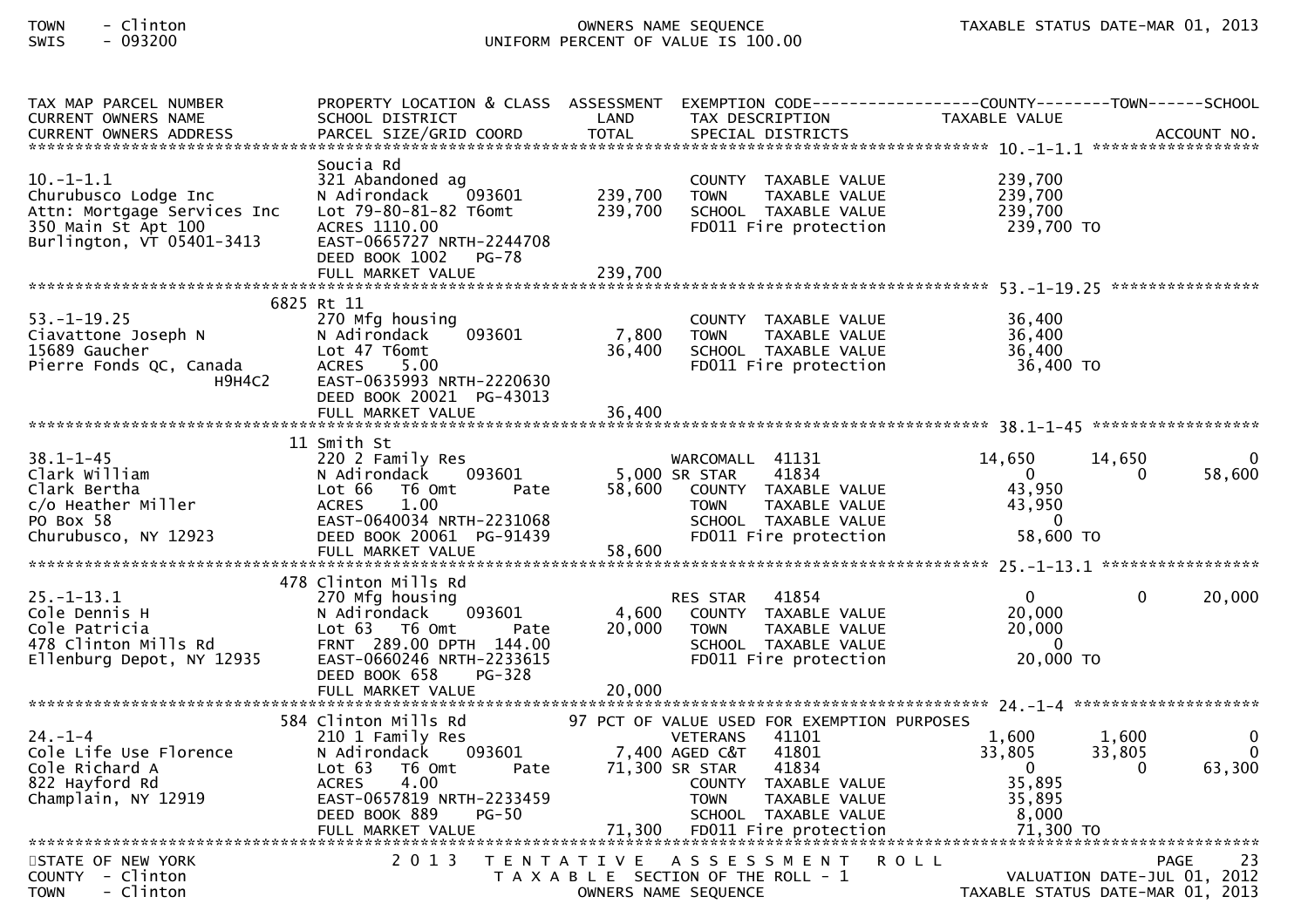$-093200$ SWIS

| TAX MAP PARCEL NUMBER                                                                  | PROPERTY LOCATION & CLASS ASSESSMENT                                                                                                                                                          |                                           |                                                                                                                                                      |                                                                                                           |
|----------------------------------------------------------------------------------------|-----------------------------------------------------------------------------------------------------------------------------------------------------------------------------------------------|-------------------------------------------|------------------------------------------------------------------------------------------------------------------------------------------------------|-----------------------------------------------------------------------------------------------------------|
| CURRENT OWNERS NAME                                                                    | SCHOOL DISTRICT                                                                                                                                                                               | LAND                                      | TAX DESCRIPTION                                                                                                                                      | TAXABLE VALUE<br>CURRENT OWNERS ADDRESS PARCEL SIZE/GRID COORD TOTAL SPECIAL DISTRICTS (2011) ACCOUNT NO. |
|                                                                                        |                                                                                                                                                                                               |                                           |                                                                                                                                                      |                                                                                                           |
| $39. - 1 - 2$<br>Cole Richard<br>Fayette Hugh<br>822 Hayford Rd<br>Champlain, NY 12919 | Clinton Mills Rd<br>321 Abandoned ag<br>093601<br>N Adirondack<br>Lot 57 T6 Omt<br>Pate<br>ACRES 940.00<br>EAST-0657145 NRTH-2232119<br>DEED BOOK 20021 PG-49704                              | 194,600<br>194,600                        | COUNTY TAXABLE VALUE<br>TAXABLE VALUE<br><b>TOWN</b><br>SCHOOL TAXABLE VALUE<br>FD011 Fire protection                                                | 194,600<br>194,600<br>194,600<br>194,600 то                                                               |
|                                                                                        |                                                                                                                                                                                               |                                           |                                                                                                                                                      |                                                                                                           |
| $24. - 1 - 3.21$<br>Cole Richard A<br>822 Hayford Rd<br>Champlain, NY 12919            | Clinton Mills Rd<br>920 Priv Hunt/Fi<br>N Adirondack<br>Lot 63 T6omt<br>ACRES 231.50<br>EAST-0657123 NRTH-2235731<br>DEED BOOK 889<br>PG-56                                                   |                                           | T<br>COUNTY TAXABLE VALUE 85,900<br>093601 85,900 TOWN TAXABLE VALUE 85,900<br>85,900 SCHOOL TAXABLE VALUE 85,900<br>FDO11 Fire protection 85,900 TO |                                                                                                           |
|                                                                                        |                                                                                                                                                                                               |                                           |                                                                                                                                                      |                                                                                                           |
| $38. - 1 - 10$<br>Cole Richard A<br>822 Hayford Rd<br>Champlain, NY 12919              | Rt 189<br>323 Vacant rural<br>093601<br>N Adirondack<br>Lot 43 T6 Omt<br>Pate<br>ACRES 104.50<br>EAST-0647380 NRTH-2234262<br>DEED BOOK 20031 PG-58429                                        | 44,900 TOWN<br>44,900                     | COUNTY TAXABLE VALUE<br>TOWN      TAXABLE VALUE<br>SCHOOL TAXABLE VALUE<br>FD011 Fire protection                                                     | 44,900<br>44,900<br>44,900<br>44,900 TO                                                                   |
|                                                                                        |                                                                                                                                                                                               |                                           |                                                                                                                                                      |                                                                                                           |
| $24. - 1 - 3.23$<br>Cole Ronald<br>Cole Jason<br>15 Erwin Ave<br>Massena, NY 13662     | 614 Clinton Mills Rd<br>270 Mfg housing<br>093601<br>N Adirondack<br>Lot 63 T6OMT<br><b>ACRES</b><br>1.90<br>EAST-0656873 NRTH-2233353<br>DEED BOOK 20102 PG-36998                            | 5,700<br>17,000                           | COUNTY TAXABLE VALUE<br>TAXABLE VALUE<br><b>TOWN</b><br>SCHOOL TAXABLE VALUE<br>FDO11 Fire protection                                                | 17,000<br>17,000<br>$\frac{1}{17,000}$ to                                                                 |
|                                                                                        |                                                                                                                                                                                               |                                           |                                                                                                                                                      |                                                                                                           |
| 24.-1-7<br>Cole Timothy L<br>cole Mary J<br>4341 Meadow View Dr<br>Canfield, OH 44406  | 126 Rogers Rd<br>210 1 Family Res<br>N Adirondack<br>093601<br>Lot 64 T6 Omt<br>Pate<br>FRNT 150.00 DPTH 150.00<br>EAST-0652507 NRTH-2233175<br>DEED BOOK 20031 PG-64837<br>FULL MARKET VALUE | 4,300<br>21,400<br>21,400                 | COUNTY TAXABLE VALUE<br>TAXABLE VALUE<br>TOWN<br>SCHOOL TAXABLE VALUE<br>FD011 Fire protection                                                       | 21,400<br>21,400<br>21,400<br>21,400 TO                                                                   |
| STATE OF NEW YORK<br>COUNTY - Clinton<br>- Clinton<br><b>TOWN</b><br>$-093200$<br>SWIS | 2 0 1 3                                                                                                                                                                                       | T E N T A T I V E<br>OWNERS NAME SEQUENCE | A S S E S S M E N T<br>T A X A B L E SECTION OF THE ROLL - 1<br>UNIFORM PERCENT OF VALUE IS 100.00                                                   | 24<br>R O L L<br><b>PAGE</b><br>VALUATION DATE-JUL 01, 2012<br>TAXABLE STATUS DATE-MAR 01, 2013           |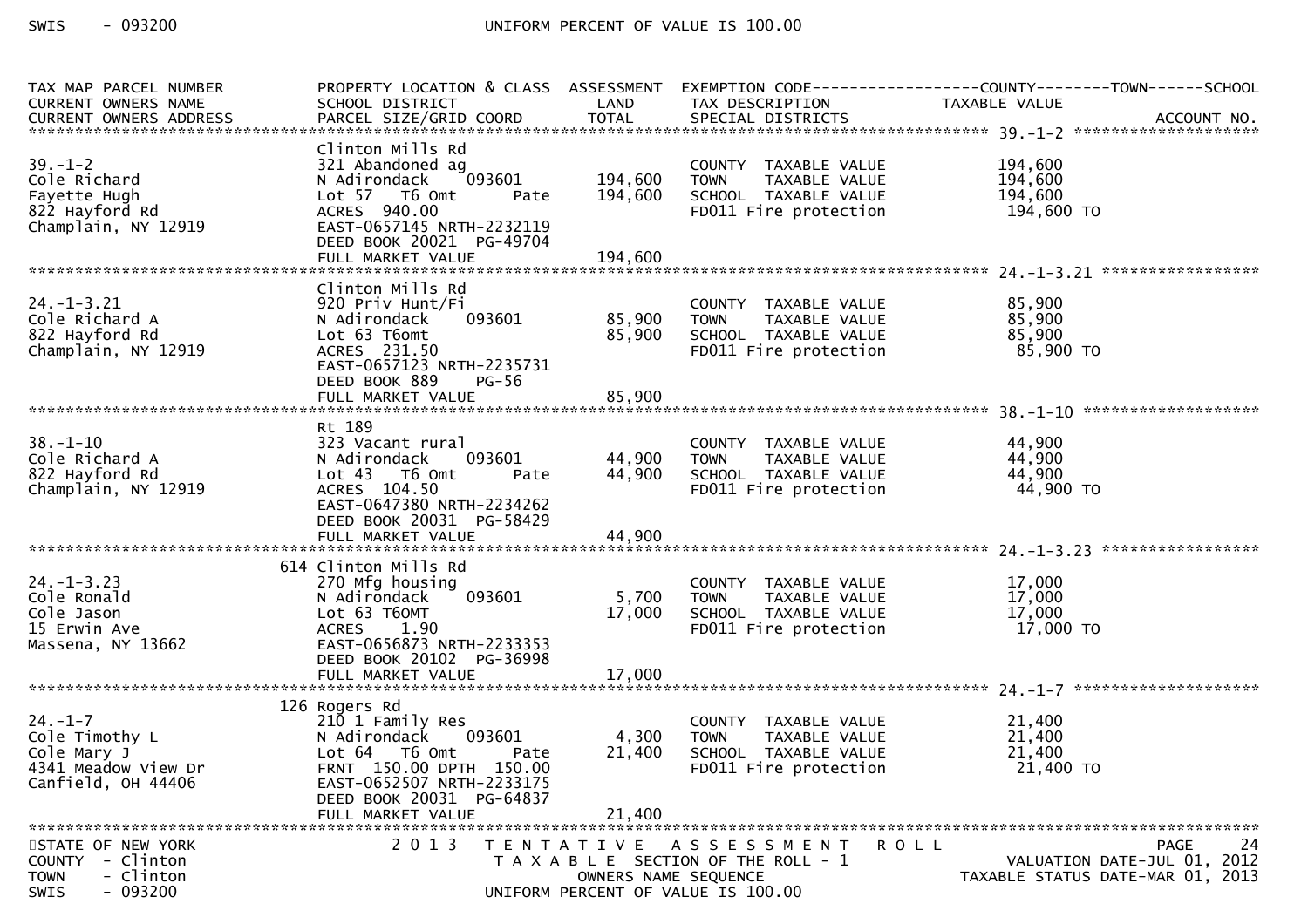| TAX MAP PARCEL NUMBER<br>CURRENT OWNERS NAME<br>CURRENT OWNERS ADDRESS                                                                                                                                                                                                                                                                        | PROPERTY LOCATION & CLASS ASSESSMENT EXEMPTION CODE----------------COUNTY-------TOWN------SCHOOL<br>SCHOOL DISTRICT                                                                                                                                                                                                                        |                                           | LAND TAX DESCRIPTION                                                                                                                                                                                                                                            | TAXABLE VALUE                                                                  |                                           |                                |
|-----------------------------------------------------------------------------------------------------------------------------------------------------------------------------------------------------------------------------------------------------------------------------------------------------------------------------------------------|--------------------------------------------------------------------------------------------------------------------------------------------------------------------------------------------------------------------------------------------------------------------------------------------------------------------------------------------|-------------------------------------------|-----------------------------------------------------------------------------------------------------------------------------------------------------------------------------------------------------------------------------------------------------------------|--------------------------------------------------------------------------------|-------------------------------------------|--------------------------------|
| 51.-1-11.1<br>51.-1-11.1<br>Cole William C<br>Cole Shirley L<br>915 Ryan Rd<br>Churubusco, NY 12923<br>Churubusco, NY 12923 (ACRES 108.63<br>EAST-0622068 NRTH-2218931 (DEED BOOK 20082 PG-17888 (Deep and FOUL TAXABLE VALUE<br>DEED BOOK 20082 PG-17888 (Deep and FOUL Fire protection FULL MARKET VALUE<br>FULL MARKET VALUE 126,000 (DEED | Ryan Rd<br>Part of VALUE USED FOR EXEMPTION PURPOSES<br>240 Rural res<br>Chateaugay 1 163401 64,300 SR STAR 41834<br>Lot 50 T6 Omt Pate 126,000 RS STAR M 41834<br>Lot 50 T6 Omt Pate 126,000 RS STAR M 41864<br>911/929 Ryan Rd<br>Survey Map 2008/217885<br>ACRES 108.63                                                                 |                                           | COUNTY TAXABLE VALUE<br>TOWN TAXABLE VALUE<br>SCHOOL TAXABLE VALUE 126,000<br>SCHOOL TAXABLE VALUE 55,700<br>FD011 Fire protection 126,000 TO                                                                                                                   | 26,712<br>$\mathbf{0}$<br>$\overline{0}$                                       | $\mathbf 0$<br>$\overline{0}$<br>$\Omega$ | $\mathbf 0$<br>63,300<br>7,000 |
| $21. - 1 - 8.2$<br>collins Jeremy<br>Box 100 Harris Rd<br>200 Harris Rd<br>Merrill, NY 12955                                                                                                                                                                                                                                                  | 624 Lost Nation Rd<br>Lot 89 T6omt<br>ACRES 2.40<br>EAST-0621100 NRTH-2238687<br>DEED BOOK 20082 PG-19871                                                                                                                                                                                                                                  |                                           | COUNTY TAXABLE VALUE $\begin{array}{ccc} 6,000 & \text{TOWN} & \text{TAXABLE VALUE} & 11,200 \\ 11,200 & \text{SCHOOL TAXABLE VALUE} & 11,200 \\ 11,200 & \text{SCHOOL TAXABLE VALUE} & 11,200 \\ \text{FD011 Fire protection} & 11,200 \text{ TO} \end{array}$ |                                                                                |                                           |                                |
| --.----20.2<br>Coryer Rickey<br>2014 Rt 374<br>Ellenburg Depot, NY 12935 ,                                                                                                                                                                                                                                                                    | Whalen Rd<br>321 Abandoned ag<br>093601<br>N Adirondack<br>Lot 72 T6omt<br>ACRES 113.00<br>EAST-0625934 NRTH-2235533<br>DEED BOOK 791<br><b>PG-240</b>                                                                                                                                                                                     | 43,600 TOWN<br>43,600                     | COUNTY TAXABLE VALUE 43,600<br>TOWN TAXABLE VALUE 43,600<br>SCHOOL TAXABLE VALUE 43,600<br>FDO11 Fire protection 43,600                                                                                                                                         | 43,600 TO                                                                      |                                           |                                |
| 24.-1-3.24<br>Cote Pierre<br>Cote Pierre<br>117 Route 201<br>St-Louis-Gonz QC, JOS 1TO                                                                                                                                                                                                                                                        | Clinton Mills Rd<br>ال السياسي العربي العربي المسيني بن المسيني بن المسيح المسيح المسيح المسيح المسيح المسيح المسيح المس<br>101 لم يستحد المسيح المسيح المسيح المسيح المسيح<br>101 لم يستحد المسيح المسيح المسيح المسيح المسيح المسيح المسيح المسيح<br>Lot 63 T6omt<br>ACRES 2.20<br>EAST-0657103 NRTH-2233381<br>DEED BOOK 20102 PG-36997 | 6,000                                     | COUNTY TAXABLE VALUE $\begin{array}{ccc} 6,000 \ \text{TOWN} & \text{TAXABLE VALUE} & 6,000 \ \text{SCHOOL} & \text{TAXABLE VALUE} & 6,000 \ \text{FD011 Fire protection} & 6,000 \end{array}$<br>6,000 TOWN                                                    |                                                                                |                                           |                                |
| 38.1-1-21<br>County of Clinton<br>Augus Lagree Property<br>137 Margaret St Ste 208<br>Plattsburgh, NY 12901                                                                                                                                                                                                                                   | 22 Railroad St<br>210 1 Family Res<br>N Adirondack<br>Lot 66 T6 Omt<br>Pate<br>FRNT 181.30 DPTH 152.00<br>EAST-0641080 NRTH-2231507<br>DEED BOOK 497<br>PG-179<br>FULL MARKET VALUE                                                                                                                                                        | 24,700                                    | RES STAR 41854<br>093601 4,500 COUNTY TAXABLE VALUE<br>24,700 TOWN<br>TAXABLE VALUE<br>SCHOOL TAXABLE VALUE<br>FD011 Fire protection                                                                                                                            | $0 \qquad \qquad$<br>24,700<br>24,700<br>$\mathbf 0$<br>24,700 TO              | $\mathbf{0}$                              | 24,700                         |
| STATE OF NEW YORK<br>COUNTY - Clinton<br>- Clinton<br><b>TOWN</b><br>$-093200$<br>SWIS                                                                                                                                                                                                                                                        | 2 0 1 3                                                                                                                                                                                                                                                                                                                                    | T E N T A T I V E<br>OWNERS NAME SEQUENCE | A S S E S S M E N T<br>T A X A B L E SECTION OF THE ROLL - 1<br>UNIFORM PERCENT OF VALUE IS 100.00                                                                                                                                                              | <b>ROLL</b><br>VALUATION DATE-JUL 01, 2012<br>TAXABLE STATUS DATE-MAR 01, 2013 |                                           | 25<br><b>PAGE</b>              |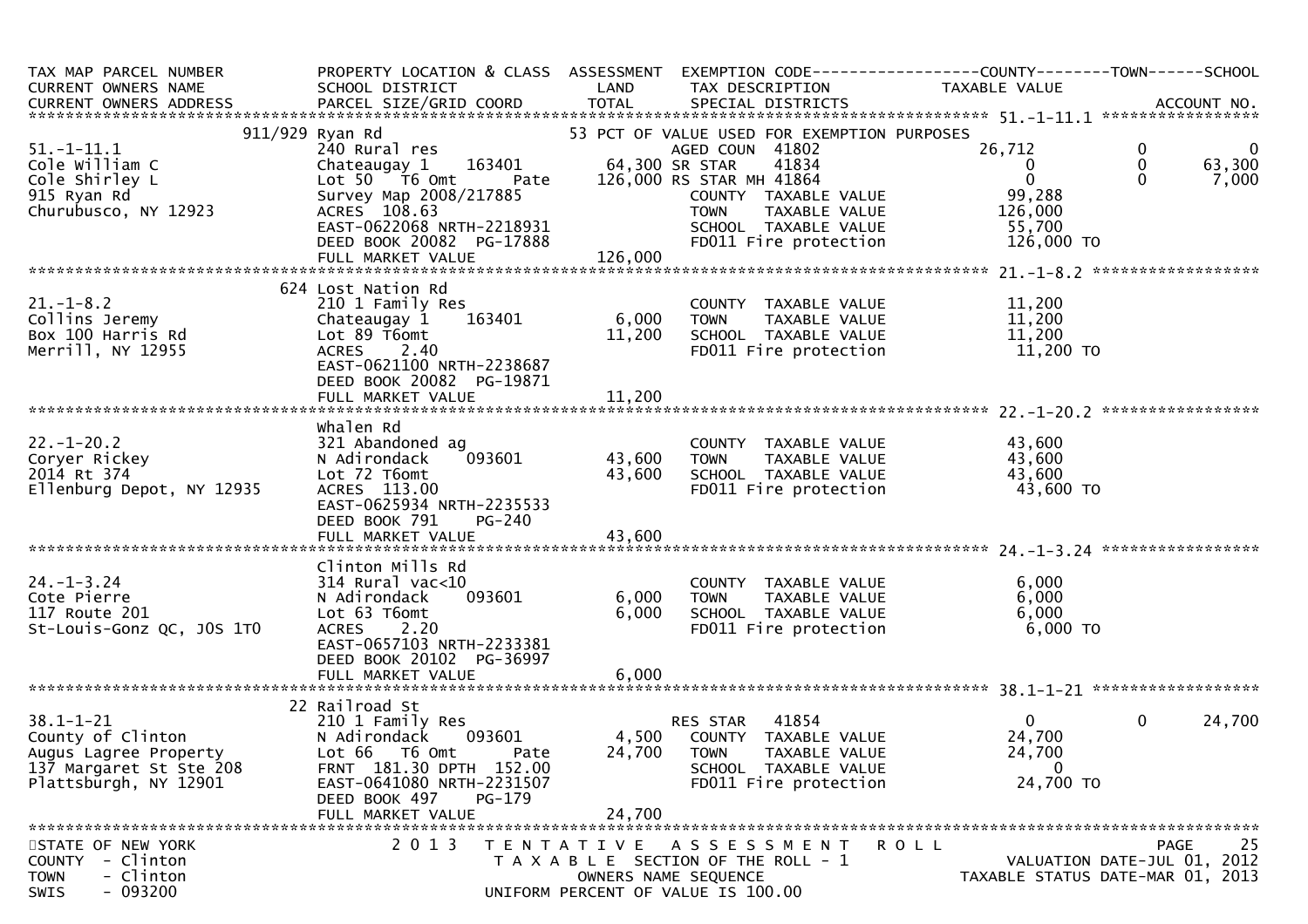| TAX MAP PARCEL NUMBER PROPERTY LOCATION & CLASS ASSESSMENT EXEMPTION CODE---------------COUNTY-------TOWN-----SCHOOL<br>CURRENT OWNERS NAME SCHOOL DISTRICT LAND TAX DESCRIPTION TAXABLE VALUE<br>CURRENT OWNERS ADDRESS PARCEL SIZE      |                                                                                                                                                         |                   |                                                                                                                             |                                              |                                  |
|-------------------------------------------------------------------------------------------------------------------------------------------------------------------------------------------------------------------------------------------|---------------------------------------------------------------------------------------------------------------------------------------------------------|-------------------|-----------------------------------------------------------------------------------------------------------------------------|----------------------------------------------|----------------------------------|
|                                                                                                                                                                                                                                           |                                                                                                                                                         |                   |                                                                                                                             |                                              |                                  |
|                                                                                                                                                                                                                                           | 459 Ryan Rd                                                                                                                                             |                   |                                                                                                                             |                                              |                                  |
| $82. -2 - 1.62$<br>Courtney Jennifer Lynn<br>459 Ryan Rd<br>Churubusco, NY 12923                                                                                                                                                          | 240 Rural res<br>163401<br>Chateaugay 1<br>Chateauguy 1<br>Lot 30 T60MT 67,600<br>ACRES 36.50<br>EAST-0623521 NRTH-2209092<br>EAST-0623521 NRTH-2209092 |                   | RES STAR 41854<br>25,800 COUNTY TAXABLE VALUE<br>67,600 TOWN TAXABLE VALUE<br>SCHOOL TAXABLE VALUE<br>FD011 Fire protection | 0<br>67,600<br>67,600<br>37,600<br>67,600 TO | $\mathbf{0}$<br>30,000           |
|                                                                                                                                                                                                                                           |                                                                                                                                                         |                   |                                                                                                                             |                                              |                                  |
|                                                                                                                                                                                                                                           |                                                                                                                                                         |                   |                                                                                                                             |                                              |                                  |
|                                                                                                                                                                                                                                           | 6501 Rt 11                                                                                                                                              |                   | 97 PCT OF VALUE USED FOR EXEMPTION PURPOSES                                                                                 |                                              |                                  |
| 68.-1-4.3<br>Cowan Alvin L<br>Cowan Isabelle<br>6501 Rt 11<br>Churubusco, NY 12923                                                                                                                                                        |                                                                                                                                                         |                   |                                                                                                                             |                                              |                                  |
|                                                                                                                                                                                                                                           |                                                                                                                                                         |                   |                                                                                                                             |                                              |                                  |
|                                                                                                                                                                                                                                           |                                                                                                                                                         |                   |                                                                                                                             |                                              |                                  |
|                                                                                                                                                                                                                                           |                                                                                                                                                         |                   |                                                                                                                             |                                              |                                  |
|                                                                                                                                                                                                                                           |                                                                                                                                                         |                   |                                                                                                                             |                                              |                                  |
|                                                                                                                                                                                                                                           |                                                                                                                                                         |                   |                                                                                                                             |                                              |                                  |
|                                                                                                                                                                                                                                           |                                                                                                                                                         |                   |                                                                                                                             |                                              |                                  |
| 41121 1,669 11,669 0<br>Cowan Alvin L anily Res (1,669 0 11,669 0 0<br>Cowan Isabelle Lot 35 T6 Omt Pate 80,200 SR STAR 41834 0 0 63,300<br>Cowan Isabelle Lot 35 T6 Omt Pate 80,200 SR STAR 41834 0 0 63,300<br>COUNTY TAXABLE VALUE     |                                                                                                                                                         |                   |                                                                                                                             |                                              |                                  |
|                                                                                                                                                                                                                                           |                                                                                                                                                         |                   |                                                                                                                             |                                              |                                  |
|                                                                                                                                                                                                                                           |                                                                                                                                                         |                   |                                                                                                                             | $\mathbf{0}$                                 | $\overline{0}$<br>30,000         |
|                                                                                                                                                                                                                                           |                                                                                                                                                         |                   |                                                                                                                             | 165,100                                      |                                  |
|                                                                                                                                                                                                                                           |                                                                                                                                                         |                   |                                                                                                                             | 165,100                                      |                                  |
|                                                                                                                                                                                                                                           |                                                                                                                                                         |                   |                                                                                                                             | 135,100                                      |                                  |
| 343 Lost Nation Rd 36.-1-2.2<br>Cowan Brian<br>Cowan Tamara<br>240 Rural res 240 Rural res 240 Rural res 240 Rural res 261,300 COUNTY TAXABLE VALUE<br>Coman Tamara<br>243 Lost Nation Rd 26.100 TOWN TAXABLE VALUE<br>343 Lost Nation Rd | DEED BOOK 20001 PG-20806                                                                                                                                |                   | FD011 Fire protection                                                                                                       | 165,100 TO                                   |                                  |
|                                                                                                                                                                                                                                           |                                                                                                                                                         |                   |                                                                                                                             |                                              |                                  |
|                                                                                                                                                                                                                                           | Frontier Rd                                                                                                                                             |                   |                                                                                                                             |                                              |                                  |
| $7. - 1 - 7.2$                                                                                                                                                                                                                            | 321 Abandoned ag                                                                                                                                        |                   |                                                                                                                             |                                              |                                  |
| Cranker John W                                                                                                                                                                                                                            | Chateaugay 1                                                                                                                                            |                   | 9<br>163401 14,900 TOWN TAXABLE VALUE 14,900<br>14,900 SCHOOL TAXABLE VALUE 14,900<br>FDO11 Fire protection 14,900 TO       |                                              |                                  |
| 47337 Dingman Pl                                                                                                                                                                                                                          | Lot 88 T6omt                                                                                                                                            |                   |                                                                                                                             |                                              |                                  |
| Alexandria Bay, NY 13607                                                                                                                                                                                                                  | ACRES 14.30                                                                                                                                             |                   |                                                                                                                             |                                              |                                  |
|                                                                                                                                                                                                                                           | EAST-0627275 NRTH-2244954                                                                                                                               |                   |                                                                                                                             |                                              |                                  |
|                                                                                                                                                                                                                                           | DEED BOOK 977<br>$PG-235$                                                                                                                               |                   |                                                                                                                             |                                              |                                  |
|                                                                                                                                                                                                                                           |                                                                                                                                                         |                   |                                                                                                                             |                                              |                                  |
|                                                                                                                                                                                                                                           |                                                                                                                                                         |                   |                                                                                                                             |                                              |                                  |
|                                                                                                                                                                                                                                           | Lost Nation Rd                                                                                                                                          |                   |                                                                                                                             |                                              |                                  |
|                                                                                                                                                                                                                                           | $314$ Rural vac<10                                                                                                                                      |                   | COUNTY TAXABLE VALUE                                                                                                        | 6,600                                        |                                  |
| <sup>(*****</sup> ***)<br>37.-1-26<br>Cruz Oligario<br>- Thomas                                                                                                                                                                           | Chateaugay 1 163401                                                                                                                                     | 6,600             | TAXABLE VALUE<br>TAXABLE VALUE<br>TAXABLE VALUE<br>ire protection<br><b>TOWN</b>                                            | 6,600                                        |                                  |
|                                                                                                                                                                                                                                           | Lot 51 76 0mt<br>Pate                                                                                                                                   | 6,600             | SCHOOL TAXABLE VALUE                                                                                                        | 6,600                                        |                                  |
| 1946 Landover Blvd                                                                                                                                                                                                                        | <b>ACRES</b><br>3.00                                                                                                                                    |                   | FD011 Fire protection                                                                                                       | 6,600 TO                                     |                                  |
| Spring Hill, FL 34608                                                                                                                                                                                                                     | EAST-0621876 NRTH-2228263                                                                                                                               |                   |                                                                                                                             |                                              |                                  |
|                                                                                                                                                                                                                                           | PG-1080<br>DEED BOOK 572                                                                                                                                |                   |                                                                                                                             |                                              |                                  |
|                                                                                                                                                                                                                                           | FULL MARKET VALUE                                                                                                                                       | 6,600             |                                                                                                                             |                                              |                                  |
|                                                                                                                                                                                                                                           |                                                                                                                                                         |                   |                                                                                                                             |                                              |                                  |
| STATE OF NEW YORK                                                                                                                                                                                                                         | 2 0 1 3                                                                                                                                                 | T E N T A T I V E | A S S E S S M E N T                                                                                                         | <b>ROLL</b>                                  | 26<br>PAGE                       |
| COUNTY - Clinton                                                                                                                                                                                                                          |                                                                                                                                                         |                   | T A X A B L E SECTION OF THE ROLL - 1                                                                                       |                                              | VALUATION DATE-JUL 01, 2012      |
| - Clinton<br><b>TOWN</b><br>$-093200$                                                                                                                                                                                                     |                                                                                                                                                         |                   | OWNERS NAME SEQUENCE<br>UNIFORM PERCENT OF VALUE IS 100.00                                                                  |                                              | TAXABLE STATUS DATE-MAR 01, 2013 |
| SWIS                                                                                                                                                                                                                                      |                                                                                                                                                         |                   |                                                                                                                             |                                              |                                  |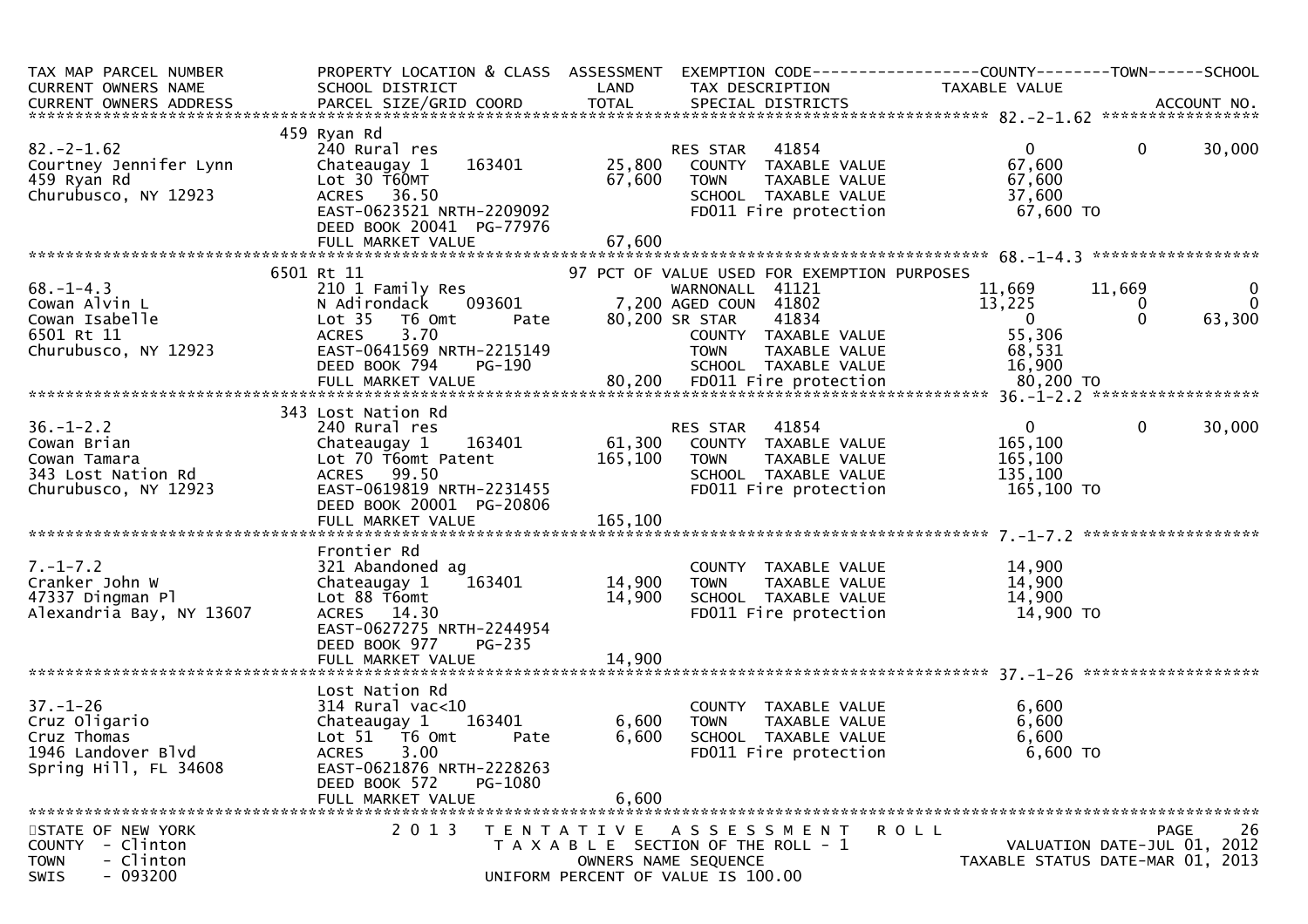| TAX MAP PARCEL NUMBER<br><b>CURRENT OWNERS NAME</b><br>CURRENT OWNERS ADDRESS                                                                             | PROPERTY LOCATION & CLASS ASSESSMENT<br>SCHOOL DISTRICT<br>PARCEL SIZE/GRID COORD                                                                                                                                                                  | LAND<br><b>TOTAL</b>       | EXEMPTION CODE-----------------COUNTY-------TOWN------SCHOOL<br>TAX DESCRIPTION<br>SPECIAL DISTRICTS                                                                                                                              | TAXABLE VALUE                                                                                        |                                           | ACCOUNT NO.                                  |
|-----------------------------------------------------------------------------------------------------------------------------------------------------------|----------------------------------------------------------------------------------------------------------------------------------------------------------------------------------------------------------------------------------------------------|----------------------------|-----------------------------------------------------------------------------------------------------------------------------------------------------------------------------------------------------------------------------------|------------------------------------------------------------------------------------------------------|-------------------------------------------|----------------------------------------------|
| $67. - 1 - 9.1$<br>Cummings Associates Inc<br>15 Lupine Ln<br>Queensbury, NY 12804                                                                        | Campbell Rd<br>321 Abandoned ag<br>093601<br>N Adirondack<br>Lot 28<br>T6 Omt<br>Pate<br>57.50<br><b>ACRES</b><br>EAST-0632187 NRTH-2211627<br>DEED BOOK 857<br>PG-279<br>FULL MARKET VALUE                                                        | 36,300<br>36,300<br>36,300 | COUNTY TAXABLE VALUE<br><b>TOWN</b><br>TAXABLE VALUE<br>SCHOOL TAXABLE VALUE<br>FD011 Fire protection                                                                                                                             | 36,300<br>36,300<br>36,300<br>36,300 TO                                                              |                                           |                                              |
|                                                                                                                                                           |                                                                                                                                                                                                                                                    |                            |                                                                                                                                                                                                                                   |                                                                                                      |                                           |                                              |
| $37. - 1 - 6.2$<br>Damour Life Estate David J<br>Damour Richard<br>37 Jones Rd<br>Churubusco, NY 12923                                                    | 43 Damour Rd<br>210 1 Family Res<br>N Adirondack<br>093601<br>Lot 68 T6 Omt<br>Pate<br>FRNT 196.00 DPTH<br>67.00<br>EAST-0632626 NRTH-2230391<br>DEED BOOK 20112 PG-44506                                                                          | 3,000<br>66,000            | RES STAR<br>41854<br>COUNTY TAXABLE VALUE<br><b>TOWN</b><br>TAXABLE VALUE<br>SCHOOL TAXABLE VALUE<br>FD011 Fire protection                                                                                                        | 0<br>66,000<br>66,000<br>36,000<br>66,000 TO                                                         | 0                                         | 30,000                                       |
|                                                                                                                                                           | FULL MARKET VALUE                                                                                                                                                                                                                                  | 66,000                     |                                                                                                                                                                                                                                   |                                                                                                      |                                           |                                              |
| $37. - 1 - 6.1$<br>Damour Richard<br>Damour Carmen<br>37 Jones Rd<br>Churubusco, NY 12923<br>MAY BE SUBJECT TO PAYMENT<br>$38. - 1 - 1$<br>Damour Richard | 35 Damour Rd<br>112 Dairy farm<br>N Adirondack<br>093601<br>Lot 68  T6 0mt<br>Pate<br>ACRES 124.70<br>EAST-0631842 NRTH-2231422<br>DEED BOOK 771<br><b>PG-57</b><br>FULL MARKET VALUE<br>37 Jones Rd<br>241 Rural res&ag<br>N Adirondack<br>093601 | 106,600                    | AGRI DISTR 41720<br>75,000 RS STAR MH 41864<br>106,600 483A EX<br>42100<br>COUNTY TAXABLE VALUE<br><b>TOWN</b><br>TAXABLE VALUE<br>SCHOOL TAXABLE VALUE<br>FD011 Fire protection<br>AGRI DISTR 41720<br>115,200 RES STAR<br>41854 | 16,386<br>$\mathbf{0}$<br>2,000<br>88,214<br>88,214<br>76,614<br>104,600 TO<br>1,025<br>$\mathbf{0}$ | 16,386<br>0<br>2,000<br>1,025<br>$\Omega$ | 16,386<br>11,600<br>2,000<br>1,025<br>30,000 |
| Damour Carmen<br>37 Jones Rd<br>Churubusco, NY 12923<br>MAY BE SUBJECT TO PAYMENT<br>UNDER AGDIST LAW TIL 2017                                            | Lot 67<br>T6 Omt<br>Pate<br>ACRES 309.00<br>EAST-0637256 NRTH-2232638<br>DEED BOOK 20031 PG-57315<br>FULL MARKET VALUE                                                                                                                             | 158,000<br>158,000         | COUNTY TAXABLE VALUE<br><b>TOWN</b><br>TAXABLE VALUE<br>SCHOOL TAXABLE VALUE<br>FD011 Fire protection                                                                                                                             | 156,975<br>156,975<br>126,975<br>158,000 TO                                                          |                                           |                                              |
|                                                                                                                                                           |                                                                                                                                                                                                                                                    |                            |                                                                                                                                                                                                                                   |                                                                                                      |                                           |                                              |
| $38. - 1 - 17$<br>Damour Richard<br>Damour Carmen<br>37 Jones Rd<br>Churubusco, NY 12923                                                                  | 191 Looby Rd<br>105 Vac farmland<br>N Adirondack<br>093601<br>Lot 54<br>T6 Omt<br>Pate<br>58.00<br><b>ACRES</b><br>EAST-0634170 NRTH-2228918<br>DEED BOOK 774<br>PG-159                                                                            | 40,100<br>40,100           | AGRI DISTR 41720<br>COUNTY TAXABLE VALUE<br>TAXABLE VALUE<br><b>TOWN</b><br>SCHOOL TAXABLE VALUE<br>FD011 Fire protection                                                                                                         | 12,240<br>27,860<br>27,860<br>27,860<br>40,100 TO                                                    | 12,240                                    | 12,240                                       |
| MAY BE SUBJECT TO PAYMENT<br>UNDER AGDIST LAW TIL 2017                                                                                                    | FULL MARKET VALUE                                                                                                                                                                                                                                  | 40,100                     |                                                                                                                                                                                                                                   |                                                                                                      |                                           |                                              |
| STATE OF NEW YORK<br>- Clinton<br><b>COUNTY</b><br>- Clinton<br><b>TOWN</b>                                                                               | 2 0 1 3                                                                                                                                                                                                                                            |                            | TENTATIVE ASSESSMENT<br>R O L L<br>T A X A B L E SECTION OF THE ROLL - 1<br>OWNERS NAME SEQUENCE                                                                                                                                  | TAXABLE STATUS DATE-MAR 01, 2013                                                                     |                                           | 27<br>PAGE<br>VALUATION DATE-JUL 01, 2012    |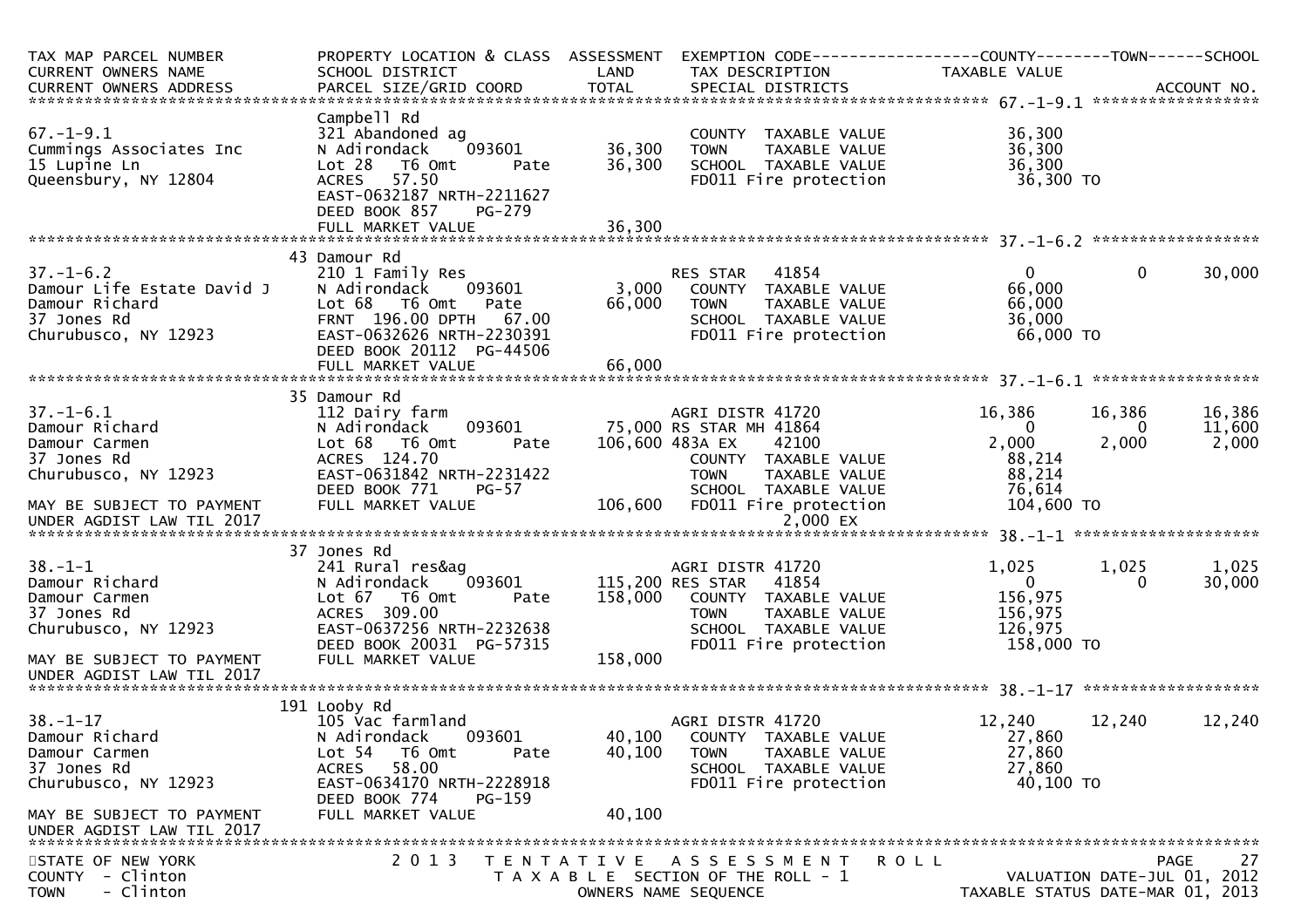| TAX MAP PARCEL NUMBER      | PROPERTY LOCATION & CLASS ASSESSMENT |                      |                                                                         | EXEMPTION CODE------------------COUNTY--------TOWN------SCHOOL |
|----------------------------|--------------------------------------|----------------------|-------------------------------------------------------------------------|----------------------------------------------------------------|
| CURRENT OWNERS NAME        | SCHOOL DISTRICT                      | LAND                 | TAX DESCRIPTION                                                         | TAXABLE VALUE                                                  |
|                            |                                      |                      |                                                                         |                                                                |
|                            | Rt 11                                |                      |                                                                         |                                                                |
| $52. - 1 - 6$              | 433 Auto body                        |                      | COUNTY TAXABLE VALUE                                                    | 125,000                                                        |
| Danforth Darwin            | 163401<br>Chateaugay 1               | 22,300               | TAXABLE VALUE<br><b>TOWN</b>                                            | 125,000                                                        |
| Danforth Sandra            | Lot $49$ $\overline{76}$ Omt<br>Pate | 125,000              | SCHOOL TAXABLE VALUE                                                    | 125,000                                                        |
| 154 Jones Rd               | ACRES 29.60                          |                      | FD011 Fire protection                                                   | 125,000 TO                                                     |
| Churubusco, NY 12923       | EAST-0625878 NRTH-2222523            |                      |                                                                         |                                                                |
|                            | DEED BOOK 98001 PG-02896             |                      |                                                                         |                                                                |
|                            |                                      |                      |                                                                         |                                                                |
|                            |                                      |                      |                                                                         |                                                                |
|                            | 154 Jones Rd                         |                      |                                                                         |                                                                |
| $23. - 1 - 22.1$           | 210 1 Family Res                     |                      | RES STAR 41854<br>RES STAR    41854<br>6,500    COUNTY   TAXABLE  VALUE | $\overline{0}$<br>$\mathbf 0$<br>30,000                        |
| Danforth Darwin D          | 093601<br>N Adirondack               |                      |                                                                         | 54,400                                                         |
| Danforth Sandra L          | Lot 67 T6 Omt                        | 54,400               | <b>TOWN</b><br>TAXABLE VALUE                                            | 54,400                                                         |
| 154 Jones Rd               | ACRES 1.30                           |                      | TOWN TAXADLL<br>SCHOOL TAXABLE VALUE<br>Time protection                 | 24,400                                                         |
| Churubusco, NY 12923       | EAST-0635548 NRTH-2234354            |                      |                                                                         | 54,400 TO                                                      |
|                            | DEED BOOK 776<br>PG-333              |                      |                                                                         |                                                                |
|                            |                                      |                      |                                                                         |                                                                |
|                            | Jones Rd                             |                      |                                                                         |                                                                |
| $23. - 1 - 22.292$         | $314$ Rural vac<10                   |                      |                                                                         | 7,500                                                          |
| Danforth Darwin D          | 093601<br>N Adirondack               |                      | COUNTY TAXABLE VALUE<br>TOWN     TAXABLE VALUE<br>7,500 TOWN            | 7,500                                                          |
| Danforth Sandra L          | Lot 67 T6omt                         | 7,500                | SCHOOL TAXABLE VALUE                                                    | 7,500                                                          |
| 154 Jones Rd               | ACRES 4.10                           |                      | FD011 Fire protection                                                   | 7,500 TO                                                       |
| Churubusco, NY 12923       | EAST-0635761 NRTH-2234675            |                      |                                                                         |                                                                |
|                            | DEED BOOK 20011 PG-30939             |                      |                                                                         |                                                                |
|                            |                                      |                      |                                                                         |                                                                |
|                            |                                      |                      |                                                                         |                                                                |
|                            | Lafrancis Rd                         |                      |                                                                         |                                                                |
| $39. - 1 - 6.1$            | 321 Abandoned ag                     |                      | COUNTY TAXABLE VALUE                                                    | 38,900                                                         |
| Danussi Stephen A Jr       | 093601<br>N Adirondack               | 38,900               | TOWN TAXABLE VALUE                                                      | 38,900                                                         |
| 107 old State Rd           | Sub Map 7 Pg 13                      | 38,900               | SCHOOL TAXABLE VALUE                                                    | 38,900                                                         |
| Ellenburg Center, NY 12934 | Lots $83-90$<br>ACRES 62.70          |                      | FD011 Fire protection                                                   | 38,900 TO                                                      |
|                            | EAST-0649165 NRTH-2225367            |                      |                                                                         |                                                                |
|                            | DEED BOOK 20122 PG-47782             |                      |                                                                         |                                                                |
|                            | FULL MARKET VALUE                    | 38,900               |                                                                         |                                                                |
|                            |                                      |                      |                                                                         |                                                                |
|                            | County Line Rd                       |                      |                                                                         |                                                                |
| $66. - 1 - 7$              | 321 Abandoned ag                     |                      | COUNTY TAXABLE VALUE                                                    | 50,300                                                         |
| Darrah Richard D           | Chateaugay 1 163401                  | 50,300               | <b>TOWN</b><br>TAXABLE VALUE                                            | 50,300                                                         |
| Darrah Linda               | Lot 30 76 0mt<br>Pate                | 50,300               | SCHOOL TAXABLE VALUE                                                    | 50,300                                                         |
| 206 Pine Ave               | 90.50<br>ACRES                       |                      | FD011 Fire protection                                                   | 50,300 TO                                                      |
| Plattsburgh, NY 12901      | EAST-0620405 NRTH-2209779            |                      |                                                                         |                                                                |
|                            | DEED BOOK 98001 PG-06753             |                      |                                                                         |                                                                |
|                            | FULL MARKET VALUE                    | 50,300               |                                                                         |                                                                |
| STATE OF NEW YORK          | 2 0 1 3                              | T E N T A T I V E    | <b>ROLL</b><br>A S S E S S M E N T                                      | 28<br>PAGE                                                     |
| <b>COUNTY</b><br>- Clinton |                                      |                      | T A X A B L E SECTION OF THE ROLL - 1                                   | VALUATION DATE-JUL 01, 2012                                    |
| - Clinton<br><b>TOWN</b>   |                                      | OWNERS NAME SEQUENCE |                                                                         | TAXABLE STATUS DATE-MAR 01, 2013                               |
|                            |                                      |                      |                                                                         |                                                                |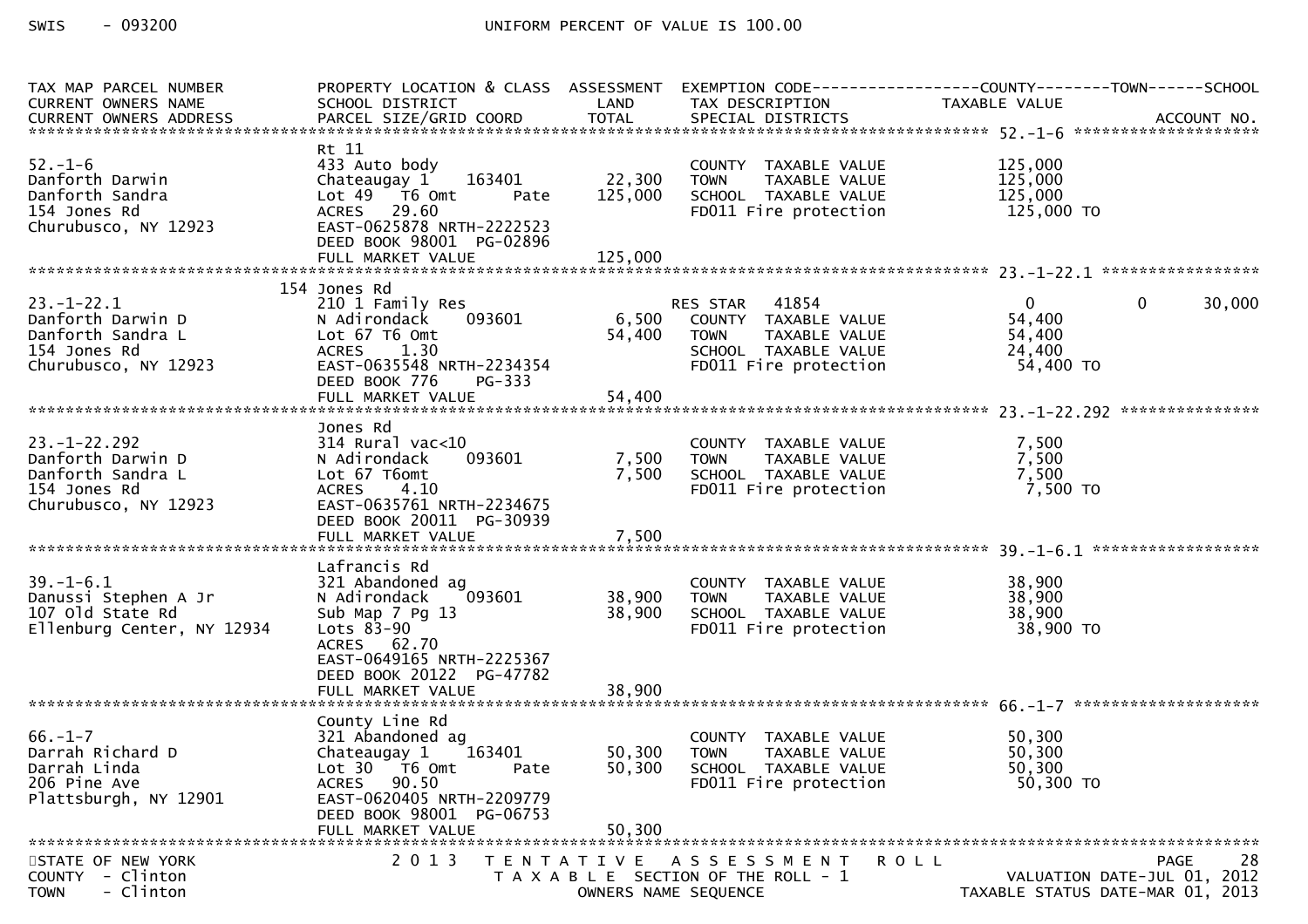$-093200$ SWIS

| TAX MAP PARCEL NUMBER    | SCHOOL DISTRICT                                       | LAND                 |                                                                        | PROPERTY LOCATION & CLASS ASSESSMENT EXEMPTION CODE----------------COUNTY-------TOWN------SCHOOL<br>TAXABLE VALUE |                   |
|--------------------------|-------------------------------------------------------|----------------------|------------------------------------------------------------------------|-------------------------------------------------------------------------------------------------------------------|-------------------|
| CURRENT OWNERS NAME      |                                                       |                      | TAX DESCRIPTION                                                        |                                                                                                                   |                   |
|                          |                                                       |                      |                                                                        |                                                                                                                   |                   |
| $7. - 1 - 31.42$         | Santamore Rd<br>$314$ Rural vac< $10$                 |                      |                                                                        | 5,000                                                                                                             |                   |
| Decosse Casey M          | 163401<br>Chateaugay 1                                | 5,000                |                                                                        | 5,000                                                                                                             |                   |
| Sheehan Kierstin A       | Lot 88 76 Omt                                         | 5,000                | COUNTY TAXABLE VALUE<br>TOWN    TAXABLE VALUE<br>SCHOOL  TAXABLE VALUE | 5,000                                                                                                             |                   |
| 78 Santamore Rd          | ACRES 1.00                                            |                      | FD011 Fire protection                                                  | 5,000 TO                                                                                                          |                   |
| Churubusco, NY 12923     | EAST-0627591 NRTH-2242036<br>DEED BOOK 20092 PG-23964 |                      |                                                                        |                                                                                                                   |                   |
|                          |                                                       |                      |                                                                        |                                                                                                                   |                   |
|                          | Frontier Rd                                           |                      |                                                                        |                                                                                                                   |                   |
| $7. - 1 - 22. - 1$       | 240 Rural res                                         |                      | <b>RES STAR 41854</b>                                                  | $\overline{0}$<br>$\mathbf{0}$                                                                                    | 30,000            |
| Decosse Cynthia A        |                                                       |                      |                                                                        | 95,000                                                                                                            |                   |
| PO Box 856               | Lot 89 T6 Omt<br>Pate                                 | 95,000               | TAXABLE VALUE<br><b>TOWN</b>                                           | 95,000                                                                                                            |                   |
| Chateaugay, NY 12920     | ACRES 54.00                                           |                      |                                                                        | 65,000                                                                                                            |                   |
|                          | EAST-0631641 NRTH-2242667                             |                      | SCHOOL TAXABLE VALUE<br>FDO11 Fire protection                          | 65,000<br>95,000 TO                                                                                               |                   |
|                          | DEED BOOK 99001 PG-13424                              |                      |                                                                        |                                                                                                                   |                   |
|                          |                                                       |                      |                                                                        |                                                                                                                   |                   |
|                          |                                                       |                      |                                                                        |                                                                                                                   |                   |
| $7. - 1 - 22. - 2$       | Frontier Rd                                           |                      |                                                                        | 37,400                                                                                                            |                   |
| Decosse Cynthia A        | 321 Abandoned ag<br>093601<br>N Adirondack            | 37,400               | COUNTY TAXABLE VALUE<br>TAXABLE VALUE                                  | 37,400                                                                                                            |                   |
| PO Box 856               |                                                       | 37,400               | <b>TOWN</b><br>SCHOOL TAXABLE VALUE                                    | 37,400                                                                                                            |                   |
| Chateaugay, NY 12920     | Lot 87 T6 Omt<br>Pate<br>ACRES 58.80                  |                      | FD011 Fire protection                                                  | 37,400 TO                                                                                                         |                   |
|                          | EAST-0632960 NRTH-2243687                             |                      |                                                                        |                                                                                                                   |                   |
|                          | DEED BOOK 20041 PG-73983                              |                      |                                                                        |                                                                                                                   |                   |
|                          |                                                       |                      |                                                                        |                                                                                                                   |                   |
|                          |                                                       |                      |                                                                        |                                                                                                                   |                   |
|                          | 140 Frontier Rd                                       |                      |                                                                        |                                                                                                                   |                   |
| $7. - 1 - 21.5$          | 270 Mfg housing                                       |                      | RES STAR 41854                                                         | $\mathbf{0}$<br>$\mathbf 0$                                                                                       | 30,000            |
| Decosse Dean A           | N Adirondack                                          |                      |                                                                        | 54,300                                                                                                            |                   |
| 140 Frontier Rd          | Lot 87 T6omt                                          | 54,300               | <b>TOWN</b><br>TAXABLE VALUE                                           | 54,300                                                                                                            |                   |
| Churubusco, NY 12923     | ACRES 8.70<br>EAST-0634238 NRTH-2243438               |                      | SCHOOL TAXABLE VALUE<br>FDO11 Fire protection                          | 24,300<br>54,300 TO                                                                                               |                   |
|                          | DEED BOOK 20041 PG-73981                              |                      |                                                                        |                                                                                                                   |                   |
|                          |                                                       |                      |                                                                        |                                                                                                                   |                   |
|                          |                                                       |                      |                                                                        |                                                                                                                   |                   |
|                          | 133 Frontier Rd                                       |                      |                                                                        |                                                                                                                   |                   |
| $7. - 1 - 23.1$          | 210 1 Family Res                                      |                      | COUNTY TAXABLE VALUE                                                   | 26,300                                                                                                            |                   |
| Decosse Dean A           | 093601<br>N Adirondack                                | 7,200                | TAXABLE VALUE<br><b>TOWN</b>                                           | 26,300                                                                                                            |                   |
| 133 Frontier Rd          | Lot 87 T6omt                                          | 26,300               | SCHOOL TAXABLE VALUE                                                   | 26,300                                                                                                            |                   |
| Churubusco, NY 12923     | <b>ACRES</b><br>4.20                                  |                      | FD011 Fire protection                                                  | 26,300 TO                                                                                                         |                   |
|                          | EAST-0634370 NRTH-2242622                             |                      |                                                                        |                                                                                                                   |                   |
|                          | DEED BOOK 20041 PG-73982<br>FULL MARKET VALUE         | 26,300               |                                                                        |                                                                                                                   |                   |
|                          |                                                       |                      |                                                                        |                                                                                                                   |                   |
| STATE OF NEW YORK        | 2013                                                  | T E N T A T I V E    | <b>ROLL</b><br>A S S E S S M E N T                                     |                                                                                                                   | 29<br><b>PAGE</b> |
| COUNTY - Clinton         |                                                       |                      | T A X A B L E SECTION OF THE ROLL - 1                                  | VALUATION DATE-JUL 01, 2012                                                                                       |                   |
| - Clinton<br><b>TOWN</b> |                                                       | OWNERS NAME SEQUENCE |                                                                        | TAXABLE STATUS DATE-MAR 01, 2013                                                                                  |                   |
| $-093200$<br>SWIS        |                                                       |                      | UNIFORM PERCENT OF VALUE IS 100.00                                     |                                                                                                                   |                   |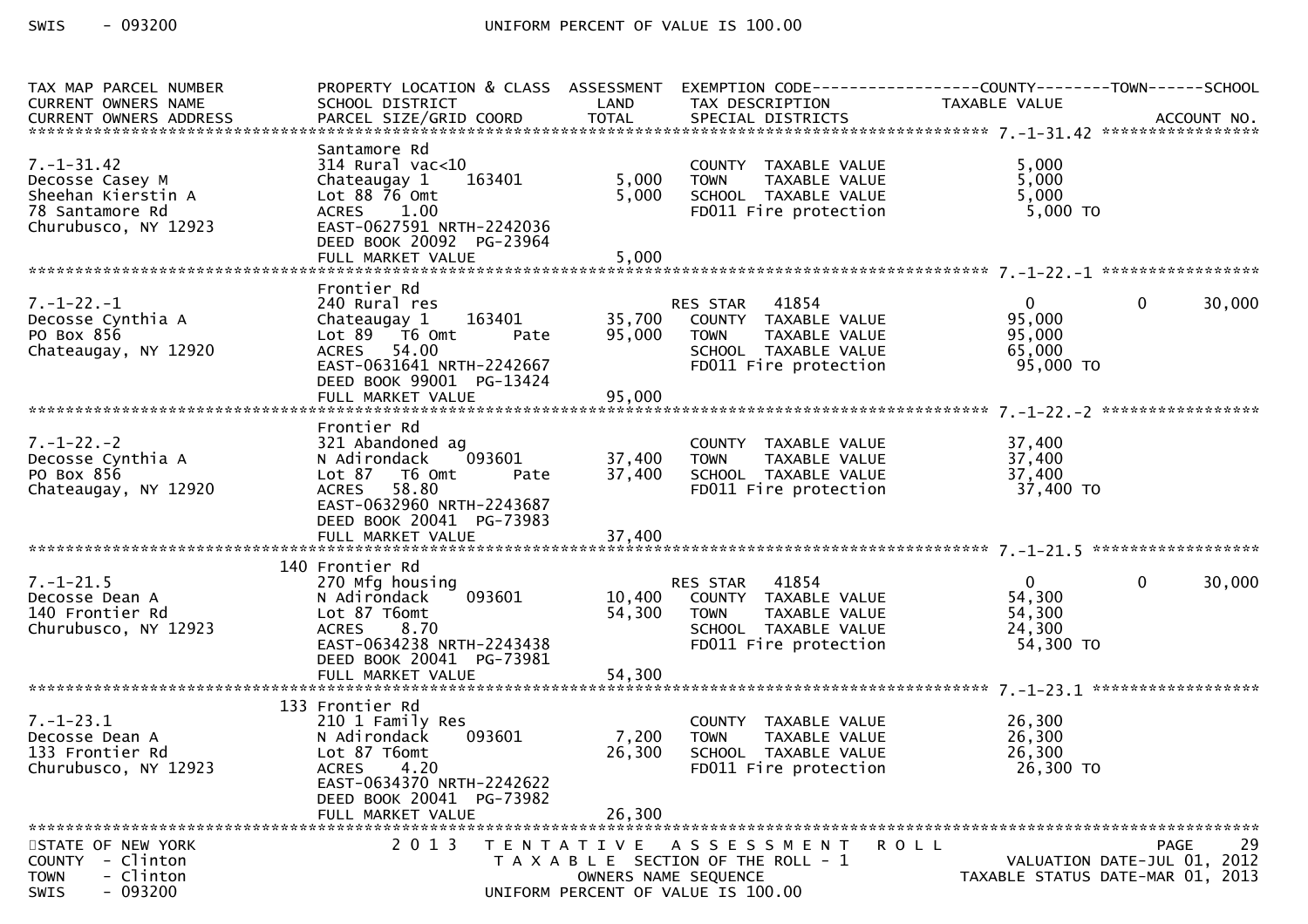| TAX MAP PARCEL NUMBER<br>CURRENT OWNERS NAME<br>CURRENT OWNERS ADDRESS                           | SCHOOL DISTRICT                                                                                                                                                 | LAND              | TAX DESCRIPTION                                                                                                               | PROPERTY LOCATION & CLASS ASSESSMENT EXEMPTION CODE----------------COUNTY-------TOWN------SCHOOL<br>TAXABLE VALUE |            |
|--------------------------------------------------------------------------------------------------|-----------------------------------------------------------------------------------------------------------------------------------------------------------------|-------------------|-------------------------------------------------------------------------------------------------------------------------------|-------------------------------------------------------------------------------------------------------------------|------------|
|                                                                                                  |                                                                                                                                                                 |                   |                                                                                                                               |                                                                                                                   |            |
| $7. - 1 - 36$<br>Decosse Dennis Marcel<br>78 Santamore Rd<br>Churubusco, NY 12923                | 78 Santamore Rd<br>210 1 Family Res<br>163401<br>Chateaugay 1<br>Lot 88 T6omt<br>ACRES<br>5.10<br>DEED BOOK 20011 PG-30695                                      | 58,000            | RES STAR 41854<br>8,300 COUNTY TAXABLE VALUE<br><b>TOWN</b><br>TAXABLE VALUE<br>SCHOOL TAXABLE VALUE<br>FD011 Fire protection | $\overline{0}$<br>$\mathbf{0}$<br>58,000<br>58,000<br>28,000<br>58,000 TO                                         | 30,000     |
|                                                                                                  |                                                                                                                                                                 |                   |                                                                                                                               |                                                                                                                   |            |
|                                                                                                  | 173 Frontier Rd                                                                                                                                                 |                   |                                                                                                                               |                                                                                                                   |            |
| $7. - 1 - 23.2 - 1$<br>Decosse Lawrence J<br>173 Frontier Rd<br>Churubusco, NY 12923             | 240 Rural res<br>093601<br>N Adirondack<br>Lot 87 T6omt<br>ACRES 81.70<br>EAST-0634436 NRTH-2240598<br>DEED BOOK 20001 PG-20473                                 | 141,400           | RES STAR 41854<br>51,500 COUNTY TAXABLE VALUE<br>TOWN TAXABLE VALUE<br>SCHOOL TAXABLE VALUE<br>FD011 Fire protection          | $\mathbf{0}$<br>$\mathbf{0}$<br>141,400<br>141,400<br>111,400<br>141,400 TO                                       | 30,000     |
|                                                                                                  | FULL MARKET VALUE                                                                                                                                               | 141,400           |                                                                                                                               |                                                                                                                   |            |
| $7. - 1 - 23.2 - 2$<br>Decosse Lawrence J<br>173 Frontier Rd                                     | Frontier Rd<br>321 Abandoned ag<br>163401<br>Chateaugay 1<br>Lot 74 T6omt                                                                                       | 35,800<br>35,800  | COUNTY TAXABLE VALUE<br><b>TOWN</b><br>TAXABLE VALUE<br>SCHOOL TAXABLE VALUE<br>FD011 Fire protection                         | 35,800<br>35,800<br>35,800<br>35,800 TO                                                                           |            |
| Churubusco, NY 12923                                                                             | ACRES 65.50<br>EAST-0634436 NRTH-2240598<br>DEED BOOK 20021 PG-49144                                                                                            |                   |                                                                                                                               |                                                                                                                   |            |
|                                                                                                  | Lost Nation Rd                                                                                                                                                  |                   |                                                                                                                               |                                                                                                                   |            |
| $36. - 1 - 1$<br>Decosse Richard L Sr<br>Decosse Janet R<br>7429 Rt 11<br>Churubusco, NY 12923   | 105 Vac farmland<br>Chateaugay 1 163401<br>Lot 70 T6 Omt<br>Pate<br>ACRES 66.30<br>EAST-0619692 NRTH-2232393<br>DEED BOOK 20051 PG-81579                        | 50,700            | COUNTY TAXABLE VALUE<br>50,700 TOWN TAXABLE VALUE<br>SCHOOL TAXABLE VALUE<br>FD011 Fire protection                            | 50,700<br>50,700<br>50,700<br>50,700 TO                                                                           |            |
|                                                                                                  | FULL MARKET VALUE                                                                                                                                               | 50,700            |                                                                                                                               |                                                                                                                   |            |
|                                                                                                  |                                                                                                                                                                 |                   |                                                                                                                               |                                                                                                                   |            |
| $37. - 1 - 2.2$<br>Decosse Richard L Sr<br>Decosse Janet R<br>7429 Rt 11<br>Churubusco, NY 12923 | 244 Lost Nation Rd<br>220 2 Family Res<br>Chateaugay 1 163401<br>Lot 69 76 0mt<br>Pate<br>ACRES 218.10<br>EAST-0625023 NRTH-2230440<br>DEED BOOK 20051 PG-84393 | 81,400<br>118,500 | COUNTY TAXABLE VALUE<br>TAXABLE VALUE<br><b>TOWN</b><br>SCHOOL TAXABLE VALUE<br>FD011 Fire protection                         | 118,500<br>118,500<br>118,500<br>118,500 TO                                                                       |            |
|                                                                                                  | FULL MARKET VALUE                                                                                                                                               | 118,500           |                                                                                                                               |                                                                                                                   |            |
| STATE OF NEW YORK<br>COUNTY - Clinton<br>- Clinton<br><b>TOWN</b><br>$-093200$<br>SWIS           | 2 0 1 3                                                                                                                                                         |                   | TENTATIVE ASSESSMENT<br>T A X A B L E SECTION OF THE ROLL - 1<br>OWNERS NAME SEQUENCE<br>UNIFORM PERCENT OF VALUE IS 100.00   | R O L L<br>VALUATION DATE-JUL 01, 2012<br>TAXABLE STATUS DATE-MAR 01, 2013                                        | 30<br>PAGE |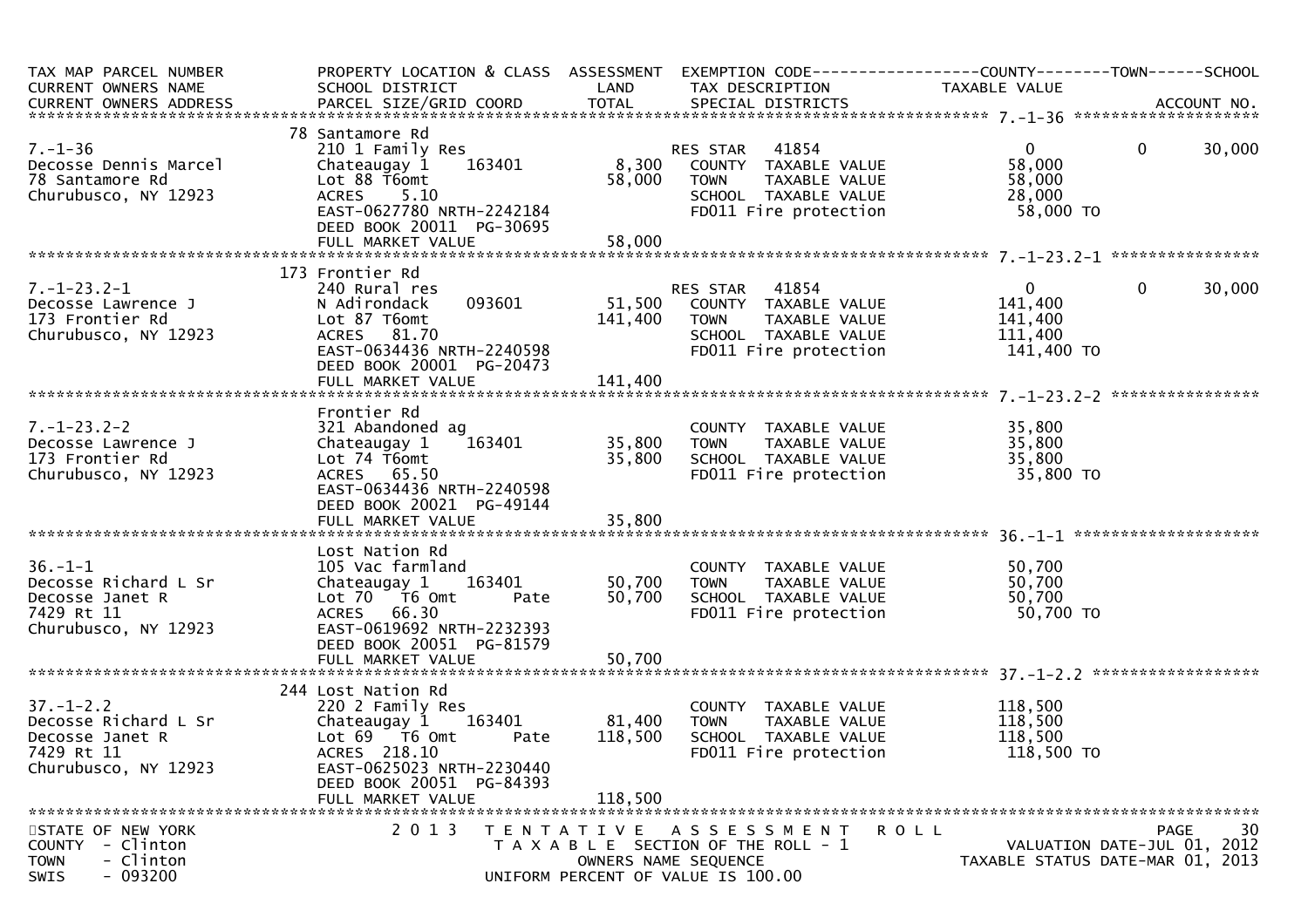| TAX MAP PARCEL NUMBER                                                                                                     |                                                                                                                                                                                                                      |                                |                                                                                                                       | PROPERTY LOCATION & CLASS ASSESSMENT EXEMPTION CODE----------------COUNTY-------TOWN------SCHOOL |
|---------------------------------------------------------------------------------------------------------------------------|----------------------------------------------------------------------------------------------------------------------------------------------------------------------------------------------------------------------|--------------------------------|-----------------------------------------------------------------------------------------------------------------------|--------------------------------------------------------------------------------------------------|
| CURRENT OWNERS NAME                                                                                                       | SCHOOL DISTRICT                                                                                                                                                                                                      | LAND                           | TAX DESCRIPTION                                                                                                       | TAXABLE VALUE                                                                                    |
|                                                                                                                           |                                                                                                                                                                                                                      |                                |                                                                                                                       | CURRENT OWNERS ADDRESS PARCEL SIZE/GRID COORD TOTAL SPECIAL DISTRICTS (2011) ACCOUNT NO.         |
| $37. - 1 - 19$<br>Decosse Richard L Sr<br>Decosse Janet R<br>7429 Rt 11<br>Churubusco, NY 12923                           | Old Railroad Bed<br>323 Vacant rural<br>163401<br>Chateaugay 1<br>Lot 52 T60mt<br>R.r. Bed<br>Lost Nations To Whalen Ro<br>ACRES 13.50<br>EAST-0626759 NRTH-2226822<br>DEED BOOK 20051 PG-81579<br>FULL MARKET VALUE | 8,100<br>8,100<br>8,100        | COUNTY TAXABLE VALUE<br><b>TOWN</b><br>TOWN       TAXABLE  VALUE<br>SCHOOL    TAXABLE  VALUE<br>FD011 Fire protection | 8,100<br>8,100<br>8,100<br>8,100 то                                                              |
|                                                                                                                           |                                                                                                                                                                                                                      |                                |                                                                                                                       |                                                                                                  |
| $37. - 1 - 24.1$<br>Decosse Richard L Sr<br>Decosse Janet R<br>7429 Rt 11<br>Churubusco, NY 12923                         | 108 Lost Nation Rd<br>241 Rural res&ag<br>Chateaugay 1 163401<br>Lot $515\overline{2}$ T6 Omt<br>Pate<br>survey map 2010/231470<br>ACRES 117.20<br>EAST-0622310 NRTH-2224182<br>DEED BOOK 20051 PG-81579             | 71,500<br>109,600              | COUNTY TAXABLE VALUE<br><b>TOWN</b><br>TAXABLE VALUE<br>SCHOOL TAXABLE VALUE<br>FD011 Fire protection                 | 109,600<br>109,600<br>109,600<br>109,600 то                                                      |
|                                                                                                                           | FULL MARKET VALUE                                                                                                                                                                                                    | 109,600                        |                                                                                                                       |                                                                                                  |
|                                                                                                                           | 7433 Rt 11                                                                                                                                                                                                           |                                |                                                                                                                       |                                                                                                  |
| $51.-1-10.1$<br>51.-1-10.1<br>Decosse Richard L Sr<br>Decosse Janet R<br>7429 Rt 11<br>7429 Rt 11<br>Churubusco, NY 12923 | 270 Mfg housing<br>Chateaugay 1 163401<br>Lot 50 T6 Omt<br>Pate<br>FRNT 50.00 DPTH 175.00<br>EAST-0622565 NRTH-2223209<br>DEED BOOK 20051 PG-81579<br>FULL MARKET VALUE                                              | 3,100 TOWN<br>21,600<br>21,600 | COUNTY TAXABLE VALUE<br>TOWN     TAXABLE VALUE<br>SCHOOL   TAXABLE VALUE<br>FD011 Fire protection                     | 21,600<br>21,600<br>21,600<br>21,600 TO                                                          |
|                                                                                                                           |                                                                                                                                                                                                                      |                                |                                                                                                                       |                                                                                                  |
| $51.-1-10.2$<br>Decosse Richard L Sr<br>Decosse Janet R<br>7429 Rt 11<br>Churubusco, NY 12923                             | 7429 Rt 11<br>486 Mini-mart<br>163401<br>Chateaugay 1<br>Lot 50 T6omt<br>ACRES 1.10<br>EAST-0622697 NRTH-2223244<br>DEED BOOK 20051 PG-81579<br>FULL MARKET VALUE                                                    | 5,500<br>196,500<br>196,500    | COUNTY TAXABLE VALUE<br>TAXABLE VALUE<br><b>TOWN</b><br>SCHOOL TAXABLE VALUE<br>FD011 Fire protection                 | 196,500<br>196,500<br>196,500<br>196,500 то                                                      |
|                                                                                                                           |                                                                                                                                                                                                                      |                                |                                                                                                                       |                                                                                                  |
| $51. - 1 - 11.3$<br>Decosse Richard L Sr<br>Decosse Janet R<br>7429 Rt 11<br>Churubusco, NY 12923                         | Ryan Rd<br>321 Abandoned ag<br>Chateaugay 1<br>163401<br>Lot 50 T6 Omt<br>Pate<br>survey map 20082/17885<br>ACRES 102.80<br>EAST-0622068 NRTH-2218931<br>DEED BOOK 20092 PG-22191<br>FULL MARKET VALUE               | 58,400<br>58,400<br>58,400     | COUNTY TAXABLE VALUE<br><b>TOWN</b><br>TAXABLE VALUE<br>SCHOOL TAXABLE VALUE<br>FD011 Fire protection                 | 58,400<br>58,400<br>58,400<br>58,400 TO                                                          |
| STATE OF NEW YORK                                                                                                         | 2 0 1 3<br>T E N T A T I V E                                                                                                                                                                                         |                                | A S S E S S M E N T                                                                                                   | 31<br><b>PAGE</b><br><b>ROLL</b>                                                                 |
| COUNTY - Clinton                                                                                                          |                                                                                                                                                                                                                      |                                | T A X A B L E SECTION OF THE ROLL - 1                                                                                 | VALUATION DATE-JUL 01, 2012                                                                      |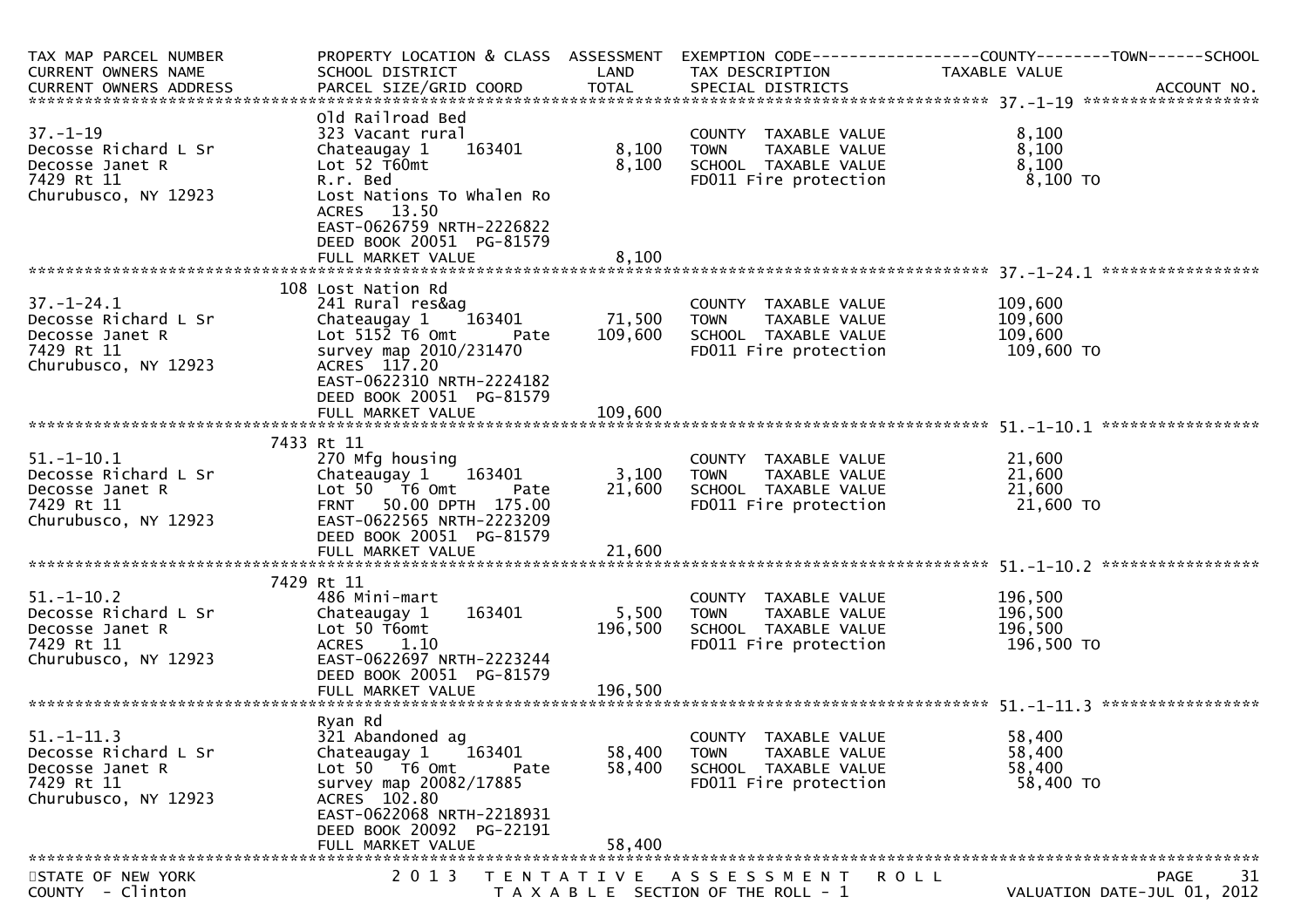| TAX MAP PARCEL NUMBER<br><b>CURRENT OWNERS NAME</b>                                                             | SCHOOL DISTRICT                                                                                                                                                                                   | LAND                    | TAX DESCRIPTION                                                                                       | PROPERTY LOCATION & CLASS ASSESSMENT EXEMPTION CODE----------------COUNTY-------TOWN------SCHOOL<br>TAXABLE VALUE |
|-----------------------------------------------------------------------------------------------------------------|---------------------------------------------------------------------------------------------------------------------------------------------------------------------------------------------------|-------------------------|-------------------------------------------------------------------------------------------------------|-------------------------------------------------------------------------------------------------------------------|
| $52 - 1 - 1$<br>Decosse Richard L Sr<br>Decosse Janet R<br>7429 Rt 11<br>Churubusco, NY 12923                   | Rt 11<br>311 Res vac land<br>Chateaugay 1 163401<br>Lot $49$ $\overline{76}$ Omt<br>Pate<br>FRNT 140.00 DPTH 100.00<br>EAST-0622933 NRTH-2223330<br>DEED BOOK 20051 PG-81579<br>FULL MARKET VALUE | 3,500<br>3,500<br>3,500 | COUNTY TAXABLE VALUE<br>TOWN     TAXABLE VALUE<br>SCHOOL TAXABLE VALUE<br>FD011 Fire protection       | 3,500<br>3,500<br>3,500<br>3,500 TO                                                                               |
|                                                                                                                 | 7239 Rt 11                                                                                                                                                                                        |                         |                                                                                                       |                                                                                                                   |
| $52. - 1 - 9.21$<br>Decosse Richard L Sr<br>Decosse Janet R<br>7429 Rt 11<br>7429 Rt 11<br>Churubusco, NY 12923 | 314 Rural vac<10<br>Chateaugay 1 163401<br>Lot $49$ T6 Omt<br>Pate<br><b>ACRES</b><br>1.50<br>EAST-0627306 NRTH-2223915<br>DEED BOOK 20051 PG-81579<br>FULL MARKET VALUE                          | 5,400<br>5,400<br>5,400 | COUNTY TAXABLE VALUE<br><b>TOWN</b><br>TAXABLE VALUE<br>SCHOOL TAXABLE VALUE<br>FDO11 Fire protection | 5,400<br>5,400<br>5,400<br>5,400 TO                                                                               |
|                                                                                                                 |                                                                                                                                                                                                   |                         |                                                                                                       |                                                                                                                   |
| $7. - 1 - 33.1$<br>Demarco Joseph<br>11675 18th Ave<br>Montreal QC, Canada H1E3K1                               | Santamore Rd<br>321 Abandoned ag<br>163401<br>Chateaugay 1<br>Lot 88 T6omt<br>ACRES 37.00<br>EAST-0626808 NRTH-2240526<br>DEED BOOK 693<br>PG-30                                                  | 25,500<br>25,500        | COUNTY TAXABLE VALUE<br>TAXABLE VALUE<br><b>TOWN</b><br>SCHOOL TAXABLE VALUE<br>FD011 Fire protection | 25,500<br>25,500<br>25,500<br>25,500 TO                                                                           |
|                                                                                                                 | FULL MARKET VALUE                                                                                                                                                                                 | 25,500                  |                                                                                                       |                                                                                                                   |
| $39. - 1 - 7$<br>Demarse John P<br>6499 Rt 22<br>Plattsburgh, NY 12901                                          | 741 Lafrancis Rd<br>920 Priv Hunt/Fi<br>093601<br>N Adirondack<br>Lot 56 T6omt<br>Rural Haven Est Lots 68-7<br>ACRES 24.80<br>EAST-0649727 NRTH-2227980                                           | 16,500<br>39,500        | COUNTY TAXABLE VALUE 39,500<br>TOWN TAXABLE VALUE<br>SCHOOL TAXABLE VALUE<br>FD011 Fire protection    | 39,500<br>39,500<br>39,500 TO                                                                                     |
|                                                                                                                 | DEED BOOK 20051 PG-82987<br>FULL MARKET VALUE                                                                                                                                                     | 39,500                  |                                                                                                       |                                                                                                                   |
|                                                                                                                 |                                                                                                                                                                                                   |                         |                                                                                                       |                                                                                                                   |
| $7. - 1 - 2.4$<br>Desimone Velia<br>5435 Monkland Ave<br>Montreal QC, Canada H4A1C5                             | 174 Santamore Rd<br>260 Seasonal res<br>Chateaugay 1 163401<br>Lot 89 T6omt<br><b>ACRES</b><br>5.00<br>EAST-0625445 NRTH-2242432<br>DEED BOOK 604<br>PG-461                                       | 8,200<br>19,700         | COUNTY TAXABLE VALUE<br><b>TOWN</b><br>TAXABLE VALUE<br>SCHOOL TAXABLE VALUE<br>FD011 Fire protection | 19.700<br>19,700<br>19,700<br>19,700<br>19,700 TO                                                                 |
|                                                                                                                 |                                                                                                                                                                                                   |                         |                                                                                                       |                                                                                                                   |
| STATE OF NEW YORK<br>COUNTY - Clinton                                                                           |                                                                                                                                                                                                   |                         | 2013 TENTATIVE ASSESSMENT ROLL<br>T A X A B L E SECTION OF THE ROLL - 1                               | 32<br>PAGE<br>VALUATION DATE-JUL 01, 2012                                                                         |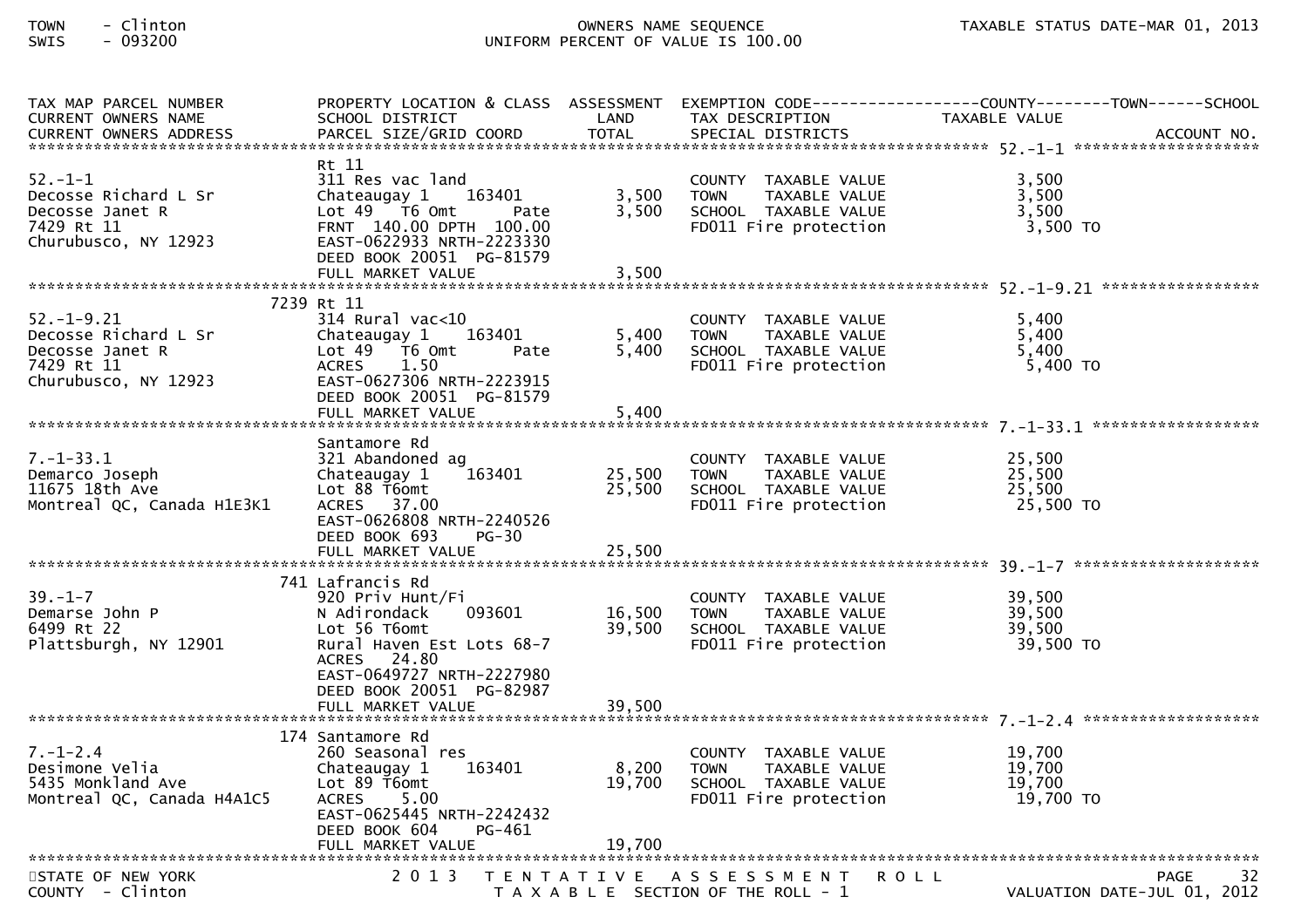| TAX MAP PARCEL NUMBER<br>CURRENT OWNERS NAME                                                            | PROPERTY LOCATION & CLASS ASSESSMENT<br>SCHOOL DISTRICT                                                                                                                              | LAND                       | EXEMPTION CODE------------------COUNTY-------TOWN------SCHOOL<br>TAX DESCRIPTION                                        | TAXABLE VALUE                                                   |            |
|---------------------------------------------------------------------------------------------------------|--------------------------------------------------------------------------------------------------------------------------------------------------------------------------------------|----------------------------|-------------------------------------------------------------------------------------------------------------------------|-----------------------------------------------------------------|------------|
| $21. - 1 - 19.2$<br>Desotelle William J<br>483 Hayford Rd<br>Champlain, NY 12919                        | 1436 County Line Rd<br>321 Abandoned ag<br>163401<br>Chateaugay 1<br>Lot 71 T6omt<br>ACRES 41.00<br>EAST-0616881 NRTH-2235836<br>DEED BOOK 898<br><b>PG-227</b><br>FULL MARKET VALUE | 28,000<br>28,000<br>28,000 | COUNTY TAXABLE VALUE<br><b>TOWN</b><br>TAXABLE VALUE<br>SCHOOL TAXABLE VALUE<br>FD011 Fire protection                   | 28,000<br>28,000<br>28,000<br>28,000 TO                         |            |
| $21. - 1 - 10$                                                                                          | Lost Nation Rd<br>321 Abandoned ag                                                                                                                                                   |                            | COUNTY TAXABLE VALUE                                                                                                    | 22,400                                                          |            |
| Dimassimo Robert A<br>Tudor Croft<br>Farm Lane Headley<br>Epsom Surrey, England<br>KT186BZ              | 163401<br>Chateaugay 1<br>Lot 72 T6 Omt<br>Pate<br>ACRES 29.80<br>EAST-0622423 NRTH-2236210<br>DEED BOOK 519<br>PG-362                                                               | 22,400<br>22,400           | <b>TOWN</b><br>TAXABLE VALUE<br>SCHOOL TAXABLE VALUE<br>FD011 Fire protection                                           | 22,400<br>22,400<br>22,400 TO                                   |            |
|                                                                                                         | FULL MARKET VALUE                                                                                                                                                                    | 22,400                     |                                                                                                                         |                                                                 |            |
| $66. - 1 - 4.2$<br>Dominic James William<br>6559 Military Tpke<br>Ellenburg Center, NY 12934            | 674 Ryan Rd<br>260 Seasonal res<br>163401<br>Chateaugay 1<br>Lot 32 T6omt<br>ACRES 30.00<br>EAST-0625416 NRTH-2214838<br>DEED BOOK 20102 PG-36837<br>FULL MARKET VALUE               | 22,500<br>44,700<br>44,700 | COUNTY TAXABLE VALUE<br><b>TOWN</b><br>TAXABLE VALUE<br>SCHOOL TAXABLE VALUE<br>FD011 Fire protection                   | 44,700<br>44,700<br>44,700<br>44,700 TO                         |            |
|                                                                                                         | 488 Brandy Brook Rd                                                                                                                                                                  |                            |                                                                                                                         |                                                                 |            |
| $69. - 1 - 14.1$<br>Donah James J<br>Donah Cindy L<br>488 Brandy Brook Rd<br>Ellenburg Center, NY 12934 | 210 1 Family Res<br>093601<br>N Adirondack<br>Lot 25 T6 Omt<br>Pate<br>3.00<br><b>ACRES</b><br>EAST-0647784 NRTH-2210042<br>DEED BOOK 1017 PG-185                                    | 6,600<br>115,000           | RES STAR 41854<br>COUNTY TAXABLE VALUE<br><b>TOWN</b><br>TAXABLE VALUE<br>SCHOOL TAXABLE VALUE<br>FD011 Fire protection | $\mathbf{0}$<br>0<br>115,000<br>115,000<br>85,000<br>115,000 TO | 30,000     |
|                                                                                                         | FULL MARKET VALUE                                                                                                                                                                    | 115,000                    |                                                                                                                         |                                                                 |            |
| $7. - 1 - 34.6$<br>Doner Michael D<br>PO Box 526<br>Peru, NY 12972                                      | 227 Santamore Rd<br>270 Mfg housing<br>163401<br>Chateaugay 1<br>Lot 89 T60mt<br>ACRES 4.10<br>EAST-0623924 NRTH-2241901<br>DEED BOOK 20112 PG-44384<br>FULL MARKET VALUE            | 7,200<br>40,000<br>40,000  | COUNTY TAXABLE VALUE<br><b>TOWN</b><br>TAXABLE VALUE<br>SCHOOL TAXABLE VALUE<br>FD011 Fire protection                   | 40,000<br>40,000<br>40,000<br>40,000 TO                         |            |
| TENTATIVE ASSESSMENT                                                                                    |                                                                                                                                                                                      |                            |                                                                                                                         |                                                                 |            |
| STATE OF NEW YORK<br>COUNTY - Clinton<br>- Clinton<br><b>TOWN</b>                                       | 2 0 1 3                                                                                                                                                                              | OWNERS NAME SEQUENCE       | ROLL<br>T A X A B L E SECTION OF THE ROLL - 1                                                                           | VALUATION DATE-JUL 01, 2012<br>TAXABLE STATUS DATE-MAR 01, 2013 | 33<br>PAGE |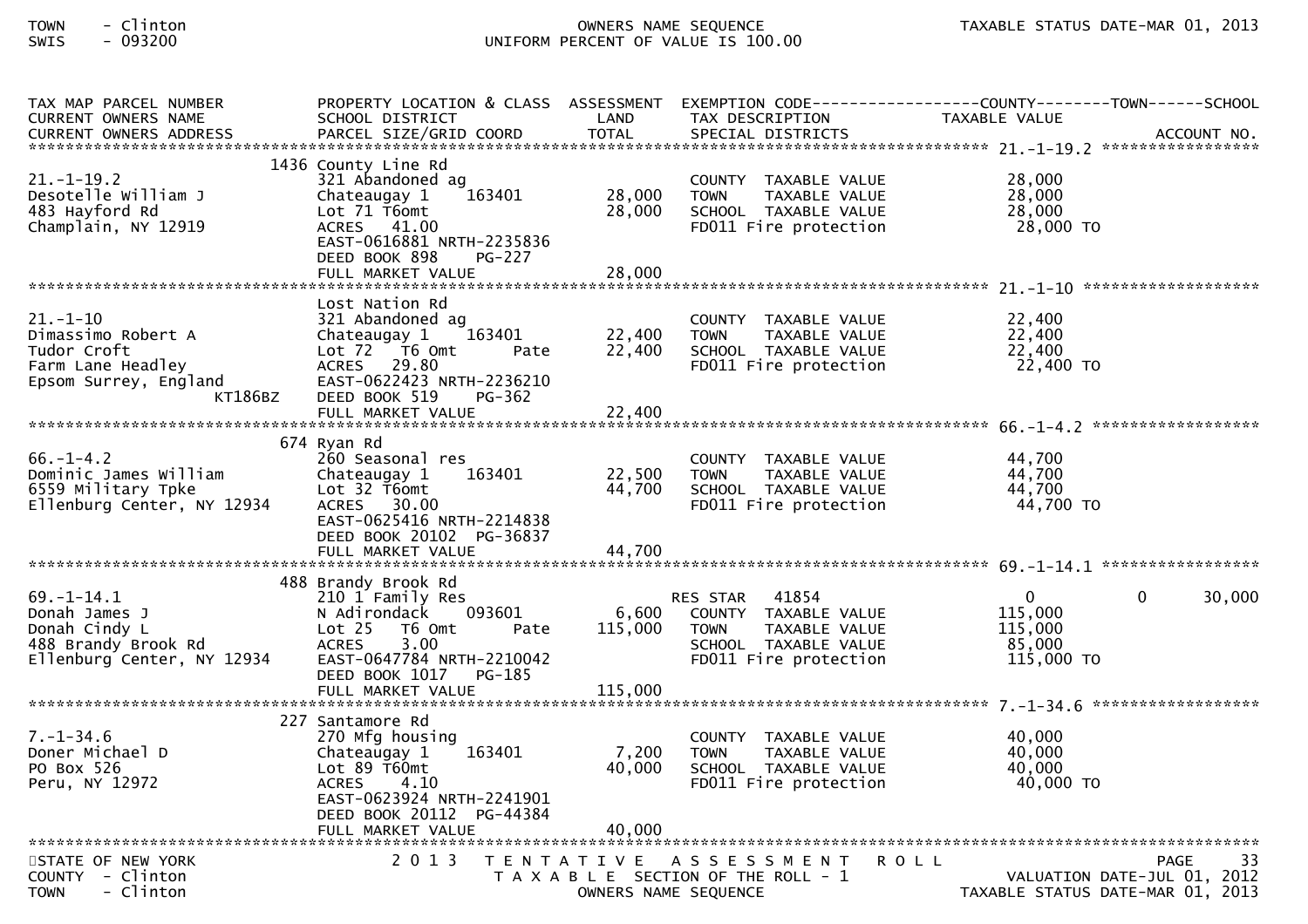| TAX MAP PARCEL NUMBER<br>CURRENT OWNERS NAME                                                                               | PROPERTY LOCATION & CLASS ASSESSMENT EXEMPTION CODE----------------COUNTY-------TOWN------SCHOOL<br>SCHOOL DISTRICT                                                                                     | LAND                 | TAX DESCRIPTION                                                                                                                                                                     | TAXABLE VALUE                                                          |                                                                               |  |
|----------------------------------------------------------------------------------------------------------------------------|---------------------------------------------------------------------------------------------------------------------------------------------------------------------------------------------------------|----------------------|-------------------------------------------------------------------------------------------------------------------------------------------------------------------------------------|------------------------------------------------------------------------|-------------------------------------------------------------------------------|--|
|                                                                                                                            |                                                                                                                                                                                                         |                      |                                                                                                                                                                                     |                                                                        |                                                                               |  |
| $66. - 1 - 3.1$<br>Dowd Kathleen T<br>699 Ryan Rd<br>Churubusco, NY 12923                                                  | 699 Ryan Rd<br>210 1 Family Res<br>Chateaugay 1 163401<br>Lot 31 76 0mt<br>Pate<br>FRNT 165.00 DPTH 132.00<br>080<br>BANK<br>EAST-0623893 NRTH-2215277<br>DEED BOOK 20122 PG-46735<br>FULL MARKET VALUE | 50,000<br>50,000     | 41854<br>RES STAR<br>4,400 COUNTY TAXABLE VALUE<br><b>TOWN</b><br>TAXABLE VALUE<br>SCHOOL TAXABLE VALUE<br>FD011 Fire protection                                                    | $\mathbf{0}$<br>50,000<br>50,000<br>20,000<br>50,000 TO                | 30,000<br>$\mathbf{0}$                                                        |  |
|                                                                                                                            |                                                                                                                                                                                                         |                      |                                                                                                                                                                                     |                                                                        |                                                                               |  |
| $68. - 1 - 11.1$<br>Drown Frank L<br>Drown Lori Ann<br>452 Brandy Brook Rd<br>Ellenburg Center, NY 12934                   | Brandy Brook Rd<br>$1.106$<br>$0.93601$<br>$0.9242$<br>$0.31.106$<br>321 Abandoned ag<br>N Adirondack<br>Lot 26 T6 Omt<br>Pate<br>ACRES 47.10<br>EAST-0645288 NRTH-2210670<br>DEED BOOK 20001 PG-24865  | 31,100<br>31,100     | COUNTY TAXABLE VALUE<br><b>TOWN</b><br>TAXABLE VALUE<br>SCHOOL TAXABLE VALUE<br>FD011 Fire protection                                                                               | 31,100<br>31,100<br>31,100<br>$31,100$ TO                              |                                                                               |  |
|                                                                                                                            | FULL MARKET VALUE                                                                                                                                                                                       | 31,100               |                                                                                                                                                                                     |                                                                        |                                                                               |  |
|                                                                                                                            | 529 Brandy Brook Rd                                                                                                                                                                                     |                      |                                                                                                                                                                                     |                                                                        |                                                                               |  |
| $68. - 1 - 11.2$<br>Drown Frank L<br>Drown Pat F<br>452 Brandy Brook Rd<br>Ellenburg Center, NY 12934                      | 270 Mfg housing<br>093601<br>N Adirondack<br>Lot 26 T6omt<br>ACRES 1.90<br>EAST-0647138 NRTH-2211116<br>DEED BOOK 20082 PG-15303                                                                        | 5,600 TOWN<br>13,200 | COUNTY TAXABLE VALUE<br>TAXABLE VALUE<br>SCHOOL TAXABLE VALUE<br>FD011 Fire protection                                                                                              | 13,200<br>13,200<br>13,200<br>13,200 TO                                |                                                                               |  |
|                                                                                                                            |                                                                                                                                                                                                         |                      |                                                                                                                                                                                     |                                                                        |                                                                               |  |
|                                                                                                                            |                                                                                                                                                                                                         |                      |                                                                                                                                                                                     |                                                                        |                                                                               |  |
| $7. - 1 - 19$<br>Dumas Arthur<br>Dumas Carolyn L<br>5381 Rt 374<br>Merrill, NY 12955                                       | 80 Pete LeClair Rd<br>260 Seasonal res<br>093601<br>N Adirondack<br>Lot 87 T6 Omt<br>Pate<br>ACRES 101.00<br>EAST-0633074 NRTH-2245706<br>DEED BOOK 20021 PG-48525                                      | 58,000<br>82,500     | COUNTY TAXABLE VALUE<br><b>TOWN</b><br>TAXABLE VALUE<br>SCHOOL TAXABLE VALUE<br>SCHOOL TAXABLE VALUE<br>FDO11 Fire protection                                                       | 82,500<br>82,500<br>82,500<br>$82,500$ TO                              |                                                                               |  |
|                                                                                                                            |                                                                                                                                                                                                         |                      |                                                                                                                                                                                     |                                                                        |                                                                               |  |
| 69. –1–17<br>Dunn Life Use Elmer & Francis N Adirondack<br>Dunn Judy Katherine<br>6242 Rt 11<br>Ellenburg Center, NY 12934 | 6242 Rt 11<br>220 2 Family Res<br>Lot 25 T6 Omt<br>Pate<br>1.05<br><b>ACRES</b><br>EAST-0647305 NRTH-2212343<br>DEED BOOK 673<br>PG-218<br>FULL MARKET VALUE                                            | 50,500               | WARCOMALL 41131<br>093601 5,300 AGED COUN 41802<br>50,500 SR STAR<br>41834<br>COUNTY TAXABLE VALUE<br><b>TOWN</b><br>TAXABLE VALUE<br>SCHOOL TAXABLE VALUE<br>FD011 Fire protection | 12,625<br>18,938<br>$\mathbf{0}$<br>18,937<br>37,875<br>0<br>50,500 TO | 12,625<br>$\bf{0}$<br>$\Omega$<br>50,500<br>$\Omega$                          |  |
| STATE OF NEW YORK<br>- Clinton<br><b>COUNTY</b><br>- Clinton<br><b>TOWN</b>                                                | 2 0 1 3                                                                                                                                                                                                 | T E N T A T I V E    | A S S E S S M E N T<br>T A X A B L E SECTION OF THE ROLL - 1<br>OWNERS NAME SEQUENCE                                                                                                | <b>ROLL</b>                                                            | 34<br>PAGE<br>VALUATION DATE-JUL 01, 2012<br>TAXABLE STATUS DATE-MAR 01, 2013 |  |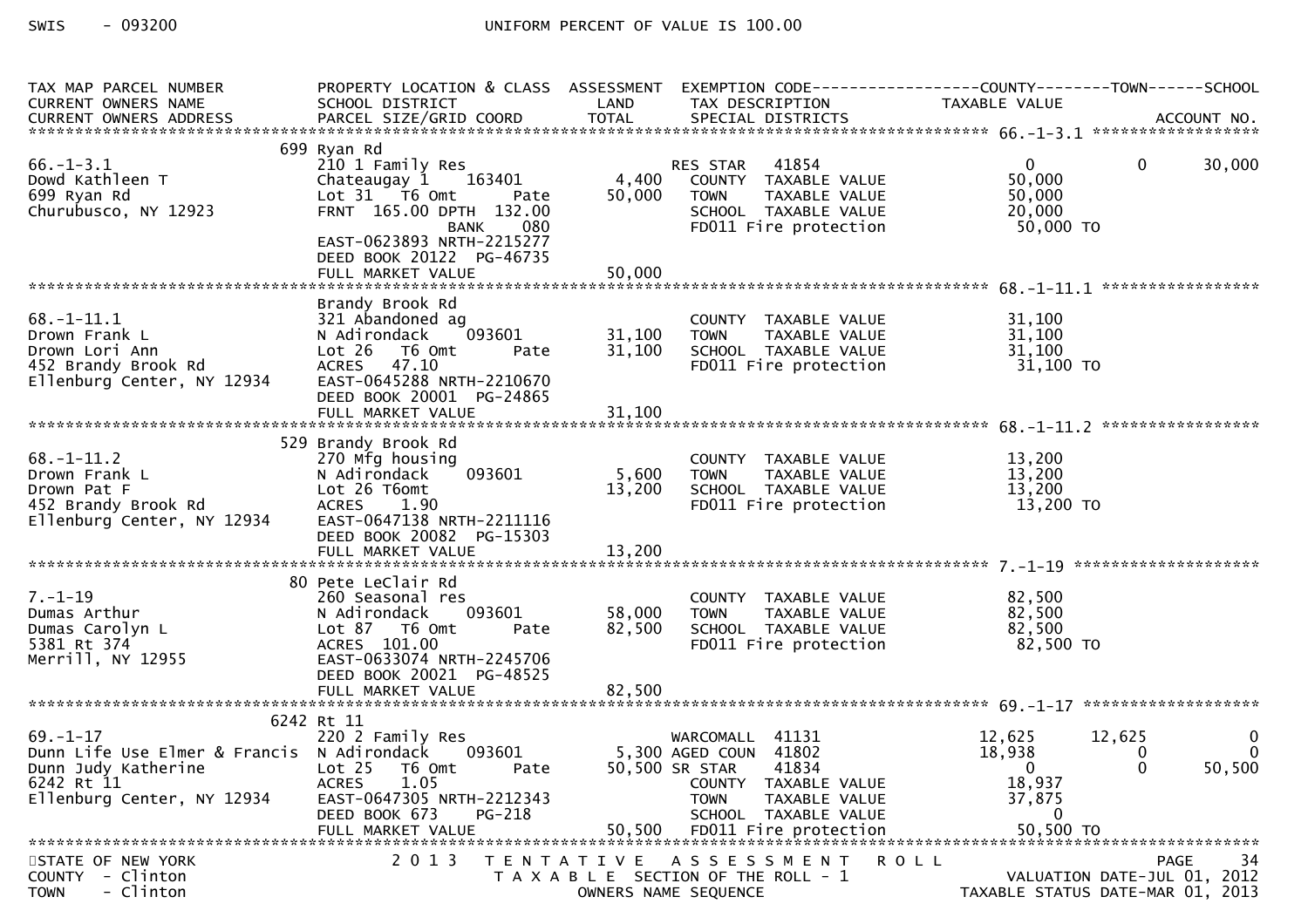| TAX MAP PARCEL NUMBER<br>CURRENT OWNERS NAME<br>CURRENT OWNERS ADDRESS                                                     | PROPERTY LOCATION & CLASS ASSESSMENT<br>SCHOOL DISTRICT                                                                                                            | LAND                                      | TAX DESCRIPTION                                                                                       | EXEMPTION CODE------------------COUNTY--------TOWN------SCHOOL<br>TAXABLE VALUE                 |  |  |
|----------------------------------------------------------------------------------------------------------------------------|--------------------------------------------------------------------------------------------------------------------------------------------------------------------|-------------------------------------------|-------------------------------------------------------------------------------------------------------|-------------------------------------------------------------------------------------------------|--|--|
| $8. - 1 - 10.42$<br>Dupras Louis A<br>Dupras Elaine M<br>136 Liberty Pole Rd<br>Churubusco, NY 12923                       | Liberty Pole Rd<br>321 Abandoned ag<br>093601<br>N Adirondack<br>Lot 86 T6omt<br>ACRES 23.40<br>EAST-0641914 NRTH-2242129<br>DEED BOOK 99001 PG-11709              | 4,700<br>4,700                            | COUNTY TAXABLE VALUE<br><b>TOWN</b><br>TAXABLE VALUE<br>SCHOOL TAXABLE VALUE<br>FD011 Fire protection | 4,700<br>4,700<br>4,700<br>4,700 TO                                                             |  |  |
|                                                                                                                            | FULL MARKET VALUE                                                                                                                                                  | 4,700                                     |                                                                                                       |                                                                                                 |  |  |
| $8. -1 - 10.451$<br>Dupras Louis A<br>Dupras Elaine M<br>136 Liberty Pole Rd<br>Churubusco, NY 12923                       | Liberty Pole Rd<br>311 Res vac land<br>093601<br>N Adirondack<br>Lot 86 T6omt<br>ACRES 42.30<br>EAST-0640876 NRTH-2242800<br>DEED BOOK 20001 PG-23821              | 15,300<br>15,300                          | COUNTY TAXABLE VALUE<br>TAXABLE VALUE<br><b>TOWN</b><br>SCHOOL TAXABLE VALUE<br>FD011 Fire protection | 15,300<br>15,300<br>15,300<br>15,300 TO                                                         |  |  |
|                                                                                                                            |                                                                                                                                                                    |                                           |                                                                                                       |                                                                                                 |  |  |
| $8. - 1 - 10.452$<br>Dupras Louis A<br>Dupras Elaine M<br>136 Liberty Pole Rd<br>Churubusco, NY 12923                      | 136 Liberty Pole Rd<br>210 1 Family Res<br>N Adirondack<br>093601<br>Lot 86 T6omt<br><b>ACRES</b><br>1.00<br>EAST-0641025 NRTH-2244006<br>DEED BOOK 20122 PG-50978 | 5,000<br>80,900                           | COUNTY TAXABLE VALUE<br>TAXABLE VALUE<br><b>TOWN</b><br>SCHOOL TAXABLE VALUE<br>FD011 Fire protection | 80,900<br>80,900<br>80,900<br>80,900 TO                                                         |  |  |
|                                                                                                                            |                                                                                                                                                                    |                                           |                                                                                                       |                                                                                                 |  |  |
| $8. - 1 - 12.3$<br>Dupras Louis A<br>Dupras Elaine M<br>136 Liberty Pole Rd<br>Churubusco, NY 12923                        | Liberty Pole Rd<br>321 Abandoned ag<br>N Adirondack<br>093601<br>Lot 76 & 85 T6omt<br>ACRES 29.20<br>EAST-0644299 NRTH-2241434<br>DEED BOOK 99001 PG-11711         | 5,800<br>5,800                            | COUNTY TAXABLE VALUE<br>TAXABLE VALUE<br><b>TOWN</b><br>SCHOOL TAXABLE VALUE<br>FD011 Fire protection | 5,800<br>5,800<br>5,800<br>$5,800$ TO                                                           |  |  |
| 5,800<br>FULL MARKET VALUE                                                                                                 |                                                                                                                                                                    |                                           |                                                                                                       |                                                                                                 |  |  |
| $23. - 1 - 4.24$<br>Dupras Louis A<br>Basmajian Haig K<br>Attn: Terrance Dupras<br>16 Facteau Ave<br>Plattsburgh, NY 12901 | Rt 189<br>920 Priv Hunt/Fi<br>N Adirondack<br>093601<br>Lot 75 & 76 T6omt<br>ACRES 216.70<br>EAST-0644007 NRTH-2239419<br>DEED BOOK 940<br>$PG-333$                | 78,200<br>93,300                          | COUNTY TAXABLE VALUE<br>TAXABLE VALUE<br><b>TOWN</b><br>SCHOOL TAXABLE VALUE<br>FD011 Fire protection | 93,300<br>93,300<br>93,300<br>93,300 TO                                                         |  |  |
|                                                                                                                            | FULL MARKET VALUE                                                                                                                                                  | 93.300                                    |                                                                                                       |                                                                                                 |  |  |
| STATE OF NEW YORK<br>COUNTY - Clinton<br>- Clinton<br><b>TOWN</b><br>$-093200$<br>SWIS                                     | 2 0 1 3                                                                                                                                                            | T E N T A T I V E<br>OWNERS NAME SEQUENCE | A S S E S S M E N T<br>T A X A B L E SECTION OF THE ROLL - 1<br>UNIFORM PERCENT OF VALUE IS 100.00    | 35<br>R O L L<br><b>PAGE</b><br>VALUATION DATE-JUL 01, 2012<br>TAXABLE STATUS DATE-MAR 01, 2013 |  |  |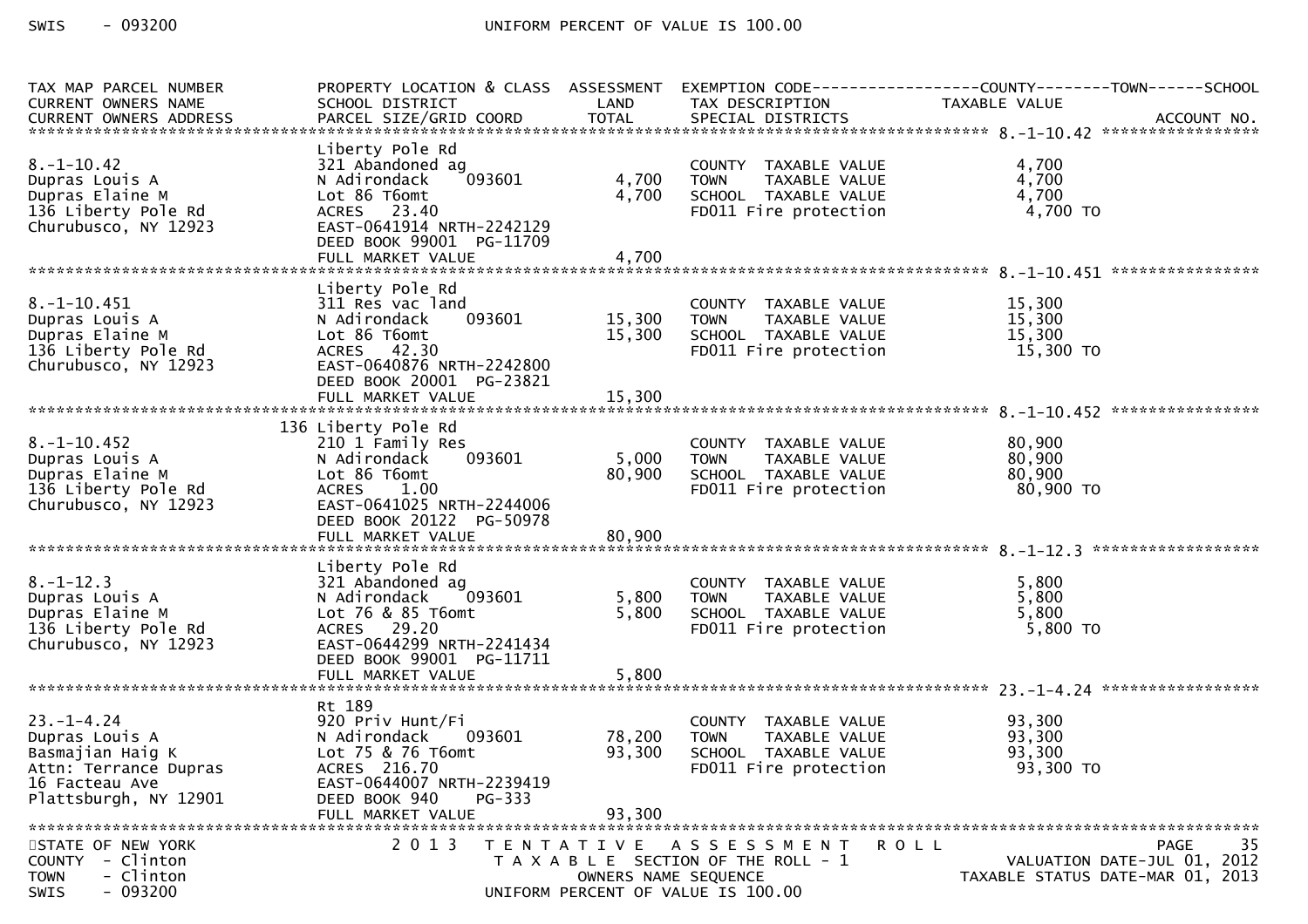| TAX MAP PARCEL NUMBER<br>CURRENT OWNERS NAME                                                         | SCHOOL DISTRICT                                                                                                                                                                            | LAND                       | PROPERTY LOCATION & CLASS ASSESSMENT EXEMPTION CODE----------------COUNTY-------TOWN------SCHOOL<br>TAX DESCRIPTION                    | TAXABLE VALUE                                            |                                            |
|------------------------------------------------------------------------------------------------------|--------------------------------------------------------------------------------------------------------------------------------------------------------------------------------------------|----------------------------|----------------------------------------------------------------------------------------------------------------------------------------|----------------------------------------------------------|--------------------------------------------|
|                                                                                                      |                                                                                                                                                                                            |                            |                                                                                                                                        |                                                          |                                            |
| $23. - 1 - 4.21$<br>Dupras Terrence G<br>Basmajian Haig K<br>16 Facteau Ave<br>Plattsburgh, NY 12901 | Rt 189<br>321 Abandoned ag<br>N Adirondack<br>093601<br>75 T6omt<br>ACRES 74.80<br>EAST-0641878 NRTH-2240793                                                                               | 34,700<br>34,700           | COUNTY TAXABLE VALUE<br><b>TOWN</b><br>TAXABLE VALUE<br>SCHOOL TAXABLE VALUE<br>FD011 Fire protection                                  | 34,700<br>34,700<br>34,700<br>34,700 TO                  |                                            |
|                                                                                                      | DEED BOOK 949<br>PG-199                                                                                                                                                                    |                            |                                                                                                                                        |                                                          |                                            |
|                                                                                                      |                                                                                                                                                                                            |                            |                                                                                                                                        |                                                          |                                            |
| $52. - 1 - 8.2$<br>Dupree Louis Jr<br>Laclair Dupree Manya M<br>7259 Rt 11<br>Churubusco, NY 12923   | 7259 Rt 11<br>210 1 Family Res<br>163401<br>Chateaugay 1<br>Lot 49 T6omt<br>FRNT 261.00 DPTH 164.00<br>EAST-0626794 NRTH-2223896<br>DEED BOOK 852<br>PG-171                                | 97,300                     | 41834<br>SR STAR<br>5,000 COUNTY TAXABLE VALUE<br>TAXABLE VALUE<br>TOWN<br>SCHOOL TAXABLE VALUE<br>FD011 Fire protection               | $\mathbf{0}$<br>97,300<br>97,300<br>34,000<br>97,300 TO  | $\mathbf{0}$<br>63,300                     |
|                                                                                                      |                                                                                                                                                                                            |                            |                                                                                                                                        |                                                          |                                            |
| $67. - 1 - 14.1$<br>Dupuis Rolland L<br>Dupuis Carol<br>245 Campbell Rd<br>Churubusco, NY 12923      | 245 Campbell Rd<br>210 1 Family Res<br>093601<br>N Adirondack<br>Lot 29<br>T6 Omt<br>Pate<br>1.20<br>ACRES<br>EAST-0630127 NRTH-2212852<br>DEED BOOK 1023<br><b>PG-67</b>                  | 86,900                     | RES STAR 41854<br>5,200 COUNTY TAXABLE VALUE<br><b>TOWN</b><br>TAXABLE VALUE<br>SCHOOL TAXABLE VALUE<br>FD011 Fire protection          | $\mathbf{0}$<br>86,900<br>86,900<br>56,900<br>86,900 TO  | $\mathbf 0$<br>30,000                      |
|                                                                                                      |                                                                                                                                                                                            |                            |                                                                                                                                        |                                                          |                                            |
| $53. - 1 - 10$<br>Earl Floyd<br>3521 Jerusalen Ave<br>Wantagh, NY 11793                              | Rt 189<br>323 Vacant rural<br>093601<br>N Adirondack<br>Lot 46<br>T6 Omt<br>Pate<br>ACRES 31.90<br>EAST-0640197 NRTH-2224557<br>DEED BOOK 613<br>$PG-57$<br>FULL MARKET VALUE              | 12,700<br>12,700<br>12,700 | COUNTY TAXABLE VALUE<br><b>TOWN</b><br>TAXABLE VALUE<br>SCHOOL TAXABLE VALUE<br>FD011 Fire protection                                  | 12,700<br>12,700<br>12,700<br>12,700 TO                  |                                            |
|                                                                                                      |                                                                                                                                                                                            |                            |                                                                                                                                        |                                                          |                                            |
| $23 - 1 - 8$<br>Eastman Peter J<br>Eastman Orina E<br>799 Rt 189<br>Churubusco, NY 12923             | 756 Rt 189<br>270 Mfg housing<br>093601<br>N Adirondack<br>Lot 75<br>T6 Omt<br>Pate<br><b>ACRES</b><br>75.00<br>EAST-0641591 NRTH-2236426<br>DEED BOOK 20031 PG-53936<br>FULL MARKET VALUE | 32,500<br>35,300<br>35,300 | <b>RES STAR 41854</b><br>COUNTY TAXABLE VALUE<br><b>TOWN</b><br>TAXABLE VALUE<br>SCHOOL TAXABLE VALUE<br>FD011 Fire protection         | $\overline{0}$<br>35,300<br>35,300<br>5,300<br>35,300 TO | $\mathbf 0$<br>30,000                      |
| STATE OF NEW YORK<br>COUNTY - Clinton<br>- Clinton<br><b>TOWN</b><br>$-093200$<br><b>SWIS</b>        | 2 0 1 3                                                                                                                                                                                    |                            | TENTATIVE ASSESSMENT<br>R O L L<br>T A X A B L E SECTION OF THE ROLL - 1<br>OWNERS NAME SEQUENCE<br>UNIFORM PERCENT OF VALUE IS 100.00 | TAXABLE STATUS DATE-MAR 01, 2013                         | -36<br>PAGE<br>VALUATION DATE-JUL 01, 2012 |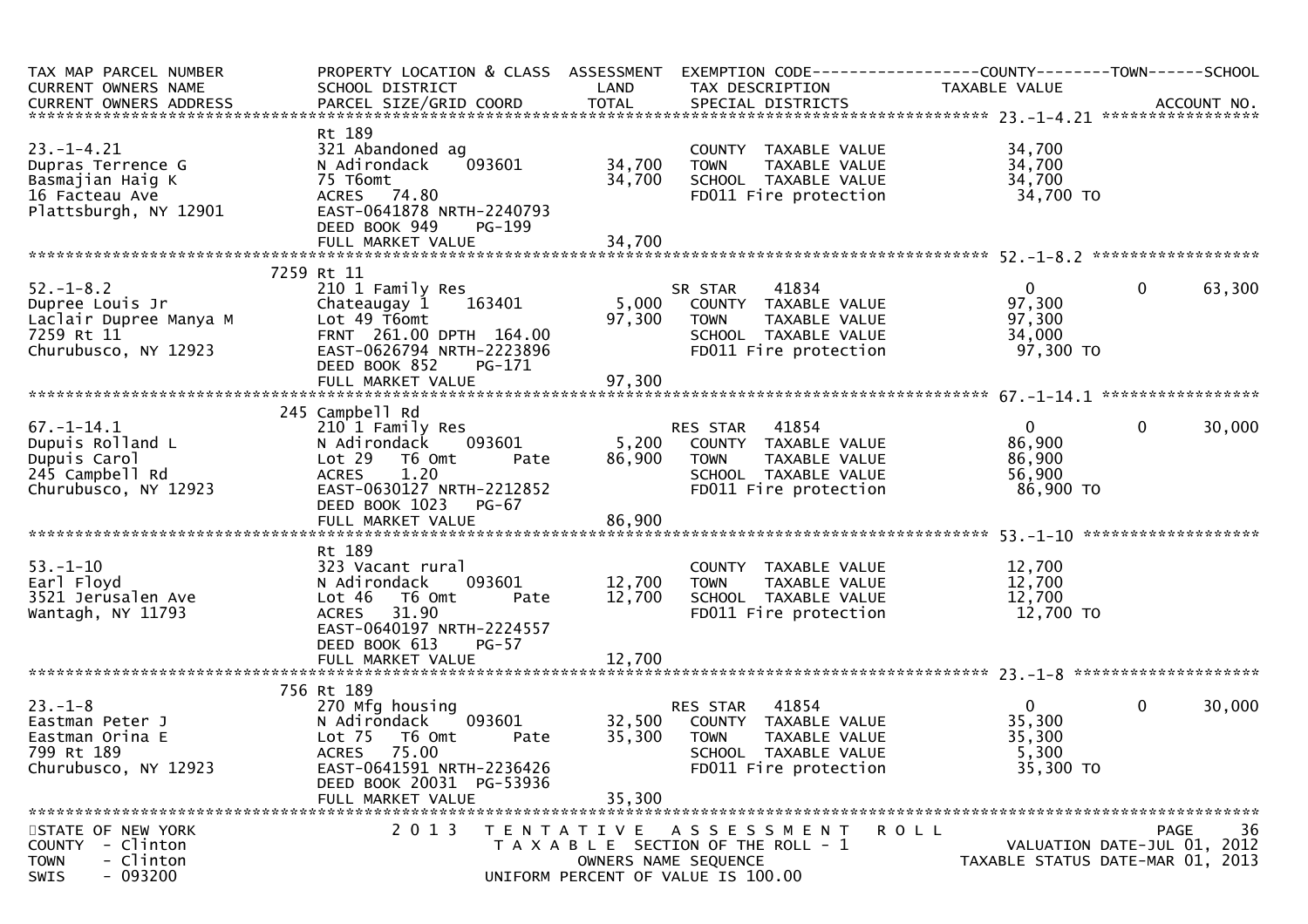| TAX MAP PARCEL NUMBER                                                                                           | PROPERTY LOCATION & CLASS ASSESSMENT                                                                                                                                                   |                       | EXEMPTION CODE-----------------COUNTY-------TOWN------SCHOOL                                                                                                               |                                              |                                                                                      |
|-----------------------------------------------------------------------------------------------------------------|----------------------------------------------------------------------------------------------------------------------------------------------------------------------------------------|-----------------------|----------------------------------------------------------------------------------------------------------------------------------------------------------------------------|----------------------------------------------|--------------------------------------------------------------------------------------|
| CURRENT OWNERS NAME                                                                                             | SCHOOL DISTRICT                                                                                                                                                                        | LAND                  | TAX DESCRIPTION                                                                                                                                                            | TAXABLE VALUE                                |                                                                                      |
|                                                                                                                 |                                                                                                                                                                                        |                       |                                                                                                                                                                            |                                              |                                                                                      |
| 70.-2-2<br>ECO Captiva LLC<br>510 East 41st St<br>Patterson, NJ 07574                                           | 167 Bombard Rd<br>240 Rural res<br>093601<br>N Adirondack<br>Lot 23 T6 Omt<br>Pate<br>ACRES 123.00<br>EAST-0662462 NRTH-2212978<br>DEED BOOK 20102 PG-33679                            | 71,300<br>135,000     | COUNTY TAXABLE VALUE 135,000<br>TOWN TAXABLE VALUE 135,000<br>TOWN<br>SCHOOL TAXABLE VALUE<br>FD011 Fire protection                                                        | 135,000<br>135,000 TO                        |                                                                                      |
|                                                                                                                 |                                                                                                                                                                                        |                       |                                                                                                                                                                            |                                              |                                                                                      |
| $70. - 2 - 3$<br>ECO Captiva LLC<br>510 East 41st St<br>Patterson, NJ 07574                                     | Bombard Rd<br>321 Abandoned ag<br>N Adirondack 093601<br>Lot 23  T6 Omt<br>Pate<br>ACRES 107.80<br>EAST-0660057 NRTH-2212624<br>DEED BOOK 20102 PG-33679                               | 59,400 TOWN<br>59,400 | WAPLE VALUE<br>TOWN TAXABLE VALUE<br>SCHOOL TAXABLE VALUE<br>FDO11 Fire protection                                                                                         | 59,400<br>59,400<br>59,400<br>59,400 TO      |                                                                                      |
|                                                                                                                 |                                                                                                                                                                                        |                       |                                                                                                                                                                            |                                              |                                                                                      |
| $70. - 2 - 4$<br>ECO Captiva LLC<br>510 East 41st St<br>Patterson, NJ 07574                                     | Bombard Rd<br>321 Abandoned ag<br>N Adirondack<br>093601<br>Lot 23 T6 Omt<br>Pate<br>ACRES 100.00<br>EAST-0659749 NRTH-2214607<br>DEED BOOK 20102 PG-33679                             | 35,600<br>35,600      | COUNTY TAXABLE VALUE<br>TOWN     TAXABLE VALUE<br><b>TOWN</b><br>SCHOOL TAXABLE VALUE<br>FD011 Fire protection                                                             | 35,600<br>35,600<br>35,600<br>35,600 TO      |                                                                                      |
|                                                                                                                 |                                                                                                                                                                                        |                       |                                                                                                                                                                            |                                              |                                                                                      |
| $69. - 1 - 14.12$<br>Elmer Timothy J<br>Gratton Charlene M<br>538 Brandy Brook Rd<br>Ellenburg Center, NY 12934 | 538 Brandy Brook Rd<br>210 1 Family Res<br>093601<br>N Adirondack<br>Lot 25 T6 Omt<br>ACRES 1.70<br>EAST-0647560 NRTH-2211354<br>DEED BOOK 20132 PG-54387                              | 72,900                | <b>RES STAR 41854</b><br>RES STAR     41854<br>5,600    COUNTY   TAXABLE VALUE_<br>TAXABLE VALUE<br><b>TOWN</b><br>TOWN TAXADLL<br>SCHOOL TAXABLE VALUE<br>Time protection | 0<br>72,900<br>72,900<br>42,900<br>72,900 TO | $\mathbf{0}$<br>30,000                                                               |
| PRIOR OWNER ON 3/01/2013                                                                                        | FULL MARKET VALUE                                                                                                                                                                      | 72,900                |                                                                                                                                                                            |                                              |                                                                                      |
|                                                                                                                 |                                                                                                                                                                                        |                       |                                                                                                                                                                            |                                              |                                                                                      |
| $7. - 1 - 29.1$<br>Fairchild Kenneth<br>Fairchild Jean<br>4 Bayview Dr<br>St Albans, VT 05478                   | 15 Santamore Rd<br>240 Rural res<br>163401<br>Chateaugay 1<br>Lot 88 T6 Omt<br>Pate<br>ACRES 37.80<br>EAST-0629262 NRTH-2240818<br>DEED BOOK 982<br><b>PG-323</b><br>FULL MARKET VALUE | 71,200                | RES STAR 41854<br>28,400 COUNTY TAXABLE VALUE<br>71,200 TOWN<br>TAXABLE VALUE<br>SCHOOL TAXABLE VALUE<br>FD011 Fire protection                                             | 0<br>71,200<br>71,200<br>41,200<br>71,200 TO | $\mathbf{0}$<br>30,000                                                               |
|                                                                                                                 |                                                                                                                                                                                        |                       |                                                                                                                                                                            |                                              |                                                                                      |
| STATE OF NEW YORK<br>- Clinton<br><b>COUNTY</b><br>- Clinton<br><b>TOWN</b><br>$-093200$<br>SWIS                | 2 0 1 3                                                                                                                                                                                | OWNERS NAME SEQUENCE  | TENTATIVE ASSESSMENT<br>T A X A B L E SECTION OF THE ROLL - 1<br>UNIFORM PERCENT OF VALUE IS 100.00                                                                        | R O L L                                      | 37<br><b>PAGE</b><br>VALUATION DATE-JUL 01, 2012<br>TAXABLE STATUS DATE-MAR 01, 2013 |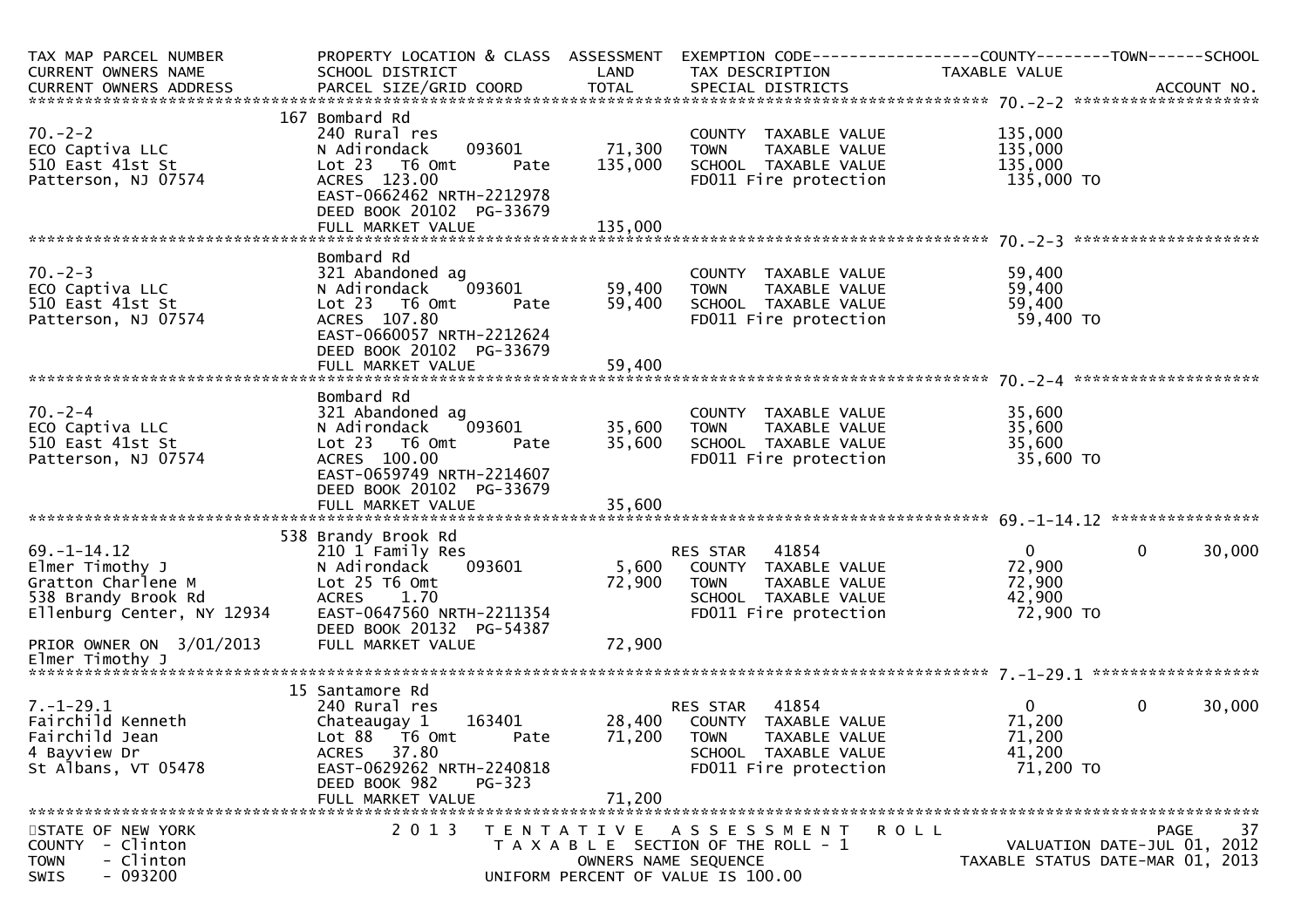| TAX MAP PARCEL NUMBER<br>CURRENT OWNERS NAME | PROPERTY LOCATION & CLASS ASSESSMENT<br>SCHOOL DISTRICT             | <b>Example 18 The LAND</b> | EXEMPTION CODE-----------------COUNTY-------TOWN------SCHOOL<br>TAX DESCRIPTION | TAXABLE VALUE                    |                             |                       |
|----------------------------------------------|---------------------------------------------------------------------|----------------------------|---------------------------------------------------------------------------------|----------------------------------|-----------------------------|-----------------------|
|                                              |                                                                     |                            |                                                                                 |                                  |                             |                       |
|                                              | 241 Lost Nation Rd                                                  |                            |                                                                                 |                                  |                             |                       |
| $37. - 1 - 23$<br>Fayette Vernon J           | 241 Rural res&ag<br>Chateaugay 1                                    |                            | VETERANS 41101<br>$^{2}$ 163401 119,400 RES STAR 41854                          | 1,200<br>$\overline{\mathbf{0}}$ | 1,200<br>$\Omega$           | $\mathbf 0$<br>30,000 |
| 241 Lost Nation Rd<br>Churubusco, NY 12923   | Lot $52$ $\overline{76}$ Omt<br>Pate<br>ACRES 321.40                |                            | 165,200 COUNTY TAXABLE VALUE<br><b>TOWN</b><br>TAXABLE VALUE                    | 164,000<br>164,000               |                             |                       |
|                                              | EAST-0625435 NRTH-2228720<br>DEED BOOK 245<br><b>PG-235</b>         |                            | SCHOOL TAXABLE VALUE<br>FD011 Fire protection                                   | 135,200<br>165,200 TO            |                             |                       |
|                                              |                                                                     | 165,200                    |                                                                                 |                                  |                             |                       |
|                                              | Ryan Rd                                                             |                            |                                                                                 |                                  |                             |                       |
| $52. - 1 - 26$                               | 321 Abandoned ag                                                    |                            | COUNTY TAXABLE VALUE                                                            | 10,000                           |                             |                       |
| Fayette Vernon J                             | Chateaugay 1 163401                                                 | 10,000                     | TAXABLE VALUE<br>TOWN                                                           | 10,000                           |                             |                       |
| 241 Lost Nation Rd                           | Lot 49 76 0mt<br>Pate                                               | 10,000                     | SCHOOL TAXABLE VALUE                                                            | 10,000                           |                             |                       |
| Churubusco, NY 12923                         | ACRES 50.00<br>EAST-0626087 NRTH-2220175<br>DEED BOOK 245<br>PG-235 |                            | FD011 Fire protection                                                           | 10,000 TO                        |                             |                       |
|                                              |                                                                     |                            |                                                                                 |                                  |                             |                       |
|                                              |                                                                     |                            |                                                                                 |                                  |                             |                       |
|                                              | 725 Rt 189                                                          |                            |                                                                                 |                                  |                             |                       |
| $23. - 1 - 18$                               | 210 1 Family Res                                                    |                            | SR STAR 41834                                                                   | 0                                | $\mathbf 0$                 | 63,300                |
| Feller Aaron                                 | N Adirondack 093601                                                 |                            | 7,800 COUNTY TAXABLE VALUE                                                      | 125,000                          |                             |                       |
| 725 Rt 189                                   | Lot 67 T6 Omt<br>Pate                                               | 125,000                    | <b>TOWN</b><br>TAXABLE VALUE                                                    | 125,000                          |                             |                       |
| PO Box 182                                   | 5.00<br><b>ACRES</b>                                                |                            | SCHOOL TAXABLE VALUE                                                            | 61,700                           |                             |                       |
| Churubusco, NY 12923-0182                    | EAST-0638411 NRTH-2234979<br>DEED BOOK 20011 PG-37505               |                            | FD011 Fire protection                                                           | 125,000 TO                       |                             |                       |
|                                              |                                                                     |                            |                                                                                 |                                  |                             |                       |
|                                              | Clinton Mills Rd                                                    |                            |                                                                                 |                                  |                             |                       |
| $38. - 1 - 12$                               | 323 Vacant rural                                                    |                            | COUNTY TAXABLE VALUE                                                            | 79,800                           |                             |                       |
| Fievisohn Robert                             | 093601<br>N Adirondack                                              | 79,800                     | <b>TOWN</b><br>TAXABLE VALUE                                                    | 79,800                           |                             |                       |
| 1222 Rt 189                                  | Lot 55 T6 Omt<br>Pate                                               | 79,800                     | SCHOOL TAXABLE VALUE                                                            | 79,800                           |                             |                       |
| Churubusco, NY 12923                         | ACRES 300.00                                                        |                            | FD011 Fire protection                                                           | 79,800 TO                        |                             |                       |
|                                              | EAST-0643228 NRTH-2228959<br>DEED BOOK 618<br>PG-929                |                            |                                                                                 |                                  |                             |                       |
|                                              |                                                                     |                            |                                                                                 |                                  |                             |                       |
|                                              |                                                                     |                            |                                                                                 |                                  |                             |                       |
|                                              | Rt 189                                                              |                            |                                                                                 |                                  |                             |                       |
| $8. - 1 - 3.26$                              | $314$ Rural vac<10                                                  |                            | COUNTY TAXABLE VALUE                                                            | 9,700                            |                             |                       |
| Fievisohn Robert T                           | N Adirondack<br>093601                                              | 9,700                      | <b>TOWN</b><br>TAXABLE VALUE                                                    | 9,700                            |                             |                       |
| 1222 Rt 189                                  | Lot 86 T6omt                                                        | 9,700                      | SCHOOL TAXABLE VALUE                                                            | 9,700                            |                             |                       |
| Churubusco, NY 12923                         | ACRES 10.00                                                         |                            | FD011 Fire protection                                                           | $9,700$ TO                       |                             |                       |
|                                              | EAST-0637592 NRTH-2245757<br>DEED BOOK 970<br>$PG-127$              |                            |                                                                                 |                                  |                             |                       |
|                                              | FULL MARKET VALUE                                                   | 9,700                      |                                                                                 |                                  |                             |                       |
|                                              |                                                                     |                            |                                                                                 |                                  |                             |                       |
| STATE OF NEW YORK                            | 2013                                                                | T E N T A T I V E          | A S S E S S M E N T                                                             | <b>ROLL</b>                      |                             | 38<br><b>PAGE</b>     |
| COUNTY - Clinton                             |                                                                     |                            | T A X A B L E SECTION OF THE ROLL - 1                                           |                                  | VALUATION DATE-JUL 01, 2012 |                       |
| - Clinton<br>TOWN                            |                                                                     |                            | OWNERS NAME SEQUENCE                                                            | TAXABLE STATUS DATE-MAR 01, 2013 |                             |                       |
| $-093200$<br>SWIS                            |                                                                     |                            | UNIFORM PERCENT OF VALUE IS 100.00                                              |                                  |                             |                       |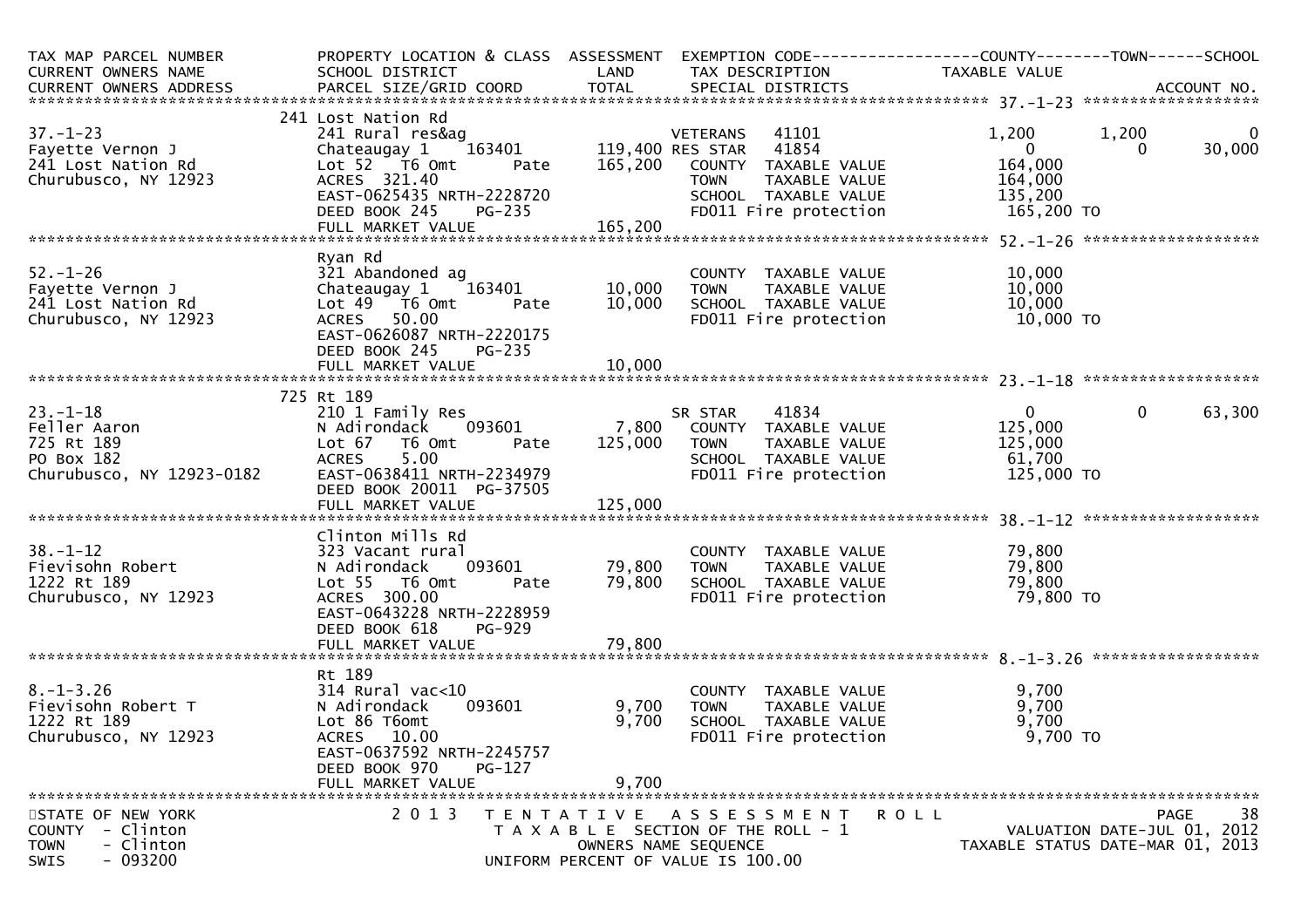| TAX MAP PARCEL NUMBER    | PROPERTY LOCATION & CLASS ASSESSMENT                 |         | EXEMPTION CODE------------------COUNTY--------TOWN------SCHOOL |                           |                                  |
|--------------------------|------------------------------------------------------|---------|----------------------------------------------------------------|---------------------------|----------------------------------|
| CURRENT OWNERS NAME      | SCHOOL DISTRICT                                      | LAND    | TAX DESCRIPTION                                                | TAXABLE VALUE             |                                  |
|                          |                                                      |         |                                                                |                           |                                  |
|                          |                                                      |         |                                                                |                           |                                  |
| $8. - 1 - 7$             | 1222 Rt 189                                          |         |                                                                |                           |                                  |
|                          | 241 Rural res&ag<br>093601                           | 39,200  | 41854<br>RES STAR                                              | $\overline{0}$<br>173,000 | $\mathbf 0$<br>30,000            |
| Fievisohn Robert T       | N Adirondack<br>T6 Omt                               |         | COUNTY TAXABLE VALUE                                           |                           |                                  |
| Fievisohn Mary           | Lot 86<br>Pate                                       | 173,000 | TAXABLE VALUE<br><b>TOWN</b>                                   | 173,000                   |                                  |
| 1222 Rt 189              | ACRES 63.40                                          |         | SCHOOL TAXABLE VALUE                                           | 143,000                   |                                  |
| Churubusco, NY 12923     | EAST-0638992 NRTH-2246804<br>DEED BOOK 862<br>PG-274 |         | FD011 Fire protection                                          | 173,000 TO                |                                  |
|                          |                                                      |         |                                                                |                           |                                  |
|                          |                                                      |         |                                                                |                           |                                  |
|                          | Patnode Rd                                           |         |                                                                |                           |                                  |
| $67. - 1 - 6.2$          | $314$ Rural vac<10                                   |         | COUNTY TAXABLE VALUE                                           | 8,200                     |                                  |
| Figurniak Bruce P        | N Adirondack<br>093601                               | 8,200   | TAXABLE VALUE<br><b>TOWN</b>                                   | 8,200                     |                                  |
| PO Box 559               | 28 T6omt                                             | 8,200   | SCHOOL TAXABLE VALUE                                           | 8,200                     |                                  |
| Cutchogue, NY 11935-0559 | 5.00<br><b>ACRES</b>                                 |         | FD011 Fire protection                                          | 8,200 TO                  |                                  |
|                          | EAST-0635263 NRTH-2210564                            |         |                                                                |                           |                                  |
|                          | DEED BOOK 585<br>PG-297                              |         |                                                                |                           |                                  |
|                          | FULL MARKET VALUE                                    | 8,200   |                                                                |                           |                                  |
|                          |                                                      |         |                                                                |                           |                                  |
|                          | Patnode Rd                                           |         |                                                                |                           |                                  |
| $68. - 1 - 1.31$         | 321 Abandoned ag                                     |         | COUNTY TAXABLE VALUE                                           | 17,000                    |                                  |
| Filion Gilles            | 093601<br>N Adirondack                               | 17,000  | TAXABLE VALUE<br><b>TOWN</b>                                   | 17,000                    |                                  |
| Filion Amy               | Lot 34 T6omt                                         | 17,000  | SCHOOL TAXABLE VALUE                                           | 17,000                    |                                  |
| 540 Patnode Rd           | ACRES 18.20                                          |         | FD011 Fire protection                                          | 17,000 TO                 |                                  |
| Churubusco, NY 12923     | EAST-0636386 NRTH-2215777                            |         |                                                                |                           |                                  |
|                          | DEED BOOK 842<br>PG-236                              |         |                                                                |                           |                                  |
|                          |                                                      |         |                                                                |                           |                                  |
|                          |                                                      |         |                                                                |                           |                                  |
|                          | 540 Patnode Rd                                       |         |                                                                |                           |                                  |
| $68. - 1 - 1.32$         | 210 1 Family Res                                     |         | RES STAR<br>41854                                              | $\overline{0}$            | 30,000<br>$\Omega$               |
| Filion Gilles            | 093601<br>N Adirondack                               | 5,700   | COUNTY TAXABLE VALUE                                           | 125,000                   |                                  |
| Filion Amy               | Lot 34 T6omt                                         | 125,000 | <b>TOWN</b><br>TAXABLE VALUE                                   | 125,000                   |                                  |
| 540 Patnode Rd           | ACRES<br>2.00                                        |         | SCHOOL TAXABLE VALUE                                           | 95,000                    |                                  |
| Churubusco, NY 12923     | EAST-0635636 NRTH-2215752                            |         | FD011 Fire protection                                          | 125,000 TO                |                                  |
|                          | DEED BOOK 845<br><b>PG-217</b>                       |         |                                                                |                           |                                  |
|                          | FULL MARKET VALUE                                    | 125,000 |                                                                |                           |                                  |
|                          |                                                      |         |                                                                |                           |                                  |
|                          | 535 Looby Rd                                         |         |                                                                |                           |                                  |
| $37. - 1 - 11$           | 210 1 Family Res                                     |         | 41834<br>SR STAR                                               | $\overline{0}$            | 63,300<br>$\mathbf{0}$           |
| Filion Marcel            | N Adirondack<br>093601                               | 5,000   | COUNTY TAXABLE VALUE                                           | 82,100                    |                                  |
| Filion Beverly           | Lot 53<br>T6 Omt<br>Pate                             | 82,100  | <b>TOWN</b><br>TAXABLE VALUE                                   | 82,100                    |                                  |
| 350 Lagree Rd            | 1.00<br><b>ACRES</b>                                 |         | SCHOOL TAXABLE VALUE                                           | 18,800                    |                                  |
| Churubusco, NY 12923     | EAST-0631139 NRTH-2224778                            |         | FD011 Fire protection                                          | 82,100 TO                 |                                  |
|                          | DEED BOOK 533<br>PG-116                              |         |                                                                |                           |                                  |
|                          | FULL MARKET VALUE                                    | 82,100  |                                                                |                           |                                  |
|                          |                                                      |         |                                                                |                           |                                  |
| STATE OF NEW YORK        | 2 0 1 3                                              |         | TENTATIVE ASSESSMENT ROLL                                      |                           | 39<br>PAGE                       |
| COUNTY - Clinton         |                                                      |         | T A X A B L E SECTION OF THE ROLL - 1                          |                           | VALUATION DATE-JUL 01, 2012      |
| - Clinton<br><b>TOWN</b> |                                                      |         | OWNERS NAME SEQUENCE                                           |                           | TAXABLE STATUS DATE-MAR 01, 2013 |
| $-093200$<br><b>SWIS</b> |                                                      |         | UNIFORM PERCENT OF VALUE IS 100.00                             |                           |                                  |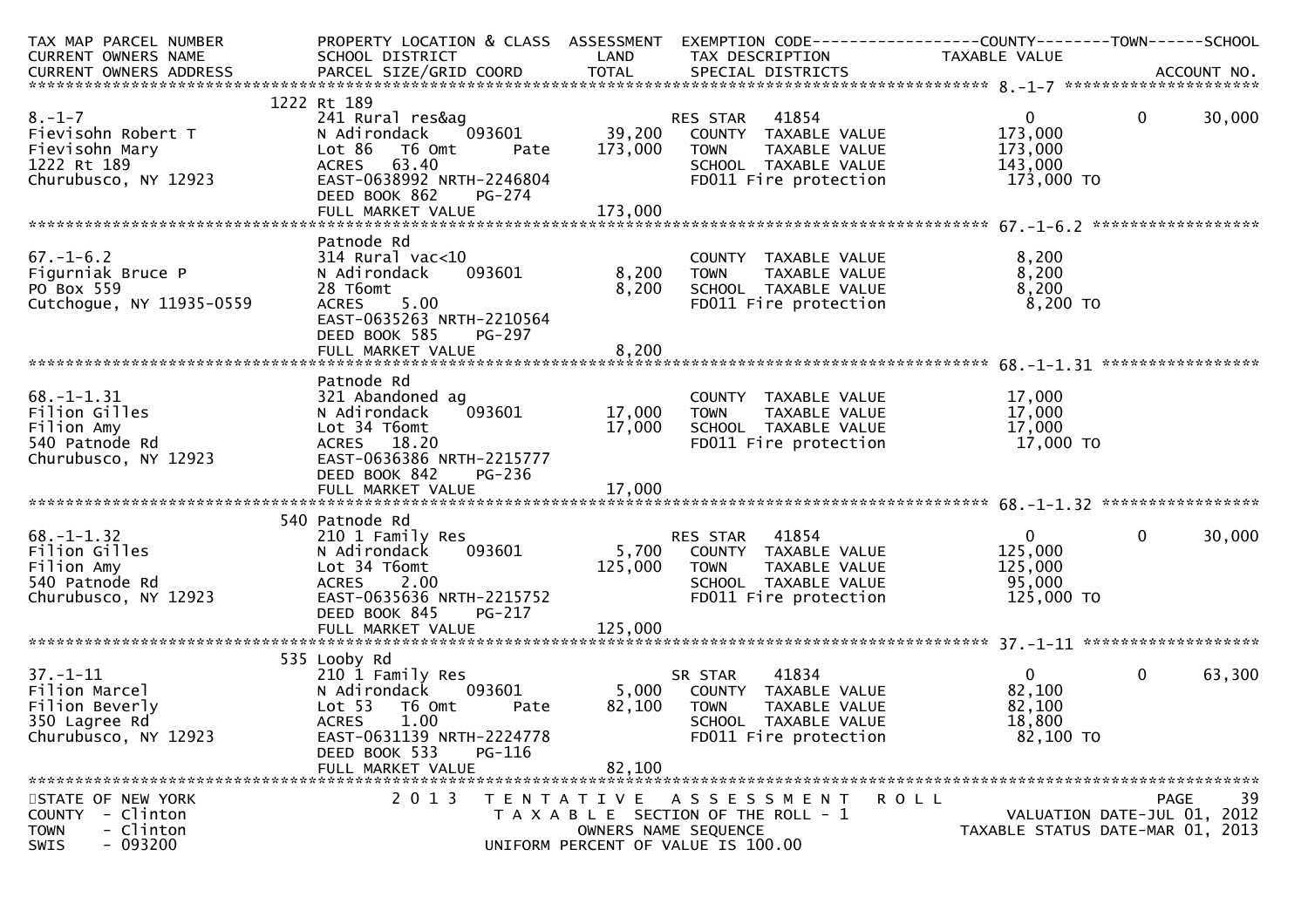| TAX MAP PARCEL NUMBER<br>CURRENT OWNERS NAME                                                                    | PROPERTY LOCATION & CLASS ASSESSMENT<br>SCHOOL DISTRICT                                                                                                                                          | LAND               | EXEMPTION CODE-----------------COUNTY--------TOWN------SCHOOL<br>TAX DESCRIPTION                                                                   | TAXABLE VALUE                                                               |                         |                  |
|-----------------------------------------------------------------------------------------------------------------|--------------------------------------------------------------------------------------------------------------------------------------------------------------------------------------------------|--------------------|----------------------------------------------------------------------------------------------------------------------------------------------------|-----------------------------------------------------------------------------|-------------------------|------------------|
|                                                                                                                 |                                                                                                                                                                                                  |                    |                                                                                                                                                    |                                                                             |                         |                  |
| $52. - 1 - 12.2$<br>Filion Michael<br>Filion Julie<br>7026 Rt 11<br>Churubusco, NY 12923                        | 7012 Rt 11<br>422 Diner/lunch<br>093601<br>N Adirondack<br>Lot 48 T60mt<br>Also Deeds Bk 866 Pg 104<br>ACRES 19.20<br>EAST-0632494 NRTH-2224262<br>DEED BOOK 98000 PG-98463                      | 240,000            | RES STAR 41854<br>26,900 RS STAR MH 41864<br>COUNTY TAXABLE VALUE<br><b>TOWN</b><br>TAXABLE VALUE<br>SCHOOL TAXABLE VALUE<br>FD011 Fire protection | $\mathbf{0}$<br>$\mathbf{0}$<br>240,000<br>240,000<br>180,000<br>240,000 TO | $\mathbf 0$<br>$\Omega$ | 30,000<br>30,000 |
|                                                                                                                 | Merchia Rd                                                                                                                                                                                       |                    |                                                                                                                                                    |                                                                             |                         |                  |
| $22. - 1 - 16.1$<br>Filion Michael Francis<br>Filion Dawn Marie C<br>17 Westland Ave<br>Morrisonville, NY 12962 | 321 Abandoned ag<br>093601<br>N Adirondack<br>Lot 72 T6omt<br>ACRES 50.00<br>EAST-0626754 NRTH-2234653<br>DEED BOOK 20122 PG-47067                                                               | 23,800<br>23,800   | COUNTY TAXABLE VALUE<br><b>TOWN</b><br>TAXABLE VALUE<br>SCHOOL TAXABLE VALUE<br>FD011 Fire protection                                              | 23,800<br>23,800<br>23,800<br>$\frac{1}{2}$ 3,800 TO                        |                         |                  |
|                                                                                                                 |                                                                                                                                                                                                  |                    |                                                                                                                                                    |                                                                             |                         |                  |
| $38.1 - 1 - 1$<br>Filion Scott<br>Filion Mandy<br>592 Rt 189<br>Churubusco, NY 12923                            | 592 Rt 189<br>210 1 Family Res<br>093601<br>N Adirondack<br>Lot 66 T6 Omt<br>Pate<br>FRNT 158.00 DPTH 260.00<br>EAST-0639148 NRTH-2231811<br>DEED BOOK 20061 PG-92286<br>FULL MARKET VALUE       | 48,400<br>48,400   | RES STAR 41854<br>4,900 COUNTY TAXABLE VALUE<br>TOWN      TAXABLE VALUE<br>SCHOOL   TAXABLE VALUE<br>FD011 Fire protection                         | 0<br>48,400<br>48,400<br>18,400<br>48,400 TO                                | $\mathbf{0}$            | 30,000           |
|                                                                                                                 | Lafrancis Rd                                                                                                                                                                                     |                    |                                                                                                                                                    |                                                                             |                         |                  |
| $69. - 1 - 3.5$<br>Finlayson John F<br>44 West Hill Rd<br>PO Box 44<br>Ellenburg Center, NY 12934               | 321 Abandoned ag<br>093601<br>N Adirondack<br>Lot 25 T6omt<br>ACRES 41.10<br>EAST-0650378 NRTH-2215206<br>DEED BOOK 99001 PG-14735                                                               | 28,100<br>28,100   | COUNTY TAXABLE VALUE<br><b>TOWN</b><br>TAXABLE VALUE<br>SCHOOL TAXABLE VALUE<br>FD011 Fire protection                                              | 28,100<br>28,100<br>28,100<br>28,100 TO                                     |                         |                  |
|                                                                                                                 |                                                                                                                                                                                                  |                    |                                                                                                                                                    |                                                                             |                         |                  |
| $69. - 1 - 3.2$<br>Finlayson Katherine A<br>Duquette Brad L<br>196 Lafrancis Rd<br>Ellenburg Center, NY 12934   | 196 Lafrancis Rd<br>210 1 Family Res<br>093601<br>N Adirondack<br>Lot 24 T6 Omt<br>Pate<br>FRNT 303.00 DPTH 130.00<br>EAST-0652641 NRTH-2214762<br>DEED BOOK 98001 PG-03407<br>FULL MARKET VALUE | 128,400<br>128,400 | 41854<br><b>RES STAR</b><br>4,700 COUNTY TAXABLE VALUE<br><b>TOWN</b><br>TAXABLE VALUE<br>SCHOOL TAXABLE VALUE<br>FD011 Fire protection            | $\overline{0}$<br>128,400<br>128,400<br>98,400<br>128,400 TO                | $\mathbf{0}$            | 30,000           |
| STATE OF NEW YORK                                                                                               | 2 0 1 3                                                                                                                                                                                          |                    |                                                                                                                                                    |                                                                             |                         | 40               |
| COUNTY<br>- Clinton<br>- Clinton<br><b>TOWN</b><br>$-093200$<br><b>SWIS</b>                                     |                                                                                                                                                                                                  |                    | TENTATIVE ASSESSMENT<br>T A X A B L E SECTION OF THE ROLL - 1<br>OWNERS NAME SEQUENCE<br>UNIFORM PERCENT OF VALUE IS 100.00                        | ROLL<br>VALUATION DATE-JUL 01, 2012<br>TAXABLE STATUS DATE-MAR 01, 2013     | PAGE                    |                  |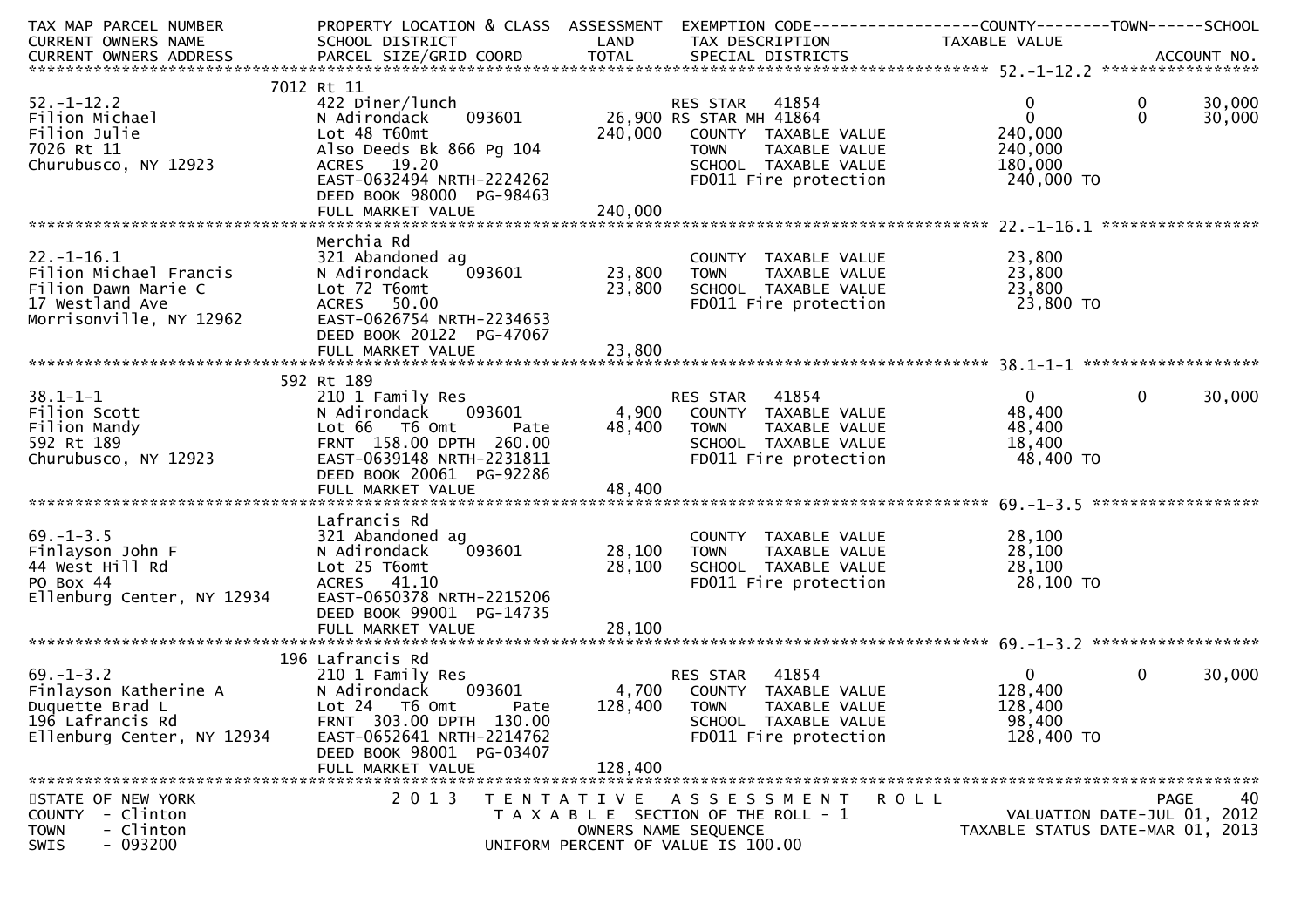| TAX MAP PARCEL NUMBER                                                                                             | PROPERTY LOCATION & CLASS ASSESSMENT                  |                           | EXEMPTION CODE------------------COUNTY--------TOWN------SCHOOL        |                                  |              |                             |
|-------------------------------------------------------------------------------------------------------------------|-------------------------------------------------------|---------------------------|-----------------------------------------------------------------------|----------------------------------|--------------|-----------------------------|
| CURRENT OWNERS NAME                                                                                               | SCHOOL DISTRICT                                       | <b>Example 12 DE LAND</b> | TAX DESCRIPTION                                                       | TAXABLE VALUE                    |              |                             |
|                                                                                                                   |                                                       |                           |                                                                       |                                  |              |                             |
|                                                                                                                   | 239/245 Lafrancis Rd                                  |                           |                                                                       |                                  |              |                             |
| $69. - 1 - 3.1$                                                                                                   | 112 Dairy farm                                        |                           | 10 YR AGR 41700                                                       | 25,225                           | 25,225       | 25,225                      |
| Finlayson Shane                                                                                                   | 093601<br>N Adirondack                                |                           | 56,900 RES STAR 41854                                                 | $\overline{0}$                   | 0            | 30,000                      |
| Finlayson Clair                                                                                                   | Lot 25 T6 Omt<br>Pate                                 |                           | 176,800 COUNTY TAXABLE VALUE                                          | 151,575                          |              |                             |
| 245 Lafrancis Rd                                                                                                  | ACRES 69.70                                           |                           | TOWN TAXABLE VALUE<br>SCHOOL TAXABLE VALUE                            | 151,575<br>121,575               |              |                             |
| Ellenburg Center, NY 12934                                                                                        | EAST-0651501 NRTH-2215802<br>DEED BOOK 20112 PG-43298 |                           | FD011 Fire protection                                                 | 176,800 TO                       |              |                             |
| MAY BE SUBJECT TO PAYMENT                                                                                         | FULL MARKET VALUE                                     | 176,800                   |                                                                       |                                  |              |                             |
| UNDER AGDIST LAW TIL 2019                                                                                         |                                                       |                           |                                                                       |                                  |              |                             |
|                                                                                                                   |                                                       |                           |                                                                       |                                  |              |                             |
|                                                                                                                   | 235 Lafrancis Rd                                      |                           |                                                                       |                                  |              |                             |
| $69. - 1 - 3.3$                                                                                                   | 210 1 Family Res                                      |                           | COUNTY TAXABLE VALUE                                                  | 57,200                           |              |                             |
|                                                                                                                   | 093601                                                | 6,400                     | <b>TOWN</b><br>TAXABLE VALUE                                          | 57,200                           |              |                             |
|                                                                                                                   |                                                       | 57,200                    | SCHOOL TAXABLE VALUE<br>SCHOOL TAXABLE VALUE<br>FDO11 Fire protection | 57,200<br>יט, 200<br>57,200 TO   |              |                             |
| Finlayson Shane<br>Finlayson Clair<br>245 Lafrancis Rd<br>Ellenburg Center, NY 12934<br>EAST-0652181 NRTH-2215581 |                                                       |                           |                                                                       |                                  |              |                             |
|                                                                                                                   | DEED BOOK 20112 PG-43298                              |                           |                                                                       |                                  |              |                             |
|                                                                                                                   | FULL MARKET VALUE                                     | 57,200                    |                                                                       |                                  |              |                             |
|                                                                                                                   |                                                       |                           |                                                                       |                                  |              |                             |
|                                                                                                                   | 7168 Rt 11                                            |                           |                                                                       |                                  |              |                             |
| $37. - 1 - 16$                                                                                                    | 240 Rural res                                         |                           | RES STAR 41854                                                        | $\overline{0}$                   | $\mathbf{0}$ | 30,000                      |
|                                                                                                                   |                                                       |                           | 163401 76,100 COUNTY TAXABLE VALUE                                    | 115,000                          |              |                             |
|                                                                                                                   | Lot 52 T6 Omt<br>Pate                                 |                           | 115,000 TOWN<br>TOWN TAXABLE VALUE<br>SCHOOL TAXABLE VALUE            | 115,000                          |              |                             |
|                                                                                                                   | ACRES 146.60 BANK<br>080                              |                           |                                                                       | 85,000                           |              |                             |
| Churubsco, NY 12920                                                                                               | EAST-0628506 NRTH-2225851<br>DEED BOOK 20051 PG-81885 |                           | FD011 Fire protection                                                 | 115,000 TO                       |              |                             |
|                                                                                                                   | FULL MARKET VALUE                                     | 115,000                   |                                                                       |                                  |              |                             |
|                                                                                                                   |                                                       |                           |                                                                       |                                  |              |                             |
|                                                                                                                   | 571 Frontier Rd                                       |                           |                                                                       |                                  |              |                             |
| $7. - 1 - 7.1$                                                                                                    | 260 Seasonal res                                      |                           | COUNTY TAXABLE VALUE                                                  | 31,200                           |              |                             |
| Fleury Bert                                                                                                       | 163401<br>Chateaugay 1                                | 20,000                    | <b>TOWN</b><br>TAXABLE VALUE                                          | 31,200                           |              |                             |
| Fleury Shirley                                                                                                    | Lot 88 T6 Omt                                         | 31,200                    | SCHOOL TAXABLE VALUE                                                  | 31,200                           |              |                             |
| 225 County Rt 24<br>Malone, NY 12953                                                                              | ACRES 21.30<br>EAST-0627741 NRTH-2245154              |                           | FD011 Fire protection                                                 | $31,200$ TO                      |              |                             |
|                                                                                                                   | DEED BOOK 99001 PG-08526                              |                           |                                                                       |                                  |              |                             |
|                                                                                                                   | FULL MARKET VALUE                                     | 31,200                    |                                                                       |                                  |              |                             |
|                                                                                                                   |                                                       |                           |                                                                       |                                  |              |                             |
|                                                                                                                   | Jones Rd                                              |                           |                                                                       |                                  |              |                             |
| $23. - 1 - 22.25$                                                                                                 | 321 Abandoned ag                                      |                           | COUNTY TAXABLE VALUE                                                  | 12,000                           |              |                             |
| Foley Mary ann                                                                                                    | 093601<br>N Adirondack                                | 12,000                    | <b>TOWN</b><br>TAXABLE VALUE                                          | 12,000                           |              |                             |
| 78 Kent Falls Rd                                                                                                  | Lot 67 T6omt                                          | 12,000                    | SCHOOL TAXABLE VALUE                                                  | 12,000                           |              |                             |
| Morrisonville, NY 12962                                                                                           | ACRES 11.00<br>EAST-0635875 NRTH-2233867              |                           | FD011 Fire protection                                                 | 12,000 TO                        |              |                             |
|                                                                                                                   | DEED BOOK 20001 PG-19212                              |                           |                                                                       |                                  |              |                             |
|                                                                                                                   | FULL MARKET VALUE                                     | 12,000                    |                                                                       |                                  |              |                             |
|                                                                                                                   |                                                       |                           |                                                                       |                                  |              |                             |
| STATE OF NEW YORK                                                                                                 | 2 0 1 3                                               |                           | TENTATIVE ASSESSMENT                                                  | R O L L                          |              | 41<br><b>PAGE</b>           |
| <b>COUNTY</b><br>- Clinton                                                                                        |                                                       |                           | T A X A B L E SECTION OF THE ROLL - 1                                 |                                  |              | VALUATION DATE-JUL 01, 2012 |
| - Clinton<br><b>TOWN</b>                                                                                          |                                                       |                           | OWNERS NAME SEQUENCE                                                  | TAXABLE STATUS DATE-MAR 01, 2013 |              |                             |
| $-093200$<br><b>SWIS</b>                                                                                          |                                                       |                           | UNIFORM PERCENT OF VALUE IS 100.00                                    |                                  |              |                             |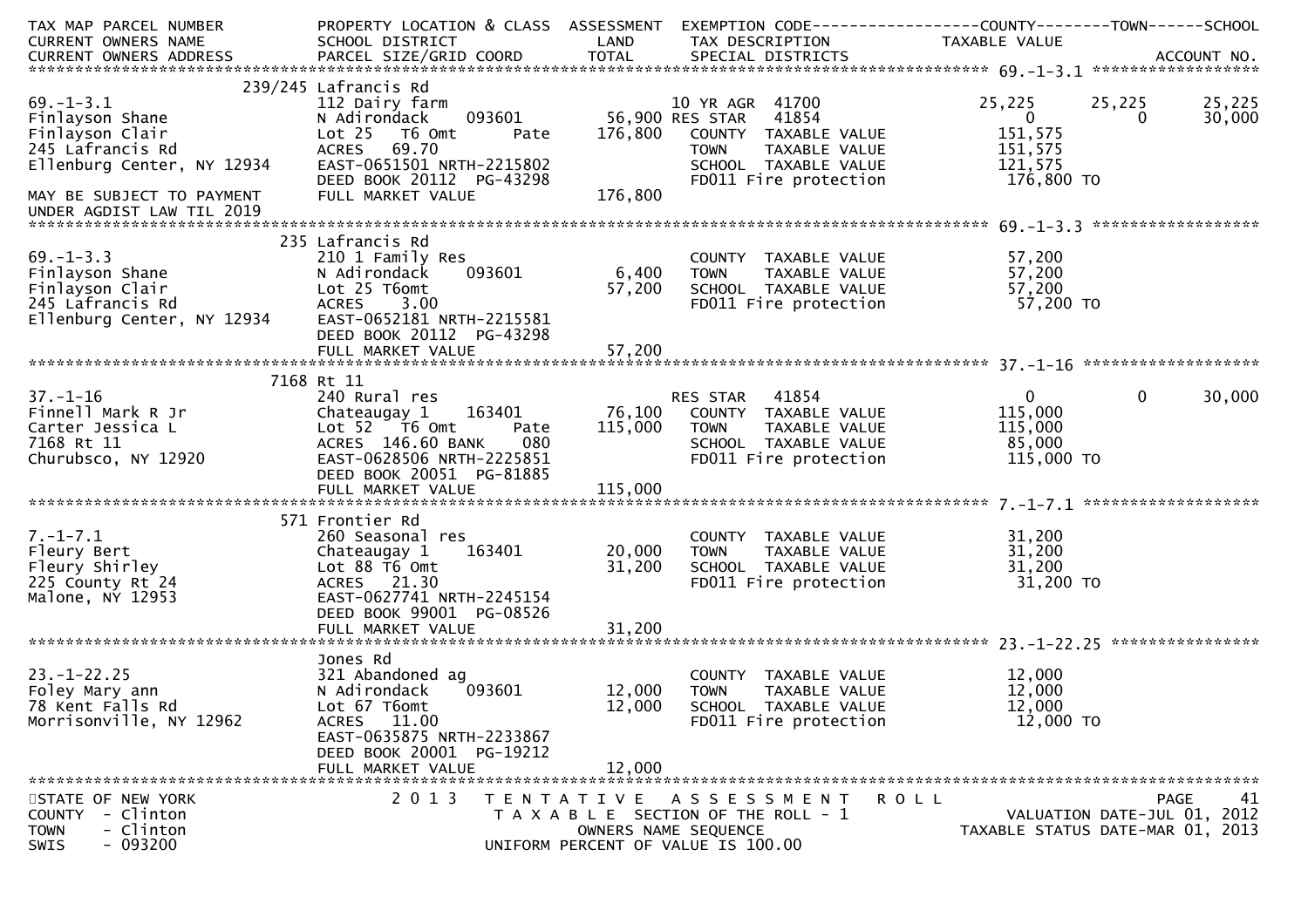| TAX MAP PARCEL NUMBER    | PROPERTY LOCATION & CLASS ASSESSMENT EXEMPTION CODE----------------COUNTY-------TOWN------SCHOOL |                      |                                               |                                  |                             |
|--------------------------|--------------------------------------------------------------------------------------------------|----------------------|-----------------------------------------------|----------------------------------|-----------------------------|
| CURRENT OWNERS NAME      | SCHOOL DISTRICT<br><b>Example 12 District LAND</b>                                               |                      | TAX DESCRIPTION                               | TAXABLE VALUE                    |                             |
|                          |                                                                                                  |                      |                                               |                                  |                             |
|                          |                                                                                                  |                      |                                               |                                  |                             |
|                          | 582 Campbell Rd                                                                                  |                      |                                               |                                  |                             |
| $52. - 1 - 16.3$         | 240 Rural res                                                                                    |                      | VETERANS 41101                                | 2,000                            | $\mathbf 0$<br>2,000        |
| Fortin Patricia L        | 093601<br>N Adirondack                                                                           | 18,200               | COUNTY TAXABLE VALUE                          | 83,100                           |                             |
| 582 Campbell Rd          | Lot 48 T6 OMT Pate                                                                               | 85,100               | TAXABLE VALUE<br><b>TOWN</b>                  | 83,100                           |                             |
|                          | ACRES 21.40                                                                                      |                      |                                               | 85,100                           |                             |
| Churubusco, NY 12923     | EAST-0629843 NRTH-2221320                                                                        |                      | SCHOOL TAXABLE VALUE<br>FDO11 Fire protection |                                  |                             |
|                          |                                                                                                  |                      |                                               | 85,100 TO                        |                             |
|                          | DEED BOOK 20122 PG-50003                                                                         |                      |                                               |                                  |                             |
|                          |                                                                                                  |                      |                                               |                                  |                             |
|                          |                                                                                                  |                      |                                               |                                  |                             |
|                          | Jones Rd                                                                                         |                      |                                               |                                  |                             |
| $23. - 1 - 22.22$        | 321 Abandoned ag                                                                                 |                      | COUNTY TAXABLE VALUE                          | 14,800                           |                             |
| Fouad Dr Fouad Mounir    | $^{3}$ 093601<br>N Adirondack                                                                    | 14,800               | TAXABLE VALUE<br><b>TOWN</b>                  | 14,800                           |                             |
| Mena Fouad Mary          | Lot 67 T6omt                                                                                     | 14,800               | SCHOOL TAXABLE VALUE                          | 14,800                           |                             |
| Attn: Isis Guirguis      | ACRES 14.50                                                                                      |                      | FD011 Fire protection                         | 14,800 TO                        |                             |
| 2043A Palerme St         | EAST-0635943 NRTH-2233091                                                                        |                      |                                               |                                  |                             |
| Laval, QC, H7M5J3        | DEED BOOK 994<br>PG-338                                                                          |                      |                                               |                                  |                             |
|                          |                                                                                                  |                      |                                               |                                  |                             |
|                          |                                                                                                  |                      |                                               |                                  |                             |
|                          | Jones Rd                                                                                         |                      |                                               |                                  |                             |
| $22. - 1 - 4.1$          | 920 Priv Hunt/Fi                                                                                 |                      | COUNTY TAXABLE VALUE                          | 26,600                           |                             |
| Fountain Glen            | Chateaugay 1<br>163401 2001                                                                      | 22,100               | TAXABLE VALUE<br>TOWN                         | 26,600                           |                             |
| Fountain Faith E         | Lot 73 T6 Omt<br>Pate                                                                            | 26,600               | SCHOOL TAXABLE VALUE                          | 26,600                           |                             |
|                          | ACRES 29.20                                                                                      |                      | FD011 Fire protection                         |                                  |                             |
| 17 Bushey Blvd           |                                                                                                  |                      |                                               | 26,600 TO                        |                             |
| Plattsburgh, NY 12901    | EAST-0632069 NRTH-2238383                                                                        |                      |                                               |                                  |                             |
|                          | DEED BOOK 956<br>PG-313                                                                          |                      |                                               |                                  |                             |
|                          |                                                                                                  |                      |                                               |                                  |                             |
|                          |                                                                                                  |                      |                                               |                                  |                             |
|                          | Jones Rd                                                                                         |                      |                                               |                                  |                             |
| $22. - 1 - 4.2$          | $314$ Rural vac< $10$                                                                            |                      | COUNTY TAXABLE VALUE                          | 1,100                            |                             |
| Fountain Glen            | 093601<br>N Adirondack                                                                           | 1,100                | TAXABLE VALUE<br><b>TOWN</b>                  | 1,100                            |                             |
| Fountain Faith E         | Lot 74 T6omt                                                                                     | 1,100                | SCHOOL TAXABLE VALUE                          | 1,100                            |                             |
| 17 Bushey Blvd           | ACRES 5.30                                                                                       |                      | FD011 Fire protection                         | 1,100 TO                         |                             |
| Plattsburgh, NY 12901    | EAST-0633482 NRTH-2237058                                                                        |                      |                                               |                                  |                             |
|                          | DEED BOOK 956<br>$PG-313$                                                                        |                      |                                               |                                  |                             |
|                          |                                                                                                  |                      |                                               |                                  |                             |
|                          |                                                                                                  |                      |                                               |                                  |                             |
|                          | Frontier Rd                                                                                      |                      |                                               |                                  |                             |
| $7. - 1 - 26$            | 321 Abandoned ag                                                                                 |                      | COUNTY TAXABLE VALUE                          | 35,100                           |                             |
| Fountain Glenn L Sr      | 163401<br>Chateaugay 1                                                                           | 35,100               | TAXABLE VALUE<br><b>TOWN</b>                  | 35,100                           |                             |
| Bruso William G Jr       | Lot 88 T6 Omt<br>Pate                                                                            | 35,100               | SCHOOL TAXABLE VALUE                          | 35,100                           |                             |
| 17 Bushey Blvd           | 95.10<br><b>ACRES</b>                                                                            |                      | FD011 Fire protection                         | 35,100 TO                        |                             |
| Plattsburgh, NY 12901    | EAST-0631568 NRTH-2241019                                                                        |                      |                                               |                                  |                             |
|                          | DEED BOOK 20061 PG-91177                                                                         |                      |                                               |                                  |                             |
|                          |                                                                                                  |                      |                                               |                                  |                             |
|                          | FULL MARKET VALUE                                                                                | 35,100               |                                               |                                  |                             |
|                          |                                                                                                  |                      |                                               |                                  |                             |
| STATE OF NEW YORK        | 2 0 1 3                                                                                          |                      | TENTATIVE ASSESSMENT<br>ROLL                  |                                  | 42<br><b>PAGE</b>           |
| COUNTY - Clinton         |                                                                                                  |                      | T A X A B L E SECTION OF THE ROLL - 1         |                                  | VALUATION DATE-JUL 01, 2012 |
| <b>TOWN</b><br>- Clinton |                                                                                                  | OWNERS NAME SEQUENCE |                                               | TAXABLE STATUS DATE-MAR 01, 2013 |                             |
| $-093200$<br><b>SWIS</b> |                                                                                                  |                      | UNIFORM PERCENT OF VALUE IS 100.00            |                                  |                             |
|                          |                                                                                                  |                      |                                               |                                  |                             |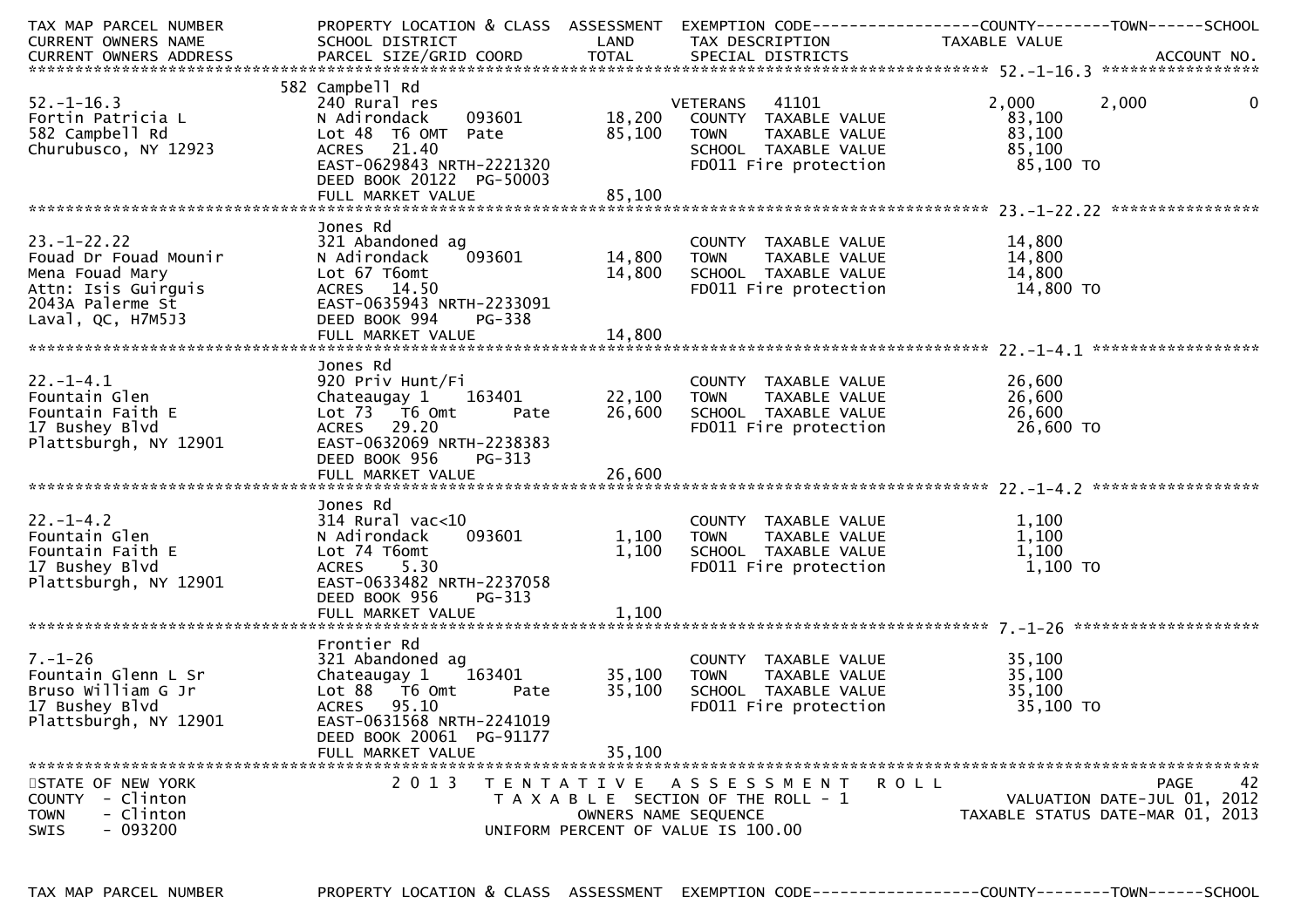| CURRENT OWNERS NAME                                                                                     | SCHOOL DISTRICT                                                                                                                                                                                                           | LAND                                                                                                | TAX DESCRIPTION                                                                                                                     | TAXABLE VALUE                                             |                                                                               |
|---------------------------------------------------------------------------------------------------------|---------------------------------------------------------------------------------------------------------------------------------------------------------------------------------------------------------------------------|-----------------------------------------------------------------------------------------------------|-------------------------------------------------------------------------------------------------------------------------------------|-----------------------------------------------------------|-------------------------------------------------------------------------------|
| $22. - 1 - 3$<br>Fountain Glenn Sr<br>17 Bushey Blvd<br>Plattsburgh, NY 12901                           | Jones Rd<br>321 Abandoned ag<br>163401<br>Chateaugay 1<br>Lot 73  T6 Omt<br>ACRES 150.00<br>EAST-0631359 NRTH-2239889<br>DEED BOOK 98001 PG-02431                                                                         | 60,300<br>60,300<br>Pate                                                                            | COUNTY TAXABLE VALUE<br><b>TOWN</b><br>TAXABLE VALUE<br>SCHOOL TAXABLE VALUE<br>FD011 Fire protection                               | 60,300<br>60,300<br>60,300<br>60,300 TO                   |                                                                               |
|                                                                                                         | Jones Rd                                                                                                                                                                                                                  |                                                                                                     |                                                                                                                                     |                                                           |                                                                               |
| $22. - 1 - 6$<br>Fountain Glenn Sr<br>17 Bushey Blvd<br>Plattsburgh, NY 12901                           | 321 Abandoned ag<br>Chateaugay 1<br>163401<br>Lot 74 T6 Omt<br>ACRES 142.00<br>EAST-0633839 NRTH-2238318<br>DEED BOOK 98001 PG-02431                                                                                      | 46,500<br>46,500<br>Pate                                                                            | COUNTY TAXABLE VALUE<br><b>TOWN</b><br>TAXABLE VALUE<br>SCHOOL TAXABLE VALUE<br>FD011 Fire protection                               | 46,500<br>46,500<br>46,500<br>46,500 TO                   |                                                                               |
|                                                                                                         |                                                                                                                                                                                                                           |                                                                                                     |                                                                                                                                     |                                                           |                                                                               |
| $51. - 1 - 1.2$<br>Fowler Donald H<br>Fowler Loretta D<br>7473 Rt 11<br>Chateaugay, NY 12920            | 7473 Rt 11<br>112 Dairy farm<br>Chateaugay 1<br>163401<br>Lot 50 $\&$ 51 T6omt<br>ACRES 361.00<br>EAST-0621743 NRTH-2221873<br>DEED BOOK 20001 PG-26479                                                                   | 153,000 483A EX<br>243,800                                                                          | 41854<br>RES STAR<br>42100<br>COUNTY TAXABLE VALUE<br><b>TOWN</b><br>TAXABLE VALUE<br>SCHOOL TAXABLE VALUE<br>FD011 Fire protection | 0<br>7,000<br>236,800<br>236,800<br>206,800<br>236,800 TO | 30,000<br>0<br>7,000<br>7,000                                                 |
| $51. - 1 - 13.1$<br>Fowler Donald H<br>Fowler Loretta D<br>7473 Rt 11<br>Chateaugay, NY 12920-9608      | Rt 11<br>105 Vac farmland<br>163401<br>Chateaugay 1<br>Lot 50  T6 0mt<br>61.70<br><b>ACRES</b><br>EAST-0619966 NRTH-2221487<br>DEED BOOK 20001 PG-26479<br>FULL MARKET VALUE                                              | 40,400<br>40,400<br>Pate<br>40,400                                                                  | COUNTY TAXABLE VALUE<br><b>TOWN</b><br>TAXABLE VALUE<br>SCHOOL TAXABLE VALUE<br>FD011 Fire protection                               | 40,400<br>40,400<br>40,400<br>40,400 TO                   |                                                                               |
| $51. - 1 - 14$<br>Fowler Donald H<br>Fowler Loretta D<br>7473 Rt 11<br>Chateaugay, NY 12920-9608        | Lost Nation Rd<br>$314$ Rural vac<10<br>163401<br>Chateaugay 1<br>Lot 51 T60mt<br>Rr Bed Lost Nations Rd<br>To Soucia Farm<br>4.60<br>ACRES<br>EAST-0621191 NRTH-2224433<br>DEED BOOK 20001 PG-26479<br>FULL MARKET VALUE | 5,900<br>5,900<br>5,900                                                                             | COUNTY TAXABLE VALUE<br><b>TOWN</b><br>TAXABLE VALUE<br>SCHOOL TAXABLE VALUE<br>FD011 Fire protection                               | 5,900<br>5,900<br>5,900<br>5,900 TO                       |                                                                               |
| STATE OF NEW YORK<br>- Clinton<br><b>COUNTY</b><br>- Clinton<br><b>TOWN</b><br>$-093200$<br><b>SWIS</b> | 2 0 1 3                                                                                                                                                                                                                   | TENTATIVE ASSESSMENT<br>T A X A B L E SECTION OF THE ROLL - 1<br>UNIFORM PERCENT OF VALUE IS 100.00 | OWNERS NAME SEQUENCE                                                                                                                | <b>ROLL</b>                                               | 43<br>PAGE<br>VALUATION DATE-JUL 01, 2012<br>TAXABLE STATUS DATE-MAR 01, 2013 |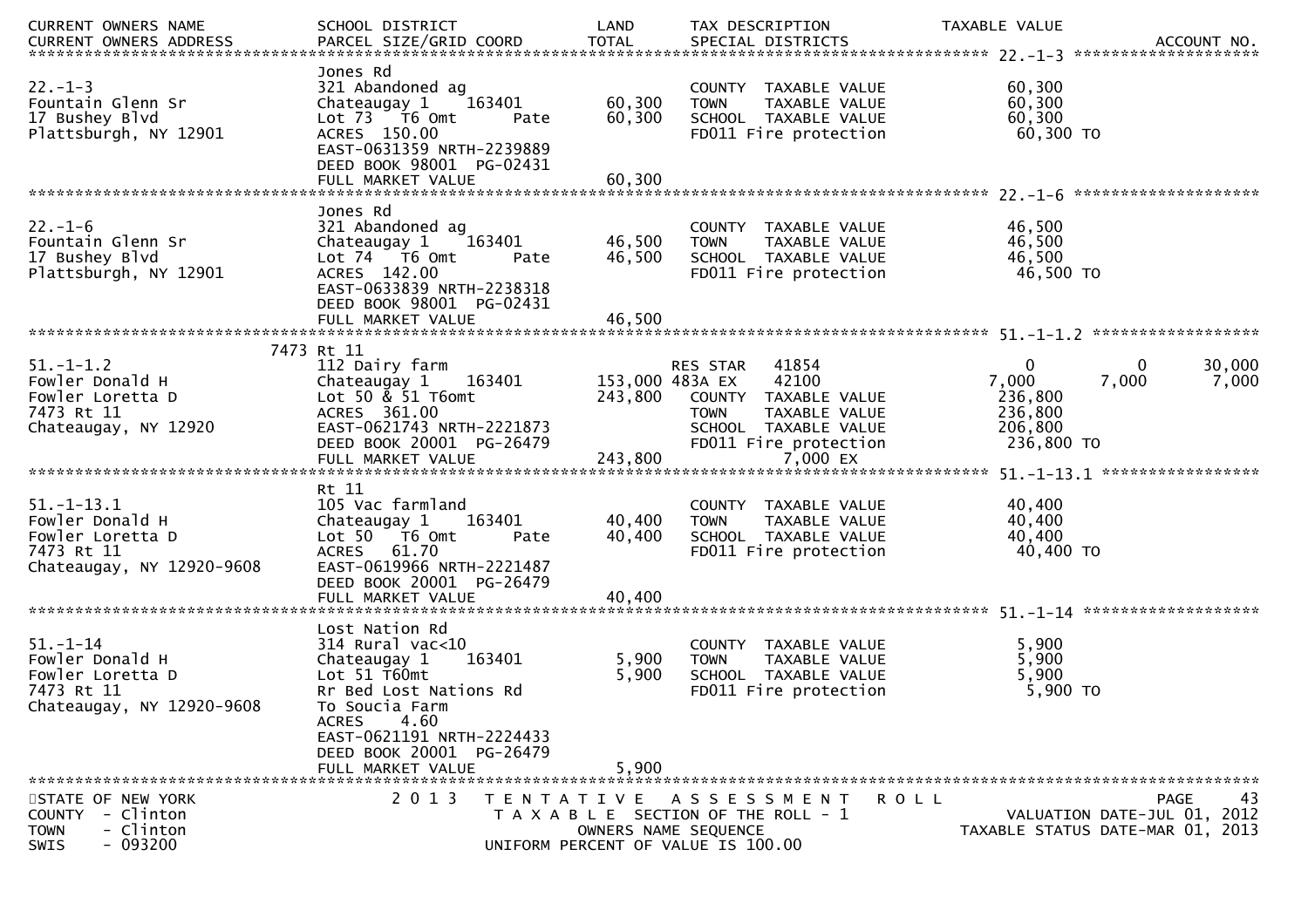| TAX MAP PARCEL NUMBER<br>CURRENT OWNERS NAME                                                                                | PROPERTY LOCATION & CLASS ASSESSMENT EXEMPTION CODE---------------COUNTY-------TOWN------SCHOOL<br>SCHOOL DISTRICT                                                                                | LAND                       | TAX DESCRIPTION                                                                                                                                  | TAXABLE VALUE                                               |                                                                                      |
|-----------------------------------------------------------------------------------------------------------------------------|---------------------------------------------------------------------------------------------------------------------------------------------------------------------------------------------------|----------------------------|--------------------------------------------------------------------------------------------------------------------------------------------------|-------------------------------------------------------------|--------------------------------------------------------------------------------------|
|                                                                                                                             |                                                                                                                                                                                                   |                            |                                                                                                                                                  |                                                             |                                                                                      |
| $38.1 - 1 - 38$<br>Franklin Life Use Veronica<br>Franklin Thomas G & James<br>1330 Clinton Mills Rd<br>Churubusco, NY 12923 | 1330 Clinton Mills Rd<br>210 1 Family Res<br>N Adirondack 093601<br>Lot 66 T6 Omt<br>Pate<br>FRNT 82.00 DPTH 255.00<br>EAST-0639656 NRTH-2230915<br>DEED BOOK 20031 PG-51477<br>FULL MARKET VALUE | 65,900<br>65,900           | SR STAR 41834<br>4,000 COUNTY TAXABLE VALUE<br><b>TOWN</b><br>TAXABLE VALUE<br>SCHOOL TAXABLE VALUE<br>FD011 Fire protection                     | $0 \qquad \qquad$<br>65,900<br>65,900<br>2,600<br>65,900 TO | $\mathbf 0$<br>63,300                                                                |
| $66. - 1 - 6.1$<br>Friendly Family Camp LLC<br>107 Wilfred King Rd<br>Ellenburg Depot, NY 12935                             | 428 County Line Rd<br>260 Seasonal res<br>Chateaugay 1 163401<br>Lot 30 T6 Omt<br>Pate<br>ACRES 57.20<br>EAST-0621226 NRTH-2210805<br>DEED BOOK 20092 PG-22900<br>FULL MARKET VALUE               | 36,100<br>64,100<br>64,100 | COUNTY TAXABLE VALUE<br>TAXABLE VALUE<br><b>TOWN</b><br>SCHOOL TAXABLE VALUE<br>FD011 Fire protection                                            | 64,100<br>64,100<br>64,100<br>64,100 TO                     |                                                                                      |
|                                                                                                                             | 7456 Rt 11                                                                                                                                                                                        |                            |                                                                                                                                                  |                                                             |                                                                                      |
| $51.-1-9$<br>Gadway Thelma<br>663 Cannon Corners Rd<br>Mooers Forks, NY 12959                                               | 210 1 Family Res<br>Chateaugay 1 163401<br>Lot 51 T6 Omt Pate<br>FRNT 85.00 DPTH 60.00<br>EAST-0621997 NRTH-2223356<br>DEED BOOK 573<br>PG-724                                                    | 2,300<br>9,000             | COUNTY TAXABLE VALUE<br><b>TAXABLE VALUE<br/>TAXABLE VALUE<br/>COMABLE VALUE</b><br><b>TOWN</b><br>SCHOOL TAXABLE VALUE<br>FD011 Fire protection | 9,000<br>9,000<br>9,000<br>$9,000$ TO                       |                                                                                      |
|                                                                                                                             |                                                                                                                                                                                                   |                            |                                                                                                                                                  |                                                             |                                                                                      |
| $69. - 1 - 8.531$<br>Gagnier Cindy L<br>Gagnier John H<br>PO Box 327<br>Ellenburg Depot, NY 12935                           | Lafrancis Rd<br>314 Rural vac<10<br>093601<br>N Adirondack<br>Lot 25 T6omt<br>ACRES 3.50<br>EAST-0653029 NRTH-2210510<br>DEED BOOK 1033<br>PG-65                                                  | 7,000<br>7,000             | COUNTY TAXABLE VALUE<br><b>TOWN</b><br>TAXABLE VALUE<br>SCHOOL TAXABLE VALUE<br>FD011 Fire protection                                            | 7,000<br>7,000<br>7,000<br>7,000 TO                         |                                                                                      |
|                                                                                                                             | FULL MARKET VALUE                                                                                                                                                                                 | 7,000                      |                                                                                                                                                  |                                                             |                                                                                      |
| $68. - 1 - 18.11$<br>Gagnier Edgar G<br>PO Box 2020<br>Plattsburgh, NY 12901                                                | Patnode Rd<br>321 Abandoned ag<br>N Adirondack<br>093601<br>Lots 27 & 28 T6omt<br>ACRES 31.20<br>EAST-0636140 NRTH-2211292<br>DEED BOOK 20122 PG-49086<br>FULL MARKET VALUE                       | 23,100<br>23,100<br>23,100 | COUNTY TAXABLE VALUE<br>TAXABLE VALUE<br><b>TOWN</b><br>SCHOOL TAXABLE VALUE<br>FD011 Fire protection                                            | 23,100<br>23,100<br>23,100<br>23,100 TO                     |                                                                                      |
|                                                                                                                             |                                                                                                                                                                                                   |                            |                                                                                                                                                  |                                                             |                                                                                      |
| STATE OF NEW YORK<br>- Clinton<br><b>COUNTY</b><br>- Clinton<br><b>TOWN</b><br>$-093200$<br><b>SWIS</b>                     | 2 0 1 3                                                                                                                                                                                           | OWNERS NAME SEQUENCE       | TENTATIVE ASSESSMENT<br>T A X A B L E SECTION OF THE ROLL - 1<br>UNIFORM PERCENT OF VALUE IS 100.00                                              | R O L L                                                     | 44<br><b>PAGE</b><br>VALUATION DATE-JUL 01, 2012<br>TAXABLE STATUS DATE-MAR 01, 2013 |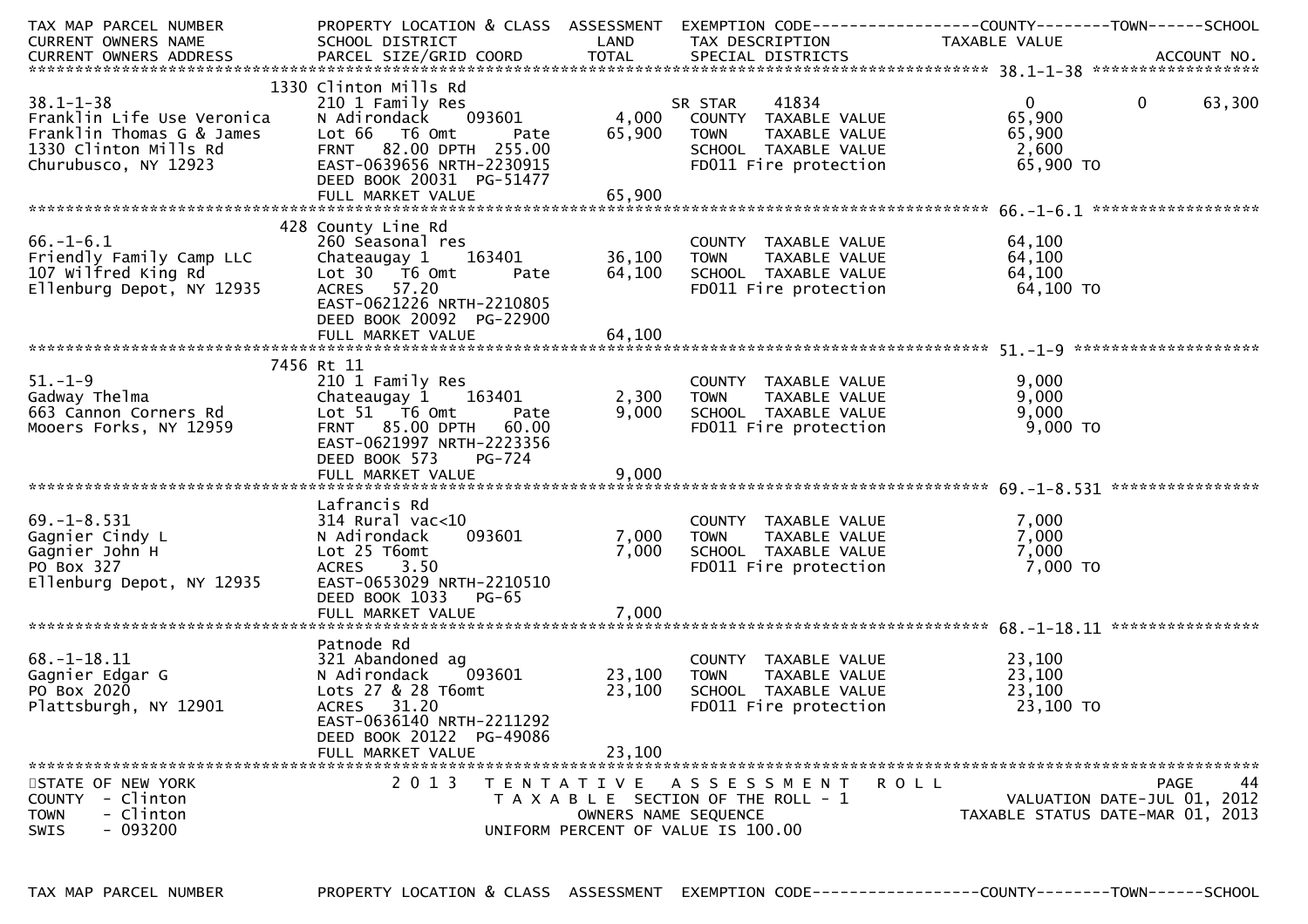| CURRENT OWNERS NAME<br>CURRENT OWNERS ADDRESS PARCEL SIZE/GRID COORD TOTAL SPECIAL DISTRICTS 75 7 7 7 8 100 ACCOUNT NO. | SCHOOL DISTRICT                | LAND                 | TAX DESCRIPTION                       | TAXABLE VALUE                                                   |                   |
|-------------------------------------------------------------------------------------------------------------------------|--------------------------------|----------------------|---------------------------------------|-----------------------------------------------------------------|-------------------|
|                                                                                                                         |                                |                      |                                       |                                                                 |                   |
|                                                                                                                         | Lagree Rd                      |                      |                                       |                                                                 |                   |
| $53. - 1 - 3$                                                                                                           | 321 Abandoned ag               |                      | COUNTY TAXABLE VALUE                  | 53,500                                                          |                   |
| Gardenier Dr Turkan                                                                                                     | 093601<br>N Adirondack         | 53,500               | <b>TOWN</b><br>TAXABLE VALUE          | 53,500                                                          |                   |
| 115 St Andrews Dr NE                                                                                                    | Lot 47 T6 Omt<br>Pate          | 53,500               | SCHOOL TAXABLE VALUE                  | 53,500                                                          |                   |
| Vienna, VA 22180                                                                                                        | 91.90<br><b>ACRES</b>          |                      | FD011 Fire protection                 | 53,500 TO                                                       |                   |
|                                                                                                                         | EAST-0637380 NRTH-2224355      |                      |                                       |                                                                 |                   |
|                                                                                                                         | DEED BOOK 547<br><b>PG-382</b> |                      |                                       |                                                                 |                   |
|                                                                                                                         |                                |                      |                                       |                                                                 |                   |
|                                                                                                                         | Campbell Rd                    |                      |                                       |                                                                 |                   |
| $82 - 2 - 6$                                                                                                            | 321 Abandoned ag               |                      | COUNTY TAXABLE VALUE                  | 41,000                                                          |                   |
| Gardenier Dr Turkan K                                                                                                   | 093601<br>N Adirondack         | 41,000               | <b>TOWN</b><br>TAXABLE VALUE          | 41,000                                                          |                   |
| 115 St Andrews Dr NE                                                                                                    | Lot 28 T6 Omt                  | 41,000               | SCHOOL TAXABLE VALUE                  | 41,000                                                          |                   |
| Vienna, VA 22180                                                                                                        | ACRES 67.00                    |                      | FD011 Fire protection                 | 41,000 TO                                                       |                   |
|                                                                                                                         | EAST-0632470 NRTH-2207795      |                      |                                       |                                                                 |                   |
|                                                                                                                         | DEED BOOK 557<br>PG-481        |                      |                                       |                                                                 |                   |
|                                                                                                                         |                                |                      |                                       |                                                                 |                   |
|                                                                                                                         |                                |                      |                                       |                                                                 |                   |
|                                                                                                                         | 212 Jones Rd                   |                      |                                       |                                                                 |                   |
| $22. - 1 - 7.2$                                                                                                         | 240 Rural res                  |                      | RES STAR 41854                        | $\mathbf 0$<br>$\mathbf{0}$                                     | 30,000            |
| Garrell Martin H                                                                                                        | 093601<br>N Adirondack         | 65,500               | COUNTY TAXABLE VALUE                  | 116,100                                                         |                   |
| Garrell Janet                                                                                                           | Lot 74 T6omt                   | 116,100              | TAXABLE VALUE<br><b>TOWN</b>          | 116,100                                                         |                   |
| 212 Jones Rd                                                                                                            | ACRES 103.90                   |                      | SCHOOL TAXABLE VALUE                  | 86,100                                                          |                   |
| Churubusco, NY 12923                                                                                                    | EAST-0634700 NRTH-2235975      |                      | FD011 Fire protection                 | 116,100 TO                                                      |                   |
|                                                                                                                         | DEED BOOK 726<br>PG-127        |                      |                                       |                                                                 |                   |
|                                                                                                                         |                                |                      |                                       |                                                                 |                   |
|                                                                                                                         | Merchia Rd                     |                      |                                       |                                                                 |                   |
| $22. - 1 - 8. - 1$                                                                                                      | 321 Abandoned ag               |                      | COUNTY TAXABLE VALUE                  | 19,900                                                          |                   |
| Garrell Martin H                                                                                                        | 093601<br>N Adirondack         | 19,900               | TAXABLE VALUE<br><b>TOWN</b>          | 19,900                                                          |                   |
| Garrell Janet                                                                                                           | Lot 73 T6 Omt<br>Pate          | 19,900               | SCHOOL TAXABLE VALUE                  | 19,900                                                          |                   |
| 212 Jones Rd                                                                                                            | 24.80<br><b>ACRES</b>          |                      | FD011 Fire protection                 | 19,900 TO                                                       |                   |
| Churubusco, NY 12923                                                                                                    | EAST-0633178 NRTH-2236387      |                      |                                       |                                                                 |                   |
|                                                                                                                         | $PG-29$<br>DEED BOOK 946       |                      |                                       |                                                                 |                   |
|                                                                                                                         | FULL MARKET VALUE              | 19,900               |                                       |                                                                 |                   |
|                                                                                                                         |                                |                      |                                       |                                                                 |                   |
|                                                                                                                         | Jones Rd                       |                      |                                       |                                                                 |                   |
| $22. - 1 - 8. - 2$                                                                                                      | 311 Res vac land               |                      | COUNTY TAXABLE VALUE                  | 1,000                                                           |                   |
| Garrell Martin H                                                                                                        | 163401<br>Chateaugay 1         | 1,000                | TAXABLE VALUE<br><b>TOWN</b>          | 1,000                                                           |                   |
| Garrell Janet                                                                                                           | 0.20<br><b>ACRES</b>           | 1,000                | SCHOOL TAXABLE VALUE                  | 1,000                                                           |                   |
| 212 Jones Rd                                                                                                            | EAST-0633178 NRTH-2236387      |                      | FD011 Fire protection                 | $1,000$ TO                                                      |                   |
| Churubusco, NY 12923                                                                                                    | DEED BOOK 946<br>$PG-29$       |                      |                                       |                                                                 |                   |
|                                                                                                                         | FULL MARKET VALUE              | 1,000                |                                       |                                                                 |                   |
|                                                                                                                         | 2013                           |                      |                                       |                                                                 |                   |
| STATE OF NEW YORK<br>- Clinton<br>COUNTY                                                                                |                                |                      | TENTATIVE ASSESSMENT                  | R O L L                                                         | 45<br><b>PAGE</b> |
| - Clinton<br><b>TOWN</b>                                                                                                |                                | OWNERS NAME SEQUENCE | T A X A B L E SECTION OF THE ROLL - 1 | VALUATION DATE-JUL 01, 2012<br>TAXABLE STATUS DATE-MAR 01, 2013 |                   |
| - 093200<br><b>SWIS</b>                                                                                                 |                                |                      | UNIFORM PERCENT OF VALUE IS 100.00    |                                                                 |                   |
|                                                                                                                         |                                |                      |                                       |                                                                 |                   |
|                                                                                                                         |                                |                      |                                       |                                                                 |                   |
|                                                                                                                         |                                |                      |                                       |                                                                 |                   |
| TAX MAP PARCEL NUMBER                                                                                                   | PROPERTY LOCATION & CLASS      | ASSESSMENT           |                                       |                                                                 |                   |
| CURRENT OWNERS NAME                                                                                                     | SCHOOL DISTRICT                | LAND                 | TAX DESCRIPTION                       | TAXABLE VALUE                                                   |                   |
| CURRENT OWNERS ADDRESS                                                                                                  | PARCEL SIZE/GRID COORD         | <b>TOTAL</b>         | SPECIAL DISTRICTS                     |                                                                 | ACCOUNT NO.       |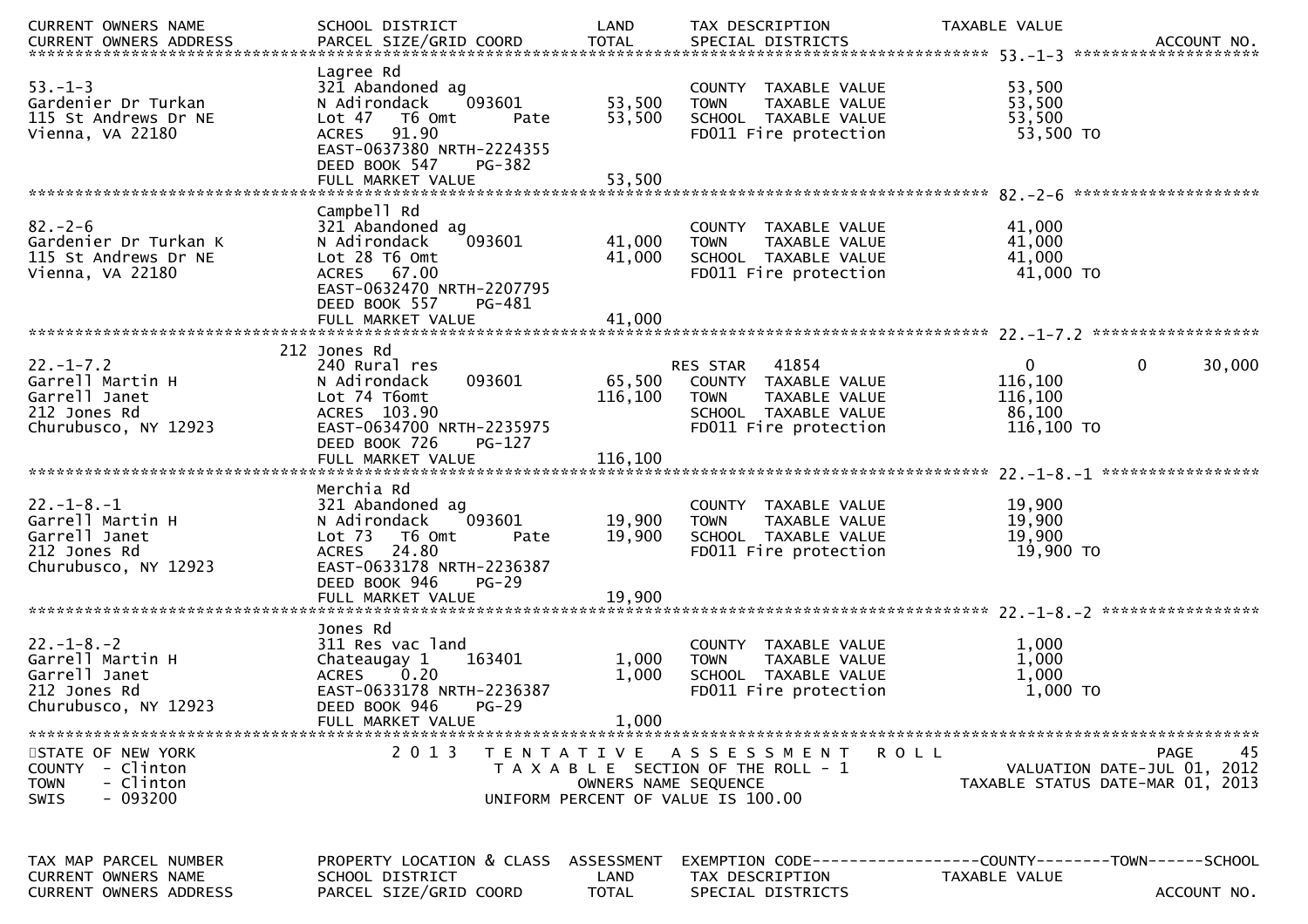| $53. - 1 - 21.2$<br>Garrow Chad H<br>Garrow Roseann<br>662 Patnode Rd<br>Churubusco, NY 12923                                | 662 Patnode Rd<br>210 1 Family Res<br>093601<br>N Adirondack<br>Lot 34 T6omt<br>4.50<br><b>ACRES</b><br>EAST-0635365 NRTH-2218753<br>DEED BOOK 837<br>PG-317                       | 7,500<br>107,700              | RES STAR 41854<br>COUNTY TAXABLE VALUE<br><b>TOWN</b><br>TAXABLE VALUE<br>SCHOOL TAXABLE VALUE<br>FD011 Fire protection                   | 0<br>0<br>30,000<br>107,700<br>107,700<br>77,700<br>107,700 TO<br>*******************         |
|------------------------------------------------------------------------------------------------------------------------------|------------------------------------------------------------------------------------------------------------------------------------------------------------------------------------|-------------------------------|-------------------------------------------------------------------------------------------------------------------------------------------|-----------------------------------------------------------------------------------------------|
| $68. - 1 - 13$<br>Gartner Allen A<br>Gartner Edward M<br>Attn: Mintzer Bros Inc<br>41 N Street Ext<br>Rutland, VT 05701-2536 | Town Line Rd<br>321 Abandoned ag<br>N Adirondack<br>093601<br>Lot 26 T6 Omt<br>Pate<br>ACRES 223.00<br>EAST-0644150 NRTH-2209641<br>DEED BOOK 574<br>PG-511                        | 82,400<br>82,400              | COUNTY TAXABLE VALUE<br>TAXABLE VALUE<br><b>TOWN</b><br>SCHOOL TAXABLE VALUE<br>FD011 Fire protection                                     | 82,400<br>82,400<br>82,400<br>82,400 TO                                                       |
| $25. - 1 - 11$<br>Gaudreau Raymond G<br>Anctil Mark<br>417 Irona Rd<br>Altona, NY 12910                                      | 376 Clinton Mills Rd<br>920 Priv Hunt/Fi<br>093601<br>N Adirondack<br>Lot 62<br>T6 Omt<br>Pate<br>ACRES 132.00<br>EAST-0662350 NRTH-2235197<br>DEED BOOK 20082 PG-14402            | 64,200<br>84,200              | COUNTY TAXABLE VALUE<br>TAXABLE VALUE<br><b>TOWN</b><br>SCHOOL TAXABLE VALUE<br>FD011 Fire protection                                     | 84,200<br>84,200<br>84,200<br>84,200 TO                                                       |
| $67. - 1 - 11$<br>Gazdzicki Frank M Jr<br>837 Old Hartford Rd<br>Colchester, CT 06415                                        | Campbell Rd<br>321 Abandoned ag<br>093601<br>N Adirondack<br>Lot 28 T6 Omt<br>ACRES 25.00<br>EAST-0631985 NRTH-2212182<br>DEED BOOK 20061 PG-91963<br>FULL MARKET VALUE            | 20,000<br>20,000<br>20,000    | COUNTY TAXABLE VALUE<br>TAXABLE VALUE<br><b>TOWN</b><br>SCHOOL TAXABLE VALUE<br>FD011 Fire protection                                     | 20,000<br>20,000<br>20,000<br>20,000 TO<br>********************                               |
| $54. - 1 - 7$<br>Gehrke Herman D<br>18 Cami Way<br>Morrisonville, NY 12962                                                   | Lafrancis Rd<br>321 Abandoned ag<br>093601<br>N Adirondack<br>Lot 36  T6 0mt<br>Pate<br>ACRES 567.00<br>EAST-0648226 NRTH-2218022<br>DEED BOOK 20001 PG-22192<br>FULL MARKET VALUE | 142,500<br>142,500<br>142,500 | COUNTY TAXABLE VALUE<br><b>TOWN</b><br>TAXABLE VALUE<br>SCHOOL TAXABLE VALUE<br>FD011 Fire protection                                     | 142,500<br>142,500<br>142,500<br>142,500 TO                                                   |
| STATE OF NEW YORK<br>- Clinton<br><b>COUNTY</b><br><b>TOWN</b><br>- Clinton<br>$-093200$<br>SWIS                             | 2 0 1 3                                                                                                                                                                            | T E N T A T I V E             | A S S E S S M E N T<br><b>ROLL</b><br>T A X A B L E SECTION OF THE ROLL - 1<br>OWNERS NAME SEQUENCE<br>UNIFORM PERCENT OF VALUE IS 100.00 | 46<br>PAGE<br>VALUATION DATE-JUL 01, 2012<br>TAXABLE STATUS DATE-MAR 01, 2013                 |
| TAX MAP PARCEL NUMBER<br>CURRENT OWNERS NAME<br><b>CURRENT OWNERS ADDRESS</b>                                                | PROPERTY LOCATION & CLASS ASSESSMENT<br>SCHOOL DISTRICT<br>PARCEL SIZE/GRID COORD                                                                                                  | LAND<br><b>TOTAL</b>          | TAX DESCRIPTION<br>SPECIAL DISTRICTS                                                                                                      | EXEMPTION CODE-----------------COUNTY--------TOWN------SCHOOL<br>TAXABLE VALUE<br>ACCOUNT NO. |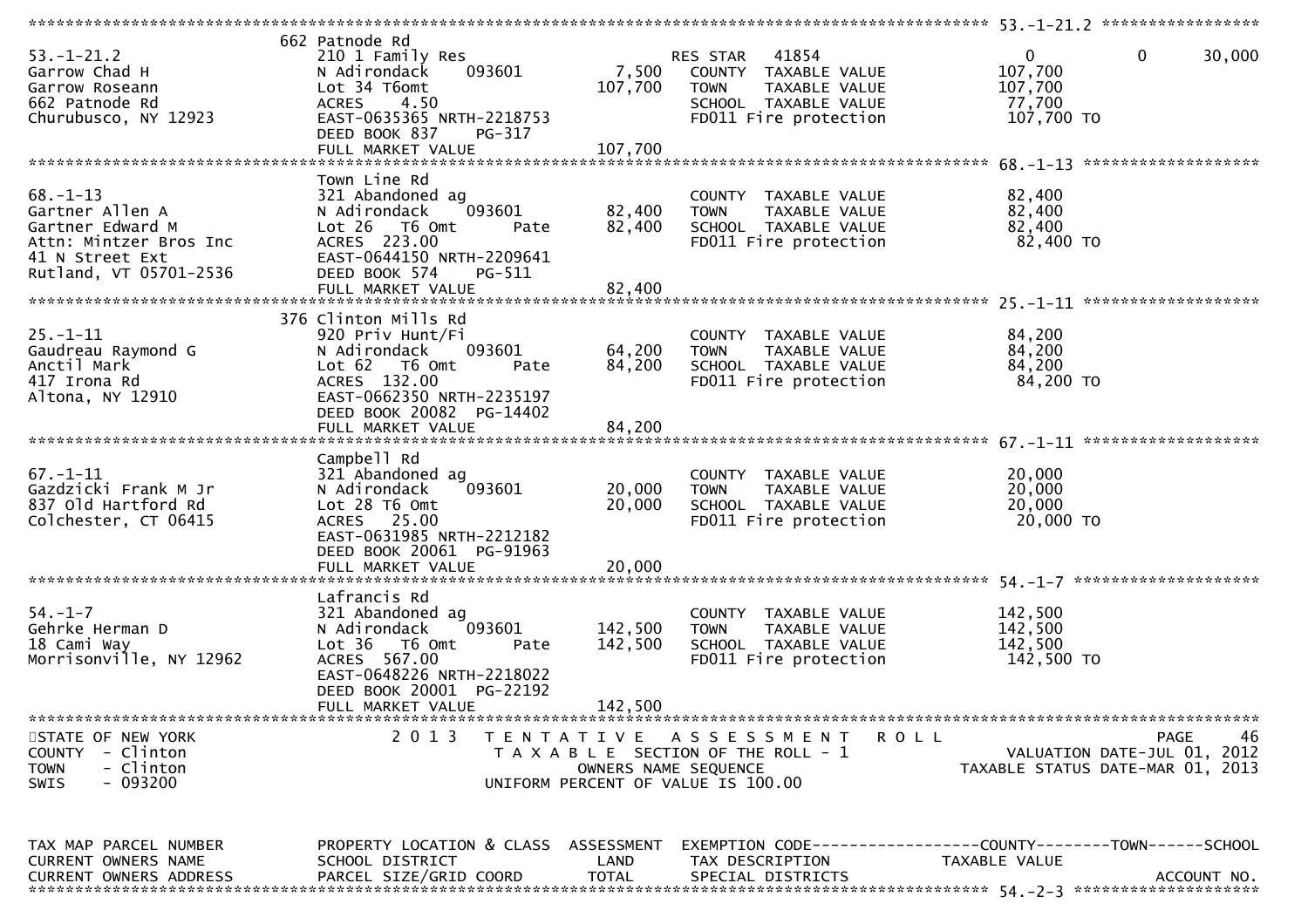| $54. - 2 - 3$<br>Geno Mark E<br>Geno Tracie L<br>13 Pike Dr<br>Swanton, VT 05488                     | Lafrancis Rd<br>321 Abandoned ag<br>093601<br>N Adirondack<br>Lot 37 T6 Omt<br>Survey Map 20061/99069 Lo<br>ACRES 20.00<br>EAST-0651446 NRTH-2217057<br>DEED BOOK 20072 PG-6941<br>FULL MARKET VALUE | 17,500<br>17,500<br>17,500 | COUNTY TAXABLE VALUE<br><b>TOWN</b><br>TAXABLE VALUE<br>SCHOOL TAXABLE VALUE<br>FD011 Fire protection       | 17,500<br>17,500<br>17,500<br>17,500 TO                                       |
|------------------------------------------------------------------------------------------------------|------------------------------------------------------------------------------------------------------------------------------------------------------------------------------------------------------|----------------------------|-------------------------------------------------------------------------------------------------------------|-------------------------------------------------------------------------------|
| $54. - 2 - 4$                                                                                        | Lafrancis Rd                                                                                                                                                                                         |                            |                                                                                                             |                                                                               |
| Geno Mark E<br>Geno Tracie L<br>13 Pike Dr<br>Swanton, VT 05488                                      | 321 Abandoned ag<br>093601<br>N Adirondack<br>Lot 37 T6 Omt<br>Survey Map 20061/99069 Lo<br>ACRES 20.00<br>EAST-0651333 NRTH-2217702                                                                 | 17,500<br>17,500           | COUNTY TAXABLE VALUE<br><b>TOWN</b><br>TAXABLE VALUE<br>SCHOOL TAXABLE VALUE<br>FD011 Fire protection       | 17,500<br>17,500<br>17,500<br>17,500 TO                                       |
|                                                                                                      | DEED BOOK 20072 PG-6941<br>FULL MARKET VALUE                                                                                                                                                         | 17,500                     |                                                                                                             |                                                                               |
|                                                                                                      | Santamore Rd                                                                                                                                                                                         |                            |                                                                                                             |                                                                               |
| $7. - 1 - 29.4$<br>Gernassnig Adolf<br>Gernassnig Helene<br>290 7th Ave<br>Lasalle QC, Canada H8P2M4 | 321 Abandoned ag<br>163401<br>Chateaugay 1<br>Lot $88 \overline{16}$ Omt<br>ACRES 12.70<br>EAST-0628912 NRTH-2242607                                                                                 | 12,700<br>12,700           | COUNTY TAXABLE VALUE<br>TAXABLE VALUE<br><b>TOWN</b><br>SCHOOL TAXABLE VALUE<br>FD011 Fire protection       | 12,700<br>12,700<br>12,700<br>12,700 TO                                       |
|                                                                                                      | DEED BOOK 860<br>PG-326<br>FULL MARKET VALUE                                                                                                                                                         | 12,700                     |                                                                                                             |                                                                               |
|                                                                                                      | 64 Santamore Rd                                                                                                                                                                                      |                            |                                                                                                             |                                                                               |
| 7. -1 - 31. 11<br>Giagnorio Joseph<br>54 Bronson Rd<br>Southport, CT 06890                           | 270 Mfg housing<br>163401<br>Chateaugay 1<br>Lot $88 \overline{16}$ Omt<br>Previous Deed 382-349<br><b>ACRES</b><br>6.80<br>EAST-0627697 NRTH-2243245<br>DEED BOOK 20112 PG-44650                    | 9,100<br>26,600            | COUNTY TAXABLE VALUE<br><b>TOWN</b><br>TAXABLE VALUE<br>SCHOOL TAXABLE VALUE<br>FD011 Fire protection       | 26,600<br>26,600<br>26,600<br>26,600 TO                                       |
|                                                                                                      |                                                                                                                                                                                                      |                            |                                                                                                             |                                                                               |
|                                                                                                      | Colgan Rd                                                                                                                                                                                            |                            |                                                                                                             |                                                                               |
| $25. - 1 - 4.2$<br>Gibson Eric I<br>Gibson Leigh J<br>130 Vley Rd<br>Scotia, NY 12302                | 920 Priv Hunt/Fi<br>093601<br>N Adirondack<br>Lot 61 & 80 T6omt<br>ACRES 252.00<br>EAST-0668333 NRTH-2240506<br>DEED BOOK 1009 PG-312<br>FULL MARKET VALUE                                           | 88,200<br>96,000<br>96,000 | COUNTY TAXABLE VALUE<br><b>TOWN</b><br>TAXABLE VALUE<br>SCHOOL TAXABLE VALUE<br>FD011 Fire protection       | 96,000<br>96,000<br>96,000<br>96,000 TO                                       |
|                                                                                                      |                                                                                                                                                                                                      |                            |                                                                                                             |                                                                               |
| STATE OF NEW YORK<br>COUNTY - Clinton<br>- Clinton<br><b>TOWN</b><br>$-093200$<br><b>SWIS</b>        | 2 0 1 3                                                                                                                                                                                              | OWNERS NAME SEQUENCE       | TENTATIVE ASSESSMENT<br>ROLL<br>T A X A B L E SECTION OF THE ROLL - 1<br>UNIFORM PERCENT OF VALUE IS 100.00 | PAGE<br>47<br>VALUATION DATE-JUL 01, 2012<br>TAXABLE STATUS DATE-MAR 01, 2013 |
|                                                                                                      |                                                                                                                                                                                                      |                            |                                                                                                             |                                                                               |
| TAX MAP PARCEL NUMBER<br>CURRENT OWNERS NAME                                                         | PROPERTY LOCATION & CLASS ASSESSMENT<br>SCHOOL DISTRICT                                                                                                                                              | LAND                       | TAX DESCRIPTION                                                                                             | TAXABLE VALUE                                                                 |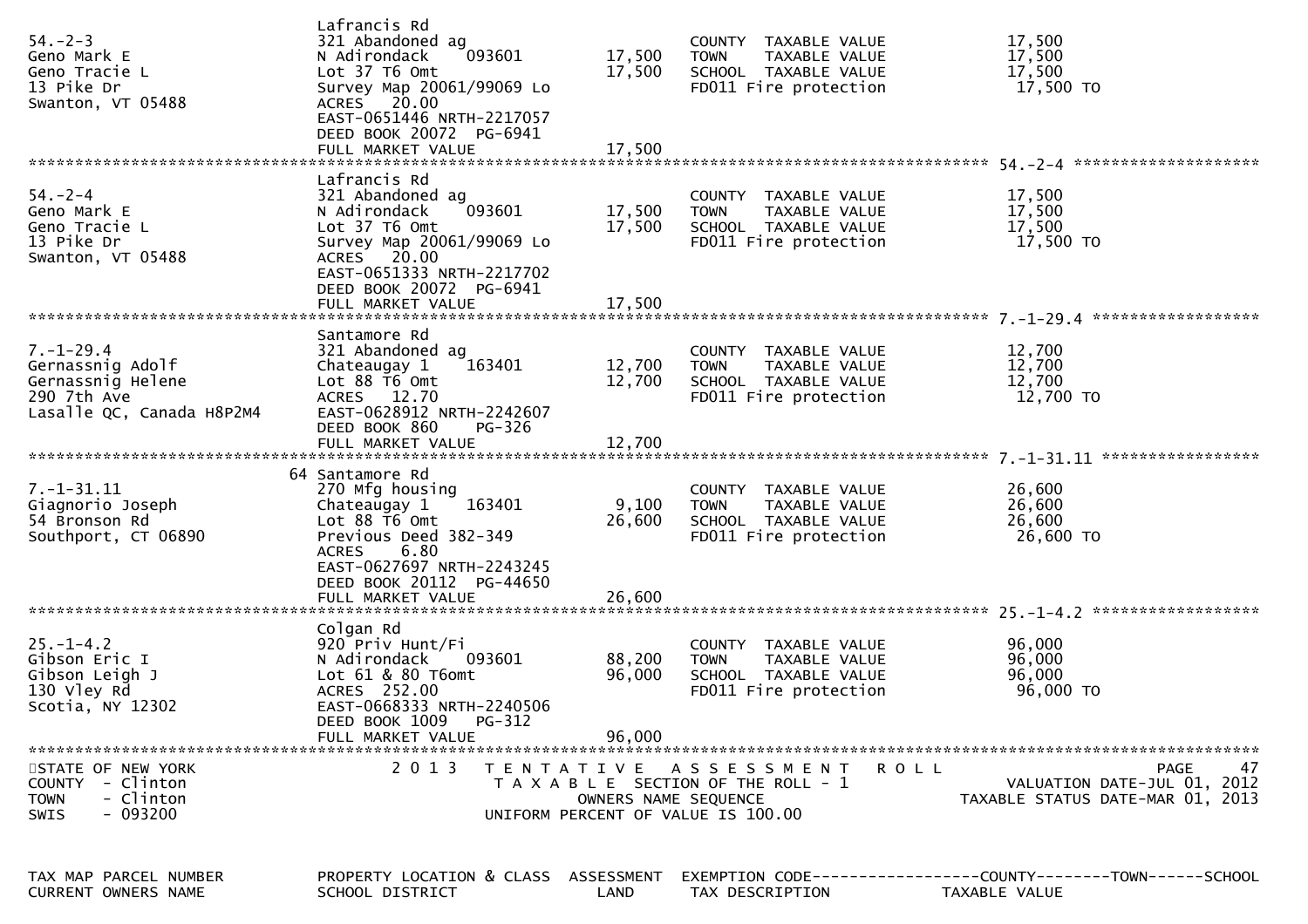| CURRENT OWNERS ADDRESS                                                                                                      | PARCEL SIZE/GRID COORD                                                                                                                                                                     | <b>TOTAL</b>                              | SPECIAL DISTRICTS                                                                                                 | ACCOUNT NO.                                                                          |
|-----------------------------------------------------------------------------------------------------------------------------|--------------------------------------------------------------------------------------------------------------------------------------------------------------------------------------------|-------------------------------------------|-------------------------------------------------------------------------------------------------------------------|--------------------------------------------------------------------------------------|
| $25. - 1 - 9.2$<br>Gibson Erin<br>5548 Rt 11<br>Ellenburg Center, NY                                                        | Colgan Rd<br>321 Abandoned ag<br>093601<br>N Adirondack<br>Lot 62 T6omt<br>ACRES 19.70<br>12934-2904 EAST-0665403 NRTH-2236216<br>DEED BOOK 20001 PG-25031<br>FULL MARKET VALUE            | 17,400<br>17,400<br>17,400                | COUNTY TAXABLE VALUE<br>TAXABLE VALUE<br><b>TOWN</b><br>SCHOOL TAXABLE VALUE<br>FD011 Fire protection             | 17,400<br>17,400<br>17,400<br>17,400 TO                                              |
|                                                                                                                             | 648 Frontier Rd                                                                                                                                                                            |                                           |                                                                                                                   |                                                                                      |
| $7. - 1 - 3$<br>Gillette Randy<br>8333 Beverly Jane Ln<br>Sacramento, CA 95830                                              | 260 Seasonal res<br>163401<br>Chateaugay 1<br>Lot 88<br>T6 Omt<br>Pate<br>38.80<br>ACRES<br>EAST-0625777 NRTH-2245629<br>DEED BOOK 98000 PG-99211<br>FULL MARKET VALUE                     | 26,900<br>31,300<br>31,300                | COUNTY TAXABLE VALUE<br>TAXABLE VALUE<br><b>TOWN</b><br>SCHOOL TAXABLE VALUE<br>FD011 Fire protection             | 31,300<br>31,300<br>31,300<br>31,300 TO                                              |
|                                                                                                                             |                                                                                                                                                                                            |                                           |                                                                                                                   | ******************                                                                   |
| $67. - 1 - 2.3$<br>Gilmore Kelley P<br>Gilmore Jessica L<br>79 white Rd<br>Mooers Forks, NY 12959                           | 261 Campbell Rd<br>270 Mfg housing<br>093601<br>N Adirondack<br>Lot 32 T6 Omt<br>FRNT 100.00 DPTH 225.00<br>850<br><b>BANK</b><br>EAST-0630072 NRTH-2213284                                | 4,600<br>32,800                           | COUNTY TAXABLE VALUE<br>TAXABLE VALUE<br><b>TOWN</b><br>SCHOOL TAXABLE VALUE<br>FD011 Fire protection             | 32,800<br>32,800<br>32,800<br>32,800 TO                                              |
|                                                                                                                             | DEED BOOK 20082 PG-12362<br>FULL MARKET VALUE                                                                                                                                              | 32,800                                    |                                                                                                                   |                                                                                      |
| $8. - 1 - 3.24$<br>Goodrow David & Gina<br>Goodrow Life Est Ronald & Marg Lot 86 T6omt<br>PO Box 42<br>Churubusco, NY 12923 | Rt 189<br>260 Seasonal res<br>093601<br>N Adirondack<br>ACRES 12.00<br>EAST-0637109 NRTH-2245743<br>DEED BOOK 99001 PG-14556<br>FULL MARKET VALUE                                          | 13,500<br>14,800<br>14,800                | COUNTY TAXABLE VALUE<br><b>TOWN</b><br>TAXABLE VALUE<br>SCHOOL TAXABLE VALUE<br>FD011 Fire protection             | 14,800<br>14,800<br>14,800<br>14,800 TO                                              |
|                                                                                                                             |                                                                                                                                                                                            |                                           |                                                                                                                   |                                                                                      |
| $38.1 - 1 - 10.1$<br>Goodrow David R<br>Goodrow Gina S<br>29 Smith St<br>Churubusco, NY 12923                               | 2 Broad St<br>210 1 Family Res<br>093601<br>N Adirondack<br>Lot 66 T6 Omt<br>Pate<br>FRNT 200.00 DPTH 170.00<br>EAST-0640052 NRTH-2231919<br>DEED BOOK 20051 PG-82237<br>FULL MARKET VALUE | 4,800<br>50,000<br>50,000                 | COUNTY TAXABLE VALUE<br><b>TOWN</b><br>TAXABLE VALUE<br>SCHOOL TAXABLE VALUE<br>FD011 Fire protection             | 50,000<br>50,000<br>50,000<br>50,000 TO                                              |
|                                                                                                                             |                                                                                                                                                                                            |                                           |                                                                                                                   |                                                                                      |
| STATE OF NEW YORK<br>COUNTY - Clinton<br>- Clinton<br><b>TOWN</b><br>$-093200$<br><b>SWIS</b>                               | 2 0 1 3                                                                                                                                                                                    | T E N T A T I V E<br>OWNERS NAME SEQUENCE | <b>ROLL</b><br>A S S E S S M E N T<br>T A X A B L E SECTION OF THE ROLL - 1<br>UNIFORM PERCENT OF VALUE IS 100.00 | 48<br><b>PAGE</b><br>VALUATION DATE-JUL 01, 2012<br>TAXABLE STATUS DATE-MAR 01, 2013 |
| TAX MAP PARCEL NUMBER<br><b>CURRENT OWNERS NAME</b>                                                                         | PROPERTY LOCATION & CLASS ASSESSMENT<br>SCHOOL DISTRICT                                                                                                                                    | LAND                                      | TAX DESCRIPTION                                                                                                   | EXEMPTION CODE-----------------COUNTY-------TOWN------SCHOOL<br><b>TAXABLE VALUE</b> |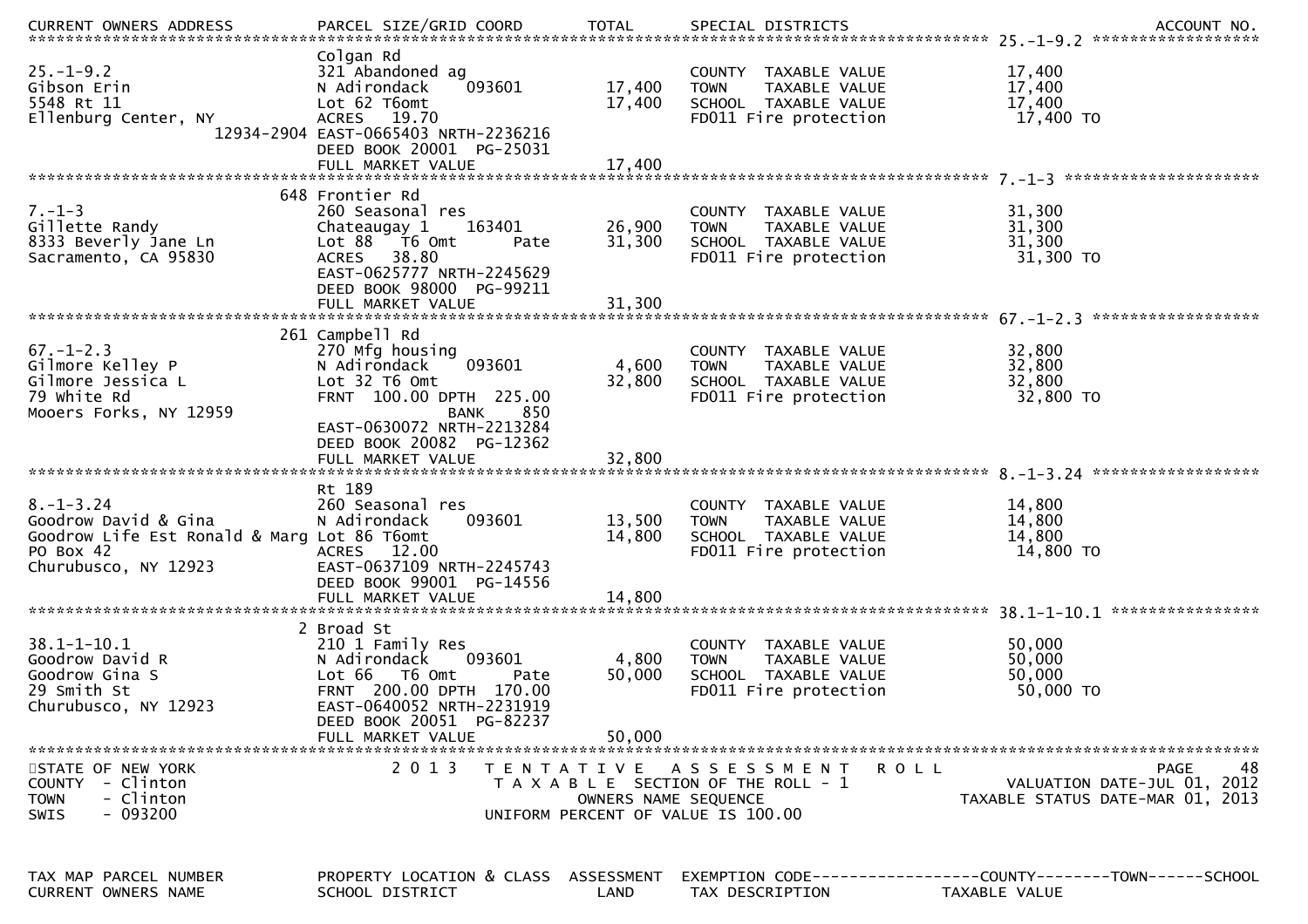| <b>CURRENT OWNERS ADDRESS</b>                                                                                                   | PARCEL SIZE/GRID COORD                                                                                                                                                                       | <b>TOTAL</b>                       | SPECIAL DISTRICTS                                                                                                          |                                                                   | ACCOUNT NO.                                      |
|---------------------------------------------------------------------------------------------------------------------------------|----------------------------------------------------------------------------------------------------------------------------------------------------------------------------------------------|------------------------------------|----------------------------------------------------------------------------------------------------------------------------|-------------------------------------------------------------------|--------------------------------------------------|
| $37. - 1 - 22$<br>Goodrow Life Est Ronald & Marg Chateaugay 1<br>Goodrow David A & Gina S<br>PO Box 42<br>Churubusco, NY 12923  | Whalen Rd<br>323 Vacant rural<br>163401<br>Lot 52 T6 Omt<br>Pate<br>ACRES 61.80<br>EAST-0627818 NRTH-2228324<br>DEED BOOK 99001 PG-14556                                                     | 18,900<br>18,900                   | COUNTY TAXABLE VALUE<br>TAXABLE VALUE<br><b>TOWN</b><br>SCHOOL TAXABLE VALUE<br>FD011 Fire protection                      | 18,900<br>18,900<br>18,900<br>18,900 TO                           |                                                  |
|                                                                                                                                 | FULL MARKET VALUE                                                                                                                                                                            | 18,900                             |                                                                                                                            |                                                                   |                                                  |
| $38.1 - 1 - 11$<br>Goodrow Life Est Ronald & Marg N Adirondack<br>Goodrow David A & Gina S<br>PO Box 42<br>Churubusco, NY 12923 | 38 Smith St<br>210 1 Family Res<br>093601<br>Lot 66<br>T6 Omt<br>Pate<br>FRNT 170.00 DPTH 156.00<br>EAST-0640248 NRTH-2231900<br>DEED BOOK 99001 PG-14556                                    | 4,500<br>68,700                    | RES STAR 41854<br>COUNTY TAXABLE VALUE<br><b>TOWN</b><br>TAXABLE VALUE<br>SCHOOL TAXABLE VALUE<br>FD011 Fire protection    | $\mathbf{0}$<br>68,700<br>68,700<br>38,700<br>68,700 TO           | $\mathbf{0}$<br>30,000                           |
|                                                                                                                                 | FULL MARKET VALUE                                                                                                                                                                            | 68,700                             |                                                                                                                            |                                                                   |                                                  |
| $38.1 - 1 - 52$<br>Goodrow Ronald<br>Goodrow Margaret<br>38 Smith St<br>PO Box 42<br>Churubusco, NY 12923                       | 29 Smith St<br>270 Mfg housing<br>093601<br>N Adirondack<br>Lot 66<br>T6 Omt<br>Pate<br>FRNT 102.50 DPTH 244.00<br>EAST-0640028 NRTH-2231638<br>DEED BOOK 973<br>$PG-1$<br>FULL MARKET VALUE | 4,600<br>25,000<br>25,000          | COUNTY TAXABLE VALUE<br>TAXABLE VALUE<br><b>TOWN</b><br>SCHOOL TAXABLE VALUE<br>FD011 Fire protection                      | 25,000<br>25,000<br>25,000<br>25,000 TO                           |                                                  |
|                                                                                                                                 | 476 Brandy Brook Rd                                                                                                                                                                          |                                    |                                                                                                                            |                                                                   |                                                  |
| $69. - 1 - 14.7$<br>Goss Veronica A<br>Goss Alden L<br>476 Brandy Brook Rd<br>Ellenburg Center, NY 12934                        | 270 Mfg housing<br>093601<br>N Adirondack<br>Lot 25 T6omt<br><b>ACRES</b><br>1.70<br>EAST-0647837 NRTH-2209769<br>DEED BOOK 20031 PG-53940<br>FULL MARKET VALUE                              | 5,600<br>27,600<br>27,600          | 41854<br>RES STAR<br>COUNTY TAXABLE VALUE<br><b>TOWN</b><br>TAXABLE VALUE<br>SCHOOL TAXABLE VALUE<br>FD011 Fire protection | $\overline{0}$<br>27,600<br>27,600<br>$\overline{0}$<br>27,600 TO | 0<br>27,600                                      |
|                                                                                                                                 | Lost Nation Rd                                                                                                                                                                               |                                    |                                                                                                                            |                                                                   |                                                  |
| $21. - 1 - 14.2$<br>Graymont Materials (NY) Inc<br>111 Quarry Rd<br>Plattsburgh, NY 12901                                       | 321 Abandoned ag<br>093601<br>N Adirondack<br>Lot 71 T6omt<br>ACRES 105.00<br>EAST-0620061 NRTH-2233727<br>DEED BOOK 20112 PG-40530                                                          | 88,200<br>88,200                   | COUNTY TAXABLE VALUE<br><b>TOWN</b><br>TAXABLE VALUE<br>SCHOOL TAXABLE VALUE<br>FD011 Fire protection                      | 88,200<br>88,200<br>88,200<br>88,200 TO                           |                                                  |
|                                                                                                                                 | FULL MARKET VALUE                                                                                                                                                                            | 88,200                             |                                                                                                                            |                                                                   |                                                  |
| STATE OF NEW YORK<br>- Clinton<br><b>COUNTY</b><br>- Clinton<br><b>TOWN</b><br>- 093200<br><b>SWIS</b>                          | 2 0 1 3                                                                                                                                                                                      | OWNERS NAME SEQUENCE               | TENTATIVE ASSESSMENT<br>ROLL<br>T A X A B L E SECTION OF THE ROLL - 1<br>UNIFORM PERCENT OF VALUE IS 100.00                | TAXABLE STATUS DATE-MAR 01, 2013                                  | 49<br><b>PAGE</b><br>VALUATION DATE-JUL 01, 2012 |
| TAX MAP PARCEL NUMBER<br>CURRENT OWNERS NAME<br>CURRENT OWNERS ADDRESS                                                          | PROPERTY LOCATION & CLASS<br>SCHOOL DISTRICT<br>PARCEL SIZE/GRID COORD                                                                                                                       | ASSESSMENT<br>LAND<br><b>TOTAL</b> | EXEMPTION        CODE-----------------COUNTY-------TOWN------SCHOOL<br>TAX DESCRIPTION<br>SPECIAL DISTRICTS                | TAXABLE VALUE                                                     | ACCOUNT NO.                                      |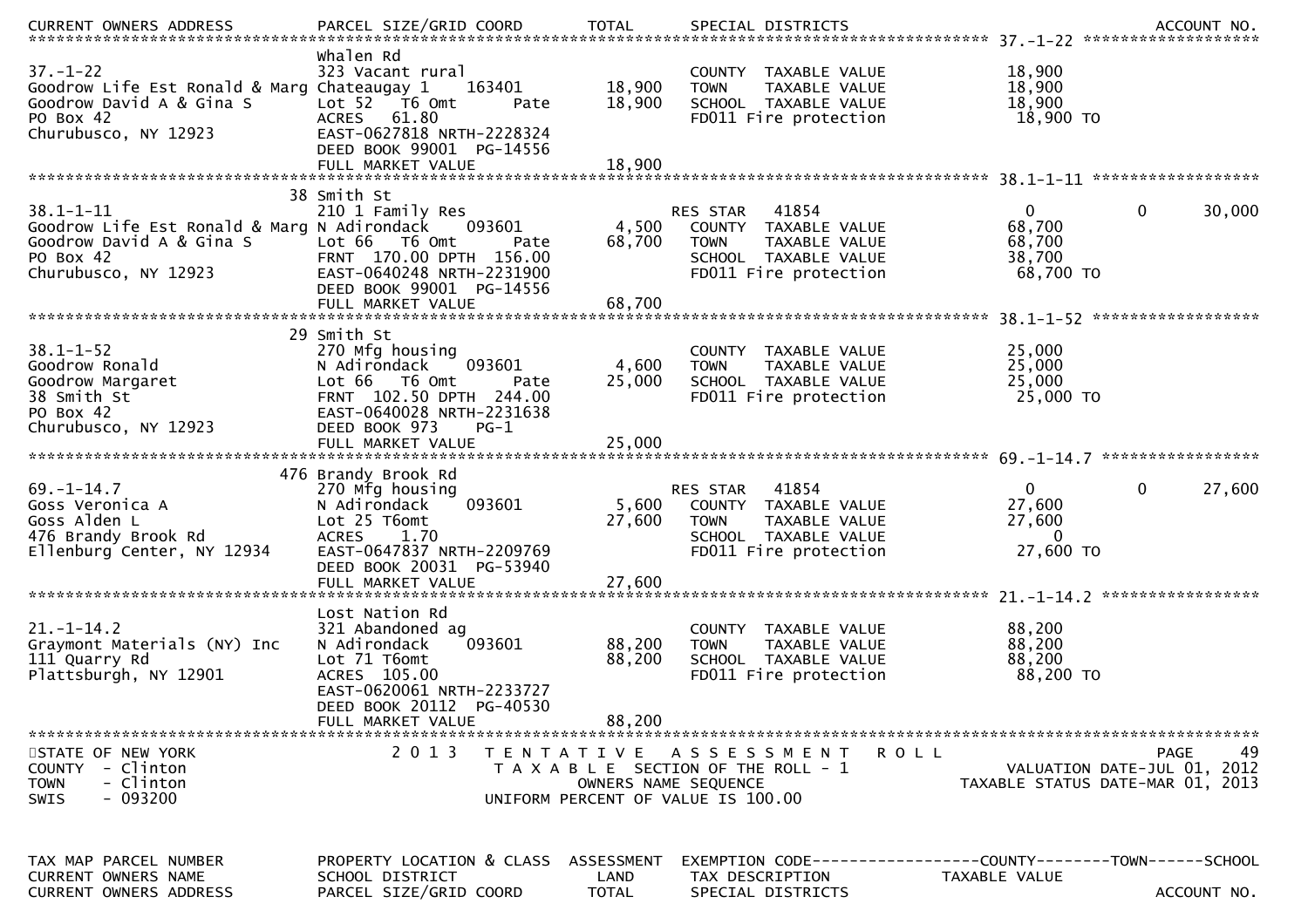|                                                                                                          |                                                                                                                                                                                 |                            |                                                                                                                                                                                                   | $21. - 1 - 15.1$ ******************                                                          |
|----------------------------------------------------------------------------------------------------------|---------------------------------------------------------------------------------------------------------------------------------------------------------------------------------|----------------------------|---------------------------------------------------------------------------------------------------------------------------------------------------------------------------------------------------|----------------------------------------------------------------------------------------------|
| $21.-1-15.1$<br>Graymont Materials (NY) Inc<br>111 Quarry Rd<br>Plattsburgh, NY 12901                    | Lost Nation Rd<br>321 Abandoned ag<br>N Adirondack<br>093601<br>Lot 71<br>T6 Omt<br>Pate<br>ACRES 13.50<br>EAST-0619952 NRTH-2234681<br>DEED BOOK 20092 PG-26144                | 14,300<br>14,300           | COUNTY TAXABLE VALUE<br><b>TOWN</b><br>TAXABLE VALUE<br>SCHOOL TAXABLE VALUE<br>FD011 Fire protection                                                                                             | 14,300<br>14,300<br>14,300<br>14,300 TO                                                      |
|                                                                                                          | 499 Lost Nation Rd                                                                                                                                                              |                            |                                                                                                                                                                                                   |                                                                                              |
| $21. - 1 - 15.21$<br>Graymont Materials (NY) Inc<br>111 Quarry Rd<br>Plattsburgh, NY 12901               | 321 Abandoned ag<br>N Adirondack<br>093601<br>71 T6omt<br>ACRES 18.50<br>EAST-0619885 NRTH-2235174<br>DEED BOOK 20092 PG-26276<br>FULL MARKET VALUE                             | 16,800<br>16,800<br>16,800 | COUNTY TAXABLE VALUE<br><b>TAXABLE VALUE</b><br><b>TOWN</b><br>SCHOOL TAXABLE VALUE<br>FD011 Fire protection                                                                                      | 16,800<br>16,800<br>16,800<br>16,800 TO                                                      |
|                                                                                                          |                                                                                                                                                                                 |                            |                                                                                                                                                                                                   | *****************                                                                            |
| $21. - 1 - 15.3$<br>Graymont Materials Inc.<br>111 Quarry Rd<br>Plattsburgh, NY 12901                    | 481 Lost Nation Rd<br>321 Abandoned ag<br>093601<br>N Adirondack<br>Lot 71 T6omt<br>ACRES 13.50<br>EAST-0619924 NRTH-2234894<br>DEED BOOK 20092 PG-25548                        | 14,300<br>14,300           | COUNTY TAXABLE VALUE<br><b>TOWN</b><br>TAXABLE VALUE<br>SCHOOL TAXABLE VALUE<br>FD011 Fire protection                                                                                             | 14,300<br>14,300<br>14,300<br>14,300 TO                                                      |
|                                                                                                          | FULL MARKET VALUE                                                                                                                                                               | 14,300                     |                                                                                                                                                                                                   |                                                                                              |
| $24. - 1 - 1.21$<br>Green Richard A II<br>656 Clinton Mills Rd<br>Ellenburg Depot, NY 12935              | 656 Clinton Mills Rd<br>270 Mfg housing<br>N Adirondack<br>093601<br>Lot 63<br>ACRES 51.60<br>EAST-0655613 NRTH-2235499<br>DEED BOOK 99001 PG-13963<br>FULL MARKET VALUE        | 33,300<br>38,600<br>38,600 | COUNTY TAXABLE VALUE<br><b>TOWN</b><br>TAXABLE VALUE<br>SCHOOL TAXABLE VALUE<br>FD011 Fire protection                                                                                             | 38,600<br>38,600<br>38,600<br>38,600 TO                                                      |
|                                                                                                          |                                                                                                                                                                                 |                            |                                                                                                                                                                                                   | 68. -1-12 *********************                                                              |
| $68. - 1 - 12$<br>Gregory John J<br>Gregory Mamie M<br>487 Brandy Brook Rd<br>Ellenburg Center, NY 12934 | 487 Brandy Brook Rd<br>210 1 Family Res<br>093601<br>N Adirondack<br>Lot 26<br>T6 Omt<br>Patent<br>3.10<br><b>ACRES</b><br>EAST-0647297 NRTH-2209959<br>DEED BOOK 570<br>PG-561 | 46,900                     | 96 PCT OF VALUE USED FOR EXEMPTION PURPOSES<br>WARNONALL 41121<br>41834<br>6,700 SR STAR<br>COUNTY TAXABLE VALUE<br><b>TOWN</b><br>TAXABLE VALUE<br>SCHOOL TAXABLE VALUE<br>FD011 Fire protection | 6,754<br>6,754<br>0<br>46,900<br>0<br>0<br>40,146<br>40,146<br>$\Omega$<br>46,900 TO         |
|                                                                                                          | FULL MARKET VALUE                                                                                                                                                               | 46,900                     |                                                                                                                                                                                                   |                                                                                              |
| STATE OF NEW YORK<br>- Clinton<br><b>COUNTY</b><br><b>TOWN</b><br>- Clinton<br>$-093200$<br>SWIS         | 2 0 1 3                                                                                                                                                                         | T E N T A T I V E          | A S S E S S M E N T<br>ROLL<br>T A X A B L E SECTION OF THE ROLL - 1<br>OWNERS NAME SEQUENCE<br>UNIFORM PERCENT OF VALUE IS 100.00                                                                | 50<br><b>PAGE</b><br>VALUATION DATE-JUL 01, 2012<br>TAXABLE STATUS DATE-MAR 01, 2013         |
| TAX MAP PARCEL NUMBER<br>CURRENT OWNERS NAME<br><b>CURRENT OWNERS ADDRESS</b>                            | PROPERTY LOCATION & CLASS ASSESSMENT<br>SCHOOL DISTRICT<br>PARCEL SIZE/GRID COORD                                                                                               | LAND<br><b>TOTAL</b>       | TAX DESCRIPTION<br>SPECIAL DISTRICTS                                                                                                                                                              | EXEMPTION CODE-----------------COUNTY--------TOWN-----SCHOOL<br>TAXABLE VALUE<br>ACCOUNT NO. |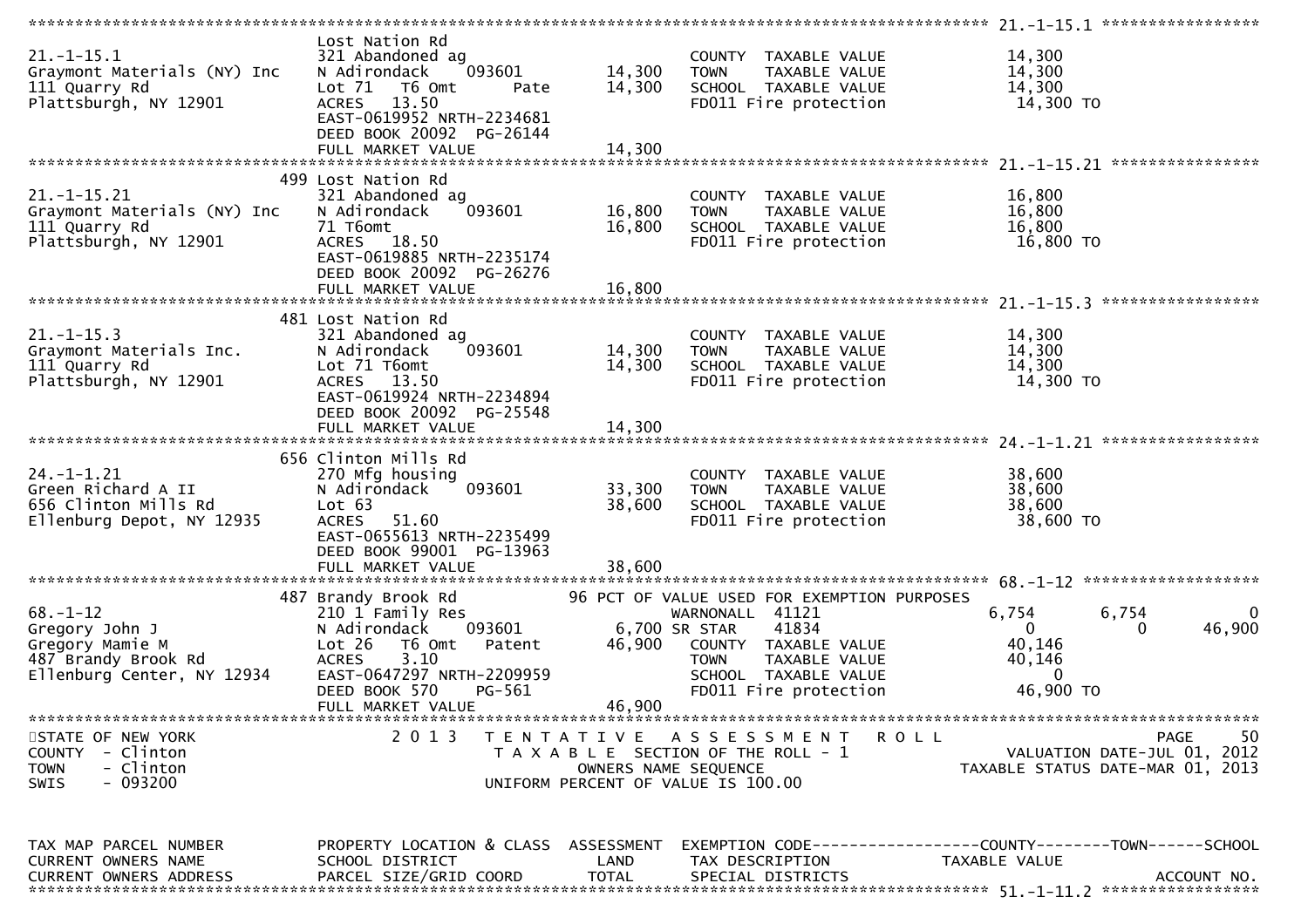| $51. - 1 - 11.2$<br>Grenier David M<br>Grenier Harriet R<br>111 Miller Ln<br>Waterbury Center, VT 05677 | Ryan Rd<br>105 Vac farmland<br>Chateaugay 1<br>163401<br>Lot 50 T6 Omt<br>Pate<br>ACRES 50.12<br>EAST-0623901 NRTH-2219811<br>DEED BOOK 871<br>PG-198                 | 37,400<br>37,400           | COUNTY TAXABLE VALUE<br><b>TOWN</b><br>TAXABLE VALUE<br>SCHOOL TAXABLE VALUE<br>FD011 Fire protection          | 37,400<br>37,400<br>37,400<br>37,400 TO                                                             |
|---------------------------------------------------------------------------------------------------------|-----------------------------------------------------------------------------------------------------------------------------------------------------------------------|----------------------------|----------------------------------------------------------------------------------------------------------------|-----------------------------------------------------------------------------------------------------|
|                                                                                                         | 7280 Rt 11                                                                                                                                                            |                            |                                                                                                                |                                                                                                     |
| $52. - 1 - 5.2$<br>Grenier David M<br>111 Miller Ln<br>Waterbury Center, VT 05677                       | 260 Seasonal res<br>Chateaugay 1<br>163401<br>Lot $52$ T6 Omt<br>Pate<br>ACRES 51.00<br>EAST-0625769 NRTH-2225061<br>DEED BOOK 871<br>PG-193                          | 32,500<br>67,300           | COUNTY TAXABLE VALUE<br><b>TOWN</b><br>TAXABLE VALUE<br>SCHOOL TAXABLE VALUE<br>FD011 Fire protection          | 67,300<br>67,300<br>67,300<br>67,300 TO                                                             |
|                                                                                                         |                                                                                                                                                                       |                            |                                                                                                                |                                                                                                     |
|                                                                                                         |                                                                                                                                                                       |                            |                                                                                                                |                                                                                                     |
| $52. - 1 - 5.3$<br>Grenier David M<br>111 Miller Ln<br>Waterbury Center, VT 05677                       | Rt 11<br>321 Abandoned ag<br>163401<br>Chateaugay 1<br>Lot 49 T6omt<br>ACRES 53.00<br>EAST-0625177 NRTH-2222407                                                       | 32,000<br>32,000           | COUNTY TAXABLE VALUE<br><b>TOWN</b><br>TAXABLE VALUE<br>SCHOOL TAXABLE VALUE<br>FD011 Fire protection          | 32,000<br>32,000<br>32,000<br>32,000 TO                                                             |
|                                                                                                         | DEED BOOK 871<br>PG-193                                                                                                                                               |                            |                                                                                                                |                                                                                                     |
|                                                                                                         |                                                                                                                                                                       |                            |                                                                                                                |                                                                                                     |
|                                                                                                         | Rt 11                                                                                                                                                                 |                            |                                                                                                                |                                                                                                     |
| $52. - 1 - 5.11$<br>Grenier David M<br>111 Miller Ln<br>Waterbury Center, VT 05677                      | 321 Abandoned ag<br>163401<br>Chateaugay 1<br>Lot $52$ T6omt<br>ACRES 50.70<br>EAST-0624884 NRTH-2224837<br>DEED BOOK 871<br><b>PG-196</b>                            | 34,900<br>34,900           | COUNTY TAXABLE VALUE<br><b>TOWN</b><br>TAXABLE VALUE<br>SCHOOL TAXABLE VALUE<br>FD011 Fire protection          | 34,900<br>34,900<br>34,900<br>34,900 TO                                                             |
|                                                                                                         |                                                                                                                                                                       |                            |                                                                                                                |                                                                                                     |
|                                                                                                         |                                                                                                                                                                       |                            |                                                                                                                |                                                                                                     |
| $67. - 1 - 9.4$<br>Hahn Richard Eric<br>90 Fairview Ave Apt 3-12<br>Kingston, NY 12401                  | Campbell Rd<br>321 Abandoned ag<br>093601<br>N Adirondack<br>Lot 28 T6omt<br>ACRES 25.00<br>EAST-0632141 NRTH-2210995<br>DEED BOOK 595<br>PG-974<br>FULL MARKET VALUE | 20,000<br>20,000<br>20,000 | COUNTY TAXABLE VALUE<br><b>TOWN</b><br>TAXABLE VALUE<br>SCHOOL TAXABLE VALUE<br>FD011 Fire protection          | 20,000<br>20,000<br>20,000<br>20,000 TO                                                             |
|                                                                                                         |                                                                                                                                                                       |                            |                                                                                                                |                                                                                                     |
| STATE OF NEW YORK<br><b>COUNTY</b><br>- Clinton<br><b>TOWN</b><br>- Clinton<br>$-093200$<br>SWIS        | 2 0 1 3                                                                                                                                                               | OWNERS NAME SEQUENCE       | TENTATIVE ASSESSMENT<br>R O L L<br>T A X A B L E SECTION OF THE ROLL - 1<br>UNIFORM PERCENT OF VALUE IS 100.00 | 51<br>PAGE<br>VALUATION DATE-JUL 01, 2012<br>TAXABLE STATUS DATE-MAR 01, 2013                       |
|                                                                                                         |                                                                                                                                                                       |                            |                                                                                                                |                                                                                                     |
| TAX MAP PARCEL NUMBER<br>CURRENT OWNERS NAME<br><b>CURRENT OWNERS ADDRESS</b>                           | PROPERTY LOCATION & CLASS ASSESSMENT<br>SCHOOL DISTRICT<br>PARCEL SIZE/GRID COORD                                                                                     | LAND<br><b>TOTAL</b>       | TAX DESCRIPTION<br>SPECIAL DISTRICTS                                                                           | EXEMPTION        CODE-----------------COUNTY-------TOWN------SCHOOL<br>TAXABLE VALUE<br>ACCOUNT NO. |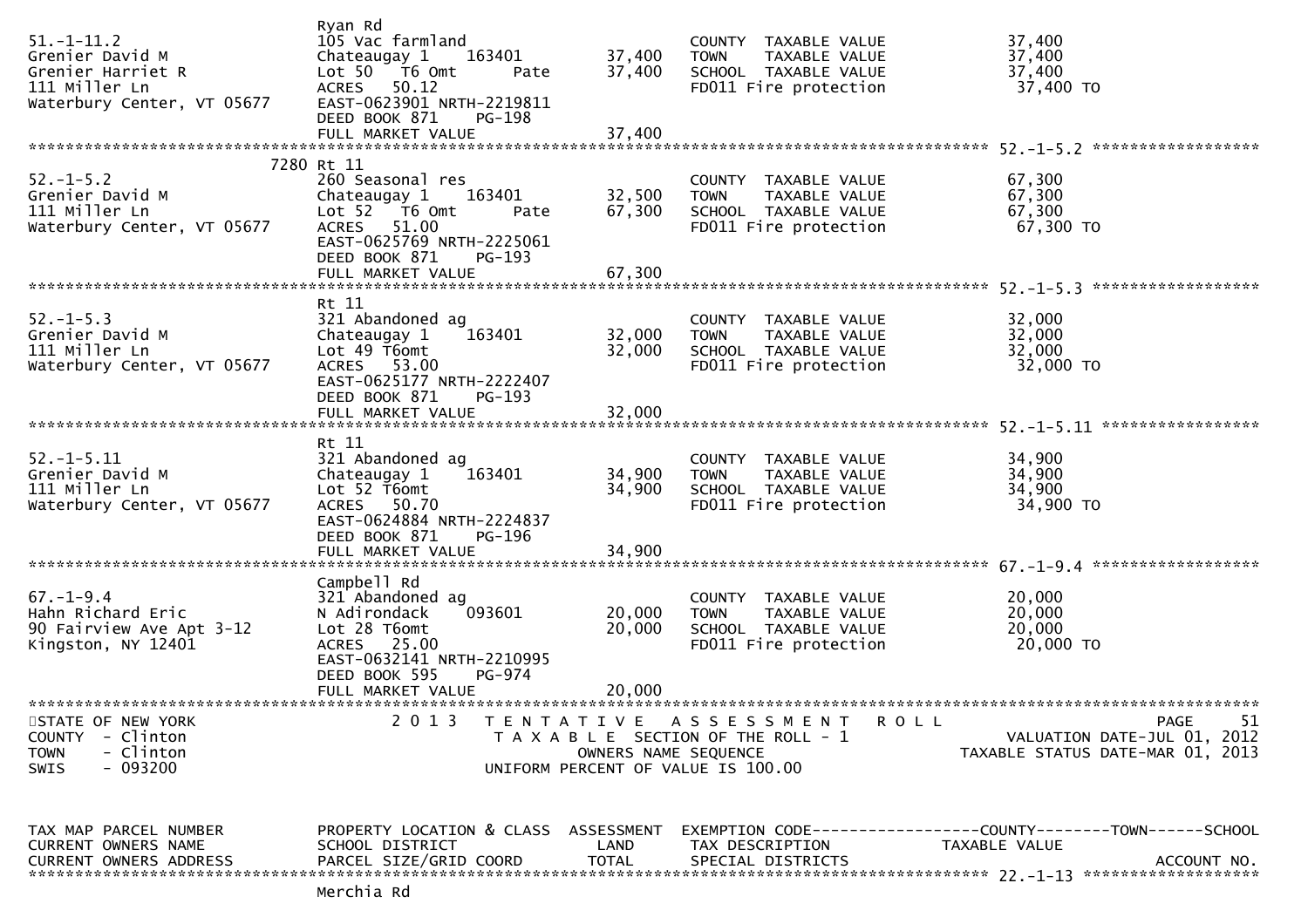| $22. - 1 - 13$<br>Hammond Stephen<br>Hammond Colleen                                                    | 321 Abandoned ag<br>N Adirondack<br>093601<br>Lot <sub>73</sub><br>T6 Omt<br>Pate                                                                                            | 38,500<br>38,500            | COUNTY TAXABLE VALUE<br>TAXABLE VALUE<br><b>TOWN</b><br>SCHOOL TAXABLE VALUE                                                 | 38,500<br>38,500<br>38,500                                 |                        |                                           |
|---------------------------------------------------------------------------------------------------------|------------------------------------------------------------------------------------------------------------------------------------------------------------------------------|-----------------------------|------------------------------------------------------------------------------------------------------------------------------|------------------------------------------------------------|------------------------|-------------------------------------------|
| 22 Moore St<br>Moorestown, NJ 08057                                                                     | ACRES 62.00<br>EAST-0629684 NRTH-2235864<br>DEED BOOK 719<br>PG-110                                                                                                          |                             | FD011 Fire protection                                                                                                        | 38,500 TO                                                  |                        |                                           |
|                                                                                                         |                                                                                                                                                                              |                             |                                                                                                                              |                                                            |                        |                                           |
| $53. - 1 - 19.212$<br>Hansen Joel A<br>Hansen Jennifer<br>764 Patnode Rd<br>Churubusco, NY 12923        | 764 Patnode Rd<br>210 1 Family Res<br>093601<br>N Adirondack<br>Lot 47 T6omt<br>FRNT 100.00 DPTH 125.00<br>320<br><b>BANK</b>                                                | 3,800<br>75,700             | RES STAR<br>41854<br>COUNTY TAXABLE VALUE<br><b>TOWN</b><br>TAXABLE VALUE<br>SCHOOL TAXABLE VALUE<br>FD011 Fire protection   | $\mathbf{0}$<br>75,700<br>75,700<br>45,700<br>75,700 TO    | $\mathbf{0}$           | 30,000                                    |
|                                                                                                         | EAST-0635025 NRTH-2221184<br>DEED BOOK 923<br>PG-235<br>FULL MARKET VALUE                                                                                                    | 75,700                      |                                                                                                                              |                                                            |                        |                                           |
|                                                                                                         | 236 County Line Rd                                                                                                                                                           |                             |                                                                                                                              |                                                            |                        |                                           |
| $81. - 1 - 1$<br>Harrigan Bros Dairy Farm<br>8341 Star Rd<br>Chateaugay, NY 12920                       | 240 Rural res<br>163401<br>Chateaugay 1<br>Lot 30 T6 Omt<br>Pate<br>ACRES 100.00<br>EAST-0620695 NRTH-2207201                                                                | 67,500<br>87,400            | AGRI DISTR 41720<br>COUNTY TAXABLE VALUE<br>TAXABLE VALUE<br><b>TOWN</b><br>SCHOOL TAXABLE VALUE<br>FD011 Fire protection    | 7,696<br>79,704<br>79,704<br>79,704<br>87,400 TO           | 7,696                  | 7,696                                     |
| MAY BE SUBJECT TO PAYMENT<br>UNDER AGDIST LAW TIL 2017                                                  | DEED BOOK 20112 PG-40693<br>FULL MARKET VALUE                                                                                                                                | 87,400                      |                                                                                                                              |                                                            |                        |                                           |
| 748-750 Rt 189                                                                                          |                                                                                                                                                                              |                             | 68 PCT OF VALUE USED FOR EXEMPTION PURPOSES                                                                                  |                                                            |                        |                                           |
| $23. - 1 - 11$<br>Harriman Richard L Sr<br>Harriman Doris<br>748 Route 189<br>Churubusco, NY 12923      | 240 Rural res<br>N Adirondack<br>093601<br>Lot 66<br>T6 Omt<br>Pate<br>25.00<br><b>ACRES</b><br>EAST-0638691 NRTH-2235358                                                    |                             | WARNONALL 41121<br>20,000 AGED COUN 41802<br>47,500 SR STAR<br>41834<br>COUNTY TAXABLE VALUE<br><b>TOWN</b><br>TAXABLE VALUE | 4,845<br>1,373<br>$\mathbf{0}$<br>41,282<br>42,655         | 4,845<br>0<br>$\Omega$ | $\mathbf{0}$<br>$\mathbf{0}$<br>47,500    |
|                                                                                                         | DEED BOOK 747<br><b>PG-300</b>                                                                                                                                               |                             | SCHOOL TAXABLE VALUE                                                                                                         | $\Omega$                                                   |                        |                                           |
|                                                                                                         | 618 Ryan Rd                                                                                                                                                                  |                             |                                                                                                                              |                                                            |                        |                                           |
| $67. - 1 - 2.22$<br>Harris Theodore J<br>618 Ryan Rd<br>Churubusco, NY 12923                            | 210 1 Family Res<br>N Adirondack<br>093601<br>Lot 32 T6omt<br>080<br>2.10 BANK<br><b>ACRES</b><br>EAST-0624430 NRTH-2213631<br>DEED BOOK 20051 PG-83784<br>FULL MARKET VALUE | 5,800<br>107,400<br>107,400 | 41854<br>RES STAR<br>COUNTY TAXABLE VALUE<br><b>TOWN</b><br>TAXABLE VALUE<br>SCHOOL TAXABLE VALUE<br>FD011 Fire protection   | $\mathbf{0}$<br>107,400<br>107,400<br>77,400<br>107,400 TO | $\mathbf{0}$           | 30,000                                    |
|                                                                                                         |                                                                                                                                                                              |                             |                                                                                                                              |                                                            |                        |                                           |
| STATE OF NEW YORK<br>- Clinton<br><b>COUNTY</b><br>- Clinton<br><b>TOWN</b><br>$-093200$<br><b>SWIS</b> | 2 0 1 3                                                                                                                                                                      |                             | TENTATIVE ASSESSMENT<br>T A X A B L E SECTION OF THE ROLL - 1<br>OWNERS NAME SEQUENCE<br>UNIFORM PERCENT OF VALUE IS 100.00  | R O L L<br>TAXABLE STATUS DATE-MAR 01, 2013                |                        | 52<br>PAGE<br>VALUATION DATE-JUL 01, 2012 |
| TAX MAP PARCEL NUMBER<br>CURRENT OWNERS NAME<br><b>CURRENT OWNERS ADDRESS</b>                           | PROPERTY LOCATION & CLASS ASSESSMENT<br>SCHOOL DISTRICT<br>PARCEL SIZE/GRID COORD<br>لهمو لهجمصائحهو لهات                                                                    | LAND<br><b>TOTAL</b>        | EXEMPTION CODE-----------------COUNTY-------TOWN------SCHOOL<br>TAX DESCRIPTION<br>SPECIAL DISTRICTS                         | TAXABLE VALUE                                              |                        | ACCOUNT NO.                               |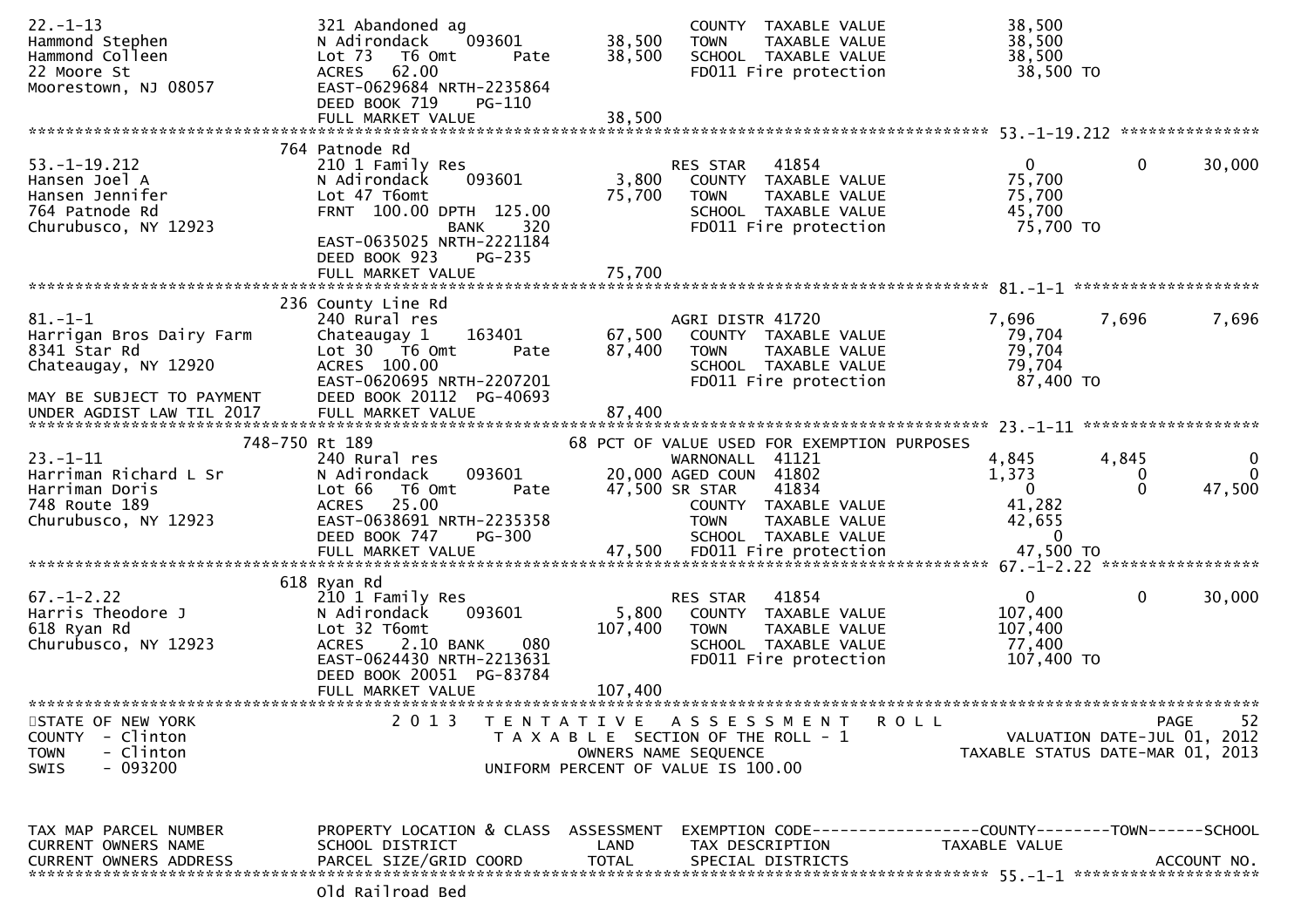| $55. - 1 - 1$<br>Hart Life Use George H<br>Hart Delbert R & Deborah A<br>637 Bull Run Rd<br>Ellenburg Depot, NY 12935 | 321 Abandoned ag<br>N Adirondack<br>093601<br>Lot <sub>43</sub><br>T6 Omt<br>Pate<br>ACRES 42.00<br>EAST-0661393 NRTH-2224363<br>DEED BOOK 20011 PG-34806                                            | 8,400<br>8,400                    | COUNTY TAXABLE VALUE<br>TAXABLE VALUE<br><b>TOWN</b><br>SCHOOL TAXABLE VALUE<br>FD011 Fire protection                      | 8,400<br>8,400<br>8,400<br>8,400 TO                                    |                    |
|-----------------------------------------------------------------------------------------------------------------------|------------------------------------------------------------------------------------------------------------------------------------------------------------------------------------------------------|-----------------------------------|----------------------------------------------------------------------------------------------------------------------------|------------------------------------------------------------------------|--------------------|
|                                                                                                                       | FULL MARKET VALUE                                                                                                                                                                                    | 8,400                             |                                                                                                                            |                                                                        | ****************** |
| $69. - 1 - 8.3$<br>Head Annette<br>Puglise Jennifer<br>351 Cemetery Rd<br>Plattsburgh, NY 12901                       | Rt 11<br>484 1 use sm bld<br>N Adirondack<br>093601<br>Lot 25 T6omt<br>2.70<br><b>ACRES</b><br>EAST-0651825 NRTH-2210275<br>DEED BOOK 20122 PG-49530<br>FULL MARKET VALUE                            | 6,200<br>35,000<br>35,000         | COUNTY TAXABLE VALUE<br><b>TOWN</b><br>TAXABLE VALUE<br>SCHOOL TAXABLE VALUE<br>FD011 Fire protection                      | 35,000<br>35,000<br>35,000<br>35,000 TO                                |                    |
|                                                                                                                       |                                                                                                                                                                                                      |                                   |                                                                                                                            |                                                                        |                    |
| $52. - 1 - 9.11$<br>Helm Cindy Marie<br>7173 Rt 11<br>Churubusco, NY 12923                                            | 7173 Rt 11<br>210 1 Family Res<br>Chateaugay 1<br>163401<br>Lot 49  T6 0mt<br>Pate<br>1.10<br><b>ACRES</b><br>EAST-0628742 NRTH-2224251<br>DEED BOOK 20061 PG-94478                                  | 5,100<br>59,700                   | 41854<br>RES STAR<br>COUNTY TAXABLE VALUE<br><b>TOWN</b><br>TAXABLE VALUE<br>SCHOOL TAXABLE VALUE<br>FD011 Fire protection | $\mathbf 0$<br>$\mathbf{0}$<br>59,700<br>59,700<br>29,700<br>59,700 TO | 30,000             |
|                                                                                                                       |                                                                                                                                                                                                      |                                   |                                                                                                                            |                                                                        |                    |
| $38.1 - 1 - 24$<br>Helm Francis L<br>PO Box 23<br>Churubusco, NY 12923                                                | 1281 Clinton Mills Rd<br>270 Mfg housing<br>093601<br>N Adirondack<br>Lot 55 T6 Omt<br>Pate<br>FRNT 247.50 DPTH 173.00<br>EAST-0640831 NRTH-2230794<br>DEED BOOK 20051 PG-87761<br>FULL MARKET VALUE | 5,000<br>33,200<br>33,200         | RES STAR<br>41854<br>COUNTY TAXABLE VALUE<br><b>TOWN</b><br>TAXABLE VALUE<br>SCHOOL TAXABLE VALUE<br>FD011 Fire protection | 0<br>0<br>33,200<br>33,200<br>3,200<br>33,200 TO                       | 30,000             |
|                                                                                                                       |                                                                                                                                                                                                      |                                   |                                                                                                                            |                                                                        |                    |
| $52. - 1 - 9.12$<br>Helm Francis L<br>PO Box 23<br>Churubusco, NY 12923<br>MAY BE SUBJECT TO PAYMENT                  | Rt 11<br>$322$ Rural vac $>10$<br>Chateaugay 1<br>163401<br>Lot 49 T6 OMT<br>ACRES 10.70<br>EAST-0628507 NRTH-2223950<br>DEED BOOK 20051 PG-82724                                                    | 11,800<br>11,800                  | COUNTY TAXABLE VALUE<br>TAXABLE VALUE<br><b>TOWN</b><br>SCHOOL TAXABLE VALUE<br>FD011 Fire protection                      | 11,800<br>11,800<br>11,800<br>11,800 TO                                |                    |
| UNDER RPTL483 UNTIL 2017<br>******************************                                                            | FULL MARKET VALUE<br>***************************                                                                                                                                                     | 11,800                            | **************************                                                                                                 |                                                                        |                    |
| STATE OF NEW YORK<br><b>COUNTY</b><br>- Clinton<br>- Clinton<br><b>TOWN</b><br>$-093200$<br><b>SWIS</b>               | 2 0 1 3                                                                                                                                                                                              | TENTATIVE<br>OWNERS NAME SEQUENCE | ASSESSMENT<br><b>ROLL</b><br>T A X A B L E SECTION OF THE ROLL - 1<br>UNIFORM PERCENT OF VALUE IS 100.00                   | VALUATION DATE-JUL 01, 2012<br>TAXABLE STATUS DATE-MAR 01, 2013        | 53<br>PAGE         |
| TAX MAP PARCEL NUMBER<br>CURRENT OWNERS NAME<br><b>CURRENT OWNERS ADDRESS</b>                                         | PROPERTY LOCATION & CLASS ASSESSMENT<br>SCHOOL DISTRICT<br>PARCEL SIZE/GRID COORD                                                                                                                    | LAND<br><b>TOTAL</b>              | EXEMPTION        CODE-----------------COUNTY-------TOWN------SCHOOL<br>TAX DESCRIPTION<br>SPECIAL DISTRICTS                | TAXABLE VALUE                                                          | ACCOUNT NO.        |
| $39. - 1 - 5$                                                                                                         | Lafrancis Rd<br>920 Priv Hunt/Fi                                                                                                                                                                     |                                   | COUNTY TAXABLE VALUE                                                                                                       | 42,800                                                                 |                    |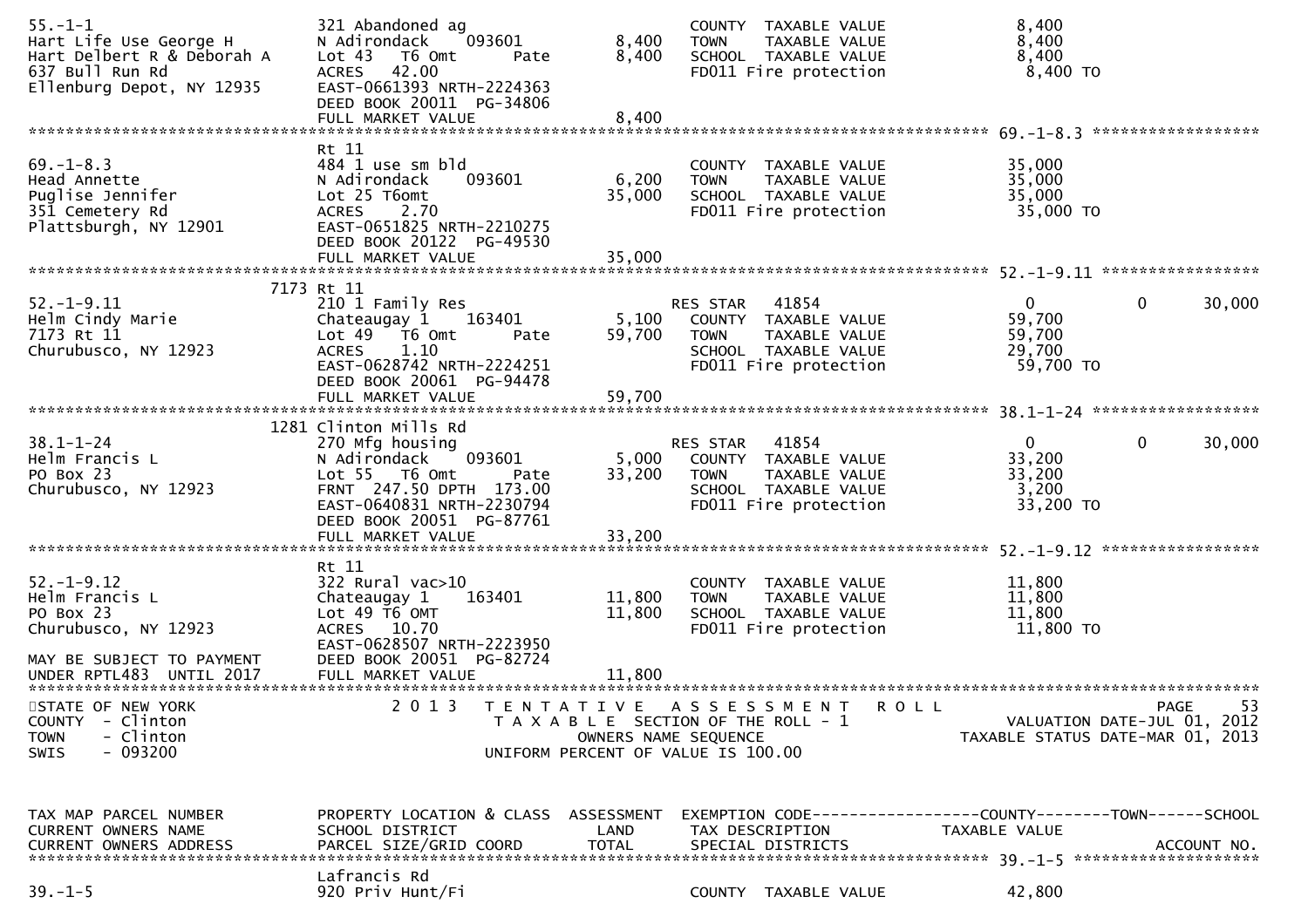| Hemingway Lenore<br>Fiedler Steve<br>15 Redrock Ct<br>Sedona, AZ 86351-7247                                                | 093601<br>N Adirondack<br>Lot 44 T6omt<br>ACRES 68.00<br>EAST-0651912 NRTH-2226338<br>DEED BOOK 20021 PG-47500<br>FULL MARKET VALUE                                                              | 35,500<br>42,800<br>42,800 | <b>TOWN</b><br>TAXABLE VALUE<br>SCHOOL TAXABLE VALUE<br>FD011 Fire protection                                                      | 42,800<br>42,800<br>42,800 TO                                                                       |
|----------------------------------------------------------------------------------------------------------------------------|--------------------------------------------------------------------------------------------------------------------------------------------------------------------------------------------------|----------------------------|------------------------------------------------------------------------------------------------------------------------------------|-----------------------------------------------------------------------------------------------------|
|                                                                                                                            |                                                                                                                                                                                                  |                            |                                                                                                                                    |                                                                                                     |
| $39. - 1 - 9$<br>Hemingway Vitchel<br>Hemingway Ellen<br>12 Bears Den Way<br>Mooers Forks, NY 12959                        | Lafrancis Rd<br>321 Abandoned ag<br>093601<br>N Adirondack<br>Lot 44 T6omt<br>ACRES 300.00<br>EAST-0654495 NRTH-2225739<br>DEED BOOK 20021 PG-47199<br>FULL MARKET VALUE                         | 89,800<br>89,800<br>89,800 | COUNTY TAXABLE VALUE<br><b>TOWN</b><br>TAXABLE VALUE<br>SCHOOL TAXABLE VALUE<br>FD011 Fire protection                              | 89,800<br>89,800<br>89,800<br>89,800 TO                                                             |
|                                                                                                                            |                                                                                                                                                                                                  |                            |                                                                                                                                    |                                                                                                     |
| $54. - 1 - 2.3$<br>Hemingway Vitchel<br>Magoon Ellen A<br>12 Bears Den Way<br>Mooers Forks, NY 12959                       | Lafrancis Rd<br>920 Priv Hunt/Fi<br>093601<br>N Adirondack<br>Lot 45 T6omt<br>ACRES 140.00<br>EAST-0649943 NRTH-2221943<br>DEED BOOK 20092 PG-22268                                              | 59,600<br>64,600           | COUNTY TAXABLE VALUE<br><b>TOWN</b><br>TAXABLE VALUE<br>SCHOOL TAXABLE VALUE<br>FD011 Fire protection                              | 64,600<br>64,600<br>64,600<br>64,600 TO                                                             |
|                                                                                                                            |                                                                                                                                                                                                  |                            |                                                                                                                                    |                                                                                                     |
|                                                                                                                            |                                                                                                                                                                                                  |                            |                                                                                                                                    |                                                                                                     |
| $66. - 1 - 4.1$<br>Henderson Hebert Brenda<br>Henderson Hebert Raymond Jr<br>Ryan Rd<br>PO Box 613<br>Churubusco, NY 12923 | 613-617 Ryan Rd<br>240 Rural res<br>163401<br>Chateaugay 1<br>Lot $31$ $\overline{76}$ Omt<br>Pate<br>ACRES 212.70<br>EAST-0623072 NRTH-2213225<br>DEED BOOK 20051 PG-82302<br>FULL MARKET VALUE | 173,900<br>173,900         | 41854<br>RES STAR<br>110,600 COUNTY TAXABLE VALUE<br><b>TOWN</b><br>TAXABLE VALUE<br>SCHOOL TAXABLE VALUE<br>FD011 Fire protection | $\mathbf{0}$<br>$\mathbf 0$<br>30,000<br>173,900<br>173,900<br>143,900<br>173,900 TO                |
|                                                                                                                            |                                                                                                                                                                                                  |                            |                                                                                                                                    |                                                                                                     |
| $66. - 1 - 1$<br>Herrmann Arno H<br>Herrmann Irma E<br>71 Horanway<br>Stoughton, MA 02072                                  | County Line Rd<br>321 Abandoned ag<br>163401<br>Chateaugay 1<br>Lot 31 T6 Omt<br>Pate<br>ACRES 148.00<br>EAST-0619928 NRTH-2216037<br>DEED BOOK 614<br>PG-1040                                   | 91,500<br>91,500           | COUNTY TAXABLE VALUE<br><b>TOWN</b><br>TAXABLE VALUE<br>SCHOOL TAXABLE VALUE<br>FD011 Fire protection                              | 91,500<br>91,500<br>91,500<br>91,500 TO                                                             |
|                                                                                                                            |                                                                                                                                                                                                  |                            |                                                                                                                                    |                                                                                                     |
| STATE OF NEW YORK<br>COUNTY - Clinton<br>- Clinton<br><b>TOWN</b><br>$-093200$<br><b>SWIS</b>                              | 2 0 1 3                                                                                                                                                                                          | OWNERS NAME SEQUENCE       | TENTATIVE ASSESSMENT<br>T A X A B L E SECTION OF THE ROLL - 1<br>UNIFORM PERCENT OF VALUE IS 100.00                                | 54<br><b>ROLL</b><br><b>PAGE</b><br>VALUATION DATE-JUL 01, 2012<br>TAXABLE STATUS DATE-MAR 01, 2013 |
| TAX MAP PARCEL NUMBER<br>CURRENT OWNERS NAME                                                                               | PROPERTY LOCATION & CLASS ASSESSMENT<br>SCHOOL DISTRICT                                                                                                                                          | LAND                       | TAX DESCRIPTION                                                                                                                    | EXEMPTION CODE-----------------COUNTY-------TOWN------SCHOOL<br>TAXABLE VALUE                       |
| $69. - 1 - 8.62$<br>Heslop Mark K                                                                                          | Lafrancis Rd<br>321 Abandoned ag<br>093601<br>N Adirondack                                                                                                                                       | 28,400                     | COUNTY<br>TAXABLE VALUE<br><b>TOWN</b><br>TAXABLE VALUE                                                                            | 28,400<br>28,400                                                                                    |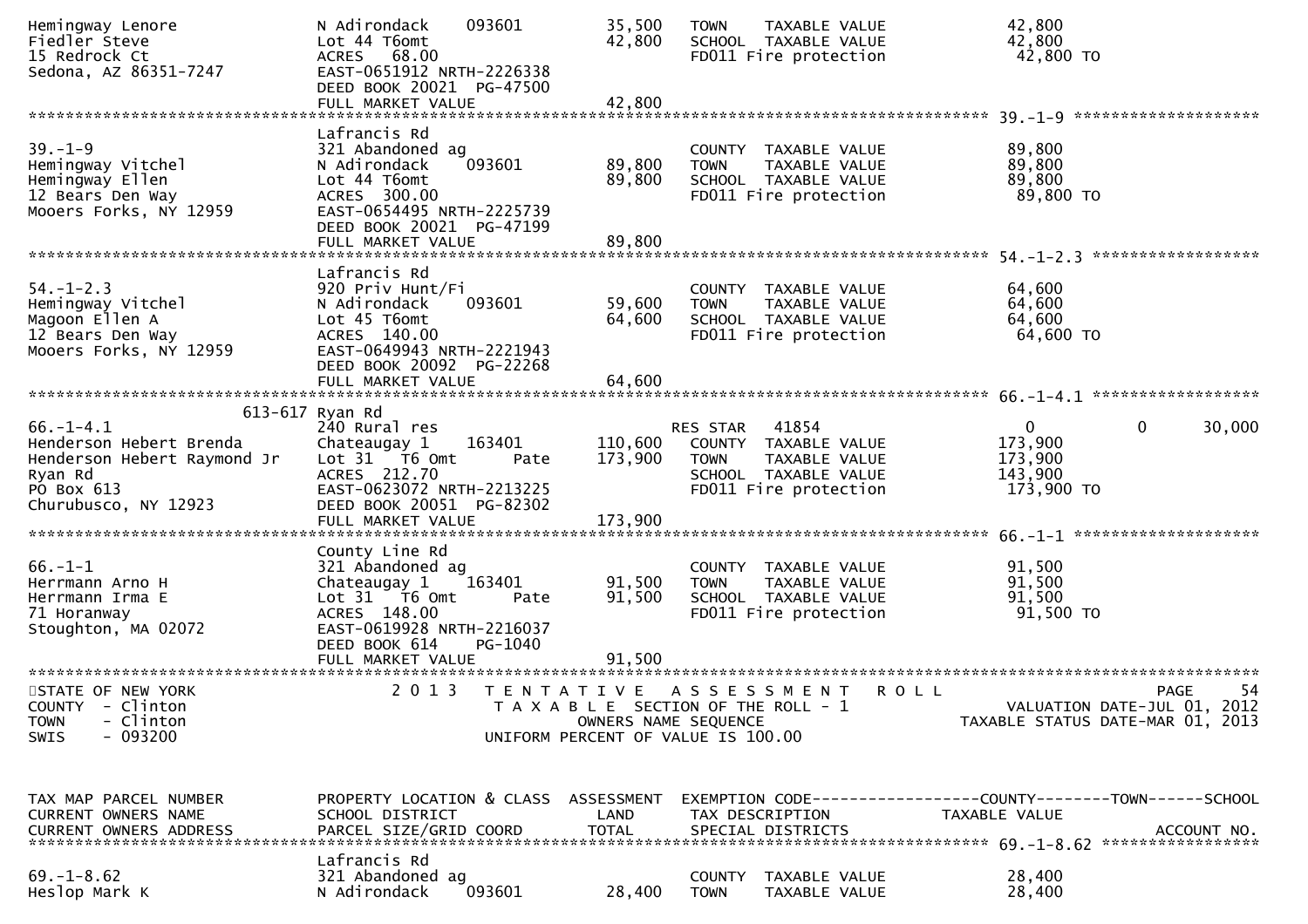| 24 Rue Du Park W<br>Chateauguay QC, Canada<br>J6K1P8                                             | Lot 24 T6omt<br>50.30<br><b>ACRES</b><br>EAST-0654210 NRTH-2213782<br>DEED BOOK 20072 PG-9493<br>FULL MARKET VALUE                                                                               | 28,400<br>28,400                   | SCHOOL TAXABLE VALUE<br>FD011 Fire protection                                                                                     | 28,400<br>28,400 TO                                                            |                   |
|--------------------------------------------------------------------------------------------------|--------------------------------------------------------------------------------------------------------------------------------------------------------------------------------------------------|------------------------------------|-----------------------------------------------------------------------------------------------------------------------------------|--------------------------------------------------------------------------------|-------------------|
| $7. - 1 - 31.13$<br>Hicks Jordon V<br>28 Monty St<br>Plattsburgh, NY 12901                       | Santamore Rd<br>321 Abandoned ag<br>163401<br>Chateaugay 1<br>Lot 88 T6 OMT<br>ACRES 54.20<br>EAST-0628386 NRTH-2242217<br>DEED BOOK 20112 PG-41914                                              | 22,400<br>22,400                   | COUNTY TAXABLE VALUE<br>TAXABLE VALUE<br><b>TOWN</b><br>SCHOOL TAXABLE VALUE<br>FD011 Fire protection                             | 22,400<br>22,400<br>22,400<br>22,400 TO                                        |                   |
|                                                                                                  | FULL MARKET VALUE                                                                                                                                                                                | 22,400                             |                                                                                                                                   |                                                                                |                   |
| $52. - 1 - 9.36$<br>Hogg Thomas<br>Hogg Genevieve<br>54 Poland St<br>Trenton, NJ 08638           | Campbell Rd<br>314 Rural vac<10<br>163401<br>Chateaugay 1<br>Lot 49 T6omt<br>ACRES 10.00<br>EAST-0628198 NRTH-2223073<br>DEED BOOK 625<br>$PG-457$                                               | 11,900<br>11,900                   | COUNTY TAXABLE VALUE<br>TAXABLE VALUE<br><b>TOWN</b><br>SCHOOL TAXABLE VALUE<br>FD011 Fire protection                             | 11,900<br>11,900<br>11,900<br>11,900 TO                                        |                   |
|                                                                                                  | FULL MARKET VALUE                                                                                                                                                                                | 11,900                             |                                                                                                                                   |                                                                                |                   |
| $22. - 1 - 11$<br>Holinka Donald S<br>Smoczynski Elaine<br>22 Insley Ave<br>Rutherford, NY 07070 | Merchia Rd<br>321 Abandoned ag<br>N Adirondack<br>093601<br>T6 Omt<br>Lot 73<br>Pate<br>ACRES 61.00<br>EAST-0631547 NRTH-2236155<br>DEED BOOK 772<br>PG-97                                       | 21,100<br>21,100                   | COUNTY TAXABLE VALUE<br><b>TOWN</b><br>TAXABLE VALUE<br>SCHOOL TAXABLE VALUE<br>FD011 Fire protection                             | 21,100<br>21,100<br>21,100<br>21,100 TO                                        |                   |
|                                                                                                  | 6514 Rt 11                                                                                                                                                                                       |                                    | 59 PCT OF VALUE USED FOR EXEMPTION PURPOSES                                                                                       |                                                                                |                   |
| $68. - 1 - 5$<br>Holmes Arnold K<br>Holmes Julia A<br>Box 179<br>Churubusco, NY 12923            | 240 Rural res<br>N Adirondack<br>093601<br>Lot <sub>35</sub><br>T6 Omt<br>Pate<br>74.00 BANK<br>320<br><b>ACRES</b><br>EAST-0641828 NRTH-2217381<br>PG-299<br>DEED BOOK 821<br>FULL MARKET VALUE | 44,500 SR STAR<br>97,000<br>97,000 | WARNONALL 41121<br>41834<br>COUNTY TAXABLE VALUE<br><b>TOWN</b><br>TAXABLE VALUE<br>SCHOOL TAXABLE VALUE<br>FD011 Fire protection | 8,585<br>8,585<br>$\Omega$<br>88,415<br>88,415<br>33,700<br>97,000 TO          | 0<br>63,300<br>0  |
| STATE OF NEW YORK<br>COUNTY - Clinton<br>TOWN - Clinton<br>$-093200$<br><b>SWIS</b>              | 2 0 1 3<br>T E N T A T I V E                                                                                                                                                                     | OWNERS NAME SEQUENCE               | A S S E S S M E N T<br>T A X A B L E SECTION OF THE ROLL - 1<br>UNIFORM PERCENT OF VALUE IS 100.00                                | <b>ROLL</b><br>VALUATION DATE-JUL 01, 2012<br>TAXABLE STATUS DATE-MAR 01, 2013 | 55<br><b>PAGE</b> |
| TAX MAP PARCEL NUMBER<br><b>CURRENT OWNERS NAME</b><br>CURRENT OWNERS ADDRESS                    | PROPERTY LOCATION & CLASS ASSESSMENT EXEMPTION CODE----------------COUNTY-------TOWN------SCHOOL<br>SCHOOL DISTRICT<br>PARCEL SIZE/GRID COORD                                                    | LAND<br><b>TOTAL</b>               | TAX DESCRIPTION<br>SPECIAL DISTRICTS                                                                                              | TAXABLE VALUE                                                                  | ACCOUNT NO.       |
| $51. - 1 - 5.3$<br>Holmes Robbie E<br>Holmes Dawn M                                              | 820 County Line Rd<br>210 1 Family Res<br>163401<br>Chateaugay 1<br>Lot 50 T6omt Patent                                                                                                          | 7,300<br>76,600                    | RES STAR<br>41854<br>COUNTY TAXABLE VALUE<br><b>TOWN</b><br>TAXABLE VALUE                                                         | $\mathbf{0}$<br>76,600<br>76,600                                               | 0<br>30,000       |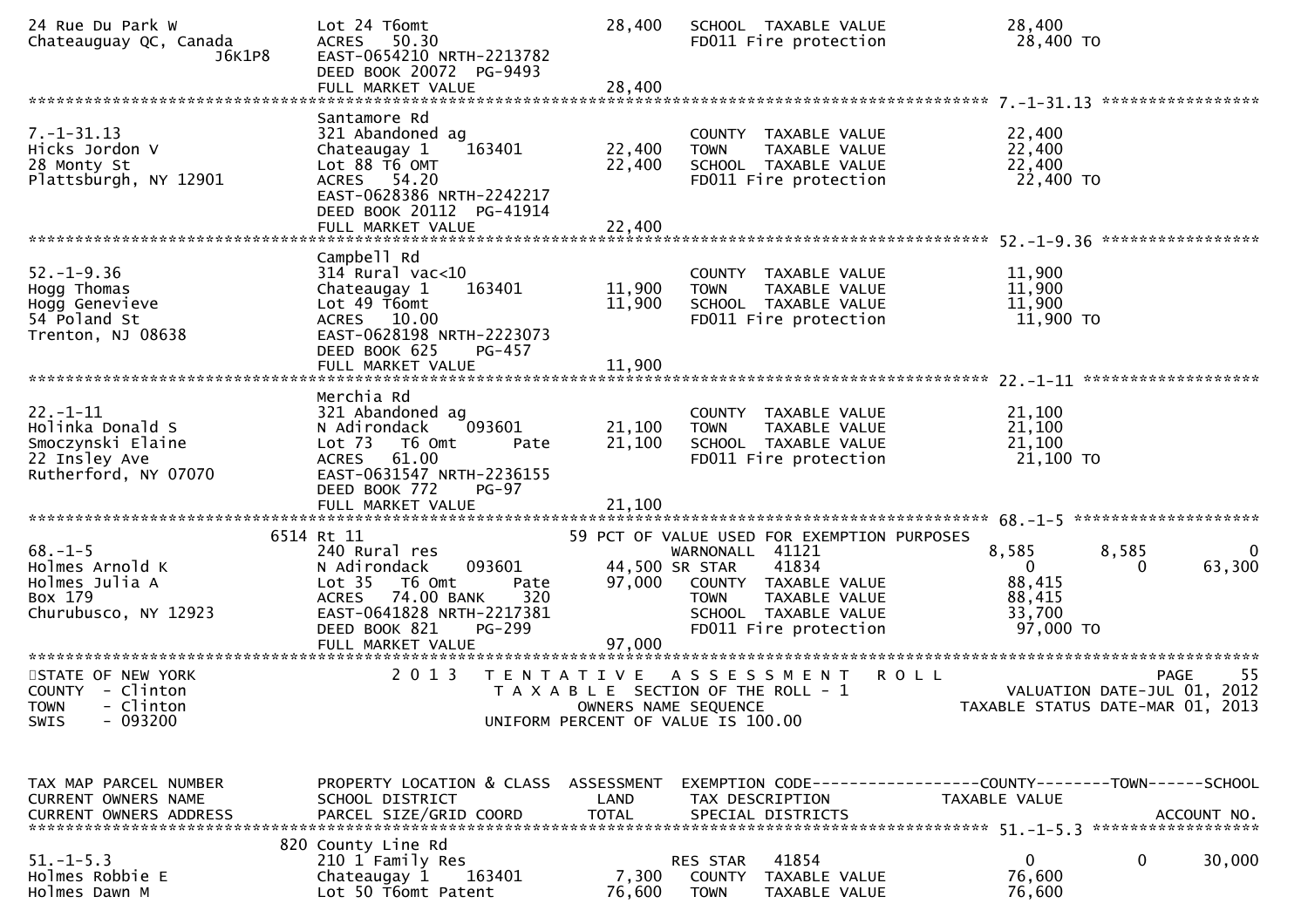| 820 County Line Rd<br>Chateaugay, NY 12920                                                                              | 4.10<br><b>ACRES</b><br>EAST-0618253 NRTH-2220873<br>DEED BOOK 20051 PG-89428                                                                                                            |                                           | SCHOOL TAXABLE VALUE<br>FD011 Fire protection                                                                                                          | 46,600<br>76,600 TO                                                 |                       |
|-------------------------------------------------------------------------------------------------------------------------|------------------------------------------------------------------------------------------------------------------------------------------------------------------------------------------|-------------------------------------------|--------------------------------------------------------------------------------------------------------------------------------------------------------|---------------------------------------------------------------------|-----------------------|
| $7. - 1 - 17.2$<br>Hoomans John T<br>Hoomans Marla M<br>1084 Lawrence Rd<br>Hilton, NY 14468                            | 400 Frontier Rd<br>270 Mfg housing<br>163401<br>Chateaugay 1<br>Lot 88 T6omt<br>ACRES 2.50<br>EAST-0629600 NRTH-2243464<br>DEED BOOK 863<br>$PG-35$                                      | 6,100<br>26,300                           | COUNTY TAXABLE VALUE<br><b>TOWN</b><br>TAXABLE VALUE<br>SCHOOL TAXABLE VALUE<br>FD011 Fire protection                                                  | 26,300<br>26,300<br>26,300<br>26,300 TO                             |                       |
| $37. - 1 - 7.2$<br>Hunter Linda<br>186 Looby Rd<br>Churubusco, NY 12923                                                 | 186 Looby Rd<br>241 Rural res&ag<br>093601<br>N Adirondack<br>Lot 67 & 68 T60mt<br>080<br>ACRES 20.50 BANK<br>EAST-0634054 NRTH-2230415<br>DEED BOOK 20112 PG-41862<br>FULL MARKET VALUE | 82,000<br>82,000                          | RES STAR<br>41854<br>19,000 COUNTY TAXABLE VALUE<br>TAXABLE VALUE<br>TOWN<br>SCHOOL TAXABLE VALUE<br>FD011 Fire protection<br>OT002 Omitted Tax-County | $\mathbf{0}$<br>82,000<br>82,000<br>52,000<br>82,000 TO<br>$.00$ MT | $\mathbf 0$<br>30,000 |
| $67. - 1 - 15$<br>Israel Maurice<br>Strawczynski Marilyn<br>608-7905 Cote St Luc Rd<br>Cote St Luc QC, Canada<br>H4W2W4 | 215 Campbell Rd<br>312 Vac w/imprv<br>N Adirondack<br>093601<br>Lot 29 T6omt<br>ACRES 50.30<br>EAST-0628901 NRTH-2211850<br>DEED BOOK 856<br>$PG-125$                                    | 33,500<br>52,900                          | COUNTY TAXABLE VALUE<br>TAXABLE VALUE<br><b>TOWN</b><br>SCHOOL TAXABLE VALUE<br>FD011 Fire protection                                                  | 52,900<br>52,900<br>52,900<br>52,900 TO                             |                       |
| $53. - 1 - 1$<br>Jarvis Allen M<br>Jarvis Eloise L<br>103 Lagree Rd<br>Churubusco, NY 12923                             | 103 Lagree Rd<br>270 Mfg housing<br>093601<br>N Adirondack<br>Lot 47 76 0mt<br>Pate<br><b>ACRES</b><br>2.00<br>EAST-0637208 NRTH-2225021<br>DEED BOOK 770<br>PG-121<br>FULL MARKET VALUE | 5,700<br>33,100<br>33,100                 | 41854<br>RES STAR<br>COUNTY TAXABLE VALUE<br>TAXABLE VALUE<br>TOWN<br>SCHOOL TAXABLE VALUE<br>FD011 Fire protection                                    | $\mathbf{0}$<br>33,100<br>33,100<br>3,100<br>33,100 TO              | $\mathbf 0$<br>30,000 |
| STATE OF NEW YORK<br>COUNTY - Clinton<br>- Clinton<br><b>TOWN</b><br>SWIS - 093200                                      | 2 0 1 3                                                                                                                                                                                  | T E N T A T I V E<br>OWNERS NAME SEQUENCE | ASSESSMENT ROLL<br>T A X A B L E SECTION OF THE ROLL - 1<br>UNIFORM PERCENT OF VALUE IS 100.00                                                         | VALUATION DATE-JUL 01, 2012<br>TAXABLE STATUS DATE-MAR 01, 2013     | PAGE<br>56            |
| TAX MAP PARCEL NUMBER<br>CURRENT OWNERS NAME                                                                            | PROPERTY LOCATION & CLASS ASSESSMENT<br>SCHOOL DISTRICT                                                                                                                                  | LAND                                      | EXEMPTION CODE-----------------COUNTY-------TOWN------SCHOOL<br>TAX DESCRIPTION                                                                        | TAXABLE VALUE                                                       |                       |
| $7. - 1 - 34.3$<br>Jewett Revocable Trust James & Chateaugay 1<br>Jewett Trustee James W<br>40 Bear Crossing Rd         | 212 Santamore Rd<br>210 1 Family Res<br>163401<br>Lot 89 T6omt<br><b>ACRES</b><br>5.30                                                                                                   | 8,400<br>125,000                          | 41854<br>RES STAR<br>COUNTY TAXABLE VALUE<br><b>TOWN</b><br>TAXABLE VALUE<br>SCHOOL TAXABLE VALUE                                                      | $\mathbf{0}$<br>125,000<br>125,000<br>95,000                        | 30,000<br>$\Omega$    |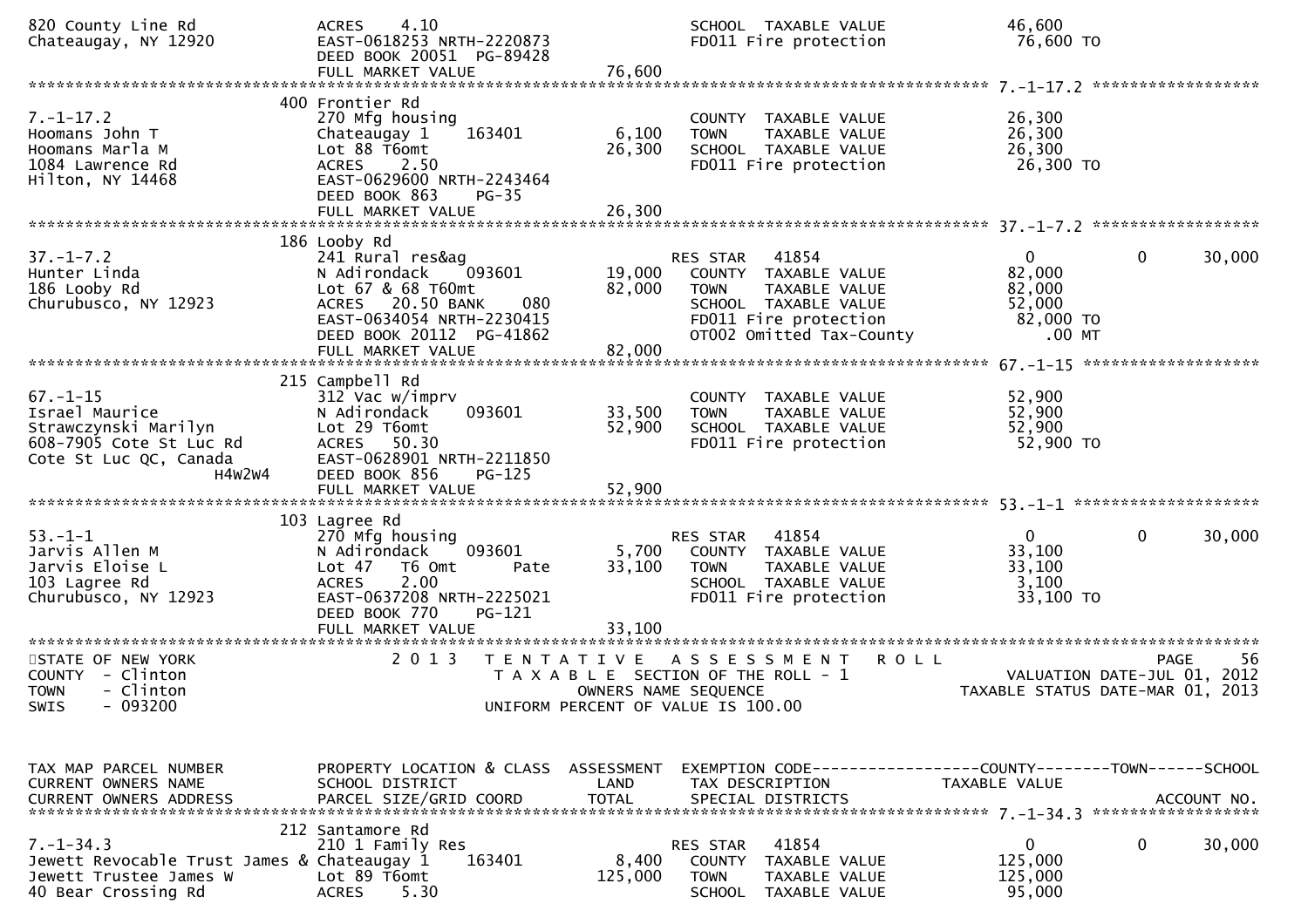| Jay, VT 05859                                                                                                                    | EAST-0624558 NRTH-2242183<br>DEED BOOK 20092 PG-26419<br>FULL MARKET VALUE                                                                                                       | 125,000                      | FD011 Fire protection                                                                                                      | 125,000 TO                                                                          |
|----------------------------------------------------------------------------------------------------------------------------------|----------------------------------------------------------------------------------------------------------------------------------------------------------------------------------|------------------------------|----------------------------------------------------------------------------------------------------------------------------|-------------------------------------------------------------------------------------|
| $7. - 1 - 34.4$<br>Jewett Revocable Trust James & Chateaugay 1<br>Jewett Trustee James W<br>40 Bear Crossing Rd<br>Jay, VT 05859 | Santamore Rd<br>321 Abandoned ag<br>163401<br>Lot 89 T6omt<br>ACRES 33.70<br>EAST-0623942 NRTH-2242781<br>DEED BOOK 20092 PG-26419<br>FULL MARKET VALUE                          | 24,400<br>24,400<br>24,400   | COUNTY TAXABLE VALUE<br>TAXABLE VALUE<br><b>TOWN</b><br>SCHOOL TAXABLE VALUE<br>FD011 Fire protection                      | 24,400<br>24,400<br>24,400<br>24,400 TO                                             |
|                                                                                                                                  | 586 whalen Rd                                                                                                                                                                    |                              |                                                                                                                            |                                                                                     |
| $7. - 1 - 34.5$<br>Jewett Revocable Trust James & Chateaugay 1<br>Jewett Trustee James W<br>40 Bear Crossing Rd<br>Jay, VT 05859 | 312 Vac w/imprv<br>163401<br>Lot 89 T6omt<br>ACRES 123.00<br>EAST-0624878 NRTH-2240554<br>DEED BOOK 20092 PG-26419                                                               | 68,500<br>75,600             | COUNTY TAXABLE VALUE<br><b>TOWN</b><br>TAXABLE VALUE<br>SCHOOL TAXABLE VALUE<br>FD011 Fire protection                      | 75,600<br>75,600<br>75,600<br>75,600 TO                                             |
|                                                                                                                                  | FULL MARKET VALUE                                                                                                                                                                | 75,600                       |                                                                                                                            |                                                                                     |
| $52. - 1 - 24$<br>Johnson Donald<br>PO Box 524<br>Milford, DE 19963-0524                                                         | Ryan Rd<br>321 Abandoned ag<br>Chateaugay 1<br>163401<br>Lot 32 76 0mt<br>Pate<br>ACRES 30.00<br>EAST-0625164 NRTH-2216634<br>DEED BOOK 817<br><b>PG-69</b><br>FULL MARKET VALUE | 17,800<br>17,800<br>17,800   | COUNTY TAXABLE VALUE<br>TAXABLE VALUE<br><b>TOWN</b><br>SCHOOL TAXABLE VALUE<br>FD011 Fire protection                      | 17,800<br>17,800<br>17,800<br>17,800 TO                                             |
|                                                                                                                                  | 828 Ryan Rd                                                                                                                                                                      |                              |                                                                                                                            |                                                                                     |
| $52. - 1 - 25$<br>Johnson Donald<br>PO Box 524<br>Milford, DE 19963-0524                                                         | 241 Rural res&ag<br>Chateaugay 1<br>163401<br>Lot 32 76 0mt<br>Pate<br>ACRES 127.00<br>EAST-0625269 NRTH-2218040<br>DEED BOOK 817<br><b>PG-69</b><br>FULL MARKET VALUE           | 81,000<br>100,100<br>100.100 | 41854<br>RES STAR<br>COUNTY TAXABLE VALUE<br><b>TOWN</b><br>TAXABLE VALUE<br>SCHOOL TAXABLE VALUE<br>FD011 Fire protection | $\mathbf 0$<br>$\mathbf{0}$<br>30,000<br>100,100<br>100,100<br>70,100<br>100,100 TO |
|                                                                                                                                  | ******************                                                                                                                                                               |                              |                                                                                                                            |                                                                                     |
| STATE OF NEW YORK<br>COUNTY - Clinton<br><b>TOWN</b><br>- Clinton<br>$-093200$<br>SWIS                                           | 2013<br>T E N T A T I V E                                                                                                                                                        | OWNERS NAME SEQUENCE         | R O L L<br>A S S E S S M E N T<br>T A X A B L E SECTION OF THE ROLL - 1<br>UNIFORM PERCENT OF VALUE IS 100.00              | -57<br>PAGE<br>VALUATION DATE-JUL 01, 2012<br>TAXABLE STATUS DATE-MAR 01, 2013      |
|                                                                                                                                  |                                                                                                                                                                                  |                              |                                                                                                                            |                                                                                     |
| TAX MAP PARCEL NUMBER<br>CURRENT OWNERS NAME                                                                                     | PROPERTY LOCATION & CLASS<br>SCHOOL DISTRICT                                                                                                                                     | ASSESSMENT<br>LAND           | TAX DESCRIPTION                                                                                                            | TAXABLE VALUE                                                                       |
| $66. - 1 - 2.4$<br>Johnson Donald<br>PO Box 524<br>Milford, DE 19963-0524                                                        | Ryan Rd<br>321 Abandoned ag<br>163401<br>Chateaugay 1<br>Lot 32 T6omt<br>ACRES 77.80<br>EAST-0625335 NRTH-2215732                                                                | 39,700<br>39,700             | COUNTY TAXABLE VALUE<br>TAXABLE VALUE<br><b>TOWN</b><br>SCHOOL TAXABLE VALUE<br>FD011 Fire protection                      | 39,700<br>39,700<br>39,700<br>39,700 TO                                             |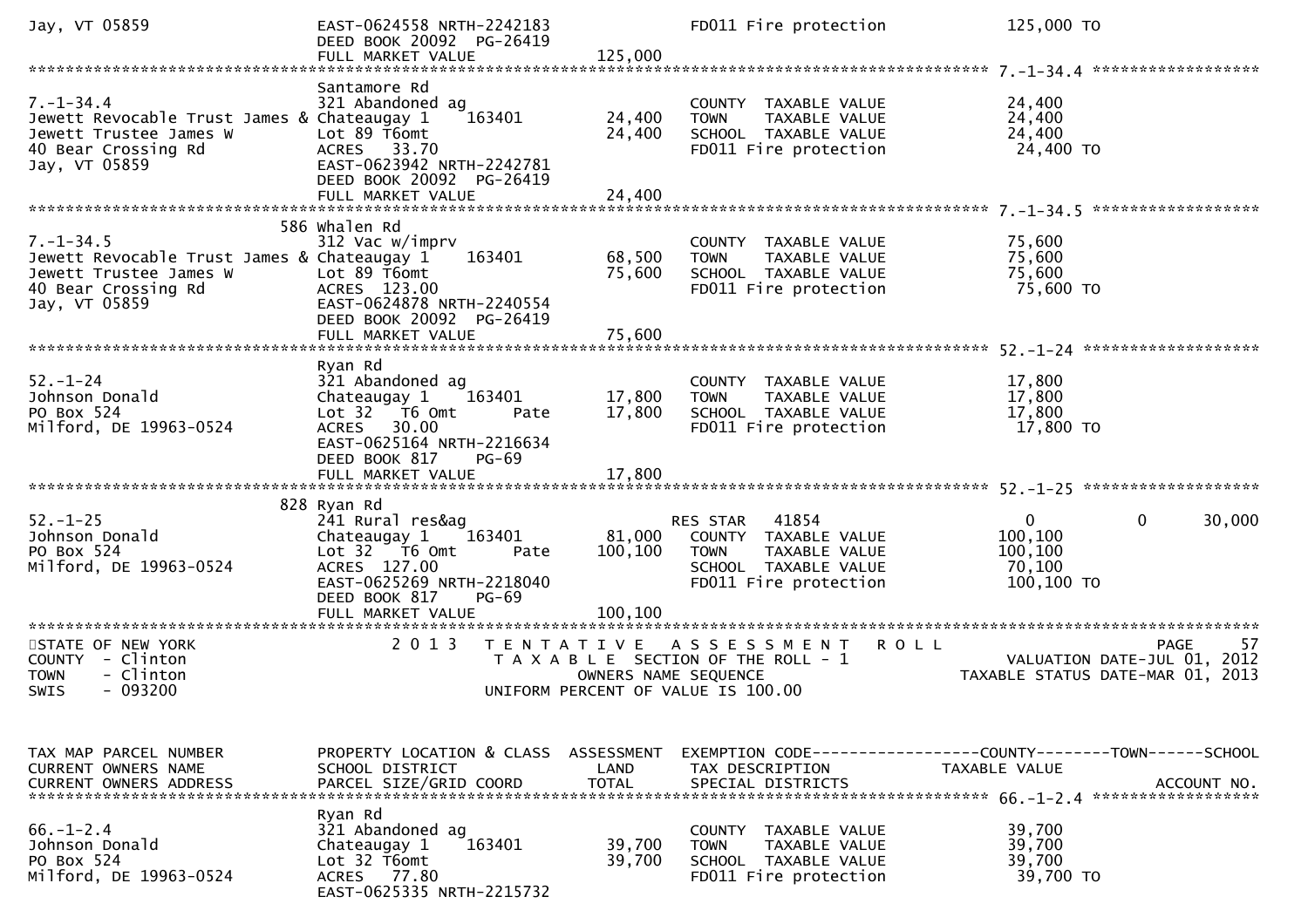|                                                                                                                 | PG-69<br>DEED BOOK 817<br>FULL MARKET VALUE                                                                                                                                             | 39,700                             |                                                                                                                            | ******************<br>$66. - 1 - 2.5$                                                           |
|-----------------------------------------------------------------------------------------------------------------|-----------------------------------------------------------------------------------------------------------------------------------------------------------------------------------------|------------------------------------|----------------------------------------------------------------------------------------------------------------------------|-------------------------------------------------------------------------------------------------|
| $66. - 1 - 2.5$<br>Johnson Donald<br>PO Box 524<br>Milford, DE 19963-0524                                       | Ryan Rd<br>321 Abandoned ag<br>163401<br>Chateaugay 1<br>Lot 31 T6omt<br>ACRES 65.00<br>EAST-0622415 NRTH-2216745<br>DEED BOOK 817<br>PG-69<br>FULL MARKET VALUE                        | 40,000<br>40,000<br>40,000         | COUNTY TAXABLE VALUE<br>TAXABLE VALUE<br><b>TOWN</b><br>SCHOOL TAXABLE VALUE<br>FD011 Fire protection                      | 40,000<br>40,000<br>40,000<br>40,000 TO                                                         |
|                                                                                                                 |                                                                                                                                                                                         |                                    |                                                                                                                            |                                                                                                 |
| $66. - 1 - 5$<br>Jones Roland<br>Jones Patricia<br>21-18 29th Ave<br>Astoria, NY 11102                          | Ryan Rd<br>321 Abandoned ag<br>Chateaugay 1<br>163401<br>$Lot 30 76 0$ $mt$<br>Pate<br>ACRES 100.00<br>EAST-0623329 NRTH-2210467<br>DEED BOOK 778<br><b>PG-194</b><br>FULL MARKET VALUE | 51,300<br>51,300<br>51,300         | COUNTY TAXABLE VALUE<br><b>TOWN</b><br>TAXABLE VALUE<br>SCHOOL TAXABLE VALUE<br>FD011 Fire protection                      | 51,300<br>51,300<br>51,300<br>51,300 TO                                                         |
|                                                                                                                 |                                                                                                                                                                                         |                                    |                                                                                                                            |                                                                                                 |
| $69. - 1 - 8.1$<br>Kaska Jesse P<br>6061 Rt 11<br>Ellenburg Center, NY 12934                                    | 6061 Rt 11<br>433 Auto body<br>093601<br>N Adirondack<br>Lot 24<br>T6 Omt<br>Pate<br>8.20<br><b>ACRES</b><br>EAST-0651221 NRTH-2210286<br>DEED BOOK 20021 PG-45348                      | 10,000<br>106,000                  | RES STAR<br>41854<br>COUNTY TAXABLE VALUE<br><b>TOWN</b><br>TAXABLE VALUE<br>SCHOOL TAXABLE VALUE<br>FD011 Fire protection | $\mathbf 0$<br>0<br>30,000<br>106,000<br>106,000<br>76,000<br>106,000 TO                        |
|                                                                                                                 | FULL MARKET VALUE                                                                                                                                                                       | 106,000                            |                                                                                                                            |                                                                                                 |
| $7. - 1 - 2.5$<br>Kaziberdov Alexander<br>Kaziberdov Maria<br>166 Santamore Rd<br>Churubusco, NY 12923          | 166 Santamore Rd<br>270 Mfg housing<br>163401<br>Chateaugay 1<br>Lot 89 T6omt<br>5.00<br><b>ACRES</b><br>EAST-0625643 NRTH-2242460<br>DEED BOOK 604<br>PG-676                           | 8,200<br>15,000                    | COUNTY TAXABLE VALUE<br><b>TOWN</b><br>TAXABLE VALUE<br>SCHOOL TAXABLE VALUE<br>FD011 Fire protection                      | *******************<br>15,000<br>15,000<br>15,000<br>15,000 TO                                  |
|                                                                                                                 | FULL MARKET VALUE                                                                                                                                                                       | 15,000                             |                                                                                                                            |                                                                                                 |
| *********************<br>STATE OF NEW YORK<br>COUNTY - Clinton<br>- Clinton<br><b>TOWN</b><br>$-093200$<br>SWIS | ********************<br>2 0 1 3<br>T E N T A T I V E                                                                                                                                    | OWNERS NAME SEQUENCE               | A S S E S S M E N T<br>T A X A B L E SECTION OF THE ROLL - 1<br>UNIFORM PERCENT OF VALUE IS 100.00                         | 58<br><b>PAGE</b><br>R O L L<br>VALUATION DATE-JUL 01, 2012<br>TAXABLE STATUS DATE-MAR 01, 2013 |
| TAX MAP PARCEL NUMBER<br>CURRENT OWNERS NAME<br><b>CURRENT OWNERS ADDRESS</b>                                   | PROPERTY LOCATION & CLASS<br>SCHOOL DISTRICT<br>PARCEL SIZE/GRID COORD                                                                                                                  | ASSESSMENT<br>LAND<br><b>TOTAL</b> | TAX DESCRIPTION<br>SPECIAL DISTRICTS                                                                                       | TAXABLE VALUE<br>ACCOUNT NO.                                                                    |
| $37. - 1 - 21.3$<br>Kennison Peggy M<br>414 Ecker Hallow Rd<br>Schoharie, NY 12157                              | Whalen Rd<br>321 Abandoned ag<br>093601<br>N Adirondack<br>Lot 68<br>T6 Omt<br>Pate<br>18.41<br>ACRES<br>EAST-0629124 NRTH-2228592<br>DEED BOOK 20072 PG-1990                           | 16,700<br>16,700                   | COUNTY TAXABLE VALUE<br>TAXABLE VALUE<br><b>TOWN</b><br>SCHOOL TAXABLE VALUE<br>FD011 Fire protection                      | 16,700<br>16,700<br>16,700<br>16,700 TO                                                         |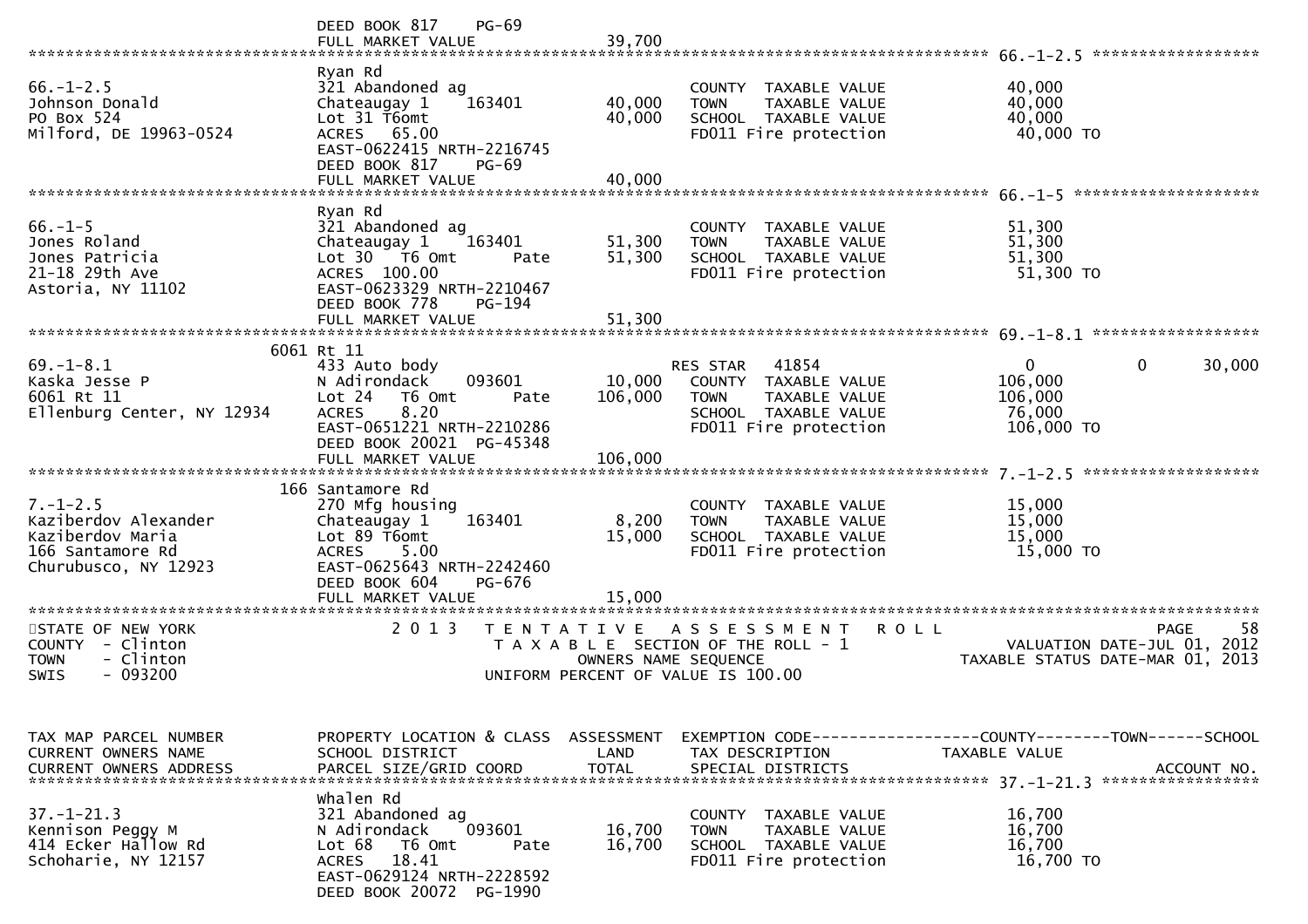| FULL MARKET VALUE                                                                                                                                                                                        | 16,700                                   |                                                                                                                                               |                                                                                                                                                                             |                                                                                                                              |
|----------------------------------------------------------------------------------------------------------------------------------------------------------------------------------------------------------|------------------------------------------|-----------------------------------------------------------------------------------------------------------------------------------------------|-----------------------------------------------------------------------------------------------------------------------------------------------------------------------------|------------------------------------------------------------------------------------------------------------------------------|
| 7272 Rt 11<br>210 1 Family Res<br>163401<br>Chateaugay 1<br>Lot 52 T6 Omt<br>Pate<br>3.40<br><b>ACRES</b><br>EAST-0626500 NRTH-2224206<br>DEED BOOK 99001 PG-14403<br>FULL MARKET VALUE                  | 56,500<br>56,500                         | 41834<br>COUNTY TAXABLE VALUE<br>TAXABLE VALUE<br><b>TOWN</b><br>SCHOOL TAXABLE VALUE<br>FD011 Fire protection                                | 27,403<br>27,403<br>0<br>$\Omega$<br>29,097<br>29,097<br>$\mathbf 0$<br>56,500 TO                                                                                           | 27,403<br>29,097                                                                                                             |
| 486 Lafrancis Rd<br>260 Seasonal res<br>093601<br>N Adirondack<br>Lot 44 T6 Omt<br>Survey Map 20061/99069 Lo<br>ACRES 33.61<br>EAST-0652137 NRTH-2221923<br>DEED BOOK 20072 PG-3753<br>FULL MARKET VALUE | 24,300<br>53,300<br>53,300               | COUNTY TAXABLE VALUE<br>TAXABLE VALUE<br><b>TOWN</b><br>SCHOOL TAXABLE VALUE<br>FD011 Fire protection                                         | 53,300<br>53,300<br>53,300<br>53,300 TO                                                                                                                                     |                                                                                                                              |
| Rt 189<br>321 Abandoned ag<br>N Adirondack<br>093601<br>Lot 67 T6 Omt<br>Pate<br><b>ACRES</b><br>12.00<br>EAST-0636435 NRTH-2234929<br>DEED BOOK 20112 PG-44064<br>FULL MARKET VALUE                     | 13,500<br>13,500<br>13,500               | COUNTY TAXABLE VALUE<br>TAXABLE VALUE<br><b>TOWN</b><br>SCHOOL TAXABLE VALUE<br>FD011 Fire protection                                         | 13,500<br>13,500<br>13,500<br>13,500 TO                                                                                                                                     |                                                                                                                              |
| 45-47 whalen Rd<br>241 Rural res&ag<br>093601<br>N Adirondack<br>Lot 68<br>T6 Omt<br>Pate<br><b>ACRES</b><br>51.28<br>EAST-0628655 NRTH-2229344<br>DEED BOOK 20072 PG-01988<br>FULL MARKET VALUE         | 37,600<br>74,000<br>74,000               | 41854<br>COUNTY TAXABLE VALUE<br><b>TOWN</b><br>TAXABLE VALUE<br>SCHOOL TAXABLE VALUE<br>FD011 Fire protection                                | $\mathbf{0}$<br>$\mathbf{0}$<br>74,000<br>74,000<br>44,000<br>74,000 TO                                                                                                     | 30,000                                                                                                                       |
| 2 0 1 3                                                                                                                                                                                                  |                                          |                                                                                                                                               | <b>PAGE</b><br>VALUATION DATE-JUL 01, 2012<br>TAXABLE STATUS DATE-MAR 01, 2013                                                                                              | 59                                                                                                                           |
| SCHOOL DISTRICT<br>PARCEL SIZE/GRID COORD<br>Whalen Rd<br>321 Abandoned ag<br>163401<br>Chateaugay 1<br>Lot 69 T6omt<br>ACRES 22.40<br>EAST-0629548 NRTH-2230046                                         | LAND<br><b>TOTAL</b><br>14,200<br>14,200 | TAX DESCRIPTION<br>SPECIAL DISTRICTS<br>COUNTY TAXABLE VALUE<br><b>TOWN</b><br>TAXABLE VALUE<br>SCHOOL TAXABLE VALUE<br>FD011 Fire protection | TAXABLE VALUE<br>14,200<br>14,200<br>14,200<br>14,200 TO                                                                                                                    | ACCOUNT NO.                                                                                                                  |
|                                                                                                                                                                                                          |                                          | T E N T A T I V E<br>PROPERTY LOCATION & CLASS ASSESSMENT                                                                                     | AGED - ALL 41800<br>6,700 SR STAR<br>RES STAR<br>A S S E S S M E N T<br>T A X A B L E SECTION OF THE ROLL - 1<br>OWNERS NAME SEQUENCE<br>UNIFORM PERCENT OF VALUE IS 100.00 | 97 PCT OF VALUE USED FOR EXEMPTION PURPOSES<br><b>ROLL</b><br>EXEMPTION CODE------------------COUNTY--------TOWN------SCHOOL |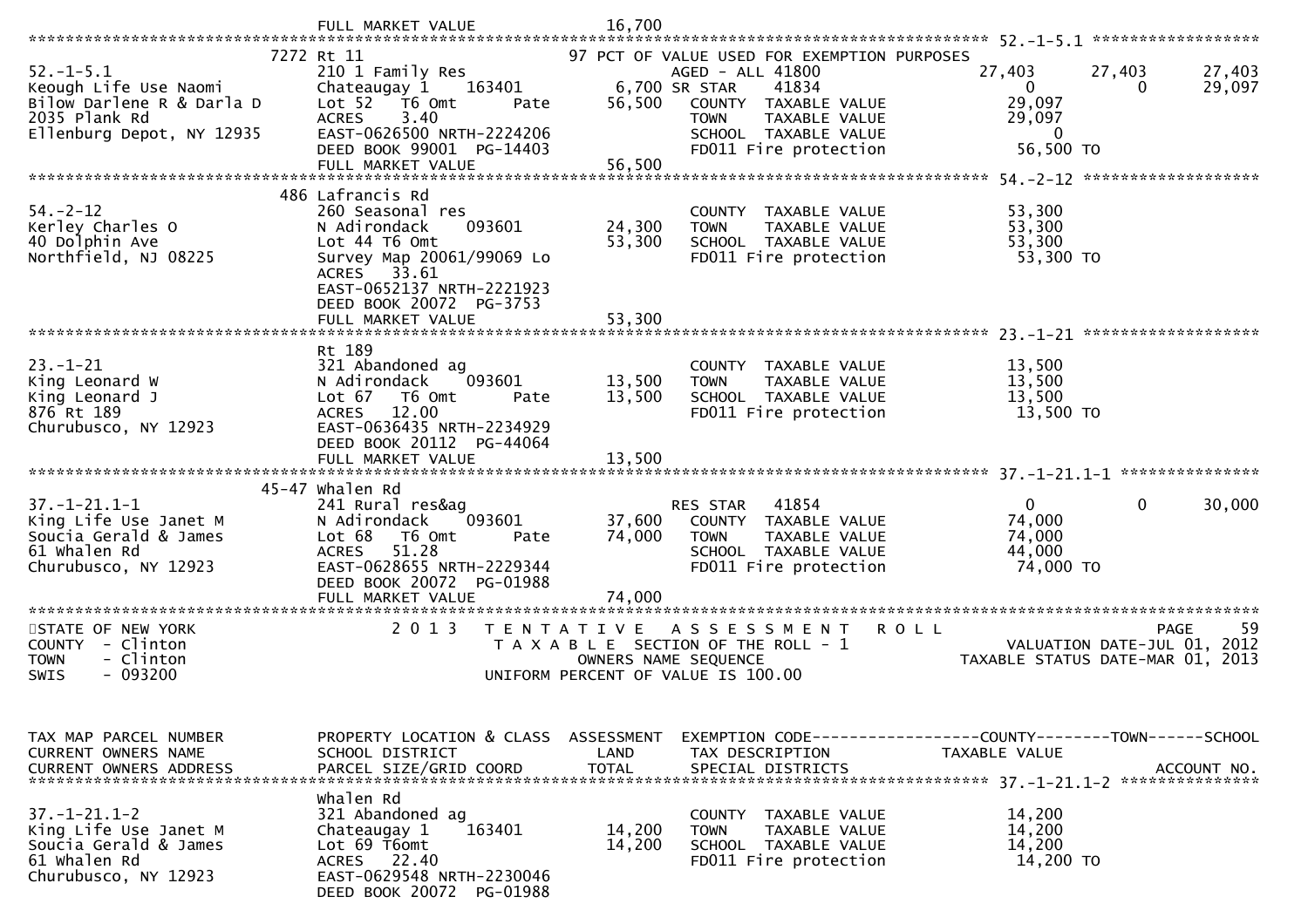|                                                                                               | FULL MARKET VALUE                                                                                                                                                                                | 14,200                     |                                                                                                                            |                                                                                              |
|-----------------------------------------------------------------------------------------------|--------------------------------------------------------------------------------------------------------------------------------------------------------------------------------------------------|----------------------------|----------------------------------------------------------------------------------------------------------------------------|----------------------------------------------------------------------------------------------|
|                                                                                               | 876 Rt 189                                                                                                                                                                                       |                            |                                                                                                                            |                                                                                              |
| $23. - 1 - 4.1$<br>King Michael E<br>King Doris E<br>876 Rt 189<br>Churubusco, NY 12923       | 240 Rural res<br>093601<br>N Adirondack<br>Lot <sub>75</sub><br>T6 Omt<br>Pate<br>ACRES 100.00<br>EAST-0640890 NRTH-2239042<br>DEED BOOK 967<br>PG-129<br>FULL MARKET VALUE                      | 61,500<br>94,200<br>94,200 | 41854<br>RES STAR<br>COUNTY TAXABLE VALUE<br>TAXABLE VALUE<br><b>TOWN</b><br>SCHOOL TAXABLE VALUE<br>FD011 Fire protection | 0<br>$\overline{0}$<br>30,000<br>94,200<br>94,200<br>64,200<br>94,200 TO                     |
|                                                                                               |                                                                                                                                                                                                  |                            |                                                                                                                            |                                                                                              |
| $67. - 1 - 9.5$<br>King Sandra M<br>King Patrick J<br>PO Box 78<br>Ellenburg Center, NY 12934 | 170 Campbell Rd<br>271 Mfg housings<br>N Adirondack<br>093601<br>Lot 28 T60MT<br>5.00<br><b>ACRES</b><br>EAST-0631059 NRTH-2211187<br>DEED BOOK 20031 PG-61029<br>FULL MARKET VALUE              | 8,200<br>40,400<br>40,400  | COUNTY TAXABLE VALUE<br>TAXABLE VALUE<br><b>TOWN</b><br>SCHOOL TAXABLE VALUE<br>FD011 Fire protection                      | 40,400<br>40,400<br>40,400<br>40,400 TO                                                      |
|                                                                                               |                                                                                                                                                                                                  |                            |                                                                                                                            |                                                                                              |
| $7. - 1 - 33.2$<br>Krisa John M<br>3890 St Zotique E Apt 2<br>Montreal QC, Canada H1X1E8      | 155 Santamore Rd<br>270 Mfg housing<br>Chateaugay 1<br>163401<br>Lot 89 T6omt<br>ACRES 16.00<br>EAST-0625904 NRTH-2241459<br>DEED BOOK 20021 PG-48056<br>FULL MARKET VALUE                       | 16,500<br>37,000<br>37,000 | COUNTY TAXABLE VALUE<br>TAXABLE VALUE<br><b>TOWN</b><br>SCHOOL TAXABLE VALUE<br>FD011 Fire protection                      | 37,000<br>37,000<br>37,000<br>37,000 TO                                                      |
|                                                                                               |                                                                                                                                                                                                  |                            |                                                                                                                            |                                                                                              |
| $23 - 1 - 20$<br>Krispien Gilson R<br>49 Teresa Rd<br>Hopkinton, MA 01748                     | Merchia Rd<br>321 Abandoned ag<br>N Adirondack<br>093601<br>Lot 67<br>T6 Omt<br>Pate<br>13.00<br><b>ACRES</b><br>EAST-0637098 NRTH-2235013<br>DEED BOOK 548<br>PG-613<br>FULL MARKET VALUE       | 14,000<br>14,000<br>14,000 | COUNTY TAXABLE VALUE<br><b>TAXABLE VALUE</b><br><b>TOWN</b><br>SCHOOL TAXABLE VALUE<br>FD011 Fire protection               | 14,000<br>14,000<br>14,000<br>14,000 TO                                                      |
| STATE OF NEW YORK<br>COUNTY - Clinton<br><b>TOWN</b><br>- Clinton<br>$-093200$<br>SWIS        | 2 0 1 3<br>T E N T A T I V E                                                                                                                                                                     | OWNERS NAME SEQUENCE       | <b>ROLL</b><br>A S S E S S M E N T<br>T A X A B L E SECTION OF THE ROLL - 1<br>UNIFORM PERCENT OF VALUE IS 100.00          | 60<br><b>PAGE</b><br>VALUATION DATE-JUL 01,<br>2012<br>TAXABLE STATUS DATE-MAR 01,<br>2013   |
| TAX MAP PARCEL NUMBER<br>CURRENT OWNERS NAME<br><b>CURRENT OWNERS ADDRESS</b>                 | PROPERTY LOCATION & CLASS ASSESSMENT<br>SCHOOL DISTRICT<br>PARCEL SIZE/GRID COORD                                                                                                                | LAND<br><b>TOTAL</b>       | TAX DESCRIPTION<br>SPECIAL DISTRICTS                                                                                       | EXEMPTION CODE-----------------COUNTY-------TOWN------SCHOOL<br>TAXABLE VALUE<br>ACCOUNT NO. |
| $68. - 1 - 1.1$<br>LaBarge Clarence J Jr<br>6646 Star Rd<br>Ellenburg Center, NY 12934        | 566 Patnode Rd<br>$314$ Rural vac<10<br>093601<br>N Adirondack<br>Lot 34<br>T6 Omt<br>Pate<br>1.00<br><b>ACRES</b><br>EAST-0635451 NRTH-2216441<br>DEED BOOK 20082 PG-18347<br>FULL MARKET VALUE | 5,000<br>5,000<br>5,000    | COUNTY TAXABLE VALUE<br>TAXABLE VALUE<br>TOWN<br>SCHOOL TAXABLE VALUE<br>FD011 Fire protection                             | 5,000<br>5,000<br>5,000<br>5,000 TO                                                          |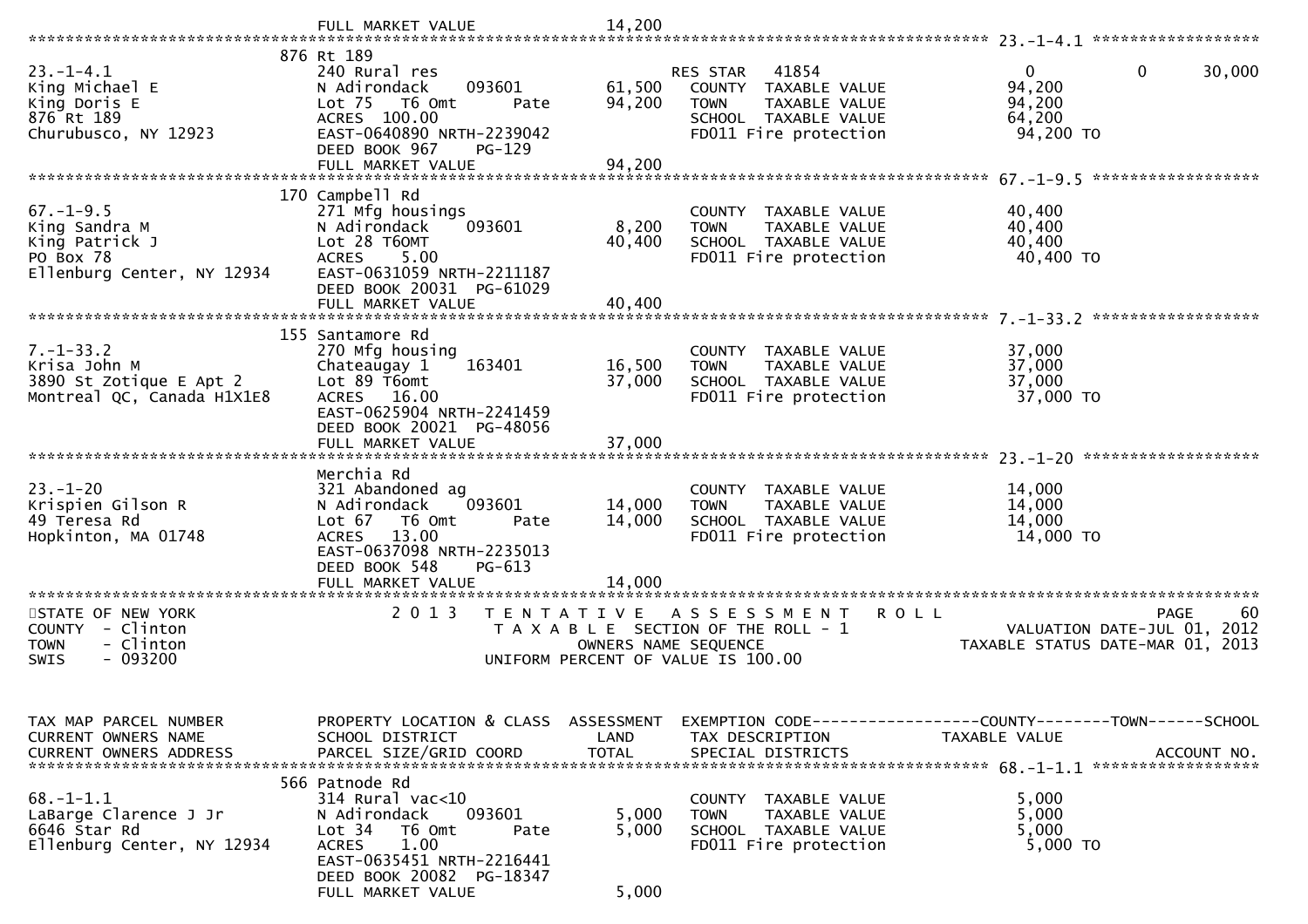| $52. - 1 - 11$<br>Labarge Daniel<br>7103 Rt 11<br>Churubusco, NY 12923                                             | 7103 Rt 11<br>270 Mfg housing<br>093601<br>N Adirondack<br>Lot <sub>48</sub><br>T6 Omt<br>Pate<br>13.60<br><b>ACRES</b><br>EAST-0630720 NRTH-2224269<br>DEED BOOK 614<br>PG-196                       | 14,300<br>35,000             | RES STAR 41854<br>COUNTY TAXABLE VALUE<br>TAXABLE VALUE<br><b>TOWN</b><br>SCHOOL TAXABLE VALUE<br>FD011 Fire protection          | $\overline{0}$<br>35,000<br>35,000<br>5,000<br>35,000 TO        | $\mathbf 0$<br>30,000  |
|--------------------------------------------------------------------------------------------------------------------|-------------------------------------------------------------------------------------------------------------------------------------------------------------------------------------------------------|------------------------------|----------------------------------------------------------------------------------------------------------------------------------|-----------------------------------------------------------------|------------------------|
|                                                                                                                    |                                                                                                                                                                                                       |                              |                                                                                                                                  |                                                                 |                        |
| $24. - 1 - 9$<br>LaBombard Amy A<br>142 Rogers Rd<br>Ellenburg Depot, NY 12935                                     | 142 Rogers Rd<br>210 1 Family Res<br>N Adirondack<br>093601<br>Lot 56<br>T6 Omt<br>Pate<br>2.00 BANK<br><b>ACRES</b><br>860<br>EAST-0652164 NRTH-2233067<br>DEED BOOK 20041 PG-66214                  | 5,300<br>56,800              | RES STAR 41854<br>COUNTY TAXABLE VALUE<br>TAXABLE VALUE<br><b>TOWN</b><br>SCHOOL TAXABLE VALUE<br>FD011 Fire protection          | $\mathbf{0}$<br>56,800<br>56,800<br>26,800<br>56,800 TO         | $\mathbf 0$<br>30,000  |
|                                                                                                                    |                                                                                                                                                                                                       |                              |                                                                                                                                  |                                                                 |                        |
| $52 - 1 - 3$<br>Labombard Audrey<br>7366 Rt 11<br>Churubusco, NY 12923                                             | 7366 Rt 11<br>270 Mfg housing<br>Chateaugay 1<br>163401<br>Lot 52 T6 Omt<br>Pate<br>2.20<br><b>ACRES</b><br>EAST-0624136 NRTH-2223796<br>DEED BOOK 677<br>PG-181                                      | 6,000<br>26,100              | 41834<br>SR STAR<br>COUNTY TAXABLE VALUE<br><b>TOWN</b><br>TAXABLE VALUE<br>SCHOOL TAXABLE VALUE<br>FD011 Fire protection        | $\mathbf{0}$<br>26,100<br>26,100<br>$\mathbf{0}$<br>26,100 ТО   | $\mathbf 0$<br>26,100  |
|                                                                                                                    |                                                                                                                                                                                                       |                              |                                                                                                                                  |                                                                 |                        |
| $69. - 1 - 8.61$<br>LaBombard Christopher G<br>LaBombard Debbie L<br>48 Lafrancis Rd<br>Ellenburg Center, NY 12934 | 48 Lafrancis Rd<br>240 Rural res<br>093601<br>N Adirondack<br>Lot 24 T6omt<br>Survey Map 20082/12925 Lo<br>ACRES 105.30<br>EAST-0654613 NRTH-2211441<br>DEED BOOK 20021 PG-43035<br>FULL MARKET VALUE | 35,300<br>173,700<br>173,700 | RES STAR 41854<br>COUNTY TAXABLE VALUE<br><b>TOWN</b><br>TAXABLE VALUE<br>SCHOOL TAXABLE VALUE<br>FD011 Fire protection          | $\mathbf{0}$<br>173,700<br>173,700<br>143,700<br>173,700 TO     | $\mathbf{0}$<br>30,000 |
| STATE OF NEW YORK<br>COUNTY - Clinton<br>- Clinton<br><b>TOWN</b><br>$-093200$<br>SWIS                             | 2 0 1 3                                                                                                                                                                                               |                              | TENTATIVE ASSESSMENT ROLL<br>T A X A B L E SECTION OF THE ROLL - 1<br>OWNERS NAME SEQUENCE<br>UNIFORM PERCENT OF VALUE IS 100.00 | VALUATION DATE-JUL 01, 2012<br>TAXABLE STATUS DATE-MAR 01, 2013 | PAGE<br>-61            |
| TAX MAP PARCEL NUMBER<br>CURRENT OWNERS NAME<br><b>CURRENT OWNERS ADDRESS</b>                                      | PROPERTY LOCATION & CLASS ASSESSMENT<br>SCHOOL DISTRICT<br>PARCEL SIZE/GRID COORD                                                                                                                     | LAND<br><b>TOTAL</b>         | EXEMPTION CODE-----------------COUNTY-------TOWN------SCHOOL<br>TAX DESCRIPTION<br>SPECIAL DISTRICTS                             | TAXABLE VALUE                                                   | ACCOUNT NO.            |
| $52 - 1 - 4$<br>LaBombard Randy S<br>LaBombard Denise M<br>7360 Rt 11<br>Churubusco, NY 12923                      | 7360 Rt 11<br>210 1 Family Res<br>163401<br>Chateaugay 1<br>Lot 52 T6 Omt<br>Pate<br>1.80<br>ACRES<br>EAST-0624392 NRTH-2223834<br>DEED BOOK 20031 PG-57705<br>FULL MARKET VALUE                      | 5,600<br>60,800<br>60,800    | 41854<br>RES STAR<br>COUNTY<br>TAXABLE VALUE<br><b>TOWN</b><br>TAXABLE VALUE<br>SCHOOL TAXABLE VALUE<br>FD011 Fire protection    | $\mathbf{0}$<br>60,800<br>60,800<br>30,800<br>60,800 TO         | 0<br>30,000            |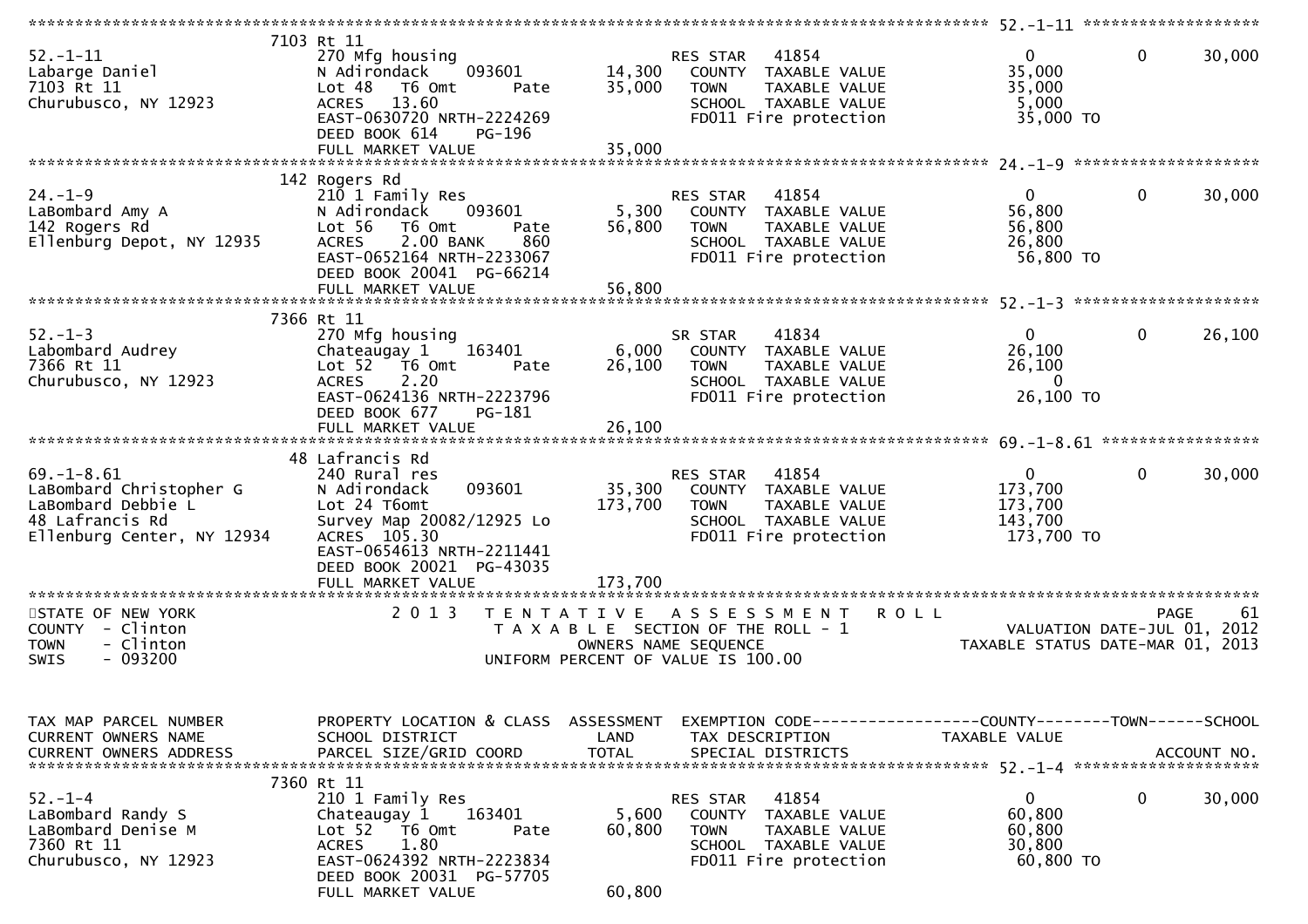| $68. - 1 - 15$<br>Lacey Donald<br>Moore Dennis<br>15 Newell Ave<br>Plattsburgh, NY 12901                 | Town Line Rd<br>321 Abandoned ag<br>N Adirondack<br>093601<br>Lot 27<br>T6 Omt<br>Pate<br>97.00<br><b>ACRES</b><br>EAST-0640181 NRTH-2209054<br>DEED BOOK 20112 PG-43826           | 51,500<br>51,500             | COUNTY TAXABLE VALUE<br>TAXABLE VALUE<br><b>TOWN</b><br>SCHOOL TAXABLE VALUE<br>FD011 Fire protection                                                                                              | 51,500<br>51,500<br>51,500<br>51,500 TO                            |                                                                                  |
|----------------------------------------------------------------------------------------------------------|------------------------------------------------------------------------------------------------------------------------------------------------------------------------------------|------------------------------|----------------------------------------------------------------------------------------------------------------------------------------------------------------------------------------------------|--------------------------------------------------------------------|----------------------------------------------------------------------------------|
|                                                                                                          |                                                                                                                                                                                    |                              |                                                                                                                                                                                                    |                                                                    |                                                                                  |
| $68. - 1 - 16.1$<br>Lacey Donald<br>Moore Dennis<br>15 Newell Ave<br>Plattsburgh, NY 12901               | 258 Patnode Rd<br>260 Seasonal res<br>093601<br>N Adirondack<br>Lot 27 T6omt<br>ACRES 86.30<br>EAST-0637411 NRTH-2208606<br>DEED BOOK 20112 PG-43826<br>FULL MARKET VALUE          | 42,900<br>64,000<br>64,000   | COUNTY TAXABLE VALUE<br>TAXABLE VALUE<br>TOWN<br>SCHOOL TAXABLE VALUE<br>FD011 Fire protection                                                                                                     | 64,000<br>64,000<br>64,000<br>64,000 TO                            |                                                                                  |
|                                                                                                          |                                                                                                                                                                                    |                              |                                                                                                                                                                                                    |                                                                    |                                                                                  |
| $22. - 1 - 7.3$<br>LaClair Amos J<br>128 Merchia Rd<br>Churubusco, NY 12923                              | 118 Merchia Rd<br>210 1 Family Res<br>093601<br>N Adirondack<br>Lot 74 T6omt<br>4.90<br><b>ACRES</b><br>EAST-0635694 NRTH-2235485<br>DEED BOOK 20051 PG-86030<br>FULL MARKET VALUE | 61,400<br>61,400             | 96 PCT OF VALUE USED FOR EXEMPTION PURPOSES<br>WARNONALL 41121<br>7,700 RES STAR<br>41854<br>COUNTY TAXABLE VALUE<br>TAXABLE VALUE<br><b>TOWN</b><br>SCHOOL TAXABLE VALUE<br>FD011 Fire protection | 8,842<br>$\overline{0}$<br>52,558<br>52,558<br>31,400<br>61,400 TO | 8,842<br>$\Omega$<br>30,000<br>0                                                 |
|                                                                                                          |                                                                                                                                                                                    |                              |                                                                                                                                                                                                    |                                                                    |                                                                                  |
|                                                                                                          | 6110 Rt 11                                                                                                                                                                         |                              |                                                                                                                                                                                                    |                                                                    |                                                                                  |
| $69. - 1 - 11.2$<br>LaClair Carol A<br>Monette Maynard<br>6110 State Rt 11<br>Ellenburg Center, NY 12934 | 240 Rural res<br>093601<br>N Adirondack<br>Lot 25 T6omt<br>ACRES 48.00<br>EAST-0650117 NRTH-2211970<br>DEED BOOK 20072 PG-7225                                                     | 31,500<br>63,000             | RES STAR 41854<br>COUNTY TAXABLE VALUE<br><b>TOWN</b><br>TAXABLE VALUE<br>SCHOOL TAXABLE VALUE<br>FD011 Fire protection                                                                            | $\overline{0}$<br>63,000<br>63,000<br>33,000<br>63,000 TO          | $\mathbf{0}$<br>30,000                                                           |
|                                                                                                          | FULL MARKET VALUE                                                                                                                                                                  | 63,000                       |                                                                                                                                                                                                    |                                                                    |                                                                                  |
| STATE OF NEW YORK<br>COUNTY - Clinton<br><b>TOWN</b><br>- Clinton<br>- 093200<br><b>SWIS</b>             | 2 0 1 3                                                                                                                                                                            |                              | TENTATIVE ASSESSMENT ROLL<br>T A X A B L E SECTION OF THE ROLL - 1<br>OWNERS NAME SEQUENCE<br>UNIFORM PERCENT OF VALUE IS 100.00                                                                   |                                                                    | 62<br>PAGE<br>VALUATION DATE-JUL 01,<br>2012<br>TAXABLE STATUS DATE-MAR 01, 2013 |
| TAX MAP PARCEL NUMBER<br>CURRENT OWNERS NAME<br><b>CURRENT OWNERS ADDRESS</b>                            | PROPERTY LOCATION & CLASS ASSESSMENT<br>SCHOOL DISTRICT<br>PARCEL SIZE/GRID COORD                                                                                                  | LAND<br><b>TOTAL</b>         | TAX DESCRIPTION<br>SPECIAL DISTRICTS                                                                                                                                                               | TAXABLE VALUE                                                      | ACCOUNT NO.                                                                      |
|                                                                                                          | 470 Campbell Rd                                                                                                                                                                    |                              |                                                                                                                                                                                                    |                                                                    |                                                                                  |
| $52. - 1 - 20.2$<br>Laclair Daniel L<br>Laclair Bonnie<br>470 Campbell Rd<br>Churubusco, NY 12923        | 240 Rural res<br>093601<br>N Adirondack<br>48 T6omt<br>ACRES 74.20<br>EAST-0631490 NRTH-2218676<br>DEED BOOK 610<br><b>PG-612</b><br>FULL MARKET VALUE                             | 53,100<br>106,100<br>106,100 | 41854<br>RES STAR<br>COUNTY TAXABLE VALUE<br>TAXABLE VALUE<br><b>TOWN</b><br>SCHOOL TAXABLE VALUE<br>FD011 Fire protection                                                                         | $\mathbf 0$<br>106,100<br>106,100<br>76,100<br>106,100 TO          | $\mathbf 0$<br>30,000                                                            |
|                                                                                                          |                                                                                                                                                                                    |                              |                                                                                                                                                                                                    |                                                                    |                                                                                  |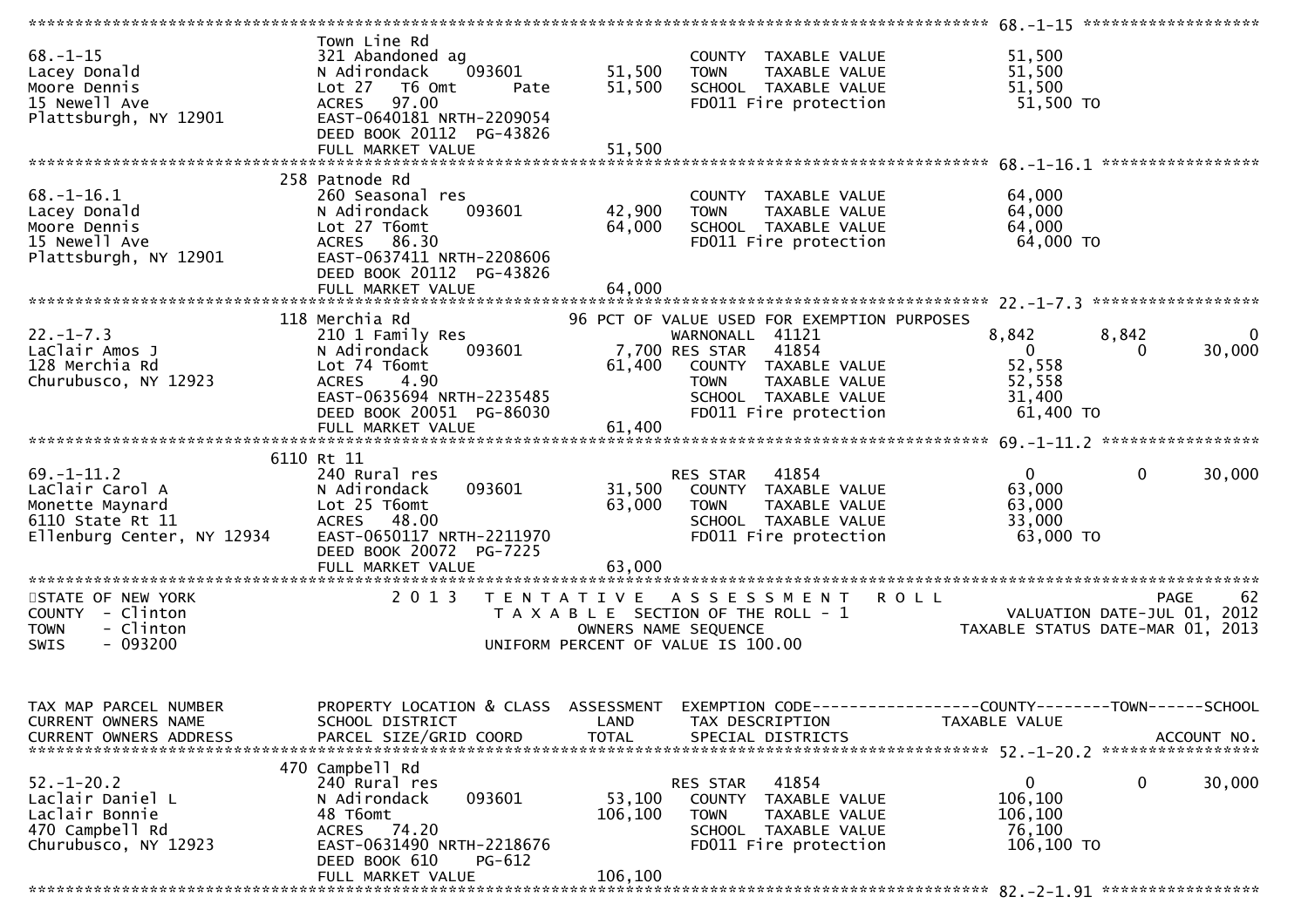| $82.-2-1.91$<br>LaClair Gerald<br>413 Ryan Rd<br>Churubusco, NY 12923                                               | 413 Ryan Rd<br>240 Rural res<br>Chateaugay 1<br>163401<br>Lot 30 T6omt<br>ACRES 14.80<br>EAST-0624203 NRTH-2208326<br>DEED BOOK 20001 PG-23715<br>FULL MARKET VALUE                         | 14,900<br>70,300<br>70,300 | RES STAR 41854<br>COUNTY TAXABLE VALUE<br>TAXABLE VALUE<br><b>TOWN</b><br>SCHOOL TAXABLE VALUE<br>FD011 Fire protection           | $\overline{0}$<br>$\mathbf{0}$<br>30,000<br>70,300<br>70,300<br>40,300<br>70,300 TO                                              |
|---------------------------------------------------------------------------------------------------------------------|---------------------------------------------------------------------------------------------------------------------------------------------------------------------------------------------|----------------------------|-----------------------------------------------------------------------------------------------------------------------------------|----------------------------------------------------------------------------------------------------------------------------------|
| $52. - 1 - 20.1$<br>LaClair Life Use Oliver<br>LaClair Daniel L<br>470 Campbell Rd<br>Churubusco, NY 12923          | 456 Campbell Rd<br>210 1 Family Res<br>N Adirondack 093601<br>Lot 48 T6 Omt<br>Pate<br>FRNT 100.00 DPTH 350.00<br>EAST-0629878 NRTH-2218075<br>DEED BOOK 20072 PG-7199<br>FULL MARKET VALUE | 4,700<br>37,200<br>37,200  | COUNTY TAXABLE VALUE<br><b>TOWN</b><br>TAXABLE VALUE<br>SCHOOL TAXABLE VALUE<br>FD011 Fire protection                             | 37,200<br>37,200<br>37,200<br>37,200 TO                                                                                          |
| $66. - 1 - 3.2$<br>Laclair Todd<br>204 Coal Hill Rd<br>North Bangor, NY 12966                                       | 709 Ryan Rd<br>$314$ Rural vac< $10$<br>Chateaugay 1 163401<br>Lot 31 T6omt<br>FRNT 100.00 DPTH 187.00<br>EAST-0623851 NRTH-2215450<br>DEED BOOK 817<br><b>PG-207</b>                       | 4,400<br>4,400             | COUNTY TAXABLE VALUE<br>TAXABLE VALUE<br><b>TOWN</b><br>SCHOOL TAXABLE VALUE<br>FD011 Fire protection                             | 4,400<br>4,400<br>4,400<br>4,400 TO                                                                                              |
| $69. - 1 - 15$<br>Lafave Ida<br>6211 Rt 11<br>Ellenburg Center, NY 12934                                            | 6211 Rt 11<br>210 1 Family Res<br>N Adirondack<br>093601<br>Lot 25 T6 Omt<br>Pate<br>2.30<br><b>ACRES</b><br>EAST-0647668 NRTH-2211810<br>DEED BOOK 940<br>PG-315<br>FULL MARKET VALUE      | 6,000<br>38,800<br>38,800  | COUNTY TAXABLE VALUE<br><b>TOWN</b><br>TAXABLE VALUE<br>SCHOOL TAXABLE VALUE<br>FD011 Fire protection                             | 38,800<br>38,800<br>38,800<br>38,800 TO                                                                                          |
| STATE OF NEW YORK<br>COUNTY - Clinton<br>- Clinton<br><b>TOWN</b><br>$-093200$<br><b>SWIS</b>                       | 2013                                                                                                                                                                                        |                            | TENTATIVE ASSESSMENT ROLL<br>T A X A B L E SECTION OF THE ROLL - 1<br>OWNERS NAME SEQUENCE<br>UNIFORM PERCENT OF VALUE IS 100.00  | PAGE<br>63<br>VALUATION DATE-JUL 01, 2012<br>TAXABLE STATUS DATE-MAR 01, 2013                                                    |
| TAX MAP PARCEL NUMBER<br>CURRENT OWNERS NAME<br>CURRENT OWNERS ADDRESS                                              | SCHOOL DISTRICT<br>PARCEL SIZE/GRID COORD                                                                                                                                                   | <b>TOTAL</b>               | LAND TAX DESCRIPTION<br>SPECIAL DISTRICTS                                                                                         | PROPERTY LOCATION & CLASS ASSESSMENT EXEMPTION CODE----------------COUNTY-------TOWN------SCHOOL<br>TAXABLE VALUE<br>ACCOUNT NO. |
| 6187/6203 Rt 11<br>$69. - 1 - 13.31$<br>LaFave Marshall<br>LaFave Tammy<br>6203 Rt 11<br>Ellenburg Center, NY 12934 | 240 Rural res<br>N Adirondack<br>093601<br>Lot 25 T6omt<br>ACRES 41.10<br>EAST-0648281 NRTH-2210953<br>DEED BOOK 20051 PG-79540<br>FULL MARKET VALUE                                        | 34,800<br>74,200<br>74,200 | 41854<br><b>RES STAR</b><br>COUNTY TAXABLE VALUE<br><b>TOWN</b><br>TAXABLE VALUE<br>SCHOOL TAXABLE VALUE<br>FD011 Fire protection | 0<br>30,000<br>0<br>74,200<br>74,200<br>44,200<br>74,200 TO                                                                      |
|                                                                                                                     | 940 County Line Rd                                                                                                                                                                          |                            |                                                                                                                                   |                                                                                                                                  |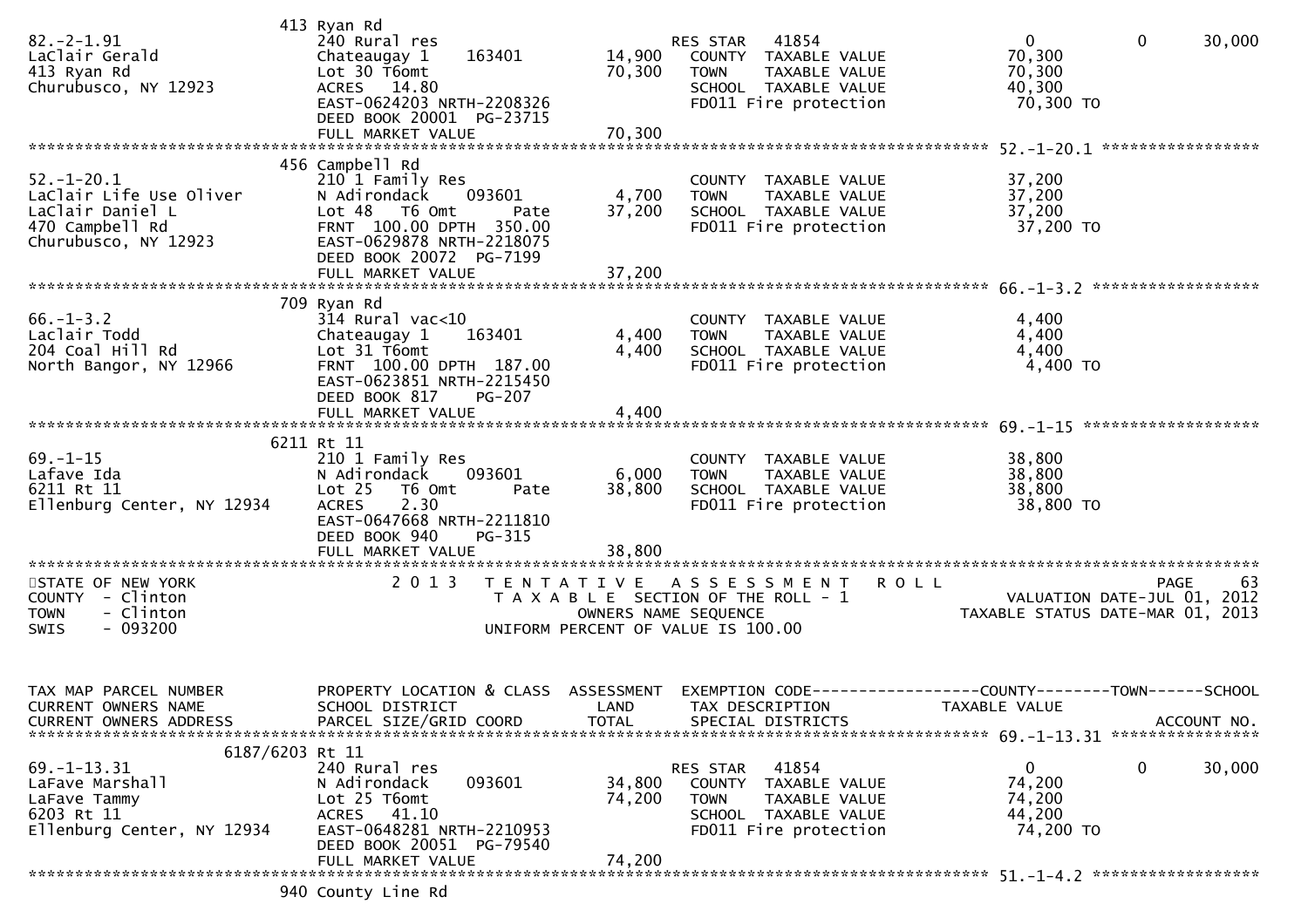| $51. - 1 - 4.2$<br>Laflesh Darrell E<br>Laflesh Carol<br>96 Washington Ave<br>Chazy, NY 12921               | 240 Rural res<br>163401<br>Chateaugay 1<br>Lot 51 T6omt<br>ACRES 16.20<br>EAST-0617660 NRTH-2223640<br>DEED BOOK 20092 PG-23758<br>FULL MARKET VALUE                                                                   | 14,400<br>39,900<br>39,900         | COUNTY TAXABLE VALUE<br>TAXABLE VALUE<br><b>TOWN</b><br>SCHOOL TAXABLE VALUE<br>FD011 Fire protection              | 39,900<br>39,900<br>39,900<br>39,900 TO<br>****************                                         |
|-------------------------------------------------------------------------------------------------------------|------------------------------------------------------------------------------------------------------------------------------------------------------------------------------------------------------------------------|------------------------------------|--------------------------------------------------------------------------------------------------------------------|-----------------------------------------------------------------------------------------------------|
|                                                                                                             | Santamore Rd                                                                                                                                                                                                           |                                    |                                                                                                                    |                                                                                                     |
| $7. - 1 - 31.122$<br>LaFountain Henry<br>LaFountain Loulinda<br>210 Rand Hill Rd<br>Morrisonville, NY 12962 | $314$ Rural vac< $10$<br>163401<br>Chateaugay 1<br>Lot 88 T6 OMT<br>ACRES 7.20<br>EAST-0627848 NRTH-2241618<br>DEED BOOK 20082 PG-14421<br>FULL MARKET VALUE                                                           | 10,000<br>10,000<br>10,000         | COUNTY TAXABLE VALUE<br>TAXABLE VALUE<br><b>TOWN</b><br>SCHOOL TAXABLE VALUE<br>FD011 Fire protection              | 10,000<br>10,000<br>10,000<br>10,000 TO                                                             |
|                                                                                                             |                                                                                                                                                                                                                        |                                    |                                                                                                                    |                                                                                                     |
| $7. - 1 - 32$<br>LaFountain Henry<br>LaFountain Loulinda<br>210 Rand Hill Rd<br>Morrisonville, NY 12962     | Santamore Rd<br>321 Abandoned ag<br>163401<br>Chateaugay 1<br>Lot $88 \overline{16}$ Omt<br>ACRES 70.00<br>EAST-0628090 NRTH-2239559<br>DEED BOOK 20011 PG-37554<br>FULL MARKET VALUE                                  | 42,500<br>42,500<br>42,500         | COUNTY TAXABLE VALUE<br>TAXABLE VALUE<br><b>TOWN</b><br>SCHOOL TAXABLE VALUE<br>FD011 Fire protection              | 42,500<br>42,500<br>42,500<br>42,500 TO                                                             |
|                                                                                                             |                                                                                                                                                                                                                        |                                    |                                                                                                                    |                                                                                                     |
| $53. - 1 - 8$<br>Lagoy Louise<br>PO Box 227<br>Altona, NY 12910                                             | 206 Rt 189<br>210 1 Family Res<br>093601<br>N Adirondack<br>Lot 46 T6 Omt<br>Pate<br>FRNT 100.00 DPTH 400.00<br>080<br><b>BANK</b><br>EAST-0640176 NRTH-2222320<br>DEED BOOK 20102 PG-33664                            | 4,700<br>39,300                    | COUNTY TAXABLE VALUE<br><b>TOWN</b><br>TAXABLE VALUE<br>SCHOOL TAXABLE VALUE<br>FD011 Fire protection              | 39,300<br>39,300<br>39,300<br>39,300 TO                                                             |
|                                                                                                             |                                                                                                                                                                                                                        |                                    |                                                                                                                    |                                                                                                     |
| STATE OF NEW YORK<br>COUNTY - Clinton<br>- Clinton<br><b>TOWN</b><br>$-093200$<br>SWIS                      | 2 0 1 3                                                                                                                                                                                                                | OWNERS NAME SEQUENCE               | TENTATIVE ASSESSMENT<br><b>ROLL</b><br>T A X A B L E SECTION OF THE ROLL - 1<br>UNIFORM PERCENT OF VALUE IS 100.00 | 64<br>PAGE<br>VALUATION DATE-JUL 01, 2012<br>TAXABLE STATUS DATE-MAR 01, 2013                       |
| TAX MAP PARCEL NUMBER<br><b>CURRENT OWNERS NAME</b><br><b>CURRENT OWNERS ADDRESS</b>                        | PROPERTY LOCATION & CLASS<br>SCHOOL DISTRICT<br>PARCEL SIZE/GRID COORD                                                                                                                                                 | ASSESSMENT<br>LAND<br><b>TOTAL</b> | TAX DESCRIPTION<br>SPECIAL DISTRICTS                                                                               | EXEMPTION        CODE-----------------COUNTY-------TOWN------SCHOOL<br>TAXABLE VALUE<br>ACCOUNT NO. |
| $38. - 1 - 24$<br>Lagree George<br>10 Looby Rd<br>Churubusco, NY 12923                                      | 15 Looby Rd<br>312 Vac w/imprv<br>093601<br>N Adirondack<br>Lot <sub>54</sub><br>T6 Omt<br>Pate<br>66.00 DPTH 305.00<br><b>FRNT</b><br>EAST-0638746 NRTH-2230484<br>DEED BOOK 929<br><b>PG-88</b><br>FULL MARKET VALUE | 3,600<br>7,000<br>7,000            | COUNTY TAXABLE VALUE<br><b>TOWN</b><br>TAXABLE VALUE<br>SCHOOL TAXABLE VALUE<br>FD011 Fire protection              | 7,000<br>7,000<br>7,000<br>7,000 TO                                                                 |
|                                                                                                             | 10 Looby Rd                                                                                                                                                                                                            |                                    |                                                                                                                    |                                                                                                     |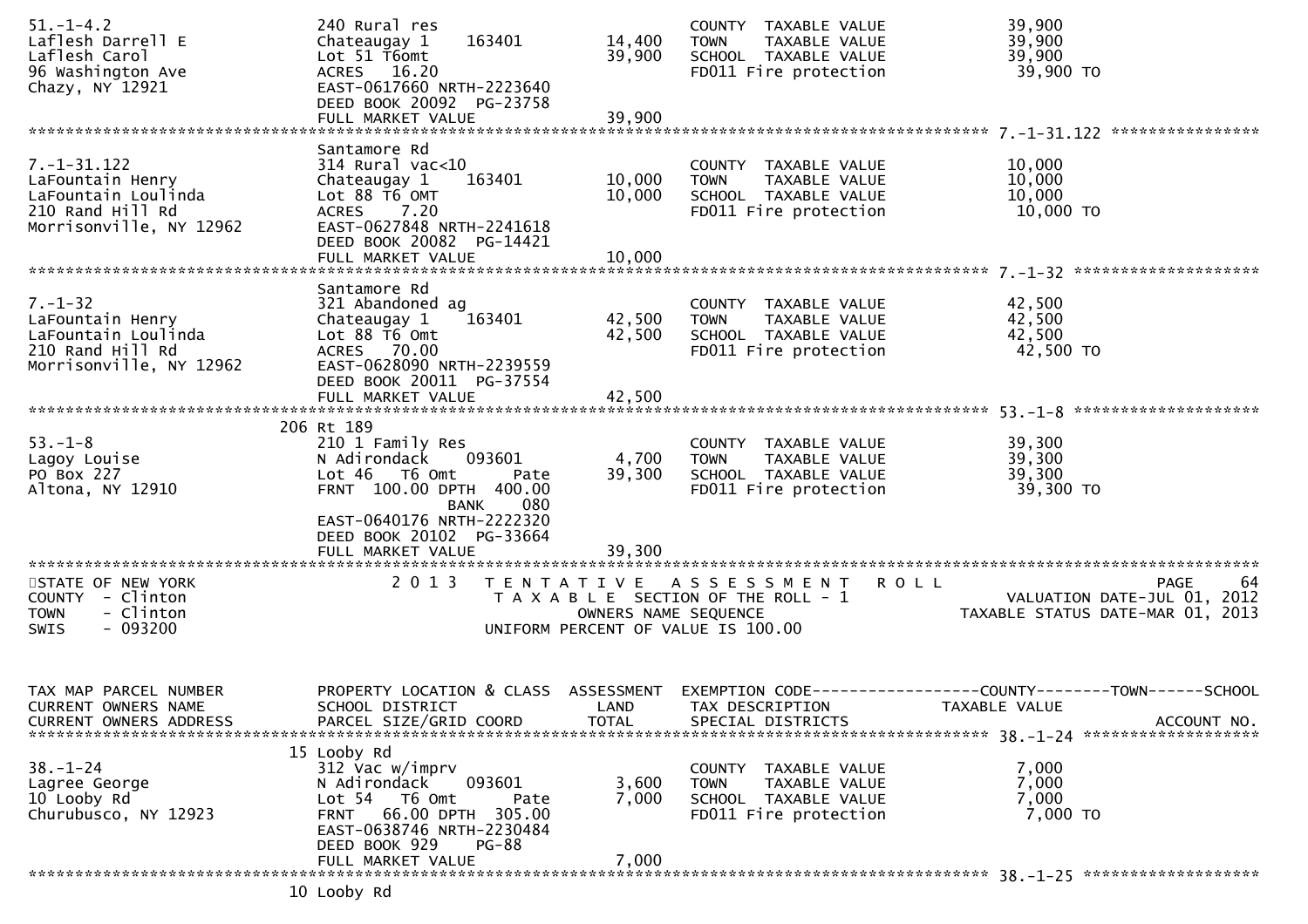| $38. - 1 - 25$<br>Lagree George<br>10 Looby Rd<br>Churubusco, NY 12923                                                              | 210 1 Family Res<br>093601<br>N Adirondack<br>Lot 67 76 0mt<br>Pate<br>FRNT 165.00 DPTH 230.00<br>EAST-0638818 NRTH-2230810<br>DEED BOOK 520<br>PG-639<br>FULL MARKET VALUE                                           | 90,000<br>90,000                                                                                 | AGED COUN 41802<br>4,900 SR STAR<br><b>TOWN</b> | 41834<br>COUNTY TAXABLE VALUE<br>TAXABLE VALUE<br>SCHOOL TAXABLE VALUE<br>FD011 Fire protection | 4,500<br>$\mathbf{0}$<br>85,500<br>90,000<br>26,700<br>90,000 TO                     | 0<br>$\Omega$                       | $\overline{0}$<br>63,300 |
|-------------------------------------------------------------------------------------------------------------------------------------|-----------------------------------------------------------------------------------------------------------------------------------------------------------------------------------------------------------------------|--------------------------------------------------------------------------------------------------|-------------------------------------------------|-------------------------------------------------------------------------------------------------|--------------------------------------------------------------------------------------|-------------------------------------|--------------------------|
|                                                                                                                                     | 13 Smith St                                                                                                                                                                                                           |                                                                                                  |                                                 |                                                                                                 |                                                                                      |                                     |                          |
| $38.1 - 1 - 46$<br>Lagree Life Use William & Ther N Adirondack<br>Lagree Michael W & Randy K<br>13 Smith St<br>Churubusco, NY 12923 | 210 1 Family Res<br>093601<br>Lot $66$ T $6$ Omt<br>Pate<br>FRNT 65.00 DPTH 150.00<br>EAST-0640137 NRTH-2231198<br>DEED BOOK 1003<br><b>PG-28</b><br>FULL MARKET VALUE                                                | 2,900<br>60,000<br>60,000                                                                        | RES STAR<br><b>TOWN</b>                         | 41854<br>COUNTY TAXABLE VALUE<br>TAXABLE VALUE<br>SCHOOL TAXABLE VALUE<br>FD011 Fire protection | 0<br>60,000<br>60,000<br>30,000<br>60,000 TO                                         | $\Omega$                            | 30,000                   |
|                                                                                                                                     | Rt 11                                                                                                                                                                                                                 |                                                                                                  |                                                 |                                                                                                 |                                                                                      |                                     |                          |
| $37. - 1 - 15$<br>Lagree Trustee Gary P<br>Gary P Lagree Revocable Living Lot 53<br>1213 Blackberry Cir<br>Folsom, CA 95630         | 321 Abandoned ag<br>093601<br>N Adirondack<br>T6 Omt<br>Pate<br>72.11<br><b>ACRES</b><br>EAST-0630210 NRTH-2225911<br>DEED BOOK 20102 PG-29982                                                                        | 52,600<br>52,600                                                                                 | AGRI DISTR 41720<br><b>TOWN</b>                 | COUNTY TAXABLE VALUE<br>TAXABLE VALUE<br>SCHOOL TAXABLE VALUE<br>FD011 Fire protection          | 21,386<br>31,214<br>31,214<br>31,214<br>52,600 TO                                    | 21,386                              | 21,386                   |
| MAY BE SUBJECT TO PAYMENT<br>UNDER AGDIST LAW TIL 2017                                                                              | FULL MARKET VALUE                                                                                                                                                                                                     | 52,600                                                                                           |                                                 |                                                                                                 |                                                                                      |                                     |                          |
| $38. - 1 - 5$<br>LaMarche Gerald<br>629 Rt 189<br>Churubusco, NY 12923                                                              | 629 Rt 189<br>210 1 Family Res<br>093601<br>N Adirondack<br>Lot $67$<br>T6 Omt<br>Pate<br>5.00 BANK<br>890<br><b>ACRES</b><br>EAST-0638596 NRTH-2232637<br>DEED BOOK 20102 PG-30927                                   | 8,200<br>63,500                                                                                  | <b>TOWN</b>                                     | COUNTY TAXABLE VALUE<br>TAXABLE VALUE<br>SCHOOL TAXABLE VALUE<br>FD011 Fire protection          | 63,500<br>63,500<br>63,500<br>63,500 TO                                              |                                     |                          |
|                                                                                                                                     |                                                                                                                                                                                                                       |                                                                                                  |                                                 |                                                                                                 |                                                                                      |                                     |                          |
| STATE OF NEW YORK<br>COUNTY - Clinton<br>- Clinton<br><b>TOWN</b><br>$-093200$<br><b>SWIS</b>                                       | 2 0 1 3                                                                                                                                                                                                               | T E N T A T I V E<br>T A X A B L E SECTION OF THE ROLL - 1<br>UNIFORM PERCENT OF VALUE IS 100.00 | A S S E S S M E N T<br>OWNERS NAME SEQUENCE     |                                                                                                 | <b>ROLL</b><br>TAXABLE STATUS DATE-MAR 01, 2013                                      | PAGE<br>VALUATION DATE-JUL 01, 2012 | 65                       |
| TAX MAP PARCEL NUMBER<br><b>CURRENT OWNERS NAME</b><br><b>CURRENT OWNERS ADDRESS</b>                                                | PROPERTY LOCATION & CLASS<br>SCHOOL DISTRICT<br>PARCEL SIZE/GRID COORD                                                                                                                                                | ASSESSMENT<br>LAND<br><b>TOTAL</b>                                                               | TAX DESCRIPTION                                 | SPECIAL DISTRICTS                                                                               | EXEMPTION        CODE-----------------COUNTY-------TOWN------SCHOOL<br>TAXABLE VALUE |                                     | ACCOUNT NO.              |
| $38.1 - 1 - 14$<br>Lamb Mary M<br>Lamb Kenneth C<br>PO Box 82<br>Churubusco, NY 12923                                               | 20 Smith St<br>210 1 Family Res<br>093601<br>N Adirondack<br>Lot 66<br>T6 Omt<br>Pate<br>Survey map 20102/30447<br>1.00<br><b>ACRES</b><br>EAST-0640359 NRTH-2231398<br>DEED BOOK 20011 PG-32631<br>FULL MARKET VALUE | 5,000<br>58,800<br>58,800                                                                        | SR STAR<br><b>TOWN</b>                          | 41834<br>COUNTY TAXABLE VALUE<br>TAXABLE VALUE<br>SCHOOL TAXABLE VALUE<br>FD011 Fire protection | 0<br>58,800<br>58,800<br>0<br>58,800 TO                                              | 0                                   | 58,800                   |
|                                                                                                                                     |                                                                                                                                                                                                                       |                                                                                                  |                                                 |                                                                                                 |                                                                                      |                                     |                          |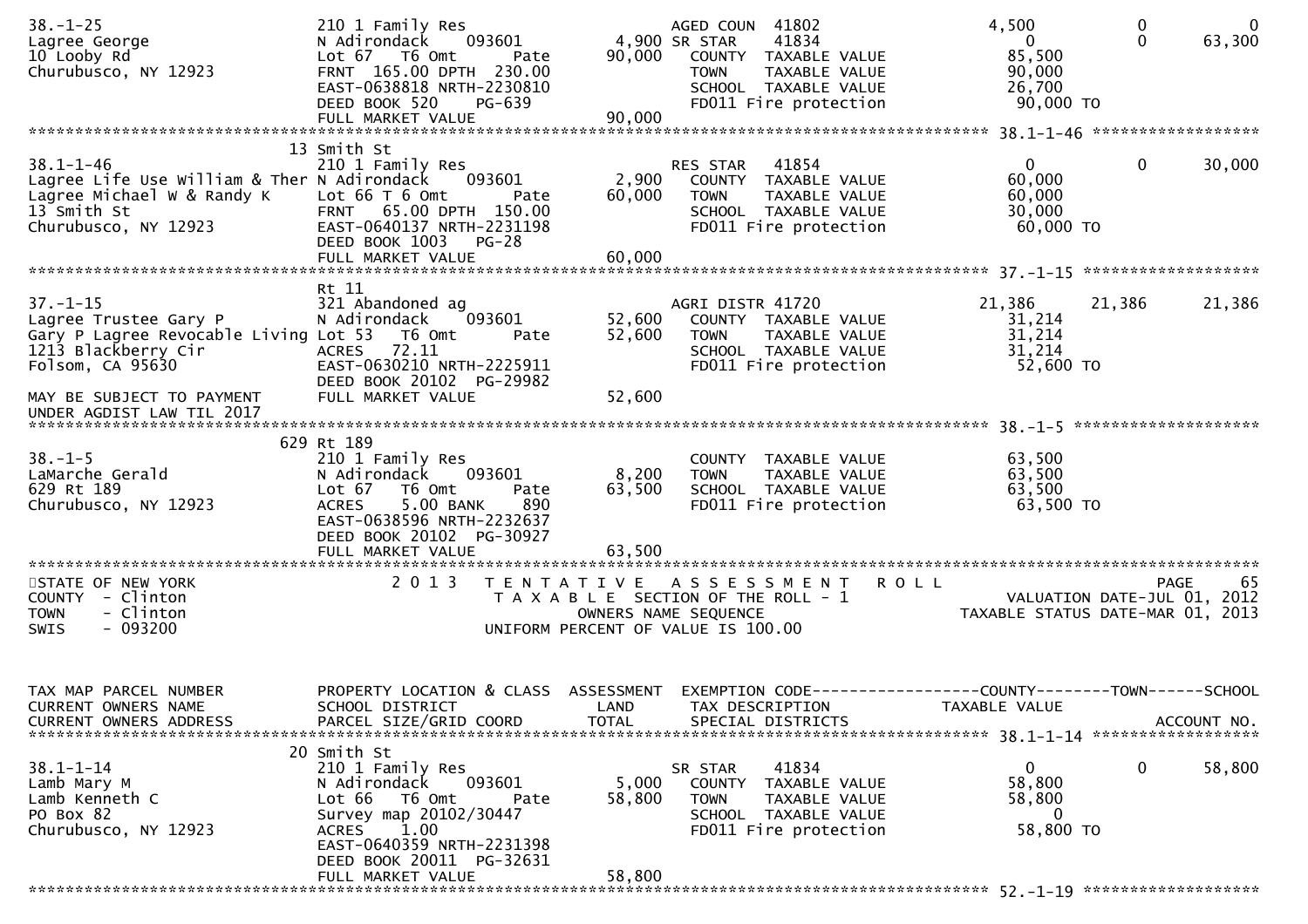| $52. - 1 - 19$<br>Lamb Ross<br>60 Lamb Rd<br>Churubusco, NY 12923                            | Campbell Rd<br>105 Vac farmland<br>093601<br>N Adirondack<br>Lot 48<br>T6 Omt<br>Pate<br>ACRES 49.00<br>EAST-0631140 NRTH-2220010<br>DEED BOOK 451<br>PG-565   | 17,000<br>17,000        | COUNTY TAXABLE VALUE<br>TAXABLE VALUE<br><b>TOWN</b><br>SCHOOL TAXABLE VALUE<br>FD011 Fire protection                         | 17,000<br>17,000<br>17,000<br>17,000 TO                                        |                        |
|----------------------------------------------------------------------------------------------|----------------------------------------------------------------------------------------------------------------------------------------------------------------|-------------------------|-------------------------------------------------------------------------------------------------------------------------------|--------------------------------------------------------------------------------|------------------------|
|                                                                                              |                                                                                                                                                                |                         |                                                                                                                               |                                                                                |                        |
| $52. - 1 - 23.1$<br>Lamb Ross<br>60 Lamb Rd<br>Churubusco, NY 12923                          | 60 Lamb Rd<br>112 Dairy farm<br>093601<br>N Adirondack<br>Lot 49 T6 Omt<br>Pate<br>ACRES 231.30<br>EAST-0627554 NRTH-2218638<br>DEED BOOK 451<br>PG-565        | 123,900<br>194,000      | 41854<br>RES STAR<br>COUNTY TAXABLE VALUE<br>TAXABLE VALUE<br><b>TOWN</b><br>SCHOOL TAXABLE VALUE<br>FD011 Fire protection    | $\Omega$<br>194,000<br>194,000<br>164,000<br>194,000 TO                        | 0<br>30,000            |
|                                                                                              | 43 Lamb Rd                                                                                                                                                     |                         |                                                                                                                               |                                                                                |                        |
| $52. - 1 - 23.2$<br>Lamb Wayne<br>Lamb Mary<br>43 Lamb Rd<br>Churubusco, NY 12923            | 210 1 Family Res<br>N Adirondack<br>093601<br>Lot 32 T6omt<br>FRNT 280.00 DPTH 260.00<br>080<br>BANK                                                           | 71,700                  | RES STAR 41854<br>4,900 COUNTY TAXABLE VALUE<br>TAXABLE VALUE<br><b>TOWN</b><br>SCHOOL TAXABLE VALUE<br>FD011 Fire protection | $\overline{0}$<br>71,700<br>71,700<br>41,700<br>71,700 TO                      | 0<br>30,000            |
|                                                                                              | EAST-0628444 NRTH-2218067<br>DEED BOOK 20031 PG-55592                                                                                                          |                         |                                                                                                                               |                                                                                |                        |
| $67. - 1 - 2.21$<br>Lancto Donald<br>610 Ryan Rd<br>Churubusco, NY 12923                     | 610 Ryan Rd<br>210 1 Family Res<br>093601<br>N Adirondack<br>Lot 32 T60mt<br><b>ACRES</b><br>4.90<br>EAST-0624501 NRTH-2213142<br>DEED BOOK 98000 PG-99142     | 7,700<br>144,800        | 41854<br>RES STAR<br>COUNTY TAXABLE VALUE<br>TAXABLE VALUE<br><b>TOWN</b><br>SCHOOL TAXABLE VALUE<br>FD011 Fire protection    | $\mathbf{0}$<br>144,800<br>144,800<br>114,800<br>144,800 TO                    | $\mathbf{0}$<br>30,000 |
|                                                                                              | FULL MARKET VALUE                                                                                                                                              | 144,800                 |                                                                                                                               |                                                                                |                        |
| STATE OF NEW YORK<br>COUNTY - Clinton<br>- Clinton<br><b>TOWN</b><br>- 093200<br><b>SWIS</b> | 2 0 1 3                                                                                                                                                        |                         | TENTATIVE ASSESSMENT<br>T A X A B L E SECTION OF THE ROLL - 1<br>OWNERS NAME SEQUENCE<br>UNIFORM PERCENT OF VALUE IS 100.00   | <b>ROLL</b><br>VALUATION DATE-JUL 01, 2012<br>TAXABLE STATUS DATE-MAR 01, 2013 | <b>PAGE</b><br>66      |
| TAX MAP PARCEL NUMBER<br>CURRENT OWNERS NAME                                                 | PROPERTY LOCATION & CLASS ASSESSMENT EXEMPTION CODE----------------COUNTY-------TOWN------SCHOOL<br>SCHOOL DISTRICT                                            | LAND                    | TAX DESCRIPTION                                                                                                               | TAXABLE VALUE                                                                  |                        |
| $52. - 1 - 9.22$<br>Langevin Wilfred<br>170 Mill St<br>East Barre, VT 05649                  | Rt 11<br>314 Rural vac<10<br>163401<br>Chateaugay 1<br>Lot 49 T6omt<br>ACRES 1.50<br>EAST-0627509 NRTH-2223951<br>DEED BOOK 944<br>PG-108<br>FULL MARKET VALUE | 5,400<br>5,400<br>5,400 | COUNTY TAXABLE VALUE<br>TAXABLE VALUE<br><b>TOWN</b><br>SCHOOL TAXABLE VALUE<br>FD011 Fire protection                         | 5,400<br>5,400<br>5,400<br>5,400 TO                                            |                        |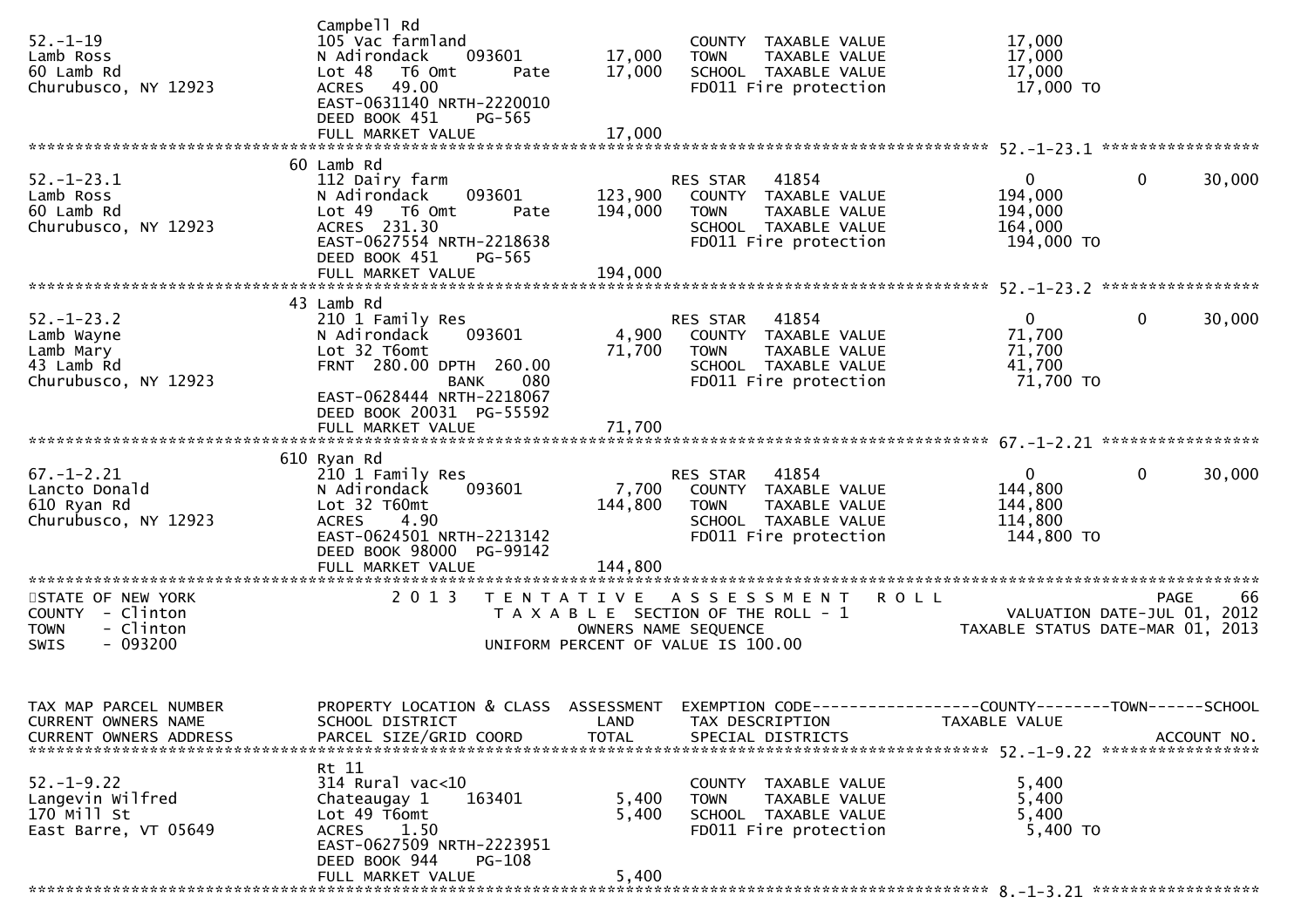| Rt 189<br>$23. - 1 - 22.26$<br>8,200<br>$314$ Rural vac<10<br>COUNTY TAXABLE VALUE<br>8,200<br>093601<br>8,200<br>Lashway Eric D<br>N Adirondack<br>TAXABLE VALUE<br><b>TOWN</b><br>8,200<br>136 Turkey Hill Rd<br>Lot 67 T6omt<br>8,200<br>SCHOOL TAXABLE VALUE<br>8,200 TO<br>Richmond, VT 05477<br>FD011 Fire protection<br>5.00<br><b>ACRES</b><br>EAST-0638181 NRTH-2234373<br>DEED BOOK 715<br>PG-111<br>8,200<br>FULL MARKET VALUE<br>Soucia Rd<br>$10.-1-1.2$<br>90,700<br>321 Abandoned ag<br>COUNTY TAXABLE VALUE<br>90,700<br>093601<br>90,700<br>Lashway Ricky<br>N Adirondack<br><b>TOWN</b><br>TAXABLE VALUE<br>90,700<br>737 Ashley Rd<br>Lot 79 T60mt<br>90,700<br>SCHOOL TAXABLE VALUE<br>90,700 TO<br>West Chazy, NY 12992<br>FD011 Fire protection<br>ACRES 256.00<br>EAST-0661412 NRTH-2241431<br>DEED BOOK 20031 PG-53683<br>90,700<br>FULL MARKET VALUE<br>Soucia Rd<br>$10.-1-1.3$<br>110,800<br>321 Abandoned ag<br>COUNTY TAXABLE VALUE<br>Lashway Ricky S<br>093601<br>110,800<br>110,800<br>N Adirondack<br>TAXABLE VALUE<br><b>TOWN</b><br>737 Ashley Rd<br>ACRES 365.00<br>110,800<br>110,800<br>SCHOOL TAXABLE VALUE<br>West Chazy, NY 12992<br>EAST-0660459 NRTH-2246028<br>FD011 Fire protection<br>110,800 TO<br>DEED BOOK 20051 PG-84556<br>2 0 1 3<br>67<br>STATE OF NEW YORK<br>TENTATIVE ASSESSMENT<br><b>ROLL</b><br>PAGE<br>COUNTY - Clinton<br>T A X A B L E SECTION OF THE ROLL - 1<br>VALUATION DATE-JUL 01, 2012<br>- Clinton<br>TAXABLE STATUS DATE-MAR 01, 2013<br><b>TOWN</b><br>OWNERS NAME SEQUENCE<br>$-093200$<br>UNIFORM PERCENT OF VALUE IS 100.00<br>SWIS<br>PROPERTY LOCATION & CLASS ASSESSMENT<br>TAX MAP PARCEL NUMBER<br>EXEMPTION CODE------------------COUNTY--------TOWN------SCHOOL<br>CURRENT OWNERS NAME<br>SCHOOL DISTRICT<br>LAND<br>TAX DESCRIPTION<br>TAXABLE VALUE<br>PARCEL SIZE/GRID COORD<br><b>TOTAL</b><br>SPECIAL DISTRICTS<br>CURRENT OWNERS ADDRESS<br>ACCOUNT NO.<br>$25. -1 - 1$ **********************<br>232 Soucia Rd<br>$25. - 1 - 1$<br>260 Seasonal res<br>95,000<br>COUNTY TAXABLE VALUE<br>093601<br>Lashway Ricky S<br>N Adirondack<br>57,500<br>95,000<br><b>TOWN</b><br>TAXABLE VALUE<br>737 Ashley Rd<br>95,000<br>Lot 79 T6 Omt<br>95,000<br>SCHOOL TAXABLE VALUE<br>Pate<br>ACRES 100.00<br>FD011 Fire protection<br>95,000 TO<br>West Chazy, NY 12992<br>EAST-0661830 NRTH-2239494<br>DEED BOOK 20001 PG-25975<br>95,000<br>FULL MARKET VALUE | $8. - 1 - 3.21$<br>Laplant Susan<br>Laplant Edward L<br>112 Maude Ln<br>Clayton, NC 27520 | Rt 189<br>$314$ Rural vac<10<br>093601<br>N Adirondack<br>Lot 86 T6omt<br>4.60<br><b>ACRES</b><br>EAST-0637720 NRTH-2244926<br>DEED BOOK 984<br>PG-194<br>FULL MARKET VALUE | 7,900<br>7,900<br>7,900 | COUNTY TAXABLE VALUE<br><b>TOWN</b><br>TAXABLE VALUE<br>SCHOOL TAXABLE VALUE<br>FD011 Fire protection | 7,900<br>7,900<br>7,900<br>7,900 TO |
|---------------------------------------------------------------------------------------------------------------------------------------------------------------------------------------------------------------------------------------------------------------------------------------------------------------------------------------------------------------------------------------------------------------------------------------------------------------------------------------------------------------------------------------------------------------------------------------------------------------------------------------------------------------------------------------------------------------------------------------------------------------------------------------------------------------------------------------------------------------------------------------------------------------------------------------------------------------------------------------------------------------------------------------------------------------------------------------------------------------------------------------------------------------------------------------------------------------------------------------------------------------------------------------------------------------------------------------------------------------------------------------------------------------------------------------------------------------------------------------------------------------------------------------------------------------------------------------------------------------------------------------------------------------------------------------------------------------------------------------------------------------------------------------------------------------------------------------------------------------------------------------------------------------------------------------------------------------------------------------------------------------------------------------------------------------------------------------------------------------------------------------------------------------------------------------------------------------------------------------------------------------------------------------------------------------------------------------------------------------------------------------------------------------------------------------------|-------------------------------------------------------------------------------------------|-----------------------------------------------------------------------------------------------------------------------------------------------------------------------------|-------------------------|-------------------------------------------------------------------------------------------------------|-------------------------------------|
|                                                                                                                                                                                                                                                                                                                                                                                                                                                                                                                                                                                                                                                                                                                                                                                                                                                                                                                                                                                                                                                                                                                                                                                                                                                                                                                                                                                                                                                                                                                                                                                                                                                                                                                                                                                                                                                                                                                                                                                                                                                                                                                                                                                                                                                                                                                                                                                                                                             |                                                                                           |                                                                                                                                                                             |                         |                                                                                                       |                                     |
|                                                                                                                                                                                                                                                                                                                                                                                                                                                                                                                                                                                                                                                                                                                                                                                                                                                                                                                                                                                                                                                                                                                                                                                                                                                                                                                                                                                                                                                                                                                                                                                                                                                                                                                                                                                                                                                                                                                                                                                                                                                                                                                                                                                                                                                                                                                                                                                                                                             |                                                                                           |                                                                                                                                                                             |                         |                                                                                                       |                                     |
|                                                                                                                                                                                                                                                                                                                                                                                                                                                                                                                                                                                                                                                                                                                                                                                                                                                                                                                                                                                                                                                                                                                                                                                                                                                                                                                                                                                                                                                                                                                                                                                                                                                                                                                                                                                                                                                                                                                                                                                                                                                                                                                                                                                                                                                                                                                                                                                                                                             |                                                                                           |                                                                                                                                                                             |                         |                                                                                                       |                                     |
|                                                                                                                                                                                                                                                                                                                                                                                                                                                                                                                                                                                                                                                                                                                                                                                                                                                                                                                                                                                                                                                                                                                                                                                                                                                                                                                                                                                                                                                                                                                                                                                                                                                                                                                                                                                                                                                                                                                                                                                                                                                                                                                                                                                                                                                                                                                                                                                                                                             |                                                                                           |                                                                                                                                                                             |                         |                                                                                                       |                                     |
|                                                                                                                                                                                                                                                                                                                                                                                                                                                                                                                                                                                                                                                                                                                                                                                                                                                                                                                                                                                                                                                                                                                                                                                                                                                                                                                                                                                                                                                                                                                                                                                                                                                                                                                                                                                                                                                                                                                                                                                                                                                                                                                                                                                                                                                                                                                                                                                                                                             |                                                                                           |                                                                                                                                                                             |                         |                                                                                                       |                                     |
|                                                                                                                                                                                                                                                                                                                                                                                                                                                                                                                                                                                                                                                                                                                                                                                                                                                                                                                                                                                                                                                                                                                                                                                                                                                                                                                                                                                                                                                                                                                                                                                                                                                                                                                                                                                                                                                                                                                                                                                                                                                                                                                                                                                                                                                                                                                                                                                                                                             |                                                                                           |                                                                                                                                                                             |                         |                                                                                                       |                                     |
|                                                                                                                                                                                                                                                                                                                                                                                                                                                                                                                                                                                                                                                                                                                                                                                                                                                                                                                                                                                                                                                                                                                                                                                                                                                                                                                                                                                                                                                                                                                                                                                                                                                                                                                                                                                                                                                                                                                                                                                                                                                                                                                                                                                                                                                                                                                                                                                                                                             |                                                                                           |                                                                                                                                                                             |                         |                                                                                                       |                                     |
|                                                                                                                                                                                                                                                                                                                                                                                                                                                                                                                                                                                                                                                                                                                                                                                                                                                                                                                                                                                                                                                                                                                                                                                                                                                                                                                                                                                                                                                                                                                                                                                                                                                                                                                                                                                                                                                                                                                                                                                                                                                                                                                                                                                                                                                                                                                                                                                                                                             |                                                                                           |                                                                                                                                                                             |                         |                                                                                                       |                                     |
|                                                                                                                                                                                                                                                                                                                                                                                                                                                                                                                                                                                                                                                                                                                                                                                                                                                                                                                                                                                                                                                                                                                                                                                                                                                                                                                                                                                                                                                                                                                                                                                                                                                                                                                                                                                                                                                                                                                                                                                                                                                                                                                                                                                                                                                                                                                                                                                                                                             |                                                                                           |                                                                                                                                                                             |                         |                                                                                                       |                                     |
|                                                                                                                                                                                                                                                                                                                                                                                                                                                                                                                                                                                                                                                                                                                                                                                                                                                                                                                                                                                                                                                                                                                                                                                                                                                                                                                                                                                                                                                                                                                                                                                                                                                                                                                                                                                                                                                                                                                                                                                                                                                                                                                                                                                                                                                                                                                                                                                                                                             |                                                                                           |                                                                                                                                                                             |                         |                                                                                                       |                                     |
|                                                                                                                                                                                                                                                                                                                                                                                                                                                                                                                                                                                                                                                                                                                                                                                                                                                                                                                                                                                                                                                                                                                                                                                                                                                                                                                                                                                                                                                                                                                                                                                                                                                                                                                                                                                                                                                                                                                                                                                                                                                                                                                                                                                                                                                                                                                                                                                                                                             |                                                                                           |                                                                                                                                                                             |                         |                                                                                                       |                                     |
| $69. - 1 - 3.6$<br>321 Abandoned ag<br>34,200<br>COUNTY TAXABLE VALUE                                                                                                                                                                                                                                                                                                                                                                                                                                                                                                                                                                                                                                                                                                                                                                                                                                                                                                                                                                                                                                                                                                                                                                                                                                                                                                                                                                                                                                                                                                                                                                                                                                                                                                                                                                                                                                                                                                                                                                                                                                                                                                                                                                                                                                                                                                                                                                       |                                                                                           | Lafrancis Rd                                                                                                                                                                |                         |                                                                                                       |                                     |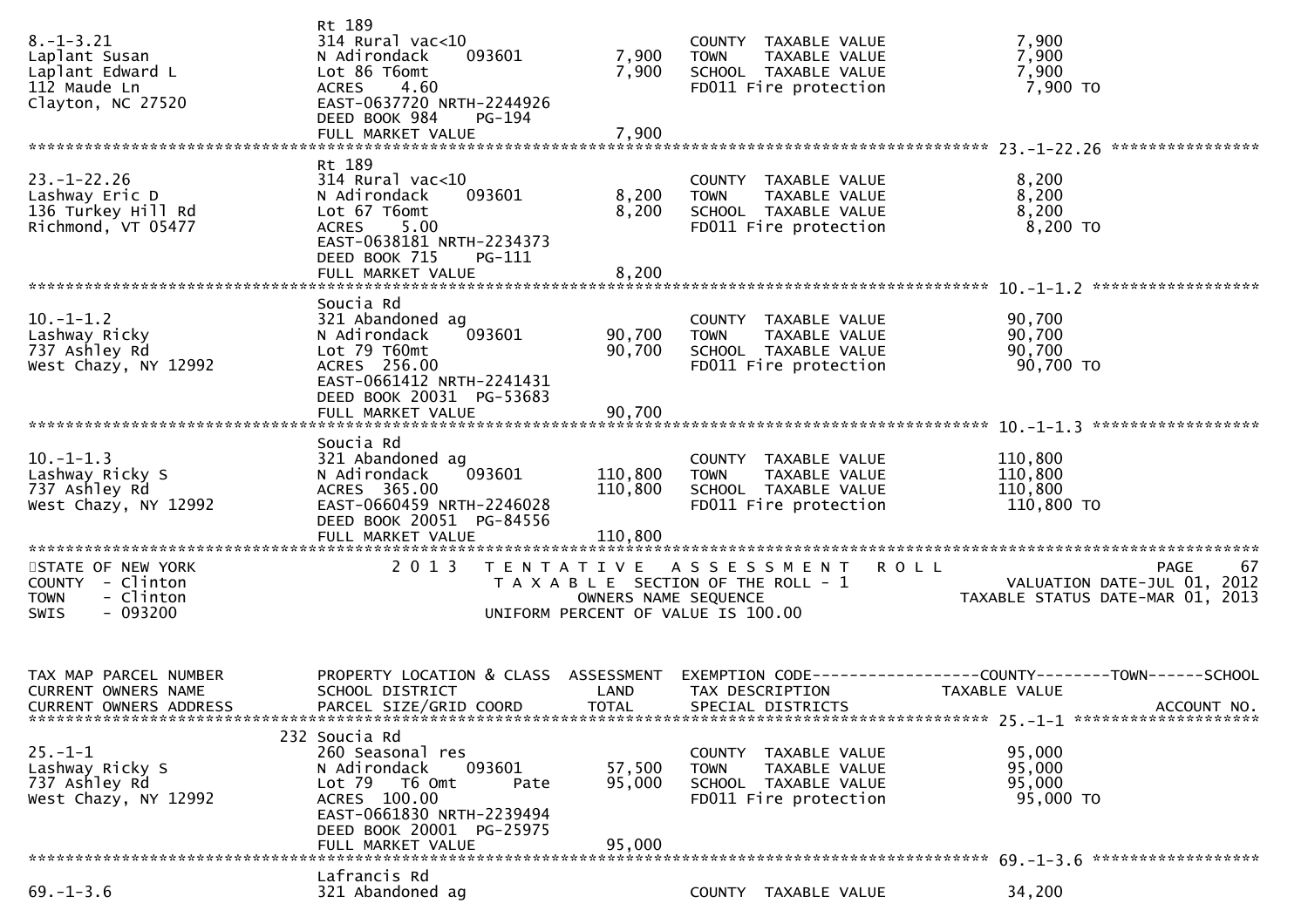| Lashway Ricky S<br>737 Ashley Rd<br>West Chazy, NY 12992                                              | 093601<br>N Adirondack<br>Lot 24 T6omt<br>ACRES 53.40<br>EAST-0653972 NRTH-2215274<br>DEED BOOK 99001 PG-14736                                                                                   | 34,200<br>34,200          | <b>TOWN</b><br>TAXABLE VALUE<br>SCHOOL TAXABLE VALUE<br>FD011 Fire protection                                               | 34,200<br>34,200<br>34,200 TO                                                         |                    |
|-------------------------------------------------------------------------------------------------------|--------------------------------------------------------------------------------------------------------------------------------------------------------------------------------------------------|---------------------------|-----------------------------------------------------------------------------------------------------------------------------|---------------------------------------------------------------------------------------|--------------------|
|                                                                                                       | FULL MARKET VALUE                                                                                                                                                                                | 34,200                    |                                                                                                                             |                                                                                       |                    |
| $69. - 1 - 3.4$<br>Lashway Sheila<br>205 LaFrancis Rd<br>Ellenburg Center, NY 12934                   | 205 Lafrancis Rd<br>210 1 Family Res<br>093601<br>N Adirondack<br>Lot 25 T6omt<br><b>ACRES</b><br>5.00<br>EAST-0652246 NRTH-2215144<br>DEED BOOK 20092 PG-25472                                  | 8,200<br>33,000<br>33,000 | COUNTY TAXABLE VALUE<br><b>TOWN</b><br>TAXABLE VALUE<br>SCHOOL TAXABLE VALUE<br>FD011 Fire protection                       | 33,000<br>33,000<br>33,000<br>33,000 TO                                               |                    |
|                                                                                                       | FULL MARKET VALUE                                                                                                                                                                                |                           |                                                                                                                             |                                                                                       |                    |
| $38.1 - 1 - 5$<br>LaValley Kenneth J<br>LaValley Ammy L<br>22 Broad St<br>Churubusco, NY 12923        | 22 Broad St<br>210 1 Family Res<br>093601<br>N Adirondack<br>Lot 66 T6 Omt<br>Pate<br><b>FRNT</b><br>82.50 DPTH 260.00<br>320<br><b>BANK</b><br>EAST-0639570 NRTH-2231883                        | 4,000<br>64,300           | 41854<br>RES STAR<br>COUNTY TAXABLE VALUE<br><b>TOWN</b><br>TAXABLE VALUE<br>SCHOOL TAXABLE VALUE<br>FD011 Fire protection  | $\Omega$<br>$\mathbf{0}$<br>64,300<br>64,300<br>34,300<br>64,300 TO                   | 30,000             |
|                                                                                                       | DEED BOOK 20041 PG-76200                                                                                                                                                                         |                           |                                                                                                                             |                                                                                       |                    |
| $69. - 1 - 16$<br>Lavalley Lee R Jr<br>Lavalley Melinda S<br>6232 Rt 11<br>Ellenburg Center, NY 12934 | 6232 Rt 11<br>210 1 Family Res<br>N Adirondack<br>093601<br>1.05 BANK<br>080<br><b>ACRES</b><br>EAST-0647522 NRTH-2212284<br>DEED BOOK 20092 PG-27679                                            | 74,000                    | WARCOMALL 41131<br>41854<br>5,300 RES STAR<br>COUNTY TAXABLE VALUE<br><b>TOWN</b><br>TAXABLE VALUE<br>SCHOOL TAXABLE VALUE  | 18,500<br>18,500<br>$\mathbf{0}$<br>$\Omega$<br>55,500<br>55,500<br>44,000            | $\bf{0}$<br>30,000 |
| STATE OF NEW YORK<br>COUNTY - Clinton<br>- Clinton<br><b>TOWN</b><br>$-093200$<br><b>SWIS</b>         | 2 0 1 3                                                                                                                                                                                          |                           | TENTATIVE ASSESSMENT<br>T A X A B L E SECTION OF THE ROLL - 1<br>OWNERS NAME SEQUENCE<br>UNIFORM PERCENT OF VALUE IS 100.00 | R O L L<br>PAGE<br>VALUATION DATE-JUL 01, 2012<br>TAXABLE STATUS DATE-MAR 01, 2013    | 68                 |
| TAX MAP PARCEL NUMBER<br>CURRENT OWNERS NAME<br><b>CURRENT OWNERS ADDRESS</b>                         | PROPERTY LOCATION & CLASS ASSESSMENT<br>SCHOOL DISTRICT<br>PARCEL SIZE/GRID COORD                                                                                                                | LAND<br><b>TOTAL</b>      | TAX DESCRIPTION<br>SPECIAL DISTRICTS                                                                                        | EXEMPTION CODE-----------------COUNTY--------TOWN------SCHOOL<br><b>TAXABLE VALUE</b> | ACCOUNT NO.        |
| $81. - 1 - 2.1$<br>Lavalley Leo E<br>PO Box 569<br>Chateaugay, NY 12920                               | 348-328 Number 5 Rd<br>210 1 Family Res<br>163401<br>Chateaugay 1<br>Lot 30 76 0mt<br>Pate<br>5.60<br><b>ACRES</b><br>EAST-0622573 NRTH-2206182<br>DEED BOOK 20092 PG-29015<br>FULL MARKET VALUE | 8,700<br>10,000<br>10,000 | COUNTY TAXABLE VALUE<br><b>TOWN</b><br>TAXABLE VALUE<br>SCHOOL TAXABLE VALUE<br>FD011 Fire protection                       | 10,000<br>10,000<br>10,000<br>10,000 TO                                               |                    |
| $36. - 1 - 2.4$<br>Lavoie Matthew J                                                                   | Merchia Rd<br>$322$ Rural vac $>10$<br>Chateaugay 1<br>163401                                                                                                                                    | 28,700                    | TAXABLE VALUE<br>COUNTY<br><b>TOWN</b><br>TAXABLE VALUE                                                                     | 28,700<br>28,700                                                                      |                    |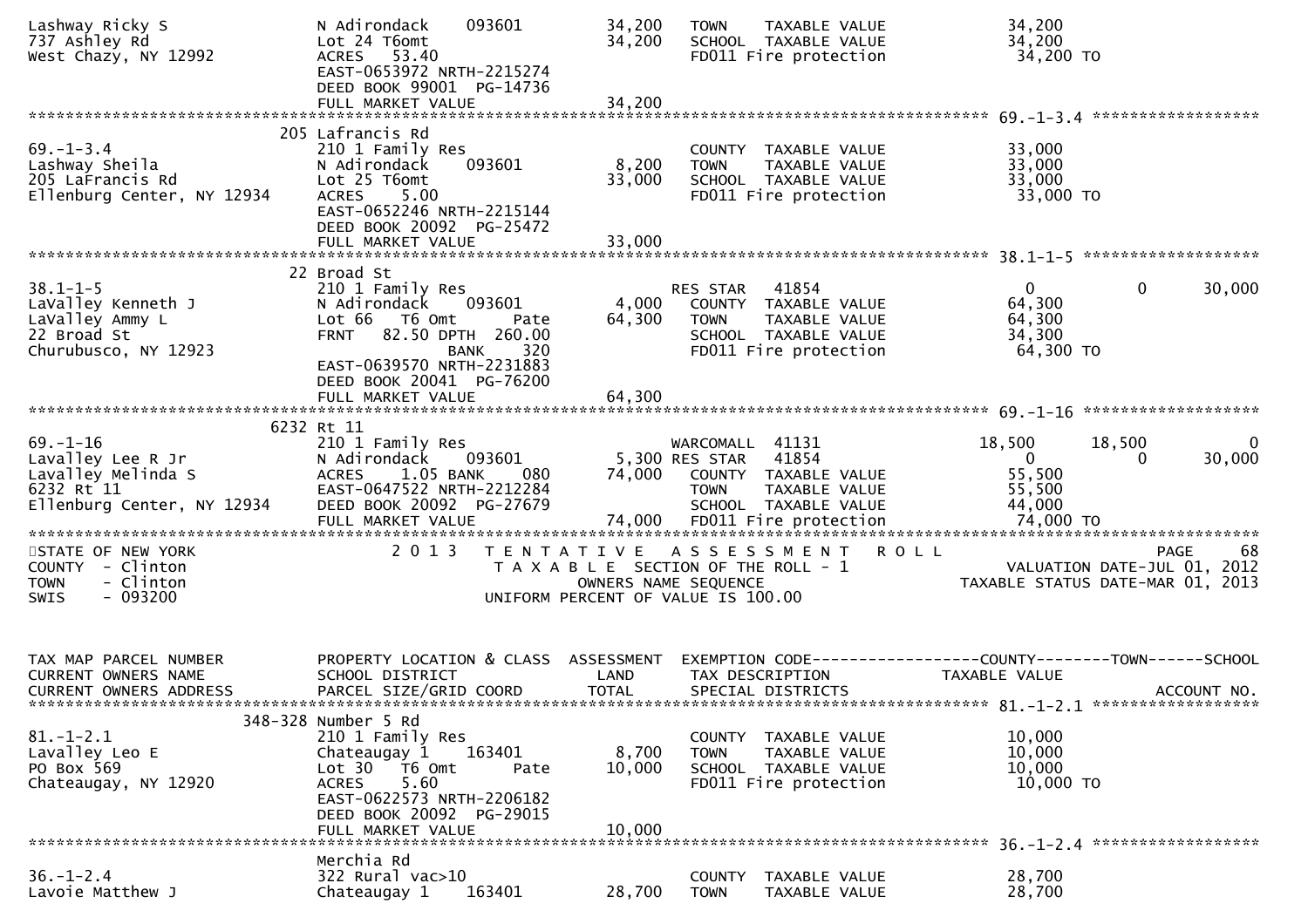| 21 Primrose St<br>Malone, NY 12953                                                                                      | Lot 70 T6 Omt Pate<br>ACRES 35.00<br>EAST-0617038 NRTH-2232060<br>DEED BOOK 20112 PG-42955<br>FULL MARKET VALUE                                                                             | 28,700<br>28,700           | SCHOOL TAXABLE VALUE<br>FD011 Fire protection                                                                                | 28,700<br>28,700 TO                                                                                         |        |
|-------------------------------------------------------------------------------------------------------------------------|---------------------------------------------------------------------------------------------------------------------------------------------------------------------------------------------|----------------------------|------------------------------------------------------------------------------------------------------------------------------|-------------------------------------------------------------------------------------------------------------|--------|
|                                                                                                                         |                                                                                                                                                                                             |                            |                                                                                                                              |                                                                                                             |        |
| $52. - 1 - 9.32$<br>Lawrence Christopher<br>Lawrence David<br>Attn: Claire Nemcik<br>2 Furnace Ct<br>Thurmont, MD 21788 | Campbell Rd<br>321 Abandoned ag<br>163401<br>Chateaugay 1<br>Lot 49 T6omt<br>ACRES 21.00<br>EAST-0628355 NRTH-2221867<br>DEED BOOK 938<br>$PG-24$<br>FULL MARKET VALUE                      | 19,000<br>19,000<br>19,000 | COUNTY TAXABLE VALUE<br>TAXABLE VALUE<br><b>TOWN</b><br>SCHOOL TAXABLE VALUE<br>FD011 Fire protection                        | 19,000<br>19,000<br>19,000<br>19,000 TO                                                                     |        |
|                                                                                                                         |                                                                                                                                                                                             |                            |                                                                                                                              |                                                                                                             |        |
| $53. - 1 - 2$<br>Leary Melvin F<br>Leary Marilyn<br>25 Olde Wagon Rd<br>Warwick, NY 10990                               | Lagree Rd<br>$314$ Rural vac<10<br>093601<br>N Adirondack<br>Lot 47 76 0mt<br>Pate<br>4.00<br><b>ACRES</b><br>EAST-0637667 NRTH-2225059<br>DEED BOOK 515<br>$PG-95$<br>FULL MARKET VALUE    | 7,100<br>7,100<br>7,100    | COUNTY TAXABLE VALUE<br><b>TOWN</b><br>TAXABLE VALUE<br>SCHOOL TAXABLE VALUE<br>FD011 Fire protection                        | 7,100<br>7,100<br>7,100<br>7,100 то                                                                         |        |
|                                                                                                                         |                                                                                                                                                                                             |                            |                                                                                                                              |                                                                                                             |        |
| $22. - 1 - 17$<br>LeClair Carol A<br>Monette Maynard N<br>6110 Rt 11<br>Ellenburg Center, NY 12934                      | 455 Merchia Rd<br>270 Mfg housing<br>093601<br>N Adirondack<br>Lot 69<br>T6 Omt<br>Pate<br><b>ACRES</b><br>9.70<br>EAST-0627327 NRTH-2233638<br>DEED BOOK 20072 PG-8045                     | 12,000<br>27,000           | COUNTY TAXABLE VALUE<br>TAXABLE VALUE<br><b>TOWN</b><br>SCHOOL TAXABLE VALUE<br>FD011 Fire protection                        | 27,000<br>27,000<br>27,000<br>27,000 TO                                                                     |        |
| STATE OF NEW YORK<br>COUNTY - Clinton<br>- Clinton<br><b>TOWN</b><br>$-093200$<br>SWIS                                  | 2 0 1 3                                                                                                                                                                                     | OWNERS NAME SEQUENCE       | TENTATIVE ASSESSMENT<br>T A X A B L E SECTION OF THE ROLL - 1<br>UNIFORM PERCENT OF VALUE IS 100.00                          | <b>ROLL</b><br><b>PAGE</b><br>VALUATION DATE-JUL $\overline{0}1$ , 2012<br>TAXABLE STATUS DATE-MAR 01, 2013 | 69     |
| TAX MAP PARCEL NUMBER<br>CURRENT OWNERS NAME                                                                            | PROPERTY LOCATION & CLASS ASSESSMENT<br>SCHOOL DISTRICT                                                                                                                                     | LAND                       | TAX DESCRIPTION                                                                                                              | EXEMPTION CODE-----------------COUNTY--------TOWN------SCHOOL<br>TAXABLE VALUE                              |        |
| 38. –1–18<br>LeClair James D<br>LeClair Eunice<br>173 Looby Rd<br>Churubusco, NY 12923-9704                             | 173 Looby Rd<br>240 Rural res<br>093601<br>N Adirondack<br>Lot 54<br>T6 Omt<br>Pate<br><b>ACRES</b><br>68.20<br>EAST-0635192 NRTH-2229078<br>DEED BOOK 561<br>$PG-550$<br>FULL MARKET VALUE | 47,600<br>97,000<br>97,000 | 41834<br>SR STAR<br>TAXABLE VALUE<br>COUNTY<br>TAXABLE VALUE<br><b>TOWN</b><br>SCHOOL TAXABLE VALUE<br>FD011 Fire protection | $\mathbf 0$<br>$\mathbf 0$<br>97,000<br>97,000<br>33,700<br>97,000 TO                                       | 63,300 |
|                                                                                                                         | 101-105 Santamore Rd                                                                                                                                                                        |                            |                                                                                                                              |                                                                                                             |        |
| $7. - 1 - 31.2$<br>LeClair Life Use Susanna<br>Burgoyne Stephen J                                                       | 271 Mfg housings<br>163401<br>Chateaugay 1<br>88 T6omt                                                                                                                                      | 3,300<br>40,400            | 41854<br>RES STAR<br>COUNTY<br>TAXABLE VALUE<br><b>TOWN</b><br>TAXABLE VALUE                                                 | 0<br>$\bf{0}$<br>40,400<br>40,400                                                                           | 30,000 |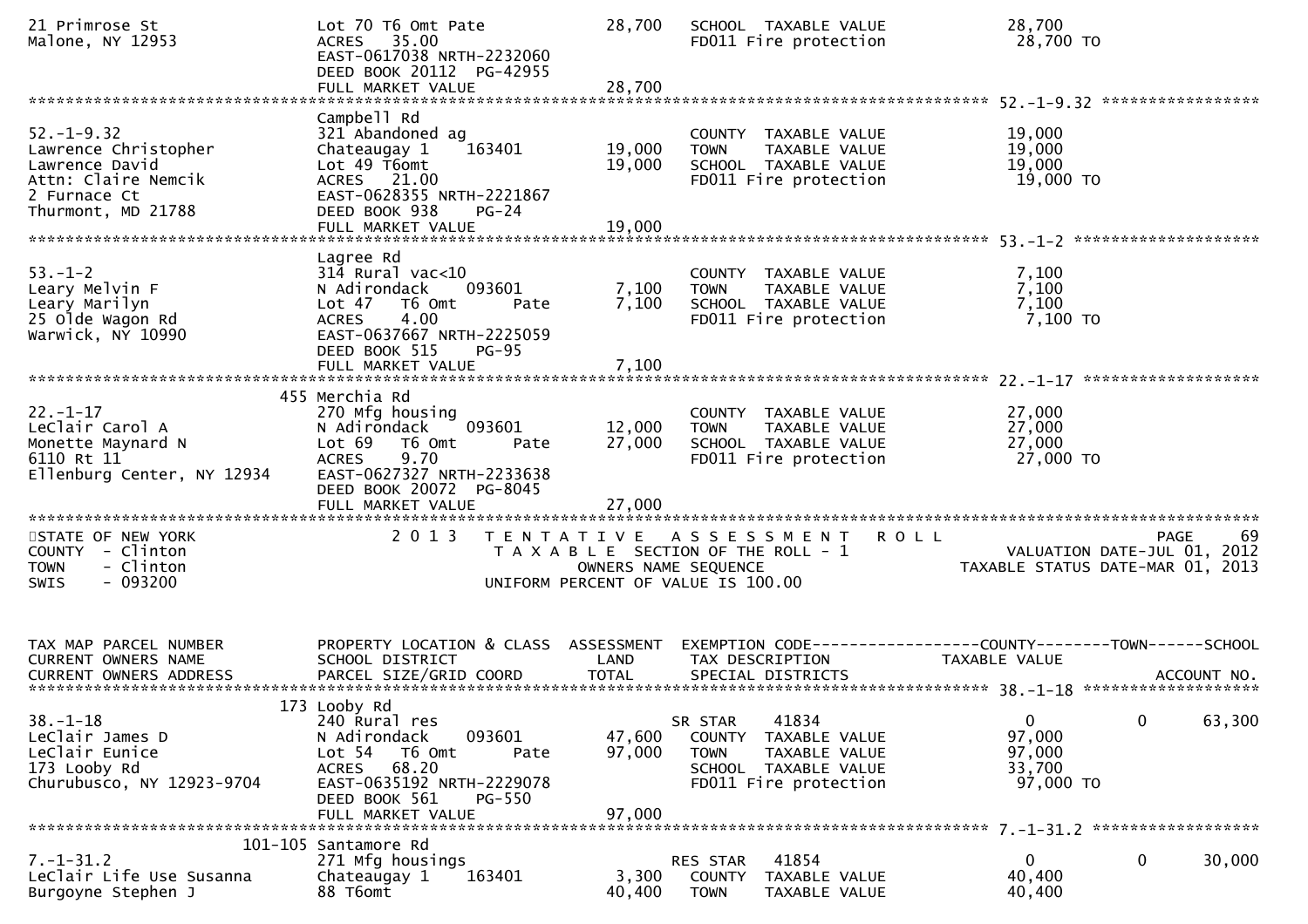| 101 Santamore Rd<br>Churubusco, NY 12923                                                                                                                                                                         | FRNT 150.00 DPTH 85.00<br>EAST-0627194 NRTH-2241818<br>DEED BOOK 20102 PG-36068<br>FULL MARKET VALUE                                                                                    | 40,400                     | SCHOOL TAXABLE VALUE<br>FD011 Fire protection                                                                                                                                                                    | 10,400<br>40,400 TO                                                                          |                                                                                                                  |
|------------------------------------------------------------------------------------------------------------------------------------------------------------------------------------------------------------------|-----------------------------------------------------------------------------------------------------------------------------------------------------------------------------------------|----------------------------|------------------------------------------------------------------------------------------------------------------------------------------------------------------------------------------------------------------|----------------------------------------------------------------------------------------------|------------------------------------------------------------------------------------------------------------------|
| $8. - 1 - 3.28$<br>Leclair Michael T<br>Leclair Mary L<br>238 Liberty Pole Rd<br>Churubusco, NY 12923<br>MAY BE SUBJECT TO PAYMENT<br>UNDER AGDIST LAW TIL 2017                                                  | Rt 189<br>$314$ Rural vac<10<br>N Adirondack<br>093601<br>Lot 86 T6omt<br>4.30<br><b>ACRES</b><br>EAST-0637870 NRTH-2243910<br>DEED BOOK 20001 PG-26490<br>FULL MARKET VALUE            | 7,300<br>7,300<br>7,300    | AGRI DISTR 41720<br>COUNTY TAXABLE VALUE<br><b>TOWN</b><br>TAXABLE VALUE<br>SCHOOL TAXABLE VALUE<br>FD011 Fire protection                                                                                        | 4,782<br>2,518<br>2,518<br>2,518<br>7,300 TO                                                 | 4,782<br>4,782                                                                                                   |
| $8. -1 - 10.3$<br>Leclair Michael T<br>238 Liberty Pole Rd<br>Churubusco, NY 12923                                                                                                                               | 149 Liberty Pole Rd<br>270 Mfg housing<br>093601<br>N Adirondack<br>Lot 86 T6omt<br><b>ACRES</b><br>2.40<br>EAST-0641362 NRTH-2244307<br>DEED BOOK 833<br>$PG-230$<br>FULL MARKET VALUE | 6,100<br>16,000<br>16,000  | COUNTY TAXABLE VALUE<br><b>TOWN</b><br>TAXABLE VALUE<br>SCHOOL TAXABLE VALUE<br>FD011 Fire protection                                                                                                            | 16,000<br>16,000<br>16,000<br>16,000 TO                                                      |                                                                                                                  |
| $8. - 1 - 10.41$<br>Leclair Michael T<br>Leclair Mary Lou<br>238 Liberty Pole Rd<br>Churubusco, NY 12923<br>MAY BE SUBJECT TO PAYMENT<br>UNDER AGDIST LAW TIL 2017                                               | Liberty Pole Rd<br>105 Vac farmland<br>N Adirondack<br>093601<br>Lot 86 T6omt<br>ACRES 33.40<br>EAST-0641459 NRTH-2242765<br>DEED BOOK 20001 PG-21657<br>FULL MARKET VALUE              | 28,400<br>28,400<br>28,400 | AGRI DISTR 41720<br>COUNTY TAXABLE VALUE<br>TAXABLE VALUE<br>TOWN<br>SCHOOL TAXABLE VALUE<br>FD011 Fire protection                                                                                               | 9,177<br>19,223<br>19,223<br>19,223<br>28,400 TO                                             | 9,177<br>9,177                                                                                                   |
| STATE OF NEW YORK<br>COUNTY - Clinton<br><b>TOWN</b><br>- Clinton<br>$-093200$<br><b>SWIS</b>                                                                                                                    | 2 0 1 3                                                                                                                                                                                 |                            | TENTATIVE ASSESSMENT<br>T A X A B L E SECTION OF THE ROLL - 1<br>OWNERS NAME SEQUENCE<br>UNIFORM PERCENT OF VALUE IS 100.00                                                                                      | <b>ROLL</b>                                                                                  | 70<br>PAGE<br>VALUATION DATE-JUL 01, 2012<br>TAXABLE STATUS DATE-MAR 01, 2013                                    |
| TAX MAP PARCEL NUMBER<br>CURRENT OWNERS NAME<br><b>CURRENT OWNERS ADDRESS</b>                                                                                                                                    | PROPERTY LOCATION & CLASS ASSESSMENT<br>SCHOOL DISTRICT<br>PARCEL SIZE/GRID COORD                                                                                                       | LAND<br><b>TOTAL</b>       | EXEMPTION CODE------------------COUNTY--------TOWN------SCHOOL<br>TAX DESCRIPTION<br>SPECIAL DISTRICTS                                                                                                           | TAXABLE VALUE                                                                                | ACCOUNT NO.                                                                                                      |
| $8. - 1 - 12.1$<br>LeClair Michael T<br>LeClair Mary Lou<br>Attn: JoEllen LeClair Life Lea ACRES 141.13<br>238 Liberty Pole Rd<br>Churubusco, NY 12923<br>MAY BE SUBJECT TO PAYMENT<br>UNDER AGDIST LAW TIL 2017 | 238/239 Liberty Pole Rd<br>112 Dairy farm<br>093601<br>N Adirondack<br>Lot 85 T6 Omt<br>EAST-0644035 NRTH-2245340<br>DEED BOOK 20041 PG-72180<br>FULL MARKET VALUE                      | 308,500                    | 10 YR AGR 41700<br>97,100 10 YR AGR 41700<br>308,500 10 YR AGR 41700<br>10 YR AGR 41700<br>AGRI DISTR 41720<br>RES STAR<br>41854<br>COUNTY TAXABLE VALUE<br><b>TOWN</b><br>TAXABLE VALUE<br>SCHOOL TAXABLE VALUE | 4,413<br>3,231<br>1,000<br>10,965<br>26,340<br>$\mathbf{0}$<br>262,551<br>262,551<br>232,551 | 4,413<br>4,413<br>3,231<br>3,231<br>1,000<br>1,000<br>10,965<br>10,965<br>26,340<br>26,340<br>30,000<br>$\Omega$ |
|                                                                                                                                                                                                                  |                                                                                                                                                                                         |                            | FD011 Fire protection                                                                                                                                                                                            | 308,500 TO                                                                                   | $23. - 1 - 3$ **********************                                                                             |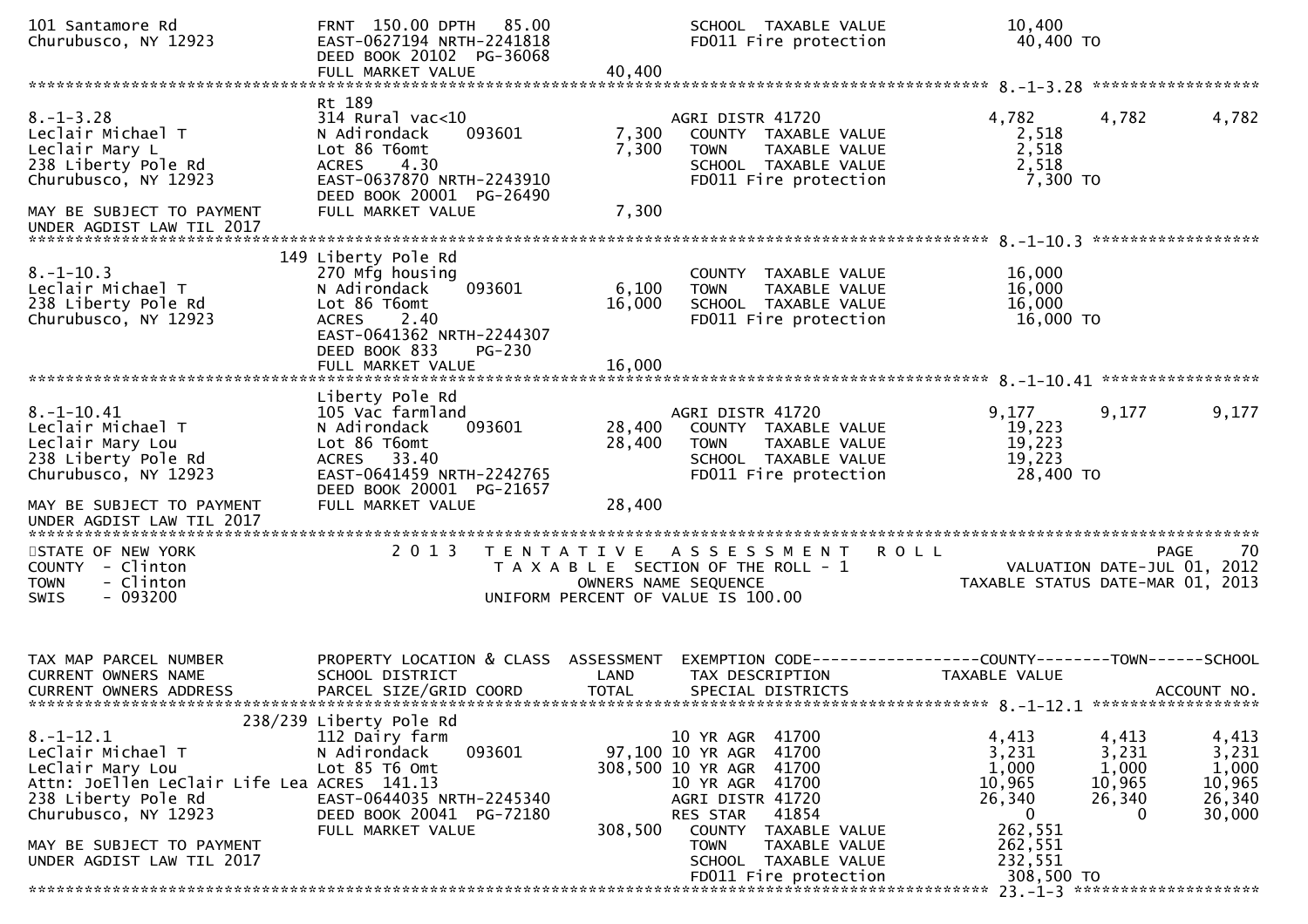| $23 - 1 - 3$<br>Leclair Michael T<br>Leclair Patrick G<br>238 Liberty Pole Rd<br>Churubusco, NY 12923<br>MAY BE SUBJECT TO PAYMENT<br>UNDER AGDIST LAW TIL 2017    | Rt 189<br>105 Vac farmland<br>093601<br>N Adirondack<br>Lot 75  T6 Omt<br>Pate<br>ACRES 115.30<br>EAST-0639321 NRTH-2240153<br>DEED BOOK 20001 PG-21629<br>FULL MARKET VALUE               | 75,200<br>85,200<br>85,200  | AGRI DISTR 41720<br>COUNTY TAXABLE VALUE<br>TAXABLE VALUE<br><b>TOWN</b><br>SCHOOL TAXABLE VALUE<br>FD011 Fire protection                      | 21,796<br>63,404<br>63,404<br>63,404<br>85,200 TO                                              | 21,796<br>21,796                |
|--------------------------------------------------------------------------------------------------------------------------------------------------------------------|--------------------------------------------------------------------------------------------------------------------------------------------------------------------------------------------|-----------------------------|------------------------------------------------------------------------------------------------------------------------------------------------|------------------------------------------------------------------------------------------------|---------------------------------|
| $23. -1 - 15.21$<br>Leclair Michael T<br>Leclair Mary Lou<br>238 Liberty Pole Rd<br>Churubusco, NY 12923<br>MAY BE SUBJECT TO PAYMENT<br>UNDER AGDIST LAW TIL 2017 | 871 Rt 189<br>105 Vac farmland<br>N Adirondack<br>093601<br>Lot 74 T6omt<br>ACRES 37.00<br>EAST-0637410 NRTH-2238086<br>DEED BOOK 20092 PG-22402<br>FULL MARKET VALUE                      | 30,400<br>30,400<br>30,400  | AGRI DISTR 41720<br>COUNTY TAXABLE VALUE<br>TAXABLE VALUE<br><b>TOWN</b><br>SCHOOL TAXABLE VALUE<br>FD011 Fire protection                      | 5,277<br>25,123<br>25,123<br>25,123<br>30,400 TO                                               | 5,277<br>5,277                  |
| $23 - 1 - 2$<br>Leclair Patrick<br>Leclair Julie<br>922 Rt 189<br>Churubusco, NY 12923                                                                             | 922 Rt 189<br>210 1 Family Res<br>093601<br>N Adirondack<br>Lot 75  T6 Omt<br>Pate<br>FRNT 232.00 DPTH 177.00<br>EAST-0638259 NRTH-2239770<br>DEED BOOK 697<br>PG-196<br>FULL MARKET VALUE | 5,100<br>100,700<br>100,700 | 41854<br>RES STAR<br>COUNTY TAXABLE VALUE<br>TAXABLE VALUE<br><b>TOWN</b><br>SCHOOL TAXABLE VALUE<br>FD011 Fire protection                     | $\mathbf{0}$<br>100,700<br>100,700<br>70,700<br>100,700 TO                                     | $\mathbf{0}$<br>30,000          |
| STATE OF NEW YORK<br>COUNTY - Clinton<br>- Clinton<br><b>TOWN</b><br>$-093200$<br><b>SWIS</b>                                                                      | 2 0 1 3                                                                                                                                                                                    |                             | TENTATIVE ASSESSMENT ROLL<br>T A X A B L E SECTION OF THE ROLL - 1<br>OWNERS NAME SEQUENCE<br>UNIFORM PERCENT OF VALUE IS 100.00               | VALUATION DATE-JUL 01, 2012<br>VALUATION DATE-JUL 01, 2012<br>TAXABLE STATUS DATE-MAR 01, 2013 | PAGE<br>-71                     |
| TAX MAP PARCEL NUMBER<br>CURRENT OWNERS NAME                                                                                                                       | PROPERTY LOCATION & CLASS ASSESSMENT<br>SCHOOL DISTRICT                                                                                                                                    | LAND                        | EXEMPTION CODE------------------COUNTY--------TOWN------SCHOOL<br>TAX DESCRIPTION                                                              | TAXABLE VALUE                                                                                  |                                 |
| $67. - 1 - 14.2$<br>Leclair Toby<br>Leclair Cindy<br>251 Campbell Rd<br>Churubusco, NY 12923                                                                       | 251 Campbell Rd<br>210 1 Family Res<br>093601<br>N Adirondack<br>Lot 29 T6omt<br>ACRES 1.30<br>EAST-0630095 NRTH-2213105<br>DEED BOOK 773<br>PG-111                                        | 5,200<br>151,800            | 41854<br>RES STAR<br>COUNTY TAXABLE VALUE<br><b>TOWN</b><br>TAXABLE VALUE<br>SCHOOL TAXABLE VALUE<br>FD011 Fire protection                     | $\mathbf{0}$<br>151,800<br>151,800<br>121,800<br>151,800 TO                                    | $\mathbf 0$<br>30,000           |
|                                                                                                                                                                    | FULL MARKET VALUE                                                                                                                                                                          | 151,800                     |                                                                                                                                                |                                                                                                |                                 |
| $22. - 1 - 10$<br>Lesniak Lucien J<br>Lesniak Victoria<br>229 Merchia Rd<br>Churubusco, NY 12923<br>MAY BE SUBJECT TO PAYMENT                                      | 229-231 Merchia Rd<br>240 Rural res<br>N Adirondack<br>093601<br>Lot 68<br>T6 Omt<br>Pate<br>92.60<br>ACRES<br>EAST-0632486 NRTH-2233955<br>DEED BOOK 20041 PG-76008<br>FULL MARKET VALUE  | 136,400<br>136,400          | AGRI DISTR 41720<br>64,900 RES STAR<br>41854<br>COUNTY TAXABLE VALUE<br>TAXABLE VALUE<br>TOWN<br>SCHOOL TAXABLE VALUE<br>FD011 Fire protection | 27,794<br>$\mathbf{0}$<br>108,606<br>108,606<br>78,606<br>136,400 TO                           | 27,794<br>27,794<br>30,000<br>0 |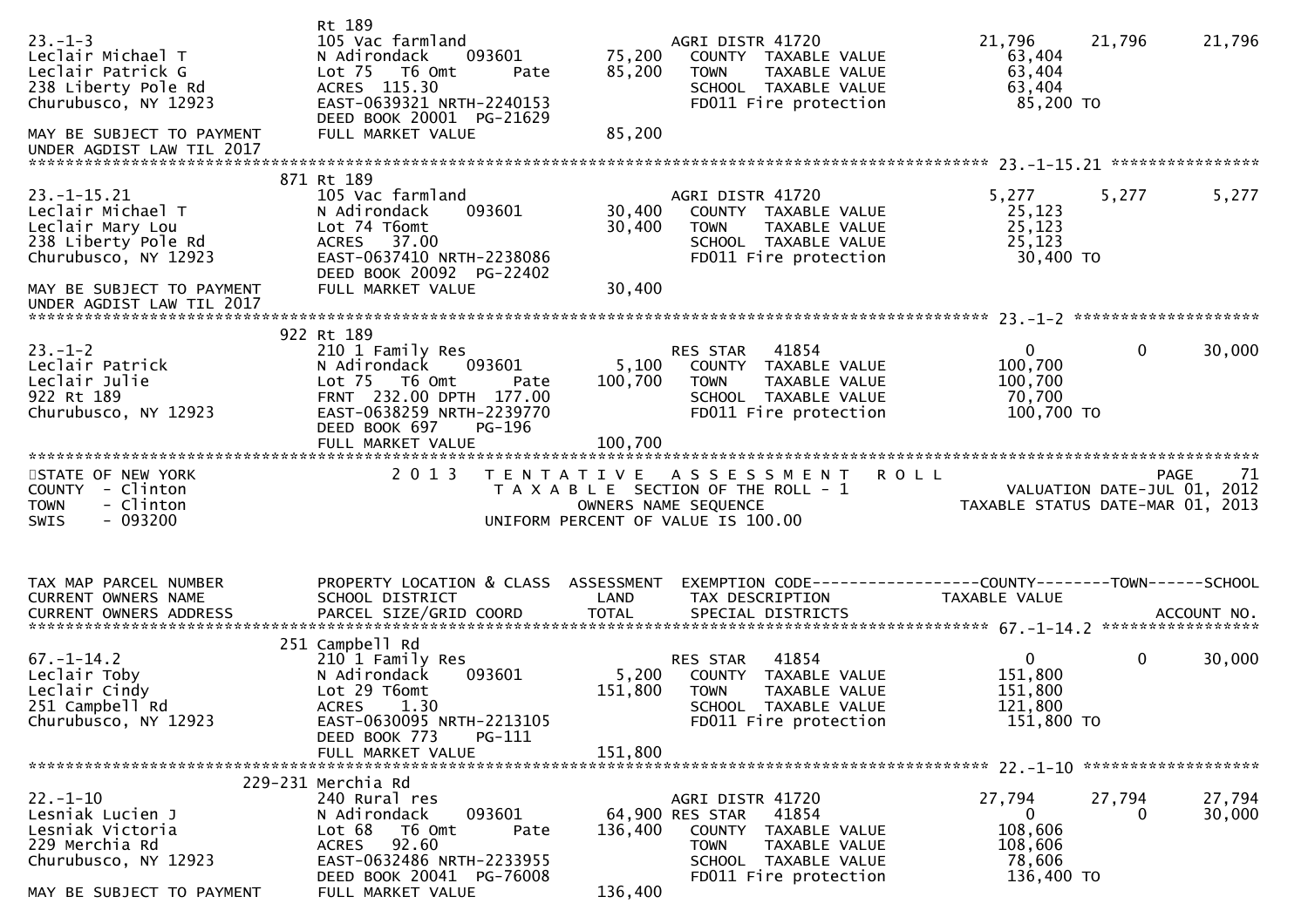| UNDER AGDIST LAW TIL 2017                                                                          |                                                                                                                                                                                                |                            |                                                                                                                            |                                                            |                                           |
|----------------------------------------------------------------------------------------------------|------------------------------------------------------------------------------------------------------------------------------------------------------------------------------------------------|----------------------------|----------------------------------------------------------------------------------------------------------------------------|------------------------------------------------------------|-------------------------------------------|
| $23. - 1 - 23$<br>Lesniak Lucien J<br>Lesniak Victoria L<br>229 Merchia Rd<br>Churubusco, NY 12923 | Merchia Rd<br>321 Abandoned ag<br>093601<br>N Adirondack<br>Lot $67$<br>T6 Omt<br>Pate<br>17.00<br><b>ACRES</b><br>EAST-0634358 NRTH-2234828<br>DEED BOOK 20082 PG-13001<br>FULL MARKET VALUE  | 16,000<br>16,000<br>16,000 | COUNTY TAXABLE VALUE<br>TAXABLE VALUE<br><b>TOWN</b><br>SCHOOL TAXABLE VALUE<br>FD011 Fire protection                      | 16,000<br>16,000<br>16,000<br>16,000 TO                    |                                           |
|                                                                                                    |                                                                                                                                                                                                |                            |                                                                                                                            |                                                            |                                           |
| $68. - 1 - 6$<br>Lieber Robert<br>62 Randy Ln<br>Plainview, NY 11803                               | Rt 11<br>321 Abandoned ag<br>093601<br>N Adirondack<br>Lot <sub>35</sub><br>T6 Omt<br>Pate<br>ACRES 118.30<br>EAST-0641981 NRTH-2215246<br>DEED BOOK 596<br><b>PG-668</b><br>FULL MARKET VALUE | 61,500<br>61,500<br>61,500 | COUNTY TAXABLE VALUE<br>TAXABLE VALUE<br><b>TOWN</b><br>SCHOOL TAXABLE VALUE<br>FD011 Fire protection                      | 61,500<br>61,500<br>61,500<br>61,500 TO                    |                                           |
|                                                                                                    | 9 Summit Dr                                                                                                                                                                                    |                            |                                                                                                                            |                                                            | ******************                        |
| $38.1 - 1 - 53$<br>Life Use Lagree Diane<br>Bushey Deborah<br>9 Summit Dr<br>Churubusco, NY 12923  | 220 2 Family Res<br>093601<br>N Adirondack<br>Lot 66<br>T6 Omt<br>Pate<br>6.32<br><b>ACRES</b><br>EAST-0639672 NRTH-2231317<br>DEED BOOK 20102 PG-31949<br>FULL MARKET VALUE                   | 9,300<br>92,000<br>92,000  | 41834<br>SR STAR<br>COUNTY TAXABLE VALUE<br><b>TOWN</b><br>TAXABLE VALUE<br>SCHOOL TAXABLE VALUE<br>FD011 Fire protection  | $\Omega$<br>92,000<br>92,000<br>28,700<br>92,000 TO        | $\mathbf 0$<br>63,300                     |
|                                                                                                    |                                                                                                                                                                                                |                            |                                                                                                                            |                                                            |                                           |
| STATE OF NEW YORK<br>COUNTY - Clinton<br><b>TOWN</b><br>- Clinton<br>$-093200$<br><b>SWIS</b>      | 2 0 1 3                                                                                                                                                                                        | OWNERS NAME SEQUENCE       | TENTATIVE ASSESSMENT<br>T A X A B L E SECTION OF THE ROLL - 1<br>UNIFORM PERCENT OF VALUE IS 100.00                        | <b>ROLL</b><br>TAXABLE STATUS DATE-MAR 01, 2013            | 72<br>PAGE<br>VALUATION DATE-JUL 01, 2012 |
| TAX MAP PARCEL NUMBER<br><b>CURRENT OWNERS NAME</b>                                                | PROPERTY LOCATION & CLASS ASSESSMENT<br>SCHOOL DISTRICT                                                                                                                                        | LAND                       | TAX DESCRIPTION                                                                                                            | TAXABLE VALUE                                              |                                           |
|                                                                                                    | 345 Campbell Rd                                                                                                                                                                                |                            |                                                                                                                            |                                                            |                                           |
| $67. - 1 - 2.4$<br>Locklin Shawn M<br>Locklin Heather L<br>345 Campbell Rd<br>Churubusco, NY 12923 | 240 Rural res<br>N Adirondack<br>093601<br>Lot 32 T6omt<br>50.00 BANK<br>080<br><b>ACRES</b><br>EAST-0628362 NRTH-2215146<br>DEED BOOK 20011 PG-33448                                          | 32,500<br>129,000          | 41854<br>RES STAR<br>COUNTY TAXABLE VALUE<br><b>TOWN</b><br>TAXABLE VALUE<br>SCHOOL TAXABLE VALUE<br>FD011 Fire protection | $\mathbf{0}$<br>129,000<br>129,000<br>99,000<br>129,000 TO | $\mathbf 0$<br>30,000                     |
|                                                                                                    | FULL MARKET VALUE                                                                                                                                                                              | 129,000                    |                                                                                                                            |                                                            |                                           |
| $51. - 1 - 5.42$<br>Loque Farms LLC<br>106 Smith St<br>Chateaugay, NY 12920                        | 816 County Line Rd<br>241 Rural res&ag<br>Chateaugay 1<br>163401<br>Lot 50 T6omt<br>ACRES 11.90<br>EAST-0619206 NRTH-2220718<br>DEED BOOK 20122 PG-49922<br>FULL MARKET VALUE                  | 11,000<br>28,400<br>28,400 | COUNTY TAXABLE VALUE<br><b>TOWN</b><br>TAXABLE VALUE<br>SCHOOL TAXABLE VALUE<br>FD011 Fire protection                      | 28,400<br>28,400<br>28,400<br>28,400 TO                    |                                           |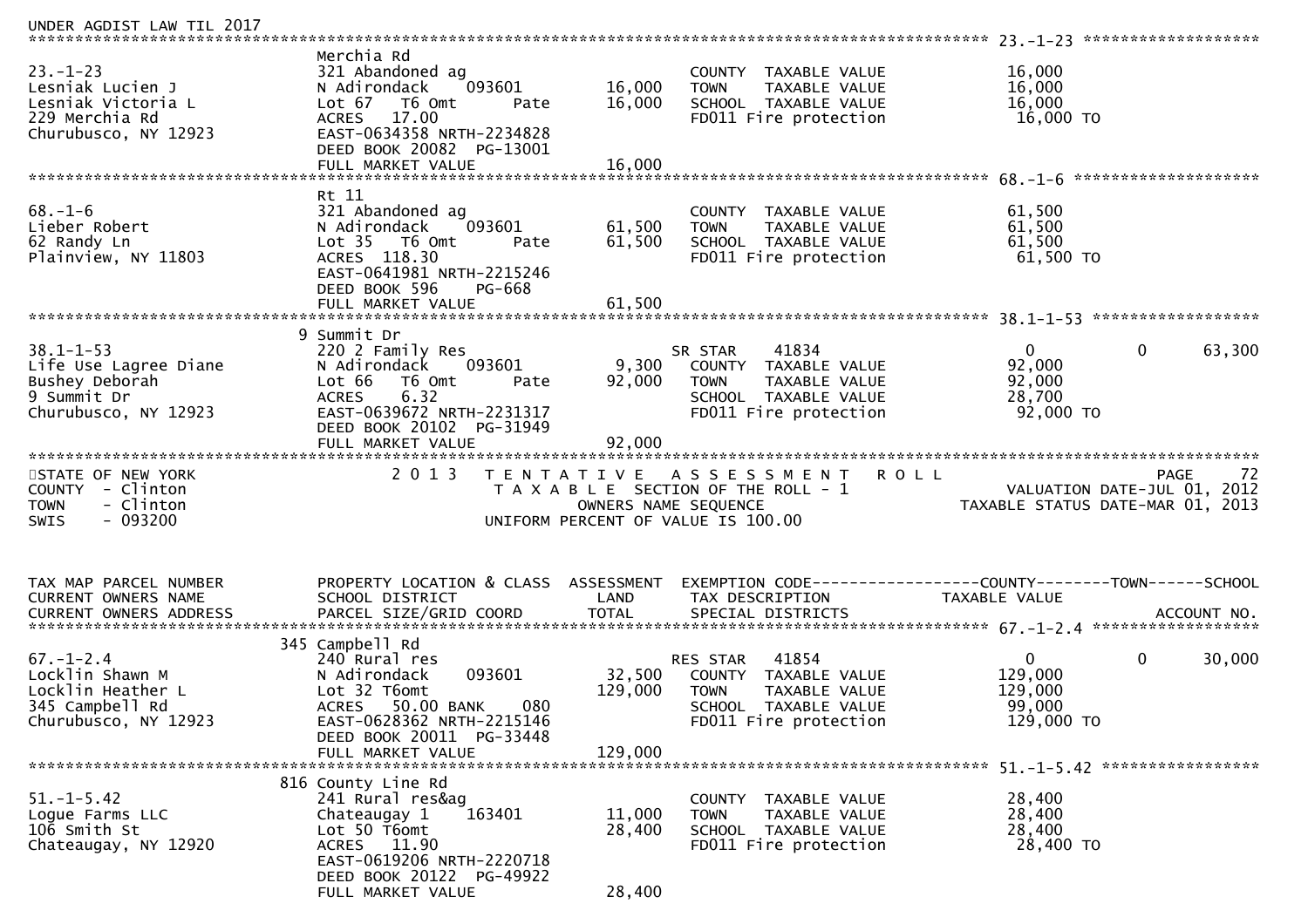| $51. - 1 - 12$<br>Logue Farms LLC<br>106 Smith St<br>Chateaugay, NY 12920                    | 748 County Line Rd<br>112 Dairy farm<br>Chateaugay 1 163401<br>Lot 50 T6 Omt<br>Pate<br>164 A<br>ACRES 164.00<br>EAST-0619461 NRTH-2218716<br>DEED BOOK 20122 PG-49922<br>FULL MARKET VALUE | 99,500<br>232,000<br>232,000 | 483A EX<br>42100<br>COUNTY TAXABLE VALUE<br>TAXABLE VALUE<br><b>TOWN</b><br>SCHOOL TAXABLE VALUE<br>FD011 Fire protection<br>13,500 EX | 13,500<br>13,500<br>218,500<br>218,500<br>218,500<br>218,500 TO                                          | 13,500 |
|----------------------------------------------------------------------------------------------|---------------------------------------------------------------------------------------------------------------------------------------------------------------------------------------------|------------------------------|----------------------------------------------------------------------------------------------------------------------------------------|----------------------------------------------------------------------------------------------------------|--------|
|                                                                                              |                                                                                                                                                                                             |                              |                                                                                                                                        |                                                                                                          |        |
| $39. - 1 - 8$<br>Lopez Bartholomew<br>PO Box 105<br>Constable, NY 12926                      | Clinton Mills Rd<br>240 Rural res<br>093601<br>N Adirondack<br>Lot 56 T6omt<br>Lot 13 Rural Haven Est<br>ACRES 10.10<br>EAST-0649386 NRTH-2231763                                           | 12,300<br>37,000             | COUNTY TAXABLE VALUE<br><b>TOWN</b><br>TAXABLE VALUE<br>SCHOOL TAXABLE VALUE<br>FD011 Fire protection                                  | 37,000<br>37,000<br>37,000<br>37,000 TO                                                                  |        |
|                                                                                              | DEED BOOK 20092 PG-25161                                                                                                                                                                    |                              |                                                                                                                                        |                                                                                                          |        |
|                                                                                              |                                                                                                                                                                                             |                              |                                                                                                                                        |                                                                                                          |        |
| $38. - 1 - 9.1$<br>Lozano Carlos<br>Lozano Grace I<br>11820 NY Blvd<br>Jamaica, NY 11434     | Rt 189<br>$314$ Rural vac<10<br>N Adirondack<br>093601<br>Lot 66<br>T6 Omt<br>Pate<br>3.60<br><b>ACRES</b><br>EAST-0639306 NRTH-2232134<br>DEED BOOK 621<br>PG-338                          | 6,800<br>6,800               | COUNTY TAXABLE VALUE<br>TAXABLE VALUE<br><b>TOWN</b><br>SCHOOL TAXABLE VALUE<br>FD011 Fire protection                                  | 6,800<br>6,800<br>6,800<br>$6,800$ TO                                                                    |        |
|                                                                                              | FULL MARKET VALUE                                                                                                                                                                           | 6,800                        |                                                                                                                                        |                                                                                                          |        |
| STATE OF NEW YORK<br>COUNTY - Clinton<br>- Clinton<br><b>TOWN</b><br>- 093200<br><b>SWIS</b> |                                                                                                                                                                                             | OWNERS NAME SEQUENCE         | 2013 TENTATIVE ASSESSMENT ROLL<br>T A X A B L E SECTION OF THE ROLL - 1<br>UNIFORM PERCENT OF VALUE IS 100.00                          | PAGE 73<br>VALUATION DATE-JUL 01, 2012<br>TAXARLE STATIS ATTERICALLE<br>TAXABLE STATUS DATE-MAR 01, 2013 |        |
| TAX MAP PARCEL NUMBER                                                                        | PROPERTY LOCATION & CLASS ASSESSMENT                                                                                                                                                        |                              |                                                                                                                                        | EXEMPTION CODE------------------COUNTY--------TOWN------SCHOOL                                           |        |
| CURRENT OWNERS NAME                                                                          | SCHOOL DISTRICT                                                                                                                                                                             | LAND                         | TAX DESCRIPTION                                                                                                                        | <b>TAXABLE VALUE</b>                                                                                     |        |
|                                                                                              |                                                                                                                                                                                             |                              |                                                                                                                                        |                                                                                                          |        |
| $38. - 1 - 9.2$<br>Lozano Carlos<br>Lozano Grace I<br>11820 NY Blvd                          | 603 Rt 189<br>210 1 Family Res<br>093601<br>N Adirondack<br>Lot 67 T6omt<br>7.10<br><b>ACRES</b>                                                                                            | 9,900<br>54,300              | COUNTY TAXABLE VALUE<br><b>TOWN</b><br>TAXABLE VALUE<br>SCHOOL TAXABLE VALUE<br>FD011 Fire protection                                  | 54,300<br>54,300<br>54,300<br>54,300 TO                                                                  |        |
| Jamaica, NY 11434                                                                            | EAST-0638628 NRTH-2232097<br>DEED BOOK 592<br>PG-349<br>FULL MARKET VALUE                                                                                                                   | 54,300                       |                                                                                                                                        |                                                                                                          |        |
|                                                                                              |                                                                                                                                                                                             |                              |                                                                                                                                        |                                                                                                          |        |
| $69. - 1 - 13.1$<br>Lubold Cordone E<br>Lubold Kerry L<br>381 Burke-Belmont Townline Rd      | 6231 Rt 11<br>210 1 Family Res<br>N Adirondack<br>093601<br>Lot <sub>25</sub><br>T6 Omt<br>Pate                                                                                             | 7,000<br>44,000              | RES STAR<br>41854<br>COUNTY TAXABLE VALUE<br><b>TOWN</b><br>TAXABLE VALUE                                                              | 0<br>0<br>44,000<br>44,000                                                                               | 30,000 |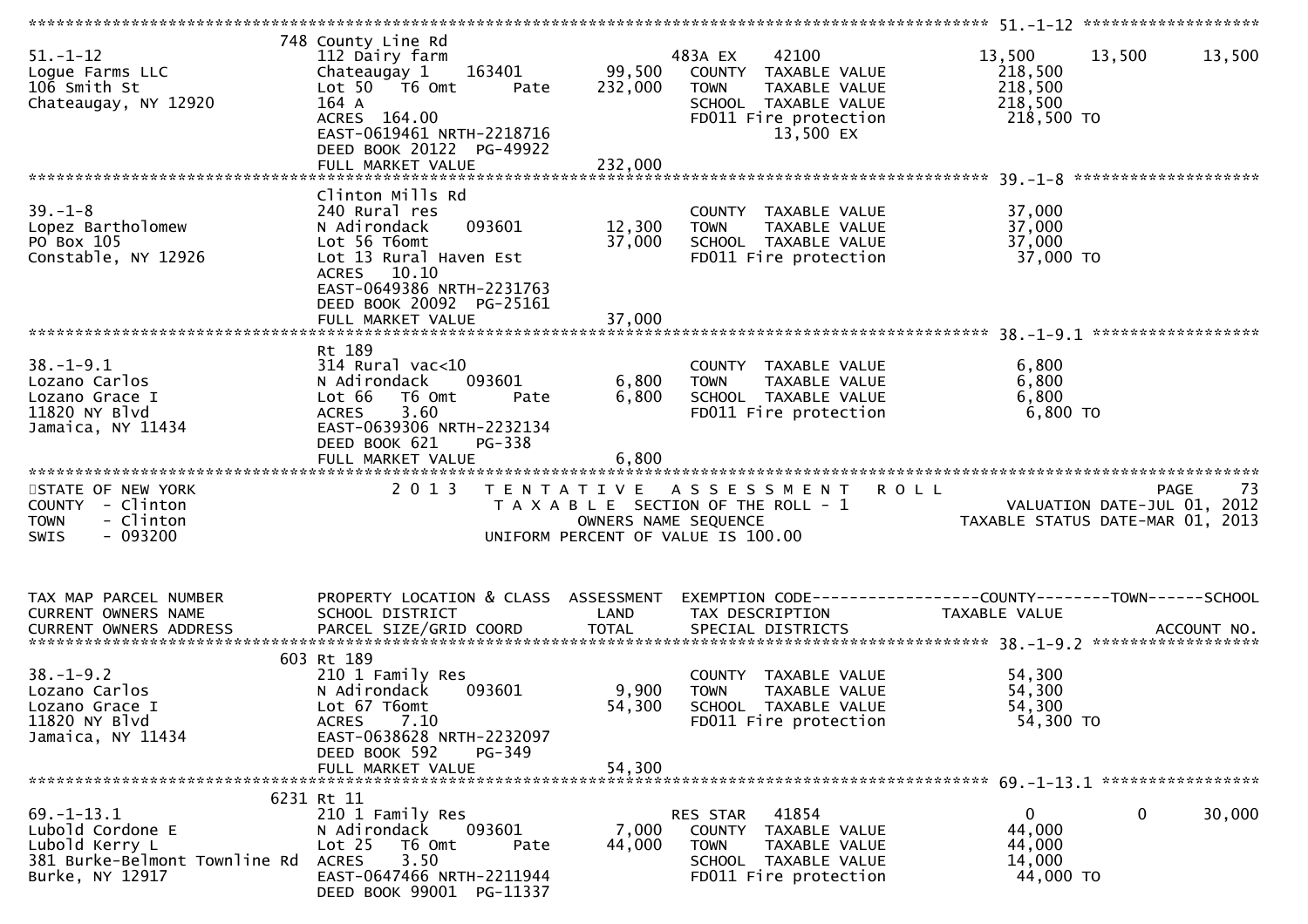|                                                                                                   | FULL MARKET VALUE                                                                                                                                                                  | 44,000                     |                                                                                                                    |                                                                                       |
|---------------------------------------------------------------------------------------------------|------------------------------------------------------------------------------------------------------------------------------------------------------------------------------------|----------------------------|--------------------------------------------------------------------------------------------------------------------|---------------------------------------------------------------------------------------|
| $68. - 1 - 17.4$<br>Lynch Edward D<br>Parrott Raymond P<br>PO Box 31<br>Ellenburg Depot, NY 12935 | 288 Patnode Rd<br>240 Rural res<br>093601<br>N Adirondack<br>Lot 27 T6omt<br>ACRES 22.80<br>EAST-0637234 NRTH-2209920<br>DEED BOOK 20031 PG-59756<br>FULL MARKET VALUE             | 16,500<br>94,000<br>94,000 | COUNTY TAXABLE VALUE<br>TAXABLE VALUE<br><b>TOWN</b><br>SCHOOL TAXABLE VALUE<br>FD011 Fire protection              | 94,000<br>94,000<br>94,000<br>94,000 TO                                               |
| $54. - 2 - 17$<br>M & R Restorations Inc<br>2878 Church View Rd<br>Coopersburg, PA 18036          | Lafrancis Rd<br>321 Abandoned ag<br>093601<br>N Adirondack<br>Lot 44 T6 Omt<br>Survey Map 20061/99069 Lo<br>ACRES 50.18<br>EAST-0653362 NRTH-2221840<br>DEED BOOK 20062 PG-1479    | 32,600<br>32,600           | COUNTY TAXABLE VALUE<br>TAXABLE VALUE<br><b>TOWN</b><br>SCHOOL TAXABLE VALUE<br>FD011 Fire protection              | 32,600<br>32,600<br>32,600<br>32,600 TO                                               |
|                                                                                                   |                                                                                                                                                                                    |                            |                                                                                                                    | ****************                                                                      |
| $23. - 1 - 22.21$<br>Macey Diane M<br>PO Box 84<br>Churubusco, NY 12923                           | Off Rt 189<br>$314$ Rural vac<10<br>N Adirondack<br>093601<br>Lot 67 T6omt<br>4.80<br><b>ACRES</b><br>EAST-0637112 NRTH-2234242<br>DEED BOOK 20102 PG-31016                        | 7,700<br>7,700             | COUNTY TAXABLE VALUE<br>TAXABLE VALUE<br><b>TOWN</b><br>SCHOOL TAXABLE VALUE<br>FD011 Fire protection              | 7,700<br>7,700<br>7,700<br>7,700 TO                                                   |
|                                                                                                   |                                                                                                                                                                                    |                            |                                                                                                                    |                                                                                       |
|                                                                                                   | FULL MARKET VALUE                                                                                                                                                                  | 7,700                      |                                                                                                                    |                                                                                       |
| STATE OF NEW YORK<br>COUNTY - Clinton<br>- Clinton<br><b>TOWN</b><br>$-093200$<br>SWIS            | 2013                                                                                                                                                                               | OWNERS NAME SEQUENCE       | <b>ROLL</b><br>TENTATIVE ASSESSMENT<br>T A X A B L E SECTION OF THE ROLL - 1<br>UNIFORM PERCENT OF VALUE IS 100.00 | -74<br><b>PAGE</b><br>VALUATION DATE-JUL 01, 2012<br>TAXABLE STATUS DATE-MAR 01, 2013 |
| TAX MAP PARCEL NUMBER<br>CURRENT OWNERS NAME<br>CURRENT OWNERS ADDRESS                            | PROPERTY LOCATION & CLASS ASSESSMENT<br>SCHOOL DISTRICT<br>PARCEL SIZE/GRID COORD                                                                                                  | LAND<br><b>TOTAL</b>       | TAX DESCRIPTION<br>SPECIAL DISTRICTS                                                                               | TAXABLE VALUE<br>ACCOUNT NO.                                                          |
| $23. - 1 - 22.212$<br>Macey Diane M<br>78 Pleasant Ridge Rd<br>Plattsburgh, NY 12901              | Off Rt 189<br>311 Res vac land<br>093601<br>N Adirondack<br>Lot 67 T6 Omt<br>FRNT 100.00 DPTH 200.00<br>EAST-0637546 NRTH-2234562<br>DEED BOOK 20112 PG-42634<br>FULL MARKET VALUE | 4,500<br>4,500<br>4,500    | COUNTY TAXABLE VALUE<br><b>TOWN</b><br><b>TAXABLE VALUE</b><br>SCHOOL TAXABLE VALUE<br>FD011 Fire protection       | 4,500<br>4,500<br>4,500<br>4,500 TO                                                   |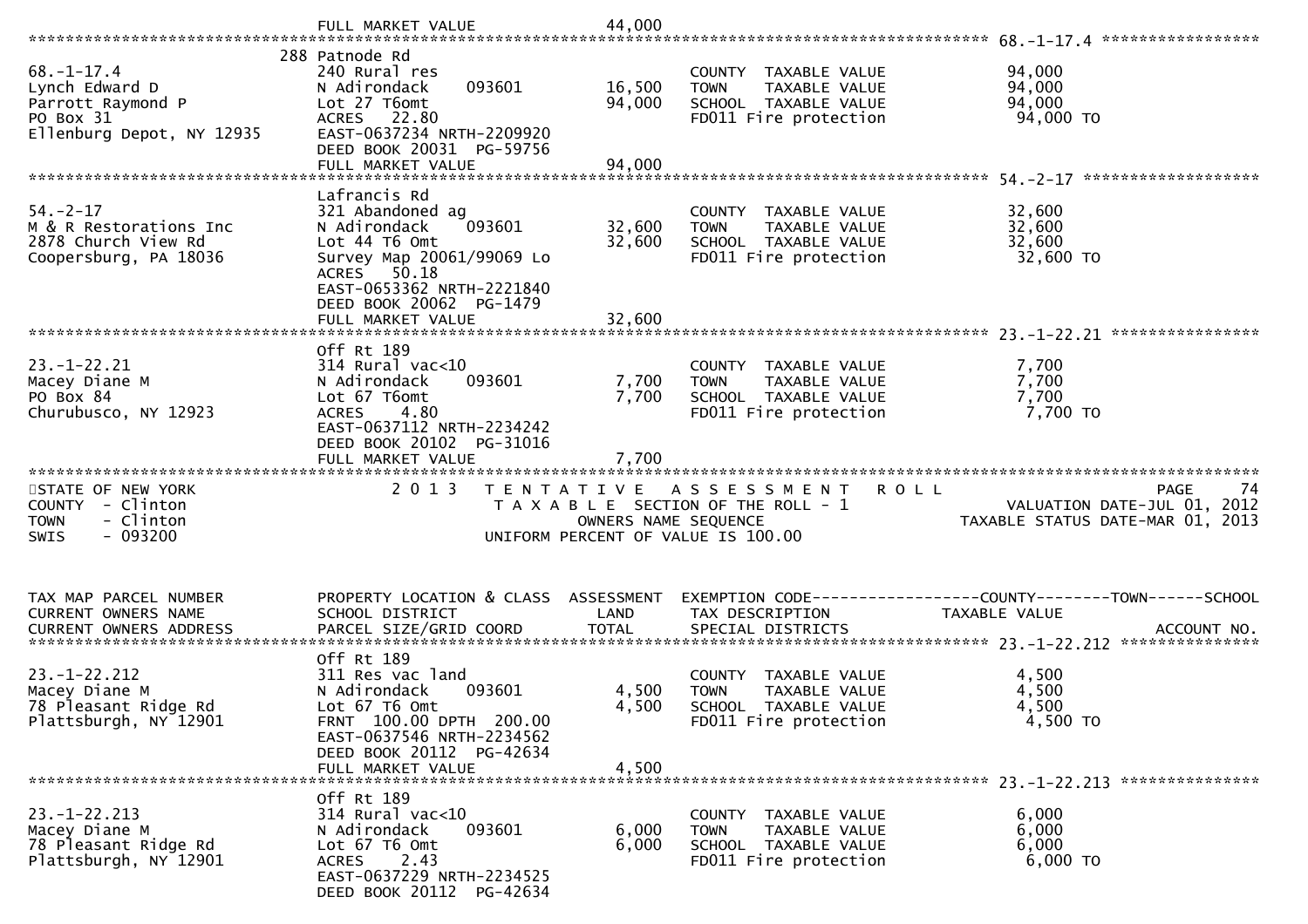|                                                                                       | FULL MARKET VALUE                                                                                                                               | 6,000                |                                                                                                       |                                                                                                     |
|---------------------------------------------------------------------------------------|-------------------------------------------------------------------------------------------------------------------------------------------------|----------------------|-------------------------------------------------------------------------------------------------------|-----------------------------------------------------------------------------------------------------|
|                                                                                       | 709 Rt 189                                                                                                                                      |                      |                                                                                                       |                                                                                                     |
| $23. - 1 - 22.272$<br>Macey Diane M<br>78 Pleasant Ridge Rd<br>Plattsburgh, NY 12901  | 314 Rural vac<10<br>N Adirondack<br>093601<br>Lot 67 T60mt<br>ACRES 1.30<br>EAST-0638011 NRTH-2234622                                           | 5,200<br>5,200       | COUNTY TAXABLE VALUE<br>TAXABLE VALUE<br><b>TOWN</b><br>SCHOOL TAXABLE VALUE<br>FD011 Fire protection | 5,200<br>5,200<br>5,200<br>5,200 TO                                                                 |
|                                                                                       | DEED BOOK 20112 PG-42633<br>FULL MARKET VALUE                                                                                                   | 5,200                |                                                                                                       |                                                                                                     |
|                                                                                       |                                                                                                                                                 |                      |                                                                                                       |                                                                                                     |
| $23. - 1 - 22.273$<br>Macey Diane M<br>78 Pleasant Ridge Rd<br>Plattsburgh, NY 12901  | 709 Rt 189<br>270 Mfg housing<br>093601<br>N Adirondack<br>Lot 67 T60mt<br>ACRES 1.30<br>EAST-0637739 NRTH-2234589                              | 5,200<br>30,000      | COUNTY TAXABLE VALUE<br>TAXABLE VALUE<br><b>TOWN</b><br>SCHOOL TAXABLE VALUE<br>FD011 Fire protection | 30,000<br>30,000<br>30,000<br>30,000 TO                                                             |
|                                                                                       | DEED BOOK 20112 PG-42633                                                                                                                        |                      |                                                                                                       |                                                                                                     |
|                                                                                       |                                                                                                                                                 |                      |                                                                                                       |                                                                                                     |
| $23. - 1 - 22.23$<br>Mack-Harris Edna<br>1 Sunset View Rd<br>South Hero, VT 05486     | Jones Rd<br>321 Abandoned ag<br>093601<br>N Adirondack<br>Lot 67 T6omt<br>ACRES 17.60<br>EAST-0634633 NRTH-2233201<br>DEED BOOK 713<br>$PG-253$ | 17,500<br>17,500     | COUNTY TAXABLE VALUE<br>TAXABLE VALUE<br><b>TOWN</b><br>SCHOOL TAXABLE VALUE<br>FD011 Fire protection | 17,500<br>17,500<br>17,500<br>17,500 TO                                                             |
|                                                                                       | FULL MARKET VALUE                                                                                                                               | 17,500               |                                                                                                       |                                                                                                     |
|                                                                                       |                                                                                                                                                 |                      |                                                                                                       |                                                                                                     |
| STATE OF NEW YORK<br>COUNTY - Clinton<br>- Clinton<br><b>TOWN</b><br>SWIS<br>- 093200 | 2 0 1 3                                                                                                                                         | OWNERS NAME SEQUENCE | TENTATIVE ASSESSMENT<br>T A X A B L E SECTION OF THE ROLL - 1<br>UNIFORM PERCENT OF VALUE IS 100.00   | <b>ROLL</b><br><b>PAGE</b><br>75<br>VALUATION DATE-JUL 01, 2012<br>TAXABLE STATUS DATE-MAR 01, 2013 |
|                                                                                       |                                                                                                                                                 |                      |                                                                                                       |                                                                                                     |
| TAX MAP PARCEL NUMBER<br>CURRENT OWNERS NAME                                          | PROPERTY LOCATION & CLASS ASSESSMENT<br>SCHOOL DISTRICT                                                                                         | LAND                 | TAX DESCRIPTION                                                                                       | TAXABLE VALUE                                                                                       |
|                                                                                       |                                                                                                                                                 |                      |                                                                                                       |                                                                                                     |
| $70. -2 - 1$<br>Maggy Donald P<br>14 Florence Jean Ln<br>Morrisonville, NY 12962      | 255 Bombard Rd<br>$314$ Rural vac<10<br>N Adirondack<br>093601<br>Lot 23<br>T6 Omt<br>Pate<br><b>ACRES</b><br>5.70<br>EAST-0662818 NRTH-2217794 | 8,800<br>8,800       | COUNTY TAXABLE VALUE<br>TAXABLE VALUE<br><b>TOWN</b><br>SCHOOL TAXABLE VALUE<br>FD011 Fire protection | 8,800<br>8,800<br>8,800<br>8,800 TO                                                                 |
|                                                                                       | DEED BOOK 632<br>$PG-93$<br>FULL MARKET VALUE                                                                                                   | 8,800                |                                                                                                       |                                                                                                     |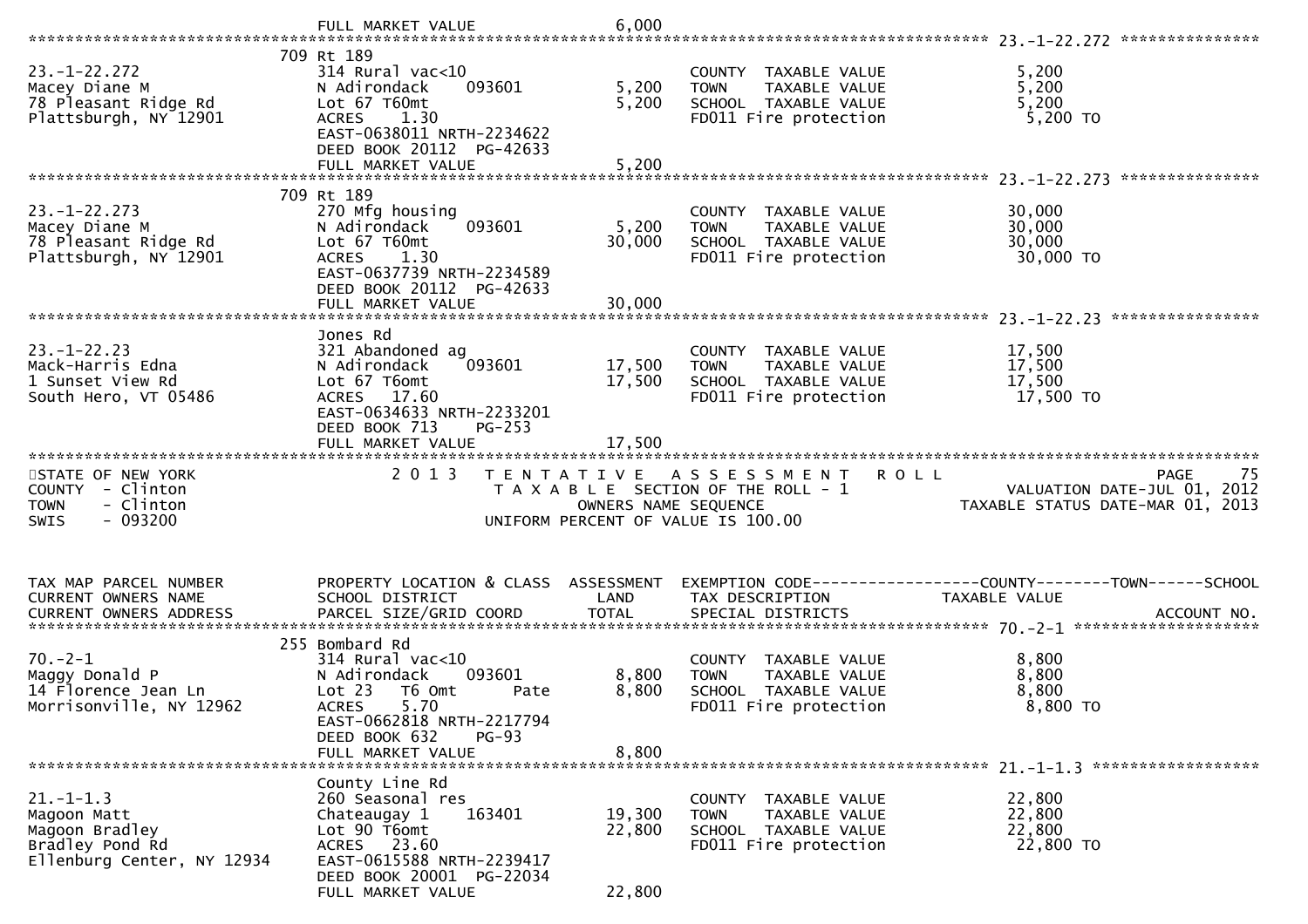|                                                                                               |                                                                                                                                                                                                          |                            |                                                                                                                            | 54.-2-16 *********************                                                       |
|-----------------------------------------------------------------------------------------------|----------------------------------------------------------------------------------------------------------------------------------------------------------------------------------------------------------|----------------------------|----------------------------------------------------------------------------------------------------------------------------|--------------------------------------------------------------------------------------|
| $54. - 2 - 16$<br>Mahay Mark E<br>Mahay Heidi A<br>49 Steven Ct<br>Saratoga Springs, NY 12866 | Lafrancis Rd<br>321 Abandoned ag<br>N Adirondack<br>093601<br>Lot 44 T6 Omt<br>Survey Map 20061/99069 Lo<br>ACRES 20.23<br>EAST-0651653 NRTH-2224499<br>DEED BOOK 20062 PG-808                           | 17,600<br>17,600           | COUNTY TAXABLE VALUE<br><b>TOWN</b><br>TAXABLE VALUE<br>SCHOOL TAXABLE VALUE<br>FD011 Fire protection                      | 17,600<br>17,600<br>17,600<br>17,600 TO                                              |
|                                                                                               | FULL MARKET VALUE                                                                                                                                                                                        | 17,600                     |                                                                                                                            |                                                                                      |
|                                                                                               | 403 Rt 189                                                                                                                                                                                               |                            |                                                                                                                            |                                                                                      |
| $38. - 1 - 15$<br>Mahoney John G<br>64 Sycamore Ave<br>Berkeley Hgts, NJ 07922                | 241 Rural res&ag<br>093601<br>N Adirondack<br>Lot 54 T6 Omt<br>Pate<br>ACRES 235.40<br>EAST-0638335 NRTH-2227504<br>DEED BOOK 538<br>PG-100                                                              | 123,500<br>178,000         | COUNTY TAXABLE VALUE<br><b>TOWN</b><br>TAXABLE VALUE<br>SCHOOL TAXABLE VALUE<br>FD011 Fire protection                      | 178,000<br>178,000<br>178,000<br>178,000 TO                                          |
|                                                                                               | FULL MARKET VALUE                                                                                                                                                                                        | 178,000                    |                                                                                                                            |                                                                                      |
| $7. - 1 - 37$<br>Maibroda Wasyl<br>185 Santamore Rd<br>Churubusco, NY 12923                   | 185 Santamore Rd<br>270 Mfg housing<br>163401<br>Chateaugay 1<br>Lot 89 T6omt<br>ACRES 24.80<br>EAST-0624947 NRTH-2241373<br>DEED BOOK 617<br>PG-953<br>FULL MARKET VALUE                                | 16,900<br>30,500<br>30,500 | COUNTY TAXABLE VALUE<br><b>TOWN</b><br>TAXABLE VALUE<br>SCHOOL TAXABLE VALUE<br>FD011 Fire protection                      | 30,500<br>30,500<br>30,500<br>30,500 TO                                              |
| STATE OF NEW YORK                                                                             | 2 0 1 3                                                                                                                                                                                                  |                            | TENTATIVE ASSESSMENT                                                                                                       | <b>ROLL</b><br>-76<br>PAGE                                                           |
| COUNTY - Clinton<br>- Clinton<br><b>TOWN</b><br>$-093200$<br>SWIS                             |                                                                                                                                                                                                          | OWNERS NAME SEQUENCE       | T A X A B L E SECTION OF THE ROLL - 1<br>UNIFORM PERCENT OF VALUE IS 100.00                                                | VALUATION DATE-JUL 01, 2012<br>TAXABLE STATUS DATE-MAR 01, 2013                      |
| TAX MAP PARCEL NUMBER<br>CURRENT OWNERS NAME                                                  | PROPERTY LOCATION & CLASS ASSESSMENT<br>SCHOOL DISTRICT                                                                                                                                                  | LAND                       | TAX DESCRIPTION                                                                                                            | EXEMPTION        CODE-----------------COUNTY-------TOWN------SCHOOL<br>TAXABLE VALUE |
| $54. - 2 - 2$<br>Maille Scott<br>26 LaVoie Dr<br>Essex Junction, VT 05452                     | 350 Lafrancis Rd<br>260 Seasonal res<br>N Adirondack<br>093601<br>Lot 37 T6 Omt<br>Survey Map 20061/99069 Lo<br>ACRES 83.32<br>EAST-0653421 NRTH-2218249<br>DEED BOOK 20072 PG-6497<br>FULL MARKET VALUE | 51,200<br>64,200<br>64,200 | COUNTY TAXABLE VALUE<br>TAXABLE VALUE<br><b>TOWN</b><br>SCHOOL TAXABLE VALUE<br>FD011 Fire protection                      | 64,200<br>64,200<br>64,200<br>64,200 TO                                              |
|                                                                                               |                                                                                                                                                                                                          |                            |                                                                                                                            |                                                                                      |
| $25. - 1 - 13.22$<br>Manor Brett D<br>562 Clinton Mills Rd<br>Ellenburg Depot, NY 12935       | 562 Clinton Mills Rd<br>210 1 Family Res<br>N Adirondack<br>093601<br>Lot 63 T6omt<br>5.00<br><b>ACRES</b><br>EAST-0658231 NRTH-2233581<br>DEED BOOK 20001 PG-21045                                      | 8,200<br>133,000           | 41854<br>RES STAR<br>COUNTY TAXABLE VALUE<br><b>TOWN</b><br>TAXABLE VALUE<br>SCHOOL TAXABLE VALUE<br>FD011 Fire protection | 0<br>30,000<br>0<br>133,000<br>133,000<br>103,000<br>133,000 TO                      |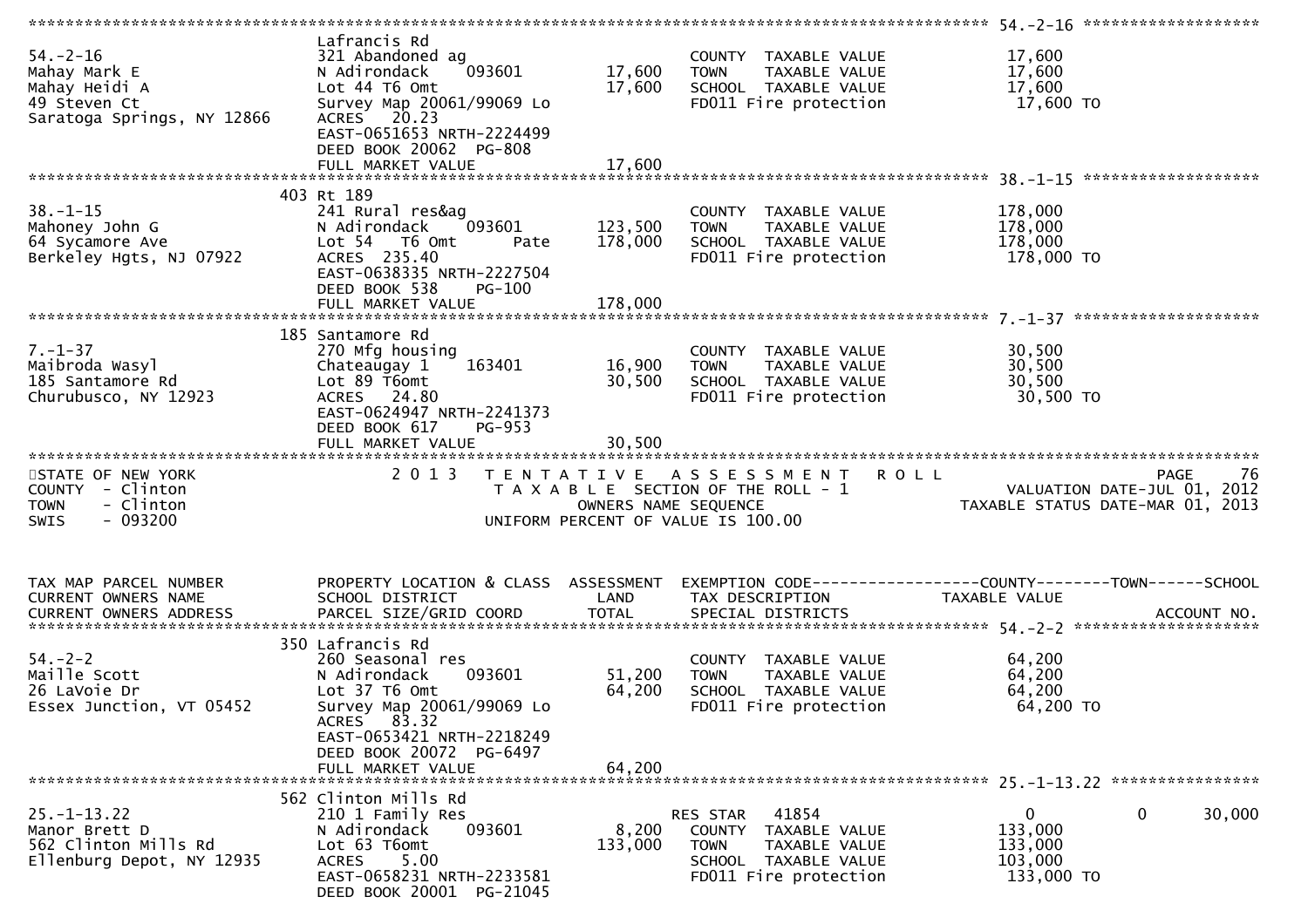|                                                                                                         | FULL MARKET VALUE                                                                                                                                                        | 133,000              |                                                                                                                         |                                                                                      |
|---------------------------------------------------------------------------------------------------------|--------------------------------------------------------------------------------------------------------------------------------------------------------------------------|----------------------|-------------------------------------------------------------------------------------------------------------------------|--------------------------------------------------------------------------------------|
|                                                                                                         |                                                                                                                                                                          |                      |                                                                                                                         |                                                                                      |
| $51. - 1 - 13.11$<br>Marks Todd E<br>Marks Mary Anne<br>28 Lake St<br>Rouses Point, NY 12979            | 7544 Rt 11<br>260 Seasonal res<br>163401<br>Chateaugay 1<br>Lot 51 T6omt<br><b>ACRES</b><br>4.30<br>EAST-0620131 NRTH-2223258<br>DEED BOOK 20061 PG-97806                | 7,600<br>41,200      | COUNTY TAXABLE VALUE<br><b>TOWN</b><br>TAXABLE VALUE<br>SCHOOL TAXABLE VALUE<br>FD011 Fire protection                   | 41,200<br>41,200<br>41,200<br>41,200 TO                                              |
|                                                                                                         | FULL MARKET VALUE                                                                                                                                                        | 41,200               |                                                                                                                         |                                                                                      |
|                                                                                                         |                                                                                                                                                                          |                      |                                                                                                                         |                                                                                      |
| $7. - 1 - 2.32$<br>Martin Theodore<br>732 Frontier Rd<br>Churubusco, NY 12923                           | 732 Mcnierney Rd<br>240 Rural res<br>163401<br>Chateaugay 1<br>Lot 89 T6omt<br>ACRES 23.10<br>EAST-0624271 NRTH-2245088<br>DEED BOOK 20051 PG-86013                      | 20,500<br>70,800     | RES STAR 41854<br>COUNTY TAXABLE VALUE<br><b>TOWN</b><br>TAXABLE VALUE<br>SCHOOL TAXABLE VALUE<br>FD011 Fire protection | $\overline{0}$<br>$\mathbf 0$<br>30,000<br>70,800<br>70,800<br>40,800<br>70,800 TO   |
|                                                                                                         |                                                                                                                                                                          |                      |                                                                                                                         | *****************                                                                    |
| $24. - 1 - 1.13$<br>Martineau Ronald L<br>Martineau Novalee C<br>415 Laphams Mills Rd<br>Peru, NY 12972 | Clinton Mills Rd<br>321 Abandoned ag<br>093601<br>N Adirondack<br>Lot 64 T60mt<br><b>PLD 500</b><br>ACRES 44.79<br>EAST-0653410 NRTH-2233974<br>DEED BOOK 20011 PG-30040 | 26,400<br>26,400     | COUNTY TAXABLE VALUE<br><b>TOWN</b><br>TAXABLE VALUE<br>SCHOOL TAXABLE VALUE<br>FD011 Fire protection                   | 26,400<br>26,400<br>26,400<br>26,400 TO                                              |
|                                                                                                         | FULL MARKET VALUE                                                                                                                                                        | 26,400               |                                                                                                                         |                                                                                      |
|                                                                                                         |                                                                                                                                                                          |                      |                                                                                                                         |                                                                                      |
| STATE OF NEW YORK<br>COUNTY - Clinton<br><b>TOWN</b><br>- Clinton<br>$-093200$<br><b>SWIS</b>           | 2 0 1 3                                                                                                                                                                  | OWNERS NAME SEQUENCE | <b>ROLL</b><br>TENTATIVE ASSESSMENT<br>T A X A B L E SECTION OF THE ROLL - 1<br>UNIFORM PERCENT OF VALUE IS 100.00      | 77<br><b>PAGE</b><br>VALUATION DATE-JUL 01, 2012<br>TAXABLE STATUS DATE-MAR 01, 2013 |
|                                                                                                         |                                                                                                                                                                          |                      |                                                                                                                         |                                                                                      |
| TAX MAP PARCEL NUMBER<br>CURRENT OWNERS NAME                                                            | PROPERTY LOCATION & CLASS ASSESSMENT<br>SCHOOL DISTRICT                                                                                                                  | LAND                 | EXEMPTION CODE-----------------COUNTY-------TOWN------SCHOOL<br>TAX DESCRIPTION                                         | TAXABLE VALUE                                                                        |
|                                                                                                         | Lafrancis Rd                                                                                                                                                             |                      |                                                                                                                         |                                                                                      |
| $54. - 2 - 8$<br>Mathura Jewel<br>Ascione Gina<br>18 Glenna Dr                                          | 321 Abandoned ag<br>N Adirondack<br>093601<br>Lot 37 T6 Omt<br>Survey Map 20061/99069 Lo                                                                                 | 17,500<br>17,500     | COUNTY TAXABLE VALUE<br><b>TOWN</b><br>TAXABLE VALUE<br>SCHOOL TAXABLE VALUE<br>FD011 Fire protection                   | 17,500<br>17,500<br>17,500<br>17,500 TO                                              |
| Carmel, NY 10512                                                                                        | ACRES 20.00<br>EAST-0650861 NRTH-2220510<br>DEED BOOK 20061 PG-99536<br>FULL MARKET VALUE                                                                                | 17,500               |                                                                                                                         |                                                                                      |
|                                                                                                         | 724 Rt 189                                                                                                                                                               |                      |                                                                                                                         |                                                                                      |
| $23. - 1 - 10$<br>Matthews Allan<br>249 Rt 189<br>Churubusco, NY 12923                                  | 240 Rural res<br>N Adirondack<br>093601<br>Lot 66<br>T6 Omt<br>Pate<br>ACRES 100.00<br>EAST-0647380 NRTH-2234262                                                         | 45,300<br>95,900     | COUNTY<br>TAXABLE VALUE<br><b>TOWN</b><br>TAXABLE VALUE<br>SCHOOL TAXABLE VALUE<br>FD011 Fire protection                | 95,900<br>95,900<br>95,900<br>95,900 TO                                              |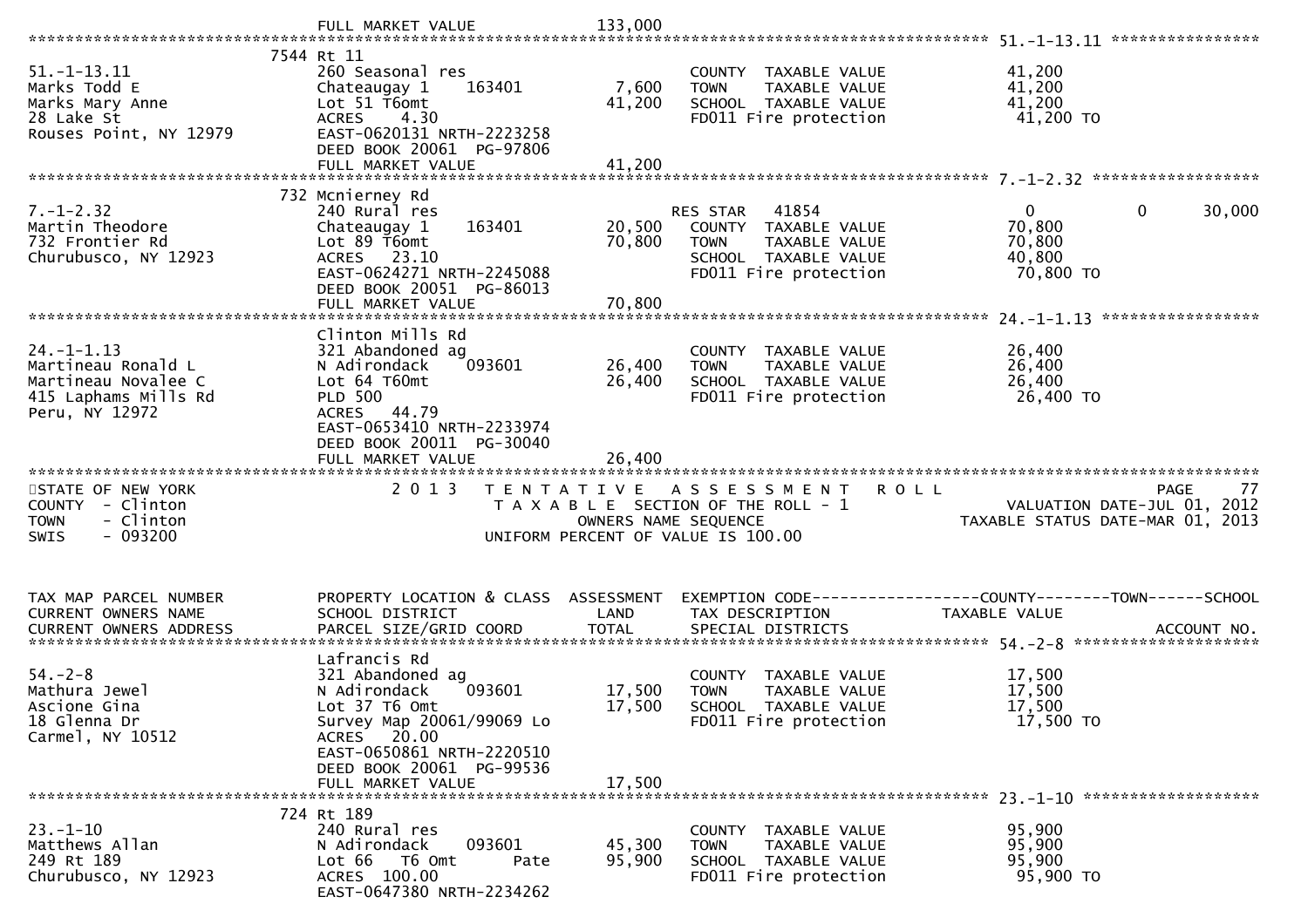|                                                                                               | DEED BOOK 20112 PG-44917                                                                                                                                                  |                            |                                                                                                                            |                                                                                              |
|-----------------------------------------------------------------------------------------------|---------------------------------------------------------------------------------------------------------------------------------------------------------------------------|----------------------------|----------------------------------------------------------------------------------------------------------------------------|----------------------------------------------------------------------------------------------|
| $38.1 - 1 - 2$<br>Matthews Allan<br>592 Route 189<br>Churubusco, NY 12923                     | 32 Broad St<br>270 Mfg housing<br>093601<br>N Adirondack<br>Lot 66<br>T6 Omt<br>Pate<br>FRNT 151.50 DPTH 260.00<br>EAST-0639295 NRTH-2231838<br>DEED BOOK 994<br>$PG-263$ | 4,800<br>24,300            | COUNTY TAXABLE VALUE<br>TAXABLE VALUE<br><b>TOWN</b><br>SCHOOL TAXABLE VALUE<br>FD011 Fire protection                      | 24,300<br>24,300<br>24,300<br>24,300 TO                                                      |
|                                                                                               |                                                                                                                                                                           |                            |                                                                                                                            |                                                                                              |
| $53. - 1 - 4$<br>Matthews Allan W<br>Laclair Colleen<br>249 Rt 189<br>Churubusco, NY 12923    | Rt 189<br>312 Vac w/imprv<br>N Adirondack<br>093601<br>Lot 47<br>T6 Omt<br>Pate<br>34.80<br><b>ACRES</b><br>EAST-0639220 NRTH-2224550<br>DEED BOOK 99001 PG-14101         | 23,700<br>32,000           | COUNTY TAXABLE VALUE<br>TAXABLE VALUE<br><b>TOWN</b><br>SCHOOL TAXABLE VALUE<br>FD011 Fire protection                      | 32,000<br>32,000<br>32,000<br>32,000 TO                                                      |
|                                                                                               |                                                                                                                                                                           |                            |                                                                                                                            |                                                                                              |
|                                                                                               | 249 Rt 189                                                                                                                                                                |                            |                                                                                                                            |                                                                                              |
| $53. - 1 - 5$<br>Matthews Allan W<br>Laclair Colleen<br>249 Rt 189<br>Churubusco, NY 12923    | 210 1 Family Res<br>093601<br>N Adirondack<br>Lot 47 T6 Omt<br><b>ACRES</b><br>1.80<br>EAST-0639606 NRTH-2223300<br>DEED BOOK 99001 PG-09382                              | 5,200<br>85,200            | RES STAR<br>41854<br>COUNTY TAXABLE VALUE<br><b>TOWN</b><br>TAXABLE VALUE<br>SCHOOL TAXABLE VALUE<br>FD011 Fire protection | $\mathbf{0}$<br>$\mathbf{0}$<br>30,000<br>85,200<br>85,200<br>55,200<br>85,200 TO            |
|                                                                                               | FULL MARKET VALUE                                                                                                                                                         | 85,200                     |                                                                                                                            |                                                                                              |
|                                                                                               |                                                                                                                                                                           |                            |                                                                                                                            |                                                                                              |
| STATE OF NEW YORK<br>COUNTY - Clinton<br><b>TOWN</b><br>- Clinton<br>$-093200$<br><b>SWIS</b> | 2 0 1 3                                                                                                                                                                   | OWNERS NAME SEQUENCE       | TENTATIVE ASSESSMENT<br>T A X A B L E SECTION OF THE ROLL - 1<br>UNIFORM PERCENT OF VALUE IS 100.00                        | 78<br>R O L L<br>PAGE<br>VALUATION DATE-JUL 01, 2012<br>TAXABLE STATUS DATE-MAR 01, 2013     |
| TAX MAP PARCEL NUMBER<br>CURRENT OWNERS NAME<br><b>CURRENT OWNERS ADDRESS</b>                 | PROPERTY LOCATION & CLASS ASSESSMENT<br>SCHOOL DISTRICT<br>PARCEL SIZE/GRID COORD                                                                                         | LAND<br><b>TOTAL</b>       | TAX DESCRIPTION<br>SPECIAL DISTRICTS                                                                                       | EXEMPTION CODE-----------------COUNTY-------TOWN------SCHOOL<br>TAXABLE VALUE<br>ACCOUNT NO. |
| $82. - 2 - 1.61$<br>Matthews Allan W<br>249 Rt 189<br>Churubusco, NY 12923                    | Ryan Rd<br>322 Rural vac>10<br>Chateaugay 1<br>163401<br>Lot 30 T6omt<br>ACRES 13.00<br>EAST-0623447 NRTH-2209505<br>DEED BOOK 20061 PG-95076<br>FULL MARKET VALUE        | 14,000<br>14,000<br>14,000 | COUNTY TAXABLE VALUE<br><b>TOWN</b><br>TAXABLE VALUE<br>SCHOOL TAXABLE VALUE<br>FD011 Fire protection                      | 14,000<br>14,000<br>14,000<br>14,000 TO                                                      |
|                                                                                               | Campbell Rd                                                                                                                                                               |                            |                                                                                                                            |                                                                                              |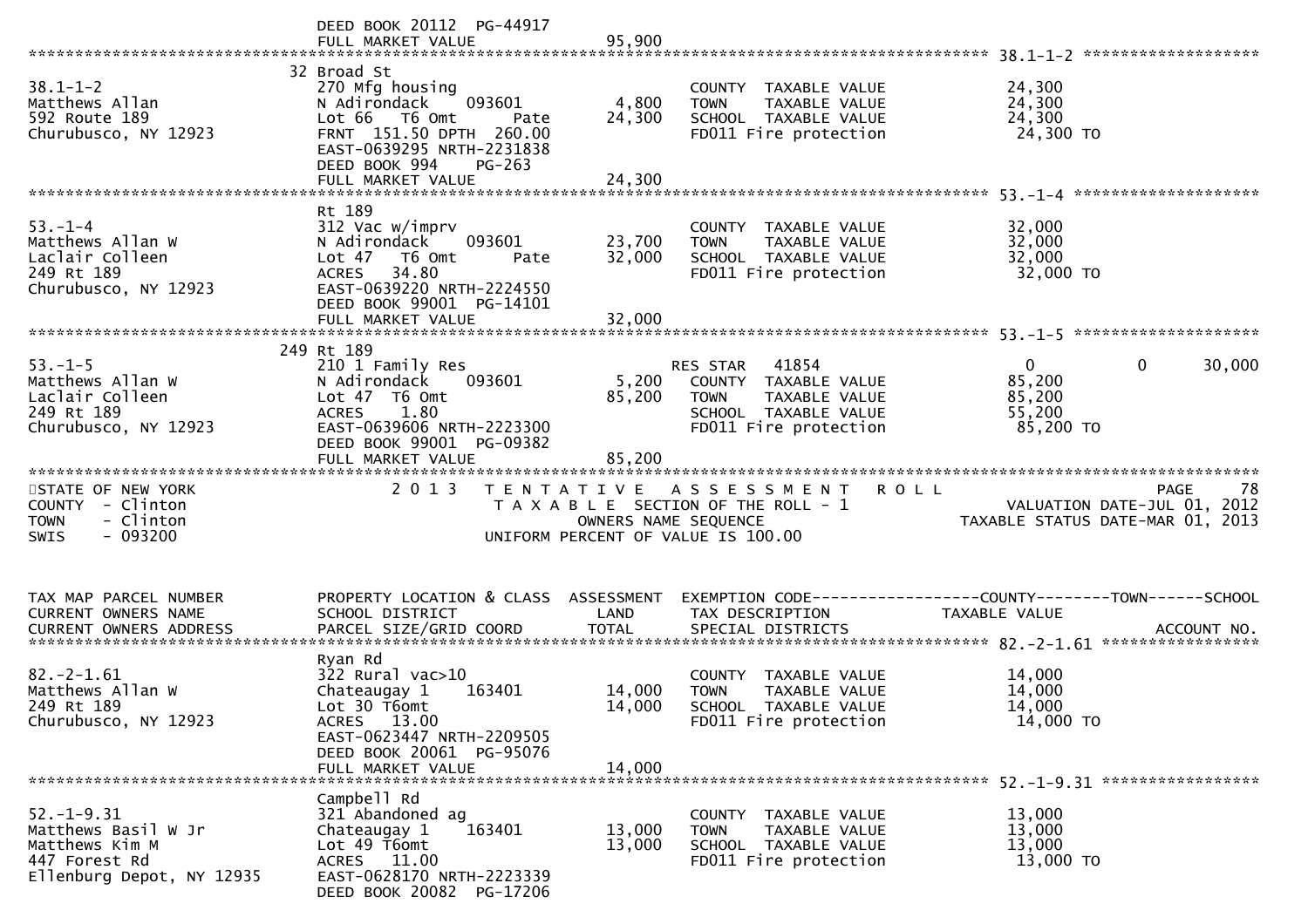|                                                                          | FULL MARKET VALUE                                                                                                           | 13,000               |                                                                                                                                   |                                                                               |
|--------------------------------------------------------------------------|-----------------------------------------------------------------------------------------------------------------------------|----------------------|-----------------------------------------------------------------------------------------------------------------------------------|-------------------------------------------------------------------------------|
|                                                                          | 497 Looby Rd                                                                                                                |                      |                                                                                                                                   |                                                                               |
| $37. - 1 - 10$<br>Matthews David<br>497 Looby Rd<br>Churubusco, NY 12923 | 210 1 Family Res<br>N Adirondack<br>093601<br>Lot 53<br>T6 Omt<br>Pate<br>1.00<br><b>ACRES</b><br>EAST-0630881 NRTH-2227125 | 5,000<br>90,000      | RES STAR<br>41854<br>COUNTY TAXABLE VALUE<br><b>TOWN</b><br><b>TAXABLE VALUE</b><br>SCHOOL TAXABLE VALUE<br>FD011 Fire protection | $\mathbf{0}$<br>0<br>30,000<br>90,000<br>90,000<br>60,000<br>90,000 TO        |
|                                                                          | DEED BOOK 830<br>$PG-203$<br>FULL MARKET VALUE                                                                              | 90,000               |                                                                                                                                   |                                                                               |
|                                                                          |                                                                                                                             |                      |                                                                                                                                   |                                                                               |
|                                                                          | Rt 11                                                                                                                       |                      |                                                                                                                                   |                                                                               |
| $52. - 1 - 8.1$<br>Matthews David                                        | 321 Abandoned ag<br>Chateaugay 1<br>163401                                                                                  | 31,100               | COUNTY TAXABLE VALUE<br>TAXABLE VALUE<br><b>TOWN</b>                                                                              | 31,100<br>31,100                                                              |
| Jones Dorothy                                                            | Lot 49 76 0mt<br>Pate                                                                                                       | 31,100               | SCHOOL TAXABLE VALUE                                                                                                              | 31,100                                                                        |
| 3175 Michael Dr                                                          | ACRES 47.10                                                                                                                 |                      | FD011 Fire protection                                                                                                             | 31,100 TO                                                                     |
| Newbury Pk, CA 91320                                                     | EAST-0626973 NRTH-2222693<br>DEED BOOK 20031 PG-55080                                                                       |                      |                                                                                                                                   |                                                                               |
|                                                                          | FULL MARKET VALUE                                                                                                           | 31,100               |                                                                                                                                   |                                                                               |
|                                                                          |                                                                                                                             |                      |                                                                                                                                   | ******************                                                            |
| $23. - 1 - 1.1$                                                          | Rt 189<br>$314$ Rural vac<10                                                                                                |                      | COUNTY TAXABLE VALUE                                                                                                              | 54,300                                                                        |
| Matthews David J                                                         | 093601<br>N Adirondack                                                                                                      | 54,300               | <b>TOWN</b><br>TAXABLE VALUE                                                                                                      | 54,300                                                                        |
| 497 Looby Rd                                                             | Lot 74<br>T6 Omt<br>Pate                                                                                                    | 54,300               | SCHOOL TAXABLE VALUE                                                                                                              | 54,300                                                                        |
| Churubusco, NY 12923                                                     | 85.30<br><b>ACRES</b><br>EAST-0636639 NRTH-2241064                                                                          |                      | FD011 Fire protection                                                                                                             | 54,300 TO                                                                     |
| MAY BE SUBJECT TO PAYMENT<br>UNDER AGDIST LAW TIL 2015                   | DEED BOOK 20122 PG-50135<br>FULL MARKET VALUE                                                                               | 54,300               |                                                                                                                                   |                                                                               |
|                                                                          |                                                                                                                             |                      |                                                                                                                                   |                                                                               |
|                                                                          | 2 0 1 3                                                                                                                     |                      |                                                                                                                                   | 79<br><b>PAGE</b>                                                             |
| STATE OF NEW YORK<br>COUNTY - Clinton                                    |                                                                                                                             |                      | <b>ROLL</b><br>TENTATIVE ASSESSMENT<br>T A X A B L E SECTION OF THE ROLL - 1                                                      | VALUATION DATE-JUL 01, 2012                                                   |
| - Clinton<br><b>TOWN</b>                                                 |                                                                                                                             | OWNERS NAME SEQUENCE |                                                                                                                                   | TAXABLE STATUS DATE-MAR 01, 2013                                              |
| $-093200$<br><b>SWIS</b>                                                 |                                                                                                                             |                      | UNIFORM PERCENT OF VALUE IS 100.00                                                                                                |                                                                               |
|                                                                          |                                                                                                                             |                      |                                                                                                                                   |                                                                               |
|                                                                          |                                                                                                                             |                      |                                                                                                                                   |                                                                               |
| TAX MAP PARCEL NUMBER<br>CURRENT OWNERS NAME                             | PROPERTY LOCATION & CLASS ASSESSMENT<br>SCHOOL DISTRICT                                                                     | LAND                 | TAX DESCRIPTION                                                                                                                   | EXEMPTION CODE-----------------COUNTY-------TOWN------SCHOOL<br>TAXABLE VALUE |
|                                                                          |                                                                                                                             |                      |                                                                                                                                   |                                                                               |
|                                                                          | 714 Lafrancis Rd                                                                                                            |                      |                                                                                                                                   |                                                                               |
| $39 - 1 - 1$                                                             | 321 Abandoned ag                                                                                                            |                      | COUNTY TAXABLE VALUE                                                                                                              | 55,100                                                                        |
| Matthews Gertrude                                                        | N Adirondack<br>093601                                                                                                      | 55,100               | TAXABLE VALUE<br><b>TOWN</b>                                                                                                      | 55,100                                                                        |
| 4802 State Rt 37                                                         | Lot 57 76 0mt<br>Pate<br>ACRES 160.00                                                                                       | 55,100               | SCHOOL TAXABLE VALUE<br>FD011 Fire protection                                                                                     | 55,100<br>55,100 TO                                                           |
| Malone, NY 12953                                                         | EAST-0651646 NRTH-2228217                                                                                                   |                      |                                                                                                                                   |                                                                               |
|                                                                          | DEED BOOK 20051 PG-79506                                                                                                    |                      |                                                                                                                                   |                                                                               |
|                                                                          | FULL MARKET VALUE                                                                                                           | 55,100               |                                                                                                                                   |                                                                               |
|                                                                          | 2 Swamp Rd                                                                                                                  |                      |                                                                                                                                   |                                                                               |
| $53 - 1 - 11$                                                            | 311 Res vac land                                                                                                            |                      | COUNTY TAXABLE VALUE                                                                                                              | 2,800                                                                         |
| Matthews Lester<br>370 Rt 189                                            | N Adirondack<br>093601<br>Lot 46<br>T6 Omt<br>Patent                                                                        | 2,800<br>2,800       | TAXABLE VALUE<br><b>TOWN</b><br>SCHOOL TAXABLE VALUE                                                                              | 2,800<br>2,800                                                                |
| Churubusco, NY 12923                                                     | FRNT 104.00 DPTH 72.00                                                                                                      |                      | FD011 Fire protection                                                                                                             | 2,800 TO                                                                      |
|                                                                          | EAST-0639762 NRTH-2225337<br>DEED BOOK 20102 PG-32197                                                                       |                      |                                                                                                                                   |                                                                               |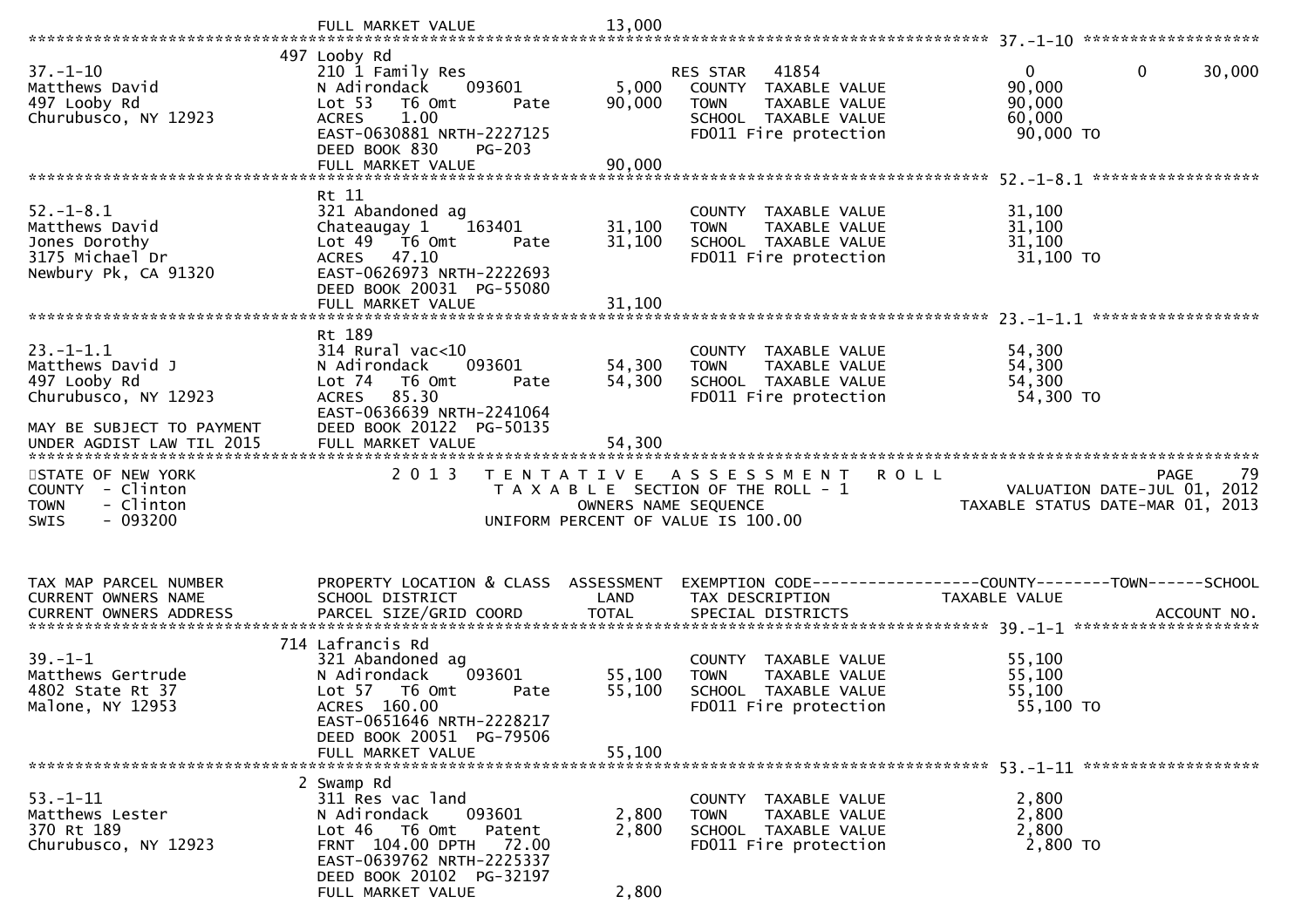| 370 Rt 189<br>95 PCT OF VALUE USED FOR EXEMPTION PURPOSES<br>0<br>$38. - 1 - 13.1$<br>24,700<br>210 1 Family Res<br>AGED COUN 41802<br>0<br>7,400 SR STAR<br>093601<br>$\Omega$<br>52,000<br>41834<br>Matthews Lester W<br>N Adirondack<br>$\Omega$<br>27,300<br>Lot <sub>55</sub><br>T6 Omt<br>52,000<br>Matthews Marjorie<br>COUNTY TAXABLE VALUE<br>Pate<br>4.50<br><b>ACRES</b><br>Box 54<br><b>TOWN</b><br>TAXABLE VALUE<br>52,000<br>EAST-0639829 NRTH-2226322<br>Churubusco, NY 12923<br>SCHOOL TAXABLE VALUE<br>$\overline{0}$<br>52,000 TO<br>FD011 Fire protection<br>DEED BOOK 819<br>PG-164<br>Lagree Rd<br>$37. - 1 - 8$<br>321 Abandoned ag<br>32,100<br>COUNTY TAXABLE VALUE<br>32,100<br>32,100<br>Matthews Life Estate John T<br>N Adirondack<br>093601<br><b>TAXABLE VALUE</b><br><b>TOWN</b><br>Matthews David J<br>32,100<br>32,100<br>Lot <sub>53</sub><br>T6 Omt<br>SCHOOL TAXABLE VALUE<br>Pate<br>ACRES 67.50<br>497 Looby Rd<br>32,100 TO<br>FD011 Fire protection<br>EAST-0633918 NRTH-2226255<br>Churubusco, NY 12923<br>DEED BOOK 20102 PG-29967<br>Looby Rd<br>$38. - 1 - 27$<br>15,500<br>321 Abandoned ag<br>COUNTY TAXABLE VALUE<br>Matthews Steve<br>093601<br>15,500<br>15,500<br>N Adirondack<br>TAXABLE VALUE<br><b>TOWN</b><br>15,500<br>Matthews Marion<br>Lot 67<br>T6 Omt<br>15,500<br>SCHOOL TAXABLE VALUE<br>Pate<br>21.00<br>404 Rt 189<br>15,500 TO<br><b>ACRES</b><br>FD011 Fire protection<br>EAST-0638428 NRTH-2231044<br>Churubusco, NY 12923<br>DEED BOOK 20122 PG-48443<br>15,500<br>FULL MARKET VALUE<br>2013<br>80<br>TENTATIVE ASSESSMENT ROLL<br>STATE OF NEW YORK<br><b>PAGE</b><br>COUNTY - Clinton<br>VALUATION DATE-JUL 01, 2012<br>T A X A B L E SECTION OF THE ROLL - 1<br>- Clinton<br><b>TOWN</b><br>OWNERS NAME SEQUENCE<br>TAXABLE STATUS DATE-MAR 01, 2013<br>$-093200$<br>SWIS<br>UNIFORM PERCENT OF VALUE IS 100.00<br>PROPERTY LOCATION & CLASS ASSESSMENT<br>TAX MAP PARCEL NUMBER<br>EXEMPTION CODE-----------------COUNTY-------TOWN------SCHOOL<br>CURRENT OWNERS NAME<br>SCHOOL DISTRICT<br>LAND<br>TAX DESCRIPTION<br>TAXABLE VALUE<br>CURRENT OWNERS ADDRESS<br>Rt 189<br>$\overline{0}$<br>314 Rural vac<10<br>41854<br>$\Omega$<br>5,700<br>$38 - 1 - 14$<br>RES STAR<br>5,700<br>5,700<br>Matthews Steven<br>N Adirondack<br>093601<br>COUNTY TAXABLE VALUE<br>Matthews Marion<br>5,700<br>Lot <sub>55</sub><br>T6 Omt<br>5,700<br>TAXABLE VALUE<br>Pate<br><b>TOWN</b><br>404 Rt 189<br>1.90<br><b>ACRES</b><br>SCHOOL TAXABLE VALUE<br>$\mathbf{0}$<br>5,700 TO<br>EAST-0639610 NRTH-2227674<br>FD011 Fire protection<br>Churubusco, NY 12923<br>DEED BOOK 20122 PG-46107<br>5,700<br>FULL MARKET VALUE<br>575 Rt 189<br>$38. - 1 - 26$<br>210 1 Family Res<br>58,000<br>COUNTY TAXABLE VALUE<br>093601<br>58,000<br>Matthews Steven<br>N Adirondack<br>4,100<br><b>TOWN</b><br>TAXABLE VALUE<br>58,000<br>58,000<br>Matthews Marion<br>Lot 67 76 0mt<br>SCHOOL TAXABLE VALUE<br>Pate<br>FRNT 82.50 DPTH 231.00<br>FD011 Fire protection<br>58,000 TO<br>404 Route 189<br>EAST-0638950 NRTH-2231348<br>Churubusco, NY 12923<br>DEED BOOK 20082 PG-17944<br>58,000<br>FULL MARKET VALUE |  |  | $38. -1 - 13.1$ ****************** |  |
|------------------------------------------------------------------------------------------------------------------------------------------------------------------------------------------------------------------------------------------------------------------------------------------------------------------------------------------------------------------------------------------------------------------------------------------------------------------------------------------------------------------------------------------------------------------------------------------------------------------------------------------------------------------------------------------------------------------------------------------------------------------------------------------------------------------------------------------------------------------------------------------------------------------------------------------------------------------------------------------------------------------------------------------------------------------------------------------------------------------------------------------------------------------------------------------------------------------------------------------------------------------------------------------------------------------------------------------------------------------------------------------------------------------------------------------------------------------------------------------------------------------------------------------------------------------------------------------------------------------------------------------------------------------------------------------------------------------------------------------------------------------------------------------------------------------------------------------------------------------------------------------------------------------------------------------------------------------------------------------------------------------------------------------------------------------------------------------------------------------------------------------------------------------------------------------------------------------------------------------------------------------------------------------------------------------------------------------------------------------------------------------------------------------------------------------------------------------------------------------------------------------------------------------------------------------------------------------------------------------------------------------------------------------------------------------------------------------------------------------------------------------------------------------------------------------------------------------------------------------------------------------------------------------------------------------------------------------------------------------------------------------------------------------------------------------------------------------------------------------------------------------------------------------------|--|--|------------------------------------|--|
|                                                                                                                                                                                                                                                                                                                                                                                                                                                                                                                                                                                                                                                                                                                                                                                                                                                                                                                                                                                                                                                                                                                                                                                                                                                                                                                                                                                                                                                                                                                                                                                                                                                                                                                                                                                                                                                                                                                                                                                                                                                                                                                                                                                                                                                                                                                                                                                                                                                                                                                                                                                                                                                                                                                                                                                                                                                                                                                                                                                                                                                                                                                                                                        |  |  |                                    |  |
|                                                                                                                                                                                                                                                                                                                                                                                                                                                                                                                                                                                                                                                                                                                                                                                                                                                                                                                                                                                                                                                                                                                                                                                                                                                                                                                                                                                                                                                                                                                                                                                                                                                                                                                                                                                                                                                                                                                                                                                                                                                                                                                                                                                                                                                                                                                                                                                                                                                                                                                                                                                                                                                                                                                                                                                                                                                                                                                                                                                                                                                                                                                                                                        |  |  |                                    |  |
|                                                                                                                                                                                                                                                                                                                                                                                                                                                                                                                                                                                                                                                                                                                                                                                                                                                                                                                                                                                                                                                                                                                                                                                                                                                                                                                                                                                                                                                                                                                                                                                                                                                                                                                                                                                                                                                                                                                                                                                                                                                                                                                                                                                                                                                                                                                                                                                                                                                                                                                                                                                                                                                                                                                                                                                                                                                                                                                                                                                                                                                                                                                                                                        |  |  |                                    |  |
|                                                                                                                                                                                                                                                                                                                                                                                                                                                                                                                                                                                                                                                                                                                                                                                                                                                                                                                                                                                                                                                                                                                                                                                                                                                                                                                                                                                                                                                                                                                                                                                                                                                                                                                                                                                                                                                                                                                                                                                                                                                                                                                                                                                                                                                                                                                                                                                                                                                                                                                                                                                                                                                                                                                                                                                                                                                                                                                                                                                                                                                                                                                                                                        |  |  |                                    |  |
|                                                                                                                                                                                                                                                                                                                                                                                                                                                                                                                                                                                                                                                                                                                                                                                                                                                                                                                                                                                                                                                                                                                                                                                                                                                                                                                                                                                                                                                                                                                                                                                                                                                                                                                                                                                                                                                                                                                                                                                                                                                                                                                                                                                                                                                                                                                                                                                                                                                                                                                                                                                                                                                                                                                                                                                                                                                                                                                                                                                                                                                                                                                                                                        |  |  |                                    |  |
|                                                                                                                                                                                                                                                                                                                                                                                                                                                                                                                                                                                                                                                                                                                                                                                                                                                                                                                                                                                                                                                                                                                                                                                                                                                                                                                                                                                                                                                                                                                                                                                                                                                                                                                                                                                                                                                                                                                                                                                                                                                                                                                                                                                                                                                                                                                                                                                                                                                                                                                                                                                                                                                                                                                                                                                                                                                                                                                                                                                                                                                                                                                                                                        |  |  |                                    |  |
|                                                                                                                                                                                                                                                                                                                                                                                                                                                                                                                                                                                                                                                                                                                                                                                                                                                                                                                                                                                                                                                                                                                                                                                                                                                                                                                                                                                                                                                                                                                                                                                                                                                                                                                                                                                                                                                                                                                                                                                                                                                                                                                                                                                                                                                                                                                                                                                                                                                                                                                                                                                                                                                                                                                                                                                                                                                                                                                                                                                                                                                                                                                                                                        |  |  |                                    |  |
|                                                                                                                                                                                                                                                                                                                                                                                                                                                                                                                                                                                                                                                                                                                                                                                                                                                                                                                                                                                                                                                                                                                                                                                                                                                                                                                                                                                                                                                                                                                                                                                                                                                                                                                                                                                                                                                                                                                                                                                                                                                                                                                                                                                                                                                                                                                                                                                                                                                                                                                                                                                                                                                                                                                                                                                                                                                                                                                                                                                                                                                                                                                                                                        |  |  |                                    |  |
|                                                                                                                                                                                                                                                                                                                                                                                                                                                                                                                                                                                                                                                                                                                                                                                                                                                                                                                                                                                                                                                                                                                                                                                                                                                                                                                                                                                                                                                                                                                                                                                                                                                                                                                                                                                                                                                                                                                                                                                                                                                                                                                                                                                                                                                                                                                                                                                                                                                                                                                                                                                                                                                                                                                                                                                                                                                                                                                                                                                                                                                                                                                                                                        |  |  |                                    |  |
|                                                                                                                                                                                                                                                                                                                                                                                                                                                                                                                                                                                                                                                                                                                                                                                                                                                                                                                                                                                                                                                                                                                                                                                                                                                                                                                                                                                                                                                                                                                                                                                                                                                                                                                                                                                                                                                                                                                                                                                                                                                                                                                                                                                                                                                                                                                                                                                                                                                                                                                                                                                                                                                                                                                                                                                                                                                                                                                                                                                                                                                                                                                                                                        |  |  |                                    |  |
|                                                                                                                                                                                                                                                                                                                                                                                                                                                                                                                                                                                                                                                                                                                                                                                                                                                                                                                                                                                                                                                                                                                                                                                                                                                                                                                                                                                                                                                                                                                                                                                                                                                                                                                                                                                                                                                                                                                                                                                                                                                                                                                                                                                                                                                                                                                                                                                                                                                                                                                                                                                                                                                                                                                                                                                                                                                                                                                                                                                                                                                                                                                                                                        |  |  |                                    |  |
|                                                                                                                                                                                                                                                                                                                                                                                                                                                                                                                                                                                                                                                                                                                                                                                                                                                                                                                                                                                                                                                                                                                                                                                                                                                                                                                                                                                                                                                                                                                                                                                                                                                                                                                                                                                                                                                                                                                                                                                                                                                                                                                                                                                                                                                                                                                                                                                                                                                                                                                                                                                                                                                                                                                                                                                                                                                                                                                                                                                                                                                                                                                                                                        |  |  |                                    |  |
|                                                                                                                                                                                                                                                                                                                                                                                                                                                                                                                                                                                                                                                                                                                                                                                                                                                                                                                                                                                                                                                                                                                                                                                                                                                                                                                                                                                                                                                                                                                                                                                                                                                                                                                                                                                                                                                                                                                                                                                                                                                                                                                                                                                                                                                                                                                                                                                                                                                                                                                                                                                                                                                                                                                                                                                                                                                                                                                                                                                                                                                                                                                                                                        |  |  |                                    |  |
|                                                                                                                                                                                                                                                                                                                                                                                                                                                                                                                                                                                                                                                                                                                                                                                                                                                                                                                                                                                                                                                                                                                                                                                                                                                                                                                                                                                                                                                                                                                                                                                                                                                                                                                                                                                                                                                                                                                                                                                                                                                                                                                                                                                                                                                                                                                                                                                                                                                                                                                                                                                                                                                                                                                                                                                                                                                                                                                                                                                                                                                                                                                                                                        |  |  |                                    |  |
|                                                                                                                                                                                                                                                                                                                                                                                                                                                                                                                                                                                                                                                                                                                                                                                                                                                                                                                                                                                                                                                                                                                                                                                                                                                                                                                                                                                                                                                                                                                                                                                                                                                                                                                                                                                                                                                                                                                                                                                                                                                                                                                                                                                                                                                                                                                                                                                                                                                                                                                                                                                                                                                                                                                                                                                                                                                                                                                                                                                                                                                                                                                                                                        |  |  |                                    |  |
|                                                                                                                                                                                                                                                                                                                                                                                                                                                                                                                                                                                                                                                                                                                                                                                                                                                                                                                                                                                                                                                                                                                                                                                                                                                                                                                                                                                                                                                                                                                                                                                                                                                                                                                                                                                                                                                                                                                                                                                                                                                                                                                                                                                                                                                                                                                                                                                                                                                                                                                                                                                                                                                                                                                                                                                                                                                                                                                                                                                                                                                                                                                                                                        |  |  |                                    |  |
|                                                                                                                                                                                                                                                                                                                                                                                                                                                                                                                                                                                                                                                                                                                                                                                                                                                                                                                                                                                                                                                                                                                                                                                                                                                                                                                                                                                                                                                                                                                                                                                                                                                                                                                                                                                                                                                                                                                                                                                                                                                                                                                                                                                                                                                                                                                                                                                                                                                                                                                                                                                                                                                                                                                                                                                                                                                                                                                                                                                                                                                                                                                                                                        |  |  |                                    |  |
|                                                                                                                                                                                                                                                                                                                                                                                                                                                                                                                                                                                                                                                                                                                                                                                                                                                                                                                                                                                                                                                                                                                                                                                                                                                                                                                                                                                                                                                                                                                                                                                                                                                                                                                                                                                                                                                                                                                                                                                                                                                                                                                                                                                                                                                                                                                                                                                                                                                                                                                                                                                                                                                                                                                                                                                                                                                                                                                                                                                                                                                                                                                                                                        |  |  |                                    |  |
|                                                                                                                                                                                                                                                                                                                                                                                                                                                                                                                                                                                                                                                                                                                                                                                                                                                                                                                                                                                                                                                                                                                                                                                                                                                                                                                                                                                                                                                                                                                                                                                                                                                                                                                                                                                                                                                                                                                                                                                                                                                                                                                                                                                                                                                                                                                                                                                                                                                                                                                                                                                                                                                                                                                                                                                                                                                                                                                                                                                                                                                                                                                                                                        |  |  |                                    |  |
|                                                                                                                                                                                                                                                                                                                                                                                                                                                                                                                                                                                                                                                                                                                                                                                                                                                                                                                                                                                                                                                                                                                                                                                                                                                                                                                                                                                                                                                                                                                                                                                                                                                                                                                                                                                                                                                                                                                                                                                                                                                                                                                                                                                                                                                                                                                                                                                                                                                                                                                                                                                                                                                                                                                                                                                                                                                                                                                                                                                                                                                                                                                                                                        |  |  |                                    |  |
|                                                                                                                                                                                                                                                                                                                                                                                                                                                                                                                                                                                                                                                                                                                                                                                                                                                                                                                                                                                                                                                                                                                                                                                                                                                                                                                                                                                                                                                                                                                                                                                                                                                                                                                                                                                                                                                                                                                                                                                                                                                                                                                                                                                                                                                                                                                                                                                                                                                                                                                                                                                                                                                                                                                                                                                                                                                                                                                                                                                                                                                                                                                                                                        |  |  |                                    |  |
|                                                                                                                                                                                                                                                                                                                                                                                                                                                                                                                                                                                                                                                                                                                                                                                                                                                                                                                                                                                                                                                                                                                                                                                                                                                                                                                                                                                                                                                                                                                                                                                                                                                                                                                                                                                                                                                                                                                                                                                                                                                                                                                                                                                                                                                                                                                                                                                                                                                                                                                                                                                                                                                                                                                                                                                                                                                                                                                                                                                                                                                                                                                                                                        |  |  |                                    |  |
|                                                                                                                                                                                                                                                                                                                                                                                                                                                                                                                                                                                                                                                                                                                                                                                                                                                                                                                                                                                                                                                                                                                                                                                                                                                                                                                                                                                                                                                                                                                                                                                                                                                                                                                                                                                                                                                                                                                                                                                                                                                                                                                                                                                                                                                                                                                                                                                                                                                                                                                                                                                                                                                                                                                                                                                                                                                                                                                                                                                                                                                                                                                                                                        |  |  |                                    |  |
|                                                                                                                                                                                                                                                                                                                                                                                                                                                                                                                                                                                                                                                                                                                                                                                                                                                                                                                                                                                                                                                                                                                                                                                                                                                                                                                                                                                                                                                                                                                                                                                                                                                                                                                                                                                                                                                                                                                                                                                                                                                                                                                                                                                                                                                                                                                                                                                                                                                                                                                                                                                                                                                                                                                                                                                                                                                                                                                                                                                                                                                                                                                                                                        |  |  |                                    |  |
|                                                                                                                                                                                                                                                                                                                                                                                                                                                                                                                                                                                                                                                                                                                                                                                                                                                                                                                                                                                                                                                                                                                                                                                                                                                                                                                                                                                                                                                                                                                                                                                                                                                                                                                                                                                                                                                                                                                                                                                                                                                                                                                                                                                                                                                                                                                                                                                                                                                                                                                                                                                                                                                                                                                                                                                                                                                                                                                                                                                                                                                                                                                                                                        |  |  |                                    |  |
|                                                                                                                                                                                                                                                                                                                                                                                                                                                                                                                                                                                                                                                                                                                                                                                                                                                                                                                                                                                                                                                                                                                                                                                                                                                                                                                                                                                                                                                                                                                                                                                                                                                                                                                                                                                                                                                                                                                                                                                                                                                                                                                                                                                                                                                                                                                                                                                                                                                                                                                                                                                                                                                                                                                                                                                                                                                                                                                                                                                                                                                                                                                                                                        |  |  |                                    |  |
|                                                                                                                                                                                                                                                                                                                                                                                                                                                                                                                                                                                                                                                                                                                                                                                                                                                                                                                                                                                                                                                                                                                                                                                                                                                                                                                                                                                                                                                                                                                                                                                                                                                                                                                                                                                                                                                                                                                                                                                                                                                                                                                                                                                                                                                                                                                                                                                                                                                                                                                                                                                                                                                                                                                                                                                                                                                                                                                                                                                                                                                                                                                                                                        |  |  |                                    |  |
|                                                                                                                                                                                                                                                                                                                                                                                                                                                                                                                                                                                                                                                                                                                                                                                                                                                                                                                                                                                                                                                                                                                                                                                                                                                                                                                                                                                                                                                                                                                                                                                                                                                                                                                                                                                                                                                                                                                                                                                                                                                                                                                                                                                                                                                                                                                                                                                                                                                                                                                                                                                                                                                                                                                                                                                                                                                                                                                                                                                                                                                                                                                                                                        |  |  |                                    |  |
|                                                                                                                                                                                                                                                                                                                                                                                                                                                                                                                                                                                                                                                                                                                                                                                                                                                                                                                                                                                                                                                                                                                                                                                                                                                                                                                                                                                                                                                                                                                                                                                                                                                                                                                                                                                                                                                                                                                                                                                                                                                                                                                                                                                                                                                                                                                                                                                                                                                                                                                                                                                                                                                                                                                                                                                                                                                                                                                                                                                                                                                                                                                                                                        |  |  |                                    |  |
|                                                                                                                                                                                                                                                                                                                                                                                                                                                                                                                                                                                                                                                                                                                                                                                                                                                                                                                                                                                                                                                                                                                                                                                                                                                                                                                                                                                                                                                                                                                                                                                                                                                                                                                                                                                                                                                                                                                                                                                                                                                                                                                                                                                                                                                                                                                                                                                                                                                                                                                                                                                                                                                                                                                                                                                                                                                                                                                                                                                                                                                                                                                                                                        |  |  |                                    |  |
|                                                                                                                                                                                                                                                                                                                                                                                                                                                                                                                                                                                                                                                                                                                                                                                                                                                                                                                                                                                                                                                                                                                                                                                                                                                                                                                                                                                                                                                                                                                                                                                                                                                                                                                                                                                                                                                                                                                                                                                                                                                                                                                                                                                                                                                                                                                                                                                                                                                                                                                                                                                                                                                                                                                                                                                                                                                                                                                                                                                                                                                                                                                                                                        |  |  |                                    |  |
|                                                                                                                                                                                                                                                                                                                                                                                                                                                                                                                                                                                                                                                                                                                                                                                                                                                                                                                                                                                                                                                                                                                                                                                                                                                                                                                                                                                                                                                                                                                                                                                                                                                                                                                                                                                                                                                                                                                                                                                                                                                                                                                                                                                                                                                                                                                                                                                                                                                                                                                                                                                                                                                                                                                                                                                                                                                                                                                                                                                                                                                                                                                                                                        |  |  |                                    |  |
|                                                                                                                                                                                                                                                                                                                                                                                                                                                                                                                                                                                                                                                                                                                                                                                                                                                                                                                                                                                                                                                                                                                                                                                                                                                                                                                                                                                                                                                                                                                                                                                                                                                                                                                                                                                                                                                                                                                                                                                                                                                                                                                                                                                                                                                                                                                                                                                                                                                                                                                                                                                                                                                                                                                                                                                                                                                                                                                                                                                                                                                                                                                                                                        |  |  |                                    |  |
|                                                                                                                                                                                                                                                                                                                                                                                                                                                                                                                                                                                                                                                                                                                                                                                                                                                                                                                                                                                                                                                                                                                                                                                                                                                                                                                                                                                                                                                                                                                                                                                                                                                                                                                                                                                                                                                                                                                                                                                                                                                                                                                                                                                                                                                                                                                                                                                                                                                                                                                                                                                                                                                                                                                                                                                                                                                                                                                                                                                                                                                                                                                                                                        |  |  |                                    |  |
|                                                                                                                                                                                                                                                                                                                                                                                                                                                                                                                                                                                                                                                                                                                                                                                                                                                                                                                                                                                                                                                                                                                                                                                                                                                                                                                                                                                                                                                                                                                                                                                                                                                                                                                                                                                                                                                                                                                                                                                                                                                                                                                                                                                                                                                                                                                                                                                                                                                                                                                                                                                                                                                                                                                                                                                                                                                                                                                                                                                                                                                                                                                                                                        |  |  |                                    |  |
|                                                                                                                                                                                                                                                                                                                                                                                                                                                                                                                                                                                                                                                                                                                                                                                                                                                                                                                                                                                                                                                                                                                                                                                                                                                                                                                                                                                                                                                                                                                                                                                                                                                                                                                                                                                                                                                                                                                                                                                                                                                                                                                                                                                                                                                                                                                                                                                                                                                                                                                                                                                                                                                                                                                                                                                                                                                                                                                                                                                                                                                                                                                                                                        |  |  |                                    |  |
|                                                                                                                                                                                                                                                                                                                                                                                                                                                                                                                                                                                                                                                                                                                                                                                                                                                                                                                                                                                                                                                                                                                                                                                                                                                                                                                                                                                                                                                                                                                                                                                                                                                                                                                                                                                                                                                                                                                                                                                                                                                                                                                                                                                                                                                                                                                                                                                                                                                                                                                                                                                                                                                                                                                                                                                                                                                                                                                                                                                                                                                                                                                                                                        |  |  |                                    |  |
|                                                                                                                                                                                                                                                                                                                                                                                                                                                                                                                                                                                                                                                                                                                                                                                                                                                                                                                                                                                                                                                                                                                                                                                                                                                                                                                                                                                                                                                                                                                                                                                                                                                                                                                                                                                                                                                                                                                                                                                                                                                                                                                                                                                                                                                                                                                                                                                                                                                                                                                                                                                                                                                                                                                                                                                                                                                                                                                                                                                                                                                                                                                                                                        |  |  |                                    |  |
|                                                                                                                                                                                                                                                                                                                                                                                                                                                                                                                                                                                                                                                                                                                                                                                                                                                                                                                                                                                                                                                                                                                                                                                                                                                                                                                                                                                                                                                                                                                                                                                                                                                                                                                                                                                                                                                                                                                                                                                                                                                                                                                                                                                                                                                                                                                                                                                                                                                                                                                                                                                                                                                                                                                                                                                                                                                                                                                                                                                                                                                                                                                                                                        |  |  |                                    |  |
|                                                                                                                                                                                                                                                                                                                                                                                                                                                                                                                                                                                                                                                                                                                                                                                                                                                                                                                                                                                                                                                                                                                                                                                                                                                                                                                                                                                                                                                                                                                                                                                                                                                                                                                                                                                                                                                                                                                                                                                                                                                                                                                                                                                                                                                                                                                                                                                                                                                                                                                                                                                                                                                                                                                                                                                                                                                                                                                                                                                                                                                                                                                                                                        |  |  |                                    |  |
|                                                                                                                                                                                                                                                                                                                                                                                                                                                                                                                                                                                                                                                                                                                                                                                                                                                                                                                                                                                                                                                                                                                                                                                                                                                                                                                                                                                                                                                                                                                                                                                                                                                                                                                                                                                                                                                                                                                                                                                                                                                                                                                                                                                                                                                                                                                                                                                                                                                                                                                                                                                                                                                                                                                                                                                                                                                                                                                                                                                                                                                                                                                                                                        |  |  |                                    |  |
|                                                                                                                                                                                                                                                                                                                                                                                                                                                                                                                                                                                                                                                                                                                                                                                                                                                                                                                                                                                                                                                                                                                                                                                                                                                                                                                                                                                                                                                                                                                                                                                                                                                                                                                                                                                                                                                                                                                                                                                                                                                                                                                                                                                                                                                                                                                                                                                                                                                                                                                                                                                                                                                                                                                                                                                                                                                                                                                                                                                                                                                                                                                                                                        |  |  |                                    |  |
|                                                                                                                                                                                                                                                                                                                                                                                                                                                                                                                                                                                                                                                                                                                                                                                                                                                                                                                                                                                                                                                                                                                                                                                                                                                                                                                                                                                                                                                                                                                                                                                                                                                                                                                                                                                                                                                                                                                                                                                                                                                                                                                                                                                                                                                                                                                                                                                                                                                                                                                                                                                                                                                                                                                                                                                                                                                                                                                                                                                                                                                                                                                                                                        |  |  |                                    |  |
|                                                                                                                                                                                                                                                                                                                                                                                                                                                                                                                                                                                                                                                                                                                                                                                                                                                                                                                                                                                                                                                                                                                                                                                                                                                                                                                                                                                                                                                                                                                                                                                                                                                                                                                                                                                                                                                                                                                                                                                                                                                                                                                                                                                                                                                                                                                                                                                                                                                                                                                                                                                                                                                                                                                                                                                                                                                                                                                                                                                                                                                                                                                                                                        |  |  |                                    |  |
|                                                                                                                                                                                                                                                                                                                                                                                                                                                                                                                                                                                                                                                                                                                                                                                                                                                                                                                                                                                                                                                                                                                                                                                                                                                                                                                                                                                                                                                                                                                                                                                                                                                                                                                                                                                                                                                                                                                                                                                                                                                                                                                                                                                                                                                                                                                                                                                                                                                                                                                                                                                                                                                                                                                                                                                                                                                                                                                                                                                                                                                                                                                                                                        |  |  |                                    |  |
|                                                                                                                                                                                                                                                                                                                                                                                                                                                                                                                                                                                                                                                                                                                                                                                                                                                                                                                                                                                                                                                                                                                                                                                                                                                                                                                                                                                                                                                                                                                                                                                                                                                                                                                                                                                                                                                                                                                                                                                                                                                                                                                                                                                                                                                                                                                                                                                                                                                                                                                                                                                                                                                                                                                                                                                                                                                                                                                                                                                                                                                                                                                                                                        |  |  |                                    |  |
|                                                                                                                                                                                                                                                                                                                                                                                                                                                                                                                                                                                                                                                                                                                                                                                                                                                                                                                                                                                                                                                                                                                                                                                                                                                                                                                                                                                                                                                                                                                                                                                                                                                                                                                                                                                                                                                                                                                                                                                                                                                                                                                                                                                                                                                                                                                                                                                                                                                                                                                                                                                                                                                                                                                                                                                                                                                                                                                                                                                                                                                                                                                                                                        |  |  |                                    |  |
|                                                                                                                                                                                                                                                                                                                                                                                                                                                                                                                                                                                                                                                                                                                                                                                                                                                                                                                                                                                                                                                                                                                                                                                                                                                                                                                                                                                                                                                                                                                                                                                                                                                                                                                                                                                                                                                                                                                                                                                                                                                                                                                                                                                                                                                                                                                                                                                                                                                                                                                                                                                                                                                                                                                                                                                                                                                                                                                                                                                                                                                                                                                                                                        |  |  |                                    |  |
|                                                                                                                                                                                                                                                                                                                                                                                                                                                                                                                                                                                                                                                                                                                                                                                                                                                                                                                                                                                                                                                                                                                                                                                                                                                                                                                                                                                                                                                                                                                                                                                                                                                                                                                                                                                                                                                                                                                                                                                                                                                                                                                                                                                                                                                                                                                                                                                                                                                                                                                                                                                                                                                                                                                                                                                                                                                                                                                                                                                                                                                                                                                                                                        |  |  |                                    |  |
|                                                                                                                                                                                                                                                                                                                                                                                                                                                                                                                                                                                                                                                                                                                                                                                                                                                                                                                                                                                                                                                                                                                                                                                                                                                                                                                                                                                                                                                                                                                                                                                                                                                                                                                                                                                                                                                                                                                                                                                                                                                                                                                                                                                                                                                                                                                                                                                                                                                                                                                                                                                                                                                                                                                                                                                                                                                                                                                                                                                                                                                                                                                                                                        |  |  |                                    |  |
|                                                                                                                                                                                                                                                                                                                                                                                                                                                                                                                                                                                                                                                                                                                                                                                                                                                                                                                                                                                                                                                                                                                                                                                                                                                                                                                                                                                                                                                                                                                                                                                                                                                                                                                                                                                                                                                                                                                                                                                                                                                                                                                                                                                                                                                                                                                                                                                                                                                                                                                                                                                                                                                                                                                                                                                                                                                                                                                                                                                                                                                                                                                                                                        |  |  |                                    |  |
|                                                                                                                                                                                                                                                                                                                                                                                                                                                                                                                                                                                                                                                                                                                                                                                                                                                                                                                                                                                                                                                                                                                                                                                                                                                                                                                                                                                                                                                                                                                                                                                                                                                                                                                                                                                                                                                                                                                                                                                                                                                                                                                                                                                                                                                                                                                                                                                                                                                                                                                                                                                                                                                                                                                                                                                                                                                                                                                                                                                                                                                                                                                                                                        |  |  |                                    |  |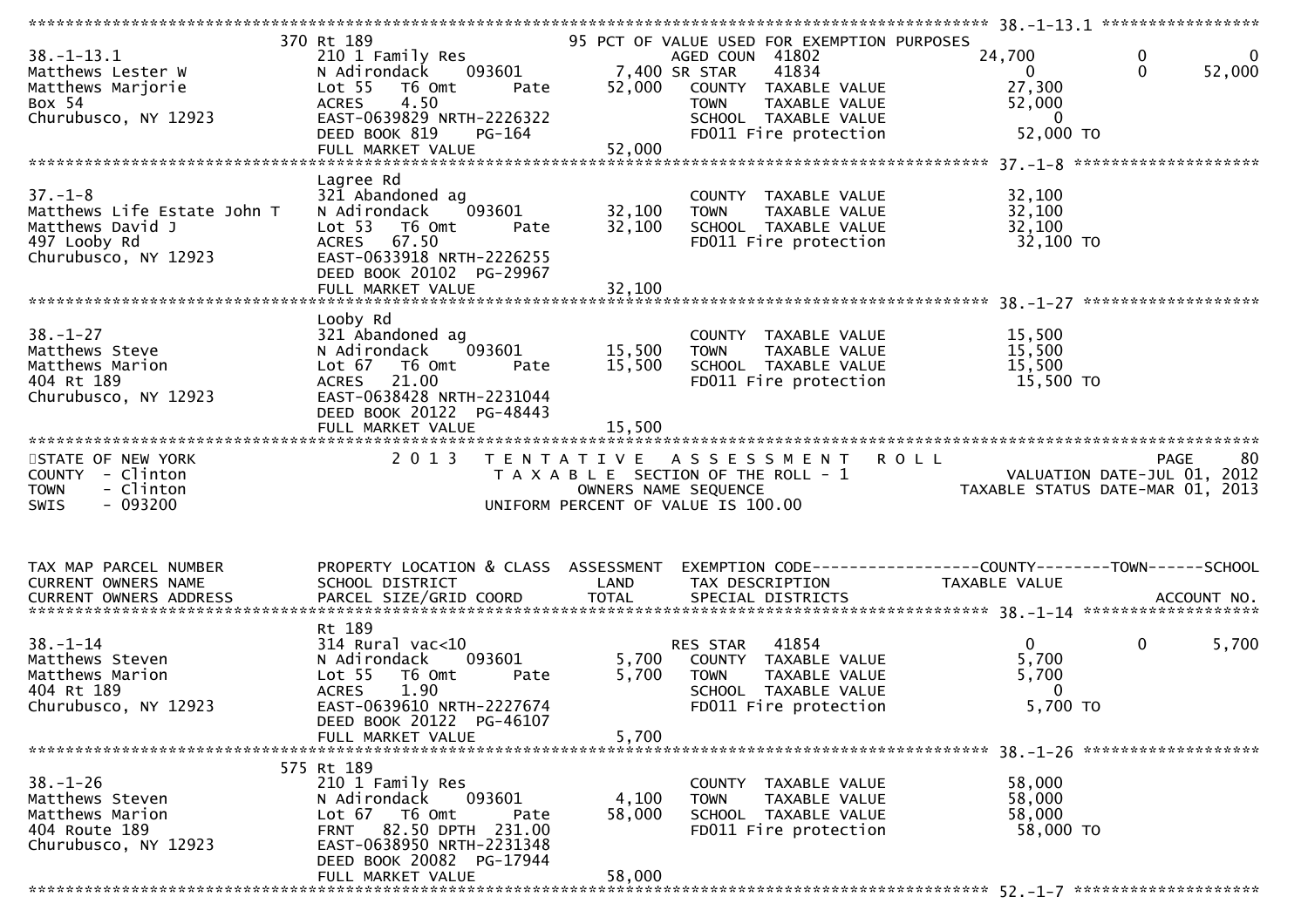| $52 - 1 - 7$<br>Matthews Steven<br>Matthews Marion<br>404 Rt 189<br>Churubusco, NY 12923      | Rt 11<br>321 Abandoned ag<br>Chateaugay $1$ $163401$<br>Lot 49 T6 Omt<br>Pate<br>26.50<br><b>ACRES</b><br>EAST-0626355 NRTH-2222585<br>DEED BOOK 20122 PG-46106                           | 20,800<br>20,800           | COUNTY TAXABLE VALUE<br>TAXABLE VALUE<br><b>TOWN</b><br>SCHOOL TAXABLE VALUE<br>FD011 Fire protection                                               | 20,800<br>20,800<br>20,800<br>20,800 TO                                                                       |                       |
|-----------------------------------------------------------------------------------------------|-------------------------------------------------------------------------------------------------------------------------------------------------------------------------------------------|----------------------------|-----------------------------------------------------------------------------------------------------------------------------------------------------|---------------------------------------------------------------------------------------------------------------|-----------------------|
|                                                                                               | FULL MARKET VALUE                                                                                                                                                                         | 20,800                     |                                                                                                                                                     |                                                                                                               |                       |
| $66. - 1 - 6.3$<br>McCann Steven<br>McCann Tracy L<br>510 Seymour Rd<br>Chateaugay, NY 12920  | 434 County Line Rd<br>$314$ Rural vac<10<br>163401<br>Chateaugay 1<br>Lot 30 T6omt<br>ACRES 18.30<br>EAST-0620572 NRTH-2211732<br>DEED BOOK 20051 PG-87790<br>FULL MARKET VALUE           | 16,700<br>16,700<br>16,700 | COUNTY TAXABLE VALUE<br>TAXABLE VALUE<br><b>TOWN</b><br>SCHOOL TAXABLE VALUE<br>FD011 Fire protection                                               | 16,700<br>16,700<br>16,700<br>16,700 TO                                                                       |                       |
| $68. - 1 - 9$<br>McCauley Virginia B<br>78 East Cedar St<br>Poughkeepsie, NY 12601            | Rt 11<br>321 Abandoned ag<br>093601<br>N Adirondack<br>$Lot 26$ T6 Omt<br>Pate<br>ACRES 118.30<br>EAST-0644314 NRTH-2212852<br>DEED BOOK 20011 PG-30718<br>FULL MARKET VALUE              | 61,500<br>61,500<br>61,500 | COUNTY TAXABLE VALUE<br><b>TOWN</b><br>TAXABLE VALUE<br>SCHOOL TAXABLE VALUE<br>FD011 Fire protection                                               | 61,500<br>61,500<br>61,500<br>61,500 TO                                                                       |                       |
| STATE OF NEW YORK<br>COUNTY - Clinton<br>- Clinton<br><b>TOWN</b><br>$-093200$<br><b>SWIS</b> | 2 0 1 3                                                                                                                                                                                   | OWNERS NAME SEQUENCE       | TENTATIVE ASSESSMENT<br>T A X A B L E SECTION OF THE ROLL - 1<br>UNIFORM PERCENT OF VALUE IS 100.00                                                 | <b>ROLL</b><br>VALUATION DATE-JUL 01, 2012<br>VALUATION DATE SUL 01, 2013<br>TAXABLE STATUS DATE-MAR 01, 2013 | <b>PAGE</b><br>81     |
| TAX MAP PARCEL NUMBER<br>CURRENT OWNERS NAME<br>CURRENT OWNERS ADDRESS                        | PROPERTY LOCATION & CLASS ASSESSMENT<br>SCHOOL DISTRICT<br>PARCEL SIZE/GRID COORD                                                                                                         | LAND<br><b>TOTAL</b>       | TAX DESCRIPTION<br>SPECIAL DISTRICTS                                                                                                                | EXEMPTION CODE------------------COUNTY--------TOWN------SCHOOL<br>TAXABLE VALUE                               | ACCOUNT NO.           |
| $53. - 1 - 21.3$<br>McClure Jonathan C<br>646 Patnode Rd<br>Churubusco, NY 12923              | 646 Patnode Rd<br>210 1 Family Res<br>093601<br>N Adirondack<br>Lot 34 T6omt<br>FRNT 295.00 DPTH 112.00<br>EAST-0635238 NRTH-2218349<br>DEED BOOK 20082 PG-13719<br>FULL MARKET VALUE     | 4,400<br>32,000<br>32,000  | 41854<br>RES STAR<br>COUNTY TAXABLE VALUE<br>TAXABLE VALUE<br><b>TOWN</b><br>SCHOOL TAXABLE VALUE<br>FD011 Fire protection                          | $\mathbf{0}$<br>32,000<br>32,000<br>2,000<br>32,000 TO                                                        | $\mathbf 0$<br>30,000 |
|                                                                                               | 618 Rt 189                                                                                                                                                                                |                            | 95 PCT OF VALUE USED FOR EXEMPTION PURPOSES                                                                                                         |                                                                                                               |                       |
| $38. - 1 - 8$<br>Mccomb Daniel<br>Mccomb Deborah<br>618 Rt 189<br>Churubusco, NY 12923        | 210 1 Family Res<br>093601<br>N Adirondack<br>T6 Omt<br>Lot 66<br>Pate<br>6.50 BANK<br>230<br><b>ACRES</b><br>EAST-0639407 NRTH-2232493<br>DEED BOOK 667<br>$PG-262$<br>FULL MARKET VALUE | 91,100<br>91,100           | WARNONALL 41121<br>41854<br>9,400 RES STAR<br>COUNTY TAXABLE VALUE<br><b>TOWN</b><br>TAXABLE VALUE<br>SCHOOL TAXABLE VALUE<br>FD011 Fire protection | 12,982<br>12,000<br>$\overline{0}$<br>78,118<br>79,100<br>61,100<br>91,100 TO                                 | 0<br>30,000<br>0      |
|                                                                                               | ramnhall pd                                                                                                                                                                               |                            |                                                                                                                                                     |                                                                                                               |                       |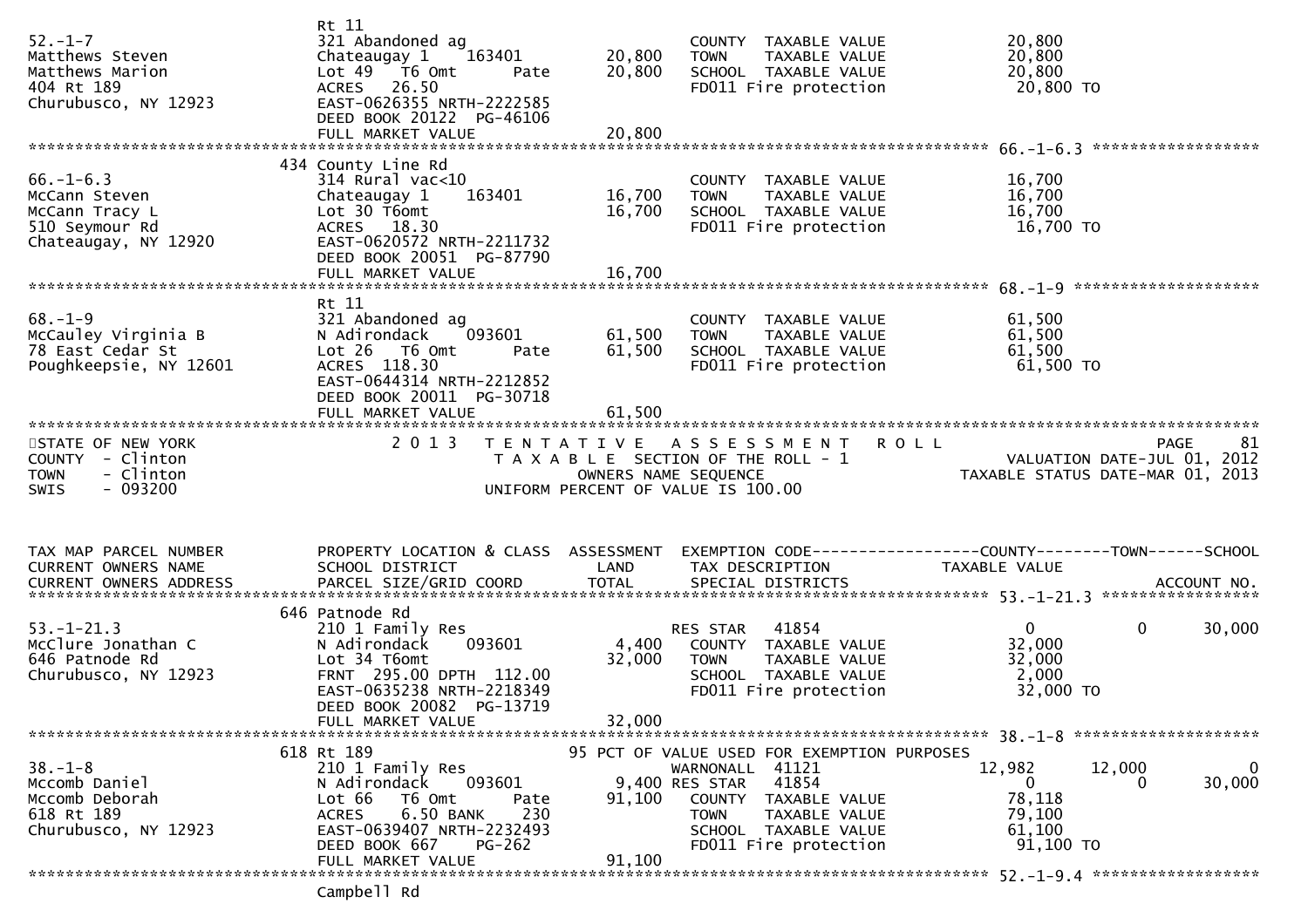| $52. - 1 - 9.4$<br>McDonald Christopher<br>Lapierre McDonald Lisa<br>1816 Bradley Pond Rd<br>Ellenburg Center, NY 12934 | 321 Abandoned ag<br>Chateaugay 1<br>163401<br>Lot 49 T6omt<br>ACRES 27.40<br>EAST-0628279 NRTH-2222464<br>DEED BOOK 20112 PG-40723<br>FULL MARKET VALUE                                    | 22,000<br>22,000<br>22,000   | COUNTY TAXABLE VALUE<br>TAXABLE VALUE<br><b>TOWN</b><br>SCHOOL TAXABLE VALUE<br>FD011 Fire protection | 22,000<br>22,000<br>22,000<br>22,000 TO<br>*****************                                        |
|-------------------------------------------------------------------------------------------------------------------------|--------------------------------------------------------------------------------------------------------------------------------------------------------------------------------------------|------------------------------|-------------------------------------------------------------------------------------------------------|-----------------------------------------------------------------------------------------------------|
| $69. -1 - 13.32$<br>McDonald Dale<br>550 Brandy Brook Rd<br>Ellenburg Center, NY 12934                                  | 550 Brandy Brook Rd<br>270 Mfg housing<br>N Adirondack<br>093601<br>Lot 25 T6omt<br><b>ACRES</b><br>1.60<br>EAST-0647546 NRTH-2211560<br>DEED BOOK 20021 PG-43260                          | 5,500<br>39,000              | COUNTY TAXABLE VALUE<br>TAXABLE VALUE<br><b>TOWN</b><br>SCHOOL TAXABLE VALUE<br>FD011 Fire protection | 39,000<br>39,000<br>39,000<br>39,000 TO                                                             |
| $38. - 1 - 19$<br>McDonald Hermett W<br>Attn: Poilina Palmer<br>734 Hemlock St<br>Brooklyn, NY 11208                    | Looby Rd<br>321 Abandoned ag<br>N Adirondack<br>093601<br>Lot 54 T6 Omt<br>Pate<br>ACRES 55.50<br>EAST-0636219 NRTH-2229038<br>DEED BOOK 542<br>PG-364                                     | 37,100<br>37,100             | COUNTY TAXABLE VALUE<br>TAXABLE VALUE<br><b>TOWN</b><br>SCHOOL TAXABLE VALUE<br>FD011 Fire protection | 37,100<br>37,100<br>37,100<br>37,100 TO                                                             |
| STATE OF NEW YORK<br>COUNTY - Clinton<br>- Clinton<br><b>TOWN</b><br>$-093200$<br><b>SWIS</b>                           | 2 0 1 3                                                                                                                                                                                    | OWNERS NAME SEQUENCE         | TENTATIVE ASSESSMENT<br>T A X A B L E SECTION OF THE ROLL - 1<br>UNIFORM PERCENT OF VALUE IS 100.00   | 82<br><b>ROLL</b><br><b>PAGE</b><br>VALUATION DATE-JUL 01, 2012<br>TAXABLE STATUS DATE-MAR 01, 2013 |
| TAX MAP PARCEL NUMBER<br>CURRENT OWNERS NAME                                                                            | PROPERTY LOCATION & CLASS ASSESSMENT<br>SCHOOL DISTRICT                                                                                                                                    | LAND                         | TAX DESCRIPTION                                                                                       | TAXABLE VALUE                                                                                       |
| $69. - 1 - 1$<br>McDonald Lawrence<br>24 McDonald Rd<br>Mooers Forks, NY 12959                                          | 6188 Rt 11<br>240 Rural res<br>093601<br>N Adirondack<br>Lot <sub>25</sub><br>T6 Omt<br>Pate<br>ACRES 212.00<br>EAST-0649455 NRTH-2211628<br>DEED BOOK 20041 PG-65030<br>FULL MARKET VALUE | 78,100<br>159,000<br>159,000 | COUNTY TAXABLE VALUE<br>TAXABLE VALUE<br><b>TOWN</b><br>SCHOOL TAXABLE VALUE<br>FD011 Fire protection | 159,000<br>159,000<br>159,000<br>159,000 TO                                                         |
|                                                                                                                         |                                                                                                                                                                                            |                              |                                                                                                       |                                                                                                     |
| $23. - 1 - 1.2$<br>McPherson Michael J<br>McPherson Sharon M<br>2881 Macedon Center Rd Lot 65<br>Palmyra, NY 14522      | 963 Rt 189<br>240 Rural res<br>N Adirondack<br>093601<br>Lot 74<br>T6 Omt<br>Pate<br>34.60<br>ACRES<br>EAST-0636785 NRTH-2240517<br>DEED BOOK 20122 PG-50143                               | 25,800<br>58,000             | COUNTY TAXABLE VALUE<br><b>TOWN</b><br>TAXABLE VALUE<br>SCHOOL TAXABLE VALUE<br>FD011 Fire protection | 58,000<br>58,000<br>58,000<br>58,000 TO                                                             |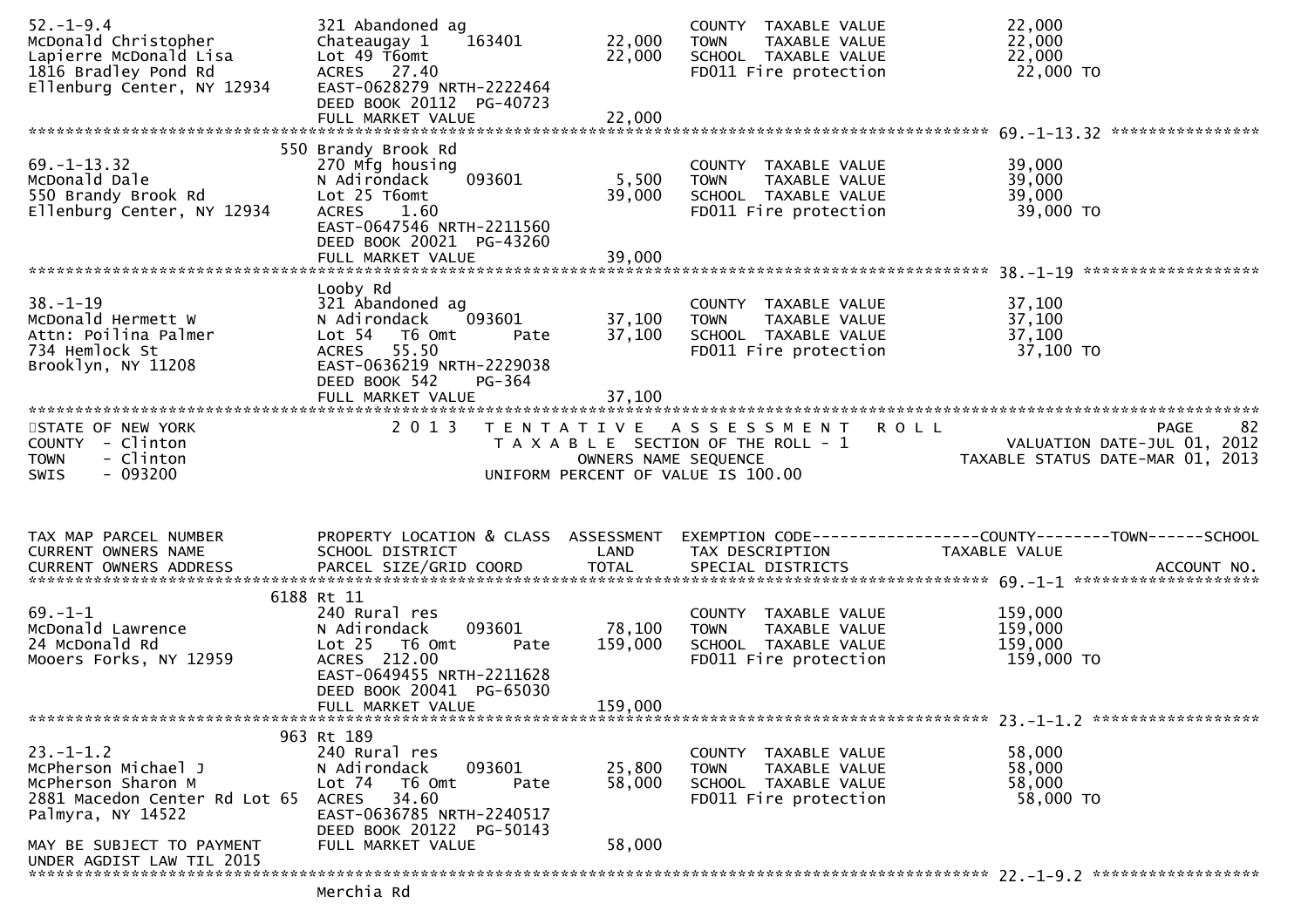| $22. - 1 - 9.2$<br>Meister John C<br>Meister Loretta<br>58-45 59th St<br>Maspeth, NY 11378 | 321 Abandoned ag<br>N Adirondack<br>093601<br>Lot 73 T6 Omt<br>Pate<br>ACRES 18.20<br>EAST-0632847 NRTH-2236371<br>DEED BOOK 564<br>PG-401                                                 | 17,600<br>17,600        | COUNTY TAXABLE VALUE<br>TAXABLE VALUE<br><b>TOWN</b><br>SCHOOL TAXABLE VALUE<br>FD011 Fire protection | 17,600<br>17,600<br>17,600<br>17,600 TO<br>*****************                  |
|--------------------------------------------------------------------------------------------|--------------------------------------------------------------------------------------------------------------------------------------------------------------------------------------------|-------------------------|-------------------------------------------------------------------------------------------------------|-------------------------------------------------------------------------------|
|                                                                                            |                                                                                                                                                                                            |                         |                                                                                                       |                                                                               |
| $23. - 1 - 12.2$<br>Menard Gerald<br>1 Firehouse Ln<br>Plattsburgh, NY 12901               | 799/805 Rt 189<br>270 Mfg housing<br>N Adirondack<br>093601<br>Lot 74 T6 Omt<br>ACRES 65.10<br>EAST-0637121 NRTH-2236831<br>DEED BOOK 20041 PG-72620                                       | 32,500<br>59,100        | COUNTY TAXABLE VALUE<br>TAXABLE VALUE<br><b>TOWN</b><br>SCHOOL TAXABLE VALUE<br>FD011 Fire protection | 59,100<br>59,100<br>59,100<br>59,100 TO                                       |
|                                                                                            |                                                                                                                                                                                            |                         |                                                                                                       |                                                                               |
| $22. -1 - 1.1 - 1$<br>Meyer Michele<br>544 whalen Rd<br>Churubusco, NY 12923               | 544 whalen Rd<br>260 Seasonal res<br>Chateaugay 1<br>163401<br>Lot $89$ $\overline{76}$ Omt<br>Pate<br>ACRES 64.20<br>EAST-0625427 NRTH-2238959<br>DEED BOOK 603<br>PG-863                 | 39,600<br>77,000        | COUNTY TAXABLE VALUE<br>TAXABLE VALUE<br><b>TOWN</b><br>SCHOOL TAXABLE VALUE<br>FD011 Fire protection | 77,000<br>77,000<br>77,000<br>77,000 TO                                       |
|                                                                                            |                                                                                                                                                                                            |                         |                                                                                                       |                                                                               |
| STATE OF NEW YORK<br>COUNTY - Clinton                                                      | 2 0 1 3                                                                                                                                                                                    |                         | TENTATIVE ASSESSMENT<br>T A X A B L E SECTION OF THE ROLL - 1                                         | 83<br><b>ROLL</b><br><b>PAGE</b><br>VALUATION DATE-JUL 01, 2012               |
| - Clinton<br><b>TOWN</b><br>$-093200$<br>SWIS                                              |                                                                                                                                                                                            | OWNERS NAME SEQUENCE    | UNIFORM PERCENT OF VALUE IS 100.00                                                                    | TAXABLE STATUS DATE-MAR 01, 2013                                              |
| TAX MAP PARCEL NUMBER<br><b>CURRENT OWNERS NAME</b>                                        | PROPERTY LOCATION & CLASS ASSESSMENT<br>SCHOOL DISTRICT                                                                                                                                    | LAND                    | TAX DESCRIPTION                                                                                       | EXEMPTION CODE-----------------COUNTY-------TOWN------SCHOOL<br>TAXABLE VALUE |
|                                                                                            |                                                                                                                                                                                            |                         |                                                                                                       |                                                                               |
| $22. -1 - 1.1 - 2$<br>Meyer Michele<br>544 whalen Rd<br>Churubusco, NY 12923-0069          | whalen Rd<br>321 Abandoned ag<br>093601<br>N Adirondack<br>Lot 72 T6omt<br>ACRES 43.40<br>EAST-0625427 NRTH-2238959<br>DEED BOOK 603<br>PG-863                                             | 24,700<br>24,700        | COUNTY TAXABLE VALUE<br>TAXABLE VALUE<br><b>TOWN</b><br>SCHOOL TAXABLE VALUE<br>FD011 Fire protection | 24,700<br>24,700<br>24,700<br>24,700 TO                                       |
|                                                                                            | FULL MARKET VALUE                                                                                                                                                                          | 24,700                  |                                                                                                       |                                                                               |
|                                                                                            |                                                                                                                                                                                            |                         |                                                                                                       |                                                                               |
| $37. - 1 - 12$<br>Miller Daniel<br>Miller Dinah<br>PO Box 175<br>Churubusco, NY 12923      | 7088 Rt 11<br>311 Res vac land<br>N Adirondack<br>093601<br>Lot 53 T6 Omt<br>Pate<br>FRNT 132.00 DPTH 165.00<br>EAST-0630909 NRTH-2224741<br>DEED BOOK 99001 PG-10393<br>FULL MARKET VALUE | 4,400<br>4,400<br>4,400 | COUNTY TAXABLE VALUE<br><b>TOWN</b><br>TAXABLE VALUE<br>SCHOOL TAXABLE VALUE<br>FD011 Fire protection | 4,400<br>4,400<br>4,400<br>4,400 TO                                           |
|                                                                                            | 1311 Clinton Mills Rd                                                                                                                                                                      |                         |                                                                                                       |                                                                               |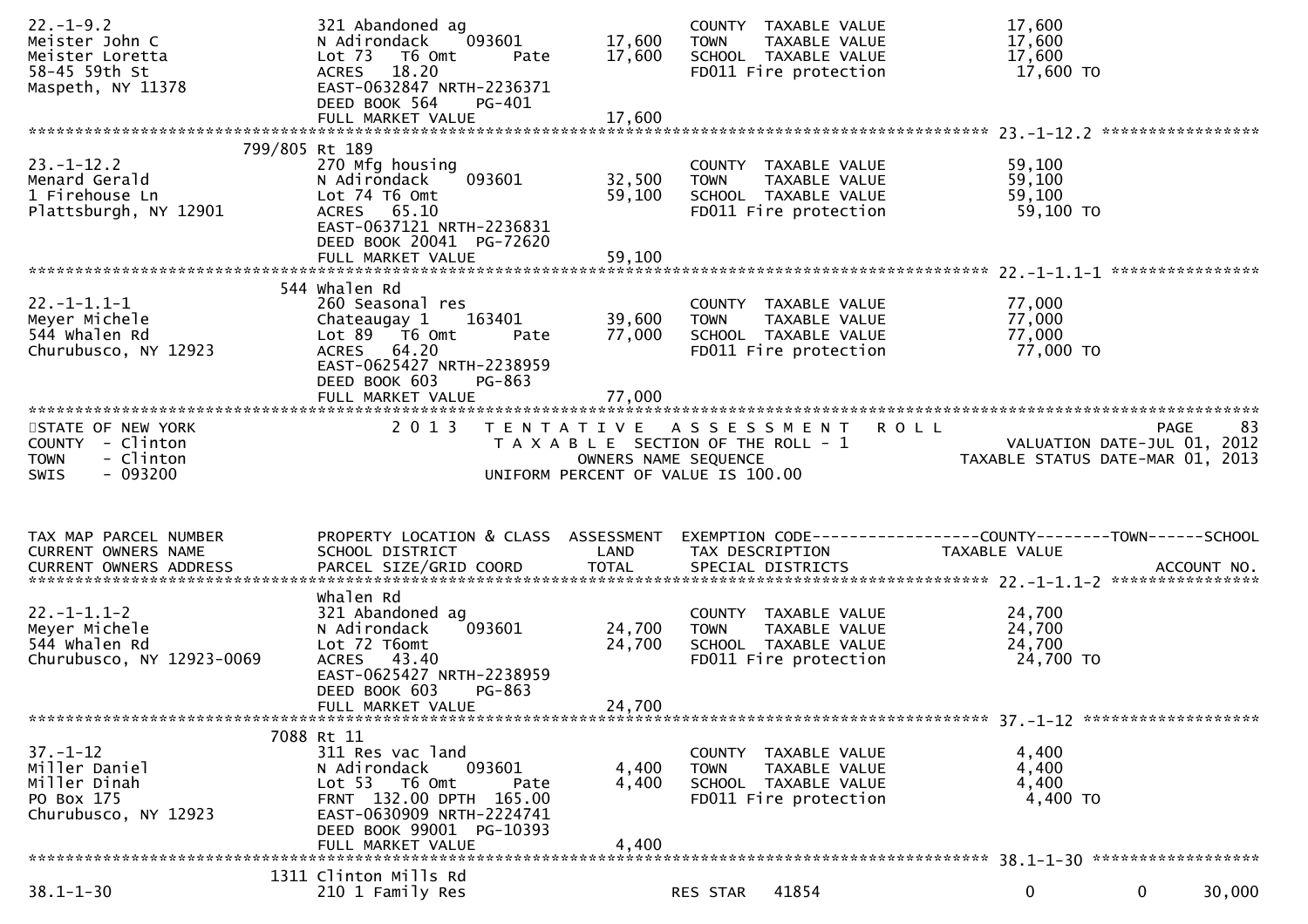| Miller Daniel L<br>Simmons Miller Dinah D<br>PO Box 175<br>Churubusco, NY 12923           | N Adirondack<br>093601<br>Lot 55  T6 Omt<br>Pate<br>Also Deed 916/158<br>FRNT 99.00 DPTH 230.00<br>EAST-0640123 NRTH-2230677<br>DEED BOOK 916<br><b>PG-160</b>                                              | 4,600<br>56,500            | COUNTY TAXABLE VALUE<br>TAXABLE VALUE<br><b>TOWN</b><br>SCHOOL TAXABLE VALUE<br>FD011 Fire protection                        | 56,500<br>56,500<br>26,500<br>56,500 TO                   |                                     |    |
|-------------------------------------------------------------------------------------------|-------------------------------------------------------------------------------------------------------------------------------------------------------------------------------------------------------------|----------------------------|------------------------------------------------------------------------------------------------------------------------------|-----------------------------------------------------------|-------------------------------------|----|
|                                                                                           | 211 Liberty Pole Rd                                                                                                                                                                                         |                            |                                                                                                                              |                                                           |                                     |    |
| $8. - 1 - 11$<br>Miller Gerald S<br>211 Liberty Pole Rd<br>Churubusco, NY 12923           | 240 Rural res<br>N Adirondack<br>093601<br>$Lot 85$ T6 Omt<br>Pate<br>ACRES 100.00<br>EAST-0642813 NRTH-2245963<br>DEED BOOK 903<br>PG-191                                                                  | 60,200<br>91,300           | RES STAR<br>41854<br>COUNTY TAXABLE VALUE<br><b>TOWN</b><br>TAXABLE VALUE<br>SCHOOL TAXABLE VALUE<br>FD011 Fire protection   | $\mathbf{0}$<br>91,300<br>91,300<br>61,300<br>$91,300$ TO | 30,000<br>$\mathbf{0}$              |    |
|                                                                                           | Liberty Pole Rd                                                                                                                                                                                             |                            |                                                                                                                              |                                                           |                                     |    |
| $8. - 1 - 13$<br>Miller Gerald S<br>211 Liberty Pole Rd<br>Churubusco, NY 12923           | 260 Seasonal res<br>093601<br>N Adirondack<br>Lot 85 T6 Omt<br>Pate<br>ACRES 293.00<br>EAST-0647100 NRTH-2246395<br>DEED BOOK 903<br>PG-193<br>FULL MARKET VALUE                                            | 93,300<br>93,300<br>93,300 | COUNTY TAXABLE VALUE<br><b>TOWN</b><br>TAXABLE VALUE<br>SCHOOL TAXABLE VALUE<br>FD011 Fire protection                        | 93,300<br>93,300<br>93,300<br>93,300 TO                   |                                     |    |
|                                                                                           |                                                                                                                                                                                                             |                            |                                                                                                                              |                                                           |                                     |    |
| STATE OF NEW YORK<br>COUNTY - Clinton<br><b>TOWN</b><br>- Clinton                         | 2 0 1 3                                                                                                                                                                                                     | OWNERS NAME SEQUENCE       | TENTATIVE ASSESSMENT ROLL<br>T A X A B L E SECTION OF THE ROLL - 1                                                           | TAXABLE STATUS DATE-MAR 01, 2013                          | PAGE<br>VALUATION DATE-JUL 01, 2012 | 84 |
| $-093200$<br><b>SWIS</b>                                                                  |                                                                                                                                                                                                             |                            | UNIFORM PERCENT OF VALUE IS 100.00                                                                                           |                                                           |                                     |    |
|                                                                                           |                                                                                                                                                                                                             |                            |                                                                                                                              |                                                           |                                     |    |
| TAX MAP PARCEL NUMBER<br>CURRENT OWNERS NAME                                              | PROPERTY LOCATION & CLASS ASSESSMENT<br>SCHOOL DISTRICT                                                                                                                                                     | LAND                       | EXEMPTION CODE-----------------COUNTY-------TOWN-----SCHOOL<br>TAX DESCRIPTION                                               | TAXABLE VALUE                                             |                                     |    |
|                                                                                           |                                                                                                                                                                                                             |                            |                                                                                                                              |                                                           |                                     |    |
| $38.1 - 1 - 31$<br>Miller Kim M<br>1313 Clinton Mills Rd<br>Churubusco, NY 12923          | 1313 Clinton Mills Rd<br>210 1 Family Res<br>093601<br>N Adirondack<br>Lot 55  T6 Omt<br>Pate<br>FRNT 82.50 DPTH 230.00<br>EAST-0640031 NRTH-2230666<br>DEED BOOK 20061 PG-97355                            | 4,100<br>44,600            | 41854<br>RES STAR<br>COUNTY TAXABLE VALUE<br><b>TOWN</b><br>TAXABLE VALUE<br>SCHOOL TAXABLE VALUE<br>FD011 Fire protection   | $\mathbf{0}$<br>44,600<br>44,600<br>14,600<br>44,600 TO   | $\mathbf 0$<br>30,000               |    |
|                                                                                           | FULL MARKET VALUE                                                                                                                                                                                           | 44,600                     |                                                                                                                              |                                                           |                                     |    |
| $38.1 - 1 - 37$<br>Miller Leon<br>Miller Barbara<br>PO Box 5<br>Churubusco, NY 12923-0005 | 1332 Clinton Mills Rd<br>210 1 Family Res<br>093601<br>N Adirondack<br>Lot 66<br>T6 Omt<br>Pate<br>1.00<br><b>ACRES</b><br>EAST-0639532 NRTH-2230902<br>DEED BOOK 458<br><b>PG-589</b><br>FULL MARKET VALUE | 5,000<br>60,000<br>60,000  | 41834<br>SR STAR<br>COUNTY<br>TAXABLE VALUE<br><b>TOWN</b><br>TAXABLE VALUE<br>SCHOOL TAXABLE VALUE<br>FD011 Fire protection | $\mathbf{0}$<br>60,000<br>60,000<br>$\bf{0}$<br>60,000 TO | 0<br>60,000                         |    |
|                                                                                           | 1326 Clinton Mills Rd                                                                                                                                                                                       |                            |                                                                                                                              |                                                           |                                     |    |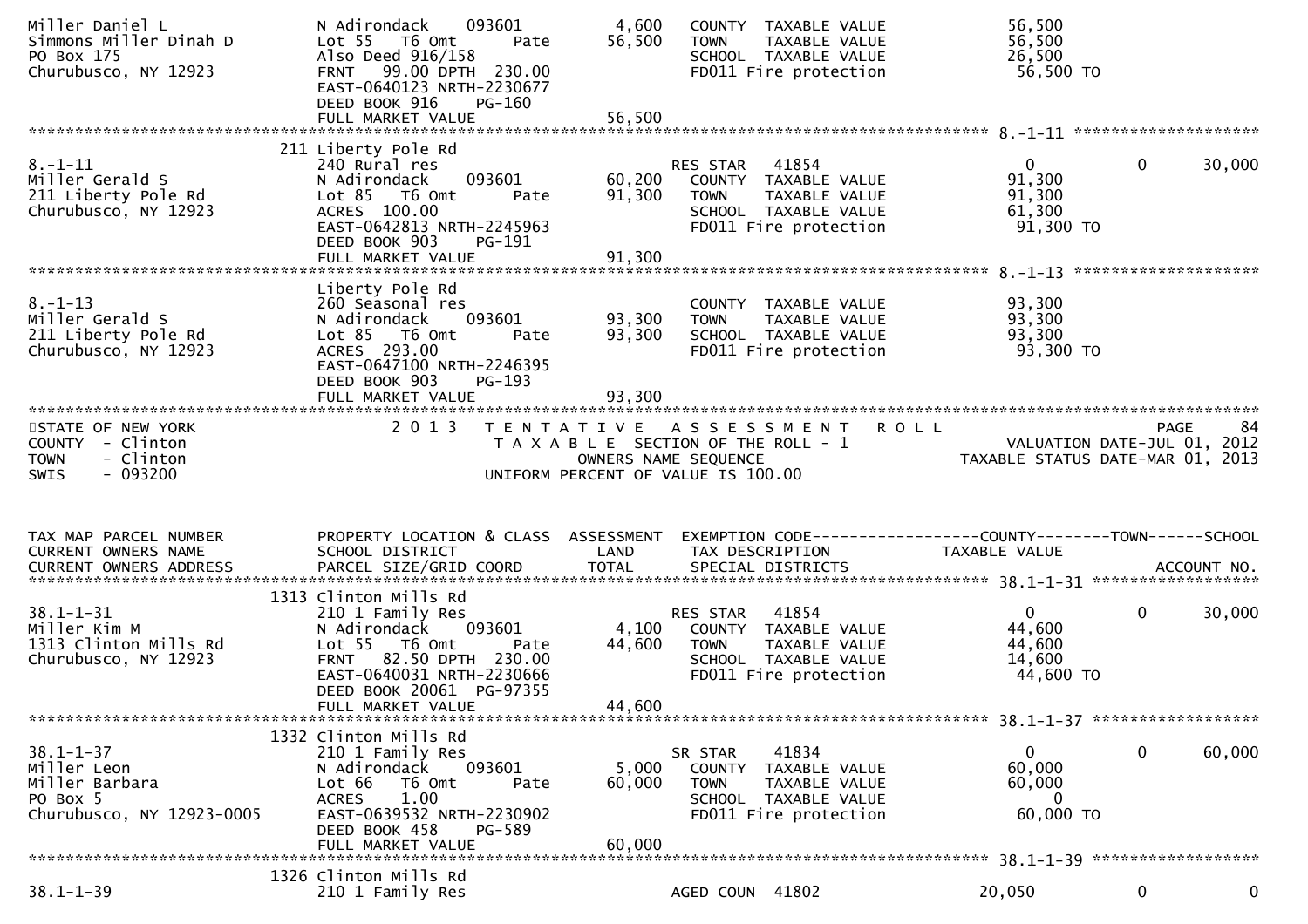| Miller Life Use Harold<br>Miller Life Use Veronica<br>1326 Clinton Mills Rd<br>Churubusco, NY 12923 | 093601<br>N Adirondack<br>Lot 66 T6 Omt<br>Pate<br>FRNT 82.00 DPTH 255.00<br>EAST-0639739 NRTH-2230926<br>DEED BOOK 20051 PG-79192<br>FULL MARKET VALUE                                                                      | 40,100<br>40,100             | 4,000 SR STAR<br>41834<br>COUNTY TAXABLE VALUE<br><b>TOWN</b><br>TAXABLE VALUE<br>SCHOOL TAXABLE VALUE<br>FD011 Fire protection  | $\mathbf{0}$<br>20,050<br>40,100<br>$\overline{0}$<br>40,100 TO                 | $\Omega$<br>40,100    |
|-----------------------------------------------------------------------------------------------------|------------------------------------------------------------------------------------------------------------------------------------------------------------------------------------------------------------------------------|------------------------------|----------------------------------------------------------------------------------------------------------------------------------|---------------------------------------------------------------------------------|-----------------------|
| $38.1 - 1 - 13$<br>Miller Sheryl A<br>26 Smith St<br>Churubusco, NY 12923                           | 26 Smith St<br>210 1 Family Res<br>093601<br>N Adirondack<br>Lot 66 T6 Omt<br>Pate<br>FRNT 132.50 DPTH 284.10<br>EAST-0640343 NRTH-2231549<br>DEED BOOK 20011 PG-32430<br>FULL MARKET VALUE                                  | 4,800<br>46,100<br>46,100    | RES STAR<br>41854<br>COUNTY TAXABLE VALUE<br>TAXABLE VALUE<br>TOWN<br>SCHOOL TAXABLE VALUE<br>FD011 Fire protection              | $\mathbf{0}$<br>46,100<br>46,100<br>16,100<br>46,100 TO                         | $\mathbf 0$<br>30,000 |
| $38. - 1 - 29$<br>Miller Willard C<br>Miller Betty A<br>43 Melody Ln<br>Plattsburgh, NY 12901       | Rt 189<br>311 Res vac land<br>093601<br>N Adirondack<br>Loc #001168<br>App Factor 100% In Nac<br>Churubusco Sub Site<br>FRNT 74.00 DPTH 124.00<br>EAST-0639061 NRTH-2230752<br>DEED BOOK 20041 PG-66206<br>FULL MARKET VALUE | 3,100<br>3,100<br>3.100      | COUNTY TAXABLE VALUE<br>TAXABLE VALUE<br>TOWN<br>SCHOOL TAXABLE VALUE<br>FD011 Fire protection                                   | 3,100<br>3,100<br>3,100<br>$3,100$ TO                                           |                       |
| STATE OF NEW YORK<br>COUNTY - Clinton<br>- Clinton<br><b>TOWN</b><br>- 093200<br><b>SWIS</b>        | 2 0 1 3                                                                                                                                                                                                                      |                              | TENTATIVE ASSESSMENT ROLL<br>T A X A B L E SECTION OF THE ROLL - 1<br>OWNERS NAME SEQUENCE<br>UNIFORM PERCENT OF VALUE IS 100.00 | 05 PAGE<br>2012 VALUATION DATE-JUL 01, 2012<br>TAXABLE STATUS DATE-MAR 01, 2013 | 85<br><b>PAGE</b>     |
| TAX MAP PARCEL NUMBER<br>CURRENT OWNERS NAME                                                        | PROPERTY LOCATION & CLASS ASSESSMENT<br>SCHOOL DISTRICT                                                                                                                                                                      | LAND                         | EXEMPTION CODE------------------COUNTY--------TOWN------SCHOOL<br>TAX DESCRIPTION                                                | TAXABLE VALUE                                                                   |                       |
| $51.-1-1.1$<br>Miner Thomas J<br>Miner Lillian M<br>7546 Rt 11<br>Chateaugay, NY 12920              | 7546 Rt 11<br>240 Rural res<br>Chateaugay 1<br>163401<br>Lot 51 T6 Omt Patent<br>Prior Deed 378 Pg 195<br>ACRES 154.70<br>EAST-0619979 NRTH-2223023<br>DEED BOOK 20061 PG-97807                                              | 71,200<br>183,000<br>183,000 | 41834<br>SR STAR<br>COUNTY TAXABLE VALUE<br>TAXABLE VALUE<br>TOWN<br>SCHOOL TAXABLE VALUE<br>FD011 Fire protection               | $\mathbf{0}$<br>183,000<br>183,000<br>119,700<br>183,000 TO                     | $\mathbf 0$<br>63,300 |
|                                                                                                     | FULL MARKET VALUE                                                                                                                                                                                                            |                              |                                                                                                                                  |                                                                                 |                       |
| $51. - 1 - 13.2$<br>Misner Mark A<br>Misner Deborah A<br>7547 Rt. 11<br>Chateaugay, NY 12920        | 7547 Rt 11<br>210 1 Family Res<br>163401<br>Chateaugay 1<br>Lot 50 T6omt<br>6.29 BANK<br><b>ACRES</b><br>080<br>EAST-0619985 NRTH-2222761<br>DEED BOOK 20082 PG-61106<br>FULL MARKET VALUE                                   | 8,700<br>66,700<br>66,700    | RES STAR<br>41854<br>COUNTY TAXABLE VALUE<br><b>TOWN</b><br>TAXABLE VALUE<br>SCHOOL TAXABLE VALUE<br>FD011 Fire protection       | $\overline{0}$<br>66,700<br>66,700<br>36,700<br>66,700 TO                       | $\mathbf 0$<br>30,000 |
|                                                                                                     |                                                                                                                                                                                                                              |                              |                                                                                                                                  |                                                                                 |                       |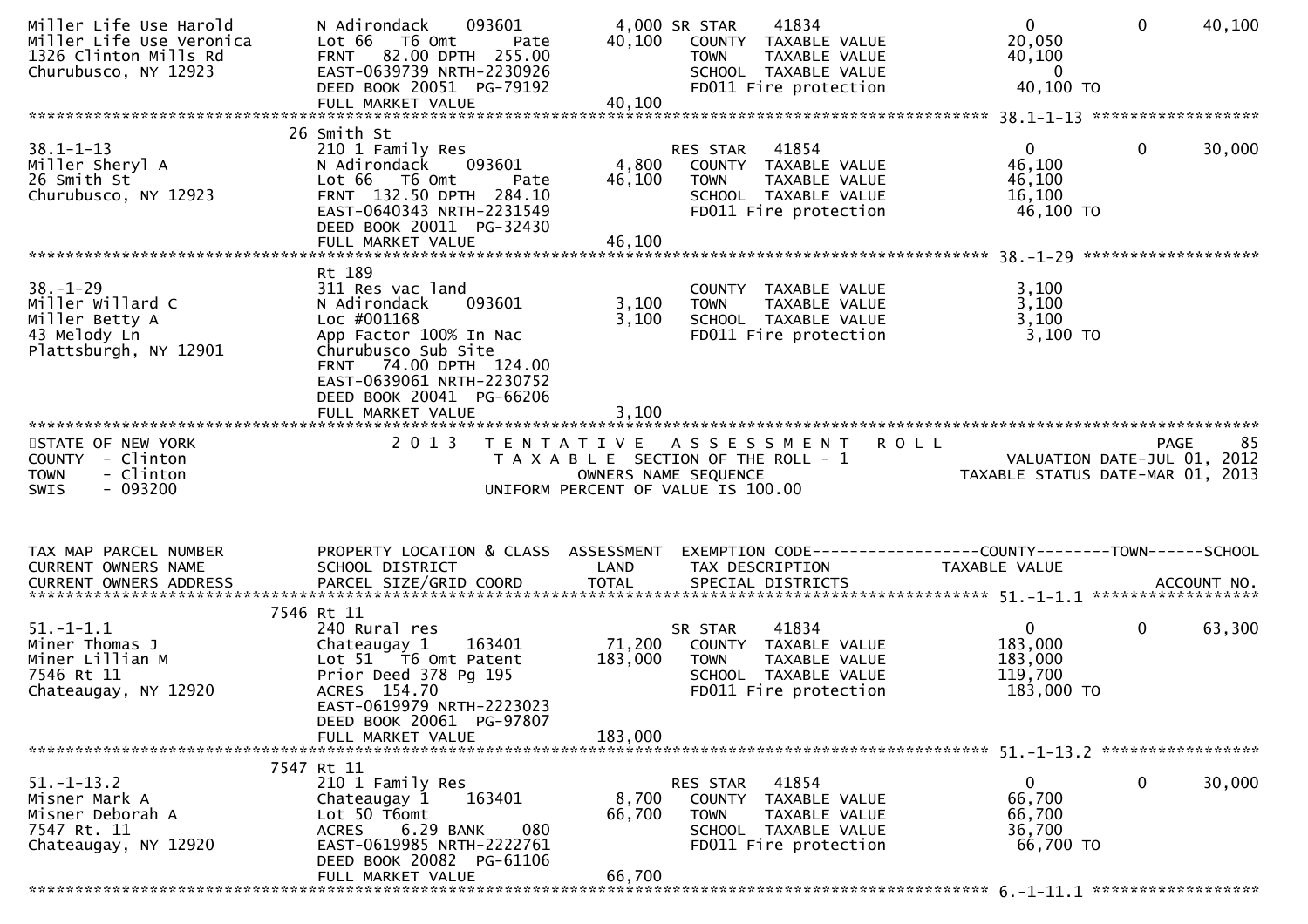| $6. -1 - 11.1$<br>Molleur Robert P<br>1 Kimberly Dr<br>Essex Junction, VT 05452   | Mcnierney Rd<br>322 Rural vac>10<br>Chateaugay 1<br>163401<br>Lot $90$ $\overline{76}$ Omt<br>Pate<br>ACRES 28.00<br>EAST-0620262 NRTH-2242644<br>DEED BOOK 20122 PG-51226<br>FULL MARKET VALUE             | 21,500<br>21,500<br>21,500 | COUNTY TAXABLE VALUE<br><b>TOWN</b><br>TAXABLE VALUE<br>SCHOOL TAXABLE VALUE<br>FD011 Fire protection | 21,500<br>21,500<br>21,500<br>21,500 TO                                                        |
|-----------------------------------------------------------------------------------|-------------------------------------------------------------------------------------------------------------------------------------------------------------------------------------------------------------|----------------------------|-------------------------------------------------------------------------------------------------------|------------------------------------------------------------------------------------------------|
|                                                                                   |                                                                                                                                                                                                             |                            |                                                                                                       |                                                                                                |
| $6. -1 - 11.2$<br>Molleur Robert P<br>1 Kimberly Dr<br>Essex Junction, VT 05452   | Mcnierney Rd<br>322 Rural vac>10<br>163401<br>Chateaugay 1<br>Lot 90 T6omt<br>ACRES 50.00<br>EAST-0620042 NRTH-2240261<br>DEED BOOK 20122 PG-51226<br>FULL MARKET VALUE                                     | 32,500<br>32,500<br>32,500 | COUNTY TAXABLE VALUE<br>TAXABLE VALUE<br><b>TOWN</b><br>SCHOOL TAXABLE VALUE<br>FD011 Fire protection | 32,500<br>32,500<br>32,500<br>32,500 TO                                                        |
|                                                                                   | Frontier Rd                                                                                                                                                                                                 |                            |                                                                                                       |                                                                                                |
| $7. - 1 - 11.1$<br>Monahan John<br>14 Doran Farm Ln<br>Lexington, MA 02420        | 312 Vac w/imprv<br>163401<br>Chateaugay 1<br>Lot 88 T6 Omt<br>Pate<br>ACRES 47.30<br>EAST-0628914 NRTH-2244580<br>DEED BOOK 99001 PG-17144                                                                  | 30,200<br>31,500           | COUNTY TAXABLE VALUE<br>TAXABLE VALUE<br><b>TOWN</b><br>SCHOOL TAXABLE VALUE<br>FD011 Fire protection | 31,500<br>31,500<br>31,500<br>31,500 TO                                                        |
|                                                                                   | FULL MARKET VALUE                                                                                                                                                                                           | 31,500                     |                                                                                                       |                                                                                                |
| STATE OF NEW YORK                                                                 | 2 0 1 3                                                                                                                                                                                                     |                            | TENTATIVE ASSESSMENT<br><b>ROLL</b>                                                                   | <b>PAGE</b><br>86                                                                              |
| COUNTY - Clinton<br>- Clinton<br><b>TOWN</b><br>- 093200<br><b>SWIS</b>           |                                                                                                                                                                                                             | OWNERS NAME SEQUENCE       | T A X A B L E SECTION OF THE ROLL - 1<br>UNIFORM PERCENT OF VALUE IS 100.00                           | VALUATION DATE-JUL 01, 2012<br>TAXABLE STATUS DATE-MAR 01, 2013                                |
| TAX MAP PARCEL NUMBER<br>CURRENT OWNERS NAME<br>CURRENT OWNERS ADDRESS            | PROPERTY LOCATION & CLASS ASSESSMENT<br>SCHOOL DISTRICT<br>PARCEL SIZE/GRID COORD                                                                                                                           | LAND<br><b>TOTAL</b>       | TAX DESCRIPTION<br>SPECIAL DISTRICTS                                                                  | EXEMPTION CODE------------------COUNTY--------TOWN------SCHOOL<br>TAXABLE VALUE<br>ACCOUNT NO. |
| $7. - 1 - 12$<br>Monahan John<br>14 Doran Farm Ln<br>Lexington, MA 02420          | 538 Frontier Rd<br>260 Seasonal res<br>163401<br>Chateaugay 1<br>Lot $88$ $\overline{76}$ Omt<br>Pate<br><b>ACRES</b><br>1.70<br>EAST-0628464 NRTH-2246475<br>DEED BOOK 943<br>$PG-45$<br>FULL MARKET VALUE | 5,500<br>40,000<br>40,000  | COUNTY TAXABLE VALUE<br>TAXABLE VALUE<br><b>TOWN</b><br>SCHOOL TAXABLE VALUE<br>FD011 Fire protection | 40,000<br>40,000<br>40,000<br>40,000 TO                                                        |
|                                                                                   |                                                                                                                                                                                                             |                            |                                                                                                       |                                                                                                |
| $51. - 1 - 5.41$<br>Montgomery Michael J<br>2802 W Downing Ct<br>Fresno, CA 93711 | County Line Rd<br>321 Abandoned ag<br>Chateaugay 1<br>163401<br>Lot 50 T6omt Patent<br>ACRES 19.00<br>EAST-0618502 NRTH-2220422<br>DEED BOOK 20051 PG-81307                                                 | 17,000<br>17,000           | COUNTY TAXABLE VALUE<br>TAXABLE VALUE<br><b>TOWN</b><br>SCHOOL TAXABLE VALUE<br>FD011 Fire protection | 17,000<br>17,000<br>17,000<br>17,000 TO                                                        |
|                                                                                   | FULL MARKET VALUE                                                                                                                                                                                           | 17,000                     |                                                                                                       |                                                                                                |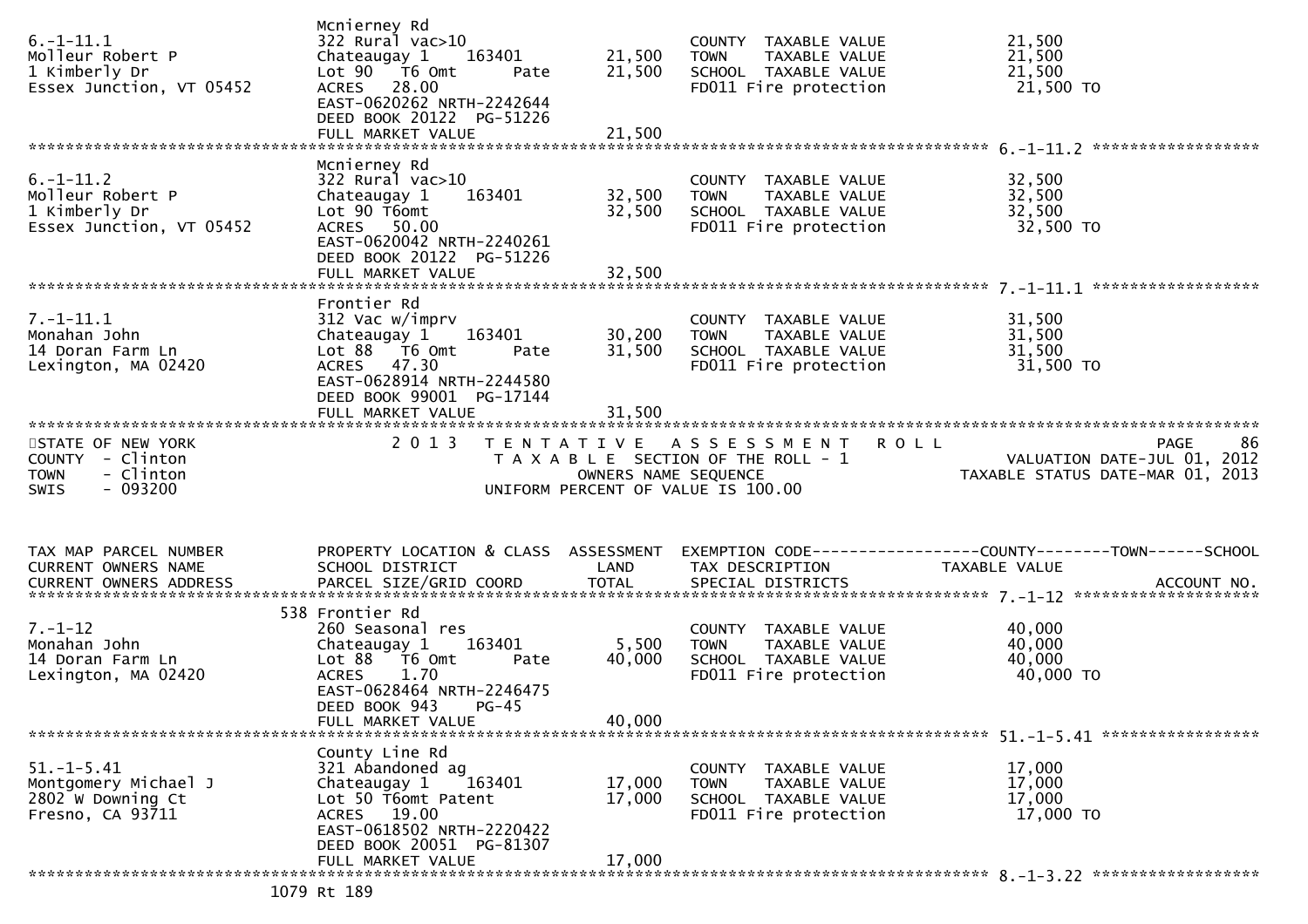| $8. - 1 - 3.22$<br>Montour Gail<br>PO Box 807<br>Kahnawke QC, Canada JOL1B                                   | 240 Rural res<br>093601<br>N Adirondack<br>Lot 86 T6omt<br>ACRES 13.20<br>EAST-0637932 NRTH-2243497<br>DEED BOOK 20061 PG-94446                                           | 13,500<br>22,400 | COUNTY TAXABLE VALUE<br><b>TOWN</b><br>TAXABLE VALUE<br>SCHOOL TAXABLE VALUE<br>FD011 Fire protection                            | 22,400<br>22,400<br>22,400<br>22,400 TO                                                                           |                                          |
|--------------------------------------------------------------------------------------------------------------|---------------------------------------------------------------------------------------------------------------------------------------------------------------------------|------------------|----------------------------------------------------------------------------------------------------------------------------------|-------------------------------------------------------------------------------------------------------------------|------------------------------------------|
|                                                                                                              |                                                                                                                                                                           |                  |                                                                                                                                  |                                                                                                                   | *****************                        |
| $67. - 1 - 18.3$<br>Morrison Barbara Poupore<br>12 Pauline St 12<br>whitehall, NY 12887-1514                 | Campbell Rd<br>321 Abandoned ag<br>N Adirondack<br>093601<br>Lot 32 T6omt<br>ACRES 11.70<br>EAST-0629608 NRTH-2213985<br>DEED BOOK 807<br>PG-87                           | 13,300<br>13,300 | COUNTY TAXABLE VALUE<br><b>TOWN</b><br>TAXABLE VALUE<br>SCHOOL TAXABLE VALUE<br>FD011 Fire protection                            | 13,300<br>13,300<br>13,300<br>13,300 TO                                                                           |                                          |
|                                                                                                              |                                                                                                                                                                           |                  |                                                                                                                                  |                                                                                                                   |                                          |
| $52.-1-21.1$<br>Morrison Life Use Howard H<br>Morrison Howard Jr<br>273 Cornelia St<br>Plattsburgh, NY 12901 | 595 Patnode Rd<br>210 1 Family Res<br>N Adirondack<br>093601<br>Lot 33<br>T6 Omt<br>Pate<br>2.20<br><b>ACRES</b><br>EAST-0635087 NRTH-2217121<br>DEED BOOK 20041 PG-65093 | 5,800<br>66,800  | COUNTY TAXABLE VALUE<br>TAXABLE VALUE<br>TOWN<br>SCHOOL TAXABLE VALUE<br>FD011 Fire protection                                   | 66,800<br>66,800<br>66,800<br>66,800 TO                                                                           |                                          |
| STATE OF NEW YORK<br>COUNTY - Clinton<br>- Clinton<br><b>TOWN</b><br>$-093200$<br>SWIS                       | 2013                                                                                                                                                                      |                  | TENTATIVE ASSESSMENT ROLL<br>T A X A B L E SECTION OF THE ROLL - 1<br>OWNERS NAME SEQUENCE<br>UNIFORM PERCENT OF VALUE IS 100.00 | VALUATION DATE-JUL 01, 2012<br>TAXABLE STATUS DATE-MAR 01, 2013                                                   | 87<br><b>PAGE</b>                        |
| TAX MAP PARCEL NUMBER<br>CURRENT OWNERS NAME                                                                 | SCHOOL DISTRICT                                                                                                                                                           | LAND             | TAX DESCRIPTION                                                                                                                  | PROPERTY LOCATION & CLASS ASSESSMENT EXEMPTION CODE----------------COUNTY-------TOWN------SCHOOL<br>TAXABLE VALUE |                                          |
|                                                                                                              |                                                                                                                                                                           |                  |                                                                                                                                  |                                                                                                                   |                                          |
| $68. - 1 - 1.2$                                                                                              | 586 Patnode Rd                                                                                                                                                            |                  |                                                                                                                                  |                                                                                                                   |                                          |
| Morrison Walker Sheila A<br>586 Patnode Rd<br>Churubusco, NY 12923                                           | 210 1 Family Res<br>093601<br>N Adirondack<br>Lot 34 T6omt<br>FRNT 240.00 DPTH 181.00<br>080<br>BANK                                                                      |                  | WARNONALL 41121<br>5,000 WARDISALL 41141<br>75,100 SR STAR<br>41834<br>COUNTY TAXABLE VALUE<br>TAXABLE VALUE<br><b>TOWN</b>      | 11,265<br>11,265<br>26,285<br>26,285<br>$\overline{0}$<br>$\Omega$<br>37,550<br>37,550                            | $\mathbf{0}$<br>$\overline{0}$<br>63,300 |
|                                                                                                              | EAST-0635396 NRTH-2216913                                                                                                                                                 |                  | SCHOOL TAXABLE VALUE                                                                                                             | 11,800                                                                                                            |                                          |
|                                                                                                              | DEED BOOK 20011 PG-30219<br>FULL MARKET VALUE                                                                                                                             | 75,100           | FD011 Fire protection                                                                                                            | 75,100 TO                                                                                                         |                                          |
|                                                                                                              |                                                                                                                                                                           |                  |                                                                                                                                  |                                                                                                                   |                                          |
| $69. - 1 - 7$<br>Morrow Jeremy<br>PO Box 131<br>Ellenburg Center, NY 12934                                   | Lafrancis Rd<br>323 Vacant rural<br>N Adirondack<br>093601<br>Lot 24 76 0mt<br>Pate<br>ACRES 113.40<br>EAST-0657501 NRTH-2212034<br>DEED BOOK 20051 PG-81458              | 25,300<br>25,300 | COUNTY TAXABLE VALUE<br><b>TOWN</b><br>TAXABLE VALUE<br>SCHOOL TAXABLE VALUE<br>FD011 Fire protection                            | 25,300<br>25,300<br>25,300<br>25,300 TO                                                                           |                                          |
|                                                                                                              | FULL MARKET VALUE                                                                                                                                                         | 25,300           |                                                                                                                                  |                                                                                                                   |                                          |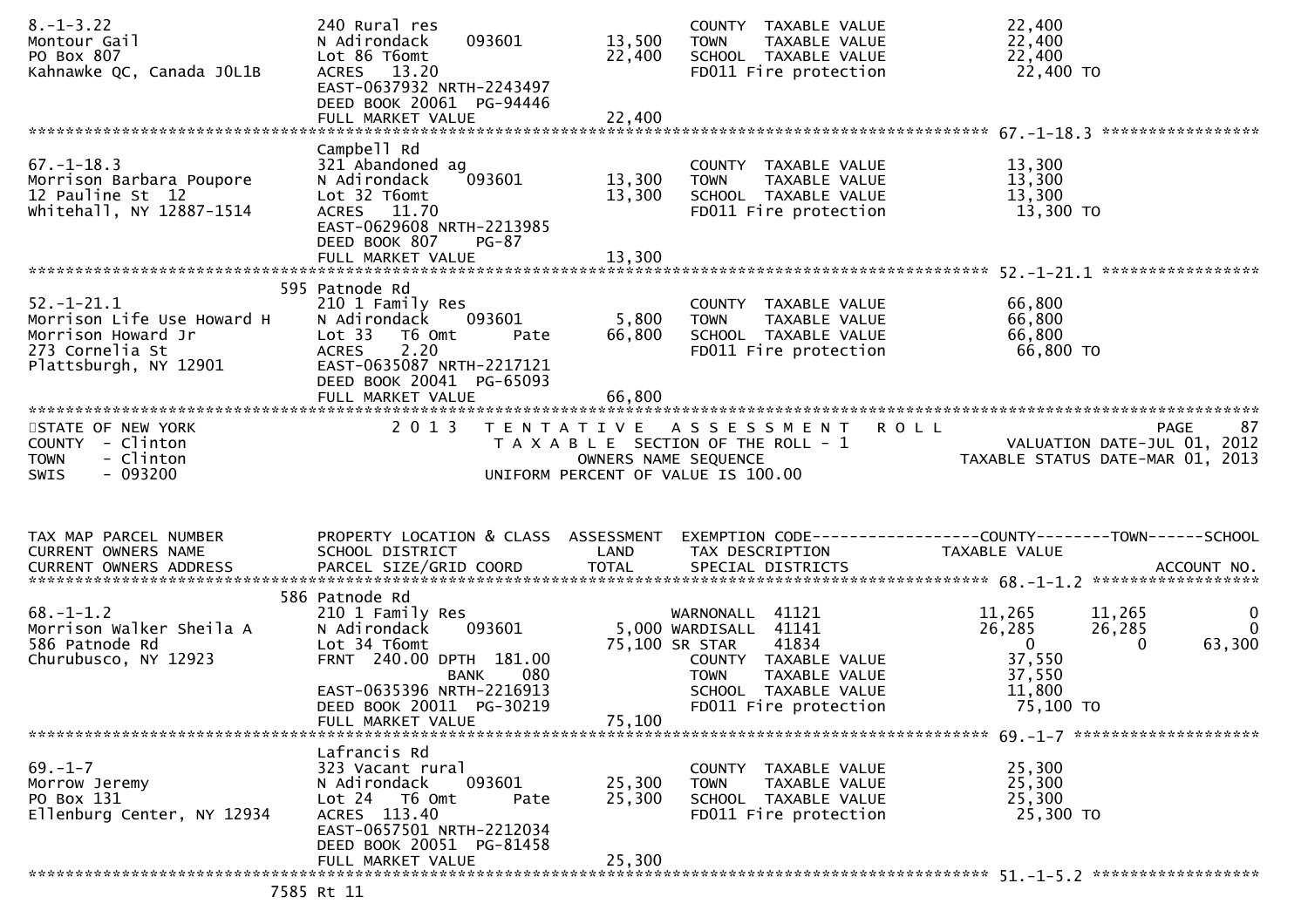| $51.-1-5.2$<br>Muchler Sharon<br>1347 Whispering Pines Dr<br>Clearwater, FL 33764                                                                           | 210 1 Family Res<br>Chateaugay 1<br>163401<br>Lot 50 T6omt<br><b>ACRES</b><br>4.70<br>EAST-0619059 NRTH-2222513<br>DEED BOOK 20122 PG-51593                                                                             | 7,600<br>82,500            | COUNTY TAXABLE VALUE<br>TAXABLE VALUE<br><b>TOWN</b><br>SCHOOL TAXABLE VALUE<br>FD011 Fire protection                      | 82,500<br>82,500<br>82,500<br>82,500 TO                                        |        |
|-------------------------------------------------------------------------------------------------------------------------------------------------------------|-------------------------------------------------------------------------------------------------------------------------------------------------------------------------------------------------------------------------|----------------------------|----------------------------------------------------------------------------------------------------------------------------|--------------------------------------------------------------------------------|--------|
| $69. - 1 - 3.8$<br>Myatt Travis<br>Myatt Amanda<br>269 Lafrancis Rd<br>Ellenburg Center, NY 12934<br>MAY BE SUBJECT TO PAYMENT<br>UNDER AGDIST LAW TIL 2017 | 269 Lafrancis Rd<br>280 Res Multiple<br>N Adirondack<br>093601<br>Lot <sub>25</sub><br>T6 Omt<br>Pate<br>1.60 BANK<br><b>ACRES</b><br>850<br>EAST-0652032 NRTH-2216699<br>DEED BOOK 20092 PG-23866<br>FULL MARKET VALUE | 5,500<br>86,800<br>86,800  | RES STAR<br>41854<br>COUNTY TAXABLE VALUE<br><b>TOWN</b><br>TAXABLE VALUE<br>SCHOOL TAXABLE VALUE<br>FD011 Fire protection | $\mathbf{0}$<br>$\mathbf 0$<br>86,800<br>86,800<br>56,800<br>86,800 TO         | 30,000 |
| $67. - 1 - 6.1$<br>Nawrath William F<br>7 Atlantic Ave<br>Port Jeff Station, NY 11776                                                                       | Patnode Rd<br>321 Abandoned ag<br>093601<br>N Adirondack<br>Lot 28<br>T6 Omt<br>Pate<br>25.60<br><b>ACRES</b><br>EAST-0634692 NRTH-2209980<br>DEED BOOK 589<br>PG-387<br>FULL MARKET VALUE                              | 20,300<br>20,300<br>20,300 | COUNTY TAXABLE VALUE<br><b>TOWN</b><br>TAXABLE VALUE<br>SCHOOL TAXABLE VALUE<br>FD011 Fire protection                      | 20,300<br>20,300<br>20,300<br>20,300 TO                                        |        |
| STATE OF NEW YORK<br>COUNTY - Clinton                                                                                                                       | 2013                                                                                                                                                                                                                    |                            | TENTATIVE ASSESSMENT ROLL<br>T A X A B L E SECTION OF THE ROLL - 1                                                         | <b>PAGE</b><br>VALUATION DATE-JUL 01, 2012<br>TAXABLE STATUS DATE-MAR 01, 2013 | 88     |
| - Clinton<br><b>TOWN</b><br>$-093200$<br><b>SWIS</b>                                                                                                        |                                                                                                                                                                                                                         | OWNERS NAME SEQUENCE       | UNIFORM PERCENT OF VALUE IS 100.00                                                                                         |                                                                                |        |
| TAX MAP PARCEL NUMBER<br>CURRENT OWNERS NAME                                                                                                                | PROPERTY LOCATION & CLASS ASSESSMENT<br>SCHOOL DISTRICT                                                                                                                                                                 | LAND                       | TAX DESCRIPTION                                                                                                            | EXEMPTION CODE-----------------COUNTY-------TOWN------SCHOOL<br>TAXABLE VALUE  |        |
| $38.1 - 1 - 33.2$<br>Nichols Adam<br>Nichols Beverly<br>6985 Rt 11<br>Churubusco, NY 12923                                                                  | 1329 Clinton Mills Rd<br>210 1 Family Res<br>093601<br>N Adirondack<br><b>ACRES</b><br>1.10<br>EAST-0639702 NRTH-2230527<br>DEED BOOK 20031 PG-57041<br>FULL MARKET VALUE                                               | 5,100<br>35,900<br>35,900  | 41854<br>RES STAR<br>COUNTY TAXABLE VALUE<br>TAXABLE VALUE<br><b>TOWN</b><br>SCHOOL TAXABLE VALUE<br>FD011 Fire protection | $\mathbf 0$<br>$\overline{0}$<br>35,900<br>35,900<br>5,900<br>35,900 TO        | 30,000 |
| $52. - 1 - 15.1$<br>Nichols Darrell<br>Nichols Kimberley<br>6977 Rt 11<br>Churubusco, NY 12923                                                              | 6977 Rt 11<br>270 Mfg housing<br>093601<br>N Adirondack<br>T6 Omt<br>Lot 48<br>Pate<br>4.00<br><b>ACRES</b><br>EAST-0633213 NRTH-2222954<br>DEED BOOK 977<br>PG-211<br>FULL MARKET VALUE                                | 7,400<br>43,800<br>43,800  | 41854<br>RES STAR<br>COUNTY TAXABLE VALUE<br><b>TOWN</b><br>TAXABLE VALUE<br>SCHOOL TAXABLE VALUE<br>FD011 Fire protection | $\Omega$<br>0<br>43,800<br>43,800<br>13,800<br>43,800 TO                       | 30,000 |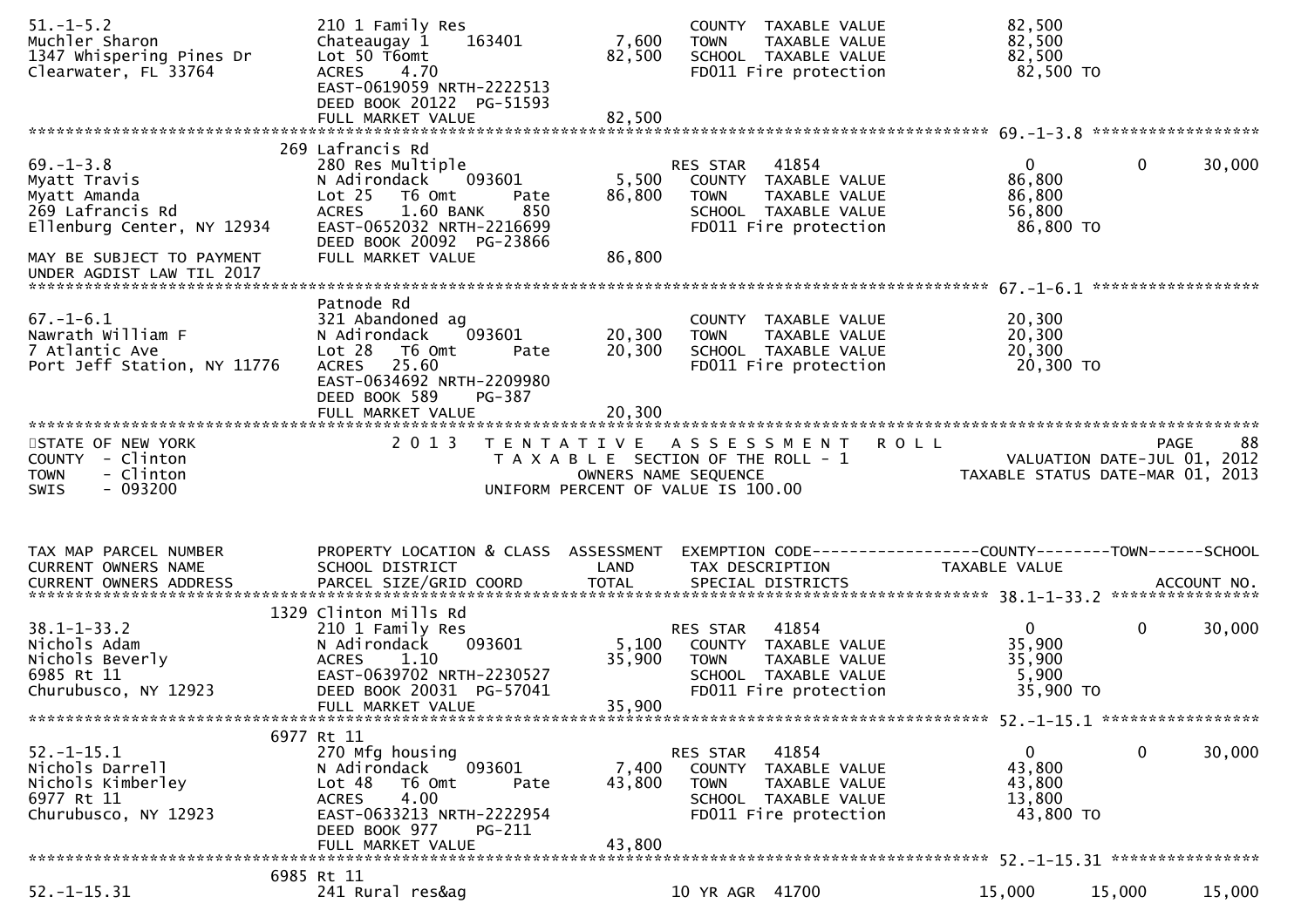| Nichols Edwin<br>Nichols Beverly<br>6985 Rt 11<br>Churubusco, NY 12923<br>MAY BE SUBJECT TO PAYMENT | N Adirondack<br>093601<br>Lot 48 T6 Omt<br>Pate<br>ACRES 332.90<br>EAST-0633432 NRTH-2221923<br>DEED BOOK 617<br>PG-575<br>FULL MARKET VALUE                                            | 260,800                    | 154,500 RES STAR<br>41854<br>260,800 483A EX<br>42100<br>COUNTY TAXABLE VALUE<br><b>TOWN</b><br>TAXABLE VALUE<br>SCHOOL TAXABLE VALUE<br>FD011 Fire protection | $\mathbf 0$<br>$\mathbf{0}$<br>2,700<br>2,700<br>243,100<br>243,100<br>213,100<br>258,100 TO | 30,000<br>2,700 |
|-----------------------------------------------------------------------------------------------------|-----------------------------------------------------------------------------------------------------------------------------------------------------------------------------------------|----------------------------|----------------------------------------------------------------------------------------------------------------------------------------------------------------|----------------------------------------------------------------------------------------------|-----------------|
|                                                                                                     |                                                                                                                                                                                         |                            |                                                                                                                                                                |                                                                                              |                 |
| $53. - 1 - 19.23$<br>Nichols Gene<br>Nichols Jane<br>327 Gagnier Rd<br>Churubusco, NY 12923         | Rt 11<br>$314$ Rural vac<10<br>N Adirondack<br>093601<br>Lot 47 T6omt<br>8.90<br><b>ACRES</b><br>EAST-0635585 NRTH-2220765<br>DEED BOOK 20031 PG-63409                                  | 10,500<br>10,500           | COUNTY TAXABLE VALUE<br>TAXABLE VALUE<br><b>TOWN</b><br>SCHOOL TAXABLE VALUE<br>FD011 Fire protection                                                          | 10,500<br>10,500<br>10,500<br>10,500 TO                                                      |                 |
|                                                                                                     |                                                                                                                                                                                         |                            |                                                                                                                                                                |                                                                                              |                 |
| $53. - 1 - 19.24$<br>Nichols Gene<br>Nichols Jane<br>327 Gagnier Rd<br>Churubusco, NY 12923         | Patnode Rd<br>$314$ Rural vac<10<br>093601<br>N Adirondack<br>Lot 47 T6omt<br>9.70<br>ACRES<br>EAST-0635245 NRTH-2220611<br>DEED BOOK 20031 PG-63409                                    | 11,100<br>11,100           | COUNTY TAXABLE VALUE<br>TAXABLE VALUE<br><b>TOWN</b><br>SCHOOL TAXABLE VALUE<br>FD011 Fire protection                                                          | 11,100<br>11,100<br>11,100<br>11,100 TO                                                      |                 |
|                                                                                                     |                                                                                                                                                                                         |                            |                                                                                                                                                                |                                                                                              |                 |
| STATE OF NEW YORK<br>COUNTY - Clinton<br>- Clinton<br><b>TOWN</b><br>$-093200$<br>SWIS              | 2 0 1 3                                                                                                                                                                                 |                            | TENTATIVE ASSESSMENT ROLL<br>T A X A B L E SECTION OF THE ROLL - 1<br>OWNERS NAME SEQUENCE<br>UNIFORM PERCENT OF VALUE IS 100.00                               | <b>PAGE</b><br>VALUATION DATE-JUL 01, 2012<br>TAXABLE STATUS DATE-MAR 01, 2013               | 89              |
| TAX MAP PARCEL NUMBER<br>CURRENT OWNERS NAME                                                        | PROPERTY LOCATION & CLASS ASSESSMENT<br>SCHOOL DISTRICT                                                                                                                                 | LAND                       | TAX DESCRIPTION                                                                                                                                                | EXEMPTION CODE-----------------COUNTY-------TOWN------SCHOOL<br>TAXABLE VALUE                |                 |
| $52. - 1 - 14$<br>Nichols Gene R<br>Nichols Jane E<br>327 Gagnier Rd<br>Churubusco, NY 12923-1822   | Rt 11<br>$314$ Rural vac<10<br>N Adirondack<br>093601<br>Lot 48<br>T6 Omt<br>Pate<br>1.60<br><b>ACRES</b><br>EAST-0634526 NRTH-2222364<br>DEED BOOK 20001 PG-19224<br>FULL MARKET VALUE | 5,500<br>5,500<br>5,500    | COUNTY TAXABLE VALUE<br><b>TOWN</b><br>TAXABLE VALUE<br>SCHOOL TAXABLE VALUE<br>FD011 Fire protection                                                          | 5,500<br>5,500<br>5,500<br>$5,500$ TO                                                        |                 |
|                                                                                                     |                                                                                                                                                                                         |                            |                                                                                                                                                                |                                                                                              |                 |
| $53. - 1 - 19.21$<br>Nichols Gene R<br>327 Gagnier Rd<br>Churubusco, NY 12926                       | Rt 11<br>321 Abandoned ag<br>093601<br>N Adirondack<br>Lot 47<br>T6 Omt<br>Pate<br>54.40<br><b>ACRES</b><br>EAST-0636104 NRTH-2219633<br>DEED BOOK 20072 PG-10243<br>FULL MARKET VALUE  | 24,900<br>24,900<br>24,900 | COUNTY TAXABLE VALUE<br><b>TOWN</b><br>TAXABLE VALUE<br>SCHOOL TAXABLE VALUE<br>FD011 Fire protection                                                          | 24,900<br>24,900<br>24,900<br>24,900 TO                                                      |                 |
|                                                                                                     |                                                                                                                                                                                         |                            |                                                                                                                                                                |                                                                                              |                 |
| $52. - 1 - 13$                                                                                      | Rt 11<br>321 Abandoned ag                                                                                                                                                               |                            | AGRI DISTR 41720                                                                                                                                               | 40,224<br>40,224                                                                             | 40,224          |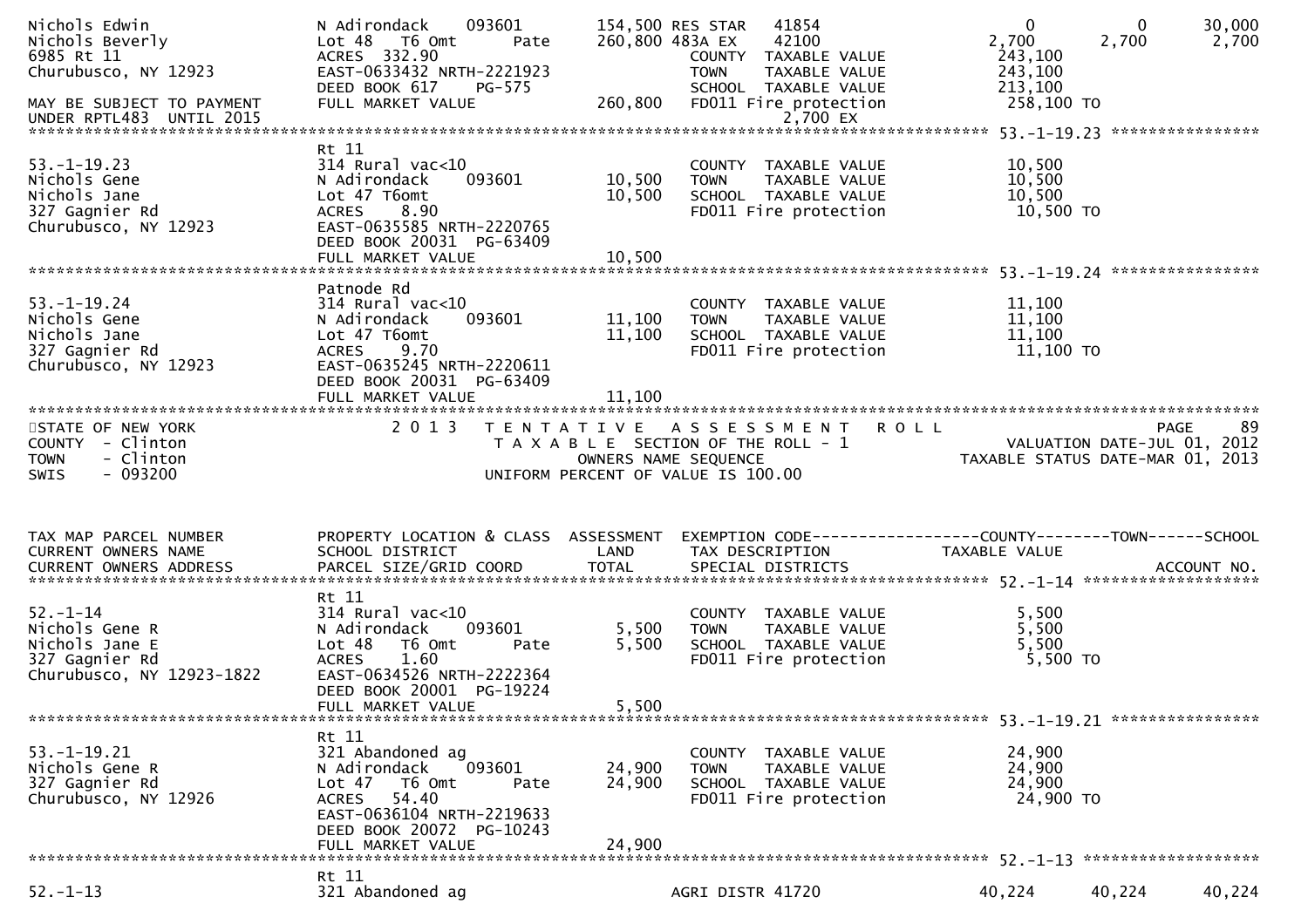| Nichols Gerald<br>Nichols Bernadette<br>52 Nichols Rd<br>Churubusco, NY 12923                                                                               | 093601<br>N Adirondack<br>Lot 47 T6 Omt<br>Pate<br>ACRES 115.50<br>EAST-0634591 NRTH-2221114<br>DEED BOOK 552<br><b>PG-528</b>                                                          | 64,900<br>64,900             | COUNTY TAXABLE VALUE<br><b>TOWN</b><br>TAXABLE VALUE<br>SCHOOL TAXABLE VALUE<br>FD011 Fire protection                                                                                                                                                                              | 24,676<br>24,676<br>24,676<br>64,900 TO                                                                                                                                              |                |
|-------------------------------------------------------------------------------------------------------------------------------------------------------------|-----------------------------------------------------------------------------------------------------------------------------------------------------------------------------------------|------------------------------|------------------------------------------------------------------------------------------------------------------------------------------------------------------------------------------------------------------------------------------------------------------------------------|--------------------------------------------------------------------------------------------------------------------------------------------------------------------------------------|----------------|
| MAY BE SUBJECT TO PAYMENT                                                                                                                                   | FULL MARKET VALUE                                                                                                                                                                       | 64,900                       |                                                                                                                                                                                                                                                                                    |                                                                                                                                                                                      |                |
| $53. - 1 - 6$<br>Nichols Gerald<br>Nichols Bernadette<br>52 Nichols Rd<br>Churubusco, NY 12923<br>MAY BE SUBJECT TO PAYMENT<br>UNDER AGDIST LAW TIL 2017    | 52 Nichols Rd<br>112 Dairy farm<br>093601<br>N Adirondack<br>Lot 47 T6 Omt<br>Pate<br>ACRES 213.60<br>EAST-0638029 NRTH-2222383<br>DEED BOOK 458<br><b>PG-283</b><br>FULL MARKET VALUE  | 212,000                      | 51 PCT OF VALUE USED FOR EXEMPTION PURPOSES<br>10 YR AGR 41700<br>108,500 AGRI DISTR 41720<br>212,000 AGED COUN 41802<br>41834<br>SR STAR<br>42100<br>483A EX<br>COUNTY TAXABLE VALUE<br><b>TOWN</b><br>TAXABLE VALUE<br>SCHOOL TAXABLE VALUE<br>FD011 Fire protection<br>7,500 EX | 18,600<br>18,600<br>18,600<br>34,462<br>34,462<br>34,462<br>54,060<br>0<br>63,300<br>$\Omega$<br>$\mathbf 0$<br>7,500<br>7,500<br>7,500<br>97,378<br>151,438<br>88,138<br>204,500 TO | $\overline{0}$ |
| $53. - 1 - 17.1$<br>Nichols Gerald<br>Nichols Bernadette<br>52 Nichols Rd<br>Churubusco, NY 12923<br>MAY BE SUBJECT TO PAYMENT<br>UNDER AGDIST LAW TIL 2017 | 6774 Rt 11<br>240 Rural res<br>N Adirondack<br>093601<br>T6 Omt<br>Lot 47<br>Pate<br>84.00<br><b>ACRES</b><br>EAST-0638756 NRTH-2219972<br>DEED BOOK 552<br>PG-528<br>FULL MARKET VALUE | 57,500<br>124,100<br>124,100 | AGRI DISTR 41720<br>COUNTY TAXABLE VALUE<br><b>TOWN</b><br>TAXABLE VALUE<br>SCHOOL TAXABLE VALUE<br>FD011 Fire protection                                                                                                                                                          | 26,171<br>26,171<br>26,171<br>97,929<br>97,929<br>97,929<br>124,100 TO                                                                                                               |                |
|                                                                                                                                                             |                                                                                                                                                                                         |                              |                                                                                                                                                                                                                                                                                    |                                                                                                                                                                                      |                |
| STATE OF NEW YORK<br>COUNTY - Clinton<br>- Clinton<br><b>TOWN</b><br>$-093200$<br><b>SWIS</b>                                                               | 2 0 1 3                                                                                                                                                                                 |                              | TENTATIVE ASSESSMENT<br>T A X A B L E SECTION OF THE ROLL - 1<br>OWNERS NAME SEQUENCE<br>UNIFORM PERCENT OF VALUE IS 100.00                                                                                                                                                        | <b>ROLL</b><br><b>PAGE</b><br>VALUATION DATE-JUL 01, 2012<br>TAXABLE STATUS DATE-MAR 01, 2013                                                                                        | 90             |
| TAX MAP PARCEL NUMBER<br>CURRENT OWNERS NAME                                                                                                                | PROPERTY LOCATION & CLASS ASSESSMENT<br>SCHOOL DISTRICT                                                                                                                                 | LAND                         | TAX DESCRIPTION                                                                                                                                                                                                                                                                    | TAXABLE VALUE                                                                                                                                                                        |                |
| $52. - 1 - 18$<br>Nichols Gerald E<br>Nichols Bernadette<br>52 Nichols Rd<br>Churubusco, NY 12923                                                           | Campbell Rd<br>321 Abandoned ag<br>093601<br>N Adirondack<br>Lot 48 T6 Omt<br>Pate<br>ACRES 48.70<br>EAST-0631101 NRTH-2220669<br>DEED BOOK 610<br>PG-608                               | 31,900                       | AGRI DISTR 41720<br>31,900 COUNTY TAXABLE VALUE<br><b>TOWN</b><br>TAXABLE VALUE<br>SCHOOL TAXABLE VALUE<br>FD011 Fire protection                                                                                                                                                   | 19,238<br>19,238<br>19,238<br>12,662<br>12,662<br>12,662<br>31,900 TO                                                                                                                |                |
| MAY BE SUBJECT TO PAYMENT<br>UNDER AGDIST LAW TIL 2017                                                                                                      | FULL MARKET VALUE<br>426 Campbell Rd                                                                                                                                                    | 31,900                       | 50 PCT OF VALUE USED FOR EXEMPTION PURPOSES                                                                                                                                                                                                                                        |                                                                                                                                                                                      |                |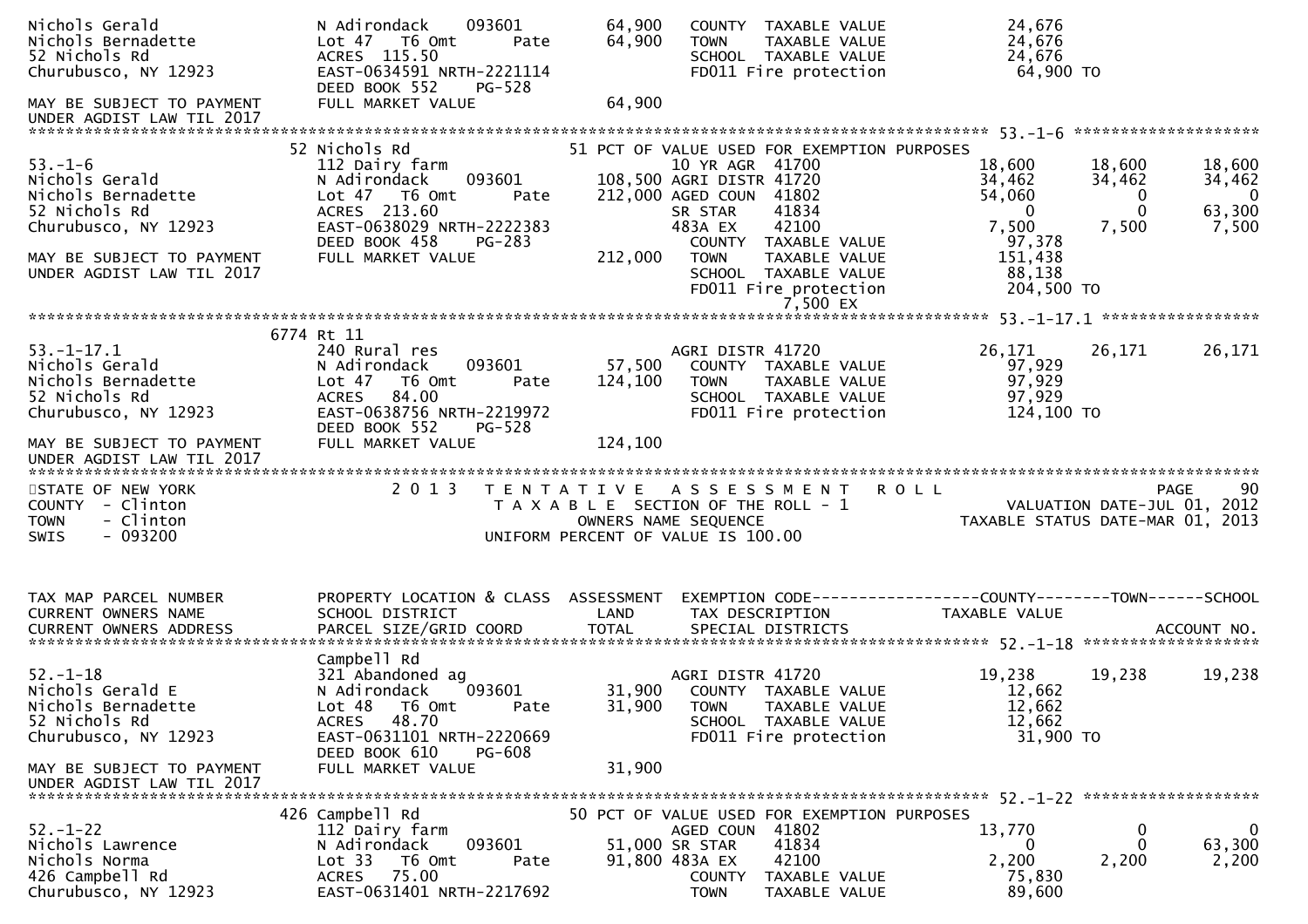|                                                                                                 | DEED BOOK 470<br>PG-669<br>FULL MARKET VALUE                                                                                                                                       | 91,800                       | SCHOOL TAXABLE VALUE<br>FD011 Fire protection<br>2,200 EX                                                                         | 26,300<br>89,600 TO                                        |                                                  |
|-------------------------------------------------------------------------------------------------|------------------------------------------------------------------------------------------------------------------------------------------------------------------------------------|------------------------------|-----------------------------------------------------------------------------------------------------------------------------------|------------------------------------------------------------|--------------------------------------------------|
|                                                                                                 |                                                                                                                                                                                    |                              |                                                                                                                                   |                                                            |                                                  |
| $52. - 1 - 16.1$<br>Nichols Paul J<br>Nichols Anne F<br>544 Campbell Rd<br>Churubusco, NY 12923 | Campbell Rd<br>322 Rural vac>10<br>N Adirondack<br>093601<br>Lot 48 T6 Omt<br>Pate<br>ACRES 127.00<br>EAST-0629753 NRTH-2222697<br>DEED BOOK 20122 PG-50004<br>FULL MARKET VALUE   | 63,200<br>63,200<br>63,200   | COUNTY TAXABLE VALUE<br>TAXABLE VALUE<br><b>TOWN</b><br>SCHOOL TAXABLE VALUE<br>FD011 Fire protection<br>OT002 Omitted Tax-County | 63,200<br>63,200<br>63,200<br>63,200 TO<br>8.63 MT         |                                                  |
|                                                                                                 |                                                                                                                                                                                    |                              |                                                                                                                                   |                                                            |                                                  |
| $52 - 1 - 17$<br>Nichols Paul J<br>Nichols Anne F<br>544 Campbell Rd<br>Churubusco, NY 12923    | 544 Campbell Rd<br>210 1 Family Res<br>093601<br>N Adirondack<br>Lot 48 T6 Omt<br>Pate<br>FRNT 90.00 DPTH 360.00<br>EAST-0629645 NRTH-2220218<br>DEED BOOK 919<br><b>PG-340</b>    | 4,400<br>80,400              | RES STAR 41854<br>COUNTY TAXABLE VALUE<br><b>TOWN</b><br>TAXABLE VALUE<br>SCHOOL TAXABLE VALUE<br>FD011 Fire protection           | 0<br>80,400<br>80,400<br>50,400<br>80,400 TO               | $\mathbf 0$<br>30,000                            |
|                                                                                                 |                                                                                                                                                                                    |                              |                                                                                                                                   |                                                            | ****************                                 |
| $82.-2-1.911$<br>Nichols Richard P<br>387 Ryan Rd<br>Churubusco, NY 12923                       | 387 Ryan Rd<br>241 Rural res&ag<br>Chateaugay 1<br>163401<br>Lot 30 T6omt<br>ACRES 34.20 BANK<br>080<br>EAST-0624317 NRTH-2207409<br>DEED BOOK 20092 PG-23623<br>FULL MARKET VALUE | 24,600<br>135,000<br>135,000 | COUNTY TAXABLE VALUE<br><b>TOWN</b><br>TAXABLE VALUE<br>SCHOOL TAXABLE VALUE<br>FD011 Fire protection                             | 135,000<br>135,000<br>135,000<br>135,000 TO                |                                                  |
|                                                                                                 |                                                                                                                                                                                    |                              |                                                                                                                                   |                                                            |                                                  |
| STATE OF NEW YORK<br>COUNTY - Clinton<br>- Clinton<br><b>TOWN</b><br>$-093200$<br><b>SWIS</b>   | 2 0 1 3                                                                                                                                                                            | OWNERS NAME SEQUENCE         | TENTATIVE ASSESSMENT<br>T A X A B L E SECTION OF THE ROLL - 1<br>UNIFORM PERCENT OF VALUE IS 100.00                               | <b>ROLL</b><br>TAXABLE STATUS DATE-MAR 01, 2013            | <b>PAGE</b><br>91<br>VALUATION DATE-JUL 01, 2012 |
| TAX MAP PARCEL NUMBER<br>CURRENT OWNERS NAME<br>CURRENT OWNERS ADDRESS                          | PROPERTY LOCATION & CLASS ASSESSMENT<br>SCHOOL DISTRICT                                                                                                                            | LAND                         | EXEMPTION CODE------------------COUNTY--------TOWN------SCHOOL<br>TAX DESCRIPTION                                                 | TAXABLE VALUE                                              |                                                  |
| $52. - 1 - 15.32$<br>Nichols Thomas<br>6922 Rt 11<br>Churubusco, NY 12923                       | 6922 Rt 11<br>210 1 Family Res<br>N Adirondack 093601<br>Lot 48 T6 Omt<br>FRNT 225.00 DPTH 200.00<br>EAST-0634345 NRTH-2222453<br>DEED BOOK 774<br>PG-246                          | 73,100<br>73,100             | 41854<br>RES STAR<br>4,800 COUNTY TAXABLE VALUE<br>TAXABLE VALUE<br><b>TOWN</b><br>SCHOOL TAXABLE VALUE<br>FD011 Fire protection  | $\mathbf 0$<br>73,100<br>73,100<br>43,100<br>73,100 TO     | $\mathbf 0$<br>30,000                            |
|                                                                                                 | FULL MARKET VALUE                                                                                                                                                                  |                              |                                                                                                                                   |                                                            |                                                  |
| $37. - 1 - 17.22$<br>Nichols Timothy<br>Nichols Wendy<br>426 Looby Rd<br>Churubusco, NY 12923   | 426 Looby Rd<br>210 1 Family Res<br>N Adirondack<br>093601<br>Lot 53 T60MT<br><b>ACRES</b><br>5.00<br>EAST-0630382 NRTH-2227345                                                    | 7,800<br>111,400             | RES STAR<br>41854<br>COUNTY TAXABLE VALUE<br>TAXABLE VALUE<br><b>TOWN</b><br>SCHOOL TAXABLE VALUE<br>FD011 Fire protection        | $\mathbf{0}$<br>111,400<br>111,400<br>81,400<br>111,400 TO | $\mathbf 0$<br>30,000                            |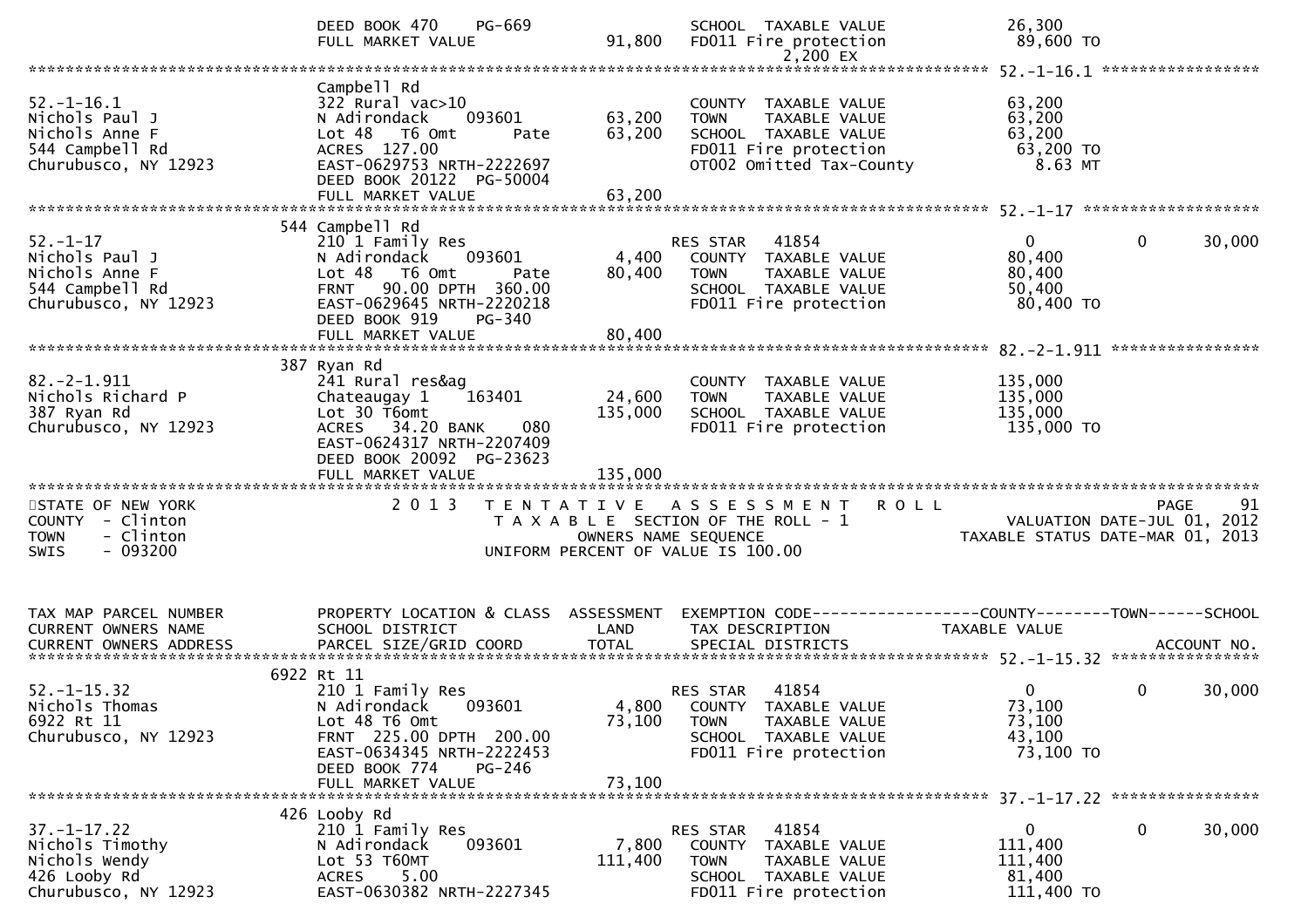|                                                                                                                           | DEED BOOK 20051 PG-79452                                                                                                                                          |                         |                                                                                                       | ****************                                                                                    |
|---------------------------------------------------------------------------------------------------------------------------|-------------------------------------------------------------------------------------------------------------------------------------------------------------------|-------------------------|-------------------------------------------------------------------------------------------------------|-----------------------------------------------------------------------------------------------------|
| $37. - 1 - 17.21$<br>Nichols Timothy L<br>Nichols Wendy A<br>426 Looby Rd<br>Churusbusco, NY 12923                        | Looby Rd<br>321 Abandoned ag<br>N Adirondack<br>093601<br>Lot 53 T6omt<br>ACRES 32.20<br>EAST-0630009 NRTH-2227849<br>DEED BOOK 20041 PG-70770                    | 24,600<br>24,600        | COUNTY TAXABLE VALUE<br><b>TOWN</b><br>TAXABLE VALUE<br>SCHOOL TAXABLE VALUE<br>FD011 Fire protection | 24,600<br>24,600<br>24,600<br>24,600 TO                                                             |
|                                                                                                                           | Ryan Rd                                                                                                                                                           |                         |                                                                                                       |                                                                                                     |
| $82. -2 - 1.92$<br>Noble Development LLC<br>8 Railroad Ave<br>Essex, CT 06426                                             | $314$ Rural vac<10<br>Chateaugay 1<br>163401<br>Lot 30 T6omt<br>5.00<br><b>ACRES</b><br>EAST-0624247 NRTH-2208015<br>DEED BOOK 20082 PG-13501                     | 8,200<br>8,200          | COUNTY TAXABLE VALUE<br>TAXABLE VALUE<br><b>TOWN</b><br>SCHOOL TAXABLE VALUE<br>FD011 Fire protection | 8,200<br>8,200<br>8,200<br>8,200 TO                                                                 |
|                                                                                                                           |                                                                                                                                                                   |                         |                                                                                                       |                                                                                                     |
| $82. -2 - 1.14$<br>Noble Ellenburg Windpark LLC<br>Noble Clinton Windpark I LLC<br>8 Railroad Av Ste 8<br>Essex, CT 06426 | Number 5 Rd<br>321 Abandoned ag<br>Chateaugay 1<br>163401<br>Lot 30 T6omt<br>ACRES 22.20<br>EAST-0623333 NRTH-2207803<br>DEED BOOK 20072 PG-5675                  | 9,200<br>9,200          | COUNTY TAXABLE VALUE<br><b>TOWN</b><br>TAXABLE VALUE<br>SCHOOL TAXABLE VALUE<br>FD011 Fire protection | 9,200<br>9,200<br>9,200<br>9,200 TO                                                                 |
|                                                                                                                           | FULL MARKET VALUE                                                                                                                                                 | 9,200                   |                                                                                                       |                                                                                                     |
| STATE OF NEW YORK                                                                                                         |                                                                                                                                                                   |                         |                                                                                                       |                                                                                                     |
| COUNTY - Clinton<br>- Clinton<br>TOWN<br>$-093200$<br><b>SWIS</b>                                                         | 2 0 1 3                                                                                                                                                           | OWNERS NAME SEQUENCE    | TENTATIVE ASSESSMENT<br>T A X A B L E SECTION OF THE ROLL - 1<br>UNIFORM PERCENT OF VALUE IS 100.00   | <b>ROLL</b><br>92<br><b>PAGE</b><br>VALUATION DATE-JUL 01, 2012<br>TAXABLE STATUS DATE-MAR 01, 2013 |
| TAX MAP PARCEL NUMBER<br>CURRENT OWNERS NAME                                                                              | PROPERTY LOCATION & CLASS ASSESSMENT<br>SCHOOL DISTRICT                                                                                                           | LAND                    | TAX DESCRIPTION                                                                                       | EXEMPTION        CODE-----------------COUNTY-------TOWN------SCHOOL<br>TAXABLE VALUE                |
| $82.-2-10.1$<br>Noble Ellenburg Windpark LLC<br>Noble Clinton Windpark LLC<br>8 Railroad Ave Ste 8<br>Essex, CT 06426     | Ryan Rd<br>314 Rural vac<10<br>163401<br>Chateaugay 1<br>Lot 29 T6 OMT<br>ACRES 1.33<br>EAST-0625913 NRTH-2207535<br>DEED BOOK 20072 PG-5677<br>FULL MARKET VALUE | 5,300<br>5,300<br>5,300 | COUNTY TAXABLE VALUE<br><b>TOWN</b><br>TAXABLE VALUE<br>SCHOOL TAXABLE VALUE<br>FD011 Fire protection | 5,300<br>5,300<br>5,300<br>5,300 TO                                                                 |
| $82. -2 - 1.383$                                                                                                          | Number 5 Rd<br>311 Res vac land                                                                                                                                   |                         |                                                                                                       |                                                                                                     |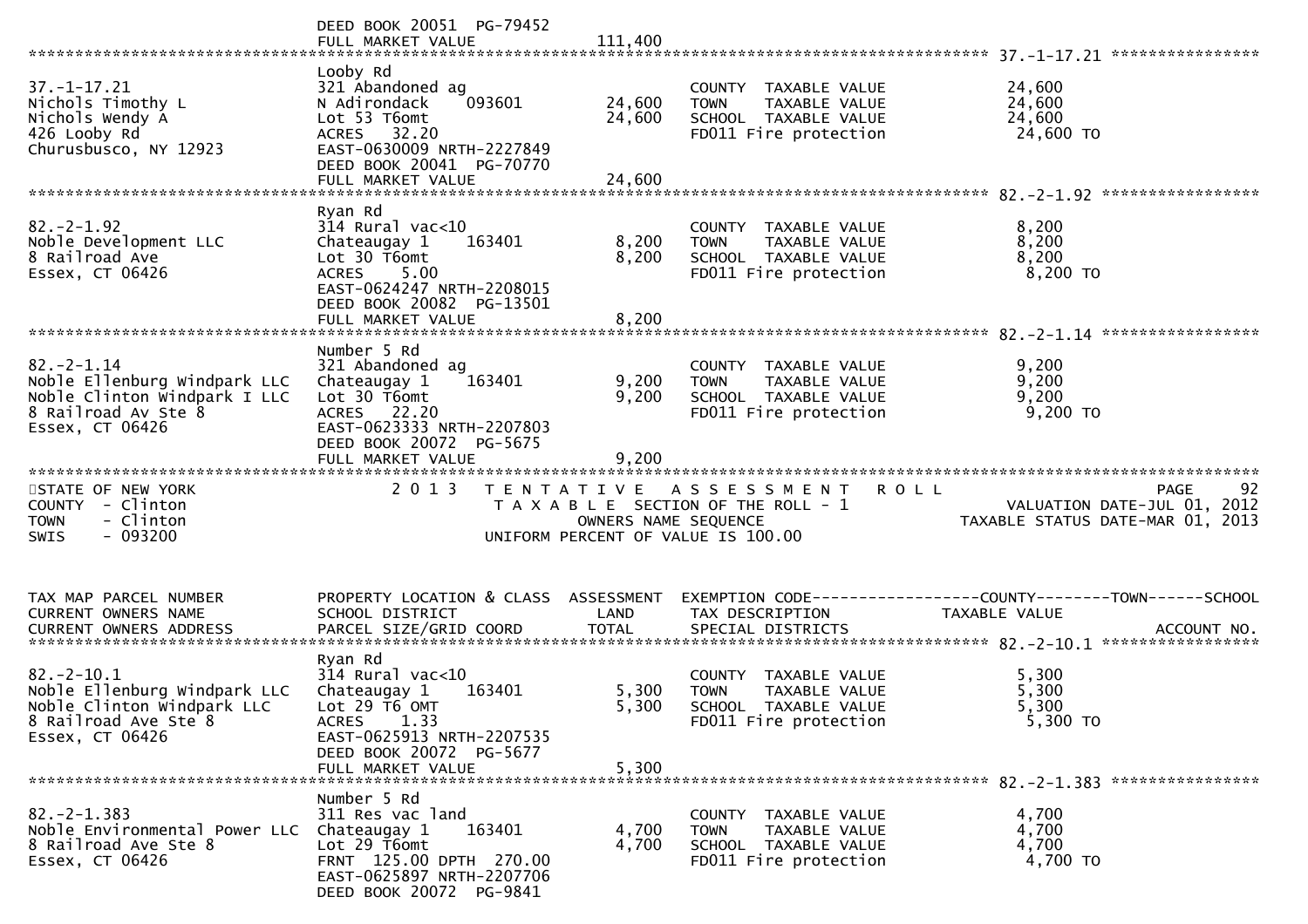|                                                                                                    | FULL MARKET VALUE                                                                                                                                                                                   | 4,700                        |                                                                                                                    |                                                                               |
|----------------------------------------------------------------------------------------------------|-----------------------------------------------------------------------------------------------------------------------------------------------------------------------------------------------------|------------------------------|--------------------------------------------------------------------------------------------------------------------|-------------------------------------------------------------------------------|
| $37. - 1 - 24.2$<br>Noble Wind Operations LLC<br>8 Railroad Ave Ste B<br>Essex, CT 06426           | 23 Lost Nation Rd<br>430 Mtor veh srv<br>Chateaugay 1<br>163401<br>Lot $5152$ T6 Omt<br>Pate<br>survey map 2010/231470<br>ACRES 3.74<br>EAST-0622529 NRTH-2224003<br>DEED BOOK 20102 PG-31714       | 18,700<br>228,000            | COUNTY TAXABLE VALUE<br>TAXABLE VALUE<br><b>TOWN</b><br>SCHOOL TAXABLE VALUE<br>FD011 Fire protection              | 228,000<br>228,000<br>228,000<br>228,000 TO                                   |
| $54. - 2 - 13$<br>O'Neil Daniel R<br>2677 Ethan Allen Hwy<br>Saint Albans, VT 05478                | Lafrancis Rd<br>321 Abandoned ag<br>N Adirondack<br>093601<br>Lot 44 76 0mt<br>Survey Map 20061/99069 Lo<br>ACRES 25.16<br>EAST-0651995 NRTH-2222710<br>DEED BOOK 20062 PG-214<br>FULL MARKET VALUE | 20,100<br>20,100<br>20,100   | COUNTY TAXABLE VALUE<br>TAXABLE VALUE<br><b>TOWN</b><br>SCHOOL TAXABLE VALUE<br>FD011 Fire protection              | 20,100<br>20,100<br>20,100<br>20,100 TO                                       |
|                                                                                                    |                                                                                                                                                                                                     |                              |                                                                                                                    |                                                                               |
| $21. - 1 - 7$<br>O'Neil Fred L<br>Williams Joan L<br>24 Bellewood Ave<br>Dobbs Ferry, NY 10522     | 604 Lost Nation Rd<br>240 Rural res<br>Chateaugay 1<br>163401<br>Lot 72  T6 0mt<br>Pate<br>95.00<br>ACRES<br>EAST-0622272 NRTH-2237434<br>DEED BOOK 20031 PG-59410                                  | 58,000<br>103,800<br>103,800 | COUNTY TAXABLE VALUE<br>TAXABLE VALUE<br><b>TOWN</b><br>SCHOOL TAXABLE VALUE<br>FD011 Fire protection              | 103,800<br>103,800<br>103,800<br>103,800 TO                                   |
| STATE OF NEW YORK<br>COUNTY - Clinton<br>- Clinton<br><b>TOWN</b><br>$-093200$<br>SWIS             | 2 0 1 3                                                                                                                                                                                             | OWNERS NAME SEQUENCE         | TENTATIVE ASSESSMENT<br><b>ROLL</b><br>T A X A B L E SECTION OF THE ROLL - 1<br>UNIFORM PERCENT OF VALUE IS 100.00 | 93<br>PAGE<br>VALUATION DATE-JUL 01, 2012<br>TAXABLE STATUS DATE-MAR 01, 2013 |
| TAX MAP PARCEL NUMBER<br>CURRENT OWNERS NAME                                                       | PROPERTY LOCATION & CLASS ASSESSMENT<br>SCHOOL DISTRICT                                                                                                                                             | LAND                         | TAX DESCRIPTION                                                                                                    | <b>TAXABLE VALUE</b>                                                          |
| $68. - 1 - 10$<br>o'valle C Victor<br>O'Valle Marlene Boyea<br>912 Rt 374<br>Cadyville, NY 12918   | Rt 11<br>321 Abandoned ag<br>093601<br>N Adirondack<br>Lot 26<br>T6 Omt<br>Pate<br>ACRES 100.00<br>EAST-0645276 NRTH-2211500<br>DEED BOOK 20041 PG-68950<br>FULL MARKET VALUE                       | 57,500<br>57,500<br>57,500   | COUNTY TAXABLE VALUE<br><b>TOWN</b><br>TAXABLE VALUE<br>SCHOOL TAXABLE VALUE<br>FD011 Fire protection              | 57,500<br>57,500<br>57,500<br>57,500 TO                                       |
| $69. - 1 - 11.1$<br>o'valle C victor<br>O'Valle Marlene Boyea<br>912 Rt 374<br>Cadyville, NY 12918 | 6131 Rt 11<br>312 Vac w/imprv<br>093601<br>N Adirondack<br>T6 Omt<br>Lot <sub>25</sub><br>Pate<br><b>ACRES</b><br>11.20<br>EAST-0649432 NRTH-2210531                                                | 12,600<br>19,500             | COUNTY TAXABLE VALUE<br>TAXABLE VALUE<br><b>TOWN</b><br>SCHOOL TAXABLE VALUE<br>FD011 Fire protection              | 19,500<br>19,500<br>19,500<br>19,500 TO                                       |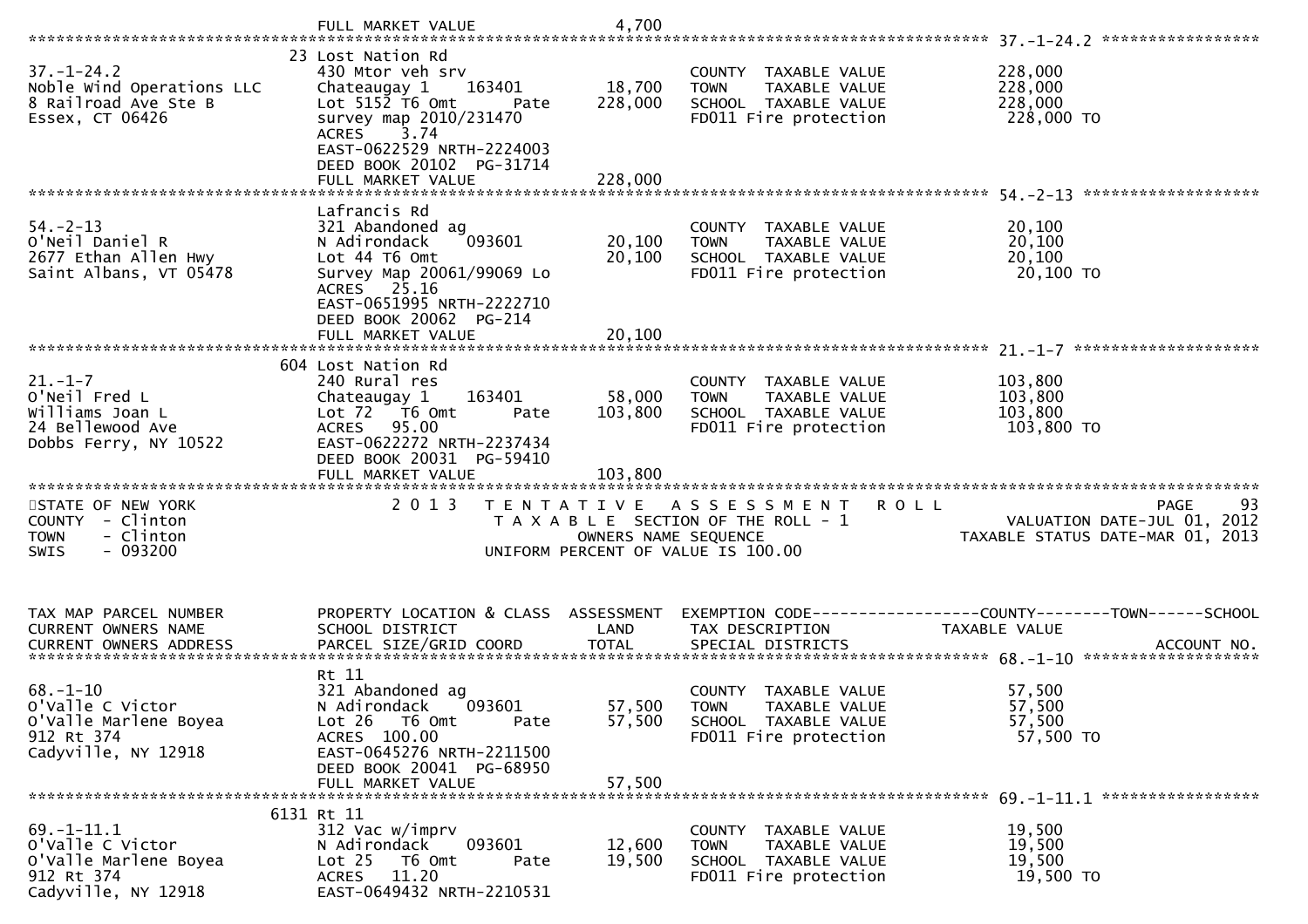|                                                                                                       | DEED BOOK 20041 PG-68950<br>FULL MARKET VALUE                                                                                                                                | 19,500                                    |                                                                                                                                   |                                                                                                     |
|-------------------------------------------------------------------------------------------------------|------------------------------------------------------------------------------------------------------------------------------------------------------------------------------|-------------------------------------------|-----------------------------------------------------------------------------------------------------------------------------------|-----------------------------------------------------------------------------------------------------|
| $52. - 1 - 9.38$<br>OBrien Patrick<br>OBrien Janice<br>43 Edwards Rd<br>Bethany, CT 06524             | Campbell Rd<br>$314$ Rural vac< $10$<br>Chateaugay 1<br>163401<br>Lot 49 T6omt<br>5.40<br>ACRES<br>EAST-0628229 NRTH-2222870<br>DEED BOOK 659<br>PG-235<br>FULL MARKET VALUE | 8,500<br>8,500<br>8,500                   | 41101<br><b>VETERANS</b><br>COUNTY TAXABLE VALUE<br><b>TOWN</b><br>TAXABLE VALUE<br>SCHOOL TAXABLE VALUE<br>FD011 Fire protection | 2,900<br>2,900<br>0<br>5,600<br>5,600<br>8,500<br>8,500 TO                                          |
|                                                                                                       |                                                                                                                                                                              |                                           |                                                                                                                                   |                                                                                                     |
| $21. - 1 - 5$<br>Oddi Alfred<br>957 North 6th St<br>New Hyde Park, NY 11040                           | 533 Lost Nation Rd<br>321 Abandoned ag<br>Chateaugay 1<br>163401<br>Lot 71 76 0mt<br>Pate<br>ACRES 63.00<br>EAST-0619780 NRTH-2236145<br>DEED BOOK 20041 PG-75815            | 42,000<br>42,000                          | COUNTY TAXABLE VALUE<br>TAXABLE VALUE<br><b>TOWN</b><br>SCHOOL TAXABLE VALUE<br>FD011 Fire protection                             | 42,000<br>42,000<br>42,000<br>42,000 TO                                                             |
|                                                                                                       | FULL MARKET VALUE                                                                                                                                                            | 42,000                                    |                                                                                                                                   |                                                                                                     |
|                                                                                                       |                                                                                                                                                                              |                                           |                                                                                                                                   |                                                                                                     |
| $67. - 1 - 13.3$<br>Ohlsen Christopher<br>Ohlsen Deborah Ann<br>44 Pearsall Rd<br>Owls Head, NY 12969 | 231 Campbell Rd<br>240 Rural res<br>093601<br>N Adirondack<br>Lot 29 T6omt<br>ACRES 46.00<br>EAST-0628744 NRTH-2212572<br>DEED BOOK 20051 PG-82935                           | 30,500<br>58,000                          | COUNTY TAXABLE VALUE<br><b>TOWN</b><br>TAXABLE VALUE<br>SCHOOL TAXABLE VALUE<br>FD011 Fire protection                             | 58,000<br>58,000<br>58,000<br>58,000 TO                                                             |
|                                                                                                       |                                                                                                                                                                              |                                           |                                                                                                                                   |                                                                                                     |
|                                                                                                       |                                                                                                                                                                              |                                           |                                                                                                                                   |                                                                                                     |
|                                                                                                       | FULL MARKET VALUE                                                                                                                                                            | 58,000                                    |                                                                                                                                   |                                                                                                     |
| STATE OF NEW YORK<br>COUNTY - Clinton<br>- Clinton<br><b>TOWN</b><br>$-093200$<br><b>SWIS</b>         | 2 0 1 3                                                                                                                                                                      | T E N T A T I V E<br>OWNERS NAME SEQUENCE | A S S E S S M E N T<br>T A X A B L E SECTION OF THE ROLL - 1<br>UNIFORM PERCENT OF VALUE IS 100.00                                | 94<br><b>PAGE</b><br><b>ROLL</b><br>VALUATION DATE-JUL 01, 2012<br>TAXABLE STATUS DATE-MAR 01, 2013 |
|                                                                                                       |                                                                                                                                                                              |                                           |                                                                                                                                   |                                                                                                     |
| TAX MAP PARCEL NUMBER<br>CURRENT OWNERS NAME                                                          | PROPERTY LOCATION & CLASS ASSESSMENT<br>SCHOOL DISTRICT                                                                                                                      | LAND                                      | TAX DESCRIPTION                                                                                                                   | EXEMPTION        CODE-----------------COUNTY-------TOWN------SCHOOL<br>TAXABLE VALUE                |
|                                                                                                       |                                                                                                                                                                              |                                           |                                                                                                                                   |                                                                                                     |
| $8. - 1 - 10.1$<br>Osakowicz John J<br>14 Pine Valley Dr<br>South Glens Falls, NY 12803               | Liberty Pole Rd<br>260 Seasonal res<br>N Adirondack<br>093601<br>Lot 86 T6omt<br>ACRES 124.70                                                                                | 65,900<br>76,000                          | COUNTY TAXABLE VALUE<br><b>TOWN</b><br>TAXABLE VALUE<br>SCHOOL TAXABLE VALUE<br>FD011 Fire protection                             | 76,000<br>76,000<br>76,000<br>76,000 TO                                                             |
|                                                                                                       | EAST-0641650 NRTH-2245867<br>DEED BOOK 20031 PG-52481                                                                                                                        |                                           |                                                                                                                                   |                                                                                                     |
|                                                                                                       | FULL MARKET VALUE                                                                                                                                                            | 76,000                                    |                                                                                                                                   |                                                                                                     |
|                                                                                                       |                                                                                                                                                                              |                                           |                                                                                                                                   |                                                                                                     |
| $38. - 1 - 16$<br>Padula Dominic A<br>Padula Janice<br>42 William St<br>Plattsburgh, NY 12901-2738    | 114 Lagree Rd<br>240 Rural res<br>N Adirondack<br>093601<br>Lot <sub>54</sub><br>T6 Omt<br>Pate<br>ACRES 144.00<br>EAST-0635675 NRTH-2226412<br>DEED BOOK 898<br>$PG-55$     | 64,100<br>97,800                          | 41101<br><b>VETERANS</b><br>COUNTY TAXABLE VALUE<br><b>TOWN</b><br>TAXABLE VALUE<br>SCHOOL TAXABLE VALUE<br>FD011 Fire protection | 0<br>3,210<br>3,210<br>94,590<br>94,590<br>97,800<br>97,800 TO                                      |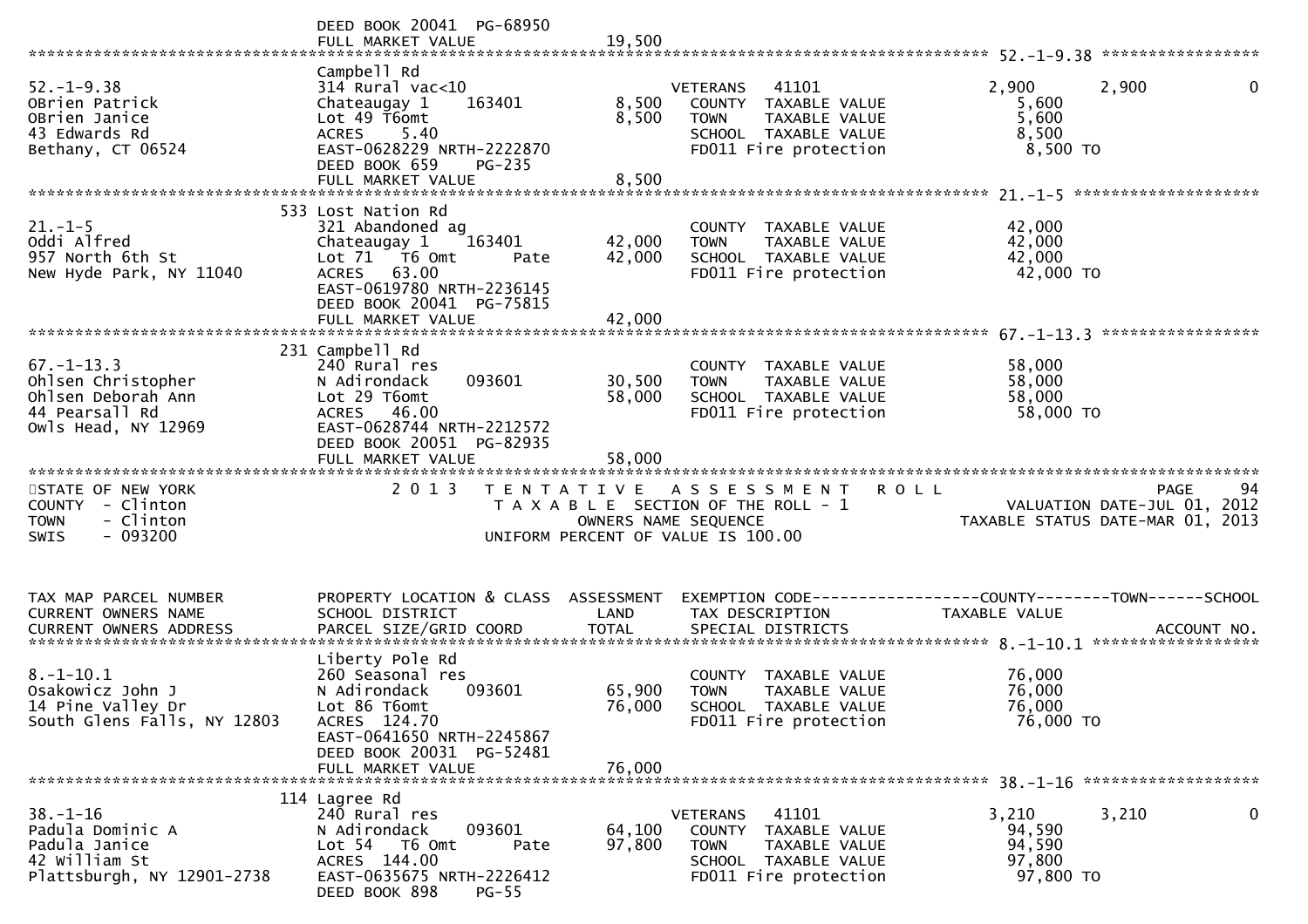|                                                                                                       | FULL MARKET VALUE                                                                                                                                                                                          | 97,800                       |                                                                                                                            |                                                                                              |
|-------------------------------------------------------------------------------------------------------|------------------------------------------------------------------------------------------------------------------------------------------------------------------------------------------------------------|------------------------------|----------------------------------------------------------------------------------------------------------------------------|----------------------------------------------------------------------------------------------|
| $67. - 1 - 19$<br>Paige Walter D<br>656 Ryan Rd<br>Churubusco, NY 12923                               | 648/656 Ryan Rd<br>270 Mfg housing<br>093601<br>N Adirondack<br>Lot <sub>32</sub><br>T6 Omt<br>Pate<br>20.00<br><b>ACRES</b><br>EAST-0625510 NRTH-2214433<br>DEED BOOK 20021 PG-45858<br>FULL MARKET VALUE | 17,500<br>46,400<br>46,400   | RES STAR<br>41854<br>COUNTY TAXABLE VALUE<br>TAXABLE VALUE<br><b>TOWN</b><br>SCHOOL TAXABLE VALUE<br>FD011 Fire protection | 0<br>30,000<br>0<br>46,400<br>46,400<br>16,400<br>46,400 TO                                  |
| $54. - 2 - 5$<br>Parah Gregory A<br>Parah Kimberly A<br>448 Nottingham Dr<br>Milton, VT 05468         | 357 Lafrancis Rd<br>260 Seasonal res<br>093601<br>N Adirondack<br>Lot 37 T6 Omt<br>Survey Map 20061/99069 Lo<br>ACRES 20.00<br>EAST-0651225 NRTH-2218373<br>DEED BOOK 20061 PG-99246<br>FULL MARKET VALUE  | 17,500<br>101,900<br>101,900 | COUNTY TAXABLE VALUE<br><b>TOWN</b><br>TAXABLE VALUE<br>SCHOOL TAXABLE VALUE<br>FD011 Fire protection                      | 101,900<br>101,900<br>101,900<br>101,900 TO                                                  |
| $68. - 1 - 18.21$<br>Parent Cathy L<br>166 Gagnier Rd<br>Churubusco, NY 12923                         | 166 Gagnier Rd<br>210 1 Family Res<br>093601<br>N Adirondack<br>Lot 34<br>T6 Omt<br>Pate<br><b>ACRES</b><br>1.04<br>EAST-0638724 NRTH-2214250<br>DEED BOOK 20011 PG-37235<br>FULL MARKET VALUE             | 5,200<br>77,900<br>77,900    | 41854<br>RES STAR<br>COUNTY TAXABLE VALUE<br><b>TOWN</b><br>TAXABLE VALUE<br>SCHOOL TAXABLE VALUE<br>FD011 Fire protection | $\Omega$<br>$\mathbf{0}$<br>30,000<br>77,900<br>77,900<br>47,900<br>77,900 TO                |
| STATE OF NEW YORK<br>COUNTY - Clinton<br>- Clinton<br><b>TOWN</b><br>$-093200$<br><b>SWIS</b>         | 2 0 1 3                                                                                                                                                                                                    | OWNERS NAME SEQUENCE         | TENTATIVE ASSESSMENT<br>T A X A B L E SECTION OF THE ROLL - 1<br>UNIFORM PERCENT OF VALUE IS 100.00                        | 95<br><b>ROLL</b><br>PAGE<br>VALUATION DATE-JUL 01, 2012<br>TAXABLE STATUS DATE-MAR 01, 2013 |
| TAX MAP PARCEL NUMBER<br>CURRENT OWNERS NAME                                                          | PROPERTY LOCATION & CLASS ASSESSMENT<br>SCHOOL DISTRICT                                                                                                                                                    | LAND                         | TAX DESCRIPTION                                                                                                            | EXEMPTION CODE-----------------COUNTY-------TOWN------SCHOOL<br><b>TAXABLE VALUE</b>         |
| $68. - 1 - 18.22$<br>Parent Cathy L<br>166 Gagnier Rd<br>Churubusco, NY 12923                         | Gagnier Rd<br>321 Abandoned ag<br>093601<br>N Adirondack<br>Lot 34 T6omt<br>ACRES 24.00<br>EAST-0638758 NRTH-2214886<br>DEED BOOK 20011 PG-37236<br>FULL MARKET VALUE                                      | 20,100<br>20,100<br>20,100   | COUNTY TAXABLE VALUE<br><b>TOWN</b><br>TAXABLE VALUE<br>SCHOOL TAXABLE VALUE<br>FD011 Fire protection                      | 20,100<br>20,100<br>20,100<br>20,100 TO                                                      |
| $22. - 1 - 16.3$<br>Parent Mark<br>231 whalen Rd<br>Churubusco, NY 12923<br>MAY BE SUBJECT TO PAYMENT | whalen Rd<br>321 Abandoned ag<br>N Adirondack<br>093601<br>Lot 69 T6omt<br>ACRES 107.40<br>EAST-0626338 NRTH-2231804<br>DEED BOOK 20011 PG-31000                                                           | 71,200<br>71,200             | AGRI DISTR 41720<br>COUNTY TAXABLE VALUE<br><b>TOWN</b><br>TAXABLE VALUE<br>SCHOOL TAXABLE VALUE<br>FD011 Fire protection  | 40,291<br>40,291<br>40,291<br>30,909<br>30,909<br>30,909<br>71,200 TO                        |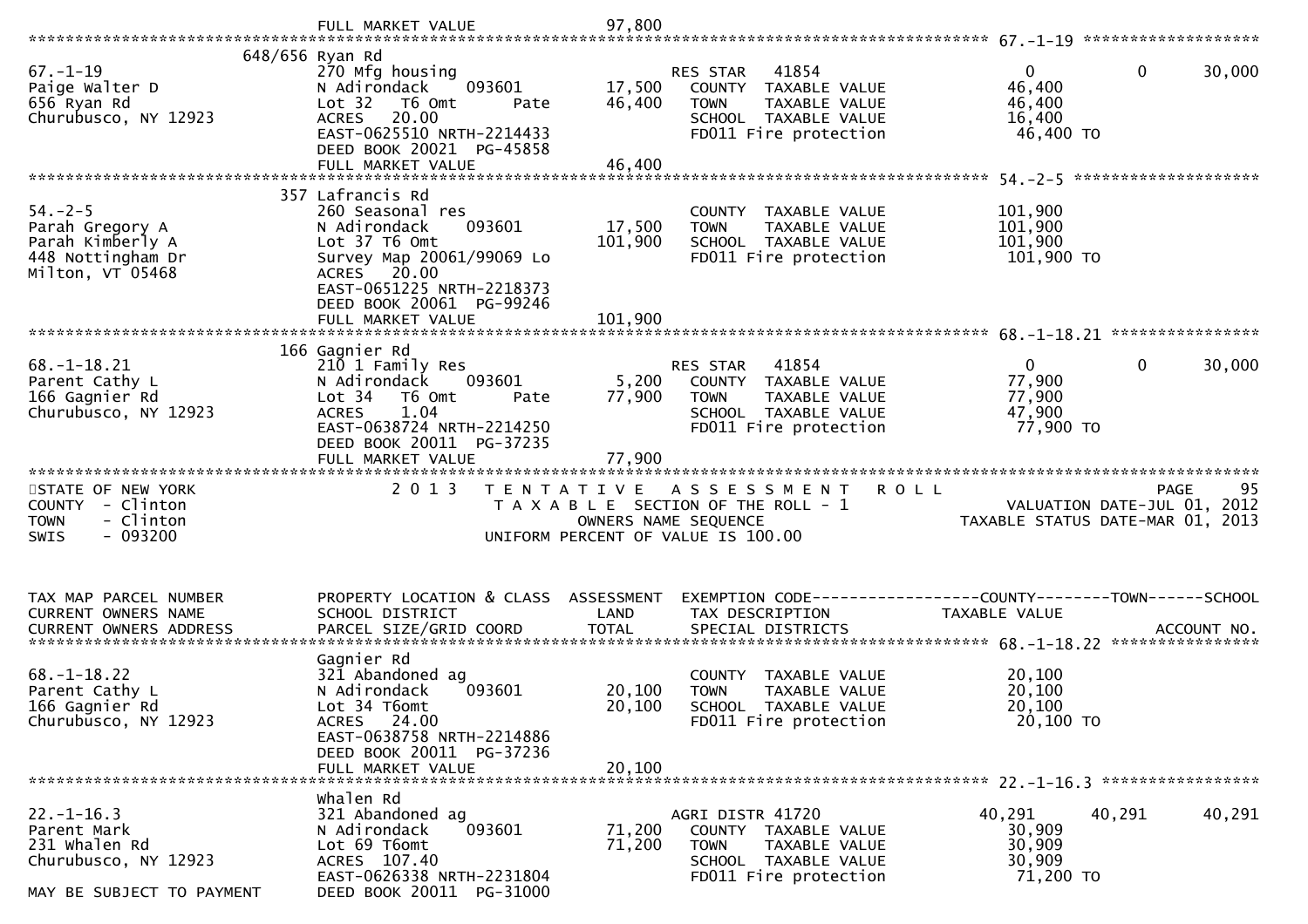| UNDER AGDIST LAW TIL 2017                                                                                                   | FULL MARKET VALUE                                                                                                                                                                                        | 71,200                                                     |                                                                                                                                  |                                                                                |            |
|-----------------------------------------------------------------------------------------------------------------------------|----------------------------------------------------------------------------------------------------------------------------------------------------------------------------------------------------------|------------------------------------------------------------|----------------------------------------------------------------------------------------------------------------------------------|--------------------------------------------------------------------------------|------------|
| $38.1 - 1 - 18.1$<br>Parent Oliver<br>Parent Rachael<br>507 North Farm Rd<br>Chazy, NY 12921                                | Clinton Mills Rd<br>311 Res vac land<br>093601<br>N Adirondack<br>Lot 66 T6 Omt<br>Pate<br>90.00 DPTH 115.00<br><b>FRNT</b><br>EAST-0640339 NRTH-2230913<br>DEED BOOK 483<br>PG-794<br>FULL MARKET VALUE | 3,400<br>3,400<br>3,400                                    | COUNTY TAXABLE VALUE<br>TAXABLE VALUE<br><b>TOWN</b><br>SCHOOL TAXABLE VALUE<br>FD011 Fire protection                            | 3,400<br>3,400<br>3,400<br>3,400 TO                                            |            |
|                                                                                                                             | 6 Broad St                                                                                                                                                                                               |                                                            |                                                                                                                                  |                                                                                |            |
| $38.1 - 1 - 18.2$<br>Parent Paul<br>Parent Susan<br>236 Duprey Rd<br>Chazy, NY 12921-2009                                   | 220 2 Family Res<br>093601<br>N Adirondack<br>Lot 66 T6omt<br>FRNT 82.50 DPTH 264.00<br>EAST-0640403 NRTH-2231008<br>DEED BOOK 677<br>$PG-41$                                                            | 4,100<br>10,000                                            | COUNTY TAXABLE VALUE<br>TAXABLE VALUE<br><b>TOWN</b><br>SCHOOL TAXABLE VALUE<br>FD011 Fire protection                            | 10,000<br>10,000<br>10,000<br>10,000 TO                                        |            |
|                                                                                                                             |                                                                                                                                                                                                          |                                                            |                                                                                                                                  |                                                                                |            |
| $22. - 1 - 16.2$<br>Parent Sherwood<br>Parent Carolyn<br>231 whalen Rd<br>Churubusco, NY 12923<br>MAY BE SUBJECT TO PAYMENT | whalen Rd<br>$314$ Rural vac<10<br>093601<br>N Adirondack<br>Lot 69 T6omt<br>7.00<br><b>ACRES</b><br>EAST-0625223 NRTH-2233391<br>DEED BOOK 20011 PG-30999<br>FULL MARKET VALUE                          | 9,800<br>9,800<br>9,800                                    | AGRI DISTR 41720<br>COUNTY TAXABLE VALUE<br><b>TOWN</b><br>TAXABLE VALUE<br>SCHOOL TAXABLE VALUE<br>FD011 Fire protection        | 7,980<br>7,980<br>1,820<br>1,820<br>1,820<br>$9,800$ TO                        | 7,980      |
|                                                                                                                             |                                                                                                                                                                                                          |                                                            |                                                                                                                                  |                                                                                |            |
| UNDER AGDIST LAW TIL 2017                                                                                                   |                                                                                                                                                                                                          |                                                            |                                                                                                                                  |                                                                                |            |
| STATE OF NEW YORK<br>COUNTY - Clinton<br><b>TOWN</b><br>- Clinton<br>$-093200$<br><b>SWIS</b>                               | 2 0 1 3                                                                                                                                                                                                  | OWNERS NAME SEQUENCE<br>UNIFORM PERCENT OF VALUE IS 100.00 | TENTATIVE ASSESSMENT<br>T A X A B L E SECTION OF THE ROLL - 1                                                                    | <b>ROLL</b><br>VALUATION DATE-JUL 01, 2012<br>TAXABLE STATUS DATE-MAR 01, 2013 | 96<br>PAGE |
| TAX MAP PARCEL NUMBER                                                                                                       | PROPERTY LOCATION & CLASS ASSESSMENT                                                                                                                                                                     |                                                            |                                                                                                                                  | EXEMPTION CODE-----------------COUNTY-------TOWN------SCHOOL                   |            |
| CURRENT OWNERS NAME                                                                                                         | SCHOOL DISTRICT                                                                                                                                                                                          | LAND                                                       | TAX DESCRIPTION                                                                                                                  | TAXABLE VALUE                                                                  |            |
| $22. - 1 - 19$<br>Parent Sherwood<br>Parent Carolyn<br>231 Whalen Rd<br>Churubusco, NY 12923                                | Whalen Rd<br>105 Vac farmland<br>093601<br>N Adirondack<br>Lot 72 T6omt<br>ACRES 54.40<br>EAST-0624449 NRTH-2235740                                                                                      | 43,600                                                     | AGRI DISTR 41720<br>42,600 COUNTY TAXABLE VALUE<br><b>TOWN</b><br>TAXABLE VALUE<br>SCHOOL TAXABLE VALUE<br>FD011 Fire protection | 18,627<br>18,627<br>24,973<br>24,973<br>24,973<br>43,600 TO                    | 18,627     |
| MAY BE SUBJECT TO PAYMENT<br>UNDER AGDIST LAW TIL 2017                                                                      | DEED BOOK 464<br>PG-247<br>FULL MARKET VALUE                                                                                                                                                             | 43,600                                                     |                                                                                                                                  |                                                                                |            |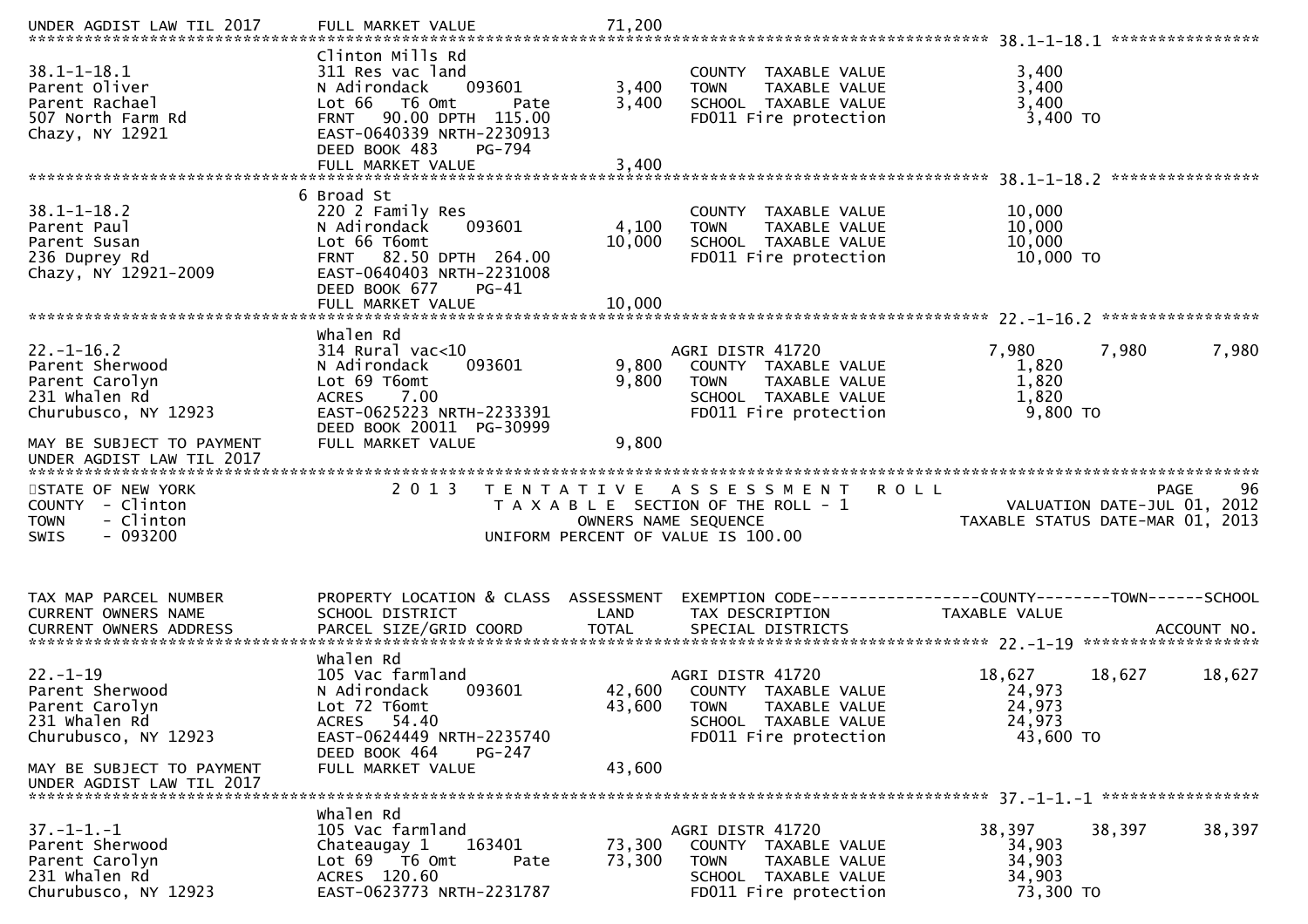| MAY BE SUBJECT TO PAYMENT<br>UNDER AGDIST LAW TIL 2017                                                 | DEED BOOK 464<br>PG-00247<br>FULL MARKET VALUE                                                                                                                                                             | 73,300                     |                                                                                                                            |                                                                                           |                                     |
|--------------------------------------------------------------------------------------------------------|------------------------------------------------------------------------------------------------------------------------------------------------------------------------------------------------------------|----------------------------|----------------------------------------------------------------------------------------------------------------------------|-------------------------------------------------------------------------------------------|-------------------------------------|
|                                                                                                        |                                                                                                                                                                                                            |                            |                                                                                                                            |                                                                                           |                                     |
| $37. - 1 - 1. - 2$<br>Parent Sherwood<br>Parent Carolyn<br>231 whalen Rd<br>Churubusco, NY 12923       | 231 Whalen Rd<br>241 Rural res&ag<br>N Adirondack<br>093601<br>Lot 69 T6 Omt Patent<br>93.00<br><b>ACRES</b><br>EAST-0623773 NRTH-2231787                                                                  |                            | 10 YR AGR 41700<br>64,000 AGRI DISTR 41720<br>153,300 RES STAR<br>41854<br>42100<br>483A EX<br>COUNTY TAXABLE VALUE        | 10,000<br>10,000<br>37,234<br>37,234<br>$\Omega$<br>$\Omega$<br>4,300<br>4,300<br>101,766 | 10,000<br>37,234<br>30,000<br>4,300 |
| MAY BE SUBJECT TO PAYMENT<br>UNDER AGDIST LAW TIL 2017                                                 | DEED BOOK 464<br>$PG-247$<br>FULL MARKET VALUE                                                                                                                                                             | 153,300                    | <b>TAXABLE VALUE</b><br><b>TOWN</b><br>SCHOOL TAXABLE VALUE<br>FD011 Fire protection<br>4,300 EX                           | 101,766<br>71,766<br>149,000 TO                                                           |                                     |
|                                                                                                        |                                                                                                                                                                                                            |                            |                                                                                                                            |                                                                                           |                                     |
| $21. - 1 - 14.1$<br>Parent Sherwood J<br>Parent Carolyn<br>231 whalen Rd<br>Churubusco, NY 12923       | Lost Nation Rd<br>321 Abandoned ag<br>093601<br>N Adirondack<br>Lot 71<br>T6 Omt<br>Pate<br>70.00<br><b>ACRES</b><br>EAST-0623131 NRTH-2233760<br>DEED BOOK 20041 PG-74107                                 | 49,500<br>49,500           | AGRI DISTR 41720<br>COUNTY TAXABLE VALUE<br>TAXABLE VALUE<br><b>TOWN</b><br>SCHOOL TAXABLE VALUE<br>FD011 Fire protection  | 25,423<br>25,423<br>24,077<br>24,077<br>24,077<br>49,500 TO                               | 25,423                              |
| MAY BE SUBJECT TO PAYMENT<br>UNDER AGDIST LAW TIL 2017                                                 | FULL MARKET VALUE                                                                                                                                                                                          | 49,500                     |                                                                                                                            |                                                                                           |                                     |
| $82 - 2 - 8.2$<br>Parisi Michael P<br>664 Forest Rd<br>Northford, CT 06472<br>************************ | Gagnier Rd<br>321 Abandoned ag<br>N Adirondack<br>093601<br>Lot 28 T6 Omt<br>ACRES 17.40<br>EAST-0634742 NRTH-2208492<br>DEED BOOK 588<br>PG-632<br>FULL MARKET VALUE<br>********************************* | 16,200<br>16,200<br>16,200 | COUNTY TAXABLE VALUE<br>TAXABLE VALUE<br><b>TOWN</b><br>SCHOOL TAXABLE VALUE<br>FD011 Fire protection                      | 16,200<br>16,200<br>16,200<br>16,200 TO                                                   |                                     |
| STATE OF NEW YORK<br>COUNTY - Clinton<br>- Clinton<br><b>TOWN</b><br>$-093200$<br><b>SWIS</b>          | 2 0 1 3                                                                                                                                                                                                    | T E N T A T I V E          | A S S E S S M E N T<br>T A X A B L E SECTION OF THE ROLL - 1<br>OWNERS NAME SEQUENCE<br>UNIFORM PERCENT OF VALUE IS 100.00 | <b>ROLL</b><br>VALUATION DATE-JUL 01,<br>TAXABLE STATUS DATE-MAR 01, 2013                 | 97<br><b>PAGE</b><br>2012           |
| TAX MAP PARCEL NUMBER<br>CURRENT OWNERS NAME<br><b>CURRENT OWNERS ADDRESS</b>                          | PROPERTY LOCATION & CLASS ASSESSMENT<br>SCHOOL DISTRICT<br>PARCEL SIZE/GRID COORD                                                                                                                          | LAND<br><b>TOTAL</b>       | TAX DESCRIPTION<br>SPECIAL DISTRICTS                                                                                       | EXEMPTION        CODE-----------------COUNTY-------TOWN------SCHOOL<br>TAXABLE VALUE      | ACCOUNT NO.                         |
| $22 - 1 - 2$<br>Parmeter Dale<br>Beach Brian<br>630 Cassidy Rd<br>Chateaugay, NY 12920                 | Merchia Rd<br>321 Abandoned ag<br>163401<br>Chateaugay 1<br>Lot $73$ $\overline{76}$ Omt<br>Pate<br>50.00<br><b>ACRES</b><br>EAST-0627376 NRTH-2238103<br>DEED BOOK 99001 PG-13379<br>FULL MARKET VALUE    | 16,000<br>16,000<br>16,000 | COUNTY<br>TAXABLE VALUE<br><b>TOWN</b><br>TAXABLE VALUE<br>SCHOOL TAXABLE VALUE<br>FD011 Fire protection                   | 16,000<br>16,000<br>16,000<br>16,000 TO                                                   |                                     |
| 21. –1–19.1<br>Parmeter Roger                                                                          | County Line Rd<br>321 Abandoned ag<br>163401<br>Chateaugay 1                                                                                                                                               | 24,800                     | <b>COUNTY</b><br>TAXABLE VALUE<br>TAXABLE VALUE<br><b>TOWN</b>                                                             | 24,800<br>24,800                                                                          |                                     |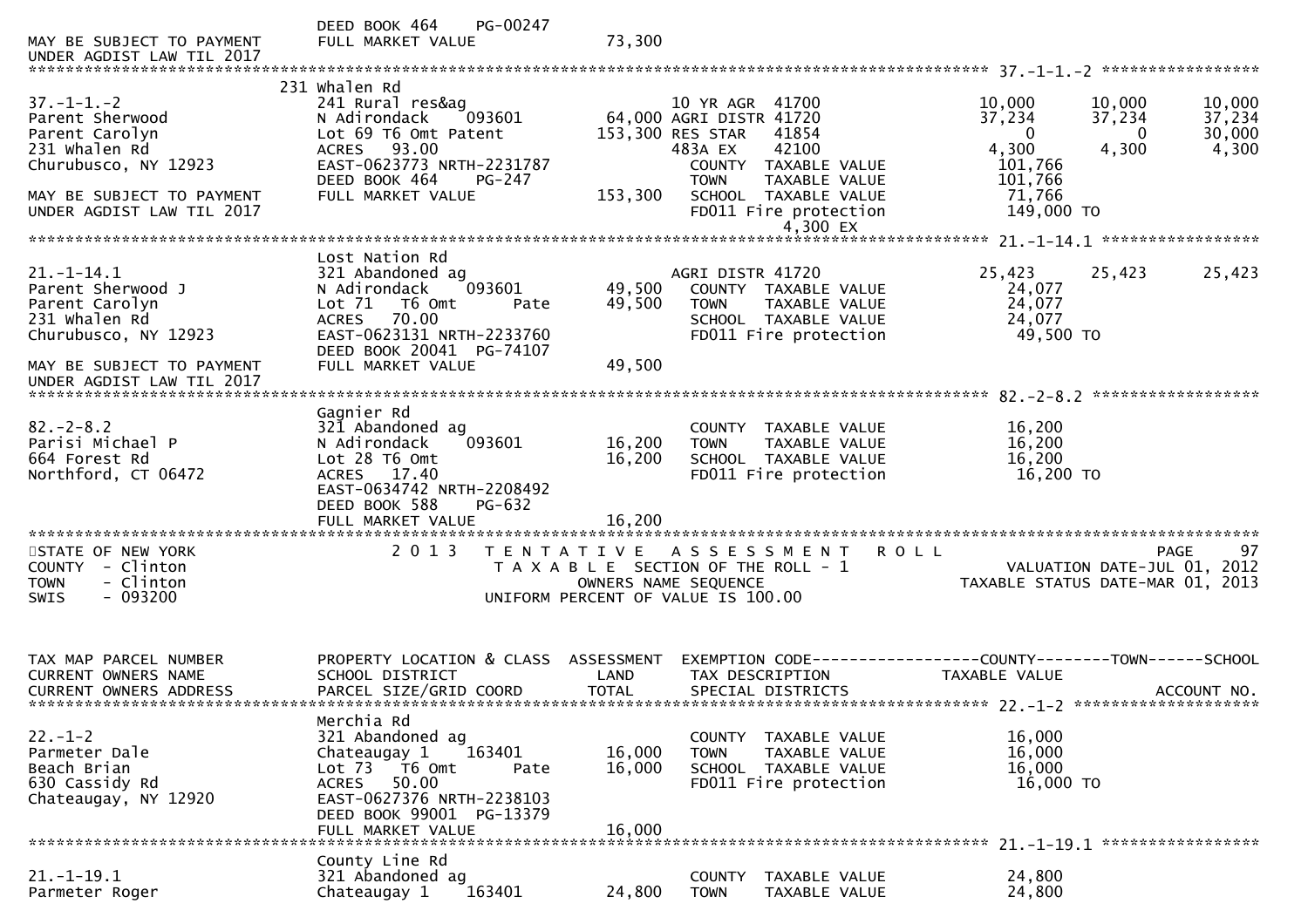| 1348 County Line Rd<br>Chateaugay, NY 12920                                                          | Lot 71  T6 0mt<br>Pate<br>ACRES 38.00<br>EAST-0616514 NRTH-2236636<br>DEED BOOK 646<br>PG-1130                                                                               | 24,800                     | SCHOOL TAXABLE VALUE<br>FD011 Fire protection                                                                                                                   | 24,800<br>24,800 TO                                                                                                          |                                              |
|------------------------------------------------------------------------------------------------------|------------------------------------------------------------------------------------------------------------------------------------------------------------------------------|----------------------------|-----------------------------------------------------------------------------------------------------------------------------------------------------------------|------------------------------------------------------------------------------------------------------------------------------|----------------------------------------------|
|                                                                                                      |                                                                                                                                                                              |                            |                                                                                                                                                                 |                                                                                                                              |                                              |
| $21. - 1 - 16.2$<br>Parmeter Roger L<br>1348 County Line Rd<br>Chateaugay, NY 12920                  | 1348 County Line Rd<br>210 1 Family Res<br>163401<br>Chateaugay 1<br>Lot 71 T6omt<br>ACRES 2.50<br>EAST-0616128 NRTH-2233472<br>DEED BOOK 622<br>PG-571<br>FULL MARKET VALUE | 73,600                     | <b>RES STAR 41854</b><br>6,200 RS STAR MH 41864<br>73,600 COUNTY TAXABLE VALUE<br><b>TOWN</b><br>TAXABLE VALUE<br>SCHOOL TAXABLE VALUE<br>FD011 Fire protection | $\mathbf{0}$<br>$\overline{0}$<br>73,600<br>73,600<br>30,000<br>73,600 TO                                                    | $\mathbf{0}$<br>30,000<br>$\Omega$<br>13,600 |
|                                                                                                      |                                                                                                                                                                              |                            |                                                                                                                                                                 |                                                                                                                              |                                              |
| $37. - 1 - 7.1$<br>Patnode Kenneth<br>Patnode Cathy<br>1307 Clinton Mills Rd<br>Churubusco, NY 12923 | Looby Rd<br>321 Abandoned ag<br>093601<br>N Adirondack<br>ACRES 25.50<br>EAST-0632984 NRTH-2231842<br>DEED BOOK 20072 PG-4478<br>FULL MARKET VALUE                           | 20,300<br>20,300<br>20,300 | COUNTY TAXABLE VALUE<br><b>TOWN</b><br>TAXABLE VALUE<br>SCHOOL TAXABLE VALUE<br>FD011 Fire protection                                                           | 20,300<br>20,300<br>20,300<br>20,300 TO                                                                                      |                                              |
|                                                                                                      | 1307 Clinton Mills Rd                                                                                                                                                        |                            |                                                                                                                                                                 |                                                                                                                              |                                              |
| $38.1 - 1 - 29$<br>Patnode Kenneth J<br>Patnode Cathy<br>PO Box 73<br>Churubusco, NY 12923-0073      | 210 1 Family Res<br>093601<br>N Adirondack<br>Lot 55 T6 Omt<br>Pate<br>FRNT 84.00 DPTH 230.00<br>EAST-0640217 NRTH-2230689<br>DEED BOOK 99001 PG-13724                       | 54,300                     | RES STAR 41854<br>4,100 COUNTY TAXABLE VALUE<br>TAXABLE VALUE<br><b>TOWN</b><br>SCHOOL TAXABLE VALUE<br>FD011 Fire protection                                   | 0<br>54,300<br>54,300<br>24,300<br>54,300 TO                                                                                 | $\mathbf 0$<br>30,000                        |
|                                                                                                      |                                                                                                                                                                              |                            |                                                                                                                                                                 |                                                                                                                              |                                              |
| STATE OF NEW YORK<br>COUNTY - Clinton<br>- Clinton<br><b>TOWN</b><br>- 093200<br><b>SWIS</b>         | 2 0 1 3                                                                                                                                                                      |                            | TENTATIVE ASSESSMENT<br>T A X A B L E SECTION OF THE ROLL - 1<br>OWNERS NAME SEQUENCE<br>UNIFORM PERCENT OF VALUE IS 100.00                                     | <b>ROLL</b><br>PAGE 98<br>VALUATION DATE-JUL 01, 2012<br>TAXARLE STATUS DATE USE OF 2012<br>TAXABLE STATUS DATE-MAR 01, 2013 | 98<br><b>PAGE</b>                            |
|                                                                                                      |                                                                                                                                                                              |                            |                                                                                                                                                                 |                                                                                                                              |                                              |
| TAX MAP PARCEL NUMBER<br>CURRENT OWNERS NAME                                                         | PROPERTY LOCATION & CLASS ASSESSMENT<br>SCHOOL DISTRICT                                                                                                                      | LAND                       | TAX DESCRIPTION                                                                                                                                                 | EXEMPTION CODE-----------------COUNTY--------TOWN------SCHOOL<br>TAXABLE VALUE                                               |                                              |
|                                                                                                      |                                                                                                                                                                              |                            |                                                                                                                                                                 |                                                                                                                              |                                              |
| $7. - 1 - 21.2$<br>Patnode Thomas W<br>693 Deweys Bridge Rd<br>Whitehall, NY 12887                   | 162 Frontier Rd<br>240 Rural res<br>N Adirondack<br>093601<br>T6omt Lot 87<br>ACRES 27.70<br>EAST-0633640 NRTH-2243241<br>DEED BOOK 20072 PG-8413<br>FULL MARKET VALUE       | 23,600<br>61,500<br>61,500 | COUNTY TAXABLE VALUE<br><b>TOWN</b><br>TAXABLE VALUE<br>SCHOOL TAXABLE VALUE<br>FD011 Fire protection                                                           | 61,500<br>61,500<br>61,500<br>61,500 TO                                                                                      |                                              |
|                                                                                                      | 61 Campbell Rd                                                                                                                                                               |                            |                                                                                                                                                                 |                                                                                                                              |                                              |
| $82 - 2 - 4$<br>Patnode Warren<br>69 Virginia Ave<br>Rochester, NY 14619                             | $314$ Rural vac<10<br>093601<br>N Adirondack<br>Lot 29 T6 Omt<br>2.25<br>ACRES                                                                                               | 6,000<br>6,000             | COUNTY TAXABLE VALUE<br>TAXABLE VALUE<br><b>TOWN</b><br>SCHOOL TAXABLE VALUE<br>FD011 Fire protection                                                           | 6,000<br>6,000<br>6,000<br>6,000 TO                                                                                          |                                              |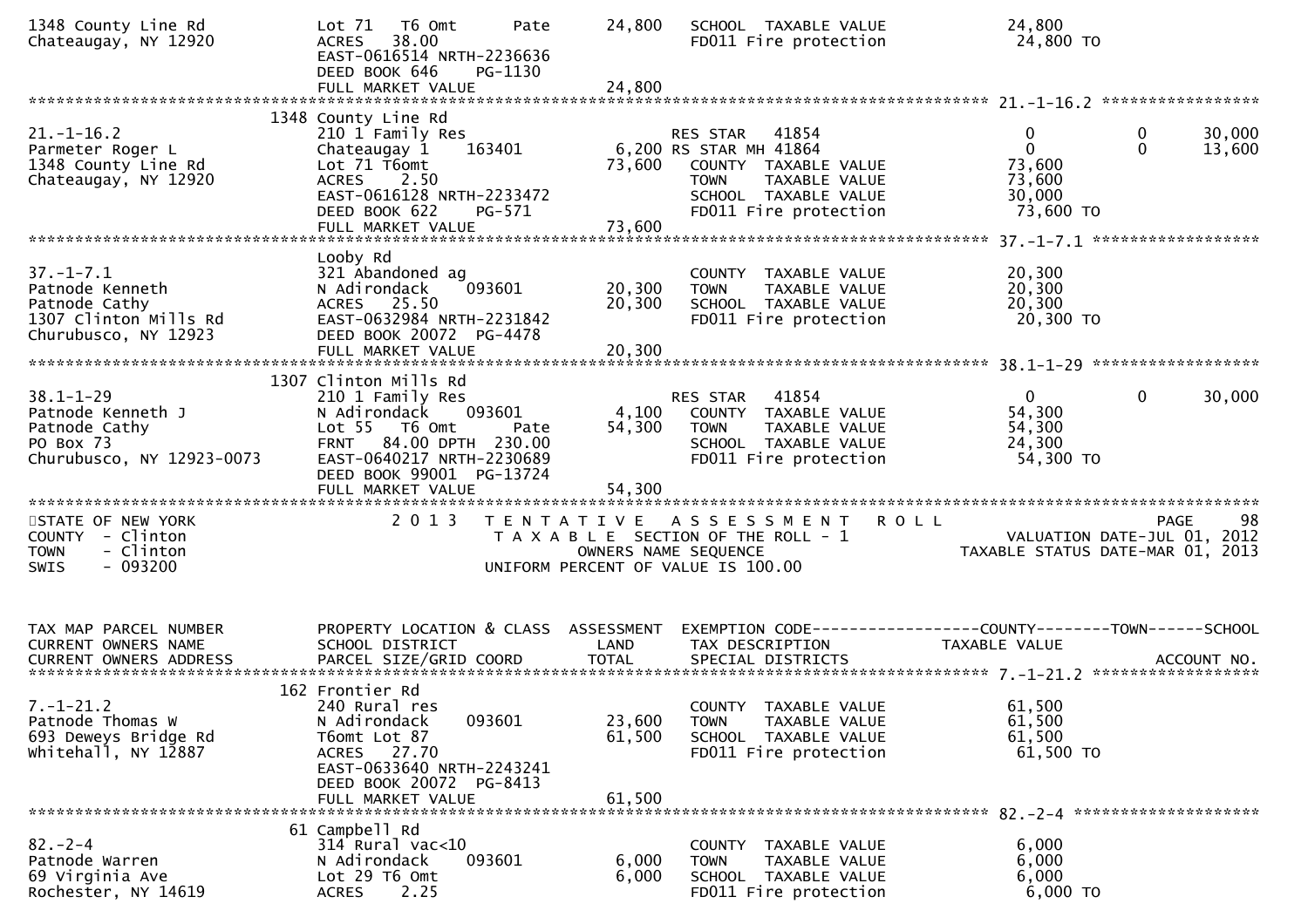|                                                     | EAST-0630626 NRTH-2208506<br>DEED BOOK 583<br>PG-1138<br>FULL MARKET VALUE                                 | 6,000   |                                                                                   |                      |                                           |
|-----------------------------------------------------|------------------------------------------------------------------------------------------------------------|---------|-----------------------------------------------------------------------------------|----------------------|-------------------------------------------|
| $68. - 1 - 3$<br>Patnode William L                  | Rt 11<br>311 Res vac land<br>N Adirondack<br>093601                                                        | 4,900   | COUNTY TAXABLE VALUE<br>TAXABLE VALUE<br><b>TOWN</b>                              | 4,900<br>4,900       |                                           |
| Patnode Linda M<br>27 McIntosh Dr<br>Peru, NY 12972 | Lot 35  T6 Omt<br>Pate<br>FRNT 176.10 DPTH 441.02<br>EAST-0640586 NRTH-2216752<br>DEED BOOK 20092 PG-26770 | 4,900   | SCHOOL TAXABLE VALUE<br>FD011 Fire protection                                     | 4,900<br>4,900 TO    |                                           |
|                                                     | FULL MARKET VALUE                                                                                          | 4,900   |                                                                                   |                      |                                           |
| $66. - 1 - 2.1$                                     | Ryan Rd                                                                                                    |         | COUNTY TAXABLE VALUE                                                              |                      |                                           |
| Payne Gary                                          | 321 Abandoned ag<br>Chateaugay 1<br>163401                                                                 | 20,200  | <b>TOWN</b><br>TAXABLE VALUE                                                      | 20,200<br>20,200     |                                           |
| 542 High St<br>Bridport, VT 05734                   | Lot 31 76 0mt<br>Pate<br>58.80<br><b>ACRES</b>                                                             | 20,200  | SCHOOL TAXABLE VALUE<br>FD011 Fire protection                                     | 20,200<br>20,200 TO  |                                           |
|                                                     | EAST-0622593 NRTH-2215715<br>DEED BOOK 99001 PG-17306                                                      |         |                                                                                   |                      |                                           |
|                                                     | FULL MARKET VALUE                                                                                          | 20,200  |                                                                                   |                      |                                           |
| $7. - 1 - 4.1$                                      | 681-683 Frontier Rd<br>210 1 Family Res                                                                    |         | 41854<br>RES STAR                                                                 | $\mathbf{0}$         | $\mathbf{0}$<br>30,000                    |
| Peck Todd J                                         | Chateaugay 1<br>163401                                                                                     | 5,000   | COUNTY TAXABLE VALUE                                                              | 67,700               |                                           |
| 683 Frontier Rd                                     | Lot 89 T6 Omt Patent                                                                                       | 67,700  | TAXABLE VALUE<br><b>TOWN</b>                                                      | 67,700               |                                           |
| Churubusco, NY 12923                                | ACRES 1.00 BANK<br>860<br>EAST-0625509 NRTH-2244391                                                        |         | SCHOOL TAXABLE VALUE<br>FD011 Fire protection                                     | 37,700<br>67,700 TO  |                                           |
|                                                     | DEED BOOK 20102 PG-37215                                                                                   |         |                                                                                   |                      |                                           |
|                                                     |                                                                                                            |         |                                                                                   |                      |                                           |
| STATE OF NEW YORK<br>COUNTY - Clinton               | 2 0 1 3                                                                                                    |         | TENTATIVE ASSESSMENT<br>T A X A B L E SECTION OF THE ROLL - 1                     | <b>ROLL</b>          | 99<br>PAGE<br>VALUATION DATE-JUL 01, 2012 |
| - Clinton<br><b>TOWN</b>                            |                                                                                                            |         | OWNERS NAME SEQUENCE                                                              |                      | TAXABLE STATUS DATE-MAR 01, 2013          |
| $-093200$<br><b>SWIS</b>                            |                                                                                                            |         | UNIFORM PERCENT OF VALUE IS 100.00                                                |                      |                                           |
|                                                     |                                                                                                            |         |                                                                                   |                      |                                           |
| TAX MAP PARCEL NUMBER<br><b>CURRENT OWNERS NAME</b> | PROPERTY LOCATION & CLASS ASSESSMENT<br>SCHOOL DISTRICT                                                    | LAND    | EXEMPTION CODE------------------COUNTY--------TOWN------SCHOOL<br>TAX DESCRIPTION | <b>TAXABLE VALUE</b> |                                           |
|                                                     |                                                                                                            |         |                                                                                   |                      |                                           |
|                                                     | 466 Brandy Brook Rd                                                                                        |         |                                                                                   |                      |                                           |
| $69. - 1 - 14.2$                                    | 210 1 Family Res                                                                                           |         | AGED COUN 41802                                                                   | 60,000               | 0<br>0                                    |
| Pelletier Marcel A                                  | N Adirondack<br>093601<br>Lot 25 T6omt                                                                     |         | 11,600 SR STAR<br>41834                                                           | $\Omega$             | 63,300<br>$\Omega$                        |
| 466 Brandy Brook Rd<br>Ellenburg Center, NY 12934   |                                                                                                            | 120,000 | TAXABLE VALUE<br>COUNTY                                                           | 60,000               |                                           |
|                                                     |                                                                                                            |         |                                                                                   |                      |                                           |
|                                                     | <b>ACRES</b><br>9.30 BANK<br>432<br>EAST-0648355 NRTH-2209628                                              |         | <b>TOWN</b><br>TAXABLE VALUE<br>SCHOOL TAXABLE VALUE                              | 120,000<br>56,700    |                                           |
|                                                     | DEED BOOK 20102 PG-30807                                                                                   |         | FD011 Fire protection                                                             | 120,000 TO           |                                           |
|                                                     | FULL MARKET VALUE                                                                                          | 120,000 |                                                                                   |                      | 38.1-1-15 ********************            |
|                                                     | 16 Smith St                                                                                                |         |                                                                                   |                      |                                           |
| $38.1 - 1 - 15$<br>Perrault Jean-Paul               | 210 1 Family Res<br>093601<br>N Adirondack                                                                 | 4,100   | COUNTY TAXABLE VALUE<br>TAXABLE VALUE<br><b>TOWN</b>                              | 15,000<br>15,000     |                                           |
| 85 Sycamore Rd<br>Jersey City, NJ 07305             | Lot 66<br>T6 Omt<br>Pate<br>82.50 DPTH 255.00<br><b>FRNT</b>                                               | 15,000  | SCHOOL TAXABLE VALUE<br>FD011 Fire protection                                     | 15,000<br>15,000 TO  |                                           |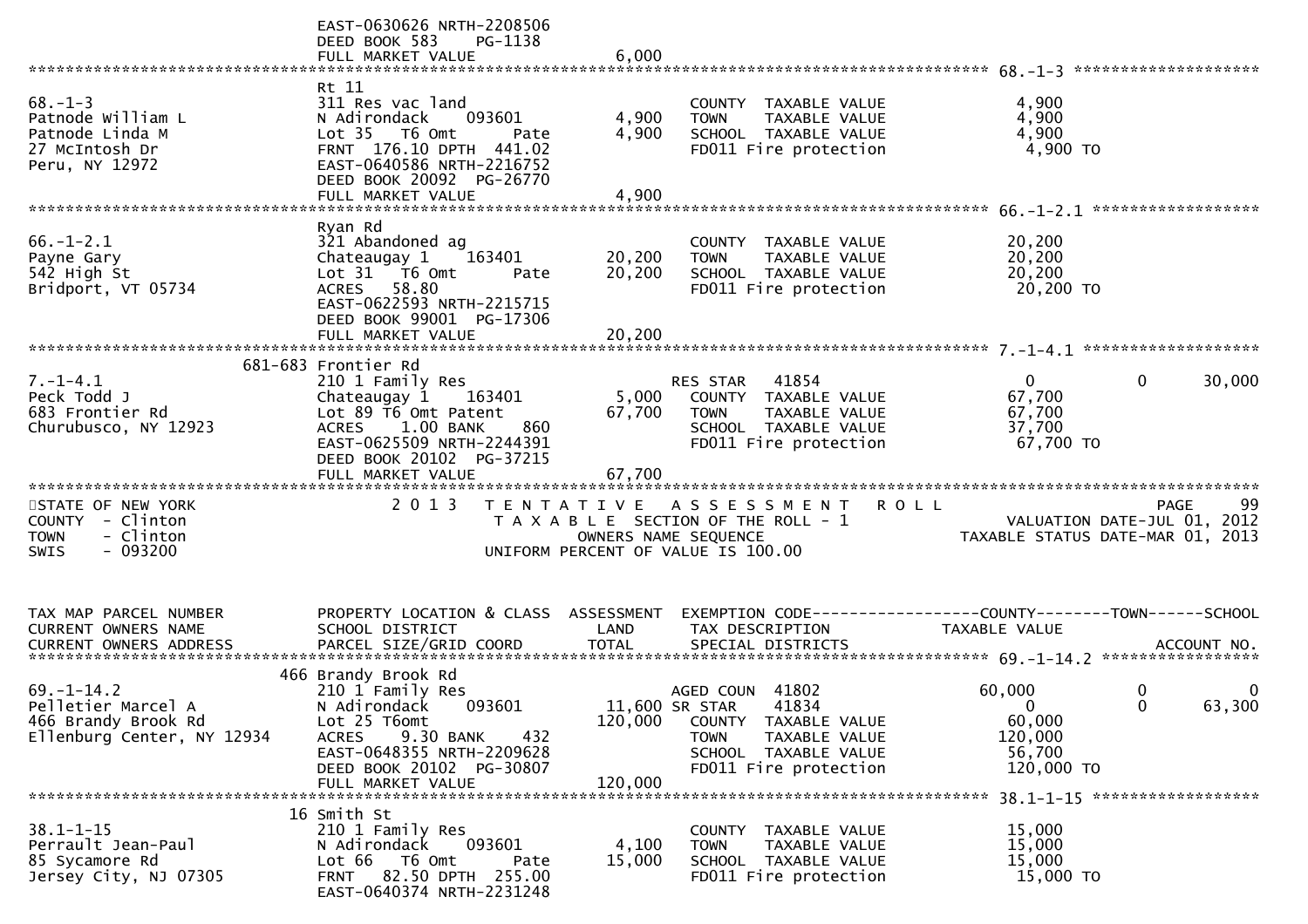|                                                                                                               | DEED BOOK 20102 PG-34118                                                                                                                                                         |                      |                                                                                                                                                               |                                                                                |  |
|---------------------------------------------------------------------------------------------------------------|----------------------------------------------------------------------------------------------------------------------------------------------------------------------------------|----------------------|---------------------------------------------------------------------------------------------------------------------------------------------------------------|--------------------------------------------------------------------------------|--|
| $38.1 - 1 - 25$<br>Perreault Alvin M<br>PO Box 134<br>Churubusco, NY 12923                                    | 1259 Clinton Mills Rd<br>210 1 Family Res<br>093601<br>N Adirondack<br>Lot 55 T6 Omt<br>Pate<br>FRNT 99.00 DPTH 140.00<br>EAST-0641397 NRTH-2230878<br>DEED BOOK 20061 PG-90839  | 4,000<br>48,300      | RES STAR 41854<br>COUNTY TAXABLE VALUE<br><b>TOWN</b><br>TAXABLE VALUE<br>SCHOOL TAXABLE VALUE<br>FD011 Fire protection                                       | $\mathbf{0}$<br>0<br>30,000<br>48,300<br>48,300<br>18,300<br>48,300 TO         |  |
|                                                                                                               |                                                                                                                                                                                  |                      |                                                                                                                                                               |                                                                                |  |
| $25. - 1 - 5.1$<br>Perrin Michael M<br>606 Canaan Rd<br>Ellenburg Depot, NY 12935<br>PRIOR OWNER ON 3/01/2013 | 68 Clinton Mills Rd<br>210 1 Family Res<br>093601<br>N Adirondack<br>Lot $61$<br>T6 Omt<br>Pate<br>2.50<br><b>ACRES</b><br>EAST-0670245 NRTH-2234992<br>DEED BOOK 20132 PG-54184 | 6,200<br>37,300      | COUNTY TAXABLE VALUE<br><b>TOWN</b><br>TAXABLE VALUE<br>SCHOOL TAXABLE VALUE<br>FD011 Fire protection<br>OTOO2 Omitted Tax-County<br>OT003 Omitted Tax-School | 37,300<br>37,300<br>37,300<br>37,300 TO<br>47.79 MT<br>78.22 MT                |  |
|                                                                                                               |                                                                                                                                                                                  |                      |                                                                                                                                                               |                                                                                |  |
| $6. - 1 - 8$<br>Perry Robert<br>Jarvis Darlene S<br>153 Prospect Ave<br>Plattsburgh, NY 12901                 | Frontier Rd<br>260 Seasonal res<br>163401<br>Chateaugay 1<br>Lot 89 T6 Omt<br>Pate<br>ACRES 189.80<br>EAST-0621761 NRTH-2244555<br>DEED BOOK 1025 PG-22                          | 77,500<br>83,600     | COUNTY TAXABLE VALUE<br>TAXABLE VALUE<br><b>TOWN</b><br>SCHOOL TAXABLE VALUE<br>FD011 Fire protection                                                         | 83,600<br>83,600<br>83,600<br>83,600 TO                                        |  |
|                                                                                                               | FULL MARKET VALUE                                                                                                                                                                | 83,600               |                                                                                                                                                               |                                                                                |  |
| STATE OF NEW YORK<br>COUNTY - Clinton<br><b>TOWN</b><br>- Clinton<br>$-093200$<br><b>SWIS</b>                 | 2 0 1 3                                                                                                                                                                          | OWNERS NAME SEQUENCE | <b>ROLL</b><br>TENTATIVE ASSESSMENT<br>T A X A B L E SECTION OF THE ROLL - 1<br>UNIFORM PERCENT OF VALUE IS 100.00                                            | 100<br>PAGE<br>VALUATION DATE-JUL 01, 2012<br>TAXABLE STATUS DATE-MAR 01, 2013 |  |
| TAX MAP PARCEL NUMBER<br>CURRENT OWNERS NAME                                                                  | PROPERTY LOCATION & CLASS ASSESSMENT<br>SCHOOL DISTRICT                                                                                                                          | LAND                 | TAX DESCRIPTION                                                                                                                                               | EXEMPTION CODE-----------------COUNTY-------TOWN------SCHOOL<br>TAXABLE VALUE  |  |
| $22. - 1 - 9.1$<br>Perry Roy M<br>234 Merchia Rd<br>Churubusco, NY 12923                                      | 5 Merchia Rd<br>270 Mfg housing<br>093601<br>N Adirondack<br>Lot 73 T6 Omt<br>Pate<br>ACRES 44.40<br>EAST-0632358 NRTH-2236325<br>DEED BOOK 20041 PG-65633<br>FULL MARKET VALUE  | 48,000<br>48,000     | RES STAR 41854<br>29,700 COUNTY TAXABLE VALUE<br><b>TOWN</b><br>TAXABLE VALUE<br>SCHOOL TAXABLE VALUE<br>FD011 Fire protection                                | $\overline{0}$<br>0<br>30,000<br>48,000<br>48,000<br>18,000<br>48,000 TO       |  |
| $21. - 1 - 11$<br>Peryea Gary                                                                                 | Lost Nation Rd<br>321 Abandoned ag                                                                                                                                               |                      | COUNTY TAXABLE VALUE                                                                                                                                          | 29,000                                                                         |  |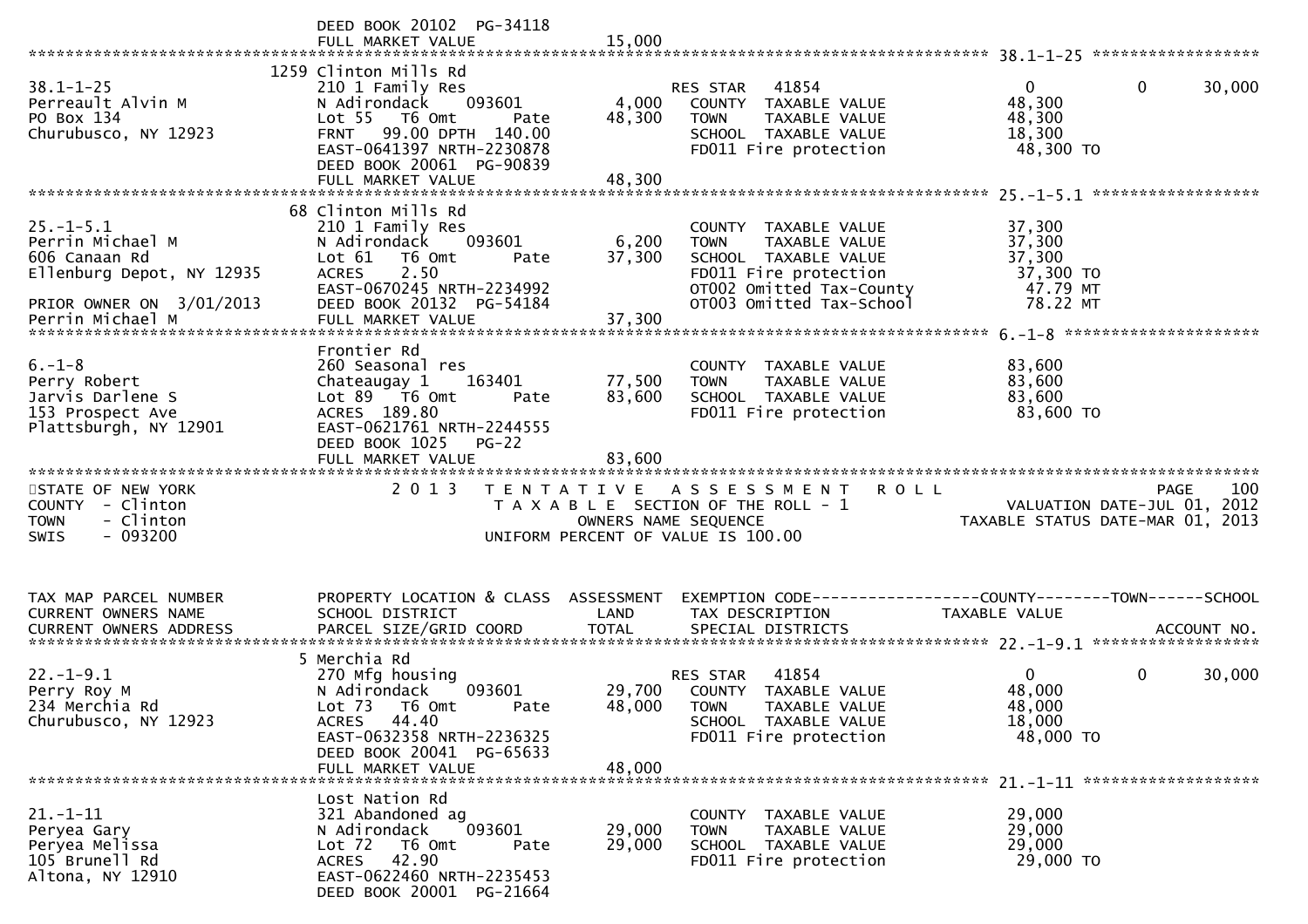|                                                                                               | FULL MARKET VALUE                                                                                                                                                                   | 29,000                     |                                                                                                       |                                                                                               |
|-----------------------------------------------------------------------------------------------|-------------------------------------------------------------------------------------------------------------------------------------------------------------------------------------|----------------------------|-------------------------------------------------------------------------------------------------------|-----------------------------------------------------------------------------------------------|
| $21. - 1 - 12.1$<br>Peryea Gary<br>Peryea Melissa<br>105 Brunell Rd<br>Altona, NY 12910       | Lost Nation Rd<br>321 Abandoned ag<br>163401<br>Chateaugay 1<br>Lot 72  T6 0mt<br>Pate<br>ACRES 29.60<br>EAST-0622422 NRTH-2234420<br>DEED BOOK 20041 PG-76652<br>FULL MARKET VALUE | 22,300<br>22,300<br>22,300 | COUNTY TAXABLE VALUE<br><b>TOWN</b><br>TAXABLE VALUE<br>SCHOOL TAXABLE VALUE<br>FD011 Fire protection | 22,300<br>22,300<br>22,300<br>22,300 TO                                                       |
|                                                                                               |                                                                                                                                                                                     |                            |                                                                                                       |                                                                                               |
| $21. - 1 - 12.2$<br>Peryea Gary<br>Peryea Melissa<br>103 Brunell Rd<br>Altona, NY 12910       | Lost Nation Rd<br>$314$ Rural vac<10<br>093601<br>N Adirondack<br>Lot 72 T6omt<br>ACRES 10.00<br>EAST-0622161 NRTH-2234849<br>DEED BOOK 20132 PG-53668<br>FULL MARKET VALUE         | 12,200<br>12,200<br>12,200 | COUNTY TAXABLE VALUE<br>TAXABLE VALUE<br><b>TOWN</b><br>SCHOOL TAXABLE VALUE<br>FD011 Fire protection | 12,200<br>12,200<br>12,200<br>12,200 TO                                                       |
|                                                                                               |                                                                                                                                                                                     |                            |                                                                                                       |                                                                                               |
| $21. - 1 - 12.4$<br>Peryea Gary<br>Peryea Melissa<br>105 Brunell Rd<br>Altona, NY 12910       | Whalen Rd<br>321 Abandoned ag<br>N Adirondack<br>093601<br>72 T6omt<br>ACRES 16.50<br>EAST-0624012 NRTH-2234632<br>DEED BOOK 20092 PG-28929<br>FULL MARKET VALUE                    | 15,800<br>15,800<br>15,800 | COUNTY TAXABLE VALUE<br>TAXABLE VALUE<br><b>TOWN</b><br>SCHOOL TAXABLE VALUE<br>FD011 Fire protection | 15,800<br>15,800<br>15,800<br>15,800 TO                                                       |
|                                                                                               |                                                                                                                                                                                     |                            |                                                                                                       |                                                                                               |
|                                                                                               |                                                                                                                                                                                     |                            |                                                                                                       |                                                                                               |
| STATE OF NEW YORK<br>COUNTY - Clinton<br>- Clinton<br><b>TOWN</b><br>$-093200$<br><b>SWIS</b> | 2 0 1 3                                                                                                                                                                             | OWNERS NAME SEQUENCE       | TENTATIVE ASSESSMENT<br>T A X A B L E SECTION OF THE ROLL - 1<br>UNIFORM PERCENT OF VALUE IS 100.00   | <b>ROLL</b><br>101<br>PAGE<br>VALUATION DATE-JUL 01, 2012<br>TAXABLE STATUS DATE-MAR 01, 2013 |
| TAX MAP PARCEL NUMBER<br>CURRENT OWNERS NAME<br>CURRENT OWNERS ADDRESS                        | PROPERTY LOCATION & CLASS ASSESSMENT<br>SCHOOL DISTRICT                                                                                                                             | LAND                       | TAX DESCRIPTION                                                                                       | EXEMPTION CODE-----------------COUNTY-------TOWN------SCHOOL<br>TAXABLE VALUE                 |
| $21. - 1 - 9$<br>Peryea Gary A<br>Peryea Melissa M<br>105 Brunell Rd<br>Altona, NY 12910      | Whalen Rd<br>321 Abandoned ag<br>N Adirondack<br>093601<br>Lot 72 T6 Omt<br>ACRES 35.10<br>EAST-0623740 NRTH-2237508<br>DEED BOOK 995<br>$PG-125$                                   | 28,900<br>28,900           | COUNTY TAXABLE VALUE<br>TAXABLE VALUE<br><b>TOWN</b><br>SCHOOL TAXABLE VALUE<br>FD011 Fire protection | 28,900<br>28,900<br>28,900<br>28,900 TO                                                       |
|                                                                                               | FULL MARKET VALUE                                                                                                                                                                   | 28,900                     |                                                                                                       |                                                                                               |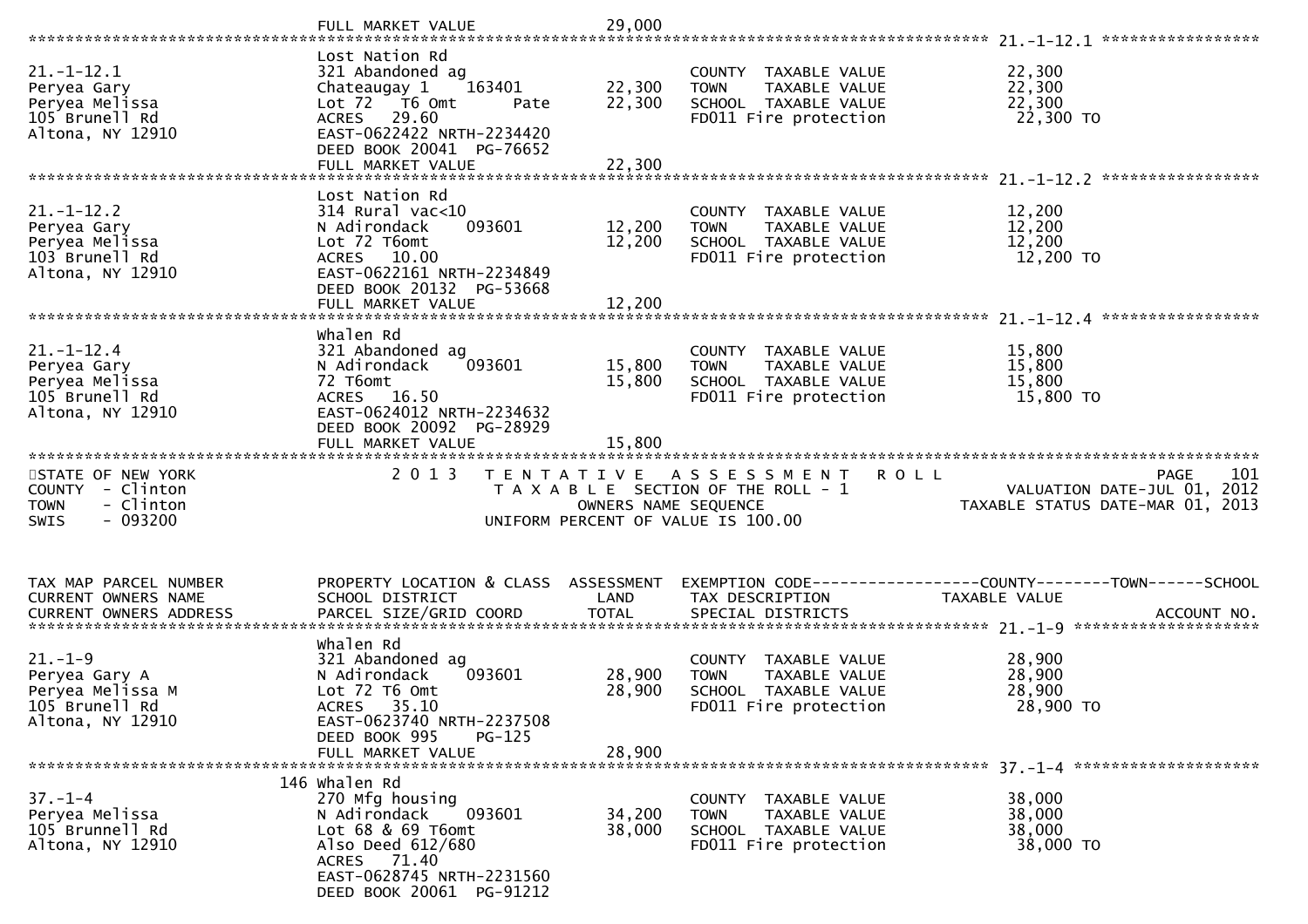|                                                                                                                                        | FULL MARKET VALUE                                                                                                                                                                                   | 38,000                                    |                                                                                                                            |                                                                                                      |
|----------------------------------------------------------------------------------------------------------------------------------------|-----------------------------------------------------------------------------------------------------------------------------------------------------------------------------------------------------|-------------------------------------------|----------------------------------------------------------------------------------------------------------------------------|------------------------------------------------------------------------------------------------------|
| $21. - 1 - 12.3$<br>Peryea Melissa M<br>Peryea Gary A<br>105 Brunell Rd<br>Altona, NY 12910                                            | Whalen Rd<br>321 Abandoned ag<br>163401<br>Chateaugay 1<br>Lot 72 T6omt<br>ACRES 12.00<br>EAST-0623724 NRTH-2235066<br>DEED BOOK 20041 PG-78425<br>FULL MARKET VALUE                                | 13,500<br>13,500<br>13,500                | COUNTY TAXABLE VALUE<br><b>TOWN</b><br>TAXABLE VALUE<br>SCHOOL TAXABLE VALUE<br>FD011 Fire protection                      | 13,500<br>13,500<br>13,500<br>13,500 TO                                                              |
| $36. - 1 - 4$<br>Petrecca Giovanni<br>Arganese Mario<br>128 Lake Roxanne Rd<br>Ellenburg Depot, NY 12935                               | County Line Rd<br>260 Seasonal res<br>163401<br>Chateaugay 1<br>Lot 51 76 0mt<br>Pate<br>ACRES 65.00<br>EAST-0617909 NRTH-2226101<br>DEED BOOK 20112 PG-42414<br>FULL MARKET VALUE                  | 36,000<br>48,000<br>48,000                | COUNTY TAXABLE VALUE<br>TAXABLE VALUE<br><b>TOWN</b><br>SCHOOL TAXABLE VALUE<br>FD011 Fire protection                      | 48,000<br>48,000<br>48,000<br>48,000 TO                                                              |
| $68. - 1 - 2.3$<br>Piccone Joseph<br>6649 Route 11<br>Churubusco, NY 12923                                                             | 6649 Rt 11<br>240 Rural res<br>093601<br>N Adirondack<br>Lot <sub>34</sub><br>T6 Omt<br>Pate<br>35.70<br><b>ACRES</b><br>EAST-0638556 NRTH-2217894<br>DEED BOOK 20112 PG-41911<br>FULL MARKET VALUE | 25,400<br>93,000<br>93,000                | RES STAR<br>41854<br>COUNTY TAXABLE VALUE<br>TAXABLE VALUE<br><b>TOWN</b><br>SCHOOL TAXABLE VALUE<br>FD011 Fire protection | $\mathbf{0}$<br>$\mathbf 0$<br>30,000<br>93,000<br>93,000<br>63,000<br>93,000 TO                     |
|                                                                                                                                        |                                                                                                                                                                                                     |                                           |                                                                                                                            |                                                                                                      |
| STATE OF NEW YORK<br>COUNTY - Clinton<br>- Clinton<br><b>TOWN</b><br>$-093200$<br><b>SWIS</b>                                          | 2 0 1 3                                                                                                                                                                                             | T E N T A T I V E<br>OWNERS NAME SEQUENCE | A S S E S S M E N T<br>T A X A B L E SECTION OF THE ROLL - 1<br>UNIFORM PERCENT OF VALUE IS 100.00                         | <b>ROLL</b><br>102<br><b>PAGE</b><br>VALUATION DATE-JUL 01, 2012<br>TAXABLE STATUS DATE-MAR 01, 2013 |
| TAX MAP PARCEL NUMBER<br>CURRENT OWNERS NAME<br>CURRENT OWNERS ADDRESS                                                                 | PROPERTY LOCATION & CLASS ASSESSMENT<br>SCHOOL DISTRICT<br>306 Merchia Rd                                                                                                                           | LAND                                      | TAX DESCRIPTION                                                                                                            | EXEMPTION CODE-----------------COUNTY-------TOWN------SCHOOL<br>TAXABLE VALUE                        |
| $22. - 1 - 12.2$<br>Pisar Johnny<br>Rodrigue Jean Luc<br>Attn: Jean-Pierre-LeBlanc<br>66 Armand St<br>St Timothee QC, Canada<br>J6S2L2 | 321 Abandoned ag<br>093601<br>N Adirondack<br>Lot 73 T6omt<br>ACRES 45.00<br>EAST-0630725 NRTH-2236023<br>DEED BOOK 856<br>$PG-248$<br>FULL MARKET VALUE                                            | 30,000<br>30,000<br>30,000                | COUNTY TAXABLE VALUE<br>TAXABLE VALUE<br><b>TOWN</b><br>SCHOOL TAXABLE VALUE<br>FD011 Fire protection                      | 30,000<br>30,000<br>30,000<br>30,000 TO                                                              |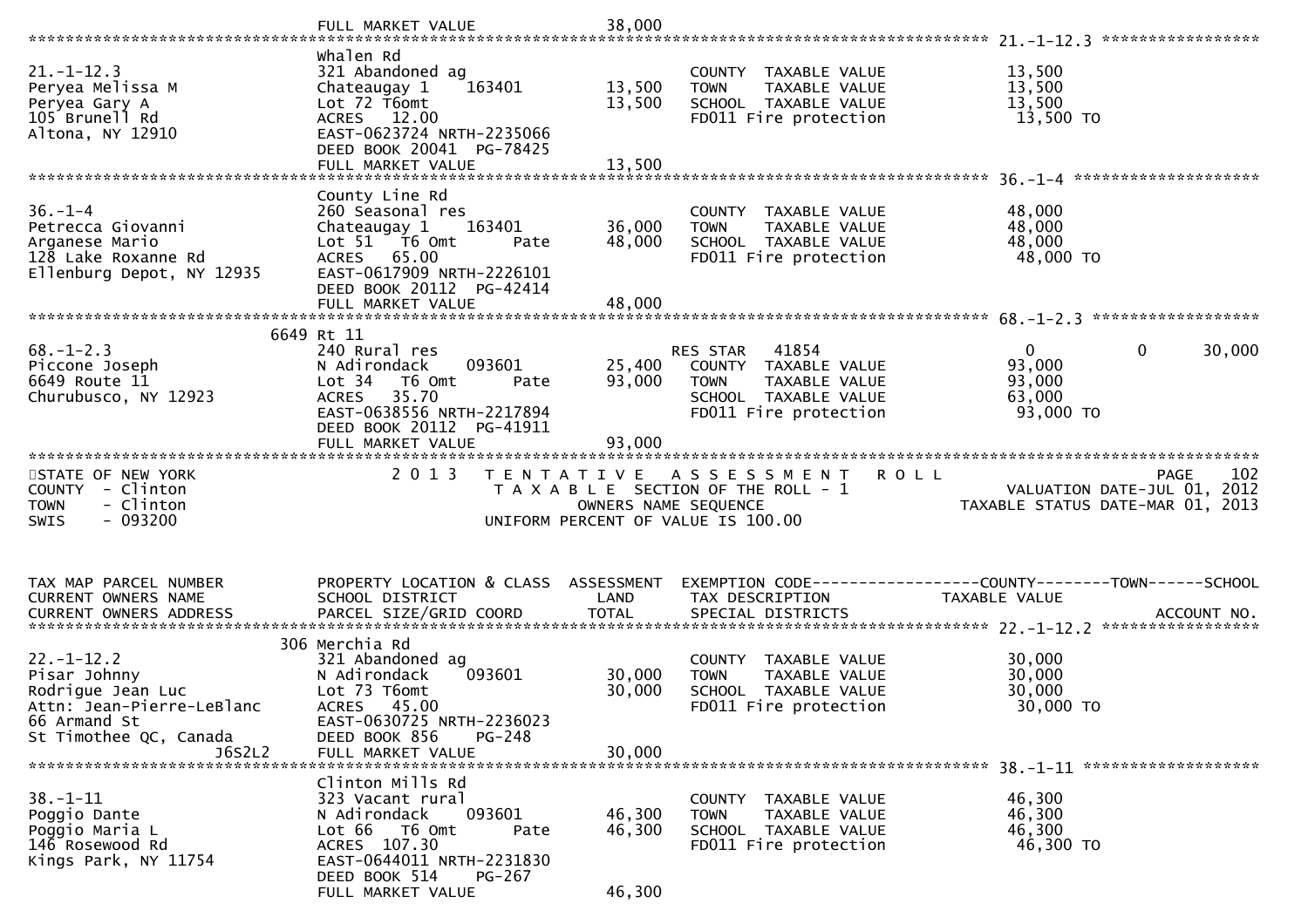| $69. - 1 - 2$<br>Polletta Vittorio<br>5816 Rt 11<br>Ellenburg Center, NY 12934                | Lafrancis Rd<br>321 Abandoned ag<br>093601<br>N Adirondack<br>Lot <sub>25</sub><br>T6 Omt<br>Pate<br>ACRES 108.30<br>EAST-0651253 NRTH-2213876<br>DEED BOOK 555<br>PG-1097 | 52,900<br>52,900     | COUNTY TAXABLE VALUE<br>TAXABLE VALUE<br><b>TOWN</b><br>SCHOOL TAXABLE VALUE<br>FD011 Fire protection    | 52,900<br>52,900<br>52,900<br>52,900 TO                                                      |
|-----------------------------------------------------------------------------------------------|----------------------------------------------------------------------------------------------------------------------------------------------------------------------------|----------------------|----------------------------------------------------------------------------------------------------------|----------------------------------------------------------------------------------------------|
|                                                                                               |                                                                                                                                                                            |                      |                                                                                                          |                                                                                              |
| $8. - 1 - 9$<br>Pollic John<br>Pollic Lucia<br>12615 Shery Ln<br>Southgate, MI 48195          | Liberty Pole Rd<br>321 Abandoned ag<br>N Adirondack<br>093601<br>Lot 86<br>T6 Omt<br>Pate<br>ACRES 68.20<br>EAST-0640038 NRTH-2242505<br>DEED BOOK 20021 PG-49135          | 41,600<br>41,600     | COUNTY TAXABLE VALUE<br>TAXABLE VALUE<br><b>TOWN</b><br>SCHOOL TAXABLE VALUE<br>FD011 Fire protection    | 41,600<br>41,600<br>41,600<br>41,600 TO<br>******************                                |
|                                                                                               | 268 Liberty Pole Rd                                                                                                                                                        |                      |                                                                                                          |                                                                                              |
| $8. - 1 - 14.1$<br>Pollic John<br>Pollic Lucia<br>12615 Shery Ln<br>Southgate, MI 48195       | 321 Abandoned ag<br>N Adirondack<br>093601<br>Lot 85<br>T6 Omt<br>Pate<br>ACRES 142.00<br>EAST-0645560 NRTH-2243159<br>DEED BOOK 20041 PG-72181                            | 65,600<br>65,600     | COUNTY TAXABLE VALUE<br>TAXABLE VALUE<br><b>TOWN</b><br>SCHOOL TAXABLE VALUE<br>FD011 Fire protection    | 65,600<br>65,600<br>65,600<br>65,600 TO                                                      |
|                                                                                               | FULL MARKET VALUE                                                                                                                                                          | 65,600               |                                                                                                          |                                                                                              |
|                                                                                               |                                                                                                                                                                            |                      |                                                                                                          |                                                                                              |
|                                                                                               |                                                                                                                                                                            |                      |                                                                                                          |                                                                                              |
| STATE OF NEW YORK<br>COUNTY - Clinton<br>- Clinton<br><b>TOWN</b><br>$-093200$<br><b>SWIS</b> | 2 0 1 3                                                                                                                                                                    | OWNERS NAME SEQUENCE | TENTATIVE ASSESSMENT ROLL<br>T A X A B L E SECTION OF THE ROLL - 1<br>UNIFORM PERCENT OF VALUE IS 100.00 | 103<br>PAGE<br>VALUATION DATE-JUL 01, 2012<br>TAXABLE STATUS DATE-MAR 01, 2013               |
|                                                                                               |                                                                                                                                                                            |                      |                                                                                                          |                                                                                              |
| TAX MAP PARCEL NUMBER<br>CURRENT OWNERS NAME                                                  | PROPERTY LOCATION & CLASS ASSESSMENT<br>SCHOOL DISTRICT                                                                                                                    | LAND                 | TAX DESCRIPTION                                                                                          | EXEMPTION CODE-----------------COUNTY-------TOWN------SCHOOL<br>TAXABLE VALUE<br>ACCOUNT NO. |
| CURRENT OWNERS ADDRESS                                                                        | PARCEL SIZE/GRID COORD                                                                                                                                                     | <b>TOTAL</b>         | SPECIAL DISTRICTS                                                                                        |                                                                                              |
| $8. - 1 - 14.2$<br>Pollic John<br>Pollic Lucia M<br>12615 Shery Ln<br>Southgate, MI 48195     | Liberty Pole Rd<br>321 Abandoned ag<br>N Adirondack<br>093601<br>Lot 85 T6omt<br>ACRES 101.43<br>EAST-0647334 NRTH-2243711                                                 | 28,800<br>28,800     | COUNTY TAXABLE VALUE<br>TAXABLE VALUE<br><b>TOWN</b><br>SCHOOL TAXABLE VALUE<br>FD011 Fire protection    | 28,800<br>28,800<br>28,800<br>28,800 TO                                                      |
| PRIOR OWNER ON 3/01/2013<br>Pollic John                                                       | DEED BOOK 20132 PG-54031<br>FULL MARKET VALUE                                                                                                                              | 28,800               |                                                                                                          |                                                                                              |
| $8. -1 - 10.43$<br>Pollic John J<br>Pollic Lucia M<br>12615 Shery Ln                          | Liberty Pole Rd<br>321 Abandoned ag<br>N Adirondack<br>093601<br>Lot 86 T6omt<br>ACRES 29.80                                                                               | 6,000<br>6,000       | COUNTY TAXABLE VALUE<br>TAXABLE VALUE<br><b>TOWN</b><br>SCHOOL TAXABLE VALUE<br>FD011 Fire protection    | 6,000<br>6,000<br>6,000<br>6,000 TO                                                          |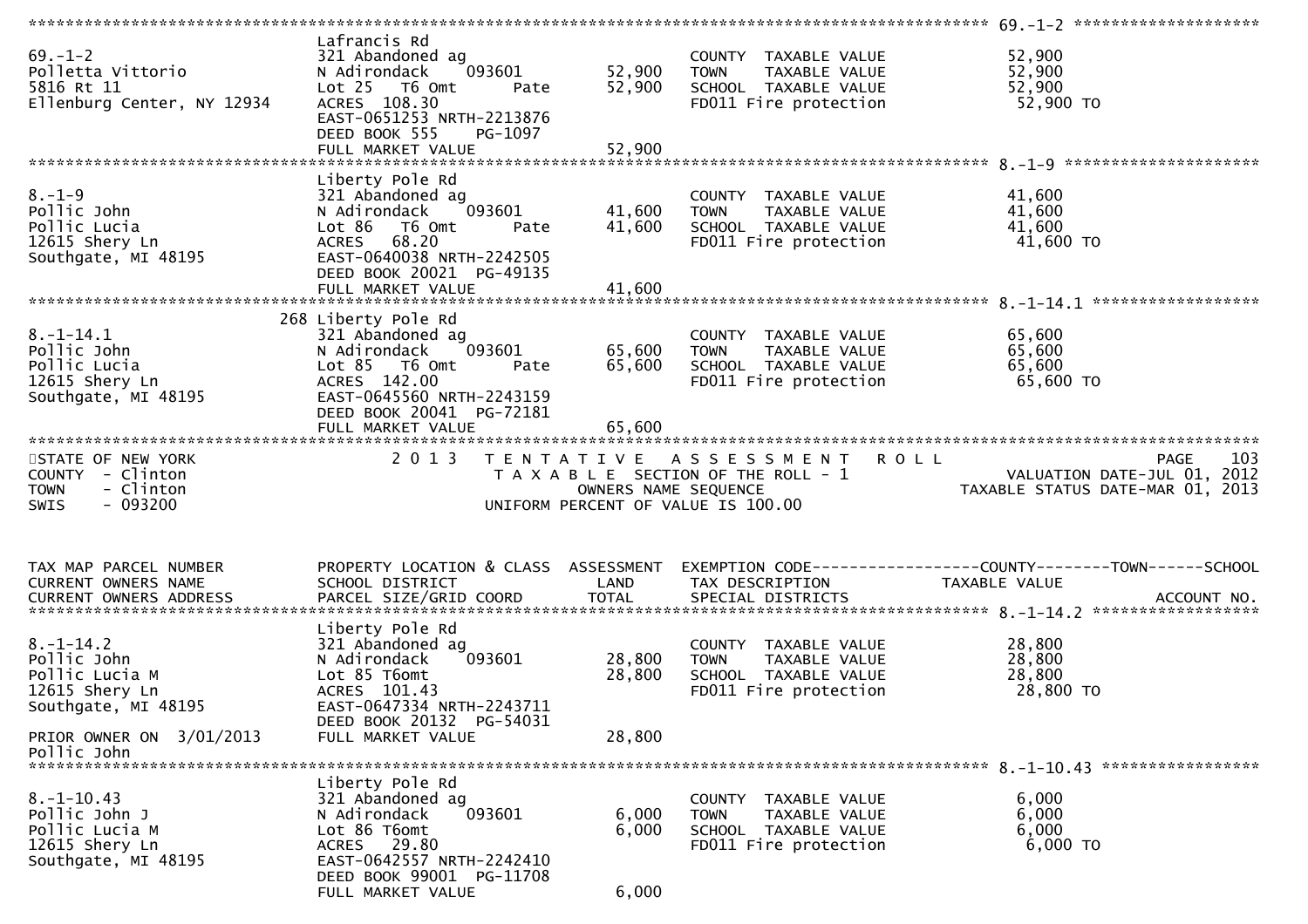| $8. - 1 - 12.2$<br>Pollic John J<br>Pollic Lucia M<br>12615 Shery Ln<br>Southgate, MI 48195                                              | Liberty Pole Rd<br>321 Abandoned ag<br>N Adirondack<br>093601<br>Lot 76 & 85 T6omt<br>ACRES 29.70<br>EAST-0644734 NRTH-2241494<br>DEED BOOK 99001 PG-11710                                    | 7,200<br>7,200<br>7,200   | COUNTY TAXABLE VALUE<br>TAXABLE VALUE<br><b>TOWN</b><br>SCHOOL TAXABLE VALUE<br>FD011 Fire protection                      | 7,200<br>7,200<br>7,200<br>7,200 TO                                                 |
|------------------------------------------------------------------------------------------------------------------------------------------|-----------------------------------------------------------------------------------------------------------------------------------------------------------------------------------------------|---------------------------|----------------------------------------------------------------------------------------------------------------------------|-------------------------------------------------------------------------------------|
|                                                                                                                                          |                                                                                                                                                                                               |                           |                                                                                                                            |                                                                                     |
| $67. - 1 - 1$<br>Poupore Alma<br>Poupore Reginald J<br>147 Nephew Rd<br>Mooers Forks, NY 12959                                           | 369 Campbell Rd<br>241 Rural res&ag<br>N Adirondack<br>093601<br>Lot <sub>32</sub><br>T6 Omt<br>Pate<br>ACRES 100.00<br>EAST-0628211 NRTH-2216136<br>DEED BOOK 20051 PG-83930                 | 65,500<br>106,500         | COUNTY TAXABLE VALUE<br>TAXABLE VALUE<br><b>TOWN</b><br>SCHOOL TAXABLE VALUE<br>FD011 Fire protection                      | 106,500<br>106,500<br>106,500<br>106,500 TO                                         |
|                                                                                                                                          |                                                                                                                                                                                               |                           |                                                                                                                            |                                                                                     |
| $38.1 - 1 - 54$<br>Poupore Delton<br>46 Smiddy Rd<br>Fort Covington, NY 12937                                                            | 572 Rt 189<br>210 1 Family Res<br>N Adirondack<br>093601<br>Lot 66<br>T6 Omt<br>Pate<br>FRNT 165.00 DPTH 247.73<br>EAST-0639271 NRTH-2231167<br>DEED BOOK 20092 PG-28855<br>FULL MARKET VALUE | 4,900<br>57,400<br>57,400 | RES STAR<br>41854<br>COUNTY TAXABLE VALUE<br><b>TOWN</b><br>TAXABLE VALUE<br>SCHOOL TAXABLE VALUE<br>FD011 Fire protection | $\mathbf{0}$<br>$\mathbf{0}$<br>30,000<br>57,400<br>57,400<br>27,400<br>57,400 TO   |
|                                                                                                                                          |                                                                                                                                                                                               |                           |                                                                                                                            |                                                                                     |
| STATE OF NEW YORK<br>COUNTY - Clinton                                                                                                    | 2 0 1 3                                                                                                                                                                                       |                           | TENTATIVE ASSESSMENT                                                                                                       | <b>ROLL</b><br>104<br><b>PAGE</b>                                                   |
| - Clinton<br><b>TOWN</b><br>$-093200$<br>SWIS                                                                                            |                                                                                                                                                                                               |                           | T A X A B L E SECTION OF THE ROLL - 1<br>OWNERS NAME SEQUENCE<br>UNIFORM PERCENT OF VALUE IS 100.00                        | VALUATION DATE-JUL 01, 2012<br>TAXABLE STATUS DATE-MAR 01, 2013                     |
| TAX MAP PARCEL NUMBER<br>CURRENT OWNERS NAME                                                                                             | PROPERTY LOCATION & CLASS ASSESSMENT<br>SCHOOL DISTRICT                                                                                                                                       | LAND                      | TAX DESCRIPTION                                                                                                            | EXEMPTION CODE-----------------COUNTY-------TOWN------SCHOOL<br>TAXABLE VALUE       |
| CURRENT OWNERS ADDRESS                                                                                                                   |                                                                                                                                                                                               |                           |                                                                                                                            |                                                                                     |
|                                                                                                                                          |                                                                                                                                                                                               |                           |                                                                                                                            |                                                                                     |
| $38.1 - 1 - 33.1$<br>Poupore Gregory<br>Poupore Allison<br>Poupore Allison<br>1331 Clinton Mills Rd<br>PO Box 53<br>Churubusco, NY 12923 | 1331 Clinton Mills Rd<br>210 1 Family Res<br>093601<br>N Adirondack<br>Lot 55 T6 Omt<br>Pate<br>FRNT 132.02 DPTH 305.44<br>080<br><b>BANK</b><br>EAST-0639581 NRTH-2230592                    | 4,800<br>89,700           | 41854<br>RES STAR<br>COUNTY TAXABLE VALUE<br><b>TOWN</b><br>TAXABLE VALUE<br>SCHOOL TAXABLE VALUE<br>FD011 Fire protection | $\overline{0}$<br>$\mathbf{0}$<br>30,000<br>89,700<br>89,700<br>59,700<br>89,700 TO |
|                                                                                                                                          | DEED BOOK 20021 PG-44841<br>FULL MARKET VALUE                                                                                                                                                 | 89,700                    |                                                                                                                            |                                                                                     |
|                                                                                                                                          | 1318 Clinton Mills Rd                                                                                                                                                                         |                           |                                                                                                                            |                                                                                     |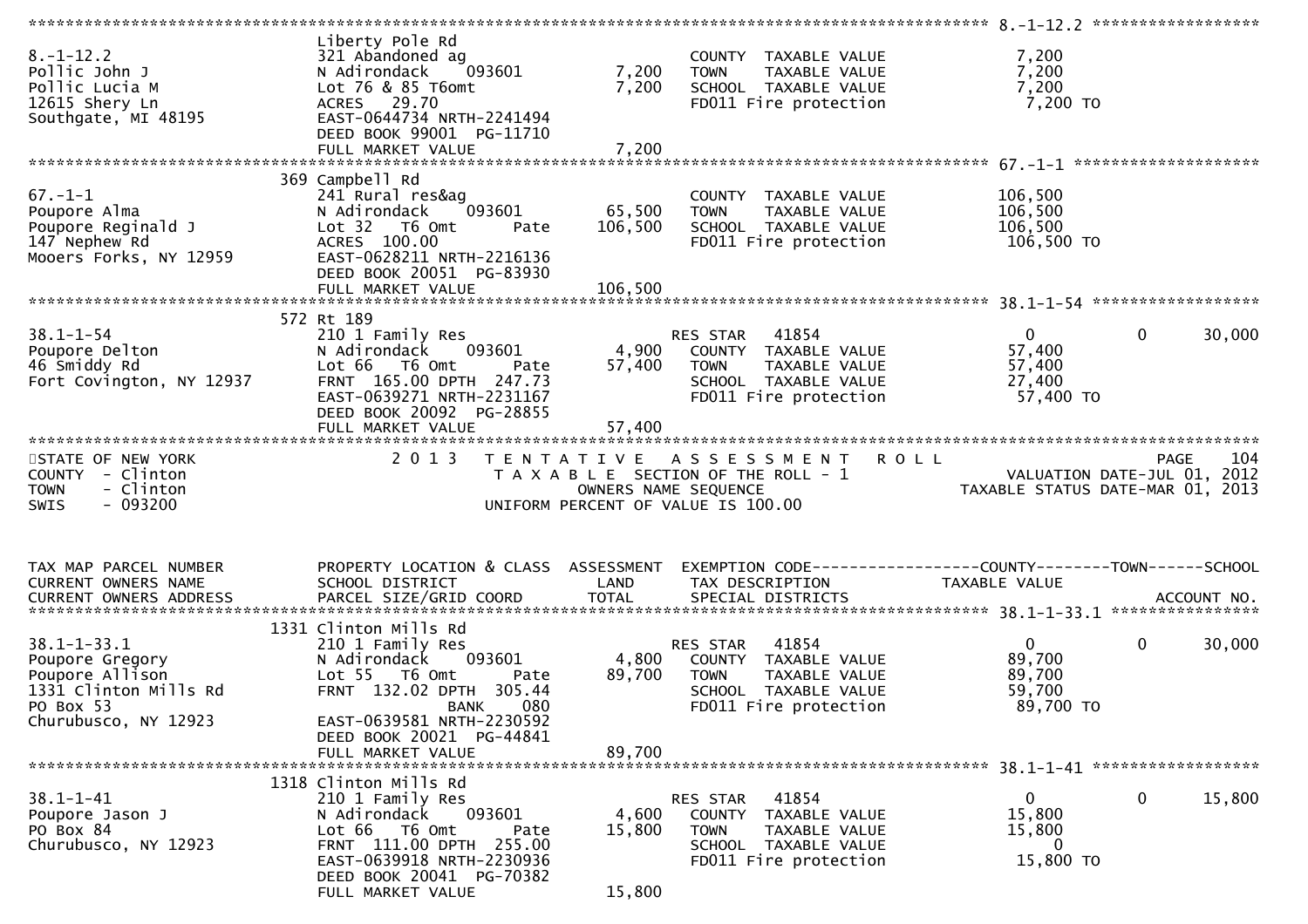| $82 - 2 - 2.1$<br>Poupore Leon P<br>Poupore Ann M<br>71 Campbell Rd<br>Churubusco, NY 12923    | 85 Campbell Rd<br>$314$ Rural vac<10<br>093601<br>N Adirondack<br>Lot 29 T6 Omt<br>6.70<br><b>ACRES</b><br>EAST-0630461 NRTH-2209103<br>DEED BOOK 99001 PG-14192<br>FULL MARKET VALUE | 8,700<br>8,700<br>8,700    | COUNTY TAXABLE VALUE<br>TAXABLE VALUE<br><b>TOWN</b><br>SCHOOL TAXABLE VALUE<br>FD011 Fire protection                                                                                              | 8,700<br>8,700<br>8,700<br>8,700 TO                                                                             |
|------------------------------------------------------------------------------------------------|---------------------------------------------------------------------------------------------------------------------------------------------------------------------------------------|----------------------------|----------------------------------------------------------------------------------------------------------------------------------------------------------------------------------------------------|-----------------------------------------------------------------------------------------------------------------|
|                                                                                                | 71 Campbell Rd                                                                                                                                                                        |                            | 98 PCT OF VALUE USED FOR EXEMPTION PURPOSES                                                                                                                                                        |                                                                                                                 |
| $82 - 2 - 2.2$<br>Poupore Leon P<br>Poupore Ann M<br>71 Campbell Rd<br>Churubusco, NY 12923    | 270 Mfg housing<br>N Adirondack<br>093601<br>Lot 29 T6omt<br>1.50<br><b>ACRES</b><br>EAST-0630562 NRTH-2208758<br>DEED BOOK 811<br>$PG-245$                                           | 23,600                     | WARCOMALL 41131<br>5,400 RES STAR<br>41854<br>COUNTY TAXABLE VALUE<br>TAXABLE VALUE<br><b>TOWN</b><br>SCHOOL TAXABLE VALUE<br>FD011 Fire protection                                                | 5,782<br>5,782<br>$\mathbf{0}$<br>$\overline{0}$<br>23,600<br>0<br>17,818<br>17,818<br>$\mathbf 0$<br>23,600 TO |
|                                                                                                |                                                                                                                                                                                       |                            |                                                                                                                                                                                                    |                                                                                                                 |
| $23. - 1 - 12.1$<br>Poupore Ross J<br>Poupore Carol<br>780 Rt 189<br>Churubusco, NY 12923      | 780 Rt 189<br>240 Rural res<br>N Adirondack<br>093601<br>Lot 75 T6 Omt<br>ACRES 79.00<br>EAST-0639846 NRTH-2236882<br>DEED BOOK 404<br>PG-243<br>FULL MARKET VALUE                    | 106,000<br>106,000         | 63 PCT OF VALUE USED FOR EXEMPTION PURPOSES<br>AGED COUN 41802<br>41834<br>44,000 SR STAR<br>COUNTY TAXABLE VALUE<br>TAXABLE VALUE<br><b>TOWN</b><br>SCHOOL TAXABLE VALUE<br>FD011 Fire protection | 23,373<br>0<br>$\mathbf{0}$<br>$\Omega$<br>63,300<br>$\Omega$<br>82,627<br>106,000<br>42,700<br>106,000 TO      |
|                                                                                                |                                                                                                                                                                                       |                            |                                                                                                                                                                                                    |                                                                                                                 |
| STATE OF NEW YORK<br>COUNTY - Clinton<br>- Clinton<br><b>TOWN</b><br>$-093200$<br>SWIS         | 2 0 1 3                                                                                                                                                                               | T E N T A T I V E          | A S S E S S M E N T<br>T A X A B L E SECTION OF THE ROLL - 1<br>OWNERS NAME SEQUENCE<br>UNIFORM PERCENT OF VALUE IS 100.00                                                                         | <b>ROLL</b><br>105<br><b>PAGE</b><br>VALUATION DATE-JUL 01, 2012<br>TAXABLE STATUS DATE-MAR 01, 2013            |
| TAX MAP PARCEL NUMBER<br>CURRENT OWNERS NAME<br>CURRENT OWNERS ADDRESS                         | PROPERTY LOCATION & CLASS ASSESSMENT<br>SCHOOL DISTRICT<br>PARCEL SIZE/GRID COORD                                                                                                     | LAND<br><b>TOTAL</b>       | TAX DESCRIPTION<br>SPECIAL DISTRICTS                                                                                                                                                               | EXEMPTION CODE-----------------COUNTY-------TOWN------SCHOOL<br>TAXABLE VALUE<br>ACCOUNT NO.                    |
| $37. - 1 - 9.1$<br>Poupore Terrance<br>Poupore Amanda<br>525 Looby Rd<br>Churubusco, NY 12923  | 283 Looby Rd<br>112 Dairy farm<br>093601<br>N Adirondack<br>Lot 53 T6 Omt<br>Pate<br>ACRES 191.10                                                                                     | 101,000<br>178,000         | 483A EX<br>42100<br>COUNTY TAXABLE VALUE<br><b>TAXABLE VALUE</b><br><b>TOWN</b><br>SCHOOL TAXABLE VALUE                                                                                            | 4,000<br>4,000<br>4,000<br>174,000<br>174,000<br>174,000                                                        |
| MAY BE SUBJECT TO PAYMENT                                                                      | EAST-0632387 NRTH-2228201<br>DEED BOOK 99001 PG-12592<br>FULL MARKET VALUE                                                                                                            | 178,000                    | FD011 Fire protection<br>4,000 EX                                                                                                                                                                  | 174,000 TO                                                                                                      |
| UNDER AGDIST LAW TIL 2016                                                                      |                                                                                                                                                                                       |                            |                                                                                                                                                                                                    |                                                                                                                 |
| $37. - 1 - 9.21$<br>Poupore Terrence<br>Poupore Amanda<br>525 Looby Rd<br>Churubusco, NY 12923 | Lagree Rd<br>$32\overline{2}$ Rural vac $>10$<br>093601<br>N Adirondack<br>Lot 53 T6omt<br>ACRES 119.90<br>EAST-0631942 NRTH-2226058<br>DEED BOOK 1024<br>PG-26<br>FULL MARKET VALUE  | 51,200<br>51,200<br>51,200 | COUNTY TAXABLE VALUE<br>TAXABLE VALUE<br><b>TOWN</b><br>SCHOOL TAXABLE VALUE<br>FD011 Fire protection                                                                                              | 51,200<br>51,200<br>51,200<br>51,200 TO                                                                         |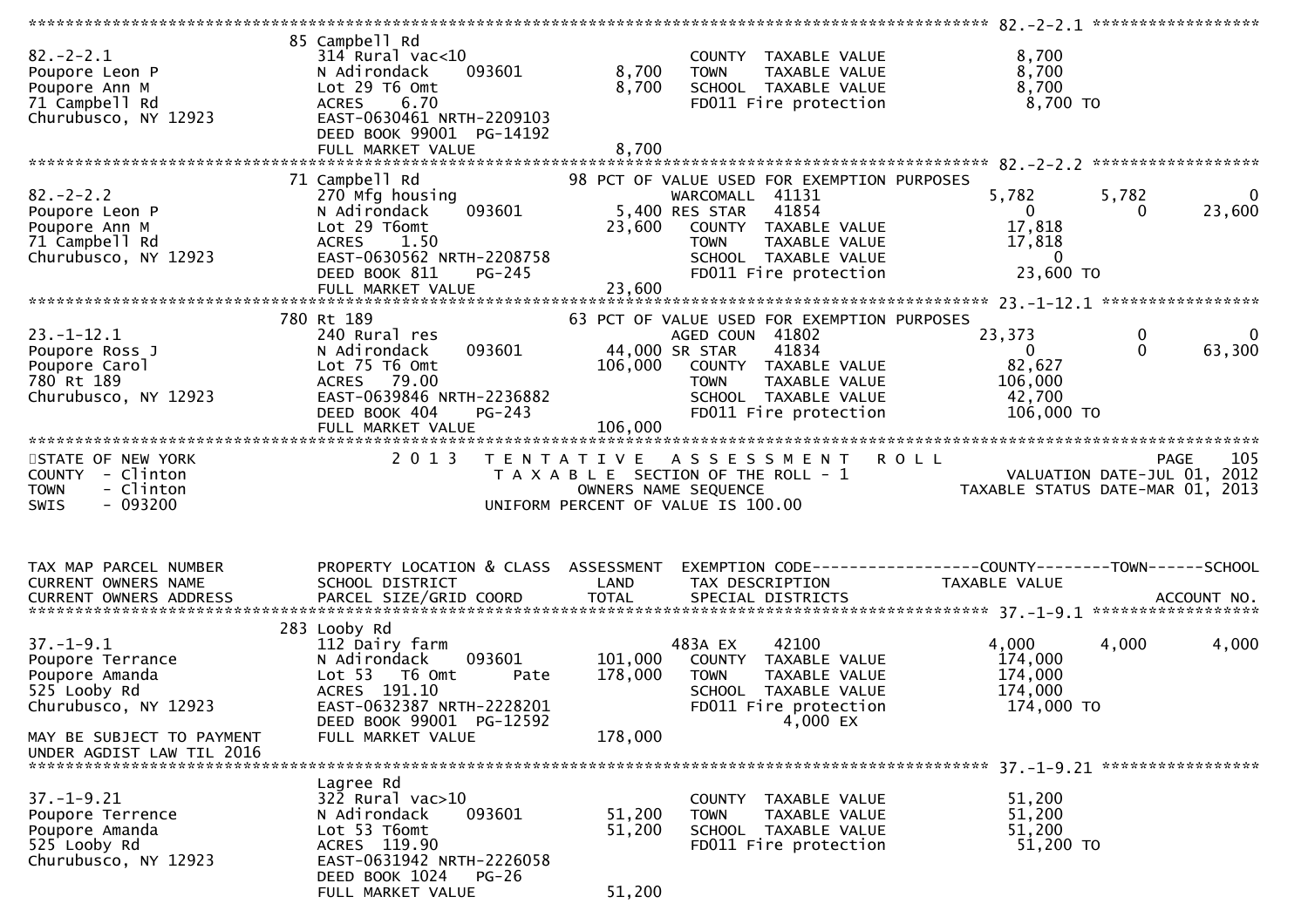| $37. - 1 - 9.22$<br>Poupore Terrence<br>Poupore Amanda<br>525 Looby Rd<br>Churubusco, NY 12923        | 525 Looby Rd<br>210 1 Family Res<br>N Adirondack<br>093601<br>Lot 53 T6 Omt<br>1.10<br><b>ACRES</b><br>EAST-0631114 NRTH-2224999<br>DEED BOOK 760<br>PG-169                                            | 5,100<br>80,500                           | 41854<br>RES STAR<br>COUNTY TAXABLE VALUE<br><b>TOWN</b><br>TAXABLE VALUE<br>SCHOOL TAXABLE VALUE<br>FD011 Fire protection                                                                                                    | $\overline{0}$<br>80,500<br>80,500<br>50,500<br>80,500 TO                      | $\mathbf 0$<br>30,000                                             |
|-------------------------------------------------------------------------------------------------------|--------------------------------------------------------------------------------------------------------------------------------------------------------------------------------------------------------|-------------------------------------------|-------------------------------------------------------------------------------------------------------------------------------------------------------------------------------------------------------------------------------|--------------------------------------------------------------------------------|-------------------------------------------------------------------|
|                                                                                                       | 317 Campbell Rd                                                                                                                                                                                        |                                           |                                                                                                                                                                                                                               |                                                                                |                                                                   |
| $67. - 1 - 18.2$<br>Poupore Wayne K<br>Poupore Barbara<br>317 Campbell Rd<br>Churubusco, NY 12923     | 210 1 Family Res<br>N Adirondack<br>093601<br>Lot 32 T6omt<br>8.20<br><b>ACRES</b><br>EAST-0629551 NRTH-2214508<br>DEED BOOK 730<br><b>PG-35</b>                                                       | 10,800<br>72,000                          | 41834<br>SR STAR<br>COUNTY TAXABLE VALUE<br><b>TOWN</b><br>TAXABLE VALUE<br>SCHOOL TAXABLE VALUE<br>FD011 Fire protection                                                                                                     | $\mathbf{0}$<br>72,000<br>72,000<br>8,700<br>72,000 TO                         | $\mathbf 0$<br>63,300                                             |
|                                                                                                       |                                                                                                                                                                                                        |                                           |                                                                                                                                                                                                                               |                                                                                |                                                                   |
| $22. - 1 - 15$<br>Poupore William J<br>885 Rt 189<br>Churubusco, NY 12923                             | 428-438 Merchia Rd<br>321 Abandoned ag<br>N Adirondack<br>093601<br>Lot <sub>73</sub><br>T6 Omt<br>Pate<br>29.00<br><b>ACRES</b><br>EAST-0627942 NRTH-2234858<br>DEED BOOK 20072 PG-4259               | 22,000<br>22,000                          | COUNTY TAXABLE VALUE<br>TAXABLE VALUE<br><b>TOWN</b><br>SCHOOL TAXABLE VALUE<br>FD011 Fire protection                                                                                                                         | 22,000<br>22,000<br>22,000<br>22,000 TO                                        |                                                                   |
|                                                                                                       | FULL MARKET VALUE                                                                                                                                                                                      | 22,000                                    |                                                                                                                                                                                                                               |                                                                                |                                                                   |
| STATE OF NEW YORK<br>COUNTY - Clinton<br>- Clinton<br><b>TOWN</b><br>$-093200$<br>SWIS                | 2 0 1 3                                                                                                                                                                                                | T E N T A T I V E<br>OWNERS NAME SEQUENCE | A S S E S S M E N T<br>T A X A B L E SECTION OF THE ROLL - 1<br>UNIFORM PERCENT OF VALUE IS 100.00                                                                                                                            | <b>ROLL</b><br>TAXABLE STATUS DATE-MAR 01, 2013                                | 106<br><b>PAGE</b><br>VALUATION DATE-JUL 01, 2012                 |
| TAX MAP PARCEL NUMBER<br>CURRENT OWNERS NAME                                                          | PROPERTY LOCATION & CLASS ASSESSMENT                                                                                                                                                                   |                                           |                                                                                                                                                                                                                               |                                                                                |                                                                   |
| CURRENT OWNERS ADDRESS                                                                                | SCHOOL DISTRICT                                                                                                                                                                                        | LAND                                      | TAX DESCRIPTION                                                                                                                                                                                                               | EXEMPTION CODE-----------------COUNTY--------TOWN------SCHOOL<br>TAXABLE VALUE |                                                                   |
| $23. - 1 - 15.1$<br>Poupore William J<br>Poupore Catherine A<br>885 Rt 189<br>Churubusco, NY 12923    | 885 Rt 189<br>241 Rural res&ag<br>093601<br>N Adirondack<br>Lot <sub>75</sub><br>T6 Omt<br>Pate<br>79.90<br><b>ACRES</b><br>EAST-0636846 NRTH-2238841<br>DEED BOOK 20041 PG-66833<br>FULL MARKET VALUE | 97,700                                    | 58 PCT OF VALUE USED FOR EXEMPTION PURPOSES<br>WARCOMALL 41131<br>46,500 WARDISALL 41141<br>97,700 RES STAR<br>41854<br>COUNTY TAXABLE VALUE<br><b>TOWN</b><br>TAXABLE VALUE<br>SCHOOL TAXABLE VALUE<br>FD011 Fire protection | 14,167<br>2,833<br>$\Omega$<br>80,700<br>80,700<br>67,700<br>97,700 TO         | 14,167<br>$\mathbf{0}$<br>2,833<br>$\Omega$<br>$\Omega$<br>30,000 |
|                                                                                                       | Patnode Rd                                                                                                                                                                                             |                                           |                                                                                                                                                                                                                               |                                                                                |                                                                   |
| $67. - 1 - 6.4$<br>Powers Christopher<br>Powers Roslyn F<br>7398 Hopkins Way<br>Clarksville, NY 21029 | 314 Rural vac<10<br>093601<br>N Adirondack<br>28 T6omt<br>5.00<br><b>ACRES</b><br>EAST-0635323 NRTH-2209893<br>DEED BOOK 585<br>PG-301                                                                 | 8,200<br>8,200<br>8,200                   | COUNTY TAXABLE VALUE<br>TAXABLE VALUE<br><b>TOWN</b><br>SCHOOL TAXABLE VALUE<br>FD011 Fire protection                                                                                                                         | 8,200<br>8,200<br>8,200<br>8,200 TO                                            |                                                                   |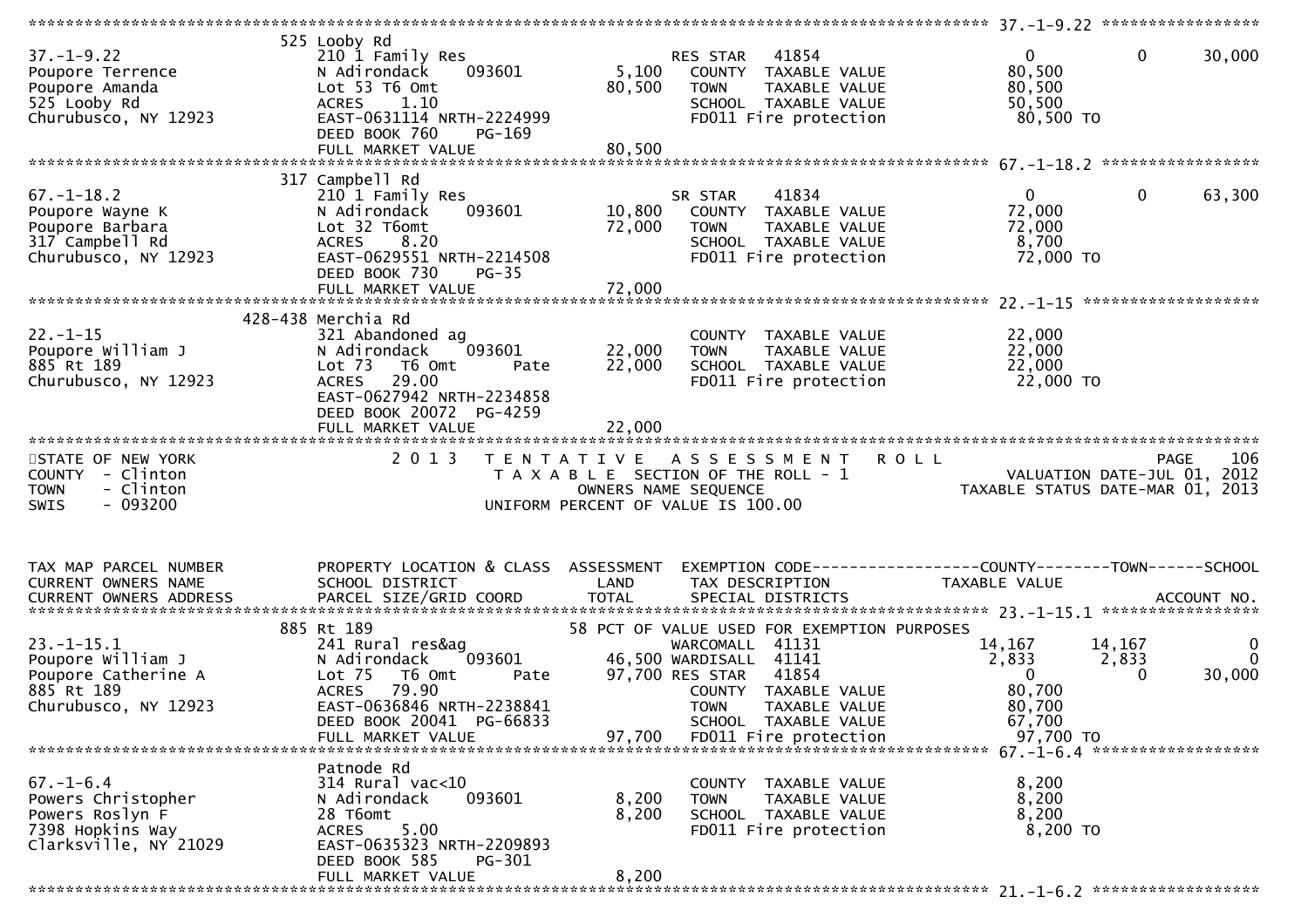| $21. - 1 - 6.2$<br>Powers Kenneth L<br>842 Ryan Rd<br>Churubusco, NY 12923                                                                           | Lost Nation Rd<br>314 Rural vac<10<br>163401<br>Chateaugay 1<br>Lot 72 T6omt<br>2.90<br><b>ACRES</b><br>EAST-0621434 NRTH-2235936<br>DEED BOOK 633<br>PG-301<br>FULL MARKET VALUE                         | 6,300<br>6,300<br>6,300    | COUNTY TAXABLE VALUE<br>TAXABLE VALUE<br>TOWN<br>SCHOOL TAXABLE VALUE<br>FD011 Fire protection                                                                                        | 6,300<br>6,300<br>6,300<br>$6,300$ TO                                                              |                           |
|------------------------------------------------------------------------------------------------------------------------------------------------------|-----------------------------------------------------------------------------------------------------------------------------------------------------------------------------------------------------------|----------------------------|---------------------------------------------------------------------------------------------------------------------------------------------------------------------------------------|----------------------------------------------------------------------------------------------------|---------------------------|
|                                                                                                                                                      |                                                                                                                                                                                                           |                            |                                                                                                                                                                                       |                                                                                                    |                           |
| $52. - 1 - 27$<br>Powers Kenneth L<br>842 Ryan Rd<br>Churubusco, NY 12923                                                                            | 842 Ryan Rd<br>210 1 Family Res<br>163401<br>Chateaugay 1<br>Lot 25 T6omt<br>FRNT 204.00 DPTH 204.00<br>080<br>BANK<br>EAST-0623647 NRTH-2218614<br>DEED BOOK 20031 PG-63281                              | 5,000<br>76,500            | 41854<br>RES STAR<br>COUNTY TAXABLE VALUE<br><b>TOWN</b><br>TAXABLE VALUE<br>SCHOOL TAXABLE VALUE<br>FD011 Fire protection                                                            | $\overline{0}$<br>$\mathbf 0$<br>76,500<br>76,500<br>46,500<br>76,500 TO                           | 30,000                    |
|                                                                                                                                                      |                                                                                                                                                                                                           |                            |                                                                                                                                                                                       |                                                                                                    |                           |
| $38.1 - 1 - 16$<br>Premo John A<br>PO Box 22<br>Churubusco, NY 12923                                                                                 | 12 Smith St<br>210 1 Family Res<br>093601<br>N Adirondack<br>Lot 66 T6 Omt<br>Pate<br>82.50 DPTH 260.00<br><b>FRNT</b><br>EAST-0640385 NRTH-2231167<br>DEED BOOK 758<br><b>PG-74</b><br>FULL MARKET VALUE | 47,000                     | WARCOMALL 41131<br>41834<br>4,100 SR STAR<br>47,000 COUNTY TAXABLE VALUE<br>TAXABLE VALUE<br><b>TOWN</b><br>SCHOOL TAXABLE VALUE<br>FD011 Fire protection                             | 11,750<br>11,750<br>0<br>$\bf{0}$<br>35,250<br>35,250<br>$\overline{0}$<br>47,000 TO               | $\bf{0}$<br>47,000        |
| STATE OF NEW YORK<br>COUNTY - Clinton<br>- Clinton<br><b>TOWN</b><br>$-093200$<br><b>SWIS</b>                                                        | 2 0 1 3                                                                                                                                                                                                   |                            | TENTATIVE ASSESSMENT ROLL<br>T A X A B L E SECTION OF THE ROLL - 1<br>OWNERS NAME SEQUENCE<br>UNIFORM PERCENT OF VALUE IS 100.00                                                      | r U7<br>VALUATION DATE-JUL 01, 2012<br>TAXABLE STATUS DATE-MAR 01, 2013                            | 107<br><b>PAGE</b>        |
| TAX MAP PARCEL NUMBER<br>CURRENT OWNERS NAME                                                                                                         | PROPERTY LOCATION & CLASS ASSESSMENT<br>SCHOOL DISTRICT                                                                                                                                                   | LAND                       | TAX DESCRIPTION                                                                                                                                                                       | EXEMPTION CODE------------------COUNTY--------TOWN------SCHOOL<br>TAXABLE VALUE                    |                           |
| $67. - 1 - 2.8$<br>Premo Paul T<br>Premo Donna M<br>105 Gagnier Rd<br>Churubusco, NY 12923<br>MAY BE SUBJECT TO PAYMENT<br>UNDER AGDIST LAW TIL 2017 | Campbell Rd<br>113 Cattle farm<br>093601<br>N Adirondack<br>Lot 33 & 28 T6omt<br>ACRES 123.60<br>EAST-0632195 NRTH-2213909<br>DEED BOOK 961<br>PG-194<br>FULL MARKET VALUE                                | 78,100<br>94,800<br>94,800 | AGRI DISTR 41720<br>COUNTY TAXABLE VALUE<br>TAXABLE VALUE<br><b>TOWN</b><br>SCHOOL TAXABLE VALUE<br>FD011 Fire protection                                                             | 20,437<br>20,437<br>74,363<br>74,363<br>74,363<br>94,800 TO                                        | 20,437                    |
|                                                                                                                                                      |                                                                                                                                                                                                           |                            |                                                                                                                                                                                       |                                                                                                    |                           |
| $68. - 1 - 14$<br>Premo Paul T<br>Premo Donna M<br>105 Gagnier Rd<br>Churubusco, NY 12923<br>MAY BE SUBJECT TO PAYMENT                               | 105-103 Gagnier Rd<br>112 Dairy farm<br>N Adirondack<br>093601<br>Lot 26 T6 Omt<br>Pate<br>ACRES 330.00<br>EAST-0639939 NRTH-2214974<br>DEED BOOK 724<br><b>PG-262</b><br>FULL MARKET VALUE               | 209,300                    | AGRI DISTR 41720<br>148,100 RES STAR<br>41854<br>42100<br>209,300 483A EX<br>TAXABLE VALUE<br>COUNTY<br><b>TOWN</b><br>TAXABLE VALUE<br>SCHOOL TAXABLE VALUE<br>FD011 Fire protection | 38,294<br>38,294<br>$\bf{0}$<br>0<br>6,600<br>6,600<br>164,406<br>164,406<br>134,406<br>202,700 TO | 38,294<br>30,000<br>6,600 |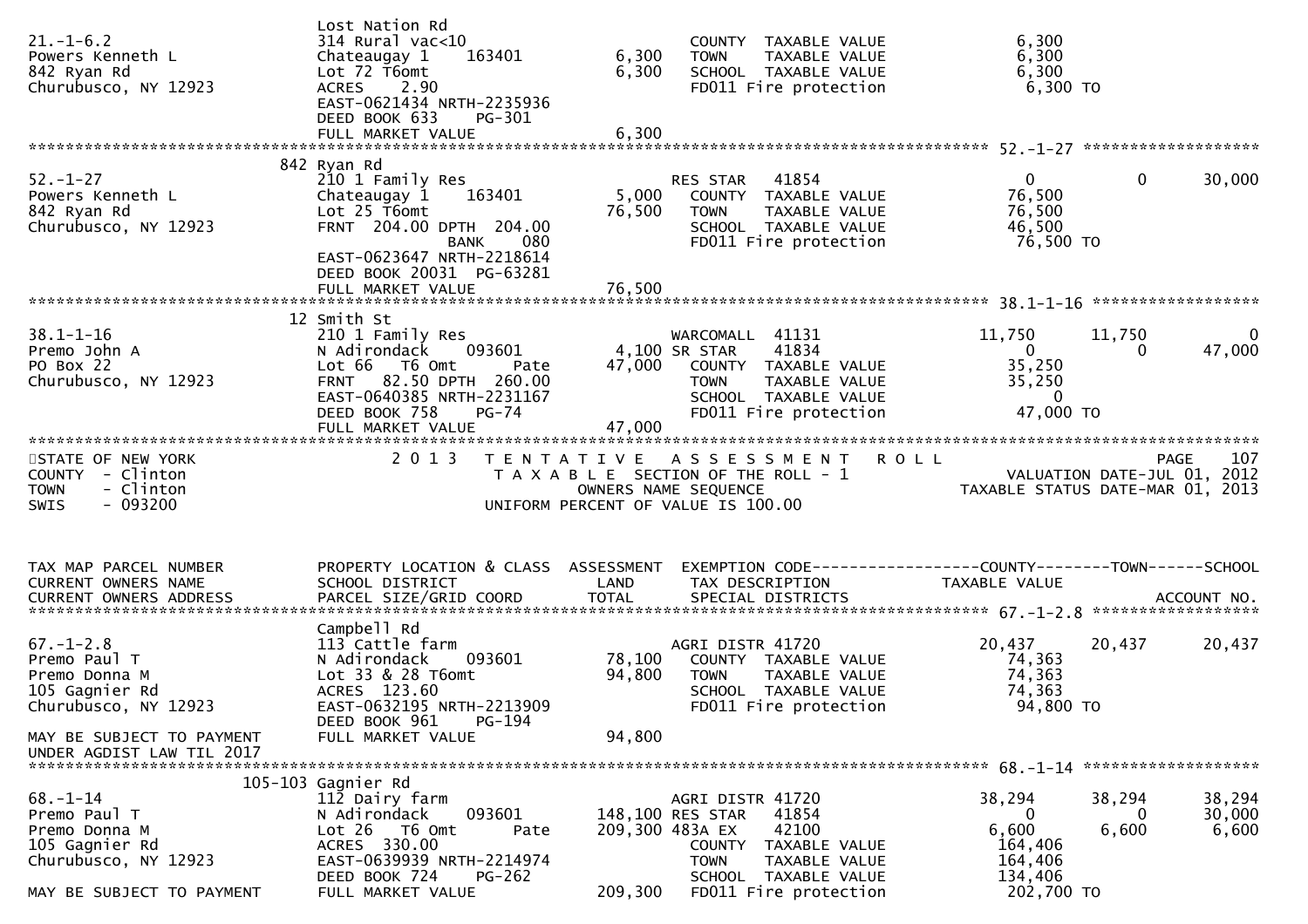| UNDER AGDIST LAW TIL 2017                                                                          |                                                                                                                                                                                       |                           | 6,600 EX                                                                                                                          |                                                                                       |
|----------------------------------------------------------------------------------------------------|---------------------------------------------------------------------------------------------------------------------------------------------------------------------------------------|---------------------------|-----------------------------------------------------------------------------------------------------------------------------------|---------------------------------------------------------------------------------------|
| $68. - 1 - 18.1$<br>Premo Paul T<br>Premo Donna M<br>105 Gagnier Rd<br>Churubusco, NY 12923        | 133 Gagnier Rd<br>210 1 Family Res<br>093601<br>N Adirondack<br>Lot 27 T5omt<br>FRNT 135.00 DPTH 275.00<br>EAST-0639534 NRTH-2214045<br>DEED BOOK 20001 PG-27850<br>FULL MARKET VALUE | 4,800<br>32,700<br>32,700 | COUNTY TAXABLE VALUE<br><b>TOWN</b><br>TAXABLE VALUE<br>SCHOOL TAXABLE VALUE<br>FD011 Fire protection                             | 32,700<br>32,700<br>32,700<br>32,700 TO                                               |
|                                                                                                    | 528 Frontier Rd                                                                                                                                                                       |                           |                                                                                                                                   |                                                                                       |
| $7. - 1 - 13$<br>Preston William E<br>Preston Frances M<br>522 Frontier Rd<br>Churubusco, NY 12923 | 260 Seasonal res<br>163401<br>Chateaugay 1<br>Lot 88 T6 Omt<br>Pate<br>FRNT 100.00 DPTH 120.00<br>EAST-0628676 NRTH-2246549<br>DEED BOOK 20001 PG-18855                               | 3,900<br>18,900           | COUNTY TAXABLE VALUE<br>TAXABLE VALUE<br><b>TOWN</b><br>SCHOOL TAXABLE VALUE<br>FD011 Fire protection                             | 18,900<br>18,900<br>18,900<br>18,900 TO                                               |
|                                                                                                    |                                                                                                                                                                                       |                           |                                                                                                                                   |                                                                                       |
| $7. - 1 - 15$<br>Preston William E<br>Preston Frances M<br>522 Frontier Rd<br>Churubusco, NY 12923 | Frontier Rd<br>314 Rural vac<10<br>163401<br>Chateaugay 1<br>Lot 88 T6 Omt<br>Pate<br><b>ACRES</b><br>2.10<br>EAST-0628928 NRTH-2246123<br>DEED BOOK 20072 PG-7246                    | 5,300<br>5,300            | COUNTY TAXABLE VALUE<br>TAXABLE VALUE<br><b>TOWN</b><br>SCHOOL TAXABLE VALUE<br>FD011 Fire protection                             | 5,300<br>5,300<br>5,300<br>5,300 TO                                                   |
|                                                                                                    | FULL MARKET VALUE                                                                                                                                                                     | 5,300                     |                                                                                                                                   |                                                                                       |
|                                                                                                    |                                                                                                                                                                                       |                           |                                                                                                                                   |                                                                                       |
| STATE OF NEW YORK<br>COUNTY - Clinton<br>- Clinton<br><b>TOWN</b><br><b>SWIS</b><br>- 093200       | 2 0 1 3                                                                                                                                                                               | OWNERS NAME SEQUENCE      | TENTATIVE ASSESSMENT ROLL<br>T A X A B L E SECTION OF THE ROLL - 1<br>UNIFORM PERCENT OF VALUE IS 100.00                          | 108<br><b>PAGE</b><br>VALUATION DATE-JUL 01, 2012<br>TAXABLE STATUS DATE-MAR 01, 2013 |
| TAX MAP PARCEL NUMBER<br>CURRENT OWNERS NAME<br>CURRENT OWNERS ADDRESS                             | PROPERTY LOCATION & CLASS ASSESSMENT<br>SCHOOL DISTRICT                                                                                                                               | LAND                      | TAX DESCRIPTION                                                                                                                   | EXEMPTION CODE------------------COUNTY--------TOWN------SCHOOL<br>TAXABLE VALUE       |
|                                                                                                    | 522 Frontier Rd                                                                                                                                                                       |                           |                                                                                                                                   |                                                                                       |
| $7. - 1 - 16$<br>Preston William E<br>Preston Frances M<br>522 Frontier Rd<br>Churubusco, NY 12923 | 240 Rural res<br>163401<br>Chateaugay 1<br>Lot 88 T6 Omt<br>Pate<br>ACRES 54.80<br>EAST-0629740 NRTH-2245808                                                                          | 102,600                   | 41854<br>RES STAR<br>39,500 COUNTY TAXABLE VALUE<br><b>TOWN</b><br>TAXABLE VALUE<br>SCHOOL TAXABLE VALUE<br>FD011 Fire protection | $\overline{0}$<br>$\mathbf 0$<br>30,000<br>102,600<br>102,600<br>72,600<br>102,600 TO |
|                                                                                                    | DEED BOOK 593<br>PG-620<br>FULL MARKET VALUE                                                                                                                                          | 102,600                   |                                                                                                                                   |                                                                                       |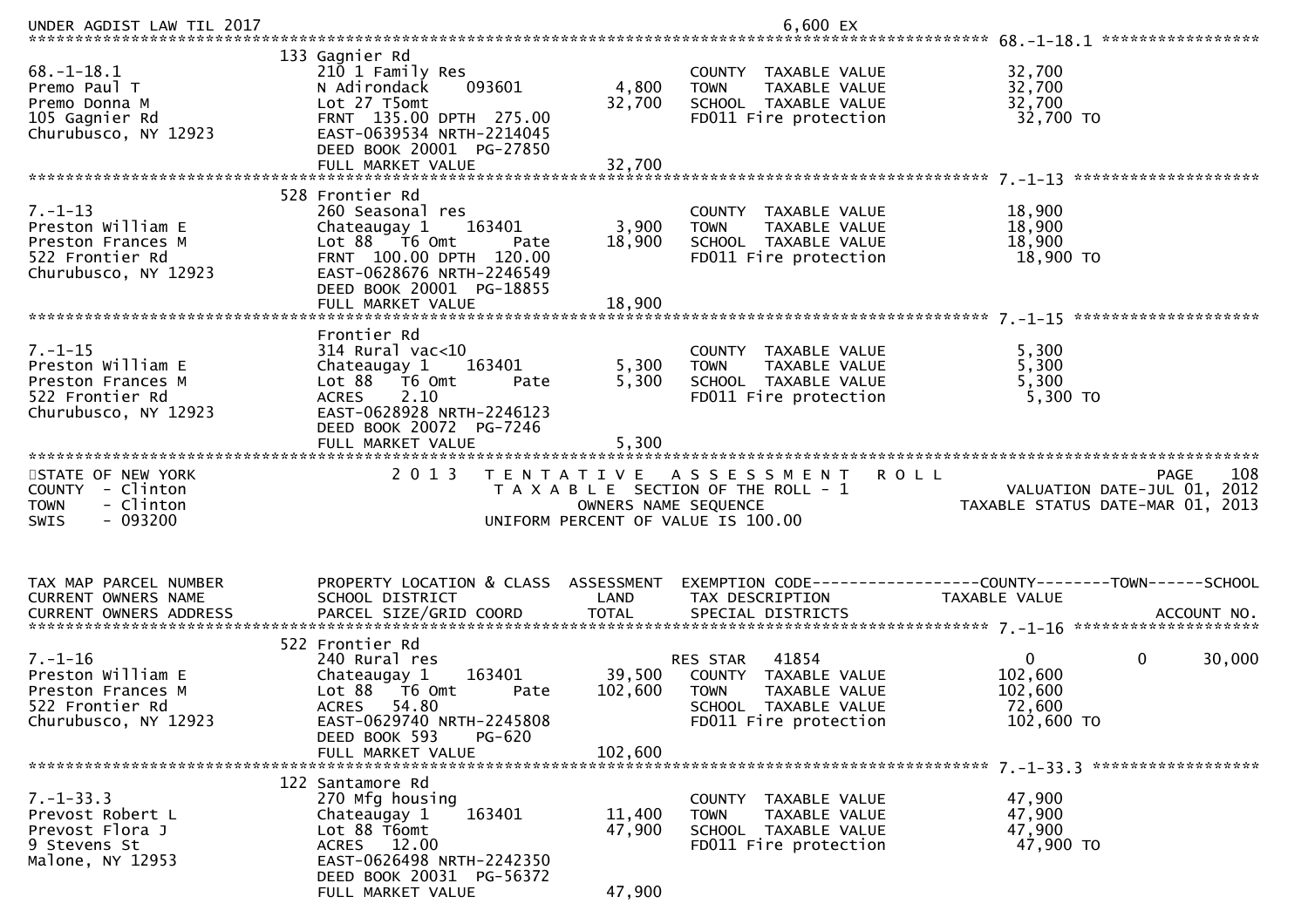| $6. - 1 - 2$<br>Pronovost Darryl<br>PO Box 234<br>St Isidore PQ, Canada JOL2A                   | Mcnierney Rd<br>321 Abandoned ag<br>Chateaugay 1<br>163401<br>Lot $90$ $\overline{76}$ Omt<br>Pate<br>ACRES 20.00<br>EAST-0616073 NRTH-2245247<br>DEED BOOK 945<br>PG-231 | 8,800<br>8,800             | COUNTY TAXABLE VALUE<br><b>TOWN</b><br>TAXABLE VALUE<br>SCHOOL TAXABLE VALUE<br>FD011 Fire protection              | 8,800<br>8,800<br>8,800<br>8,800 TO                             |                       |
|-------------------------------------------------------------------------------------------------|---------------------------------------------------------------------------------------------------------------------------------------------------------------------------|----------------------------|--------------------------------------------------------------------------------------------------------------------|-----------------------------------------------------------------|-----------------------|
|                                                                                                 |                                                                                                                                                                           |                            |                                                                                                                    |                                                                 |                       |
|                                                                                                 | 7126 Rt 11                                                                                                                                                                |                            |                                                                                                                    |                                                                 |                       |
| $37. - 1 - 13$<br>Rabideau Shelley<br>LaBombard Ronald<br>7126 Rt 11<br>Churubusco, NY 12923    | 210 1 Family Res<br>093601<br>N Adirondack<br>Lot 53 T6 Omt<br>Pate<br>FRNT 180.00 DPTH 175.00<br>EAST-0629974 NRTH-2224663<br>DEED BOOK 20072 PG-6409                    | 4,700<br>80,000            | RES STAR 41854<br>COUNTY TAXABLE VALUE<br>TAXABLE VALUE<br>TOWN<br>SCHOOL TAXABLE VALUE<br>FD011 Fire protection   | 0<br>80,000<br>80,000<br>50,000<br>80,000 TO                    | $\mathbf 0$<br>30,000 |
|                                                                                                 |                                                                                                                                                                           |                            |                                                                                                                    |                                                                 |                       |
| $52. - 1 - 9.33$<br>Rapisarda James J<br>Rapisarda Lisa<br>110 Richard Ave<br>Colcott, CT 06716 | Rt 11<br>$314$ Rural vac<10<br>Chateaugay 1<br>163401<br>Lot 49 T6omt<br>ACRES 10.00<br>EAST-0627756 NRTH-2223807<br>DEED BOOK 768<br>PG-224                              | 11,800<br>11,800<br>11,800 | COUNTY TAXABLE VALUE<br><b>TOWN</b><br>TAXABLE VALUE<br>SCHOOL TAXABLE VALUE<br>FD011 Fire protection              | 11,800<br>11,800<br>11,800<br>11,800 TO                         |                       |
|                                                                                                 |                                                                                                                                                                           |                            |                                                                                                                    |                                                                 |                       |
| STATE OF NEW YORK<br>COUNTY - Clinton<br><b>TOWN</b><br>- Clinton<br>$-093200$<br>SWIS          | 2 0 1 3                                                                                                                                                                   | OWNERS NAME SEQUENCE       | <b>ROLL</b><br>TENTATIVE ASSESSMENT<br>T A X A B L E SECTION OF THE ROLL - 1<br>UNIFORM PERCENT OF VALUE IS 100.00 | VALUATION DATE-JUL 01, 2012<br>TAXABLE STATUS DATE-MAR 01, 2013 | 109<br><b>PAGE</b>    |
|                                                                                                 |                                                                                                                                                                           |                            |                                                                                                                    |                                                                 |                       |
| TAX MAP PARCEL NUMBER<br>CURRENT OWNERS NAME                                                    | PROPERTY LOCATION & CLASS ASSESSMENT<br>SCHOOL DISTRICT                                                                                                                   | LAND                       | TAX DESCRIPTION                                                                                                    | TAXABLE VALUE                                                   |                       |
|                                                                                                 |                                                                                                                                                                           |                            |                                                                                                                    |                                                                 |                       |
| $7. - 1 - 6$<br>Recore Deborah<br>260 Douglas Rd<br>Chateaugay, NY 12920                        | Frontier Rd<br>321 Abandoned ag<br>163401<br>Chateaugay 1<br>Lot 89 T6 Omt<br>Pate<br>ACRES 88.80<br>EAST-0626372 NRTH-2243737<br>DEED BOOK 934<br>$PG-203$               | 45,900<br>45,900           | COUNTY TAXABLE VALUE<br>TAXABLE VALUE<br><b>TOWN</b><br>SCHOOL TAXABLE VALUE<br>FD011 Fire protection              | 45,900<br>45,900<br>45,900<br>45,900 TO                         |                       |
|                                                                                                 | FULL MARKET VALUE                                                                                                                                                         | 45.900                     |                                                                                                                    |                                                                 |                       |
|                                                                                                 |                                                                                                                                                                           |                            |                                                                                                                    |                                                                 |                       |
| $7. - 1 - 34.2$<br>Recore Deborah<br>260 Douglas Rd<br>Chateaugay, NY 12920                     | Frontier Rd<br>321 Abandoned ag<br>163401<br>Chateaugay 1<br>Lot 89 T6omt<br>ACRES 33.60<br>EAST-0624882 NRTH-2243013<br>DEED BOOK 643<br>PG-618                          | 24,300<br>24,300           | COUNTY TAXABLE VALUE<br>TAXABLE VALUE<br>TOWN<br>SCHOOL TAXABLE VALUE<br>FD011 Fire protection                     | 24,300<br>24,300<br>24,300<br>24,300 TO                         |                       |
|                                                                                                 | FULL MARKET VALUE                                                                                                                                                         | 24,300                     |                                                                                                                    |                                                                 |                       |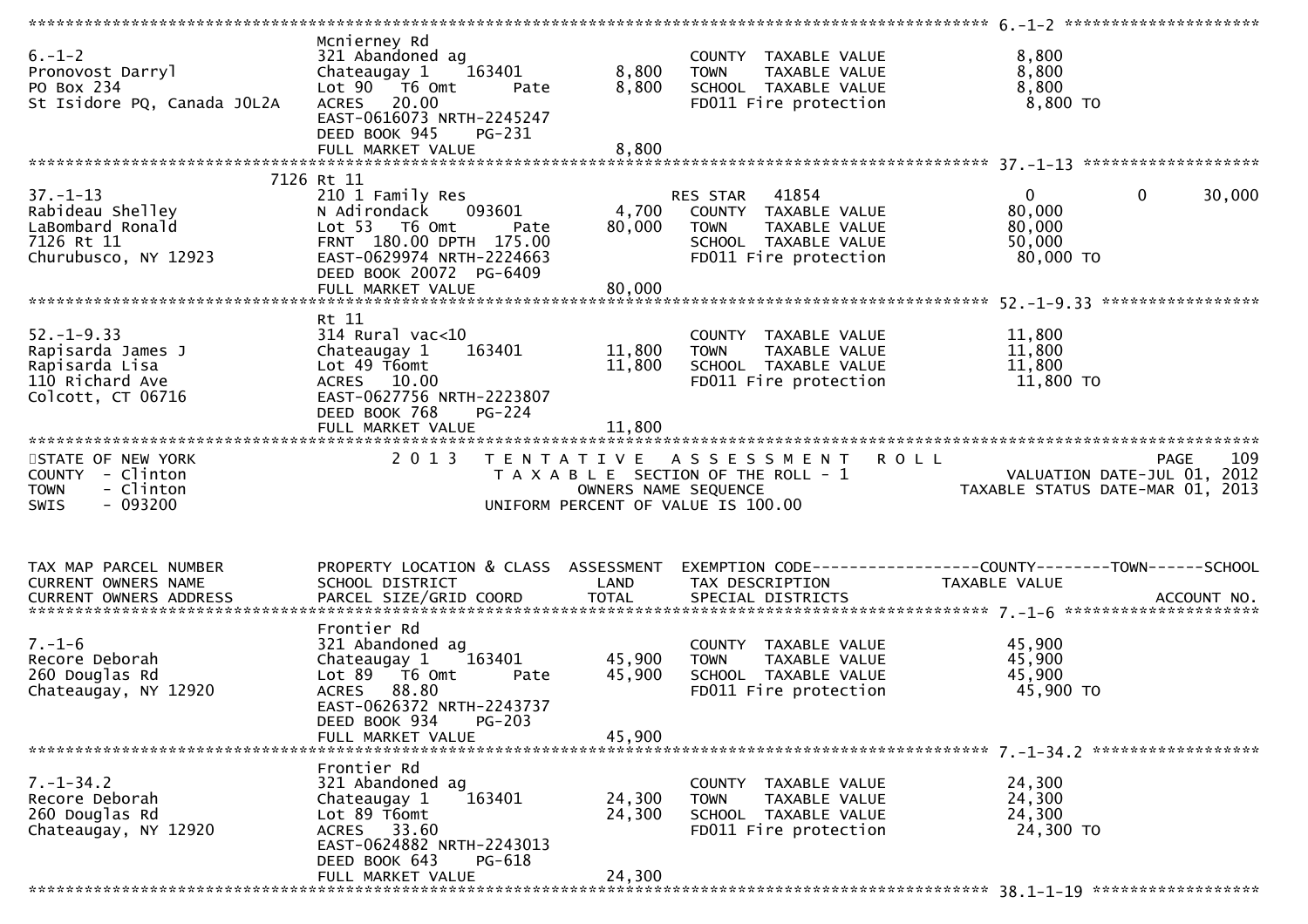| $38.1 - 1 - 19$<br>Recore Life Use Donald J<br>Recore Life Use Betty A<br>PO Box 91<br>Churubusco, NY 12923 | 1298 Clinton Mills Rd<br>210 1 Family Res<br>093601<br>N Adirondack<br>Lot 66 T6 Omt<br>Pate<br>FRNT 163.00 DPTH 100.00<br>EAST-0640469 NRTH-2230930<br>DEED BOOK 20082 PG-12410                | 3,400<br>8,800               | 41854<br>RES STAR<br>COUNTY TAXABLE VALUE<br>TAXABLE VALUE<br><b>TOWN</b><br>SCHOOL TAXABLE VALUE<br>FD011 Fire protection    | $\Omega$<br>8,800<br>8,800<br>- 0<br>8,800 TO                                                                  | $\mathbf 0$<br>8,800  |
|-------------------------------------------------------------------------------------------------------------|-------------------------------------------------------------------------------------------------------------------------------------------------------------------------------------------------|------------------------------|-------------------------------------------------------------------------------------------------------------------------------|----------------------------------------------------------------------------------------------------------------|-----------------------|
| $38.1 - 1 - 26$<br>Recore Life Use Donald J<br>Recore Life Use Betty A<br>PO Box 91<br>Churubusco, NY 12923 | Clinton Mills Rd<br>311 Res vac land<br>093601<br>N Adirondack<br>Lot 55 T6 Omt<br>Pate<br>FRNT 82.50 DPTH 107.00<br>EAST-0640512 NRTH-2230787<br>DEED BOOK 20082 PG-12410<br>FULL MARKET VALUE | 3,100<br>3,100<br>3,100      | COUNTY TAXABLE VALUE<br>TAXABLE VALUE<br><b>TOWN</b><br>SCHOOL TAXABLE VALUE<br>FD011 Fire protection                         | 3,100<br>3,100<br>3,100<br>$3,100$ TO                                                                          |                       |
| $38.1 - 1 - 27$<br>Recore Life Use Donald J<br>Recore Life Use Betty A<br>PO Box 91<br>Churubusco, NY 12923 | 1297 Clinton Mills Rd<br>210 1 Family Res<br>N Adirondack<br>093601<br>Lot 55 T6 Omt<br>Pate<br>FRNT 82.50 DPTH 173.00<br>EAST-0640431 NRTH-2230746<br>DEED BOOK 20082 PG-12410                 | 3,800<br>33,800              | COUNTY TAXABLE VALUE<br>TAXABLE VALUE<br><b>TOWN</b><br>SCHOOL TAXABLE VALUE<br>FD011 Fire protection                         | 33,800<br>33,800<br>33,800<br>33,800 TO                                                                        |                       |
| STATE OF NEW YORK<br>COUNTY - Clinton<br>- Clinton<br><b>TOWN</b><br>$-093200$<br><b>SWIS</b>               | 2 0 1 3                                                                                                                                                                                         | OWNERS NAME SEQUENCE         | TENTATIVE ASSESSMENT<br>T A X A B L E SECTION OF THE ROLL - 1<br>UNIFORM PERCENT OF VALUE IS 100.00                           | R O L L<br>VALUATION DATE-JUL 01, 2012<br>TAXARLE STATUS DATE-MAR 01, 2012<br>TAXABLE STATUS DATE-MAR 01, 2013 | 110<br><b>PAGE</b>    |
|                                                                                                             |                                                                                                                                                                                                 |                              |                                                                                                                               |                                                                                                                |                       |
| TAX MAP PARCEL NUMBER<br>CURRENT OWNERS NAME                                                                | PROPERTY LOCATION & CLASS ASSESSMENT<br>SCHOOL DISTRICT                                                                                                                                         | LAND                         | EXEMPTION CODE-----------------COUNTY-------TOWN------SCHOOL<br>TAX DESCRIPTION                                               | TAXABLE VALUE                                                                                                  |                       |
| $67. - 1 - 2.1$<br>Rees Arthur<br>280 Campbell Rd<br>Churubusco, NY 12923                                   | 269/280 Campbell Rd<br>240 Rural res<br>093601<br>N Adirondack<br>Lot 32 & 33 T6omt<br>ACRES 46.30<br>EAST-0628546 NRTH-2213261<br>DEED BOOK 20001 PG-19163<br>FULL MARKET VALUE                | 26,000<br>98,000             | RES STAR<br>41854<br>COUNTY TAXABLE VALUE<br>TAXABLE VALUE<br><b>TOWN</b><br>SCHOOL TAXABLE VALUE<br>FD011 Fire protection    | $\overline{0}$<br>98,000<br>98,000<br>68,000<br>98,000 TO                                                      | $\mathbf 0$<br>30,000 |
|                                                                                                             |                                                                                                                                                                                                 | 98,000                       |                                                                                                                               |                                                                                                                |                       |
| $53. - 1 - 9$<br>Rego Gary<br>Rego Kathleen<br>228 Rt 189<br>Churubusco, NY 12923                           | 228 Rt 189<br>240 Rural res<br>093601<br>N Adirondack<br>Lot 46 T6 Omt<br>Pate<br>ACRES 157.10<br>EAST-0641360 NRTH-2223809<br>DEED BOOK 99001 PG-14112<br>FULL MARKET VALUE                    | 54,800<br>124,000<br>124,000 | 41854<br>RES STAR<br><b>COUNTY</b><br>TAXABLE VALUE<br>TOWN<br>TAXABLE VALUE<br>SCHOOL TAXABLE VALUE<br>FD011 Fire protection | 0<br>124,000<br>124,000<br>94,000<br>124,000 TO                                                                | 0<br>30,000           |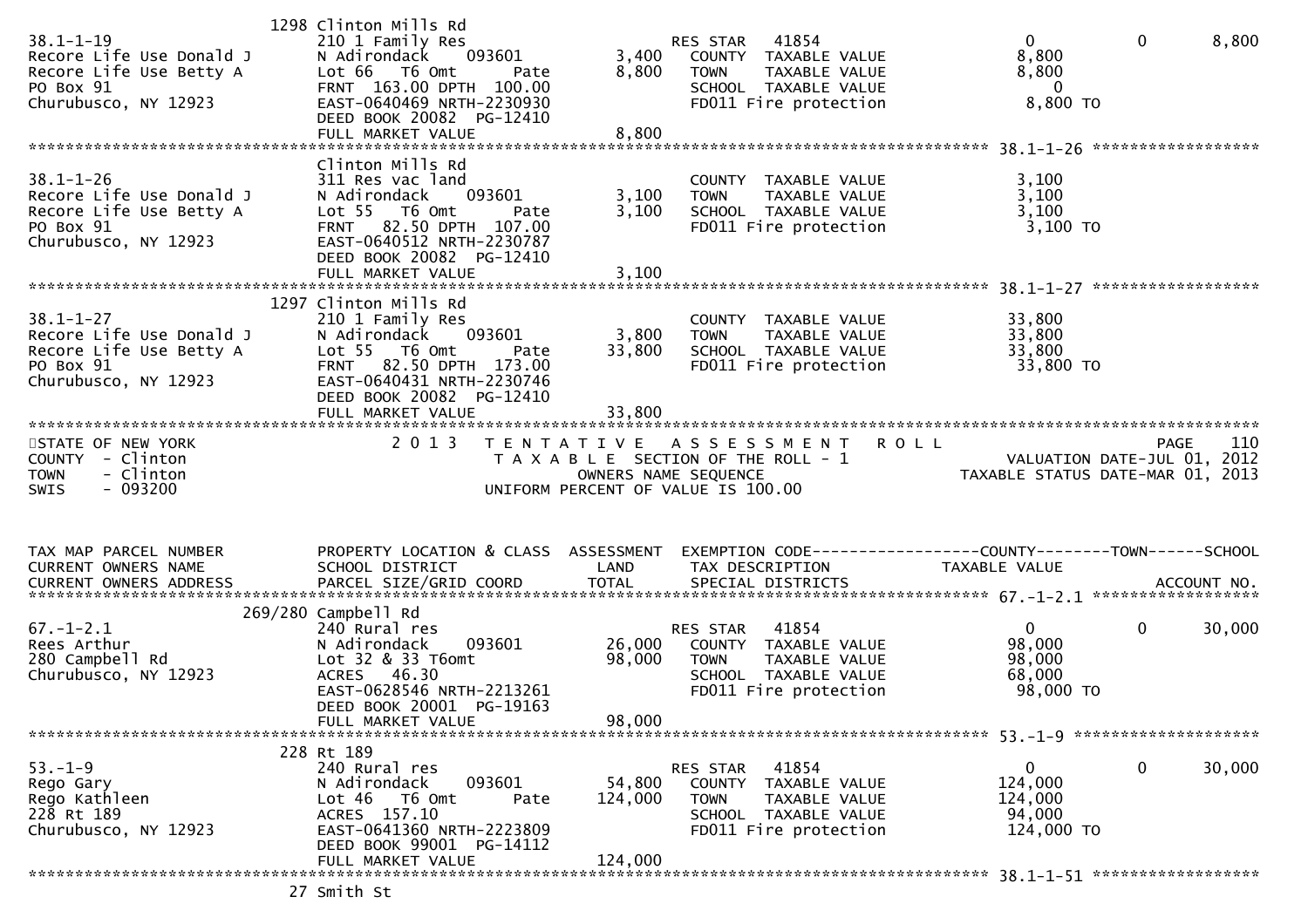| $38.1 - 1 - 51$<br>Reome Mark R<br>Reome Yvonne M<br>Box 153<br>Churubusco, NY 12923-0153                       | 482 Det row bldg<br>N Adirondack<br>093601<br>Lot 66 T6 Omt<br>Pate<br>FRNT 82.00 DPTH 264.00<br>EAST-0640030 NRTH-2231543<br>DEED BOOK 878<br><b>PG-277</b>                                       | 4,000<br>50,000            | COUNTY TAXABLE VALUE<br>TAXABLE VALUE<br><b>TOWN</b><br>SCHOOL TAXABLE VALUE<br>FD011 Fire protection                          | 50,000<br>50,000<br>50,000<br>50,000 TO                                                                                           |             |
|-----------------------------------------------------------------------------------------------------------------|----------------------------------------------------------------------------------------------------------------------------------------------------------------------------------------------------|----------------------------|--------------------------------------------------------------------------------------------------------------------------------|-----------------------------------------------------------------------------------------------------------------------------------|-------------|
|                                                                                                                 |                                                                                                                                                                                                    |                            |                                                                                                                                |                                                                                                                                   |             |
| $23. - 1 - 22.271$<br>Reyell Irving<br>Box 131 Rt 189<br>Churubusco, NY 12923                                   | Off Rt 189<br>314 Rural vac<10<br>093601<br>N Adirondack<br>Lot 67 T6omt<br>ACRES 1.30<br>EAST-0638285 NRTH-2234656<br>DEED BOOK 20001 PG-27660                                                    | 5,200<br>5,200             | COUNTY TAXABLE VALUE<br>TAXABLE VALUE<br><b>TOWN</b><br>SCHOOL TAXABLE VALUE<br>FD011 Fire protection                          | 5,200<br>5,200<br>5,200<br>5,200 TO                                                                                               |             |
|                                                                                                                 | 713 Rt 189                                                                                                                                                                                         |                            | 99 PCT OF VALUE USED FOR EXEMPTION PURPOSES                                                                                    |                                                                                                                                   |             |
| $23. - 1 - 22.274$<br>Irving L<br>Reyell Life Est Irving L<br>Ekvall Lisa<br>PO Box 131<br>Churubusco, NY 12923 | 270 Mfg housing<br>093601<br>N Adirondack<br>Lot 67 T6 Omt<br>ACRES 1.30<br>EAST-0638560 NRTH-2234690<br>DEED BOOK 20001 PG-26024                                                                  | 5,200 SR STAR<br>23,000    | AGED COUN 41802<br>41834<br>23,000 COUNTY TAXABLE VALUE<br>TOWN TAXABLE VALUE<br>SCHOOL TAXABLE VALUE<br>FD011 Fire protection | 11,385<br>$\mathbf 0$<br>$\Omega$<br>23,000<br>$\overline{0}$<br>11,615<br>23,000<br>$\overline{\mathbf{0}}$<br>23,000 TO         | $\mathbf 0$ |
| STATE OF NEW YORK<br>COUNTY - Clinton<br>- Clinton<br><b>TOWN</b><br>$-093200$<br><b>SWIS</b>                   | 2 0 1 3                                                                                                                                                                                            |                            | TENTATIVE ASSESSMENT ROLL<br>UNIFORM PERCENT OF VALUE IS 100.00                                                                | 111<br><b>PAGE</b><br>T A X A B L E SECTION OF THE ROLL - 1<br>OWNERS NAME SEQUENCE THE ROLL - 1 TAXABLE STATUS DATE-MAR 01, 2013 |             |
| TAX MAP PARCEL NUMBER<br>CURRENT OWNERS NAME                                                                    | PROPERTY LOCATION & CLASS ASSESSMENT<br>SCHOOL DISTRICT                                                                                                                                            | LAND                       | TAX DESCRIPTION                                                                                                                | TAXABLE VALUE                                                                                                                     |             |
| $23 - 1 - 16$<br>Reyes Carmen<br>PO Box 192<br>S Ozone Pk, NY 11420                                             | 777 Rt 189<br>240 Rural res<br>093601<br>N Adirondack<br>Lot <sub>74</sub><br>T6 Omt<br>Pate<br>50.00<br><b>ACRES</b><br>EAST-0637242 NRTH-2235896<br>DEED BOOK 534<br>PG-279<br>FULL MARKET VALUE | 36,500<br>75,300<br>75,300 | COUNTY TAXABLE VALUE<br><b>TOWN</b><br>TAXABLE VALUE<br>SCHOOL TAXABLE VALUE<br>FD011 Fire protection                          | 75,300<br>75,300<br>75,300<br>75,300 TO                                                                                           |             |
|                                                                                                                 | County Line Rd                                                                                                                                                                                     |                            |                                                                                                                                |                                                                                                                                   |             |
| $51. - 1 - 4.1$<br>Rice Bruce W                                                                                 | $314$ Rural vac<10                                                                                                                                                                                 | 13,500                     | COUNTY TAXABLE VALUE<br><b>TOWN</b><br>TAXABLE VALUE                                                                           | 13,500<br>13,500                                                                                                                  |             |
| Rice Carol Ann<br>18 Vanada Dr<br>Neptune, NJ 07753                                                             | 163401<br>Chateaugay 1<br>Lot 51 76 0mt<br>Pate<br>ACRES 12.00<br>EAST-0617888 NRTH-2224305<br>DEED BOOK 942<br>PG-147<br>FULL MARKET VALUE                                                        | 13,500<br>13,500           | SCHOOL TAXABLE VALUE<br>FD011 Fire protection                                                                                  | 13,500<br>13,500 TO                                                                                                               |             |
|                                                                                                                 | Lafrancis Rd                                                                                                                                                                                       |                            |                                                                                                                                |                                                                                                                                   |             |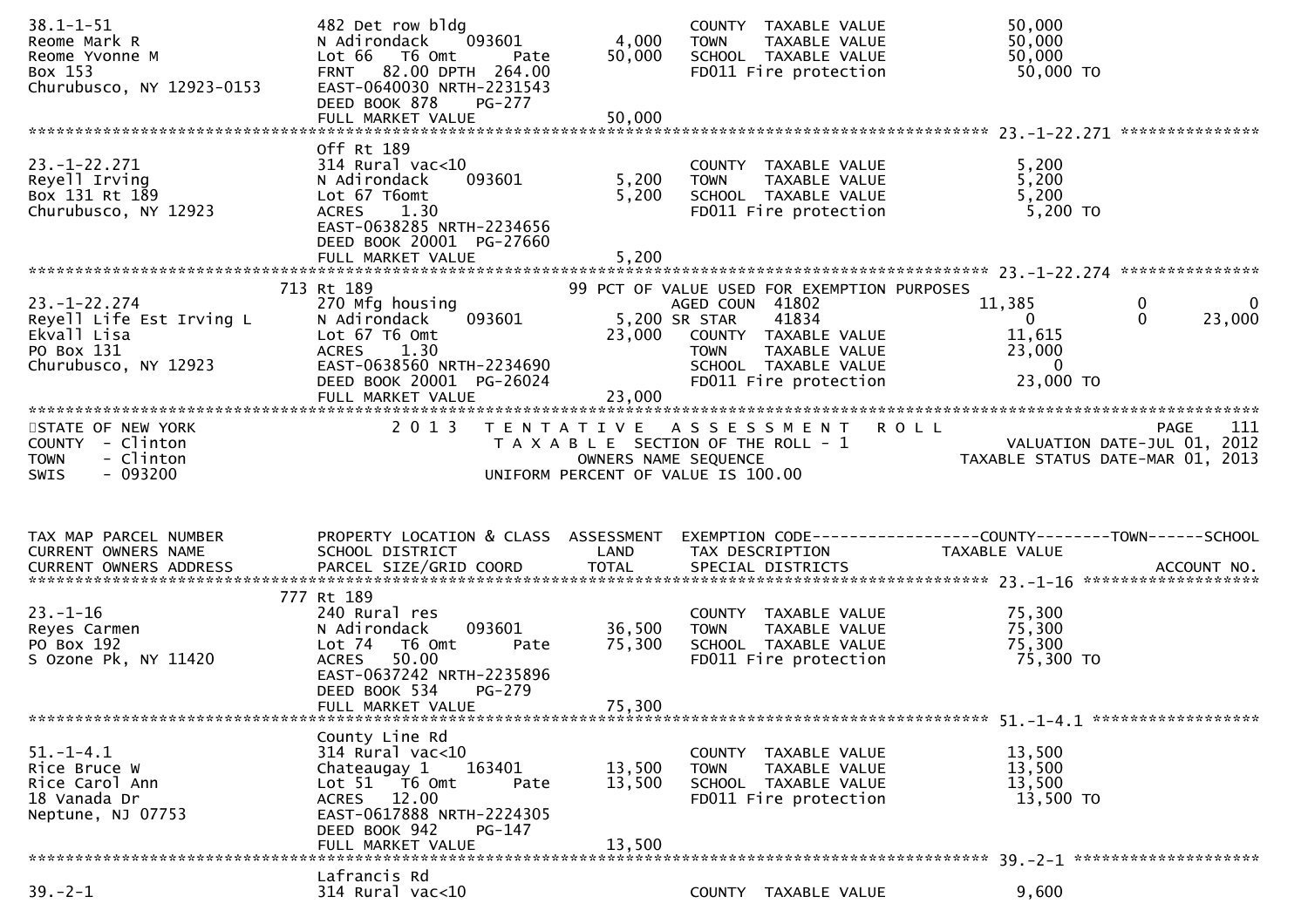| Richards Carter<br>Richards Tracey<br>2057 Cass St<br>Sarasota, FL 33423-7017                         | 093601<br>N Adirondack<br>Lot 56 T6omt<br>Rural Haven Bk 7 Pg 13 Lo<br>6.74<br><b>ACRES</b><br>EAST-0647633 NRTH-2228015<br>DEED BOOK 678<br><b>PG-235</b>                                 | 9,600<br>9,600       | TAXABLE VALUE<br><b>TOWN</b><br>SCHOOL TAXABLE VALUE<br>FD011 Fire protection                                                                       | 9,600<br>9,600<br>$9,600$ TO                                                                      |
|-------------------------------------------------------------------------------------------------------|--------------------------------------------------------------------------------------------------------------------------------------------------------------------------------------------|----------------------|-----------------------------------------------------------------------------------------------------------------------------------------------------|---------------------------------------------------------------------------------------------------|
|                                                                                                       |                                                                                                                                                                                            |                      |                                                                                                                                                     |                                                                                                   |
| $68. - 1 - 2.21$<br>Ritchie Alan Estate of Testame N Adirondack<br>31 Hoffman St<br>Chatham, NY 12037 | Rt 11<br>321 Abandoned ag<br>093601<br>Lot <sub>34</sub><br>T6 Omt<br>Pate<br>ACRES 109.00<br>EAST-0640900 NRTH-2217897<br>DEED BOOK 20072 PG-8134                                         | 59,600<br>59,600     | COUNTY TAXABLE VALUE<br>TAXABLE VALUE<br><b>TOWN</b><br>SCHOOL TAXABLE VALUE<br>FD011 Fire protection                                               | 59,600<br>59,600<br>59,600<br>59,600 TO                                                           |
|                                                                                                       | Mcnierney Rd                                                                                                                                                                               |                      |                                                                                                                                                     |                                                                                                   |
| $6. - 1 - 13$<br>RJT Enterprises Inc<br>494 Spinnaker<br>Weston, FL 33326                             | 321 Abandoned ag<br>Chateaugay 1<br>163401<br>Lot 90 T6 Omt<br>Pate<br>ACRES 10.00<br>EAST-0618704 NRTH-2240987<br>DEED BOOK 518<br>PG-625                                                 | 12,200<br>12,200     | COUNTY TAXABLE VALUE<br>TAXABLE VALUE<br><b>TOWN</b><br>SCHOOL TAXABLE VALUE<br>FD011 Fire protection                                               | 12,200<br>12,200<br>12,200<br>12,200 TO                                                           |
|                                                                                                       |                                                                                                                                                                                            | 12,200               |                                                                                                                                                     |                                                                                                   |
| STATE OF NEW YORK<br>COUNTY - Clinton<br><b>TOWN</b><br>- Clinton<br>$-093200$<br><b>SWIS</b>         | 2 0 1 3                                                                                                                                                                                    | OWNERS NAME SEQUENCE | TENTATIVE ASSESSMENT ROLL<br>T A X A B L E SECTION OF THE ROLL - 1<br>UNIFORM PERCENT OF VALUE IS 100.00                                            | 112<br><b>PAGE</b><br>VALUATION DATE-JUL 01, 2012<br>TAXABLE STATUS DATE-MAR 01, 2013             |
|                                                                                                       |                                                                                                                                                                                            |                      |                                                                                                                                                     |                                                                                                   |
| TAX MAP PARCEL NUMBER<br>CURRENT OWNERS NAME                                                          | PROPERTY LOCATION & CLASS ASSESSMENT<br>SCHOOL DISTRICT                                                                                                                                    | LAND                 | TAX DESCRIPTION                                                                                                                                     | TAXABLE VALUE                                                                                     |
| $21. - 1 - 2$<br>RJT Enterprises Inc<br>494 Spinnaker<br>Weston, FL 33326                             | Mcnierney Rd<br>321 Abandoned ag<br>Chateaugay <sub>1</sub><br>163401<br>Lot 90 T6 Omt<br>Pate<br>ACRES 37.10<br>EAST-0617711 NRTH-2239080<br>DEED BOOK 518<br>PG-625                      | 26,100<br>26,100     | COUNTY TAXABLE VALUE<br><b>TOWN</b><br>TAXABLE VALUE<br>SCHOOL TAXABLE VALUE<br>FD011 Fire protection                                               | 26,100<br>26,100<br>26,100<br>26,100 TO                                                           |
|                                                                                                       | FULL MARKET VALUE                                                                                                                                                                          | 26,100               |                                                                                                                                                     |                                                                                                   |
| $37. - 1 - 17.1$<br>Robare Herman L<br>394 Looby Rd<br>Churubusco, NY 12923                           | 394 Looby Rd<br>210 1 Family Res<br>093601<br>N Adirondack<br>Lot 53 T6 Omt<br>Pate<br>FRNT 87.00 DPTH 185.00<br>EAST-0630523 NRTH-2228163<br>DEED BOOK 530<br>PG-461<br>FULL MARKET VALUE | 33,300<br>33,300     | AGED - ALL 41800<br>3,900 SR STAR<br>41834<br>COUNTY TAXABLE VALUE<br><b>TOWN</b><br>TAXABLE VALUE<br>SCHOOL TAXABLE VALUE<br>FD011 Fire protection | 16,650<br>16,650<br>16,650<br>16,650<br>$\Omega$<br>16,650<br>16,650<br>$\mathbf{0}$<br>33,300 TO |
|                                                                                                       | 18 Broad St                                                                                                                                                                                |                      |                                                                                                                                                     |                                                                                                   |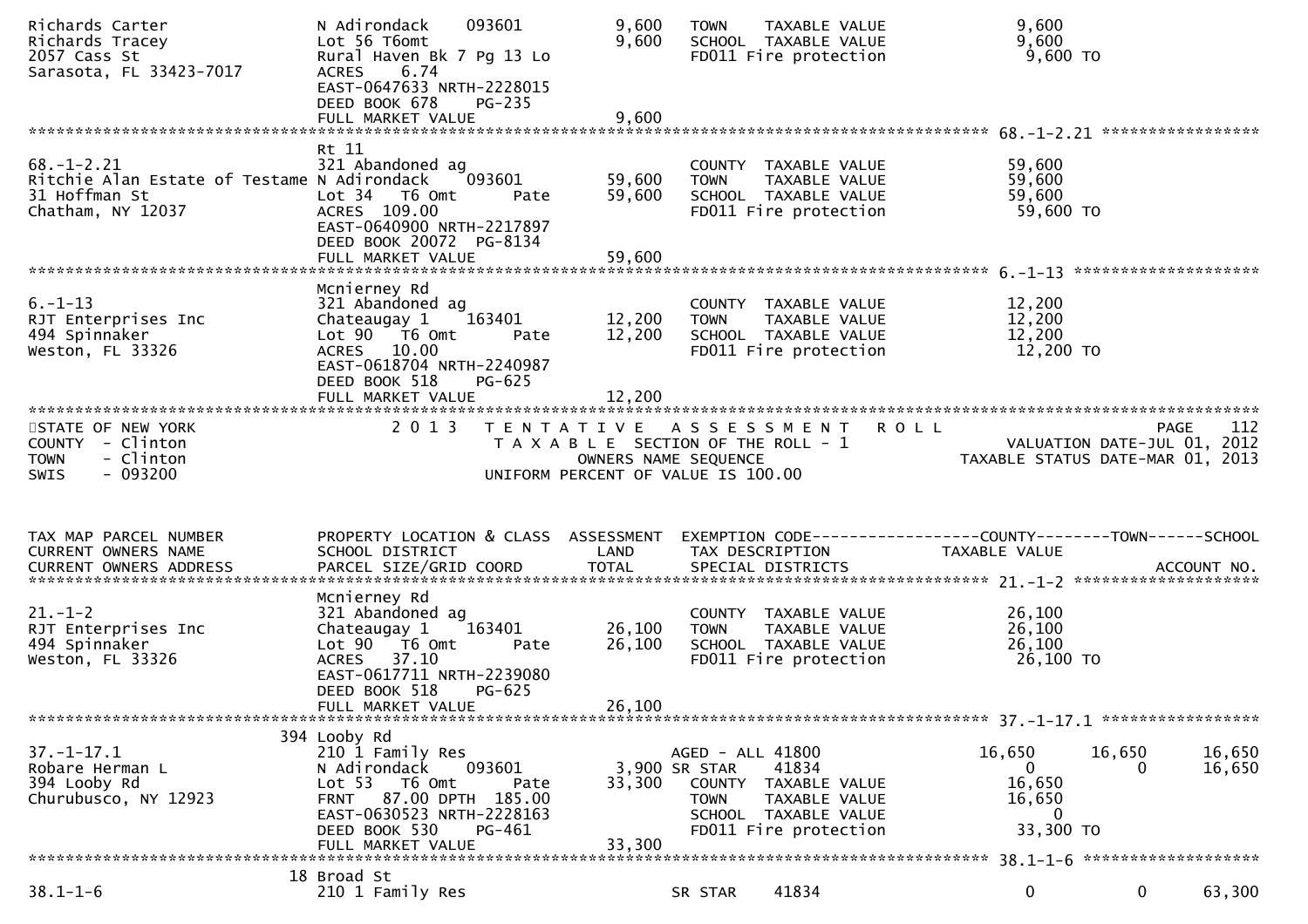| Robare Joseph<br>Robare Patricia<br>18 Broad St<br>Churubusco, NY 12923 | 093601<br>N Adirondack<br>Lot 66 T6 Omt<br>Pate<br>FRNT 82.50 DPTH 260.00<br>EAST-0639656 NRTH-2231899<br>DEED BOOK 509<br><b>PG-268</b> | 4,200<br>65,400      | COUNTY TAXABLE VALUE<br>TAXABLE VALUE<br><b>TOWN</b><br>SCHOOL TAXABLE VALUE<br>FD011 Fire protection | 65,400<br>65,400<br>2,100<br>65,400 TO                                        |        |
|-------------------------------------------------------------------------|------------------------------------------------------------------------------------------------------------------------------------------|----------------------|-------------------------------------------------------------------------------------------------------|-------------------------------------------------------------------------------|--------|
|                                                                         |                                                                                                                                          |                      |                                                                                                       |                                                                               |        |
|                                                                         | 14 Broad St                                                                                                                              |                      |                                                                                                       |                                                                               |        |
| $38.1 - 1 - 7$<br>Robare Joseph<br>Robare Patricia                      | 311 Res vac land<br>093601<br>N Adirondack<br>Lot 66 T6 Omt<br>Pate                                                                      | 4,000<br>4,000       | COUNTY TAXABLE VALUE<br>TAXABLE VALUE<br><b>TOWN</b><br>SCHOOL TAXABLE VALUE                          | 4,000<br>4,000<br>4,000                                                       |        |
| 18 Broad St<br>Churubusco, NY 12923                                     | FRNT 82.50 DPTH 260.00<br>EAST-0639741 NRTH-2231908<br>DEED BOOK 954<br>PG-271<br>FULL MARKET VALUE                                      | 4,000                | FD011 Fire protection                                                                                 | 4,000 TO                                                                      |        |
|                                                                         |                                                                                                                                          |                      |                                                                                                       |                                                                               |        |
| $36. - 1 - 2.3$                                                         | Merchia Rd<br>322 Rural vac>10                                                                                                           |                      | COUNTY TAXABLE VALUE                                                                                  | 17,000                                                                        |        |
| Robare Michael J                                                        | Chateaugay 1<br>163401                                                                                                                   | 17,000               | TAXABLE VALUE<br><b>TOWN</b>                                                                          | 17,000                                                                        |        |
| Robare Peggy S<br>PO Box 114                                            | Lot 70 T6 omt Pate<br>ACRES 25.10                                                                                                        | 17,000               | SCHOOL TAXABLE VALUE<br>FD011 Fire protection                                                         | 17,000<br>17,000 TO                                                           |        |
| Churubusco, NY 12923                                                    | EAST-0617177 NRTH-2230852<br>DEED BOOK 20112 PG-42954                                                                                    |                      |                                                                                                       |                                                                               |        |
|                                                                         |                                                                                                                                          |                      |                                                                                                       |                                                                               |        |
| STATE OF NEW YORK                                                       | 2 0 1 3                                                                                                                                  |                      | TENTATIVE ASSESSMENT ROLL                                                                             | <b>PAGE</b>                                                                   | 113    |
| COUNTY - Clinton                                                        |                                                                                                                                          |                      | T A X A B L E SECTION OF THE ROLL - 1                                                                 | 113 - TAGE<br>VALUATION DATE-JUL 01, 2012<br>TAXABLE STATIIS DATE-MAR 01 2013 |        |
| - Clinton<br><b>TOWN</b>                                                |                                                                                                                                          | OWNERS NAME SEQUENCE |                                                                                                       | TAXABLE STATUS DATE-MAR 01, 2013                                              |        |
| SWIS<br>$-093200$                                                       |                                                                                                                                          |                      | UNIFORM PERCENT OF VALUE IS 100.00                                                                    |                                                                               |        |
|                                                                         |                                                                                                                                          |                      |                                                                                                       |                                                                               |        |
|                                                                         |                                                                                                                                          |                      |                                                                                                       |                                                                               |        |
|                                                                         |                                                                                                                                          |                      |                                                                                                       |                                                                               |        |
| TAX MAP PARCEL NUMBER<br>CURRENT OWNERS NAME                            | PROPERTY LOCATION & CLASS ASSESSMENT<br>SCHOOL DISTRICT                                                                                  | LAND                 | TAX DESCRIPTION                                                                                       | TAXABLE VALUE                                                                 |        |
| CURRENT OWNERS ADDRESS                                                  |                                                                                                                                          |                      |                                                                                                       |                                                                               |        |
|                                                                         | 8 Smith St                                                                                                                               |                      |                                                                                                       |                                                                               |        |
| $38.1 - 1 - 17$                                                         | 210 1 Family Res                                                                                                                         |                      | 41854<br>RES STAR                                                                                     | $\mathbf{0}$<br>$\mathbf{0}$                                                  | 30,000 |
| Robare Michael J                                                        | N Adirondack 093601                                                                                                                      | 4,100                | COUNTY TAXABLE VALUE                                                                                  | 59,200                                                                        |        |
| Soucia Peggy S                                                          | Lot 66 T6 Omt<br>Pate                                                                                                                    | 59,200               | TAXABLE VALUE<br><b>TOWN</b>                                                                          | 59,200                                                                        |        |
| 8 Smith St                                                              | FRNT 82.50 DPTH 260.00                                                                                                                   |                      | SCHOOL TAXABLE VALUE                                                                                  | 29,200                                                                        |        |
| Churubusco, NY 12923                                                    | EAST-0640395 NRTH-2231089                                                                                                                |                      | FD011 Fire protection                                                                                 | 59,200 TO                                                                     |        |
|                                                                         | DEED BOOK 99001 PG-13656                                                                                                                 |                      |                                                                                                       |                                                                               |        |
|                                                                         | FULL MARKET VALUE                                                                                                                        | 59,200               |                                                                                                       |                                                                               |        |
|                                                                         | 177 Mcnierney Rd                                                                                                                         |                      |                                                                                                       |                                                                               |        |
| $21. - 1 - 1.4$                                                         | 210 1 Family Res                                                                                                                         |                      | 41854<br><b>RES STAR</b>                                                                              | $\mathbf{0}$<br>$\mathbf{0}$                                                  | 20,900 |
| Robinson Daniel                                                         | Chateaugay 1<br>163401                                                                                                                   | 11,500               | <b>COUNTY</b><br>TAXABLE VALUE                                                                        | 20,900                                                                        |        |
| 177 McNierney Rd                                                        | Lot 90 T6omt                                                                                                                             | 20,900               | <b>TOWN</b><br>TAXABLE VALUE                                                                          | 20,900                                                                        |        |
| Churubusco, NY 12923                                                    | <b>ACRES</b><br>9.10                                                                                                                     |                      | SCHOOL TAXABLE VALUE                                                                                  | $\Omega$                                                                      |        |
|                                                                         | EAST-0616346 NRTH-2239648                                                                                                                |                      | FD011 Fire protection                                                                                 | 20,900 TO                                                                     |        |
|                                                                         | DEED BOOK 20001 PG-23100                                                                                                                 |                      |                                                                                                       |                                                                               |        |
|                                                                         | FULL MARKET VALUE                                                                                                                        | 20,900               |                                                                                                       |                                                                               |        |
|                                                                         | Church St                                                                                                                                |                      |                                                                                                       |                                                                               |        |
| $38.1 - 1 - 43$<br>Robles Reinaldo                                      | 311 Res vac land<br>093601<br>N Adirondack                                                                                               | 4,600                | <b>COUNTY</b><br>TAXABLE VALUE<br><b>TOWN</b><br>TAXABLE VALUE                                        | 4,600<br>4,600                                                                |        |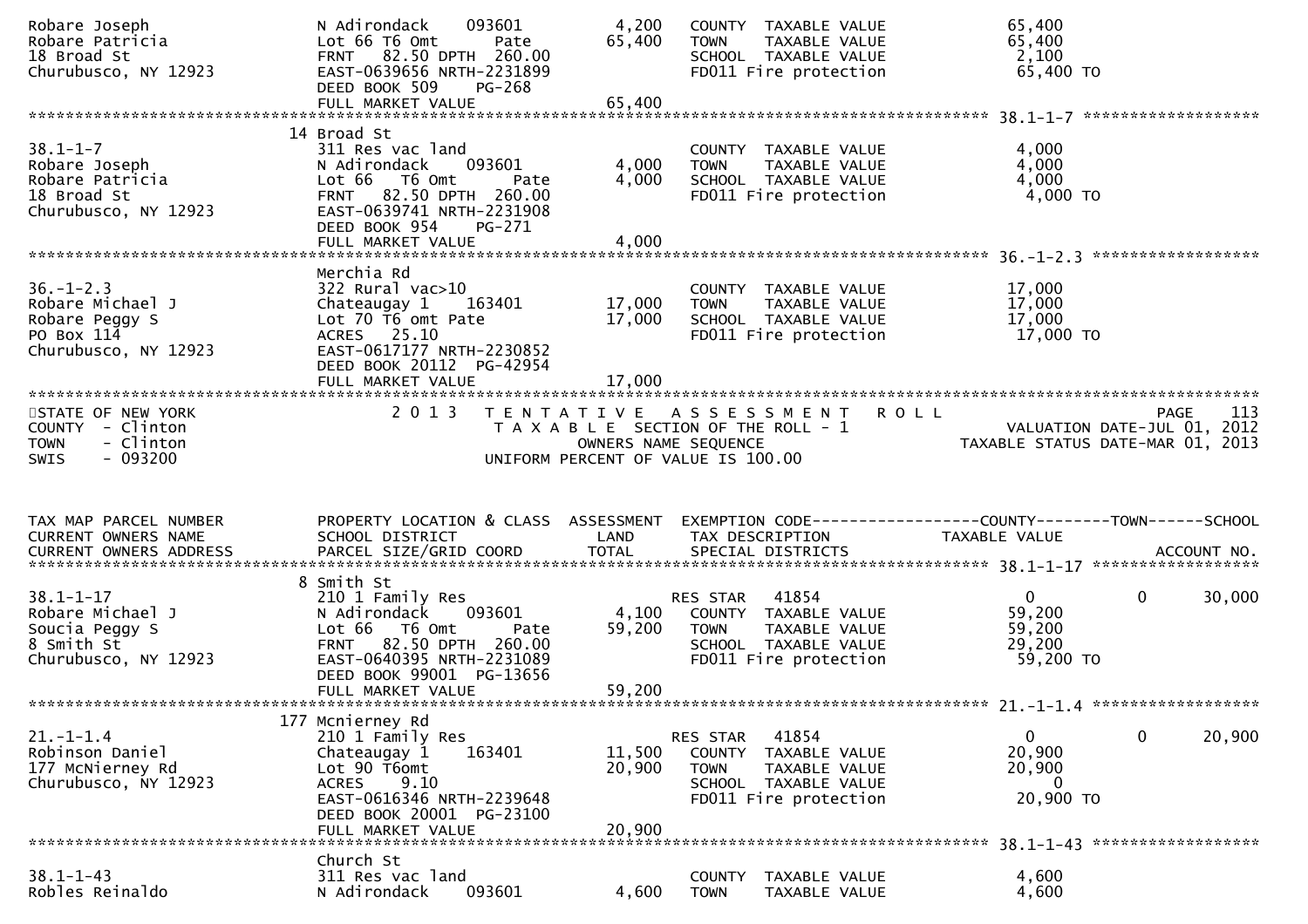| San Fernando 95 Villa Sol<br>Mayaquez, PR 00708                                                      | Lot 66<br>T6 Omt<br>Pate<br>FRNT 100.00 DPTH 244.00<br>EAST-0640091 NRTH-2230962<br>DEED BOOK 784<br>$PG-38$<br>FULL MARKET VALUE                     | 4,600<br>4,600       | SCHOOL TAXABLE VALUE<br>FD011 Fire protection                                                                              | 4,600<br>4,600 TO                                                                             |        |
|------------------------------------------------------------------------------------------------------|-------------------------------------------------------------------------------------------------------------------------------------------------------|----------------------|----------------------------------------------------------------------------------------------------------------------------|-----------------------------------------------------------------------------------------------|--------|
|                                                                                                      | Brandy Brook Rd                                                                                                                                       |                      |                                                                                                                            |                                                                                               |        |
| $69. - 1 - 14.5$<br>Robles Reinaldo                                                                  | 314 Rural vac<10<br>093601<br>N Adirondack                                                                                                            | 6,600                | COUNTY TAXABLE VALUE<br><b>TOWN</b><br><b>TAXABLE VALUE</b>                                                                | 6,600<br>6,600                                                                                |        |
| San Fernando 95 Villa Sol<br>Mayaquez, PR 00708                                                      | Lot 25 T6omt<br>ACRES 3.00<br>EAST-0647739 NRTH-2210415<br>DEED BOOK 784<br>$PG-42$                                                                   | 6,600                | SCHOOL TAXABLE VALUE<br>FD011 Fire protection                                                                              | 6,600<br>6,600 TO                                                                             |        |
|                                                                                                      | FULL MARKET VALUE                                                                                                                                     | 6,600                |                                                                                                                            | *****************                                                                             |        |
| $69. - 1 - 14.6$<br>Robles Reinaldo<br>San Fernando 95 Villa Sol<br>Mayaguez, PR 00708               | Brandy Brook Rd<br>314 Rural vac<10<br>N Adirondack<br>093601<br>Lot 25 T6 Omt<br>ACRES 1.70<br>EAST-0647590 NRTH-2211157<br>DEED BOOK 784<br>$PG-40$ | 5,600<br>5,600       | COUNTY TAXABLE VALUE<br><b>TOWN</b><br>TAXABLE VALUE<br>SCHOOL TAXABLE VALUE<br>FD011 Fire protection                      | 5,600<br>5,600<br>5,600<br>5,600 TO                                                           |        |
|                                                                                                      | FULL MARKET VALUE                                                                                                                                     | 5,600                |                                                                                                                            |                                                                                               |        |
| STATE OF NEW YORK<br>COUNTY - Clinton<br>- Clinton<br><b>TOWN</b><br>$-093200$<br><b>SWIS</b>        | 2 0 1 3                                                                                                                                               | OWNERS NAME SEQUENCE | TENTATIVE ASSESSMENT<br>T A X A B L E SECTION OF THE ROLL - 1<br>UNIFORM PERCENT OF VALUE IS 100.00                        | <b>ROLL</b><br><b>PAGE</b><br>VALUATION DATE-JUL 01, 2012<br>TAXABLE STATUS DATE-MAR 01, 2013 | 114    |
| TAX MAP PARCEL NUMBER                                                                                | PROPERTY LOCATION & CLASS ASSESSMENT                                                                                                                  |                      |                                                                                                                            |                                                                                               |        |
| CURRENT OWNERS NAME                                                                                  | SCHOOL DISTRICT                                                                                                                                       | LAND                 | TAX DESCRIPTION                                                                                                            | TAXABLE VALUE                                                                                 |        |
|                                                                                                      | 7631 Rt 11                                                                                                                                            |                      |                                                                                                                            |                                                                                               |        |
| $51. - 1 - 5.1$<br>Rockhill Kirk M<br>Rockhill Elizabeth A<br>7631 Rt 11<br>Chateaugay, NY 12920     | 210 1 Family Res<br>Chateaugay 1<br>163401<br>Lot 50<br>T6 Omt<br>Pate<br>1.00 BANK<br>080<br><b>ACRES</b><br>EAST-0617725 NRTH-2222495               | 5,000<br>80,000      | 41854<br>RES STAR<br>COUNTY TAXABLE VALUE<br>TAXABLE VALUE<br><b>TOWN</b><br>SCHOOL TAXABLE VALUE<br>FD011 Fire protection | $\overline{0}$<br>$\mathbf{0}$<br>80,000<br>80,000<br>50,000<br>80,000 TO                     | 30,000 |
|                                                                                                      | DEED BOOK 20092 PG-26356                                                                                                                              |                      |                                                                                                                            |                                                                                               |        |
|                                                                                                      | Rt 11                                                                                                                                                 |                      |                                                                                                                            |                                                                                               |        |
| $51. - 1 - 5.5$<br>Rockhill Kirk M<br>Linkins Elizabeth A<br>7631 Rt 11<br>Chateaugay, NY 12920-9607 | 322 Rural vac>10<br>163401<br>Chateaugay 1<br>Lot 50 T60mt<br>ACRES 58.40<br>EAST-0618491 NRTH-2221804<br>DEED BOOK 20011 PG-37861                    | 42,900<br>42,900     | COUNTY TAXABLE VALUE<br>TAXABLE VALUE<br><b>TOWN</b><br>SCHOOL TAXABLE VALUE<br>FD011 Fire protection                      | 42,900<br>42,900<br>42,900<br>42,900 TO                                                       |        |
|                                                                                                      | FULL MARKET VALUE                                                                                                                                     | 42,900               |                                                                                                                            |                                                                                               |        |
| $7. - 1 - 27$                                                                                        | Santamore Rd                                                                                                                                          |                      |                                                                                                                            |                                                                                               |        |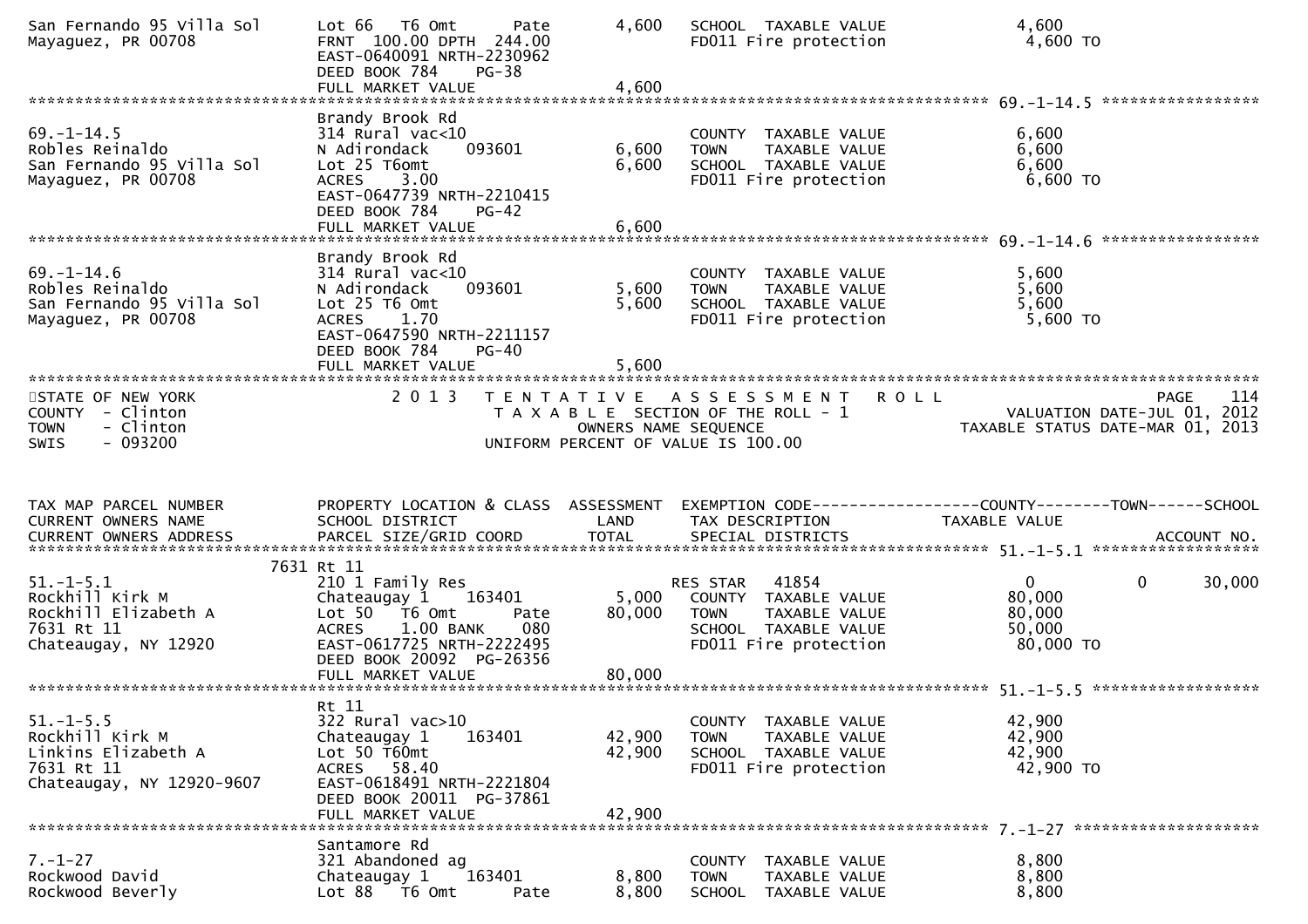| 34 West Rd<br>Burlington, VT 05401                                                                          | 10.90<br><b>ACRES</b><br>EAST-0630471 NRTH-2241984<br>DEED BOOK 20021 PG-44396<br>FULL MARKET VALUE                                                                                                  | 8,800                                     | FD011 Fire protection                                                                                                                                                                                                                 | 8,800 TO                                            |                                                                                       |
|-------------------------------------------------------------------------------------------------------------|------------------------------------------------------------------------------------------------------------------------------------------------------------------------------------------------------|-------------------------------------------|---------------------------------------------------------------------------------------------------------------------------------------------------------------------------------------------------------------------------------------|-----------------------------------------------------|---------------------------------------------------------------------------------------|
|                                                                                                             |                                                                                                                                                                                                      |                                           |                                                                                                                                                                                                                                       |                                                     |                                                                                       |
| $7. - 1 - 17.1$<br>Rockwood David M<br>Rockwood Beverly J<br>34 West Rd<br>Burlington, VT 05401             | 352 Frontier Rd<br>240 Rural res<br>Chateaugay 1<br>163401<br>Lot 88 T6 Omt<br>Pate<br>28.40<br>ACRES<br>EAST-0630246 NRTH-2242706<br>DEED BOOK 983<br>$PG-299$                                      | 24,700<br>90,000                          | COUNTY TAXABLE VALUE<br>TAXABLE VALUE<br><b>TOWN</b><br>SCHOOL TAXABLE VALUE<br>FD011 Fire protection                                                                                                                                 | 90,000<br>90,000<br>90,000<br>90,000 TO             |                                                                                       |
|                                                                                                             |                                                                                                                                                                                                      |                                           |                                                                                                                                                                                                                                       |                                                     |                                                                                       |
| $69. - 1 - 8.63$<br>Rodriguez Samuel E<br>Rodriguez Celia<br>161-28 Grand Central Pkwy<br>Jamaica, NY 11432 | 88 Lafrancis Rd<br>240 Rural res<br>093601<br>N Adirondack<br>Lot 24 T6omt<br>Survey Map 20082/12925 Lo<br>ACRES 75.40<br>EAST-0654394 NRTH-2212887<br>DEED BOOK 20082 PG-13243<br>FULL MARKET VALUE | 45,200<br>76,900<br>76,900                | COUNTY TAXABLE VALUE<br><b>TOWN</b><br>TAXABLE VALUE<br>SCHOOL TAXABLE VALUE<br>FD011 Fire protection                                                                                                                                 | 76,900<br>76,900<br>76,900<br>76,900 TO             |                                                                                       |
|                                                                                                             |                                                                                                                                                                                                      |                                           |                                                                                                                                                                                                                                       |                                                     |                                                                                       |
| STATE OF NEW YORK<br>COUNTY - Clinton<br>- Clinton<br><b>TOWN</b><br>$-093200$<br><b>SWIS</b>               | 2 0 1 3                                                                                                                                                                                              | T E N T A T I V E<br>OWNERS NAME SEQUENCE | A S S E S S M E N T<br>T A X A B L E SECTION OF THE ROLL - 1<br>UNIFORM PERCENT OF VALUE IS 100.00                                                                                                                                    | <b>ROLL</b>                                         | 115<br><b>PAGE</b><br>VALUATION DATE-JUL 01, 2012<br>TAXABLE STATUS DATE-MAR 01, 2013 |
|                                                                                                             |                                                                                                                                                                                                      |                                           |                                                                                                                                                                                                                                       |                                                     |                                                                                       |
| TAX MAP PARCEL NUMBER<br>CURRENT OWNERS NAME                                                                | PROPERTY LOCATION & CLASS ASSESSMENT<br>SCHOOL DISTRICT                                                                                                                                              | LAND                                      | TAX DESCRIPTION                                                                                                                                                                                                                       | TAXABLE VALUE                                       |                                                                                       |
| $24. -1 - 1.142$<br>Rogers Brenda Ann<br>12 Arbella Rd<br>Dorchester, MA 02124                              | Rogers Rd<br>311 Res vac land<br>N Adirondack<br>093601<br>Lot 84 T6 OMT Patent<br>FRNT 260.00 DPTH 200.00<br>EAST-0652474 NRTH-2232972<br>DEED BOOK 20082 PG-16550                                  | 4,800<br>4,800                            | COUNTY TAXABLE VALUE<br>TAXABLE VALUE<br><b>TOWN</b><br>SCHOOL TAXABLE VALUE<br>FD011 Fire protection                                                                                                                                 | 4,800<br>4,800<br>4,800<br>4,800 TO                 |                                                                                       |
|                                                                                                             |                                                                                                                                                                                                      |                                           |                                                                                                                                                                                                                                       |                                                     |                                                                                       |
| $24. -1 - 1.141$<br>Rogers William J Jr<br>124 Rogers Rd<br>Ellenburg Depot, NY 12935                       | 124 Rogers Rd<br>270 Mfg housing<br>093601<br>N Adirondack<br>Lot 84 T6 OMT Patent<br>ACRES 41.20<br>EAST-0651072 NRTH-2233535<br>DEED BOOK 20051 PG-82290<br>FULL MARKET VALUE                      | 34,200                                    | 49 PCT OF VALUE USED FOR EXEMPTION PURPOSES<br>41121<br>WARNONALL<br>22,600 WARDISALL<br>41141<br>41802<br>34,200 AGED COUN<br>41834<br>SR STAR<br>COUNTY<br>TAXABLE VALUE<br>TAXABLE VALUE<br><b>TOWN</b><br>SCHOOL<br>TAXABLE VALUE | 2,514<br>838<br>1,341<br>0<br>29,507<br>30,848<br>0 | 2,514<br>0<br>0<br>838<br>$\Omega$<br>0<br>$\mathbf{0}$<br>34,200                     |
|                                                                                                             |                                                                                                                                                                                                      |                                           | FD011 Fire protection                                                                                                                                                                                                                 | 34,200 TO<br>$54. - 2 - 14$                         | *******************                                                                   |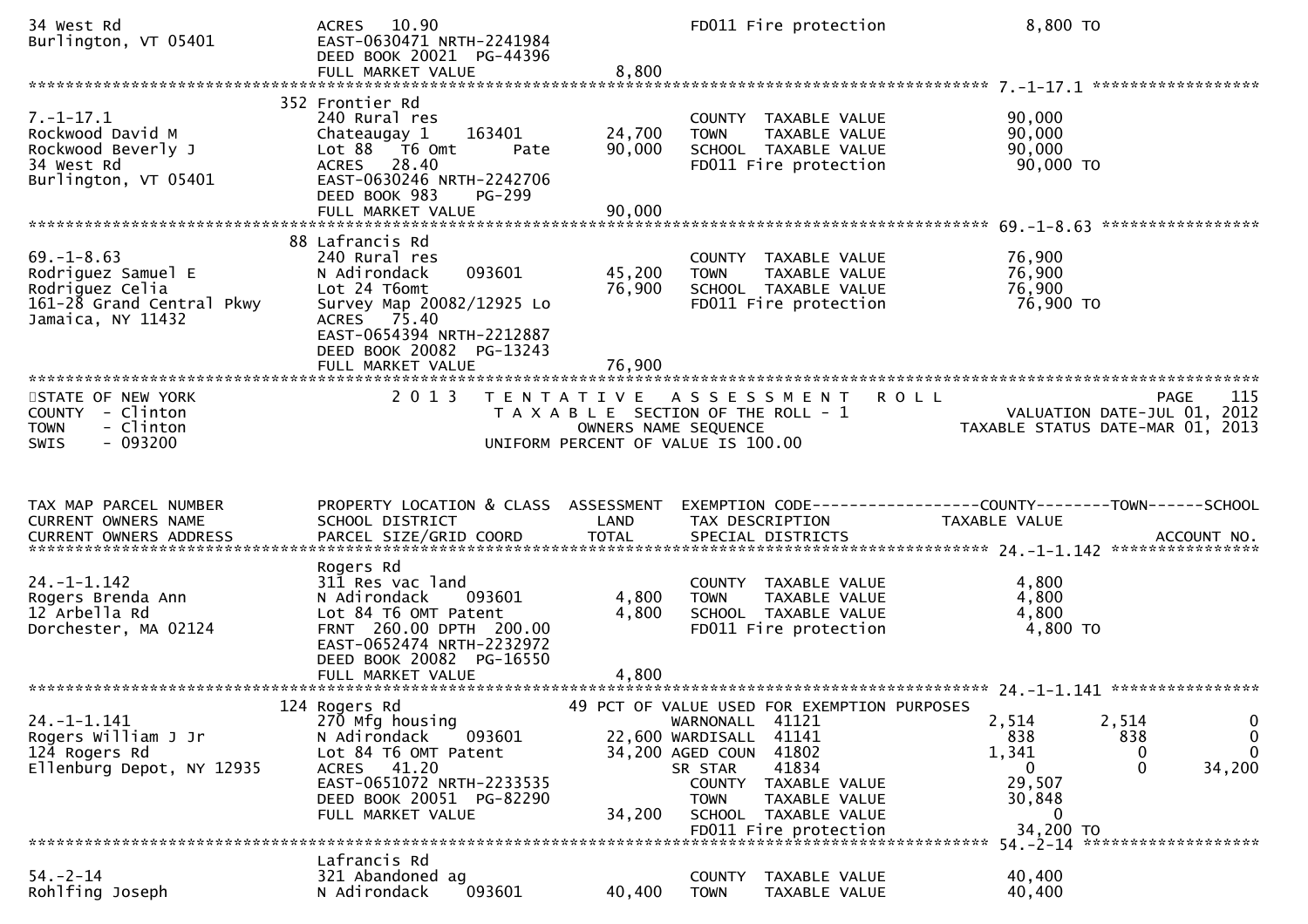| Bilz Susan<br>4018 Gravel Hill Rd<br>Havre-de-Grace, MD 21078                                               | Lot 44 T6 Omt<br>Survey Map 20061/99069 Lo<br>ACRES 65.86<br>EAST-0652670 NRTH-2223759<br>DEED BOOK 20102 PG-31867<br>FULL MARKET VALUE                                                               | 40,400<br>40,400           | SCHOOL TAXABLE VALUE<br>FD011 Fire protection                                                                      | 40,400<br>40,400 TO                                                                   |
|-------------------------------------------------------------------------------------------------------------|-------------------------------------------------------------------------------------------------------------------------------------------------------------------------------------------------------|----------------------------|--------------------------------------------------------------------------------------------------------------------|---------------------------------------------------------------------------------------|
|                                                                                                             | Lafrancis Rd                                                                                                                                                                                          |                            |                                                                                                                    |                                                                                       |
| $54. - 2 - 19$<br>Rohlfing Joseph M<br>Bilz Susan Mary M<br>4018 Gravel Hill Rd<br>Havre De Grace, MD 21078 | 321 Abandoned ag<br>093601<br>N Adirondack<br>Lot 44 76 0mt<br>Survey Map 20061/99069 Lo<br>ACRES 231.07<br>EAST-0655966 NRTH-2222480<br>DEED BOOK 20061 PG-99070                                     | 84,000<br>84,000           | COUNTY TAXABLE VALUE<br><b>TOWN</b><br>TAXABLE VALUE<br>SCHOOL TAXABLE VALUE<br>FD011 Fire protection              | 84,000<br>84,000<br>84,000<br>84,000 TO                                               |
|                                                                                                             |                                                                                                                                                                                                       |                            |                                                                                                                    |                                                                                       |
| $54. - 2 - 20$<br>Rohlfing Joseph M<br>Bilz Susan M<br>4018 Gravel Hill Rd<br>Havre De Grace, MD 21078      | Lafrancis Rd<br>321 Abandoned ag<br>093601<br>N Adirondack<br>Lot 44 T6 Omt<br>Survey Map 20061/99069 Lo<br>ACRES 119.81<br>EAST-0656641 NRTH-2219731<br>DEED BOOK 20112 PG-41707                     | 61,800<br>61,800           | COUNTY TAXABLE VALUE<br>TAXABLE VALUE<br><b>TOWN</b><br>SCHOOL TAXABLE VALUE<br>FD011 Fire protection              | 61,800<br>61,800<br>61,800<br>61,800 TO                                               |
|                                                                                                             | FULL MARKET VALUE                                                                                                                                                                                     | 61,800                     |                                                                                                                    |                                                                                       |
| STATE OF NEW YORK<br>COUNTY - Clinton<br>- Clinton<br><b>TOWN</b><br>$-093200$<br><b>SWIS</b>               | 2 0 1 3                                                                                                                                                                                               | OWNERS NAME SEQUENCE       | TENTATIVE ASSESSMENT<br><b>ROLL</b><br>T A X A B L E SECTION OF THE ROLL - 1<br>UNIFORM PERCENT OF VALUE IS 100.00 | <b>PAGE</b><br>116<br>VALUATION DATE-JUL 01, 2012<br>TAXABLE STATUS DATE-MAR 01, 2013 |
| TAX MAP PARCEL NUMBER<br>CURRENT OWNERS NAME                                                                | PROPERTY LOCATION & CLASS ASSESSMENT<br>SCHOOL DISTRICT                                                                                                                                               | LAND                       | TAX DESCRIPTION                                                                                                    | EXEMPTION CODE-----------------COUNTY-------TOWN------SCHOOL<br>TAXABLE VALUE         |
| $54. - 2 - 21$<br>Rohlfing Joseph M<br>Bilz Susan M<br>4018 Gravel Hill Rd<br>Havre De Grace, MD 21078      | Lafrancis Rd<br>321 Abandoned ag<br>093601<br>N Adirondack<br>Lot 44 76 0mt<br>Survey Map 20061/99069 Lo<br>ACRES 50.07<br>EAST-0654726 NRTH-2219538<br>DEED BOOK 20112 PG-41707<br>FULL MARKET VALUE | 32,500<br>32,500<br>32,500 | COUNTY TAXABLE VALUE<br><b>TOWN</b><br>TAXABLE VALUE<br>SCHOOL TAXABLE VALUE<br>FD011 Fire protection              | 32,500<br>32,500<br>32,500<br>32,500 TO                                               |
|                                                                                                             |                                                                                                                                                                                                       |                            |                                                                                                                    |                                                                                       |
| $68. - 1 - 17.3$<br>Roll Donald<br>8601 Estate Dr<br>West Palm Beach, FL 33411                              | Patnode Rd<br>321 Abandoned ag<br>093601<br>N Adirondack<br>Lot 27 T6omt<br>ACRES 11.60<br>EAST-0637911 NRTH-2209601                                                                                  | 10,800<br>10,800           | COUNTY TAXABLE VALUE<br><b>TOWN</b><br>TAXABLE VALUE<br>SCHOOL TAXABLE VALUE<br>FD011 Fire protection              | 10,800<br>10,800<br>10,800<br>10,800 TO                                               |
|                                                                                                             | DEED BOOK 702<br>PG-285                                                                                                                                                                               |                            |                                                                                                                    |                                                                                       |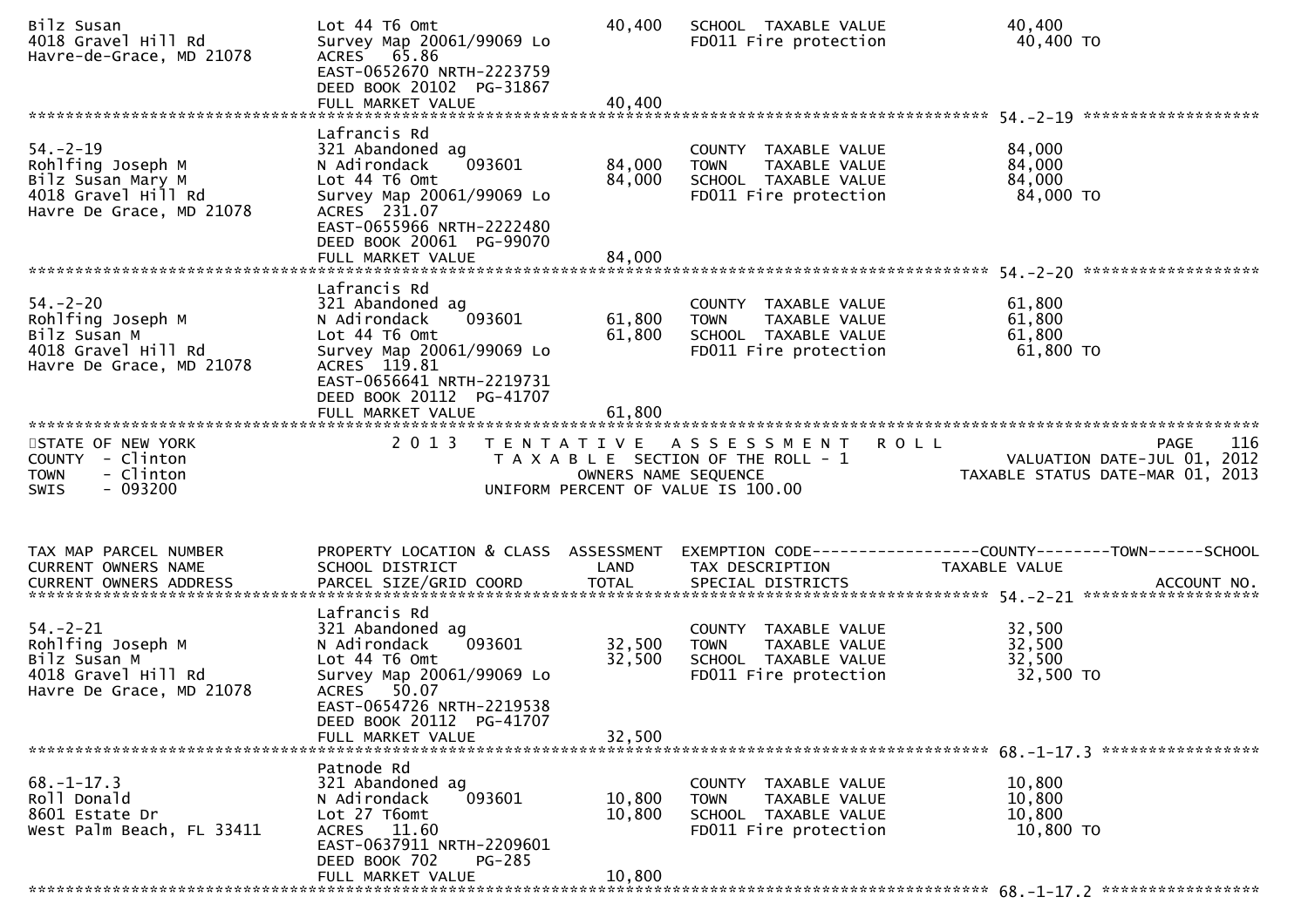| $68. - 1 - 17.2$<br>Roll Mary<br>8601 Estate Dr<br>West Palm Beach, FL 33411                                           | Patnode Rd<br>321 Abandoned ag<br>093601<br>N Adirondack<br>Lot 27 T6omt<br>ACRES 11.60<br>EAST-0636618 NRTH-2209461<br>DEED BOOK 702<br>PG-286<br>FULL MARKET VALUE                       | 13,300<br>13,300<br>13,300    | COUNTY TAXABLE VALUE<br>TAXABLE VALUE<br><b>TOWN</b><br>SCHOOL TAXABLE VALUE<br>FD011 Fire protection    | 13,300<br>13,300<br>13,300<br>13,300 TO                                         |
|------------------------------------------------------------------------------------------------------------------------|--------------------------------------------------------------------------------------------------------------------------------------------------------------------------------------------|-------------------------------|----------------------------------------------------------------------------------------------------------|---------------------------------------------------------------------------------|
| $82. - 2 - 1.13$<br>Romano Joseph<br>Digiacomo Rosemary<br>149 Newington Rd<br>West Hartford, CT 06110                 | Ryan Rd<br>321 Abandoned ag<br>163401<br>Chateaugay 1<br>Lot 30 T6omt<br>ACRES 20.20<br>EAST-0624421 NRTH-2206576<br>DEED BOOK 849<br>$PG-269$<br>FULL MARKET VALUE                        | 18,400<br>18,400<br>18,400    | COUNTY TAXABLE VALUE<br><b>TOWN</b><br>TAXABLE VALUE<br>SCHOOL TAXABLE VALUE<br>FD011 Fire protection    | 18,400<br>18,400<br>18,400<br>18,400 TO                                         |
| $39. - 1 - 4$<br>Rossdeutscher Simon<br>Rossdeutscher Harry<br>7925 Kinsley Rd 110<br>Cote St Luc QC, Canada<br>H4W1P5 | Clinton Mills Rd<br>321 Abandoned ag<br>093601<br>N Adirondack<br>Lot 58 T6 Omt<br>Pate<br>ACRES 100.00<br>EAST-0660494 NRTH-2230917<br>DEED BOOK 366<br>PG-391                            | 45,000<br>45,000              | COUNTY TAXABLE VALUE<br><b>TOWN</b><br>TAXABLE VALUE<br>SCHOOL TAXABLE VALUE<br>FD011 Fire protection    | 45,000<br>45,000<br>45,000<br>45,000 TO                                         |
| STATE OF NEW YORK<br>COUNTY - Clinton<br>- Clinton<br><b>TOWN</b><br>- 093200<br><b>SWIS</b>                           | 2 0 1 3                                                                                                                                                                                    | OWNERS NAME SEQUENCE          | TENTATIVE ASSESSMENT ROLL<br>T A X A B L E SECTION OF THE ROLL - 1<br>UNIFORM PERCENT OF VALUE IS 100.00 | 117<br>PAGE<br>VALUATION DATE-JUL 01, 2012<br>TAXABLE STATUS DATE-MAR 01, 2013  |
| TAX MAP PARCEL NUMBER<br>CURRENT OWNERS NAME                                                                           | PROPERTY LOCATION & CLASS ASSESSMENT<br>SCHOOL DISTRICT                                                                                                                                    | LAND                          | TAX DESCRIPTION                                                                                          | EXEMPTION CODE------------------COUNTY--------TOWN------SCHOOL<br>TAXABLE VALUE |
| $54. - 1 - 3$<br>Rossdeutscher Simon<br>Rossdeutscher Harry<br>7925 Kinsley Rd 110<br>Cote St Luc QC, Canada<br>H4W1P5 | Clinton Mills Rd (Lnd Lk)<br>321 Abandoned ag<br>093601<br>N Adirondack<br>Lot 43 T6 Omt<br>Pate<br>ACRES 918.00<br>EAST-0659538 NRTH-2223545<br>DEED BOOK 592 PG-415<br>FULL MARKET VALUE | 190,200<br>190,200<br>190,200 | COUNTY TAXABLE VALUE<br><b>TOWN</b><br>TAXABLE VALUE<br>SCHOOL TAXABLE VALUE<br>FD011 Fire protection    | 190,200<br>190,200<br>190,200<br>190,200 TO                                     |
| $38. - 1 - 28$<br>Rossi Roland<br>5 Beatty Ln<br>Pine Bush, NY 12566-7107                                              | Looby Rd<br>321 Abandoned ag<br>093601<br>N Adirondack<br>Lot 67<br>T6 Omt<br>Pate<br>27.20<br><b>ACRES</b><br>EAST-0636854 NRTH-2230823<br>DEED BOOK 556<br>PG-915                        | 22,900<br>22,900              | COUNTY TAXABLE VALUE<br><b>TOWN</b><br>TAXABLE VALUE<br>SCHOOL TAXABLE VALUE<br>FD011 Fire protection    | 22,900<br>22,900<br>22,900<br>22,900 TO                                         |
|                                                                                                                        |                                                                                                                                                                                            |                               |                                                                                                          |                                                                                 |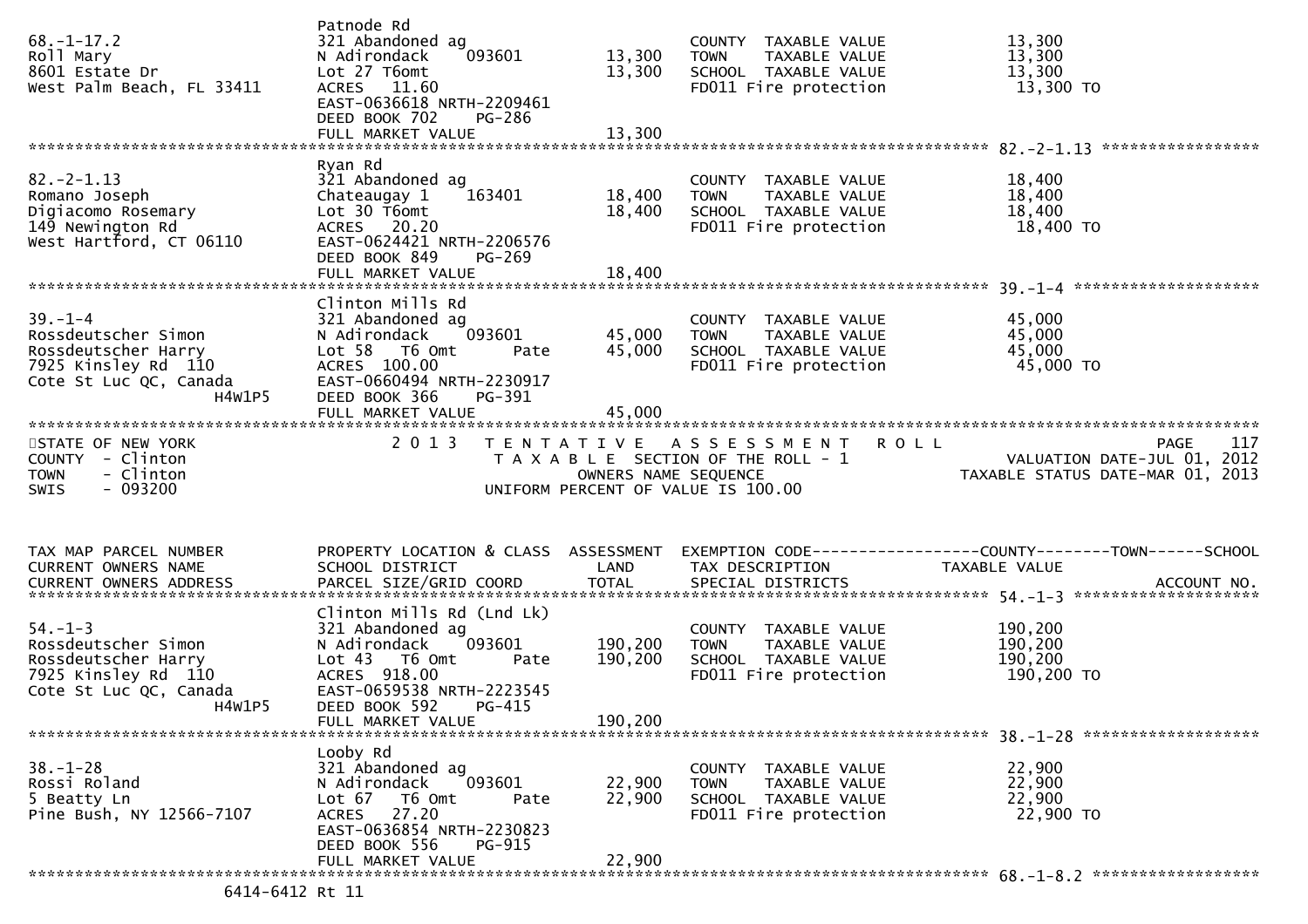| $68. - 1 - 8.2$<br>Rounds Life Use Bernadette Ann N Adirondack<br>Rounds Jody L<br>6414 Rt 11<br>Ellenburg Center, NY 12935 | 210 1 Family Res<br>093601<br>Lot 26 T6 Omt<br>1.00<br>ACRES<br>EAST-0643564 NRTH-2214453<br>DEED BOOK 20092 PG-25019                                                        | 5,000<br>76,600           | 41854<br>RES STAR<br>COUNTY TAXABLE VALUE<br><b>TOWN</b><br>TAXABLE VALUE<br>SCHOOL TAXABLE VALUE<br>FD011 Fire protection        | $\mathbf{0}$<br>76,600<br>76,600<br>46,600<br>76,600 TO       | $\mathbf{0}$<br>30,000                                                                |
|-----------------------------------------------------------------------------------------------------------------------------|------------------------------------------------------------------------------------------------------------------------------------------------------------------------------|---------------------------|-----------------------------------------------------------------------------------------------------------------------------------|---------------------------------------------------------------|---------------------------------------------------------------------------------------|
|                                                                                                                             |                                                                                                                                                                              |                           |                                                                                                                                   |                                                               |                                                                                       |
| $69. - 1 - 8.51$<br>Rowe Aaron T<br>Rowe Mark<br>Attn: Neil Rowe<br>6726 Star Rt<br>Ellenburg Center, NY 12934              | 6048 Rt 11<br>321 Abandoned ag<br>N Adirondack<br>093601<br>Lot 25 T6omt<br>ACRES 120.00<br>EAST-0651801 NRTH-2211953<br>DEED BOOK 20001 PG-18754                            | 58,800<br>58,800          | COUNTY TAXABLE VALUE<br>TAXABLE VALUE<br><b>TOWN</b><br>SCHOOL TAXABLE VALUE<br>FD011 Fire protection                             | 58,800<br>58,800<br>58,800<br>58,800 TO                       |                                                                                       |
|                                                                                                                             |                                                                                                                                                                              |                           |                                                                                                                                   |                                                               |                                                                                       |
| $69. - 1 - 8.52$<br>Rowe Aaron T<br>PO Box 327<br>Ellenburg Depot, NY 12935                                                 | 37/43 Lafrancis Rd<br>210 1 Family Res<br>093601<br>N Adirondack<br>Lot 25 T6omt<br>8.63<br><b>ACRES</b><br>EAST-0652947 NRTH-2211147<br>DEED BOOK 980<br>$PG-253$           | 11,100<br>91,700          | RES STAR 41854<br>COUNTY TAXABLE VALUE<br><b>TOWN</b><br>TAXABLE VALUE<br>SCHOOL TAXABLE VALUE<br>FD011 Fire protection           | $\overline{0}$<br>91,700<br>91,700<br>61,700<br>91,700 TO     | $\Omega$<br>30,000                                                                    |
|                                                                                                                             |                                                                                                                                                                              | 91,700                    |                                                                                                                                   |                                                               |                                                                                       |
| STATE OF NEW YORK<br>COUNTY - Clinton<br><b>TOWN</b><br>- Clinton<br>$-093200$<br><b>SWIS</b>                               | 2013                                                                                                                                                                         | OWNERS NAME SEQUENCE      | TENTATIVE ASSESSMENT ROLL<br>T A X A B L E SECTION OF THE ROLL - 1<br>UNIFORM PERCENT OF VALUE IS 100.00                          |                                                               | 118<br><b>PAGE</b><br>VALUATION DATE-JUL 01, 2012<br>TAXABLE STATUS DATE-MAR 01, 2013 |
| TAX MAP PARCEL NUMBER<br>CURRENT OWNERS NAME                                                                                | PROPERTY LOCATION & CLASS ASSESSMENT<br>SCHOOL DISTRICT                                                                                                                      | LAND                      | EXEMPTION CODE-----------------COUNTY-------TOWN------SCHOOL<br>TAX DESCRIPTION                                                   | TAXABLE VALUE                                                 |                                                                                       |
| $69. - 1 - 8.55$<br>Rowe Mark<br>Rowe Neil<br>6726 Star Rd<br>Ellenburg Center, NY 12934                                    | Rt 11<br>449 Other Storag<br>093601<br>N Adirondack<br>Lot 25 T6omt<br>3.80<br><b>ACRES</b><br>EAST-0651545 NRTH-2210769<br>DEED BOOK 20041 PG-66107<br>FULL MARKET VALUE    | 7,200<br>53,600<br>53,600 | COUNTY TAXABLE VALUE<br>TAXABLE VALUE<br><b>TOWN</b><br>SCHOOL TAXABLE VALUE<br>FD011 Fire protection                             | 53,600<br>53,600<br>53,600<br>53,600 TO                       |                                                                                       |
|                                                                                                                             |                                                                                                                                                                              |                           |                                                                                                                                   |                                                               |                                                                                       |
| $38.1 - 1 - 8$<br>Rushford Bradley W<br>12 Broad St<br>Churubusco, NY 12923                                                 | 12 Broad St<br>210 1 Family Res<br>093601<br>N Adirondack<br>Lot 66<br>T6 Omt<br>Pate<br>82.50 DPTH 260.00<br><b>FRNT</b><br>890<br><b>BANK</b><br>EAST-0639823 NRTH-2231927 | 44,000 RES STAR           | WARCOMALL 41131<br>4,200 WARDISALL 41141<br>41854<br>COUNTY TAXABLE VALUE<br><b>TOWN</b><br>TAXABLE VALUE<br>SCHOOL TAXABLE VALUE | 11,000<br>8,800<br>$\mathbf{0}$<br>24,200<br>24,200<br>14,000 | 11,000<br>$\bf{0}$<br>$\mathbf 0$<br>8,800<br>30,000<br>$\Omega$                      |
|                                                                                                                             | DEED BOOK 20082 PG-18893<br>FULL MARKET VALUE                                                                                                                                | 44,000                    | FD011 Fire protection                                                                                                             | 44,000 TO                                                     |                                                                                       |
|                                                                                                                             |                                                                                                                                                                              |                           |                                                                                                                                   |                                                               |                                                                                       |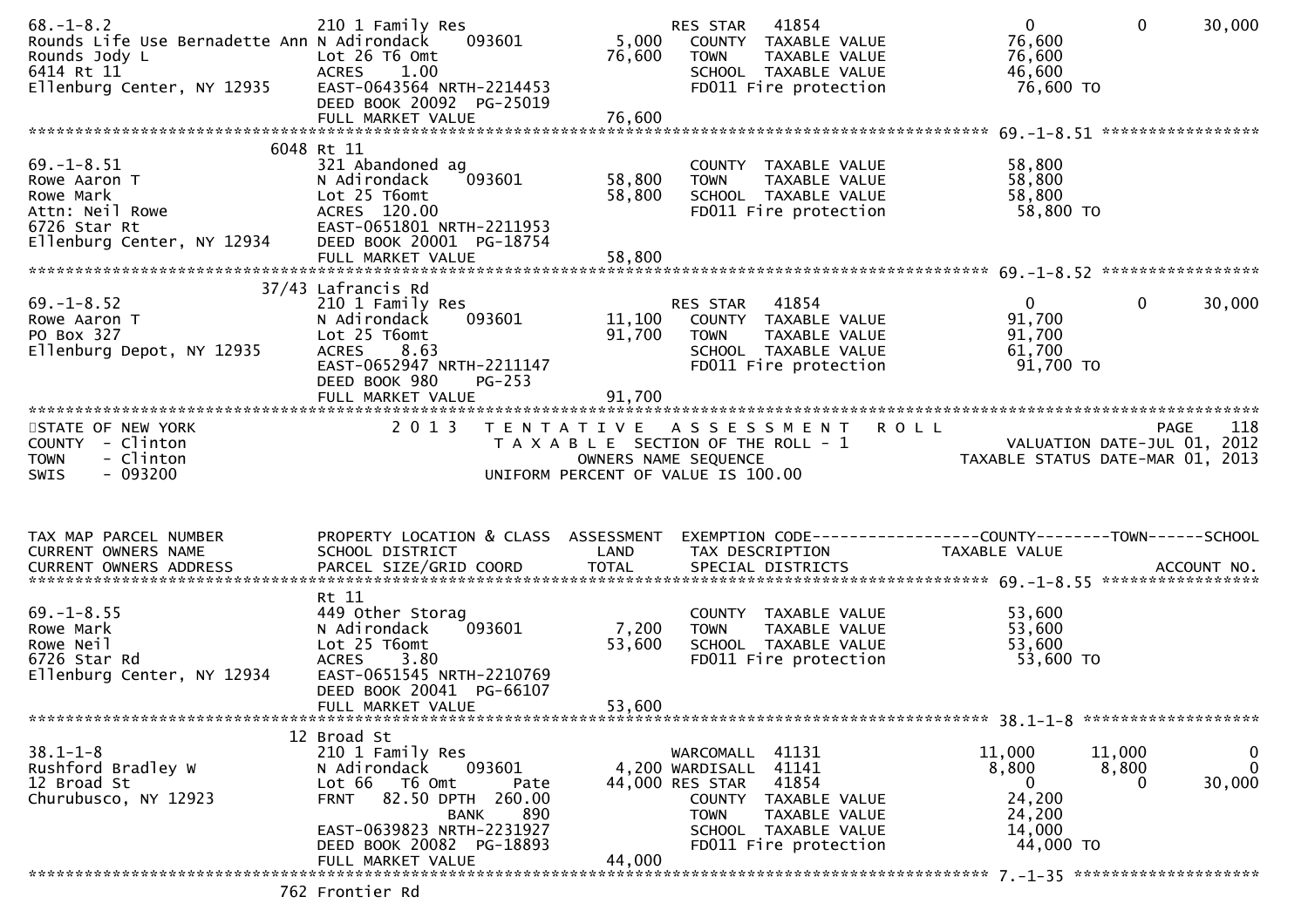| Whalen Rd<br>$22. - 1 - 18$<br>5,100<br>314 Rural vac<10<br>COUNTY TAXABLE VALUE<br>Rushford Harold<br>5,100<br>093601<br>5,100<br>N Adirondack<br><b>TOWN</b><br>TAXABLE VALUE<br>5,100<br>Lot 72 T6omt<br>5,100<br>8546 Sentry Cir<br>SCHOOL TAXABLE VALUE<br>5,100 TO<br>N Charleston, SC 29420<br>wills<br>FD011 Fire protection<br><b>ACRES</b><br>1.10<br>EAST-0624632 NRTH-2234983<br>DEED BOOK 20041 PG-73835<br>5,100<br>FULL MARKET VALUE<br>8 Broad St<br>$38.1 - 1 - 9$<br>41854<br>$\mathbf{0}$<br>$\mathbf{0}$<br>30,000<br>210 1 Family Res<br>RES STAR<br>Rushford James<br>N Adirondack<br>093601<br>4,000 COUNTY TAXABLE VALUE<br>70,000<br>Rushford James<br>8 Broad St<br>Churubusco, NY 12923<br>Lot 66 T6 Omt<br>70,000<br>70,000<br><b>TOWN</b><br>TAXABLE VALUE<br>Pate<br>82.50 DPTH 260.00<br>40,000<br><b>FRNT</b><br>SCHOOL TAXABLE VALUE<br>EAST-0639909 NRTH-2231936<br>FD011 Fire protection<br>70,000 TO<br>DEED BOOK 622<br>PG-273<br>70,000<br>FULL MARKET VALUE<br>2013 TENTATIVE ASSESSMENT ROLL<br>STATE OF NEW YORK<br>119<br><b>PAGE</b><br>PAGE 119<br>TAXABLE SECTION OF THE ROLL - 1 VALUATION DATE-JUL 01, 2012<br>OWNERS NAME SEQUENCE TAXABLE STATUS DATE-MAR 01, 2013<br>COUNTY - Clinton<br>- Clinton<br><b>TOWN</b><br>- 093200<br>UNIFORM PERCENT OF VALUE IS 100.00<br><b>SWIS</b><br>PROPERTY LOCATION & CLASS ASSESSMENT<br>EXEMPTION CODE------------------COUNTY--------TOWN------SCHOOL<br>TAX MAP PARCEL NUMBER<br>SCHOOL DISTRICT<br>LAND<br>CURRENT OWNERS NAME<br>TAX DESCRIPTION<br>TAXABLE VALUE<br>623 Rt 189<br>$38. - 1 - 4$<br>RES STAR 41854<br>$\overline{0}$<br>$\mathbf{0}$<br>30,000<br>210 1 Family Res<br>Rushford Robert<br>5,700<br>59,800<br>093601<br>N Adirondack<br>COUNTY TAXABLE VALUE<br>Rushford Charlene<br>59,800<br>Lot 67<br>T6 Omt<br>59,800<br><b>TOWN</b><br>TAXABLE VALUE<br>Pate<br>623 Rt 189<br>2.00<br>29,800<br><b>ACRES</b><br>SCHOOL TAXABLE VALUE<br>Churubusco, NY 12923<br>EAST-0638619 NRTH-2232419<br>FD011 Fire protection<br>59,800 TO<br>DEED BOOK 614<br>PG-1023<br>59,800<br>FULL MARKET VALUE<br>412 Clinton Mills Rd<br>0<br>$25. - 1 - 12$<br>210 1 Family Res<br>41854<br>0<br>30,000<br><b>RES STAR</b><br>N Adirondack<br>093601<br>8,000<br>COUNTY TAXABLE VALUE<br>100,000<br>Ryan Connie<br>412 Clinton Mills Rd<br>Lot $62$<br>T6 Omt<br>100,000<br>TAXABLE VALUE<br>100,000<br>Pate<br><b>TOWN</b><br>5.00<br>Ellenburg Depot, NY 12935<br><b>ACRES</b><br>SCHOOL TAXABLE VALUE<br>70,000<br>EAST-0661750 NRTH-2233901<br>FD011 Fire protection<br>100,000 TO<br>DEED BOOK 929<br><b>PG-85</b><br>FULL MARKET VALUE<br>100,000<br>6081 Rt 11<br>85 PCT OF VALUE USED FOR EXEMPTION PURPOSES | $7. - 1 - 35$<br>Rushford Garry<br>Rushford Linda<br>762 Frontier Rd<br>Churubusco, NY 12923 | 240 Rural res<br>163401<br>Chateaugay 1<br>Lot $89 - 76$ Omt<br>Pate<br>ACRES 69.90 BANK<br>080<br>EAST-0623521 NRTH-2244873<br>DEED BOOK 572<br>PG-236 | 47,500<br>112,000 | 41834<br>SR STAR<br>COUNTY TAXABLE VALUE<br><b>TOWN</b><br>TAXABLE VALUE<br>SCHOOL TAXABLE VALUE<br>FD011 Fire protection | $\overline{0}$<br>112,000<br>112,000<br>48,700<br>112,000 TO | $\mathbf{0}$<br>63,300 |
|-------------------------------------------------------------------------------------------------------------------------------------------------------------------------------------------------------------------------------------------------------------------------------------------------------------------------------------------------------------------------------------------------------------------------------------------------------------------------------------------------------------------------------------------------------------------------------------------------------------------------------------------------------------------------------------------------------------------------------------------------------------------------------------------------------------------------------------------------------------------------------------------------------------------------------------------------------------------------------------------------------------------------------------------------------------------------------------------------------------------------------------------------------------------------------------------------------------------------------------------------------------------------------------------------------------------------------------------------------------------------------------------------------------------------------------------------------------------------------------------------------------------------------------------------------------------------------------------------------------------------------------------------------------------------------------------------------------------------------------------------------------------------------------------------------------------------------------------------------------------------------------------------------------------------------------------------------------------------------------------------------------------------------------------------------------------------------------------------------------------------------------------------------------------------------------------------------------------------------------------------------------------------------------------------------------------------------------------------------------------------------------------------------------------------------------------------------------------------------------------------------------------------------------------------------------------------------------------------------------------------------------------------------------------------------------------------------------------|----------------------------------------------------------------------------------------------|---------------------------------------------------------------------------------------------------------------------------------------------------------|-------------------|---------------------------------------------------------------------------------------------------------------------------|--------------------------------------------------------------|------------------------|
|                                                                                                                                                                                                                                                                                                                                                                                                                                                                                                                                                                                                                                                                                                                                                                                                                                                                                                                                                                                                                                                                                                                                                                                                                                                                                                                                                                                                                                                                                                                                                                                                                                                                                                                                                                                                                                                                                                                                                                                                                                                                                                                                                                                                                                                                                                                                                                                                                                                                                                                                                                                                                                                                                                                   |                                                                                              |                                                                                                                                                         |                   |                                                                                                                           |                                                              |                        |
|                                                                                                                                                                                                                                                                                                                                                                                                                                                                                                                                                                                                                                                                                                                                                                                                                                                                                                                                                                                                                                                                                                                                                                                                                                                                                                                                                                                                                                                                                                                                                                                                                                                                                                                                                                                                                                                                                                                                                                                                                                                                                                                                                                                                                                                                                                                                                                                                                                                                                                                                                                                                                                                                                                                   |                                                                                              |                                                                                                                                                         |                   |                                                                                                                           |                                                              |                        |
|                                                                                                                                                                                                                                                                                                                                                                                                                                                                                                                                                                                                                                                                                                                                                                                                                                                                                                                                                                                                                                                                                                                                                                                                                                                                                                                                                                                                                                                                                                                                                                                                                                                                                                                                                                                                                                                                                                                                                                                                                                                                                                                                                                                                                                                                                                                                                                                                                                                                                                                                                                                                                                                                                                                   |                                                                                              |                                                                                                                                                         |                   |                                                                                                                           |                                                              |                        |
|                                                                                                                                                                                                                                                                                                                                                                                                                                                                                                                                                                                                                                                                                                                                                                                                                                                                                                                                                                                                                                                                                                                                                                                                                                                                                                                                                                                                                                                                                                                                                                                                                                                                                                                                                                                                                                                                                                                                                                                                                                                                                                                                                                                                                                                                                                                                                                                                                                                                                                                                                                                                                                                                                                                   |                                                                                              |                                                                                                                                                         |                   |                                                                                                                           |                                                              |                        |
|                                                                                                                                                                                                                                                                                                                                                                                                                                                                                                                                                                                                                                                                                                                                                                                                                                                                                                                                                                                                                                                                                                                                                                                                                                                                                                                                                                                                                                                                                                                                                                                                                                                                                                                                                                                                                                                                                                                                                                                                                                                                                                                                                                                                                                                                                                                                                                                                                                                                                                                                                                                                                                                                                                                   |                                                                                              |                                                                                                                                                         |                   |                                                                                                                           |                                                              |                        |
|                                                                                                                                                                                                                                                                                                                                                                                                                                                                                                                                                                                                                                                                                                                                                                                                                                                                                                                                                                                                                                                                                                                                                                                                                                                                                                                                                                                                                                                                                                                                                                                                                                                                                                                                                                                                                                                                                                                                                                                                                                                                                                                                                                                                                                                                                                                                                                                                                                                                                                                                                                                                                                                                                                                   |                                                                                              |                                                                                                                                                         |                   |                                                                                                                           |                                                              |                        |
|                                                                                                                                                                                                                                                                                                                                                                                                                                                                                                                                                                                                                                                                                                                                                                                                                                                                                                                                                                                                                                                                                                                                                                                                                                                                                                                                                                                                                                                                                                                                                                                                                                                                                                                                                                                                                                                                                                                                                                                                                                                                                                                                                                                                                                                                                                                                                                                                                                                                                                                                                                                                                                                                                                                   |                                                                                              |                                                                                                                                                         |                   |                                                                                                                           |                                                              |                        |
|                                                                                                                                                                                                                                                                                                                                                                                                                                                                                                                                                                                                                                                                                                                                                                                                                                                                                                                                                                                                                                                                                                                                                                                                                                                                                                                                                                                                                                                                                                                                                                                                                                                                                                                                                                                                                                                                                                                                                                                                                                                                                                                                                                                                                                                                                                                                                                                                                                                                                                                                                                                                                                                                                                                   |                                                                                              |                                                                                                                                                         |                   |                                                                                                                           |                                                              |                        |
|                                                                                                                                                                                                                                                                                                                                                                                                                                                                                                                                                                                                                                                                                                                                                                                                                                                                                                                                                                                                                                                                                                                                                                                                                                                                                                                                                                                                                                                                                                                                                                                                                                                                                                                                                                                                                                                                                                                                                                                                                                                                                                                                                                                                                                                                                                                                                                                                                                                                                                                                                                                                                                                                                                                   |                                                                                              |                                                                                                                                                         |                   |                                                                                                                           |                                                              |                        |
|                                                                                                                                                                                                                                                                                                                                                                                                                                                                                                                                                                                                                                                                                                                                                                                                                                                                                                                                                                                                                                                                                                                                                                                                                                                                                                                                                                                                                                                                                                                                                                                                                                                                                                                                                                                                                                                                                                                                                                                                                                                                                                                                                                                                                                                                                                                                                                                                                                                                                                                                                                                                                                                                                                                   |                                                                                              |                                                                                                                                                         |                   |                                                                                                                           |                                                              |                        |
|                                                                                                                                                                                                                                                                                                                                                                                                                                                                                                                                                                                                                                                                                                                                                                                                                                                                                                                                                                                                                                                                                                                                                                                                                                                                                                                                                                                                                                                                                                                                                                                                                                                                                                                                                                                                                                                                                                                                                                                                                                                                                                                                                                                                                                                                                                                                                                                                                                                                                                                                                                                                                                                                                                                   |                                                                                              |                                                                                                                                                         |                   |                                                                                                                           |                                                              |                        |
|                                                                                                                                                                                                                                                                                                                                                                                                                                                                                                                                                                                                                                                                                                                                                                                                                                                                                                                                                                                                                                                                                                                                                                                                                                                                                                                                                                                                                                                                                                                                                                                                                                                                                                                                                                                                                                                                                                                                                                                                                                                                                                                                                                                                                                                                                                                                                                                                                                                                                                                                                                                                                                                                                                                   |                                                                                              |                                                                                                                                                         |                   |                                                                                                                           |                                                              |                        |
|                                                                                                                                                                                                                                                                                                                                                                                                                                                                                                                                                                                                                                                                                                                                                                                                                                                                                                                                                                                                                                                                                                                                                                                                                                                                                                                                                                                                                                                                                                                                                                                                                                                                                                                                                                                                                                                                                                                                                                                                                                                                                                                                                                                                                                                                                                                                                                                                                                                                                                                                                                                                                                                                                                                   |                                                                                              |                                                                                                                                                         |                   |                                                                                                                           |                                                              |                        |
|                                                                                                                                                                                                                                                                                                                                                                                                                                                                                                                                                                                                                                                                                                                                                                                                                                                                                                                                                                                                                                                                                                                                                                                                                                                                                                                                                                                                                                                                                                                                                                                                                                                                                                                                                                                                                                                                                                                                                                                                                                                                                                                                                                                                                                                                                                                                                                                                                                                                                                                                                                                                                                                                                                                   |                                                                                              |                                                                                                                                                         |                   |                                                                                                                           |                                                              |                        |
|                                                                                                                                                                                                                                                                                                                                                                                                                                                                                                                                                                                                                                                                                                                                                                                                                                                                                                                                                                                                                                                                                                                                                                                                                                                                                                                                                                                                                                                                                                                                                                                                                                                                                                                                                                                                                                                                                                                                                                                                                                                                                                                                                                                                                                                                                                                                                                                                                                                                                                                                                                                                                                                                                                                   |                                                                                              |                                                                                                                                                         |                   |                                                                                                                           |                                                              |                        |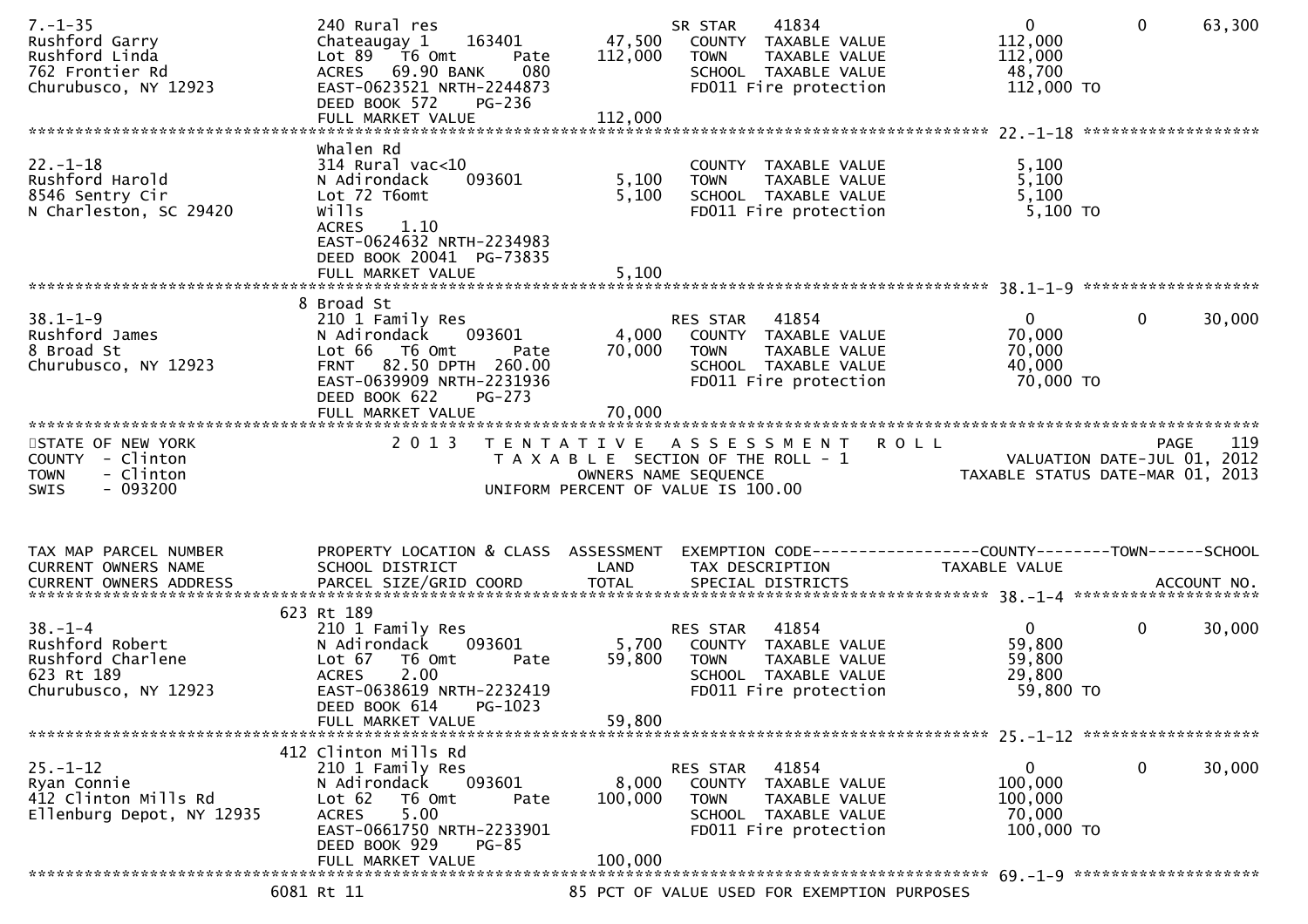| $69. - 1 - 9$<br>Ryan William M<br>6081 Route 11<br>Ellenburg Depot, NY 12935                                | 280 Res Multiple<br>N Adirondack<br>093601<br>Lot 25 T6 Omt<br>Pate<br>ACRES 15.60<br>EAST-0650511 NRTH-2210322<br>DEED BOOK 20082 PG-15496<br>FULL MARKET VALUE                                           | 133,900                    | WARCOMALL 41131<br>19,800 RES STAR<br>41854<br>133,900 COUNTY TAXABLE VALUE<br>TAXABLE VALUE<br><b>TOWN</b><br>SCHOOL TAXABLE VALUE<br>FD011 Fire protection | 28,454<br>20,000<br>$\overline{0}$<br>105,446<br>113,900<br>103,900<br>133,900 TO | $\overline{0}$<br>30,000<br>$\Omega$ |
|--------------------------------------------------------------------------------------------------------------|------------------------------------------------------------------------------------------------------------------------------------------------------------------------------------------------------------|----------------------------|--------------------------------------------------------------------------------------------------------------------------------------------------------------|-----------------------------------------------------------------------------------|--------------------------------------|
| $7. - 1 - 34.1$<br>Santamore Ronald<br>264 Santamore Rd<br>Churubusco, NY 12923                              | 264 Santamore Rd<br>240 Rural res<br>163401<br>Chateaugay 1<br>Lot $89$ T6 Omt<br>Previous Deed 454-262<br>ACRES 12.00<br>EAST-0623124 NRTH-2241974<br>DEED BOOK 599<br><b>PG-726</b><br>FULL MARKET VALUE | 12,700<br>71,700<br>71,700 | RES STAR<br>41854<br>COUNTY TAXABLE VALUE<br><b>TOWN</b><br>TAXABLE VALUE<br>SCHOOL TAXABLE VALUE<br>FD011 Fire protection                                   | $\mathbf{0}$<br>71,700<br>71,700<br>41,700<br>71,700 TO                           | $\mathbf 0$<br>30,000                |
| $24. - 1 - 8$<br>Santos Rogers Brenda Ann<br>D'amore Catherine Mary<br>12 Arbella Rd<br>Dorchester, MA 02124 | 140 Rogers Rd<br>210 1 Family Res<br>N Adirondack<br>093601<br>Lot 64 T6 Omt<br>Pate<br>FRNT 25.00 DPTH 260.00<br>EAST-0652373 NRTH-2232944<br>DEED BOOK 20001 PG-21472<br>FULL MARKET VALUE               | 4,600<br>17,200<br>17,200  | COUNTY TAXABLE VALUE<br>TAXABLE VALUE<br>TOWN<br>SCHOOL TAXABLE VALUE<br>FD011 Fire protection                                                               | 17,200<br>17,200<br>17,200<br>17,200 TO                                           |                                      |
| STATE OF NEW YORK<br>COUNTY - Clinton<br>- Clinton<br><b>TOWN</b><br>$-093200$<br>SWIS                       | 2 0 1 3                                                                                                                                                                                                    | OWNERS NAME SEQUENCE       | TENTATIVE ASSESSMENT ROLL<br>T A X A B L E SECTION OF THE ROLL - 1<br>UNIFORM PERCENT OF VALUE IS 100.00                                                     | VALUATION DATE-JUL 01, 2012<br>TAXABLE STATUS DATE-MAR 01, 2013                   | 120<br><b>PAGE</b>                   |
| TAX MAP PARCEL NUMBER<br>CURRENT OWNERS NAME                                                                 | PROPERTY LOCATION & CLASS ASSESSMENT<br>SCHOOL DISTRICT                                                                                                                                                    | LAND                       | TAX DESCRIPTION                                                                                                                                              | EXEMPTION CODE------------------COUNTY--------TOWN------SCHOOL<br>TAXABLE VALUE   |                                      |
| $68. - 1 - 4.2$<br>Scaggs Danny L<br>Scaggs Alma J<br>PO Box 242<br>Mexico, NY 13114                         | Gagnier Rd<br>$314$ Rural vac<10<br>093601<br>N Adirondack<br>Lot <sub>35</sub><br>T6 Omt<br>Pate<br>1.00<br><b>ACRES</b><br>EAST-0640892 NRTH-2214481<br>DEED BOOK 926<br>PG-229<br>FULL MARKET VALUE     | 5,000<br>5,000<br>5,000    | COUNTY TAXABLE VALUE<br><b>TOWN</b><br>TAXABLE VALUE<br>SCHOOL TAXABLE VALUE<br>FD011 Fire protection                                                        | 5,000<br>5,000<br>5,000<br>5,000 TO                                               |                                      |
|                                                                                                              |                                                                                                                                                                                                            |                            |                                                                                                                                                              |                                                                                   |                                      |
| $67. - 1 - 6.6$<br>Scarpati Hannah F<br>172 N Putt Corners Rd<br>New Paltz, NY 12561                         | Patnode Rd<br>$314$ Rural vac<10<br>093601<br>N Adirondack<br>28 T6omt<br>5.00<br><b>ACRES</b><br>EAST-0635361 NRTH-2209493<br>DEED BOOK 585<br><b>PG-999</b>                                              | 8,200<br>8,200             | COUNTY TAXABLE VALUE<br>TAXABLE VALUE<br><b>TOWN</b><br>SCHOOL TAXABLE VALUE<br>FD011 Fire protection                                                        | 8,200<br>8,200<br>8,200<br>8,200 TO                                               |                                      |
|                                                                                                              | FULL MARKET VALUE<br>1372 County Line Rd                                                                                                                                                                   | 8,200                      |                                                                                                                                                              |                                                                                   |                                      |
|                                                                                                              |                                                                                                                                                                                                            |                            |                                                                                                                                                              |                                                                                   |                                      |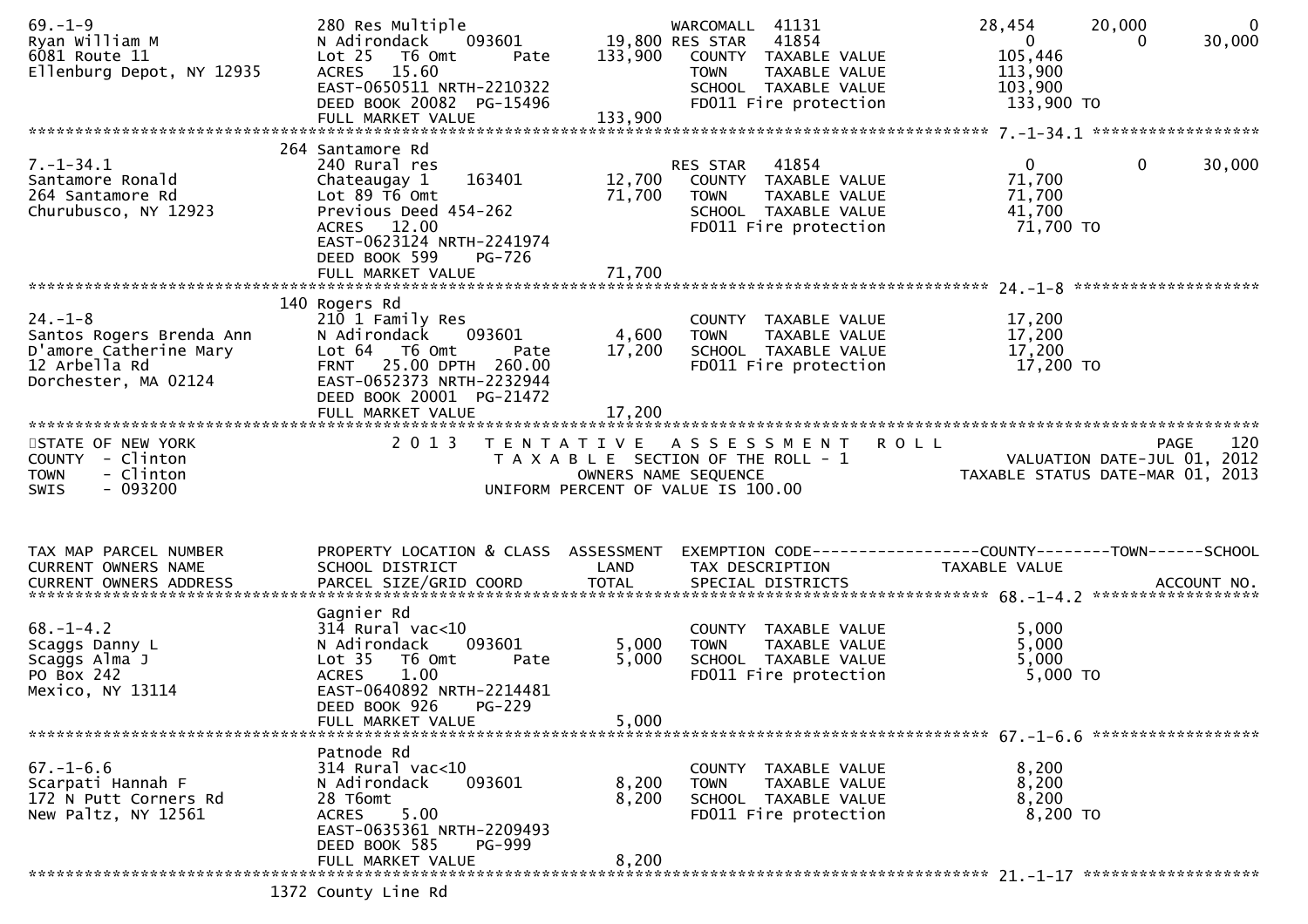| $21. - 1 - 17$<br>Schafer Alex<br>Lalonde Robert<br>336 Maple Grove Blvd<br>Maple Grove, Quebec, CANADA<br>J6N 1M1                      | 321 Abandoned ag<br>Chateaugay 1<br>163401<br>Lot 21 76 0mt<br>Pate<br>ACRES 100.00<br>EAST-0617535 NRTH-2233987<br>DEED BOOK 20122 PG-49371                                                 | 59,100<br>59,100              | COUNTY TAXABLE VALUE<br>TAXABLE VALUE<br><b>TOWN</b><br>SCHOOL TAXABLE VALUE<br>FD011 Fire protection                      | 59,100<br>59,100<br>59,100<br>59,100 TO                         |                          |
|-----------------------------------------------------------------------------------------------------------------------------------------|----------------------------------------------------------------------------------------------------------------------------------------------------------------------------------------------|-------------------------------|----------------------------------------------------------------------------------------------------------------------------|-----------------------------------------------------------------|--------------------------|
| $7. - 1 - 10.1$<br>Schoonmaker Robert W<br>Schoonmaker Rachel J<br>108 Campbell Rd<br>Churubusco, NY 12923                              | Frontier Rd<br>$322$ Rural vac $>10$<br>Chateaugay 1<br>163401<br>Lot 88 T6 Omt<br>Pate<br>ACRES 25.50<br>EAST-0628128 NRTH-2245844                                                          | 18,100<br>18,100              | COUNTY TAXABLE VALUE<br>TAXABLE VALUE<br><b>TOWN</b><br>SCHOOL TAXABLE VALUE<br>FD011 Fire protection                      | 18,100<br>18,100<br>18,100<br>18,100 TO                         |                          |
|                                                                                                                                         | DEED BOOK 20122 PG-51838                                                                                                                                                                     |                               |                                                                                                                            |                                                                 |                          |
| $53. - 1 - 19.3$<br>Scott Edward J<br>Scott Jacqueline<br>6801 Rt 11<br>Churubusco, NY 12923                                            | 6801 Rt 11<br>210 1 Family Res<br>N Adirondack<br>093601<br>Lot <sub>47</sub><br>T6 Omt<br>Pate<br>3.30 BANK<br>115<br><b>ACRES</b><br>EAST-0636347 NRTH-2220361<br>DEED BOOK 1015<br>PG-219 | 6,600<br>65,300               | RES STAR 41854<br>COUNTY TAXABLE VALUE<br><b>TOWN</b><br>TAXABLE VALUE<br>SCHOOL TAXABLE VALUE<br>FD011 Fire protection    | $\overline{0}$<br>65,300<br>65,300<br>35,300<br>65,300 TO       | 30,000<br>$\overline{0}$ |
| STATE OF NEW YORK<br>COUNTY - Clinton<br><b>TOWN</b><br>- Clinton<br>$-093200$<br><b>SWIS</b>                                           | 2 0 1 3                                                                                                                                                                                      | OWNERS NAME SEQUENCE          | TENTATIVE ASSESSMENT ROLL<br>T A X A B L E SECTION OF THE ROLL - 1<br>UNIFORM PERCENT OF VALUE IS 100.00                   | VALUATION DATE-JUL 01, 2012<br>TAXABLE STATUS DATE-MAR 01, 2013 | 121<br><b>PAGE</b>       |
| TAX MAP PARCEL NUMBER<br>CURRENT OWNERS NAME<br>CURRENT OWNERS ADDRESS PARCEL SIZE/GRID COORD TOTAL SPECIAL DISTRICTS 75 70 ACCOUNT NO. | PROPERTY LOCATION & CLASS ASSESSMENT<br>SCHOOL DISTRICT                                                                                                                                      | LAND                          | EXEMPTION CODE-----------------COUNTY-------TOWN------SCHOOL<br>TAX DESCRIPTION                                            | TAXABLE VALUE                                                   |                          |
| $53. - 1 - 20$<br>Scriver Katie<br>6848 Rt 11<br>Churubusco, NY 12923                                                                   | 6848 Rt 11<br>210 1 Family Res<br>093601<br>N Adirondack<br>Lot 47 76 0mt<br>Pate<br>FRNT 200.00 DPTH 147.00<br>EAST-0635721 NRTH-2221291<br>DEED BOOK 20021 PG-48273<br>FULL MARKET VALUE   | 4,600<br>92,000<br>92,000     | 41854<br>RES STAR<br>COUNTY TAXABLE VALUE<br>TAXABLE VALUE<br><b>TOWN</b><br>SCHOOL TAXABLE VALUE<br>FD011 Fire protection | 0<br>92,000<br>92,000<br>62,000<br>92,000 TO                    | $\mathbf 0$<br>30,000    |
| $37. - 1 - 5.1$<br>Sears Calvin<br>Ryan Connie<br>20 Whalen Rd<br>Churubusco, NY 12923                                                  | 20 Whalen Rd<br>240 Rural res<br>093601<br>N Adirondack<br>Lot 68 T6 Omt<br>Pate<br>ACRES 247.50<br>EAST-0629744 NRTH-2231691<br>DEED BOOK 918<br>PG-148<br>FULL MARKET VALUE                | 102,100<br>148,500<br>148,500 | COUNTY TAXABLE VALUE<br><b>TOWN</b><br>TAXABLE VALUE<br>SCHOOL TAXABLE VALUE<br>FD011 Fire protection                      | 148,500<br>148,500<br>148,500<br>148,500 TO                     |                          |
|                                                                                                                                         |                                                                                                                                                                                              |                               |                                                                                                                            |                                                                 |                          |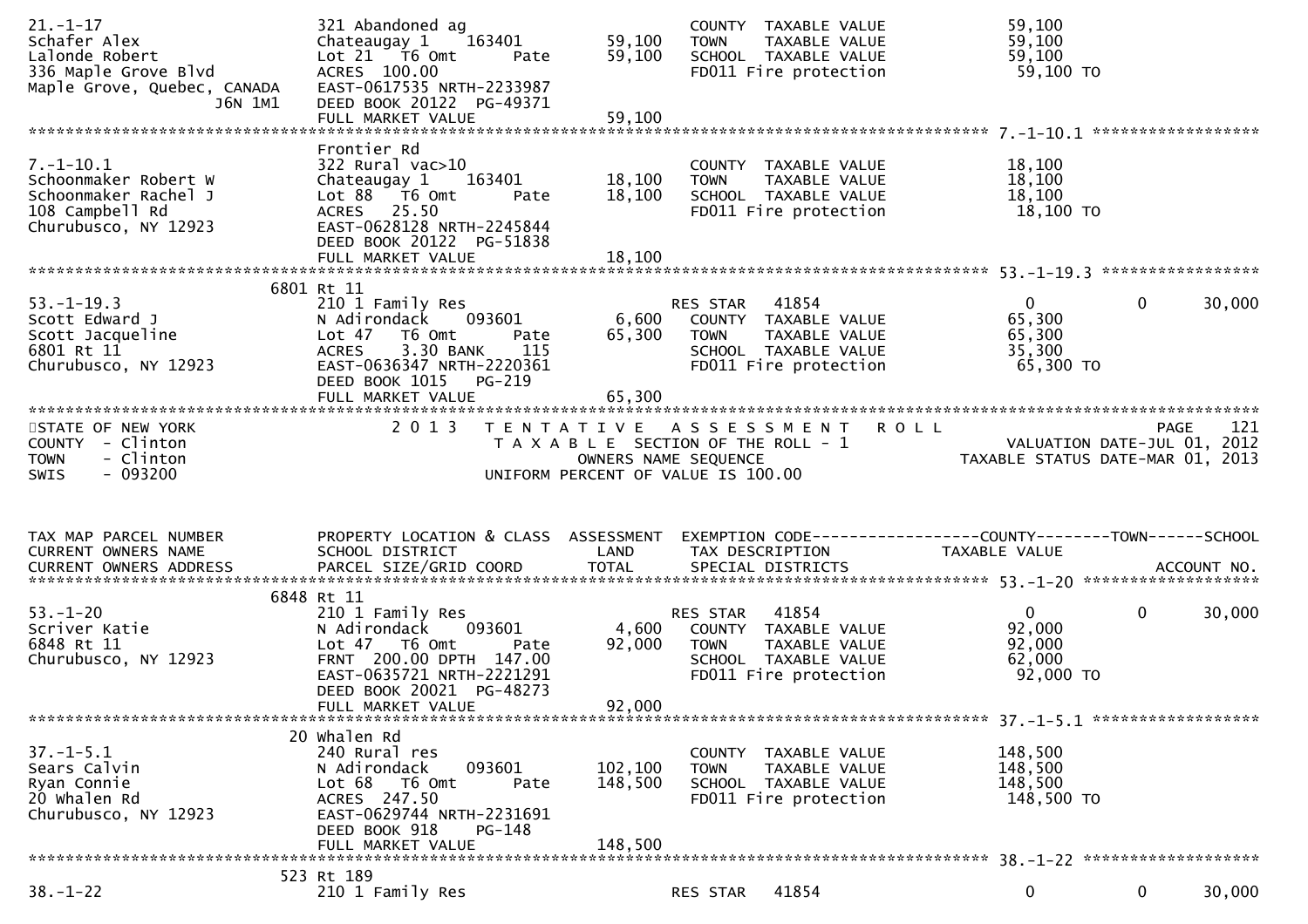| Sears Calvin T<br>523 Rt 189<br>Churubusco, NY 12923                                                  | N Adirondack<br>093601<br>Lot 54 T6 Omt<br>Pate<br>FRNT 148.50 DPTH 214.50<br>EAST-0639113 NRTH-2229972<br>DEED BOOK 20061 PG-92801<br>FULL MARKET VALUE                            | 4,600<br>47,000<br>47,000    | COUNTY TAXABLE VALUE<br>TAXABLE VALUE<br><b>TOWN</b><br>SCHOOL TAXABLE VALUE<br>FD011 Fire protection                                      | 47,000<br>47,000<br>17,000<br>47,000 TO                                                |     |
|-------------------------------------------------------------------------------------------------------|-------------------------------------------------------------------------------------------------------------------------------------------------------------------------------------|------------------------------|--------------------------------------------------------------------------------------------------------------------------------------------|----------------------------------------------------------------------------------------|-----|
|                                                                                                       |                                                                                                                                                                                     |                              |                                                                                                                                            |                                                                                        |     |
| $37. - 1 - 5.2$<br>Sears Justin T<br>36 Whalen Rd<br>Churubusco, NY 12923                             | 36 Whalen Rd<br>210 1 Family Res<br>093601<br>N Adirondack<br>Lot 53 T6omt<br>FRNT 200.00 DPTH 125.00<br>EAST-0630015 NRTH-2229522<br>DEED BOOK 20112 PG-38171<br>FULL MARKET VALUE | 4,200<br>20,000<br>20,000    | COUNTY TAXABLE VALUE<br>TAXABLE VALUE<br><b>TOWN</b><br>SCHOOL TAXABLE VALUE<br>FD011 Fire protection                                      | 20,000<br>20,000<br>20,000<br>20,000 TO                                                |     |
|                                                                                                       |                                                                                                                                                                                     |                              |                                                                                                                                            |                                                                                        |     |
| $37. - 1 - 5.3$<br>Sears Justin T<br>36 Whalen Rd<br>Churubusco, NY 12923                             | whalen Rd<br>$314$ Rural vac<10<br>N Adirondack<br>093601<br>5.00<br><b>ACRES</b><br>EAST-0630117 NRTH-2229624<br>DEED BOOK 20112 PG-38170                                          | 5,300<br>5,300               | COUNTY TAXABLE VALUE<br>TAXABLE VALUE<br><b>TOWN</b><br>SCHOOL TAXABLE VALUE                                                               | 5,300<br>5,300<br>5,300                                                                |     |
| STATE OF NEW YORK<br>COUNTY - Clinton<br>- Clinton<br><b>TOWN</b><br>$-093200$<br><b>SWIS</b>         | 2 0 1 3                                                                                                                                                                             |                              | TENTATIVE ASSESSMENT<br><b>ROLL</b><br>T A X A B L E SECTION OF THE ROLL - 1<br>OWNERS NAME SEQUENCE<br>UNIFORM PERCENT OF VALUE IS 100.00 | PAGE<br>VALUATION DATE-JUL 01, 2012<br>TAXABLE STATUS DATE-MAR 01, 2013                | 122 |
|                                                                                                       |                                                                                                                                                                                     |                              |                                                                                                                                            |                                                                                        |     |
| TAX MAP PARCEL NUMBER<br>CURRENT OWNERS NAME                                                          | PROPERTY LOCATION & CLASS ASSESSMENT<br>SCHOOL DISTRICT                                                                                                                             | LAND                         | TAX DESCRIPTION                                                                                                                            | EXEMPTION CODE------------------COUNTY--------TOWN------SCHOOL<br><b>TAXABLE VALUE</b> |     |
| $54. - 2 - 23$<br>Sears Trevor J<br>Sears Amanda L<br>298 Lafrancis Rd<br>Ellenburg Center, NY 12934  | 298 Lafrancis Rd<br>210 1 Family Res<br>093601<br>N Adirondack<br>Lot 37 T6omt<br>080<br><b>ACRES</b><br>3.60 BANK<br>EAST-0652360 NRTH-2217223<br>DEED BOOK 20122 PG-47341         | 6,800<br>80,100              | 41854<br>RES STAR<br>COUNTY TAXABLE VALUE<br><b>TOWN</b><br>TAXABLE VALUE<br>SCHOOL TAXABLE VALUE<br>FD011 Fire protection                 | $\mathbf{0}$<br>$\mathbf{0}$<br>30,000<br>80,100<br>80,100<br>50,100<br>80,100 TO      |     |
| $82 - 2 - 5$<br>Shippee Life Estate Rita M<br>Brunet Cora M<br>58 Campbell Rd<br>Churubusco, NY 12923 | 48/58 Campbell Rd<br>240 Rural res<br>093601<br>N Adirondack<br>Lot 28 T6 Omt<br>ACRES 25.00<br>EAST-0631565 NRTH-2208201<br>DEED BOOK 20122 PG-47639<br>FULL MARKET VALUE          | 26,300<br>181,700<br>181,700 | RES STAR<br>41854<br><b>COUNTY</b><br>TAXABLE VALUE<br><b>TOWN</b><br>TAXABLE VALUE<br>SCHOOL TAXABLE VALUE<br>FD011 Fire protection       | 30,000<br>$\mathbf{0}$<br>0<br>181,700<br>181,700<br>151,700<br>181,700 TO             |     |
|                                                                                                       | 6750 Rt 11                                                                                                                                                                          |                              |                                                                                                                                            |                                                                                        |     |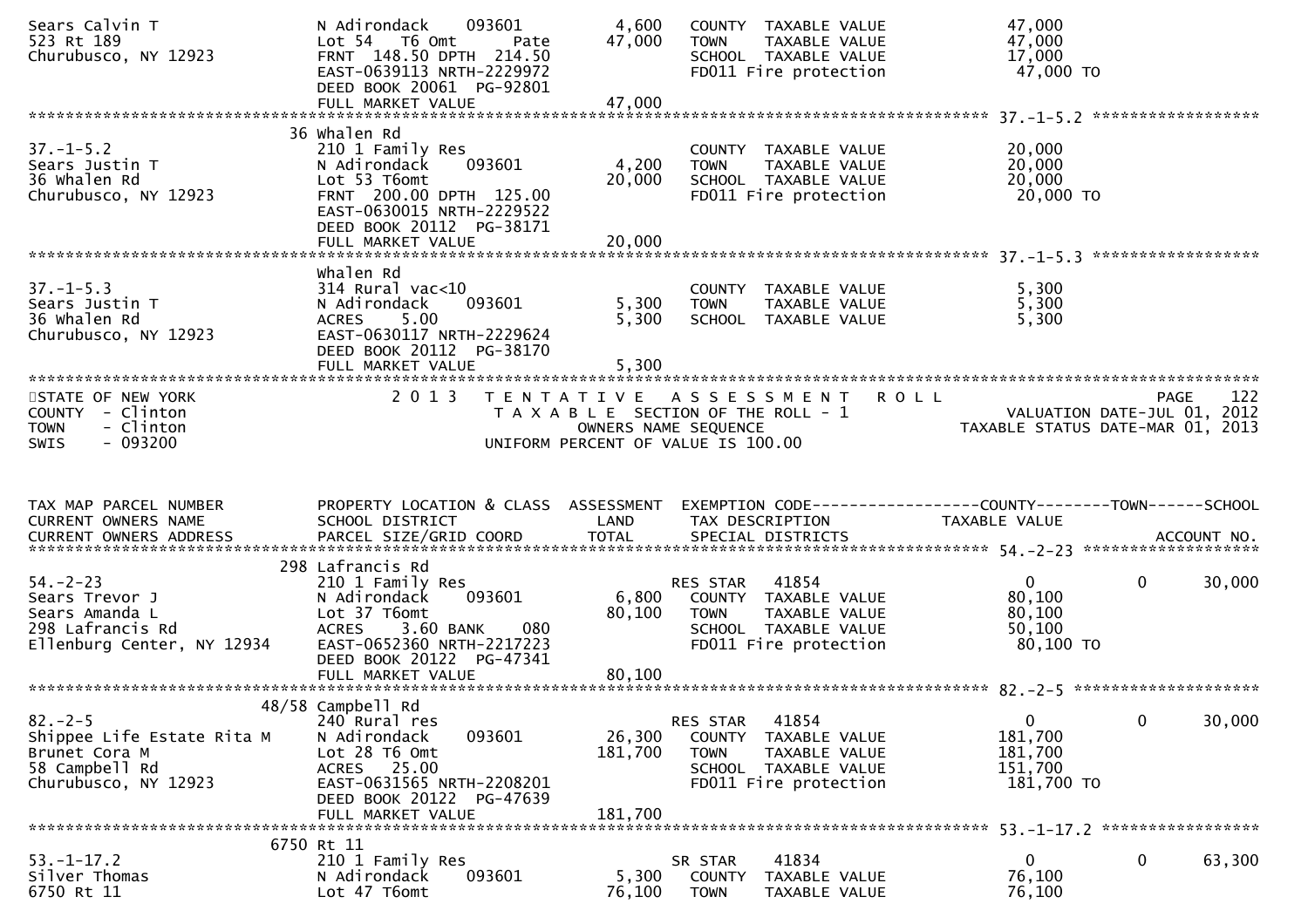| Churubusco, NY 12923                                                                                     | 1.05<br><b>ACRES</b><br>EAST-0637515 NRTH-2219826<br>DEED BOOK 20011 PG-32583                                                                                                   |                            | SCHOOL TAXABLE VALUE<br>FD011 Fire protection                                                                       | 12,800<br>76,100 TO                                                                            |             |
|----------------------------------------------------------------------------------------------------------|---------------------------------------------------------------------------------------------------------------------------------------------------------------------------------|----------------------------|---------------------------------------------------------------------------------------------------------------------|------------------------------------------------------------------------------------------------|-------------|
|                                                                                                          |                                                                                                                                                                                 |                            |                                                                                                                     |                                                                                                |             |
| $53. - 1 - 19.22$<br>Silver Victor F<br>6747 Route 11<br>Churubusco, NY 12923                            | 6747 Rt 11<br>210 1 Family Res<br>093601<br>N Adirondack<br>Lot 47 T6omt<br>7.00<br><b>ACRES</b><br>EAST-0637467 NRTH-2219414<br>DEED BOOK 837<br>PG-210                        | 9,700<br>76,400            | 41854<br>RES STAR<br>COUNTY TAXABLE VALUE<br>TAXABLE VALUE<br>TOWN<br>SCHOOL TAXABLE VALUE<br>FD011 Fire protection | $\mathbf{0}$<br>$\overline{0}$<br>76,400<br>76,400<br>46,400<br>76,400 TO                      | 30,000      |
|                                                                                                          | Lafrancis Rd                                                                                                                                                                    |                            |                                                                                                                     |                                                                                                |             |
| $69. - 1 - 4$<br>Sitzman Gloria<br>Stark Rosalind<br>Attn: Stark<br>Gromet Matthew<br>2266 Compass Pt Ln | 321 Abandoned ag<br>093601<br>N Adirondack<br>Lot 24 T6 Omt<br>Pate<br>50.00<br><b>ACRES</b><br>EAST-0653803 NRTH-2216063<br>DEED BOOK 98001 PG-03764                           | 32,500<br>32,500           | COUNTY TAXABLE VALUE<br><b>TOWN</b><br>TAXABLE VALUE<br>SCHOOL TAXABLE VALUE<br>FD011 Fire protection               | 32,500<br>32,500<br>32,500<br>32,500 TO                                                        |             |
| STATE OF NEW YORK<br>COUNTY - Clinton<br>- Clinton<br><b>TOWN</b><br>$-093200$<br><b>SWIS</b>            | 2 0 1 3                                                                                                                                                                         | OWNERS NAME SEQUENCE       | TENTATIVE ASSESSMENT<br><b>ROLL</b><br>T A X A B L E SECTION OF THE ROLL - 1<br>UNIFORM PERCENT OF VALUE IS 100.00  | VALUATION DATE-JUL 01, 2012<br>VALUATION DATE SUL 01, 2013<br>TAXABLE STATUS DATE-MAR 01, 2013 | 123<br>PAGE |
| TAX MAP PARCEL NUMBER<br>CURRENT OWNERS NAME<br><b>CURRENT OWNERS ADDRESS</b>                            | PROPERTY LOCATION & CLASS ASSESSMENT<br>SCHOOL DISTRICT<br>PARCEL SIZE/GRID COORD                                                                                               | LAND<br><b>TOTAL</b>       | TAX DESCRIPTION<br>SPECIAL DISTRICTS                                                                                | EXEMPTION CODE-----------------COUNTY-------TOWN------SCHOOL<br>TAXABLE VALUE                  | ACCOUNT NO. |
| $68. - 1 - 1.4$<br>Skidders Lawrence<br>284 Racquette Point Rd<br>Akwesasne, NY 13655                    | Patnode Rd<br>321 Abandoned ag<br>093601<br>N Adirondack<br>Lot 34 T6omt<br>ACRES 92.30<br>EAST-0636302 NRTH-2216993<br>DEED BOOK 849<br>$PG-143$<br>FULL MARKET VALUE          | 56,700<br>56,700<br>56,700 | COUNTY TAXABLE VALUE<br>TAXABLE VALUE<br><b>TOWN</b><br>SCHOOL TAXABLE VALUE<br>FD011 Fire protection               | 56,700<br>56,700<br>56,700<br>56,700 TO                                                        |             |
| $36. - 1 - 5$<br>Smith Jeffrey R<br>416 Flat Rock Rd<br>Malone, NY 12953                                 | County Line Rd<br>321 Abandoned ag<br>Chateaugay 1 163401<br>Lot 51 T6 Omt<br>Pate<br>ACRES 23.00<br>EAST-0618225 NRTH-2227160<br>DEED BOOK 20041 PG-74175<br>FULL MARKET VALUE | 19,000<br>19,000<br>19,000 | COUNTY TAXABLE VALUE<br><b>TOWN</b><br>TAXABLE VALUE<br>SCHOOL TAXABLE VALUE<br>FD011 Fire protection               | 19,000<br>19,000<br>19,000<br>19,000 TO                                                        |             |
|                                                                                                          |                                                                                                                                                                                 |                            |                                                                                                                     |                                                                                                |             |
| $68. - 1 - 8.1$                                                                                          | 6346 Rt 11<br>120 Field crops                                                                                                                                                   |                            |                                                                                                                     | 90,000                                                                                         |             |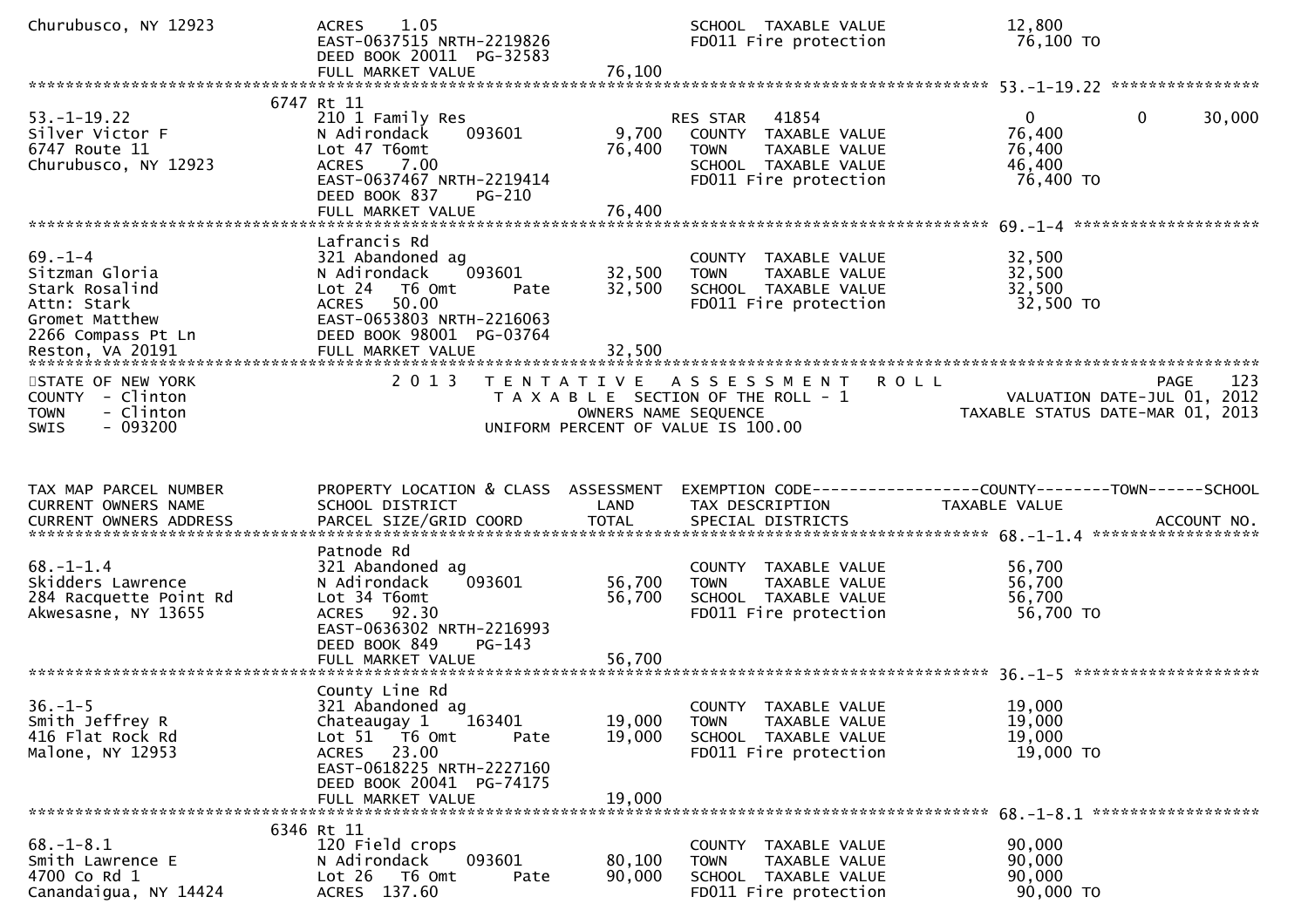|                                                                                                              | EAST-0645109 NRTH-2213754<br>DEED BOOK 20031 PG-54172                                                                                                                                                   |                           |                                                                                                                                                       |                                                                                |                                      |
|--------------------------------------------------------------------------------------------------------------|---------------------------------------------------------------------------------------------------------------------------------------------------------------------------------------------------------|---------------------------|-------------------------------------------------------------------------------------------------------------------------------------------------------|--------------------------------------------------------------------------------|--------------------------------------|
|                                                                                                              | FULL MARKET VALUE                                                                                                                                                                                       | 90,000                    |                                                                                                                                                       |                                                                                |                                      |
| $67. - 1 - 8$<br>Smith Robert K<br>c/o Robert & Doris Schoonmaker Lot 28<br>4607 Rt 374<br>Merrill, NY 12955 | 108 Campbell Rd<br>210 1 Family Res<br>N Adirondack<br>093601<br>T6 Omt<br>Pate<br>3.50<br><b>ACRES</b><br>EAST-0630822 NRTH-2209771<br>DEED BOOK 20072 PG-11648                                        | 6,800<br>55,000           | 41854<br>RES STAR<br>COUNTY TAXABLE VALUE<br>TAXABLE VALUE<br><b>TOWN</b><br>SCHOOL TAXABLE VALUE<br>FD011 Fire protection                            | $\mathbf{0}$<br>55,000<br>55,000<br>25,000<br>55,000 TO                        | $\mathbf{0}$<br>30,000               |
|                                                                                                              |                                                                                                                                                                                                         |                           |                                                                                                                                                       |                                                                                |                                      |
| $38.1 - 1 - 22$<br>Snide Paul<br>Snide Rose<br>16 Railroad St 104<br>Churubusco, NY 12923                    | 16 Railroad St<br>210 1 Family Res<br>N Adirondack<br>093601<br>Lot 66 T6 Omt<br>Pate<br>89.50 DPTH 124.00<br><b>FRNT</b><br>EAST-0641059 NRTH-2231370<br>DEED BOOK 814<br>$PG-35$<br>FULL MARKET VALUE | 3,400<br>34,000<br>34,000 | RES STAR<br>41854<br>COUNTY TAXABLE VALUE<br><b>TOWN</b><br>TAXABLE VALUE<br>SCHOOL TAXABLE VALUE<br>FD011 Fire protection                            | $\mathbf{0}$<br>34,000<br>34,000<br>4,000<br>34,000 TO                         | $\mathbf 0$<br>30,000                |
| STATE OF NEW YORK<br>COUNTY - Clinton<br>- Clinton<br><b>TOWN</b><br>$-093200$<br><b>SWIS</b>                | 2 0 1 3                                                                                                                                                                                                 |                           | TENTATIVE ASSESSMENT<br>T A X A B L E SECTION OF THE ROLL - 1<br>OWNERS NAME SEQUENCE<br>UNIFORM PERCENT OF VALUE IS 100.00                           | <b>ROLL</b><br>VALUATION DATE-JUL 01, 2012<br>TAXABLE STATUS DATE-MAR 01, 2013 | 124<br><b>PAGE</b>                   |
| TAX MAP PARCEL NUMBER<br>CURRENT OWNERS NAME                                                                 | PROPERTY LOCATION & CLASS ASSESSMENT<br>SCHOOL DISTRICT                                                                                                                                                 | LAND                      | EXEMPTION CODE------------------COUNTY--------TOWN------SCHOOL<br>TAX DESCRIPTION                                                                     | TAXABLE VALUE                                                                  |                                      |
| $23. - 1 - 22.28$<br>Snide Paul J<br>Snide Rose M<br>16 Railroad St<br>PO Box 104<br>Churubusco, NY 12923    | 137 Jones Rd<br>321 Abandoned ag<br>093601<br>N Adirondack<br>Lot 67 T6omt<br><b>ACRES</b><br>40.50<br>EAST-0634539 NRTH-2234110<br>DEED BOOK 99001 PG-17926                                            | 32,400<br>32,400          | COUNTY TAXABLE VALUE<br>TAXABLE VALUE<br><b>TOWN</b><br>SCHOOL TAXABLE VALUE<br>FD011 Fire protection                                                 | 32,400<br>32,400<br>32,400<br>32,400 TO                                        |                                      |
| $38.1 - 1 - 3$<br>Snide Shirley Dupree<br>PO Box 34<br>Churubusco, NY 12923-0034                             | 30 Broad St<br>210 1 Family Res<br>N Adirondack<br>093601<br>Lot 66 T6 Omt<br>Pate<br>77.66 DPTH 260.00<br>FRNT<br>EAST-0639410 NRTH-2231857<br>DEED BOOK 539<br>PG-358<br>FULL MARKET VALUE            | 48,700<br>48,700          | 41121<br>WARNONALL<br>3,900 SR STAR<br>41834<br>COUNTY TAXABLE VALUE<br><b>TOWN</b><br>TAXABLE VALUE<br>SCHOOL TAXABLE VALUE<br>FD011 Fire protection | 7,305<br>$\Omega$<br>41,395<br>41,395<br>- 0<br>48,700 TO                      | 7,305<br>0<br>48,700<br>$\mathbf{0}$ |
| $23 - 1 - 6$<br>Soell Aitta<br>1130 America Ave<br>North Babylon, NY 11703                                   | Rt 189<br>321 Abandoned ag<br>093601<br>N Adirondack<br>Lot 75<br>T6 Omt<br>Pate<br>50.00<br>ACRES<br>EAST-0642211 NRTH-2238310                                                                         | 32,500<br>32,500          | COUNTY TAXABLE VALUE<br>TAXABLE VALUE<br><b>TOWN</b><br>SCHOOL TAXABLE VALUE<br>FD011 Fire protection                                                 | 32,500<br>32,500<br>32,500<br>32,500 TO                                        |                                      |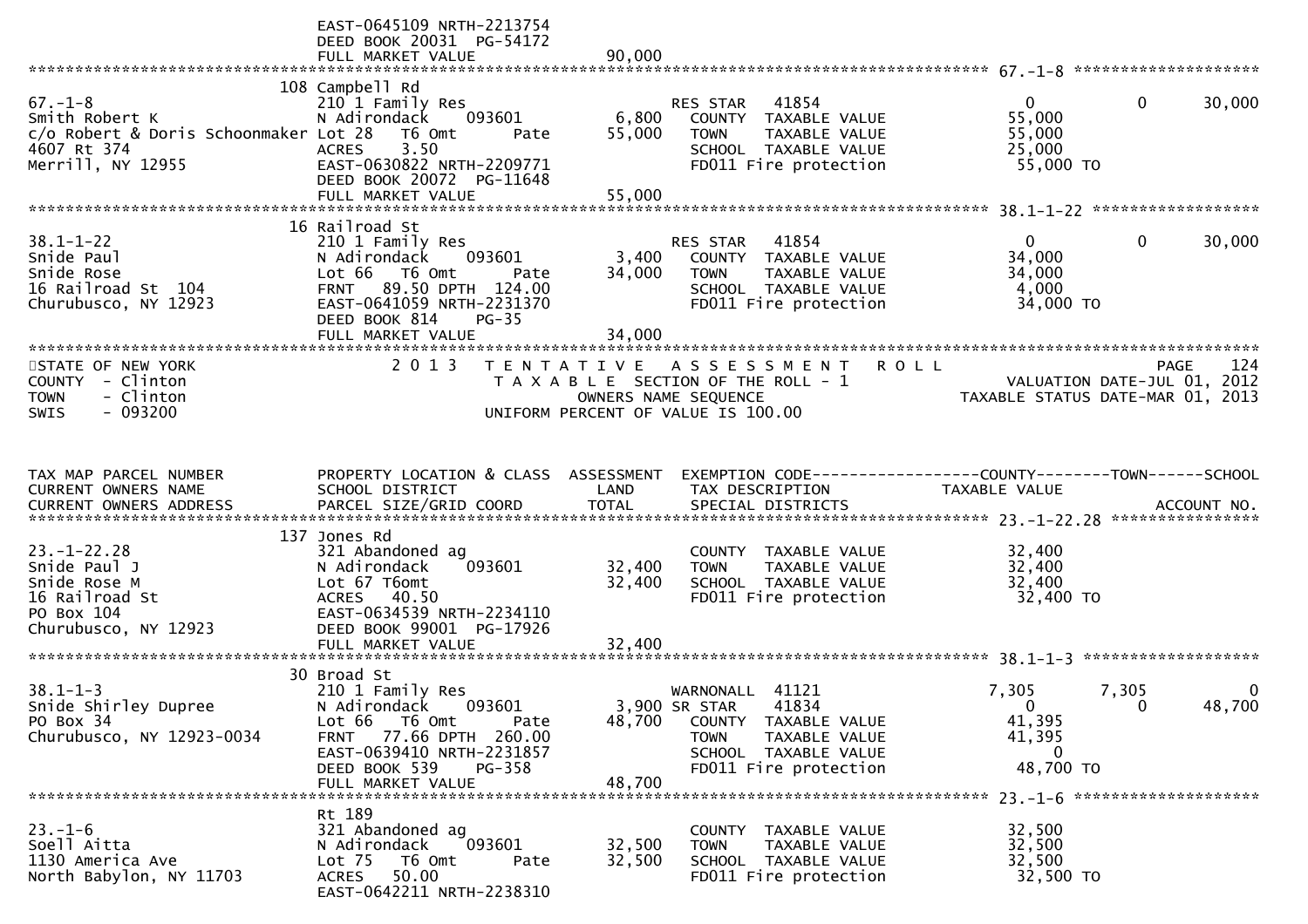|                                                                                                           | <b>PG-98</b><br>DEED BOOK 713                                                                                                                                                  |                                    |                                                                                                                                  |                                                              |                                                                                       |
|-----------------------------------------------------------------------------------------------------------|--------------------------------------------------------------------------------------------------------------------------------------------------------------------------------|------------------------------------|----------------------------------------------------------------------------------------------------------------------------------|--------------------------------------------------------------|---------------------------------------------------------------------------------------|
| $23. - 1 - 7.1$<br>Soell Aitta<br>1130 America Ave<br>North Babylon, NY 11703                             | Rt 189<br>321 Abandoned ag<br>093601<br>N Adirondack<br>Lot <sub>75</sub><br>T6 Omt<br>ACRES 80.00<br>EAST-0643226 NRTH-2237269<br>DEED BOOK 704<br>PG-48<br>FULL MARKET VALUE | 47,500<br>47,500<br>Pate<br>47,500 | COUNTY TAXABLE VALUE<br><b>TOWN</b><br>TAXABLE VALUE<br>SCHOOL TAXABLE VALUE<br>FD011 Fire protection                            | 47,500<br>47,500<br>47,500<br>47,500 TO                      |                                                                                       |
|                                                                                                           |                                                                                                                                                                                |                                    |                                                                                                                                  |                                                              |                                                                                       |
| $23 - 1 - 14$<br>Soell Aitta<br>1130 America Ave<br>North Babylon, NY 11703                               | 852 Rt 189<br>270 Mfg housing<br>093601<br>N Adirondack<br>Lot 75<br>T6 Omt<br>ACRES 25.00<br>EAST-0639706 NRTH-2238264<br>DEED BOOK 704<br><b>PG-48</b>                       | 22,800<br>38,400<br>Pate           | COUNTY TAXABLE VALUE<br><b>TOWN</b><br>TAXABLE VALUE<br>SCHOOL TAXABLE VALUE<br>FD011 Fire protection                            | 38,400<br>38,400<br>38,400<br>38,400 TO                      |                                                                                       |
| ************************                                                                                  | FULL MARKET VALUE                                                                                                                                                              | 38,400                             |                                                                                                                                  |                                                              |                                                                                       |
| STATE OF NEW YORK<br>COUNTY - Clinton<br>- Clinton<br><b>TOWN</b><br>$-093200$<br><b>SWIS</b>             | 2 0 1 3                                                                                                                                                                        | UNIFORM PERCENT OF VALUE IS 100.00 | TENTATIVE ASSESSMENT<br>T A X A B L E SECTION OF THE ROLL - 1<br>OWNERS NAME SEQUENCE                                            | <b>ROLL</b>                                                  | 125<br><b>PAGE</b><br>VALUATION DATE-JUL 01, 2012<br>TAXABLE STATUS DATE-MAR 01, 2013 |
| TAX MAP PARCEL NUMBER<br>CURRENT OWNERS NAME                                                              | PROPERTY LOCATION & CLASS ASSESSMENT<br>SCHOOL DISTRICT                                                                                                                        | LAND                               | EXEMPTION CODE------------------COUNTY--------TOWN------SCHOOL<br>TAX DESCRIPTION                                                | TAXABLE VALUE                                                |                                                                                       |
|                                                                                                           |                                                                                                                                                                                |                                    |                                                                                                                                  |                                                              |                                                                                       |
| $7. - 1 - 18$<br>Soltysik Edward<br>Soltysik Bernice<br>220 Frontier Rd<br>Churubusco, NY 12923           | 220 Pete LeClair Rd<br>241 Rural res&ag<br>Chateaugay 1<br>163401<br>Lot 89 T6 Omt<br>ACRES 164.40<br>EAST-0630780 NRTH-2243958<br>DEED BOOK 558<br><b>PG-71</b>               | 73,400<br>109,700<br>Pate          | RES STAR 41854<br>COUNTY TAXABLE VALUE<br><b>TOWN</b><br>TAXABLE VALUE<br>SCHOOL TAXABLE VALUE<br>FD011 Fire protection          | $\mathbf{0}$<br>109,700<br>109,700<br>79,700<br>109,700 TO   | $\mathbf 0$<br>30,000                                                                 |
|                                                                                                           | FULL MARKET VALUE                                                                                                                                                              | 109,700                            |                                                                                                                                  |                                                              |                                                                                       |
| $67. - 1 - 7.2$<br>Sorrell Oliver<br>Sorrell Joan<br>88 Campbell Rd<br>Churubusco, NY 12923               | 88 Campbell Rd<br>241 Rural res&ag<br>N Adirondack<br>093601<br>Lot 28 T6omt<br>ACRES 15.60<br>EAST-0631255 NRTH-2209506<br>DEED BOOK 817<br>$PG-32$                           | 42,500                             | 41834<br>SR STAR<br>15,300 COUNTY TAXABLE VALUE<br><b>TOWN</b><br>TAXABLE VALUE<br>SCHOOL TAXABLE VALUE<br>FD011 Fire protection | $\mathbf{0}$<br>42,500<br>42,500<br>$\mathbf 0$<br>42,500 TO | $\mathbf 0$<br>42,500                                                                 |
|                                                                                                           | FULL MARKET VALUE                                                                                                                                                              | 42,500                             |                                                                                                                                  |                                                              |                                                                                       |
|                                                                                                           | 1254 Merchia Rd                                                                                                                                                                |                                    |                                                                                                                                  |                                                              |                                                                                       |
| $36. - 1 - 2.1$<br>Soucia Jacqueline M<br>Soucia William I<br>1254 County Line Rd<br>Chateaugay, NY 12920 | 241 Rural res&ag<br>163401<br>Chateaugay 1<br>Lot 70 T6 Omt<br>11.40<br>ACRES<br>EAST-0616748 NRTH-2231468<br>DEED BOOK 20102 PG-33100                                         | 13,200<br>46,900<br>Pate           | 41854<br>RES STAR<br>COUNTY<br>TAXABLE VALUE<br><b>TOWN</b><br>TAXABLE VALUE<br>SCHOOL TAXABLE VALUE<br>FD011 Fire protection    | $\mathbf{0}$<br>46,900<br>46,900<br>16,900<br>46,900 TO      | 0<br>30,000                                                                           |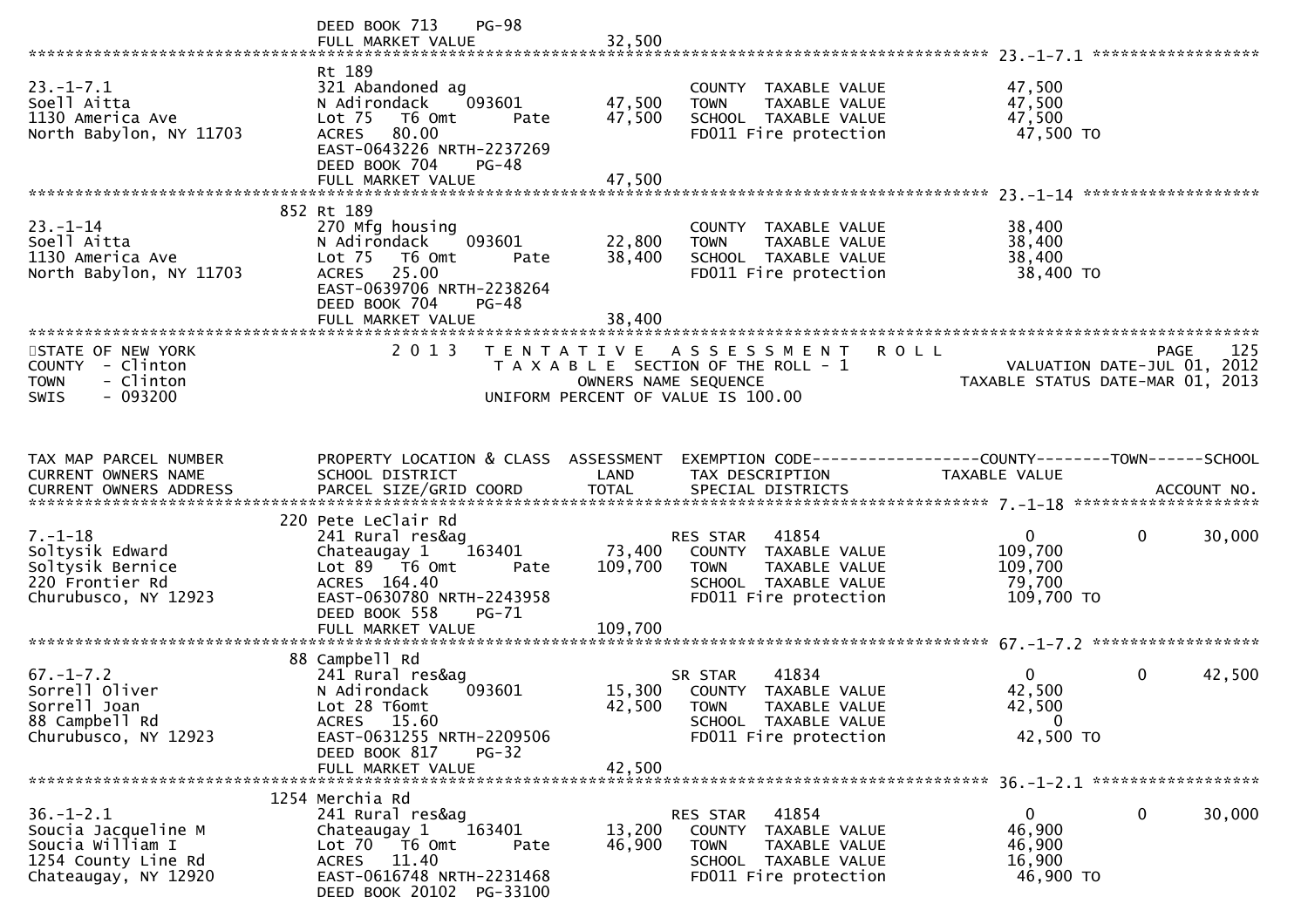|                                                                                                         | FULL MARKET VALUE                                                                                                                                                                           | 46,900                     |                                                                                                                                                                                |                                                                                                                                                                          |
|---------------------------------------------------------------------------------------------------------|---------------------------------------------------------------------------------------------------------------------------------------------------------------------------------------------|----------------------------|--------------------------------------------------------------------------------------------------------------------------------------------------------------------------------|--------------------------------------------------------------------------------------------------------------------------------------------------------------------------|
| $37. - 1 - 21.2$<br>Soucia Olive<br>47 whalen Rd<br>Churubusco, NY 12923                                | 47 Whalen Rd<br>270 Mfg housing<br>093601<br>N Adirondack<br>Lot 68<br>T6 Omt<br>Pate<br>18.41<br><b>ACRES</b><br>EAST-0629459 NRTH-2228691<br>DEED BOOK 20072 PG-1989<br>FULL MARKET VALUE | 16,700<br>29,500<br>29,500 | COUNTY TAXABLE VALUE<br>TAXABLE VALUE<br><b>TOWN</b><br>SCHOOL TAXABLE VALUE<br>FD011 Fire protection                                                                          | *****************<br>29,500<br>29,500<br>29,500<br>29,500 TO                                                                                                             |
|                                                                                                         |                                                                                                                                                                                             |                            |                                                                                                                                                                                |                                                                                                                                                                          |
| $7. - 1 - 28.1$<br>Southwick John B<br>Southwick Joanne<br>PO Box 232<br>Champlain, NY 12919            | Frontier Rd<br>321 Abandoned ag<br>Chateaugay 1<br>163401<br>Lot 88<br>T6 Omt<br>Pate<br>ACRES 40.30<br>EAST-0630098 NRTH-2240572<br>DEED BOOK 615<br><b>PG-728</b>                         | 21,700<br>21,700           | COUNTY TAXABLE VALUE<br>TAXABLE VALUE<br><b>TOWN</b><br>SCHOOL TAXABLE VALUE<br>FD011 Fire protection                                                                          | 21,700<br>21,700<br>21,700<br>21,700 TO                                                                                                                                  |
|                                                                                                         | FULL MARKET VALUE                                                                                                                                                                           | 21,700                     |                                                                                                                                                                                |                                                                                                                                                                          |
| STATE OF NEW YORK<br>- Clinton<br>COUNTY<br><b>TOWN</b><br>- Clinton<br>$-093200$<br><b>SWIS</b>        | 2 0 1 3                                                                                                                                                                                     | T E N T A T I V E          | A S S E S S M E N T<br>T A X A B L E SECTION OF THE ROLL - 1<br>OWNERS NAME SEQUENCE<br>UNIFORM PERCENT OF VALUE IS 100.00                                                     | 126<br><b>ROLL</b><br><b>PAGE</b><br>2012<br>VALUATION DATE-JUL 01,<br>TAXABLE STATUS DATE-MAR 01, 2013                                                                  |
| TAX MAP PARCEL NUMBER<br>CURRENT OWNERS NAME<br>CURRENT OWNERS ADDRESS                                  | PROPERTY LOCATION & CLASS ASSESSMENT<br>SCHOOL DISTRICT                                                                                                                                     | LAND                       | TAX DESCRIPTION                                                                                                                                                                | EXEMPTION CODE-----------------COUNTY-------TOWN------SCHOOL<br>TAXABLE VALUE<br>CURRENT OWNERS ADDRESS PARCEL SIZE/GRID COORD TOTAL SPECIAL DISTRICTS 75 70 ACCOUNT NO. |
|                                                                                                         | 97 Colgan Rd                                                                                                                                                                                |                            |                                                                                                                                                                                |                                                                                                                                                                          |
| $25. - 1 - 3$<br>Spoor Chad F<br>97 Colgan Rd<br>Ellenburg Depot, NY 12935<br>MAY BE SUBJECT TO PAYMENT | 241 Rural res&ag<br>N Adirondack<br>093601<br>Lot 62 & 63 T6 Omt Pate<br>ACRES 769.40<br>EAST-0662339 NRTH-2237399<br>DEED BOOK 996<br>PG-332                                               |                            | 10 YR AGR 41700<br>255,200 AGRI DISTR 41720<br>449,000 RES STAR<br>41854<br>COUNTY TAXABLE VALUE<br>TAXABLE VALUE<br><b>TOWN</b><br>SCHOOL TAXABLE VALUE                       | 32,000<br>32,000<br>32,000<br>41,244<br>41,244<br>41,244<br>$\mathbf{0}$<br>30,000<br>$\Omega$<br>375,756<br>375,756<br>345,756                                          |
|                                                                                                         |                                                                                                                                                                                             |                            |                                                                                                                                                                                |                                                                                                                                                                          |
| $53. - 1 - 19.211$<br>Spoor Cheryl Ann<br>Spoor Terry Lynn<br>778 Patnode Rd<br>Churubusco, NY 12923    | 778 Patnode Rd<br>210 1 Family Res<br>093601<br>N Adirondack<br>Lot 47 T6omt<br>2.20<br><b>ACRES</b><br>EAST-0634987 NRTH-2221445<br>DEED BOOK 20122 PG-50226                               | 6,000<br>77,300            | 41854<br>RES STAR<br>COUNTY TAXABLE VALUE<br><b>TOWN</b><br>TAXABLE VALUE<br>SCHOOL TAXABLE VALUE<br>FD011 Fire protection                                                     | $\mathbf{0}$<br>0<br>30,000<br>77,300<br>77,300<br>47,300<br>77,300 TO                                                                                                   |
|                                                                                                         | FULL MARKET VALUE                                                                                                                                                                           | 77,300                     |                                                                                                                                                                                |                                                                                                                                                                          |
|                                                                                                         | 6523 Rt 11                                                                                                                                                                                  |                            | 62 PCT OF VALUE USED FOR EXEMPTION PURPOSES                                                                                                                                    |                                                                                                                                                                          |
| $68. - 1 - 4.1$<br>Spoor Life Use Carmen<br>Cowan Isabelle J<br>6509 Rt 11<br>Churubusco, NY 12923      | 270 Mfg housing<br>N Adirondack<br>093601<br>Lot <sub>35</sub><br>T6 Omt<br>Pate<br>32.70<br>ACRES<br>EAST-0640991 NRTH-2215614<br>DEED BOOK 20051 PG-82791<br>FULL MARKET VALUE            | 50,200                     | WARCOMALL 41131<br>23,900 AGED - ALL 41800<br>50,200 SR STAR<br>41834<br>COUNTY TAXABLE VALUE<br>TAXABLE VALUE<br><b>TOWN</b><br>SCHOOL TAXABLE VALUE<br>FD011 Fire protection | $\mathbf{0}$<br>7,781<br>7,781<br>11,672<br>11,672<br>15,562<br>34,638<br>0<br>0<br>30,747<br>30,747<br>$\bf{0}$<br>50,200 TO                                            |
|                                                                                                         |                                                                                                                                                                                             |                            |                                                                                                                                                                                |                                                                                                                                                                          |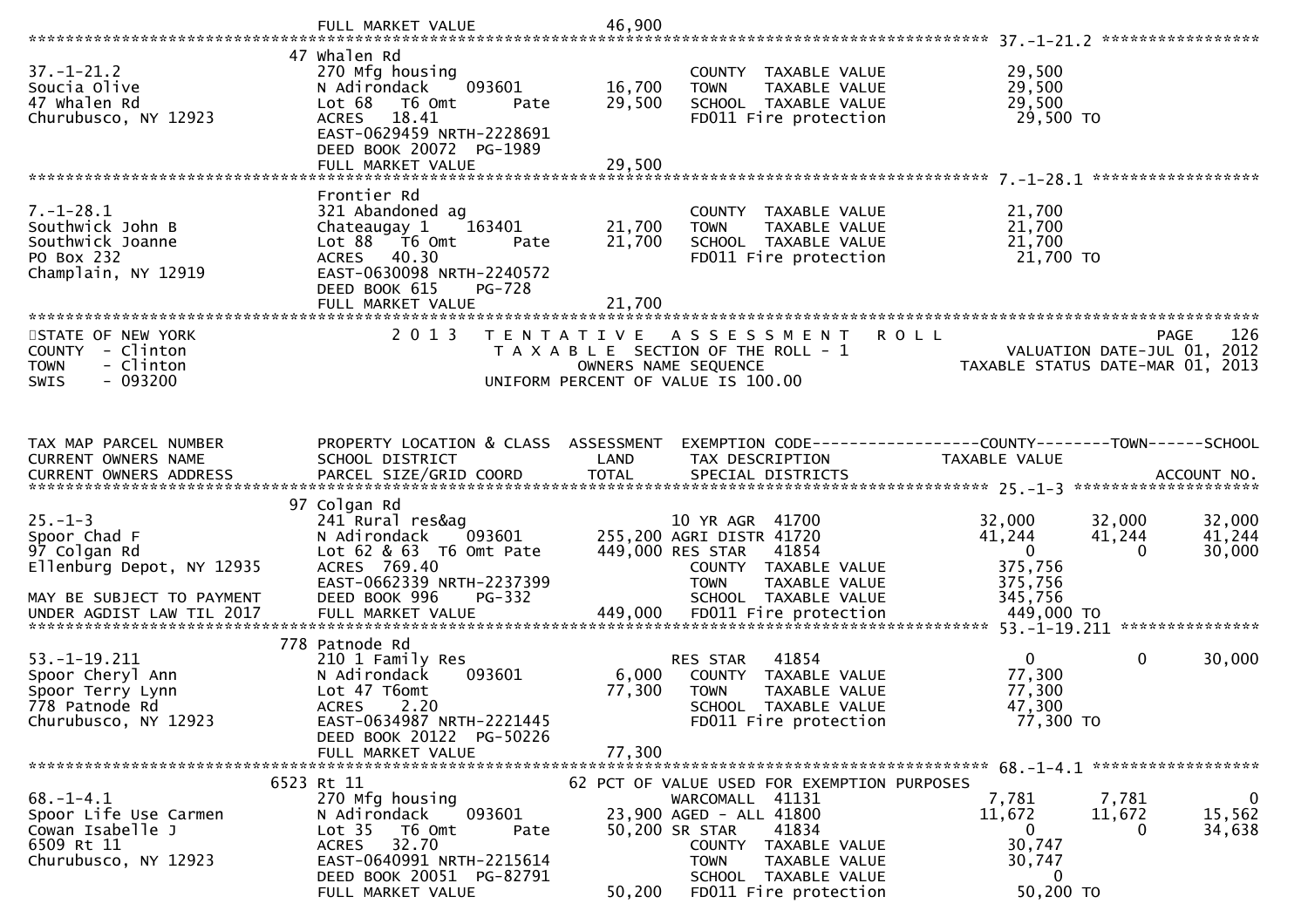| $52. - 1 - 10.1$<br>Spoor Life Use Ruth<br>Spoor Shawn D<br>7165 Rt 11<br>Churubusco, NY 12923 | 7165 Rt 11<br>220 2 Family Res<br>093601<br>N Adirondack<br>Lot 48<br>T6 Omt<br>Pate<br>1.10<br><b>ACRES</b><br>EAST-0629140 NRTH-2224309<br>DEED BOOK 20051 PG-78969                                 | 5,100 SR STAR<br>79,900   | AGED - ALL 41800<br>41834<br>COUNTY TAXABLE VALUE<br><b>TOWN</b><br>TAXABLE VALUE<br>SCHOOL TAXABLE VALUE<br>FD011 Fire protection | 39,950<br>39,950<br>39,950<br>$\mathbf{0}$<br>39,950<br>$\Omega$<br>39,950<br>39,950<br>$\overline{0}$<br>79,900 TO |     |
|------------------------------------------------------------------------------------------------|-------------------------------------------------------------------------------------------------------------------------------------------------------------------------------------------------------|---------------------------|------------------------------------------------------------------------------------------------------------------------------------|---------------------------------------------------------------------------------------------------------------------|-----|
| $38. - 1 - 13.2$<br>Spoor Shawn<br>Spoor Darlene<br>472 Rt 189<br>Churubusco, NY 12923         | 472 Rt 189<br>240 Rural res<br>093601<br>N Adirondack<br>Lot 55 T6omt<br>ACRES 11.90<br>EAST-0639595 NRTH-2229156<br>DEED BOOK 20072 PG-6145                                                          | 13,500<br>112,000         | <b>RES STAR 41854</b><br>COUNTY TAXABLE VALUE<br><b>TOWN</b><br>TAXABLE VALUE<br>SCHOOL TAXABLE VALUE<br>FD011 Fire protection     | $\mathbf{0}$<br>$\mathbf 0$<br>30,000<br>112,000<br>112,000<br>82,000<br>112,000 TO                                 |     |
| STATE OF NEW YORK<br>COUNTY - Clinton<br>- Clinton<br><b>TOWN</b><br>$-093200$<br><b>SWIS</b>  | 2 0 1 3                                                                                                                                                                                               | OWNERS NAME SEQUENCE      | TENTATIVE ASSESSMENT<br>T A X A B L E SECTION OF THE ROLL - 1<br>UNIFORM PERCENT OF VALUE IS 100.00                                | <b>ROLL</b><br>PAGE<br>VALUATION DATE-JUL 01, 2012<br>TAXABLE STATUS DATE-MAR 01, 2013                              | 127 |
| TAX MAP PARCEL NUMBER<br>CURRENT OWNERS NAME                                                   | PROPERTY LOCATION & CLASS ASSESSMENT<br>SCHOOL DISTRICT                                                                                                                                               | LAND                      | TAX DESCRIPTION                                                                                                                    | TAXABLE VALUE                                                                                                       |     |
| $38. - 1 - 13.3$<br>Spoor Shawn<br>Spoor Darlene<br>472 Rt 189<br>Churubusco, NY 12923         | 404 Rt 189<br>112 Dairy farm<br>093601<br>N Adirondack<br>Lot 55 T6 Omt<br>Pate<br>ACRES 332.40<br>EAST-0641313 NRTH-2228103<br>DEED BOOK 20122 PG-50045                                              | 144,800<br>250,600        | COUNTY TAXABLE VALUE<br>TAXABLE VALUE<br><b>TOWN</b><br>SCHOOL TAXABLE VALUE<br>FD011 Fire protection                              | 250,600<br>250,600<br>250,600<br>250,600 то                                                                         |     |
|                                                                                                | FULL MARKET VALUE                                                                                                                                                                                     | 250,600                   |                                                                                                                                    |                                                                                                                     |     |
| $38.1 - 1 - 34$<br>Spoor Shawn D<br>Spoor Darlene M<br>472 Rt 189<br>Churubusco, NY 12923      | 540 Rt 189<br>210 1 Family Res<br>093601<br>N Adirondack<br>Lot <sub>55</sub><br>T6 Omt<br>Pate<br><b>ACRES</b><br>1.50<br>EAST-0639422 NRTH-2230387<br>DEED BOOK 20031 PG-55596<br>FULL MARKET VALUE | 5,400<br>42,000<br>42,000 | COUNTY TAXABLE VALUE<br>TAXABLE VALUE<br><b>TOWN</b><br>SCHOOL TAXABLE VALUE<br>FD011 Fire protection                              | 42,000<br>42,000<br>42,000<br>42,000 TO                                                                             |     |
| $53. - 1 - 19.213$<br>Spoor Terry<br>Spoor Cheryl                                              | 6863 Rt 11<br>210 1 Family Res<br>093601<br>N Adirondack<br>Lot 47 T6omt                                                                                                                              | 5,400<br>40,000           | COUNTY TAXABLE VALUE<br><b>TOWN</b><br>TAXABLE VALUE<br>SCHOOL TAXABLE VALUE                                                       | 40,000<br>40,000<br>40,000                                                                                          |     |
| 778 Patnode Rd<br>Churubusco, NY 12923                                                         | 1.50<br><b>ACRES</b><br>EAST-0635183 NRTH-2221361<br>DEED BOOK 20122 PG-47631<br>FULL MARKET VALUE                                                                                                    | 40,000                    | FD011 Fire protection                                                                                                              | 40,000 TO                                                                                                           |     |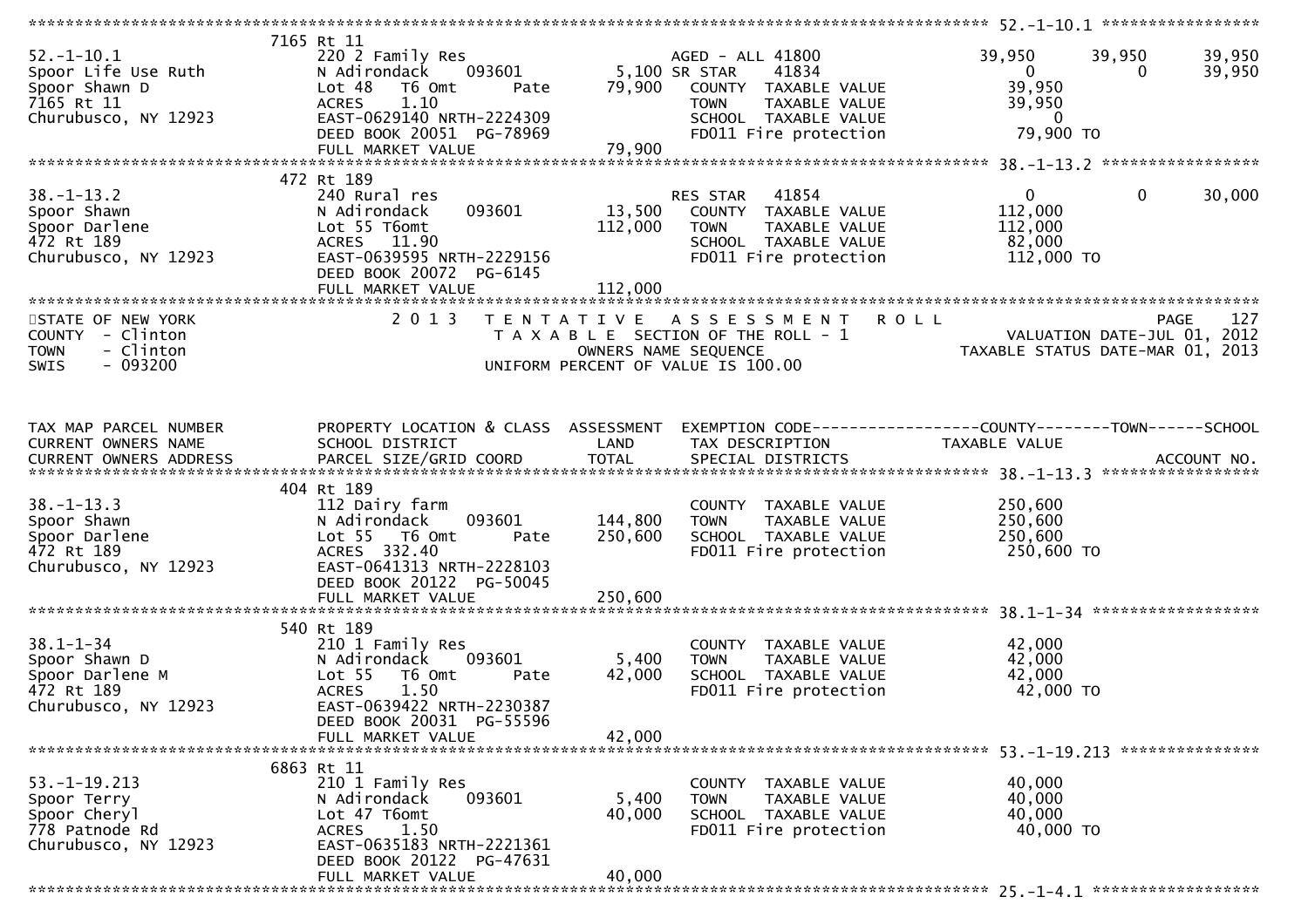| $25. - 1 - 4.1$<br>Spoor Travis<br>Spoor Jennifer<br>194 Clinton Mills Rd<br>Ellenburg, NY 12933                                                                                        | 194 Clinton Mills Rd<br>112 Dairy farm<br>093601<br>N Adirondack<br>Lot 61 T6omt<br>ACRES 48.30 BANK<br>080<br>EAST-0667277 NRTH-2235699<br>DEED BOOK 20031 PG-59538<br>FULL MARKET VALUE | 100,700                    | 41854<br>RES STAR<br>35,900 483A EX<br>42100<br>100,700 COUNTY TAXABLE VALUE<br><b>TOWN</b><br>TAXABLE VALUE<br>SCHOOL TAXABLE VALUE<br>FD011 Fire protection<br>700 EX | $\mathbf{0}$<br>$\mathbf{0}$<br>30,000<br>700<br>700<br>700<br>100,000<br>100,000<br>70,000<br>100,000 TO |
|-----------------------------------------------------------------------------------------------------------------------------------------------------------------------------------------|-------------------------------------------------------------------------------------------------------------------------------------------------------------------------------------------|----------------------------|-------------------------------------------------------------------------------------------------------------------------------------------------------------------------|-----------------------------------------------------------------------------------------------------------|
| $25. - 1 - 5.2$<br>St Thomas Gary<br>VanHanehan Dave<br>c/o Dennis Smolinkski<br>PO Box 148<br>Rose, NY 14542                                                                           | Clinton Mills Rd<br>260 Seasonal res<br>N Adirondack<br>093601<br>Lot 61 T6omt<br>ACRES 170.00<br>EAST-0670684 NRTH-2237440<br>DEED BOOK 20082 PG-14204<br>FULL MARKET VALUE              | 73,800<br>83,500<br>83,500 | COUNTY TAXABLE VALUE<br>TAXABLE VALUE<br><b>TOWN</b><br>SCHOOL TAXABLE VALUE<br>FD011 Fire protection                                                                   | 83,500<br>83,500<br>83,500<br>83,500 TO                                                                   |
| STATE OF NEW YORK<br>COUNTY - Clinton<br><b>TOWN</b><br>- Clinton<br>- 093200<br><b>SWIS</b>                                                                                            | 2 0 1 3                                                                                                                                                                                   | OWNERS NAME SEQUENCE       | TENTATIVE ASSESSMENT ROLL<br>T A X A B L E SECTION OF THE ROLL - 1<br>UNIFORM PERCENT OF VALUE IS 100.00                                                                | 128<br><b>PAGE</b><br>VALUATION DATE-JUL 01, 2012<br>TAXABLE STATUS DATE-MAR 01, 2013                     |
| TAX MAP PARCEL NUMBER<br>CURRENT OWNERS NAME<br>CURRENT OWNERS ADDRESS                                                                                                                  | PROPERTY LOCATION & CLASS ASSESSMENT<br>SCHOOL DISTRICT<br>PARCEL SIZE/GRID COORD                                                                                                         | LAND<br><b>TOTAL</b>       | TAX DESCRIPTION<br>SPECIAL DISTRICTS                                                                                                                                    | EXEMPTION CODE------------------COUNTY--------TOWN------SCHOOL<br>TAXABLE VALUE<br>ACCOUNT NO.            |
| $25. - 1 - 6$<br>St Thomas Gary<br>Van Hanehan David<br>11319 Lyman Rd<br>N. Rose, NY 14516                                                                                             | Clinton Mills Rd<br>920 Priv Hunt/Fi<br>N Adirondack<br>093601<br>Lot 61 T6omt Pate<br>ACRES 210.00<br>EAST-0669064 NRTH-2237271<br>DEED BOOK 961<br>PG-287                               | 82,500<br>116,000          | COUNTY TAXABLE VALUE<br><b>TOWN</b><br>TAXABLE VALUE<br>SCHOOL TAXABLE VALUE<br>FD011 Fire protection                                                                   | 116,000<br>116,000<br>116,000<br>116,000 TO                                                               |
| $67. - 1 - 16$<br>Staley Life Estate Edith Louis N Adirondack<br>Staley Williams Jessica Louise Lot 29<br>703 Shingle St<br>Morrisonville, NY 12962<br>******************************** | 185 Campbell Rd<br>240 Rural res<br>093601<br>T6 Omt<br>Pate<br>ACRES 75.00<br>EAST-0629011 NRTH-2210900<br>DEED BOOK 20122 PG-47583<br>FULL MARKET VALUE                                 | 23,900<br>55,600<br>55,600 | COUNTY TAXABLE VALUE<br>TAXABLE VALUE<br><b>TOWN</b><br>SCHOOL TAXABLE VALUE<br>FD011 Fire protection                                                                   | 55,600<br>55,600<br>55,600<br>55,600 TO                                                                   |
| $38. - 1 - 20$<br>Stanzione Katherine<br>56 Berkshire Dr<br>Sewell, NJ 08080                                                                                                            | Looby Rd<br>321 Abandoned ag<br>N Adirondack<br>093601<br>Lot 54<br>T6 Omt<br>Pate<br>37.50<br><b>ACRES</b><br>EAST-0636988 NRTH-2229095<br>DEED BOOK 556<br>PG-567<br>FULL MARKET VALUE  | 28,100<br>28,100<br>28,100 | COUNTY TAXABLE VALUE<br>TAXABLE VALUE<br><b>TOWN</b><br>SCHOOL TAXABLE VALUE<br>FD011 Fire protection                                                                   | 28,100<br>28,100<br>28,100<br>28,100 TO                                                                   |
| $102.201$ $MeA$                                                                                                                                                                         |                                                                                                                                                                                           |                            |                                                                                                                                                                         |                                                                                                           |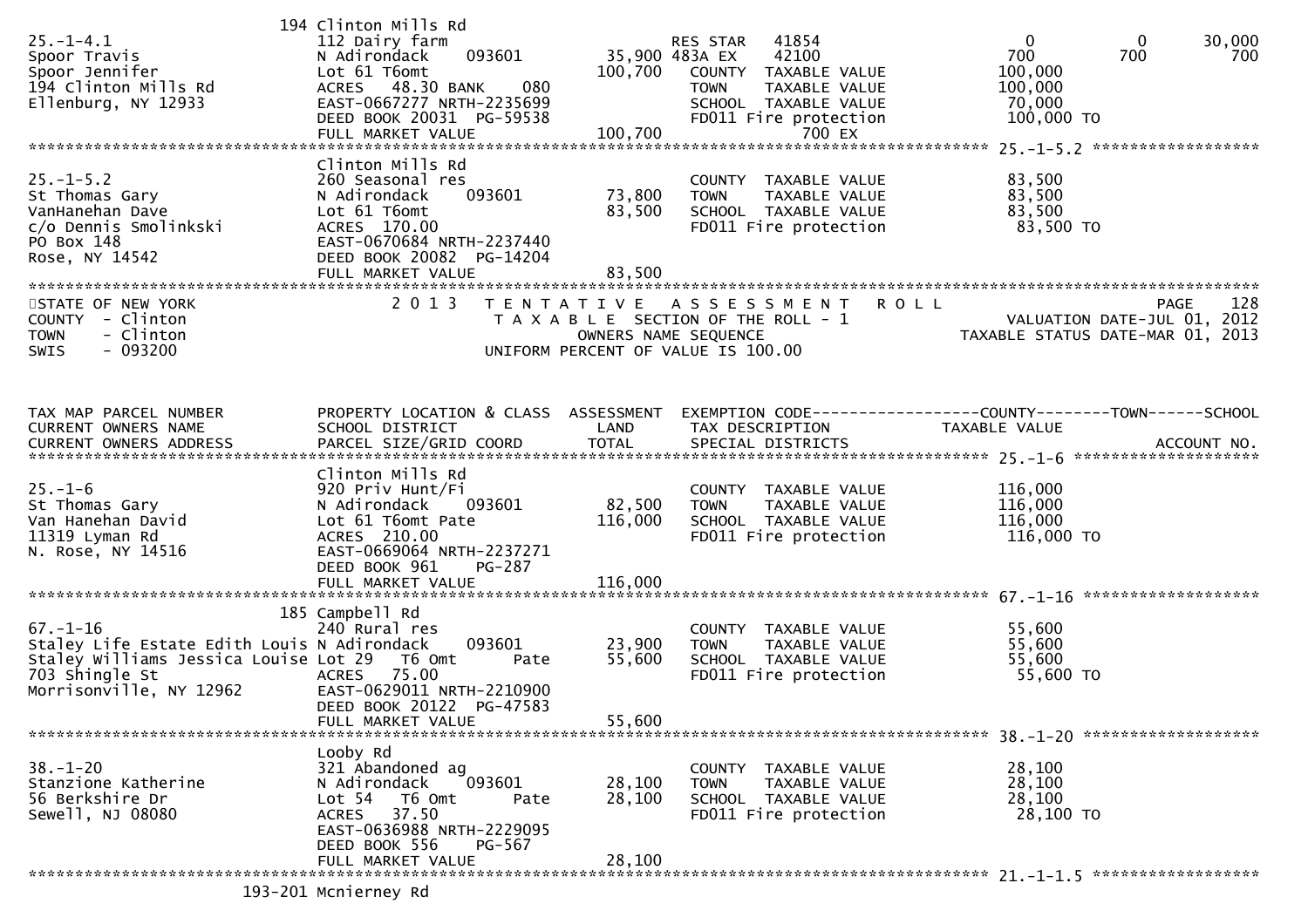| $21. - 1 - 1.5$<br>Stermer Gracanne<br>203 McNeirney Rd<br>Churubusco, NY 12923                        | 210 1 Family Res<br>Chateaugay 1<br>163401<br>Lot 90 T6omt<br>6.72<br><b>ACRES</b><br>EAST-0615980 NRTH-2239746<br>DEED BOOK 20082 PG-17306                                                                        | 9,600<br>51,200           | 41854<br>RES STAR<br>COUNTY TAXABLE VALUE<br><b>TOWN</b><br>TAXABLE VALUE<br>SCHOOL TAXABLE VALUE<br>FD011 Fire protection                                 | $\overline{0}$<br>$\mathbf 0$<br>30,000<br>51,200<br>51,200<br>21,200<br>$51,200$ TO                            |
|--------------------------------------------------------------------------------------------------------|--------------------------------------------------------------------------------------------------------------------------------------------------------------------------------------------------------------------|---------------------------|------------------------------------------------------------------------------------------------------------------------------------------------------------|-----------------------------------------------------------------------------------------------------------------|
| $54. - 2 - 22$<br>Stevens Rodney A<br>Stevens Kate T<br>254 Lafrancis Rd<br>Ellenburg Center, NY 12934 | 254 Lafrancis Rd<br>270 Mfg housing<br>093601<br>N Adirondack<br>Lot 37 T6 Omt<br>Pate<br>FRNT 200.00 DPTH 175.00<br>EAST-0652383 NRTH-2216307                                                                     | 4,800<br>32,700           | RES STAR<br>41854<br>COUNTY TAXABLE VALUE<br><b>TOWN</b><br>TAXABLE VALUE<br>SCHOOL TAXABLE VALUE<br>FD011 Fire protection                                 | $\overline{0}$<br>$\mathbf{0}$<br>30,000<br>32,700<br>32,700<br>2,700<br>32,700 TO                              |
| STATE OF NEW YORK<br>COUNTY - Clinton<br>- Clinton<br><b>TOWN</b><br>$-093200$<br><b>SWIS</b>          | DEED BOOK 849<br>PG-116<br>2 0 1 3                                                                                                                                                                                 | 32,700                    | TENTATIVE ASSESSMENT ROLL<br>T A X A B L E SECTION OF THE ROLL - 1<br>OWNERS NAME SEQUENCE<br>UNIFORM PERCENT OF VALUE IS 100.00                           | 129<br><b>PAGE</b><br>VALUATION DATE-JUL 01, 2012<br>TAXABLE STATUS DATE-MAR 01, 2013                           |
| TAX MAP PARCEL NUMBER<br>CURRENT OWNERS NAME                                                           | PROPERTY LOCATION & CLASS ASSESSMENT<br>SCHOOL DISTRICT                                                                                                                                                            | LAND                      | TAX DESCRIPTION                                                                                                                                            | EXEMPTION CODE-----------------COUNTY-------TOWN------SCHOOL<br>TAXABLE VALUE                                   |
| $23. - 1 - 22.211$<br>Stumpf Carol<br>133 Jones Rd<br>Churubusco, NY 12923                             | 133 Jones Rd<br>270 Mfg housing<br>093601<br>N Adirondack<br>Lot 67 T6omt<br>7.50<br><b>ACRES</b><br>EAST-0634589 NRTH-2233516<br>DEED BOOK 20051 PG-80166                                                         |                           | LIM INC DI 41932<br>9,600 SR STAR<br>41834<br>31,700 COUNTY TAXABLE VALUE<br><b>TOWN</b><br>TAXABLE VALUE<br>SCHOOL TAXABLE VALUE<br>FD011 Fire protection | 13,473<br>$\mathbf 0$<br>0<br>$\Omega$<br>31,700<br>$\overline{0}$<br>18,227<br>31,700<br>$\Omega$<br>31,700 TO |
| $25. - 1 - 7$<br>Suarez Jon D<br>124 Clinton Mills Rd<br>Ellenburg Depot, NY 12935                     | 124 Clinton Mills Rd<br>210 1 Family Res<br>093601<br>N Adirondack<br>Lot $61$<br>T6 Omt<br>Pate<br>2.30 BANK<br><b>ACRES</b><br>080<br>EAST-0669060 NRTH-2234791<br>DEED BOOK 20041 PG-78414<br>FULL MARKET VALUE | 5,900<br>64,200<br>64,200 | 41854<br><b>RES STAR</b><br>COUNTY TAXABLE VALUE<br>TAXABLE VALUE<br><b>TOWN</b><br>SCHOOL TAXABLE VALUE<br>FD011 Fire protection                          | $\mathbf{0}$<br>$\mathbf 0$<br>30,000<br>64,200<br>64,200<br>34,200<br>64,200 TO                                |
| $6. -1 - 9.1$<br>Sullivan Richard<br>Sullivan Gisele<br>38 Scholl Dr<br>Farmingdale, NY 11735          | Frontier Rd<br>314 Rural vac<10<br>Chateaugay 1<br>163401<br>Lot 89 T6 Omt<br>Pate<br>1.80<br><b>ACRES</b><br>EAST-0623048 NRTH-2243076<br>DEED BOOK 700<br>PG-333<br>FULL MARKET VALUE                            | 5,600<br>5,600<br>5,600   | COUNTY TAXABLE VALUE<br><b>TOWN</b><br>TAXABLE VALUE<br>SCHOOL TAXABLE VALUE<br>FD011 Fire protection                                                      | 5,600<br>5,600<br>5,600<br>5,600 TO                                                                             |
| $23. - 1 - 19$                                                                                         | Merchia Rd<br>321 Abandoned ag                                                                                                                                                                                     |                           | COUNTY TAXABLE VALUE                                                                                                                                       | 13,400                                                                                                          |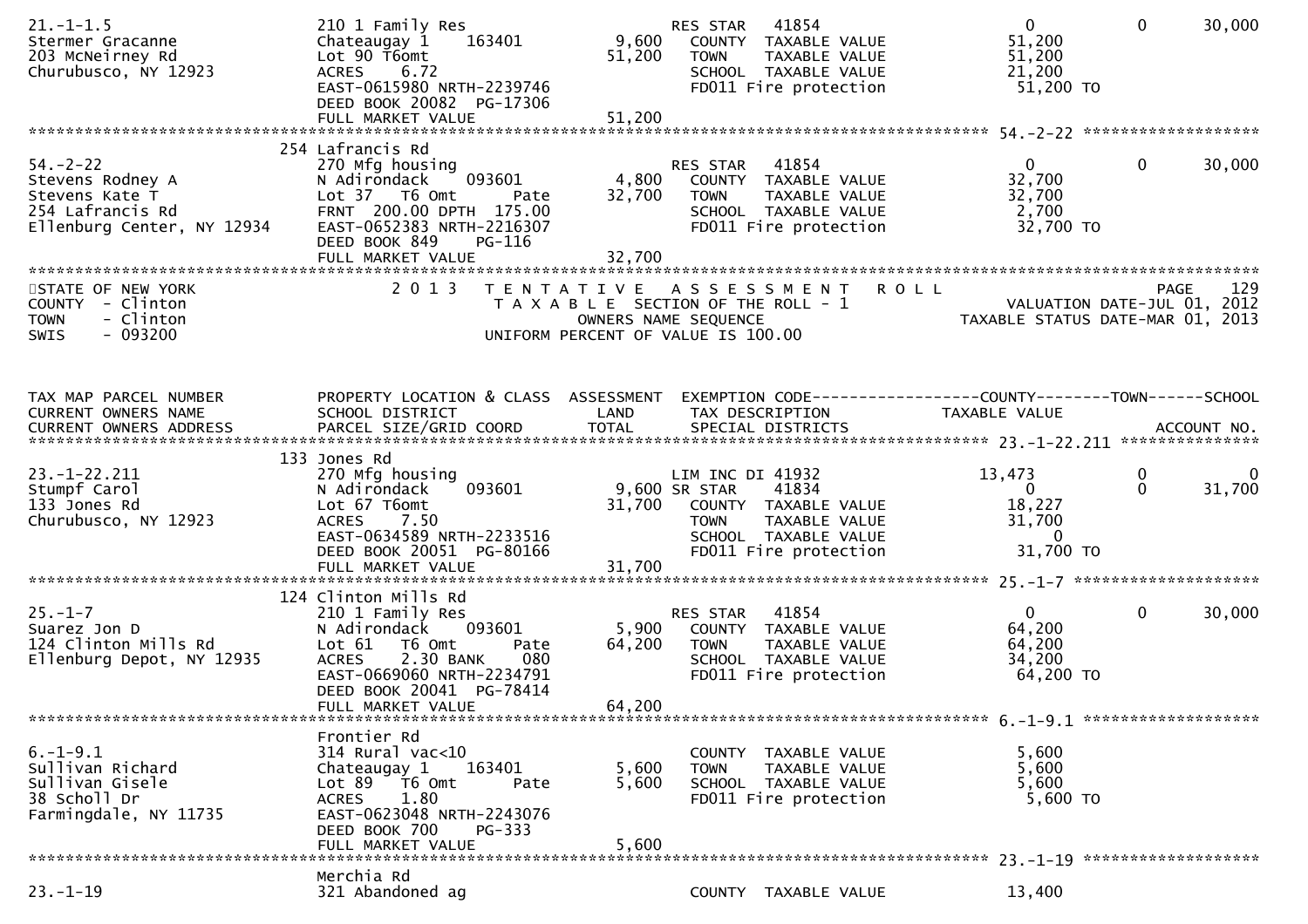| Talt George<br>Talt Marjorie<br>70 Bayard St<br>New Rochelle, NY 10805                                 | N Adirondack<br>093601<br>Lot 67<br>T6 Omt<br>Pate<br>ACRES 13.00<br>EAST-0637792 NRTH-2235101<br>DEED BOOK 549<br>$PG-1$<br>FULL MARKET VALUE                                                          | 13,400<br>13,400<br>13,400 | TAXABLE VALUE<br><b>TOWN</b><br>SCHOOL TAXABLE VALUE<br>FD011 Fire protection                                                                        | 13,400<br>13,400<br>13,400 TO                                                                       |             |
|--------------------------------------------------------------------------------------------------------|---------------------------------------------------------------------------------------------------------------------------------------------------------------------------------------------------------|----------------------------|------------------------------------------------------------------------------------------------------------------------------------------------------|-----------------------------------------------------------------------------------------------------|-------------|
| $53. - 1 - 21.1$<br>Tammac Holdings Corporation<br>100 Commerce Blvd Ste 200<br>Wilkes Barre, PA 18702 | 640 Patnode Rd<br>240 Rural res<br>093601<br>N Adirondack<br>Lot <sub>34</sub><br>T6 Omt<br>Pate<br>35.80<br><b>ACRES</b><br>EAST-0636196 NRTH-2218536<br>DEED BOOK 20112 PG-42681<br>FULL MARKET VALUE | 26,600<br>80,000<br>80,000 | COUNTY TAXABLE VALUE<br><b>TOWN</b><br>TAXABLE VALUE<br>SCHOOL TAXABLE VALUE<br>FD011 Fire protection                                                | 80,000<br>80,000<br>80,000<br>80,000 TO                                                             |             |
| STATE OF NEW YORK<br>COUNTY - Clinton<br>- Clinton<br><b>TOWN</b><br>$-093200$<br><b>SWIS</b>          | 2 0 1 3                                                                                                                                                                                                 | T E N T A T I V E          | <b>ROLL</b><br>A S S E S S M E N T<br>T A X A B L E SECTION OF THE ROLL - 1<br>OWNERS NAME SEQUENCE<br>UNIFORM PERCENT OF VALUE IS 100.00            | <b>PAGE</b><br>VALUATION DATE-JUL 01, 2012<br>TAXABLE STATUS DATE-MAR 01, 2013                      | 130         |
| TAX MAP PARCEL NUMBER<br>CURRENT OWNERS NAME                                                           | PROPERTY LOCATION & CLASS ASSESSMENT<br>SCHOOL DISTRICT                                                                                                                                                 | LAND                       | TAX DESCRIPTION                                                                                                                                      | EXEMPTION CODE-----------------COUNTY-------TOWN------SCHOOL<br>TAXABLE VALUE                       |             |
| $66. - 1 - 2.3$<br>Tavernia Edward L<br>Tavernia Veronica<br>722 Ryan Rd<br>Churubusco, NY 12923       | 722 Ryan Rd<br>210 1 Family Res<br>163401<br>Chateaugay 1<br>Lot 32 T6omt<br>ACRES 2.20<br>EAST-0624158 NRTH-2215698<br>DEED BOOK 779<br>$PG-31$<br>FULL MARKET VALUE                                   | 6,000<br>48,100<br>48,100  | 41834<br>SR STAR<br>COUNTY TAXABLE VALUE<br><b>TOWN</b><br>TAXABLE VALUE<br>SCHOOL TAXABLE VALUE<br>FD011 Fire protection                            | $\mathbf{0}$<br>0<br>48,100<br>48,100<br>$\mathbf{0}$<br>48,100 TO                                  | 48,100      |
| $67. - 1 - 10$<br>Tavernia William G<br>Tavernia Shirley<br>194 Campbell Rd<br>Churubusco, NY 12923    | 194 Campbell Rd<br>210 1 Family Res<br>093601<br>N Adirondack<br>$Lot 28$ T6 Omt<br>Pate<br>FRNT 300.00 DPTH 135.00<br>EAST-0630510 NRTH-2211684<br>DEED BOOK 578<br>PG-1071<br>FULL MARKET VALUE       | 34,000<br>34,000           | AGED C&T<br>41801<br>4,800 SR STAR<br>41834<br>COUNTY TAXABLE VALUE<br>TAXABLE VALUE<br><b>TOWN</b><br>SCHOOL TAXABLE VALUE<br>FD011 Fire protection | 17,000<br>17,000<br>$\mathbf{0}$<br>$\overline{0}$<br>17,000<br>17,000<br>$\mathbf{0}$<br>34,000 TO | 0<br>34,000 |
| $25. - 1 - 2$<br>Tedford Stewart E<br>Napper Rick<br>33 Nashville Rd<br>Saranac, NY 12981              | Colgan Rd<br>920 Priv Hunt/Fi<br>093601<br>N Adirondack<br>Lot <sub>79</sub><br>T6 Omt<br>Pate<br>93.50<br><b>ACRES</b><br>EAST-0665125 NRTH-2240239<br>DEED BOOK 20122 PG-45623<br>FULL MARKET VALUE   | 54,300<br>72,800<br>72,800 | COUNTY TAXABLE VALUE<br><b>TOWN</b><br>TAXABLE VALUE<br>SCHOOL TAXABLE VALUE<br>FD011 Fire protection                                                | 72,800<br>72,800<br>72,800<br>72,800 TO                                                             |             |
| $6. -1 - 1.1$<br>Thibeault James T                                                                     | 196 Mcnierney Rd<br>240 Rural res<br>Chateaugay 1<br>163401                                                                                                                                             | 14,900                     | 41854<br><b>RES STAR</b><br>COUNTY<br>TAXABLE VALUE                                                                                                  | 0<br>0<br>81,400                                                                                    | 30,000      |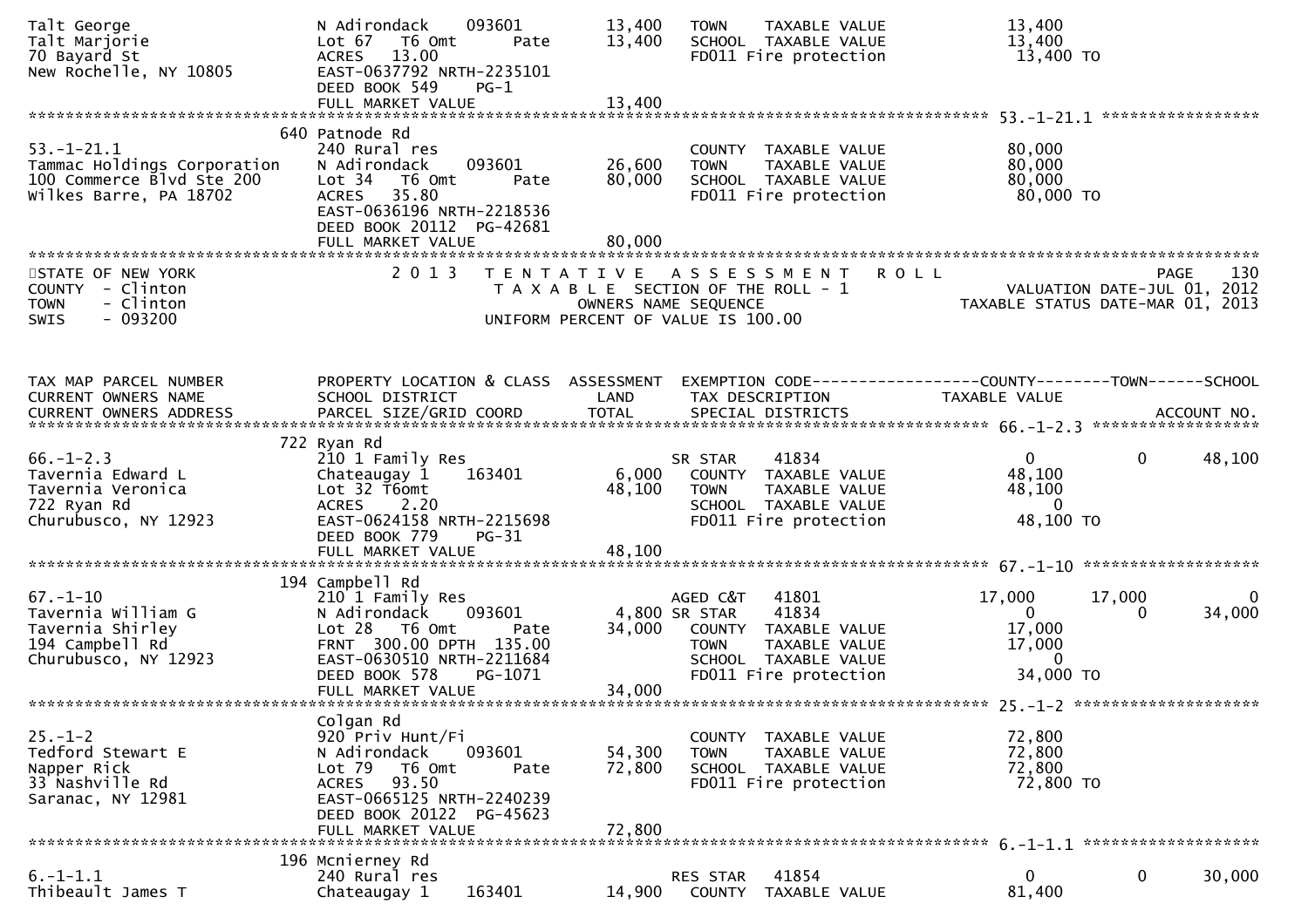| Thibeault Patricia<br>196 Mcnierney Rd<br>Churubusco, NY 12923                                               | Lot 90 T6 Omt<br>ACRES 15.10<br>EAST-0616083 NRTH-2240618<br>DEED BOOK 750<br>PG-183                                                                                                          | 81,400                     | <b>TOWN</b><br><b>TAXABLE VALUE</b><br>SCHOOL TAXABLE VALUE<br>FD011 Fire protection                                        | 81,400<br>51,400<br>81,400 TO                             |                                                                                       |
|--------------------------------------------------------------------------------------------------------------|-----------------------------------------------------------------------------------------------------------------------------------------------------------------------------------------------|----------------------------|-----------------------------------------------------------------------------------------------------------------------------|-----------------------------------------------------------|---------------------------------------------------------------------------------------|
|                                                                                                              | 19 Campbell Rd                                                                                                                                                                                |                            |                                                                                                                             |                                                           |                                                                                       |
| $82 - 2 - 3$<br>Thomas Kenneth E<br>Thomas Olda D<br>19 Campbell Rd<br>Churubusco, NY 12923                  | 240 Rural res<br>093601<br>N Adirondack<br>Lot 29 T6 Omt<br>ACRES 86.90<br>EAST-0629437 NRTH-2207466<br>DEED BOOK 930<br>PG-157<br>FULL MARKET VALUE                                          | 42,000<br>87,500<br>87,500 | 41854<br>RES STAR<br>COUNTY TAXABLE VALUE<br><b>TOWN</b><br>TAXABLE VALUE<br>SCHOOL TAXABLE VALUE<br>FD011 Fire protection  | $\overline{0}$<br>87,500<br>87,500<br>57,500<br>87,500 TO | $\mathbf{0}$<br>30,000                                                                |
|                                                                                                              |                                                                                                                                                                                               |                            |                                                                                                                             |                                                           |                                                                                       |
| STATE OF NEW YORK<br>COUNTY - Clinton<br>- Clinton<br><b>TOWN</b><br>$-093200$<br>SWIS                       | 2 0 1 3                                                                                                                                                                                       |                            | TENTATIVE ASSESSMENT<br>T A X A B L E SECTION OF THE ROLL - 1<br>OWNERS NAME SEQUENCE<br>UNIFORM PERCENT OF VALUE IS 100.00 | <b>ROLL</b>                                               | <b>PAGE</b><br>131<br>VALUATION DATE-JUL 01, 2012<br>TAXABLE STATUS DATE-MAR 01, 2013 |
| TAX MAP PARCEL NUMBER<br>CURRENT OWNERS NAME                                                                 | PROPERTY LOCATION & CLASS ASSESSMENT<br>SCHOOL DISTRICT                                                                                                                                       |                            | EXEMPTION CODE------------------COUNTY--------TOWN------SCHOOL<br>TAX DESCRIPTION                                           |                                                           |                                                                                       |
|                                                                                                              |                                                                                                                                                                                               | LAND                       |                                                                                                                             | TAXABLE VALUE                                             |                                                                                       |
| $67. - 1 - 7.1$<br>Tobin John<br>Tobin Judy<br>133 old Post Rd<br>PO Box 561<br>Worthington, MA 01098        | Campbell Rd<br>912 Forest s480a<br>093601<br>N Adirondack<br>$Lot 28$ T6 Omt<br>Pate<br>58ac 480A Elig 2/00<br>$(34000/110) \times 58 \times 0.80$<br>ACRES 127.80                            | 71,800<br>71,800           | 480A EX<br>47460<br>COUNTY TAXABLE VALUE<br>TAXABLE VALUE<br><b>TOWN</b><br>SCHOOL TAXABLE VALUE<br>FD011 Fire protection   | 23,200<br>48,600<br>48,600<br>48,600<br>71,800 TO         | 23,200<br>23,200                                                                      |
| MAY BE SUBJECT TO PAYMENT                                                                                    | EAST-0632527 NRTH-2209731<br>DEED BOOK 98001 PG-01674                                                                                                                                         |                            |                                                                                                                             |                                                           |                                                                                       |
| $7. - 1 - 25. - 1$<br>Todoruk Mary Olga<br>Todoruk Christine Mary<br>185 Frontier Rd<br>Churubusco, NY 12923 | 185 Frontier Rd<br>240 Rural res<br>093601<br>N Adirondack<br>Lot 89<br>T6 Omt<br>Pate<br><b>ACRES</b><br>37.30<br>EAST-0633242 NRTH-2240493<br>DEED BOOK 20031 PG-56373<br>FULL MARKET VALUE | 24,800<br>68,500<br>68,500 | COUNTY TAXABLE VALUE<br><b>TOWN</b><br>TAXABLE VALUE<br>SCHOOL TAXABLE VALUE<br>FD011 Fire protection                       | 68,500<br>68,500<br>68,500<br>68,500 TO                   |                                                                                       |
|                                                                                                              | Jones Rd                                                                                                                                                                                      |                            |                                                                                                                             |                                                           |                                                                                       |
| $7. - 1 - 25. - 2$<br>Todoruk Mary Olga<br>Todoruk Christine Mary<br>185 Frontier Rd<br>Churubusco, NY 12923 | 321 Abandoned ag<br>163401<br>Chateaugay 1<br>Lot 74 T6omt<br>ACRES 29.80<br>EAST-0633242 NRTH-2240493<br>DEED BOOK 20031 PG-56373<br>FULL MARKET VALUE                                       | 7,500<br>7,500<br>7,500    | COUNTY TAXABLE VALUE<br>TAXABLE VALUE<br>TOWN<br>SCHOOL TAXABLE VALUE<br>FD011 Fire protection                              | 7,500<br>7,500<br>7,500<br>7,500 TO                       |                                                                                       |
|                                                                                                              |                                                                                                                                                                                               |                            |                                                                                                                             |                                                           |                                                                                       |
| $67. - 1 - 13.1$                                                                                             | 250 Campbell Rd<br>241 Rural res&ag                                                                                                                                                           |                            | 87 PCT OF VALUE USED FOR EXEMPTION PURPOSES<br>WARNONALL 41121                                                              | 19,706                                                    | $\mathbf{0}$<br>12,000                                                                |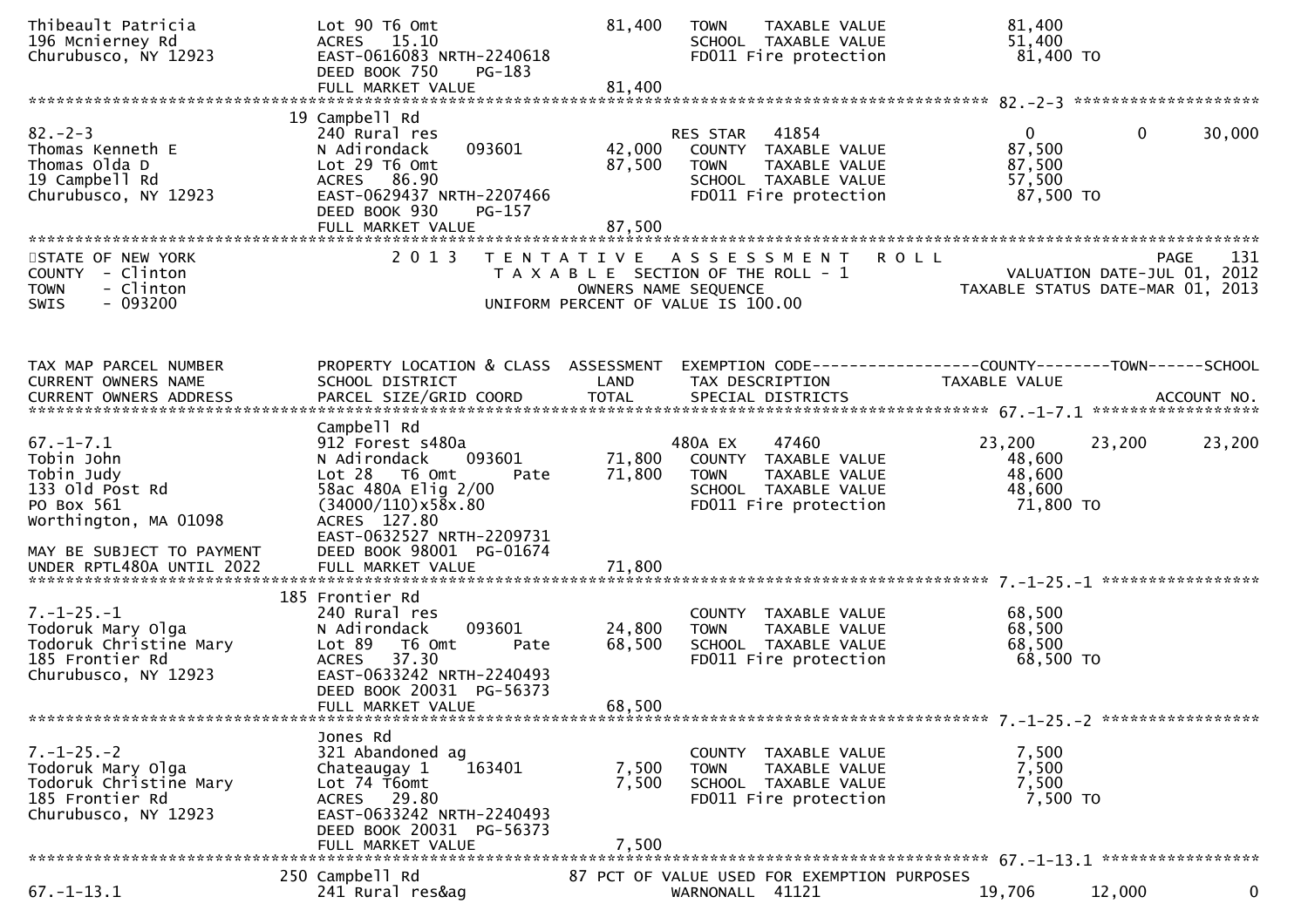| Tornillo Jennifer L<br>Ruggles Franklin J Jr<br>250 Campbell Rd<br>Churubusco, NY 12923       | 093601<br>N Adirondack<br>Lot 28<br>T6 Omt<br>Pate<br>320<br>ACRES 34.40 BANK<br>EAST-0631558 NRTH-2212612<br>DEED BOOK 20072 PG-2127<br>FULL MARKET VALUE                               | 151,000<br>151,000         | 24,700 RES STAR 41854<br>COUNTY TAXABLE VALUE<br><b>TOWN</b><br>TAXABLE VALUE<br>SCHOOL TAXABLE VALUE<br>FD011 Fire protection | $\overline{0}$<br>$\mathbf{0}$<br>30,000<br>131,294<br>139,000<br>121,000<br>151,000 TO                                          |
|-----------------------------------------------------------------------------------------------|------------------------------------------------------------------------------------------------------------------------------------------------------------------------------------------|----------------------------|--------------------------------------------------------------------------------------------------------------------------------|----------------------------------------------------------------------------------------------------------------------------------|
| $36. - 1 - 7$<br>Tourville Amanda<br>298 Lafrancis Rd<br>Ellenburg Center, NY 12934           | 1198 County Line Rd<br>260 Seasonal res<br>163401<br>Chateaugay 1<br>Lot 51 76 0mt<br>Pate<br>ACRES 120.00<br>EAST-0617887 NRTH-2229523<br>DEED BOOK 20112 PG-44237<br>FULL MARKET VALUE | 61,800<br>64,000<br>64,000 | COUNTY TAXABLE VALUE<br><b>TOWN</b><br>TAXABLE VALUE<br>SCHOOL TAXABLE VALUE<br>FD011 Fire protection                          | 64,000<br>64,000<br>64,000<br>64,000 TO                                                                                          |
| STATE OF NEW YORK<br>COUNTY - Clinton<br>- Clinton<br><b>TOWN</b><br>$-093200$<br><b>SWIS</b> | 2 0 1 3<br>T E N T A T I V E                                                                                                                                                             | OWNERS NAME SEQUENCE       | A S S E S S M E N T<br>T A X A B L E SECTION OF THE ROLL - 1<br>UNIFORM PERCENT OF VALUE IS 100.00                             | <b>ROLL</b><br>132<br><b>PAGE</b><br>VALUATION DATE-JUL 01, 2012<br>TAXABLE STATUS DATE-MAR 01, 2013                             |
| TAX MAP PARCEL NUMBER<br>CURRENT OWNERS NAME<br><b>CURRENT OWNERS ADDRESS</b>                 | SCHOOL DISTRICT<br>PARCEL SIZE/GRID COORD                                                                                                                                                | LAND<br><b>TOTAL</b>       | TAX DESCRIPTION<br>SPECIAL DISTRICTS                                                                                           | PROPERTY LOCATION & CLASS ASSESSMENT EXEMPTION CODE----------------COUNTY-------TOWN------SCHOOL<br>TAXABLE VALUE<br>ACCOUNT NO. |
| $6. - 1 - 4$<br>Tourville Gordon<br>328 Bart Merrill Rd<br>Cadyville, NY 12918                | Mcnierney Rd<br>321 Abandoned ag<br>163401<br>Chateaugay 1<br>Lot 90  T6 0mt<br>Pate<br>ACRES 49.00<br>EAST-0617851 NRTH-2245235<br>DEED BOOK 20021 PG-39590<br>FULL MARKET VALUE        | 14,600<br>14,600<br>14,600 | COUNTY TAXABLE VALUE<br>TAXABLE VALUE<br><b>TOWN</b><br>SCHOOL TAXABLE VALUE<br>FD011 Fire protection                          | 14,600<br>14,600<br>14,600<br>14,600 TO                                                                                          |
| $6. - 1 - 5$<br>Tourville Gordon H<br>328 Bart Merrill Rd<br>Cadyville, NY 12918              | Mcnierney Rd<br>321 Abandoned ag<br>163401<br>Chateaugay 1<br>Lot 90 T6 Omt<br>Pate<br>ACRES 40.00<br>EAST-0619396 NRTH-2245483<br>DEED BOOK 840<br>$PG-202$<br>FULL MARKET VALUE        | 28,700<br>28,700<br>28,700 | COUNTY TAXABLE VALUE<br><b>TOWN</b><br>TAXABLE VALUE<br>SCHOOL TAXABLE VALUE<br>FD011 Fire protection                          | 28,700<br>28,700<br>28,700<br>28,700 TO                                                                                          |
| $6. - 1 - 3$<br>Trainer Real Estate LLC<br>630 Co Rt 39<br>Chateaugay, NY 12920               | Mcnierney Rd<br>321 Abandoned ag<br>163401<br>Chateaugay 1<br>Lot 90 T6 Omt<br>Pate<br>ACRES 158.50<br>EAST-0617741 NRTH-2242514<br>DEED BOOK 20122 PG-49021<br>FULL MARKET VALUE        | 77,000<br>77,000<br>77,000 | COUNTY TAXABLE VALUE<br><b>TOWN</b><br>TAXABLE VALUE<br>SCHOOL TAXABLE VALUE<br>FD011 Fire protection                          | 77,000<br>77,000<br>77,000<br>77,000 TO                                                                                          |
| $6. - 1 - 6.1$<br>Trainer Real Estate LLC                                                     | Mcnierney Rd<br>105 Vac farmland<br>163401<br>Chateaugay 1                                                                                                                               | 56,400                     | <b>COUNTY</b><br>TAXABLE VALUE<br><b>TOWN</b><br>TAXABLE VALUE                                                                 | 56,400<br>56,400                                                                                                                 |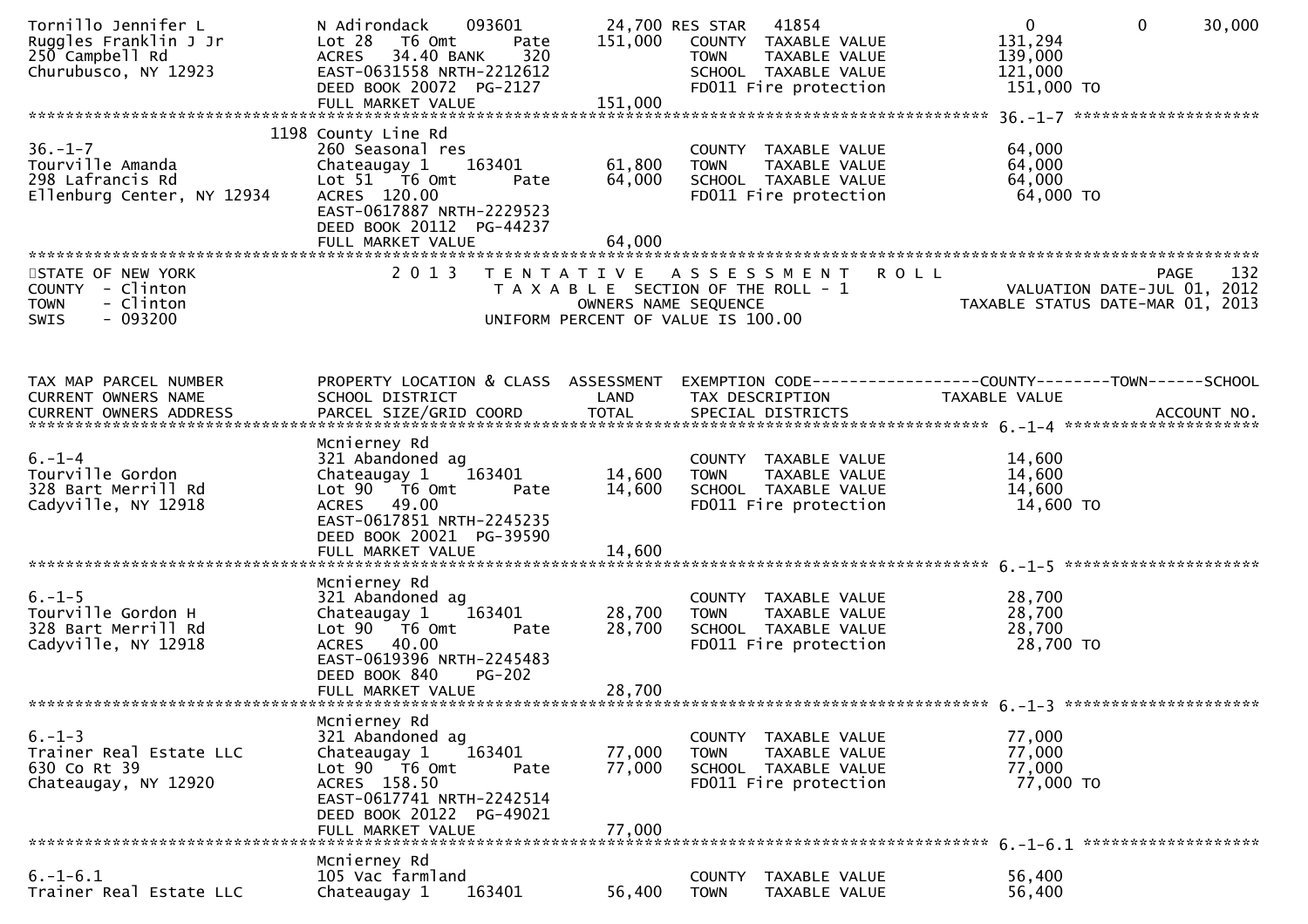| 630 Co Rt 39<br>Chateaugay, NY 12920                                                          | Lot 90<br>T6 Omt<br>Pate<br>ACRES 81.70<br>EAST-0619457 NRTH-2242410<br>DEED BOOK 20122 PG-49021<br>FULL MARKET VALUE                                  | 56,400<br>56,400   | SCHOOL TAXABLE VALUE<br>FD011 Fire protection                                                                                              | 56,400<br>56,400 TO                                                                   |
|-----------------------------------------------------------------------------------------------|--------------------------------------------------------------------------------------------------------------------------------------------------------|--------------------|--------------------------------------------------------------------------------------------------------------------------------------------|---------------------------------------------------------------------------------------|
|                                                                                               | 38 Mcnierney Rd                                                                                                                                        |                    |                                                                                                                                            |                                                                                       |
| $6. - 1 - 12$<br>Trainer Real Estate LLC<br>630 Co Rt 39<br>Chateaugay, NY 12920              | 210 1 Family Res<br>Chateaugay 1<br>163401<br>Lot 90 T6 Omt<br>Pate<br>FRNT 256.00 DPTH 79.00<br>EAST-0619735 NRTH-2240968<br>DEED BOOK 20122 PG-49021 | 3,100<br>29,100    | COUNTY TAXABLE VALUE<br><b>TOWN</b><br>TAXABLE VALUE<br>SCHOOL TAXABLE VALUE<br>FD011 Fire protection                                      | 29,100<br>29,100<br>29,100<br>29,100 TO                                               |
|                                                                                               | FULL MARKET VALUE                                                                                                                                      | 29,100             |                                                                                                                                            |                                                                                       |
| STATE OF NEW YORK<br>COUNTY - Clinton<br>- Clinton<br><b>TOWN</b><br>$-093200$<br><b>SWIS</b> | 2 0 1 3                                                                                                                                                |                    | <b>ROLL</b><br>TENTATIVE ASSESSMENT<br>T A X A B L E SECTION OF THE ROLL - 1<br>OWNERS NAME SEQUENCE<br>UNIFORM PERCENT OF VALUE IS 100.00 | 133<br><b>PAGE</b><br>VALUATION DATE-JUL 01, 2012<br>TAXABLE STATUS DATE-MAR 01, 2013 |
| TAX MAP PARCEL NUMBER                                                                         | PROPERTY LOCATION & CLASS ASSESSMENT                                                                                                                   |                    |                                                                                                                                            | EXEMPTION CODE-----------------COUNTY-------TOWN------SCHOOL                          |
| CURRENT OWNERS NAME                                                                           | SCHOOL DISTRICT                                                                                                                                        | LAND               | TAX DESCRIPTION                                                                                                                            | TAXABLE VALUE                                                                         |
|                                                                                               | 103-101 Mcnierney Rd                                                                                                                                   |                    |                                                                                                                                            |                                                                                       |
| $21. - 1 - 3$<br>Trainer Real Estate LLC<br>630 Co Rt 39<br>Chateaugay, NY 12920              | 113 Cattle farm<br>Chateaugay 1<br>163401<br>Lot 90 & 71 T6omt<br>Also Title Deed 479/749<br>ACRES 178.50<br>EAST-0619304 NRTH-2238714                 | 113,800<br>196,000 | 483A EX<br>42100<br>COUNTY TAXABLE VALUE<br>TAXABLE VALUE<br><b>TOWN</b><br>SCHOOL TAXABLE VALUE<br>FD011 Fire protection<br>2,600 EX      | 2,600<br>2,600<br>2,600<br>193,400<br>193,400<br>193,400<br>193,400 TO                |
|                                                                                               | DEED BOOK 20122 PG-49021<br>FULL MARKET VALUE                                                                                                          | 196,000            |                                                                                                                                            |                                                                                       |
|                                                                                               | Lost Nation Rd                                                                                                                                         |                    |                                                                                                                                            |                                                                                       |
| $21.-1-8.1$<br>Trainer Real Estate LLC<br>630 Co Rt 39<br>Chateaugay, NY 12920                | 321 Abandoned ag<br>Chateaugay 1<br>163401<br>$Lot 89$ T6 Omt<br>Pate<br>ACRES 71.60<br>EAST-0622150 NRTH-2239013                                      | 50,100<br>50,100   | COUNTY TAXABLE VALUE<br>TAXABLE VALUE<br><b>TOWN</b><br>SCHOOL TAXABLE VALUE<br>FD011 Fire protection                                      | 50,100<br>50,100<br>50,100<br>50,100 TO                                               |
|                                                                                               | DEED BOOK 20122 PG-49021<br>FULL MARKET VALUE                                                                                                          | 50,100             |                                                                                                                                            |                                                                                       |
|                                                                                               | 1323 Clinton Mills Rd                                                                                                                                  |                    |                                                                                                                                            |                                                                                       |
| $38.1 - 1 - 32$<br>Trombley Cynthia S<br>25 Smith St<br>PO Box 6<br>Churubusco, NY 12923      | 210 1 Family Res<br>N Adirondack<br>093601<br>Lot <sub>55</sub><br>T6 Omt<br>Pate<br>66.00 DPTH 140.00<br><b>FRNT</b><br>EAST-0639782 NRTH-2230684     | 3,100<br>24,900    | 41854<br>RES STAR<br>TAXABLE VALUE<br>COUNTY<br><b>TOWN</b><br>TAXABLE VALUE<br>SCHOOL TAXABLE VALUE<br>FD011 Fire protection              | 0<br>24,900<br>0<br>24,900<br>24,900<br>0<br>24,900 TO                                |
|                                                                                               | DEED BOOK 20061 PG-96093<br>FULL MARKET VALUE                                                                                                          | 24,900             |                                                                                                                                            |                                                                                       |
|                                                                                               | Lafrancis Rd                                                                                                                                           |                    |                                                                                                                                            | $54 - 1 - 1$ **********************                                                   |
| $54. - 1 - 1$<br>Trombley Danny                                                               | 321 Abandoned ag<br>N Adirondack<br>093601                                                                                                             | 96,000             | COUNTY<br>TAXABLE VALUE<br><b>TOWN</b><br>TAXABLE VALUE                                                                                    | 96,000<br>96,000                                                                      |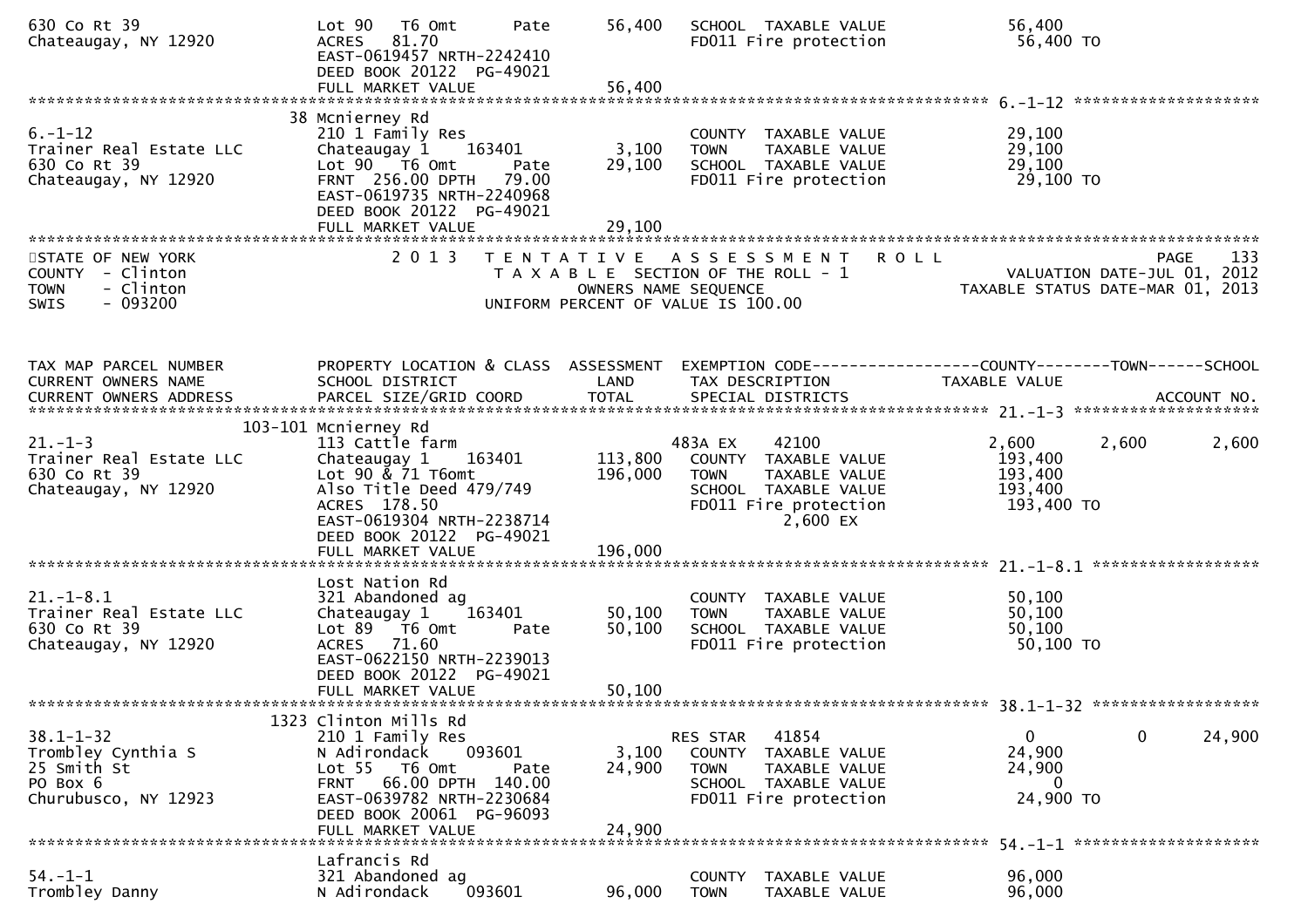| Trombley Cheryl<br>PO Box 131<br>Mooers Forks, NY 12959                                                           | Lot 45  T6 Omt<br>Pate<br>ACRES 283.50<br>EAST-0648278 NRTH-2222510<br>DEED BOOK 20112 PG-38155<br>FULL MARKET VALUE                                                                     | 96,000<br>96,000          | SCHOOL TAXABLE VALUE<br>FD011 Fire protection                                                                                              | 96,000<br>96,000 TO                                     |                                                                                       |
|-------------------------------------------------------------------------------------------------------------------|------------------------------------------------------------------------------------------------------------------------------------------------------------------------------------------|---------------------------|--------------------------------------------------------------------------------------------------------------------------------------------|---------------------------------------------------------|---------------------------------------------------------------------------------------|
| $37. - 1 - 14$                                                                                                    | 7132 Rt 11<br>210 1 Family Res                                                                                                                                                           |                           | 41854                                                                                                                                      | $\mathbf{0}$                                            | $\mathbf{0}$<br>30,000                                                                |
| Trombley Jr Gerald J<br>Trombley Tammy<br>7132 Rt 11<br>Churubusco, NY 12923-2102                                 | N Adirondack<br>093601<br>Lot 53  T6 Omt<br>Pate<br>FRNT 186.00 DPTH 215.00<br>EAST-0629793 NRTH-2224663<br>DEED BOOK 98001 PG-01086<br>FULL MARKET VALUE                                | 4,900<br>71,500<br>71,500 | RES STAR<br>COUNTY TAXABLE VALUE<br>TAXABLE VALUE<br><b>TOWN</b><br>SCHOOL TAXABLE VALUE<br>FD011 Fire protection                          | 71,500<br>71,500<br>41,500<br>71,500 TO                 |                                                                                       |
|                                                                                                                   |                                                                                                                                                                                          |                           |                                                                                                                                            |                                                         |                                                                                       |
| STATE OF NEW YORK<br>COUNTY - Clinton<br><b>TOWN</b><br>- Clinton<br>$-093200$<br>SWIS                            | 2013                                                                                                                                                                                     |                           | TENTATIVE ASSESSMENT<br><b>ROLL</b><br>T A X A B L E SECTION OF THE ROLL - 1<br>OWNERS NAME SEQUENCE<br>UNIFORM PERCENT OF VALUE IS 100.00 |                                                         | 134<br><b>PAGE</b><br>VALUATION DATE-JUL 01, 2012<br>TAXABLE STATUS DATE-MAR 01, 2013 |
| TAX MAP PARCEL NUMBER                                                                                             | PROPERTY LOCATION & CLASS ASSESSMENT                                                                                                                                                     |                           | EXEMPTION CODE-----------------COUNTY--------TOWN------SCHOOL                                                                              |                                                         |                                                                                       |
| CURRENT OWNERS NAME                                                                                               | SCHOOL DISTRICT                                                                                                                                                                          | LAND                      | TAX DESCRIPTION                                                                                                                            | TAXABLE VALUE                                           |                                                                                       |
| $53. - 1 - 7$<br>Trombley Reginald<br>Trombley Rhonda<br>PO Box 157<br>Churubusco, NY 12923                       | 157 Rt 189<br>270 Mfg housing<br>093601<br>N Adirondack<br>Lot 47<br>T6 Omt<br>Pate<br>FRNT 84.00 DPTH 117.00<br>EAST-0645848 NRTH-2217606<br>DEED BOOK 773<br>$PG-98$                   | 3,300<br>39,000           | 41854<br>RES STAR<br>COUNTY TAXABLE VALUE<br>TAXABLE VALUE<br><b>TOWN</b><br>SCHOOL TAXABLE VALUE<br>FD011 Fire protection                 | $\mathbf{0}$<br>39,000<br>39,000<br>9,000<br>39,000 TO  | $\mathbf 0$<br>30,000                                                                 |
|                                                                                                                   | FULL MARKET VALUE                                                                                                                                                                        | 39,000                    |                                                                                                                                            |                                                         | ****************                                                                      |
| $69. - 1 - 13.33$<br>Trombley Reginald Jr<br>Trombley Jill L<br>470 Brandy Brook Rd<br>Ellenburg Center, NY 12934 | 470 Brandy Brook Rd<br>210 1 Family Res<br>N Adirondack<br>093601<br>Lot 25 T6omt<br><b>ACRES</b><br>4.00<br>EAST-0648472 NRTH-2209926<br>DEED BOOK 20061 PG-94371                       | 7,400<br>52,200           | COUNTY TAXABLE VALUE<br>TAXABLE VALUE<br><b>TOWN</b><br>SCHOOL TAXABLE VALUE<br>FD011 Fire protection                                      | 52,200<br>52,200<br>52,200<br>52,200 TO                 |                                                                                       |
|                                                                                                                   | FULL MARKET VALUE                                                                                                                                                                        | 52,200                    |                                                                                                                                            |                                                         |                                                                                       |
|                                                                                                                   | 25 Smith St                                                                                                                                                                              |                           |                                                                                                                                            |                                                         |                                                                                       |
| $38.1 - 1 - 50$<br>Trombley Ronald A<br>25 Smith St<br>Churubusco, NY 12923                                       | 210 1 Family Res<br>N Adirondack<br>093601<br>Lot 66<br>T6 Omt<br>Pate<br>50.00 DPTH 264.00<br><b>FRNT</b><br>EAST-0640027 NRTH-2231469<br>DEED BOOK 20001 PG-21707<br>FULL MARKET VALUE | 3,300<br>88,400<br>88,400 | 41854<br>RES STAR<br><b>COUNTY</b><br>TAXABLE VALUE<br><b>TOWN</b><br>TAXABLE VALUE<br>SCHOOL TAXABLE VALUE<br>FD011 Fire protection       | $\mathbf{0}$<br>88,400<br>88,400<br>58,400<br>88,400 TO | 30,000<br>$\mathbf 0$                                                                 |
|                                                                                                                   | 515 Brandy Brook Rd                                                                                                                                                                      |                           |                                                                                                                                            |                                                         |                                                                                       |
| $68. - 1 - 11.3$<br>Tryon John M<br>515 Brandy Brook Rd                                                           | 270 Mfg housing<br>093601<br>N Adirondack<br>Lot 26 T6omt                                                                                                                                | 5,000<br>31,000           | 41834<br>SR STAR<br><b>COUNTY</b><br>TAXABLE VALUE<br><b>TOWN</b><br>TAXABLE VALUE                                                         | 0<br>31,000<br>31,000                                   | 0<br>31,000                                                                           |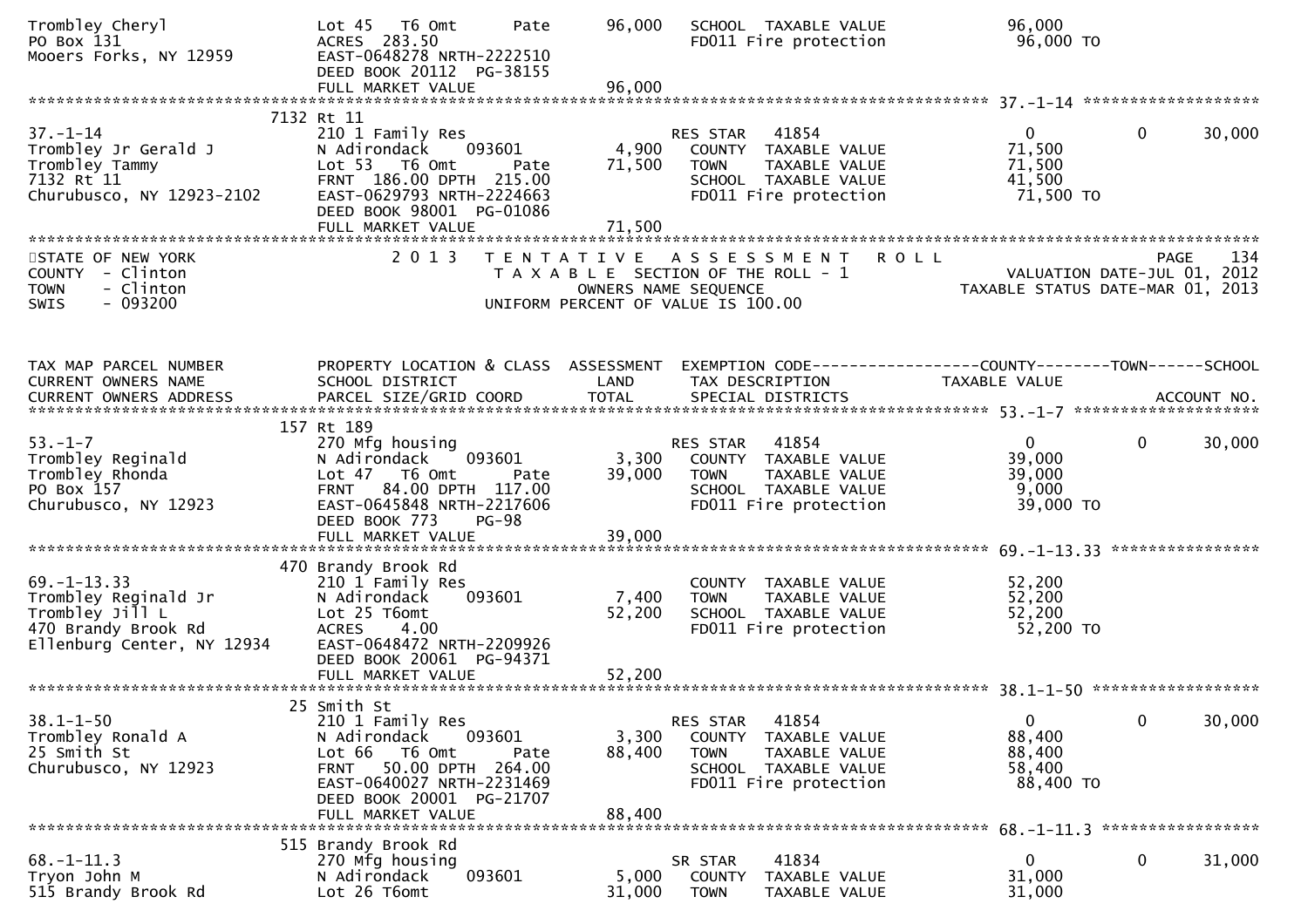| Ellenburg Center, NY 12934                                                                    | 1.00<br><b>ACRES</b><br>EAST-0647286 NRTH-2210770<br>DEED BOOK 20122 PG-46994                                                                                                                        |                            | SCHOOL TAXABLE VALUE<br>FD011 Fire protection                                                            | $\mathbf{0}$<br>31,000 TO                                                                                                                                                        |
|-----------------------------------------------------------------------------------------------|------------------------------------------------------------------------------------------------------------------------------------------------------------------------------------------------------|----------------------------|----------------------------------------------------------------------------------------------------------|----------------------------------------------------------------------------------------------------------------------------------------------------------------------------------|
| $22. - 1 - 12.1$<br>Turner Raymond<br>348 Penn Ave<br>Staten Island, NY 10306                 | Merchia Rd<br>321 Abandoned ag<br>093601<br>N Adirondack<br>Lot 73  T6 Omt<br>Pate<br>ACRES 15.00<br>EAST-0630274 NRTH-2235908<br>DEED BOOK 1031<br>PG-190                                           | 15,000<br>15,000           | COUNTY TAXABLE VALUE<br>TAXABLE VALUE<br><b>TOWN</b><br>SCHOOL TAXABLE VALUE<br>FD011 Fire protection    | 15,000<br>15,000<br>15,000<br>15,000 TO                                                                                                                                          |
| STATE OF NEW YORK<br>COUNTY - Clinton<br>- Clinton<br><b>TOWN</b><br>$-093200$<br><b>SWIS</b> | 2 0 1 3                                                                                                                                                                                              | OWNERS NAME SEQUENCE       | TENTATIVE ASSESSMENT ROLL<br>T A X A B L E SECTION OF THE ROLL - 1<br>UNIFORM PERCENT OF VALUE IS 100.00 | 135<br>PAGE<br>VALUATION DATE-JUL 01, 2012<br>TAXABLE STATUS DATE-MAR 01, 2013                                                                                                   |
| TAX MAP PARCEL NUMBER<br>CURRENT OWNERS NAME                                                  | PROPERTY LOCATION & CLASS ASSESSMENT<br>SCHOOL DISTRICT                                                                                                                                              | LAND                       | TAX DESCRIPTION                                                                                          | EXEMPTION CODE-----------------COUNTY-------TOWN------SCHOOL<br><b>TAXABLE VALUE</b><br>CURRENT OWNERS ADDRESS PARCEL SIZE/GRID COORD TOTAL SPECIAL DISTRICTS (2015) ACCOUNT NO. |
| $82 - 2 - 9$<br>Turner Richard L<br>Turner Melanie<br>Shepardson Rd<br>Fairfax, VT 05454      | Patnode Rd<br>321 Abandoned ag<br>093601<br>N Adirondack<br>Lot 28 T6 Omt<br>ACRES 36.00<br>EAST-0634829 NRTH-2207749<br>DEED BOOK 20051 PG-79455<br>FULL MARKET VALUE                               | 25,500<br>25,500<br>25,500 | COUNTY TAXABLE VALUE<br>TAXABLE VALUE<br><b>TOWN</b><br>SCHOOL TAXABLE VALUE<br>FD011 Fire protection    | 25,500<br>25,500<br>25,500<br>25,500 TO                                                                                                                                          |
| $7. - 1 - 11.2$<br>Uhl John J<br>3704 Quail Hollow Ct<br>Louisville, KY 40241                 | Frontier Rd<br>$314$ Rural vac<10<br>163401<br>Chateaugay 1<br>Lot 88 T6 Omt<br>Pate<br>2.50<br><b>ACRES</b><br>EAST-0628853 NRTH-2246005<br>DEED BOOK 573<br>PG-1025                                | 6,100<br>6,100             | COUNTY TAXABLE VALUE<br>TAXABLE VALUE<br><b>TOWN</b><br>SCHOOL TAXABLE VALUE<br>FD011 Fire protection    | 6,100<br>6,100<br>6,100<br>$6,100$ TO                                                                                                                                            |
| $54. - 2 - 7$<br>Valencia Jose<br>Valencia Kathryn L<br>8 Inland Ct<br>Carmel, NY 10512       | Lafrancis Rd<br>321 Abandoned ag<br>093601<br>N Adirondack<br>Lot 37 T6 Omt<br>Survey Map 20061/99069 Lo<br>ACRES 20.00<br>EAST-0650973 NRTH-2219859<br>DEED BOOK 20062 PG-1043<br>FULL MARKET VALUE | 17,500<br>17,500<br>17,500 | COUNTY TAXABLE VALUE<br><b>TOWN</b><br>TAXABLE VALUE<br>SCHOOL TAXABLE VALUE<br>FD011 Fire protection    | 17,500<br>17,500<br>17,500<br>17,500 TO                                                                                                                                          |
| $38. - 1 - 21$<br>Vallieres Paul W<br>188 Davern Rd                                           | 75 Looby Rd<br>270 Mfg housing<br>093601<br>N Adirondack<br>Lot <sub>54</sub><br>T6 Omt<br>Pate                                                                                                      | 27,100<br>33,000           | COUNTY<br>TAXABLE VALUE<br>TAXABLE VALUE<br><b>TOWN</b><br><b>SCHOOL</b><br>TAXABLE VALUE                | 33,000<br>33,000<br>33,000                                                                                                                                                       |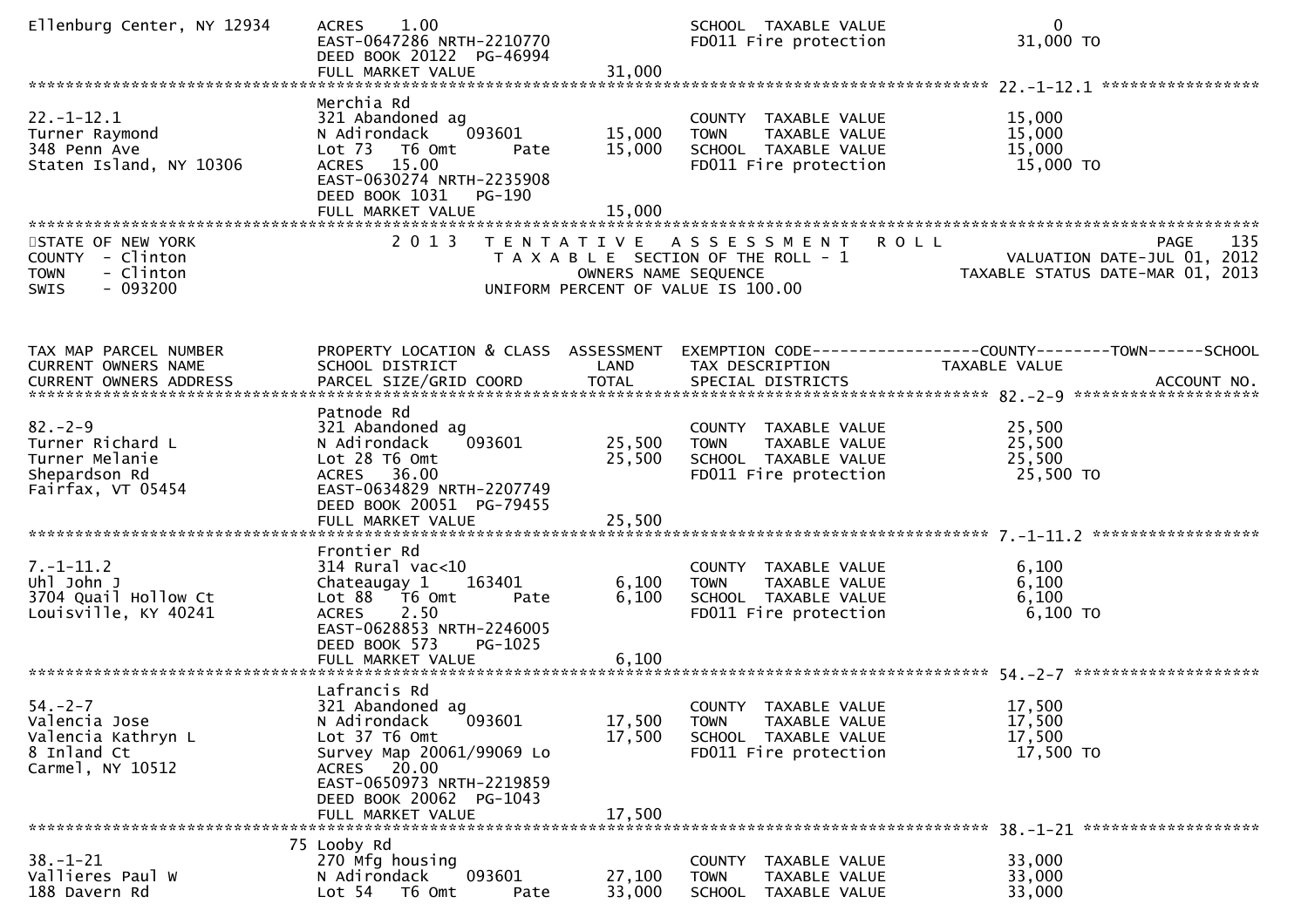| Peru, NY 12972                                                                         | ACRES 37.49<br>EAST-0637585 NRTH-2229146<br>DEED BOOK 977<br>PG-318                                                                                                                    |                            | FD011 Fire protection                                                                                                   | 33,000 TO                                                                            |     |
|----------------------------------------------------------------------------------------|----------------------------------------------------------------------------------------------------------------------------------------------------------------------------------------|----------------------------|-------------------------------------------------------------------------------------------------------------------------|--------------------------------------------------------------------------------------|-----|
| $37. - 1 - 18$<br>Van Weort Jimmy J<br>3 Whalen Rd<br>Churubusco, NY 12923             | 3 Whalen Rd<br>210 1 Family Res<br>N Adirondack<br>093601<br>Lot 53 T6 Omt<br>Pate<br>FRNT 84.00 DPTH 132.00<br>EAST-0630520 NRTH-2228806<br>DEED BOOK 20031 PG-62914                  | 3,400<br>24,000            | RES STAR 41854<br>COUNTY TAXABLE VALUE<br>TAXABLE VALUE<br><b>TOWN</b><br>SCHOOL TAXABLE VALUE<br>FD011 Fire protection | $\mathbf{0}$<br>24,000<br>$\mathbf{0}$<br>24,000<br>24,000<br>- 0<br>24,000 TO       |     |
| STATE OF NEW YORK<br>COUNTY - Clinton<br>- Clinton<br><b>TOWN</b><br>$-093200$<br>SWIS | 2 0 1 3                                                                                                                                                                                | OWNERS NAME SEQUENCE       | TENTATIVE ASSESSMENT ROLL<br>T A X A B L E SECTION OF THE ROLL - 1<br>UNIFORM PERCENT OF VALUE IS 100.00                | PAGE<br>VALUATION DATE-JUL 01, 2012<br>TAXABLE STATUS DATE-MAR 01, 2013              | 136 |
| TAX MAP PARCEL NUMBER<br>CURRENT OWNERS NAME<br>CURRENT OWNERS ADDRESS                 | PROPERTY LOCATION & CLASS ASSESSMENT<br>SCHOOL DISTRICT                                                                                                                                | LAND                       | TAX DESCRIPTION                                                                                                         | EXEMPTION CODE-----------------COUNTY-------TOWN------SCHOOL<br><b>TAXABLE VALUE</b> |     |
| $82. - 2 - 8.1$<br>Vann Alfred G<br>PO Box 8<br>Cadyville, NY 12918                    | 241 Patnode Rd<br>321 Abandoned ag<br>093601<br>N Adirondack<br>Lot 28 T6 Omt<br>ACRES 17.40<br>EAST-0634778 NRTH-2208193<br>DEED BOOK 900<br><b>PG-95</b><br>FULL MARKET VALUE        | 16,200<br>16,200<br>16,200 | COUNTY TAXABLE VALUE<br><b>TOWN</b><br>TAXABLE VALUE<br>SCHOOL TAXABLE VALUE<br>FD011 Fire protection                   | 16,200<br>16,200<br>16,200<br>16,200 TO                                              |     |
| $69. - 1 - 14.11$<br>Vann Mark S<br>524 Cass Rd<br>Saranac, NY 12981                   | Brandy Brook Rd<br>311 Res vac land<br>093601<br>N Adirondack<br>Lot 25 T6 Omt<br>FRNT 20.00 DPTH 375.00<br>EAST-0647542 NRTH-2211460<br>DEED BOOK 20072 PG-12036<br>FULL MARKET VALUE | 1,300<br>1,300<br>1,300    | COUNTY TAXABLE VALUE<br>TAXABLE VALUE<br><b>TOWN</b><br>SCHOOL TAXABLE VALUE<br>FD011 Fire protection                   | 1,300<br>1,300<br>1,300<br>1,300 TO                                                  |     |
| $23. - 1 - 22.24$<br>Viens Larry<br>PO Box 7359<br>Jupiter, FL 33468                   | Jones Rd<br>321 Abandoned ag<br>093601<br>N Adirondack<br>Lot 67 T6omt<br>ACRES 19.90<br>EAST-0634681 NRTH-2232724<br>DEED BOOK 723<br>PG-331<br>FULL MARKET VALUE                     | 17,500<br>17,500<br>17,500 | COUNTY TAXABLE VALUE<br>TAXABLE VALUE<br><b>TOWN</b><br>SCHOOL TAXABLE VALUE<br>FD011 Fire protection                   | 17,500<br>17,500<br>17,500<br>17,500 TO                                              |     |
| $10.-1-1.4$<br>Wang James<br>1 The Circle Rd<br>Great Neck, NY 11020                   | Soucia Rd<br>321 Abandoned ag<br>N Adirondack<br>093601<br>Lot 79-80-81-82 T6omt<br>ACRES 100.00                                                                                       | 57,500<br>57,500           | COUNTY TAXABLE VALUE<br><b>TOWN</b><br>TAXABLE VALUE<br>SCHOOL TAXABLE VALUE<br>FD011 Fire protection                   | 57,500<br>57,500<br>57,500<br>57,500 TO                                              |     |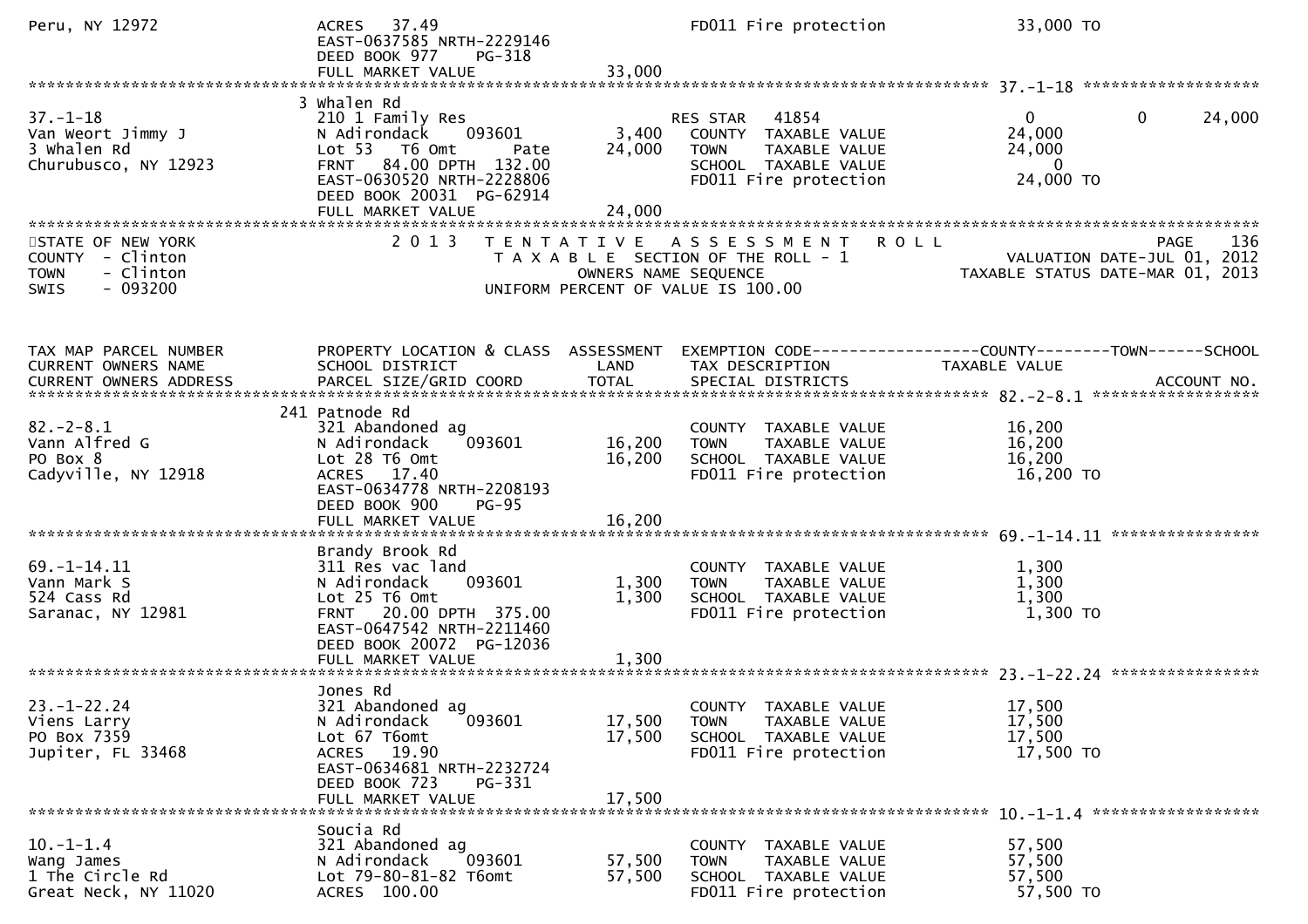|                                                                                                         | EAST-0668721 NRTH-2247597<br>DEED BOOK 20122 PG-48314<br>FULL MARKET VALUE                                                                                                               | 57,500                        |                                                                                                                 |                                                                                               |
|---------------------------------------------------------------------------------------------------------|------------------------------------------------------------------------------------------------------------------------------------------------------------------------------------------|-------------------------------|-----------------------------------------------------------------------------------------------------------------|-----------------------------------------------------------------------------------------------|
|                                                                                                         |                                                                                                                                                                                          |                               |                                                                                                                 |                                                                                               |
| $10.-1-1.5$<br>Wang James<br>1 The Circle Rd<br>Great Neck, NY 11020                                    | Soucia Rd<br>321 Abandoned ag<br>093601<br>N Adirondack<br>Lot 81 T6omt<br>ACRES 65.00<br>EAST-0666987 NRTH-2247548<br>DEED BOOK 20122 PG-53530<br>FULL MARKET VALUE                     | 35,500<br>35,500<br>35,500    | COUNTY TAXABLE VALUE<br>TAXABLE VALUE<br><b>TOWN</b><br>SCHOOL TAXABLE VALUE<br>FD011 Fire protection           | 35,500<br>35,500<br>35,500<br>35,500 TO                                                       |
|                                                                                                         |                                                                                                                                                                                          |                               |                                                                                                                 |                                                                                               |
| STATE OF NEW YORK<br><b>COUNTY</b><br>- Clinton<br>- Clinton<br><b>TOWN</b><br>$-093200$<br><b>SWIS</b> | 2 0 1 3                                                                                                                                                                                  | OWNERS NAME SEQUENCE          | TENTATIVE ASSESSMENT<br>T A X A B L E SECTION OF THE ROLL - 1<br>UNIFORM PERCENT OF VALUE IS 100.00             | 137<br><b>ROLL</b><br>PAGE<br>VALUATION DATE-JUL 01, 2012<br>TAXABLE STATUS DATE-MAR 01, 2013 |
| TAX MAP PARCEL NUMBER<br>CURRENT OWNERS NAME                                                            | PROPERTY LOCATION & CLASS ASSESSMENT<br>SCHOOL DISTRICT                                                                                                                                  | LAND                          | TAX DESCRIPTION                                                                                                 | EXEMPTION CODE-----------------COUNTY-------TOWN------SCHOOL<br>TAXABLE VALUE                 |
| $38. - 1 - 6$<br>Weiler Luciano<br>PO Box 1077<br>Champlain, NY 12919                                   | Rt 189<br>$314$ Rural vac<10<br>N Adirondack<br>093601<br>Lot 67<br>T6 Omt<br>Pate<br>2.20<br><b>ACRES</b><br>EAST-0638572 NRTH-2232863<br>DEED BOOK 20092 PG-26399<br>FULL MARKET VALUE | 6,000<br>6,000<br>6,000       | COUNTY TAXABLE VALUE<br>TAXABLE VALUE<br><b>TOWN</b><br>SCHOOL TAXABLE VALUE<br>FD011 Fire protection           | 6,000<br>6,000<br>6,000<br>6,000 TO                                                           |
|                                                                                                         |                                                                                                                                                                                          |                               |                                                                                                                 |                                                                                               |
| $6. - 1 - 6.2$<br>Wells Dennis<br>Tourville Gordon<br>29 Hartwell St<br>Plattsburgh, NY 12901           | Mcnierney Rd<br>321 Abandoned ag<br>Chateaugay 1<br>163401<br>Lot 90 T6omt<br>ACRES 62.10<br>EAST-0618898 NRTH-2244322<br>DEED BOOK 20021 PG-48530                                       | 38,600<br>38,600              | COUNTY TAXABLE VALUE<br>TAXABLE VALUE<br><b>TOWN</b><br>SCHOOL TAXABLE VALUE<br>FD011 Fire protection           | 38,600<br>38,600<br>38,600<br>38,600 TO                                                       |
|                                                                                                         | FULL MARKET VALUE                                                                                                                                                                        | 38,600                        |                                                                                                                 |                                                                                               |
| $24. - 1 - 1.23$<br>Wetlands of Clinton LLC<br>PO Box 241<br>Chateaugay, NY 12920                       | Soucia Rd<br>323 Vacant rural<br>093601<br>N Adirondack<br>Lot 78 & 83 T6omt<br>ACRES 1196.90<br>EAST-0656712 NRTH-2242741<br>DEED BOOK 20061 PG-94948<br>FULL MARKET VALUE              | 241,000<br>241,000<br>241,000 | <b>COUNTY</b><br>TAXABLE VALUE<br><b>TOWN</b><br>TAXABLE VALUE<br>SCHOOL TAXABLE VALUE<br>FD011 Fire protection | 241,000<br>241,000<br>241,000<br>241,000 TO                                                   |
| $24. - 1 - 3.22$<br>Wetlands of Clinton LLC<br>PO Box 241<br>Chateaugay, NY 12920                       | 600 Clinton Mills Rd<br>920 Priv Hunt/Fi<br>N Adirondack<br>093601<br>Lot 63 T6omt<br>1.90<br>ACRES<br>EAST-0657323 NRTH-2233408                                                         | 5,700<br>44,000               | COUNTY TAXABLE VALUE<br><b>TOWN</b><br>TAXABLE VALUE<br>SCHOOL TAXABLE VALUE<br>FD011 Fire protection           | 44,000<br>44,000<br>44,000<br>44,000 TO                                                       |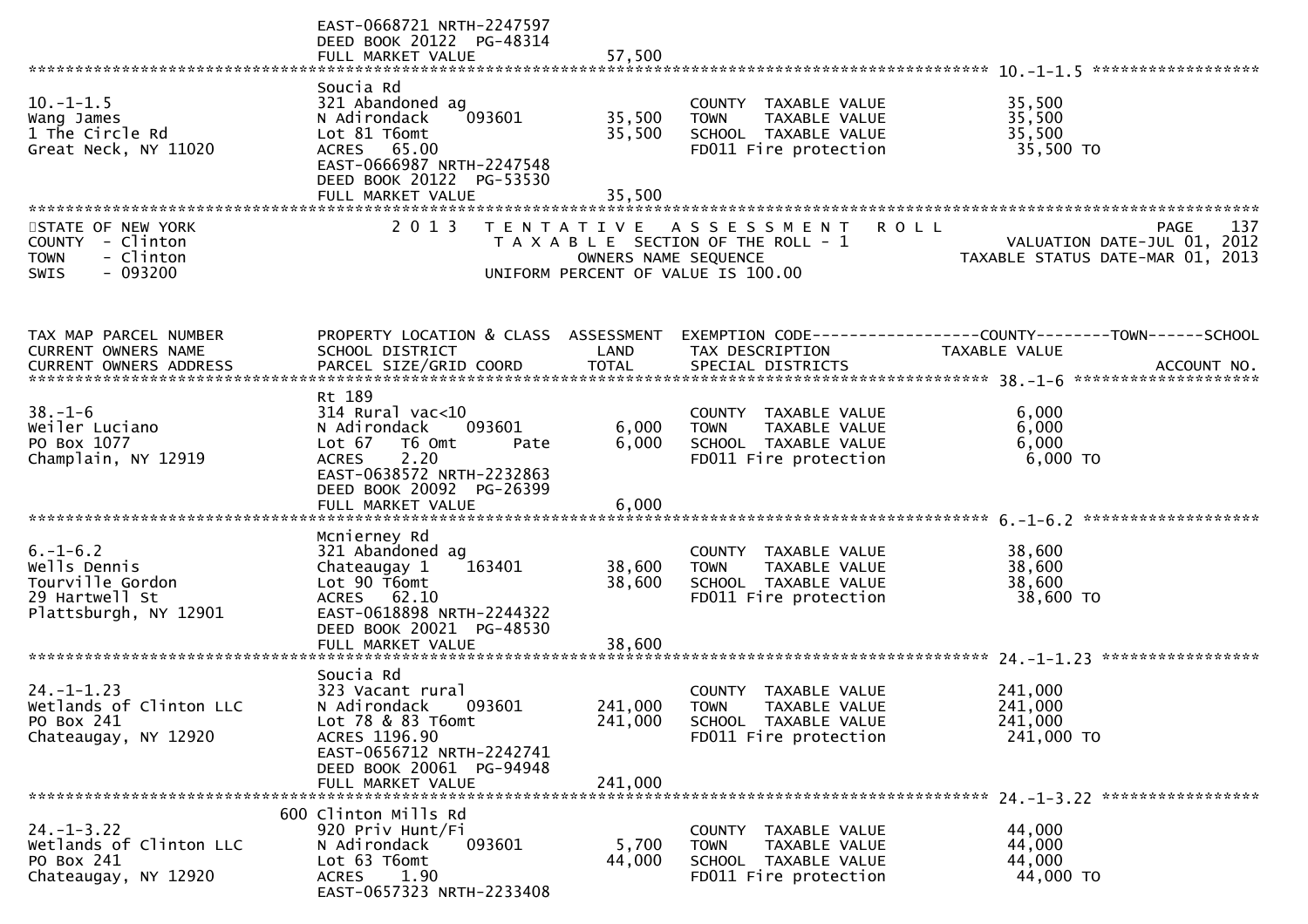|                                                                                                    | DEED BOOK 20061 PG-94948                                                                                                                                                              |                               |                                                                                                                            |                                                                                       |
|----------------------------------------------------------------------------------------------------|---------------------------------------------------------------------------------------------------------------------------------------------------------------------------------------|-------------------------------|----------------------------------------------------------------------------------------------------------------------------|---------------------------------------------------------------------------------------|
| $39. - 1 - 3$<br>Wetlands of Clinton LLC<br>PO Box 241<br>Chateaugay, NY 12920                     | Clinton Mills Rd<br>321 Abandoned ag<br>093601<br>N Adirondack<br>Lot 58 T6 Omt<br>Pate<br>ACRES 118.60<br>EAST-0659575 NRTH-2230815<br>DEED BOOK 20061 PG-94948<br>FULL MARKET VALUE | 51,700<br>51,700<br>51,700    | COUNTY TAXABLE VALUE<br>TAXABLE VALUE<br><b>TOWN</b><br>SCHOOL TAXABLE VALUE<br>FD011 Fire protection                      | 51,700<br>51,700<br>51,700<br>51,700 TO                                               |
| STATE OF NEW YORK<br>COUNTY - Clinton<br>- Clinton<br><b>TOWN</b><br>$-093200$<br><b>SWIS</b>      | 2 0 1 3                                                                                                                                                                               | OWNERS NAME SEQUENCE          | <b>ROLL</b><br>TENTATIVE ASSESSMENT<br>T A X A B L E SECTION OF THE ROLL - 1<br>UNIFORM PERCENT OF VALUE IS 100.00         | 138<br><b>PAGE</b><br>VALUATION DATE-JUL 01, 2012<br>TAXABLE STATUS DATE-MAR 01, 2013 |
| TAX MAP PARCEL NUMBER<br>CURRENT OWNERS NAME<br>CURRENT OWNERS ADDRESS                             | PROPERTY LOCATION & CLASS ASSESSMENT<br>SCHOOL DISTRICT                                                                                                                               | LAND                          | TAX DESCRIPTION                                                                                                            | EXEMPTION CODE-----------------COUNTY-------TOWN------SCHOOL<br>TAXABLE VALUE         |
| $23. - 1 - 22.214$<br>Whitetail Ridge<br>Hunting Club<br>217 No 5 Rd<br>Churubusco, NY 12923       | Off Rt 189<br>321 Abandoned ag<br>093601<br>N Adirondack<br>Lot 67 T6 Omt<br>ACRES 13.70<br>EAST-0636569 NRTH-2234383<br>DEED BOOK 979<br>$PG-22$                                     | 13,900<br>13,900              | COUNTY TAXABLE VALUE<br>TAXABLE VALUE<br><b>TOWN</b><br>SCHOOL TAXABLE VALUE<br>FD011 Fire protection                      | 13,900<br>13,900<br>13,900<br>13,900 TO                                               |
| $24. - 1 - 1.12$<br>Wilkins William T<br>1217 Prairie St<br>Houston, TX 77002                      | Clinton Mills Rd<br>323 Vacant rural<br>093601<br>N Adirondack<br>Lot 84 76 0mt<br>Pate<br>ACRES 1648.00<br>EAST-0651416 NRTH-2240966<br>DEED BOOK 592<br>PG-277<br>FULL MARKET VALUE | 263,900<br>263,900<br>263,900 | COUNTY TAXABLE VALUE<br><b>TOWN</b><br>TAXABLE VALUE<br>SCHOOL TAXABLE VALUE<br>FD011 Fire protection                      | 263,900<br>263,900<br>263,900<br>263,900 TO                                           |
| $39 - 2 - 2$<br>Wilkins William T<br>1217 Prairie St<br>Houston, TX 77002                          | Clinton Mills Rd<br>321 Abandoned ag<br>093601<br>N Adirondack<br>Lot 56 T6omt<br>ACRES 754.00<br>EAST-0647329 NRTH-2228229<br>DEED BOOK 574<br>PG-1036<br>FULL MARKET VALUE          | 164,600<br>164,600<br>164,600 | COUNTY TAXABLE VALUE<br><b>TOWN</b><br><b>TAXABLE VALUE</b><br>SCHOOL TAXABLE VALUE<br>FD011 Fire protection               | 164,600<br>164,600<br>164,600<br>164,600 TO                                           |
| $38.1 - 1 - 23$<br>Willard Life Use Melody<br>Trombley Cynthia<br>PO Box 6<br>Churubusco, NY 12923 | 1280 Clinton Mills Rd<br>210 1 Family Res<br>093601<br>N Adirondack<br>Lot 66 T6 Omt<br>Pate<br>FRNT 123.75 DPTH 164.75<br>EAST-0640895 NRTH-2231019<br>DEED BOOK 20082 PG-19657      | 4,300<br>35,000               | RES STAR<br>41854<br>COUNTY TAXABLE VALUE<br>TAXABLE VALUE<br><b>TOWN</b><br>SCHOOL TAXABLE VALUE<br>FD011 Fire protection | 0<br>30,000<br>$\overline{0}$<br>35,000<br>35,000<br>5,000<br>35,000 TO               |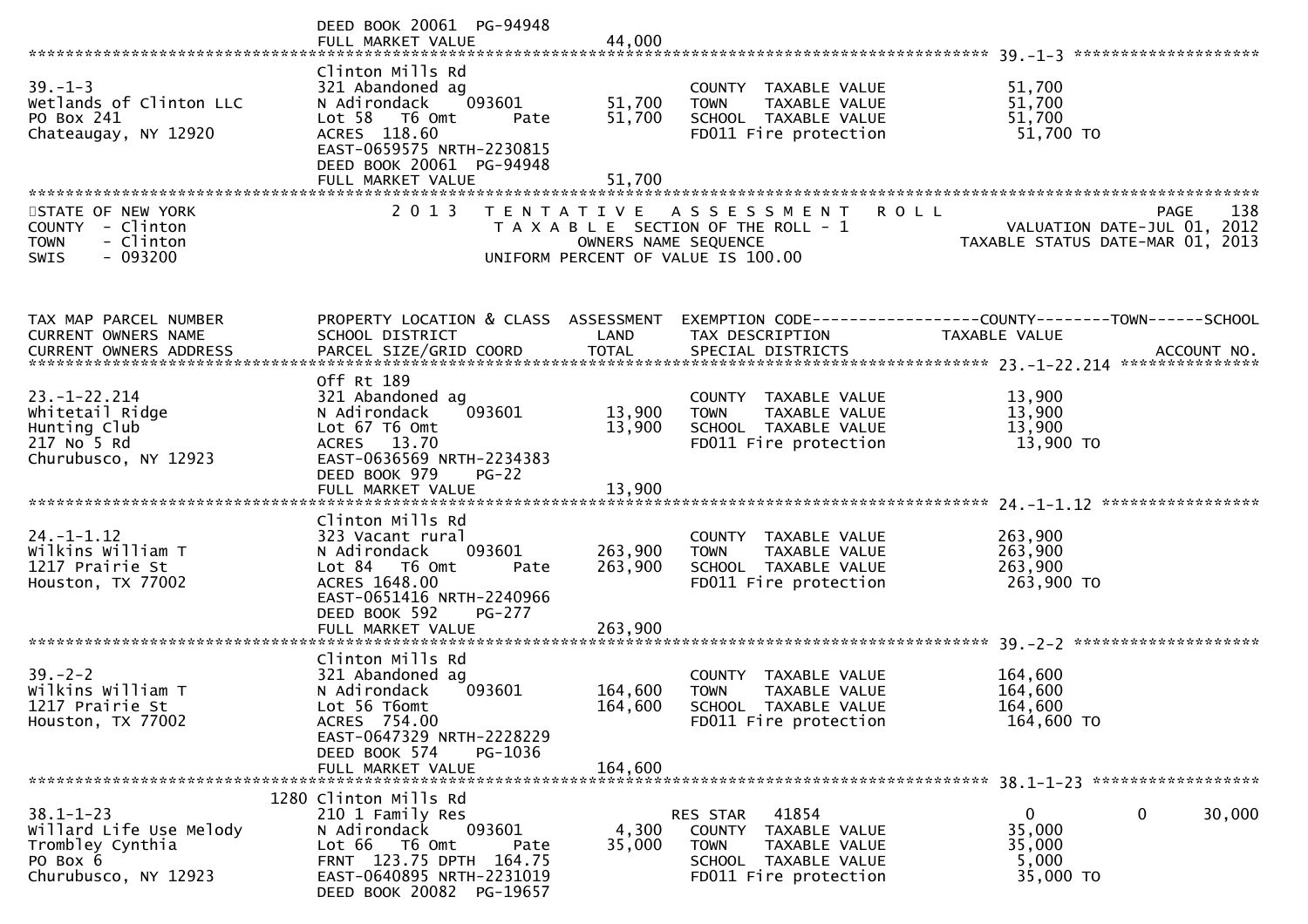|                                                                                                                                                        | FULL MARKET VALUE                                                                                                                                                                                       | 35,000                     |                                                                                                                                                             |                                                                       |                                                                                       |
|--------------------------------------------------------------------------------------------------------------------------------------------------------|---------------------------------------------------------------------------------------------------------------------------------------------------------------------------------------------------------|----------------------------|-------------------------------------------------------------------------------------------------------------------------------------------------------------|-----------------------------------------------------------------------|---------------------------------------------------------------------------------------|
|                                                                                                                                                        | 26 Frontier Rd                                                                                                                                                                                          |                            |                                                                                                                                                             |                                                                       |                                                                                       |
| $8. - 1 - 1$<br>Wilson Walter D<br>Wilson Tracey A<br>26 Frontier Rd<br>Churubusco, NY 12923<br>MAY BE SUBJECT TO PAYMENT<br>UNDER AGDIST LAW TIL 2017 | 240 Rural res<br>093601<br>N Adirondack<br>T6 Omt<br>Lot 87<br>Pate<br>ACRES 126.30<br>EAST-0637173 NRTH-2242742<br>DEED BOOK 20001 PG-20020<br>FULL MARKET VALUE                                       | 152,500<br>152,500         | AGRI DISTR 41720<br>77,900 RES STAR<br>41854<br>COUNTY TAXABLE VALUE<br><b>TOWN</b><br>TAXABLE VALUE<br>SCHOOL TAXABLE VALUE<br>FD011 Fire protection       | 10,836<br>$\mathbf{0}$<br>141,664<br>141,664<br>111,664<br>152,500 TO | 10,836<br>10,836<br>30,000<br>$\Omega$                                                |
|                                                                                                                                                        |                                                                                                                                                                                                         |                            |                                                                                                                                                             |                                                                       |                                                                                       |
| STATE OF NEW YORK<br>COUNTY - Clinton<br>- Clinton<br><b>TOWN</b><br>$-093200$<br><b>SWIS</b>                                                          | 2 0 1 3                                                                                                                                                                                                 |                            | TENTATIVE ASSESSMENT<br>T A X A B L E SECTION OF THE ROLL - 1<br>OWNERS NAME SEQUENCE<br>UNIFORM PERCENT OF VALUE IS 100.00                                 | <b>ROLL</b>                                                           | 139<br><b>PAGE</b><br>VALUATION DATE-JUL 01, 2012<br>TAXABLE STATUS DATE-MAR 01, 2013 |
| TAX MAP PARCEL NUMBER<br><b>CURRENT OWNERS NAME</b>                                                                                                    | PROPERTY LOCATION & CLASS ASSESSMENT<br>SCHOOL DISTRICT                                                                                                                                                 | LAND                       | EXEMPTION CODE-----------------COUNTY-------TOWN------SCHOOL<br>TAX DESCRIPTION                                                                             | TAXABLE VALUE                                                         |                                                                                       |
|                                                                                                                                                        | 65 Santamore Rd                                                                                                                                                                                         |                            |                                                                                                                                                             |                                                                       |                                                                                       |
| $7. - 1 - 29.3$<br>Wodzicky Maria<br>PO Box 121<br>Churubusco, NY 12923                                                                                | 260 Seasonal res<br>Chateaugay 1<br>163401<br>Lot 88 T6omt<br>ACRES 35.00<br>EAST-0628638 NRTH-2240731<br>DEED BOOK 967<br><b>PG-308</b><br>FULL MARKET VALUE                                           | 25,800<br>30,000<br>30,000 | COUNTY TAXABLE VALUE<br>TAXABLE VALUE<br><b>TOWN</b><br>SCHOOL TAXABLE VALUE<br>FD011 Fire protection                                                       | 30,000<br>30,000<br>30,000<br>30,000 TO                               |                                                                                       |
|                                                                                                                                                        |                                                                                                                                                                                                         |                            |                                                                                                                                                             |                                                                       |                                                                                       |
| $38.1 - 1 - 40$<br>Woodard Rollin<br>Woodard Melissa<br>1322 Clinton Mills Rd<br>Churubusco, NY 12923                                                  | 1322 Clinton Mills Rd<br>210 1 Family Res<br>093601<br>N Adirondack<br>Lot 66<br>T6 Omt<br>Pate<br>FRNT 82.00 DPTH 255.00<br>EAST-0639823 NRTH-2230935<br>DEED BOOK 20122 PG-48205<br>FULL MARKET VALUE | 4,000<br>48,000<br>48,000  | 41854<br>RES STAR<br>COUNTY TAXABLE VALUE<br><b>TOWN</b><br>TAXABLE VALUE<br>SCHOOL TAXABLE VALUE<br>FD011 Fire protection                                  | $\overline{0}$<br>48,000<br>48,000<br>18,000<br>48,000 TO             | $\mathbf 0$<br>30,000                                                                 |
|                                                                                                                                                        |                                                                                                                                                                                                         |                            |                                                                                                                                                             |                                                                       |                                                                                       |
| $8. - 1 - 8$<br>Woods Life Use Ernest & Doroth N Adirondack<br>Woods James W & Elaine M<br>121 Liberty Pole Rd<br>Churubusco, NY 12923                 | 121 Liberty Pole Rd<br>241 Rural res&ag<br>093601<br>Lot 86<br>T6 Omt<br>Pate<br>ACRES 70.80<br>EAST-0640311 NRTH-2245244<br>DEED BOOK 1002<br><b>PG-202</b><br>FULL MARKET VALUE                       | 101,000                    | AGED COUN 41802<br>41834<br>50,900 SR STAR<br>101,000 COUNTY TAXABLE VALUE<br>TAXABLE VALUE<br><b>TOWN</b><br>SCHOOL TAXABLE VALUE<br>FD011 Fire protection | 50,500<br>$\Omega$<br>50,500<br>101,000<br>37,700<br>101,000 TO       | 0<br>$\Omega$<br>$\Omega$<br>63,300                                                   |
|                                                                                                                                                        | Lafrancis Rd                                                                                                                                                                                            |                            |                                                                                                                                                             |                                                                       | ******************                                                                    |
| $69. - 1 - 3.7$<br>Wright Bradley James<br>5282 Route 11<br>Ellenburg Depot, NY 12935                                                                  | $314$ Rural vac<10<br>093601<br>N Adirondack<br>Lot 36 T6omt<br>1.20<br><b>ACRES</b><br>EAST-0652112 NRTH-2216455<br>DEED BOOK 20011 PG-28185                                                           | 5,200<br>5,200             | COUNTY TAXABLE VALUE<br>TAXABLE VALUE<br><b>TOWN</b><br>SCHOOL TAXABLE VALUE<br>FD011 Fire protection                                                       | 5,200<br>5,200<br>5,200<br>5,200 TO                                   |                                                                                       |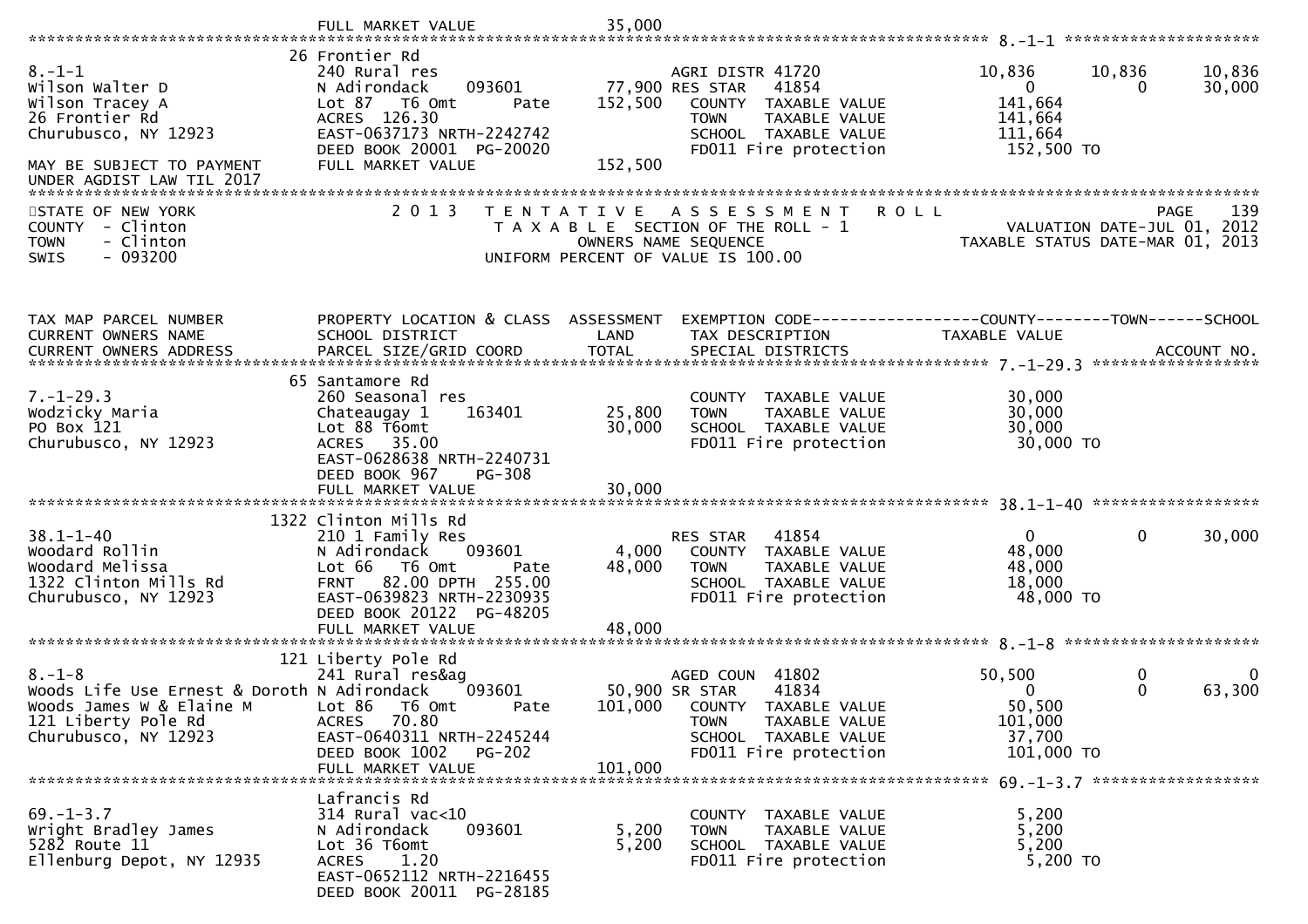|                                                                                        | FULL MARKET VALUE                                                                                                                       | 5,200                                     |                                                                                                                   |                                                                 |                        |
|----------------------------------------------------------------------------------------|-----------------------------------------------------------------------------------------------------------------------------------------|-------------------------------------------|-------------------------------------------------------------------------------------------------------------------|-----------------------------------------------------------------|------------------------|
|                                                                                        | 6018 Rt 11                                                                                                                              |                                           |                                                                                                                   |                                                                 |                        |
| $69. - 1 - 8.2$<br>Wyant Harry R<br>Wyant Joan M<br>84 North Rd<br>Milan, NY 12571     | 210 1 Family Res<br>N Adirondack<br>093601<br>25 T6omt<br>7.75<br><b>ACRES</b><br>EAST-0652544 NRTH-2210644<br>DEED BOOK 20092 PG-25985 | 9,700<br>40,400                           | COUNTY TAXABLE VALUE<br><b>TOWN</b><br>TAXABLE VALUE<br>SCHOOL TAXABLE VALUE<br>FD011 Fire protection             | 40,400<br>40,400<br>40,400<br>40,400 TO                         |                        |
|                                                                                        | FULL MARKET VALUE                                                                                                                       | 40.400                                    |                                                                                                                   |                                                                 |                        |
|                                                                                        |                                                                                                                                         |                                           |                                                                                                                   |                                                                 |                        |
| STATE OF NEW YORK<br>COUNTY - Clinton<br>- Clinton<br><b>TOWN</b><br>$-093200$<br>SWIS | 2 0 1 3                                                                                                                                 | T E N T A T I V E<br>OWNERS NAME SEQUENCE | <b>ROLL</b><br>A S S E S S M E N T<br>T A X A B L E SECTION OF THE ROLL - 1<br>UNIFORM PERCENT OF VALUE IS 100.00 | VALUATION DATE-JUL 01, 2012<br>TAXABLE STATUS DATE-MAR 01, 2013 | 140<br><b>PAGE</b>     |
|                                                                                        |                                                                                                                                         |                                           |                                                                                                                   |                                                                 |                        |
| TAX MAP PARCEL NUMBER                                                                  | PROPERTY LOCATION & CLASS ASSESSMENT                                                                                                    |                                           | EXEMPTION CODE-----------------COUNTY-------TOWN------SCHOOL                                                      |                                                                 |                        |
| CURRENT OWNERS NAME                                                                    | SCHOOL DISTRICT                                                                                                                         | LAND                                      | TAX DESCRIPTION                                                                                                   | TAXABLE VALUE                                                   |                        |
| CURRENT OWNERS ADDRESS                                                                 | PARCEL SIZE/GRID COORD                                                                                                                  | <b>TOTAL</b>                              | SPECIAL DISTRICTS                                                                                                 |                                                                 | ACCOUNT NO.            |
|                                                                                        | Gagnier Rd                                                                                                                              |                                           |                                                                                                                   |                                                                 |                        |
| $67. - 1 - 5$                                                                          | $31\bar{2}$ Vac w/imprv                                                                                                                 |                                           | COUNTY TAXABLE VALUE                                                                                              | 47,000                                                          |                        |
| Wyant Lisa Dorval<br>Wyant Robert                                                      | N Adirondack<br>093601<br>Lot 28 T6 Omt<br>Pate                                                                                         | 45,000<br>47,000                          | TAXABLE VALUE<br><b>TOWN</b><br>SCHOOL TAXABLE VALUE                                                              | 47,000<br>47,000                                                |                        |
| 216 East Camp Rd                                                                       | ACRES<br>75.00                                                                                                                          |                                           | FD011 Fire protection                                                                                             | 47,000 TO                                                       |                        |
| Germantown, NY 12526                                                                   | EAST-0634101 NRTH-2212069<br>DEED BOOK 876                                                                                              |                                           |                                                                                                                   |                                                                 |                        |
|                                                                                        | $PG-163$                                                                                                                                |                                           |                                                                                                                   |                                                                 |                        |
|                                                                                        |                                                                                                                                         |                                           |                                                                                                                   |                                                                 |                        |
| $38.1 - 1 - 47$                                                                        | 21 Smith St<br>210 1 Family Res                                                                                                         |                                           | 41854<br>RES STAR                                                                                                 | $\overline{0}$                                                  | $\mathbf{0}$<br>30,000 |
| Yelle Larry                                                                            | 093601<br>N Adirondack                                                                                                                  | 4,900                                     | COUNTY TAXABLE VALUE                                                                                              | 69,100                                                          |                        |
| Yelle Helen                                                                            | Lot 66 T6 Omt<br>Pate                                                                                                                   | 69,100                                    | <b>TOWN</b><br>TAXABLE VALUE                                                                                      | 69,100                                                          |                        |
| 21 Smith St<br>Churubusco, NY 12923                                                    | FRNT 165.00 DPTH 264.00<br>EAST-0640059 NRTH-2231300                                                                                    |                                           | SCHOOL TAXABLE VALUE<br>FD011 Fire protection                                                                     | 39,100<br>69,100 TO                                             |                        |
|                                                                                        | DEED BOOK 723<br><b>PG-350</b>                                                                                                          |                                           |                                                                                                                   |                                                                 |                        |
|                                                                                        |                                                                                                                                         |                                           |                                                                                                                   |                                                                 |                        |
|                                                                                        | 698 Frontier Rd                                                                                                                         |                                           |                                                                                                                   |                                                                 |                        |
| $7. - 1 - 2.31$                                                                        | 240 Rural res                                                                                                                           |                                           | 41854<br>RES STAR                                                                                                 | $\mathbf{0}$                                                    | $\mathbf 0$<br>27,000  |
| Young Joseph C<br>698 Frontier Rd                                                      | 163401<br>Chateaugay 1<br>Lot 89 T6omt                                                                                                  | 20,200<br>27,000                          | COUNTY TAXABLE VALUE<br><b>TOWN</b>                                                                               | 27,000                                                          |                        |
| Churubusco, NY 12923                                                                   | ACRES 22.10                                                                                                                             |                                           | TAXABLE VALUE<br>SCHOOL<br>TAXABLE VALUE                                                                          | 27,000<br>$\Omega$                                              |                        |
|                                                                                        | EAST-0624658 NRTH-2245258                                                                                                               |                                           | FD011 Fire protection                                                                                             | 27,000 TO                                                       |                        |
|                                                                                        | DEED BOOK 20051 PG-88706<br>FULL MARKET VALUE                                                                                           | 27,000                                    |                                                                                                                   |                                                                 |                        |
|                                                                                        |                                                                                                                                         |                                           |                                                                                                                   |                                                                 |                        |
|                                                                                        | Lafrancis Rd                                                                                                                            |                                           |                                                                                                                   |                                                                 |                        |
| $54. - 2 - 1$<br>Zamot Edward A                                                        | 321 Abandoned ag<br>N Adirondack<br>093601                                                                                              | 43,900                                    | COUNTY TAXABLE VALUE<br>TAXABLE VALUE<br><b>TOWN</b>                                                              | 43,900<br>43,900                                                |                        |
| Zamot Dora A                                                                           | Lot 37 T6 Omt                                                                                                                           | 43,900                                    | SCHOOL TAXABLE VALUE                                                                                              | 43,900                                                          |                        |
| 10 Fayva Ct                                                                            | Survey Map 20061/99069 Lo                                                                                                               |                                           | FD011 Fire protection                                                                                             | 43,900 TO                                                       |                        |
| New City, NY 10956                                                                     | ACRES 72.80<br>EAST-0655965 NRTH-2222479<br>DEED BOOK 20062 PG-213                                                                      |                                           |                                                                                                                   |                                                                 |                        |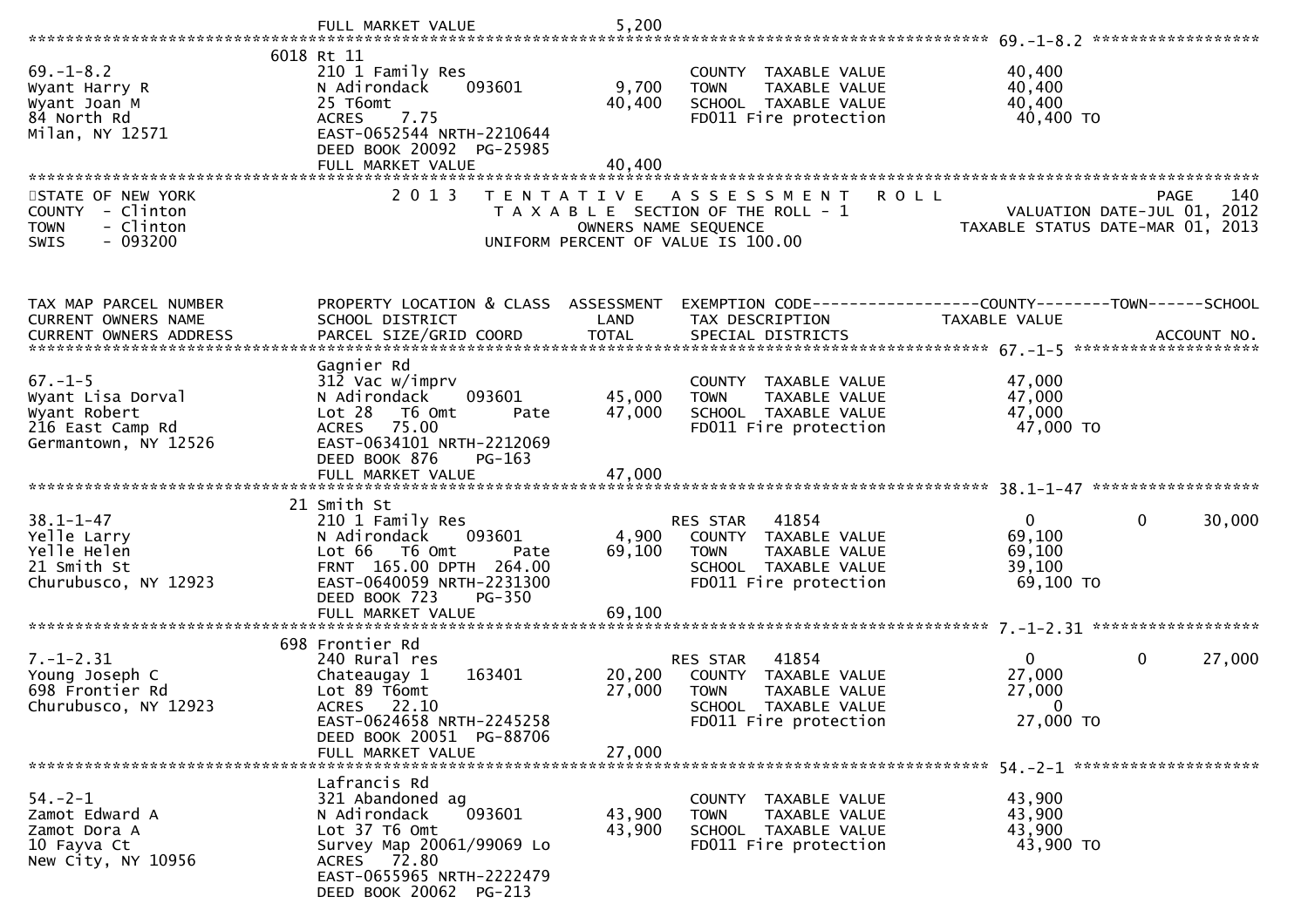|                                                                                               | FULL MARKET VALUE                                                                                                                                                                     | 43,900                                                                                                                   |                                                                                        |                                                                                                                                        |
|-----------------------------------------------------------------------------------------------|---------------------------------------------------------------------------------------------------------------------------------------------------------------------------------------|--------------------------------------------------------------------------------------------------------------------------|----------------------------------------------------------------------------------------|----------------------------------------------------------------------------------------------------------------------------------------|
| $36. - 1 - 6$<br>Zernay Family Trust July 20<br>4745 N Edenfield Ave<br>Covina, CA 91722      | County Line Rd<br>321 Abandoned ag<br>Chateaugay 1<br>163401<br>Lot 70 T6 Omt<br>Pate<br>ACRES 76.00<br>EAST-0618109 NRTH-2227959<br>DEED BOOK 20011 PG-37179<br>FULL MARKET VALUE    | 40,500<br><b>TOWN</b><br>40,500<br>40,500                                                                                | COUNTY TAXABLE VALUE<br>TAXABLE VALUE<br>SCHOOL TAXABLE VALUE<br>FD011 Fire protection | 40,500<br>40,500<br>40,500<br>40,500 TO                                                                                                |
| STATE OF NEW YORK<br>COUNTY - Clinton<br><b>TOWN</b><br>- Clinton<br>$-093200$<br><b>SWIS</b> | 2 0 1 3                                                                                                                                                                               | T E N T A T I V E<br>T A X A B L E SECTION OF THE ROLL - 1<br>OWNERS NAME SEQUENCE<br>UNIFORM PERCENT OF VALUE IS 100.00 | A S S E S S M E N T                                                                    | 141<br><b>ROLL</b><br>PAGE<br>VALUATION DATE-JUL 01, 2012<br>TAXABLE STATUS DATE-MAR 01, 2013                                          |
| TAX MAP PARCEL NUMBER<br>CURRENT OWNERS NAME<br>CURRENT OWNERS ADDRESS                        | PROPERTY LOCATION & CLASS ASSESSMENT<br>SCHOOL DISTRICT<br>PARCEL SIZE/GRID COORD                                                                                                     | LAND<br><b>TOTAL</b>                                                                                                     | TAX DESCRIPTION<br>SPECIAL DISTRICTS                                                   | EXEMPTION CODE-----------------COUNTY-------TOWN------SCHOOL<br>TAXABLE VALUE<br>ACCOUNT NO.                                           |
| $36. - 1 - 8$<br>Zernay Family Trust July 20<br>4745 N Edenfield Ave<br>Covina, CA 91722      | County Line Rd<br>314 Rural vac<10<br>Chateaugay 1<br>163401<br>Lot $70$ T6 Omt<br><b>ACRES</b><br>7.60<br>EAST-0617743 NRTH-2230531<br>DEED BOOK 20011 PG-37179<br>FULL MARKET VALUE | 6,700<br><b>TOWN</b><br>6,700<br>6,700                                                                                   | COUNTY TAXABLE VALUE<br>TAXABLE VALUE<br>SCHOOL TAXABLE VALUE<br>FD011 Fire protection | 6,700<br>6,700<br>6,700<br>6,700 TO                                                                                                    |
| STATE OF NEW YORK<br>COUNTY - Clinton<br>- Clinton<br><b>TOWN</b><br>$-093200$<br><b>SWIS</b> | 2 0 1 3                                                                                                                                                                               | T E N T A T I V E<br>T A X A B L E SECTION OF THE ROLL - 1<br>UNIFORM PERCENT OF VALUE IS 100.00                         | A S S E S S M E N T                                                                    | 142<br>R O L L<br>PAGE<br>VALUATION DATE-JUL 01, 2012<br>TAXABLE STATUS DATE-MAR 01, 2013<br>RPS150/V04/L015<br>CURRENT DATE 4/24/2013 |
|                                                                                               | <b>ROLL</b>                                                                                                                                                                           | SECTION TOTALS                                                                                                           |                                                                                        |                                                                                                                                        |
|                                                                                               | ***<br>SPECIAL                                                                                                                                                                        | DISTRICT                                                                                                                 | SUMMARY ***                                                                            |                                                                                                                                        |
| DISTRICT NAME PARCELS<br><b>CODE</b>                                                          | TOTAL EXTENSION<br>EXTENSION<br><b>TYPE</b><br><b>VALUE</b>                                                                                                                           | AD VALOREM<br><b>VALUE</b>                                                                                               | <b>EXEMPT</b><br><b>AMOUNT</b>                                                         | <b>TAXABLE</b><br><b>VALUE</b>                                                                                                         |
| OTO02 Omitted Tax-Co<br>OT003 Omitted Tax-Sc                                                  | 3 MOVTAX<br>56.42<br>1 MOVTAX<br>78.22                                                                                                                                                |                                                                                                                          |                                                                                        | 56.42<br>78.22                                                                                                                         |

OT003 Omitted Tax-Sc 1 MOVTAX 78.22 78.2238668,900 FD011 Fire protectio 699 TOTAL 38725,700 56,800 38668,900

# \*\*\* S C H O O L D I S T R I C T S U M M A R Y \*\*\*

|      |                                        | <b>TOTA</b><br>UIAL | $\sim$ $\sim$ $\sim$ $\sim$ $\sim$ $\sim$ $\sim$ $\sim$ | $\sim$ - - - - - - - $\sim$<br>SSED | EXEMP <sup>-</sup> | $+\wedge$ $+\wedge$<br><b>IUIAL</b> | <b>STAR</b>   | <b>STAR</b>          |
|------|----------------------------------------|---------------------|---------------------------------------------------------|-------------------------------------|--------------------|-------------------------------------|---------------|----------------------|
| CODE | <b>NAME</b><br><b>DISTRICT</b><br>17 T | PARCEL.             | LAND                                                    | $-2 - 1$<br>UIAL                    | AMOUN <sup>-</sup> | <b>TAXABLE</b>                      | <b>AMOUN7</b> | <b><i>AXABLE</i></b> |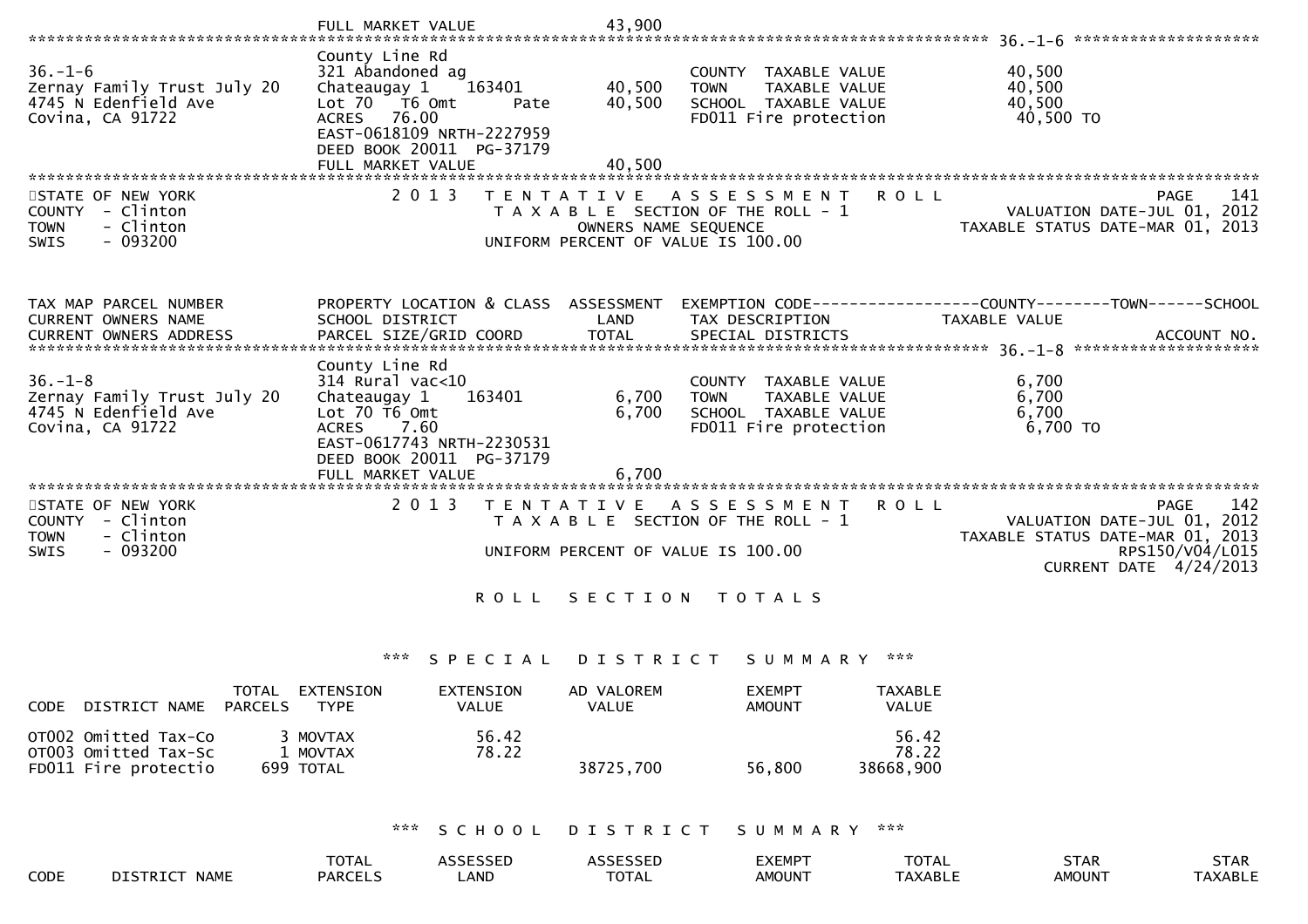| 093601<br>163401 | N Adirondack<br>Chateaugay 1 | 488<br>212 | 14361.300<br>5862,300 | 28348,800<br>10382.200 | 820,502<br>163.141 | 27528,298<br>10219.059 | 5994,088<br>1444.997 | 21534,210<br>8774,062 |
|------------------|------------------------------|------------|-----------------------|------------------------|--------------------|------------------------|----------------------|-----------------------|
|                  | SUB-TOTAL                    | 700        | 20223,600             | 38731,000              | 983,643            | 37747,357              | 7439.085             | 30308,272             |
|                  | <b>TOTAL</b>                 | 700        | 20223,600             | 38731,000              | 983,643            | 37747,357              | 7439,085             | 30308,272             |

\*\*\* S Y S T E M C O D E S S U M M A R Y \*\*\*

NO SYSTEM EXEMPTIONS AT THIS LEVEL

#### \*\*\* E X E M P T I O N S U M M A R Y \*\*\*

| <b>CODE</b>                | DESCRIPTION            | <b>TOTAL</b><br><b>PARCELS</b> |         | <b>COUNTY</b>                            | <b>TOWN</b> | <b>SCHOOL</b>                                                                              |
|----------------------------|------------------------|--------------------------------|---------|------------------------------------------|-------------|--------------------------------------------------------------------------------------------|
| 41101                      | <b>VETERANS</b>        |                                |         | 10,910                                   | 10,910      |                                                                                            |
| 41121                      | WARNONALL              | 12                             |         | 119,134                                  | 105,392     |                                                                                            |
| 41131                      | WARCOMALL              | 10                             |         | 136,317                                  | 127,863     |                                                                                            |
| 41141                      | WARDISALL              |                                |         | 41,078                                   | 41,078      |                                                                                            |
| 41700                      | 10 YR AGR              | 8                              |         | 148,334                                  | 148,334     | 148,334                                                                                    |
| 41720                      | AGRI DISTR             | 29                             |         | 600,073                                  | 600,073     | 600,073                                                                                    |
| 41730                      | OS AG DIST             |                                |         | 18,721                                   | 18,721      | 18,721                                                                                     |
| 41800                      | AGED - ALL             |                                |         | 132,625                                  | 132,625     | 136,515                                                                                    |
| 41801                      | AGED C&T               |                                |         | 50,805                                   | 50,805      |                                                                                            |
| 41802                      | AGED COUN              | 15                             |         | 343,727                                  |             |                                                                                            |
| 41834                      | SR STAR                | 46                             |         |                                          |             | 2393,885                                                                                   |
|                            | STATE OF NEW YORK      |                                | 2 0 1 3 | A S S E S S M E N T<br>IVE<br>TENT<br>A  | <b>ROLL</b> | 143<br><b>PAGE</b>                                                                         |
| <b>COUNTY</b>              | - Clinton<br>- Clinton |                                |         | SECTION OF THE ROLL - 1<br>T A X A B L E |             | VALUATION DATE-JUL 01, 2012                                                                |
| <b>TOWN</b><br><b>SWIS</b> | $-093200$              |                                |         | UNIFORM PERCENT OF VALUE IS 100.00       |             | TAXABLE STATUS DATE-MAR 01, 2013<br>RPS150/V04/L015<br>4/24/2013<br><b>CURRENT</b><br>DATE |
|                            |                        |                                |         |                                          |             |                                                                                            |

ROLL SECTION TOTALS

## \*\*\* E X E M P T I O N S U M M A R Y \*\*\*

| <b>CODE</b>             | DESCRIPTION                                 | <b>TOTAL</b><br><b>PARCELS</b> | <b>COUNTY</b>                | <b>TOWN</b>                  | <b>SCHOOL</b>                |
|-------------------------|---------------------------------------------|--------------------------------|------------------------------|------------------------------|------------------------------|
| 41854<br>41864<br>41932 | <b>RES STAR</b><br>RS STAR MH<br>LIM INC DI | 170<br>4                       | 13,473                       |                              | 4983,000<br>62,200           |
| 42100<br>47460          | 483A EX<br>480A EX<br><b>TOTAL</b>          | 12<br>326                      | 56,800<br>23,200<br>1695,197 | 56,800<br>23,200<br>1315,801 | 56,800<br>23,200<br>8422,728 |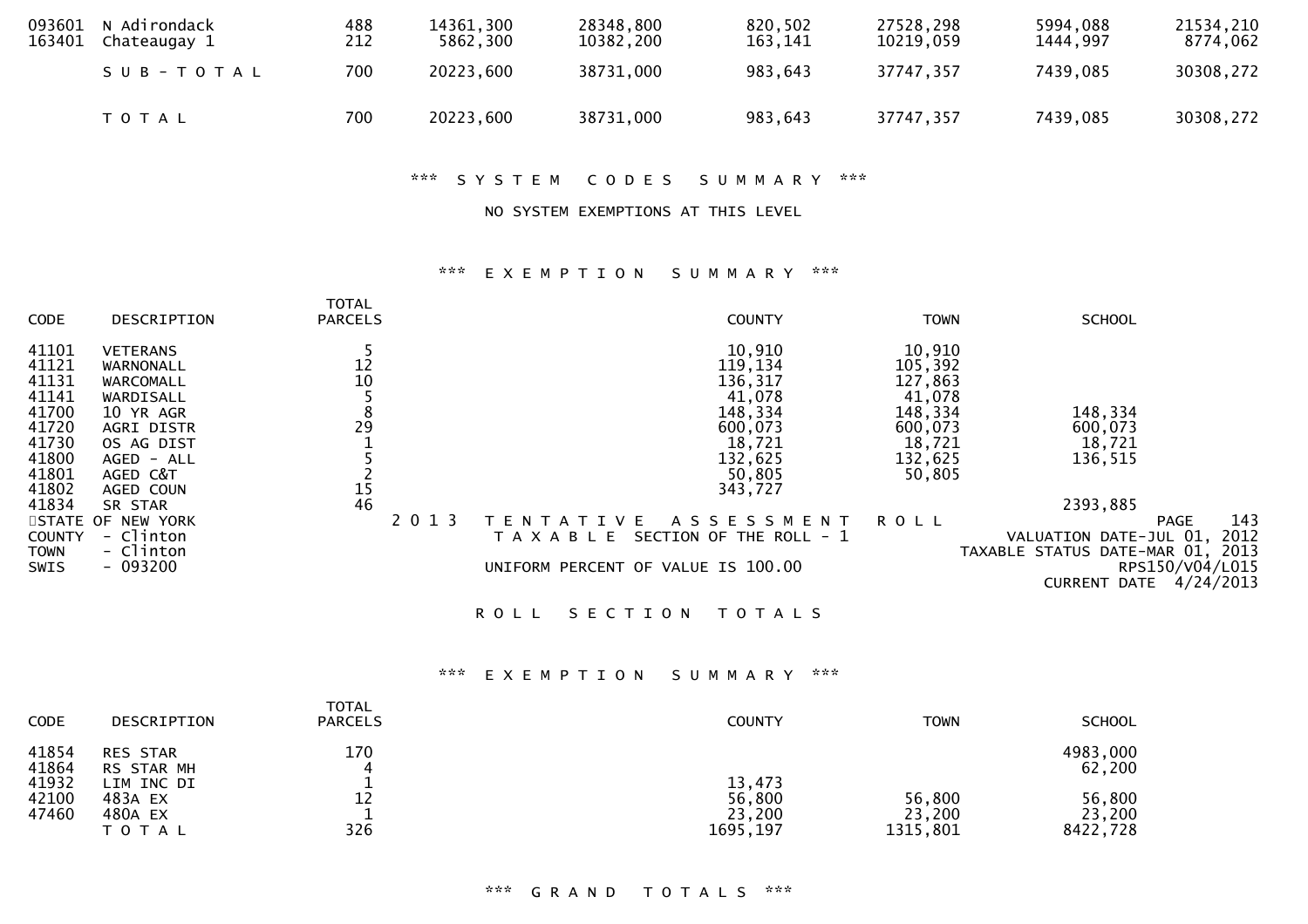| <b>ROLL</b><br><b>SEC</b>    | DESCRIPTION                                                                                          | <b>TOTAL</b><br><b>PARCELS</b> | ASSESSED<br>LAND                                                                                                                                                   | ASSESSED                | TOTAL                                                                                                                          |                                 | <b>TAXABLE</b><br><b>COUNTY</b>                                                        | <b>TAXABLE</b><br><b>TOWN</b> | <b>TAXABLE</b><br><b>SCHOOL</b>         | <b>STAR</b><br><b>TAXABLE</b>                                                                    |
|------------------------------|------------------------------------------------------------------------------------------------------|--------------------------------|--------------------------------------------------------------------------------------------------------------------------------------------------------------------|-------------------------|--------------------------------------------------------------------------------------------------------------------------------|---------------------------------|----------------------------------------------------------------------------------------|-------------------------------|-----------------------------------------|--------------------------------------------------------------------------------------------------|
| $\mathbf{1}$                 | <b>TAXABLE</b>                                                                                       | 700                            | 20223,600                                                                                                                                                          | 38731,000               |                                                                                                                                |                                 | 37035,803                                                                              | 37415,199                     | 37747,357                               | 30308,272                                                                                        |
| <b>TOWN</b><br>SWIS          | STATE OF NEW YORK<br>COUNTY - Clinton<br>- Clinton<br>$-093200$                                      |                                | 2 0 1 3                                                                                                                                                            |                         | TENTATIVE ASSESSMENT<br>STATE OWNED LAND SECTION OF THE ROLL - 3<br>OWNERS NAME SEQUENCE<br>UNIFORM PERCENT OF VALUE IS 100.00 |                                 |                                                                                        | <b>ROLL</b>                   |                                         | 144<br><b>PAGE</b><br>VALUATION DATE-JUL 01, 2012<br>TAXABLE STATUS DATE-MAR 01, 2013            |
|                              | TAX MAP PARCEL NUMBER<br>CURRENT OWNERS NAME                                                         |                                | SCHOOL DISTRICT                                                                                                                                                    |                         | LAND                                                                                                                           |                                 | TAX DESCRIPTION                                                                        |                               | TAXABLE VALUE                           | PROPERTY LOCATION & CLASS ASSESSMENT EXEMPTION CODE----------------COUNTY-------TOWN------SCHOOL |
| $53. - 1 - 15$<br>State Land | Attn: Clinton Co Treasurer<br>137 Margaret St<br>Plattsburgh, NY 12901                               | Rt 11                          | 931 Forest s532a<br>N Adirondack<br>Lot 35 Omt T6 250A<br>State #0120001<br>For Pres Rpt1532a Pre 190<br>ACRES 206.00<br>EAST-0644439 NRTH-2217070<br>DEED BOOK 87 | 093601<br><b>PG-888</b> | 79,000<br>79,000                                                                                                               | <b>TOWN</b>                     | COUNTY TAXABLE VALUE<br>TAXABLE VALUE<br>SCHOOL TAXABLE VALUE<br>FD011 Fire protection |                               | 79,000<br>79,000<br>79,000<br>79,000 TO |                                                                                                  |
|                              |                                                                                                      |                                | FULL MARKET VALUE                                                                                                                                                  |                         | 79,000                                                                                                                         |                                 |                                                                                        |                               |                                         |                                                                                                  |
| $54 - 2 - 24$<br>State Land  | Attn: Clinton Co Treasurer<br>137 Margaret St<br>Plattsburgh, NY 12901                               |                                | Lafrancis Rd<br>931 Forest s532a<br>N Adirondack<br>Lot 37 Sub 4 Ont T6<br>State #0130001 52.81A<br>For Pres Rptl 532A<br>ACRES 52.80                              | 093601                  | 15,400<br>15,400                                                                                                               | <b>TOWN</b>                     | COUNTY TAXABLE VALUE<br>TAXABLE VALUE<br>SCHOOL TAXABLE VALUE<br>FD011 Fire protection |                               | 15,400<br>15,400<br>15,400<br>15,400 TO |                                                                                                  |
|                              |                                                                                                      |                                | EAST-0653245 NRTH-2219290<br>DEED BOOK 117<br>FULL MARKET VALUE                                                                                                    | PG-780                  | 15,400                                                                                                                         |                                 |                                                                                        |                               |                                         |                                                                                                  |
| $69. - 1 - 5$<br>State Land  | Attn: Clinton Co Treasurer<br>137 Margaret St<br>Plattsburgh, NY 12901                               |                                | Lafrancis Rd<br>931 Forest s532a<br>N Adirondack<br>Lot 24 Omt T6 50A<br>State #0110001<br>For Pres Rptl 532A<br>ACRES 58.00<br>EAST-0656743 NRTH-2216624          | 093601                  | 16,400<br>16,400                                                                                                               | <b>TOWN</b>                     | COUNTY TAXABLE VALUE<br>TAXABLE VALUE<br>SCHOOL TAXABLE VALUE<br>FD011 Fire protection |                               | 16,400<br>16,400<br>16,400<br>16,400 TO |                                                                                                  |
|                              |                                                                                                      |                                | DEED BOOK 111<br>FULL MARKET VALUE                                                                                                                                 | PG-561                  | 16,400                                                                                                                         |                                 |                                                                                        |                               |                                         |                                                                                                  |
| $300 - 32 - 1$<br>State Land | Attn: Clinton County Treasurer Transition Assessment For<br>137 Margaret St<br>Plattsburgh, NY 12901 |                                | 993 Transition t<br>N Adirondack<br>Town County & FD011<br>FULL MARKET VALUE                                                                                       | 093601                  | 0                                                                                                                              | SCHL EXMPT 50004<br><b>TOWN</b> | COUNTY TAXABLE VALUE<br>TAXABLE VALUE<br>SCHOOL TAXABLE VALUE<br>FD011 Fire protection |                               | 0<br>TO                                 | 0<br>0<br>******************                                                                     |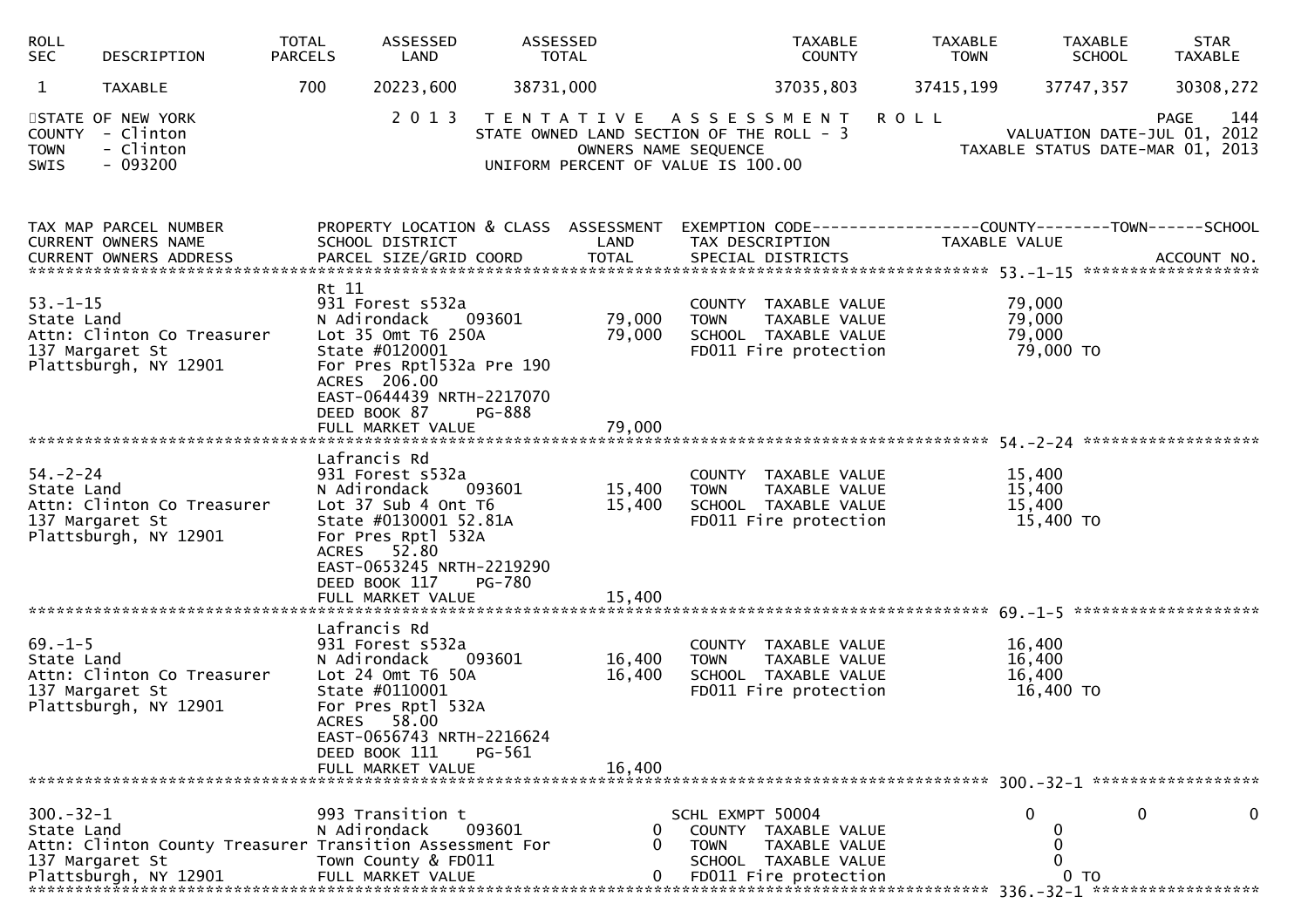| $336. - 32 - 1$                                          | 993 Transition t                   | SCHL TAXBL 50001                         |                                  |  |
|----------------------------------------------------------|------------------------------------|------------------------------------------|----------------------------------|--|
| State Land                                               | N Adirondack<br>093601             | TAXABLE VALUE<br>COUNTY                  |                                  |  |
| Attn: Clinton County Treasurer Transition Assessment For |                                    | TAXABLE VALUE<br>TOWN                    |                                  |  |
| 137 Margaret St                                          | School 093601 Only                 | TAXABLE VALUE<br>SCHOOL                  |                                  |  |
| Plattsburgh, NY 12901                                    | FULL MARKET VALUE                  |                                          |                                  |  |
|                                                          |                                    |                                          |                                  |  |
| STATE OF NEW YORK                                        |                                    | 2013 TENTATIVE ASSESSMENT ROLL           | 145<br>PAGE                      |  |
| - Clinton<br><b>COUNTY</b>                               |                                    | STATE OWNED LAND SECTION OF THE ROLL - 3 | VALUATION DATE-JUL 01, 2012      |  |
| - Clinton<br><b>TOWN</b>                                 |                                    |                                          | TAXABLE STATUS DATE-MAR 01, 2013 |  |
| - 093200<br>SWIS                                         | UNIFORM PERCENT OF VALUE IS 100.00 |                                          | RPS150/V04/L015                  |  |
|                                                          |                                    |                                          | CURRENT DATE 4/24/2013           |  |
|                                                          |                                    |                                          |                                  |  |

### ROLL SECTION TOTALS

#### \*\*\* S P E C I A L D I S T R I C T S U M M A R Y \*\*\*

| CODE | DISTRICT NAME        | TOTAL<br>PARCELS | EXTENSION<br>TYPE | EXTENSION<br>VALUE | AD VALOREM<br>VALUE | <b>FXFMPT</b><br>AMOUNT | <b>TAXABLE</b><br><b>VALUE</b> |
|------|----------------------|------------------|-------------------|--------------------|---------------------|-------------------------|--------------------------------|
|      | FD011 Fire protectio |                  | 4 TOTAL           |                    | 110,800             |                         | 110,800                        |

## \*\*\* S C H O O L D I S T R I C T S U M M A R Y \*\*\*

| <b>CODE</b> | DISTRICT NAME       | <b>TOTAL</b><br><b>PARCELS</b> | ASSESSED<br>LAND | ASSESSED<br><b>TOTAL</b> | <b>EXEMPT</b><br><b>AMOUNT</b> | TOTAL<br><b>TAXABLE</b> | <b>STAR</b><br><b>AMOUNT</b> | <b>STAR</b><br><b>TAXABLE</b> |
|-------------|---------------------|--------------------------------|------------------|--------------------------|--------------------------------|-------------------------|------------------------------|-------------------------------|
|             | 093601 N Adirondack |                                | 110,800          | 110,800                  |                                | 110,800                 |                              | 110,800                       |
|             | SUB-TOTAL           |                                | 110,800          | 110,800                  |                                | 110,800                 |                              | 110,800                       |
|             | <b>TOTAL</b>        |                                | 110,800          | 110,800                  |                                | 110,800                 |                              | 110,800                       |

## \*\*\* S Y S T E M C O D E S S U M M A R Y \*\*\*

| <b>CODE</b>    | DESCRIPTION                       | <b>TOTAL</b><br><b>PARCELS</b> | <b>COUNTY</b> | <b>TOWN</b> | <b>SCHOOL</b> |
|----------------|-----------------------------------|--------------------------------|---------------|-------------|---------------|
| 50001<br>50004 | SCHL TAXBL<br>SCHL EXMPT<br>TOTAL | <b>__</b>                      |               |             |               |

\*\*\* E X E M P T I O N S U M M A R Y \*\*\*

NO EXEMPTIONS AT THIS LEVEL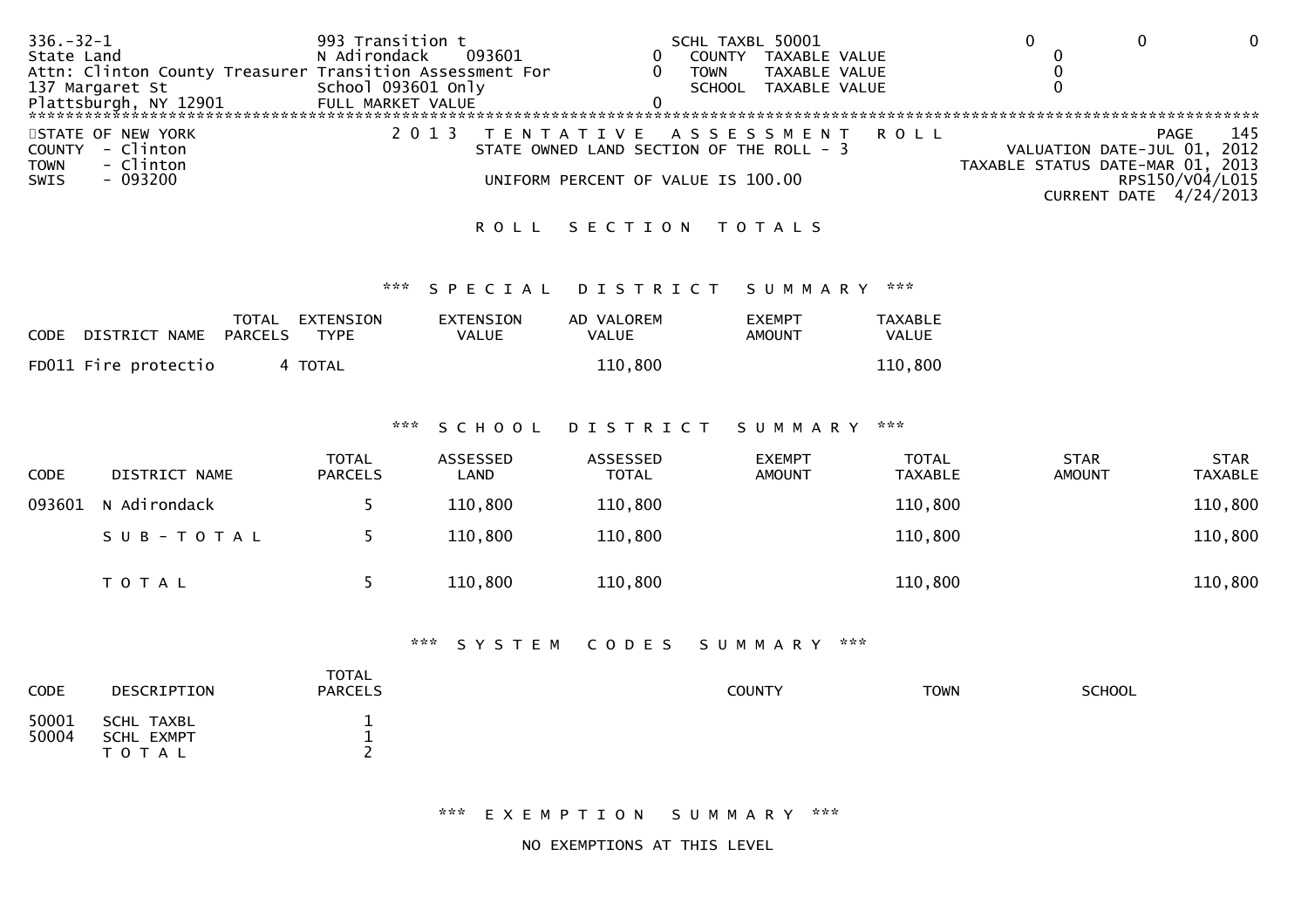# \*\*\* G R A N D T O T A L S \*\*\*

| <b>ROLL</b><br><b>SEC</b>            | DESCRIPTION                                                                                    | <b>TOTAL</b><br><b>PARCELS</b> | ASSESSED<br>LAND                                                                                                                | ASSESSED<br>TOTAL                                                                                                               |                                      | <b>TAXABLE</b><br><b>COUNTY</b>                                                        | <b>TAXABLE</b><br><b>TOWN</b>                                                 | <b>TAXABLE</b><br><b>SCHOOL</b>     | <b>STAR</b><br><b>TAXABLE</b>                                                         |
|--------------------------------------|------------------------------------------------------------------------------------------------|--------------------------------|---------------------------------------------------------------------------------------------------------------------------------|---------------------------------------------------------------------------------------------------------------------------------|--------------------------------------|----------------------------------------------------------------------------------------|-------------------------------------------------------------------------------|-------------------------------------|---------------------------------------------------------------------------------------|
| 3                                    | STATE OWNED LAND                                                                               | 5.                             | 110,800                                                                                                                         | 110,800                                                                                                                         |                                      | 110,800                                                                                | 110,800                                                                       | 110,800                             | 110,800                                                                               |
| <b>COUNTY</b><br><b>TOWN</b><br>SWIS | STATE OF NEW YORK<br>- Clinton<br>- Clinton<br>$-093200$                                       |                                | 2 0 1 3                                                                                                                         | TENTATIVE ASSESSMENT<br>SPECIAL FRANCHISE SECTION OF THE ROLL - 5<br>OWNERS NAME SEQUENCE<br>UNIFORM PERCENT OF VALUE IS 100.00 |                                      |                                                                                        | <b>ROLL</b>                                                                   |                                     | 146<br><b>PAGE</b><br>VALUATION DATE-JUL 01, 2012<br>TAXABLE STATUS DATE-MAR 01, 2013 |
|                                      | TAX MAP PARCEL NUMBER<br>CURRENT OWNERS NAME<br><b>CURRENT OWNERS ADDRESS</b>                  |                                | PROPERTY LOCATION & CLASS ASSESSMENT<br>SCHOOL DISTRICT<br>PARCEL SIZE/GRID COORD                                               | LAND<br><b>TOTAL</b>                                                                                                            | TAX DESCRIPTION<br>SPECIAL DISTRICTS |                                                                                        | EXEMPTION CODE-----------------COUNTY-------TOWN------SCHOOL<br>TAXABLE VALUE |                                     | ACCOUNT NO.                                                                           |
| $516.-32-1$<br><b>NYSEG</b>          | Attn: Utility Shared Services<br>Local Tax Dept Freeport<br>70 Farm View Dr                    |                                | Electric & Gas<br>861 Elec & gas<br>Chateaugay 1<br>163401<br>Special Franchise<br>App Factor .2603 In Ccs<br>FULL MARKET VALUE | $\mathbf 0$<br>152,560<br>152,560                                                                                               | <b>TOWN</b>                          | COUNTY TAXABLE VALUE<br>TAXABLE VALUE<br>SCHOOL TAXABLE VALUE<br>FD011 Fire protection | 152,560<br>152,560<br>152,560                                                 | 152,560 TO                          |                                                                                       |
| $536. - 32 - 1$<br><b>NYSEG</b>      | Attn: Utility Shared Services<br>Local Tax Dept Freeport<br>70 Farm View Dr                    | N Adirondack                   | Electric & Gas<br>861 Elec & gas<br>093601<br>Special Franchise<br>App Factor .7397 In Nac<br>FULL MARKET VALUE                 | $\Omega$<br>433,532<br>433,532                                                                                                  | <b>TOWN</b>                          | COUNTY TAXABLE VALUE<br>TAXABLE VALUE<br>SCHOOL TAXABLE VALUE<br>FD011 Fire protection | 433,532<br>433,532<br>433,532                                                 | 433,532 TO                          |                                                                                       |
| $516. - 32 - 3$<br>PO Box 7467       | Time Warner Of Champlain<br>Charlotte, NC 28241-7467                                           | Television<br>N Adirondack     | 869 Television<br>093601<br>Special Franchise<br>App Factor .2603 In Ccs<br>FULL MARKET VALUE                                   | $\Omega$<br>3,951<br>3,951                                                                                                      | <b>TOWN</b>                          | COUNTY TAXABLE VALUE<br>TAXABLE VALUE<br>SCHOOL TAXABLE VALUE<br>FD011 Fire protection |                                                                               | 3,951<br>3,951<br>3,951<br>3,951 TO |                                                                                       |
| $536. - 32 - 3$<br>PO Box 7467       | Time Warner Of Champlain<br>Charlotte, NC 28241-7467                                           | Television<br>N Adirondack     | 869 Television<br>093601<br>Special Franchise<br>App Factor .7397 In Nac<br>FULL MARKET VALUE                                   | 0<br>11,227<br>11,227                                                                                                           | COUNTY<br><b>TOWN</b>                | TAXABLE VALUE<br>TAXABLE VALUE<br>SCHOOL TAXABLE VALUE<br>FD011 Fire protection        | 11,227<br>11,227<br>11,227                                                    | 11,227 TO                           |                                                                                       |
| $516. - 32 - 2$<br>PO Box 152206     | Verizon New York Inc<br>Company Code 631900<br>Verizon Communications<br>Irving, TX 75015-2206 | Telephone<br>Chateaugay 1      | 866 Telephone<br>163401<br>Special Franchise<br>App Factor .2603 In Ccs<br>FULL MARKET VALUE                                    | 0<br>57,559<br>57,559                                                                                                           | <b>TOWN</b>                          | COUNTY TAXABLE VALUE<br>TAXABLE VALUE<br>SCHOOL TAXABLE VALUE<br>FD011 Fire protection | 57,559<br>57,559<br>57,559                                                    | 57,559 TO                           |                                                                                       |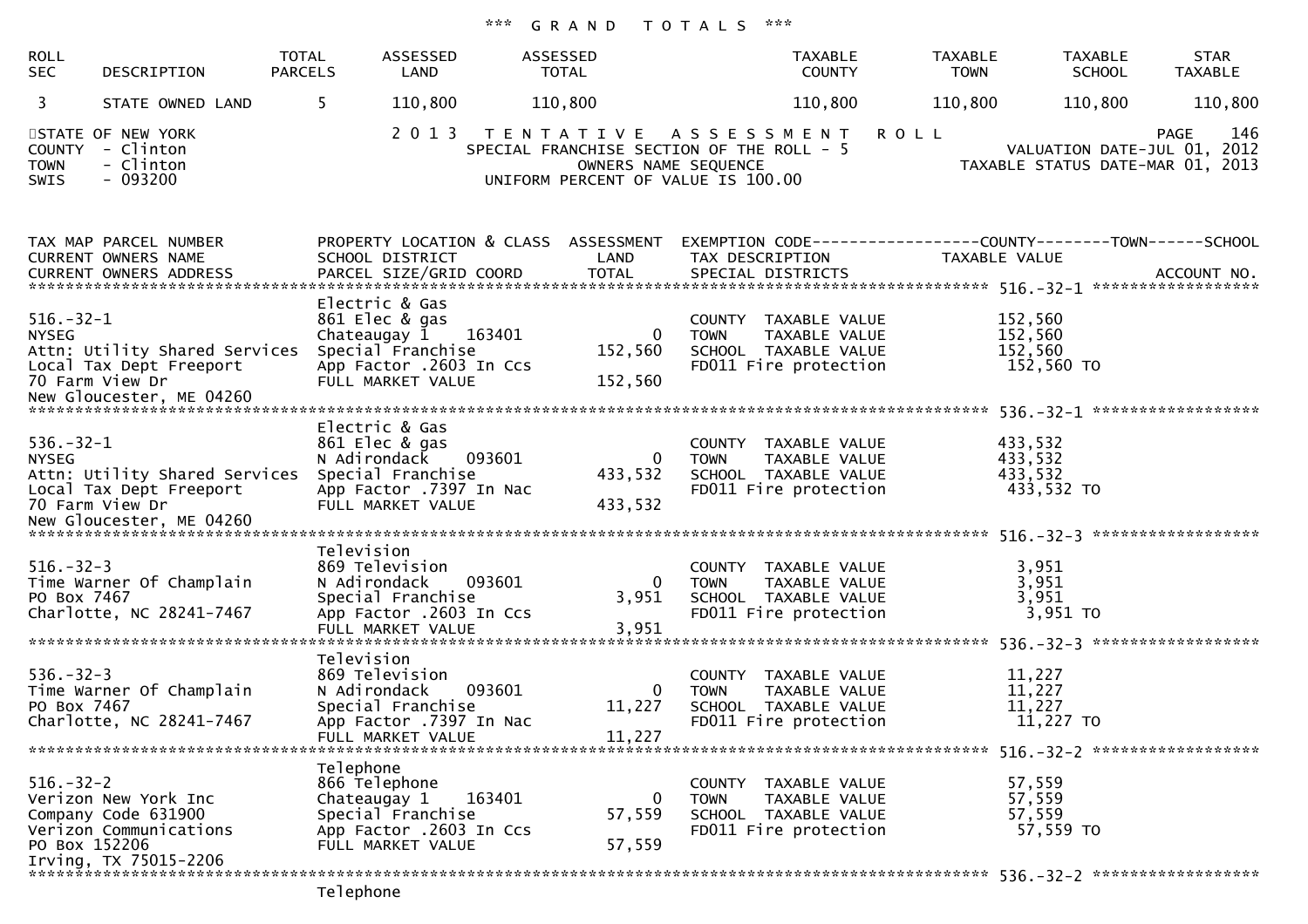| $536. - 32 - 2$          | 866 Telephone           |         | TAXABLE VALUE<br><b>COUNTY</b>            |      | 163,567                          |
|--------------------------|-------------------------|---------|-------------------------------------------|------|----------------------------------|
| Verizon New York Inc     | 093601<br>N Adirondack  |         | TAXABLE VALUE<br>TOWN                     |      | 163,567                          |
| Company Code 631900      | Special Franchise       | 163,567 | SCHOOL<br>TAXABLE VALUE                   |      | 163,567                          |
| Verizon Communications   | App Factor .7397 In Nac |         | FD011 Fire protection                     |      | 163,567 TO                       |
| PO Box 152206            | FULL MARKET VALUE       | 163,567 |                                           |      |                                  |
| Irving, TX 75015-2206    |                         |         |                                           |      |                                  |
|                          |                         |         |                                           |      |                                  |
| STATE OF NEW YORK        |                         |         | TENTATIVE ASSESSMENT                      | ROLL | 147<br>PAGE                      |
| - Clinton<br>COUNTY      |                         |         | SPECIAL FRANCHISE SECTION OF THE ROLL - 5 |      | VALUATION DATE-JUL 01, 2012      |
| - Clinton<br><b>TOWN</b> |                         |         |                                           |      | TAXABLE STATUS DATE-MAR 01, 2013 |
| - 093200<br><b>SWIS</b>  |                         |         | UNIFORM PERCENT OF VALUE IS 100.00        |      | RPS150/V04/L015                  |
|                          |                         |         |                                           |      | CURRENT DATE 4/24/2013           |

### ROLL SECTION TOTALS

### \*\*\* S P E C I A L D I S T R I C T S U M M A R Y \*\*\*

| CODE DISTRICT NAME PARCELS | TOTAL EXTENSION<br>TYPE | EXTENSION<br>VALUE | AD VALOREM<br><b>VALUE</b> | <b>FXFMPT</b><br>AMOUNT | <b>TAXABLE</b><br><b>VALUE</b> |
|----------------------------|-------------------------|--------------------|----------------------------|-------------------------|--------------------------------|
| FD011 Fire protectio       | 6 TOTAL                 |                    | 822,396                    |                         | 822,396                        |

### \*\*\* S C H O O L D I S T R I C T S U M M A R Y \*\*\*

| <b>CODE</b>      | DISTRICT NAME                | <b>TOTAL</b><br><b>PARCELS</b> | ASSESSED<br>LAND | ASSESSED<br><b>TOTAL</b> | <b>EXEMPT</b><br><b>AMOUNT</b> | <b>TOTAL</b><br><b>TAXABLE</b> | <b>STAR</b><br><b>AMOUNT</b> | <b>STAR</b><br><b>TAXABLE</b> |
|------------------|------------------------------|--------------------------------|------------------|--------------------------|--------------------------------|--------------------------------|------------------------------|-------------------------------|
| 093601<br>163401 | N Adirondack<br>Chateaugay 1 |                                |                  | 612,277<br>210,119       |                                | 612,277<br>210,119             |                              | 612,277<br>210,119            |
|                  | SUB-TOTAL                    | b                              |                  | 822,396                  |                                | 822,396                        |                              | 822,396                       |
|                  | T O T A L                    | b                              |                  | 822,396                  |                                | 822,396                        |                              | 822,396                       |

### \*\*\* S Y S T E M C O D E S S U M M A R Y \*\*\*

### NO SYSTEM EXEMPTIONS AT THIS LEVEL

### \*\*\* E X E M P T I O N S U M M A R Y \*\*\*

## NO EXEMPTIONS AT THIS LEVEL

## \*\*\* G R A N D T O T A L S \*\*\*

| ROLL       |      | $-2$<br>$\mathbf{A}$<br><b>VIAL</b> |     |                  | ABI:  | XABL'                  | *АBL. | SIAK           |
|------------|------|-------------------------------------|-----|------------------|-------|------------------------|-------|----------------|
| <b>SEC</b> | . אנ | <b>ADCEL</b><br>AKI                 | AND | $\neg$ דר $\neg$ | OUNT' | $T$ $N1$<br><b>UWN</b> |       | <b>TAXABLE</b> |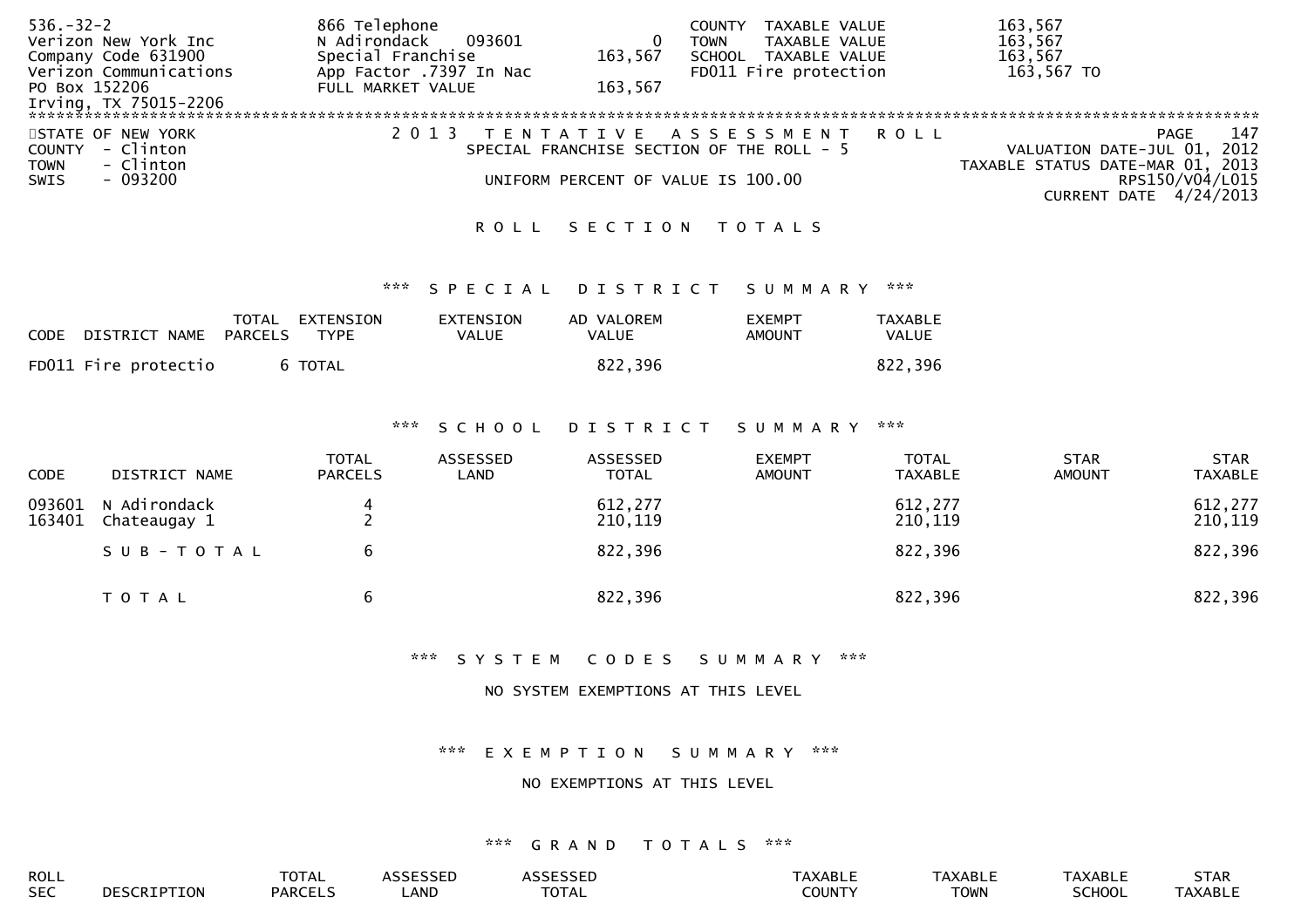| 5.<br>SPECIAL FRANCHISE                                                                                                                                                            | 6                                                                                                                                                                                               | 822,396                            | 822,396                                                                                                   | 822,396                                     | 822,396<br>822,396                                                             |
|------------------------------------------------------------------------------------------------------------------------------------------------------------------------------------|-------------------------------------------------------------------------------------------------------------------------------------------------------------------------------------------------|------------------------------------|-----------------------------------------------------------------------------------------------------------|---------------------------------------------|--------------------------------------------------------------------------------|
| STATE OF NEW YORK<br>COUNTY - Clinton<br><b>TOWN</b><br>- Clinton<br>$-093200$<br><b>SWIS</b>                                                                                      |                                                                                                                                                                                                 | OWNERS NAME SEQUENCE               | 2013 TENTATIVE ASSESSMENT<br>UTILITY & R.R. SECTION OF THE ROLL - 6<br>UNIFORM PERCENT OF VALUE IS 100.00 | <b>ROLL</b>                                 | 148<br>PAGE<br>VALUATION DATE-JUL 01, 2012<br>TAXABLE STATUS DATE-MAR 01, 2013 |
| TAX MAP PARCEL NUMBER<br>CURRENT OWNERS NAME                                                                                                                                       | PROPERTY LOCATION & CLASS ASSESSMENT<br>SCHOOL DISTRICT                                                                                                                                         | LAND                               | EXEMPTION CODE-----------------COUNTY-------TOWN------SCHOOL<br>TAX DESCRIPTION                           | TAXABLE VALUE                               |                                                                                |
| $38.1 - 1 - 20.1 - 1$<br>Churubusco Volunteer Fire Dept N Adirondack<br>CHARASSO .<br>C/O AT&T Mobility<br>Attn: NREA Tax Department<br>5405 Windward Pkwy<br>Alpharetta, GA 30004 | 1260 Clinton Mills Rd<br>837 Cell Tower<br>093601<br>Cellular Tower<br>60'x60' leased land<br>Tower Fence Bldg<br><b>ACRES</b><br>0.01<br>EAST-0641383 NRTH-2231409<br>DEED BOOK 779<br>$PG-63$ | $\overline{0}$<br>118,000          | COUNTY TAXABLE VALUE<br>TAXABLE VALUE<br><b>TOWN</b><br>SCHOOL TAXABLE VALUE<br>FD011 Fire protection     | 118,000<br>118,000<br>118,000<br>118,000 TO |                                                                                |
|                                                                                                                                                                                    | 587 Campbell Rd                                                                                                                                                                                 |                                    |                                                                                                           |                                             |                                                                                |
| $52. - 1 - 16.2$<br>Crown Atlantic Co LLC<br><b>PMB 353</b><br>4017 Washington Rd<br>McMurray, PA 15317                                                                            | 837 Cell Tower<br>163401<br>Chateaugay 1<br>Lot 48 T6 Omt<br>Pate<br>Apply Factor 100% in Chat<br>Cell Tower<br>ACRES 95.40<br>EAST-0628806 NRTH-2219965                                        | 55,200<br>155,500                  | COUNTY TAXABLE VALUE<br><b>TOWN</b><br>TAXABLE VALUE<br>SCHOOL TAXABLE VALUE<br>FD011 Fire protection     | 155,500<br>155,500<br>155,500<br>155,500 TO |                                                                                |
|                                                                                                                                                                                    | DEED BOOK 20011 PG-31586                                                                                                                                                                        |                                    |                                                                                                           |                                             |                                                                                |
| $68. - 1 - 14. - 1$<br>Crown Atlantic Co LLC<br><b>PMB 353</b><br>4017 Washington Rd<br>McMurray, PA 15317                                                                         | 81 Gagnier Rd<br>837 Cell Tower<br>N Adirondack<br>093601<br>Leased Ld/Inst 12 6058 in<br>From Premo<br>Cell Tower<br>EAST-0639939 NRTH-2214974<br>FULL MARKET VALUE                            | 0<br>100,000<br>100,000            | COUNTY TAXABLE VALUE<br><b>TOWN</b><br>TAXABLE VALUE<br>SCHOOL TAXABLE VALUE<br>FD011 Fire protection     | 100,000<br>100,000<br>100,000<br>100,000 TO |                                                                                |
| $616. - 32 - 4$<br>Noble Envrionmental Power LLC<br>8 Railroad Ave Ste 8<br>Essex, CT 06426                                                                                        | Ryan Rd<br>882 Elec Trans Imp<br>Chateaugay 1<br>163401<br>1 mile collection line 70<br>Poles - Frank Co/Clin Co<br>to Ryan Rd substation<br>FULL MARKET VALUE                                  | $\mathbf{0}$<br>800,000<br>800,000 | COUNTY<br>TAXABLE VALUE<br><b>TOWN</b><br>TAXABLE VALUE<br>SCHOOL TAXABLE VALUE<br>FD011 Fire protection  | 800,000<br>800,000<br>800,000<br>800,000 TO |                                                                                |
| $38. - 1 - 21. - 1$<br>NY RSA 2 Cellular Partnership<br>dba Verizon Wireless                                                                                                       | Looby Rd<br>837 Cell Tower<br>093601<br>N Adirondack<br>Lot <sub>54</sub><br>T6 Omt<br>Pate                                                                                                     | 100<br>110,000                     | <b>COUNTY</b><br>TAXABLE VALUE<br><b>TOWN</b><br>TAXABLE VALUE<br><b>SCHOOL</b><br>TAXABLE VALUE          | 110,000<br>110,000<br>110,000               | 38. -1-21. -1 *****************                                                |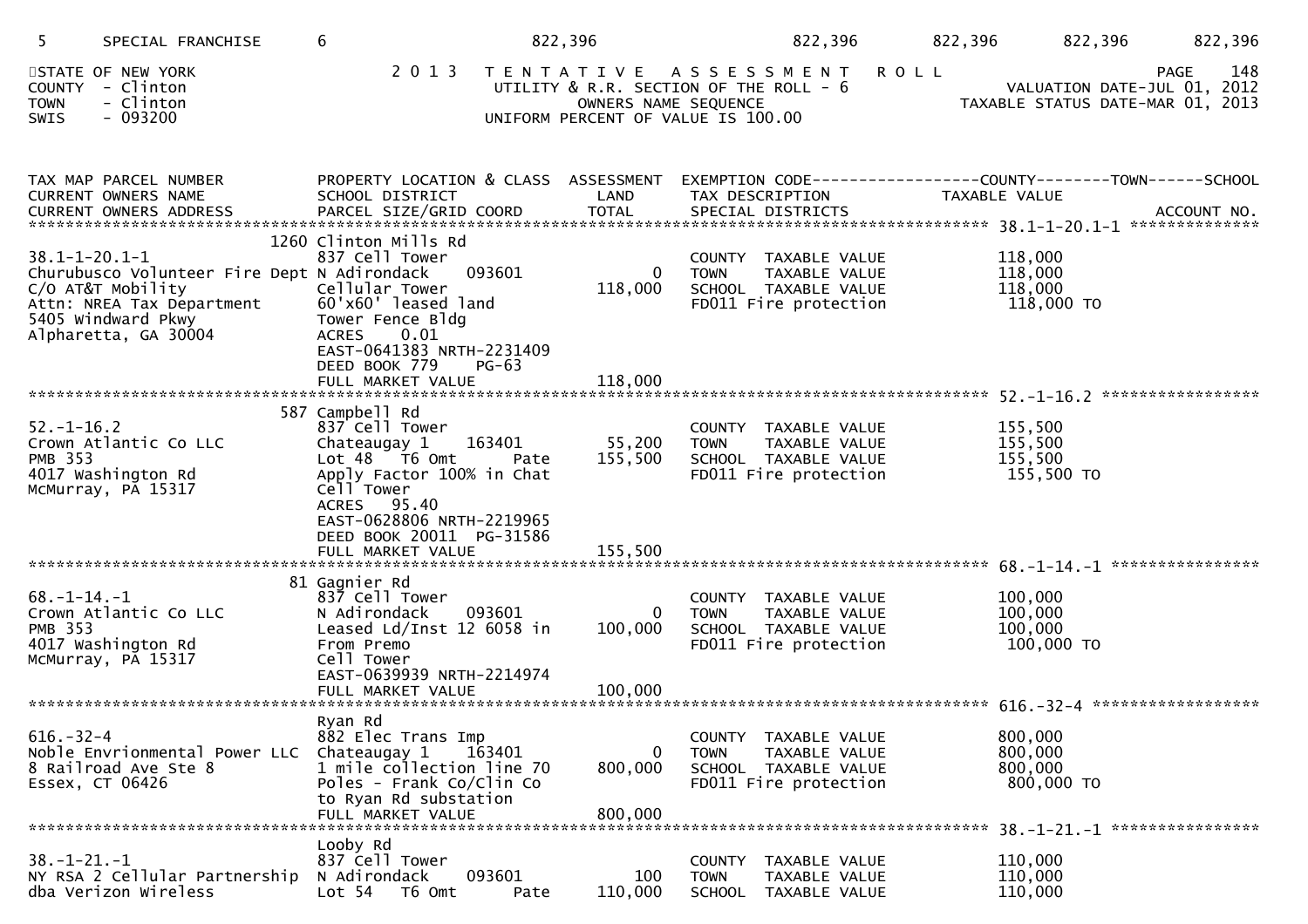| Mail Stop 4AW100<br>1 Verizon Way<br>Basking Ridge, NJ 07920                                                                                                       | 0.01<br><b>ACRES</b><br>EAST-0637585 NRTH-2229146<br>DEED BOOK 977<br>PG-318<br>FULL MARKET VALUE                                                                   | 110,000                              | FD011 Fire protection                                                                                               | 110,000 TO                                                                     |
|--------------------------------------------------------------------------------------------------------------------------------------------------------------------|---------------------------------------------------------------------------------------------------------------------------------------------------------------------|--------------------------------------|---------------------------------------------------------------------------------------------------------------------|--------------------------------------------------------------------------------|
| STATE OF NEW YORK<br>COUNTY - Clinton<br>- Clinton<br><b>TOWN</b><br>$-093200$<br>SWIS                                                                             | 2 0 1 3                                                                                                                                                             | OWNERS NAME SEQUENCE                 | <b>ROLL</b><br>TENTATIVE ASSESSMENT<br>UTILITY & R.R. SECTION OF THE ROLL - 6<br>UNIFORM PERCENT OF VALUE IS 100.00 | 149<br>PAGE<br>VALUATION DATE-JUL 01, 2012<br>TAXABLE STATUS DATE-MAR 01, 2013 |
| TAX MAP PARCEL NUMBER<br>CURRENT OWNERS NAME<br>CURRENT OWNERS ADDRESS                                                                                             | PROPERTY LOCATION & CLASS ASSESSMENT<br>SCHOOL DISTRICT                                                                                                             | LAND                                 | TAX DESCRIPTION                                                                                                     | EXEMPTION CODE-----------------COUNTY-------TOWN------SCHOOL<br>TAXABLE VALUE  |
| $68. - 1 - 4.4$<br><b>NYSEG</b><br>Attn: Utility Shared Services Electric & Gas Facility<br>Local Tax Dept Freeport<br>70 Farm View Dr<br>New Gloucester, ME 04260 | 6471 Rt 11<br>871 Elec-Gas Facil<br>N Adirondack<br>093601<br>App Factor 100 % In Nac<br>ACRES 18.20<br>EAST-0641782 NRTH-2214738<br>DEED BOOK 794<br><b>PG-228</b> | 21,100<br>512,300                    | COUNTY TAXABLE VALUE<br><b>TOWN</b><br>TAXABLE VALUE<br>SCHOOL TAXABLE VALUE<br>FD011 Fire protection               | 512,300<br>512,300<br>512,300<br>512,300 TO                                    |
| 632. - 9999 - 131. 600 - 1881<br><b>NYSEG</b><br>Attn: Utility Shared Services<br>Local Tax Dept Freeport<br>70 Farm View Dr                                       | Outside Plant<br>884 Elec Dist Out<br>093601<br>N Adirondack<br>Loc #888888 Poles, wires, c<br>App Factor .7397 In Nac<br>FULL MARKET VALUE                         | $\overline{0}$<br>941,188<br>941,188 | COUNTY TAXABLE VALUE<br>TAXABLE VALUE<br><b>TOWN</b><br>SCHOOL TAXABLE VALUE<br>FD011 Fire protection               | *****<br>941,188<br>941,188<br>941,188<br>941,188 TO                           |
| 632. - 9999 - 131. 600 - 1882<br><b>NYSEG</b><br>Attn: Utility Shared Services<br>Local Tax Dept Freeport<br>70 Farm View Dr                                       | Outside Plant<br>884 Elec Dist Out<br>Chateaugay 1<br>163401<br>Loc #888888 Poles, wires, c<br>App Fact .2603 In CCS<br>FULL MARKET VALUE                           | $\overline{0}$<br>331,203<br>331,203 | COUNTY TAXABLE VALUE<br>TAXABLE VALUE<br><b>TOWN</b><br>SCHOOL TAXABLE VALUE<br>FD011 Fire protection               | 331,203<br>331,203<br>331,203<br>331,203 TO                                    |
| 632. - 9999 - 631. 900 - 1881<br>Verizon New York Inc<br>Company Code 631900<br>Verizon Communications<br>PO Box 152206<br>Irving, TX 75015-2206                   | Outside Plant<br>836 Telecom. eq.<br>093601<br>N Adirondack<br>Loc #888888<br>App Factor .7397 In Nac<br>FULL MARKET VALUE                                          | $\mathbf{0}$<br>96,689<br>96,689     | COUNTY TAXABLE VALUE<br><b>TOWN</b><br>TAXABLE VALUE<br>SCHOOL TAXABLE VALUE<br>FD011 Fire protection               | 96,689<br>96,689<br>96,689<br>96,689 TO                                        |
| 632. - 9999 - 631. 900 - 1882<br>Verizon New York Inc<br>Company Code 631900<br>Verizon Communications<br>PO Box 152206<br>Irving, TX 75015-2206                   | Outside Plant<br>836 Telecom. eq.<br>163401<br>Chateaugay 1<br>Loc #888888 Poles, wires, c<br>App Factor .2603 In Ccs<br>FULL MARKET VALUE                          | $\Omega$<br>34,025<br>34,025         | COUNTY TAXABLE VALUE<br><b>TOWN</b><br>TAXABLE VALUE<br>SCHOOL TAXABLE VALUE<br>FD011 Fire protection               | 34,025<br>34,025<br>34,025<br>34,025 TO                                        |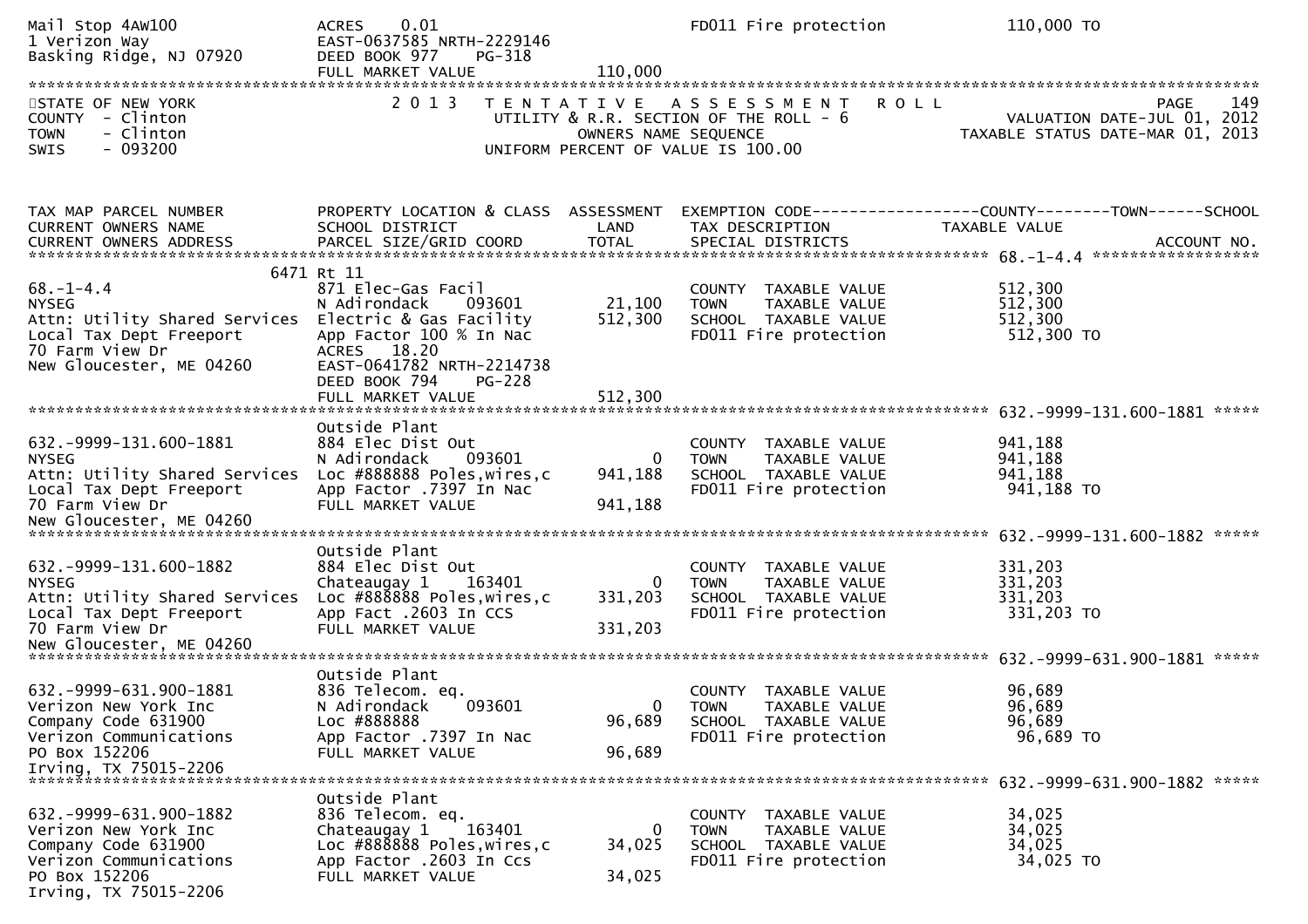| <b>COUNTY</b><br><b>TOWN</b> | STATE OF NEW YORK<br>- Clinton<br>- Clinton |                                                     | 2 0 1 3 |                                  | T E N T A T I V E<br>UTILITY & R.R. SECTION OF THE ROLL - 6 | A S S E S S M E N T            | <b>ROLL</b>                    | <b>PAGE</b><br>VALUATION DATE-JUL 01, 2012<br>TAXABLE STATUS DATE-MAR 01, 2013 | 150                           |
|------------------------------|---------------------------------------------|-----------------------------------------------------|---------|----------------------------------|-------------------------------------------------------------|--------------------------------|--------------------------------|--------------------------------------------------------------------------------|-------------------------------|
| <b>SWIS</b>                  | $-093200$                                   |                                                     |         |                                  | UNIFORM PERCENT OF VALUE IS 100.00                          |                                |                                | <b>CURRENT DATE 4/24/2013</b>                                                  | RPS150/V04/L015               |
|                              |                                             |                                                     |         | <b>ROLL</b>                      | SECTION                                                     | T O T A L S                    |                                |                                                                                |                               |
|                              |                                             |                                                     | ***     | SPECIAL                          | <b>DISTRICT</b>                                             | SUMMARY                        | ***                            |                                                                                |                               |
| <b>CODE</b>                  | DISTRICT NAME                               | TOTAL<br>EXTENSION<br><b>PARCELS</b><br><b>TYPE</b> |         | <b>EXTENSION</b><br><b>VALUE</b> | AD VALOREM<br><b>VALUE</b>                                  | <b>EXEMPT</b><br><b>AMOUNT</b> | <b>TAXABLE</b><br>VALUE        |                                                                                |                               |
|                              | FD011 Fire protectio                        | 10 TOTAL                                            |         |                                  | 3198,905                                                    |                                | 3198,905                       |                                                                                |                               |
|                              |                                             |                                                     | ***     | SCHOOL                           | DISTRICT                                                    | S U M M A R Y                  | ***                            |                                                                                |                               |
| <b>CODE</b>                  | DISTRICT NAME                               | <b>TOTAL</b><br><b>PARCELS</b>                      |         | <b>ASSESSED</b><br>LAND          | <b>ASSESSED</b><br><b>TOTAL</b>                             | <b>EXEMPT</b><br><b>AMOUNT</b> | <b>TOTAL</b><br><b>TAXABLE</b> | <b>STAR</b><br><b>AMOUNT</b>                                                   | <b>STAR</b><br><b>TAXABLE</b> |
| 093601<br>163401             | N Adirondack<br>Chateaugay 1                | 6<br>4                                              |         | 21,200<br>55,200                 | 1878, 177<br>1320,728                                       |                                | 1878, 177<br>1320,728          |                                                                                | 1878, 177<br>1320,728         |
|                              | SUB-TOTAL                                   | 10                                                  |         | 76,400                           | 3198,905                                                    |                                | 3198,905                       |                                                                                | 3198,905                      |
|                              | T O T A L                                   | 10                                                  |         | 76,400                           | 3198,905                                                    |                                | 3198,905                       |                                                                                | 3198,905                      |

\*\*\* S Y S T E M C O D E S S U M M A R Y \*\*\*

NO SYSTEM EXEMPTIONS AT THIS LEVEL

\*\*\* E X E M P T I O N S U M M A R Y \*\*\*

NO EXEMPTIONS AT THIS LEVEL

## \*\*\* G R A N D T O T A L S \*\*\*

| <b>ROLL</b><br><b>SEC</b> | DESCRIPTION                                        | <b>TOTAL</b><br><b>PARCELS</b> | ASSESSED<br>LAND | ASSESSED<br><b>TOTAL</b> | TAXABLE<br><b>COUNTY</b>                                                                        | <b>TAXABLE</b><br><b>TOWN</b> | <b>TAXABLE</b><br><b>SCHOOL</b>                                 | <b>STAR</b><br><b>TAXABLE</b> |
|---------------------------|----------------------------------------------------|--------------------------------|------------------|--------------------------|-------------------------------------------------------------------------------------------------|-------------------------------|-----------------------------------------------------------------|-------------------------------|
| -6                        | UTILITIES & N.C.                                   | 10                             | 76.400           | 3198,905                 | 3198,905                                                                                        | 3198,905                      | 3198,905                                                        | 3198,905                      |
| <b>TOWN</b>               | STATE OF NEW YORK<br>COUNTY - Clinton<br>- Clinton |                                |                  |                          | 2013 TENTATIVE ASSESSMENT ROLL<br>WHOLLY EXEMPT SECTION OF THE ROLL - 8<br>OWNERS NAME SEQUENCE |                               | VALUATION DATE-JUL 01, 2012<br>TAXABLE STATUS DATE-MAR 01, 2013 | 151<br>PAGE                   |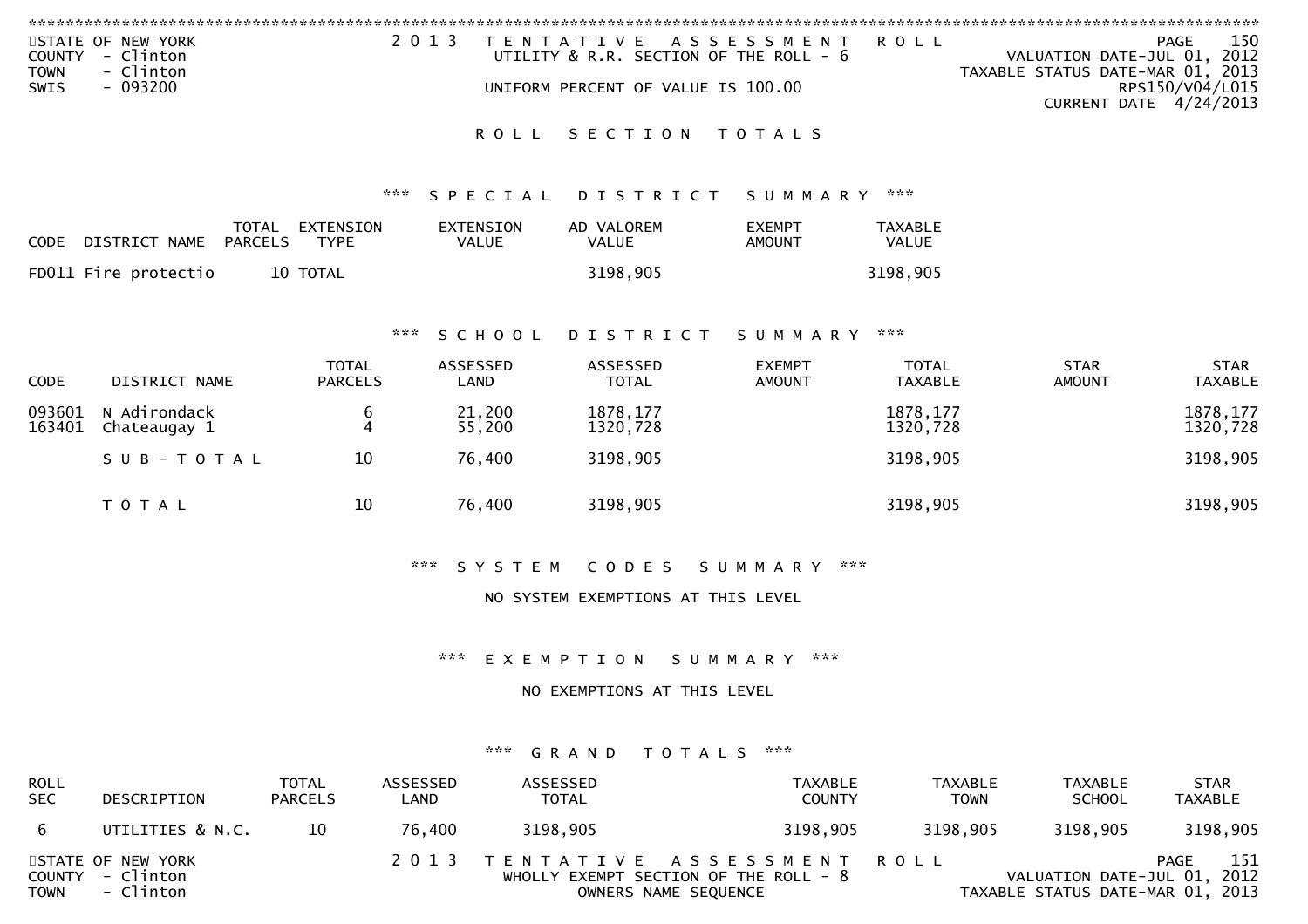| TAX MAP PARCEL NUMBER<br><b>CURRENT OWNERS NAME</b> | PROPERTY LOCATION & CLASS ASSESSMENT<br>SCHOOL DISTRICT | LAND              | TAX DESCRIPTION                        | EXEMPTION CODE-----------------COUNTY-------TOWN------SCHOOL<br>TAXABLE VALUE |                    |
|-----------------------------------------------------|---------------------------------------------------------|-------------------|----------------------------------------|-------------------------------------------------------------------------------|--------------------|
|                                                     |                                                         |                   |                                        |                                                                               |                    |
|                                                     | 113-91 Frontier Rd                                      |                   |                                        |                                                                               |                    |
| $7. - 1 - 20. - 1$                                  | 240 Rural res                                           |                   | NONPR RELI 25110                       | 85,000<br>85,000                                                              | 85,000             |
| Apostles Of Infinite Love Inc N Adirondack          | 093601                                                  | 36,000            | COUNTY TAXABLE VALUE                   | 0                                                                             |                    |
| 113 Frontier Rd                                     | 40.00<br><b>ACRES</b>                                   | 85,000            | <b>TOWN</b><br>TAXABLE VALUE           | $\Omega$                                                                      |                    |
| Churubusco, NY 12923                                | EAST-0635865 NRTH-2242234                               |                   | SCHOOL TAXABLE VALUE                   | $\Omega$                                                                      |                    |
|                                                     | DEED BOOK 558<br><b>PG-964</b>                          |                   | FD011 Fire protection                  | 0 <sub>T</sub>                                                                |                    |
|                                                     | FULL MARKET VALUE                                       | 85,000            | 85,000 EX                              |                                                                               |                    |
|                                                     |                                                         |                   |                                        |                                                                               |                    |
|                                                     | 1 Looby Rd                                              |                   |                                        |                                                                               |                    |
| $38. - 1 - 23$                                      | 411 Apartment                                           |                   | UDC PROJEC 28110                       | 228,000<br>228,000                                                            | 228,000            |
| Churubusco Sr Citizens Corp                         | 093601<br>N Adirondack                                  | 6,000             | COUNTY TAXABLE VALUE                   | 0                                                                             |                    |
| 1 Looby Rd                                          | Lot <sub>54</sub><br>T6 Omt<br>Pate                     | 228,000           | <b>TOWN</b><br>TAXABLE VALUE           | 0                                                                             |                    |
| Churubusco, NY 12923                                | 2.40<br><b>ACRES</b>                                    |                   | SCHOOL TAXABLE VALUE                   |                                                                               |                    |
|                                                     | EAST-0638966 NRTH-2230506                               |                   | FD011 Fire protection                  | 0 <sub>T</sub>                                                                |                    |
|                                                     | DEED BOOK 667<br>PG-218                                 |                   | 228,000 EX                             |                                                                               |                    |
|                                                     | FULL MARKET VALUE                                       | 228,000           |                                        |                                                                               |                    |
|                                                     |                                                         |                   |                                        |                                                                               |                    |
|                                                     | 1301 Clinton Mills Rd                                   |                   |                                        |                                                                               |                    |
| $38.1 - 1 - 28$                                     | 662 Police/fire                                         |                   | INCVOLFIRE 26400                       | 127,100<br>127,100                                                            | 127,100            |
| Churubusco Volunteer Fire                           | N Adirondack<br>093601                                  | 3,600             | COUNTY TAXABLE VALUE                   | $\mathbf{0}$                                                                  |                    |
| 1301 Clinton Mills Rd                               | Lot 55 T6 Omt<br>Pate                                   | 127,100           | TAXABLE VALUE<br><b>TOWN</b>           | $\Omega$                                                                      |                    |
| Churubusco, NY 12923                                | FRNT 132.00 DPTH 107.00                                 |                   | SCHOOL TAXABLE VALUE                   |                                                                               |                    |
|                                                     | EAST-0640320 NRTH-2230763                               |                   | FD011 Fire protection                  | 0 <sub>T</sub>                                                                |                    |
|                                                     | DEED BOOK 20051 PG-87958<br>FULL MARKET VALUE           | 127,100           | 127,100 EX                             |                                                                               |                    |
|                                                     |                                                         |                   |                                        |                                                                               |                    |
|                                                     | Clinton Mills Rd                                        |                   |                                        |                                                                               |                    |
| $38.1 - 1 - 20.1$                                   | 321 Abandoned ag                                        |                   | INCVOLFIRE 26400                       | 14,500<br>14,500                                                              | 14,500             |
| Churubusco Volunteer Fire Co                        | 093601<br>N Adirondack                                  | 14,500            | COUNTY TAXABLE VALUE                   | $\mathbf{0}$                                                                  |                    |
| Box 135 Campbell Rd                                 | Lot 66<br>T6 Omt<br>Pate                                | 14,500            | <b>TOWN</b><br>TAXABLE VALUE           | 0                                                                             |                    |
| Churubusco, NY 12923                                | <b>ACRES</b><br>14.00                                   |                   | SCHOOL TAXABLE VALUE                   |                                                                               |                    |
|                                                     | EAST-0641383 NRTH-2231409                               |                   | FD011 Fire protection                  | 0 <sub>T</sub>                                                                |                    |
|                                                     | DEED BOOK 779<br>$PG-63$                                |                   | 14,500 EX                              |                                                                               |                    |
|                                                     |                                                         |                   |                                        |                                                                               |                    |
|                                                     |                                                         |                   |                                        |                                                                               |                    |
|                                                     | Rt 189                                                  |                   |                                        |                                                                               |                    |
| $23 - 1 - 7.2$                                      | 321 Abandoned ag                                        |                   | NONPR CORP 25300                       | 26,300<br>26,300                                                              | 26,300             |
| Chylinski-Polubinski Trust Ksi N Adirondack         | 093601                                                  | 26,300            | COUNTY TAXABLE VALUE                   | 0                                                                             |                    |
| 529 Dunkirk Rd                                      | Lot $76$ Omt $6$                                        | 26,300            | <b>TOWN</b><br>TAXABLE VALUE           | $\Omega$                                                                      |                    |
| Anneslie, MD 21212                                  | <b>ACRES</b><br>37.50                                   |                   | SCHOOL TAXABLE VALUE                   |                                                                               |                    |
|                                                     | EAST-0645568 NRTH-2237227                               |                   | FD011 Fire protection                  | 0 <sub>T</sub>                                                                |                    |
|                                                     | DEED BOOK 20001 PG-23347                                |                   | 26.300 EX                              |                                                                               |                    |
|                                                     | FULL MARKET VALUE                                       | 26,300            |                                        |                                                                               |                    |
| STATE OF NEW YORK                                   | 2 0 1 3                                                 | T E N T A T I V E | A S S E S S M E N T                    | <b>ROLL</b>                                                                   | <b>PAGE</b><br>152 |
| COUNTY - Clinton                                    |                                                         |                   | WHOLLY EXEMPT SECTION OF THE ROLL $-8$ | VALUATION DATE-JUL 01, 2012                                                   |                    |
| <b>TOWN</b><br>- Clinton                            |                                                         |                   | OWNERS NAME SEQUENCE                   | TAXABLE STATUS DATE-MAR 01, 2013                                              |                    |
| - 093200<br><b>SWIS</b>                             |                                                         |                   | UNIFORM PERCENT OF VALUE IS 100.00     |                                                                               |                    |
|                                                     |                                                         |                   |                                        |                                                                               |                    |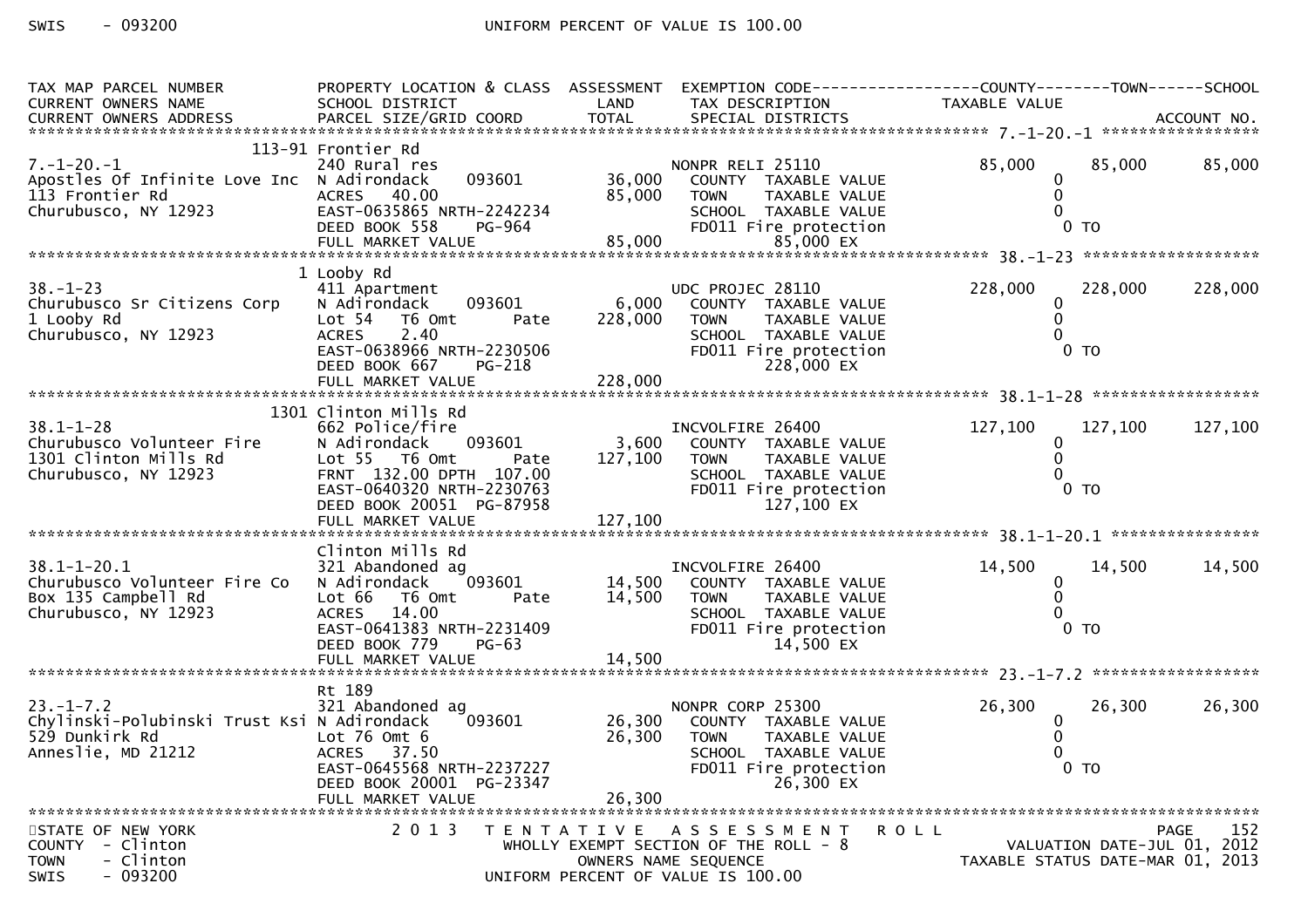| TAX MAP PARCEL NUMBER<br>CURRENT OWNERS NAME<br>CURRENT OWNERS ADDRESS                                                      | PROPERTY LOCATION & CLASS ASSESSMENT<br>SCHOOL DISTRICT<br>PARCEL SIZE/GRID COORD                                                                                                                            | LAND<br><b>TOTAL</b>          | EXEMPTION CODE------------------COUNTY--------TOWN------SCHOOL<br>TAX DESCRIPTION<br>SPECIAL DISTRICTS                                  | TAXABLE VALUE                                                |          | ACCOUNT NO.                                |
|-----------------------------------------------------------------------------------------------------------------------------|--------------------------------------------------------------------------------------------------------------------------------------------------------------------------------------------------------------|-------------------------------|-----------------------------------------------------------------------------------------------------------------------------------------|--------------------------------------------------------------|----------|--------------------------------------------|
| $24. - 1 - 1.3$<br>Chylinski-Polubinski Trust Ksi N Adirondack<br>529 Dunkirk Rd<br>Anneslie, MD 21212                      | Clinton Mills Rd<br>920 Priv Hunt/Fi<br>093601<br>Lot 76 & 65 T6omt<br>ACRES 875.00<br>EAST-0646838 NRTH-2236918<br>DEED BOOK 20001 PG-23347<br>FULL MARKET VALUE                                            | 161,000<br>171,000<br>171,000 | NONPR CORP 25300<br>COUNTY TAXABLE VALUE<br><b>TOWN</b><br>TAXABLE VALUE<br>SCHOOL TAXABLE VALUE<br>FD011 Fire protection<br>171,000 EX | 171,000<br>0<br>0<br>0 <sub>T</sub>                          | 171,000  | 171,000                                    |
| $38. - 1 - 2$<br>Immaculate Heart Of Mary<br>c/o St Edmunds Church<br>Cemetery<br>PO Box 119<br>Ellenburg, NY 12933         | 1343 Clinton Mills Rd<br>695 Cemetery<br>093601<br>N Adirondack<br>Lot 67 76 0mt<br>Pate<br>New Cemetery<br><b>ACRES</b><br>3.84<br>EAST-0638764 NRTH-2231723<br>DEED BOOK 80<br>PG-468<br>FULL MARKET VALUE | 19,200<br>20,200<br>20,200    | PRI CMTERY 27350<br>COUNTY TAXABLE VALUE<br>TAXABLE VALUE<br><b>TOWN</b><br>SCHOOL TAXABLE VALUE<br>FD011 Fire protection<br>20,200 EX  | 20,200<br>$\bf{0}$<br>0<br>$0$ TO                            | 20,200   | 20,200                                     |
| $38.1 - 1 - 35$<br>Immaculate Heart of Mary<br>Rt 189<br>Churubusco, NY 12923                                               | 595 Rt 189<br>695 Cemetery<br>N Adirondack<br>093601<br>Lot 55  T6 Omt<br>Pate<br>old Cemetery<br>1.57<br><b>ACRES</b><br>EAST-0639360 NRTH-2230586<br>DEED BOOK 35<br>PG-146<br>FULL MARKET VALUE           | 7,900<br>7,900<br>7,900       | PRI CMTERY 27350<br>COUNTY TAXABLE VALUE<br>TAXABLE VALUE<br><b>TOWN</b><br>SCHOOL TAXABLE VALUE<br>FD011 Fire protection<br>7,900 EX   | 7,900<br>0<br>0 <sub>T</sub>                                 | 7,900    | 7,900                                      |
| 556-560 Rt 189<br>$38.1 - 1 - 36$<br>Immaculate Heart Of Mary<br>c/o St Edmunds Church<br>PO Box 119<br>Ellenburg, NY 12933 | 620 Religious<br>093601<br>N Adirondack<br>Lot 66<br>T6 Omt<br>Pate<br>1.57<br><b>ACRES</b><br>EAST-0639309 NRTH-2230910<br>DEED BOOK 205<br>$PG-75$                                                         | 7,900<br>301,600              | NONPR RELI 25110<br>COUNTY TAXABLE VALUE<br><b>TOWN</b><br>TAXABLE VALUE<br>SCHOOL TAXABLE VALUE<br>FD011 Fire protection               | 301,600<br>0<br>0<br>90,000 TO                               | 301,600  | 301,600                                    |
| $7. - 1 - 26. - 152$<br>Marble River LLC<br>808 Travis St Ste 700<br>Houston, TX 77002                                      | 464 Jones Rd<br>877 Elc Pwr Othr<br>163401<br>Chateaugay 1<br>Lot 88 T6 Omt<br>Pate<br>Fountain & Brusco<br><b>ACRES</b><br>0.01<br>EAST-0631568 NRTH-2241019<br>FULL MARKET VALUE                           | 100<br>3250,000<br>3250,000   | MUN INDDEV 18020<br>COUNTY TAXABLE VALUE<br>TAXABLE VALUE<br><b>TOWN</b><br>SCHOOL TAXABLE VALUE<br>FD011 Fire protection               | 3250,000<br>$\mathbf{0}$<br>0<br>$\mathbf{0}$<br>3250,000 TO | 3250,000 | 3250,000                                   |
| STATE OF NEW YORK<br>- Clinton<br><b>COUNTY</b><br>- Clinton<br><b>TOWN</b><br>$-093200$<br><b>SWIS</b>                     | 2 0 1 3                                                                                                                                                                                                      |                               | TENTATIVE ASSESSMENT<br>R O L L<br>WHOLLY EXEMPT SECTION OF THE ROLL $-8$<br>OWNERS NAME SEQUENCE<br>UNIFORM PERCENT OF VALUE IS 100.00 | TAXABLE STATUS DATE-MAR 01, 2013                             |          | 153<br>PAGE<br>VALUATION DATE-JUL 01, 2012 |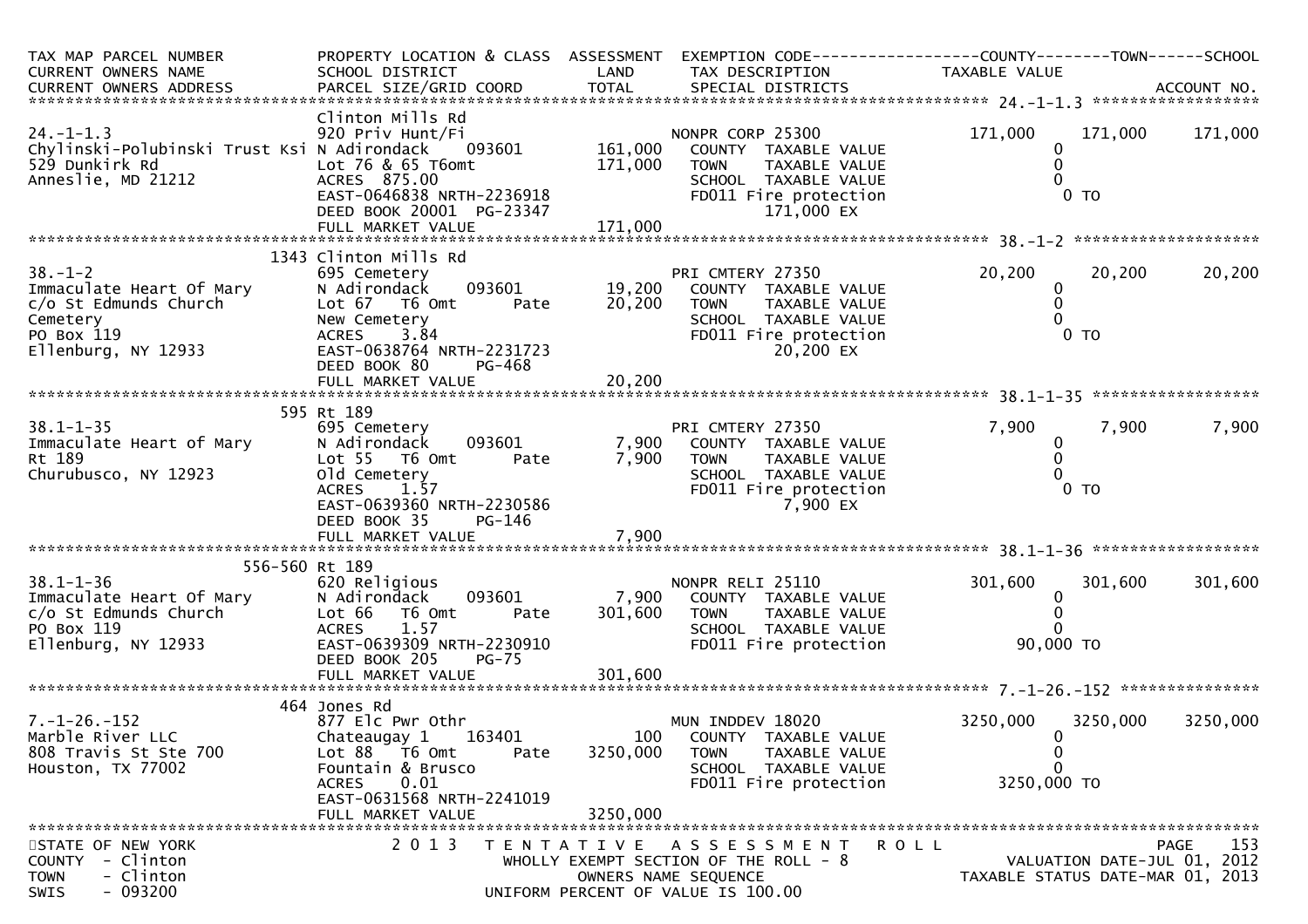| TAX MAP PARCEL NUMBER<br>CURRENT OWNERS NAME<br>CURRENT OWNERS ADDRESS                   | PROPERTY LOCATION & CLASS ASSESSMENT<br>SCHOOL DISTRICT                                                                                                                 | LAND                        | EXEMPTION CODE------------------COUNTY--------TOWN------SCHOOL<br>TAX DESCRIPTION                                                     | TAXABLE VALUE                                                   |             |
|------------------------------------------------------------------------------------------|-------------------------------------------------------------------------------------------------------------------------------------------------------------------------|-----------------------------|---------------------------------------------------------------------------------------------------------------------------------------|-----------------------------------------------------------------|-------------|
| $8. -1 - 9. -163$<br>Marble River LLC<br>808 Travis St Ste 700<br>Houston, TX 77002      | 140 Marys Way<br>877 Elc Pwr Othr<br>N Adirondack<br>093601<br>Lot 86 T6 Omt<br>Pate<br>John & Lucia Pollic<br>0.01<br><b>ACRES</b><br>EAST-0640038 NRTH-2242505        | 100<br>3250,000             | COUNTY TAXABLE VALUE<br><b>TOWN</b><br>TAXABLE VALUE<br>SCHOOL TAXABLE VALUE<br>FD011 Fire protection                                 | 3250,000<br>3250,000<br>3250,000<br>3250,000 TO                 |             |
|                                                                                          | FULL MARKET VALUE                                                                                                                                                       | 3250,000                    |                                                                                                                                       |                                                                 |             |
| $8. -1 - 10.1 - 170$<br>Marble River LLC<br>808 Travis St Ste 700<br>Houston, TX 77002   | 203 Mikes Way<br>877 Elc Pwr Othr<br>N Adirondack<br>093601<br>Lot 86 T6omt<br>John Osakowicz<br><b>ACRES</b><br>0.01<br>EAST-0641650 NRTH-2245867<br>FULL MARKET VALUE | 100<br>3250,000<br>3250,000 | MUN INDDEV 18020<br>COUNTY TAXABLE VALUE<br>TAXABLE VALUE<br><b>TOWN</b><br>SCHOOL TAXABLE VALUE<br>FD011 Fire protection             | 3250,000<br>3250,000<br>3250,000 TO                             | 3250,000    |
|                                                                                          | 266 Liberty Pole Rd                                                                                                                                                     |                             |                                                                                                                                       |                                                                 |             |
| $8. -1 - 10.41 - 165$<br>Marble River LLC<br>808 Travis St Ste 700<br>Houston, TX 77002  | 877 Elc Pwr Othr<br>093601<br>N Adirondack<br>Lot 86 T6omt<br>Michael & Mary LeClair<br>0.01<br><b>ACRES</b>                                                            | 100<br>3250,000             | MUN INDDEV 18020<br>COUNTY TAXABLE VALUE<br>TAXABLE VALUE<br><b>TOWN</b><br>SCHOOL TAXABLE VALUE<br>FD011 Fire protection             | 3250,000<br>3250,000<br>0<br>3250,000 TO                        | 3250,000    |
| MAY BE SUBJECT TO PAYMENT                                                                | EAST-0641459 NRTH-2242765                                                                                                                                               |                             |                                                                                                                                       |                                                                 |             |
|                                                                                          | 60 Marys Way                                                                                                                                                            |                             |                                                                                                                                       |                                                                 |             |
| $8. -1 - 10.451 - 164$<br>Marble River LLC<br>808 Travis St Ste 700<br>Houston, TX 77002 | 877 Elc Pwr Othr<br>093601<br>N Adirondack<br>Lot 86 T6omt<br>Louis & Elaine Dupras<br><b>ACRES</b><br>0.01                                                             | 100<br>3250,000             | MUN INDDEV 18020<br>COUNTY TAXABLE VALUE<br>TAXABLE VALUE<br><b>TOWN</b><br>SCHOOL TAXABLE VALUE<br>FD011 Fire protection             | 3250,000<br>3250,000<br>3250,000 TO                             | 3250,000    |
|                                                                                          | EAST-0640876 NRTH-2242800<br>FULL MARKET VALUE                                                                                                                          | 3250,000                    |                                                                                                                                       |                                                                 |             |
|                                                                                          | 48 Mikes Way                                                                                                                                                            |                             |                                                                                                                                       |                                                                 |             |
| $8. -1 - 12.1 - 168$<br>Marble River LLC<br>808 Travis St Ste 700<br>Houston, TX 77002   | 877 Elc Pwr Othr<br>093601<br>N Adirondack<br>Lot 85 T6 Omt<br>Michael & Mary LeClair                                                                                   | 100<br>3250,000             | MUN INDDEV 18020<br>COUNTY TAXABLE VALUE<br><b>TOWN</b><br>TAXABLE VALUE<br>SCHOOL TAXABLE VALUE                                      | 3250,000<br>3250,000                                            | 3250,000    |
| MAY BE SUBJECT TO PAYMENT<br>UNDER AGDIST LAW TIL 2017                                   | 0.01<br><b>ACRES</b><br>EAST-0644035 NRTH-2245340<br>FULL MARKET VALUE                                                                                                  | 3250,000                    | FD011 Fire protection                                                                                                                 | 3250,000 TO                                                     |             |
| STATE OF NEW YORK<br>COUNTY - Clinton<br>- Clinton<br><b>TOWN</b><br>$-093200$<br>SWIS   | 2 0 1 3                                                                                                                                                                 | T E N T A T I V E           | R O L L<br>A S S E S S M E N T<br>WHOLLY EXEMPT SECTION OF THE ROLL - 8<br>OWNERS NAME SEQUENCE<br>UNIFORM PERCENT OF VALUE IS 100.00 | VALUATION DATE-JUL 01, 2012<br>TAXABLE STATUS DATE-MAR 01, 2013 | 154<br>PAGE |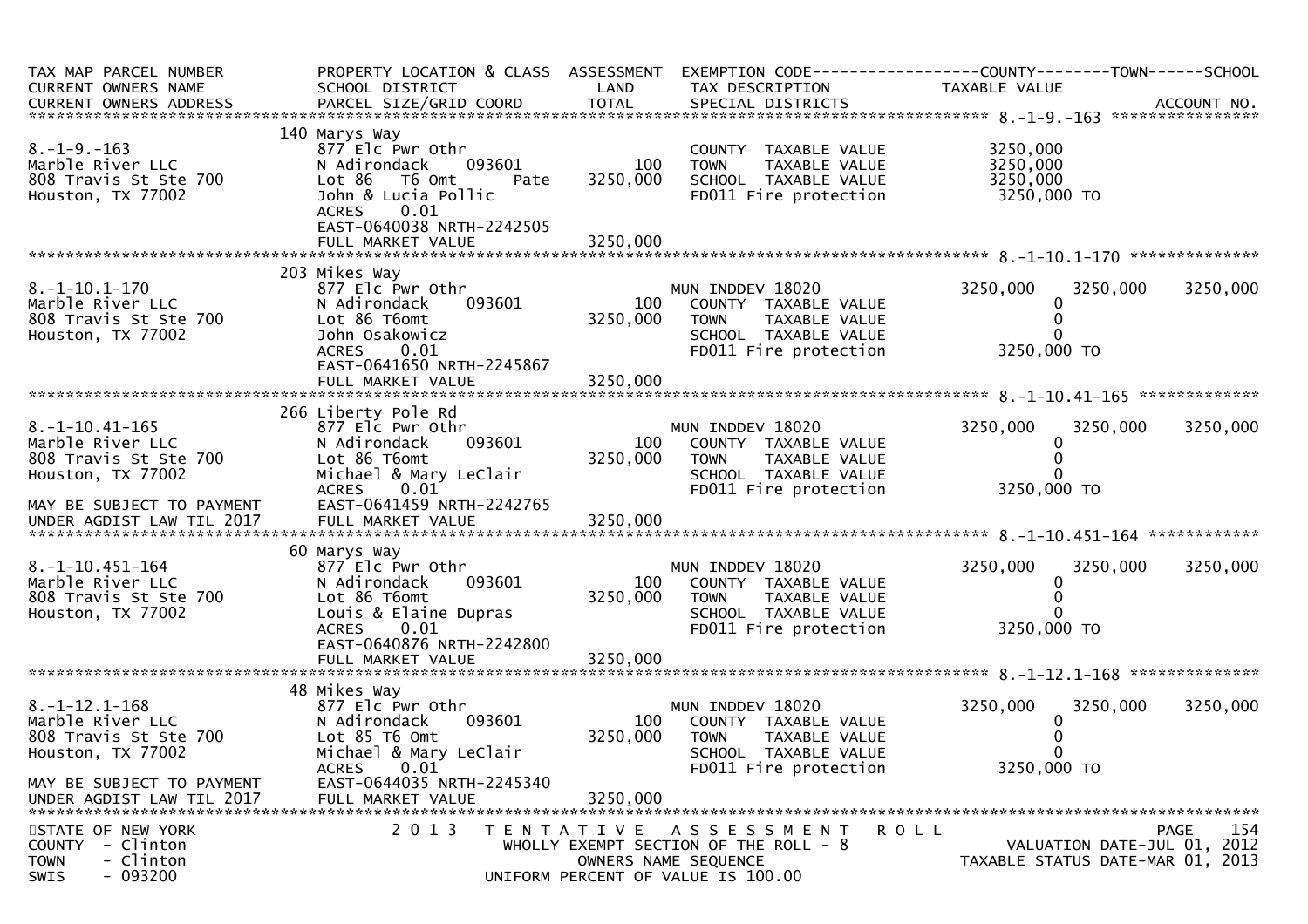| TAX MAP PARCEL NUMBER<br>CURRENT OWNERS NAME           | PROPERTY LOCATION & CLASS ASSESSMENT<br>SCHOOL DISTRICT | LAND              | TAX DESCRIPTION                                               | EXEMPTION CODE------------------COUNTY--------TOWN------SCHOOL<br>TAXABLE VALUE |                    |
|--------------------------------------------------------|---------------------------------------------------------|-------------------|---------------------------------------------------------------|---------------------------------------------------------------------------------|--------------------|
|                                                        |                                                         |                   |                                                               |                                                                                 |                    |
|                                                        | 89 Mikes Way                                            |                   |                                                               |                                                                                 |                    |
| $8. -1 - 12.1 - 169$<br>Marble River LLC               | 877 Elc Pwr Othr<br>093601<br>N Adirondack              | 100               | MUN INDDEV 18020<br>COUNTY TAXABLE VALUE                      | 3250,000<br>3250,000                                                            | 3250,000           |
| 808 Travis St Ste 700                                  | Lot 85 T6 Omt                                           | 3250,000          | TAXABLE VALUE<br><b>TOWN</b>                                  |                                                                                 |                    |
| Houston, TX 77002                                      | Michael & Mary LeClair<br><b>ACRES</b><br>0.01          |                   | SCHOOL TAXABLE VALUE<br>FD011 Fire protection                 | 3250,000 TO                                                                     |                    |
| MAY BE SUBJECT TO PAYMENT                              | EAST-0644035 NRTH-2245340                               |                   |                                                               |                                                                                 |                    |
|                                                        |                                                         |                   |                                                               |                                                                                 |                    |
|                                                        | 353 Liberty Pole Rd                                     |                   |                                                               |                                                                                 |                    |
| $8. -1 - 13. - 167$                                    | 877 Elc Pwr Othr                                        |                   | MUN INDDEV 18020                                              | 3250,000<br>3250,000                                                            | 3250,000           |
| Marble River LLC<br>808 Travis St Ste 700              | 093601<br>N Adirondack<br>$Lot 85$ T6 Omt<br>Pate       | 100<br>3250,000   | COUNTY TAXABLE VALUE<br><b>TOWN</b><br>TAXABLE VALUE          |                                                                                 |                    |
| Houston, TX 77002                                      | Gerald Miller                                           |                   | SCHOOL TAXABLE VALUE                                          |                                                                                 |                    |
|                                                        | <b>ACRES</b><br>0.01<br>EAST-0642813 NRTH-2245963       |                   | FD011 Fire protection                                         | 3250,000 TO                                                                     |                    |
|                                                        |                                                         |                   |                                                               |                                                                                 |                    |
|                                                        |                                                         |                   |                                                               |                                                                                 |                    |
| $8. -1 - 14.1 - 166$                                   | 354 Liberty Pole Rd                                     |                   |                                                               |                                                                                 |                    |
| Marble River LLC                                       | 877 Elc Pwr Othr<br>093601<br>N Adirondack              | 100               | MUN INDDEV 18020<br>COUNTY TAXABLE VALUE                      | 3250,000<br>3250,000<br>0                                                       | 3250,000           |
| 808 Travis St Ste 700                                  | Lot 85  T6 Omt<br>Pate                                  | 3250,000          | <b>TOWN</b><br>TAXABLE VALUE                                  |                                                                                 |                    |
| Houston, TX 77002                                      | John & Lucia Pollic<br>ACRES 0.01                       |                   | SCHOOL TAXABLE VALUE<br>FD011 Fire protection                 | 3250,000 TO                                                                     |                    |
|                                                        | EAST-0645560 NRTH-2243159                               |                   |                                                               |                                                                                 |                    |
|                                                        |                                                         |                   |                                                               |                                                                                 |                    |
|                                                        |                                                         |                   |                                                               |                                                                                 |                    |
| $22. -1 - 3. -151$                                     | 385 Jones Rd<br>877 Elc Pwr Othr                        |                   | MUN INDDEV 18020                                              | 3250,000<br>3250,000                                                            | 3250,000           |
| Marble River LLC                                       | Chateaugay 1<br>163401                                  | 100               | COUNTY TAXABLE VALUE                                          | 0                                                                               |                    |
| 808 Travis St Ste 700                                  | Lot 73  T6 Omt<br>Pate<br>Glenn Fountain Sr             | 3250,000          | <b>TOWN</b><br>TAXABLE VALUE                                  |                                                                                 |                    |
| Houston, TX 77002                                      | <b>ACRES</b><br>0.01                                    |                   | SCHOOL TAXABLE VALUE<br>FD011 Fire protection                 | 3250,000 TO                                                                     |                    |
|                                                        | EAST-0631359 NRTH-2239889                               |                   |                                                               |                                                                                 |                    |
|                                                        | FULL MARKET VALUE                                       | 3250,000          |                                                               |                                                                                 |                    |
|                                                        | 951 Rt 189                                              |                   |                                                               |                                                                                 |                    |
| $23. -1 - 1.2 - 160$                                   | 877 Elc Pwr Othr                                        |                   | MUN INDDEV 18020                                              | 3250,000<br>3250,000                                                            | 3250,000           |
| Marble River LLC<br>808 Travis St Ste 700              | N Adirondack<br>093601<br>Lot 74 T6 Omt<br>Pate         | 100<br>3250,000   | COUNTY TAXABLE VALUE<br><b>TOWN</b><br><b>TAXABLE VALUE</b>   |                                                                                 |                    |
| Houston, TX 77002                                      | Estate of John Matthews                                 |                   | SCHOOL TAXABLE VALUE                                          |                                                                                 |                    |
|                                                        | 0.01<br><b>ACRES</b>                                    |                   | FD011 Fire protection                                         | 3250,000 TO                                                                     |                    |
| MAY BE SUBJECT TO PAYMENT<br>UNDER AGDIST LAW TIL 2015 | EAST-0636785 NRTH-2240517<br>FULL MARKET VALUE          | 3250,000          |                                                               |                                                                                 |                    |
|                                                        |                                                         |                   |                                                               |                                                                                 |                    |
| STATE OF NEW YORK                                      | 2 0 1 3                                                 | T E N T A T I V E | R O L L<br>A S S E S S M E N T                                |                                                                                 | 155<br><b>PAGE</b> |
| COUNTY - Clinton<br>- Clinton<br><b>TOWN</b>           |                                                         |                   | WHOLLY EXEMPT SECTION OF THE ROLL - 8<br>OWNERS NAME SEQUENCE | VALUATION DATE-JUL 01, 2012<br>TAXABLE STATUS DATE-MAR 01, 2013                 |                    |
| $-093200$<br><b>SWIS</b>                               |                                                         |                   | UNIFORM PERCENT OF VALUE IS 100.00                            |                                                                                 |                    |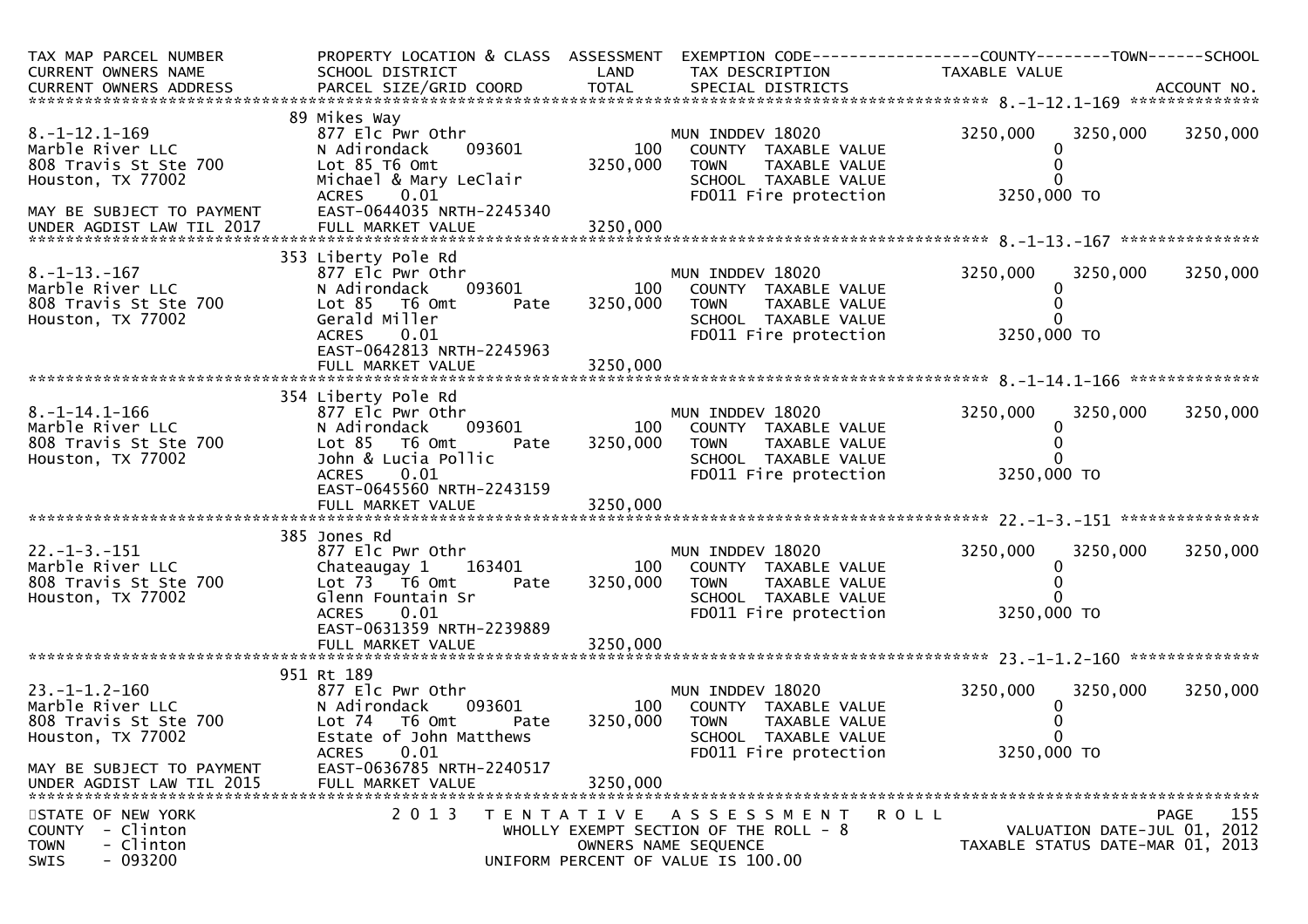| TAX MAP PARCEL NUMBER     | PROPERTY LOCATION & CLASS ASSESSMENT |          |                                       | EXEMPTION CODE------------------COUNTY--------TOWN------SCHOOL |             |
|---------------------------|--------------------------------------|----------|---------------------------------------|----------------------------------------------------------------|-------------|
| CURRENT OWNERS NAME       | SCHOOL DISTRICT                      | LAND     | TAX DESCRIPTION                       | TAXABLE VALUE                                                  |             |
|                           |                                      |          |                                       |                                                                |             |
|                           |                                      |          |                                       |                                                                |             |
|                           | 70 Robare Pond Rd                    |          |                                       |                                                                |             |
| $23. -1 - 3. -161$        | 877 Elc Pwr Othr                     |          | MUN INDDEV 18020                      | 3250,000<br>3250,000                                           | 3250,000    |
| Marble River LLC          | 093601<br>N Adirondack               | 100      | COUNTY TAXABLE VALUE                  | 0                                                              |             |
| 808 Travis St Ste 700     | Lot 75 T6 Omt<br>Pate                | 3250,000 | <b>TOWN</b><br>TAXABLE VALUE          |                                                                |             |
| Houston, TX 77002         | Michael & Patrick LeClair            |          | SCHOOL TAXABLE VALUE                  |                                                                |             |
|                           | <b>ACRES</b><br>0.01                 |          | FD011 Fire protection                 | 3250,000 TO                                                    |             |
| MAY BE SUBJECT TO PAYMENT | EAST-0639321 NRTH-2240153            |          |                                       |                                                                |             |
|                           |                                      |          |                                       |                                                                |             |
|                           |                                      |          |                                       |                                                                |             |
|                           | 850 Rt 189                           |          |                                       |                                                                |             |
| $23. - 1 - 4.1 - 157$     | 877 Elc Pwr Othr                     |          | MUN INDDEV 18020                      | 3250,000<br>3250,000                                           | 3250,000    |
| Marble River LLC          | N Adirondack<br>093601               | 100      | COUNTY TAXABLE VALUE                  |                                                                |             |
| 808 Travis St Ste 700     | Lot 75<br>T6 Omt<br>Pate             | 3250,000 | TAXABLE VALUE<br><b>TOWN</b>          |                                                                |             |
| Houston, TX 77002         | Michael & Doris King                 |          | SCHOOL TAXABLE VALUE                  |                                                                |             |
|                           | 0.01<br>ACRES                        |          | FD011 Fire protection                 | 3250,000 TO                                                    |             |
|                           | EAST-0640890 NRTH-2239042            |          |                                       |                                                                |             |
|                           | FULL MARKET VALUE                    | 3250,000 |                                       |                                                                |             |
|                           |                                      |          |                                       |                                                                |             |
|                           | 151 Marys Way                        |          |                                       |                                                                |             |
| $23. -1 - 4.24 - 162$     | 877 Elc Pwr Othr                     |          | MUN INDDEV 18020                      | 3250,000<br>3250,000                                           | 3250,000    |
| Marble River LLC          | N Adirondack<br>093601               | 100      | COUNTY TAXABLE VALUE                  | 0                                                              |             |
| 808 Travis St Ste 700     | Lot 75 & 76 T6omt                    | 3250,000 | <b>TOWN</b><br>TAXABLE VALUE          |                                                                |             |
| Houston, TX 77002         | Louis Dupras et al                   |          | SCHOOL TAXABLE VALUE                  |                                                                |             |
|                           | ACRES 0.01                           |          | FD011 Fire protection                 | 3250,000 TO                                                    |             |
|                           | EAST-0644007 NRTH-2239419            |          |                                       |                                                                |             |
|                           |                                      |          |                                       |                                                                |             |
|                           |                                      |          |                                       |                                                                |             |
|                           | 686 Rt 189                           |          |                                       |                                                                |             |
| $23. - 1 - 10. - 154$     | 877 Elc Pwr Othr                     |          | MUN INDDEV 18020                      | 3250,000<br>3250,000                                           | 3250,000    |
| Marble River LLC          | 093601<br>N Adirondack               | 100      | COUNTY TAXABLE VALUE                  |                                                                |             |
| 808 Travis St Ste 700     | Lot 66<br>T6 Omt<br>Pate             | 3250,000 | <b>TOWN</b><br>TAXABLE VALUE          |                                                                |             |
| Houston, TX 77002         | Allan Matthews                       |          | SCHOOL TAXABLE VALUE                  |                                                                |             |
|                           | 0.01<br><b>ACRES</b>                 |          | FD011 Fire protection                 | 3250,000 TO                                                    |             |
|                           | EAST-0647380 NRTH-2234262            |          |                                       |                                                                |             |
|                           | FULL MARKET VALUE                    | 3250,000 |                                       |                                                                |             |
|                           |                                      |          |                                       |                                                                |             |
|                           | 848 Rt 189                           |          |                                       |                                                                |             |
| $23. -1 - 12.1 - 156$     | 877 Elc Pwr Othr                     |          | MUN INDDEV 18020                      | 3250,000<br>3250,000                                           | 3250,000    |
| Marble River LLC          | 093601<br>N Adirondack               | 100      | COUNTY TAXABLE VALUE                  |                                                                |             |
| 808 Travis St Ste 700     | Lot 75 T6 Omt                        | 3250,000 | <b>TOWN</b><br>TAXABLE VALUE          |                                                                |             |
| Houston, TX 77002         | Ross & Carol Poupore                 |          | SCHOOL TAXABLE VALUE                  |                                                                |             |
|                           | <b>ACRES</b><br>0.01                 |          | FD011 Fire protection                 | 3250,000 TO                                                    |             |
|                           | EAST-0639846 NRTH-2236882            |          |                                       |                                                                |             |
|                           | FULL MARKET VALUE                    | 3250,000 |                                       |                                                                |             |
|                           |                                      |          |                                       |                                                                |             |
| STATE OF NEW YORK         | 2 0 1 3                              |          | TENTATIVE ASSESSMENT<br>R O L L       |                                                                | 156<br>PAGE |
| - Clinton<br>COUNTY       |                                      |          | WHOLLY EXEMPT SECTION OF THE ROLL - 8 | VALUATION DATE-JUL 01, 2012                                    |             |
| <b>TOWN</b><br>- Clinton  |                                      |          | OWNERS NAME SEQUENCE                  | TAXABLE STATUS DATE-MAR 01, 2013                               |             |
| $-093200$<br>SWIS         |                                      |          | UNIFORM PERCENT OF VALUE IS 100.00    |                                                                |             |
|                           |                                      |          |                                       |                                                                |             |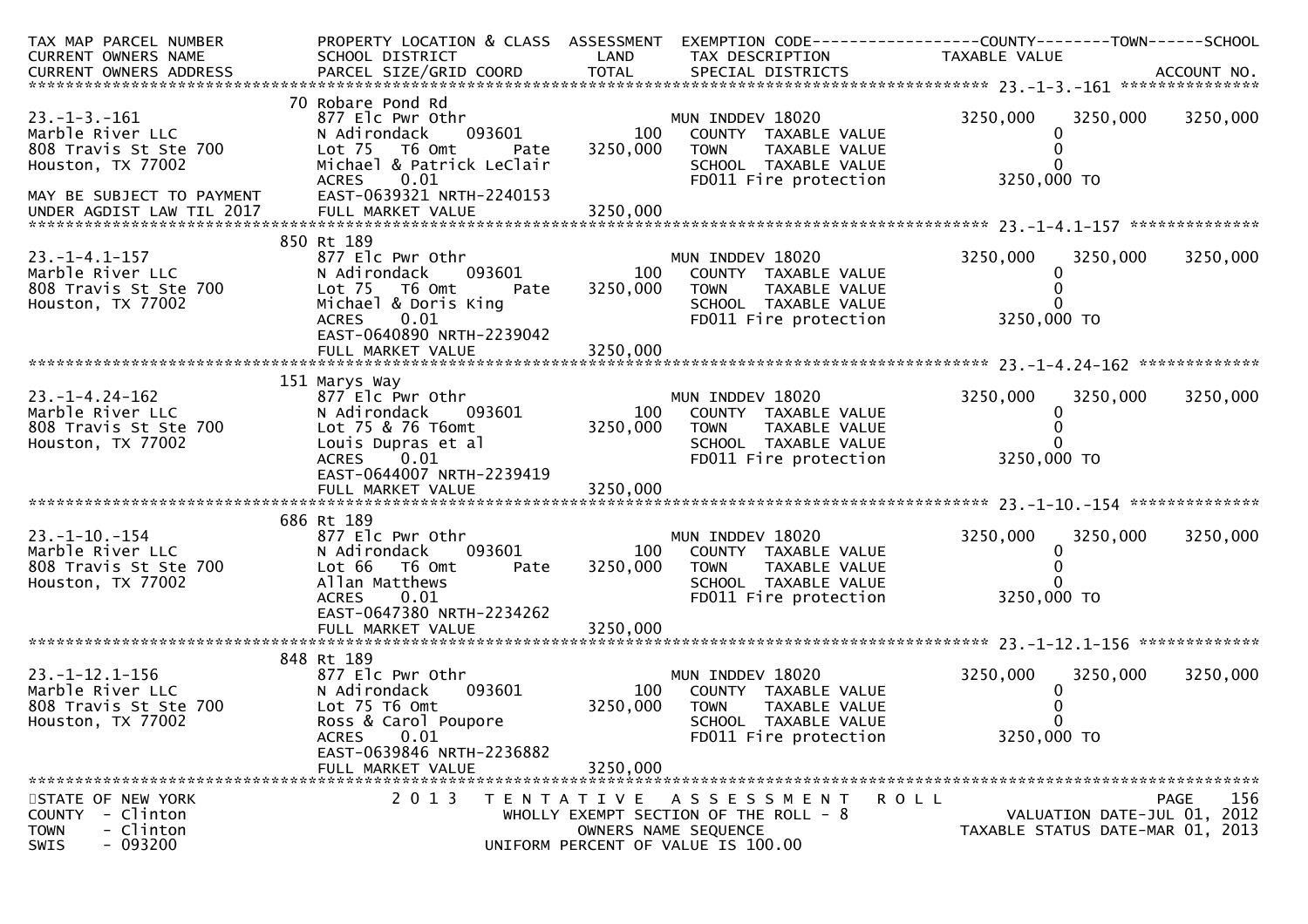| TAX MAP PARCEL NUMBER      | PROPERTY LOCATION & CLASS ASSESSMENT EXEMPTION CODE----------------COUNTY-------TOWN------SCHOOL |          |                                               |                                  |                   |
|----------------------------|--------------------------------------------------------------------------------------------------|----------|-----------------------------------------------|----------------------------------|-------------------|
| CURRENT OWNERS NAME        | SCHOOL DISTRICT                                                                                  | LAND     | TAX DESCRIPTION                               | TAXABLE VALUE                    |                   |
|                            |                                                                                                  |          |                                               |                                  |                   |
|                            |                                                                                                  |          |                                               |                                  |                   |
|                            | 851 Rt 189                                                                                       |          |                                               |                                  |                   |
| $23. -1 - 15.1 - 159$      | 877 Elc Pwr Othr                                                                                 |          | MUN INDDEV 18020                              | 3250,000                         | 3250,000 3250,000 |
| Marble River LLC           | 093601<br>N Adirondack                                                                           | 100      | COUNTY TAXABLE VALUE                          | 0                                |                   |
| 808 Travis St Ste 700      | Lot 75 T6 Omt<br>Pate                                                                            | 3250,000 | TAXABLE VALUE<br><b>TOWN</b>                  |                                  |                   |
| Houston, TX 77002          | William & Catherine Poupo<br>0.01                                                                |          | SCHOOL TAXABLE VALUE<br>FD011 Fire protection | 3250,000 TO                      |                   |
|                            | <b>ACRES</b><br>EAST-0636846 NRTH-2238841                                                        |          |                                               |                                  |                   |
|                            | FULL MARKET VALUE                                                                                | 3250,000 |                                               |                                  |                   |
|                            |                                                                                                  |          |                                               |                                  |                   |
|                            | 849 Rt 189                                                                                       |          |                                               |                                  |                   |
| $23.-1-15.21-158$          | 877 Elc Pwr Othr                                                                                 |          | MUN INDDEV 18020                              | 3250,000<br>3250,000             | 3250,000          |
| Marble River LLC           | 093601<br>N Adirondack                                                                           | 100      | COUNTY TAXABLE VALUE                          | $\Omega$                         |                   |
| 808 Travis St Ste 700      | Lot 74 T6omt                                                                                     | 3250,000 | <b>TOWN</b><br>TAXABLE VALUE                  |                                  |                   |
| Houston, TX 77002          | Michael & Mary LeClair                                                                           |          | SCHOOL TAXABLE VALUE                          |                                  |                   |
|                            | <b>ACRES</b><br>0.01                                                                             |          | FD011 Fire protection                         | 3250,000 TO                      |                   |
|                            | EAST-0637410 NRTH-2238086                                                                        |          |                                               |                                  |                   |
| MAY BE SUBJECT TO PAYMENT  |                                                                                                  |          |                                               |                                  |                   |
|                            |                                                                                                  |          |                                               |                                  |                   |
|                            | 50 whalen Rd                                                                                     |          |                                               |                                  |                   |
| $37. - 1 - 5.1 - 149$      | 877 Elc Pwr Othr                                                                                 |          | MUN INDDEV 18020                              | 3250,000<br>3250,000             | 3250,000          |
| Marble River LLC           | 093601<br>N Adirondack                                                                           | 100      | COUNTY TAXABLE VALUE                          | 0                                |                   |
| 808 Travis St Ste 700      | Lot 68<br>T6 Omt<br>Pate                                                                         | 3250,000 | <b>TOWN</b><br>TAXABLE VALUE                  |                                  |                   |
| Houston, TX 77002          | Sears et al                                                                                      |          | SCHOOL TAXABLE VALUE                          |                                  |                   |
|                            | <b>ACRES</b><br>0.01                                                                             |          | FD011 Fire protection                         | 3250,000 TO                      |                   |
|                            | EAST-0629744 NRTH-2231691                                                                        |          |                                               |                                  |                   |
|                            |                                                                                                  |          |                                               |                                  |                   |
|                            |                                                                                                  |          |                                               |                                  |                   |
|                            | 381 Merchia Rd                                                                                   |          |                                               |                                  |                   |
| $37. - 1 - 5.1 - 150$      | 877 Elc Pwr Othr                                                                                 |          | MUN INDDEV 18020                              | 3250,000<br>3250,000             | 3250,000          |
| Marble River LLC           | 093601<br>N Adirondack                                                                           | 100      | COUNTY TAXABLE VALUE                          | 0                                |                   |
| 808 Travis St Ste 700      | Lot 68<br>T6 Omt<br>Pate                                                                         | 3250,000 | <b>TOWN</b><br>TAXABLE VALUE                  |                                  |                   |
| Houston, TX 77002          | Sears et al                                                                                      |          | SCHOOL TAXABLE VALUE                          |                                  |                   |
|                            | <b>ACRES</b><br>0.01                                                                             |          | FD011 Fire protection                         | 3250,000 TO                      |                   |
|                            | EAST-0629744 NRTH-2231691                                                                        |          |                                               |                                  |                   |
|                            |                                                                                                  |          |                                               |                                  |                   |
|                            | 286 Lagree Rd                                                                                    |          |                                               |                                  |                   |
| 37. –1–9. 21–148           | 877 Elc Pwr Othr                                                                                 |          | MUN INDDEV 18020                              | 3250,000<br>3250,000             | 3250,000          |
| Marble River LLC           | 093601<br>N Adirondack                                                                           | 100      | COUNTY TAXABLE VALUE                          | 0                                |                   |
| 808 Travis St Ste 700      | Lot 53 T6omt                                                                                     | 3250,000 | TOWN<br>TAXABLE VALUE                         |                                  |                   |
| Houston, TX 77002          | Terrance & Amanda Poupore                                                                        |          | SCHOOL TAXABLE VALUE                          |                                  |                   |
|                            | ACRES 0.01                                                                                       |          | FD011 Fire protection                         | 3250,000 TO                      |                   |
|                            | EAST-0631942 NRTH-2226058                                                                        |          |                                               |                                  |                   |
|                            | FULL MARKET VALUE                                                                                | 3250,000 |                                               |                                  |                   |
|                            |                                                                                                  |          |                                               |                                  |                   |
| STATE OF NEW YORK          | 2 0 1 3                                                                                          |          | <b>ROLL</b><br>TENTATIVE ASSESSMENT           |                                  | 157<br>PAGE       |
| - Clinton<br><b>COUNTY</b> |                                                                                                  |          | WHOLLY EXEMPT SECTION OF THE ROLL - 8         | VALUATION DATE-JUL 01, 2012      |                   |
| <b>TOWN</b><br>- Clinton   |                                                                                                  |          | OWNERS NAME SEQUENCE                          | TAXABLE STATUS DATE-MAR 01, 2013 |                   |
| $-093200$<br><b>SWIS</b>   |                                                                                                  |          | UNIFORM PERCENT OF VALUE IS 100.00            |                                  |                   |
|                            |                                                                                                  |          |                                               |                                  |                   |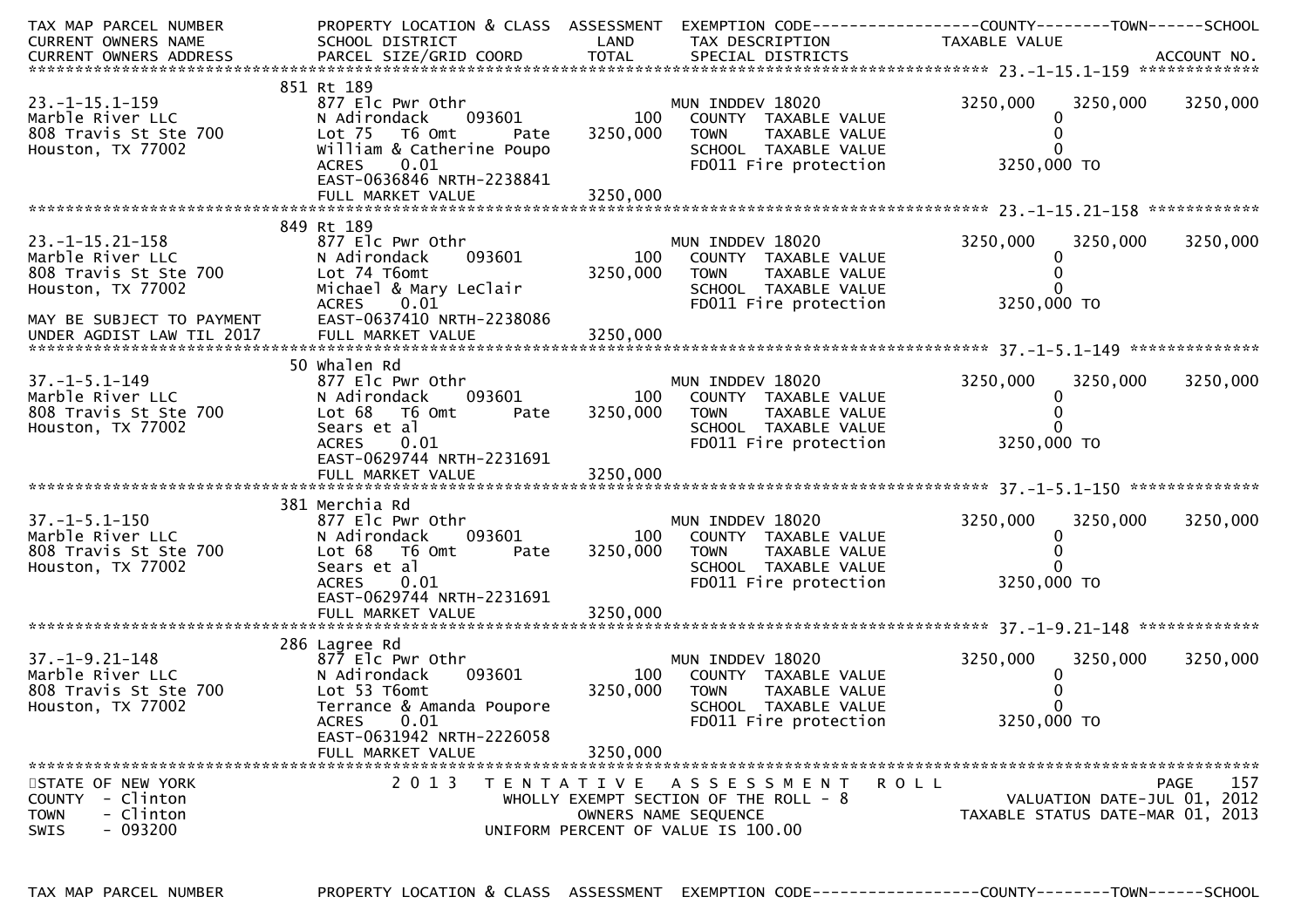| CURRENT OWNERS NAME           | SCHOOL DISTRICT                      | LAND         | TAX DESCRIPTION                       | TAXABLE VALUE                                                  |             |
|-------------------------------|--------------------------------------|--------------|---------------------------------------|----------------------------------------------------------------|-------------|
| CURRENT OWNERS ADDRESS        | PARCEL SIZE/GRID COORD               | <b>TOTAL</b> | SPECIAL DISTRICTS                     |                                                                | ACCOUNT NO. |
|                               |                                      |              |                                       |                                                                |             |
|                               | 685 Rt 189                           |              |                                       |                                                                |             |
| $38. - 1 - 1. - 155$          | 877 Elc Pwr Othr                     |              | MUN INDDEV 18020                      | 3250,000<br>3250,000                                           | 3250,000    |
| Marble River LLC              | N Adirondack<br>093601               | 100          | COUNTY TAXABLE VALUE                  |                                                                |             |
| 808 Travis St Ste 700         | Lot 67<br>T6 Omt<br>Pate             | 3250,000     | TAXABLE VALUE<br><b>TOWN</b>          |                                                                |             |
| Houston, TX 77002             | Richard & Carmen Damour              |              | SCHOOL TAXABLE VALUE                  |                                                                |             |
|                               | 0.01<br><b>ACRES</b>                 |              | FD011 Fire protection                 | 3250,000 TO                                                    |             |
| MAY BE SUBJECT TO PAYMENT     | EAST-0637256 NRTH-2232638            |              |                                       |                                                                |             |
| UNDER AGDIST LAW TIL 2017     |                                      |              |                                       |                                                                |             |
|                               |                                      |              |                                       |                                                                |             |
|                               | 140 Marjorielester Way               |              |                                       |                                                                |             |
| $38. - 1 - 13.3 - 141$        | 877 Elc Pwr Othr                     |              | MUN INDDEV 18020                      | 3250,000<br>3250,000                                           | 3250,000    |
| Marble River LLC              | N Adirondack                         | 100          | COUNTY TAXABLE VALUE                  |                                                                |             |
|                               | 093601                               |              |                                       |                                                                |             |
| 808 Travis St Ste 700         | Matthews & Spoor                     | 3250,000     | <b>TOWN</b><br>TAXABLE VALUE          |                                                                |             |
| Houston, TX 77002             | 0.01<br><b>ACRES</b>                 |              | SCHOOL TAXABLE VALUE                  |                                                                |             |
|                               | EAST-0641313 NRTH-2228103            |              | FD011 Fire protection                 | 3250,000 TO                                                    |             |
|                               | FULL MARKET VALUE                    | 3250,000     |                                       |                                                                |             |
|                               |                                      |              |                                       |                                                                |             |
|                               | 77 Marjorielester Way                |              |                                       |                                                                |             |
| $38. - 1 - 13.3 - 142$        | 877 Elc Pwr Othr                     |              | MUN INDDEV 18020                      | 3250,000<br>3250,000                                           | 3250,000    |
| Marble River LLC              | N Adirondack<br>093601               | 100          | COUNTY TAXABLE VALUE                  |                                                                |             |
| 808 Travis St Ste 700         | Matthews & Spoor                     | 3250,000     | <b>TOWN</b><br>TAXABLE VALUE          |                                                                |             |
| Houston, TX 77002             | <b>ACRES</b><br>0.01                 |              | SCHOOL TAXABLE VALUE                  |                                                                |             |
|                               | EAST-0641313 NRTH-2228103            |              | FD011 Fire protection                 | 3250,000 TO                                                    |             |
|                               |                                      |              |                                       |                                                                |             |
|                               |                                      |              |                                       |                                                                |             |
|                               | 43 Marjorielester Way                |              |                                       |                                                                |             |
| $38. - 1 - 13.3 - 143$        |                                      |              | MUN INDDEV 18020                      | 3250,000                                                       |             |
|                               | 877 Elc Pwr Othr                     |              |                                       | 3250,000                                                       | 3250,000    |
| Marble River LLC              | N Adirondack<br>093601               | 100          | COUNTY TAXABLE VALUE                  | 0                                                              |             |
| 808 Travis St Ste 700         | Matthews & Spoor                     | 3250,000     | <b>TOWN</b><br>TAXABLE VALUE          |                                                                |             |
| Houston, TX 77002             | 0.01<br><b>ACRES</b>                 |              | SCHOOL TAXABLE VALUE                  |                                                                |             |
|                               | EAST-0641313 NRTH-2228103            |              | FD011 Fire protection                 | 3250,000 TO                                                    |             |
|                               |                                      |              |                                       |                                                                |             |
|                               |                                      |              |                                       |                                                                |             |
|                               | 137 Looby Rd                         |              |                                       |                                                                |             |
| $38. -1 - 18. -153$           | 877 Elc Pwr Othr                     |              | MUN INDDEV 18020                      | 3250,000<br>3250,000                                           | 3250,000    |
| Marble River LLC              | 093601<br>N Adirondack               | 100          | COUNTY TAXABLE VALUE                  | 0                                                              |             |
| 808 Travis St Ste 700         | Lot 54  T6 Omt<br>Pate               | 3250,000     | TAXABLE VALUE<br><b>TOWN</b>          |                                                                |             |
| Houston, TX 77002             | James & Eunice LeClair               |              | SCHOOL TAXABLE VALUE                  |                                                                |             |
|                               | 0.01<br><b>ACRES</b>                 |              | FD011 Fire protection                 | 3250,000 TO                                                    |             |
|                               | EAST-0635192 NRTH-2229078            |              |                                       |                                                                |             |
|                               | FULL MARKET VALUE                    | 3250,000     |                                       |                                                                |             |
|                               |                                      |              |                                       |                                                                |             |
|                               | 2 0 1 3                              |              | TENTATIVE ASSESSMENT                  |                                                                | 158         |
| STATE OF NEW YORK             |                                      |              | <b>ROLL</b>                           |                                                                | PAGE        |
| COUNTY - Clinton              |                                      |              | WHOLLY EXEMPT SECTION OF THE ROLL - 8 | VALUATION DATE-JUL 01, 2012                                    |             |
| - Clinton<br><b>TOWN</b>      |                                      |              | OWNERS NAME SEQUENCE                  | TAXABLE STATUS DATE-MAR 01, 2013                               |             |
| - 093200<br><b>SWIS</b>       |                                      |              | UNIFORM PERCENT OF VALUE IS 100.00    |                                                                |             |
|                               |                                      |              |                                       |                                                                |             |
|                               |                                      |              |                                       |                                                                |             |
|                               |                                      |              |                                       |                                                                |             |
| TAX MAP PARCEL NUMBER         | PROPERTY LOCATION & CLASS ASSESSMENT |              |                                       | EXEMPTION CODE------------------COUNTY--------TOWN------SCHOOL |             |
| <b>CURRENT OWNERS NAME</b>    | SCHOOL DISTRICT                      | LAND         | TAX DESCRIPTION                       | TAXABLE VALUE                                                  |             |
| <b>CURRENT OWNERS ADDRESS</b> | PARCEL SIZE/GRID COORD               | <b>TOTAL</b> | SPECIAL DISTRICTS                     |                                                                | ACCOUNT NO. |
|                               |                                      |              |                                       |                                                                |             |
|                               |                                      |              |                                       |                                                                |             |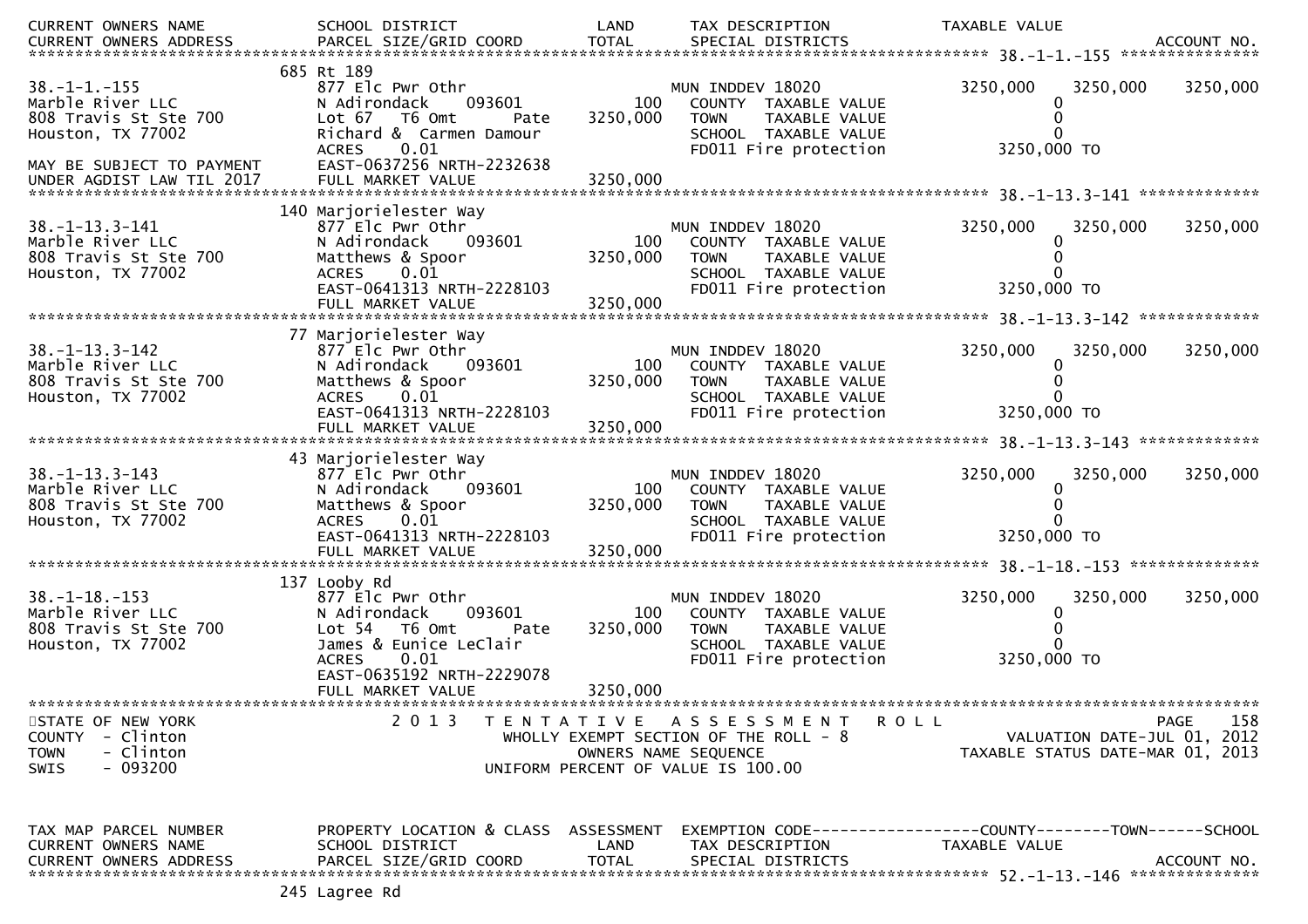| $52. -1 - 13. -146$<br>Marble River LLC<br>808 Travis St Ste 700<br>Houston, TX 77002<br>MAY BE SUBJECT TO PAYMENT    | 877 Elc Pwr Othr<br>N Adirondack<br>093601<br>Lot 47 T6 Omt<br>Pate<br>Gerald & Bernadette Nicho<br><b>ACRES</b><br>0.01<br>EAST-0634591 NRTH-2221114                           | 100<br>3250,000 | MUN INDDEV 18020<br>COUNTY TAXABLE VALUE<br><b>TOWN</b><br>TAXABLE VALUE<br>SCHOOL TAXABLE VALUE<br>FD011 Fire protection                 | 3250,000<br>3250,000 TO                         | 3250,000                    | 3250,000    |
|-----------------------------------------------------------------------------------------------------------------------|---------------------------------------------------------------------------------------------------------------------------------------------------------------------------------|-----------------|-------------------------------------------------------------------------------------------------------------------------------------------|-------------------------------------------------|-----------------------------|-------------|
|                                                                                                                       |                                                                                                                                                                                 |                 |                                                                                                                                           |                                                 |                             |             |
| $52. -1 - 15.31 - 144$<br>Marble River LLC<br>808 Travis St Ste 700<br>Houston, TX 77002<br>MAY BE SUBJECT TO PAYMENT | 6957 Rt 11<br>877 Elc Pwr Othr<br>N Adirondack<br>093601<br>Lot <sub>48</sub><br>T6 Omt<br>Pate<br>Edwin & Beverly Nichols<br>0.01<br><b>ACRES</b><br>EAST-0632274 NRTH-2221684 | 100<br>3250,000 | MUN INDDEV 18020<br>COUNTY TAXABLE VALUE<br><b>TOWN</b><br>TAXABLE VALUE<br>SCHOOL TAXABLE VALUE<br>FD011 Fire protection                 | 3250,000<br>$\Omega$<br>3250,000 TO             | 3250,000                    | 3250,000    |
|                                                                                                                       |                                                                                                                                                                                 |                 |                                                                                                                                           |                                                 |                             |             |
| $52. -1 - 15.31 - 145$<br>Marble River LLC<br>808 Travis St Ste 700<br>Houston, TX 77002                              | 6959 Rt 11<br>877 Elc Pwr Othr<br>093601<br>N Adirondack<br>Lot 48<br>T6 Omt<br>Pate<br>Edwin & Beverly Nichols<br>0.01<br><b>ACRES</b>                                         | 100<br>3250,000 | MUN INDDEV 18020<br>COUNTY TAXABLE VALUE<br><b>TOWN</b><br>TAXABLE VALUE<br>SCHOOL TAXABLE VALUE<br>FD011 Fire protection                 | 3250,000<br>0<br>3250,000 TO                    | 3250,000                    | 3250,000    |
| MAY BE SUBJECT TO PAYMENT                                                                                             | EAST-0632274 NRTH-2221684                                                                                                                                                       |                 |                                                                                                                                           |                                                 |                             |             |
| $52. -1 - 15.31 - 147$<br>Marble River LLC<br>808 Travis St Ste 700<br>Houston, TX 77002                              | 247 Lagree Rd<br>877 Elc Pwr Othr<br>N Adirondack<br>093601<br>Lot <sub>48</sub><br>T6 Omt<br>Pate<br>Edwin & Beverly Nichols<br>0.01<br><b>ACRES</b>                           | 100<br>3250,000 | MUN INDDEV 18020<br>COUNTY TAXABLE VALUE<br><b>TOWN</b><br>TAXABLE VALUE<br>SCHOOL TAXABLE VALUE<br>FD011 Fire protection                 | 3250,000<br>0<br>0<br>3250,000 TO               | 3250,000                    | 3250,000    |
| MAY BE SUBJECT TO PAYMENT<br>UNDER RPTL483 UNTIL 2015                                                                 | EAST-0632274 NRTH-2221684<br>FULL MARKET VALUE                                                                                                                                  | 3250,000        |                                                                                                                                           |                                                 |                             |             |
| $52. - 1 - 20.2 - 126$<br>Marble River LLC<br>808 Travis St Ste 700<br>Houston, TX 77002                              | 452 Campbell Rd<br>877 Elc Pwr Othr<br>093601<br>N Adirondack<br>48 T6omt<br>Daniel & Bonnie LaClair<br><b>ACRES</b><br>0.01<br>EAST-0631490 NRTH-2218676                       | 100<br>3250,000 | COUNTY TAXABLE VALUE<br>TAXABLE VALUE<br><b>TOWN</b><br>SCHOOL TAXABLE VALUE<br>FD011 Fire protection                                     | 3250,000<br>3250,000<br>3250,000<br>3250,000 TO |                             |             |
|                                                                                                                       | FULL MARKET VALUE<br>**********************                                                                                                                                     | 3250,000        |                                                                                                                                           |                                                 |                             |             |
| STATE OF NEW YORK<br>- Clinton<br><b>COUNTY</b><br>- Clinton<br><b>TOWN</b><br>$-093200$<br><b>SWIS</b>               | 2 0 1 3<br>T E N T A T I V E                                                                                                                                                    |                 | A S S E S S M E N T<br><b>ROLL</b><br>WHOLLY EXEMPT SECTION OF THE ROLL - 8<br>OWNERS NAME SEQUENCE<br>UNIFORM PERCENT OF VALUE IS 100.00 | TAXABLE STATUS DATE-MAR 01, 2013                | VALUATION DATE-JUL 01, 2012 | 159<br>PAGE |
| TAX MAP PARCEL NUMBER<br>CURRENT OWNERS NAME                                                                          | PROPERTY LOCATION & CLASS ASSESSMENT<br>SCHOOL DISTRICT                                                                                                                         | LAND            | TAX DESCRIPTION                                                                                                                           | TAXABLE VALUE                                   |                             |             |
| $52. - 1 - 22. - 125$                                                                                                 | 229 Buettner Way<br>877 Elc Pwr Othr                                                                                                                                            |                 | MUN INDDEV 18020                                                                                                                          | 3250,000                                        | 3250,000                    | 3250,000    |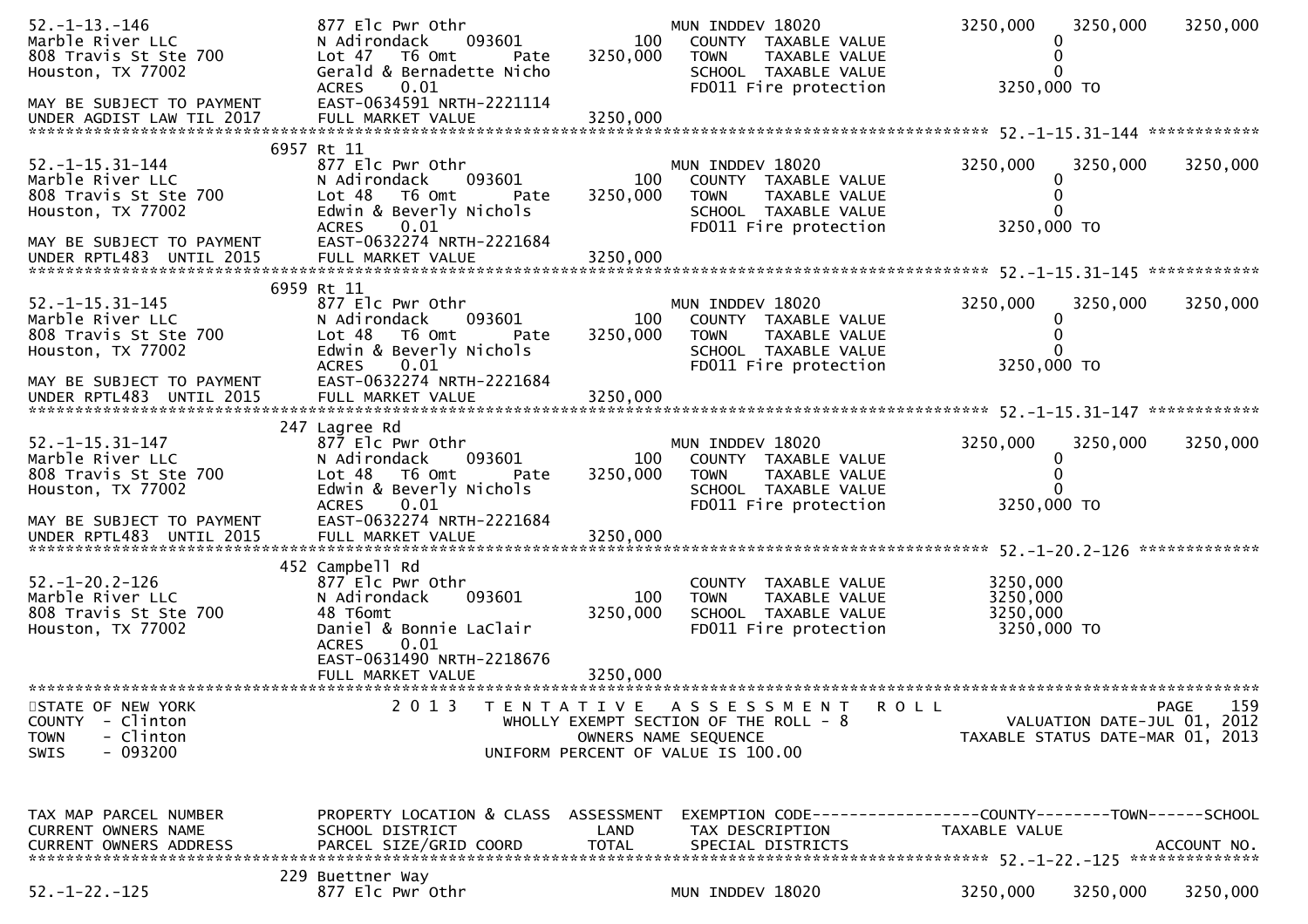| Marble River LLC<br>808 Travis St Ste 700<br>Houston, TX 77002                                               | N Adirondack<br>093601<br>Lot 33 T6 Omt<br>Pate<br>Lawrence & Norma Nichols<br>0.01<br><b>ACRES</b><br>EAST-0631401 NRTH-2217692                                                                            | 100<br>3250,000            | COUNTY TAXABLE VALUE<br>TAXABLE VALUE<br><b>TOWN</b><br>SCHOOL TAXABLE VALUE<br>FD011 Fire protection                       | 0<br>$\mathbf{0}$<br>$\Omega$<br>3250,000 TO                                              |
|--------------------------------------------------------------------------------------------------------------|-------------------------------------------------------------------------------------------------------------------------------------------------------------------------------------------------------------|----------------------------|-----------------------------------------------------------------------------------------------------------------------------|-------------------------------------------------------------------------------------------|
|                                                                                                              |                                                                                                                                                                                                             |                            |                                                                                                                             |                                                                                           |
| $53. - 1 - 6. - 140$<br>Marble River LLC<br>Nichols Bernadette<br>808 Travis St Ste 700<br>Houston, TX 77002 | 225 Rt 189<br>877 Elc Pwr Othr<br>093601<br>N Adirondack<br>Lot 47 T6 Omt<br>Pate<br>Gerald & Bernadette Nicho<br><b>ACRES</b><br>0.01                                                                      | 100<br>3250,000            | MUN INDDEV 18020<br>COUNTY TAXABLE VALUE<br>TAXABLE VALUE<br><b>TOWN</b><br>SCHOOL TAXABLE VALUE<br>FD011 Fire protection   | 3250,000<br>3250,000<br>3250,000<br>0<br>0<br>3250,000 TO                                 |
| MAY BE SUBJECT TO PAYMENT                                                                                    | EAST-0638029 NRTH-2222383<br>FULL MARKET VALUE                                                                                                                                                              | 3250,000                   |                                                                                                                             |                                                                                           |
|                                                                                                              | Lagree Rd                                                                                                                                                                                                   |                            |                                                                                                                             |                                                                                           |
| $53. - 1 - 12.3$<br>Marble River LLC<br>808 Travis St ste 700<br>Houston, TX 77002                           | 321 Abandoned ag<br>N Adirondack<br>093601<br>Lot 45 T6 Omt<br>Pate<br>ACRES 100.00<br>EAST-0646535 NRTH-2225222<br>DEED BOOK 20082 PG-19515                                                                | 21,700<br>21,700           | MUN INDDEV 18020<br>COUNTY TAXABLE VALUE<br><b>TOWN</b><br>TAXABLE VALUE<br>SCHOOL TAXABLE VALUE<br>FD011 Fire protection   | 21,700<br>21,700<br>21,700<br>$\mathbf{0}$<br>0<br>$\Omega$<br>21,700 TO                  |
|                                                                                                              |                                                                                                                                                                                                             |                            |                                                                                                                             |                                                                                           |
| $53 - 1 - 13$<br>Marble River LLC<br>Attn: Horizon Wind Energy<br>808 Travis St<br>Houston, TX 77002         | Rt 189<br>105 Vac farmland<br>N Adirondack<br>093601<br>Lot 46 T6 Omt<br>Pate<br>ACRES 212.40<br>EAST-0643904 NRTH-2224198<br>DEED BOOK 20072 PG-11248<br>FULL MARKET VALUE                                 | 82,800<br>82,800<br>82,800 | MUN INDDEV 18020<br>COUNTY TAXABLE VALUE<br><b>TOWN</b><br>TAXABLE VALUE<br>SCHOOL TAXABLE VALUE<br>FD011 Fire protection   | *******************<br>82,800<br>82,800<br>82,800<br>0<br>0<br>0<br>82,800 TO             |
|                                                                                                              |                                                                                                                                                                                                             |                            |                                                                                                                             |                                                                                           |
| $53 - 1 - 14$<br>Marble River LLC<br>808 Travis St Ste 700<br>Houston, TX 77002                              | 11 Marble River Way<br>877 Elc Pwr Othr<br>N Adirondack<br>093601<br>Lot <sub>46</sub><br>T6 Omt<br>Pate<br>Survey Map 2012/247893<br>Towers E136, E137, E138,<br>ACRES 443.03<br>EAST-0641112 NRTH-2220785 | 213,100<br>13449,700       | MUN INDDEV 18020<br>COUNTY TAXABLE VALUE<br><b>TOWN</b><br>TAXABLE VALUE<br>SCHOOL TAXABLE VALUE<br>FD011 Fire protection   | 13449,700<br>13449,700<br>13449,700<br>13449,700 TO                                       |
|                                                                                                              | DEED BOOK 20082 PG-14331                                                                                                                                                                                    |                            |                                                                                                                             |                                                                                           |
|                                                                                                              | FULL MARKET VALUE                                                                                                                                                                                           | 13449,700                  |                                                                                                                             |                                                                                           |
| STATE OF NEW YORK<br>COUNTY - Clinton<br>- Clinton<br><b>TOWN</b><br>- 093200<br><b>SWIS</b>                 | 2 0 1 3                                                                                                                                                                                                     |                            | TENTATIVE ASSESSMENT<br>WHOLLY EXEMPT SECTION OF THE ROLL - 8<br>OWNERS NAME SEQUENCE<br>UNIFORM PERCENT OF VALUE IS 100.00 | 160<br>R O L L<br>PAGE<br>VALUATION DATE-JUL 01, 2012<br>TAXABLE STATUS DATE-MAR 01, 2013 |
| TAX MAP PARCEL NUMBER                                                                                        | PROPERTY LOCATION & CLASS ASSESSMENT                                                                                                                                                                        |                            |                                                                                                                             | EXEMPTION CODE-----------------COUNTY-------TOWN------SCHOOL                              |
| CURRENT OWNERS NAME<br><b>CURRENT OWNERS ADDRESS</b>                                                         | SCHOOL DISTRICT<br>PARCEL SIZE/GRID COORD                                                                                                                                                                   | LAND<br><b>TOTAL</b>       | TAX DESCRIPTION<br>SPECIAL DISTRICTS                                                                                        | TAXABLE VALUE<br>ACCOUNT NO.                                                              |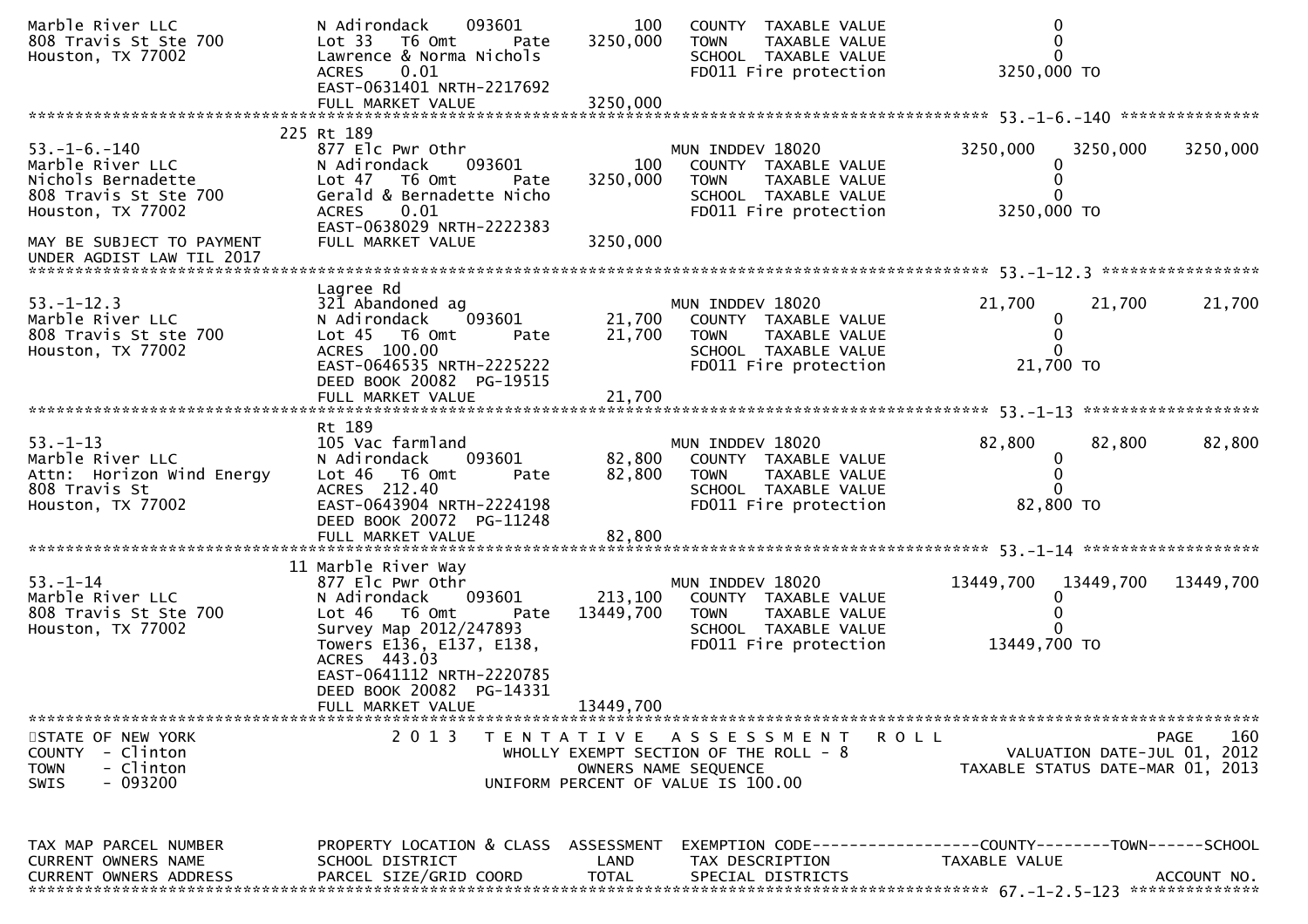| $67. - 1 - 2.5 - 123$<br>Marble River LLC<br>808 Travis St Ste 700<br>Houston, TX 77002<br>MAY BE SUBJECT TO PAYMENT<br>UNDER AGDIST LAW TIL 2017 | 85 Buettner Way<br>877 Elc Pwr Othr<br>N Adirondack<br>093601<br>Lot 33 T6omt<br>Buettner Family Living Pa<br>0.01<br><b>ACRES</b><br>EAST-0631836 NRTH-2215734<br>FULL MARKET VALUE | 100<br>3250,000<br>3250,000 | MUN INDDEV 18020<br>COUNTY TAXABLE VALUE<br>TAXABLE VALUE<br><b>TOWN</b><br>SCHOOL TAXABLE VALUE<br>FD011 Fire protection             | 3250,000<br>3250,000 TO | 3250,000                                                        | 3250,000           |
|---------------------------------------------------------------------------------------------------------------------------------------------------|--------------------------------------------------------------------------------------------------------------------------------------------------------------------------------------|-----------------------------|---------------------------------------------------------------------------------------------------------------------------------------|-------------------------|-----------------------------------------------------------------|--------------------|
|                                                                                                                                                   |                                                                                                                                                                                      |                             |                                                                                                                                       |                         |                                                                 |                    |
| $67. - 1 - 2.5 - 124$<br>Marble River LLC<br>808 Travis St Ste 700<br>Houston, TX 77002                                                           | 185 Buettner Way<br>877 Elc Pwr Othr<br>N Adirondack<br>093601<br>Buettner Family Living Pa<br>0.01<br><b>ACRES</b><br>EAST-0631836 NRTH-2215734                                     | 100<br>3250,000             | MUN INDDEV 18020<br>COUNTY TAXABLE VALUE<br><b>TOWN</b><br>TAXABLE VALUE<br>SCHOOL TAXABLE VALUE<br>FD011 Fire protection             | 3250,000<br>3250,000 TO | 3250,000                                                        | 3250,000           |
|                                                                                                                                                   | FULL MARKET VALUE                                                                                                                                                                    | 3250,000                    |                                                                                                                                       |                         |                                                                 |                    |
| $67. - 1 - 2.8 - 133$<br>Marble River LLC<br>808 Travis St Ste 700<br>Houston, TX 77002                                                           | 204 Bartenslager Way<br>877 Elc Pwr Othr<br>N Adirondack<br>093601<br>Lot 33 & 28 T6omt<br>Paul & Donna Premo<br>0.01<br><b>ACRES</b>                                                | 100<br>3250,000             | MUN INDDEV 18020<br>COUNTY TAXABLE VALUE<br>TAXABLE VALUE<br><b>TOWN</b><br>SCHOOL TAXABLE VALUE<br>FD011 Fire protection             | 3250,000<br>3250,000 TO | 3250,000                                                        | 3250,000           |
| MAY BE SUBJECT TO PAYMENT                                                                                                                         | EAST-0632195 NRTH-2213909                                                                                                                                                            |                             |                                                                                                                                       |                         |                                                                 |                    |
| $67. - 1 - 4. - 118$<br>Marble River LLC<br>808 Travis St Ste 700<br>Houston, TX 77002                                                            | 379 Patnode Rd<br>877 Elc Pwr Othr<br>093601<br>N Adirondack<br>$Lot 28$ T6 Omt<br>Pate<br>Jane Campbell<br>0.01<br><b>ACRES</b><br>EAST-0634787 NRTH-2212165                        | 100<br>3250,000             | MUN INDDEV 18020<br>COUNTY TAXABLE VALUE<br><b>TAXABLE VALUE</b><br><b>TOWN</b><br>SCHOOL TAXABLE VALUE<br>FD011 Fire protection      | 3250,000<br>3250,000 TO | 3250,000                                                        | 3250,000           |
|                                                                                                                                                   | FULL MARKET VALUE                                                                                                                                                                    | 3250,000                    |                                                                                                                                       |                         |                                                                 |                    |
| $67. -1 - 5. -119$<br>Marble River LLC<br>808 Travis St Ste 700<br>Houston, TX 77002                                                              | 381 Patnode Rd<br>877 Elc Pwr Othr<br>093601<br>N Adirondack<br>Lot 28<br>T6 Omt<br>Pate<br>Lisa Wyant<br><b>ACRES</b><br>0.01<br>EAST-0634101 NRTH-2212069                          | 100<br>3250,000             | MUN INDDEV 18020<br>COUNTY TAXABLE VALUE<br><b>TOWN</b><br><b>TAXABLE VALUE</b><br>SCHOOL TAXABLE VALUE<br>FD011 Fire protection      | 3250,000<br>3250,000 TO | 3250,000                                                        | 3250,000           |
|                                                                                                                                                   | FULL MARKET VALUE                                                                                                                                                                    | 3250,000                    |                                                                                                                                       |                         |                                                                 |                    |
| STATE OF NEW YORK<br>- Clinton<br><b>COUNTY</b><br>- Clinton<br><b>TOWN</b><br>SWIS<br>- 093200                                                   |                                                                                                                                                                                      |                             | 2013 TENTATIVE ASSESSMENT ROLL<br>WHOLLY EXEMPT SECTION OF THE ROLL - 8<br>OWNERS NAME SEQUENCE<br>UNIFORM PERCENT OF VALUE IS 100.00 |                         | VALUATION DATE-JUL 01, 2012<br>TAXABLE STATUS DATE-MAR 01, 2013 | 161<br><b>PAGE</b> |
| TAX MAP PARCEL NUMBER<br>CURRENT OWNERS NAME<br>CURRENT OWNERS ADDRESS                                                                            | PROPERTY LOCATION & CLASS ASSESSMENT<br>SCHOOL DISTRICT<br>PARCEL SIZE/GRID COORD                                                                                                    | LAND<br><b>TOTAL</b>        | EXEMPTION        CODE-----------------COUNTY-------TOWN------SCHOOL<br>TAX DESCRIPTION<br>SPECIAL DISTRICTS                           | TAXABLE VALUE           |                                                                 | ACCOUNT NO.        |
| $68. - 1 - 2.22 - 134$                                                                                                                            | 129 Bartenslager Way<br>877 Elc Pwr Othr                                                                                                                                             |                             | MUN INDDEV 18020                                                                                                                      | 3250,000                | 3250,000                                                        | 3250,000           |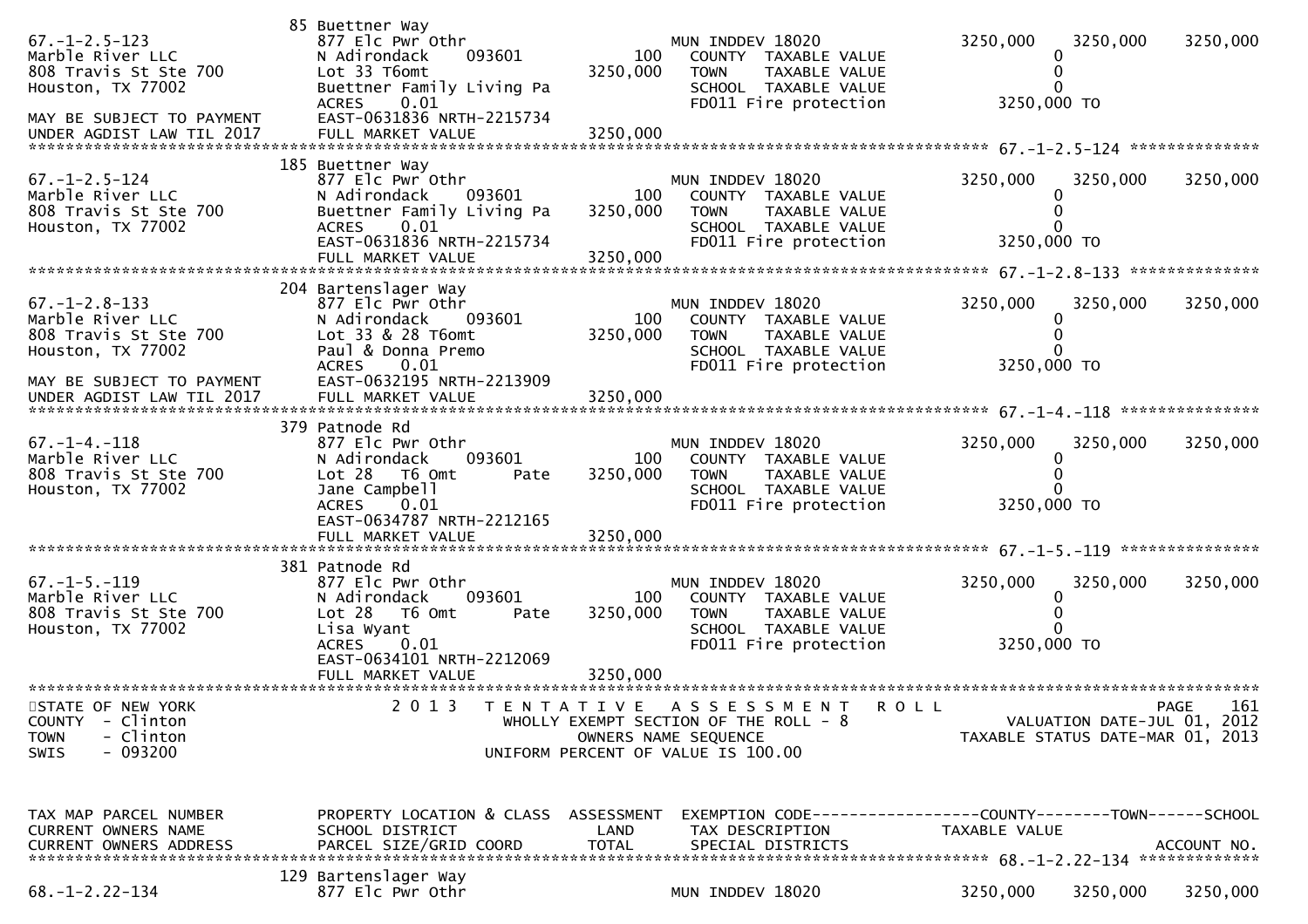| Marble River LLC<br>808 Travis St Ste 700<br>Houston, TX 77002                                                     | 093601<br>N Adirondack<br>Lot 34 T6omt<br>Anthony Cassani<br>0.01<br><b>ACRES</b><br>EAST-0638603 NRTH-2216986<br>FULL MARKET VALUE                                                            | 100<br>3250,000<br>3250,000 | COUNTY TAXABLE VALUE<br>TAXABLE VALUE<br><b>TOWN</b><br>SCHOOL TAXABLE VALUE<br>FD011 Fire protection                                      | 3250,000 TO                                                                   |                    |
|--------------------------------------------------------------------------------------------------------------------|------------------------------------------------------------------------------------------------------------------------------------------------------------------------------------------------|-----------------------------|--------------------------------------------------------------------------------------------------------------------------------------------|-------------------------------------------------------------------------------|--------------------|
|                                                                                                                    | 62 Rt 189                                                                                                                                                                                      |                             |                                                                                                                                            |                                                                               |                    |
| $68. -1 - 5. -135$<br>Marble River LLC<br>808 Travis St Ste 700<br>Houston, TX 77002                               | 877 Elc Pwr Othr<br>093601<br>N Adirondack<br>Lot 35 T6 Omt<br>Pate<br>Arnold Holmes<br><b>ACRES</b><br>0.01<br>EAST-0641828 NRTH-2217381                                                      | 100<br>3250,000             | MUN INDDEV 18020<br>COUNTY TAXABLE VALUE<br><b>TOWN</b><br>TAXABLE VALUE<br>SCHOOL TAXABLE VALUE<br>FD011 Fire protection                  | 3250,000<br>3250,000<br>3250,000 TO                                           | 3250,000           |
|                                                                                                                    | FULL MARKET VALUE                                                                                                                                                                              | 3250,000                    |                                                                                                                                            |                                                                               |                    |
|                                                                                                                    |                                                                                                                                                                                                |                             |                                                                                                                                            |                                                                               |                    |
| $68. - 1 - 13. - 127$<br>Marble River LLC<br>808 Travis St Ste 700<br>Houston, TX 77002                            | 459 Brandy Brook Rd<br>877 Elc Pwr Othr<br>N Adirondack<br>093601<br>Lot 26 T6 Omt<br>Pate<br>Allen & Edward Gartner<br>0.01<br><b>ACRES</b><br>EAST-0644150 NRTH-2209641                      | 100<br>3250,000             | MUN INDDEV 18020<br>COUNTY TAXABLE VALUE<br><b>TOWN</b><br>TAXABLE VALUE<br>SCHOOL TAXABLE VALUE<br>FD011 Fire protection                  | 3250,000<br>3250,000<br>3250,000 TO                                           | 3250,000           |
|                                                                                                                    |                                                                                                                                                                                                |                             |                                                                                                                                            |                                                                               |                    |
| $68. -1 - 13. -128$<br>Marble River LLC<br>808 Travis St Ste 700<br>Houston, TX 77002                              | 461 Brandy Brook Rd<br>877 Elc Pwr Othr<br>093601<br>N Adirondack<br>Lot 26 T6 Omt<br>Pate<br>Allen & Edward Gartner<br><b>ACRES</b><br>0.01<br>EAST-0644150 NRTH-2209641<br>FULL MARKET VALUE | 100<br>3250,000<br>3250,000 | MUN INDDEV 18020<br>COUNTY TAXABLE VALUE<br>TAXABLE VALUE<br><b>TOWN</b><br>SCHOOL TAXABLE VALUE<br>FD011 Fire protection                  | 3250,000<br>3250,000<br>3250,000 TO                                           | 3250,000           |
|                                                                                                                    |                                                                                                                                                                                                |                             |                                                                                                                                            |                                                                               |                    |
| $68. -1 - 14. -129$<br>Marble River LLC<br>808 Travis St Ste 700<br>Houston, TX 77002<br>MAY BE SUBJECT TO PAYMENT | 27 Gagnier Rd<br>877 Elc Pwr Othr<br>093601<br>N Adirondack<br>Lot 26 T6 Omt<br>Pate<br>Paul & Donna Premo<br>0.01<br><b>ACRES</b><br>EAST-0639939 NRTH-2214974                                | 100<br>3250,000             | MUN INDDEV 18020<br>COUNTY TAXABLE VALUE<br><b>TAXABLE VALUE</b><br><b>TOWN</b><br>SCHOOL TAXABLE VALUE<br>FD011 Fire protection           | 3250,000<br>3250,000<br>0<br>3250,000 TO                                      | 3250,000           |
| STATE OF NEW YORK<br>COUNTY - Clinton<br>- Clinton<br><b>TOWN</b><br>$-093200$<br><b>SWIS</b>                      | 2 0 1 3                                                                                                                                                                                        |                             | TENTATIVE ASSESSMENT<br><b>ROLL</b><br>WHOLLY EXEMPT SECTION OF THE ROLL - 8<br>OWNERS NAME SEQUENCE<br>UNIFORM PERCENT OF VALUE IS 100.00 | VALUATION DATE-JUL 01, 2012<br>TAXABLE STATUS DATE-MAR 01, 2013               | 162<br><b>PAGE</b> |
| TAX MAP PARCEL NUMBER<br>CURRENT OWNERS NAME<br><b>CURRENT OWNERS ADDRESS</b>                                      | PROPERTY LOCATION & CLASS ASSESSMENT<br>SCHOOL DISTRICT<br>PARCEL SIZE/GRID COORD                                                                                                              | LAND<br><b>TOTAL</b>        | TAX DESCRIPTION<br>SPECIAL DISTRICTS                                                                                                       | EXEMPTION CODE-----------------COUNTY-------TOWN------SCHOOL<br>TAXABLE VALUE | ACCOUNT NO.        |
| $68. - 1 - 14. - 130$<br>Marble River LLC                                                                          | 25 Gagnier Rd<br>877 Elc Pwr Othr<br>N Adirondack<br>093601                                                                                                                                    | 100                         | MUN INDDEV 18020<br>COUNTY TAXABLE VALUE                                                                                                   | 3250,000<br>3250,000<br>0                                                     | 3250,000           |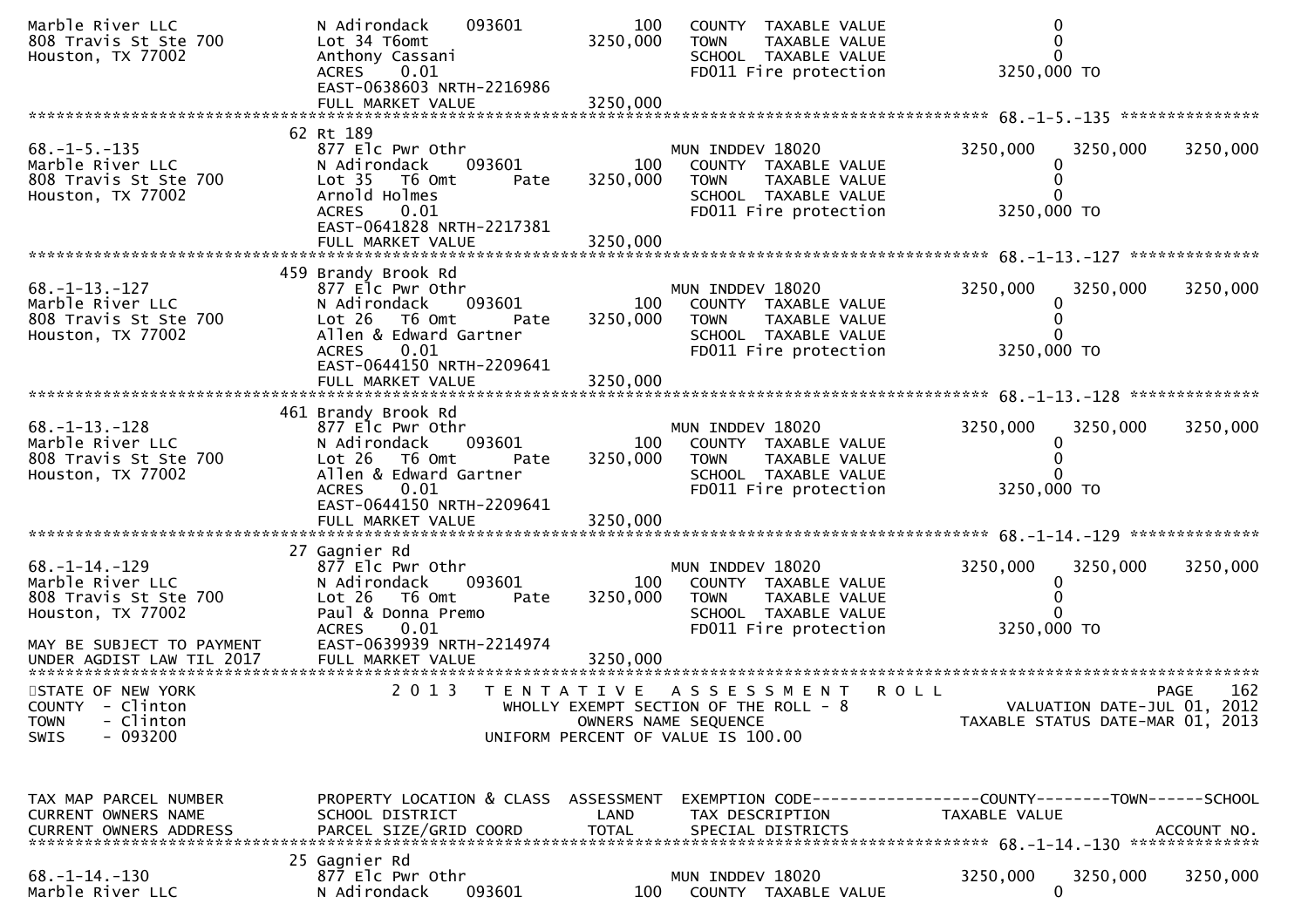| 808 Travis St Ste 700<br>Houston, TX 77002                                                       | Lot 26<br>T6 Omt<br>Pate<br>Paul & Donna Premo<br><b>ACRES</b><br>0.01                                                                                                               | 3250,000                           | <b>TOWN</b><br><b>TAXABLE VALUE</b><br>SCHOOL TAXABLE VALUE<br>FD011 Fire protection                                                  | $\mathbf 0$<br>$\Omega$<br>3250,000 TO                          |                    |
|--------------------------------------------------------------------------------------------------|--------------------------------------------------------------------------------------------------------------------------------------------------------------------------------------|------------------------------------|---------------------------------------------------------------------------------------------------------------------------------------|-----------------------------------------------------------------|--------------------|
| MAY BE SUBJECT TO PAYMENT<br>UNDER AGDIST LAW TIL 2017                                           | EAST-0639939 NRTH-2214974<br>FULL MARKET VALUE                                                                                                                                       | 3250,000                           |                                                                                                                                       |                                                                 |                    |
| $68. - 1 - 16.1 - 117$<br>Marble River LLC<br>808 Travis St Ste 700<br>Houston, TX 77002         | 250 Polarbear Way<br>877 Elc Pwr Othr<br>093601<br>N Adirondack<br>Lot 27 T6omt<br>Moore, Moore, Lacey<br><b>ACRES</b><br>0.01<br>EAST-0637411 NRTH-2208606                          | 100<br>3250,000                    | MUN INDDEV 18020<br>COUNTY TAXABLE VALUE<br><b>TOWN</b><br>TAXABLE VALUE<br>SCHOOL TAXABLE VALUE<br>FD011 Fire protection             | 3250,000<br>3250,000<br>0<br>3250,000 TO                        | 3250,000           |
|                                                                                                  | FULL MARKET VALUE                                                                                                                                                                    | 3250,000                           |                                                                                                                                       |                                                                 |                    |
| $68. - 1 - 16.2$<br>Marble River LLC<br>808 Travis St Ste 700<br>Houston, TX 77002               | $214/216$ Patnode Rd<br>$314$ Rural vac<10<br>093601<br>N Adirondack<br>Lot 27 T6omt<br>survey map 20082/18301<br>Survey Map 20102/33421<br>ACRES 10.85<br>EAST-0636571 NRTH-2207926 | 12,900<br>12,900                   | MUN INDDEV 18020<br>COUNTY TAXABLE VALUE<br><b>TOWN</b><br>TAXABLE VALUE<br>SCHOOL TAXABLE VALUE<br>FD011 Fire protection             | 12,900<br>12,900<br>0<br>0<br>0<br>12,900 TO                    | 12,900             |
|                                                                                                  | DEED BOOK 20102 PG-33422                                                                                                                                                             |                                    |                                                                                                                                       |                                                                 |                    |
| $68. - 1 - 17.1$<br>Marble River LLC<br>808 Travis St Ste 700<br>Houston, TX 77002               | Patnode Rd<br>321 Abandoned ag<br>093601<br>N Adirondack<br>Lot 27<br>T6 Omt<br>Pate<br>44.20<br><b>ACRES</b><br>EAST-0637139 NRTH-2210493<br>DEED BOOK 20112 PG-38454               | 26,300<br>26,300                   | MUN INDDEV 18020<br>COUNTY TAXABLE VALUE<br><b>TOWN</b><br>TAXABLE VALUE<br>SCHOOL TAXABLE VALUE<br>FD011 Fire protection             | 26,300<br>26,300<br>0<br>$\mathbf{0}$<br>26,300 TO              | 26,300             |
|                                                                                                  | 39 Purdham Way                                                                                                                                                                       |                                    |                                                                                                                                       |                                                                 |                    |
| $68. -1 - 18.3 - 120$<br>Marble River LLC<br>808 Travis St Ste 700<br>Houston, TX 77002          | 877 Elc Pwr Othr<br>N Adirondack<br>093601<br>Lots 27 28 33 & 34 T6omt<br>Buettner Family Living Pa<br>0.01<br><b>ACRES</b>                                                          | 100<br>3250,000                    | MUN INDDEV 18020<br>COUNTY TAXABLE VALUE<br>TAXABLE VALUE<br><b>TOWN</b><br>SCHOOL TAXABLE VALUE<br>FD011 Fire protection             | 3250,000<br>3250,000<br>0<br>3250,000 TO                        | 3250,000           |
| MAY BE SUBJECT TO PAYMENT<br>UNDER AGDIST LAW TIL 2017<br>*******************************        | EAST-0634670 NRTH-2215267<br>FULL MARKET VALUE                                                                                                                                       | 3250,000                           |                                                                                                                                       |                                                                 |                    |
| STATE OF NEW YORK<br>- Clinton<br><b>COUNTY</b><br>- Clinton<br><b>TOWN</b><br>$-093200$<br>SWIS | 2 0 1 3<br>T E N T A T I V E                                                                                                                                                         |                                    | A S S E S S M E N T<br>R O L L<br>WHOLLY EXEMPT SECTION OF THE ROLL - 8<br>OWNERS NAME SEQUENCE<br>UNIFORM PERCENT OF VALUE IS 100.00 | VALUATION DATE-JUL 01, 2012<br>TAXABLE STATUS DATE-MAR 01, 2013 | 163<br><b>PAGE</b> |
| TAX MAP PARCEL NUMBER<br>CURRENT OWNERS NAME<br><b>CURRENT OWNERS ADDRESS</b>                    | PROPERTY LOCATION & CLASS<br>SCHOOL DISTRICT<br>PARCEL SIZE/GRID COORD                                                                                                               | ASSESSMENT<br>LAND<br><b>TOTAL</b> | TAX DESCRIPTION<br>SPECIAL DISTRICTS                                                                                                  | TAXABLE VALUE                                                   | ACCOUNT NO.        |
| $68. - 1 - 18.3 - 121$                                                                           | 78 Bartenslager Way<br>877 Elc Pwr Othr                                                                                                                                              |                                    | MUN INDDEV 18020                                                                                                                      | 3250,000<br>3250,000                                            | 3250,000           |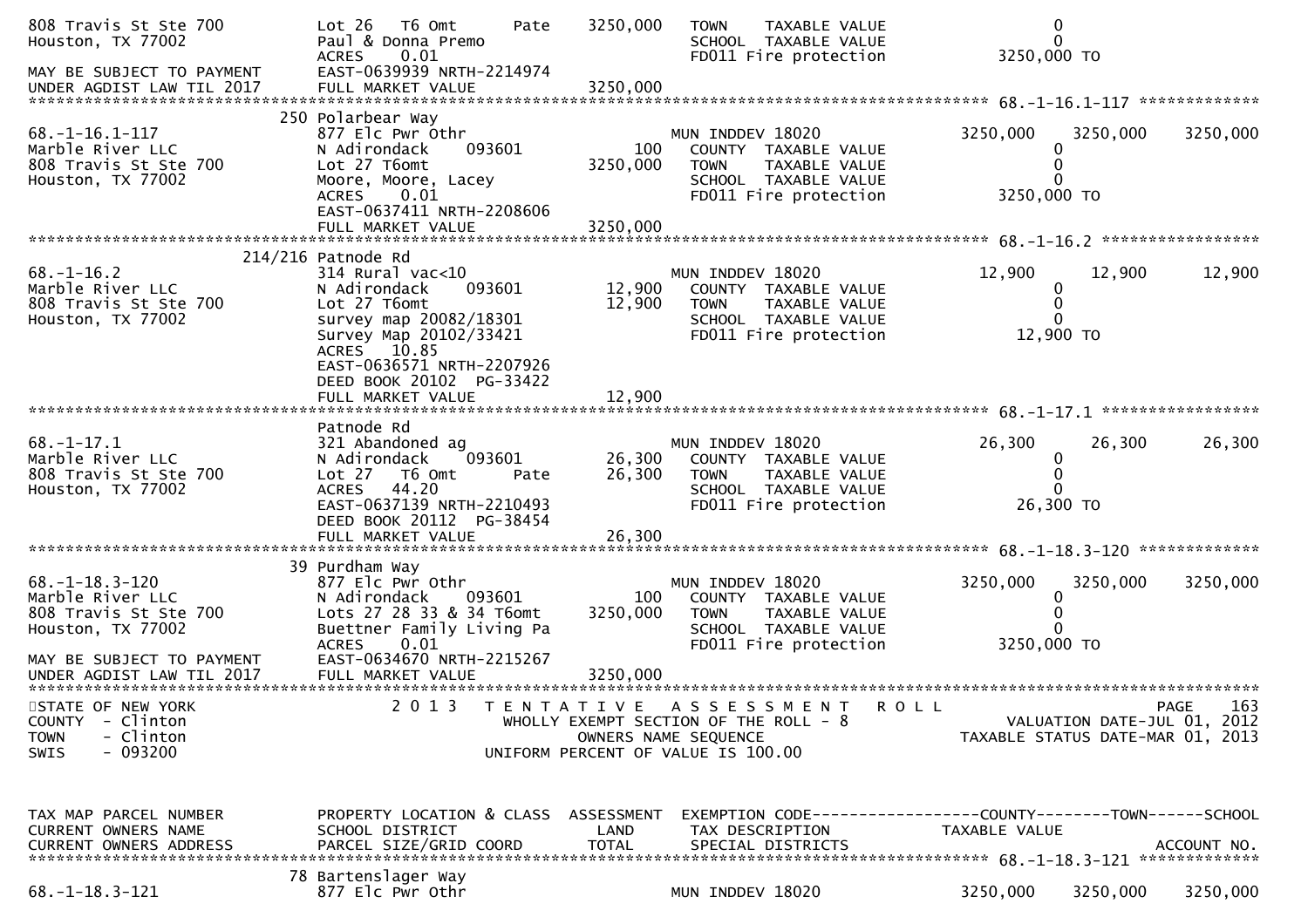| Marble River LLC<br>808 Travis St Ste 700<br>Houston, TX 77002                                                       | 093601<br>N Adirondack<br>Lots 27 28 33 & 34 T6omt<br>Buettner Family Living Pa<br>0.01<br><b>ACRES</b>                                                                                | 100<br>3250,000                    | COUNTY TAXABLE VALUE<br>TAXABLE VALUE<br><b>TOWN</b><br>SCHOOL TAXABLE VALUE<br>FD011 Fire protection                                      | 3250,000 TO                                                     |             |
|----------------------------------------------------------------------------------------------------------------------|----------------------------------------------------------------------------------------------------------------------------------------------------------------------------------------|------------------------------------|--------------------------------------------------------------------------------------------------------------------------------------------|-----------------------------------------------------------------|-------------|
| MAY BE SUBJECT TO PAYMENT<br>UNDER AGDIST LAW TIL 2017                                                               | EAST-0634670 NRTH-2215267<br>FULL MARKET VALUE                                                                                                                                         | 3250,000                           |                                                                                                                                            |                                                                 |             |
| $68. -1 - 18.3 - 122$<br>Marble River LLC<br>808 Travis St Ste 700<br>Houston, TX 77002                              | 44 Buettner Way<br>877 Elc Pwr Othr<br>N Adirondack<br>093601<br>Lots 27 28 33 & 34 T6omt<br>Buettner Family Living Pa<br><b>ACRES</b><br>0.01                                         | 100<br>3250,000                    | MUN INDDEV 18020<br>COUNTY TAXABLE VALUE<br><b>TOWN</b><br>TAXABLE VALUE<br>SCHOOL TAXABLE VALUE<br>FD011 Fire protection                  | 3250,000<br>3250,000<br>3250,000 TO                             | 3250,000    |
| MAY BE SUBJECT TO PAYMENT<br>UNDER AGDIST LAW TIL 2017                                                               | EAST-0634670 NRTH-2215267<br>FULL MARKET VALUE                                                                                                                                         | 3250,000                           |                                                                                                                                            |                                                                 |             |
| $68. -1 - 18.3 - 131$<br>Marble River LLC<br>808 Travis St Ste 700<br>Houston, TX 77002                              | 182 Purdham Way<br>877 Elc Pwr Othr<br>N Adirondack<br>093601<br>Lots 27 28 33 & 34 T6omt<br>Buettner Family Living Pa<br>0.01<br><b>ACRES</b>                                         | 100<br>3250,000                    | MUN INDDEV 18020<br>COUNTY TAXABLE VALUE<br><b>TOWN</b><br>TAXABLE VALUE<br>SCHOOL TAXABLE VALUE<br>FD011 Fire protection                  | 3250,000<br>3250,000<br>3250,000 TO                             | 3250,000    |
| MAY BE SUBJECT TO PAYMENT                                                                                            | EAST-0634670 NRTH-2215267                                                                                                                                                              |                                    |                                                                                                                                            |                                                                 |             |
| $68. -1 - 18.3 - 132$<br>Marble River LLC<br>808 Travis St Ste 700<br>Houston, TX 77002<br>MAY BE SUBJECT TO PAYMENT | 88 Purdham Way<br>877 Elc Pwr Othr<br>N Adirondack<br>093601<br>Lots 27 28 33 & 34 T6omt<br>Buettner Family Living Pa<br><b>ACRES</b><br>0.01<br>EAST-0634670 NRTH-2215267             | 100<br>3250,000                    | MUN INDDEV 18020<br>COUNTY TAXABLE VALUE<br>TAXABLE VALUE<br><b>TOWN</b><br>SCHOOL TAXABLE VALUE<br>FD011 Fire protection                  | 3250,000<br>3250,000<br>3250,000 TO                             | 3250,000    |
| UNDER AGDIST LAW TIL 2017                                                                                            | FULL MARKET VALUE                                                                                                                                                                      | 3250,000                           |                                                                                                                                            |                                                                 |             |
| $37. - 1 - 2.2 - 1$<br>Noble Environmental Power LLC Chateaugay 1<br>8 Railroad Ave Ste 8<br>Essex, CT 06426         | 279 Lost Nation Rd<br>877 Elc Pwr Othr<br>163401<br>Lot 69  T6 0mt<br>Pate<br>Decosse, Dick Landowner<br>0.01<br><b>ACRES</b><br>EAST-0620007 NRTH-2230092<br>DEED BOOK 20051 PG-84393 | 100<br>2000,000                    | MUN INDDEV 18020<br>COUNTY TAXABLE VALUE<br><b>TAXABLE VALUE</b><br><b>TOWN</b><br>SCHOOL TAXABLE VALUE<br>FD011 Fire protection           | 2000,000<br>2000,000<br>0<br>2000,000 TO                        | 2000,000    |
|                                                                                                                      |                                                                                                                                                                                        |                                    |                                                                                                                                            |                                                                 |             |
| STATE OF NEW YORK<br>- Clinton<br><b>COUNTY</b><br>- Clinton<br><b>TOWN</b><br>$-093200$<br><b>SWIS</b>              | 2 0 1 3                                                                                                                                                                                |                                    | TENTATIVE ASSESSMENT<br><b>ROLL</b><br>WHOLLY EXEMPT SECTION OF THE ROLL - 8<br>OWNERS NAME SEQUENCE<br>UNIFORM PERCENT OF VALUE IS 100.00 | VALUATION DATE-JUL 01, 2012<br>TAXABLE STATUS DATE-MAR 01, 2013 | 164<br>PAGE |
| TAX MAP PARCEL NUMBER<br><b>CURRENT OWNERS NAME</b><br><b>CURRENT OWNERS ADDRESS</b>                                 | PROPERTY LOCATION & CLASS<br>SCHOOL DISTRICT<br>PARCEL SIZE/GRID COORD                                                                                                                 | ASSESSMENT<br>LAND<br><b>TOTAL</b> | TAX DESCRIPTION<br>SPECIAL DISTRICTS                                                                                                       | TAXABLE VALUE                                                   | ACCOUNT NO. |
| $37. - 1 - 2.2 - 6$                                                                                                  | 84 Estate Way<br>877 Elc Pwr Othr                                                                                                                                                      |                                    | MUN INDDEV 18020                                                                                                                           | 2000,000<br>2000,000                                            | 2000,000    |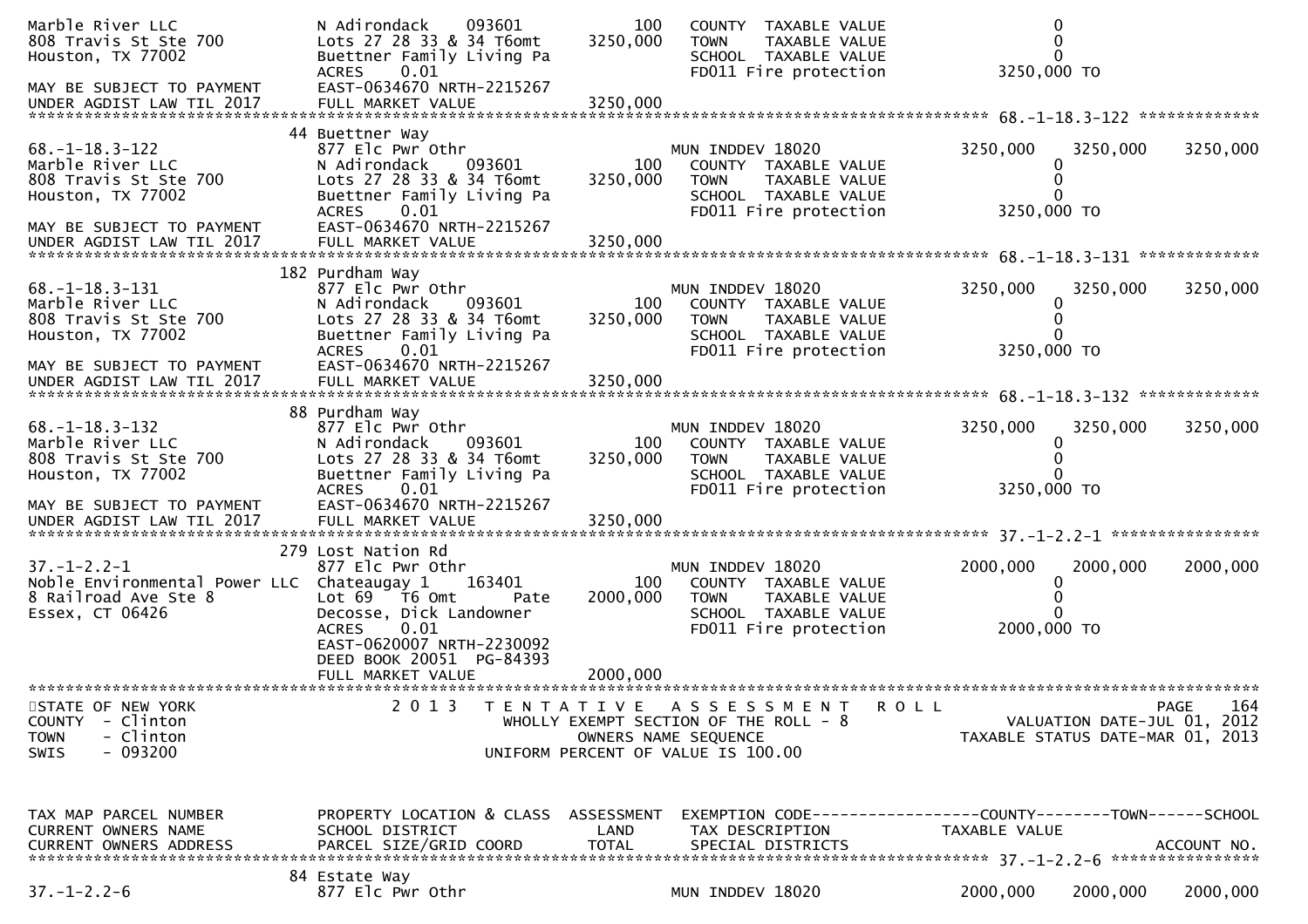| Noble Environmental Power LLC Chateaugay 1<br>8 Railroad Ave Ste 8<br>Essex, CT 06426                           | 163401<br>Lot 69  T6 0mt<br>Pate<br>Decosse, Dick Landowner<br><b>ACRES</b><br>0.01<br>EAST-0626645 NRTH-2230586<br>DEED BOOK 20051 PG-84393<br>FULL MARKET VALUE                                                      | 100<br>2000,000<br>2000,000 | COUNTY TAXABLE VALUE<br><b>TOWN</b><br>TAXABLE VALUE<br>SCHOOL TAXABLE VALUE<br>FD011 Fire protection                                      | 2000,000 TO                                                                     |             |
|-----------------------------------------------------------------------------------------------------------------|------------------------------------------------------------------------------------------------------------------------------------------------------------------------------------------------------------------------|-----------------------------|--------------------------------------------------------------------------------------------------------------------------------------------|---------------------------------------------------------------------------------|-------------|
| $37. - 1 - 2.2 - 9$<br>Noble Environmental Power LLC Chateaugay 1<br>8 Railroad Ave Ste 8<br>Essex, CT 06426    | 57 Roses Way<br>877 Elc Pwr Othr<br>163401<br>Lot 69 76 0mt<br>Pate<br>Decosse, Dick Landowner<br><b>ACRES</b><br>0.01<br>EAST-0623227 NRTH-2229717<br>DEED BOOK 20051 PG-84393                                        | 100<br>2000,000             | MUN INDDEV 18020<br>COUNTY TAXABLE VALUE<br><b>TOWN</b><br>TAXABLE VALUE<br>SCHOOL TAXABLE VALUE<br>FD011 Fire protection                  | 2000,000<br>2000,000<br>$\Omega$<br>2000,000 TO                                 | 2000,000    |
| $37. - 1 - 21.1 - 102$<br>Noble Environmental Power LLC Chateaugay 1<br>8 Railroad Ave Ste 8<br>Essex, CT 06426 | 21 Estate Way<br>877 Elc Pwr Othr<br>163401<br>Lot 69 T6omt<br>Soucia Estate Landowner<br><b>ACRES</b><br>0.01<br>EAST-0628141 NRTH-2230370<br>DEED BOOK 20072 PG-1988                                                 | 100<br>2000,000             | MUN INDDEV 18020<br>COUNTY TAXABLE VALUE<br><b>TOWN</b><br>TAXABLE VALUE<br>SCHOOL TAXABLE VALUE<br>FD011 Fire protection                  | 2000,000<br>2000,000<br>2000,000 TO                                             | 2000,000    |
| $37. - 1 - 23. - 7$<br>Noble Environmental Power LLC Chateaugay 1<br>8 Railroad Ave Ste 8<br>Essex, CT 06426    | 84 Vernons Way<br>877 Elc Pwr Othr<br>163401<br>Lot 52  T6 0mt<br>Pate<br>Fayette, Vernon Landowner<br>0.01<br><b>ACRES</b><br>EAST-0620075 NRTH-2227804<br>DEED BOOK 245<br>$PG-235$<br>FULL MARKET VALUE             | 100<br>2000,000<br>2000,000 | MUN INDDEV 18020<br>COUNTY TAXABLE VALUE<br>TAXABLE VALUE<br><b>TOWN</b><br>SCHOOL TAXABLE VALUE<br>FD011 Fire protection                  | 2000,000<br>2000,000<br>0<br>2000,000 TO                                        | 2000,000    |
| $37. - 1 - 23. - 8$<br>Noble Environmental Power LLC Chateaugay 1<br>8 Railroad Ave Ste 8<br>Essex, CT 06426    | 190 Barrys Way<br>877 Elc Pwr Othr<br>163401<br>Lot $52$ $\overline{76}$ Omt<br>Pate<br>Fayette, Vernon Landowner<br>0.01<br><b>ACRES</b><br>EAST-0626701 NRTH-2228409<br>DEED BOOK 245<br>PG-235<br>FULL MARKET VALUE | 100<br>2000,000<br>2000,000 | MUN INDDEV 18020<br>COUNTY TAXABLE VALUE<br>TAXABLE VALUE<br><b>TOWN</b><br>SCHOOL TAXABLE VALUE<br>FD011 Fire protection                  | 2000,000<br>2000,000<br>0<br>2000,000 TO                                        | 2000,000    |
| STATE OF NEW YORK<br>COUNTY - Clinton<br>- Clinton<br><b>TOWN</b><br>- 093200<br><b>SWIS</b>                    | 2 0 1 3<br>T E N T A T I V E                                                                                                                                                                                           |                             | <b>ROLL</b><br>A S S E S S M E N T<br>WHOLLY EXEMPT SECTION OF THE ROLL $-8$<br>OWNERS NAME SEQUENCE<br>UNIFORM PERCENT OF VALUE IS 100.00 | VALUATION DATE-JUL 01, 2012<br>TAXABLE STATUS DATE-MAR 01, 2013                 | 165<br>PAGE |
| TAX MAP PARCEL NUMBER<br>CURRENT OWNERS NAME                                                                    | PROPERTY LOCATION & CLASS ASSESSMENT<br>SCHOOL DISTRICT                                                                                                                                                                | LAND                        | TAX DESCRIPTION                                                                                                                            | EXEMPTION CODE------------------COUNTY--------TOWN------SCHOOL<br>TAXABLE VALUE |             |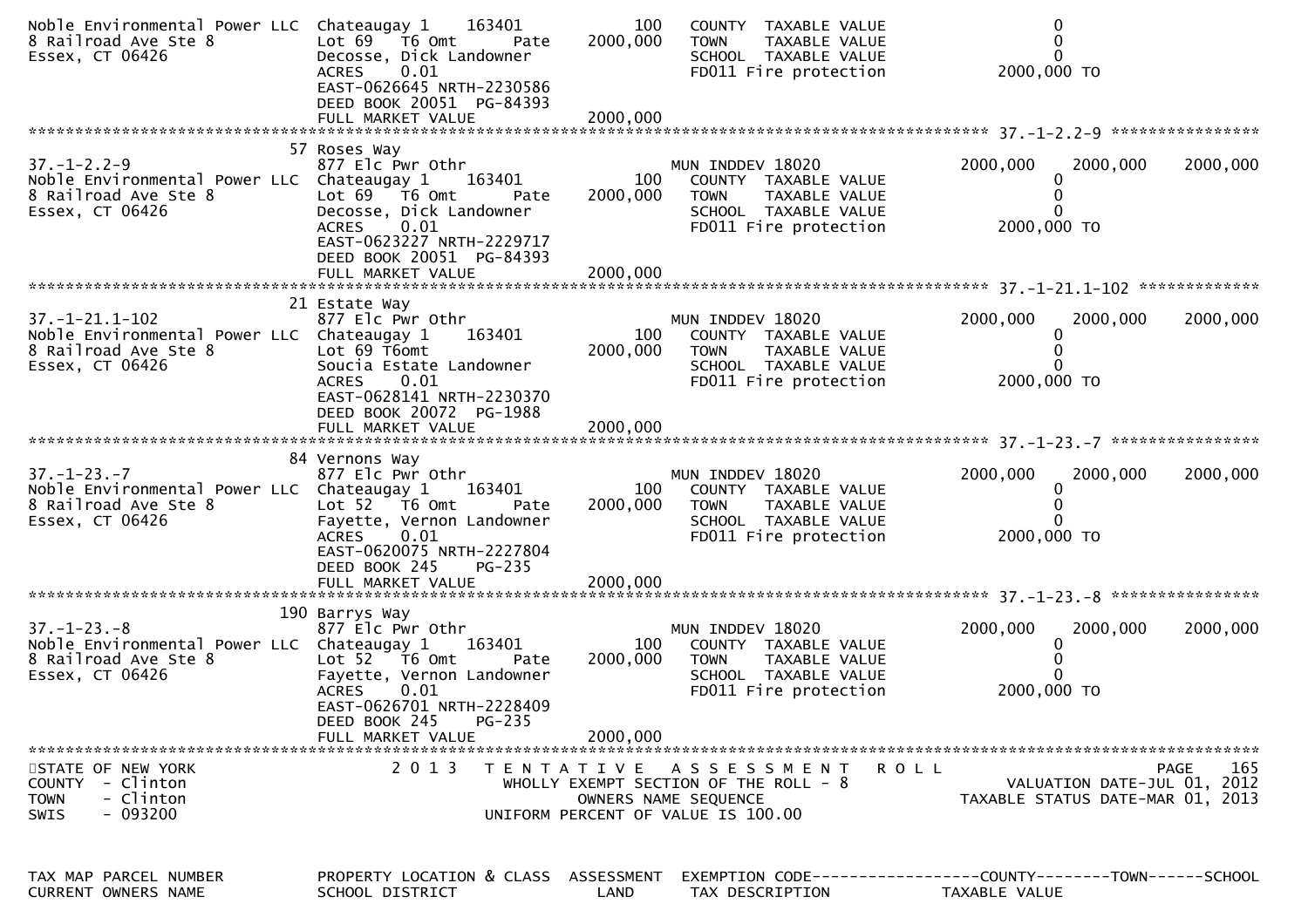| $37. - 1 - 23. - 10$<br>Noble Environmental Power LLC Chateaugay 1<br>8 Railroad Ave Ste 8<br>Essex, CT 06426  | 180 Roses Way<br>877 Elc Pwr Othr<br>163401<br>Lot 52 T6 Omt<br>Pate<br>Fayette, Vernon Landowner<br><b>ACRES</b><br>0.01<br>EAST-0626103 NRTH-2229427<br>DEED BOOK 245<br>PG-235 | 100<br>2000,000 | MUN INDDEV 18020<br>COUNTY TAXABLE VALUE<br>TAXABLE VALUE<br><b>TOWN</b><br>SCHOOL TAXABLE VALUE<br>FD011 Fire protection                  | 2000,000<br>2000,000<br>0<br>2000,000 TO                        | 2000,000           |
|----------------------------------------------------------------------------------------------------------------|-----------------------------------------------------------------------------------------------------------------------------------------------------------------------------------|-----------------|--------------------------------------------------------------------------------------------------------------------------------------------|-----------------------------------------------------------------|--------------------|
|                                                                                                                | 156 Rutland Way                                                                                                                                                                   |                 |                                                                                                                                            |                                                                 |                    |
| $37. - 1 - 23. - 69$<br>Noble Environmental Power LLC Chateaugay 1<br>8 Railroad Ave Ste 8<br>Essex, CT 06426  | 877 Elc Pwr Othr<br>163401<br>Lot $52$ $\overline{76}$ Omt<br>Pate<br>Fayette, Vernon Landowner<br>0.01<br><b>ACRES</b><br>EAST-0626098 NRTH-2227018<br>DEED BOOK 245<br>PG-235   | 100<br>2000,000 | MUN INDDEV 18020<br>COUNTY TAXABLE VALUE<br><b>TOWN</b><br>TAXABLE VALUE<br>SCHOOL TAXABLE VALUE<br>FD011 Fire protection                  | 2000,000<br>2000,000<br>0<br>2000,000 TO                        | 2000,000           |
|                                                                                                                |                                                                                                                                                                                   |                 |                                                                                                                                            |                                                                 |                    |
|                                                                                                                |                                                                                                                                                                                   |                 |                                                                                                                                            |                                                                 |                    |
| $37. - 1 - 23. - 70$<br>Noble Environmental Power LLC Chateaugay 1<br>8 Railroad Ave Ste 8<br>Essex, CT 06426  | 131 Roses Way<br>877 Elc Pwr Othr<br>163401<br>Lot $52$ $\overline{76}$ Omt<br>Pate<br>Fayette, Vernon Landowner<br>0.01<br><b>ACRES</b><br>EAST-0624841 NRTH-2229655             | 100<br>2000,000 | MUN INDDEV 18020<br>COUNTY TAXABLE VALUE<br>TAXABLE VALUE<br><b>TOWN</b><br>SCHOOL TAXABLE VALUE<br>FD011 Fire protection                  | 2000,000<br>2000,000<br>0<br>2000,000 TO                        | 2000,000           |
|                                                                                                                | DEED BOOK 245<br><b>PG-235</b>                                                                                                                                                    |                 |                                                                                                                                            |                                                                 |                    |
|                                                                                                                |                                                                                                                                                                                   |                 |                                                                                                                                            |                                                                 |                    |
|                                                                                                                | 155 Rutland Way                                                                                                                                                                   |                 |                                                                                                                                            |                                                                 |                    |
| $37. - 1 - 24.1 - 17$<br>Noble Environmental Power LLC Chateaugay 1<br>8 Railroad Ave Ste 8<br>Essex, CT 06426 | 877 Elc Pwr Othr<br>163401<br>Lot $5152$ T6 Omt<br>Pate<br>Decosse, Richard Landowne<br>0.01<br><b>ACRES</b><br>EAST-0625089 NRTH-2226667                                         | 100<br>2000,000 | MUN INDDEV 18020<br>COUNTY TAXABLE VALUE<br><b>TOWN</b><br>TAXABLE VALUE<br>SCHOOL TAXABLE VALUE<br>FD011 Fire protection                  | 2000,000<br>2000,000<br>0<br>2000,000 TO                        | 2000,000           |
|                                                                                                                | DEED BOOK 20051 PG-81579                                                                                                                                                          |                 |                                                                                                                                            |                                                                 |                    |
|                                                                                                                |                                                                                                                                                                                   |                 |                                                                                                                                            |                                                                 |                    |
| $37. - 1 - 24.1 - 60$<br>Noble Environmental Power LLC Chateaugay 1<br>8 Railroad Ave Ste 8                    | 138 Barrys Way<br>877 Elc Pwr Othr<br>163401<br>Lot $5152$ T6 Omt<br>Pate                                                                                                         | 100<br>2000,000 | MUN INDDEV 18020<br>COUNTY TAXABLE VALUE<br>TAXABLE VALUE<br><b>TOWN</b>                                                                   | 2000,000<br>2000,000<br>$\mathbf{0}$<br>0                       | 2000,000           |
| Essex, CT 06426                                                                                                | Decosse, Dick Landowner<br>0.01<br><b>ACRES</b><br>EAST-0625455 NRTH-2228092<br>DEED BOOK 20051 PG-81579<br>FULL MARKET VALUE                                                     | 2000,000        | SCHOOL TAXABLE VALUE<br>FD011 Fire protection                                                                                              | $\mathbf{0}$<br>2000,000 TO                                     |                    |
|                                                                                                                |                                                                                                                                                                                   |                 |                                                                                                                                            |                                                                 |                    |
| STATE OF NEW YORK<br>- Clinton<br><b>COUNTY</b><br>- Clinton<br><b>TOWN</b><br>$-093200$<br>SWIS               | 2 0 1 3                                                                                                                                                                           |                 | TENTATIVE ASSESSMENT<br><b>ROLL</b><br>WHOLLY EXEMPT SECTION OF THE ROLL - 8<br>OWNERS NAME SEQUENCE<br>UNIFORM PERCENT OF VALUE IS 100.00 | VALUATION DATE-JUL 01, 2012<br>TAXABLE STATUS DATE-MAR 01, 2013 | 166<br><b>PAGE</b> |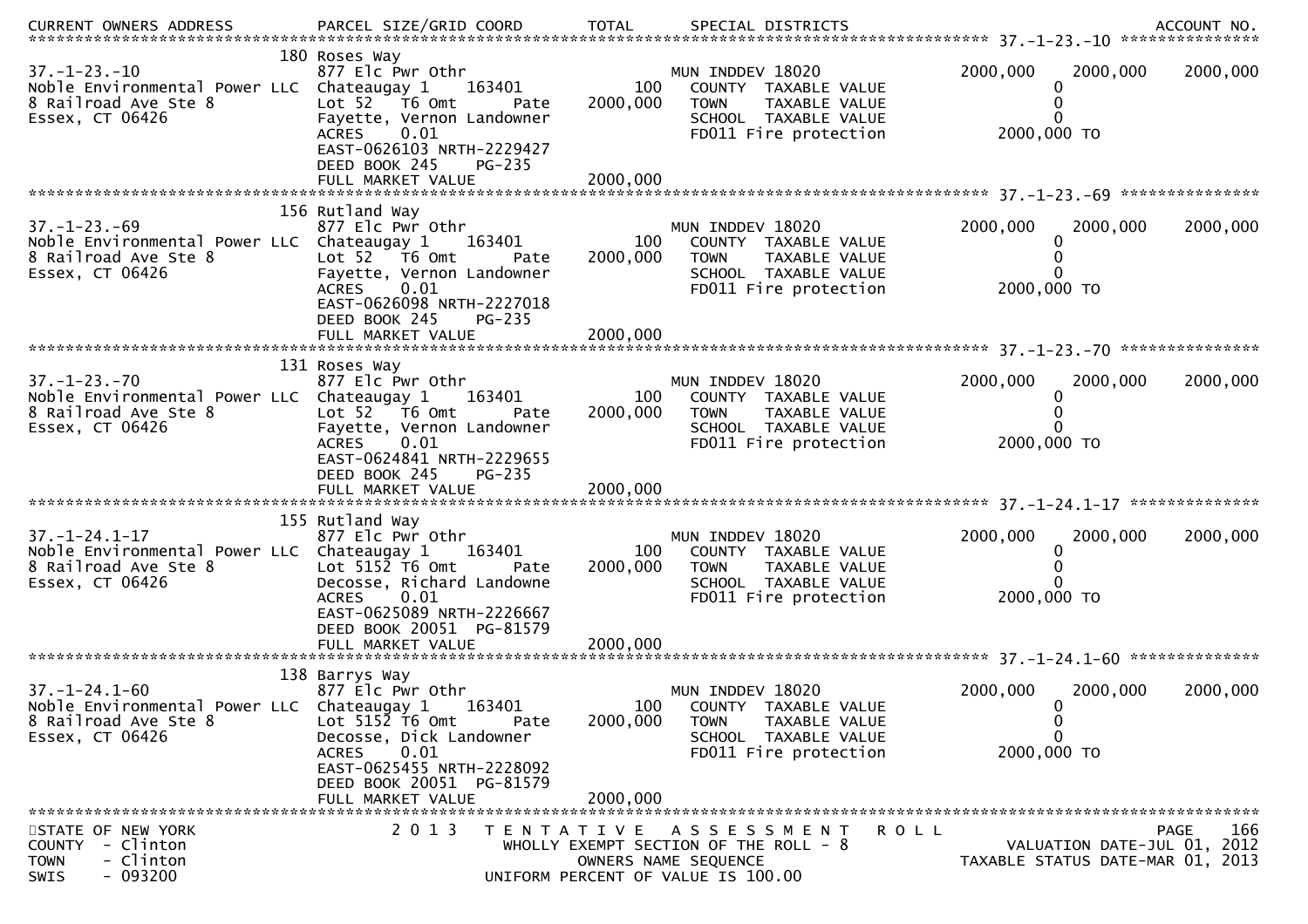| 61 Lost Nation Rd<br>2000,000<br>2000,000<br>2000,000<br>$37. - 1 - 24.1 - 61$<br>MUN INDDEV 18020<br>877 Elc Pwr Othr<br>Noble Environmental Power LLC Chateaugay 1 163401<br>100<br>COUNTY TAXABLE VALUE<br>Lot $515\overline{2}$ T6 Omt<br>8 Railroad Ave Ste 8<br>2000,000<br><b>TOWN</b><br>TAXABLE VALUE<br>Pate<br>Essex, CT 06426<br>Decosse, Richard Landowne<br>SCHOOL TAXABLE VALUE<br>0.01<br>FD011 Fire protection<br>2000,000 TO<br>ACRES<br>EAST-0621900 NRTH-2224675<br>DEED BOOK 20051 PG-81579<br>26 Barrys Way<br>$37. - 1 - 25. - 62$<br>877 Elc Pwr Othr<br>2000,000<br>2000,000<br>MUN INDDEV 18020<br>2000,000<br>100<br>Noble Environmental Power LLC Chateaugay 1<br>163401<br>COUNTY TAXABLE VALUE<br>8 Railroad Ave Ste 8<br>Lot 52 T6 Omt<br>2000,000<br><b>TOWN</b><br>TAXABLE VALUE<br>Pate<br>Essex, CT 06426<br>Brown, Barry Landowner<br>SCHOOL TAXABLE VALUE<br>2000,000 TO<br>0.01<br>FD011 Fire protection<br><b>ACRES</b><br>EAST-0622727 NRTH-2228473<br>DEED BOOK 444<br>$PG-19$<br>78 Barrys Way<br>2000,000<br>$37. - 1 - 25. - 101$<br>877 Elc Pwr Othr<br>MUN INDDEV 18020<br>2000,000<br>2000,000<br>100<br>Noble Environmental Power LLC Chateaugay 1<br>163401<br>COUNTY TAXABLE VALUE<br>0<br>8 Railroad Ave Ste 8<br>Lot 52 T6 Omt<br>2000,000<br><b>TOWN</b><br>TAXABLE VALUE<br>Pate<br>Essex, CT 06426<br>Brown, Barry Landowner<br>SCHOOL TAXABLE VALUE<br>2000,000 TO<br>0.01<br>FD011 Fire protection<br><b>ACRES</b><br>EAST-0624103 NRTH-2228599<br>DEED BOOK 444<br>$PG-19$<br>2000,000<br>FULL MARKET VALUE<br>139 DonRetta Way<br>2000,000<br>$51. - 1 - 1.2 - 5$<br>MUN INDDEV 18020<br>2000,000<br>2000,000<br>877 Elc Pwr Othr<br>100<br>Noble Environmental Power LLC Chateaugay 1<br>163401<br>COUNTY TAXABLE VALUE<br>8 Railroad Ave Ste 8<br>Lot 50 $\&$ 51 T6omt<br>2000,000<br><b>TOWN</b><br>TAXABLE VALUE<br>Essex, CT 06426<br>Fowler, Donald Landowner<br>SCHOOL TAXABLE VALUE<br>2000,000 TO<br>ACRES 0.01<br>FD011 Fire protection<br>EAST-0620609 NRTH-2224568<br>DEED BOOK 20001 PG-26479<br>58 DonRetta Way<br>2000,000<br>2000,000<br>2000,000<br>$51. - 1 - 1.2 - 47$<br>877 Elc Pwr Othr<br>MUN INDDEV 18020<br>Noble Environmental Power LLC<br>Chateaugay 1<br>163401<br>100<br>COUNTY TAXABLE VALUE<br>0<br>8 Railroad Ave Ste 8<br>Lot 50 & 51 T6omt<br>2000,000<br><b>TOWN</b><br>TAXABLE VALUE<br>Fowler, Donald Landowner<br>Essex, CT 06426<br>SCHOOL TAXABLE VALUE<br>2000,000 TO<br>0.01<br>FD011 Fire protection<br><b>ACRES</b><br>EAST-0620387 NRTH-2225698<br>DEED BOOK 20001 PG-26479<br>2000,000<br>FULL MARKET VALUE<br>TENTATIVE ASSESSMENT ROLL<br><b>PAGE</b> | TAX MAP PARCEL NUMBER<br>CURRENT OWNERS NAME | PROPERTY LOCATION & CLASS ASSESSMENT<br>SCHOOL DISTRICT | LAND | TAX DESCRIPTION | EXEMPTION CODE-----------------COUNTY-------TOWN------SCHOOL<br>TAXABLE VALUE |     |
|-------------------------------------------------------------------------------------------------------------------------------------------------------------------------------------------------------------------------------------------------------------------------------------------------------------------------------------------------------------------------------------------------------------------------------------------------------------------------------------------------------------------------------------------------------------------------------------------------------------------------------------------------------------------------------------------------------------------------------------------------------------------------------------------------------------------------------------------------------------------------------------------------------------------------------------------------------------------------------------------------------------------------------------------------------------------------------------------------------------------------------------------------------------------------------------------------------------------------------------------------------------------------------------------------------------------------------------------------------------------------------------------------------------------------------------------------------------------------------------------------------------------------------------------------------------------------------------------------------------------------------------------------------------------------------------------------------------------------------------------------------------------------------------------------------------------------------------------------------------------------------------------------------------------------------------------------------------------------------------------------------------------------------------------------------------------------------------------------------------------------------------------------------------------------------------------------------------------------------------------------------------------------------------------------------------------------------------------------------------------------------------------------------------------------------------------------------------------------------------------------------------------------------------------------------------------------------------------------------------------------------------------------------------------|----------------------------------------------|---------------------------------------------------------|------|-----------------|-------------------------------------------------------------------------------|-----|
|                                                                                                                                                                                                                                                                                                                                                                                                                                                                                                                                                                                                                                                                                                                                                                                                                                                                                                                                                                                                                                                                                                                                                                                                                                                                                                                                                                                                                                                                                                                                                                                                                                                                                                                                                                                                                                                                                                                                                                                                                                                                                                                                                                                                                                                                                                                                                                                                                                                                                                                                                                                                                                                                   |                                              |                                                         |      |                 |                                                                               |     |
|                                                                                                                                                                                                                                                                                                                                                                                                                                                                                                                                                                                                                                                                                                                                                                                                                                                                                                                                                                                                                                                                                                                                                                                                                                                                                                                                                                                                                                                                                                                                                                                                                                                                                                                                                                                                                                                                                                                                                                                                                                                                                                                                                                                                                                                                                                                                                                                                                                                                                                                                                                                                                                                                   |                                              |                                                         |      |                 |                                                                               |     |
|                                                                                                                                                                                                                                                                                                                                                                                                                                                                                                                                                                                                                                                                                                                                                                                                                                                                                                                                                                                                                                                                                                                                                                                                                                                                                                                                                                                                                                                                                                                                                                                                                                                                                                                                                                                                                                                                                                                                                                                                                                                                                                                                                                                                                                                                                                                                                                                                                                                                                                                                                                                                                                                                   |                                              |                                                         |      |                 |                                                                               |     |
|                                                                                                                                                                                                                                                                                                                                                                                                                                                                                                                                                                                                                                                                                                                                                                                                                                                                                                                                                                                                                                                                                                                                                                                                                                                                                                                                                                                                                                                                                                                                                                                                                                                                                                                                                                                                                                                                                                                                                                                                                                                                                                                                                                                                                                                                                                                                                                                                                                                                                                                                                                                                                                                                   |                                              |                                                         |      |                 |                                                                               |     |
|                                                                                                                                                                                                                                                                                                                                                                                                                                                                                                                                                                                                                                                                                                                                                                                                                                                                                                                                                                                                                                                                                                                                                                                                                                                                                                                                                                                                                                                                                                                                                                                                                                                                                                                                                                                                                                                                                                                                                                                                                                                                                                                                                                                                                                                                                                                                                                                                                                                                                                                                                                                                                                                                   |                                              |                                                         |      |                 |                                                                               |     |
|                                                                                                                                                                                                                                                                                                                                                                                                                                                                                                                                                                                                                                                                                                                                                                                                                                                                                                                                                                                                                                                                                                                                                                                                                                                                                                                                                                                                                                                                                                                                                                                                                                                                                                                                                                                                                                                                                                                                                                                                                                                                                                                                                                                                                                                                                                                                                                                                                                                                                                                                                                                                                                                                   |                                              |                                                         |      |                 |                                                                               |     |
|                                                                                                                                                                                                                                                                                                                                                                                                                                                                                                                                                                                                                                                                                                                                                                                                                                                                                                                                                                                                                                                                                                                                                                                                                                                                                                                                                                                                                                                                                                                                                                                                                                                                                                                                                                                                                                                                                                                                                                                                                                                                                                                                                                                                                                                                                                                                                                                                                                                                                                                                                                                                                                                                   |                                              |                                                         |      |                 |                                                                               |     |
|                                                                                                                                                                                                                                                                                                                                                                                                                                                                                                                                                                                                                                                                                                                                                                                                                                                                                                                                                                                                                                                                                                                                                                                                                                                                                                                                                                                                                                                                                                                                                                                                                                                                                                                                                                                                                                                                                                                                                                                                                                                                                                                                                                                                                                                                                                                                                                                                                                                                                                                                                                                                                                                                   |                                              |                                                         |      |                 |                                                                               |     |
|                                                                                                                                                                                                                                                                                                                                                                                                                                                                                                                                                                                                                                                                                                                                                                                                                                                                                                                                                                                                                                                                                                                                                                                                                                                                                                                                                                                                                                                                                                                                                                                                                                                                                                                                                                                                                                                                                                                                                                                                                                                                                                                                                                                                                                                                                                                                                                                                                                                                                                                                                                                                                                                                   |                                              |                                                         |      |                 |                                                                               |     |
|                                                                                                                                                                                                                                                                                                                                                                                                                                                                                                                                                                                                                                                                                                                                                                                                                                                                                                                                                                                                                                                                                                                                                                                                                                                                                                                                                                                                                                                                                                                                                                                                                                                                                                                                                                                                                                                                                                                                                                                                                                                                                                                                                                                                                                                                                                                                                                                                                                                                                                                                                                                                                                                                   |                                              |                                                         |      |                 |                                                                               |     |
|                                                                                                                                                                                                                                                                                                                                                                                                                                                                                                                                                                                                                                                                                                                                                                                                                                                                                                                                                                                                                                                                                                                                                                                                                                                                                                                                                                                                                                                                                                                                                                                                                                                                                                                                                                                                                                                                                                                                                                                                                                                                                                                                                                                                                                                                                                                                                                                                                                                                                                                                                                                                                                                                   |                                              |                                                         |      |                 |                                                                               |     |
|                                                                                                                                                                                                                                                                                                                                                                                                                                                                                                                                                                                                                                                                                                                                                                                                                                                                                                                                                                                                                                                                                                                                                                                                                                                                                                                                                                                                                                                                                                                                                                                                                                                                                                                                                                                                                                                                                                                                                                                                                                                                                                                                                                                                                                                                                                                                                                                                                                                                                                                                                                                                                                                                   |                                              |                                                         |      |                 |                                                                               |     |
|                                                                                                                                                                                                                                                                                                                                                                                                                                                                                                                                                                                                                                                                                                                                                                                                                                                                                                                                                                                                                                                                                                                                                                                                                                                                                                                                                                                                                                                                                                                                                                                                                                                                                                                                                                                                                                                                                                                                                                                                                                                                                                                                                                                                                                                                                                                                                                                                                                                                                                                                                                                                                                                                   |                                              |                                                         |      |                 |                                                                               |     |
|                                                                                                                                                                                                                                                                                                                                                                                                                                                                                                                                                                                                                                                                                                                                                                                                                                                                                                                                                                                                                                                                                                                                                                                                                                                                                                                                                                                                                                                                                                                                                                                                                                                                                                                                                                                                                                                                                                                                                                                                                                                                                                                                                                                                                                                                                                                                                                                                                                                                                                                                                                                                                                                                   |                                              |                                                         |      |                 |                                                                               |     |
|                                                                                                                                                                                                                                                                                                                                                                                                                                                                                                                                                                                                                                                                                                                                                                                                                                                                                                                                                                                                                                                                                                                                                                                                                                                                                                                                                                                                                                                                                                                                                                                                                                                                                                                                                                                                                                                                                                                                                                                                                                                                                                                                                                                                                                                                                                                                                                                                                                                                                                                                                                                                                                                                   |                                              |                                                         |      |                 |                                                                               |     |
|                                                                                                                                                                                                                                                                                                                                                                                                                                                                                                                                                                                                                                                                                                                                                                                                                                                                                                                                                                                                                                                                                                                                                                                                                                                                                                                                                                                                                                                                                                                                                                                                                                                                                                                                                                                                                                                                                                                                                                                                                                                                                                                                                                                                                                                                                                                                                                                                                                                                                                                                                                                                                                                                   | STATE OF NEW YORK                            | 2 0 1 3                                                 |      |                 |                                                                               | 167 |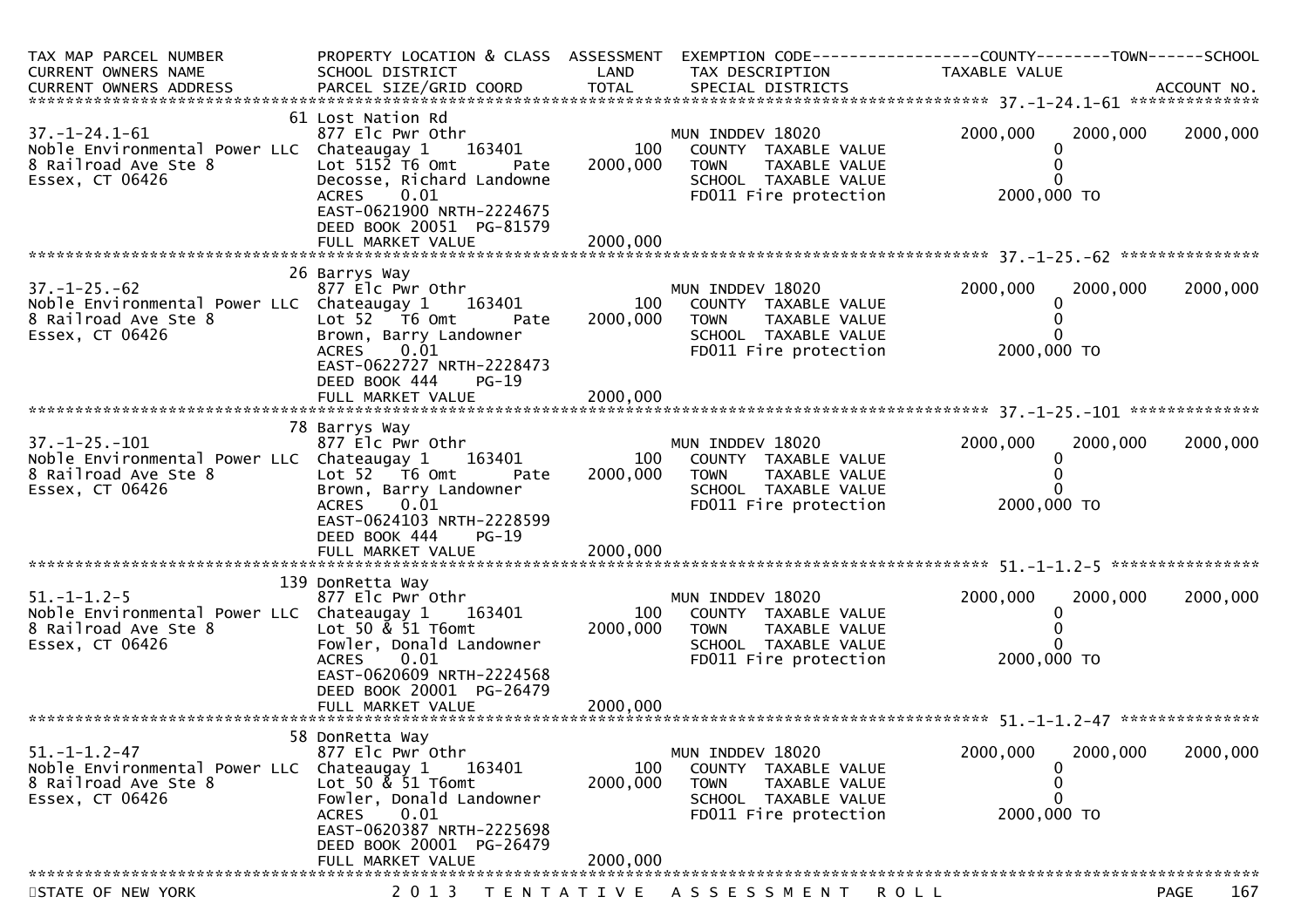| COUNTY<br>- Clinton<br>- Clinton<br>TOWN<br>$-093200$<br>SWIS     |                                             | WHOLLY EXEMPT SECTION OF THE ROLL - 8<br>UNIFORM PERCENT OF VALUE IS 100.00                                                                                                                             |                             | VALUATION DATE-JUL 01, 2012<br>TAXABLE STATUS DATE-MAR 01, 2013                                                           |                                          |          |
|-------------------------------------------------------------------|---------------------------------------------|---------------------------------------------------------------------------------------------------------------------------------------------------------------------------------------------------------|-----------------------------|---------------------------------------------------------------------------------------------------------------------------|------------------------------------------|----------|
| TAX MAP PARCEL NUMBER<br>CURRENT OWNERS NAME                      |                                             | PROPERTY LOCATION & CLASS ASSESSMENT EXEMPTION CODE----------------COUNTY-------TOWN------SCHOOL<br>SCHOOL DISTRICT                                                                                     | LAND                        | TAX DESCRIPTION                                                                                                           | TAXABLE VALUE                            |          |
| 51. -1-1.2-65<br>8 Railroad Ave Ste 8<br>Essex, CT 06426          | Noble Environmental Power LLC Chateaugay 1  | 36 DonRetta Way<br>877 Elc Pwr Othr<br>163401<br>Lot 50 $\&$ 51 T6omt<br>Fowler, Donald Landowner<br>0.01<br><b>ACRES</b><br>EAST-0621475 NRTH-2226542<br>DEED BOOK 20001 PG-26479<br>FULL MARKET VALUE | 100<br>2000,000<br>2000,000 | MUN INDDEV 18020<br>COUNTY TAXABLE VALUE<br><b>TOWN</b><br>TAXABLE VALUE<br>SCHOOL TAXABLE VALUE<br>FD011 Fire protection | 2000,000<br>2000,000<br>2000,000 TO      | 2000,000 |
| 51.-1-1.2-66<br>8 Railroad Ave Ste 8<br>Essex, CT 06426           | Noble Environmental Power LLC  Chateaugay 1 | 969 Ryan Rd<br>877 Elc Pwr Othr<br>163401<br>Lot 50 $\&$ 51 T6omt<br>Fowler, Donald Landowner<br>0.01<br><b>ACRES</b><br>EAST-0622027 NRTH-2221816<br>DEED BOOK 20001 PG-26479<br>FULL MARKET VALUE     | 100<br>2000,000<br>2000,000 | MUN INDDEV 18020<br>COUNTY TAXABLE VALUE<br>TAXABLE VALUE<br><b>TOWN</b><br>SCHOOL TAXABLE VALUE<br>FD011 Fire protection | 2000,000<br>2000,000<br>2000,000 TO      | 2000,000 |
| 51. -1-1.2-112<br>8 Railroad Ave Ste 8<br>Essex, CT 06426         | Noble Environmental Power LLC  Chateaugay 1 | 140 Cole Way<br>877 Elc Pwr Othr<br>163401<br>Lot 50 & 51 T6omt<br>Fowler, Donald Landowner<br>0.01<br><b>ACRES</b><br>EAST-0621116 NRTH-2220985<br>DEED BOOK 20001 PG-26479<br>FULL MARKET VALUE       | 100<br>2000,000<br>2000,000 | MUN INDDEV 18020<br>COUNTY TAXABLE VALUE<br>TAXABLE VALUE<br><b>TOWN</b><br>SCHOOL TAXABLE VALUE<br>FD011 Fire protection | 2000,000<br>2000,000<br>2000,000 TO      | 2000,000 |
| $51. - 1 - 5.41 - 104$<br>8 Railroad Ave Ste 8<br>Essex, CT 06426 | Noble Environmental Power LLC Chateaugay 1  | 35 Isabel Way<br>877 Elc Pwr Othr<br>163401<br>Lot 50 T6omt Patent<br>St Lawrence Dairy Landown<br>0.01<br><b>ACRES</b><br>EAST-0618853 NRTH-2220178<br>DEED BOOK 20051 PG-81307<br>FULL MARKET VALUE   | 100<br>2000,000<br>2000,000 | MUN INDDEV 18020<br>COUNTY TAXABLE VALUE<br><b>TOWN</b><br>TAXABLE VALUE<br>SCHOOL TAXABLE VALUE<br>FD011 Fire protection | 2000,000<br>2000,000<br>2000,000 TO      | 2000,000 |
| 51.-1-11.1-42<br>8 Railroad Ave Ste 8<br>Essex, CT 06426          | Noble Environmental Power LLC  Chateaugay 1 | 97 Cole Way<br>877 Elc Pwr Othr<br>163401<br>Lot 50 T6 Omt<br>Pate<br>Cole, Gertrude Landowner<br>0.01<br>ACRES<br>EAST-0621599 NRTH-2220063                                                            | 100<br>2000,000             | MUN INDDEV 18020<br>COUNTY TAXABLE VALUE<br><b>TOWN</b><br>TAXABLE VALUE<br>SCHOOL TAXABLE VALUE<br>FD011 Fire protection | 2000,000<br>2000,000<br>0<br>2000,000 TO | 2000,000 |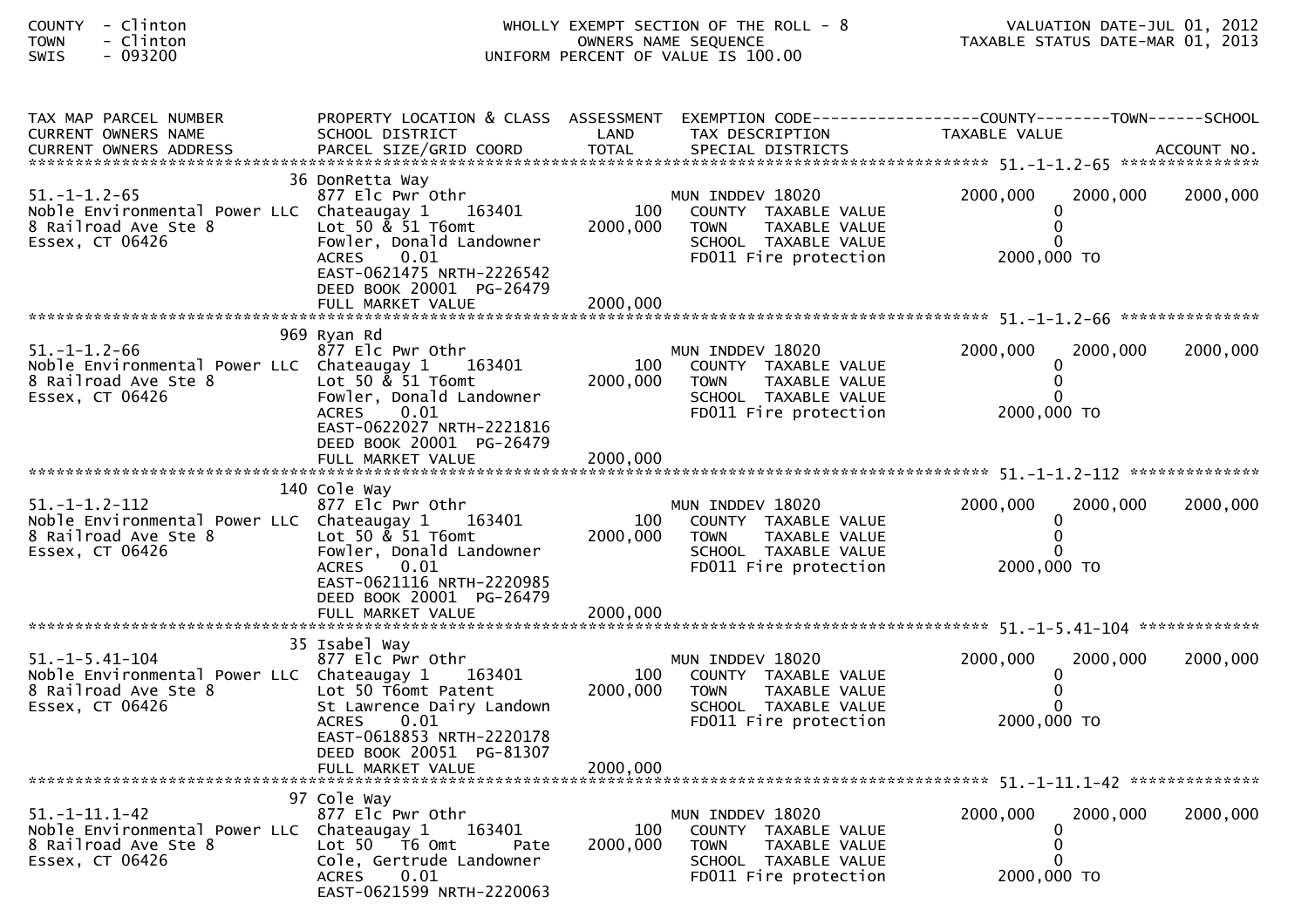|                                                                                                                      | DEED BOOK 20011 PG-31882<br>FULL MARKET VALUE                                                                                                                                                                                        | 2000,000                                                                      |                                                                                                                             |                                                                                                                   |                                          |
|----------------------------------------------------------------------------------------------------------------------|--------------------------------------------------------------------------------------------------------------------------------------------------------------------------------------------------------------------------------------|-------------------------------------------------------------------------------|-----------------------------------------------------------------------------------------------------------------------------|-------------------------------------------------------------------------------------------------------------------|------------------------------------------|
| STATE OF NEW YORK<br>COUNTY - Clinton<br>- Clinton<br><b>TOWN</b><br>- 093200<br>SWIS                                | 2 0 1 3                                                                                                                                                                                                                              |                                                                               | TENTATIVE ASSESSMENT<br>WHOLLY EXEMPT SECTION OF THE ROLL - 8<br>OWNERS NAME SEQUENCE<br>UNIFORM PERCENT OF VALUE IS 100.00 | <b>ROLL</b><br>VALUATION DATE-JUL 01, 2012<br>TAXABLE STATUS DATE-MAR 01, 2013                                    | PAGE<br>168                              |
| TAX MAP PARCEL NUMBER<br>CURRENT OWNERS NAME                                                                         | SCHOOL DISTRICT                                                                                                                                                                                                                      | LAND                                                                          | TAX DESCRIPTION                                                                                                             | PROPERTY LOCATION & CLASS ASSESSMENT EXEMPTION CODE----------------COUNTY-------TOWN------SCHOOL<br>TAXABLE VALUE |                                          |
| 51. –1–11.1–63<br>Noble Environmental Power LLC Chateaugay 1<br>8 Railroad Ave Ste 8<br>Essex, CT 06426              | 53 Cole Way<br>877 Elc Pwr Othr<br>163401<br>Lot 50 T6 Omt<br>Pate<br>Cole, Gertrude Landowner<br>0.01<br><b>ACRES</b><br>EAST-0621980 NRTH-2219063<br>DEED BOOK 20011 PG-31882                                                      | 100<br>2000,000                                                               | MUN INDDEV 18020<br>COUNTY TAXABLE VALUE<br><b>TOWN</b><br>TAXABLE VALUE<br>SCHOOL TAXABLE VALUE<br>FD011 Fire protection   | 2000,000<br>2000,000<br>$\Omega$<br>$\Omega$<br>2000,000 TO                                                       | 2000,000                                 |
| $51. -1 - 11.1 - 64$<br>Noble Environmental Power LLC Chateaugay 1 163401<br>8 Railroad Ave Ste 8<br>Essex, CT 06426 | 49 Cole Way<br>877 Elc Pwr Othr<br>Lot $50$ $\overline{76}$ Omt<br>Pate<br>Cole, Gertrude Landowner<br>ACRES 0.01<br>EAST-0622138 NRTH-2218051<br>DEED BOOK 20011 PG-31882<br>FULL MARKET VALUE                                      | 100<br>2000,000<br>2000,000                                                   | MUN INDDEV 18020<br>COUNTY TAXABLE VALUE<br><b>TOWN</b><br>TAXABLE VALUE<br>SCHOOL TAXABLE VALUE<br>FD011 Fire protection   | 2000,000<br>2000,000<br>0<br>2000,000 ТО                                                                          | 2000,000                                 |
| $51. - 1 - 11.2 - 111$<br>Noble Environmental Power LLC Chateaugay 1<br>8 Railroad Ave Ste 8<br>Essex, CT 06426      | 75 Quirke Way<br>877 Elc Pwr Othr<br>163401<br>Lot 50 T6 Omt<br>Pate<br>Grenier, John Landowner<br><b>ACRES</b><br>0.01<br>EAST-0624339 NRTH-2220000<br>DEED BOOK 871<br>PG-198<br>FULL MARKET VALUE                                 | 100<br>2000,000<br>2000,000                                                   | MUN INDDEV 18020<br>COUNTY TAXABLE VALUE<br><b>TOWN</b><br>TAXABLE VALUE<br>SCHOOL TAXABLE VALUE<br>FD011 Fire protection   | 2000,000<br>2000,000<br>$\Omega$<br>2000,000 TO                                                                   | 2000,000                                 |
| $51. - 1 - 12. - 15$<br>Noble Environmental Power LLC Chateaugay 1<br>8 Railroad Ave Ste 8<br>Essex, CT 06426        | 706 County Line Rd<br>877 Elc Pwr Othr<br>163401<br>Lot $50$ $\overline{76}$ Omt<br>Pate<br>St Lawrence Dairy Landown<br>164 A<br>0.01<br><b>ACRES</b><br>EAST-0619062 NRTH-2218441<br>DEED BOOK 20031 PG-64922<br>FULL MARKET VALUE | 100<br>2000,000<br>2000,000                                                   | MUN INDDEV 18020<br>COUNTY TAXABLE VALUE<br><b>TOWN</b><br>TAXABLE VALUE<br>SCHOOL TAXABLE VALUE<br>FD011 Fire protection   | 2000,000<br>2000,000<br>0<br>0<br>2000,000 TO                                                                     | 2000,000                                 |
| STATE OF NEW YORK<br>674.AL                                                                                          | 2 0 1 3                                                                                                                                                                                                                              | $\mathbf{r}$ $\mathbf{r}$ $\mathbf{r}$ $\mathbf{r}$ $\mathbf{r}$ $\mathbf{r}$ | TENTATIVE ASSESSMENT                                                                                                        | R O L L<br>$R + T$ $T$                                                                                            | 169<br><b>PAGE</b><br>2012<br>$^{\circ}$ |

COUNTY - Clinton WHOLLY EXEMPT SECTION OF THE ROLL - 8 VALUATION DATE-JUL 01, 2012

VALUATION DATE-JUL 01, 2012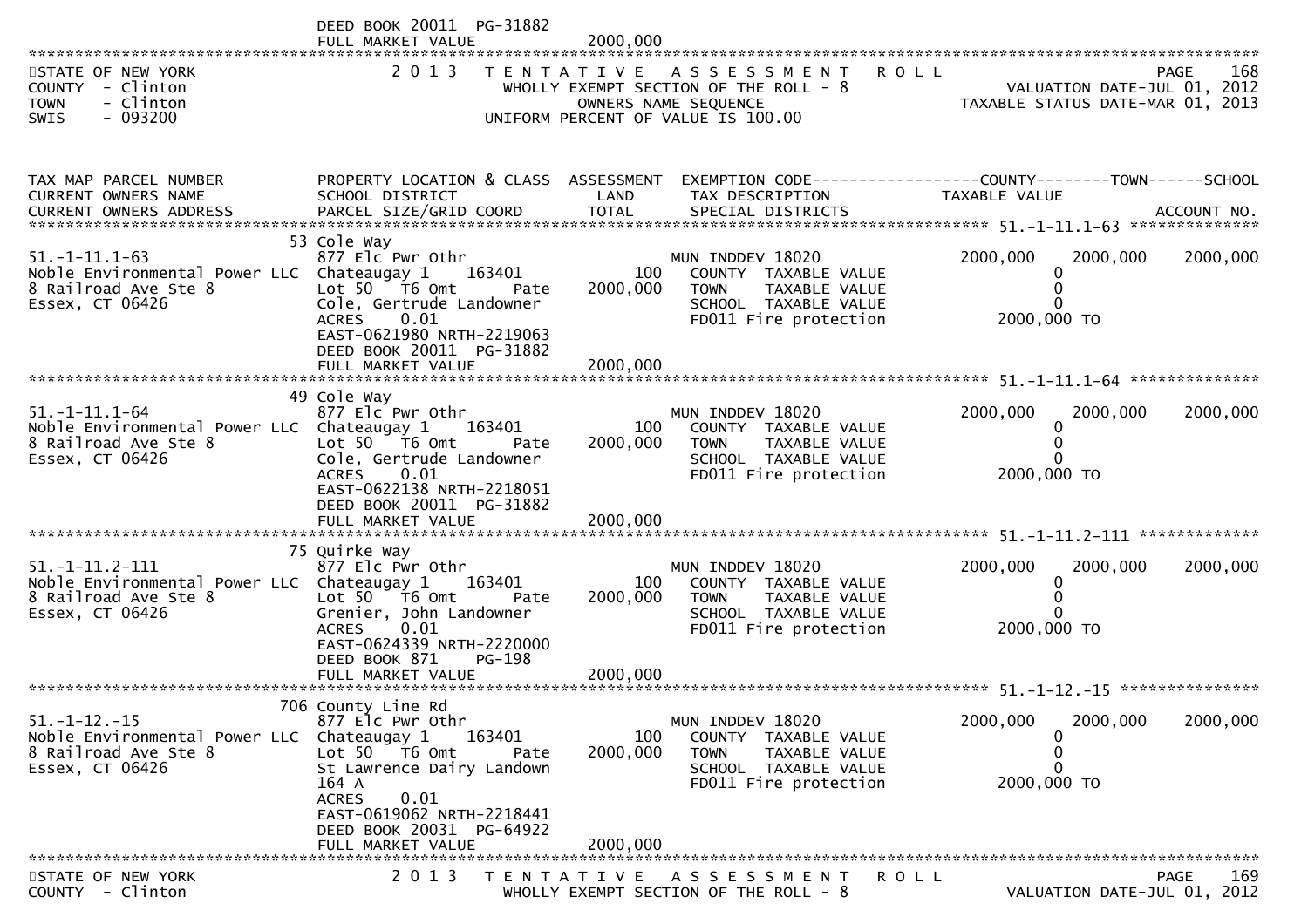## TOWN - Clinton OWNERS NAME SEQUENCE TAXABLE STATUS DATE-MAR 01, 2013SWIS - 093200 UNIFORM PERCENT OF VALUE IS 100.00

| TAX MAP PARCEL NUMBER<br>CURRENT OWNERS NAME                                                                         | SCHOOL DISTRICT                                                                                                                                                                                                        | LAND                        | TAX DESCRIPTION                                                                                                           | PROPERTY LOCATION & CLASS ASSESSMENT EXEMPTION CODE----------------COUNTY-------TOWN------SCHOOL<br><b>TAXABLE VALUE</b> |             |
|----------------------------------------------------------------------------------------------------------------------|------------------------------------------------------------------------------------------------------------------------------------------------------------------------------------------------------------------------|-----------------------------|---------------------------------------------------------------------------------------------------------------------------|--------------------------------------------------------------------------------------------------------------------------|-------------|
|                                                                                                                      |                                                                                                                                                                                                                        |                             |                                                                                                                           |                                                                                                                          |             |
| $51. - 1 - 12. - 39$<br>Noble Environmental Power LLC Chateaugay 1 163401<br>8 Railroad Ave Ste 8<br>Essex, CT 06426 | 21 Sophia Way<br>877 Elc Pwr Othr<br>Lot $50$ $\overline{76}$ Omt<br>Pate<br>St Lawrence Dairy Landown<br>164 A<br><b>ACRES</b><br>0.01<br>EAST-0618969 NRTH-2217198<br>DEED BOOK 20031 PG-64922<br>FULL MARKET VALUE  | 100<br>2000,000<br>2000.000 | MUN INDDEV 18020<br>COUNTY TAXABLE VALUE<br>TAXABLE VALUE<br><b>TOWN</b><br>SCHOOL TAXABLE VALUE<br>FD011 Fire protection | 2000,000<br>2000,000<br>0<br>0<br>$\Omega$<br>2000,000 TO                                                                | 2000,000    |
|                                                                                                                      | 50 Isabel Way                                                                                                                                                                                                          |                             |                                                                                                                           |                                                                                                                          |             |
| $51. - 1 - 12. - 45$<br>Noble Environmental Power LLC Chateaugay 1<br>8 Railroad Ave Ste 8<br>Essex, CT 06426        | 877 Elc Pwr Othr<br>163401<br>Lot $50$ $\overline{16}$ Omt<br>Pate<br>St Lawrence Dairy Landown<br>164 A<br>0.01<br><b>ACRES</b>                                                                                       | 100<br>2000,000             | MUN INDDEV 18020<br>COUNTY TAXABLE VALUE<br>TAXABLE VALUE<br><b>TOWN</b><br>SCHOOL TAXABLE VALUE<br>FD011 Fire protection | 2000,000<br>2000,000<br>$\mathbf{0}$<br>$\mathbf{0}$<br>0<br>2000,000 TO                                                 | 2000,000    |
|                                                                                                                      | EAST-0619593 NRTH-2219452<br>DEED BOOK 20031 PG-64922<br>FULL MARKET VALUE                                                                                                                                             | 2000,000                    |                                                                                                                           |                                                                                                                          |             |
|                                                                                                                      | 82 Isabel Way                                                                                                                                                                                                          |                             |                                                                                                                           |                                                                                                                          |             |
| $51. - 1 - 13.1 - 44$<br>Noble Environmental Power LLC Chateaugay 1<br>8 Railroad Ave Ste 8<br>Essex, CT 06426       | 877 Elc Pwr Othr<br>163401<br>Lot $50 - 76$ Omt<br>Pate<br>Fowler, Donald Landowner<br>0.01<br>ACRES<br>EAST-0619986 NRTH-2220404<br>DEED BOOK 20001 PG-26479                                                          | 100<br>2000,000             | MUN INDDEV 18020<br>COUNTY TAXABLE VALUE<br><b>TOWN</b><br>TAXABLE VALUE<br>SCHOOL TAXABLE VALUE<br>FD011 Fire protection | 2000,000<br>2000,000<br>$\Omega$<br>$\mathbf 0$<br>$\Omega$<br>2000,000 TO                                               | 2000,000    |
|                                                                                                                      |                                                                                                                                                                                                                        |                             |                                                                                                                           |                                                                                                                          |             |
| 51. –1–13.1–46<br>Noble Environmental Power LLC Chateaugay 1<br>8 Railroad Ave Ste 8<br>Essex, CT 06426              | 128 Isabel Way<br>877 Elc Pwr Othr<br>163401<br>Lot $50$ $\overline{76}$ Omt<br>Pate<br>Fowler, Donald Landowner<br>0.01<br><b>ACRES</b><br>EAST-0620081 NRTH-2221431<br>DEED BOOK 20001 PG-26479<br>FULL MARKET VALUE | 100<br>2000,000<br>2000.000 | MUN INDDEV 18020<br>COUNTY TAXABLE VALUE<br>TAXABLE VALUE<br><b>TOWN</b><br>SCHOOL TAXABLE VALUE<br>FD011 Fire protection | 2000,000<br>2000,000<br>0<br>$\mathbf{0}$<br>$\Omega$<br>2000,000 TO                                                     | 2000,000    |
| STATE OF NEW YORK                                                                                                    | 2 0 1 3                                                                                                                                                                                                                |                             | TENTATIVE ASSESSMENT                                                                                                      | <b>ROLL</b>                                                                                                              | 170<br>PAGE |
| COUNTY - Clinton<br>- Clinton<br><b>TOWN</b><br>- 093200<br><b>SWIS</b>                                              |                                                                                                                                                                                                                        |                             | WHOLLY EXEMPT SECTION OF THE ROLL - 8<br>OWNERS NAME SEQUENCE<br>UNIFORM PERCENT OF VALUE IS 100.00                       | VALUATION DATE-JUL 01, 2012<br>TAXABLE STATUS DATE-MAR 01, 2013                                                          |             |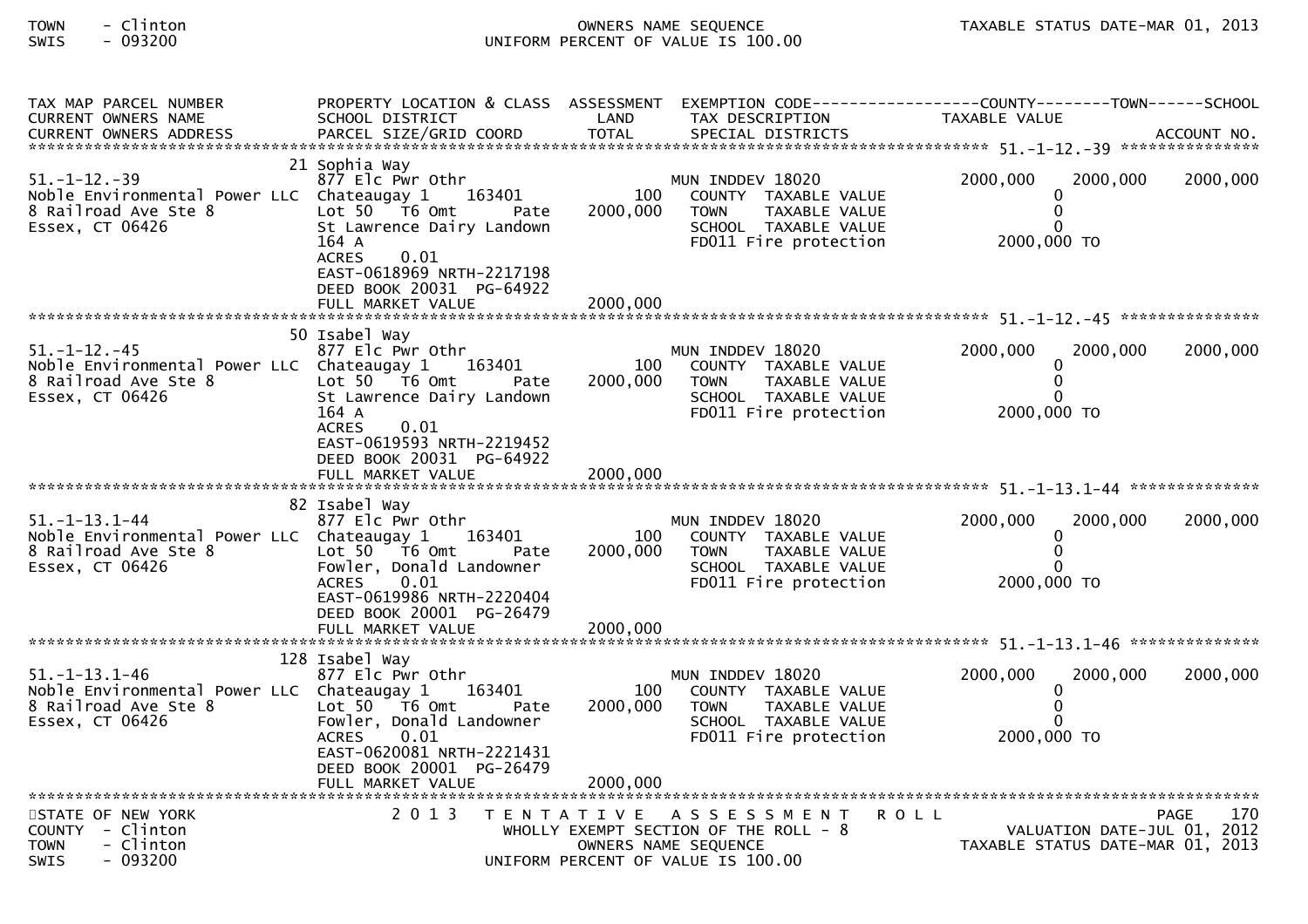| TAX MAP PARCEL NUMBER<br>CURRENT OWNERS NAME                                                                         | SCHOOL DISTRICT                                                                                                                                                                                         | LAND                        | TAX DESCRIPTION                                                                                                           | PROPERTY LOCATION & CLASS ASSESSMENT EXEMPTION CODE----------------COUNTY-------TOWN------SCHOOL<br>TAXABLE VALUE |             |
|----------------------------------------------------------------------------------------------------------------------|---------------------------------------------------------------------------------------------------------------------------------------------------------------------------------------------------------|-----------------------------|---------------------------------------------------------------------------------------------------------------------------|-------------------------------------------------------------------------------------------------------------------|-------------|
| $52. - 1 - 2. - 4$<br>Noble Environmental Power LLC Chateaugay 1<br>8 Railroad Ave Ste 8<br>Essex, CT 06426          | 30 Lost Nation Rd<br>877 Elc Pwr Othr<br>163401<br>Lot 49 T6 Omt<br>Pate<br>Brown, Ryan Landowner<br>0.01<br><b>ACRES</b><br>EAST-0624132 NRTH-2224769<br>DEED BOOK 216<br>PG-193<br>FULL MARKET VALUE  | 100<br>2000,000<br>2000,000 | MUN INDDEV 18020<br>COUNTY TAXABLE VALUE<br><b>TOWN</b><br>TAXABLE VALUE<br>SCHOOL TAXABLE VALUE<br>FD011 Fire protection | 2000,000<br>2000,000<br>2000,000 TO                                                                               | 2000,000    |
| $52. - 1 - 2. - 13$<br>Noble Environmental Power LLC Chateaugay 1<br>8 Railroad Ave Ste 8<br>Essex, CT 06426         | 156 Brown Way<br>877 Elc Pwr Othr<br>163401<br>Lot $49$ $\overline{76}$ Omt<br>Pate<br>Brown, Ryan Landowner<br>ACRES<br>0.01<br>EAST-0624222 NRTH-2222432<br>DEED BOOK 216<br>PG-193                   | 100<br>2000,000             | MUN INDDEV 18020<br>COUNTY TAXABLE VALUE<br><b>TOWN</b><br>TAXABLE VALUE<br>SCHOOL TAXABLE VALUE<br>FD011 Fire protection | 2000,000<br>2000,000<br>2000,000 TO                                                                               | 2000,000    |
| $52. - 1 - 2. - 16$<br>Noble Environmental Power LLC Chateaugay 1<br>8 Railroad Ave Ste 8<br>Essex, CT 06426         | 90 Brown Way<br>877 Elc Pwr Othr<br>163401<br>Lot 49 T6 Omt<br>Pate<br>Brown, Ryan Landowner<br>0.01<br><b>ACRES</b><br>EAST-0625411 NRTH-2220863<br>DEED BOOK 216<br>PG-193                            | 100<br>2000,000             | MUN INDDEV 18020<br>COUNTY TAXABLE VALUE<br>TAXABLE VALUE<br><b>TOWN</b><br>SCHOOL TAXABLE VALUE<br>FD011 Fire protection | 2000,000<br>2000,000<br>2000,000 TO                                                                               | 2000,000    |
| $52. - 1 - 2. - 110$<br>Noble Environmental Power LLC Chateaugay 1 163401<br>8 Railroad Ave Ste 8<br>Essex, CT 06426 | 50 Brown Way<br>877 Elc Pwr Othr<br>Lot 49 T6 Omt<br>Pate<br>Brown, Ryan Landowner<br>0.01<br>ACRES<br>EAST-0624388 NRTH-2221073<br>DEED BOOK 216<br>PG-193<br>FULL MARKET VALUE                        | 100<br>2000,000<br>2000,000 | MUN INDDEV 18020<br>COUNTY TAXABLE VALUE<br><b>TOWN</b><br>TAXABLE VALUE<br>SCHOOL TAXABLE VALUE<br>FD011 Fire protection | 2000,000<br>2000,000<br>0<br>2000,000 TO                                                                          | 2000,000    |
| $52. -1 - 5.2 - 12$<br>Noble Environmental Power LLC Chateaugay 1<br>8 Railroad Ave Ste 8<br>Essex, CT 06426         | 114 Rutland Way<br>877 Elc Pwr Othr<br>163401<br>Lot 52  T6 Omt<br>Pate<br>Grenier, John Landowner<br>0.01<br><b>ACRES</b><br>EAST-0625601 NRTH-2225184<br>DEED BOOK 871<br>PG-193<br>FULL MARKET VALUE | 100<br>2000,000<br>2000,000 | MUN INDDEV 18020<br>COUNTY TAXABLE VALUE<br><b>TOWN</b><br>TAXABLE VALUE<br>SCHOOL TAXABLE VALUE<br>FD011 Fire protection | 2000,000<br>2000,000<br>2000,000 TO                                                                               | 2000,000    |
| STATE OF NEW YORK<br>COUNTY - Clinton                                                                                | 2 0 1 3                                                                                                                                                                                                 | T E N T A T I V E           | A S S E S S M E N T<br>WHOLLY EXEMPT SECTION OF THE ROLL - 8                                                              | ROLL<br>VALUATION DATE-JUL 01, 2012                                                                               | 171<br>PAGE |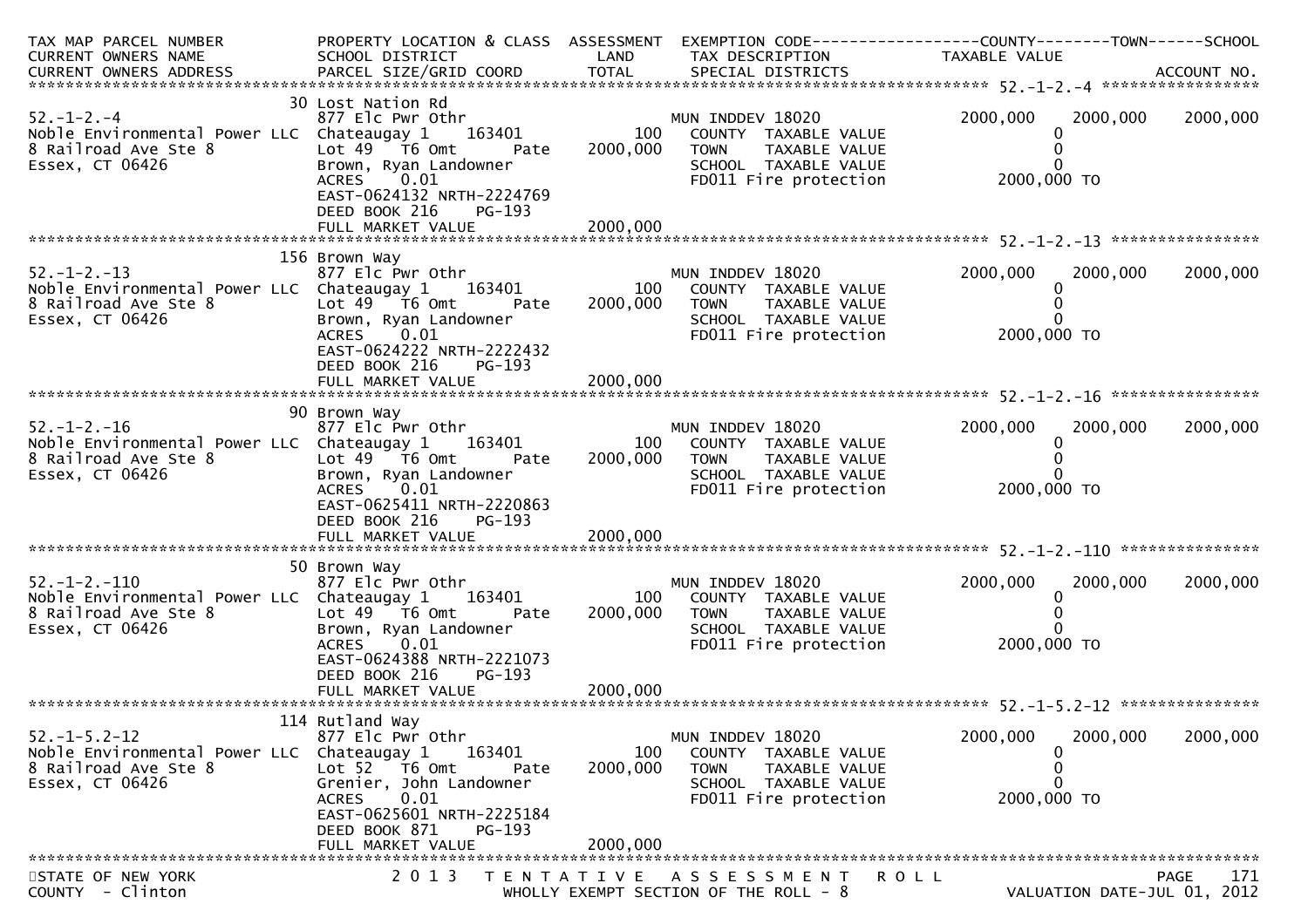## TOWN - Clinton OWNERS NAME SEQUENCE TAXABLE STATUS DATE-MAR 01, 2013SWIS - 093200 UNIFORM PERCENT OF VALUE IS 100.00

| TAX MAP PARCEL NUMBER<br><b>CURRENT OWNERS NAME</b>                                                                  | PROPERTY LOCATION & CLASS ASSESSMENT<br>SCHOOL DISTRICT                                                                                                                                      | LAND                        | TAX DESCRIPTION                                                                                                           | EXEMPTION CODE-----------------COUNTY--------TOWN------SCHOOL<br>TAXABLE VALUE |          |
|----------------------------------------------------------------------------------------------------------------------|----------------------------------------------------------------------------------------------------------------------------------------------------------------------------------------------|-----------------------------|---------------------------------------------------------------------------------------------------------------------------|--------------------------------------------------------------------------------|----------|
| $52. - 1 - 5.3 - 14$<br>Noble Environmental Power LLC Chateaugay 1<br>8 Railroad Ave Ste 8<br>Essex, CT 06426        | 114 Brown Way<br>877 Elc Pwr Othr<br>163401<br>Lot 49 T6omt<br>Grenier, John Landowner<br><b>ACRES</b><br>0.01<br>EAST-0625105 NRTH-2221862<br>DEED BOOK 871<br>PG-193                       | 100<br>2000,000             | MUN INDDEV 18020<br>COUNTY TAXABLE VALUE<br>TAXABLE VALUE<br><b>TOWN</b><br>SCHOOL TAXABLE VALUE<br>FD011 Fire protection | 2000,000<br>2000,000<br>$\Omega$<br>∩<br>2000,000 TO                           | 2000,000 |
|                                                                                                                      | 34 Quirke Way                                                                                                                                                                                |                             |                                                                                                                           |                                                                                |          |
| $52. - 1 - 24. - 19$<br>Noble Environmental Power LLC Chateaugay 1 163401<br>8 Railroad Ave Ste 8<br>Essex, CT 06426 | 877 Elc Pwr Othr<br>Lot 32 76 0mt<br>Pate<br>Johnson, Don Landowner<br><b>ACRES</b><br>0.01<br>EAST-0625855 NRTH-2217329<br>DEED BOOK 817<br>$PG-69$<br>FULL MARKET VALUE                    | 100<br>2000,000<br>2000,000 | MUN INDDEV 18020<br>COUNTY TAXABLE VALUE<br>TAXABLE VALUE<br><b>TOWN</b><br>SCHOOL TAXABLE VALUE<br>FD011 Fire protection | 2000,000<br>2000,000<br>$\Omega$<br>2000,000 TO                                | 2000,000 |
|                                                                                                                      |                                                                                                                                                                                              |                             |                                                                                                                           |                                                                                |          |
| $52. - 1 - 25. - 18$<br>Noble Environmental Power LLC Chateaugay 1<br>8 Railroad Ave Ste 8<br>Essex, CT 06426        | 90 Quirke Way<br>877 Elc Pwr Othr<br>163401<br>Lot $32$ $\overline{76}$ Omt<br>Pate<br>Johnson, Don Landowner<br>0.01<br><b>ACRES</b><br>EAST-0624892 NRTH-2218730<br>DEED BOOK 817<br>PG-69 | 100<br>2000,000             | MUN INDDEV 18020<br>COUNTY TAXABLE VALUE<br><b>TOWN</b><br>TAXABLE VALUE<br>SCHOOL TAXABLE VALUE<br>FD011 Fire protection | 2000,000<br>2000,000<br>$\Omega$<br>$\Omega$<br>2000,000 TO                    | 2000,000 |
|                                                                                                                      |                                                                                                                                                                                              |                             |                                                                                                                           |                                                                                |          |
| $52. - 1 - 25. - 59$<br>Noble Environmental Power LLC Chateaugay 1<br>8 Railroad Ave Ste 8<br>Essex, CT 06426        | 153 Quirke Way<br>877 Elc Pwr Othr<br>163401<br>Lot 32 76 0mt<br>Pate<br>Johnson, Don Landowner<br>0.01<br><b>ACRES</b><br>EAST-0626324 NRTH-2218872<br>DEED BOOK 817<br><b>PG-69</b>        | 100<br>2000,000             | MUN INDDEV 18020<br>COUNTY TAXABLE VALUE<br><b>TOWN</b><br>TAXABLE VALUE<br>SCHOOL TAXABLE VALUE<br>FD011 Fire protection | 2000,000<br>2000,000<br>$\Omega$<br>$\Omega$<br>2000.000 TO                    | 2000,000 |
|                                                                                                                      |                                                                                                                                                                                              |                             |                                                                                                                           |                                                                                |          |
| $66. - 1 - 1. - 40$<br>Noble Environmental Power LLc Chateaugay 1<br>8 Railroad Ave Ste 8<br>Essex, CT 06426         | 34 Sophia Way<br>877 Elc Pwr Othr<br>163401<br>Lot 31 T6 Omt<br>Pate<br>Hermann, Irma Landowner<br><b>ACRES</b><br>0.01<br>EAST-0619485 NRTH-2216249<br>DEED BOOK 614<br>PG-1040             | 100<br>2000,000             | MUN INDDEV 18020<br>COUNTY TAXABLE VALUE<br>TAXABLE VALUE<br><b>TOWN</b><br>SCHOOL TAXABLE VALUE<br>FD011 Fire protection | 2000,000<br>2000,000<br>∩<br>2000,000 TO                                       | 2000,000 |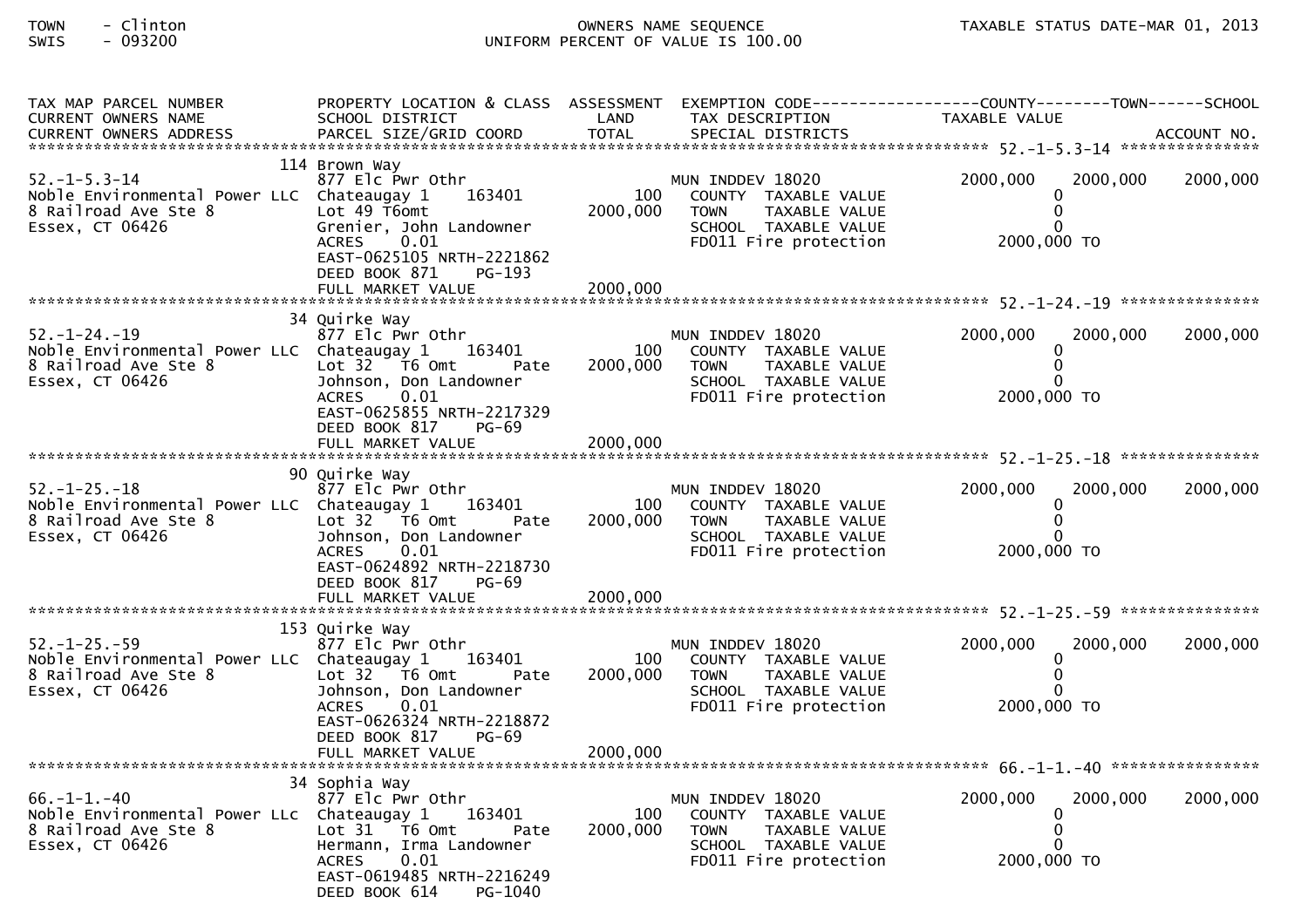| **********************                                                                                        | FULL MARKET VALUE                                                                                                                                                                                     | 2000,000                    |                                                                                                                             |                                                                                |             |
|---------------------------------------------------------------------------------------------------------------|-------------------------------------------------------------------------------------------------------------------------------------------------------------------------------------------------------|-----------------------------|-----------------------------------------------------------------------------------------------------------------------------|--------------------------------------------------------------------------------|-------------|
| STATE OF NEW YORK<br>COUNTY - Clinton<br>- Clinton<br><b>TOWN</b><br>$-093200$<br>SWIS                        | 2 0 1 3                                                                                                                                                                                               |                             | TENTATIVE ASSESSMENT<br>WHOLLY EXEMPT SECTION OF THE ROLL - 8<br>OWNERS NAME SEQUENCE<br>UNIFORM PERCENT OF VALUE IS 100.00 | <b>ROLL</b><br>VALUATION DATE-JUL 01, 2012<br>TAXABLE STATUS DATE-MAR 01, 2013 | 172<br>PAGE |
| TAX MAP PARCEL NUMBER<br>CURRENT OWNERS NAME<br><b>CURRENT OWNERS ADDRESS</b>                                 | PROPERTY LOCATION & CLASS ASSESSMENT<br>SCHOOL DISTRICT                                                                                                                                               | LAND                        | TAX DESCRIPTION                                                                                                             | TAXABLE VALUE                                                                  |             |
| $66. -1 - 1. -50$<br>Noble Environmental Power LLc Chateaugay 1<br>8 Railroad Ave Ste 8<br>Essex, CT 06426    | 71 Sophia Way<br>877 Elc Pwr Othr<br>163401<br>Lot 31 76 0mt<br>Pate<br>Hermann, Irma Landowner<br>0.01<br><b>ACRES</b><br>EAST-0620323 NRTH-2217009<br>DEED BOOK 614<br>PG-1040<br>FULL MARKET VALUE | 100<br>2000,000<br>2000,000 | MUN INDDEV 18020<br>COUNTY TAXABLE VALUE<br><b>TOWN</b><br>TAXABLE VALUE<br>SCHOOL TAXABLE VALUE<br>FD011 Fire protection   | 2000,000<br>2000,000<br>2000,000 TO                                            | 2000,000    |
| $66. - 1 - 2.4 - 20$<br>Noble Environmental Power LLC Chateaugay 1<br>8 Railroad Ave Ste 8<br>Essex, CT 06426 | 786 Ryan Rd<br>877 Elc Pwr Othr<br>163401<br>Lot $32$ T6omt<br>Johnson, Don Landowner<br>0.01<br><b>ACRES</b><br>EAST-0625927 NRTH-2215744<br>DEED BOOK 817<br><b>PG-69</b>                           | 100<br>2000,000             | MUN INDDEV 18020<br>COUNTY TAXABLE VALUE<br>TAXABLE VALUE<br><b>TOWN</b><br>SCHOOL TAXABLE VALUE<br>FD011 Fire protection   | 2000,000<br>2000,000<br>0<br>2000,000 TO                                       | 2000,000    |
|                                                                                                               |                                                                                                                                                                                                       |                             |                                                                                                                             |                                                                                |             |
| $66. - 1 - 4.1 - 32$<br>Noble Environmental Power LLC Chateaugay 1<br>8 Railroad Ave Ste 8<br>Essex, CT 06426 | 45 Hebert Way<br>877 Elc Pwr Othr<br>163401<br>Lot 31 76 0mt<br>Pate<br>Hebert, Brenda Landowner<br>0.01<br>ACRES<br>EAST-0623547 NRTH-2211866<br>DEED BOOK 20051 PG-82302                            | 100<br>2000,000             | MUN INDDEV 18020<br>COUNTY TAXABLE VALUE<br><b>TOWN</b><br>TAXABLE VALUE<br>SCHOOL TAXABLE VALUE<br>FD011 Fire protection   | 2000,000<br>2000,000<br>2000,000 TO                                            | 2000,000    |
|                                                                                                               |                                                                                                                                                                                                       |                             |                                                                                                                             |                                                                                |             |
| $66. -1 - 4.1 - 34$<br>Noble Environmental Power LLC Chateaugay 1<br>8 Railroad Ave Ste 8<br>Essex, CT 06426  | 64 Hebert Way<br>877 Elc Pwr Othr<br>163401<br>Lot 31 76 0mt<br>Pate<br>Hebert, Brenda Landowner<br>0.01<br>ACRES<br>EAST-0622321 NRTH-2213620<br>DEED BOOK 20051 PG-82302<br>FULL MARKET VALUE       | 100<br>2000,000<br>2000,000 | MUN INDDEV 18020<br>COUNTY TAXABLE VALUE<br>TAXABLE VALUE<br><b>TOWN</b><br>SCHOOL TAXABLE VALUE<br>FD011 Fire protection   | 2000,000<br>2000,000<br>0<br>0<br>0<br>2000,000 TO                             | 2000,000    |
|                                                                                                               | 48 Hebert Way                                                                                                                                                                                         |                             |                                                                                                                             |                                                                                |             |
| $66. -1 - 4.1 - 35$<br>Noble Environmental Power LLC Chateaugay 1<br>8 Railroad Ave Ste 8                     | 877 Elc Pwr Othr<br>163401<br>Lot 31 T6 Omt<br>Pate                                                                                                                                                   | 100<br>2000,000             | MUN INDDEV 18020<br>COUNTY TAXABLE VALUE<br><b>TOWN</b><br>TAXABLE VALUE                                                    | 2000,000<br>2000,000<br>0<br>0                                                 | 2000,000    |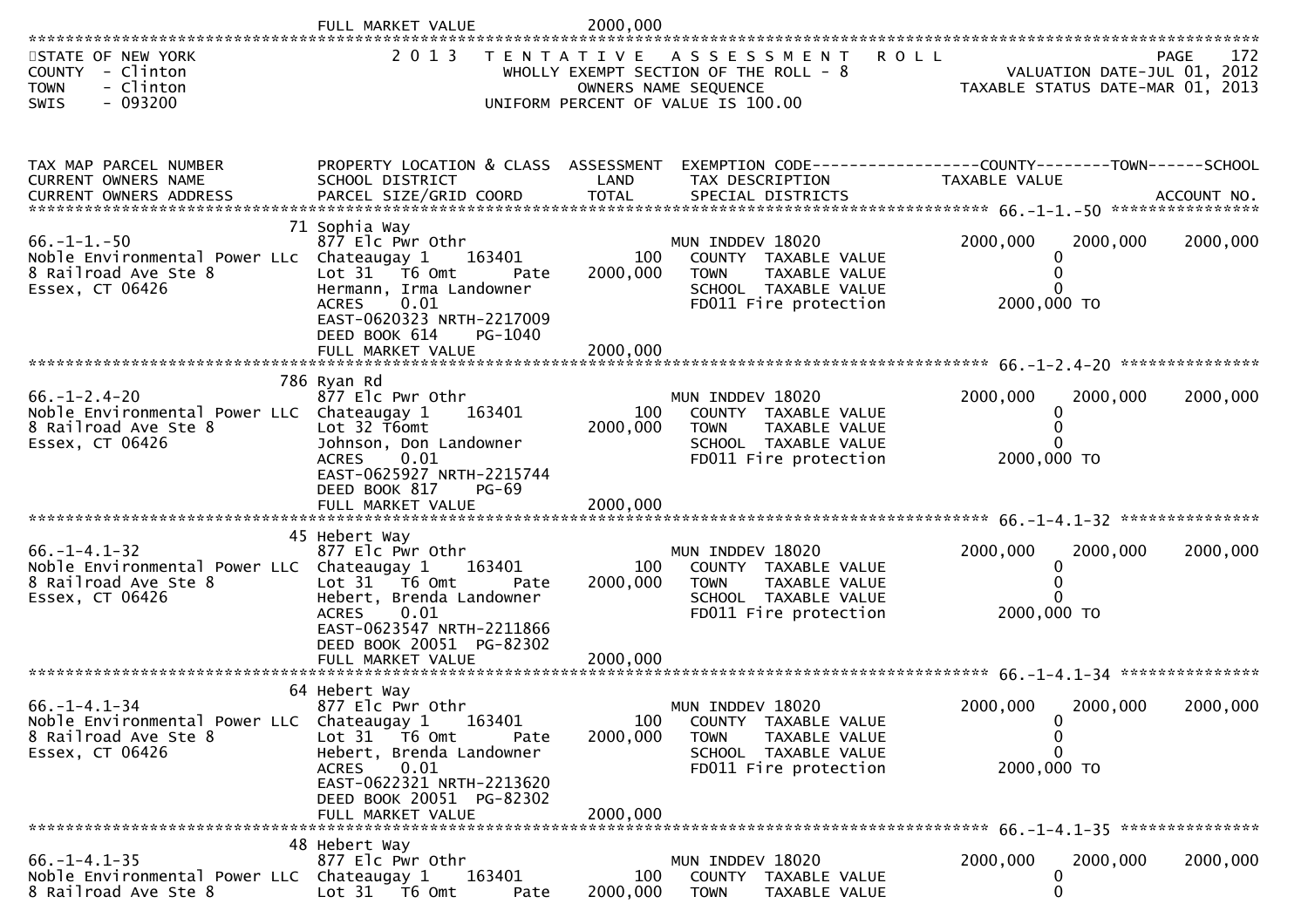| Essex, CT 06426                                                                                                | Hebert, Brenda Landowner<br>ACRES 0.01<br>EAST-0623051 NRTH-2214396<br>DEED BOOK 20051 PG-82302<br>FULL MARKET VALUE                                                                    | 2000,000        | SCHOOL TAXABLE VALUE<br>FD011 Fire protection                                                                                 | $\Omega$<br>2000,000 TO                                                                                           |          |
|----------------------------------------------------------------------------------------------------------------|-----------------------------------------------------------------------------------------------------------------------------------------------------------------------------------------|-----------------|-------------------------------------------------------------------------------------------------------------------------------|-------------------------------------------------------------------------------------------------------------------|----------|
| STATE OF NEW YORK<br>COUNTY - Clinton<br>- Clinton<br><b>TOWN</b><br>$-093200$<br><b>SWIS</b>                  | 2 0 1 3                                                                                                                                                                                 |                 | TENTATIVE ASSESSMENT<br>WHOLLY EXEMPT SECTION OF THE ROLL - $8$<br>OWNERS NAME SEQUENCE<br>UNIFORM PERCENT OF VALUE IS 100.00 | <b>ROLL</b><br><b>PAGE</b><br>VALUATION DATE-JUL 01, 2012<br>TAXABLE STATUS DATE-MAR 01, 2013                     | 173      |
| TAX MAP PARCEL NUMBER<br>CURRENT OWNERS NAME                                                                   | SCHOOL DISTRICT                                                                                                                                                                         | LAND            | TAX DESCRIPTION                                                                                                               | PROPERTY LOCATION & CLASS ASSESSMENT EXEMPTION CODE----------------COUNTY-------TOWN------SCHOOL<br>TAXABLE VALUE |          |
| $66. - 1 - 4.1 - 54$<br>Noble Environmental Power LLC Chateaugay 1<br>8 Railroad Ave Ste 8<br>Essex, CT 06426  | 47 Hebert Way<br>877 Elc Pwr Othr<br>163401<br>Lot 31 76 0mt<br>Pate<br>Hebert, Brenda Landowner<br>ACRES 0.01<br>EAST-0623163 NRTH-2212869<br>DEED BOOK 20051 PG-82302                 | 100<br>2000,000 | MUN INDDEV 18020<br>COUNTY TAXABLE VALUE<br>TAXABLE VALUE<br><b>TOWN</b><br>SCHOOL TAXABLE VALUE<br>FD011 Fire protection     | 2000,000<br>2000,000<br>0<br>2000,000 TO                                                                          | 2000,000 |
|                                                                                                                |                                                                                                                                                                                         |                 |                                                                                                                               |                                                                                                                   |          |
| $66. - 1 - 4.2 - 113$<br>Noble Environmental Power LLC Chateaugay 1<br>8 Railroad Ave Ste 8<br>Essex, CT 06426 | 784 Ryan Rd<br>877 Elc Pwr Othr<br>163401<br>Lot 32 T6omt<br>Dominic, Roland Landowner<br>0.01<br><b>ACRES</b><br>EAST-0625334 NRTH-2214799<br>DEED BOOK 20031 PG-58795                 | 100<br>2000,000 | MUN INDDEV 18020<br>COUNTY TAXABLE VALUE<br><b>TOWN</b><br>TAXABLE VALUE<br>SCHOOL TAXABLE VALUE<br>FD011 Fire protection     | 2000,000<br>2000,000<br>0<br>$\Omega$<br>2000,000 TO                                                              | 2000,000 |
|                                                                                                                |                                                                                                                                                                                         |                 |                                                                                                                               |                                                                                                                   |          |
| $66. - 1 - 6.1 - 33$<br>Noble Environmental Power LLC Chateaugay 1<br>8 Railroad Ave Ste 8<br>Essex, CT 06426  | 77 McCann Way<br>877 Elc Pwr Othr<br>163401<br>Lot 30 T6 Omt<br>Pate<br>Lamountain, Wilbur Landow<br><b>ACRES</b><br>0.01<br>EAST-0621088 NRTH-2211209                                  | 100<br>2000,000 | MUN INDDEV 18020<br>COUNTY TAXABLE VALUE<br>TAXABLE VALUE<br><b>TOWN</b><br>SCHOOL TAXABLE VALUE<br>FD011 Fire protection     | 2000,000<br>2000,000<br>0<br>2000,000 TO                                                                          | 2000,000 |
| ********************************                                                                               | DEED BOOK 20001 PG-19533<br>FULL MARKET VALUE                                                                                                                                           | 2000,000        |                                                                                                                               |                                                                                                                   |          |
| $66. - 1 - 7. - 36$<br>Noble Environmental Power LLC Chateaugay 1<br>8 Railroad Ave Ste 8<br>Essex, CT 06426   | 372 County Line Rd<br>877 Elc Pwr Othr<br>163401<br>Lot 30 76 0mt<br>Pate<br>Darrah, Richard Landowner<br>0.01<br><b>ACRES</b><br>EAST-0620176 NRTH-2210079<br>DEED BOOK 98001 PG-06753 | 100<br>2000,000 | MUN INDDEV 18020<br>COUNTY TAXABLE VALUE<br><b>TOWN</b><br>TAXABLE VALUE<br>SCHOOL TAXABLE VALUE<br>FD011 Fire protection     | 2000,000<br>2000,000<br>0<br>O<br>2000,000 TO                                                                     | 2000,000 |
|                                                                                                                | FULL MARKET VALUE                                                                                                                                                                       | 2000,000        |                                                                                                                               |                                                                                                                   |          |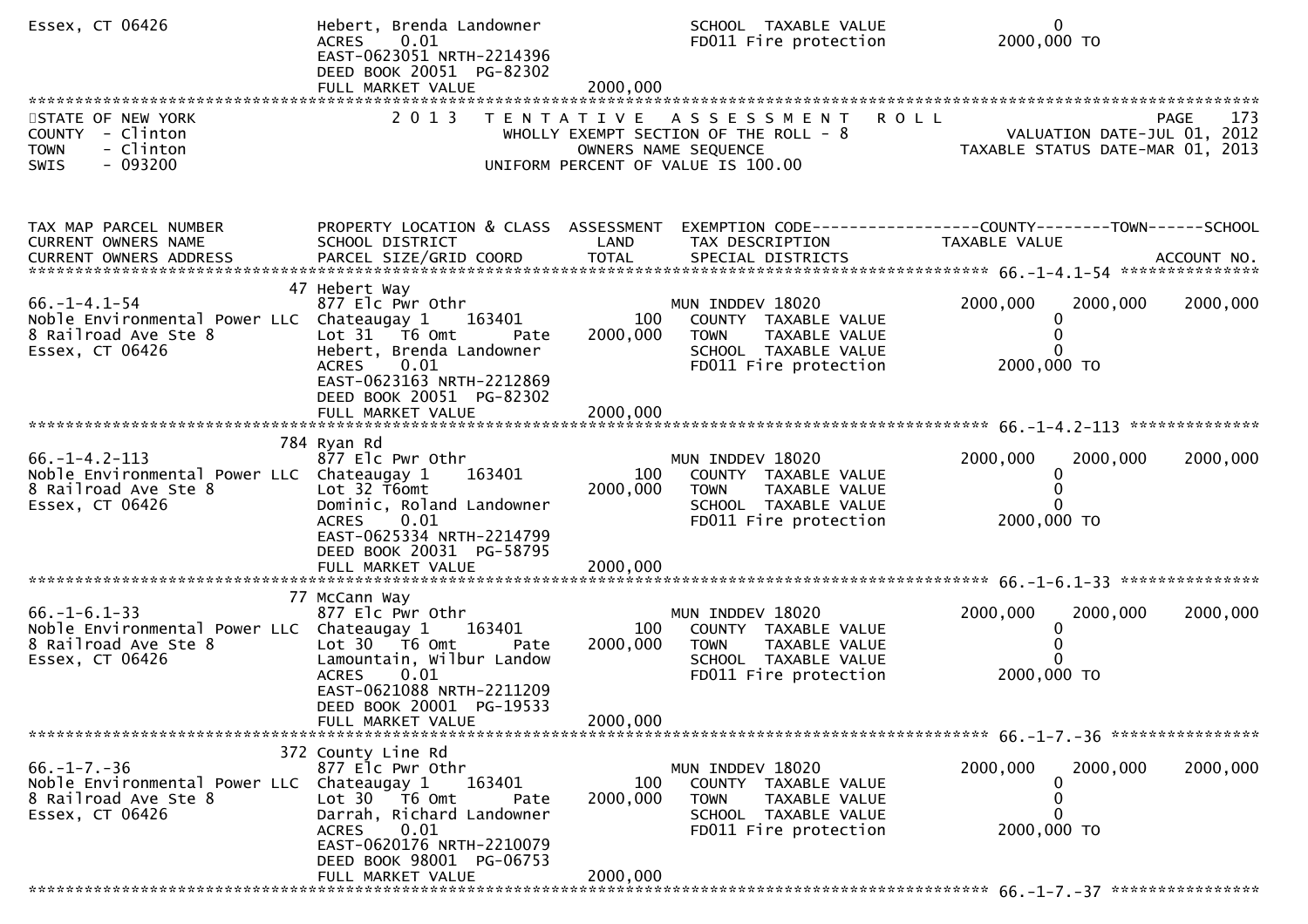| $66. -1 - 7. -37$<br>Noble Environmental Power LLC Chateaugay 1<br>8 Railroad Ave Ste 8<br>Essex, CT 06426                  | 35 Johnson Way<br>877 Elc Pwr Othr<br>163401<br>Lot 30 T6 Omt<br>Pate<br>Darrah, Richard Landowner<br>0.01<br><b>ACRES</b><br>EAST-0620575 NRTH-2208833<br>DEED BOOK 98001 PG-06753              | 100<br>2000,000             | MUN INDDEV 18020<br>COUNTY TAXABLE VALUE<br>TAXABLE VALUE<br><b>TOWN</b><br>SCHOOL TAXABLE VALUE<br>FD011 Fire protection    | 2000,000<br>2000,000<br>2000,000 TO                                                                           | 2000,000           |
|-----------------------------------------------------------------------------------------------------------------------------|--------------------------------------------------------------------------------------------------------------------------------------------------------------------------------------------------|-----------------------------|------------------------------------------------------------------------------------------------------------------------------|---------------------------------------------------------------------------------------------------------------|--------------------|
| STATE OF NEW YORK<br>COUNTY - Clinton<br>- Clinton<br><b>TOWN</b><br>$-093200$<br>SWIS                                      | 2 0 1 3                                                                                                                                                                                          |                             | TENTATIVE ASSESSMENT<br>WHOLLY EXEMPT SECTION OF THE ROLL - 8<br>OWNERS NAME SEQUENCE<br>UNIFORM PERCENT OF VALUE IS 100.00  | <b>ROLL</b><br>VALUATION DATE-JUL 01, 2012<br>VALUATION DATE-JUL 01, ZO1Z<br>TAXABLE STATUS DATE-MAR 01, 2013 | <b>PAGE</b><br>174 |
| TAX MAP PARCEL NUMBER<br>CURRENT OWNERS NAME                                                                                | PROPERTY LOCATION & CLASS ASSESSMENT<br>SCHOOL DISTRICT                                                                                                                                          | LAND                        | TAX DESCRIPTION                                                                                                              | TAXABLE VALUE                                                                                                 |                    |
| $66. - 1 - 8.1 - 30$<br>Noble Environmental Power LLC Chateaugay 1<br>8 Railroad Ave Ste 8<br>Essex, CT 06426               | 155 Hebert Way<br>877 Elc Pwr Othr<br>163401<br>Lot 31 T6 Omt Patent<br>Brown, William Landowner<br><b>ACRES</b><br>0.01<br>EAST-0620698 NRTH-2213846<br>DEED BOOK 956<br>$PG-39$                | 100<br>2000,000             | MUN INDDEV 18020<br>COUNTY TAXABLE VALUE<br>TAXABLE VALUE<br><b>TOWN</b><br>SCHOOL TAXABLE VALUE<br>FD011 Fire protection    | 2000,000<br>2000,000<br>2000,000 TO                                                                           | 2000,000           |
| $66. -1 - 8.21 - 29$<br>Noble Environmental Power LLC Chateaugay 1<br>8 Railroad Ave<br>Essex, CT 06426                     | 29 McCann Way<br>877 Elc Pwr Othr<br>163401<br>Lot $31$ T6 Omt<br>McCann, Steven Landowner<br>0.01<br><b>ACRES</b><br>EAST-0620190 NRTH-2211857<br>DEED BOOK 20051 PG-87790<br>FULL MARKET VALUE | 100<br>2000,000<br>2000,000 | MUN INDDEV 18020<br>COUNTY TAXABLE VALUE<br><b>TOWN</b><br>TAXABLE VALUE<br>SCHOOL TAXABLE VALUE<br>FD011 Fire protection    | 2000,000<br>2000,000<br>0<br>2000,000 TO                                                                      | 2000,000           |
| $66. -1 - 8.22 - 31$<br>Noble Environmental Power LLC Chateaugay 1<br>8 Railroad Ave Ste 8 Lot 31 T6 Omt<br>Essex, CT 06426 | 95 Hebert Way<br>877 Elc Pwr Othr<br>163401<br>Camp Acres LLC Landowner<br>0.01<br><b>ACRES</b><br>EAST-0621809 NRTH-2212143<br>DEED BOOK 20051 PG-84956<br>FULL MARKET VALUE                    | 2000,000                    | MUN INDDEV 18020<br>100 COUNTY TAXABLE VALUE<br>2000,000 TOWN TAXABLE VALUE<br>SCHOOL TAXABLE VALUE<br>FD011 Fire protection | 2000,000<br>2000,000<br>0<br>$\mathbf{0}$<br>$\Omega$<br>2000,000 TO                                          | 2000,000           |
| $66. - 1 - 8.22 - 106$<br>Noble Environmental Power LLC Chateaugay 1<br>8 Railroad Ave Ste 8<br>Essex, CT 06426             | 111 Hebert Way<br>877 Elc Pwr Othr<br>163401<br>Lot 31 76 0mt<br>Camp Acres LLC Landowner<br>0.01<br><b>ACRES</b>                                                                                | 100<br>2000,000             | MUN INDDEV 18020<br>COUNTY TAXABLE VALUE<br>TAXABLE VALUE<br>TOWN<br>SCHOOL TAXABLE VALUE<br>FD011 Fire protection           | 2000,000<br>2000,000<br>2000,000 TO                                                                           | 2000,000           |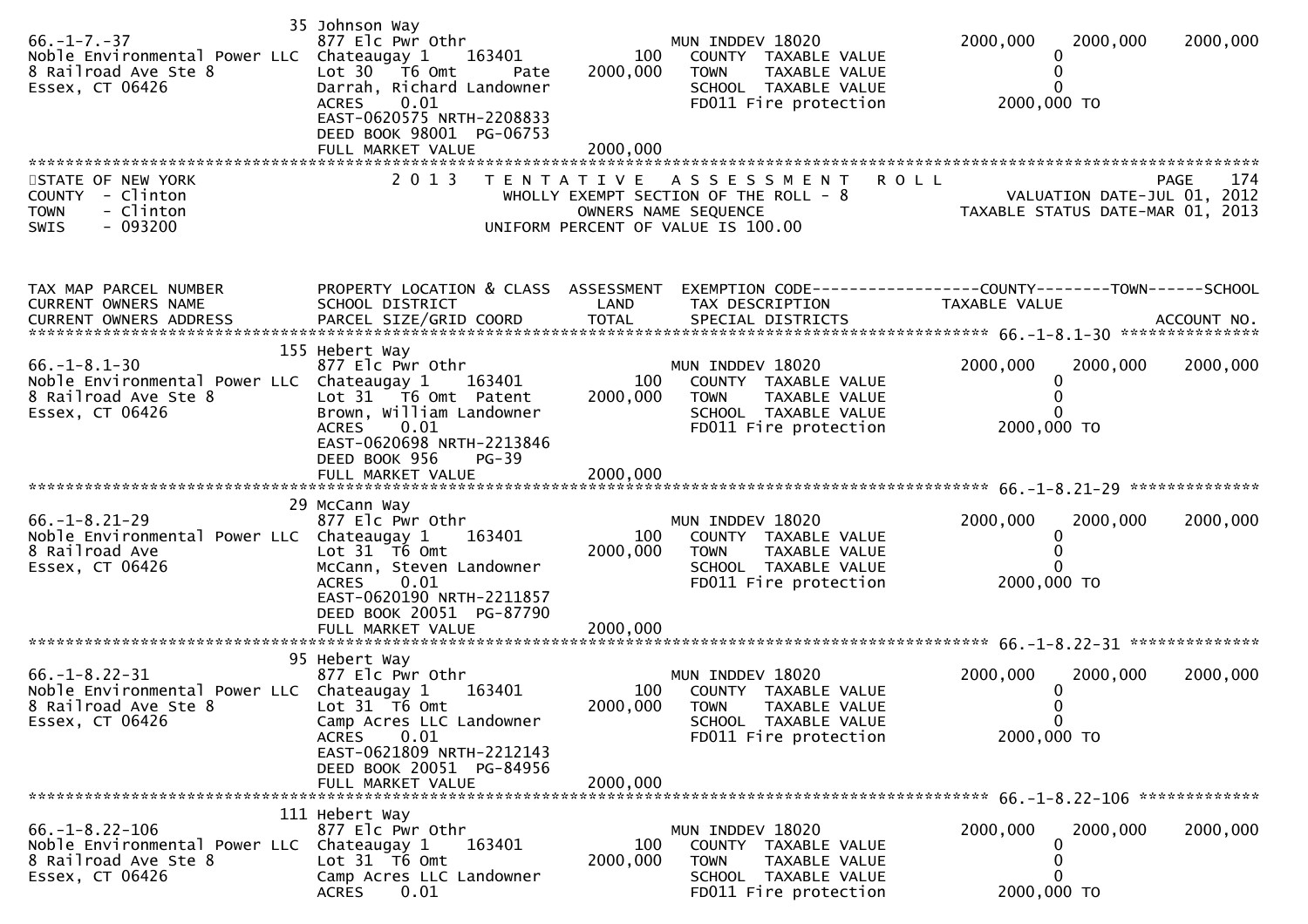|                                                                                                                | EAST-0621422 NRTH-2213110<br>DEED BOOK 20051 PG-84956<br>FULL MARKET VALUE                                                                                                                                        | 2000,000        |                                                                                                                             |                                                                                |                      |
|----------------------------------------------------------------------------------------------------------------|-------------------------------------------------------------------------------------------------------------------------------------------------------------------------------------------------------------------|-----------------|-----------------------------------------------------------------------------------------------------------------------------|--------------------------------------------------------------------------------|----------------------|
|                                                                                                                |                                                                                                                                                                                                                   |                 |                                                                                                                             |                                                                                |                      |
| $66. - 1 - 8.24 - 56$<br>Noble Environmental Power LLC Chateaugay 1<br>8 Railroad Ave Ste 8<br>Essex, CT 06426 | 27 McCann Way<br>877 Elc Pwr Othr<br>163401<br>Lot $31$ $\overline{16}$ Omt<br>Camp Acres LLC Landowner<br>0.01<br><b>ACRES</b><br>EAST-0619782 NRTH-2212805<br>DEED BOOK 20041 PG-77982                          | 100<br>2000,000 | MUN INDDEV 18020<br>COUNTY TAXABLE VALUE<br>TAXABLE VALUE<br><b>TOWN</b><br>SCHOOL TAXABLE VALUE<br>FD011 Fire protection   | 2000,000<br>0<br>$\Omega$<br>$\Omega$<br>2000,000 TO                           | 2000,000<br>2000,000 |
|                                                                                                                |                                                                                                                                                                                                                   |                 |                                                                                                                             |                                                                                |                      |
| STATE OF NEW YORK<br>COUNTY - Clinton<br><b>TOWN</b><br>- Clinton<br>$-093200$<br>SWIS                         | 2 0 1 3                                                                                                                                                                                                           |                 | TENTATIVE ASSESSMENT<br>WHOLLY EXEMPT SECTION OF THE ROLL - 8<br>OWNERS NAME SEQUENCE<br>UNIFORM PERCENT OF VALUE IS 100.00 | <b>ROLL</b><br>VALUATION DATE-JUL 01, 2012<br>TAXABLE STATUS DATE-MAR 01, 2013 | 175<br><b>PAGE</b>   |
| TAX MAP PARCEL NUMBER<br>CURRENT OWNERS NAME                                                                   | PROPERTY LOCATION & CLASS ASSESSMENT<br>SCHOOL DISTRICT                                                                                                                                                           | LAND            | EXEMPTION CODE------------------COUNTY--------TOWN------SCHOOL<br>TAX DESCRIPTION                                           | TAXABLE VALUE                                                                  |                      |
| $67. - 1 - 17. - 27$<br>Noble Environmental Power LLC Chateaugay 1<br>8 Railroad Ave Ste 8<br>Essex, CT 06426  | 162 Ridge Way<br>877 Elc Pwr Othr<br>163401<br>Lot 29 T6 Omt<br>Pate<br>Also Title Bk 886 Pg 85<br>Bouchard, Tony (Land Owne<br><b>ACRES</b><br>0.01<br>EAST-0627133 NRTH-2208457<br>DEED BOOK 886<br>$PG-131$    | 100<br>2000,000 | MUN INDDEV 18020<br>COUNTY TAXABLE VALUE<br><b>TOWN</b><br>TAXABLE VALUE<br>SCHOOL TAXABLE VALUE<br>FD011 Fire protection   | 2000,000<br>0<br>0<br>$\Omega$<br>2000,000 TO                                  | 2000,000<br>2000,000 |
|                                                                                                                | 83 Ridge Way                                                                                                                                                                                                      |                 |                                                                                                                             |                                                                                |                      |
| $67. - 1 - 17. - 28$<br>Noble Environmental Power LLC Chateaugay 1<br>8 Railroad Ave Ste 8<br>Essex, CT 06426  | 877 Elc Pwr Othr<br>163401<br>Lot $29$ $\overline{76}$ Omt<br>Pate<br>Also Title Bk 886 Pg 85<br>Bouchard, Tony (Land Owne<br>0.01<br><b>ACRES</b><br>EAST-0626657 NRTH-2211214<br>DEED BOOK 886<br><b>PG-131</b> | 100<br>2000,000 | MUN INDDEV 18020<br>COUNTY TAXABLE VALUE<br>TAXABLE VALUE<br><b>TOWN</b><br>SCHOOL TAXABLE VALUE<br>FD011 Fire protection   | 2000,000<br>$\bf{0}$<br>0<br>$\Omega$<br>2000,000 TO                           | 2000,000<br>2000,000 |
|                                                                                                                | FULL MARKET VALUE                                                                                                                                                                                                 | 2000,000        |                                                                                                                             |                                                                                |                      |
|                                                                                                                |                                                                                                                                                                                                                   |                 |                                                                                                                             |                                                                                |                      |
| $67. - 1 - 17. - 48$<br>Noble Environmental Power LLC<br>8 Railroad Ave Ste 8<br>Essex, CT 06426               | 120 Ridge Way<br>877 Elc Pwr Othr<br>Chateaugay 1<br>163401<br>Lot $29$ $\overline{76}$ Omt<br>Pate<br>Also Title Bk 886 Pg 85<br>Bouchard, Tony (Land Owne<br>0.01<br><b>ACRES</b><br>EAST-0626992 NRTH-2210165  | 100<br>2000,000 | MUN INDDEV 18020<br>COUNTY TAXABLE VALUE<br><b>TOWN</b><br>TAXABLE VALUE<br>SCHOOL TAXABLE VALUE<br>FD011 Fire protection   | 2000,000<br>$\bf{0}$<br>0<br>$\mathbf{0}$<br>2000,000 TO                       | 2000,000<br>2000,000 |
|                                                                                                                | DEED BOOK 886<br>PG-131<br>FULL MARKET VALUE                                                                                                                                                                      | 2000,000        |                                                                                                                             |                                                                                |                      |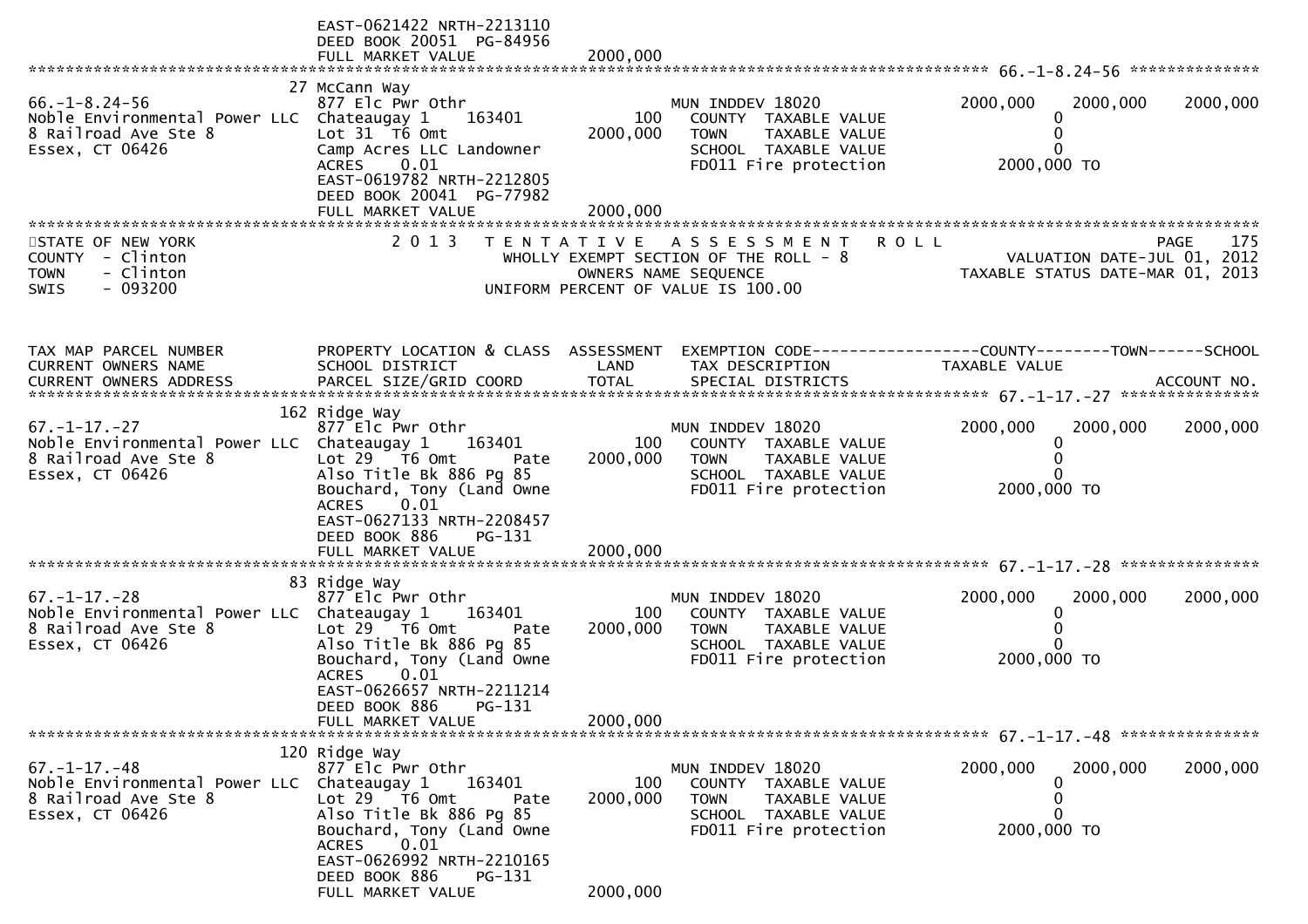| $67. - 1 - 17. - 58$<br>Noble Environmental Power LLC Chateaugay $1$ 163401<br>8 Railroad Ave Ste 8<br>Essex, CT 06426 | 132 Ridge Way<br>877 Elc Pwr Othr<br>Lot $29$ $\overline{76}$ Omt<br>Pate<br>Also Title Bk 886 Pg 85<br>Bouchard, Tony (Land Owne<br>0.01<br><b>ACRES</b><br>EAST-0625760 NRTH-2209391<br>DEED BOOK 886<br>PG-131 | 100<br>2000,000           | MUN INDDEV 18020<br>COUNTY TAXABLE VALUE<br><b>TOWN</b><br>TAXABLE VALUE<br>SCHOOL TAXABLE VALUE<br>FD011 Fire protection        | 2000,000<br>2000,000<br>0<br>2000,000 TO                             | 2000,000           |
|------------------------------------------------------------------------------------------------------------------------|-------------------------------------------------------------------------------------------------------------------------------------------------------------------------------------------------------------------|---------------------------|----------------------------------------------------------------------------------------------------------------------------------|----------------------------------------------------------------------|--------------------|
|                                                                                                                        | FULL MARKET VALUE                                                                                                                                                                                                 | 2000,000                  |                                                                                                                                  |                                                                      |                    |
|                                                                                                                        |                                                                                                                                                                                                                   |                           |                                                                                                                                  |                                                                      |                    |
| STATE OF NEW YORK<br>COUNTY - Clinton<br>- Clinton<br><b>TOWN</b><br>$-093200$<br><b>SWIS</b>                          | 2 0 1 3                                                                                                                                                                                                           |                           | TENTATIVE ASSESSMENT ROLL<br>WHOLLY EXEMPT SECTION OF THE ROLL - 8<br>OWNERS NAME SEQUENCE<br>UNIFORM PERCENT OF VALUE IS 100.00 | VALUATION DATE-JUL 01, 2012<br>701, TAXABLE STATUS DATE-MAR 01, 2013 | <b>PAGE</b><br>176 |
|                                                                                                                        |                                                                                                                                                                                                                   |                           |                                                                                                                                  |                                                                      |                    |
| TAX MAP PARCEL NUMBER<br>CURRENT OWNERS NAME                                                                           | PROPERTY LOCATION & CLASS ASSESSMENT EXEMPTION CODE----------------COUNTY-------TOWN------SCHOOL<br>SCHOOL DISTRICT                                                                                               | <b>Example 12 DE LAND</b> | TAX DESCRIPTION                                                                                                                  | TAXABLE VALUE                                                        |                    |
|                                                                                                                        |                                                                                                                                                                                                                   |                           |                                                                                                                                  |                                                                      |                    |
| $67. -1 - 17. -105$<br>Noble Environmental Power LLC Chateaugay 1<br>8 Railroad Ave Ste 8<br>Essex, CT 06426           | 29 Ridge Way<br>877 Elc Pwr Othr<br>163401<br>Lot 29 T6 Omt Pate<br>Also Title Bk 886 Pg 85<br>Bouchard, Tony (Land Owne                                                                                          | 2000,000                  | MUN INDDEV 18020<br>100 COUNTY TAXABLE VALUE<br>TOWN TAXABLE VALUE<br>SCHOOL TAXABLE VALUE<br>FD011 Fire protection              | 2000,000<br>2000,000<br>$\mathbf{0}$<br>2000,000 TO                  | 2000,000           |
|                                                                                                                        | <b>ACRES</b><br>0.01<br>EAST-0625436 NRTH-2210588<br>DEED BOOK 886<br>PG-131                                                                                                                                      |                           |                                                                                                                                  |                                                                      |                    |
|                                                                                                                        | 35 Dumont Way                                                                                                                                                                                                     |                           |                                                                                                                                  |                                                                      |                    |
| $81. -1 - 1. -53$<br>Noble Environmental Power LLC Chateaugay 1 163401<br>8 Railroad Ave Ste 8<br>Essex, CT 06426      | 877 Elc Pwr Othr<br>Lot 30 T6 Omt<br>Pate<br>Dumont, Kenneth Landowner<br>0.01<br>ACRES                                                                                                                           | 100<br>2000,000           | MUN INDDEV 18020<br>COUNTY TAXABLE VALUE<br><b>TOWN</b><br>TAXABLE VALUE<br>SCHOOL TAXABLE VALUE<br>FD011 Fire protection        | 2000,000<br>2000,000<br>0<br>2000,000 TO                             | 2000,000           |
|                                                                                                                        | EAST-0620730 NRTH-2207470<br>DEED BOOK 616<br>PG-965                                                                                                                                                              |                           |                                                                                                                                  |                                                                      |                    |
|                                                                                                                        | 84 Johnson Way                                                                                                                                                                                                    |                           |                                                                                                                                  |                                                                      |                    |
| $81. - 1 - 2.2 - 52$<br>Noble Environmental Power LLC<br>8 Railroad Ave Ste 8                                          | 877 Elc Pwr Othr<br>Chateaugay 1<br>163401<br>Lot 30 T6omt                                                                                                                                                        | 100<br>2000,000           | MUN INDDEV 18020<br>COUNTY TAXABLE VALUE<br><b>TOWN</b><br>TAXABLE VALUE                                                         | 2000,000<br>2000,000<br>O)                                           | 2000,000           |
| Essex, CT 06426                                                                                                        | Boadway Donald A (land ow<br><b>ACRES</b><br>0.01<br>EAST-0621897 NRTH-2208772<br>DEED BOOK 20031 PG-52433                                                                                                        |                           | SCHOOL TAXABLE VALUE<br>FD011 Fire protection                                                                                    | 2000,000 TO                                                          |                    |
|                                                                                                                        | FULL MARKET VALUE                                                                                                                                                                                                 | 2000,000                  |                                                                                                                                  |                                                                      |                    |
|                                                                                                                        | 95 Dumont Way                                                                                                                                                                                                     |                           |                                                                                                                                  |                                                                      |                    |
| $81. - 1 - 2.2 - 55$<br>Noble Environmental Power LLC Chateaugay 1                                                     | 877 Elc Pwr Othr<br>163401                                                                                                                                                                                        | 100                       | MUN INDDEV 18020<br>COUNTY TAXABLE VALUE                                                                                         | 2000,000<br>2000,000<br>$\mathbf{0}$                                 | 2000,000           |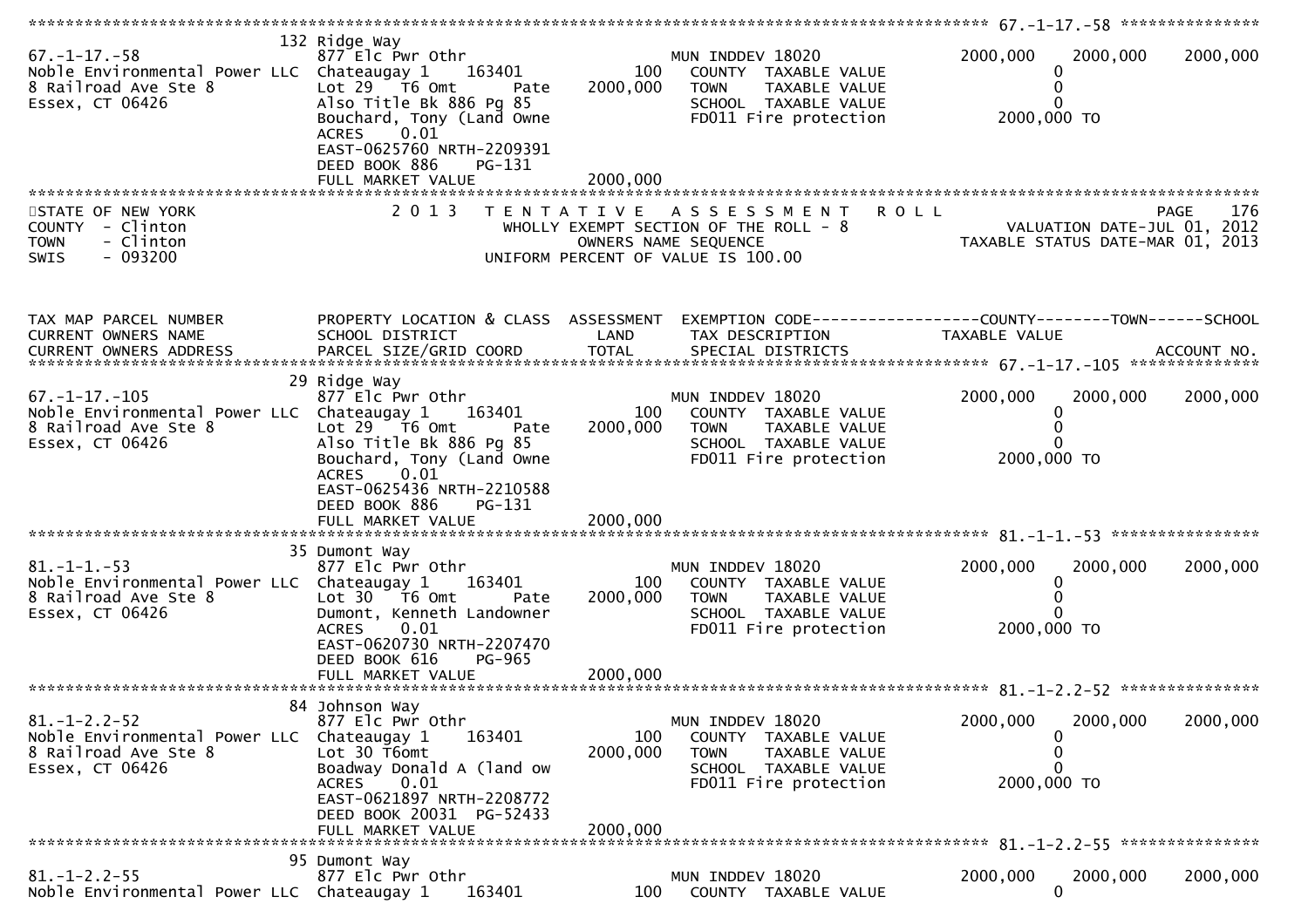| 8 Railroad Ave Ste 8<br>Essex, CT 06426                                                                        | Lot 30 T6omt<br>Boadway Donald A (land ow<br>0.01<br>ACRES<br>EAST-0621974 NRTH-2207446<br>DEED BOOK 20031 PG-52433<br>FULL MARKET VALUE                                                                   | 2000,000<br>2000,000        | <b>TOWN</b><br>TAXABLE VALUE<br>SCHOOL TAXABLE VALUE<br>FD011 Fire protection                                                     | 0<br>$\mathbf{0}$<br>2000,000 TO                                                              |
|----------------------------------------------------------------------------------------------------------------|------------------------------------------------------------------------------------------------------------------------------------------------------------------------------------------------------------|-----------------------------|-----------------------------------------------------------------------------------------------------------------------------------|-----------------------------------------------------------------------------------------------|
|                                                                                                                |                                                                                                                                                                                                            |                             |                                                                                                                                   |                                                                                               |
| STATE OF NEW YORK<br>COUNTY - Clinton<br>- Clinton<br><b>TOWN</b><br>$-093200$<br>SWIS                         |                                                                                                                                                                                                            |                             | 2013 TENTATIVE ASSESSMENT<br>WHOLLY EXEMPT SECTION OF THE ROLL $-8$<br>OWNERS NAME SEQUENCE<br>UNIFORM PERCENT OF VALUE IS 100.00 | <b>ROLL</b><br>177<br>PAGE<br>VALUATION DATE-JUL 01, 2012<br>TAXABLE STATUS DATE-MAR 01, 2013 |
| TAX MAP PARCEL NUMBER<br>CURRENT OWNERS NAME                                                                   | PROPERTY LOCATION & CLASS ASSESSMENT<br>SCHOOL DISTRICT                                                                                                                                                    | LAND                        | TAX DESCRIPTION                                                                                                                   | EXEMPTION CODE-----------------COUNTY-------TOWN------SCHOOL<br>TAXABLE VALUE                 |
| $82. -2 - 1.62 - 38$<br>Noble Environmental Power LLC Chateaugay 1<br>8 Railroad Ave Ste 8<br>Essex, CT 06426  | 138 Johnson Way<br>877 Elc Pwr Othr<br>163401<br>Lot 30 T60MT<br>Courtney, Jennifer Landow<br>0.01<br><b>ACRES</b><br>EAST-0623049 NRTH-2209264                                                            | 100<br>2000,000             | MUN INDDEV 18020<br>COUNTY TAXABLE VALUE<br>TAXABLE VALUE<br><b>TOWN</b><br>SCHOOL TAXABLE VALUE<br>FD011 Fire protection         | 2000,000<br>2000,000<br>2000,000<br>0<br>2000,000 TO                                          |
|                                                                                                                | DEED BOOK 20041 PG-77976                                                                                                                                                                                   |                             |                                                                                                                                   |                                                                                               |
| $82 - 2 - 2 - 3 - 23$<br>Noble Environmental Power LLC N Adirondack<br>8 Railroad Ave Ste 8<br>Essex, CT 06426 | 208 Ridge Way<br>877 Elc Pwr Othr<br>093601<br>Lot 29 T6 Omt<br>Breen, Jon Landowner<br>0.01<br><b>ACRES</b><br>EAST-0628268 NRTH-2208500<br>DEED BOOK 922<br>$PG-24$                                      | 100<br>2000,000             | MUN INDDEV 18020<br>COUNTY TAXABLE VALUE<br><b>TOWN</b><br><b>TAXABLE VALUE</b><br>SCHOOL TAXABLE VALUE<br>FD011 Fire protection  | 2000,000<br>2000,000<br>2000,000<br>0<br>2000,000 TO                                          |
|                                                                                                                | FULL MARKET VALUE                                                                                                                                                                                          | 2000,000                    |                                                                                                                                   |                                                                                               |
|                                                                                                                |                                                                                                                                                                                                            |                             |                                                                                                                                   |                                                                                               |
| $82 - 2 - 2 - 3 - 24$<br>Noble Environmental Power LLC N Adirondack<br>8 Railroad Ave Ste 8<br>Essex, CT 06426 | 253 Ridge Way<br>877 Elc Pwr Othr<br>093601<br>Lot 29 T6 Omt<br>Breen, Jon Landowner<br><b>ACRES</b><br>0.01<br>EAST-0629484 NRTH-2208781<br>$PG-24$<br>DEED BOOK 922<br>FULL MARKET VALUE                 | 100<br>2000,000<br>2000,000 | MUN INDDEV 18020<br>COUNTY TAXABLE VALUE<br><b>TOWN</b><br>TAXABLE VALUE<br>SCHOOL TAXABLE VALUE<br>FD011 Fire protection         | 2000,000<br>2000,000<br>2000,000<br>0<br>2000,000 TO                                          |
|                                                                                                                |                                                                                                                                                                                                            |                             |                                                                                                                                   |                                                                                               |
| $82. -2 - 2.3 - 108$<br>Noble Environmental Power LLC<br>8 Railroad Ave Ste 8<br>Essex, CT 06426               | 167 Ridge Way<br>877 Elc Pwr Othr<br>N Adirondack<br>093601<br>Lot 29 T6 Omt<br>Breen, Jon Landowner<br>0.01<br><b>ACRES</b><br>EAST-0627824 NRTH-2209421<br>DEED BOOK 922<br>$PG-24$<br>FULL MARKET VALUE | 100<br>2000,000<br>2000,000 | MUN INDDEV 18020<br>COUNTY TAXABLE VALUE<br><b>TOWN</b><br>TAXABLE VALUE<br>SCHOOL TAXABLE VALUE<br>FD011 Fire protection         | 2000,000<br>2000,000<br>2000,000<br>0<br>0<br>2000,000 TO                                     |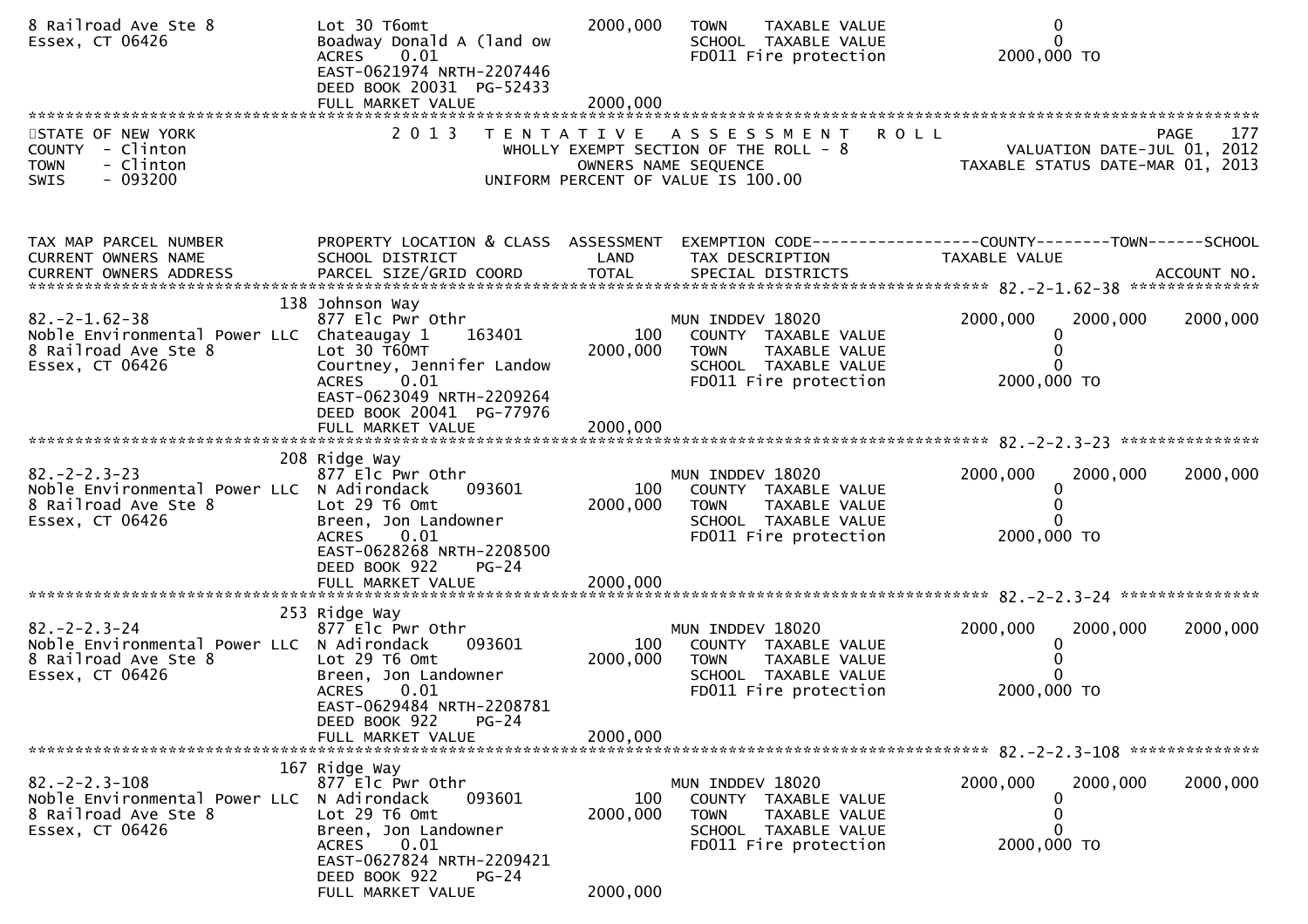| $37. - 1 - 23. - 2$<br>Noble Evironmental Power LLC<br>8 Railroad Ave Ste 8<br>Essex, CT 06426                                              | 40 Vernons Way<br>877 Elc Pwr Othr<br>163401<br>Chateaugay 1<br>Lot 52  T6 Omt<br>Pate<br>Fayette, Vernon Landowner<br>0.01<br><b>ACRES</b><br>EAST-0621144 NRTH-2228234<br>DEED BOOK 245<br>PG-235<br>FULL MARKET VALUE         | 100<br>2000,000<br>2000,000 | MUN INDDEV 18020<br>COUNTY TAXABLE VALUE<br><b>TOWN</b><br>TAXABLE VALUE<br>SCHOOL TAXABLE VALUE<br>FD011 Fire protection                      | 2000,000<br>0<br>2000,000 TO            | 2000,000                 | 2000,000 |
|---------------------------------------------------------------------------------------------------------------------------------------------|----------------------------------------------------------------------------------------------------------------------------------------------------------------------------------------------------------------------------------|-----------------------------|------------------------------------------------------------------------------------------------------------------------------------------------|-----------------------------------------|--------------------------|----------|
| STATE OF NEW YORK<br>COUNTY - Clinton<br>- Clinton<br><b>TOWN</b><br>$-093200$<br><b>SWIS</b>                                               | 2 0 1 3                                                                                                                                                                                                                          |                             | TENTATIVE ASSESSMENT<br>PAGE 178<br>PAGE 178<br>OWNERS NAME SEQUENCE ON TAXABLE STATUS DATE-JUL 01, 2012<br>UNIFORM PERCENT OF VALUE IS 100.00 | <b>ROLL</b>                             |                          | 178      |
| TAX MAP PARCEL NUMBER<br>CURRENT OWNERS NAME                                                                                                | PROPERTY LOCATION & CLASS ASSESSMENT<br>SCHOOL DISTRICT                                                                                                                                                                          | LAND                        | EXEMPTION CODE------------------COUNTY--------TOWN------SCHOOL<br>TAX DESCRIPTION                                                              | TAXABLE VALUE                           |                          |          |
| $68. - 1 - 2.1$<br>NYS DOT<br>Main Office<br>1220 Washington Ave<br>Albany, NY 12232                                                        | 22-20 Rt 189<br>651 Highway gar<br>093601<br>N Adirondack<br>Lot 34 T6 Omt<br>ACRES 1.00<br>EAST-0640566 NRTH-2217818<br>DEED BOOK 392<br>$PG-53$                                                                                | 5,000<br>66,000             | 12100<br>NYS PROP<br>COUNTY TAXABLE VALUE<br><b>TOWN</b><br>TAXABLE VALUE<br>SCHOOL TAXABLE VALUE<br>FD011 Fire protection<br>66,000 EX        | 66,000<br>0<br>$\mathbf{0}$             | 66,000<br>$0$ TO         | 66,000   |
| $82 - 2 - 10.2$<br>Power Authority of State of NY Chateaugay 1<br>30 S Pearl St<br>Albany, NY 12207                                         | 386 Ryan Rd<br>872 Elec-Substat<br>163401<br>Lot $29 \tilde{T}6$ OMT<br>ACRES 7.34<br>EAST-0625412 NRTH-2207590<br>DEED BOOK 20112 PG-44996<br>FULL MARKET VALUE                                                                 | 10, 100<br>10, 100          | NYS POW AU 12350<br>10,100 COUNTY TAXABLE VALUE<br>TAXABLE VALUE<br><b>TOWN</b><br>SCHOOL TAXABLE VALUE<br>FD011 Fire protection<br>10,100 EX  | 10, 100<br>$\mathbf{0}$<br>$\mathbf{0}$ | 10,100<br>0 <sub>T</sub> | 10, 100  |
| $82 - 2 - 11$<br>Power Authority of State of NY Chateaugay 1 163401<br>30 South Pearl St<br>Albany, NY 12207<br>*************************** | Ryan Rd<br>311 Res vac land<br>Lot $29$ $\overline{16}$ Omt<br>Pate<br>Also Title Bk 886 Pg 85<br>Survey Map 2010/231471<br>FRNT 25.00 DPTH 728.00<br>EAST-0625390 NRTH-2207810<br>DEED BOOK 20112 PG-44997<br>FULL MARKET VALUE | 1,600<br>1,600<br>1,600     | NYS POW AU 12350<br>COUNTY TAXABLE VALUE<br>TAXABLE VALUE<br>TOWN<br>SCHOOL TAXABLE VALUE<br>FD011 Fire protection<br>$1,600$ EX               | 1,600                                   | 1,600<br>$0$ TO          | 1,600    |
| $38. - 2 - 1$<br>Town Of Clinton<br>23 Smith St<br>Churubusco, NY 12923                                                                     | 999 Clinton Mills Rd<br>323 Vacant rural<br>093601<br>N Adirondack<br>Lot 56<br>T6 Omt<br>Pate<br>10.00<br><b>ACRES</b><br>EAST-0647308 NRTH-2231381                                                                             | 7,300<br>7,300              | TOWN PROP 13500<br>COUNTY TAXABLE VALUE<br><b>TOWN</b><br>TAXABLE VALUE<br>SCHOOL TAXABLE VALUE<br>FD011 Fire protection                       | 7,300<br>0                              | 7,300<br>$0$ TO          | 7,300    |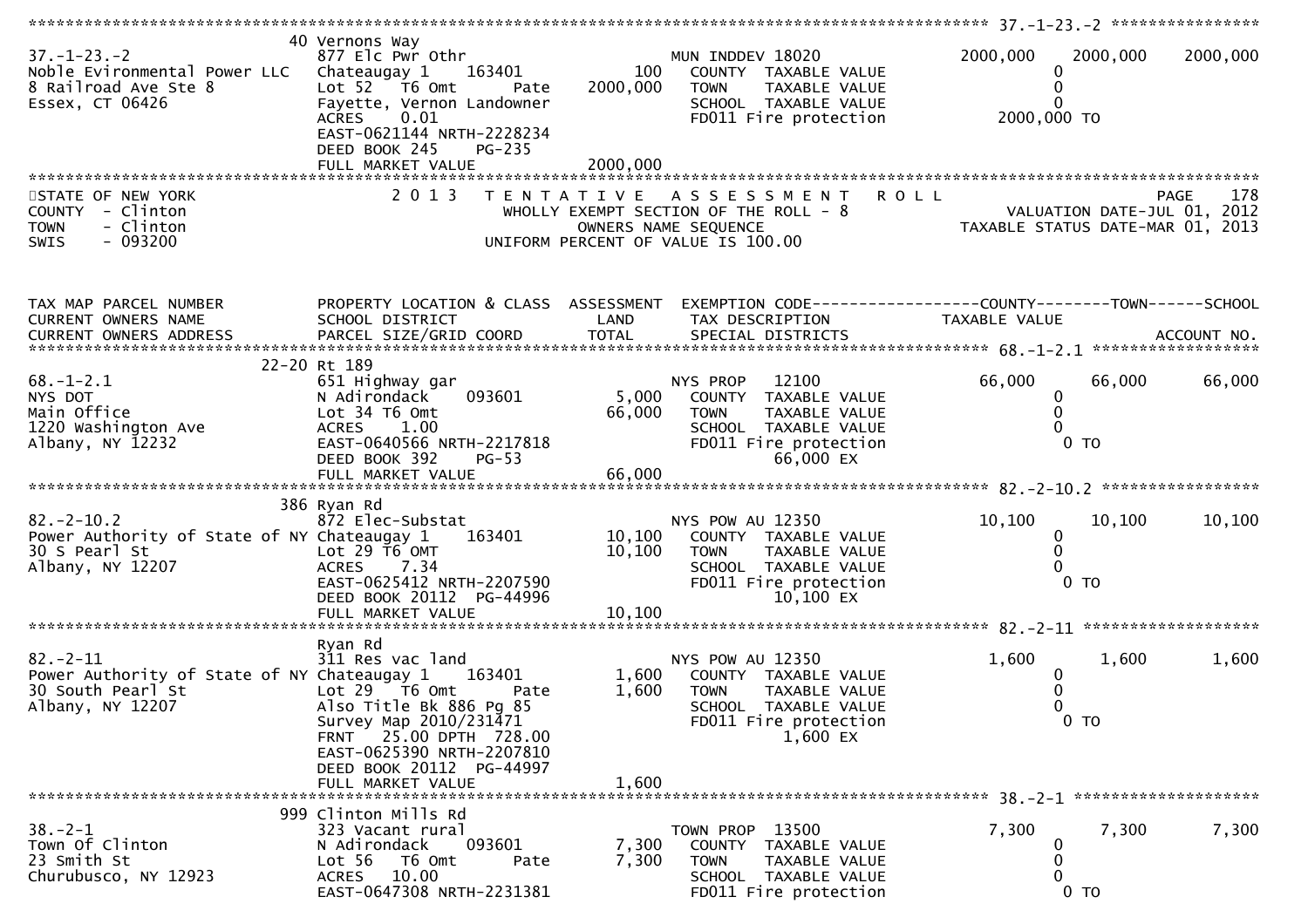|                                                                                                                                                | $PG-93$<br>DEED BOOK 507                                                                                                                                                                     |                                    | 7,300 EX                                                                                                                                       |                                                                |                                                                 |                                 |
|------------------------------------------------------------------------------------------------------------------------------------------------|----------------------------------------------------------------------------------------------------------------------------------------------------------------------------------------------|------------------------------------|------------------------------------------------------------------------------------------------------------------------------------------------|----------------------------------------------------------------|-----------------------------------------------------------------|---------------------------------|
|                                                                                                                                                | FULL MARKET VALUE                                                                                                                                                                            | 7,300                              |                                                                                                                                                |                                                                |                                                                 |                                 |
| $38.1 - 1 - 10.2$<br>Town Of Clinton<br>23 Smith St<br>Churubusco, NY 12923                                                                    | Broad St<br>$314$ Rural vac< $10$<br>N Adirondack<br>093601<br>Lot 6 T 60mt<br>3.40<br><b>ACRES</b><br>EAST-0640377 NRTH-2232091<br>DEED BOOK 593<br>PG-451<br>FULL MARKET VALUE             | 5,500<br>5,500<br>5,500            | TOWN PROP 13500<br>TAXABLE VALUE<br>COUNTY<br><b>TOWN</b><br><b>TAXABLE VALUE</b><br>SCHOOL TAXABLE VALUE<br>FD011 Fire protection<br>5,500 EX | 5,500                                                          | 5,500<br>$0$ TO                                                 | 5,500                           |
| STATE OF NEW YORK                                                                                                                              | 2 0 1 3                                                                                                                                                                                      | T E N T A T I V E                  | A S S E S S M E N T                                                                                                                            | <b>ROLL</b>                                                    |                                                                 | <b>PAGE</b><br>179              |
| <b>COUNTY</b><br>- Clinton<br>- Clinton<br><b>TOWN</b><br>$-093200$<br><b>SWIS</b>                                                             |                                                                                                                                                                                              | UNIFORM PERCENT OF VALUE IS 100.00 | WHOLLY EXEMPT SECTION OF THE ROLL - 8<br>OWNERS NAME SEQUENCE                                                                                  |                                                                | VALUATION DATE-JUL 01, 2012<br>TAXABLE STATUS DATE-MAR 01, 2013 |                                 |
| TAX MAP PARCEL NUMBER                                                                                                                          | PROPERTY LOCATION & CLASS                                                                                                                                                                    | ASSESSMENT                         |                                                                                                                                                | EXEMPTION CODE------------------COUNTY--------TOWN------SCHOOL |                                                                 |                                 |
| CURRENT OWNERS NAME                                                                                                                            | SCHOOL DISTRICT                                                                                                                                                                              | LAND                               | TAX DESCRIPTION                                                                                                                                | TAXABLE VALUE                                                  |                                                                 | ACCOUNT NO.<br>**************** |
| $38.1 - 1 - 20.2$<br>Town Of Clinton<br>23 Smith St<br>Churubusco, NY 12923                                                                    | Church St<br>$314$ Rural vac<10<br>093601<br>N Adirondack<br>Lot 66 T6omt<br>6.00<br><b>ACRES</b><br>EAST-0640688 NRTH-2231328<br>DEED BOOK 788<br>$PG-82$                                   | 9,000<br>9,000                     | TOWN PROP 13500<br>COUNTY TAXABLE VALUE<br><b>TOWN</b><br>TAXABLE VALUE<br>SCHOOL TAXABLE VALUE<br>FD011 Fire protection<br>9,000 EX           | 9,000                                                          | 9,000<br>0<br>$0$ TO                                            | 9,000                           |
|                                                                                                                                                | FULL MARKET VALUE                                                                                                                                                                            | 9,000                              |                                                                                                                                                |                                                                |                                                                 | ******************              |
| $38.1 - 1 - 48$<br>Town of Clinton<br>23 Smith St<br>Churubusco, NY 12923                                                                      | 23 Smith St<br>652 Govt bldgs<br>N Adirondack<br>093601<br>Lot 66<br>T6 Omt<br>76.00 DPTH 264.00<br><b>FRNT</b><br>EAST-0640056 NRTH-2231413<br>DEED BOOK 130<br>PG-103<br>FULL MARKET VALUE | 3,900<br>50,200<br>Pate<br>50,200  | TOWN PROP 13500<br>COUNTY TAXABLE VALUE<br><b>TOWN</b><br>TAXABLE VALUE<br>SCHOOL TAXABLE VALUE<br>FD011 Fire protection<br>50,200 EX          | 50,200                                                         | 50,200<br>0<br>0<br>$0$ TO                                      | 50,200                          |
|                                                                                                                                                |                                                                                                                                                                                              |                                    |                                                                                                                                                |                                                                |                                                                 |                                 |
| $38.1 - 1 - 55$<br>Town Of Clinton<br>23 Smith St<br>Churubusco, NY 12923                                                                      | 576 Rt 189<br>651 Highway gar<br>N Adirondack<br>093601<br>Lot 66<br>T6 Omt<br>2.10<br><b>ACRES</b><br>EAST-0639286 NRTH-2231404<br>DEED BOOK 509<br>PG-477                                  | 10,500<br>182,100<br>Pate          | TOWN PROP 13500<br>COUNTY<br>TAXABLE VALUE<br><b>TOWN</b><br>TAXABLE VALUE<br>SCHOOL TAXABLE VALUE<br>FD011 Fire protection<br>182,100 EX      | 182,100                                                        | 182,100<br>0<br>$\mathbf{0}$<br>$0$ TO                          | 182,100                         |
|                                                                                                                                                | FULL MARKET VALUE                                                                                                                                                                            | 182,100                            |                                                                                                                                                |                                                                |                                                                 |                                 |
|                                                                                                                                                | 1211 Rt 189                                                                                                                                                                                  |                                    |                                                                                                                                                |                                                                |                                                                 |                                 |
| $8. -1 - 3.25$<br>United States of America<br>US Customs & Border Protection Lot 86 T6omt<br>6650 Telecom Dr Ste 200<br>Indianapolis, IN 46778 | 314 Rural vac<10<br>N Adirondack<br>093601<br><b>ACRES</b><br>6.04<br>EAST-0636995 NRTH-2246646<br>DEED BOOK 20102 PG-34089                                                                  | 8,800<br>8,800                     | US PROPETY 14100<br>COUNTY TAXABLE VALUE<br><b>TOWN</b><br>TAXABLE VALUE<br>SCHOOL TAXABLE VALUE<br>FD011 Fire protection<br>8,800 EX          | 8,800                                                          | 8,800<br>0<br>0<br>0<br>$0$ TO                                  | 8,800                           |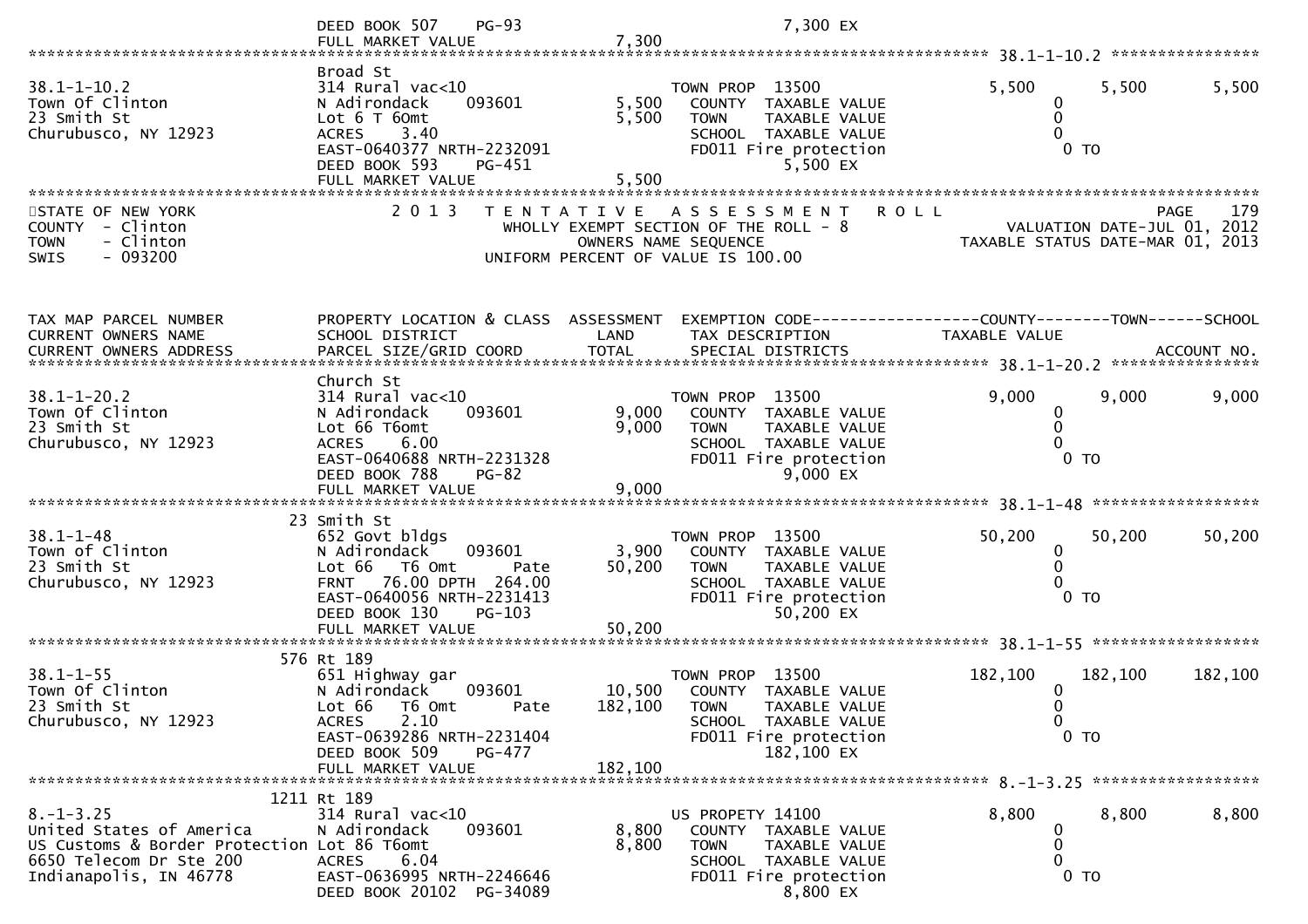|                                                                       | FULL MARKET VALUE                             |                                      | 8,800                    |                                       |                                |                | 38.1-1-44 ********************                                  |
|-----------------------------------------------------------------------|-----------------------------------------------|--------------------------------------|--------------------------|---------------------------------------|--------------------------------|----------------|-----------------------------------------------------------------|
|                                                                       | 1306 Clinton Mills Rd                         |                                      |                          |                                       |                                |                |                                                                 |
| $38.1 - 1 - 44$                                                       | 652 Govt bldgs                                |                                      |                          | 14110<br>USA PROP                     |                                | 90,300         | 90,300<br>90,300                                                |
| United States Postal Service<br>Attn: Facilities Contract Tech Lot 66 | N Adirondack<br>T6 Omt                        | 093601<br>Pate                       | 4,000<br>90,300          | <b>COUNTY</b><br><b>TOWN</b>          | TAXABLE VALUE<br>TAXABLE VALUE | 0<br>0         |                                                                 |
| Facilities Service Office                                             | <b>FRNT</b>                                   | 80.40 DPTH 244.00                    |                          | SCHOOL TAXABLE VALUE                  |                                | 0              |                                                                 |
| 6 Griffin Rd N                                                        | EAST-0640183 NRTH-2230975                     |                                      |                          | FD011 Fire protection                 |                                | 0 <sub>T</sub> |                                                                 |
| Windsor, CT 06006-0300                                                | DEED BOOK 639<br>FULL MARKET VALUE            | PG-655                               | 90,300                   | 90,300 EX                             |                                |                |                                                                 |
|                                                                       |                                               |                                      |                          |                                       |                                |                |                                                                 |
| STATE OF NEW YORK                                                     | 2 0 1 3                                       |                                      | T E N T A T I V E        | A S S E S S M E N T                   | R O L L                        |                | 180<br><b>PAGE</b>                                              |
| <b>COUNTY</b><br>- Clinton<br>- Clinton<br><b>TOWN</b>                |                                               |                                      | OWNERS NAME SEQUENCE     | WHOLLY EXEMPT SECTION OF THE ROLL - 8 |                                |                | VALUATION DATE-JUL 01, 2012<br>TAXABLE STATUS DATE-MAR 01, 2013 |
| $-093200$<br><b>SWIS</b>                                              |                                               |                                      |                          | UNIFORM PERCENT OF VALUE IS 100.00    |                                |                |                                                                 |
|                                                                       |                                               |                                      |                          |                                       |                                |                |                                                                 |
|                                                                       |                                               |                                      |                          |                                       |                                |                |                                                                 |
| TAX MAP PARCEL NUMBER                                                 |                                               | PROPERTY LOCATION & CLASS ASSESSMENT |                          |                                       |                                |                |                                                                 |
| CURRENT OWNERS NAME                                                   | SCHOOL DISTRICT                               |                                      | LAND                     | TAX DESCRIPTION                       |                                | TAXABLE VALUE  |                                                                 |
|                                                                       |                                               |                                      |                          |                                       |                                |                |                                                                 |
|                                                                       | 1219 Rt 189                                   |                                      |                          |                                       |                                |                |                                                                 |
| $8. - 1 - 2$                                                          | 662 Police/fire                               |                                      |                          | 14110<br>USA PROP                     |                                | 76,500         | 76,500<br>76,500                                                |
| US Government                                                         | N Adirondack                                  | 093601                               | 6,000                    | COUNTY                                | <b>TAXABLE VALUE</b>           | 0              |                                                                 |
| Afbca/da Plattsburgh<br>304 New York Rd                               | Lot 87 T6 Omt<br>1.20<br><b>ACRES</b>         |                                      | 76,500                   | <b>TOWN</b><br>SCHOOL TAXABLE VALUE   | TAXABLE VALUE                  | $\Omega$       |                                                                 |
| Plattsburgh, NY 12903                                                 | EAST-0637082 NRTH-2246930                     |                                      |                          | FD011 Fire protection                 |                                | 0 <sub>T</sub> |                                                                 |
|                                                                       | DEED BOOK 193                                 | $PG-153$                             |                          |                                       | 76,500 EX                      |                |                                                                 |
|                                                                       | FULL MARKET VALUE<br>************************ |                                      | 76,500                   |                                       |                                |                |                                                                 |
| STATE OF NEW YORK                                                     | 2 0 1 3                                       |                                      | T E N T A T I V E        | A S S E S S M E N T                   | <b>ROLL</b>                    |                | 181<br><b>PAGE</b>                                              |
| - Clinton<br><b>COUNTY</b>                                            |                                               |                                      |                          | WHOLLY EXEMPT SECTION OF THE ROLL - 8 |                                |                | VALUATION DATE-JUL 01, 2012                                     |
| <b>TOWN</b><br>- Clinton<br>$-093200$<br><b>SWIS</b>                  |                                               |                                      |                          | UNIFORM PERCENT OF VALUE IS 100.00    |                                |                | TAXABLE STATUS DATE-MAR 01, 2013<br>RPS150/V04/L015             |
|                                                                       |                                               |                                      |                          |                                       |                                |                | CURRENT DATE 4/24/2013                                          |
|                                                                       |                                               |                                      |                          |                                       |                                |                |                                                                 |
|                                                                       |                                               | <b>ROLL</b>                          | S E C T I O N            | T O T A L S                           |                                |                |                                                                 |
|                                                                       |                                               |                                      |                          |                                       |                                |                |                                                                 |
|                                                                       |                                               |                                      |                          |                                       |                                |                |                                                                 |
|                                                                       | ***                                           | SPECIAL                              | DISTRICT                 | SUMMARY                               | ***                            |                |                                                                 |
| TOTAL                                                                 | <b>EXTENSION</b>                              | <b>EXTENSION</b>                     | AD VALOREM               | <b>EXEMPT</b>                         | <b>TAXABLE</b>                 |                |                                                                 |
| <b>PARCELS</b><br>DISTRICT NAME<br><b>CODE</b>                        | <b>TYPE</b>                                   | <b>VALUE</b>                         | <b>VALUE</b>             | <b>AMOUNT</b>                         | VALUE                          |                |                                                                 |
| FD011 Fire protectio<br>142 TOTAL                                     |                                               |                                      | 311370,800               | 1187,400                              | 310183,400                     |                |                                                                 |
|                                                                       |                                               |                                      |                          |                                       |                                |                |                                                                 |
|                                                                       |                                               |                                      |                          |                                       |                                |                |                                                                 |
|                                                                       | ***                                           | SCHOOL                               | DISTRICT                 | SUMMARY                               | $-7.77$                        |                |                                                                 |
|                                                                       | <b>TOTAL</b>                                  | ASSESSED                             | ASSESSED                 | <b>EXEMPT</b>                         | <b>TOTAL</b>                   | <b>STAR</b>    | <b>STAR</b>                                                     |
| DISTRICT NAME<br>CODE                                                 | <b>PARCELS</b>                                | LAND                                 | <b>TOTAL</b>             | <b>AMOUNT</b>                         | <b>TAXABLE</b>                 | <b>AMOUNT</b>  | <b>TAXABLE</b>                                                  |
| N Adirondack                                                          | 74                                            | 704,300                              |                          |                                       | 6500,000                       |                | 6500,000                                                        |
| 093601<br>163401<br>Chateaugay 1                                      | 68                                            | 18,300                               | 177070,700<br>134511,700 | 170570,700<br>134511,700              |                                |                |                                                                 |
|                                                                       |                                               |                                      |                          |                                       |                                |                |                                                                 |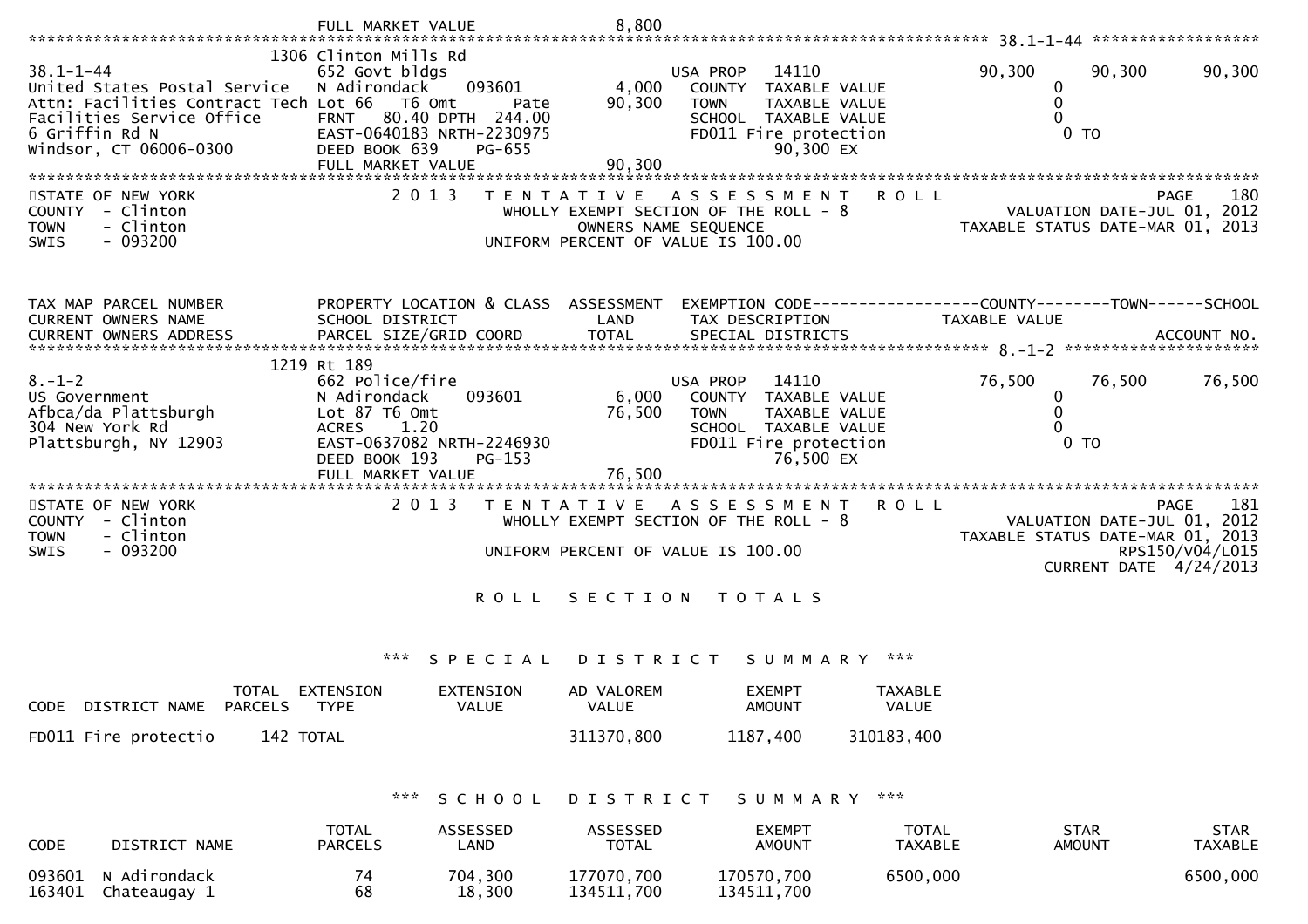| SUB-TOTAL | 142 | 722,600 | 311582,400 | 305082,400 | 6500,000 | 6500,000 |
|-----------|-----|---------|------------|------------|----------|----------|
| T O T A L | 142 | 722,600 | 311582,400 | 305082,400 | 6500,000 | 6500,000 |

\*\*\* S Y S T E M C O D E S S U M M A R Y \*\*\*

NO SYSTEM EXEMPTIONS AT THIS LEVEL

## \*\*\* E X E M P T I O N S U M M A R Y \*\*\*

| <b>CODE</b>   | DESCRIPTION       | <b>TOTAL</b><br><b>PARCELS</b> |         |                                    | <b>COUNTY</b>                     | <b>TOWN</b> | <b>SCHOOL</b>                    |                    |
|---------------|-------------------|--------------------------------|---------|------------------------------------|-----------------------------------|-------------|----------------------------------|--------------------|
| 12100         | NYS PROP          |                                |         |                                    | 66,000                            | 66,000      | 66,000                           |                    |
| 12350         | NYS POW AU        |                                |         |                                    | 11,700                            | 11,700      | 11,700                           |                    |
| 13500         | TOWN PROP         |                                |         |                                    | 254,100                           | 254,100     | 254,100                          |                    |
| 14100         | US PROPETY        |                                |         |                                    | 8,800                             | 8,800       | 8,800                            |                    |
| 14110         | USA PROP          |                                |         |                                    | 166,800                           | 166,800     | 166,800                          |                    |
| 18020         | MUN INDDEV        | 120                            |         |                                    | 303593,400                        | 303593,400  | 303593,400                       |                    |
| 25110         | NONPR RELI        |                                |         |                                    | 386,600                           | 386,600     | 386,600                          |                    |
| 25300         | NONPR CORP        |                                |         |                                    | 197,300                           | 197,300     | 197,300                          |                    |
| 26400         | INCVOLFIRE        |                                |         |                                    | 141,600                           | 141,600     | 141,600                          |                    |
| 27350         | <b>PRI CMTERY</b> |                                |         |                                    | 28,100                            | 28,100      | 28,100                           |                    |
| 28110         | <b>UDC PROJEC</b> |                                |         |                                    | 228,000                           | 228,000     | 228,000                          |                    |
|               | T O T A L         | 140                            |         |                                    | 305082,400                        | 305082,400  | 305082,400                       |                    |
|               | STATE OF NEW YORK |                                | 2 0 1 3 |                                    | A S S E S S M E N T               | R O L L     |                                  | 182<br><b>PAGE</b> |
| <b>COUNTY</b> | - Clinton         |                                |         | <b>WHOLLY</b>                      | - 8<br>EXEMPT SECTION OF THE ROLL |             | VALUATION DATE-JUL 01,           | 2012               |
| <b>TOWN</b>   | - Clinton         |                                |         |                                    |                                   |             | TAXABLE STATUS DATE-MAR 01, 2013 |                    |
| SWIS          | $-093200$         |                                |         | UNIFORM PERCENT OF VALUE IS 100.00 |                                   |             |                                  | RPS150/V04/L015    |
|               |                   |                                |         |                                    |                                   |             | <b>CURRENT DATE</b>              | 4/24/2013          |
|               |                   |                                |         |                                    |                                   |             |                                  |                    |

ROLL SECTION TOTALS

# \*\*\* G R A N D T O T A L S \*\*\*

| <b>ROLL</b><br><b>SEC</b>  | DESCRIPTION                    | <b>TOTAL</b><br><b>PARCELS</b> | ASSESSED<br>LAND | ASSESSED<br><b>TOTAL</b>           | <b>TAXABLE</b><br><b>COUNTY</b> | <b>TAXABLE</b><br><b>TOWN</b> | TAXABLE<br><b>SCHOOL</b> | <b>STAR</b><br><b>TAXABLE</b>                                                   |
|----------------------------|--------------------------------|--------------------------------|------------------|------------------------------------|---------------------------------|-------------------------------|--------------------------|---------------------------------------------------------------------------------|
| 8                          | WHOLLY EXEMPT                  | 142                            | 722,600          | 311582,400                         | 6500,000                        | 6500,000                      | 6500,000                 | 6500,000                                                                        |
| <b>COUNTY</b>              | STATE OF NEW YORK<br>- Clinton |                                |                  |                                    | 2013 TENTATIVE ASSESSMENT ROLL  |                               |                          | 183<br>PAGE<br>VALUATION DATE-JUL 01, 2012                                      |
| <b>TOWN</b><br><b>SWIS</b> | - Clinton<br>- 093200          |                                |                  | UNIFORM PERCENT OF VALUE IS 100.00 | SWIS TOTALS                     |                               |                          | TAXABLE STATUS DATE-MAR 01, 2013<br>RPS150/V04/L015<br>CURRENT DATE $4/24/2013$ |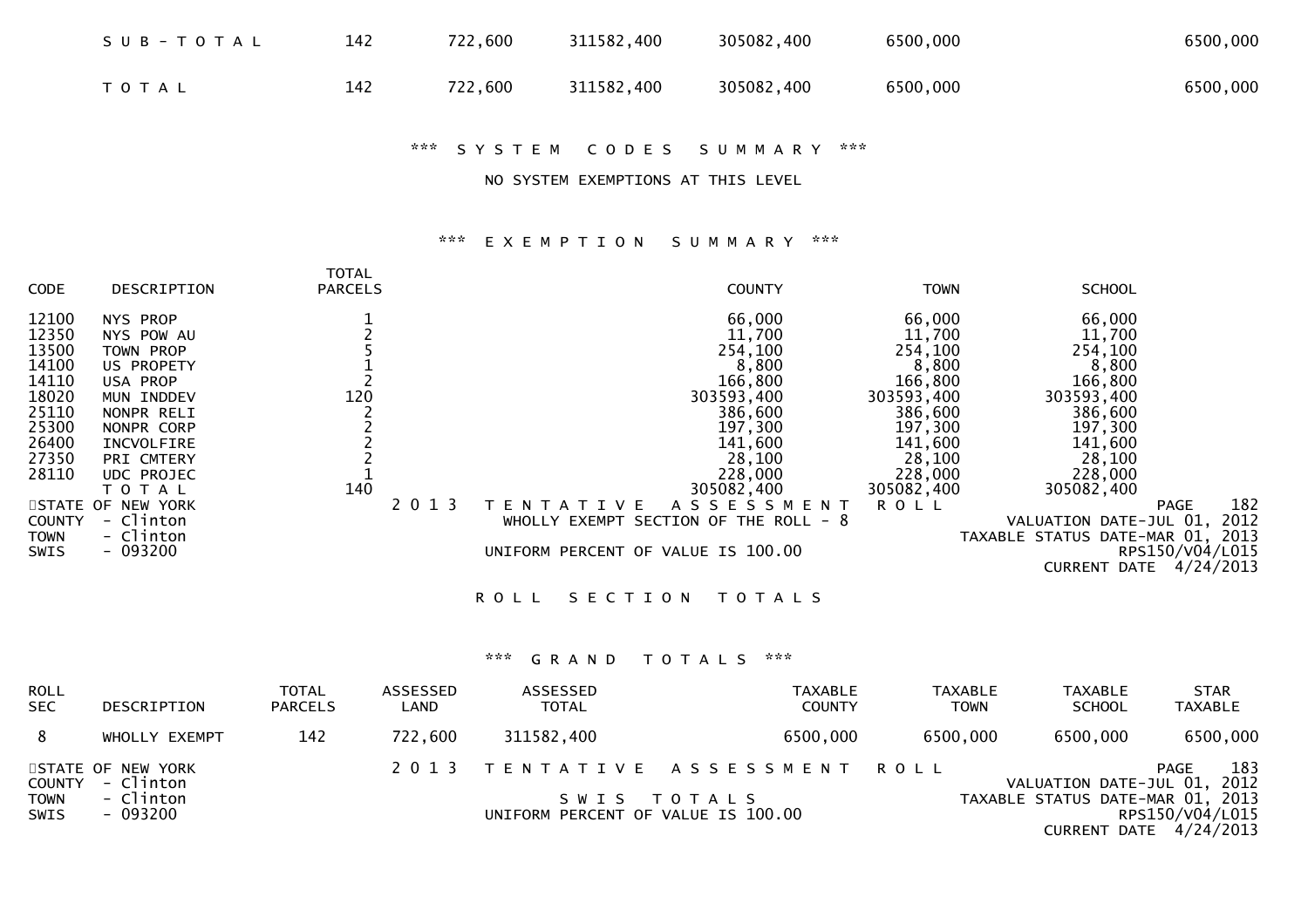# \*\*\* S P E C I A L D I S T R I C T S U M M A R Y \*\*\*

| DISTRICT NAME<br><b>CODE</b>                                         | TOTAL<br>EXTENSION<br>PARCELS<br><b>TYPE</b> | <b>EXTENSION</b><br>VALUE | AD VALOREM<br><b>VALUE</b> | <b>FXEMPT</b><br><b>AMOUNT</b> | <b>TAXABLE</b><br>VALUE      |
|----------------------------------------------------------------------|----------------------------------------------|---------------------------|----------------------------|--------------------------------|------------------------------|
| OTO02 Omitted Tax-Co<br>OT003 Omitted Tax-Sc<br>FD011 Fire protectio | 3 MOVTAX<br>1 MOVTAX<br>861 TOTAL            | 56.42<br>78.22            | 354228.601                 | 1244.200                       | 56.42<br>78.22<br>352984.401 |

# \*\*\* S C H O O L D I S T R I C T S U M M A R Y \*\*\*

| <b>CODE</b>      | DISTRICT NAME                | <b>TOTAL</b><br><b>PARCELS</b> | ASSESSED<br>LAND      | ASSESSED<br><b>TOTAL</b> | <b>EXEMPT</b><br><b>AMOUNT</b> | <b>TOTAL</b><br><b>TAXABLE</b> | <b>STAR</b><br>AMOUNT | <b>STAR</b><br><b>TAXABLE</b> |
|------------------|------------------------------|--------------------------------|-----------------------|--------------------------|--------------------------------|--------------------------------|-----------------------|-------------------------------|
| 093601<br>163401 | N Adirondack<br>Chateaugay 1 | 577<br>286                     | 15197,600<br>5935,800 | 208020,754<br>146424,747 | 171391,202<br>134674,841       | 36629,552<br>11749.906         | 5994,088<br>1444,997  | 30635,464<br>10304,909        |
|                  | SUB-TOTAL                    | 863                            | 21133,400             | 354445,501               | 306066,043                     | 48379,458                      | 7439,085              | 40940,373                     |
|                  | T O T A L                    | 863                            | 21133,400             | 354445,501               | 306066,043                     | 48379,458                      | 7439,085              | 40940,373                     |

## \*\*\* S Y S T E M C O D E S S U M M A R Y \*\*\*

| <b>CODE</b>    | DESCRIPTION                           | <b>TOTAL</b><br><b>PARCELS</b> | <b>COUNTY</b> | <b>TOWN</b> | SCHOOL |
|----------------|---------------------------------------|--------------------------------|---------------|-------------|--------|
| 50001<br>50004 | SCHL TAXBL<br>SCHL EXMPT<br>T O T A L | -<br>--                        |               |             |        |

## \*\*\* E X E M P T I O N S U M M A R Y \*\*\*

| <b>CODE</b>    | DESCRIPTION            | TOTAL<br><b>PARCELS</b> |         |                                    | <b>COUNTY</b>       | <b>TOWN</b>      | <b>SCHOOL</b>               |                 |
|----------------|------------------------|-------------------------|---------|------------------------------------|---------------------|------------------|-----------------------------|-----------------|
| 12100<br>12350 | NYS PROP<br>NYS POW AU |                         |         |                                    | 66,000<br>11,700    | 66,000<br>11,700 | 66,000<br>11,700            |                 |
| 13500          | TOWN PROP              |                         |         |                                    | 254,100             | 254,100          | 254,100                     |                 |
| 14100          | US PROPETY             |                         |         |                                    | 8,800               | 8,800            | 8,800                       |                 |
| 14110          | USA PROP               |                         |         |                                    | 166,800             | 166,800          | 166,800                     |                 |
| 18020          | MUN INDDEV             | 120                     |         |                                    | 303593,400          | 303593,400       | 303593,400                  |                 |
|                | STATE OF NEW YORK      |                         | 2 0 1 3 | T E N T A T I V E                  | A S S E S S M E N T | R O L L          | <b>PAGE</b>                 | 184             |
| <b>COUNTY</b>  | - Clinton              |                         |         |                                    |                     |                  | VALUATION DATE-JUL 01,      | 2012            |
| <b>TOWN</b>    | - Clinton              |                         |         | S W I S                            | T O T A L S         |                  | TAXABLE STATUS DATE-MAR 01, | 2013            |
| SWIS           | - 093200               |                         |         | UNIFORM PERCENT OF VALUE IS 100.00 |                     |                  |                             | RPS150/V04/L015 |
|                |                        |                         |         |                                    |                     |                  | <b>CURRENT DATE</b>         | 4/24/2013       |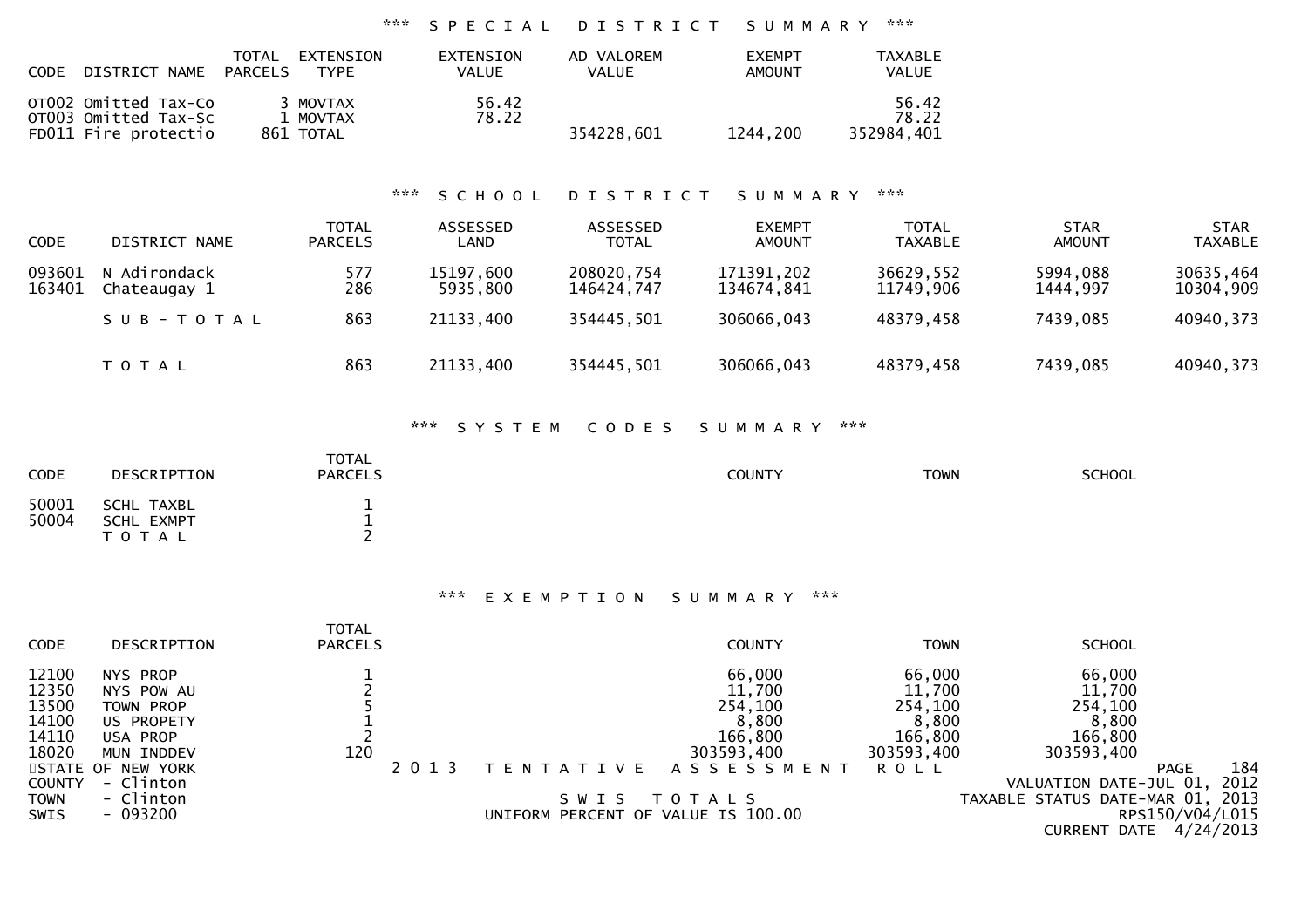#### \*\*\* E X E M P T I O N S U M M A R Y \*\*\*

|             |                   | <b>TOTAL</b>   |               |             |               |
|-------------|-------------------|----------------|---------------|-------------|---------------|
| <b>CODE</b> | DESCRIPTION       | <b>PARCELS</b> | <b>COUNTY</b> | <b>TOWN</b> | <b>SCHOOL</b> |
| 25110       | NONPR RELI        |                | 386,600       | 386,600     | 386,600       |
| 25300       | NONPR CORP        |                | 197,300       | 197,300     | 197,300       |
| 26400       | INCVOLFIRE        |                | 141,600       | 141,600     | 141,600       |
|             |                   |                |               |             |               |
| 27350       | PRI CMTERY        |                | 28,100        | 28,100      | 28,100        |
| 28110       | UDC PROJEC        |                | 228,000       | 228,000     | 228,000       |
| 41101       | <b>VETERANS</b>   |                | 10,910        | 10,910      |               |
| 41121       | WARNONALL         | 12             | 119,134       | 105,392     |               |
| 41131       | WARCOMALL         | 10             | 136,317       | 127,863     |               |
| 41141       | WARDISALL         |                | 41,078        | 41,078      |               |
| 41700       | 10 YR AGR         | 8              | 148,334       | 148,334     | 148,334       |
| 41720       | <b>AGRI DISTR</b> | 29             | 600,073       | 600,073     | 600,073       |
| 41730       | OS AG DIST        |                | 18,721        | 18,721      | 18,721        |
| 41800       | AGED - ALL        |                | 132,625       | 132,625     | 136,515       |
| 41801       | AGED C&T          |                | 50,805        | 50,805      |               |
| 41802       | AGED COUN         | 15             | 343,727       |             |               |
| 41834       | SR STAR           | 46             |               |             | 2393,885      |
| 41854       | <b>RES STAR</b>   | 170            |               |             | 4983,000      |
| 41864       | RS STAR MH        |                |               |             | 62,200        |
| 41932       | LIM INC DI        |                | 13,473        |             |               |
| 42100       | 483A EX           | 12             |               |             |               |
|             |                   |                | 56,800        | 56,800      | 56,800        |
| 47460       | 480A EX           |                | 23,200        | 23,200      | 23,200        |
|             | ΤΟΤΑΙ             | 466            | 306777,597    | 306398,201  | 313505,128    |

## \*\*\* G R A N D T O T A L S \*\*\*

| <b>ROLL</b><br><b>SEC</b>            | <b>DESCRIPTION</b>                                      | <b>TOTAL</b><br><b>PARCELS</b> | ASSESSED<br>LAND | ASSESSED<br><b>TOTAL</b>                                           | <b>TAXABLE</b><br><b>COUNTY</b> | <b>TAXABLE</b><br><b>TOWN</b> | <b>TAXABLE</b><br><b>SCHOOL</b>                                                   | <b>STAR</b><br><b>TAXABLE</b>                              |
|--------------------------------------|---------------------------------------------------------|--------------------------------|------------------|--------------------------------------------------------------------|---------------------------------|-------------------------------|-----------------------------------------------------------------------------------|------------------------------------------------------------|
|                                      | <b>TAXABLE</b>                                          | 700                            | 20223,600        | 38731,000                                                          | 37035,803                       | 37415,199                     | 37747,357                                                                         | 30308,272                                                  |
|                                      | STATE OWNED LAND                                        |                                | 110,800          | 110,800                                                            | 110,800                         | 110,800                       | 110,800                                                                           | 110,800                                                    |
|                                      | SPECIAL FRANCHISE                                       | 6                              |                  | 822,396                                                            | 822,396                         | 822,396                       | 822,396                                                                           | 822,396                                                    |
| <b>COUNTY</b><br><b>TOWN</b><br>SWIS | STATE OF NEW YORK<br>- Clinton<br>- Clinton<br>- 093200 |                                | 2 0 1 3          | T E N T A T I V E<br>S W I S<br>UNIFORM PERCENT OF VALUE IS 100.00 | ASSESSMENT<br>T O T A L S       | R O L L                       | VALUATION DATE-JUL 01,<br>TAXABLE STATUS DATE-MAR 01, 2013<br><b>CURRENT DATE</b> | 185<br><b>PAGE</b><br>2012<br>RPS150/V04/L015<br>4/24/2013 |

### \*\*\* G R A N D T O T A L S \*\*\*

| ROLL       | DESCRIPTION      | <b>TOTAL</b>   | <b>ASSESSED</b> | <b>ASSESSED</b> | <b>TAXABLE</b> | <b>TAXABLE</b> | <b>TAXABLE</b> | STAR           |
|------------|------------------|----------------|-----------------|-----------------|----------------|----------------|----------------|----------------|
| <b>SEC</b> |                  | <b>PARCELS</b> | <b>AND</b>      | <b>TOTAL</b>    | <b>COUNTY</b>  | <b>TOWN</b>    | SCHOOL         | <b>TAXABLE</b> |
|            | UTILITIES & N.C. |                | 76,400          | 3198,905        | 3198,905       | 3198,905       | 3198,905       | 3198,905       |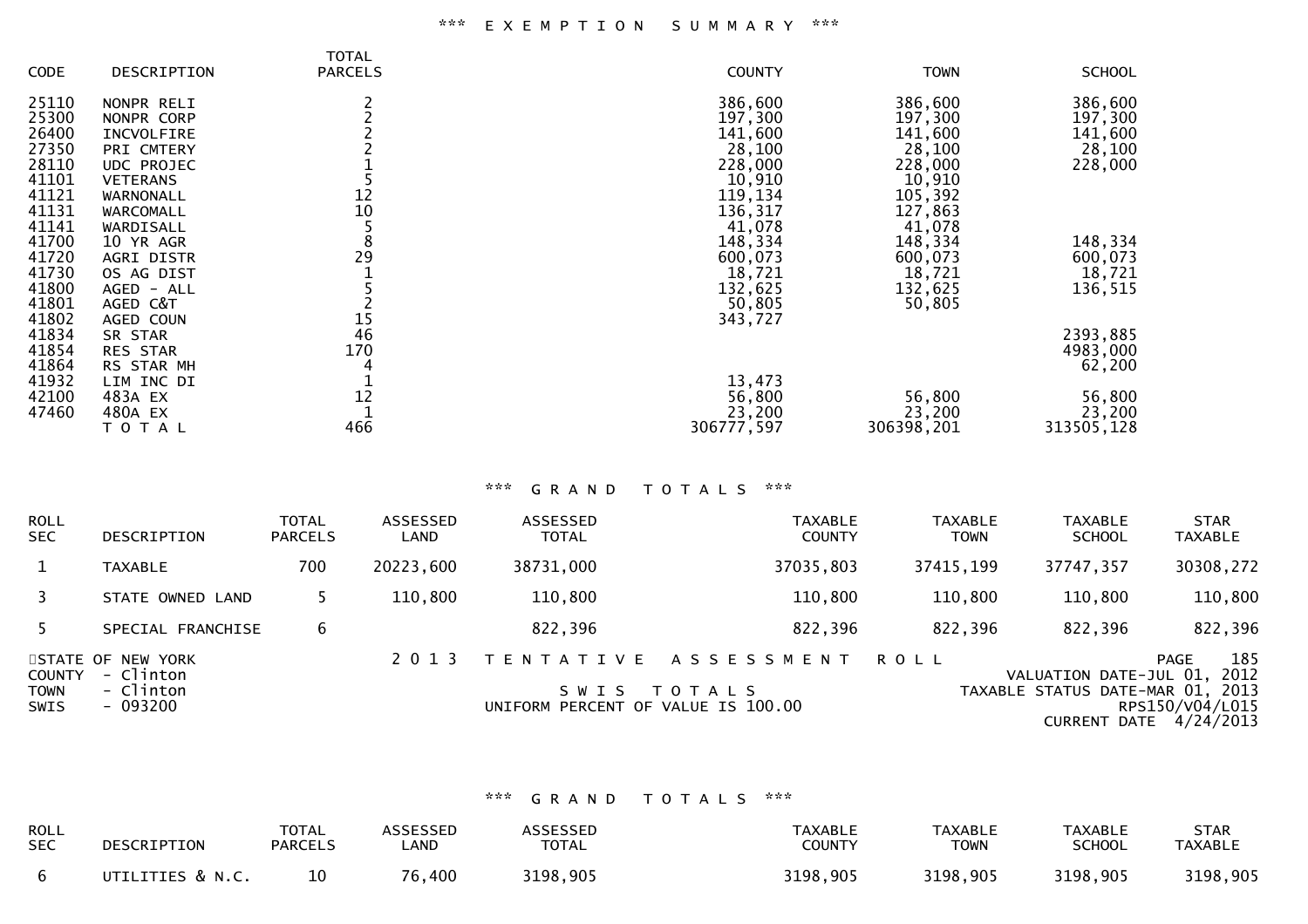| 8                               | WHOLLY EXEMPT                                                     | 142 | 722,600   | 311582,400                         | 6500,000                                              | 6500,000  | 6500,000                                 | 6500,000                                         |
|---------------------------------|-------------------------------------------------------------------|-----|-----------|------------------------------------|-------------------------------------------------------|-----------|------------------------------------------|--------------------------------------------------|
| $\sim$                          | TOTAL<br>SUB                                                      | 863 | 21133,400 | 354445,501                         | 47667,904                                             | 48047,300 | 48379,458                                | 40940,373                                        |
| $\mathbb{R}^n$<br><b>COUNTY</b> | <b>GRAND TOTAL</b><br>STATE OF NEW YORK<br>- Clinton<br>- Clinton | 863 | 21133,400 | 354445,501<br>T O W N              | 47667,904<br>TENTATIVE ASSESSMENT ROLL<br>T O T A L S | 48047,300 | 48379,458<br>VALUATION DATE-JUL 01, 2012 | 40940,373<br>186<br>PAGE                         |
| <b>TOWN</b><br>SWIS             | - 0932                                                            |     |           | UNIFORM PERCENT OF VALUE IS 100.00 |                                                       |           | TAXABLE STATUS DATE-MAR 01, 2013         | RPS150/V04/L015<br><b>CURRENT DATE 4/24/2013</b> |

## \*\*\* S P E C I A L D I S T R I C T S U M M A R Y \*\*\*

| CODE DISTRICT NAME                                                   | TOTAL<br>PARCELS | EXTENSION<br><b>TYPE</b>          | EXTENSION<br>VALUE | AD VALOREM<br><b>VALUE</b> | <b>EXEMPT</b><br><b>AMOUNT</b> | TAXABLE<br><b>VALUE</b>      |
|----------------------------------------------------------------------|------------------|-----------------------------------|--------------------|----------------------------|--------------------------------|------------------------------|
| OT002 Omitted Tax-Co<br>OT003 Omitted Tax-Sc<br>FD011 Fire protectio |                  | 3 MOVTAX<br>1 MOVTAX<br>861 TOTAL | 56.42<br>78.22     | 354228.601                 | 1244,200                       | 56.42<br>78.22<br>352984.401 |

#### \*\*\* S C H O O L D I S T R I C T S U M M A R Y \*\*\*

| <b>CODE</b>      | DISTRICT NAME                | TOTAL<br><b>PARCELS</b> | ASSESSED<br>LAND      | ASSESSED<br><b>TOTAL</b> | <b>EXEMPT</b><br><b>AMOUNT</b> | TOTAL<br><b>TAXABLE</b> | <b>STAR</b><br><b>AMOUNT</b> | <b>STAR</b><br>TAXABLE |
|------------------|------------------------------|-------------------------|-----------------------|--------------------------|--------------------------------|-------------------------|------------------------------|------------------------|
| 093601<br>163401 | N Adirondack<br>Chateaugay 1 | 577<br>286              | 15197,600<br>5935,800 | 208020,754<br>146424,747 | 171391,202<br>134674,841       | 36629,552<br>11749,906  | 5994,088<br>1444,997         | 30635,464<br>10304,909 |
|                  | SUB-TOTAL                    | 863                     | 21133,400             | 354445,501               | 306066,043                     | 48379,458               | 7439,085                     | 40940,373              |
|                  | <b>TOTAL</b>                 | 863                     | 21133,400             | 354445,501               | 306066,043                     | 48379,458               | 7439,085                     | 40940,373              |

#### \*\*\* S Y S T E M C O D E S S U M M A R Y \*\*\*

| <b>CODE</b>    | DESCRIPTION                                  | <b>TOTAL</b><br><b>PARCELS</b> | COUNTY | <b>TOWN</b> | <b>SCHOOL</b> |
|----------------|----------------------------------------------|--------------------------------|--------|-------------|---------------|
| 50001<br>50004 | SCHL TAXBL<br><b>SCHL EXMPT</b><br>T O T A L | --                             |        |             |               |

#### \*\*\* E X E M P T I O N S U M M A R Y \*\*\*

|      |                    | <b>TOTAL</b>   |               |             |               |
|------|--------------------|----------------|---------------|-------------|---------------|
| CODE | <b>DESCRIPTION</b> | <b>PARCELS</b> | <b>COUNTY</b> | <b>TOWN</b> | <b>SCHOOL</b> |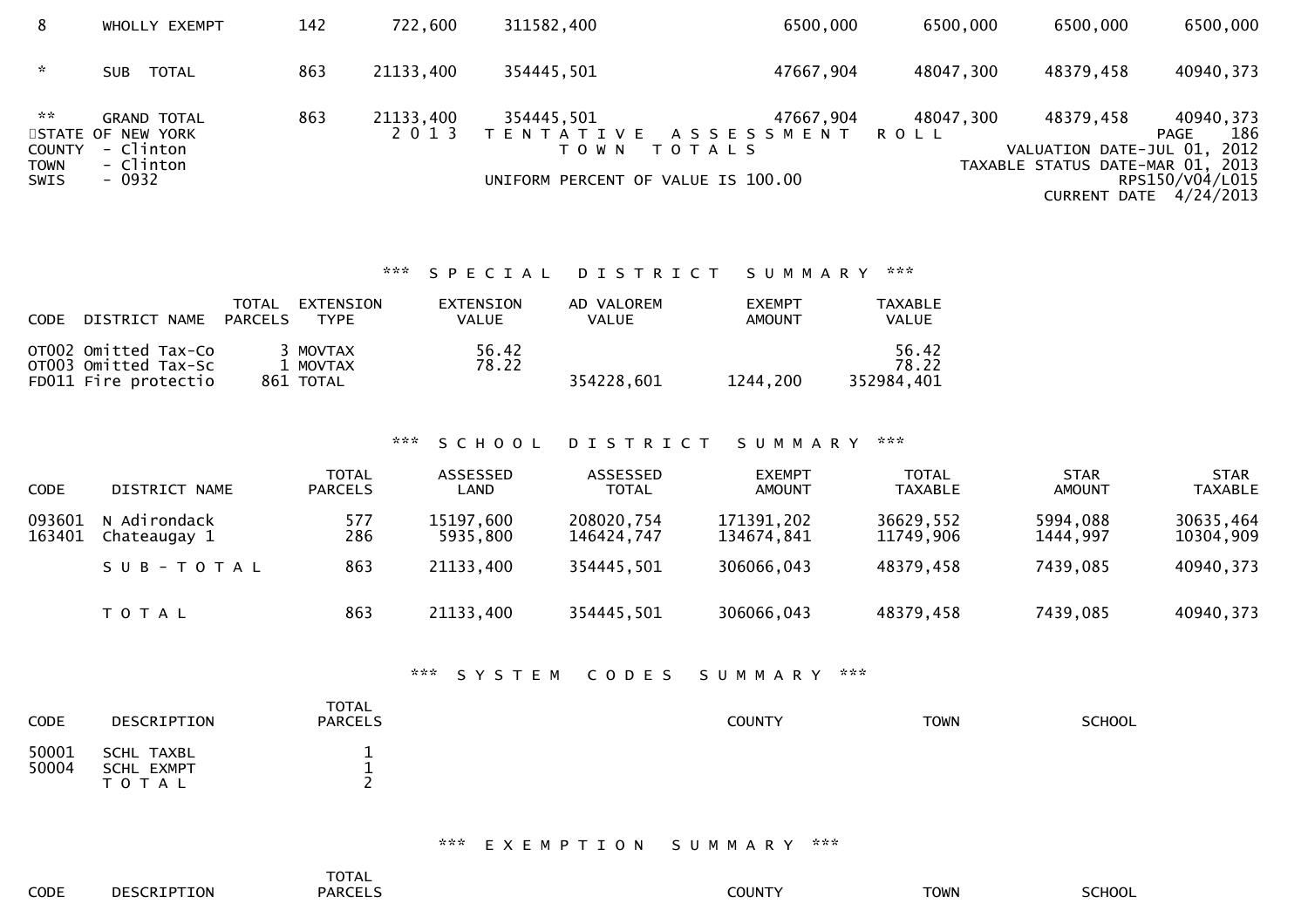| 12100         | NYS PROP          |     |                                    | 66,000               | 66,000      | 66,000                           |                    |
|---------------|-------------------|-----|------------------------------------|----------------------|-------------|----------------------------------|--------------------|
| 12350         | NYS POW AU        |     |                                    | 11,700               | 11,700      | 11,700                           |                    |
| 13500         | TOWN PROP         |     |                                    | 254,100              | 254,100     | 254,100                          |                    |
| 14100         | US PROPETY        |     |                                    | 8,800                | 8,800       | 8,800                            |                    |
| 14110         | USA PROP          |     |                                    | 166,800              | 166,800     | 166,800                          |                    |
| 18020         | MUN INDDEV        | 120 |                                    | 303593,400           | 303593,400  | 303593,400                       |                    |
|               | STATE OF NEW YORK |     |                                    | TENTATIVE ASSESSMENT | <b>ROLL</b> |                                  | 187<br><b>PAGE</b> |
| <b>COUNTY</b> | - Clinton         |     | T O W N                            | T O T A L S          |             | VALUATION DATE-JUL 01,           | 2012               |
| <b>TOWN</b>   | - Clinton         |     |                                    |                      |             | TAXABLE STATUS DATE-MAR 01, 2013 |                    |
| SWIS          | - 0932            |     | UNIFORM PERCENT OF VALUE IS 100.00 |                      |             |                                  | RPS150/V04/L015    |
|               |                   |     |                                    |                      |             | CURRENT DATE                     | 4/24/2013          |

## \*\*\* E X E M P T I O N S U M M A R Y \*\*\*

|             |                 | TOTAL          |               |             |               |
|-------------|-----------------|----------------|---------------|-------------|---------------|
| <b>CODE</b> | DESCRIPTION     | <b>PARCELS</b> | <b>COUNTY</b> | <b>TOWN</b> | <b>SCHOOL</b> |
| 25110       | NONPR RELI      |                | 386,600       | 386,600     | 386,600       |
| 25300       | NONPR CORP      |                | 197,300       | 197,300     | 197,300       |
| 26400       | INCVOLFIRE      |                | 141,600       | 141,600     | 141,600       |
| 27350       | PRI CMTERY      |                | 28,100        | 28,100      | 28,100        |
| 28110       | UDC PROJEC      |                | 228,000       | 228,000     | 228,000       |
| 41101       | <b>VETERANS</b> |                | 10,910        | 10,910      |               |
| 41121       | WARNONALL       | 12             | 119,134       | 105,392     |               |
| 41131       | WARCOMALL       | 10             | 136,317       | 127,863     |               |
| 41141       | WARDISALL       |                | 41,078        | 41,078      |               |
| 41700       | 10 YR AGR       | 8              | 148,334       | 148,334     | 148,334       |
| 41720       | AGRI DISTR      | 29             | 600,073       | 600,073     | 600,073       |
| 41730       | OS AG DIST      |                | 18,721        | 18,721      | 18,721        |
| 41800       | AGED - ALL      |                | 132,625       | 132,625     | 136,515       |
| 41801       | AGED C&T        |                | 50,805        | 50,805      |               |
| 41802       | AGED COUN       | 15             | 343,727       |             |               |
| 41834       | SR STAR         | 46             |               |             | 2393,885      |
| 41854       | <b>RES STAR</b> | 170            |               |             | 4983,000      |
| 41864       | RS STAR MH      |                |               |             | 62,200        |
| 41932       | LIM INC DI      |                | 13,473        |             |               |
| 42100       | 483A EX         | 12             | 56,800        | 56,800      | 56,800        |
| 47460       | 480A EX         |                | 23,200        | 23,200      | 23,200        |
|             | T O T A L       | 466            | 306777,597    | 306398,201  | 313505,128    |

# \*\*\* G R A N D T O T A L S \*\*\*

| <b>ROLL</b><br><b>SEC</b> | DESCRIPTION       | <b>TOTAL</b><br><b>PARCELS</b> | ASSESSED<br>_AND | ASSESSED<br>TOTAL | <b>TAXABLE</b><br><b>COUNTY</b> | <b>TAXABLE</b><br>TOWN | <b>TAXABLE</b><br><b>SCHOOL</b> | <b>STAR</b><br>TAXABLE |
|---------------------------|-------------------|--------------------------------|------------------|-------------------|---------------------------------|------------------------|---------------------------------|------------------------|
|                           | TAXABLE           | 700                            | 20223,600        | 38731,000         | 37035,803                       | 37415,199              | 37747,357                       | 30308,272              |
|                           | STATE OWNED LAND  |                                | 110,800          | 110,800           | 110,800                         | 110,800                | 110,800                         | 110,800                |
|                           | SPECIAL FRANCHISE |                                |                  | 822,396           | 822,396                         | 822,396                | 822,396                         | 822,396                |